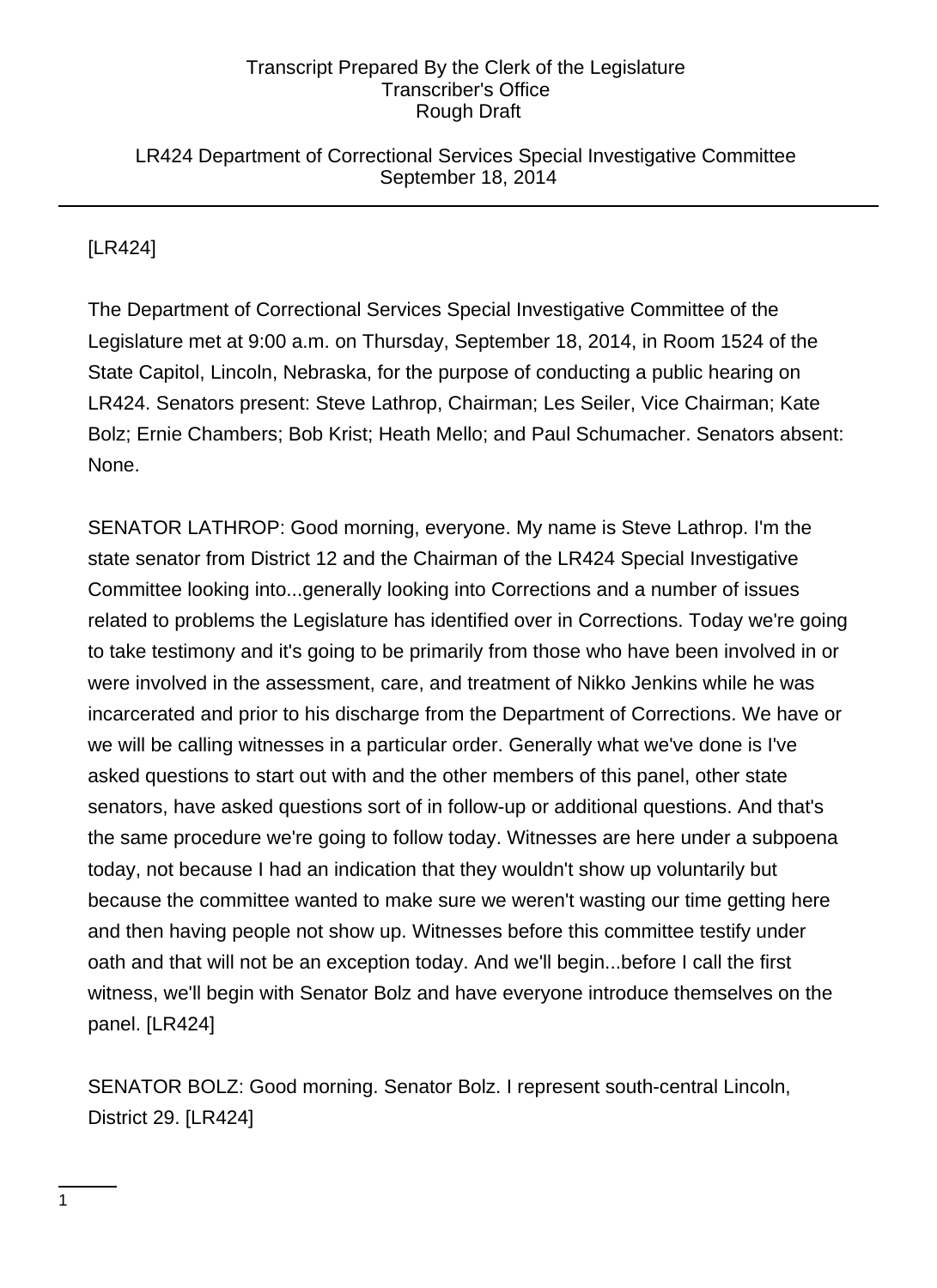### LR424 Department of Correctional Services Special Investigative Committee September 18, 2014

SENATOR SCHUMACHER: Paul Schumacher. I represent District 22, which is Platte and parts of Stanton and Colfax County. [LR424]

SENATOR CHAMBERS: Jack the Ripper is who I am not. Ernie Chambers, Omaha, Nebraska. [LR424]

MOLLY BURTON: Molly Burton, legal counsel. [LR424]

SENATOR SEILER: Les Seiler, District 33, which is all of Adams and everything in Hall County except Grand Island. [LR424]

SENATOR KRIST: I am Bob Krist, District 10. That would be northwest Omaha, unincorporated parts of Douglas County, and the city of Bennington. [LR424]

DAN JENKINS: And I'm Dan Jenkins. I'm the committee clerk. [LR424]

SENATOR LATHROP: A couple of things. We did ask somebody who is in charge of the building, the guy who is...the guy is on vacation, Chuck, and so we've got somebody, hopefully, that's going to try to get the air moving in here and bring in a little air conditioning so that we're not turning this into a hotbox today. The other thing I'd ask you to do, and just so that you know, if you are testifying today there is a book, the red book that's sitting on the table. It has the same documents that each of the senators have and it is paginated. The page numbers are handwritten this week at the...(laugh) handwritten, as sometimes that happens, handwritten at the bottom. So if we ask you to turn to a particular page so that we can ask you a question about a medical note or an entry, we are referring to that book that will be on the table. We also have provided I think to each of the witnesses a medical authorization signed by Mr. Jenkins authorizing you to disclose medical information and provide answers or responsive answers to the questions that we give today. And the last thing I'll ask you or remind you is that we're trying to make a record here today and so a couple of things about that. We're going to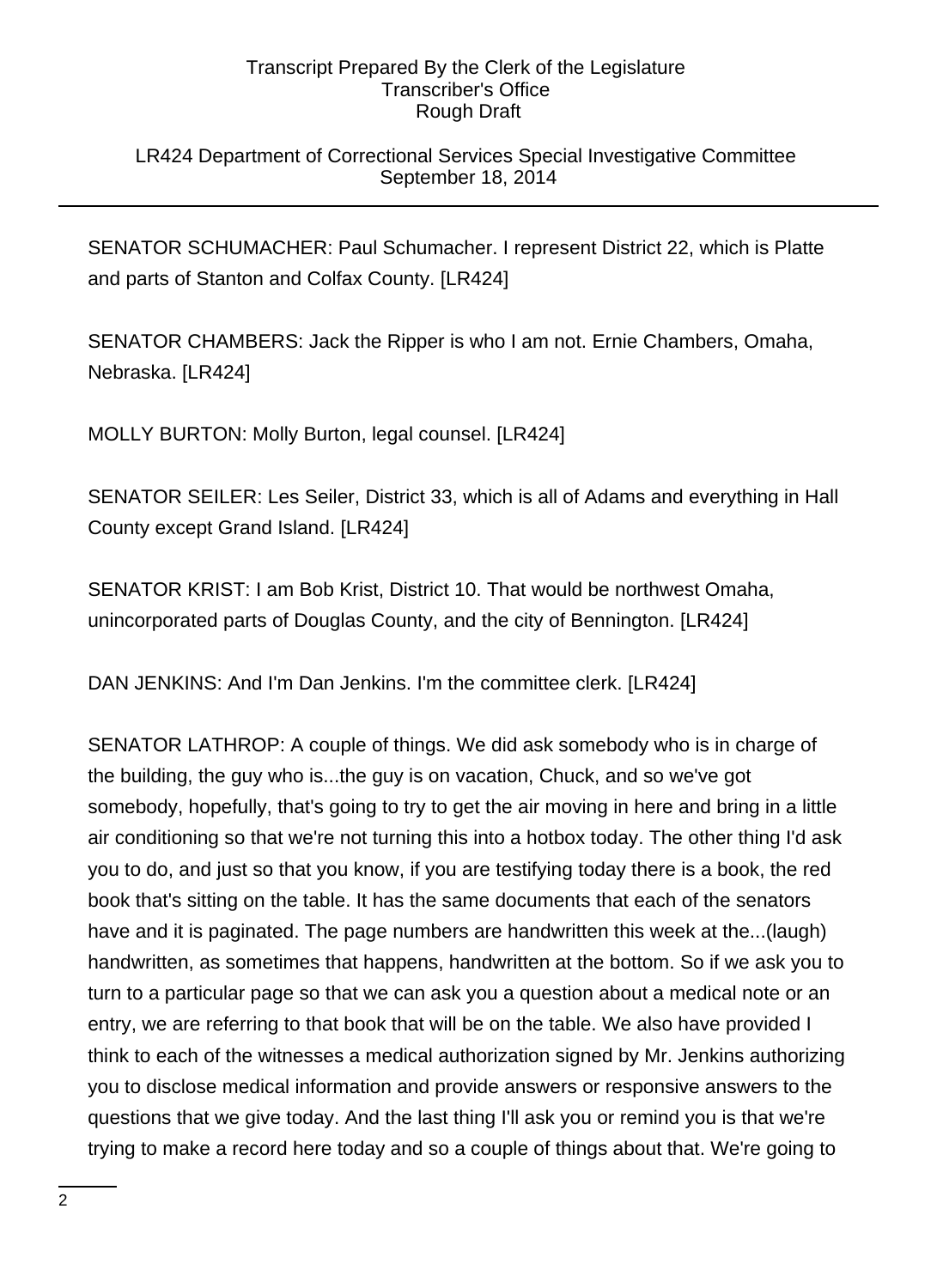### LR424 Department of Correctional Services Special Investigative Committee September 18, 2014

ask you, if you're testifying or if you're asking questions, to make sure you're speaking into the mike so that we get a good, clean record. It's also important that if someone is asking a question you let them finish or if someone is answering a question we let you complete your answer so that we have a decent record. And then if you do a "uh-huh" or a "huh-uh" or you nod your head, I may ask you to clarify that so that the record reflects exactly what your answer is and we're not left to guess what uh-huh means by the time the transcribers get to it and try to interpret that. And so with that, I think that's all sort of the housekeeping things. We'll begin with Dr. Oliveto, if you'd come forward. Dr. Oliveto, before you have a seat, will you raise your right hand and be sworn in. Do you swear that the testimony you're about to give this legislative committee will be the truth, the whole, truth, and nothing but the truth? [LR424]

DR. EUGENE OLIVETO: I do. [LR424]

SENATOR LATHROP: Thank you. Sir, have a seat. Let me begin by thanking you for your appearance today. Can you start by giving us your name and spelling your first and last name? [LR424]

DR. EUGENE OLIVETO: My name is Eugene, E-u-g-e-n-e, Oliveto, O-l-i-v-e-t-o. [LR424]

SENATOR LATHROP: And, sir, can you tell us what your profession is? [LR424]

DR. EUGENE OLIVETO: My profession, I'm a medical doctor and physician, also a board-certified psychiatrist. [LR424]

SENATOR LATHROP: Could you give the panel here and the people in attendance some background on your education and training. [LR424]

DR. EUGENE OLIVETO: I graduated St. John's University in Queens, New York, and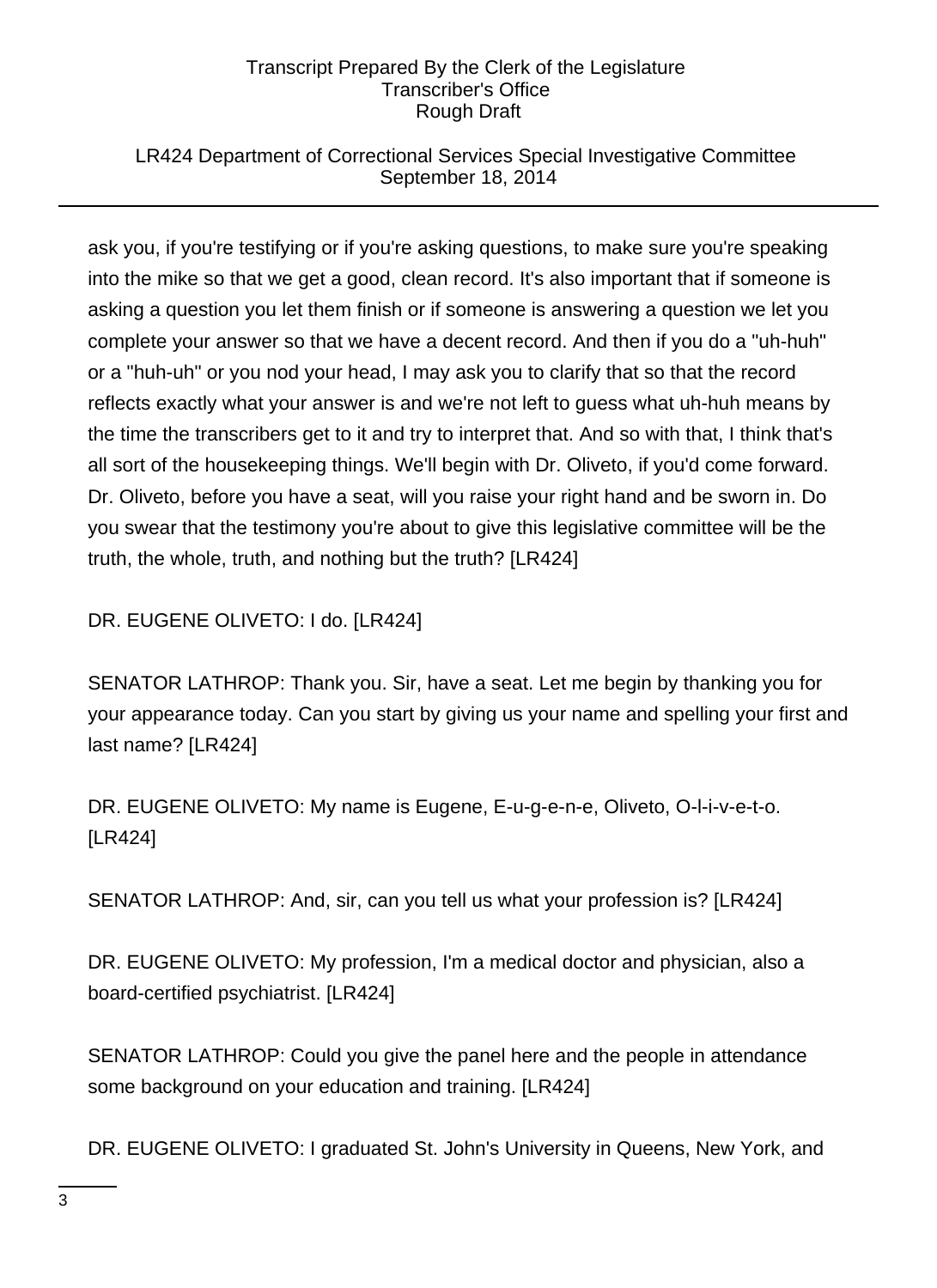### LR424 Department of Correctional Services Special Investigative Committee September 18, 2014

then I went into an internship, rotating internship, Rochester, New York. I went into the United States Air Force as a captain general...excuse me...general medical officer, 1969 to '71; and then I did my first year of residency at University of Washington in psychiatry, dropped out, went into general practice again for a year at Group Health of Puget Sound. And then I came here at NPI, which no longer exists, in my second/third year of psychiatry. I was board certified in '76. I've been in private practice 40 years and I've done consultation work in almost all the hospitals in the area. [LR424]

SENATOR LATHROP: And you're licensed to practice medicine in the state of Nebraska. [LR424]

DR. EUGENE OLIVETO: I am. [LR424]

SENATOR LATHROP: I'm going to ask the page to get the witness some water if you wouldn't mind. [LR424]

DR. EUGENE OLIVETO: Thank you. My allergies are just terrible. [LR424]

SENATOR LATHROP: That's fine. That's fine. And we want you to be comfortable during your testimony. So if you need anything, just let us know. [LR424]

DR. EUGENE OLIVETO: Yeah. Thanks a lot. Thank you. Yeah. [LR424]

SENATOR LATHROP: You had an opportunity during the course of your professional practice to see an inmate at Douglas County Corrections by the name of Nikko Jenkins. Is that true? [LR424]

DR. EUGENE OLIVETO: That's true. [LR424]

SENATOR LATHROP: And could you tell us what the nature of your...was it...were you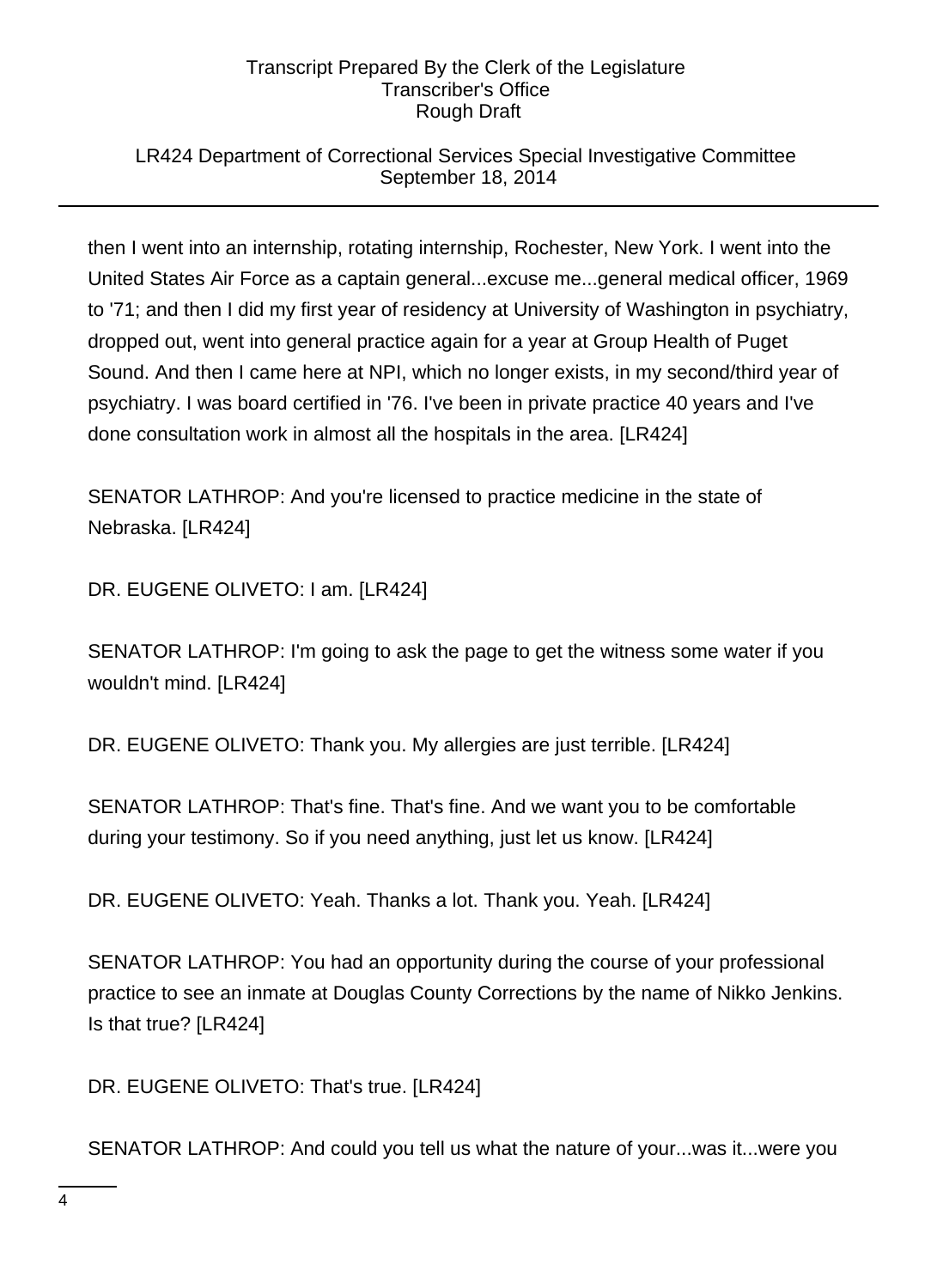### LR424 Department of Correctional Services Special Investigative Committee September 18, 2014

employed by Douglas County or what was your relationship to Douglas County Corrections Center at the time? [LR424]

DR. EUGENE OLIVETO: Well, I was employed by the CCS, which is Correct Care Solutions, for about seven years. I worked for CMS. I took this job at the county jail in corrections psychiatry eight years ago, but CMS was running it then. And then they got underbid by CCS, and then the CEO Jerry Boyle came and hired me to continue in my job as a corrections psychiatrist, consulting psychiatrist at the jail for his company, CCS. And I worked for Jerry's company for seven years and I worked 14 hours a week, two 7-hour days because that's what the county contracted with CCS for. So CCS paid my salary. I technically worked for them in the county...at the county jail, and I provided psychiatric services for inmates. So I had to do...I got a list of people to see every day I was there, and then I had to see, evaluate, and treat all those people in a seven-hour period. And I did that for eight years. [LR424]

SENATOR LATHROP: Okay. So up in Douglas County Corrections they have a contractor and the contractor hired you. And you were at Douglas County Corrections Center and had been for eight years under a contract to provide psychiatric services. [LR424]

DR. EUGENE OLIVETO: That's true. [LR424]

SENATOR LATHROP: So in addition to the eight years you've spent providing evaluations and care and treatment of inmates or people who are housed at Douglas County Corrections, did you also have a private practice? [LR424]

DR. EUGENE OLIVETO: Yes, I did. [LR424]

SENATOR LATHROP: How many years have you been in practice altogether, Doctor? [LR424]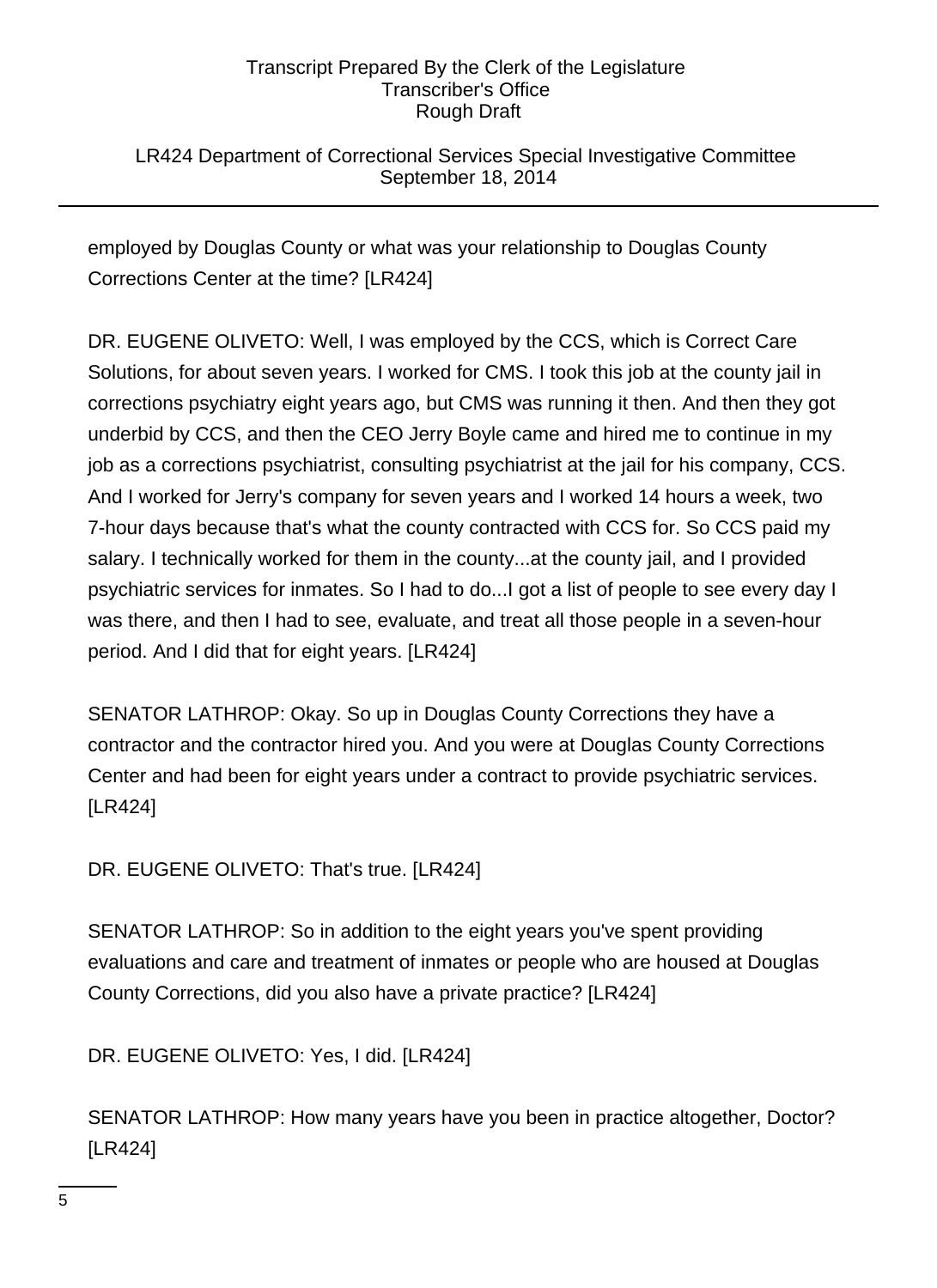LR424 Department of Correctional Services Special Investigative Committee September 18, 2014

DR. EUGENE OLIVETO: 35. [LR424]

SENATOR LATHROP: And you've spent 8 of those 35 years, either full time or part time, providing care and treatment to those either convicted or charged of criminal offenses... [LR424]

DR. EUGENE OLIVETO: That's true. [LR424]

SENATOR LATHROP: ...and providing the psychiatric services up at Douglas County Corrections. [LR424]

DR. EUGENE OLIVETO: That's true. [LR424]

SENATOR LATHROP: And tell me the difference or...and this may seem like a really basic question, but I think it may become important to us at some time during the course of the day. Tell us the difference between a psychiatrist and a psychologist. [LR424]

DR. EUGENE OLIVETO: Well, a psychiatrist is a medical doctor. I graduated from Creighton Medical School in 1967 with a degree in medicine. And then I did all the things I said I did before. And then I went into a psychiatric residency for three years and practiced psychiatry since then. So the difference is that a psychologist can have a degree in psychology from college and they get a Ph.D. if they do a dissertation after they get their master's degree, but they don't have a medical degree and the knowledge of medicine that I have, obviously, and they can't prescribe medications in most states. So there is a big difference. [LR424]

SENATOR LATHROP: At Douglas County Corrections Center, in terms of the hierarchy of mental health professionals, is the psychiatrist at the top of the order, if you will? [LR424]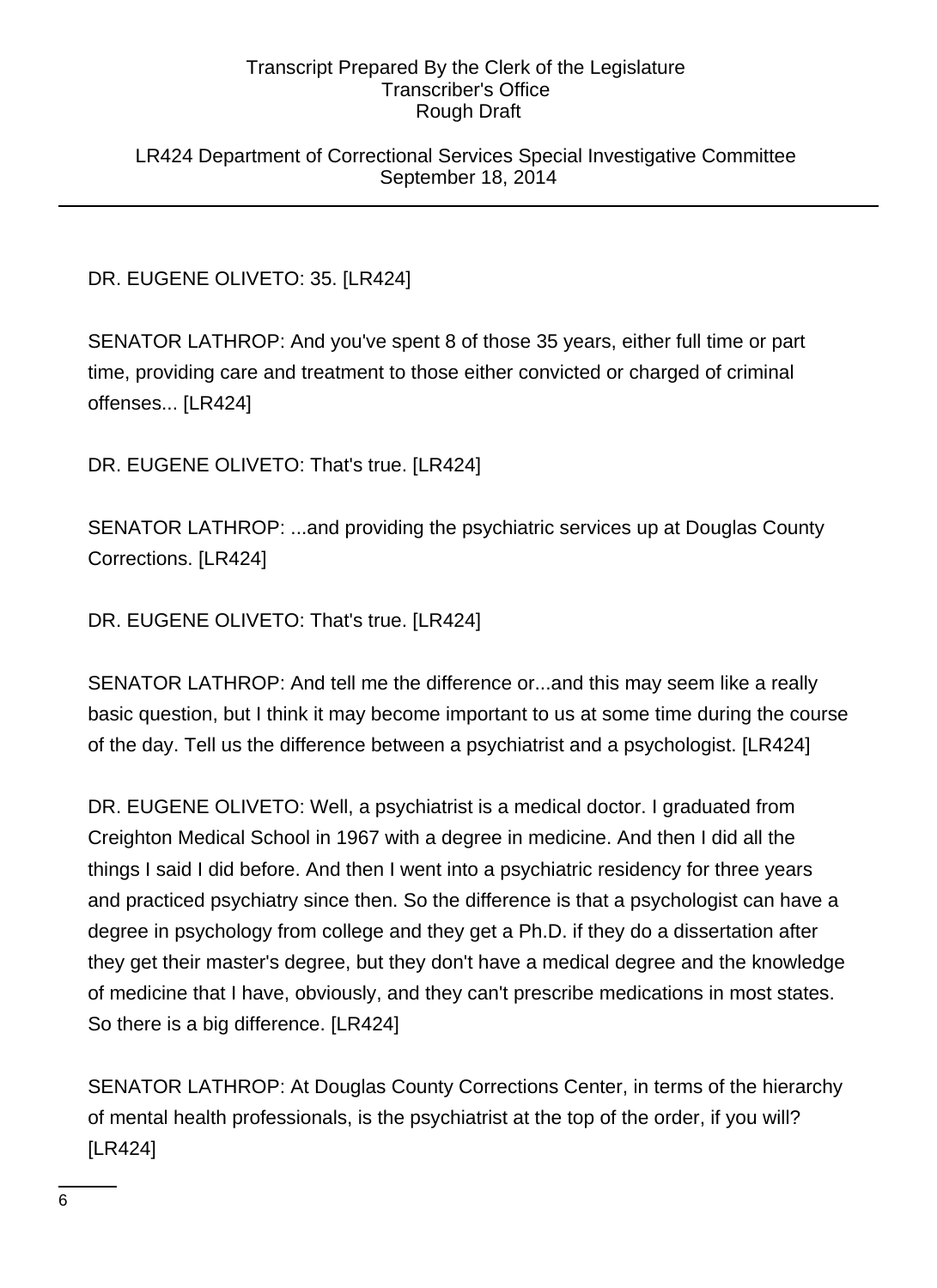LR424 Department of Correctional Services Special Investigative Committee September 18, 2014

DR. EUGENE OLIVETO: Supposed to be. [LR424]

SENATOR LATHROP: Supposed to be. [LR424]

DR. EUGENE OLIVETO: Supposed to be. [LR424]

SENATOR LATHROP: You saw Mr. Jenkins on, the first time, March 3, 2010. And in that book, Doctor--I'm not going to make you try to remember everything you said or did--your note is on page 46 and page 47. If that helps during the course of your testimony, you're welcome to look at it and refresh your recollection. [LR424]

DR. EUGENE OLIVETO: Oh, yes, this is the...yes, um-hum. [LR424]

SENATOR LATHROP: You recognize that note? [LR424]

DR. EUGENE OLIVETO: Yes, I do. [LR424]

SENATOR LATHROP: And that's the note from your care and treatment of Mr. Jenkins or your evaluation of him on the first occasion. [LR424]

DR. EUGENE OLIVETO: Yes. This is...he was on my patient list so I had to go to Mod 20 to evaluate him on March 3, 2010. [LR424]

SENATOR LATHROP: Did you know anything about him before you were dispatched to see and treat Mr. Jenkins? [LR424]

DR. EUGENE OLIVETO: I had no information. He was just like anybody else on my list. [LR424]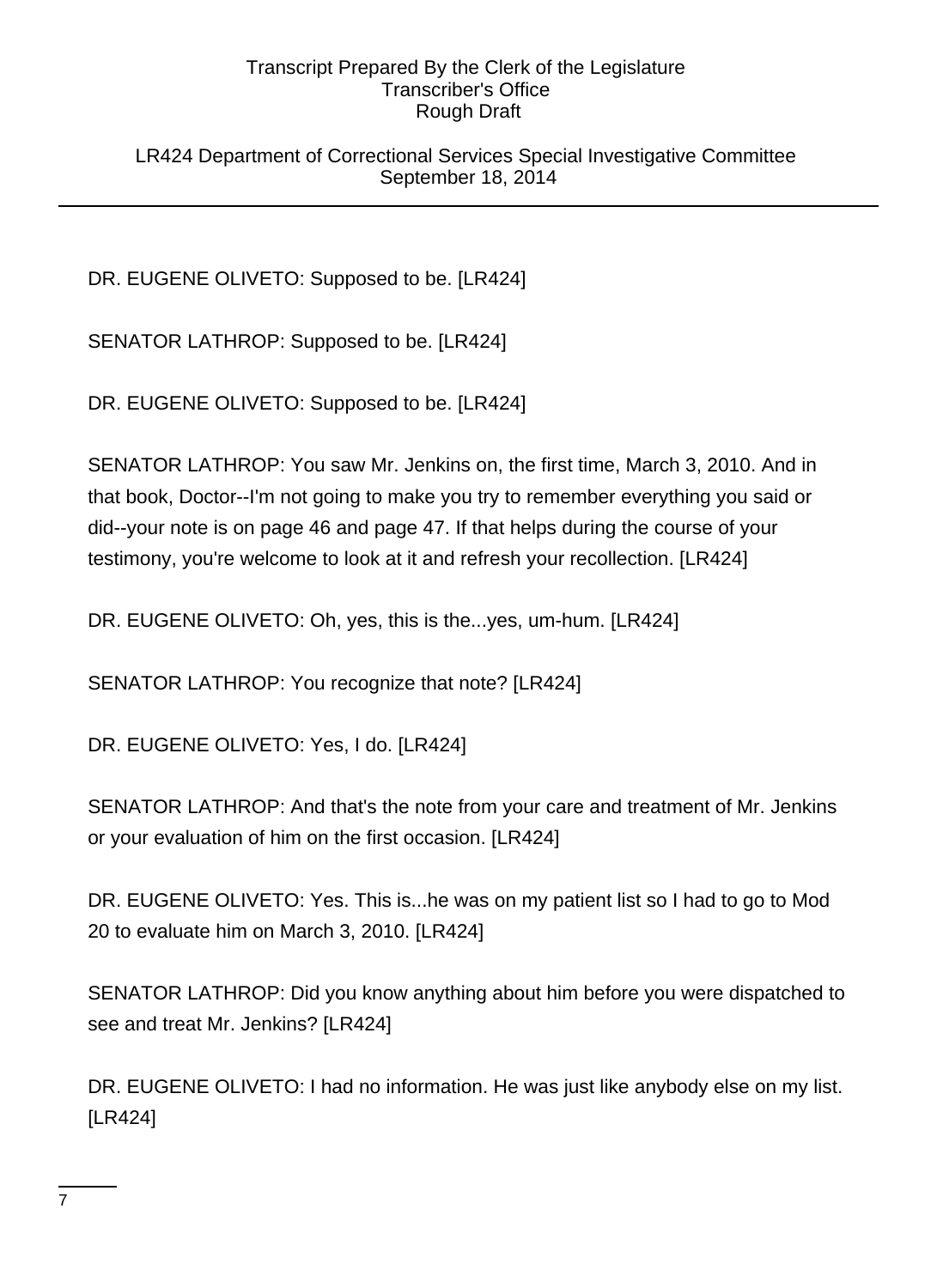### LR424 Department of Correctional Services Special Investigative Committee September 18, 2014

SENATOR LATHROP: Okay. And when you go in to meet a patient or someone you've been assigned to care and treat and assess at Douglas County Corrections, what's your routine? [LR424]

DR. EUGENE OLIVETO: Well, the problem with Mod 20 is all the people in Mod 20 are on AC or lockdown status, so in order to see them I can't go in the cell, especially if the guards tell me they're dangerous--and they told me that this inmate was very dangerous. So they said I had to go in a room and they sent...and wait until they brought him from his cell. And so I went into the room and they brought him in with shackles on and they had a chair about as far as you are from me, maybe a little closer, and then I sat down on the chair and....well, he started sitting down on the chair. He didn't last long. But...and then I asked him the standard questions that psychiatrists ask. I did a history. I took a history of mental illness and I...and his family history. [LR424]

SENATOR LATHROP: So the process is to take a family history because that's important to a psychiatrist? [LR424]

DR. EUGENE OLIVETO: Well,... [LR424]

SENATOR LATHROP: Before we talk about what you learned when you did those things, tell us what an assessment like this is. What are the things that you cover? And then we'll go through them. [LR424]

DR. EUGENE OLIVETO: Well, I'm covering chief complaint, and his chief complaint was all over the place. He was ranting and raving about the system and being persecuted and his mental health. And so I couldn't really get a clear-cut chief complaint. And then from the chief complaint you take a history of the chief complaint. So if you say you're depressed, I say, how long have you been depressed, what are your symptoms, how does it affect your functioning, have you ever been treated before, who treated you, what medications you need. I do these really quick and routinely because I've done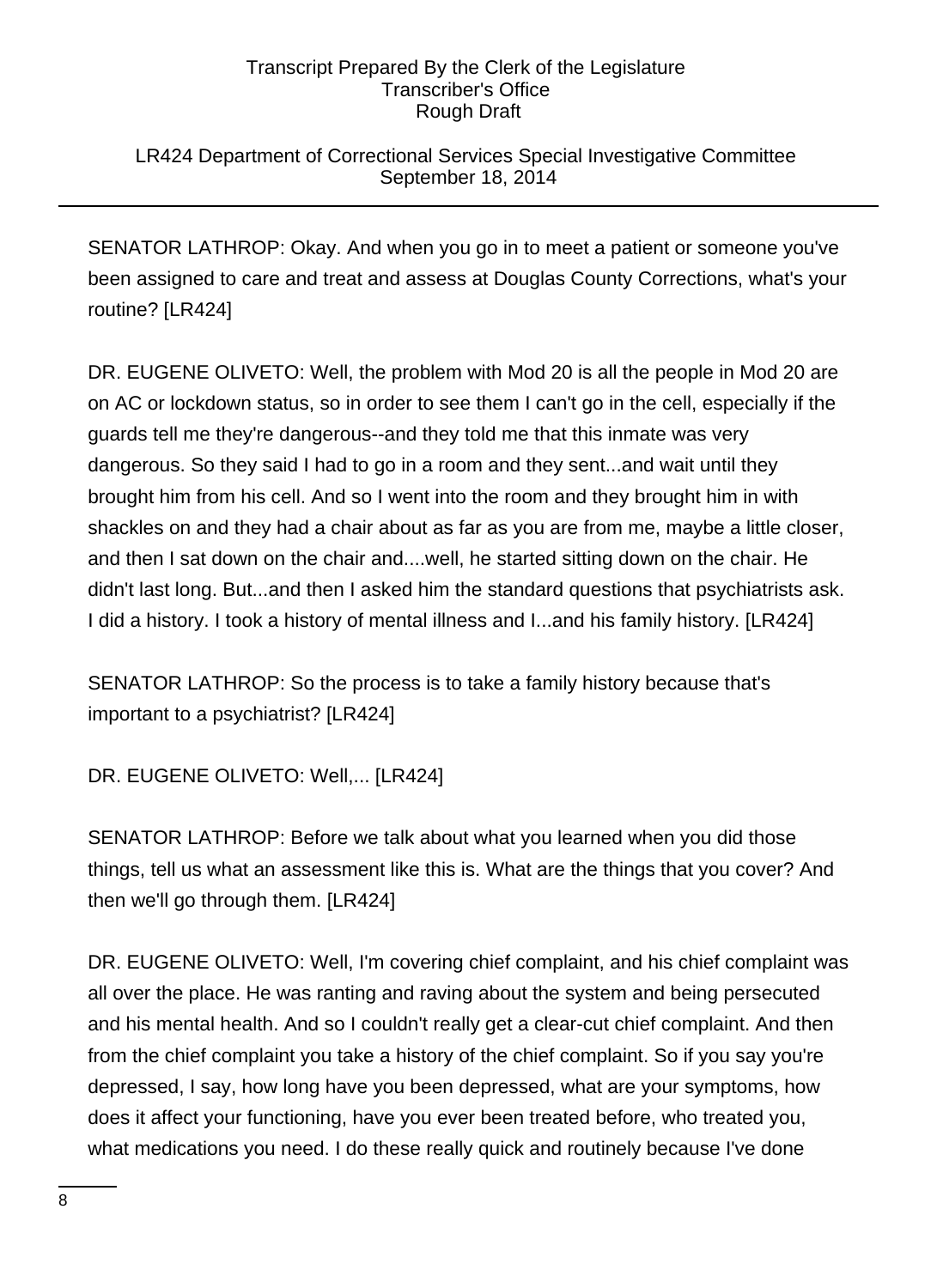### LR424 Department of Correctional Services Special Investigative Committee September 18, 2014

probably 100,000 of them, so. And I tried to control the interview with him and have a...do it in a set way, but there was no way. [LR424]

SENATOR LATHROP: What's the goal in the end? [LR424]

DR. EUGENE OLIVETO: Well, the goal is to...you come with a psychiatric diagnosis and a treatment plan, and that's what I was attempting to do with him for...I spent an hour with him, by the way, so. [LR424]

SENATOR LATHROP: Okay. And tell us about what you learned. Walk us through this assessment and then we'll get to your diagnosis and conclusion. [LR424]

DR. EUGENE OLIVETO: Well, okay. I had never met Nikko before, but the guards had kind of told me that this guy is really out of control and you've got to be careful and he's dangerous. So I obviously got a little fearful, although when you work in corrections you've got to kind of make out you're fearless, and I'm good at that because I grew up on the streets of New York. But the point is, I couldn't get a clear-cut history for him because he wouldn't let me finish a sentence. So he was ranting and raving about the system and nobody treating him for psychiatric illness and how unfair the system was. And then he got into this diatribe of hearing a voice from an Egyptian god named Apophis and he was the great avenger of this god. And then he went through an analysis of who Apophis was because I didn't know Apophis from a hole in the ground. And he told me he is the god of evil and he's absolutely powerful and that he was the avenger for Apophis and he was deemed, when Apophis' voice told him, he was deemed to kill people--Christians, Jews, and all kinds of people--and he went through all of this. And he actually overwhelmed me with information because I couldn't control the interview. And so it was pretty obvious to me that this person was out of control and not able to regulate well or conform his behavior and regulate well his mood. So the information I got is in my report here. And I just right away knew he was...after telling me if they don't get him mental health and they let him out of jail he's going to kill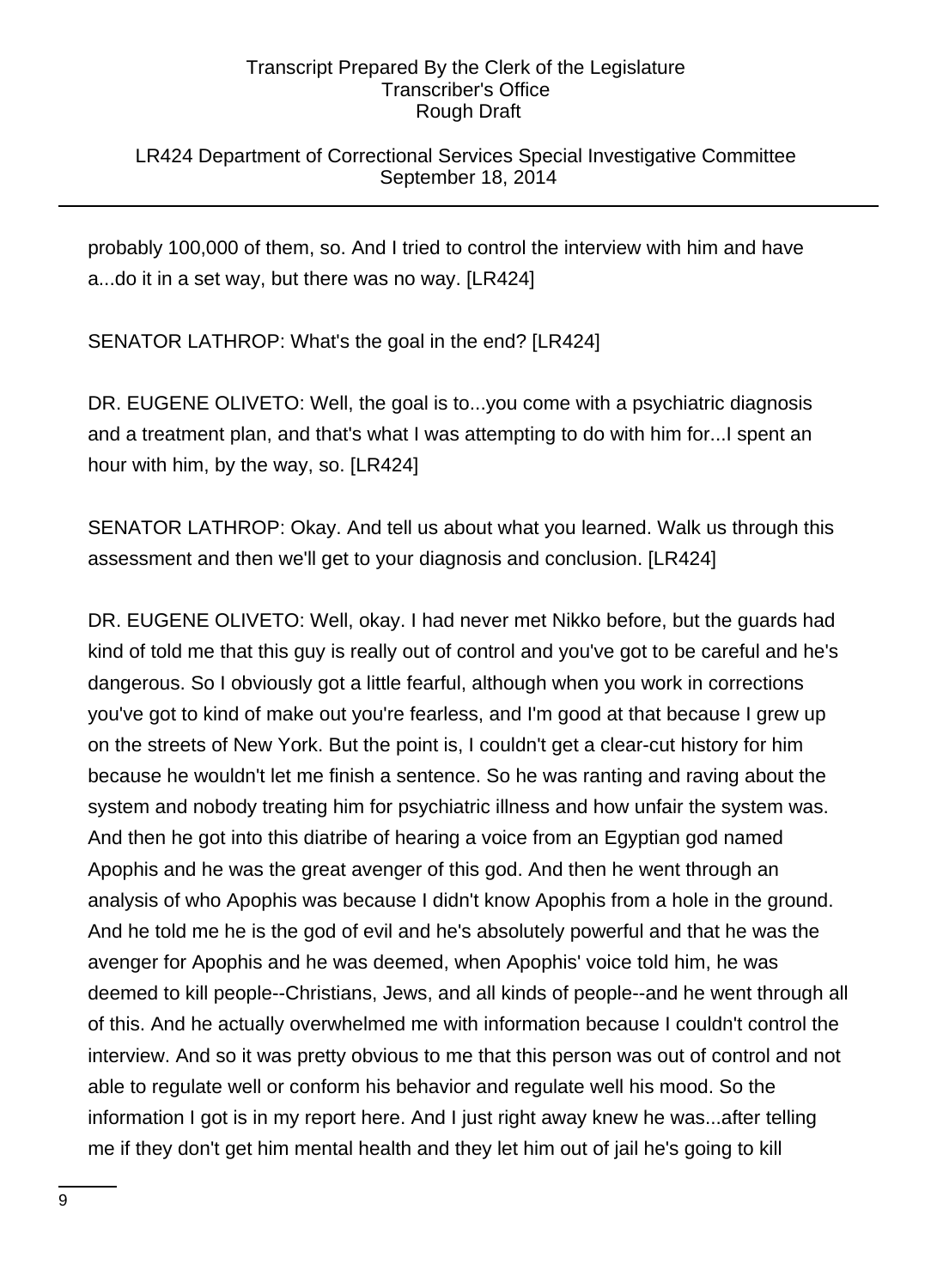### LR424 Department of Correctional Services Special Investigative Committee September 18, 2014

people. So I absolutely knew he was mentally ill and dangerous. He was psychotic, delusional, and he told me he was going to kill people. And I believed him, okay? [LR424]

SENATOR LATHROP: Okay. One of the questions that I had, and maybe it comes up because I saw somebody make a judgment about your notes later down at Corrections in mental health, but did you just accept what he's telling you? When he says, I'm hearing voices, how do you verify that that's actually happening with a patient or this particular patient? Did you believe him? [LR424]

DR. EUGENE OLIVETO: Well, it has to be congruent with his behavior. I mean he...and it has to be consistent. I mean this guy told me the same delusions and the same things over and over again. I saw him again in 2010 after he went back, and then I saw him in 2013. So, you know, if a person has consistent delusions, is as grandiose like he is and it continues, I mean, that's pretty consistent that that's a symptom that is well entrenched in his brain. And, you know, I think a first-year resident in psychiatry could diagnose Nikko Jenkins. I mean, I saw him for the first time but it took me five minutes to figure him out. [LR424]

SENATOR LATHROP: Okay. What was your diagnosis? [LR424]

DR. EUGENE OLIVETO: Oh, my diagnosis was he had a psychotic disorder. I thought he was schizoaffective, schizophrenic. He certainly is a sociopathic, antisocial personality. He's a sociopath. He has a long...he had a long history of criminal behavior. He told me he was in a gang and he did things to survive on the streets. So I'd diagnose as antisocial personality, sociopathic personality, psychotic disorder, schizoaffective, posttraumatic stress disorder. He had a terrible childhood. He was terribly abused and mistreated by an alcoholic psychopathic father, so...and his family history showed that. He also used...he also had used some street drugs when he was younger, and he was in trouble since age seven. So I knew he had a pretty classic history of antisocial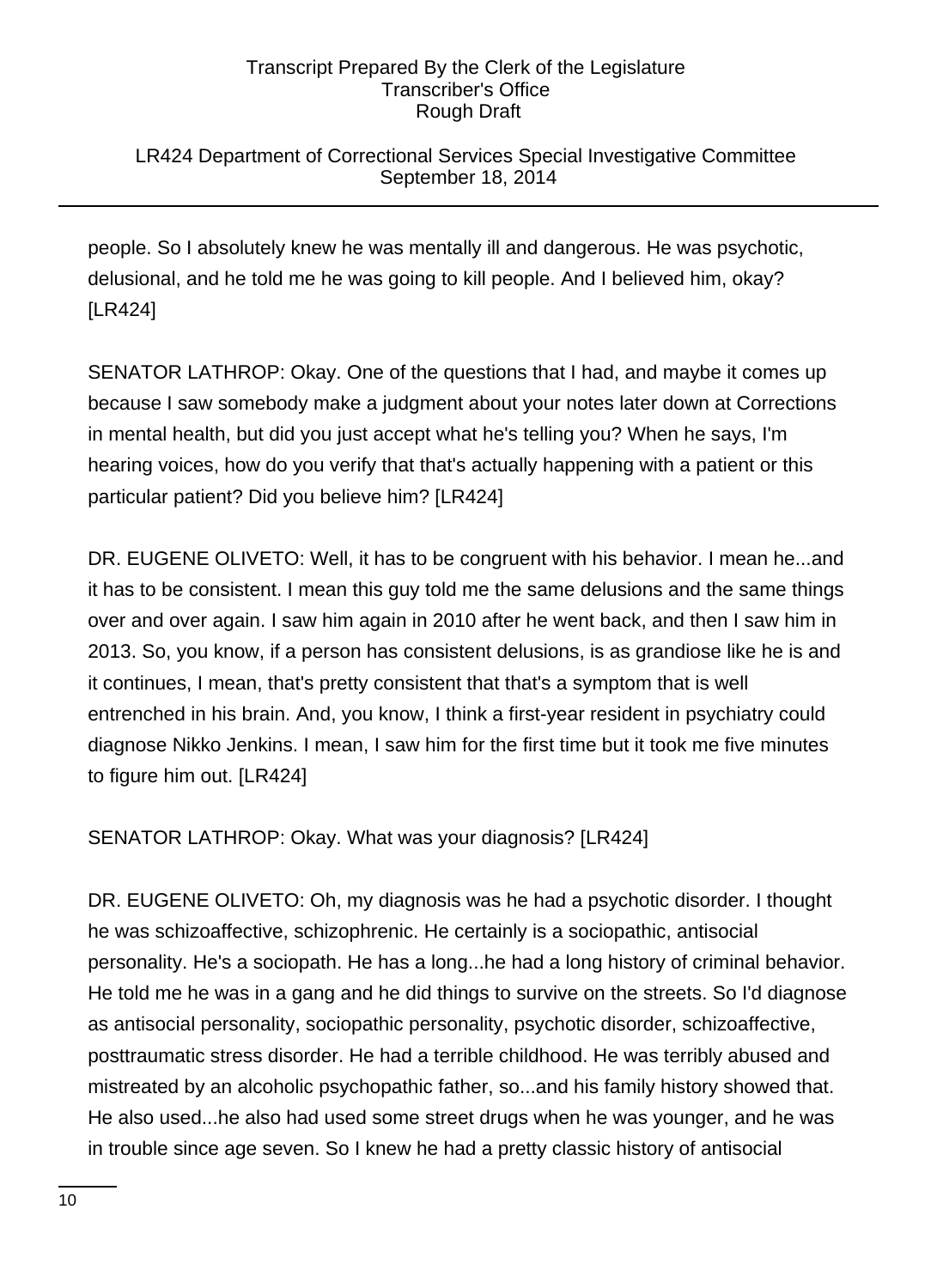### LR424 Department of Correctional Services Special Investigative Committee September 18, 2014

behavior and being psychotic. He said he started hearing voices at seven, so that's a sign that the person is.... [LR424]

SENATOR LATHROP: Okay. Let me ask you, and maybe you can educate the committee because I think this is going to be important background for us as we go through the day, on the DSM-IV they have a distinction between Axis I and Axis II. Is that right? [LR424]

DR. EUGENE OLIVETO: That's right. [LR424]

SENATOR LATHROP: And now we're...we've moved on to DSM-V, which doesn't make that distinction. But while a lot of this is going on we were...the reference point was DSM-IV and it made a distinction between Axis I and Axis II diagnoses. [LR424]

DR. EUGENE OLIVETO: That's correct. [LR424]

SENATOR LATHROP: Okay. Tell us what the difference is. What belongs on Axis I and what belongs on Axis II? This is sort of categories of diagnoses. Am I right? [LR424]

DR. EUGENE OLIVETO: Yes. The Axis I diagnosis is the primary diagnosis, like schizophrenia, major depressive disorder--which is the most common psychiatric disorder treated, by the way--and bipolar disorder, manic depressive disorder. So it's the primary psychiatric diagnosis. And then Axis II is generally the personality type if you can diagnose a personality. The reason why they did away with Axis II, because it's so fuzzy, there's so many...you know, if somebody is obsessive compulsive, they also have other traits, like they might be dependent, they might be a schizoid, so...but the most clear-cut personality disorder ever diagnosed, which is probably close to 90 percent accurate, is definitely antisocial personality. I mean antisocial personality is solid Axis II and it's the only psychiatric diagnosis. Almost every intelligent, experienced psychiatrist would say this is solidly antisocial because it has characteristics for all antisocial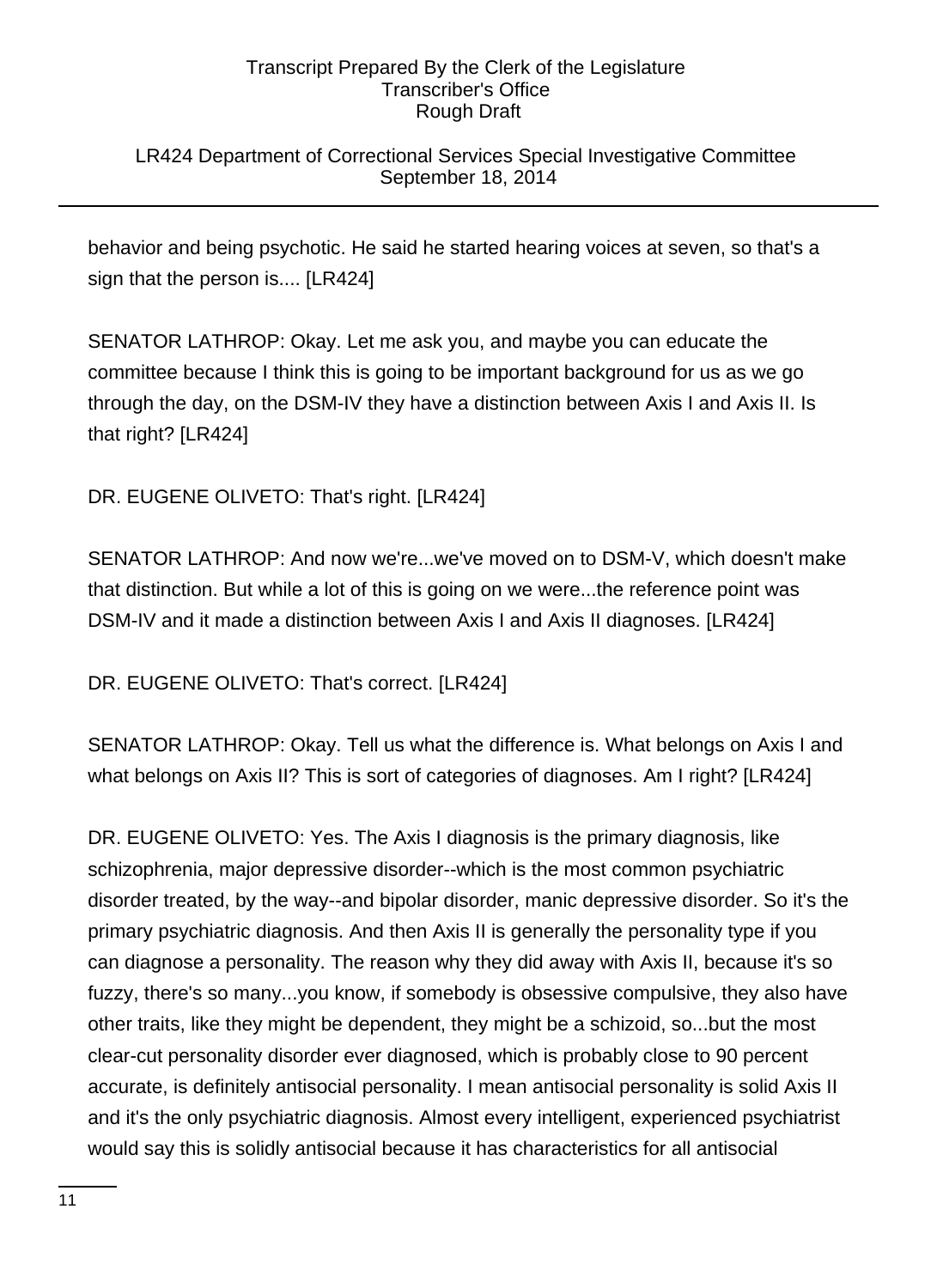LR424 Department of Correctional Services Special Investigative Committee September 18, 2014

personalities that are seen. So it has consistency predictability. [LR424]

SENATOR LATHROP: All right. Tell us again what your Axis I diagnosis was then. [LR424]

DR. EUGENE OLIVETO: My Axis I diagnosis, he was so psychotic and delusional it was really tough to tell. I didn't think he was bipolar, although he was grandiose, obviously, thinking that he was the avenger for Apophis. And he was delusional. I thought he was mostly schizophrenic because he told me he started hearing voices at age seven, so...and, you know, I did child psychiatry and adolescent psychiatry for ten years before we had a lot of child and adolescent psychiatrists when I worked at Immanuel. And I saw a lot of children and adolescents from his background. And he comes from a terribly impoverished, sick background. His family is beyond dysfunctional. Okay? In fact, his mother and sister are both in jail, too, so. And if you look at this history, it's solidly antisocial and he had a psychosis of childhood that evolved with his antisocial personality because he obviously did antisocial things even in his childhood and adolescence. He blossomed, which most antisocial personalities do when testosterone kicks in at 12 or 13. Then he became a dangerous antisocial personality, a street thug. He was in either the Crips or Bloods. He was feared by everybody, because I talked to people that knew him on the streets. This guy was considered dangerous by people that...on the streets. [LR424]

SENATOR LATHROP: But the antisocial is part of the Axis II. [LR424]

DR. EUGENE OLIVETO: Absolutely. [LR424]

SENATOR LATHROP: That's just the personality that comes from the psychosis, right? [LR424]

DR. EUGENE OLIVETO: No. [LR424]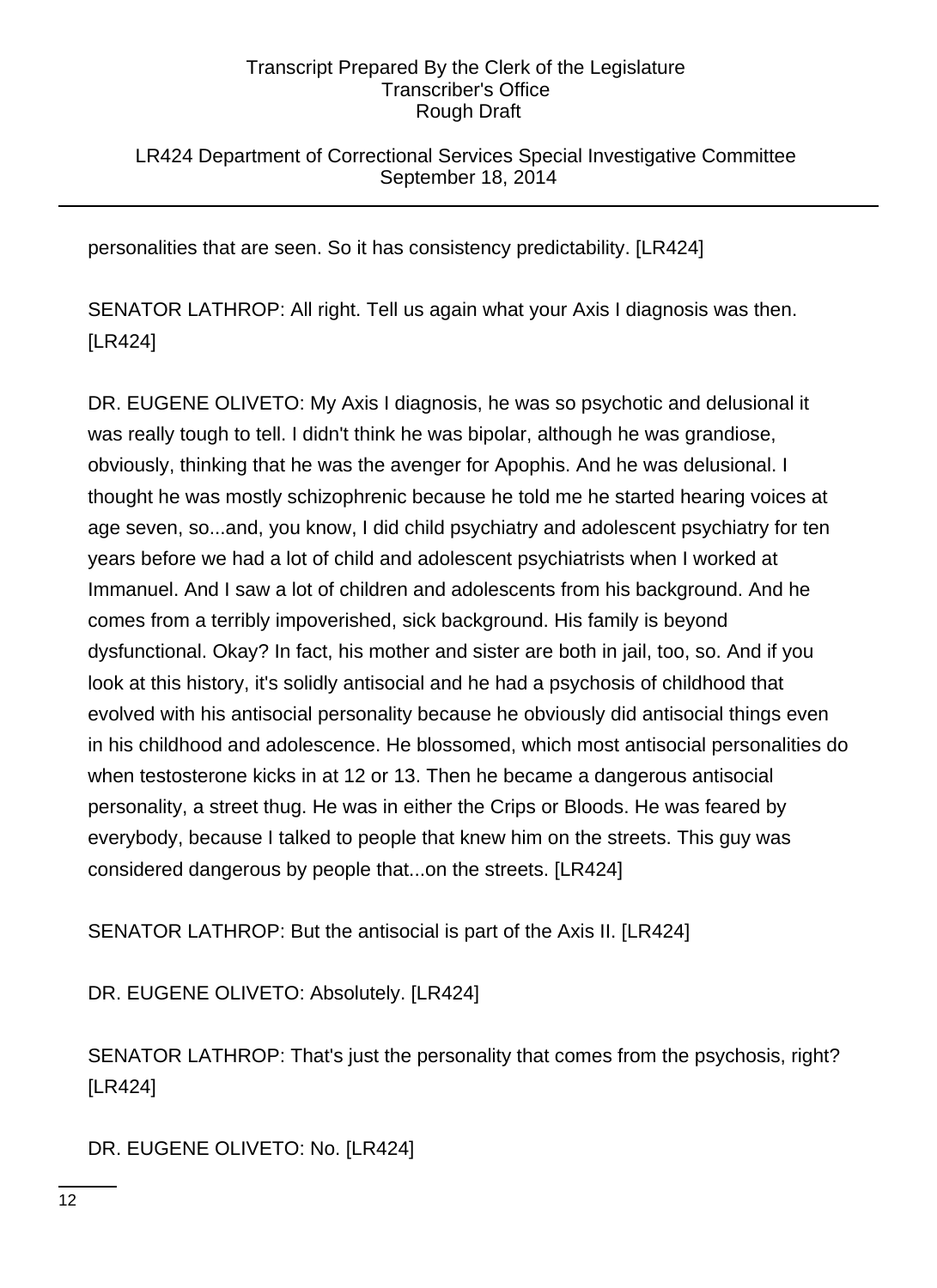LR424 Department of Correctional Services Special Investigative Committee September 18, 2014

# SENATOR LATHROP: Okay. [LR424]

DR. EUGENE OLIVETO: You see, that's the problem. They're trying to differentiate and say you...this is why I had trouble at that competency hearing. They're trying to say...some people are trying to say that you can only be a sociopath and he's either one or the other. That's not true. You could be a psychotic sociopath; you could be a schizophrenic with...and a sociopath; you could be a sociopath with mental illness. Everybody splits hairs like this, but there's no pure person. This guy is a mixture of a lot of things. He also has posttraumatic stress disorder from a terrible childhood. That's Axis I also. So you're looking at a very complicated person here. I'll tell you right now, he's one of the most complicated and dangerous people I've ever evaluated, and I've evaluated over 100,000 people. [LR424]

SENATOR LATHROP: When you come up with a diagnosis of psychotic, what's that mean? [LR424]

DR. EUGENE OLIVETO: Psychotic means that he cannot differentiate between reality in his head versus reality out here. And so he can't integrate into...he can't integrate information coming from his environment in a normal way. And so he comes to conclusions and conceptual thinking that don't match reality. Now anybody could be psychotic. You could be psychotic if you don't sleep for five days and certainly you could be psychotic if you're on methamphetamine, crack cocaine, and PCP, which the jail is full of, by the way. But the...he had a hard time differentiating between his delusional thinking and what...that didn't match with reality versus thinking of normal people that does. So he actually lived in a delusional, hallucinatory, psychotic world--not all the time now. He had...you know, that's the problem. It's not all or none. I don't know why people think this way that aren't psychiatrists. Maybe they don't understand it. But the point is, he was not always psychotic. He could be lucid. And I never said he was stupid. This guy is brilliant in an evil, sinister way. But when you look at what he's exposed to in his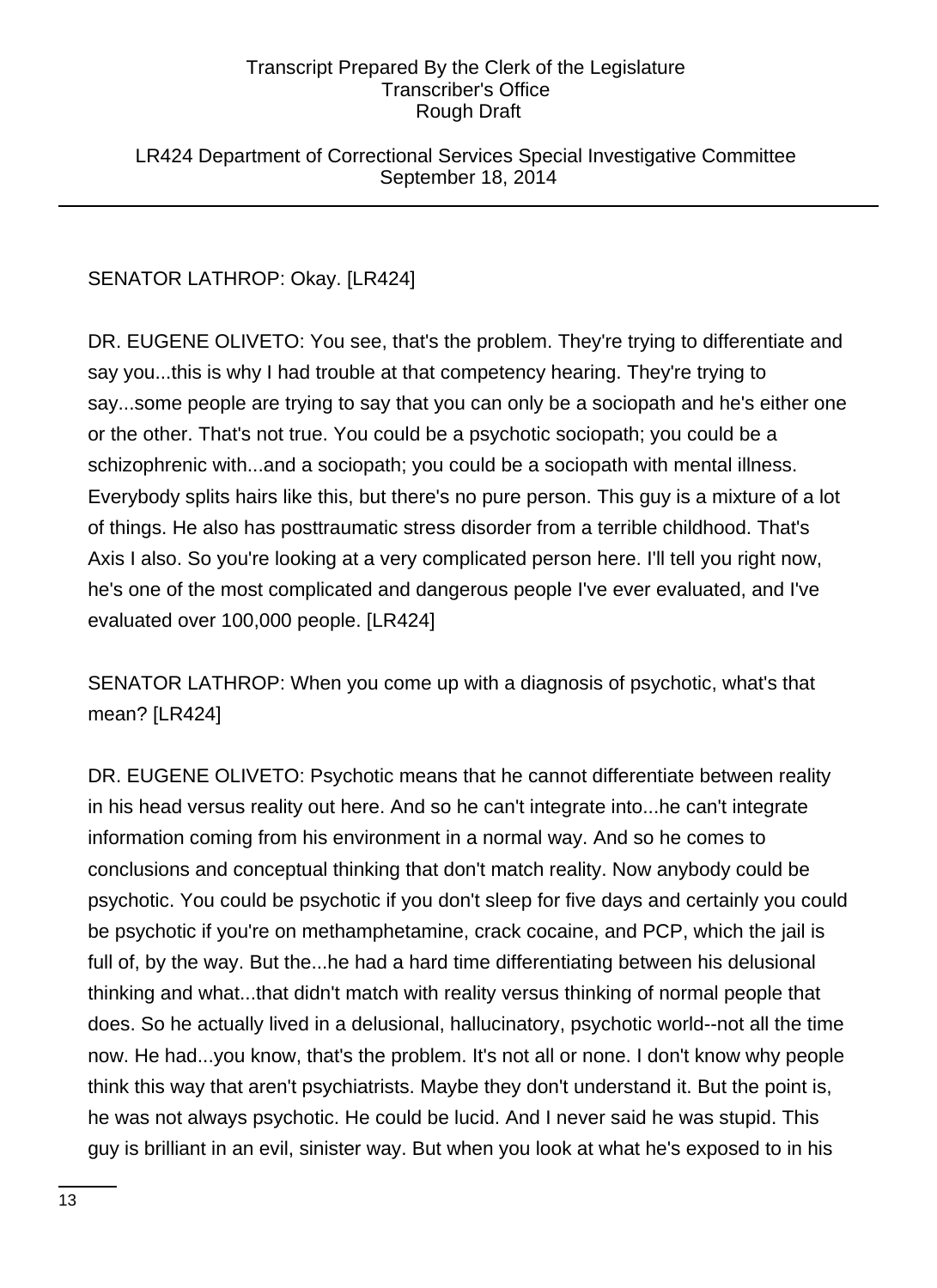### LR424 Department of Correctional Services Special Investigative Committee September 18, 2014

childhood and his role model as a father, who was a psychopathic probably murderer and drug dealer, I mean you're looking at bad genes, bad upbringing, and bad environment. Okay. My three "bads" worked out for this guy perfectly: bad genes, bad environment, bad family, and bad environment and bad culture. I mean he's a product of all that, so he's a very complicated individual. [LR424]

SENATOR LATHROP: Okay. Having made that diagnosis you did on Axis I and Axis II, and your notes reflect that, you also came to some conclusions about whether he was dangerous or not. [LR424]

DR. EUGENE OLIVETO: Yeah. On the back page, and I never do this, but I added this. I said, this is a very dangerous young man who has experienced deep abuse, trauma in a mentally ill family. He became a dangerous gang member at age 11, psychotic, grandiose, paranoid, and institutionalized most of his life. He needs a forensic evaluation and adequate treatment for multiple psychiatric problems including PTSD and DID. And so that...I put that on the back page to emphasize how dangerous he was. [LR424]

SENATOR LATHROP: What's a forensic evaluation? [LR424]

DR. EUGENE OLIVETO: Oh, a forensic evaluation... [LR424]

SENATOR LATHROP: What are you suggesting this guy needed at that point in time? [LR424]

DR. EUGENE OLIVETO: Well, I suggested he be committed to...I wrote an order that he be committed to Lincoln Regional Center because I didn't think I could provide him with adequate psychiatric care with his history and as out of control he was. And they...so I recommended he be committed by the board of mental health to Lincoln Regional Center for a forensic evaluation. [LR424]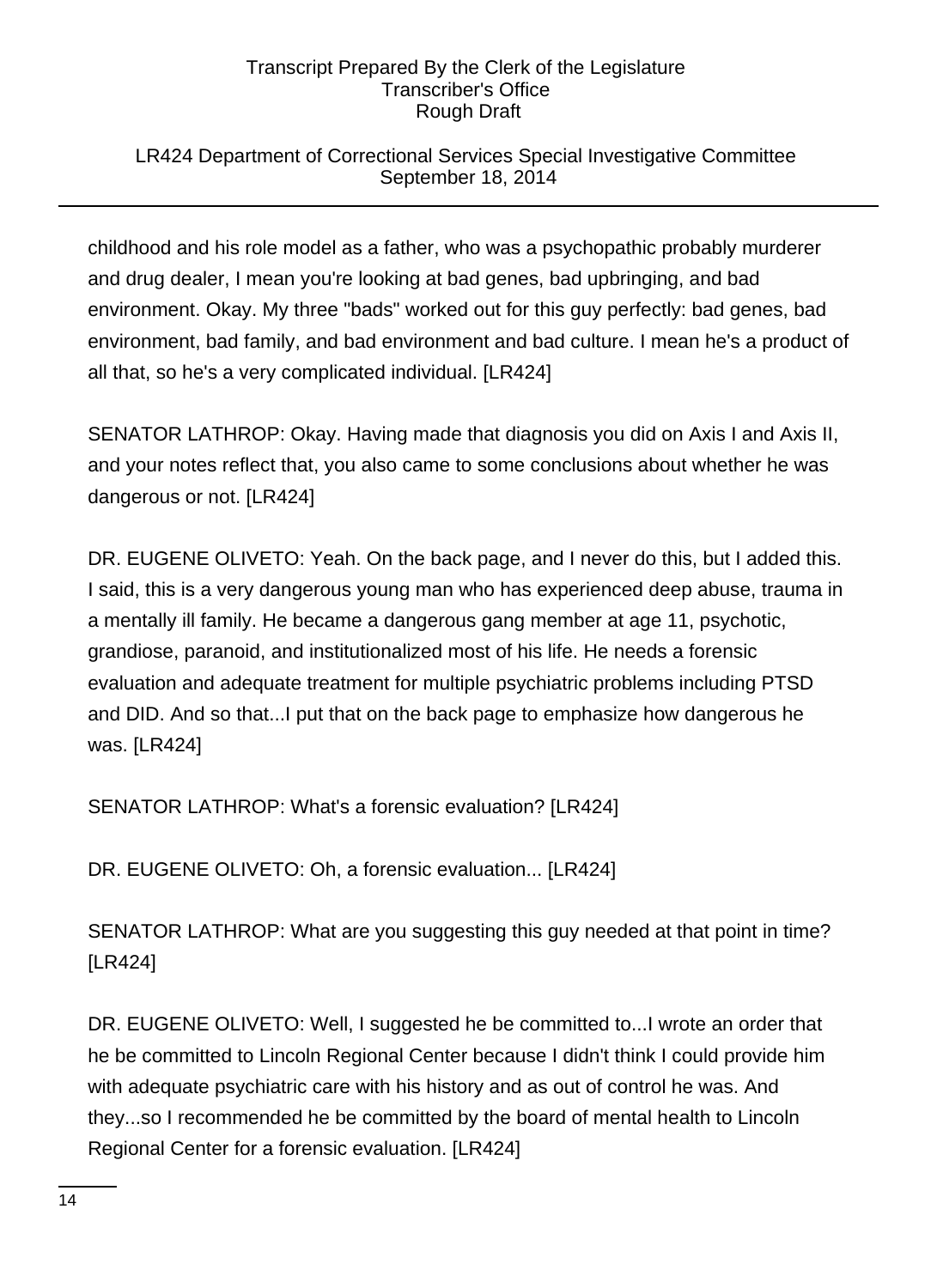### LR424 Department of Correctional Services Special Investigative Committee September 18, 2014

SENATOR LATHROP: Did you do that on the occasion of the first time you saw him, or did you do that later on? You saw him three times in total, did you not? [LR424]

DR. EUGENE OLIVETO: No, I saw him way more than three times. But, no, I recommended that the first time I saw him. I told... [LR424]

SENATOR LATHROP: Okay. Who did you send that recommendation to? [LR424]

DR. EUGENE OLIVETO: Oh, I told Denise Gaines this guy needs to be...I can't handle this guy here, he's not going to cooperate with treatment, because I knew he wasn't going to cooperate with treatment because he called me some names and didn't treat me with great respect at first. And I said, he's not going to cooperate with treatments. [LR424]

SENATOR LATHROP: So you had a conversation with Ms. Gaines. But did you... [LR424]

DR. EUGENE OLIVETO: Yeah, and I said we need... [LR424]

SENATOR LATHROP: Did you write an order or did you send some document to somebody that said, boy, this guy needs to go down to Lincoln Regional Center or somebody needs to do a forensic evaluation on him? [LR424]

DR. EUGENE OLIVETO: Well, either/or. Denise automatically did this many times. I mean he's...this is not the only guy that's insane and out of control in the Douglas County Jail. I did this many times and I assumed she was going to do the paperwork and then I sign it. We send a copy of my evaluation to the board of mental health because I can't treat people involuntarily unless the board of mental health approves of it except under circumstances where they're really dangerous imminently, right now,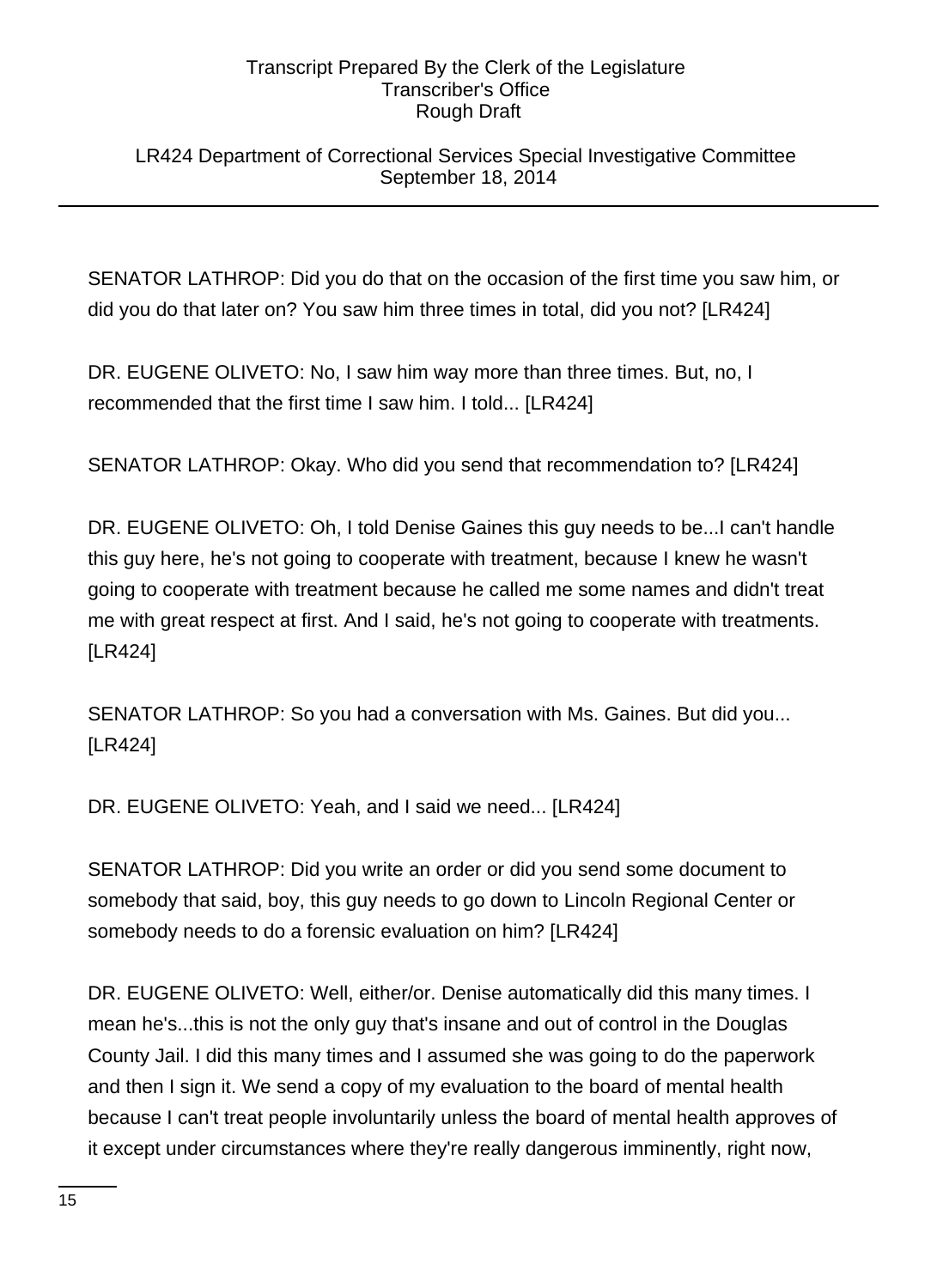LR424 Department of Correctional Services Special Investigative Committee September 18, 2014

and they're dangerous to themselves or the staff. Then I could treat them, and I do treat people like that, without approval. [LR424]

SENATOR LATHROP: Okay. [LR424]

DR. EUGENE OLIVETO: But I wanted him committed because I didn't think I can handle him in the jail. [LR424]

SENATOR LATHROP: Why is that? What was the Lincoln...in your thinking at the time you saw him the first time, why were you thinking that he needed to go down to the regional center and that you couldn't handle him? [LR424]

DR. EUGENE OLIVETO: Well, because the jail...Mod 20 is not a jail where you want to put psychotic people that are like him and dangerous. I mean he had a history of dangerousness that I know now from reading the Ombudsman's report. I mean this guy has always been dangerous, even in Tecumseh. I mean, he was in...I knew he was in isolation for at least two to three years and he certainly complained about that. So I knew that there's no way you're going to lock this guy in a cell on Mod 20 with people screaming and yelling. And a lot of people there from the streets knew this guy and from jail because they'd been in jail with him and even they were afraid of him, actually. But you let... [LR424]

SENATOR LATHROP: Did you have confidence that the Lincoln Regional Center had the capacity and the infrastructure to take this guy and treat him? [LR424]

DR. EUGENE OLIVETO: Well, I worked at the criminally insane unit there for three months and, yeah, they had people worse than him. They had a guy that killed his whole family, for Pete sakes. Yeah, I mean, I certainly assume a unit for criminally insane and dangerously mentally ill people, and there were some people there that were really scarier than Nikko when I worked there, could handle him. I mean we used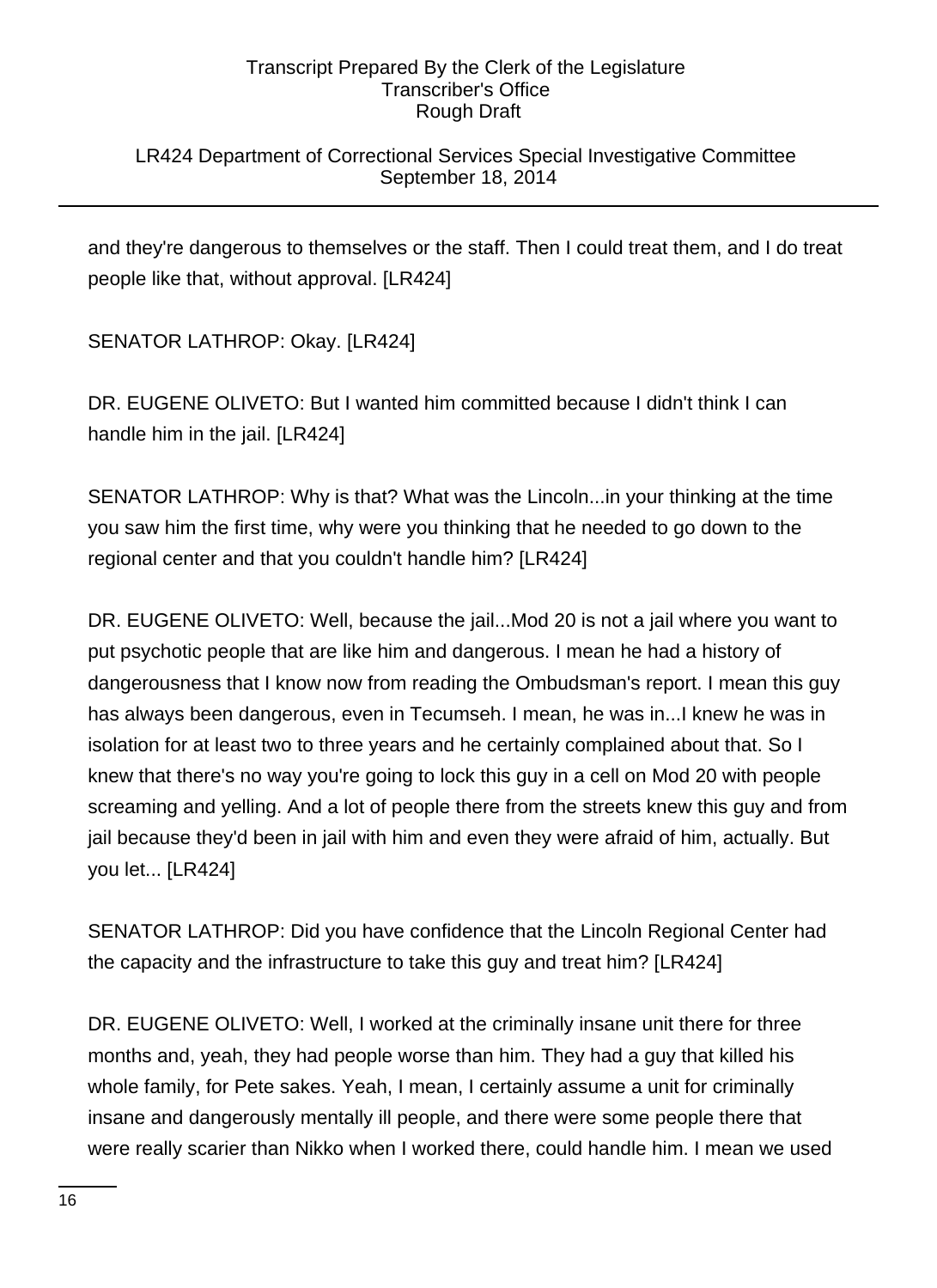### LR424 Department of Correctional Services Special Investigative Committee September 18, 2014

to handle these people on psychiatric units in the '70s until they started sending them to the jail when they acted up. I mean we got people from inpatient psychiatry units, because they were acting up, making threats, and breaking windows or something, that we treated. Everybody gets dumped into jail now. I don't know why. It's crazy. [LR424]

SENATOR LATHROP: Tell us about the...your treatment plan then. Besides suggesting that he needed to be sent to the regional center for a forensic evaluation, did you develop some sort of a treatment plan or a... [LR424]

DR. EUGENE OLIVETO: Yes, I did, the same treatment plan I use for all people like him. I wanted to give him Haldol, 10 milligrams IM, with 2 milligrams of Ativan stat; Haldol Decanoate, 200 milligrams IM, the next day so that we could get rid of the psychoses. And I'm not sure if I...no, I couldn't order it because he obviously was litigious and talking about suing everybody. So I didn't want to forcibly inject him, okay? And I personally didn't want this guy against me, okay, because I knew he had some people on the outside. And I have a family and I'm real careful about psychotic, dangerous people. [LR424]

SENATOR LATHROP: Okay. [LR424]

DR. EUGENE OLIVETO: So I didn't want to get incorporated into his delusional system. So I wanted the board of mental health to commit him and say, Dr. Oliveto, you can involuntary treat this guy now. And then I would have taken charge and involuntary treated him. And I would guess that within 30 to 90 days he wouldn't be psychotic anymore because 95 percent of the people I treat that way--I mean, they're even worse than him, some of them--and they look real good in 30 to 90 days if I can treat them. [LR424]

SENATOR LATHROP: On the medication. [LR424]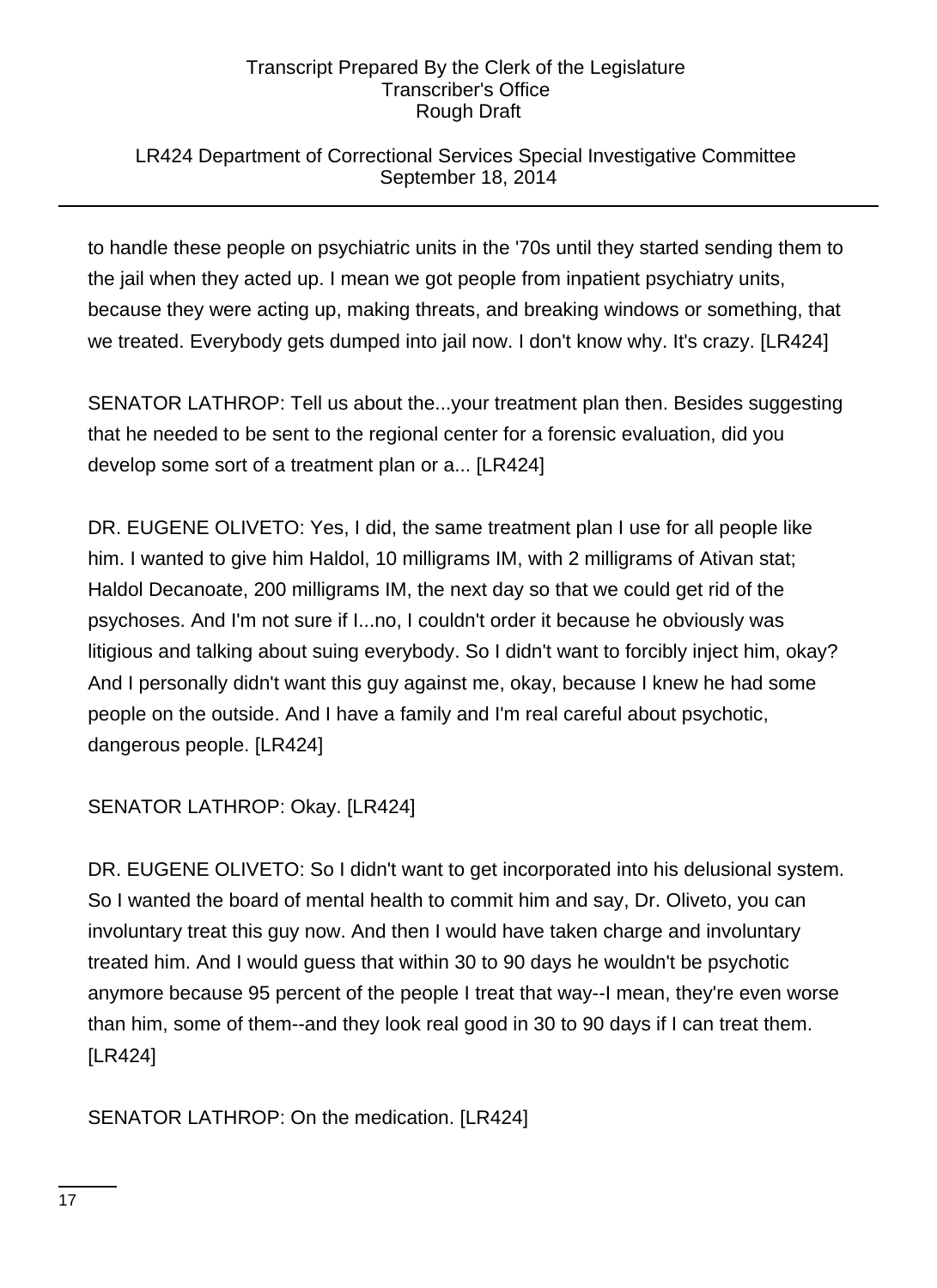### LR424 Department of Correctional Services Special Investigative Committee September 18, 2014

DR. EUGENE OLIVETO: Oh, absolutely. I could treat him any day of the week. [LR424]

SENATOR LATHROP: So you did prescribe some medication for him. [LR424]

DR. EUGENE OLIVETO: I did prescribe medication for him: risperidone, 1 milligram twice a day, and Depakote, 500 milligrams twice a day. But I knew he wouldn't take it. [LR424]

# SENATOR LATHROP: Why? [LR424]

DR. EUGENE OLIVETO: Because he wouldn't cooperate. I mean he thought everybody was against him. And then at one point in time I gave him medication. He said he thought they were poison because they were different colors. Nikko changed his mind like that. I mean he's hard to treat. [LR424]

SENATOR LATHROP: So you dealt with the...even over at Douglas County Corrections you dealt with the "Nikko won't take his medication." So did you think it was paranoia or did you think it was a behavior issue? [LR424]

DR. EUGENE OLIVETO: You know, it's hard to differentiate. You know, he gave me a whole dissertation on how can I trust you. He didn't trust anybody and he's paranoid and, you know, so a paranoid person doesn't trust anybody. Then the nurse gave him a different color pill, he said, and he always researched everything that happened to him. I think this guy spent more time in the legal library than the attorneys did. But he searched the pills. He said, oh, this has side effects, I don't like it, it's going to affect my sex drive, and all this stuff, and even though he's in jail, in isolation. And so I said, well, they would...it would help you if you took these, I think you'd feel a lot better and all. And so I could never get him to take medications consistently, and that's why I really recommended involuntary treatment. [LR424]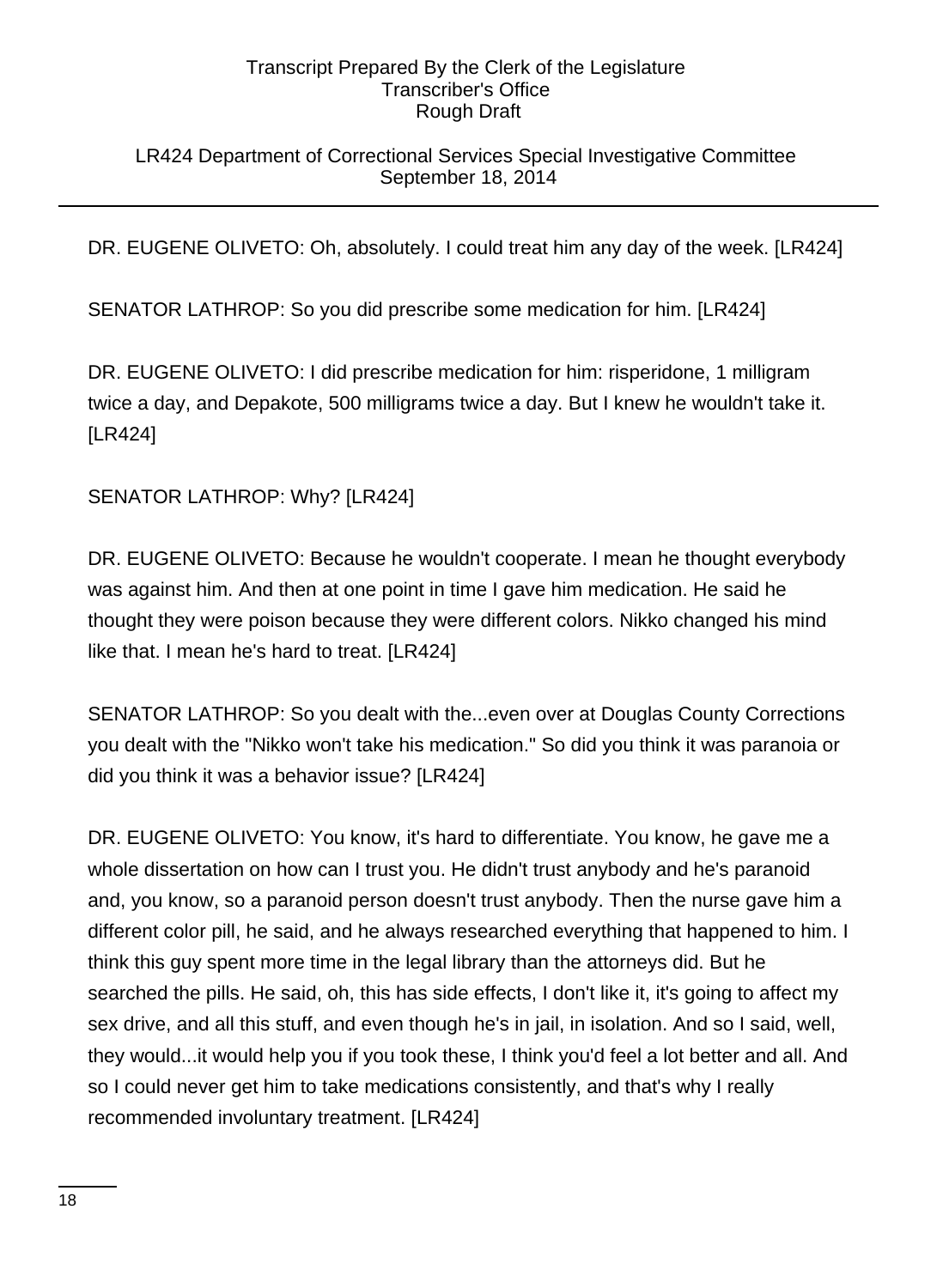### LR424 Department of Correctional Services Special Investigative Committee September 18, 2014

SENATOR LATHROP: The next time I have or the next occasion that I have notes for is April 23, 2010, and that's on page 49. Do you know if you saw him in between at all, or is that going to be your next visit? [LR424]

DR. EUGENE OLIVETO: No, all my...if the jail sent you the notes, they wouldn't give them to me, obviously, but if they sent you the notes, all the notes, and I don't know. You know, I don't recall how many times. You know what, I saw a lot of people in there, I mean, every day. [LR424]

SENATOR LATHROP: Sure, sure, sure. [LR424]

DR. EUGENE OLIVETO: I mean, you know, I was overwhelmed sometimes I had so many people to see. [LR424]

SENATOR LATHROP: And we're not here to make a judgment about the number of times. [LR424]

DR. EUGENE OLIVETO: Yeah, yeah, but the point is, I would have to say that this is probably my follow-up note because my first one...I couldn't see everybody every day because I only worked 14 hours a week and my schedule was full. So I'd generally see them a couple of weeks later... [LR424]

SENATOR LATHROP: Okay. [LR424]

DR. EUGENE OLIVETO: ...two, three, sometimes four. [LR424]

SENATOR LATHROP: What did you find out or what did you learn when you met with him on April 23, 2010? [LR424]

DR. EUGENE OLIVETO: Well, you know, exactly what I said: refusing risperidone and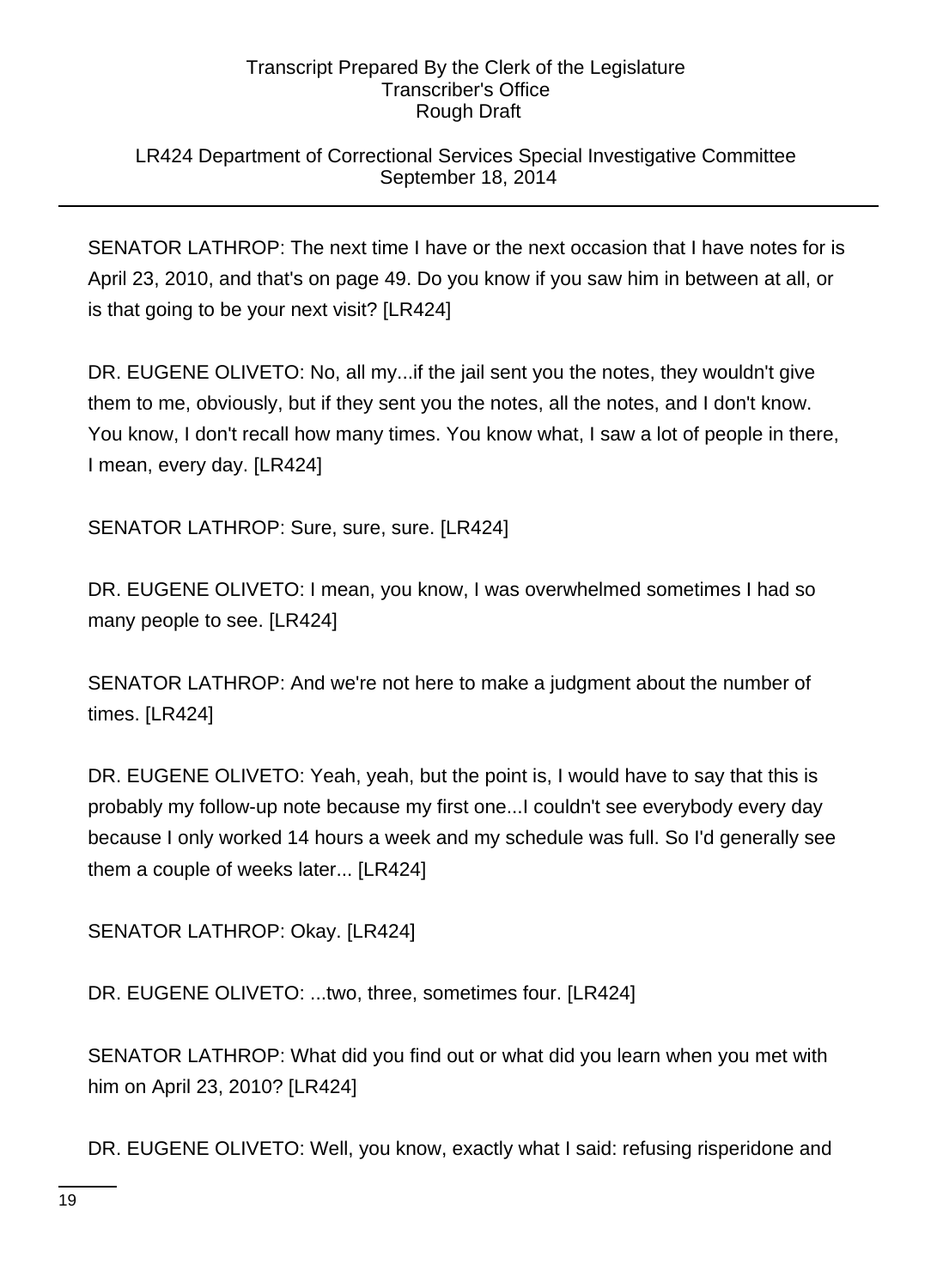### LR424 Department of Correctional Services Special Investigative Committee September 18, 2014

Depakote because he wants to tough it out, is scheduled for a psychiatric evaluation in Lincoln Regional Center--at least I thought he was scheduled for a psychiatric evaluation. And then I said, he's better...for some reason he was in better control. Well, he was having counseling there too. Actually, he had pretty good mental healthcare at the jail. Even the Ombudsman said that's the best mental healthcare he ever got when he was in Douglas County. [LR424]

SENATOR LATHROP: And that would be Ms. Gaines, who was also providing treatment. [LR424]

DR. EUGENE OLIVETO: Yeah, she was counseling him at the time, and she had good rapport with him at first and he liked her. I think they knew people, similar people. But he was in better control because he always said, I need to talk to somebody about my problems and nobody will talk to me; they all judge me and persecute me. But Denise has a way...Denise had a good way of...obviously, working in corrections, you have to have good rapport with people that aren't always friendly. [LR424]

SENATOR LATHROP: Right. [LR424]

DR. EUGENE OLIVETO: And I put down he was schizoaffective, probably, or bipolar I, antisocial, impulsive, obsessive. He was very obsessive too. He'd get on a topic and just beat it to death, analyze it from A to Z, pick it apart. But he did that with medications, too, because you put him on a medication, he wanted to read everything about it, so. [LR424]

SENATOR LATHROP: Your diagnosis didn't change during that visit? [LR424]

DR. EUGENE OLIVETO: No, no, still schizophrenia and antisocial personality. [LR424]

SENATOR LATHROP: And you do make a note that you believe that he is scheduled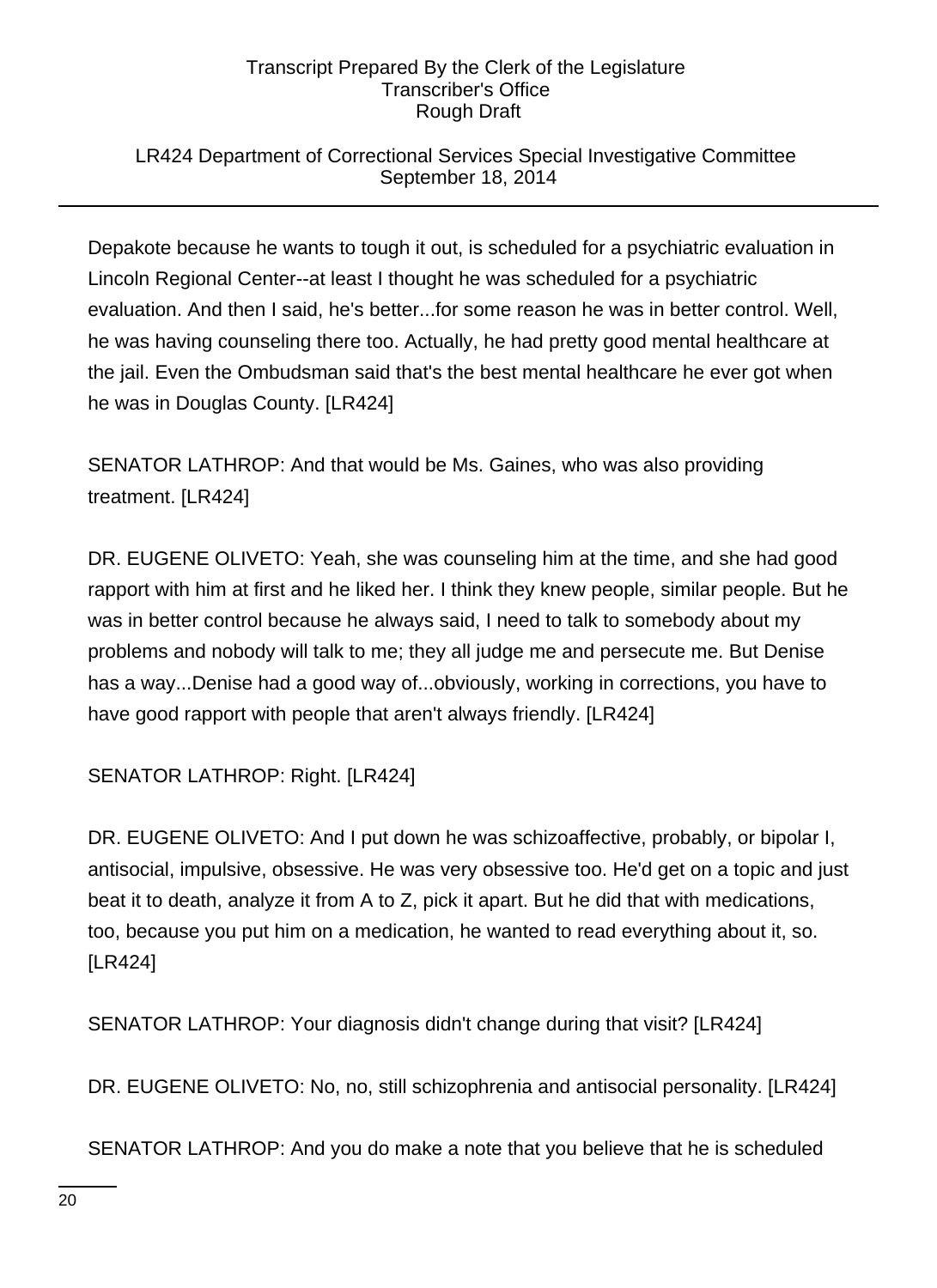### LR424 Department of Correctional Services Special Investigative Committee September 18, 2014

for a psychiatric evaluation at the Lincoln Regional Center, and then down towards the bottom of the page you say he needs to be evaluated at Lincoln Regional Center. [LR424]

DR. EUGENE OLIVETO: Oh, and I said that every time I saw him, right. [LR424]

SENATOR LATHROP: So what steps were taken? Did you just talk to Ms. Gaines or did you call somebody up? Did you check in with the regional center? What's happening? [LR424]

DR. EUGENE OLIVETO: No. My job is to make recommendations. I don't...that's an administrative...that's administrative duties. Their responsibility is to, if they do it, is to follow the psychiatrist's orders, especially in a patient this difficult, dangerous, and psychotic. [LR424]

SENATOR LATHROP: What's your experience with getting people seen at the Lincoln Regional Center after you make a note like this? [LR424]

DR. EUGENE OLIVETO: Terrible: three, six months a year waiting. Some people went beyond their sentences when I had them committed, and they were in jail beyond their sentences because we couldn't get them in Lincoln Regional Center. I mean that was the problem. [LR424]

SENATOR LATHROP: Do you know what is behind that? Why? [LR424]

DR. EUGENE OLIVETO: I have... [LR424]

SENATOR LATHROP: Why, if you're saying this guy needs to go to the regional center for a forensic evaluation, you've put it in your notes twice now, he's sitting at Douglas County Corrections? What is it, if you know, at the Lincoln Regional Center that they do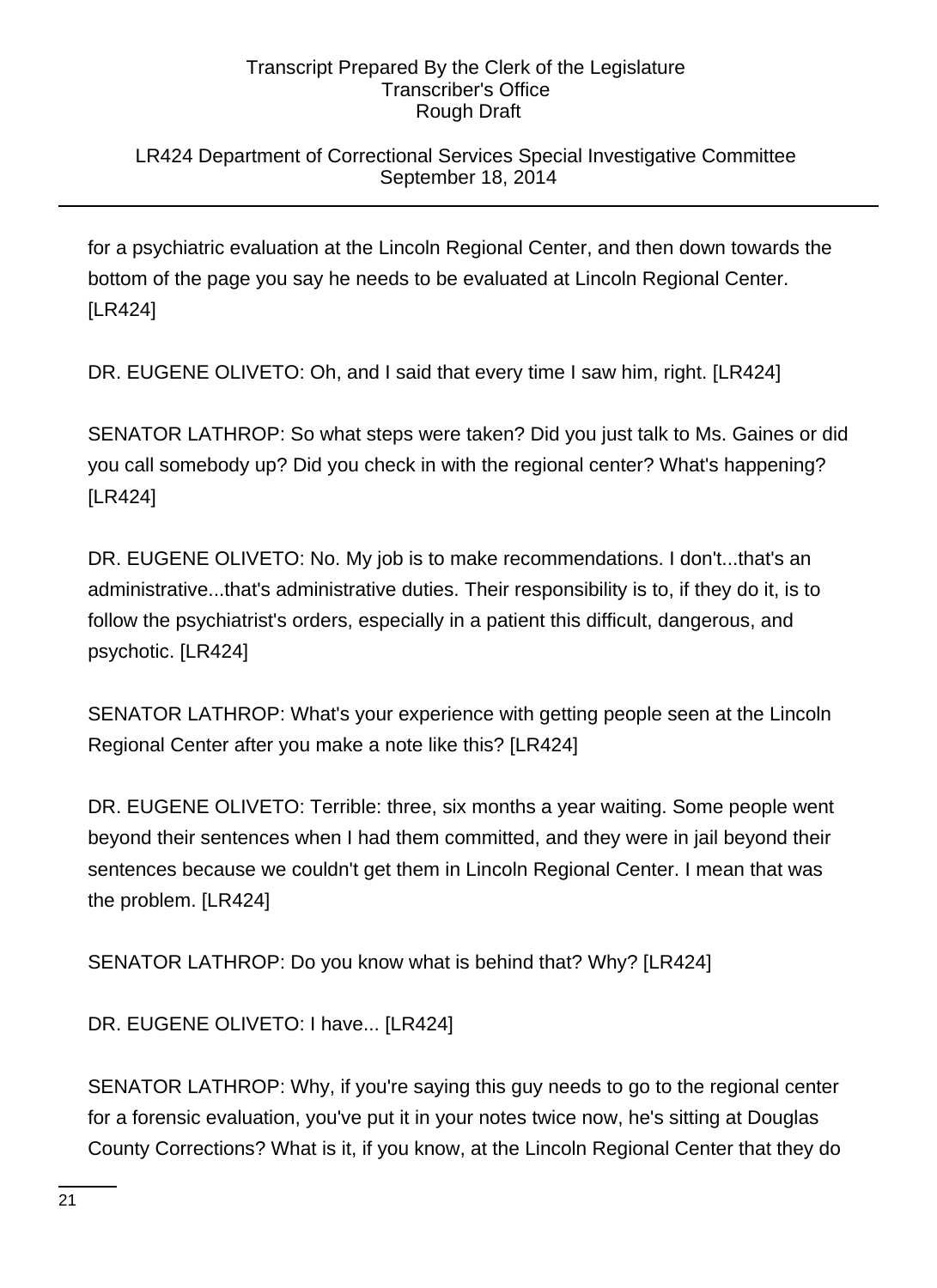### LR424 Department of Correctional Services Special Investigative Committee September 18, 2014

not follow up or they do not take these people that you suggest need a forensic evaluation down there and see them? Do you know why? [LR424]

DR. EUGENE OLIVETO: No. [LR424]

SENATOR LATHROP: But it is your experience that they don't. [LR424]

DR. EUGENE OLIVETO: Absolutely, and Denise Gaines will tell you the same thing. [LR424]

SENATOR LATHROP: Do you ever call? Have you ever called down to the regional center and say, I told you, I put an order in, I want this guy seen, how come? [LR424]

DR. EUGENE OLIVETO: Not my responsibility. It's administration. [LR424]

SENATOR LATHROP: Okay. What do you do for this guy other than, on this occasion, other than suggest that he needs or again indicate that he needs a forensic evaluation? [LR424]

DR. EUGENE OLIVETO: Say ten "Our Fathers" and ten "Hail Marys" for Nikko Jenkins. I'm sorry but, you know, this guy is really...this guy is...this guy really needed intensive psychiatric treatment, and anybody that doesn't agree with me better get a board certification and have 40 years' experience in psychiatry, because I'm rarely wrong because I'm really a good psychiatrist. And so that's what frustrates me. Why this guy didn't get the care that I recommended and they let this guy out and he kills four people...when he told me he was going to kill four people and I had to testify and look at her husband, Kruger's husband and her brother...her brother and I couldn't, and them little kids, it broke my heart. [LR424]

SENATOR LATHROP: Did he tell you during your time that you spent with him at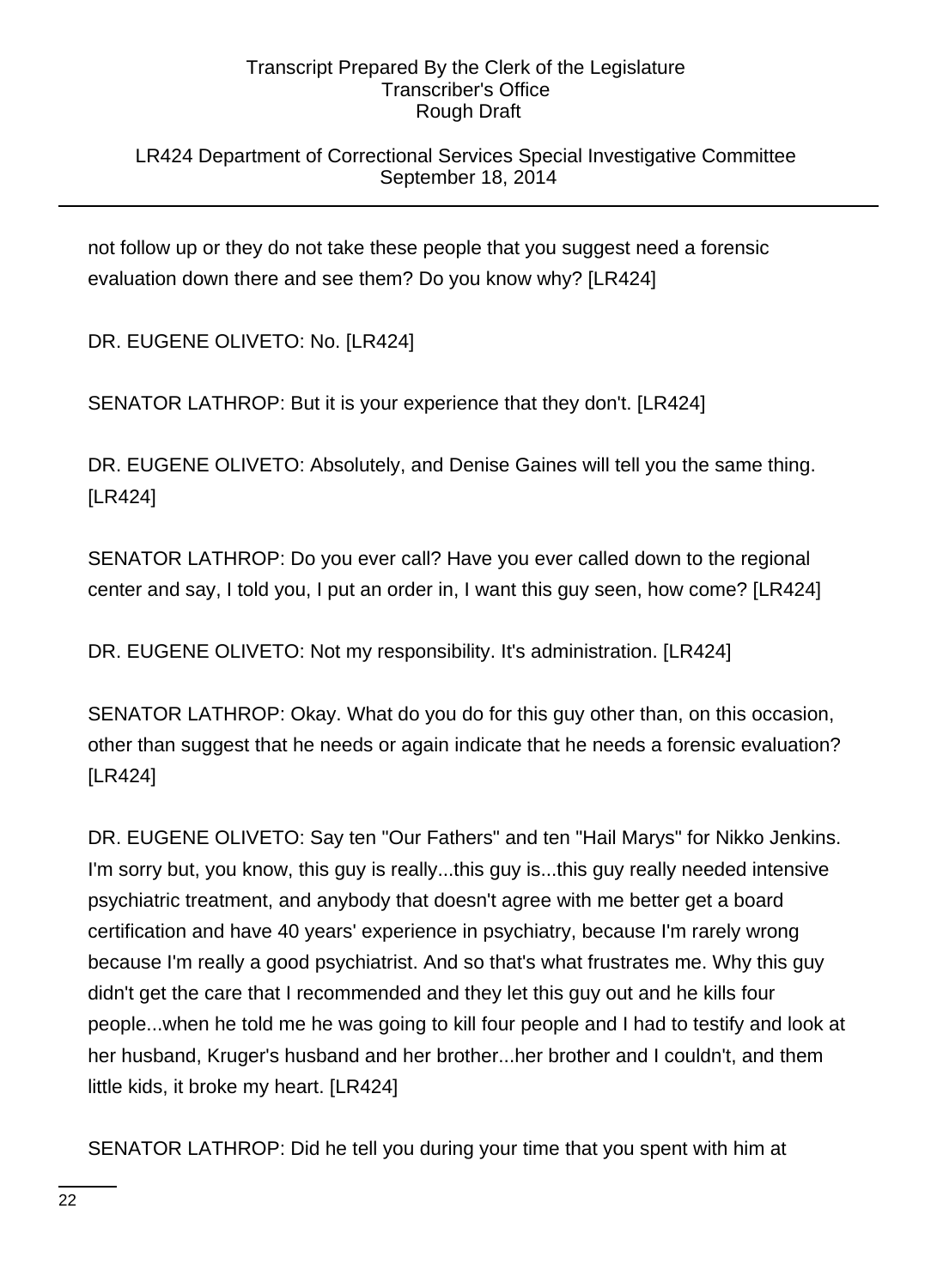### LR424 Department of Correctional Services Special Investigative Committee September 18, 2014

Corrections that he was going to get out and kill? [LR424]

DR. EUGENE OLIVETO: Absolutely. [LR424]

SENATOR LATHROP: And did he tell you while he was at Douglas County Corrections and under your care that he was listening to the Egyptian god of war? [LR424]

DR. EUGENE OLIVETO: Absolutely. [LR424]

SENATOR LATHROP: And did you believe that that was his intention? [LR424]

DR. EUGENE OLIVETO: I believed he was going to kill people if he was ever let out. There was no doubt in my mind. And anybody that doesn't agree with that has to look at the facts and what happened. [LR424]

SENATOR LATHROP: The third, and what looks like to me, at least from what we received from Douglas County Corrections, time you saw him would have been September 22, 2010, and that's a note on page 55, Doctor. You want to turn to that. [LR424]

DR. EUGENE OLIVETO: Yes. [LR424]

SENATOR LATHROP: Do you see that note? [LR424]

DR. EUGENE OLIVETO: I do. [LR424]

SENATOR LATHROP: And do you remember that visit? [LR424]

DR. EUGENE OLIVETO: Yes, I do. [LR424]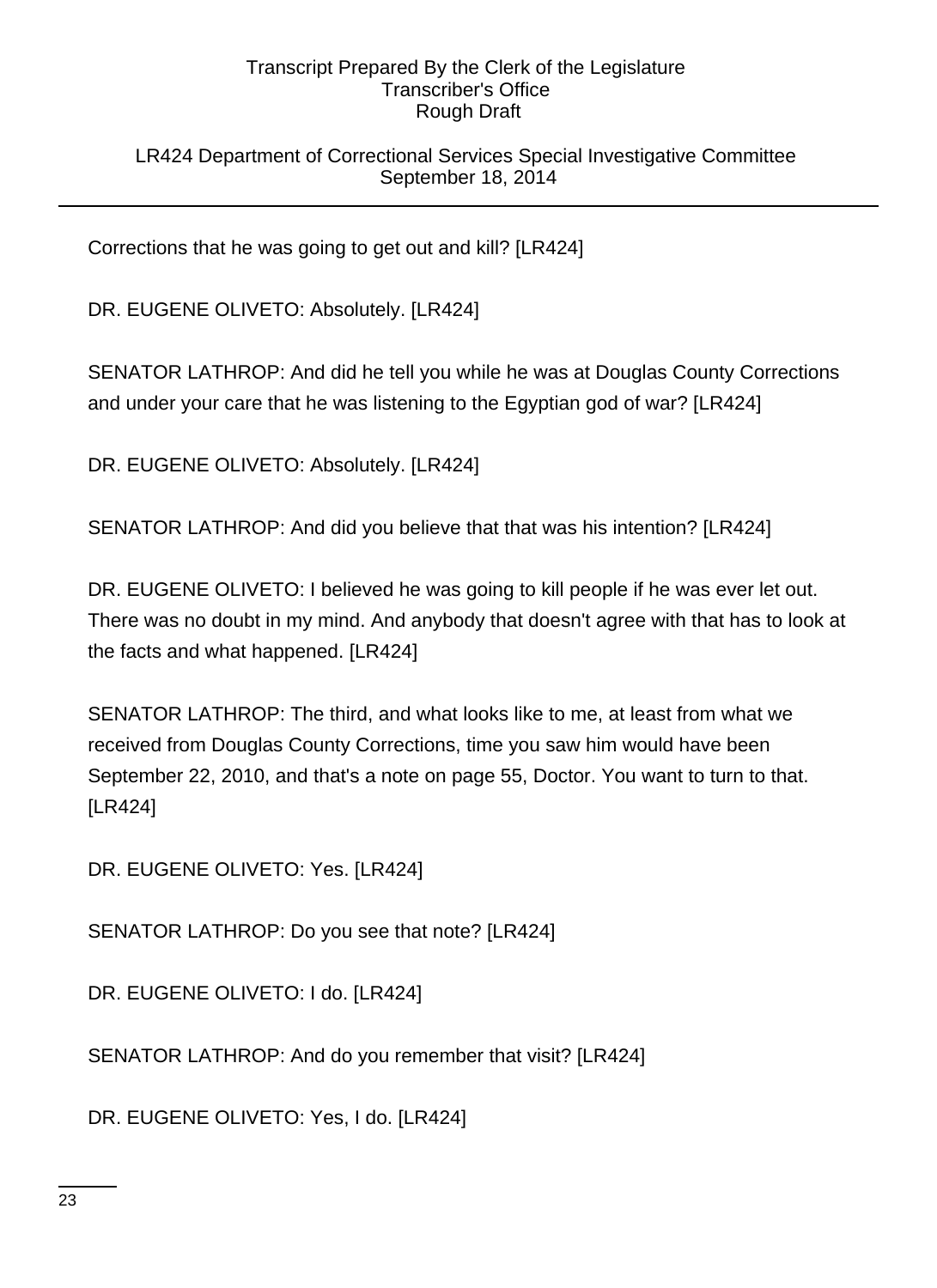### LR424 Department of Correctional Services Special Investigative Committee September 18, 2014

SENATOR LATHROP: Tell us again, does he show up on a list or is it...is there some tickler system that says, I need to follow up with this guy? [LR424]

DR. EUGENE OLIVETO: If I see somebody this sick, I generally see people every 30 to 90 days, okay, and most people...listen, most people cooperate with me because the inmates liked me. I got along well with them real well. And I explained everything I do. I just don't put people on medication. I say, you have bipolar disorder; if you take this medication you'll get better. I'm an educational psychiatrist. I don't force myself on anybody and I treat everybody as equal and I don't judge people for who they are. I might judge them for what they do if they intentionally harm people. I never judged Nikko for who he is, okay, because I knew his background and I don't know what I'd be like if I came from this guy's background, okay? [LR424]

SENATOR LATHROP: Right. [LR424]

DR. EUGENE OLIVETO: So I'm not judging him as a human being. But the point is, he's still psychotically obsessed with the plot to kill himself or people. He's talking about killing himself, too, okay, so...and others here and that he didn't like in Tecumseh. He is psychotic, delusional, but has refused medications, was frustrated by Lincoln Regional Center with the psychiatric...I think he saw...I think a psychiatrist came for 10-15 minutes. I think it was, oh, who...what's his name, the psychiatrist there? Well, I can't think of his name. I think he did and he was very frustrated because, he said, he didn't listen to me and he was only there 15-20 minutes. But... [LR424]

SENATOR LATHROP: If there was somebody from the regional center that saw him, and I'm going to just say... [LR424]

DR. EUGENE OLIVETO: Yep. [LR424]

SENATOR LATHROP: ...if you move down the page and you say, needs transfer to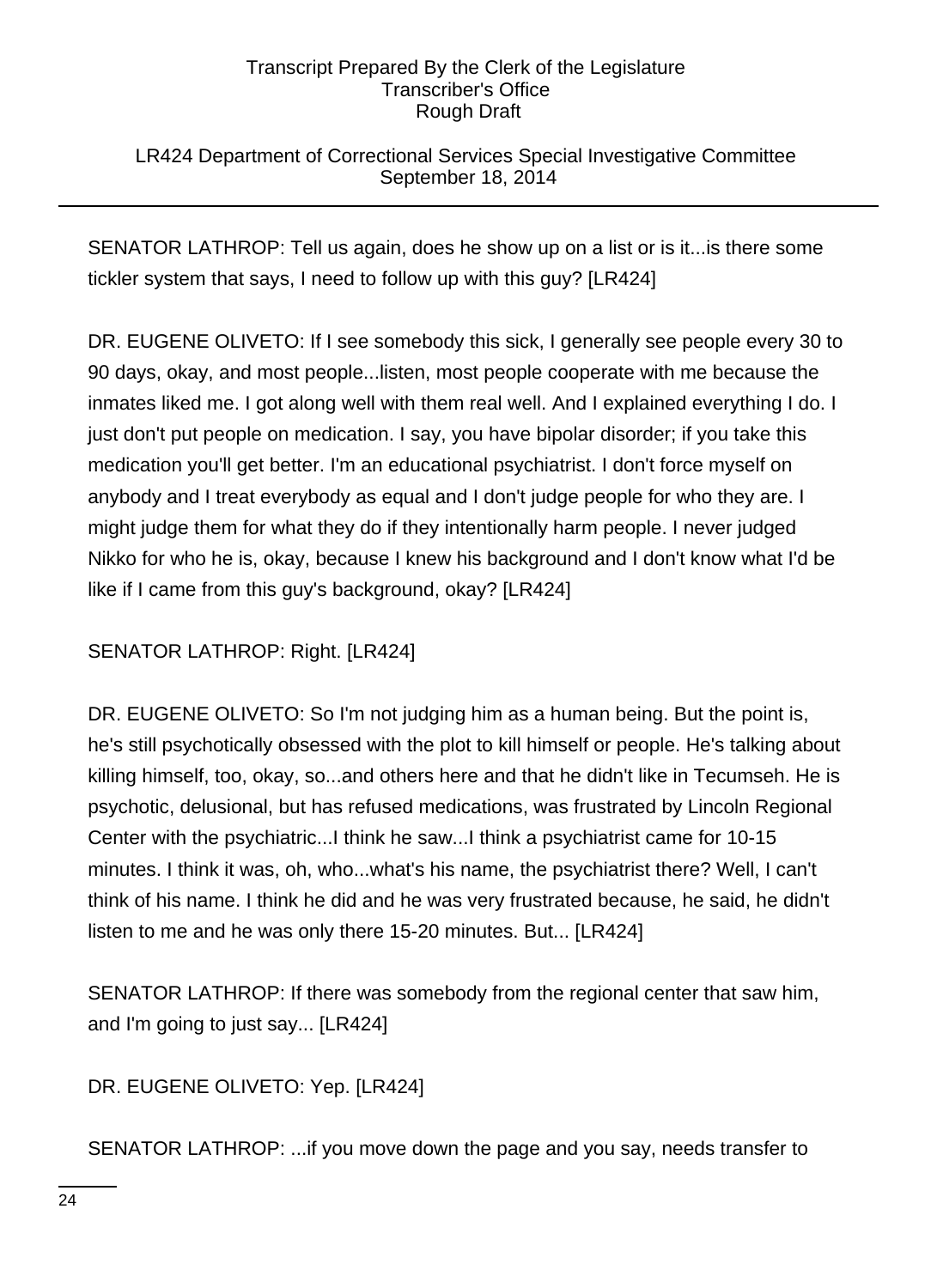### LR424 Department of Correctional Services Special Investigative Committee September 18, 2014

Lincoln Regional Center, I don't know why you'd write that if he'd been seen by somebody. But if he had been seen by somebody from the regional center, we don't have a note of it. [LR424]

DR. EUGENE OLIVETO: Now I'm not sure because, you know, the problem with the regional center, these guys would come in sometimes and do the evaluation and not give me any information. So when I...when we...when Denise asked for reports from Lincoln Regional Center, we never got them. Even when they went there and came back to the jail they wouldn't send us. And I have no idea because the communications between the jail, the judicial system, the judges, the attorneys is not good. So this is why people get lost in the system. You'd think they'd send me back information and tell me why, what their recommendations are based on, but I got a little discharge sheet once in a while. But I think he was seen by Y. Scott Moore. I think it was Y. Scott Moore. And he was very upset because he didn't think Y. Scott Moore really listened to him or believed him, and he still had that fixed delusional system. It was consistently with Apophis or whatever his name is, the Egypt... [LR424]

SENATOR LATHROP: Apophis. [LR424]

DR. EUGENE OLIVETO: Apophis. [LR424]

SENATOR LATHROP: You did not change your diagnosis through the entire time you treated him? [LR424]

DR. EUGENE OLIVETO: No, and I tried...and I ordered medications again because it's my job to order what I think he needs, okay? And these are perfect medications. I have a mood stabilizer and an antipsychotic--and he certainly had a mood disorder--and I said, needs transfer to Lincoln Regional Center. I don't care whether he saw him or not. He couldn't be treated at this jail adequately. He needed intensive, long-term psychiatric treatment. [LR424]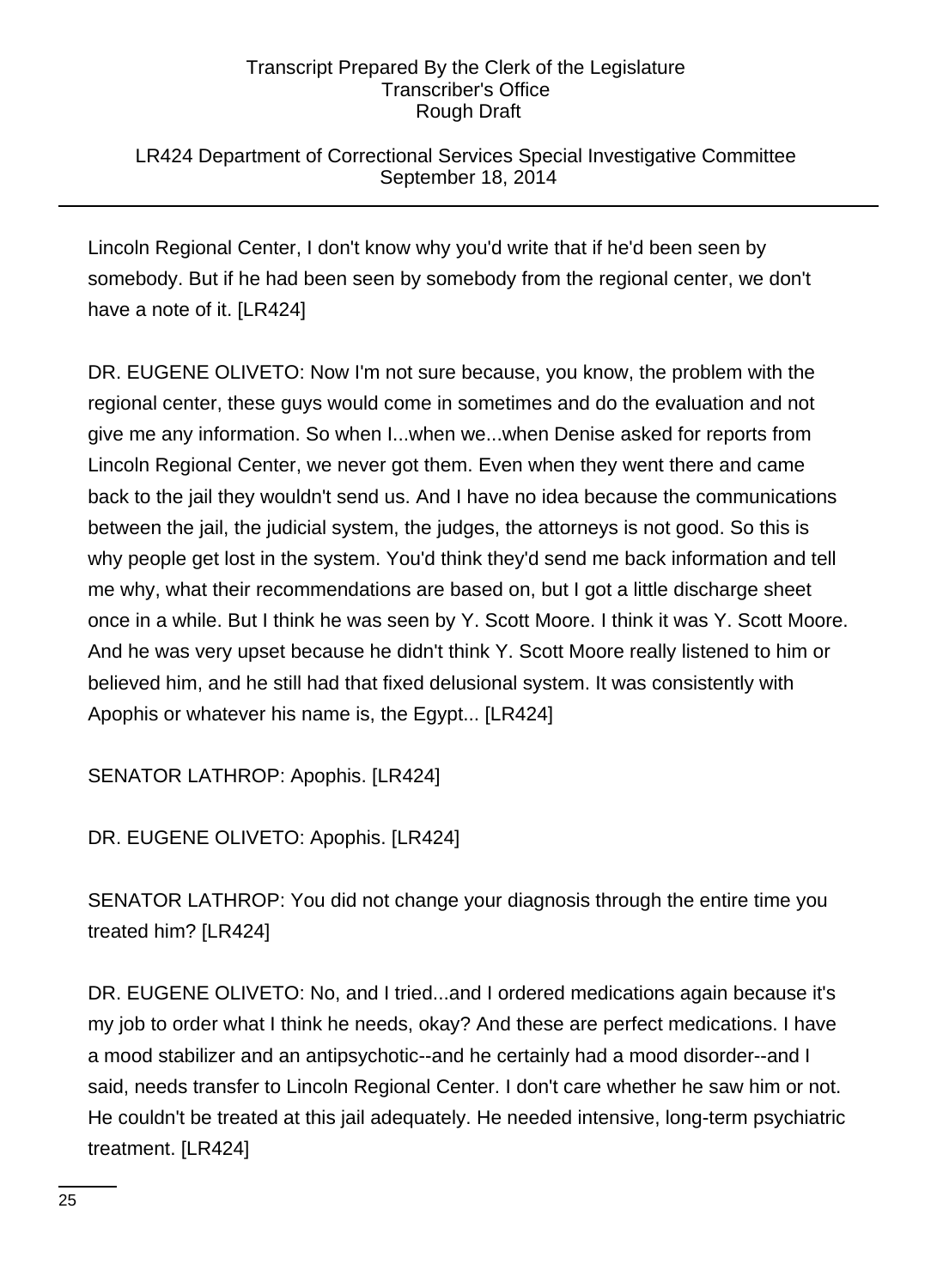LR424 Department of Correctional Services Special Investigative Committee September 18, 2014

SENATOR LATHROP: Tell us what would be the difference, because I'd like to know just as a matter of background. If you are sitting in a corrections or a jail and primarily housed there, kept away from the public for safety reasons, how is that different than what you're going to get by way of care if you're over at the Lincoln Regional Center? [LR424]

DR. EUGENE OLIVETO: Well, if you're in the Lincoln Regional Center, they have a mental health staff. We had no mental health unit. We couldn't control what happened to him after I saw him for 20 minutes or 30 minutes. And, you know, you've got some guards. I'm not blaming them, okay? They have a hard job on Mod 20, okay? You've got a place full of screaming, yelling people with no respect for anybody but the...including me. But the point is, how are you going to put a psychotic, delusional person, a dangerous person, how do you compare an environment where he's locked in a cell and he's been locked in isolation two years? They let him out for a half an hour. They have to absolutely chain him up because you can't trust him for one second because he'd turn on you in a minute. And the guards, some of those guards aren't nice to mentally ill people. I mean, when I walk in, you should see the names they call them before I see them. I say, I have to see this inmate, and they use very derogatory names. Okay? [LR424]

SENATOR LATHROP: Right. [LR424]

DR. EUGENE OLIVETO I think people in this world don't know what it's like on the front lines in corrections. I didn't know until I took the job. The environment is... [LR424]

SENATOR LATHROP: So that's what happens in corrections. [LR424]

DR. EUGENE OLIVETO: Yeah. [LR424]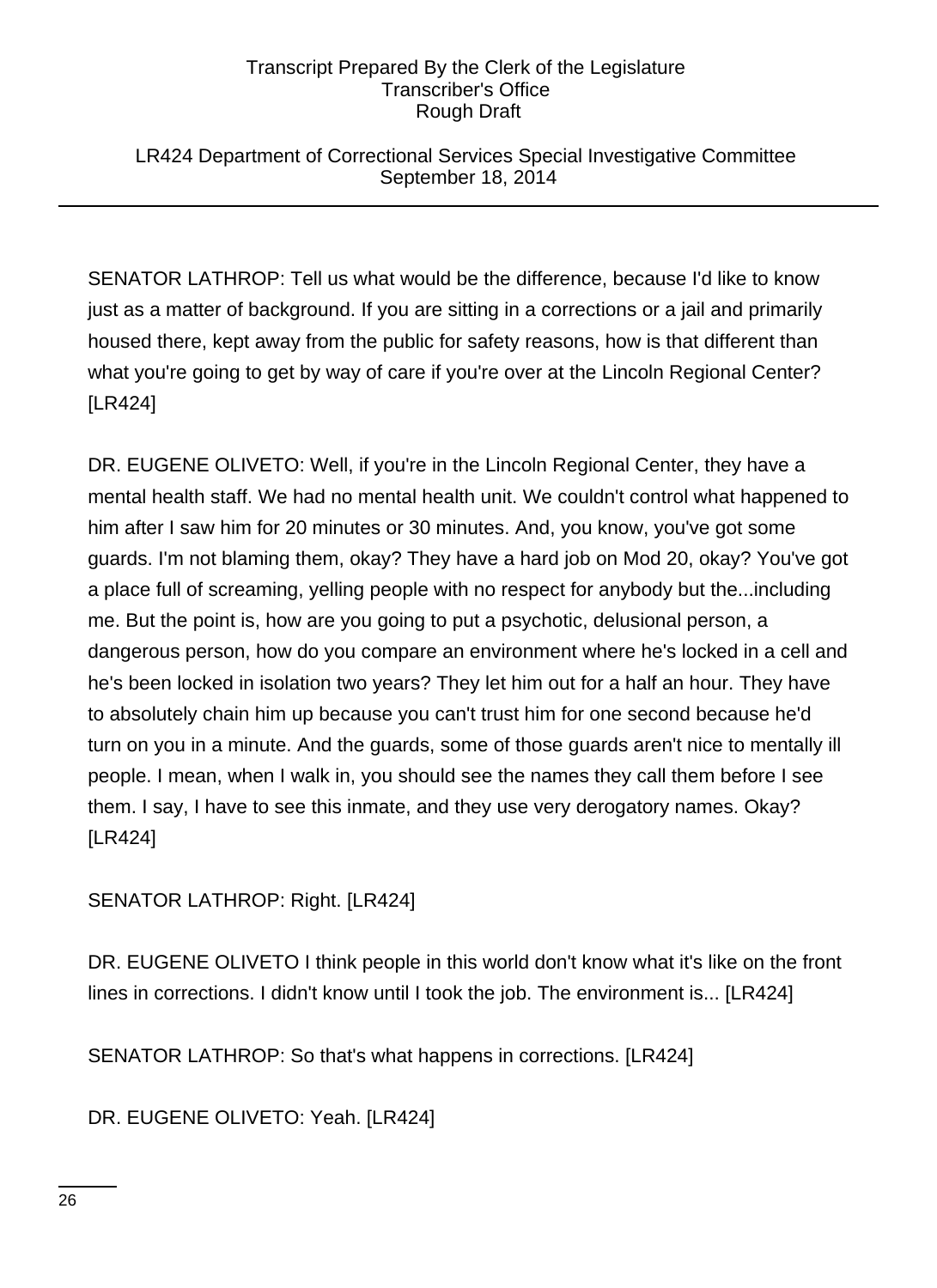### LR424 Department of Correctional Services Special Investigative Committee September 18, 2014

SENATOR LATHROP: What did you expect would happen if he'd gone to the regional center as you had ordered? [LR424]

DR. EUGENE OLIVETO: Well, hopefully, he'd be put on a high security unit. They'd have staff there that watch him. You'd have to have staff that would watch him, you know. I mean, you'd have to have some big guys that watched him and he'd have to be contained on that unit. And you'd have to have a mental health staff that knew his history, hopefully read my reports, and would treat him adequately for his psychoses. But he'd have to be forced to be treated because he wouldn't cooperate. So they could treat him as a committed patient in Lincoln Regional Center, high-security. I mean, the unit for the criminally insane had people that were insane and killed people. [LR424]

SENATOR LATHROP: But they're actually having contact with mental health people and work in a program all day, every day? Is that the... [LR424]

DR. EUGENE OLIVETO: Absolutely. They're in a therapeutic environment. There's nothing therapeutic about a jail environment. It's a punitive environment. They don't rehabilitate people in jail. Anybody thinks they...go to Mod 20 for a week or make rounds with me and tell me who they rehabilitate. The whole system is punitive. That's all it is. [LR424]

SENATOR LATHROP: This is the last note I have from your care and treatment of Jenkins. Your diagnosis never changes during the entire time he was under your care. Did you have any more involvement before he was released from Corrections and involved in these murders? Did you have any more involvement with him? [LR424]

DR. EUGENE OLIVETO: I don't think so. I didn't even know he was transferred and I assumed that he was going to be committed and go to Lincoln Regional Center, so. And obviously he wasn't, so. [LR424]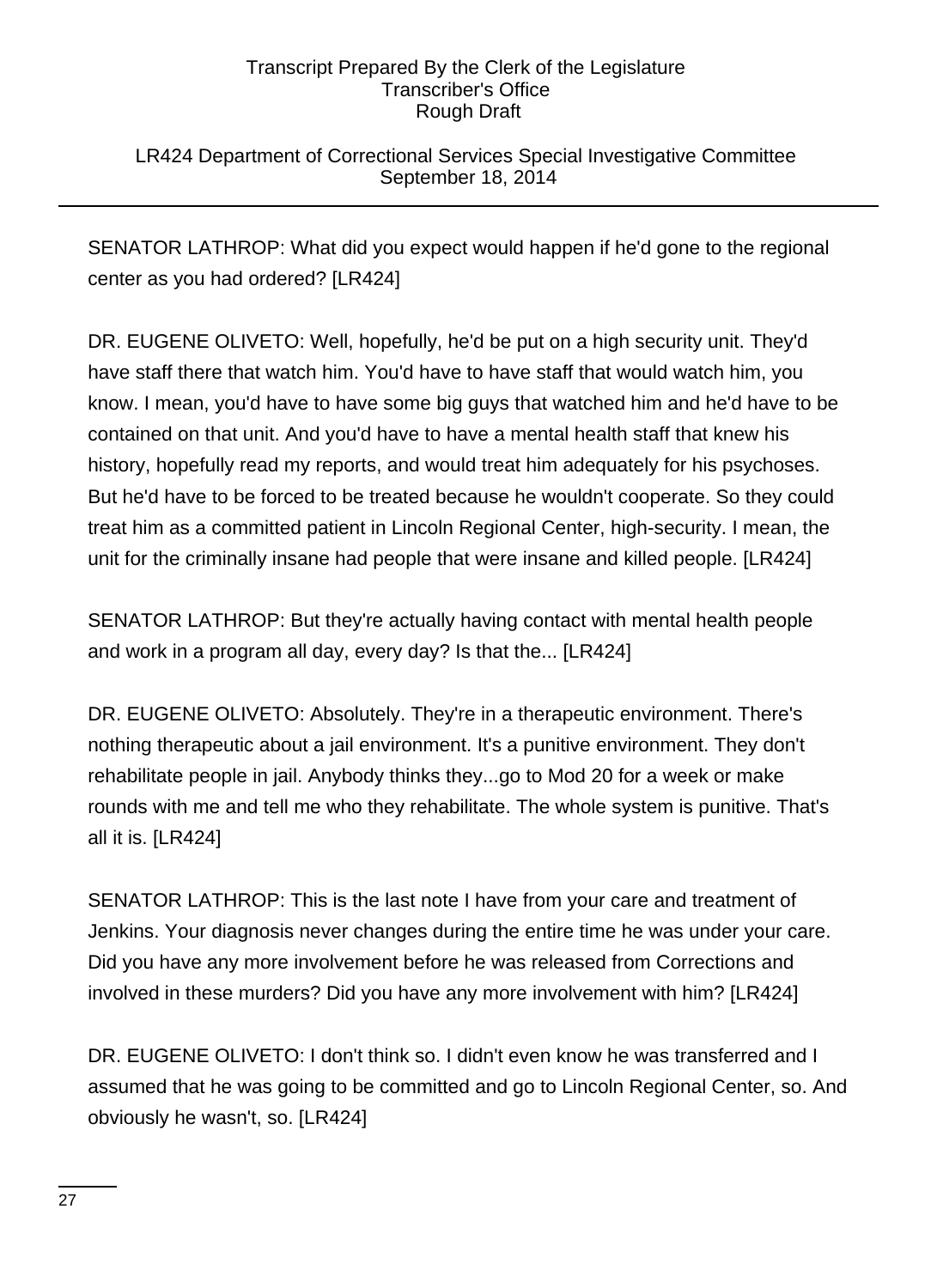LR424 Department of Correctional Services Special Investigative Committee September 18, 2014

SENATOR LATHROP: I think that is all the questions I have for you. We'll see if anybody else up here has questions for you. Oh, Senator Krist. [LR424]

SENATOR KRIST: Could you define for us what it means to be bipolar? [LR424]

DR. EUGENE OLIVETO: Bipolar, manic depressive illness, is two poles. There's the high pole where people get super hyperactive, their brains race, their thoughts race, their behavior is impulsive and poorly regulated and controlled. They do impulsive things like get...women get hypersexual and spend too much money, and men can get hypersexual but men can be very impulsive and dangerous when they're in an agitated manic state or hyper-manic state. They get grandiose in mania and delusional. They think they're Jesus Christ or some powerful figure. So bipolar disorder...and then the low side is catastrophically low. They don't want to get out of bed. That's the most...bipolar depression is the most difficult depression that I have ever treated because fully functional people fall into a bipolar mood swing and they don't function at all. They stay in bed; they get suicidal; they don't want to do anything; they lose drive and motivation; they get very self-critical; they think they're the worst person in the world. I had a guy come in, in the morning happy, and hung himself in the afternoon 25 years ago. And, you know, they're very unpredictable. So it's a very common disorder. It comes in mild, moderate, and severe. The "milds" aren't treated. We only treat 25 percent of manic depressives and 3 percent of the world population is manic depressive. So obviously, they're either not treated or they...men use alcohol and drugs to treat manic depressive illness. A lot of your alcoholics are bipolar/manic depressives, but they use alcohol, so you can't tell when they're drunk all the time. [LR424]

SENATOR KRIST: Mr. Jenkins, though, was not bipolar in your opinion? [LR424]

DR. EUGENE OLIVETO: I don't think so. You know, he was kind of...I said schizoaffective and I think Gutnik said the same thing, but he definitely had a schizophrenic thought disorder. And so when they couldn't figure out if you're bipolar or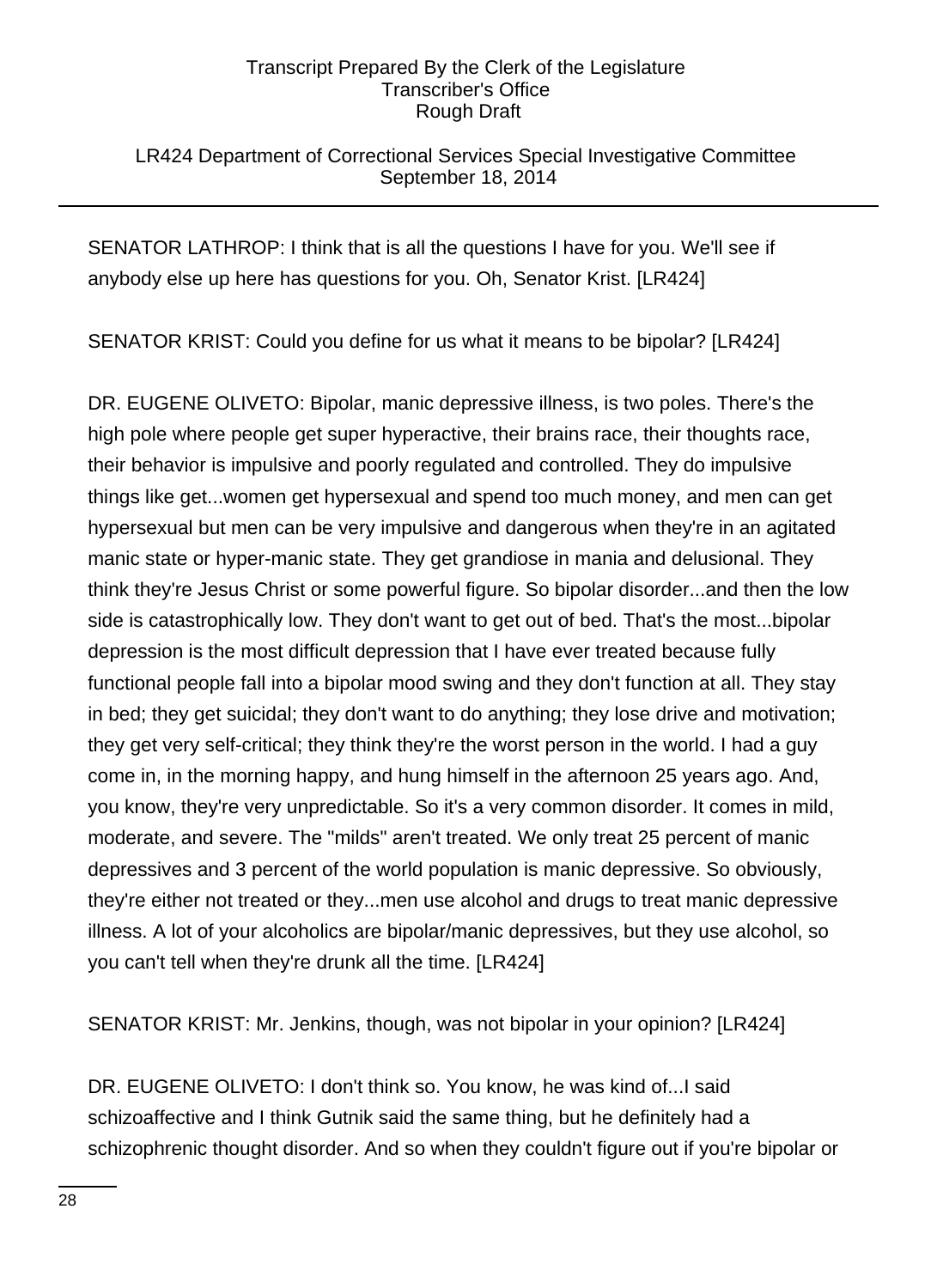### LR424 Department of Correctional Services Special Investigative Committee September 18, 2014

schizophrenic, they created a new term in DSM-III, schizoaffective, which means you're both manic depressive and schizophrenic, so. But schizophrenia is a much more disabling disease. You could function with schizoaffective disorder and bipolar disorder better. But the pure paranoid schizophrenic or the really organic schizophrenic, they're so disorganized they're all on disability and they don't do very well. Most bipolar patients work...actually, a lot of bipolar patients are very successful. The gene gives you the ability to integrate information much quicker than a normal human being's brain. And that comedian was bipolar that hung himself. It has a 15 percent suicide rate, the highest of all psychiatric disorders. [LR424]

SENATOR KRIST: You also told us that you worked for a long time in child psychology. [LR424]

DR. EUGENE OLIVETO: Psychiatry. [LR424]

SENATOR KRIST: Psychiatry, I'm sorry. When I look at his records and I go back here to the first real big offense, which is bringing a gun to school, and I look at the...and you don't have this so I apologize. [LR424]

DR. EUGENE OLIVETO: Um-hum. [LR424]

SENATOR KRIST: But if I told you that he brought a gun to school and he admitted that he needed the gun for his own safety, that he kept it under his mattress. And then, when he went through the evaluation process a few days later or a week later, he said the gun wasn't real, I didn't think it was real, it's a toy; and then later on tells somebody that it's his mother's gun and he doesn't know how it ended up underneath his mattress. He's a very intelligent kid at this point. He's getting good grades, although he's always truant. Does that tell you that potentially this child needs to see a psychiatrist, needs evaluation? [LR424]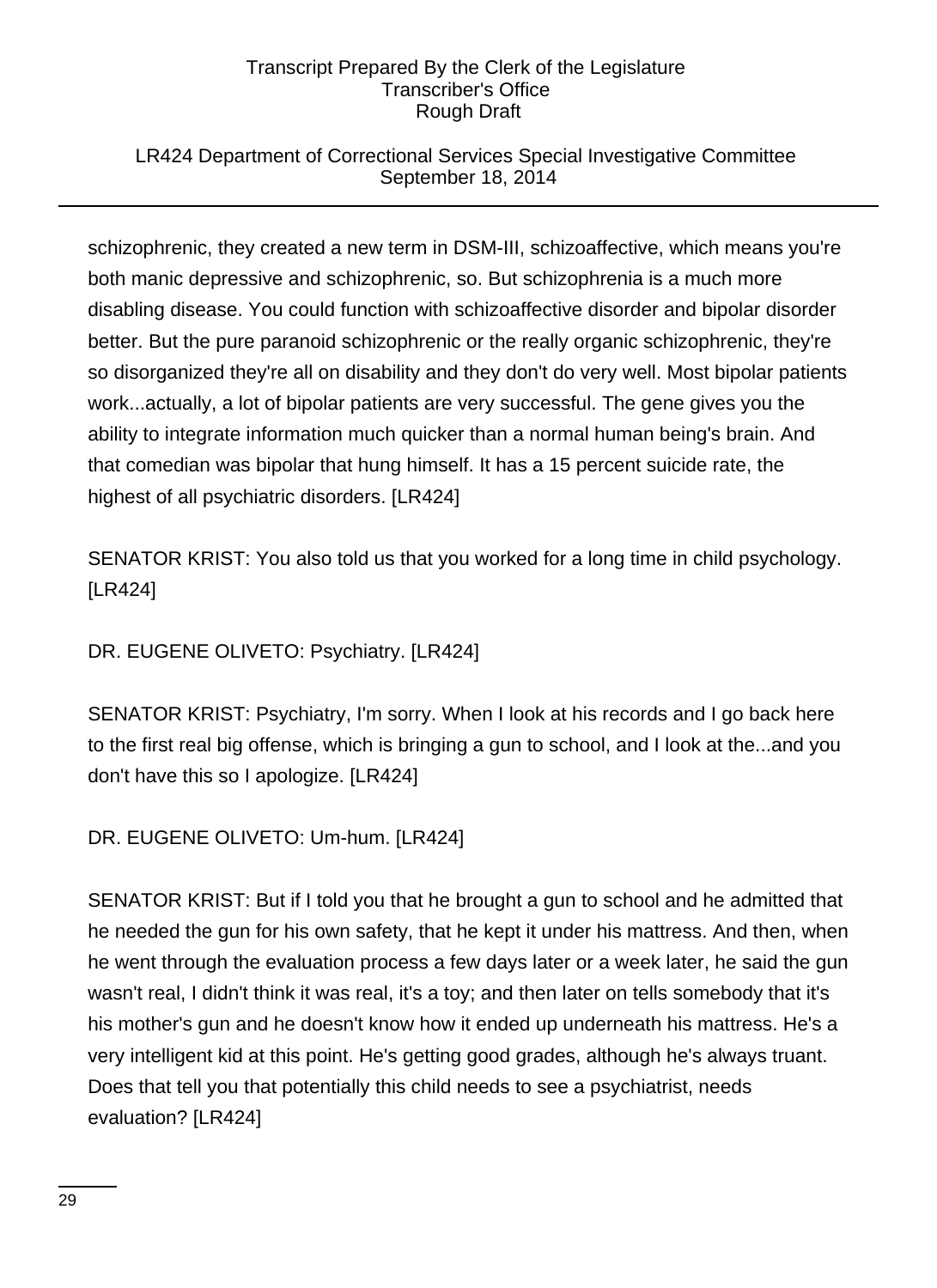#### LR424 Department of Correctional Services Special Investigative Committee September 18, 2014

DR. EUGENE OLIVETO: Oh, he needs to see at least a counselor. I mean, he...if you look at his family, you'd need counseling too. But, you know, if he started doing things that were dangerous to himself or others and started threatening to kill people or was suicidal, because children are...I never saw it in my early years, but children are attempting suicide at 5, 6 years old now. I mean it's just amazing to me what's happened in this world. But I would have to say he certainly needs counseling. I would have sent this kid to Boys Town, personally. And I've sent kids like this to Boys Town because I think Boys Town does great with kids coming from families like this. Unfortunately, I don't know if anybody ever thought of sending him to Boys Town. But we're lucky we have Boys Town because certainly I've seen children like this and they...a lot of them do very well at Boys Town actually in that structure. [LR424]

SENATOR KRIST: So in 1986 there's a write-up about Nikko--cumulative disruption, noncompliance, physical and verbal threats towards other students and staff, frequent early and...frequently goes home early to avoid suspensions. That's demonstrating a characteristic that potentially is going to become more and more harmful to himself and to others? [LR424]

DR. EUGENE OLIVETO: Oh, absolutely. He was acting out his tremendous rage for his father who was an absolute horrible person, because I know. I took his...I saw his mother there, too, I mean, and his sister, by the way. So I had his background from his mother and she said, I had to give this guy up because his father was going to kill him. His father was vicious to him. You know, you can see why he couldn't...he couldn't come back at his father. You know, you've got a father that's threatening to kill you, you ain't going to come back at him, okay? And so he took his rage and anger out on other people, and that's classic for posttraumatic stress disorder in children. When you see a kid like this you've got to say, is this kid...what's going on in this kid's house? Is he being abused? He had all the red flags for severe abuse. And then he took his rage and incorporated it against society and he became antisocial, because he said, nobody helps me, nobody loves me, nobody cares about me, and I'm going take people out.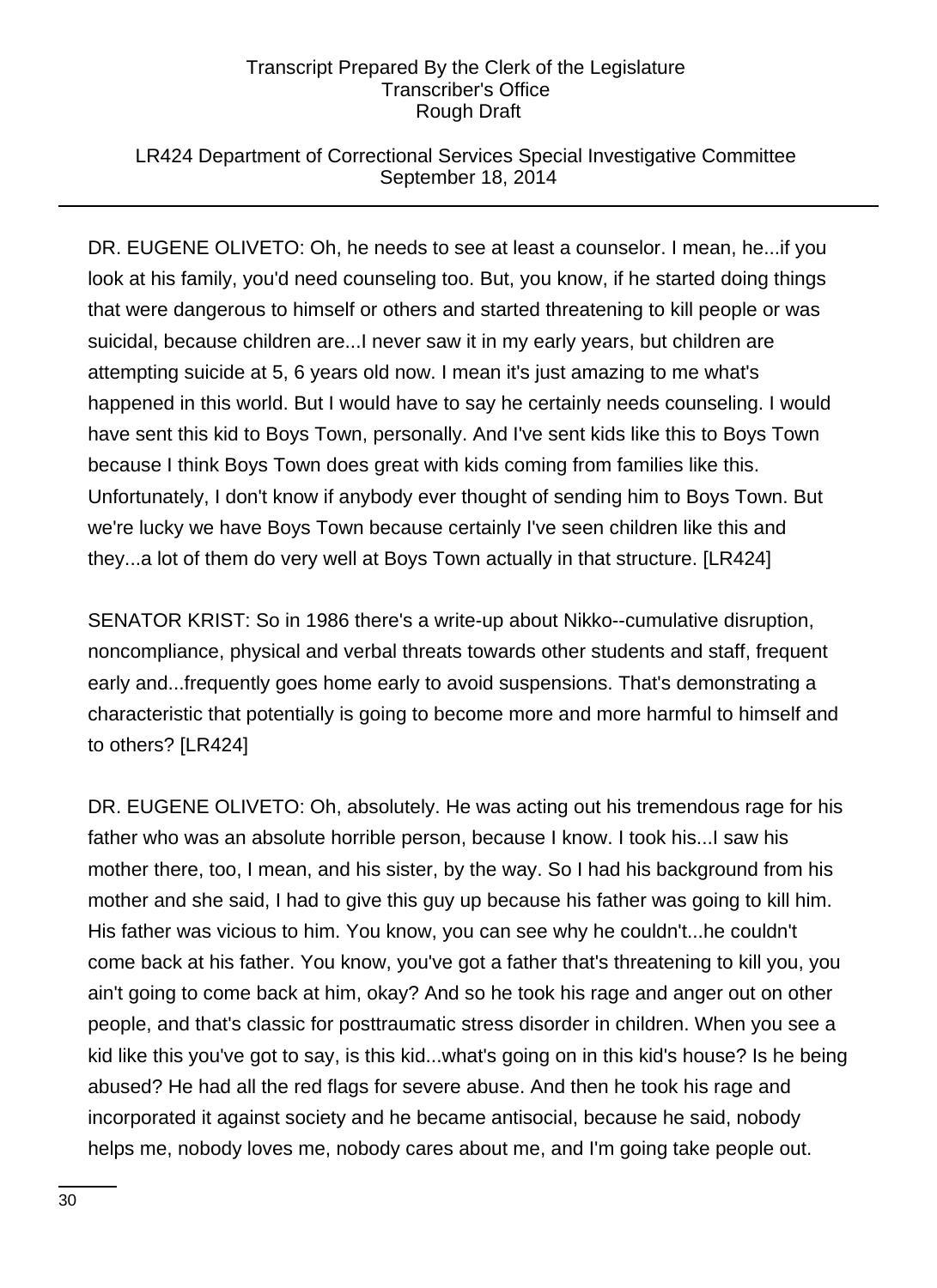### LR424 Department of Correctional Services Special Investigative Committee September 18, 2014

And that's what he did. And this is classic of this type of background, by the way. [LR424]

SENATOR KRIST: Thank you, Doctor. [LR424]

DR. EUGENE OLIVETO: Yep. [LR424]

SENATOR LATHROP: Senator Mello. [LR424]

SENATOR MELLO: Thank you, Chairman Lathrop. And thank you, Dr. Oliveto. I just wanted, I guess, maybe a point of clarification. And Senator Lathrop's questions that...in every one of your write-ups on Mr. Jenkins you had committed or had made the recommendation to commit him to the Lincoln Regional Center. Every time, for one reason or another, he was not committed there. Traditionally, when a doctor issues an order like that, is it traditionally just not followed or no real feedback loop to the doctor in regards to why that initial recommendation or order was submitted and not followed through on? [LR424]

DR. EUGENE OLIVETO: Well, Senator Mello, every time I did it before, it was followed, so I, you know, I don't know why it wasn't followed. [LR424]

SENATOR MELLO: So this was kind of a unique instance in that case then. [LR424]

DR. EUGENE OLIVETO: It was unique, yeah, because I just automatically thought it would be done. You can't blame me for that. It was always done before. I mean, I don't know what happened in this case. This case was totally different. The way he was treated was different. I mean, everybody listened to my orders because they respected me and I know what I'm doing. [LR424]

SENATOR MELLO: That was, I guess, my point more than anything else... [LR424]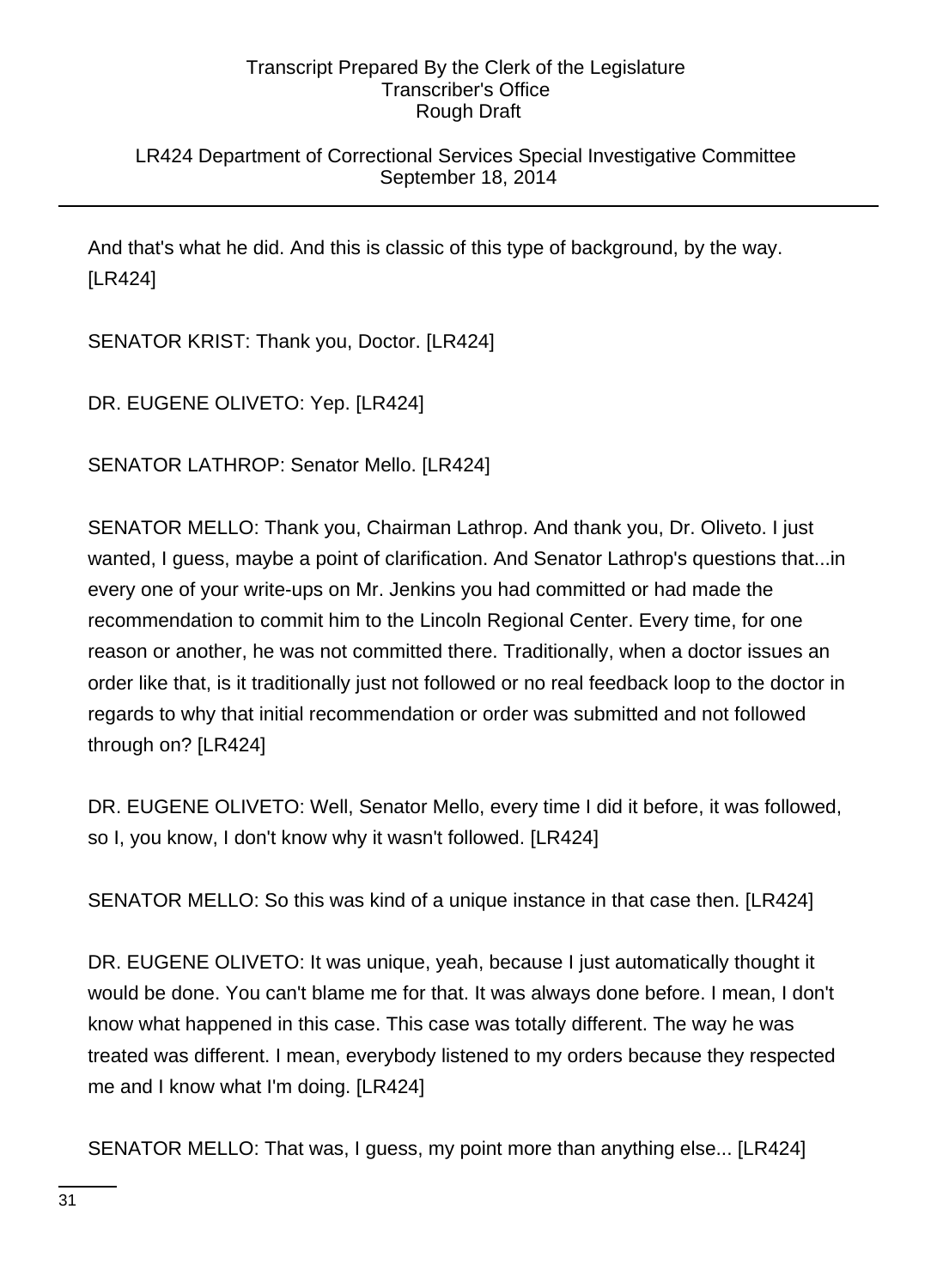LR424 Department of Correctional Services Special Investigative Committee September 18, 2014

DR. EUGENE OLIVETO: Yeah, yeah. [LR424]

SENATOR MELLO: ...is if you've...if you issued orders before to send someone to Lincoln Regional Center... [LR424]

DR. EUGENE OLIVETO: Boom, done. [LR424]

SENATOR MELLO: ...and it gets carried out. Okay. [LR424]

DR. EUGENE OLIVETO: Done, bang. [LR424]

SENATOR MELLO: All right. Thank you. [LR424]

SENATOR LATHROP: Senator Bolz. [LR424]

SENATOR BOLZ: Good morning. [LR424]

DR. EUGENE OLIVETO: Hi. [LR424]

SENATOR BOLZ: In your opening remarks and exchange with Senator Lathrop, he was asking you about the hierarchy and you said something to the effect of that you're supposed to be the final say or the last word. What did you mean by saying "supposed to be"? Are there circumstances in which you weren't? [LR424]

DR. EUGENE OLIVETO: Okay, I'm in a system...I was hired to be a psychiatrist. I'm used to being on top in the hierarchy in a psychiatric hospital. When you're in a jail system, a corrections system, you have to follow the rules for security and all. And obviously I didn't have the power that I needed sometimes to do the things I thought people needed in that system because the system is not a therapeutic system. And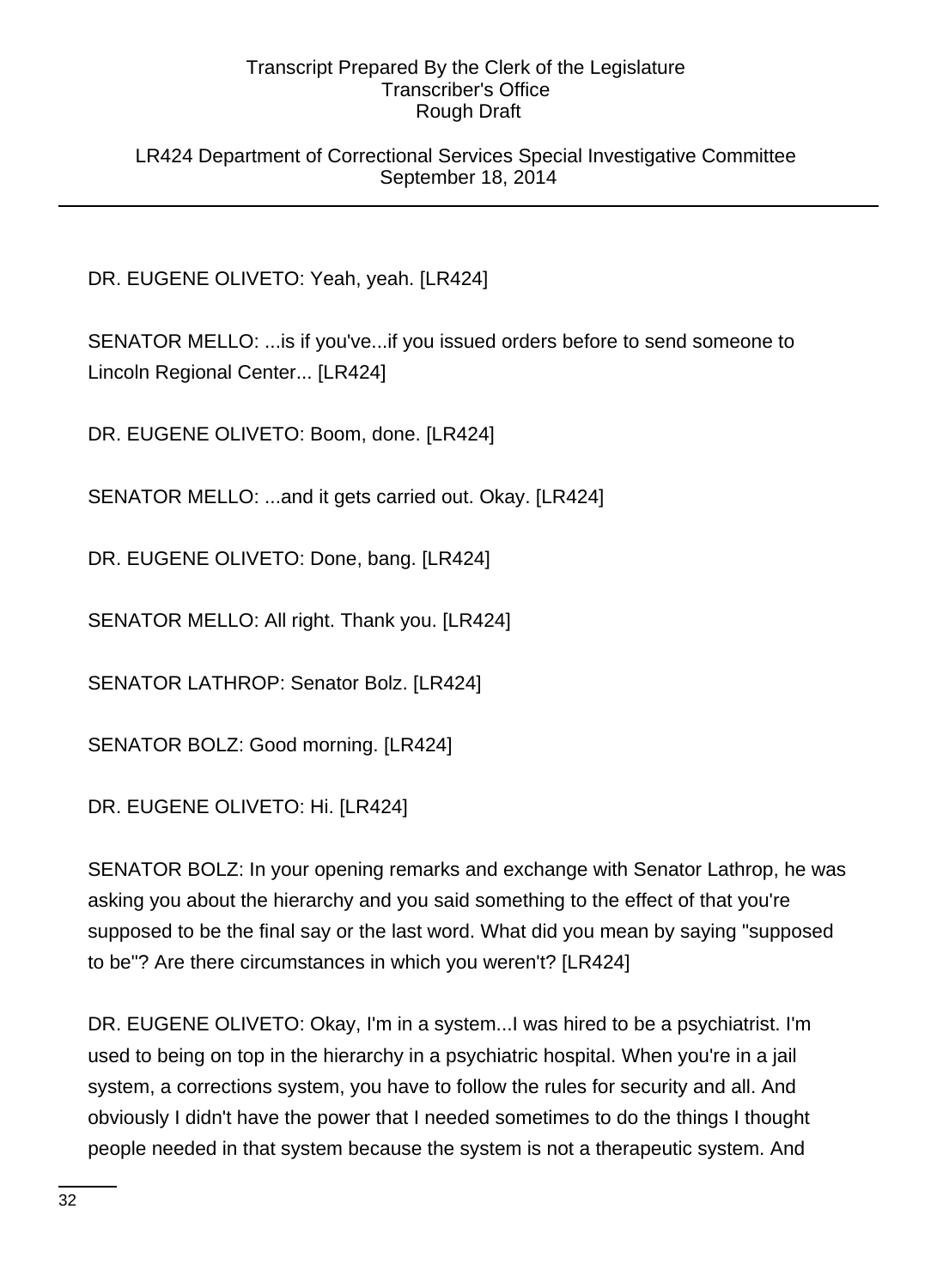### LR424 Department of Correctional Services Special Investigative Committee September 18, 2014

there were a lot of changes that I thought needed to be made. For example, I asked both directors of this prison, I said, you know, we're getting a mental health...we're getting so many mentally ill people dumped here from the police that are doing...and they keep on coming back for disturbing the peace and all this crap and they're being charged with criminal charges; we need a mental health unit with at least five beds; we need a trained mental health staff; we need guards that treat these people humanely and don't treat them like they're some kind of sick animals and understand mental health; and we need a mental health court. Actually, what we really need like the (inaudible). We need a mental health court. We need a judge that knows what he's doing, if you could find one that knows anything about mental health. You need a judge that knows what he's doing and you need advisors for that judge, social workers, hopefully, that know what they're doing, and they could see these people and say these people need to be put in a therapeutic environment, not in a jail, which is not a therapeutic environment. And, you know, the director had power over me and so did Captain Earley. They could tell me what to do and what not to do and they could countermand my orders, I'll bet money they could, because someone countered my orders and I still don't know who did it. [LR424]

SENATOR BOLZ: Okay. Thank you. [LR424]

SENATOR LATHROP: Senator Schumacher. [LR424]

SENATOR SCHUMACHER: Thank you, Senator Lathrop. Thank you for your testimony today. A couple different questions: In reading through this material I get the sense that it was a better situation at the Douglas County Jail, less problematic, than when he was at the penitentiary. Systemically, what do you think is going on that he seems to have gotten along better at the county jail? [LR424]

DR. EUGENE OLIVETO: Well, I think he was labeled at the county jail as a sociopath. And once the word spreads in a prison system and you get labeled, you can't get out of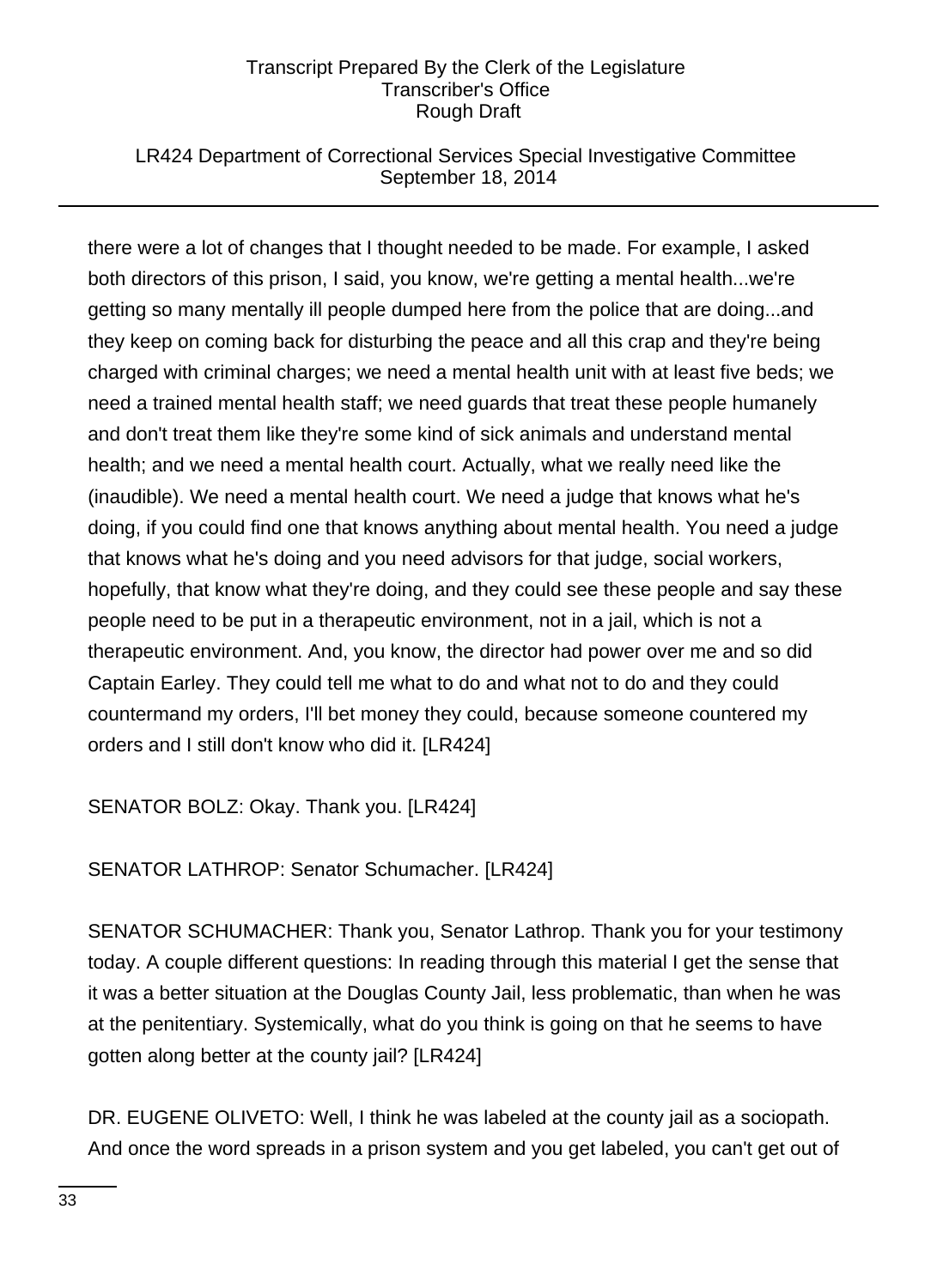#### LR424 Department of Correctional Services Special Investigative Committee September 18, 2014

that label. And, you know, Nikko really aggravated a lot of people because Nikko could really...he knew how to push people's buttons and he could be pretty nasty and threatening. But Nikko was in a system that basically labeled him a psychopathic person who is dangerous, and they didn't really want to treat him or treat him well. They kept him in isolation. Nobody even wanted to be around this guy so obviously the isolation didn't help his psychotic state and his paranoia. He just got more paranoid. In the jail, I treated him like a human being. I showed an interest in him. He respected me because he told me he respected me. And if you read the Ombudsman's report, he said he got the best treatment he ever got in any system at Douglas County Jail because he had a rapport with a counselor. He had Denise and Marty (phonetic). Marty Fleming (phonetic) counseled him too. He saw me regularly. I...my goal was to understand him as a human being and help him, so. And I didn't judge him as a bad person, okay, although I didn't agree with what he did, obviously, and he knew that because I let him know that very strongly. When he was yelling and screaming about his rights, I said, how about the rights of the people you killed, that would be important too. So I wasn't afraid of Nikko and he respected it and he called me a street-smart Italian from New York, so. And he knew I was street smart because he couldn't put anything over me and most people he could cause a lot of fear in and they'd back off. Well, I don't back off on anybody once I get to know...once I think I could help them. But I wasn't antagonistic to Nikko. And I think Nikko does respect me, if you want to know, and I think that's why it was a better environment for him, because he really felt people cared about him. [LR424]

SENATOR SCHUMACHER: Again, the material seems to reflect that there's this discussion among the folks at the penitentiary whether or not he is psychotic or whether or not this is just behavior. And if they come to the conclusion that it's behavior, well, you just lock him up and...for 23 and a half hours a day and that takes care of the problem. If you've come to the conclusion it's psychiatric, that means spending money and another mechanism of some type of attempts at care. Is this distinction that so much time seems to have been spent on between psychotic and behavioral a real distinction, or is that more a semantic distinction that occurs among people who are not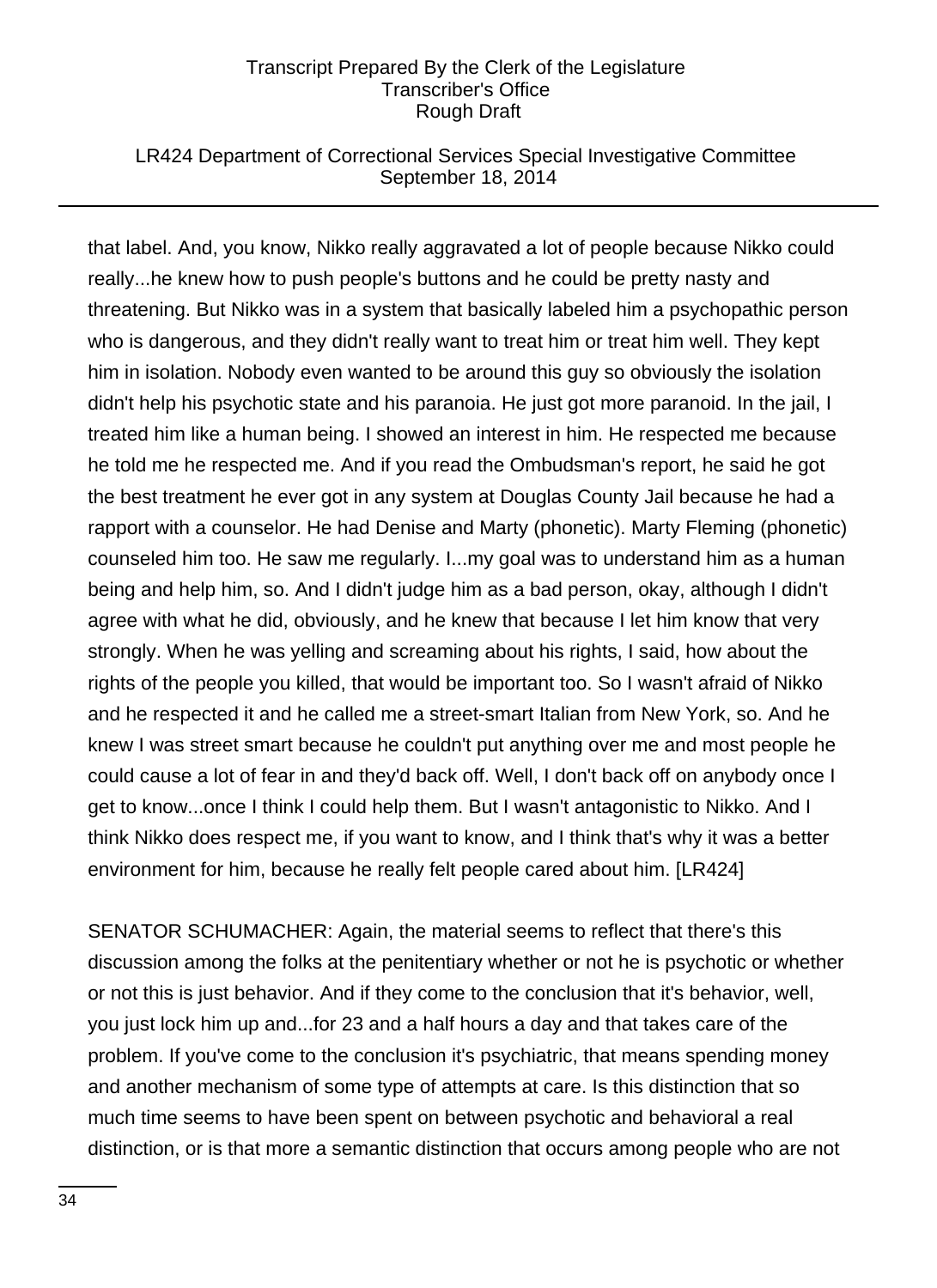LR424 Department of Correctional Services Special Investigative Committee September 18, 2014

professionals, mental health professionals? [LR424]

DR. EUGENE OLIVETO: Well, it's semantic in the fact that, you know, we are never 100 percent right and we are never 100 percent objective. I come from a frame of reference of medicine with 40 years' experience in evaluating tons of people with schizophrenia, bipolar disorder and all, so I don't even have to really think about it anymore because I've done it so many times, like you do your job. You don't spend all your time trying to figure out what you have to do every day. But, you know, some people come in with a closed mind and they say, Nikko Jenkins is a psychopath, that's all he is, that's all he ever will be, he's faking it, and I heard that the minute I came, the minute...even before I saw him the guards told me, don't believe him, he's a liar, he never tells the truth. So, you know, they tried to set me up for that but nobody could set me up by telling me that because I have an open mind and I make judgments on my own. But they...a lot of people in that Ombudsman's report...and I just read it before I testified at that competency hearing. Took me six hours to go through that. That was a great report, by the way. That guy did a marvelous job. I would give him an Academy Award if I could. I never saw a guy write a report (inaudible). I wish I knew all that about Nikko before I saw him--it would have been nice--when he came back after he murdered those four people. But he was terrific and he was right on. Look at all the different opinions you see in that report. My god, it confused me: Oh, no, he's not; he's not this. And they have all these experts and, you know, you know, a psychiatrist trumps a psychologist in these types of evaluations because we diagnose and treat mental illness. They're trained to do testing and evaluate people. Now psychologists can do counseling, but they don't see the degree of illness we see and the dangerousness in the same way we do, and they can't treat these people. So my goal is to treat a person so they get better, okay, not...I'm not going to make a judgment on them as human beings. I'm going to make a diagnosis and say, okay, we've got to treat you and get you better, back to normal thinking again. You don't want people running around in society like Nikko Jenkins. And I don't care what you say he is. There's no way you let a person out that says he's going to kill people, it's going to be a bloodbath when I get out. You let him and he kills people.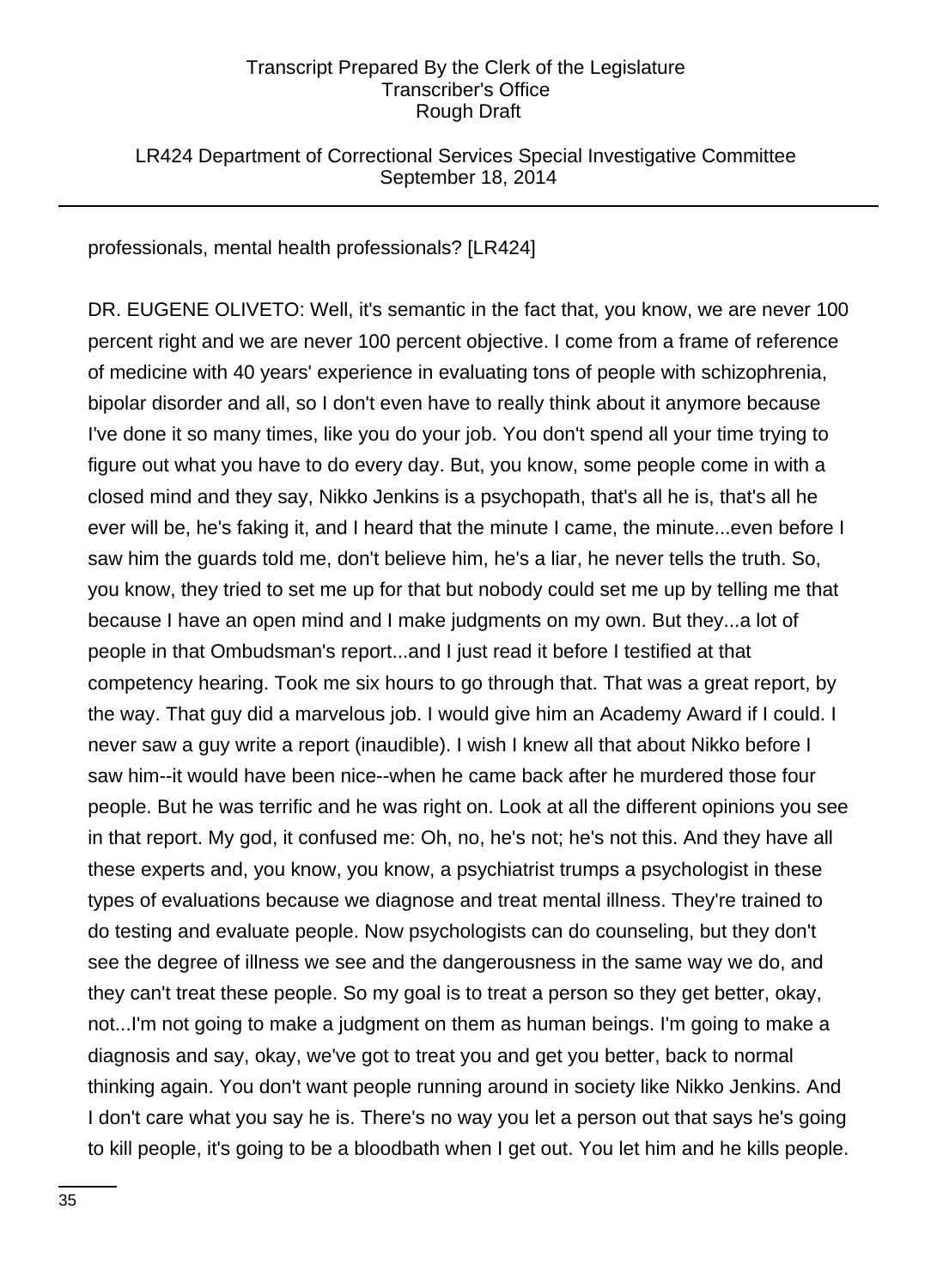### LR424 Department of Correctional Services Special Investigative Committee September 18, 2014

You know, this is irrational. How could anybody think, after I said that, how could anybody think any different? And why would you even take a chance of letting this guy? He never did a day of good time. I read the Ombudsman's report. God, even in Douglas County he'd assault people just like that. You...I don't understand how anybody in their right mind would let that guy out on good time. He never did a day of good time, I'll tell you right now he never did. I'd like to see the report that said he did good time. Up to the day they let him out he was doing bad time and nobody stepped in said, why don't you read Dr. Oliveto's report and commit this guy, send him to Lincoln, send him on. They didn't even want him in Lincoln Regional Center now, I find out, because he's too dangerous. That's incredible to me, incredible (inaudible)... [LR424]

SENATOR SCHUMACHER: A couple of final points: I think there's a theory in some psychiatric literature that in cases like this, underlying the...this behavior is a feeling that they are disrespected, that that is a motivating factor. Are you aware of any of that literature? [LR424]

DR. EUGENE OLIVETO: I'm not sure what you mean by disrespected. [LR424]

SENATOR SCHUMACHER: They feel, these folks feel that they're disrespected, feel that they are not treated fairly, feel that the deck is stacked against them and that by using such techniques as solitary confinement and some of the attitudes by the prison personnel, that that aggravates the situation. [LR424]

DR. EUGENE OLIVETO: I'm not sure how to answer that question. There's a code. I found out pretty quickly in corrections there is a code of honor, believe it or not, in this system that the inmates have of respect. If you respect them and don't disrespect them, they respect you; if you talk down to them, judge them, and treat them like they're less human than you are or not as good as you are, then they will not respect you at all. So as far as I know, I never heard of anybody that disrespected me in that system for the eight years I worked there. In fact, if anything, the feedback I got from guards in all this,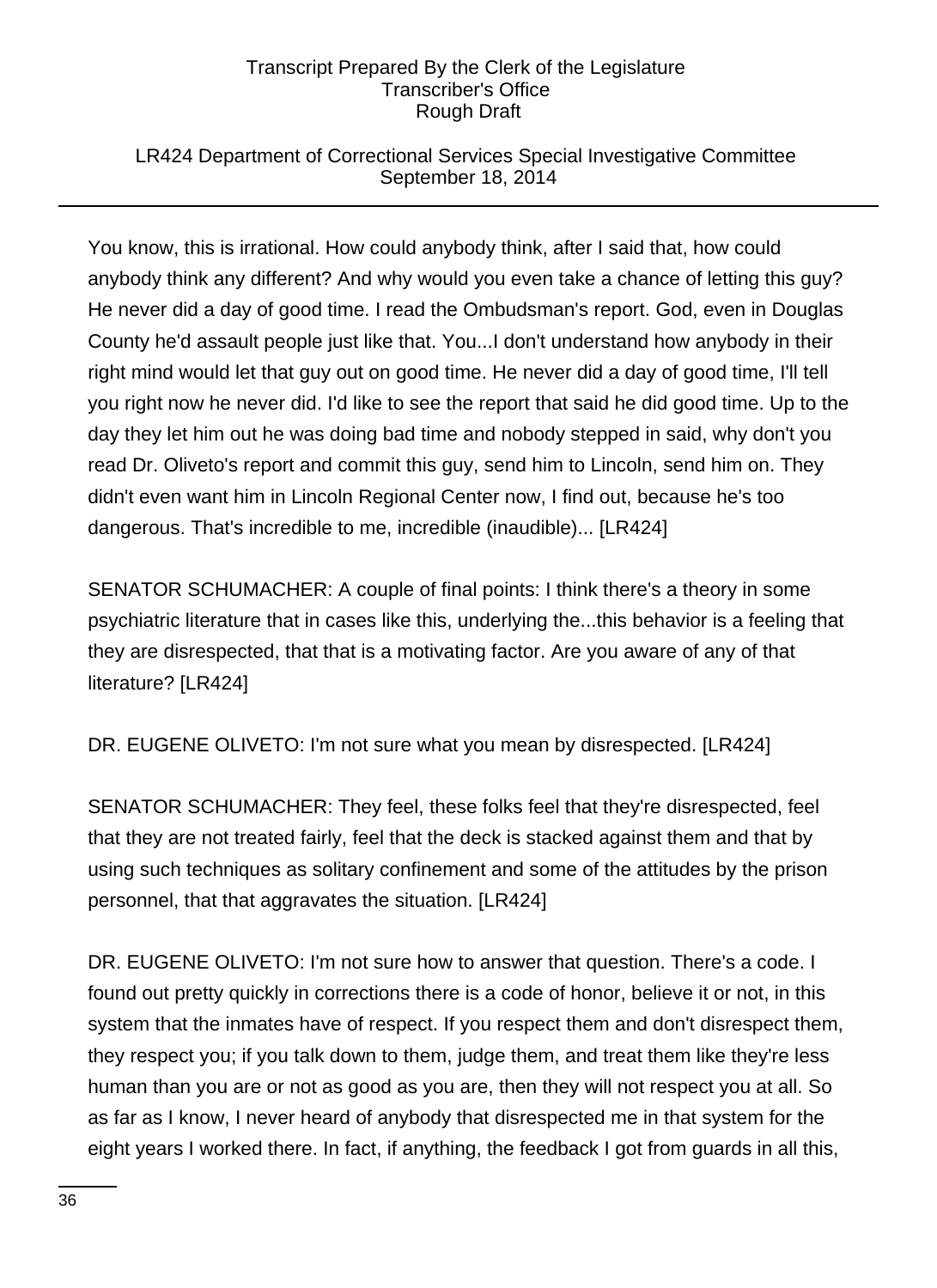# LR424 Department of Correctional Services Special Investigative Committee September 18, 2014

that I was very respected and they appreciated the treatment I was giving them. We got people to tell me that all the time, so. But if you're saying putting a person in solitary confinement that's psychotic, thinks he's not being treated right, thinks he needs...demands mental health treatment or he's going to kill people if somebody doesn't help him, yeah, I'd have to say that he didn't feel respected and he didn't respect anybody there. He hated everybody in that system. I mean he had a name for everybody there. So that's how I would answer that question. [LR424]

SENATOR SCHUMACHER: One final question then: You said that the gene that gave...that bipolar people have gives them the ability to integrate information fast and... [LR424]

DR. EUGENE OLIVETO: No, I said that high...intelligent, bipolar people, and there's plenty of them around, some of the greatest people in history, artists, especially artists, their right-brain bipolar, so...because it's an emotional disregulation. But a lot of them are very creative. Robin Williams, when he went on a manic tear, he was a great "ad-libber." Did you ever see him? I mean he'd pick up things like that. Their minds work quicker because they speed up their processing speed; it's like a high-speed computer when they go into that. So, yes, they integrate information. Actually, the IQ of most bipolar patients is much higher than normal patients. That's not true for schizophrenics because schizophrenics have a low IQ in general. [LR424]

SENATOR SCHUMACHER: So when you used the phrase "gene" it was not that there's some identifiable gene. [LR424]

DR. EUGENE OLIVETO: No. [LR424]

SENATOR SCHUMACHER: Okay. [LR424]

DR. EUGENE OLIVETO: But bipolar disorder really runs high in families and genetically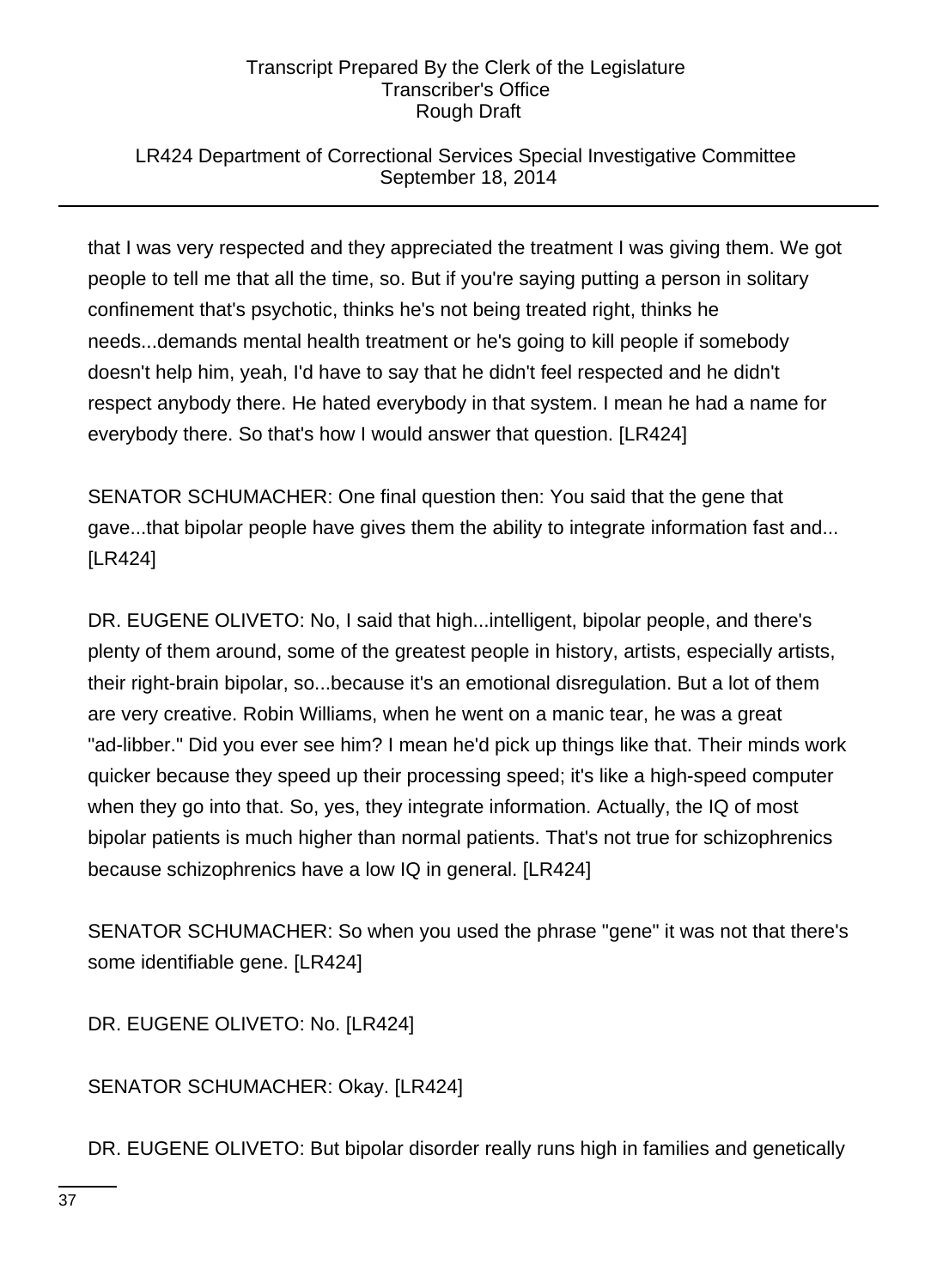# LR424 Department of Correctional Services Special Investigative Committee September 18, 2014

high. So does schizophrenia, by the way. So there is a genetic...the gene probably bestows those people with higher intelligence and the ability to process information rapidly, yeah. [LR424]

SENATOR SCHUMACHER: Thank you. [LR424]

SENATOR SEILER: I have just one question, Senator. [LR424]

SENATOR LATHROP: Oh, okay, Senator Seiler. [LR424]

SENATOR SEILER: Step back from Nikko Jenkins' case now and say we're going to look at the future. If you could set up a system when you're at the correctional stage, could you...would you see if I can visualize a system where you would provide triage and say, this person needs to be EPCed, and your report would go straight to the county attorney? [LR424]

DR. EUGENE OLIVETO: I think that would be more efficient, you know. [LR424]

SENATOR SEILER: And then have the Lincoln Regional Center as the ultimate, real tough cases that are highly dangerous, and other treatment centers that would be allowed to treat lower, both mentally ill and drug abuse and alcohol abuse? [LR424]

DR. EUGENE OLIVETO: Senator Seiler, that would be ideal, but we don't have the facilities. Nobody can get into addictions. They have no insurance or anything, so we can't get anybody anywhere. [LR424]

SENATOR SEILER: I understand that. I understand that right now. [LR424]

DR. EUGENE OLIVETO: Yeah. [LR424]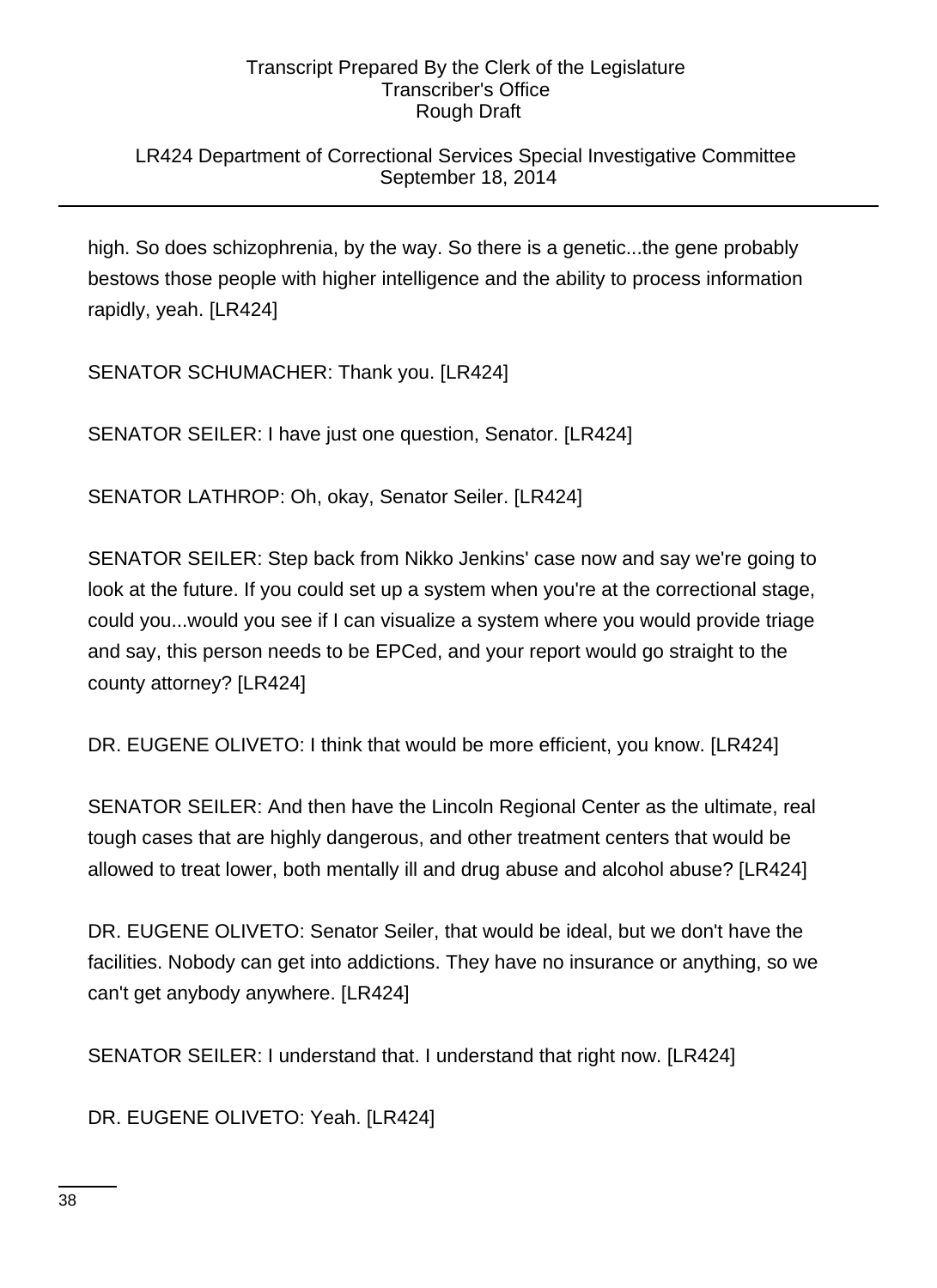LR424 Department of Correctional Services Special Investigative Committee September 18, 2014

SENATOR SEILER: But I'm talking about the future. [LR424]

DR. EUGENE OLIVETO: You want the ideal system? [LR424]

SENATOR SEILER: Yes. [LR424]

DR. EUGENE OLIVETO: I'll give it to you. I've said it a thousand times. [LR424]

SENATOR SEILER: Tell me. [LR424]

DR. EUGENE OLIVETO: And I've said it to Foxall and I said it to all the directors. The ideal system would be to have a mental health court with a judge that evaluates people that come into the correctional system, especially if they have a history of chronic mental illness and they keep on committing these minor crimes and coming back a thousand times and costing us a fortune. The judge makes a decision with his staff that this person belongs in a treatment facility, whether it's an addiction or a mental illness. And the comorbidity in chronic mental illness with addiction is 75 percent, so you can't separate them out. Okay? So he needs to be in a treatment center if we had treatment centers and not in jail because the jail is not the place to put this person because they're not going to get the treatment they need. And that judge would make a decision, bang his hammer and say, go to this facility, not jail. And if the guy did a more serious crime he'd go to a facility that has both a treatment center and some type of high security because you can't put people...and they used to have it at Douglas County. We...when I started in med school here they had five jail cells in Douglas County Hospital with guards. So they...in those days, in the '70s, they did have mentally ill people in jail, but they were in a county hospital. And then the...I think...what's that organization for the mentally ill? They came in and said, you can't put mentally ill people in jail cells in a psychiatric hospital, which is kind of interesting because we do it now. But the...and then I'd have a mental health unit in jail, like they have at L.A. County and Cook County. L.A. County, the biggest psychiatric facility in L.A. County is L.A. jail. They closed all the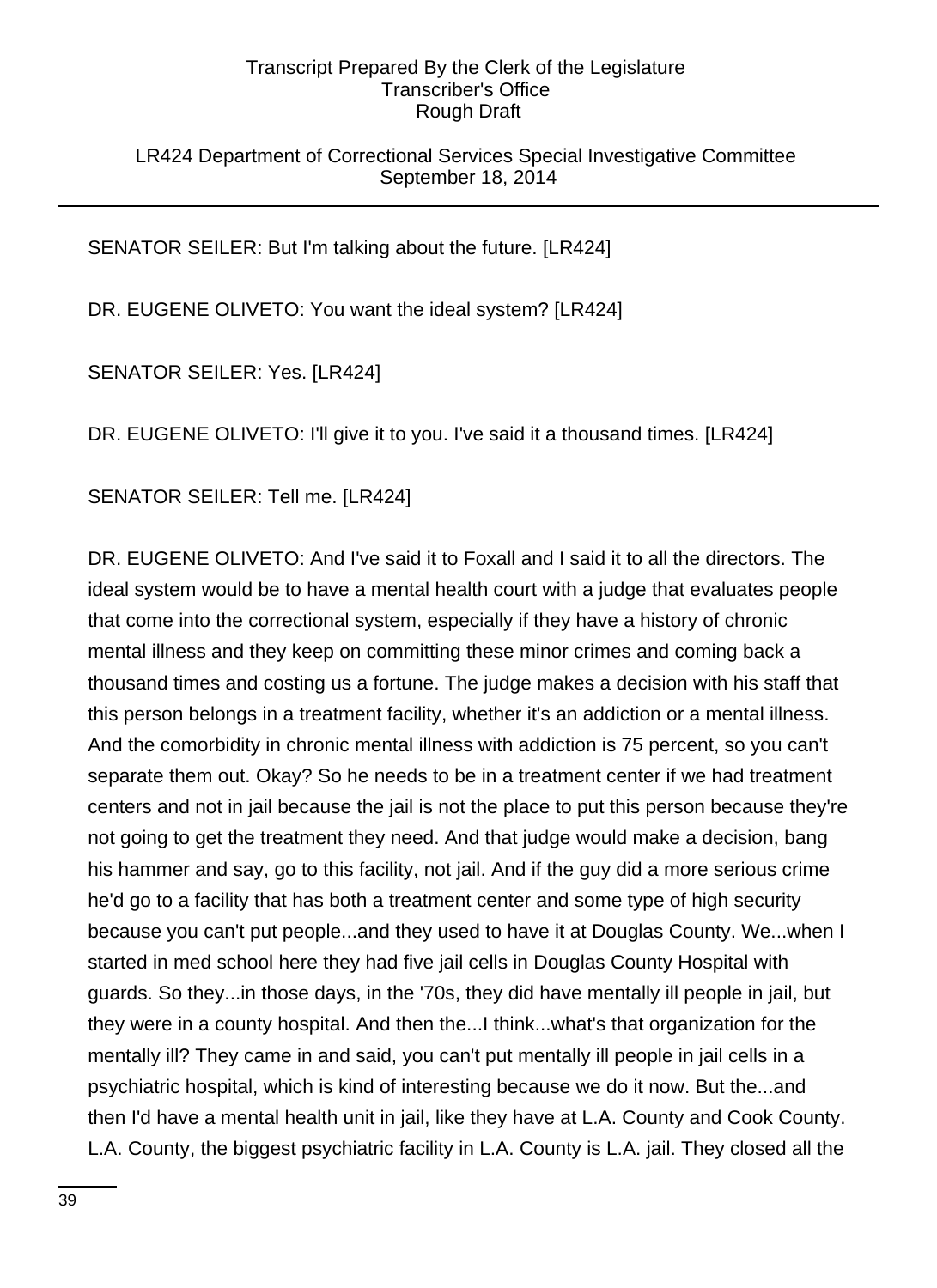# LR424 Department of Correctional Services Special Investigative Committee September 18, 2014

mental health clinics down when they went broke. They put all these people in jail. And now they...the biggest system...and I had an accreditation lady from L.A. tell me--she does the jail there--she said, Dr. O., we wish we had this...as good of mental health as you have here. Our whole jail, half of the jail is mentally ill people, and we have to put the psychiatric facility in a jail. So you need five beds with trained staff, mental health nurses, and staff that would treat these people for their mental illness. And then you need a psychiatrist to see them, to put them on meds if they need them. Not all people need meds, but they certainly need a more productive healing environment than they do thrown in a cell. You know, the problem with these people is they come in and they're "gen pop" and they wind up in Mod 20 in lockdown for 24 hours because they cause trouble, because they're psychotic. They walk around and they talk to people and say crazy things, they threaten people. And then what do you want? When you're psychotic you're not normal and yet the people in jail expect them to conform to the rules of the jail. That's a real kicker. How is a psychotic person going to conform to the rules of a jail? [LR424]

SENATOR SEILER: Let me ask you this: Wouldn't it be better to have a centralized place? Because you're talking about Douglas County. We've got 92 other counties that have very similar problems and if they...if we had a statewide system that you just described for treatment... [LR424]

DR. EUGENE OLIVETO: Senator, you know as well as I do, we're one of the poorest funded states for mental health. And I don't know who runs the state, but we can't get funding. I think we're one above Mississippi for mental health funding and we're one of the richest states in the country. And I have no idea why mental health isn't a priority when you've got one out of every five people needing mental health and one out of every three families suffering from addictions and mental illness. My god, my daughter is a child/adolescent psychiatrist at Alegent. She can't even get a kid in, on a weekend, a bed. They've got to stack them in the emergency room they have so many psychotic adolescents, and she can't even get a bed. She comes home so depressed she's...you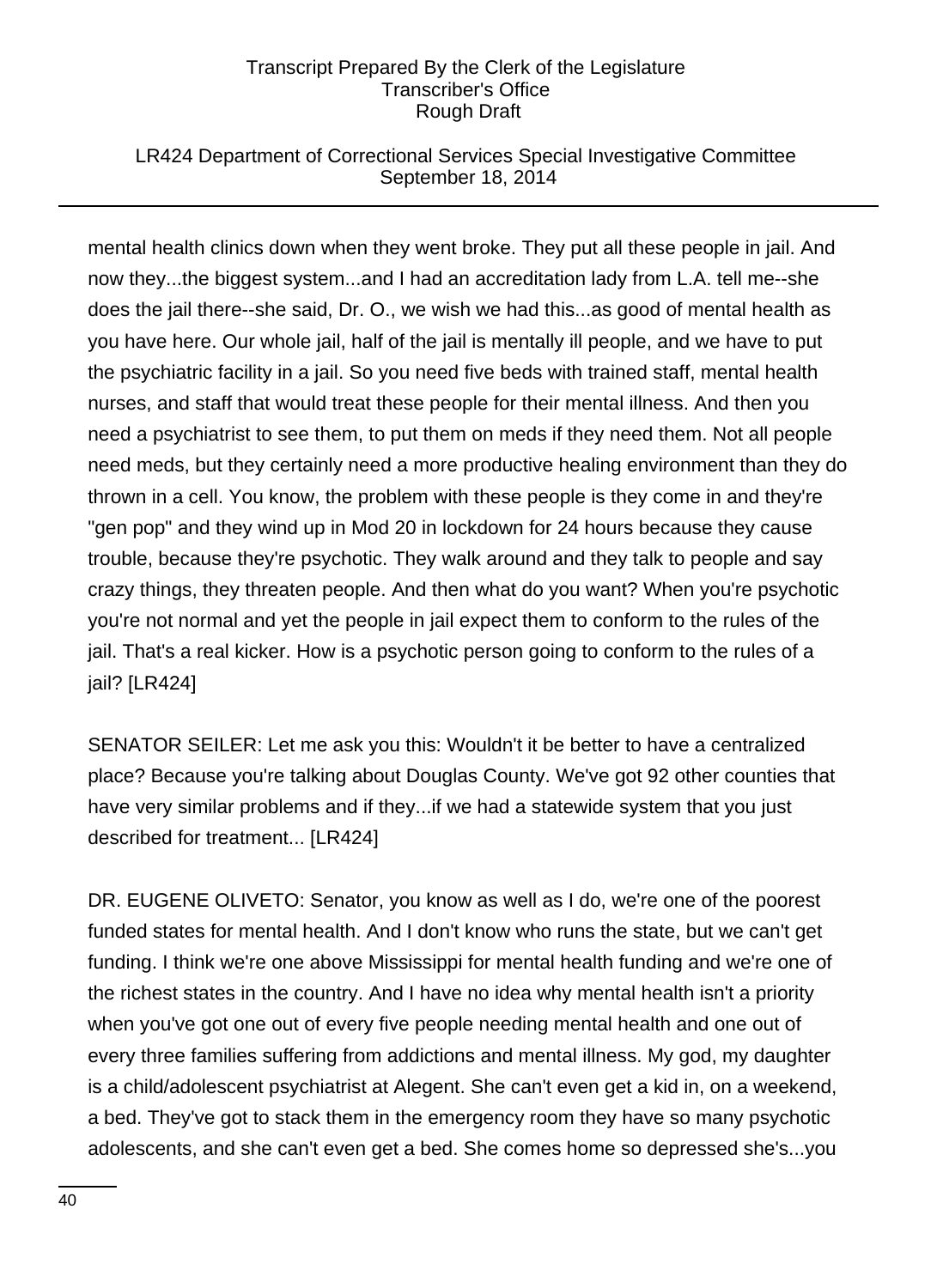LR424 Department of Correctional Services Special Investigative Committee September 18, 2014

know, she wants to quit child psychiatry. If they lose Gina they're in trouble because she's the best. But she's overwhelmed. There's no beds. Nobody wants these...nobody wants to put in...they closed the mental health system. They closed the state hospitals. [LR424]

SENATOR SEILER: That's right. [LR424]

DR. EUGENE OLIVETO: They cost too much money. Hey, listen, you'd better put your money into mental health and prevention because, if you don't, we're going to have more Nikko Jenkins on the streets and there's going to be more people killed, I'll guarantee you that, because I saw people as bad as him in that jail and I got them better. And when they left, they were no longer dangerous, I'll tell you right now. [LR424]

SENATOR SEILER: I want to thank you for your contribution. [LR424]

DR. EUGENE OLIVETO: Yep. [LR424]

SENATOR SEILER: As a 15-year chairman of the mental health board, I know what you're talking about. [LR424]

DR. EUGENE OLIVETO: It's frustrating. [LR424]

SENATOR SEILER: Thank you. [LR424]

DR. EUGENE OLIVETO: Yeah, thank you. [LR424]

SENATOR LATHROP: Senator Chambers. [LR424]

SENATOR CHAMBERS: Dr. Oliveto, as you know, the Legislature sets the policy of the state and, as the Chairman pointed out, we want to compile a record here today. So if I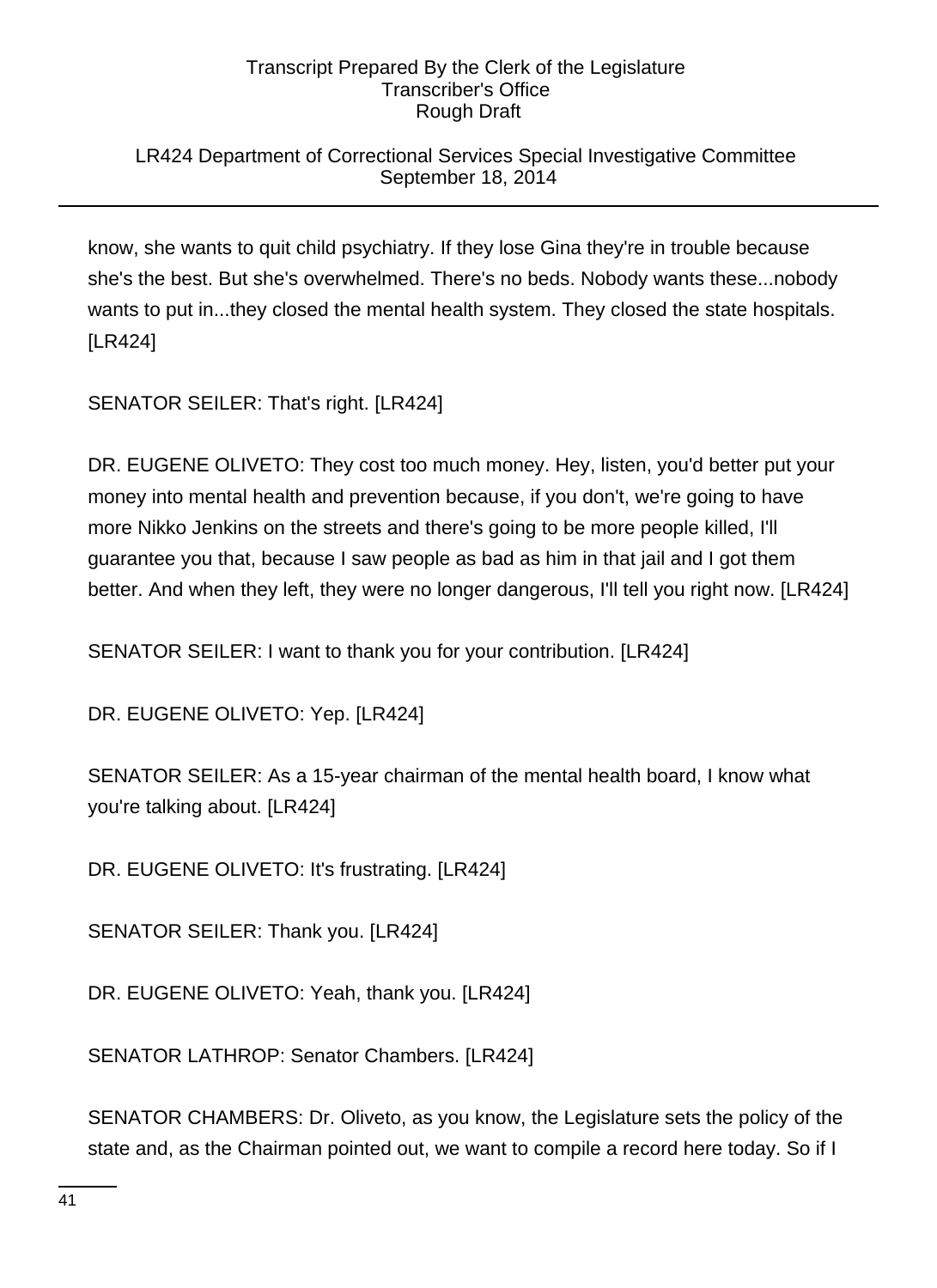# LR424 Department of Correctional Services Special Investigative Committee September 18, 2014

ask you questions, which I probably will, that you may already have answered, it's not to challenge or play cat and mouse but to get a record, because we'll transcribe everything that happens here today. So I'm going to ask a series of questions now. One comment you made, first of all, caused me to think of what George Bernard Shaw had written in this play Pygmalion. He said: The difference between a lady and a flower girl is not so much in how she acts as in how she is treated. So a certain kind of treatment will elicit a certain type of response from a person. Would you agree generally with that? [LR424]

# DR. EUGENE OLIVETO: I would agree generally with that. [LR424]

SENATOR CHAMBERS: So if Nikko Jenkins, as seems to have been the case from everything I've read in the various reports, e-mails, and so forth, he had been labeled and branded. And when you read some of these e-mails, these notes that are written by psychologists, they wind up all coming back to the same thing: He's faking; don't believe him; he's acting out to prove that he's mentally ill. With that kind of attitude, even if the people who show it really feel that way, with that kind of attitude, could they provide the type of treatment and care that he needs if they don't believe he needs it? [LR424]

DR. EUGENE OLIVETO: The answer to that question is obvious: They couldn't. [LR424]

SENATOR CHAMBERS: Now when he was saying, I'm going to kill people, and he listed categories, if somebody called the police and said those things now, they'd be called terroristic threats. It's a crime and people go to jail just for uttering those words. So if on the one hand, if those words are uttered and they constitute a crime, I feel, as you've concluded, if somebody who has mental problems, illness, or however the way they want to designate it, says these things and he's behaved in such a way that you can believe he means it, I don't know why they would let him out. But the day that he was released he walked out of solitary into my community, after having made clear what his intentions were. I say that by way of a little background so you have an idea of the direction I'm coming from because I'm not trying to be tricky. When there are different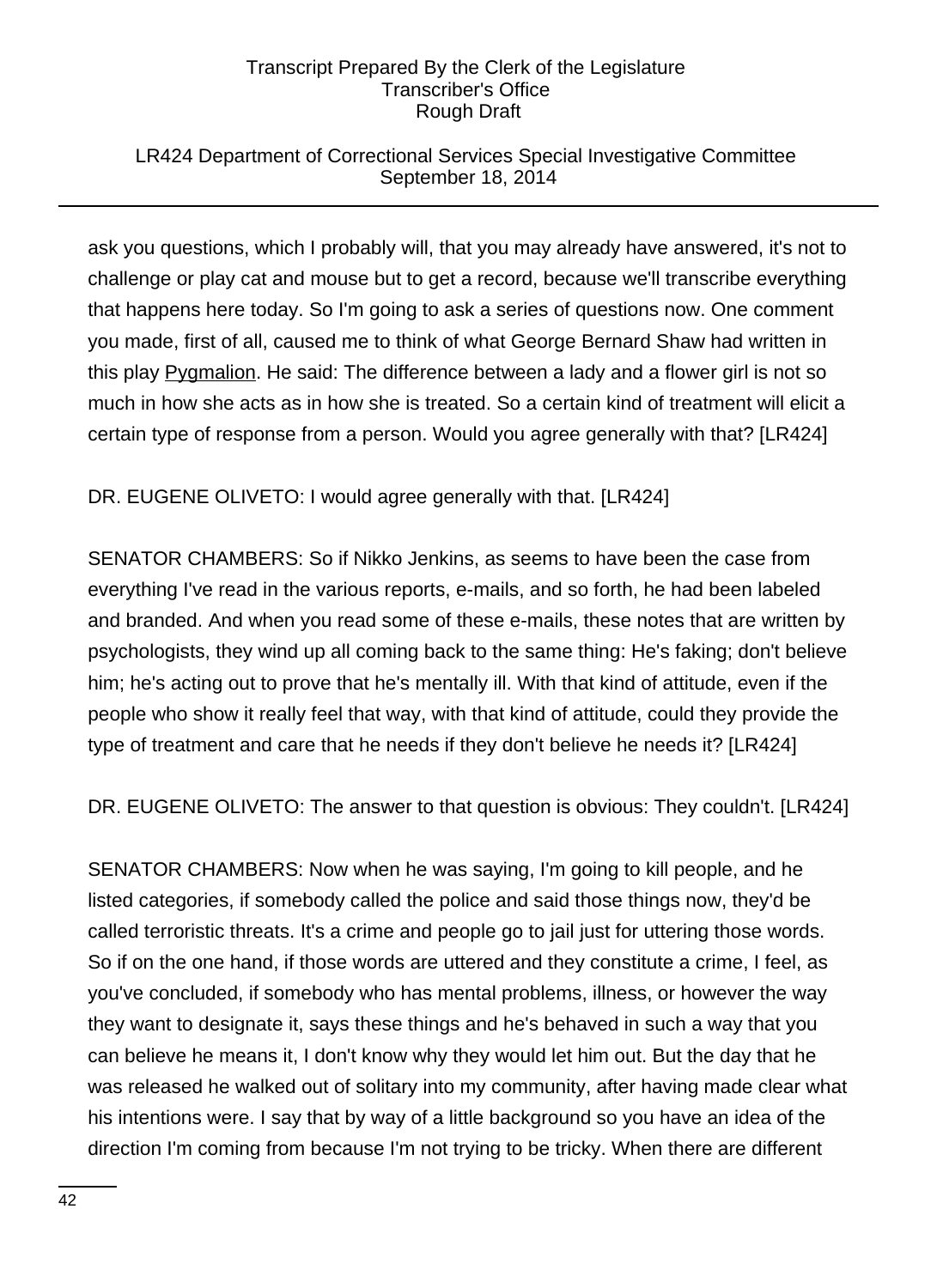# LR424 Department of Correctional Services Special Investigative Committee September 18, 2014

labels attached to different mental conditions, does that mean that new illnesses are developing or there is more nuance in labeling what this illness is, what it consists of, or what the components are? If the... [LR424]

DR. EUGENE OLIVETO: Both. [LR424]

SENATOR CHAMBERS: Okay. Now was there a time when certain labels could not be applied to a child who manifested symptoms which in an adult would carry a label but that label was not allowed to be attached to a child who manifested those symptoms? [LR424]

DR. EUGENE OLIVETO: Senator Chambers, I'm a little confused on that question. I'm...could you make it a little bit more explicit or...? [LR424]

SENATOR CHAMBERS: Okay, well, when I was at one of the hearings there was a person who indicated that, based on the symptoms that Nikko Jenkins was manifesting as a child, she would have labeled it a certain way. But this psychiatric organization didn't feel those labels should be placed on children. But now you can apply the label. The condition is not different; the symptoms are the same. But now they can label it what it is. And had that been the case when Nikko Jenkins was young, those are the types of labels that would have been attached to him, and it would have been clear that these are mental illnesses or mental illness that is being manifested. Had you been aware of anything like that? [LR424]

DR. EUGENE OLIVETO: I believe that's true, that you're right. Now my daughter is a child and adolescent psychiatrist. She sees a lot of little kids with schizophrenia and I agree. Schizophrenia is forever and you don't...there's no cure for it, so...and there's really no good treatment, if you want to know, except the medications. But, yeah, if he was labeled schizophrenic and he evolved with the schizophrenia into his environment where he became a sociopath because he hung around with sociopaths, obviously, and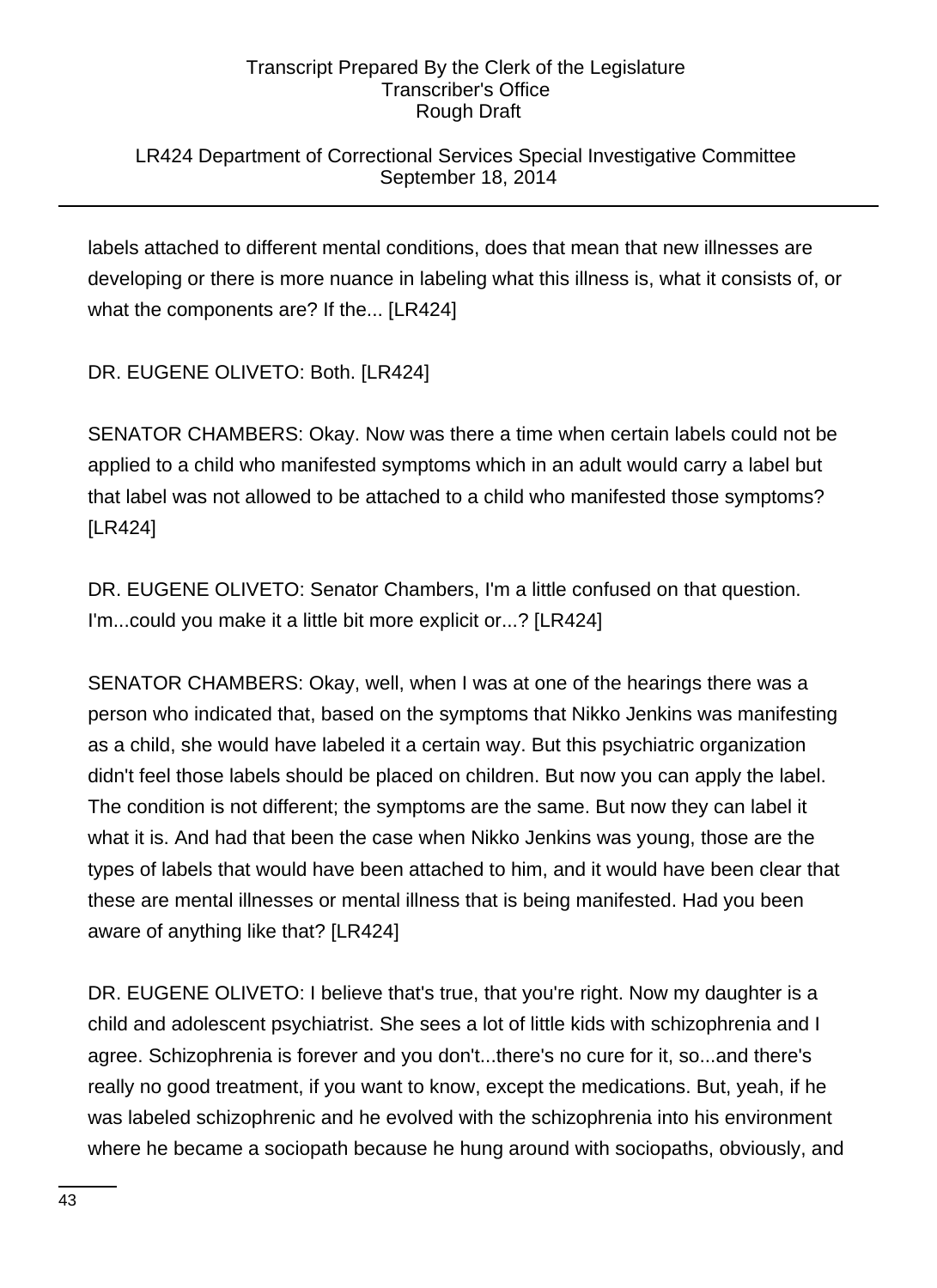# LR424 Department of Correctional Services Special Investigative Committee September 18, 2014

he was a good sociopath. He was a strong, powerful figure, and he had a lot of followers, actually. Yeah, he evolved into a schizophrenic sociopath, and that's exactly what I tried to say when I talked to reporters and all and they jumped on me that day, right. [LR424]

SENATOR CHAMBERS: Now the label does mean something and it does carry consequences in the realm of mental health. Is that correct? [LR424]

DR. EUGENE OLIVETO: Absolutely. [LR424]

SENATOR CHAMBERS: And when they kept saying at the institution that his problems were behavioral, the easiest thing for a correctional facility to do to manage somebody, to control somebody, is to lock them up. So if his conduct is based on behavior, he's misbehaving so you can throw him in solitary. On the other hand, if it's a mental illness, then punishment is not the thing. There has to be treatment. Would it be easier, forgetting morality, anything else, would it be easier in an institution where people are put there, whether they should be or not, and they misbehave, would it be easier to give them treatment or easier to just lock them up? [LR424]

DR. EUGENE OLIVETO: Easier to lock them up. [LR424]

SENATOR CHAMBERS: And does that seem to be what's happening now? [LR424]

DR. EUGENE OLIVETO: Absolutely. [LR424]

SENATOR CHAMBERS: And when Nikko Jenkins...you said he studied everything. Does the fact that a person would study a lot, the fact that a person would understand what he reads, the fact that a person could recite what he had read, would that indicate that he cannot be mentally ill? [LR424]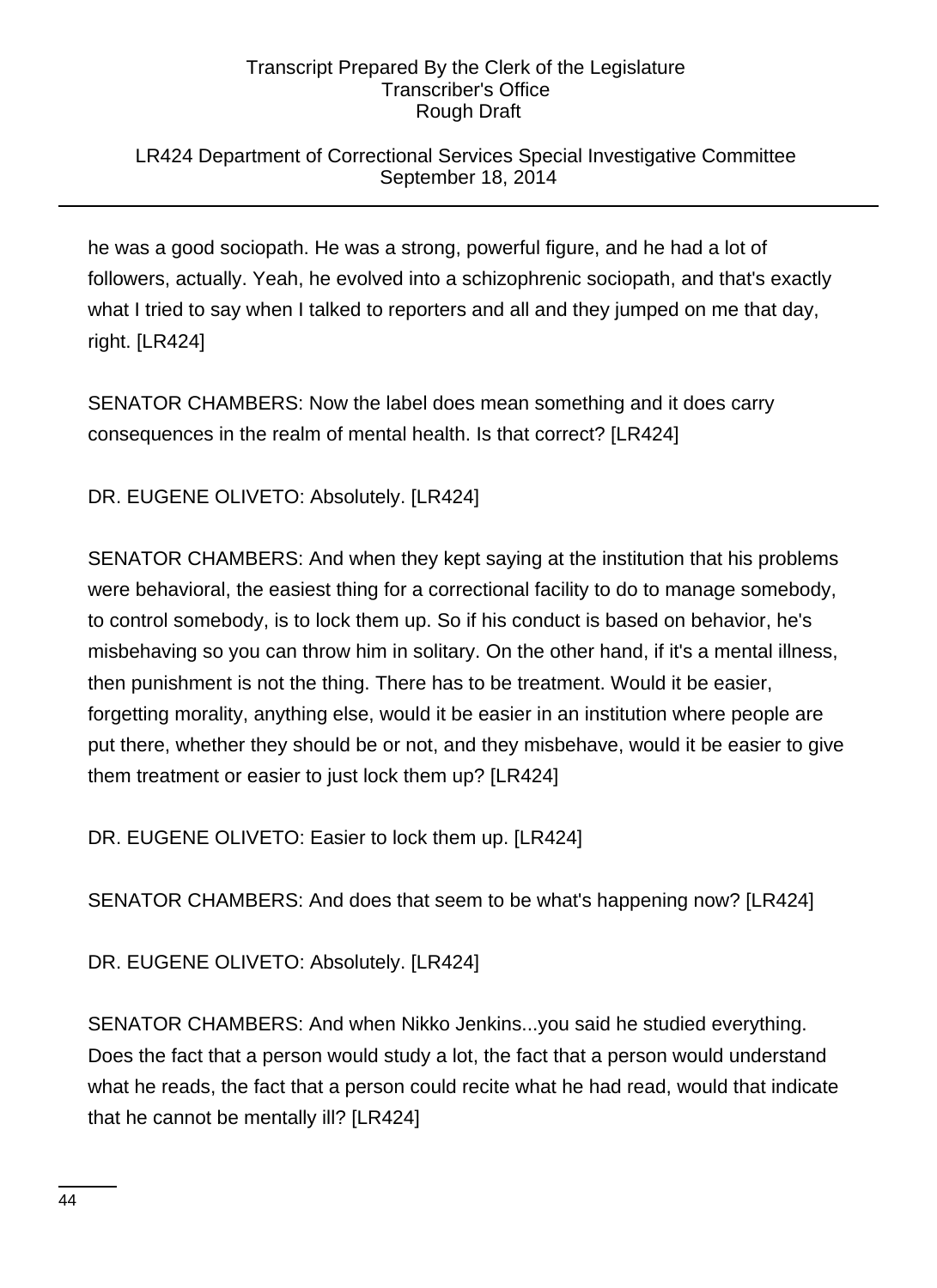LR424 Department of Correctional Services Special Investigative Committee September 18, 2014

DR. EUGENE OLIVETO: No. [LR424]

SENATOR CHAMBERS: So mental illness does not totally incapacitate a person so that his or her intellect no longer functions. [LR424]

DR. EUGENE OLIVETO: Absolutely. [LR424]

SENATOR CHAMBERS: Could somebody be severely mentally ill but on certain occasions be so lucid that a person, unaware that he or she is mentally ill, would never suspect that mental illness is present? [LR424]

DR. EUGENE OLIVETO: Absolutely. [LR424]

SENATOR CHAMBERS: So if I am hired by the state and my job is to save money for the state and I have to give diagnoses that go along with what the state wants, I could pick and choose actual anecdotal occurrences that involve this individual which, if we judge him strictly by this, he is not mentally ill. [LR424]

DR. EUGENE OLIVETO: That's correct. [LR424]

SENATOR CHAMBERS: And when I see all these different people coming up with the kind of conclusions they come up with and some of them even making jokes about it, e-mail jokes, laughing, mocking, you are a doctor, is it ethical for you to make fun of your patient to somebody else? [LR424]

DR. EUGENE OLIVETO: No, it's not. [LR424]

SENATOR CHAMBERS: Would it be ethical to laugh at this patient? [LR424]

DR. EUGENE OLIVETO: No, it wouldn't. [LR424]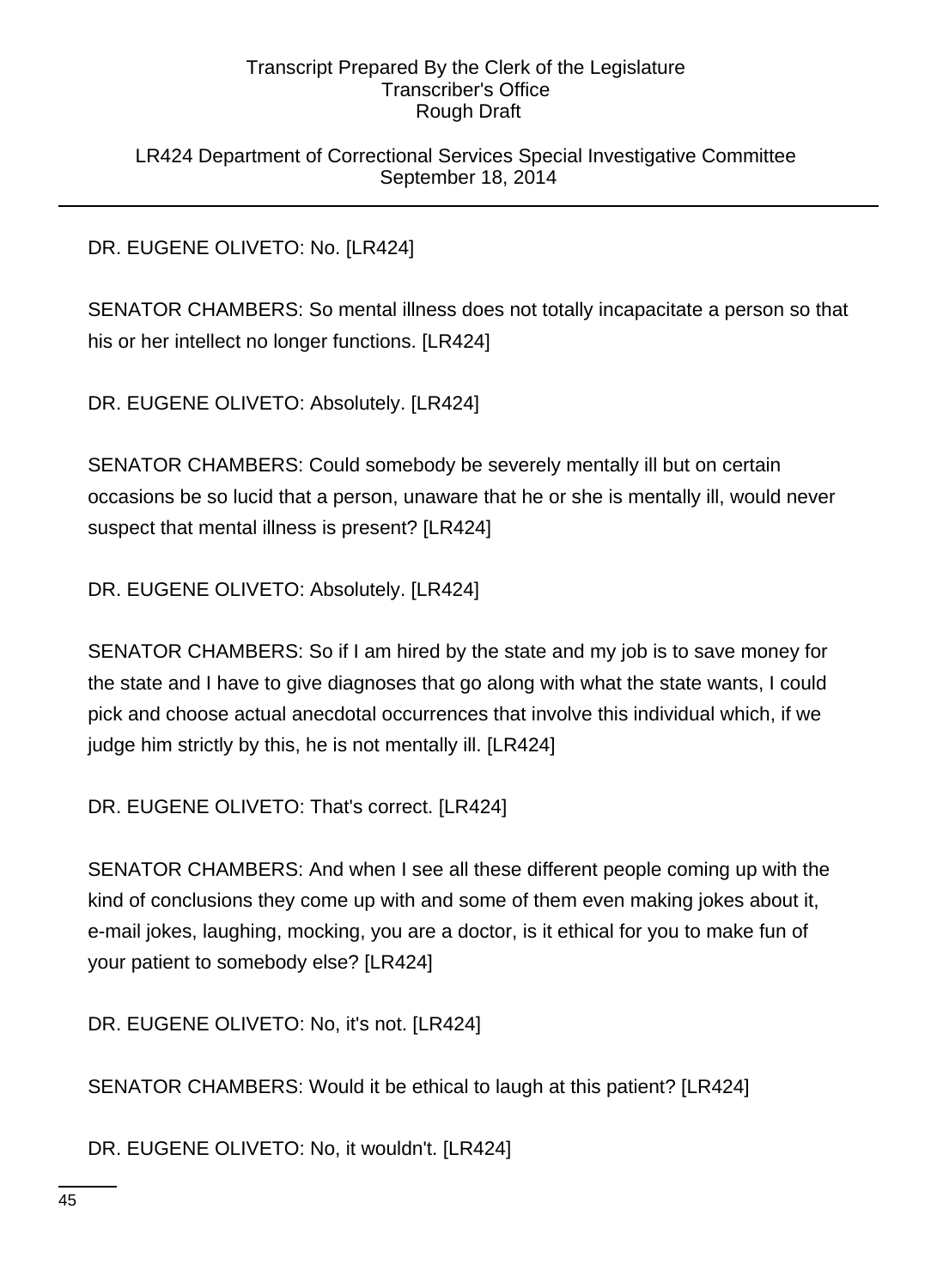LR424 Department of Correctional Services Special Investigative Committee September 18, 2014

SENATOR CHAMBERS: And if a person mocked and laughed at a person who is mentally ill, would that person with that attitude be in a position to give adequate care and treatment to the person who is being mocked? [LR424]

DR. EUGENE OLIVETO: Absolutely not. [LR424]

SENATOR CHAMBERS: You mentioned the different factors bearing on Nikko Jenkins that helped produce the Nikko Jenkins that people are dealing with now. You mentioned the environment, the family, the bad genes. I use analogies sometimes. If you buy a Duncan Hines cake...well, let's take...people may not know who that is. But if you have a cake recipe and it says, you put in these ingredients in this measurement and mix them all together and put them into the oven, and a cake comes out when you open the oven, would a chef be surprised at that? [LR424]

DR. EUGENE OLIVETO: No. [LR424]

SENATOR CHAMBERS: Because when the ingredients are there, you know what the outcome or what you're going to produce. [LR424]

DR. EUGENE OLIVETO: Hopefully. [LR424]

SENATOR CHAMBERS: So if you have the psychiatric training that we would hope every competent psychiatrist has--and remember, some of this you've answered; I'm just eliciting it in response to a question--when you look at the background of Nikko Jenkins and you can trace it from the time at least when he was seven years old, would you expect, without treatment being accorded, that he will outgrow that and become a model citizen? [LR424]

DR. EUGENE OLIVETO: Absolutely not. [LR424]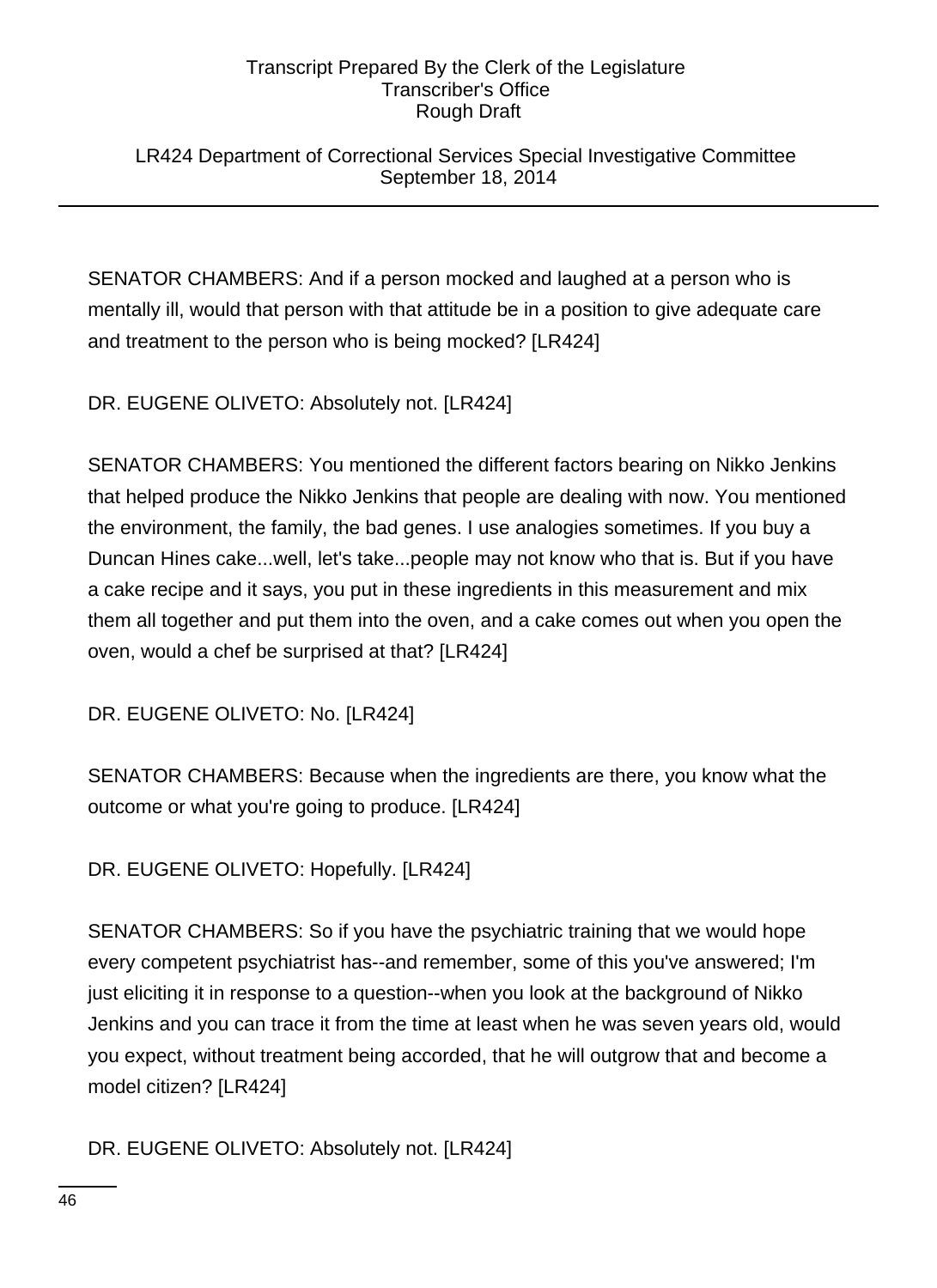# LR424 Department of Correctional Services Special Investigative Committee September 18, 2014

SENATOR CHAMBERS: And if it is not treated, would it be any surprise that he became what he now is? [LR424]

DR. EUGENE OLIVETO: No, it's no surprise. [LR424]

SENATOR CHAMBERS: Do you think, without blowing your own horn, that a competent psychiatrist who may not get a Nobel Prize or whatever but competent in a sense of understanding what needs to be provided by way of treatment, would a competent psychiatrist be able to understand Nikko Jenkins' situation and recommend treatment that would be indicated? [LR424]

DR. EUGENE OLIVETO: Yes, they would. [LR424]

SENATOR CHAMBERS: So then you didn't arrive at these conclusions because, not that you won't get it, but because you're a Nobel Prize-winning psychiatrist. These are things that a competent psychiatrist would be aware of. [LR424]

DR. EUGENE OLIVETO: Any competent psychiatrist would be aware of this. [LR424]

SENATOR CHAMBERS: Even if he worked for the state? We're talking about aware, not what he would say and what he'd have to do to keep his job. But if he's competent, where he works should not determine what he understands. [LR424]

DR. EUGENE OLIVETO: Okay, I see what you mean. Yeah, even if we worked for the state, right, yeah. [LR424]

SENATOR CHAMBERS: Okay. I went to a Jesuit university. And you know Jesuits were called the school men and that they liked to divide and subdivide and then further divide the divisions so that somebody said, sarcastically, they split a hair between the north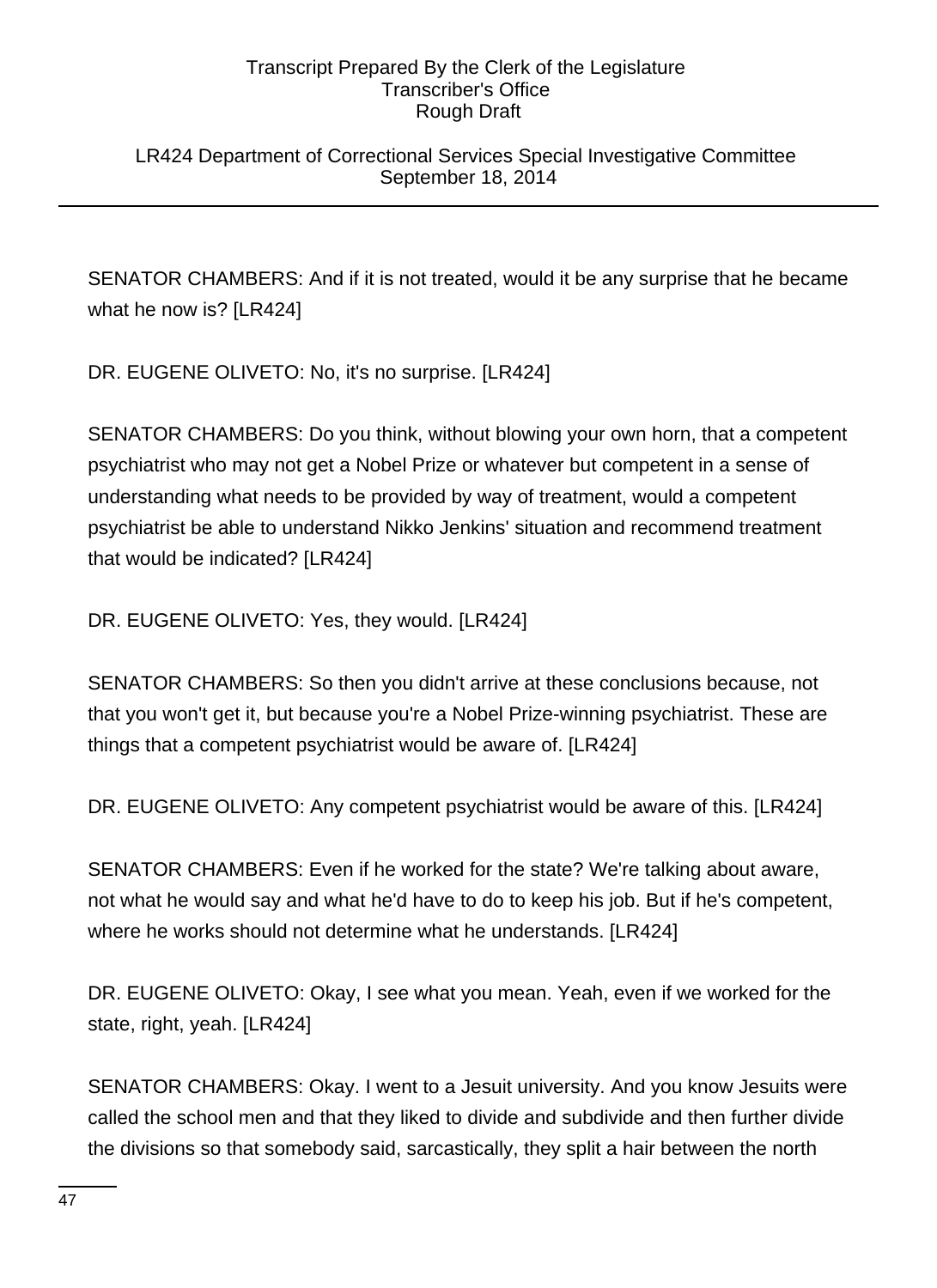# LR424 Department of Correctional Services Special Investigative Committee September 18, 2014

and the northwest side. As we begin to see--and I'm going back to this idea now of the labels--different labelings or divisions, you were saying some of it is hairsplitting. Would these splitting of hairs result in a different type of treatment for each one of the new divisions that might be created, or would there still be a...let me put it like this: If there is an octopus, it has eight tentacles. Each one is separate but they all are a part of this one creature, this mollusk. Let's say that when psychiatry was in its early stages they didn't...they couldn't see it up close enough to realize that there are eight tentacles. And as they became aware of these other tentacles, it wasn't that a new creature was coming into existence, but there was just more understanding of it. Are there labels created because psychiatry is developing and actually discovering new illnesses they were not aware of before, or are they giving different labels to what has already been there? [LR424]

DR. EUGENE OLIVETO: Both. [LR424]

SENATOR CHAMBERS: Okay. My last question...oh, let me make sure. Oh, I want to ask this categorically. Mental illness does not necessarily eradicate intelligence. [LR424]

DR. EUGENE OLIVETO: It's true. [LR424]

SENATOR CHAMBERS: Now how many tentacles does an octopus have? [LR424]

DR. EUGENE OLIVETO: You said eight. [LR424]

SENATOR CHAMBERS: Right. And "octo" means eight. Okay. [LR424]

DR. EUGENE OLIVETO Correct. [LR424]

SENATOR CHAMBERS: If an octopus has eight, why are the suckers on it called...why are those arms called tentacles? If there are eight arms, why are they called tentacles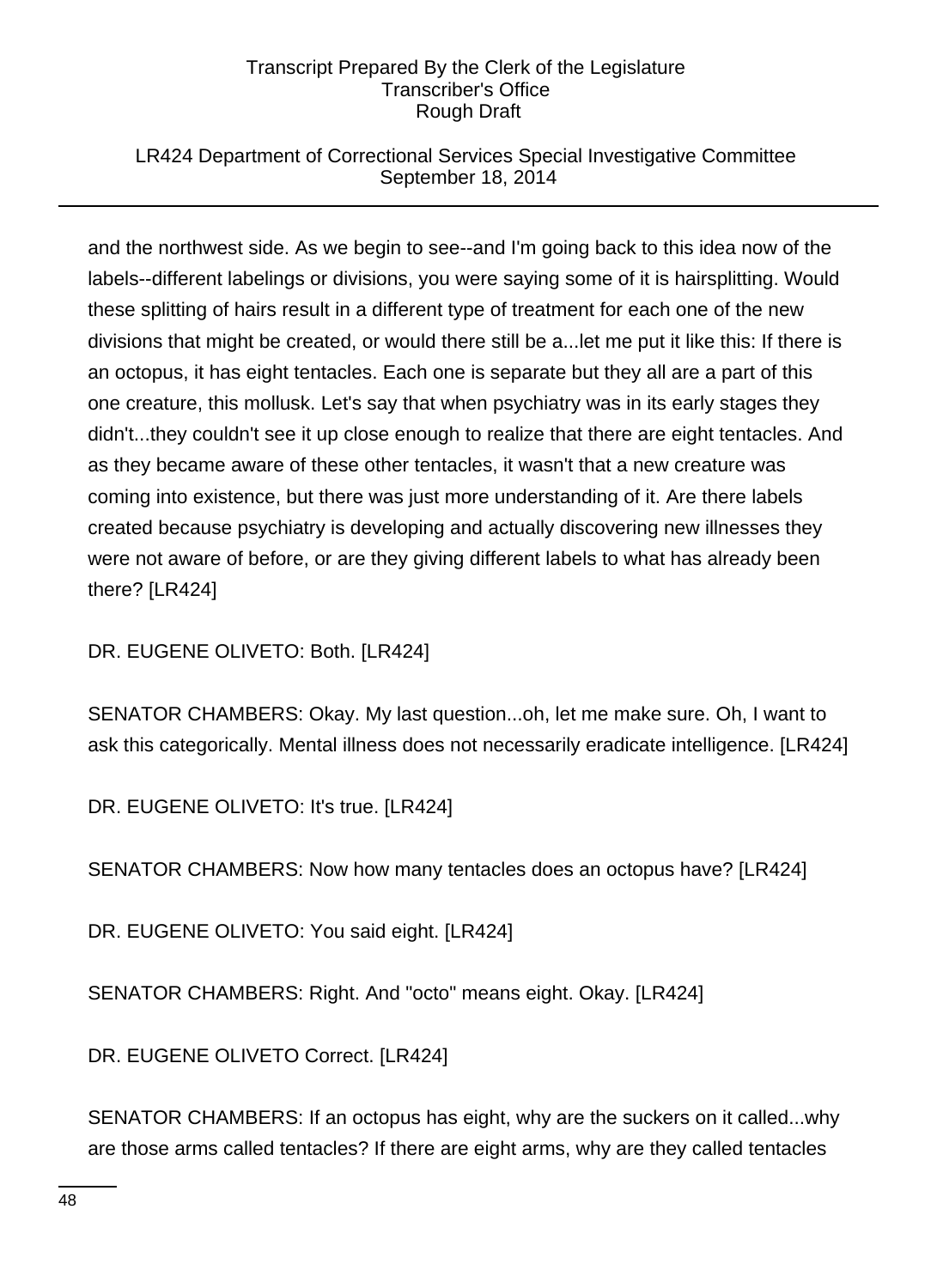LR424 Department of Correctional Services Special Investigative Committee September 18, 2014

instead of "octocles"? [LR424]

DR. EUGENE OLIVETO: I'm not sure. I have no expertise in that field. [LR424]

SENATOR CHAMBERS: Me either, but I just thought of that as we were talking. That's all that I have. (Laughter) [LR424]

DR. EUGENE OLIVETO: Yeah, yeah. I just don't have. [LR424]

SENATOR CHAMBERS: But that could indicate... [LR424]

DR. EUGENE OLIVETO: I'm no expert on octopuses, that's for sure. (Laugh) [LR424]

SENATOR CHAMBERS: Okay. That's all I have though. And I just want to say this: From the things that I've read, I appreciate what you and the mental health people at Douglas County did for this man. And I think there was a recognition of his humanity and that basic fundamental human dignity that we all have no matter what we may have done. And you distinguished very well between what a person is and what a person may have done. And I get a lot of mail from inmates and I know some of them are trying to mislead me. But I tell them, don't lie to me, you don't have to make me believe you're a good person When you're locked up, your punishment is to be deprived of your freedom. If you're being mistreated, I just want you to tell me all of the facts about this situation because I don't judge you beyond that. I've sat with men who are on death row and even those who were executed, and I would let them know that my job is not to judge you but to be here as one man with another man. And if there was anybody in a situation and there ever was a situation where somebody needed another man to look out for his interests and make sure that he's not mistreated, then I'll do it. And I told those people at the institution that all you're going to do is take this man's life, you're not going to take his dignity, you're not going to mistreat him. And I'll give a concrete example, then I'll let it alone, because you mentioned how some guards antagonize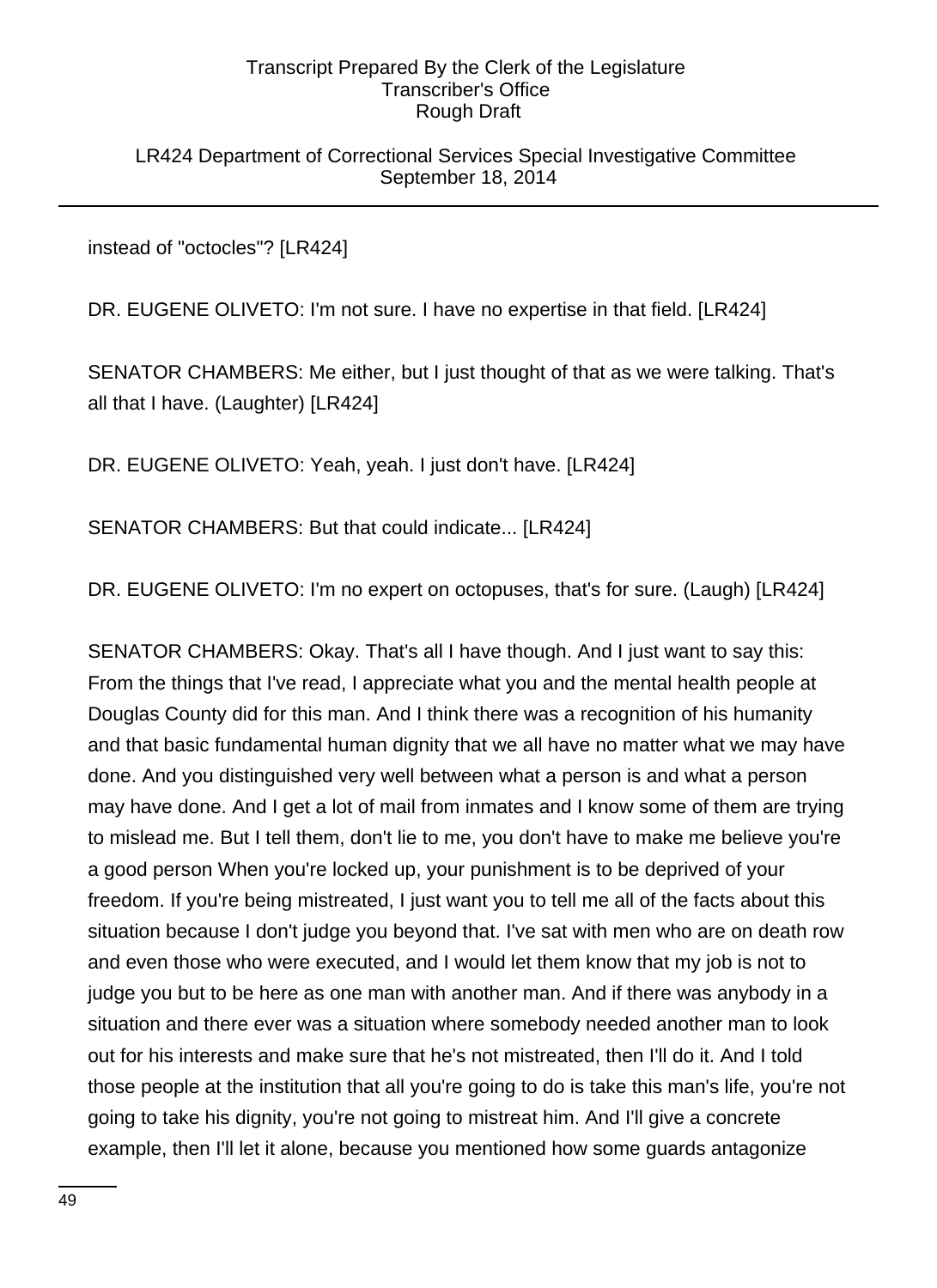### LR424 Department of Correctional Services Special Investigative Committee September 18, 2014

these people. When John Joubert, who murdered and tortured some little boys, was on death row, there was a sheriff from Sarpy County who wanted to go out to the prison. And they have what they'd call observers. You're not a witness to the execution. And you can see how this person is treated and handled from day to day. And he wanted to come out there and he had made it clear that he was going to see that John Joubert got what he deserved and heard what he needed to hear. I got a call from the director of Corrections and he said, Ernie--because we were on a first-name basis--he said, now I can't stop this man from coming out here, but I cannot have him coming out here doing what he has made clear he intends to do to John Joubert; and I know you're against the death penalty, I wouldn't try to put you in a position where it seems like you support it; but would you agree in this situation to come out here as an observer and be a counterweight to what this sheriff said he's going to do? I said, you couldn't stop me from coming. And when the sheriff found out that I was coming, he canceled the request that he be an observer. The way I operate is that anybody who needs something in the way of proper treatment, I am my brother's keeper, I am my sister's keeper. And to use an example that some of my colleagues will get tired of hearing, if Martin Luther King needs an advocate, you couldn't find a room big enough to give all...get all the people. Mother Theresa wants an advocate, the same thing. Mahatma Gandhi, the same thing. But when it comes to how the law is going to treat people, somebody has to look out for Jack the Ripper, Mata Hari, and even Jesse James. And too often there is not the oversight of these facilities and people are thrown into them. And when it's an individual who is going to come back out here among us, as you pointed out, we need to put the money into the treatment because we're going to pay one way or the other, and we'll pay a lot later when we're facing the consequences. And I used you for a sounding board, but I don't want you to forget from all that I said how much appreciation I express not only for your coming here but for the way you treated not only Nikko Jenkins but all the people that you were dealing with. And this society won't realize it, but we all are the poorer because you no longer have that role that you were playing. [LR424]

DR. EUGENE OLIVETO: Thank you. [LR424]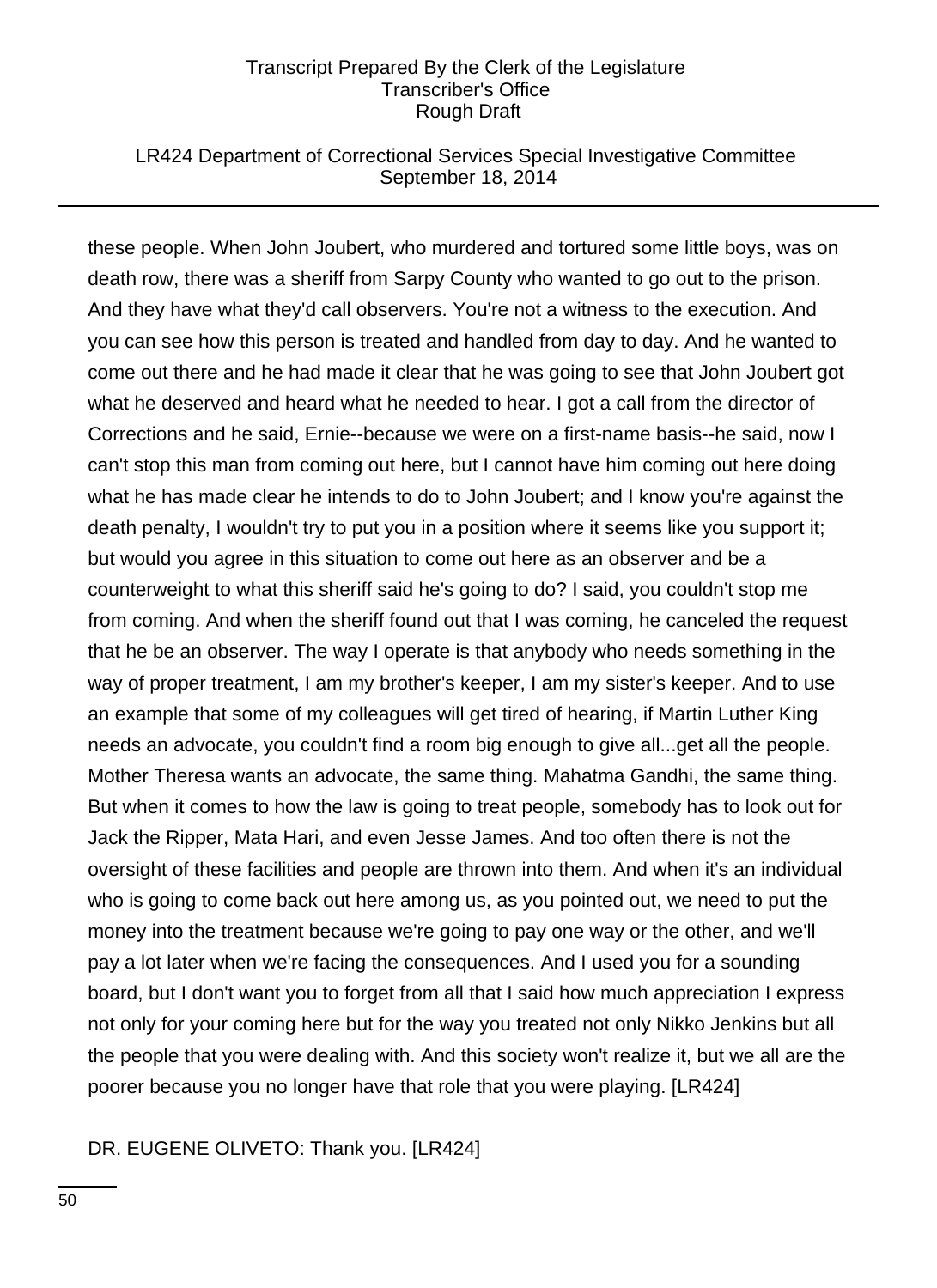LR424 Department of Correctional Services Special Investigative Committee September 18, 2014

SENATOR LATHROP: Senator Krist, I think, has a follow-up question. [LR424]

SENATOR KRIST: Just a quick follow-up. I'm going back to my original question and follow up on Senator Chambers' line of questioning. I look at this young man from the time he's 7 until the time he's 11 or 12 years old, and I wonder why we didn't intervene at some point and do something more for the young man other than transferring him and putting him in one foster care parent or one foster home or another. So we basically handed the problem off to going here. We've done a lot as a legislative body for juvenile justice in the last few years. And my mantra has been: You can spend less money in the playpen to solve problems than you can in the state pen. [LR424]

DR. EUGENE OLIVETO: Yeah. [LR424]

SENATOR KRIST: Can you just put into your own words, I think you've said it but for the record, how did we fail Nikko Jenkins, knowing what you do now, and how can we document for individuals so that we have a record and we're able to treat them in their lifetime? [LR424]

DR. EUGENE OLIVETO: Because the mental health system is just as dysfunctional as the correctional system, and that's the bottom line. [LR424]

SENATOR KRIST: Okay, and you went through that analogy and your suggestions and I appreciate it. Thank you for your time. [LR424]

DR. EUGENE OLIVETO: Yep. [LR424]

SENATOR LATHROP: If I can, I do have a couple of follow-up questions. If we fast-forward through the time line--I'm going to give you an opportunity because you will testify and then probably leave here--but we will hear later on today that your diagnosis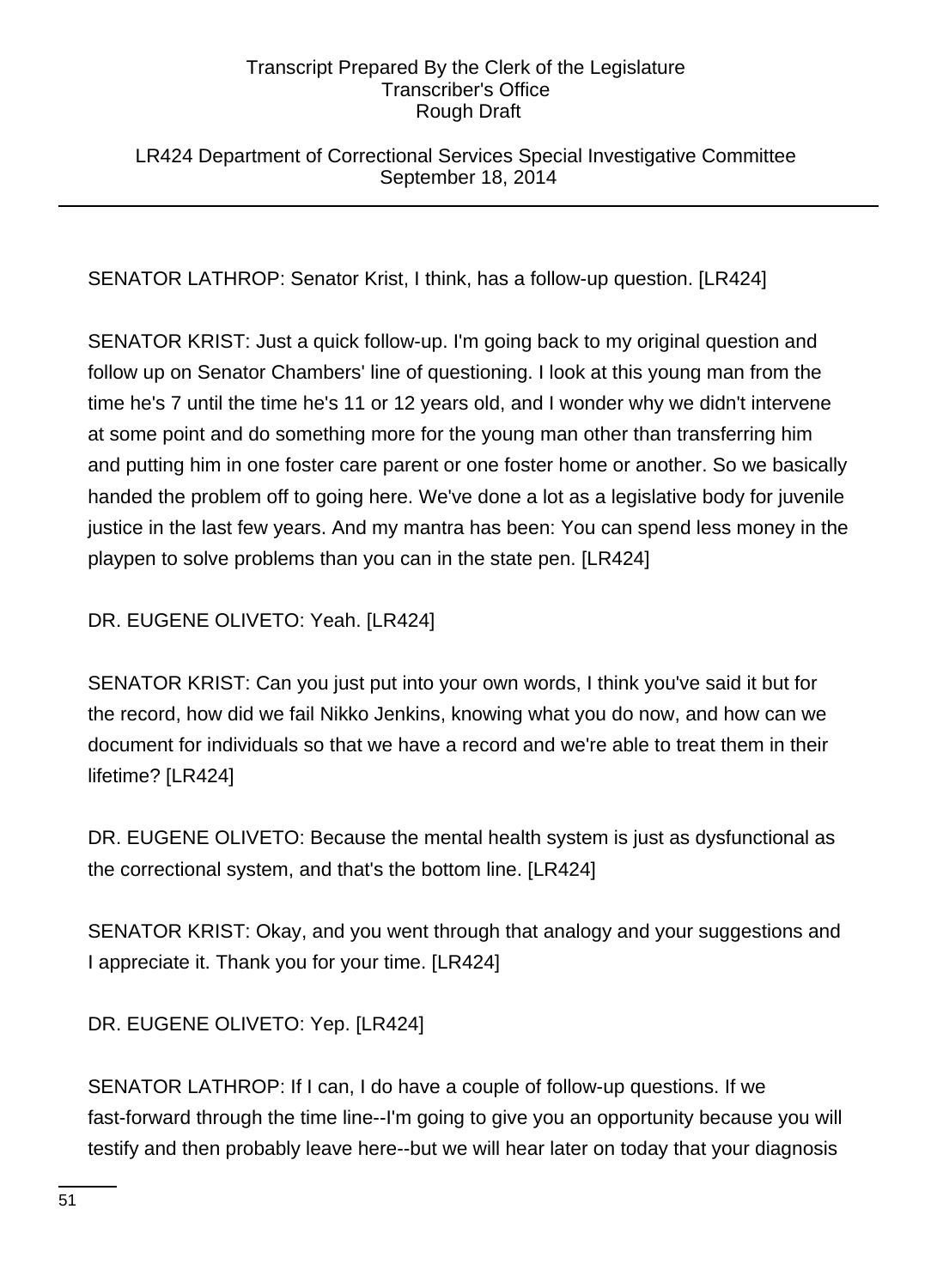# LR424 Department of Correctional Services Special Investigative Committee September 18, 2014

is discounted down at Corrections because it was based upon reported symptoms, like you believed everything you were told and didn't make an observation. And I want to give you an opportunity to talk about that because one of the things that I'm struggling with is why people didn't start with your diagnosis once Mr. Jenkins went back and they just discounted it and said, well, you believed everything he said, and that was the problem with Oliveto's diagnosis. [LR424]

DR. EUGENE OLIVETO: Well, because it became obvious to me after all this correctional stuff came out that I read in the paper. I was told I opened the can of worms. Okay? I told the truth and I was right and I got fired. And so when you look at this system, this system...this was a political case and obviously I got caught in the middle of a maelstrom here. I had no idea that a standard psychiatric evaluation recommendation would cause all these problems. But my wife tells me it's good, even though it's stressful, that I did it because my wife is never wrong. She's Irish. But the point is (laughter)...but the point is...she supports me most of the time. But, you know, they didn't want to believe me, obviously. I mean, you know, I mean... [LR424]

SENATOR LATHROP: But your diagnosis was not simply: I accept everything he tells me; when he tells me he's listening to Apophis, I believe him. You're making some judgment while you're meeting with him on these occasions at the Corrections Center. [LR424]

DR. EUGENE OLIVETO: But all diagnoses are based on this objective report from a patient. You take a history. I mean, and I look at nonverbal behavior. If you looked at his nonverbal behavior, I wish they would have videotaped it. Well, maybe they did videotape it when I first saw him. I mean, this guy was up off the chair, lunging at me, backed off, screaming, yelling. I mean, he was consistently insane and out of control. I mean, he didn't have to convince me he was dangerous and...he said dangerous and insane. So I got caught in that one because it's not a psychiatric DSM-IV...well, it's a street term we use. You ever heard of insane asylums and critically insane? Beadle got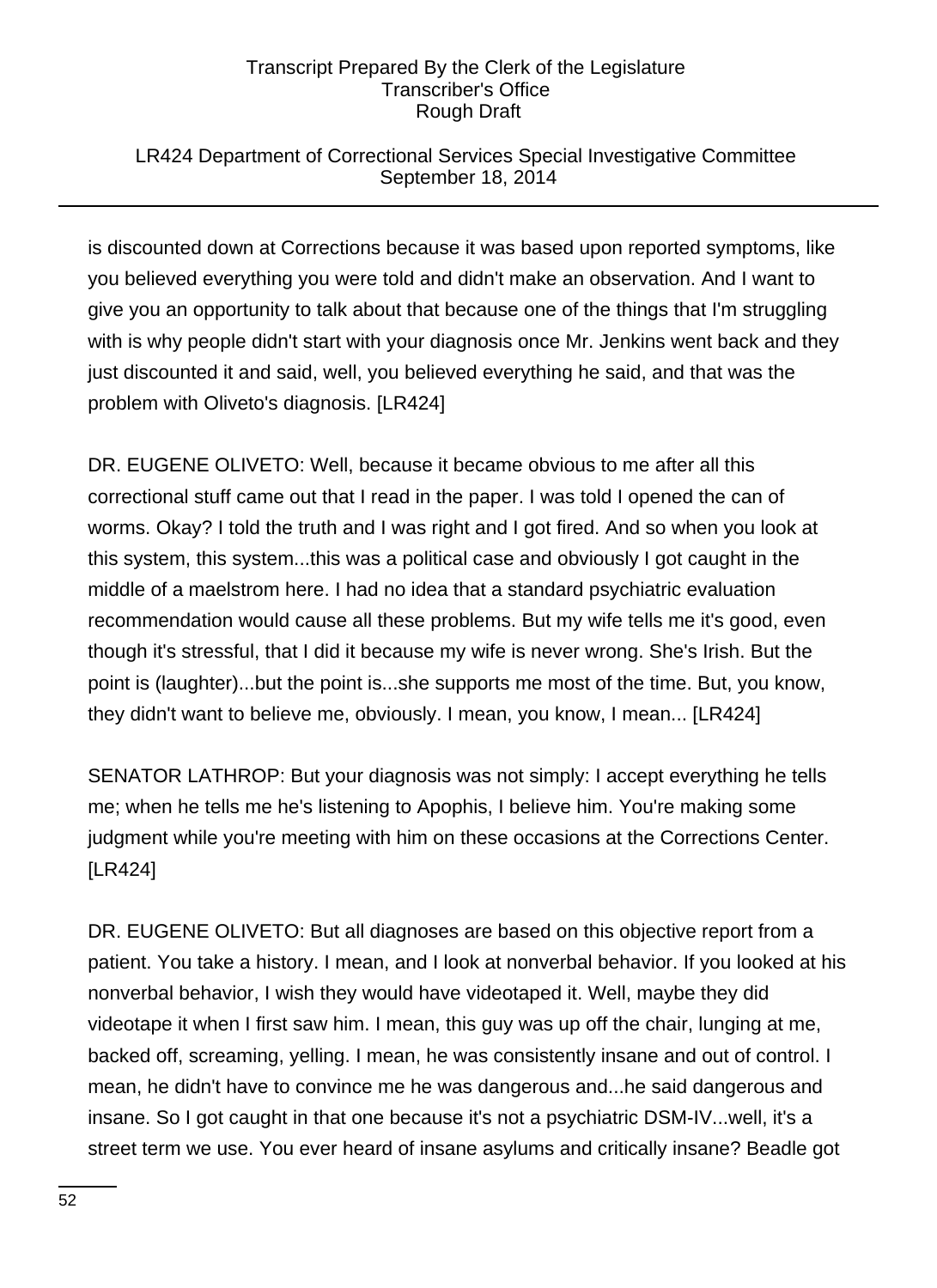# LR424 Department of Correctional Services Special Investigative Committee September 18, 2014

me on that one. And it's not in a DSM-IV. It's on the streets though. Everybody knows what insane and crazy is. What, you think you got to be a genius to figure that one out? [LR424]

SENATOR LATHROP: But your diagnosis that you told us, the Axis I diagnosis... [LR424]

DR. EUGENE OLIVETO: Yeah. [LR424]

SENATOR LATHROP: ...even the Axis II diagnosis, that was based not on an unfiltered belief by you in what he was telling you but based upon the kinds of things that a psychiatrist will observe and conclude after a meeting with a patient. [LR424]

DR. EUGENE OLIVETO: Absolutely. [LR424]

SENATOR LATHROP: Okay. Tell us a little bit, educate us a little bit, if you have an opinion on this and if you have the background, educate us a little bit on what happens to somebody who spend 23 hours a day in isolation for years at a time. [LR424]

DR. EUGENE OLIVETO: Well, you know, that's been well documented. I mean, you know, they've got all kinds of... [LR424]

SENATOR LATHROP: It may be well documented. I want you to educate this panel if you can. [LR424]

DR. EUGENE OLIVETO: Yeah, it's well documented. I mean, you know, if you're in isolation, what happens is your sensory perceptual system needs a certain amount of input to stay "on-line." I'll use a computer analysis. So if you're in a cell alone and you're already mentally ill and have a delusional system, then obviously it's going to increase your...you're going to become more interoceptive because you don't have the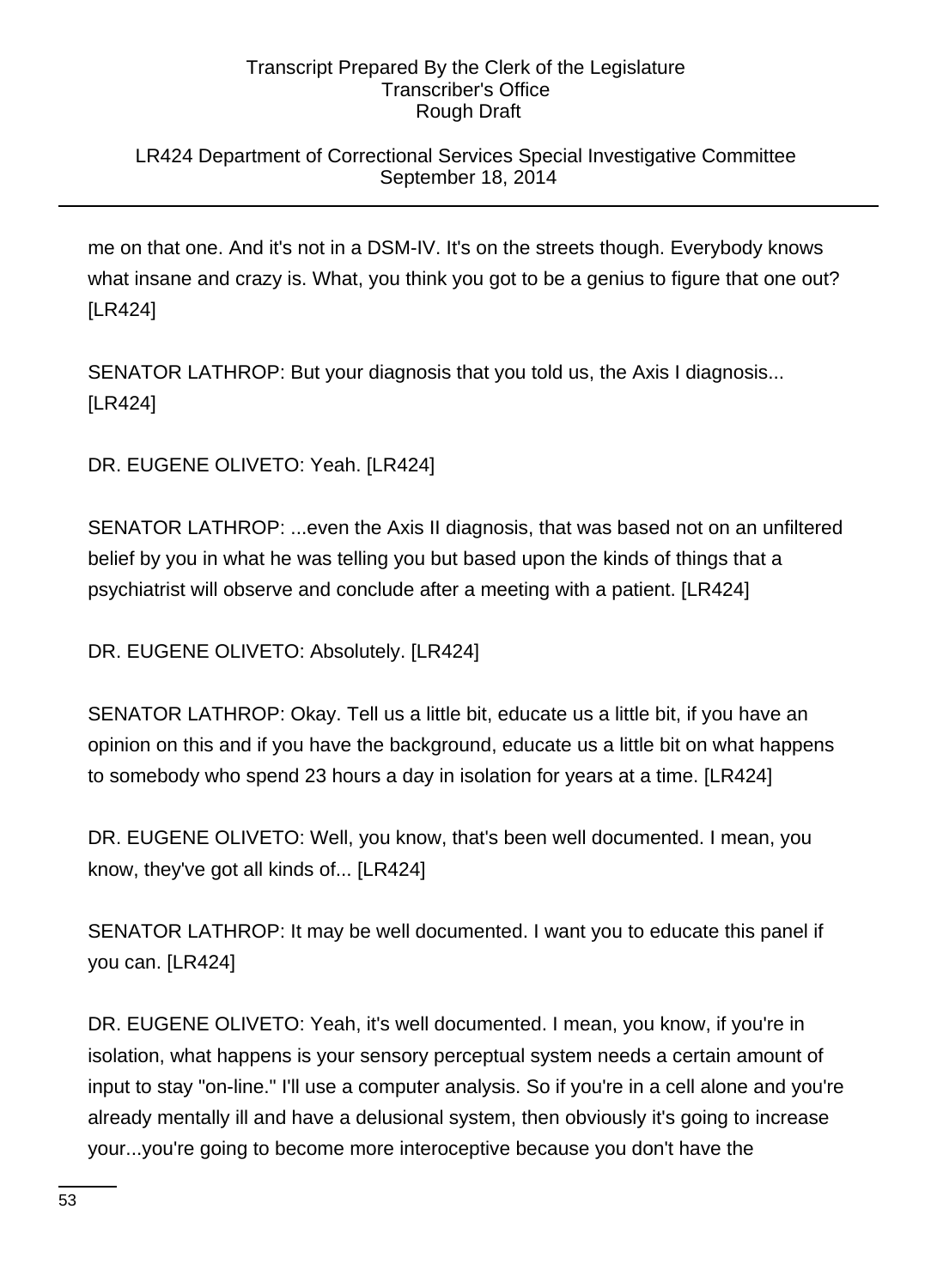# LR424 Department of Correctional Services Special Investigative Committee September 18, 2014

stimulation you need. So what happens is you get totally lost in your psychotic delusional system and you begin to get paranoid because of the way you're treated. And in isolation, it's easy to get paranoid because you're waiting for something to happen. And so he became very paranoid and delusional. He didn't trust the guards. He threatened to kill people, the guards, and that's why he was kept there. And, you know, he was kept there because they couldn't put him in general pop, population, obviously when he's talking about killing people and he's paranoid. And so you're looking at sensory deprivation. You're looking at...when you have sensory deprivation what happens is you create your own perceptive system. You turn it on internally. And his internal system was totally screwed up. (Laugh) I mean, look at his internal system. I mean, look at the programs he had. He had a critical, dangerous father who hated him and told him he hated, who brutally did things to him you wouldn't want to believe. He had relatives that treated him like an animal or worse than an animal. And so he got lost in his...it increased his psychotic delusional system and made him worse. [LR424]

SENATOR LATHROP: I appreciate your testimony with respect to Mr. Jenkins, but my question and what we try to do up here is learn enough to make some policy next year. [LR424]

DR. EUGENE OLIVETO: Yeah. Oh, okay. [LR424]

SENATOR LATHROP: And we are relying, it seems to me, on administrative segregation, intensive management unit, whatever you want to call this place where we lock people up for 23 hours a day and slide food under the door and somebody comes and says something to him about once a month. [LR424]

DR. EUGENE OLIVETO: Uh-huh. Yeah. [LR424]

SENATOR LATHROP: And what does that do to a human being that goes in there healthy? Talk to...tell us something about using...tell us what you know or what you can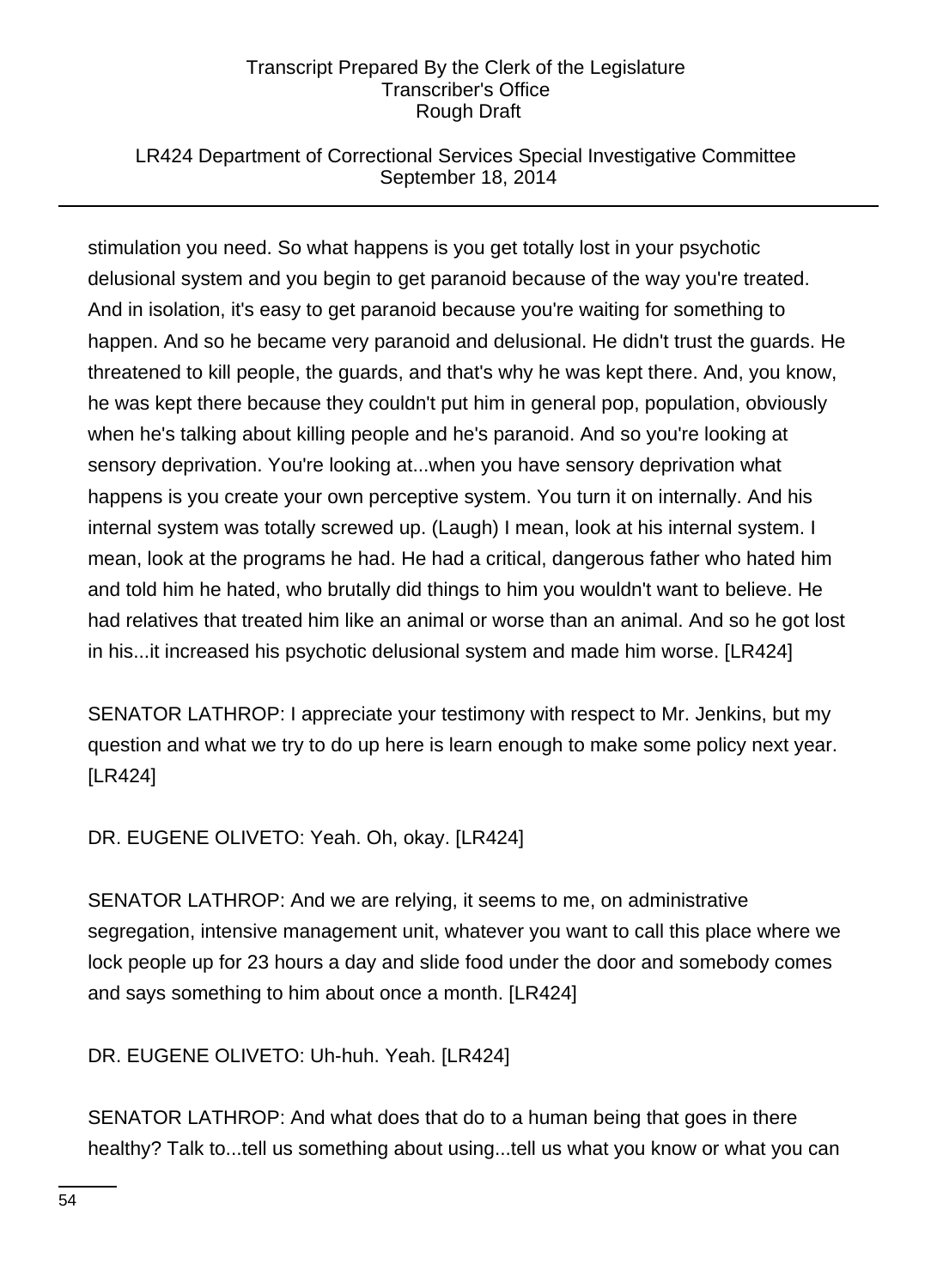# LR424 Department of Correctional Services Special Investigative Committee September 18, 2014

educate us on, on just the practice of using this form of isolation as a means of punishing an inmate. [LR424]

DR. EUGENE OLIVETO: Well, I could see it short term if somebody does something that's really catastrophic. But then you should work with them on the problem and try to correct it so they can get back in general pop. When you isolate a person that long, even a healthy person, they're going to get paranoid, they're going to get delusional, they're going to create their own interoceptive stimulation. They're going to get...well, whatever stimulation they create, they're going to do more. They're not going to trust anybody, obviously, and they're going to feel like they're being punished and treated unfairly. And I think most people would get pretty paranoid being isolated in that type of environment. So it's certainly not good for your mental health. [LR424]

SENATOR LATHROP: Okay. [LR424]

DR. EUGENE OLIVETO: And social deprivation is not good. We all need social stimulation. I mean, look at me. I'm Italian. I'm always talking. I'd hate to be in a situation where I couldn't talk. I'd be in deep trouble. Although my wife never listens to me, so it doesn't make any difference. I hope she's not watching this. Okay. [LR424]

SENATOR LATHROP: My guess is that she is and you can face that when you get home tonight. [LR424]

DR. EUGENE OLIVETO: Well, after 48 years with the same woman, married, what do you want? [LR424]

SENATOR LATHROP: All right. That was the questions I had in follow up. Senator Chambers. [LR424]

SENATOR CHAMBERS: This was one thing that I did want to be sure and get into the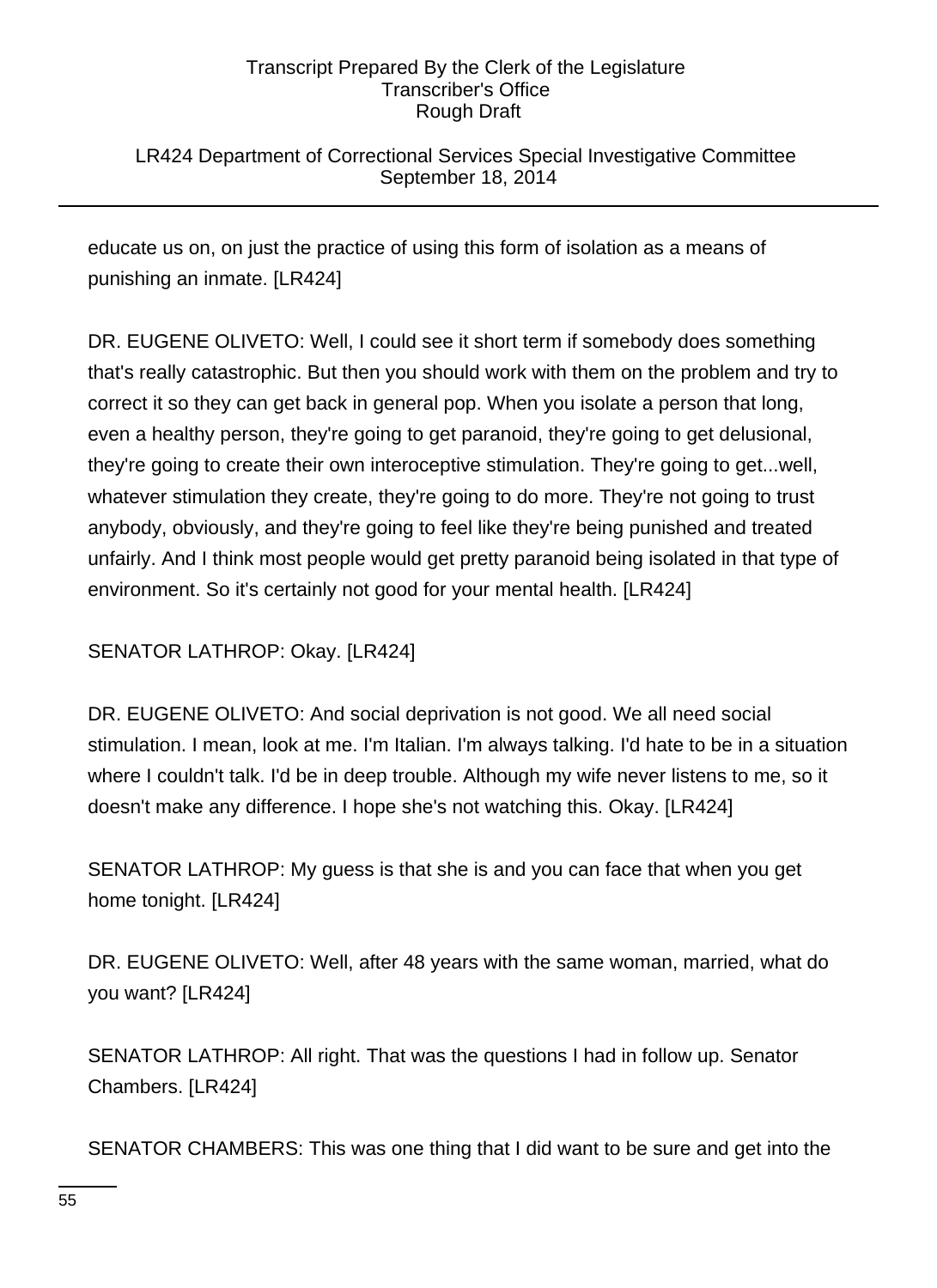# LR424 Department of Correctional Services Special Investigative Committee September 18, 2014

record while you were here. Nikko Jenkins got out in July of 2013. Now in March, that's very close to the time he's going to get out. There's no need in him pretending that he has a mental illness and saying, I want to go to the Lincoln Regional Center, because it's not going to take him out of a prison setting, because by wanting to go there he's going to be locked up in a different setting even longer. There was a segregation mental health status note dated March 7 of 2013. Nikko said he does not want to discharge because he will kill and cannibalize and drink blood. He mentions the Egyptian god and requests treatment. Now if everything he did was faked, now he's in the homestretch, he can drop all that pretense now because he's only got a matter of, I know if it's months but, days that he's got to be locked up. When a man says at that point in time I don't want to get out of here, I don't want you to let me go, yet what they said at the institution, we're not going to give him treatment because the treatment he says he wants is not what our information indicates he needs. So they had created this notion about him and they're not going to give him the treatment. They're not going to give him the care. The fact that he may have read, and at one point I think they said he used the term "psychotic" so that proved he wasn't because he used the word, just all kind of crazy stuff that indicates that the institution and those people who work for the institution are the ones who are wrong. There was a doctor, I was at one of the hearings, who when the information was put into the record about him having these problems, Nikko, from seven years old, and this doctor had talked about Nikko Jenkins faking these symptoms, having studied them he knew what they were, the question was put, well, was he faking these symptoms at seven years old and fooled the people who gave the diagnosis at that time they described his condition, although they couldn't put the word to it? Was he faking then? The idiot had put himself into a position where he had to say yes, at seven years old. And that is the kind of quack who's working for this state. Taxpayers are paying his salary. And it was some of the things that he said that enabled people at the department to keep saying what is wrong is Nikko Jenkins is bad behavior, and gave them the green light to treat him as somebody who's just misbehaving. And if he says he's ill, that proves he's not because he said he's ill, which would mean if I go to the doctor and I say, doctor, I've got a headache that's so bad I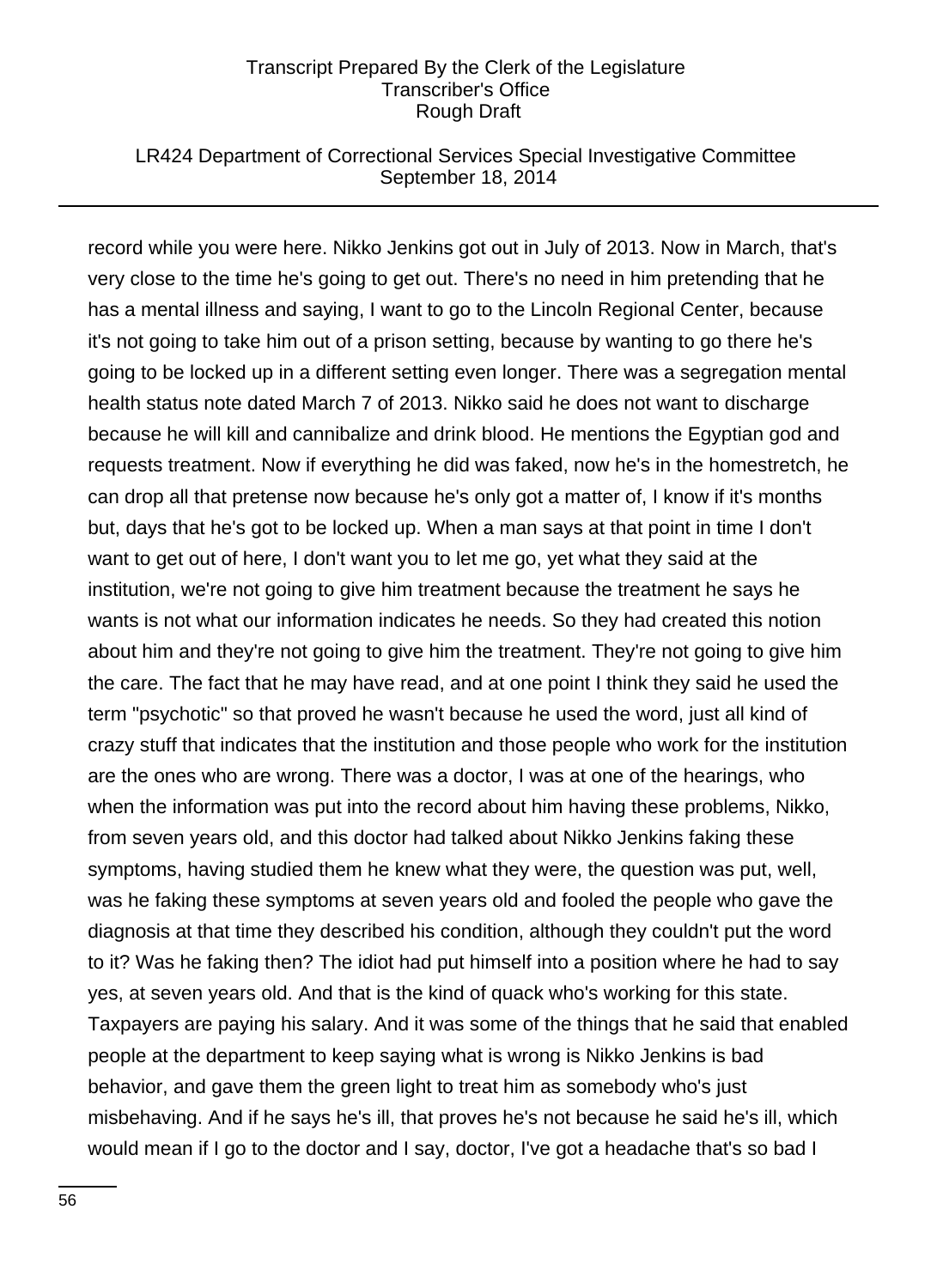# LR424 Department of Correctional Services Special Investigative Committee September 18, 2014

think it's a migraine, the doctor would say, he's faking because he said "migraine." I meant, there's a kind of unreality when you read all these things about Nikko Jenkins. So the question that I'm working up to is this. He was found to be not competent to go to a sentencing hearing, and he had to be placed somewhere. The regional center said they wouldn't take him. So he is locked up. I don't know if it's LCC or D&E or wherever, but at any rate it's a penal setting. And you pointed out and it was pointed out at that place, at that hearing, that they are going to go by the rules of the prison. And when this new psychiatrist, that's what they call him, who's here, he had been there a few months when he looked at Nikko's record and hadn't dealt with him, he was asked when it comes to a recommendation of how he should be treated, what he needs, will the regional center staff, who supposedly are the ones treating him even though he's housed in this other location, will what they say be the final word or will it be the prison rule? And this guy said, well, we're going to work that out, which means that it's going to be the prison rules. So if it was determined at that hearing that part of the reason that he was not mentally competent at that time, whereas earlier it was felt he was mentally competent even to defend himself, it was determined that being kept in isolation led to an increased deterioration of his mental condition to the point where he no longer was competent. Well, if he goes back a situation where he's going to be in that same type of isolation, what is the likelihood that he is going to regain competency if he's receiving the treatment that contributed to the incompetency in the first place? Is that question unclear because of the way I asked it? [LR424]

DR. EUGENE OLIVETO: Well, it was a little long-winded, but I would have to agree that he's not going to get the treatment he needs if he's in the same environment with the same people that think he's not mentally ill. And they're going to go treating him for what? If he's not mentally ill, what are they treating him for? And if he's incompetent, then he must have a reason for being incompetent, so he has to be mentally ill. So, yeah, it's...this is all circuitous. You know, it's so insane and irrational that I have a hard time with it. You know, maybe I'm too logical. They used to teach logic in college, by the way, and people had common sense. It doesn't seem that a lot of people have common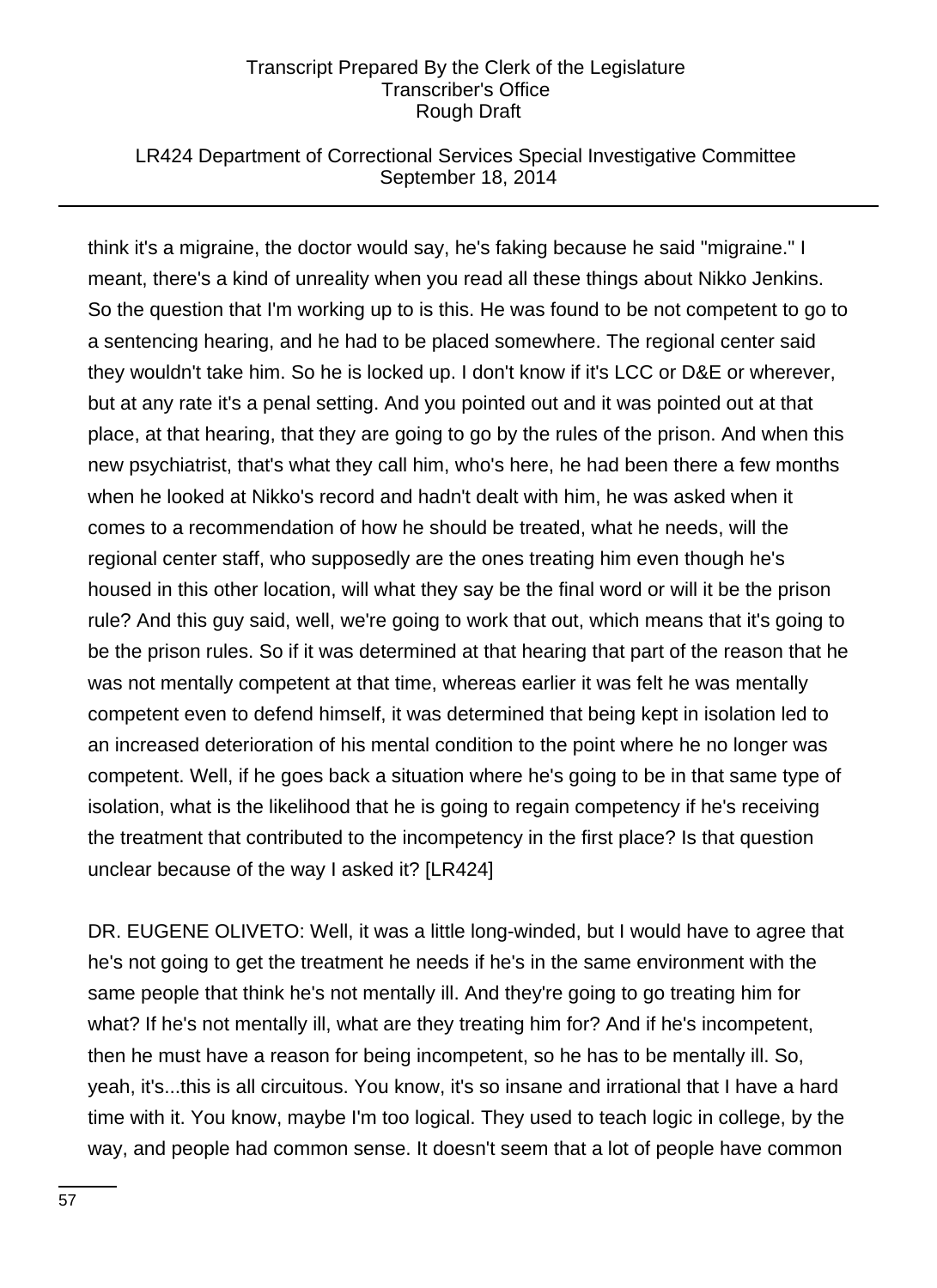# LR424 Department of Correctional Services Special Investigative Committee September 18, 2014

sense, especially administrators, by the way. [LR424]

SENATOR CHAMBERS: Doctor, this is why I was so long-winded because I was trying to make clear what I wanted to...and I don't know if it was Einstein, but they said the definition of insanity is to continue repeating the same act and expect a different outcome. And that's what the institution is doing. That's what Corrections is doing. That's what LRC is doing. So I wanted some things in the record because I need some ammunition and I appreciate it. Now I really am through. [LR424]

SENATOR LATHROP: Okay. Senator Schumacher is not, however, so. [LR424]

SENATOR SCHUMACHER: One brief point of clarification, and this might be just my poor note taking. But at one point I think you said that the Jenkins case was somewhat unique because in other cases where the Lincoln Regional Center was recommended, they went every time. And at another point I've got a note that says, after a forensic evaluation was thought to be appropriate at the Lincoln Regional Center, it takes forever to get it done, sometimes beyond the end of the sentence. Could you kind of clarify, you know, when things happen as a result of a directive and people go to the regional center and when the regional center is not responsive and it takes forever? [LR424]

DR. EUGENE OLIVETO: Well, we put a...they don't have enough beds there and it's always full. So we had a waiting list on the board that Denise put on there, and some of those people were on there three to six months or longer. And they were board of mental health committed, so you couldn't let them go. So even if their sentence was over, the minute they left the door, they'd be picked up and brought and committed, they couldn't leave the jail without...if they were committed without going to a hospital. And, unfortunately, Douglas County never has any beds or if they do they don't want to put people in there for some reason, and obviously Lincoln Regional Center never has any beds because we have waiting lists where people are on it for months. And so eventually they get there, but I have to treat them while they're still very, very sick. And it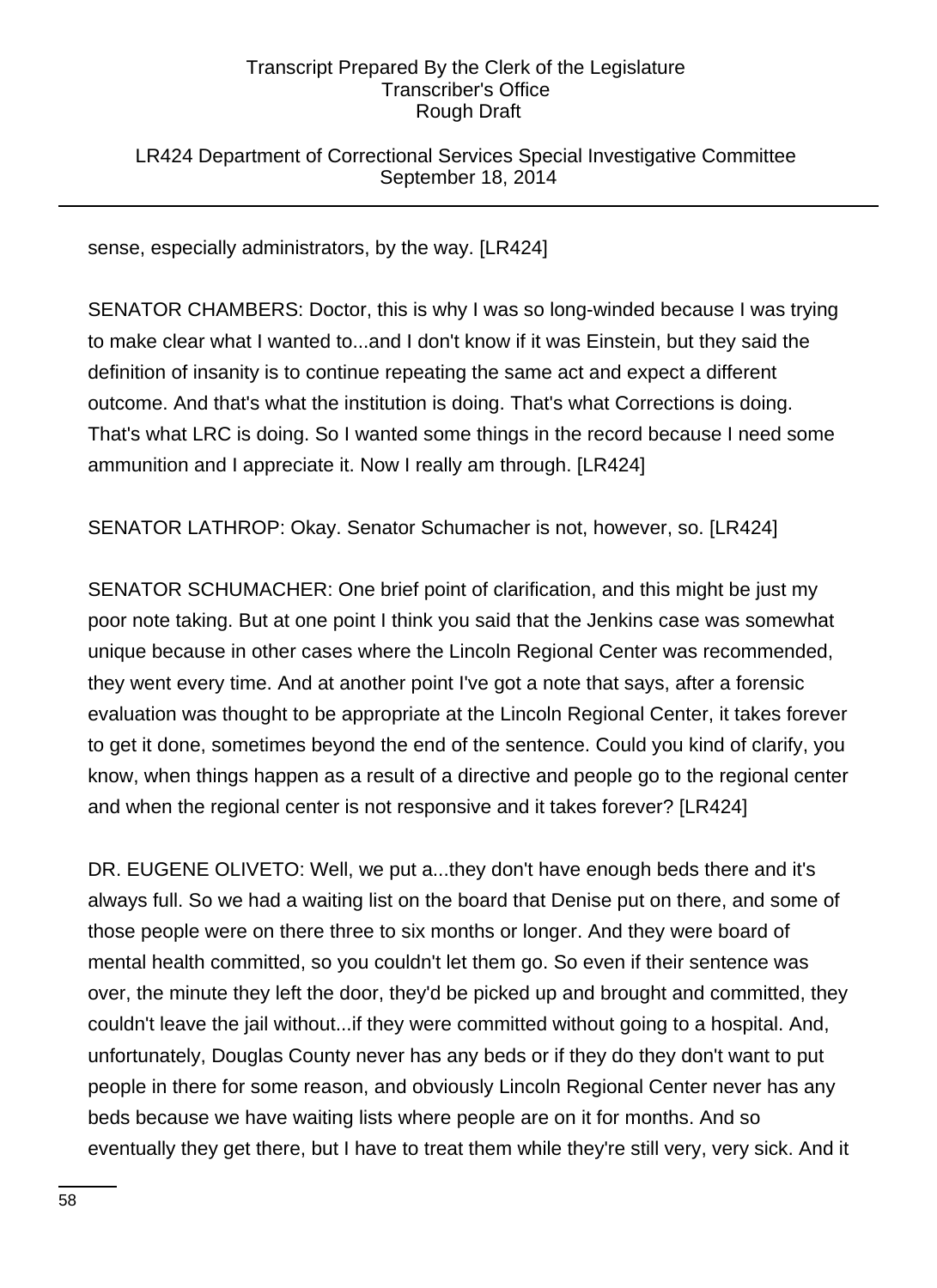# LR424 Department of Correctional Services Special Investigative Committee September 18, 2014

gets rather frustrating when you're working 14 hours a week and trying to help all these people when they should be in a mental health environment or an environment that's at least therapeutic. So this is a very frustrating job. I loved it. I lost it because I told the truth and (laugh) I can't believe it but here I am. [LR424]

SENATOR SCHUMACHER: Thank you, Doctor. [LR424]

DR. EUGENE OLIVETO: Yeah. And I was right, by the way. Am I through? [LR424]

SENATOR LATHROP: Okay. Yeah, no, you're done testifying. [LR424]

DR. EUGENE OLIVETO: Oh, good. Thank you. [LR424]

SENATOR LATHROP: Hey, Doctor, thank you for your time. [LR424]

DR. EUGENE OLIVETO: I hope I didn't ad lib. [LR424]

SENATOR LATHROP: Thank you for...thank you for... [LR424]

DR. EUGENE OLIVETO: Can I give you guys a handout on this whole issue done by a great reporter in the World-Herald that's really fantastic? [LR424]

SENATOR LATHROP: We'd be happy to take it. [LR424]

DR. EUGENE OLIVETO: Let me give this to you. You know, I look for these things (inaudible)... [LR424]

SENATOR LATHROP: Wait a minute, you get away from the mike and you're not any longer making a record, so let's wait and you can... [LR424]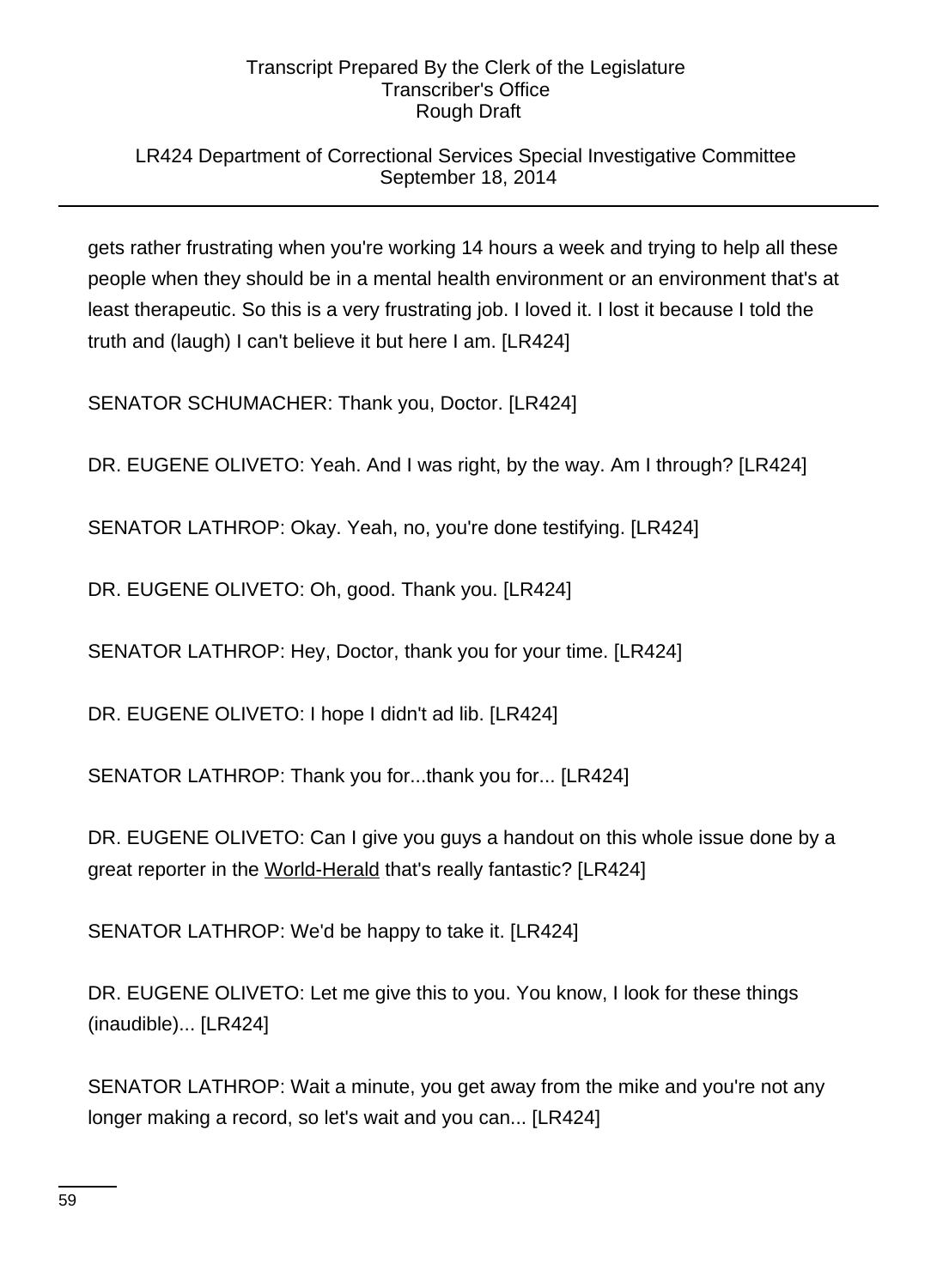# LR424 Department of Correctional Services Special Investigative Committee September 18, 2014

DR. EUGENE OLIVETO: I want to give you this. This is "Prisons and the Mentally III," the greatest article by Nicholas D. Kristof in the World-Herald and it's absolutely worth reading. It says everything I said about L.A. County Jail, Cook County. It's an absolute crisis in corrections. And it also questions the privatization of... [LR424]

SENATOR CHAMBERS: One other thing, for the record, is the date on that article? [LR424]

DR. EUGENE OLIVETO: Let me see. My wife copied it. I don't see the date but you can certainly get it by going through the World-Herald records. [LR424]

SENATOR CHAMBERS: Right. [LR424]

SENATOR LATHROP: Is it a recent article or something that goes... [LR424]

DR. EUGENE OLIVETO: Yeah, it is. Yeah, it's absolutely excellent. Yeah, yeah. [LR424]

SENATOR LATHROP: Okay. Thank you very much... [LR424]

DR. EUGENE OLIVETO: Yeah, thank you. [LR424]

SENATOR LATHROP: ...for your testimony and your time. We appreciate your expertise in the area. Before we go to the next witness, we are going to take five minutes. At ten till we'll resume just to give the panel and everybody here enough chance to stretch their legs. [LR424]

**BRFAK** 

SENATOR LATHROP: Okay. We are back on I guess the air and the record and we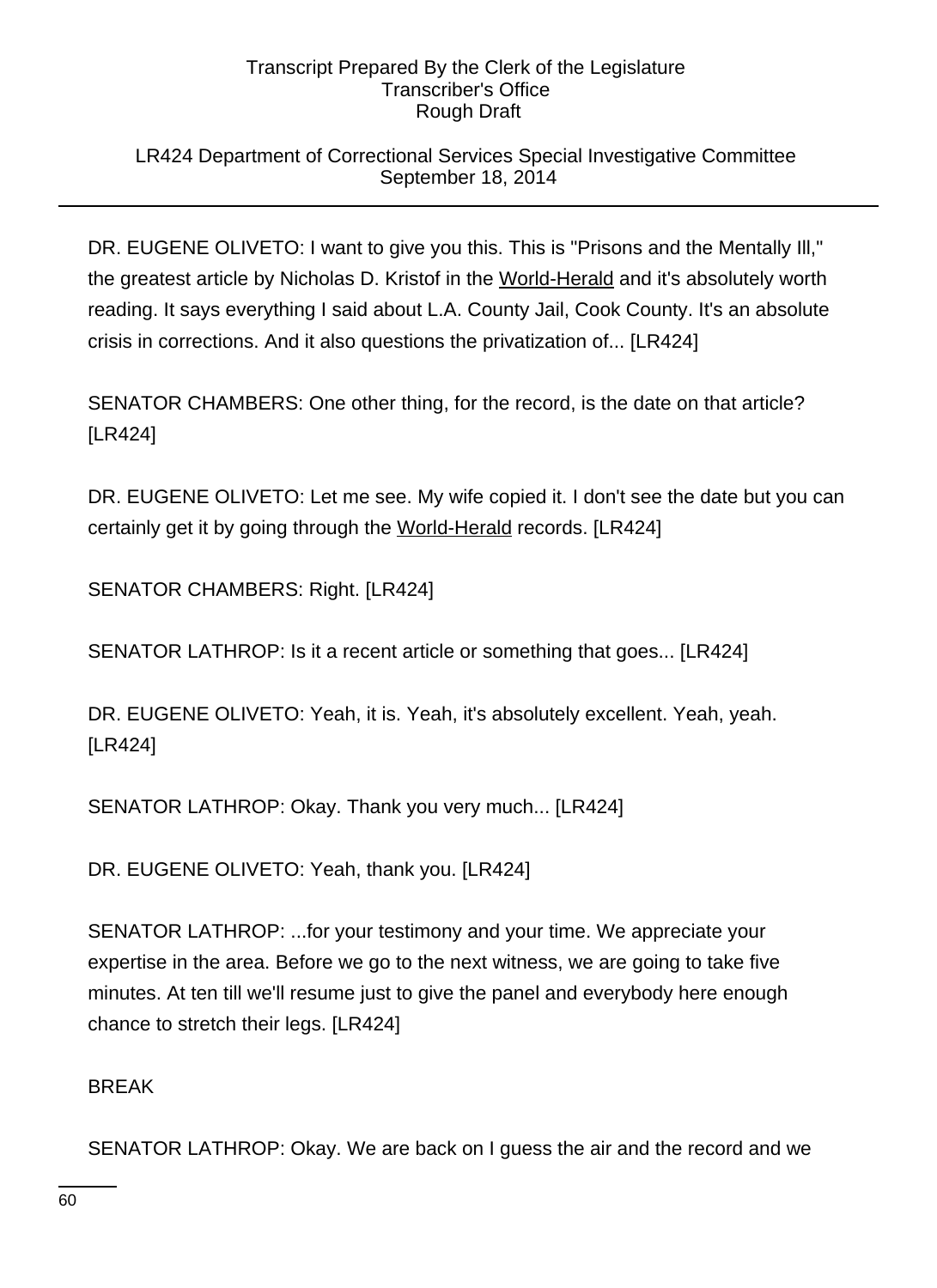# LR424 Department of Correctional Services Special Investigative Committee September 18, 2014

are...after a short break let the record reflect that everyone is back. Senator Mello has not yet returned. Well, I guess he is in the back of the room. So all the members of the panel are present and we're going to call the next witness which will be Ms. Gaines. If you'd come forward, ma'am. And before you sit down we'll have you raise your right hand. Do you swear that the testimony you're about to give this special investigative committee will be the truth, the whole truth, and nothing but the truth? [LR424]

DENISE GAINES: Yes. [LR424]

SENATOR LATHROP: Thank you. Please have a seat. Would you begin by reciting...by the way, if you need anything and you heard my...we may make reference to some of the pages in that red book, so they have what I believe to be all your records. So if you need a break, you need water, you need anything, let us know, we'll make you comfortable. [LR424]

DENISE GAINES: Maybe just a booster seat. (Laughter) I feel like a little kid. [LR424]

SENATOR LATHROP: A booster seat. Yeah, can't help you there. Give us your name and spell your name for us, please. [LR424]

DENISE GAINES: Denise, D-e-n-i-s-e, Gaines, G-a-i-n-e-s. [LR424]

SENATOR LATHROP: And you're from Omaha? [LR424]

DENISE GAINES: Yes. [LR424]

SENATOR LATHROP: And I won't ask you any more than that regarding your address. Are you employed? [LR424]

DENISE GAINES: Yes. [LR424]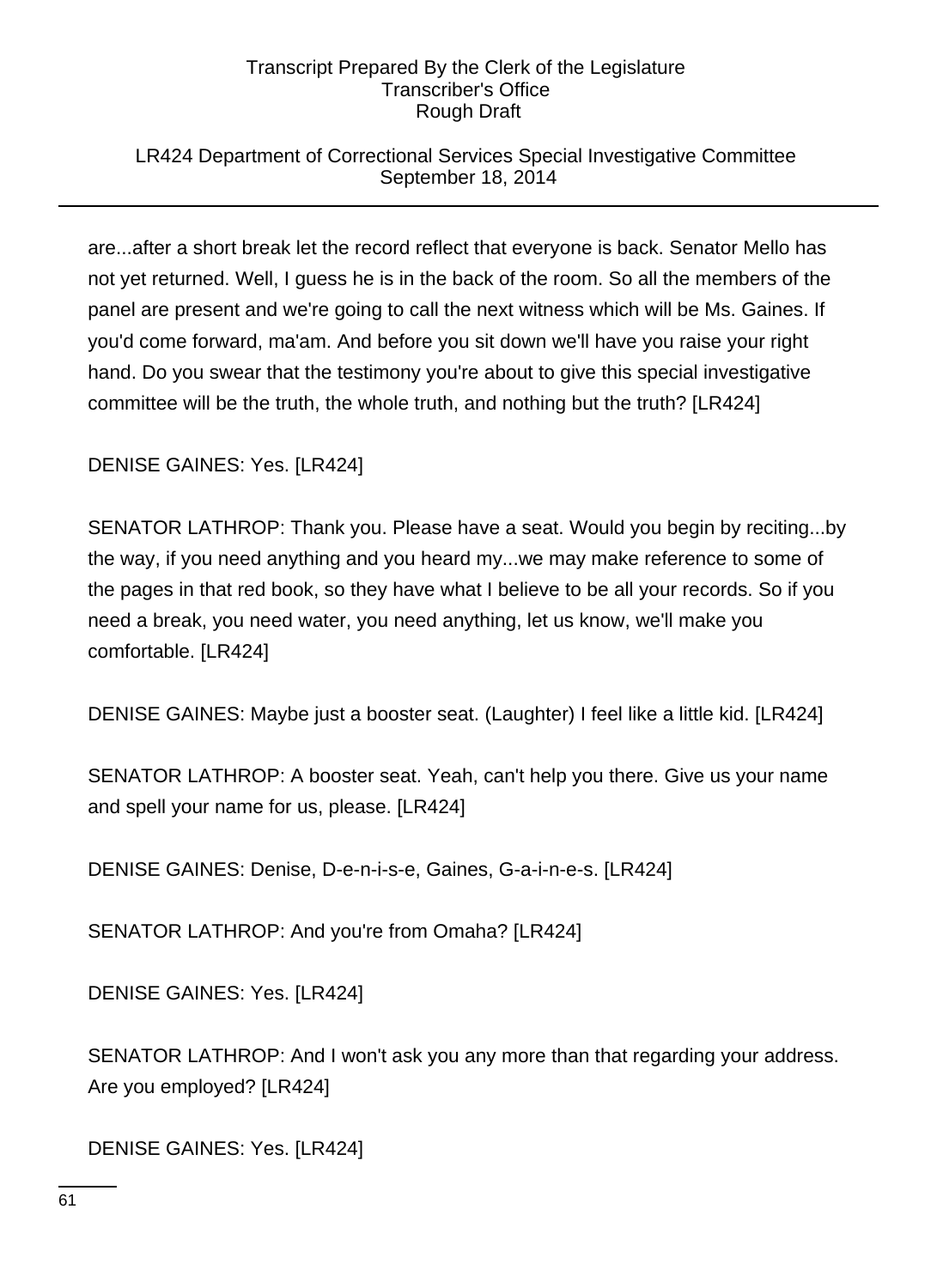LR424 Department of Correctional Services Special Investigative Committee September 18, 2014

SENATOR LATHROP: And where do you work? [LR424]

DENISE GAINES: I am currently at state Probation. [LR424]

SENATOR LATHROP: And how long have you been in state Probation? [LR424]

DENISE GAINES: Since September 2, actually. [LR424]

SENATOR LATHROP: And what do you do at state Probation? [LR424]

DENISE GAINES: As soon as I get through my eight-week training, I will be a probation officer. [LR424]

SENATOR LATHROP: What did you do before you were a probation officer? [LR424]

DENISE GAINES: I was the coordinator of mental health services at Douglas County Corrections. [LR424]

SENATOR LATHROP: And how long did you do that? [LR424]

DENISE GAINES: Seven years. [LR424]

SENATOR LATHROP: Could you tell us what your education is? [LR424]

DENISE GAINES: Yes. I have an undergraduate degree at the University of Nebraska at Omaha in psychology and my master's degree from the University of Nebraska at Omaha as well, a master's degree in community counseling. [LR424]

SENATOR LATHROP: Okay. And do you hold any certifications from the state or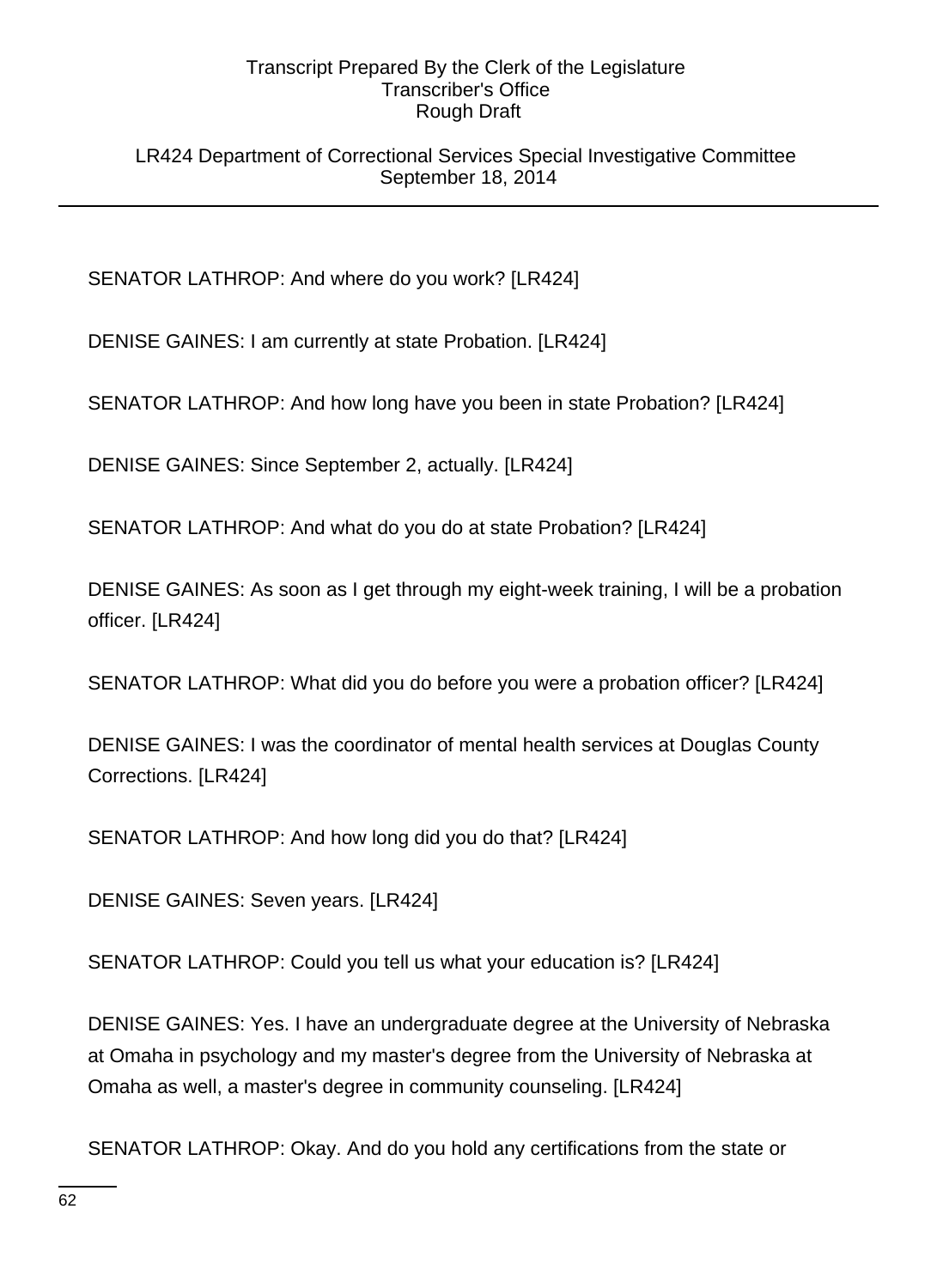# LR424 Department of Correctional Services Special Investigative Committee September 18, 2014

licenses from the state with respect to the care and treatment of those that suffer from mental illness? [LR424]

DENISE GAINES: Yes. [LR424]

SENATOR LATHROP: And what's that? [LR424]

DENISE GAINES: I'm a licensed independent mental health practitioner as well as a licensed alcohol and drug counselor. [LR424]

SENATOR LATHROP: How long have you been so licensed? [LR424]

DENISE GAINES: Fully licensed 14 years. [LR424]

SENATOR LATHROP: Okay. Tell us what your work history has been? You're now in Probation. What's been your professional work history? [LR424]

DENISE GAINES: Sure. I started my profession working with adolescents in drug and alcohol treatment doing both in-home and in-office counseling, working in a day treatment program as well. From there I moved into an organization that again pretty much did the same thing, worked in home therapy with clientele, both mental health and substance abuse. I worked as a professional partner with Region 6 for a number of years. Continued to do in-home, working with families to help them with resources with children that have behavioral disorders. From there, worked with Campus for Hope in a...it's an inpatient drug rehabilitation center in Omaha. Did that for a couple of years as well. All the while I'm moving up in salary and gaining more experience. So these weren't just moves. I made strategic moves in my career. From there I actually went to Mutual of Omaha where I was a reviewer, a utilization reviewer. So I reviewed insurance claims, things like that, of folks that were in hospitals that received mental healthcare throughout the nation. At that point, I left Mutual and went into private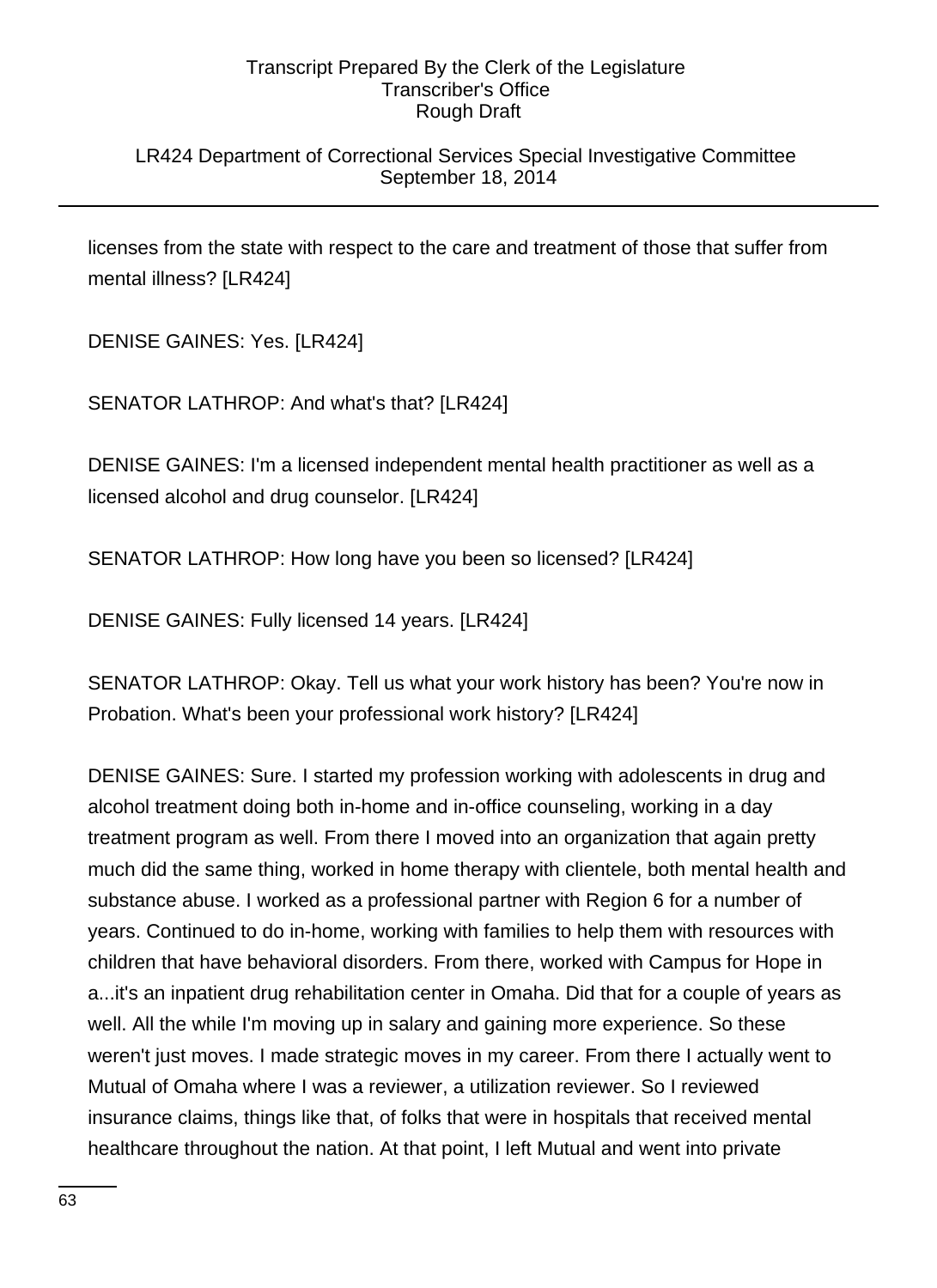# LR424 Department of Correctional Services Special Investigative Committee September 18, 2014

practice for five years. In that, I had various and different positions, contracts that I had throughout the city. I taught at Vatterott College for a period of time under my private practice just as one of my contracts. And from that position I left my private practice and went to the Douglas County Corrections. [LR424]

SENATOR LATHROP: And you said you were there eight years? [LR424]

DENISE GAINES: Seven. [LR424]

SENATOR LATHROP: Seven. [LR424]

DENISE GAINES: From August 7th of 2007 until August 23rd of 2014. [LR424]

SENATOR LATHROP: You would have worked then with Dr. Oliveto who was here this morning? [LR424]

DENISE GAINES: Yes. [LR424]

SENATOR LATHROP: And you heard him testify? You were here for that? [LR424]

DENISE GAINES: Yes. [LR424]

SENATOR LATHROP: Okay. During the course of your...well, what were your duties at the department of...or Douglas County Correction Center? [LR424]

DENISE GAINES: I provided the administrative oversight to the mental health department. Dr. Oliveto was our staff psychiatrist and he provided the clinical oversight. With my degree, I was not able to provide that. So that's the distinction between administrative and clinical oversight. [LR424]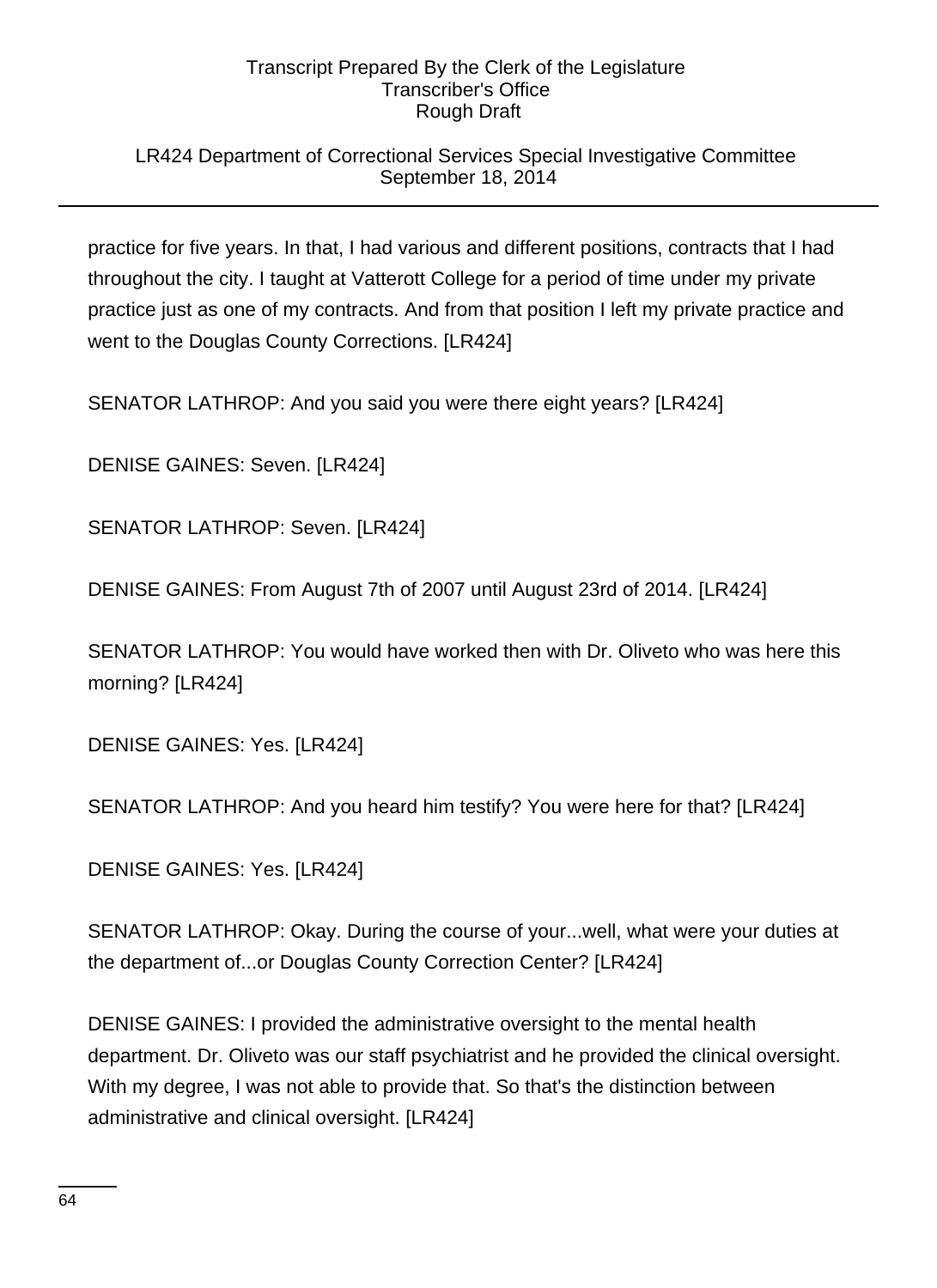# LR424 Department of Correctional Services Special Investigative Committee September 18, 2014

SENATOR LATHROP: Okay. It also looked to me like you were not only providing some oversight, which suggests some administrative responsibilities with your contract, but also providing direct care to some of the inmates. [LR424]

DENISE GAINES: That's correct. [LR424]

SENATOR LATHROP: And what's your role in providing care or what was your role in providing care to the inmates during the time you were there? [LR424]

DENISE GAINES: Providing crisis intervention with inmates that were in mental health crisis, suicidal inmates, homicidal inmates, those that just requested mental health counseling or any type of mental health service. The inmates did that either through an inmate request form, referrals came from custody, through officers, administrative staff with custody. Our referrals came from different and various sources, not just the inmates but other folks that were in the jail. [LR424]

SENATOR LATHROP: And I hope you'll forgive me for this question because I ask it because I don't know the answer to it, which is, are you...given your licensure, are you able to make a diagnosis or do you necessarily have to accept the diagnosis of Dr. Oliveto as you provide care? [LR424]

DENISE GAINES: I am able to make a diagnosis, however, in that system we rely upon the authority, which is the psychiatrist, to make that determination. [LR424]

SENATOR LATHROP: Okay. And your role in relationship to the psychiatrist in providing care is what? Do you take the notes of Dr. Oliveto, the psychiatrist, and try to provide the face-to-face or the day-to-day therapy for the inmates? [LR424]

DENISE GAINES: Yes. [LR424]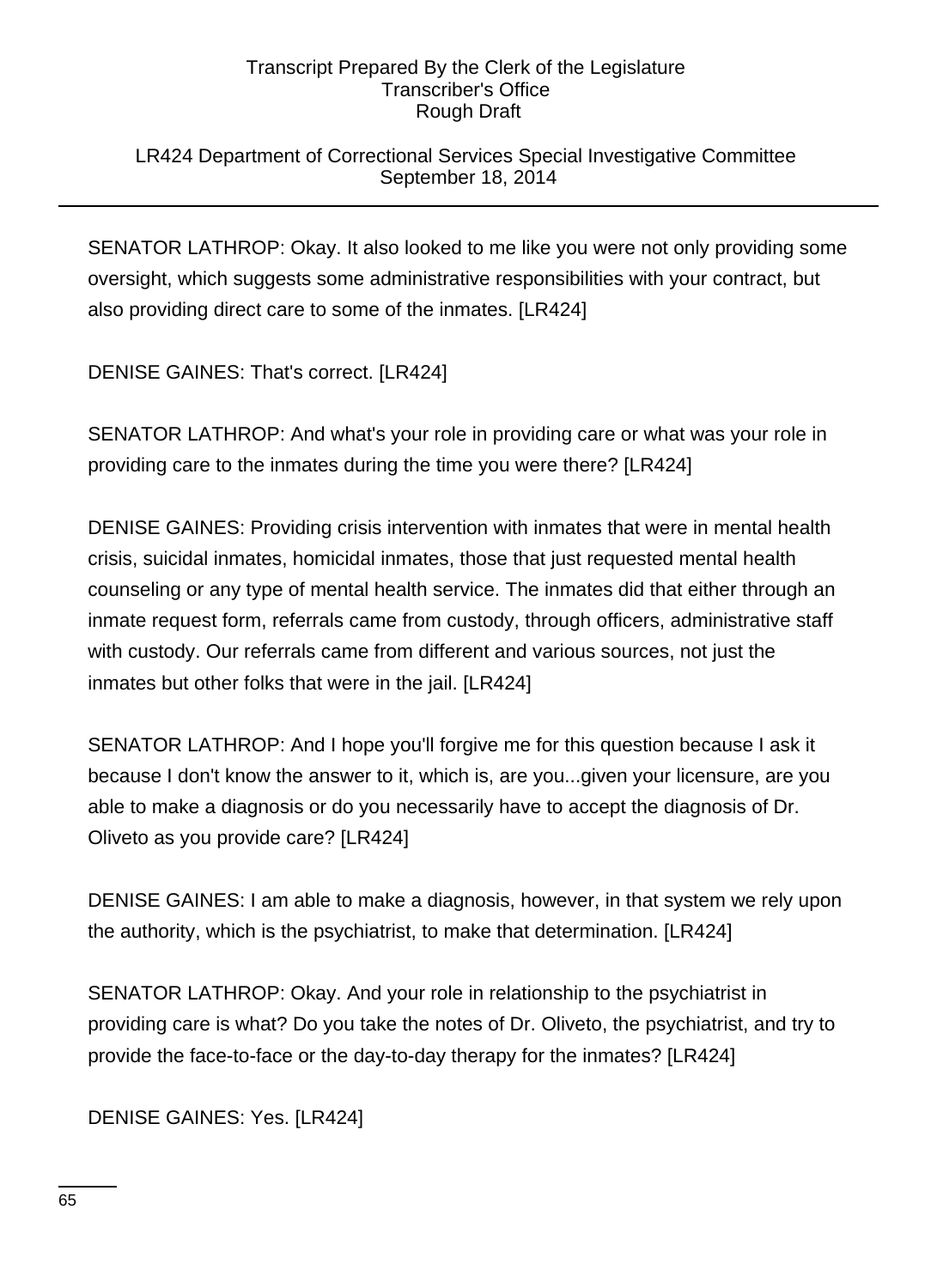# LR424 Department of Correctional Services Special Investigative Committee September 18, 2014

SENATOR LATHROP: Okay. Were you the only person doing that during the period of time that Nikko Jenkins was incarcerated at Douglas County? [LR424]

DENISE GAINES: No. [LR424]

SENATOR LATHROP: Who else was doing that? [LR424]

DENISE GAINES: Specifically with Nikko? [LR424]

SENATOR LATHROP: No, well,... [LR424]

DENISE GAINES: Just... [LR424]

SENATOR LATHROP: ...how many people did you have that provided counseling for inmates? [LR424]

DENISE GAINES: At that time our staffing has changed, it changed earlier in 2013, but at that time in 2009-2010 it was myself, a full-time licensed clinical social worker, and our discharge planner, which was...did both mental health part time and then did discharge planning the other part of the time. So 20 hours of mental health and then 20 hours of discharge planning. So basically two and a half or one and a half time. [LR424]

SENATOR LATHROP: Would you be the person that primarily provided counseling for Mr. Jenkins while he was at Douglas County? [LR424]

DENISE GAINES: Yes. [LR424]

SENATOR LATHROP: Okay. And as I look through the notes that we've received, it looks like the first note I have is February 19, 2010, which is on page 45 in that book. Maybe we can start there, Ms. Gaines. Did you have a chance to look at this stuff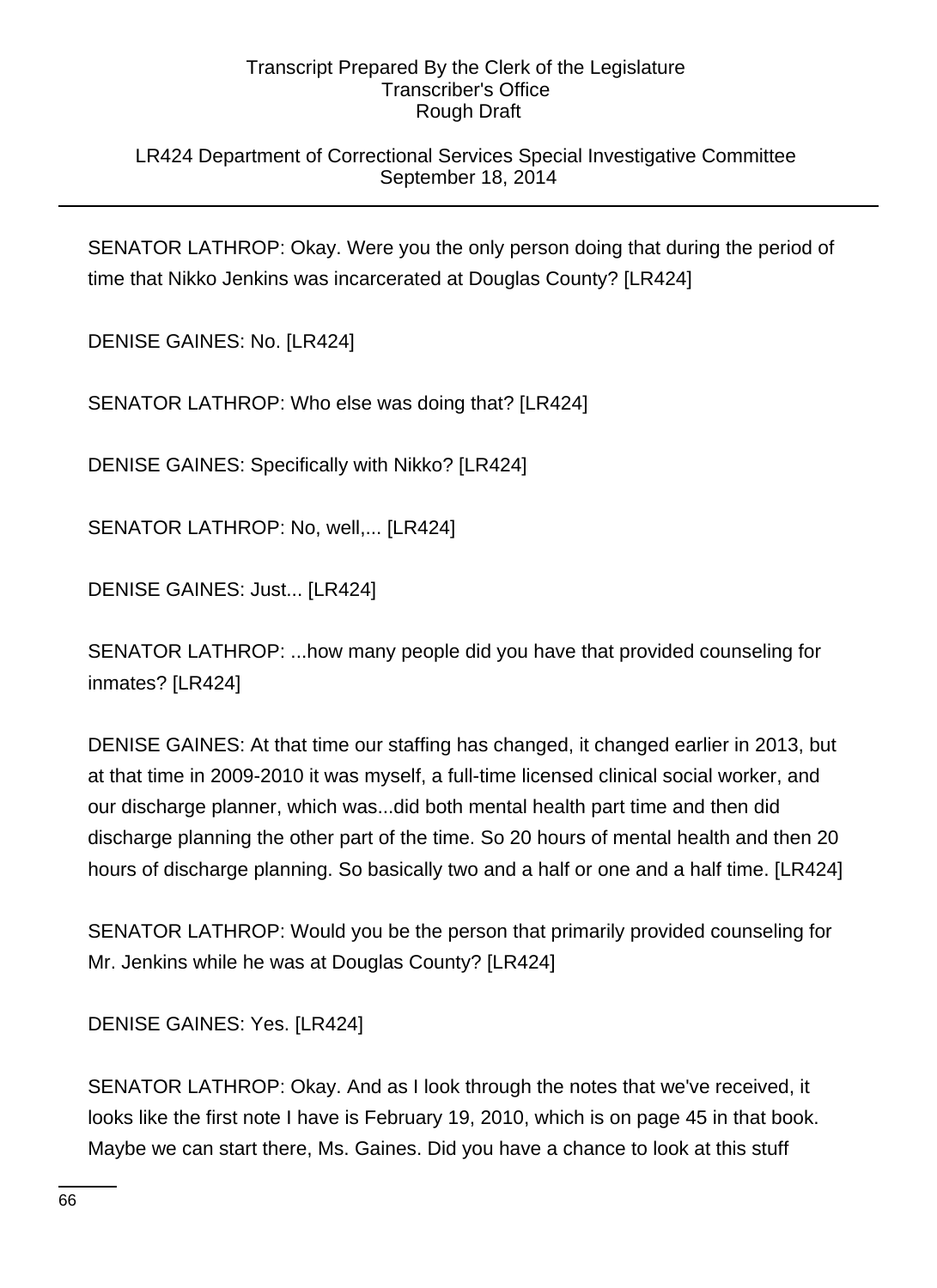LR424 Department of Correctional Services Special Investigative Committee September 18, 2014

before you came in today? [LR424]

DENISE GAINES: No, sir. [LR424]

SENATOR LATHROP: Okay. All right. Well, if you need to refresh your recollection, feel free to read what's in front of you... [LR424]

DENISE GAINES: Thank you. [LR424]

SENATOR LATHROP: ...and we'll wait if you need to so that you're in a position to answer our questions. [LR424]

DENISE GAINES: May I have just a minute to read this note? [LR424]

SENATOR LATHROP: Sure. [LR424]

DENISE GAINES: Thank you. I'm done. Thank you. [LR424]

SENATOR LATHROP: Okay. That would have been your first visit with him? [LR424]

DENISE GAINES: The 19th of February. [LR424]

SENATOR LATHROP: The 19th of February 2010? [LR424]

DENISE GAINES: Yes. [LR424]

SENATOR LATHROP: So what was your role to be? You're dispatched or he shows up on a list and you go meet with Mr. Jenkins? [LR424]

DENISE GAINES: What happens, and I'll break down kind of what happens with every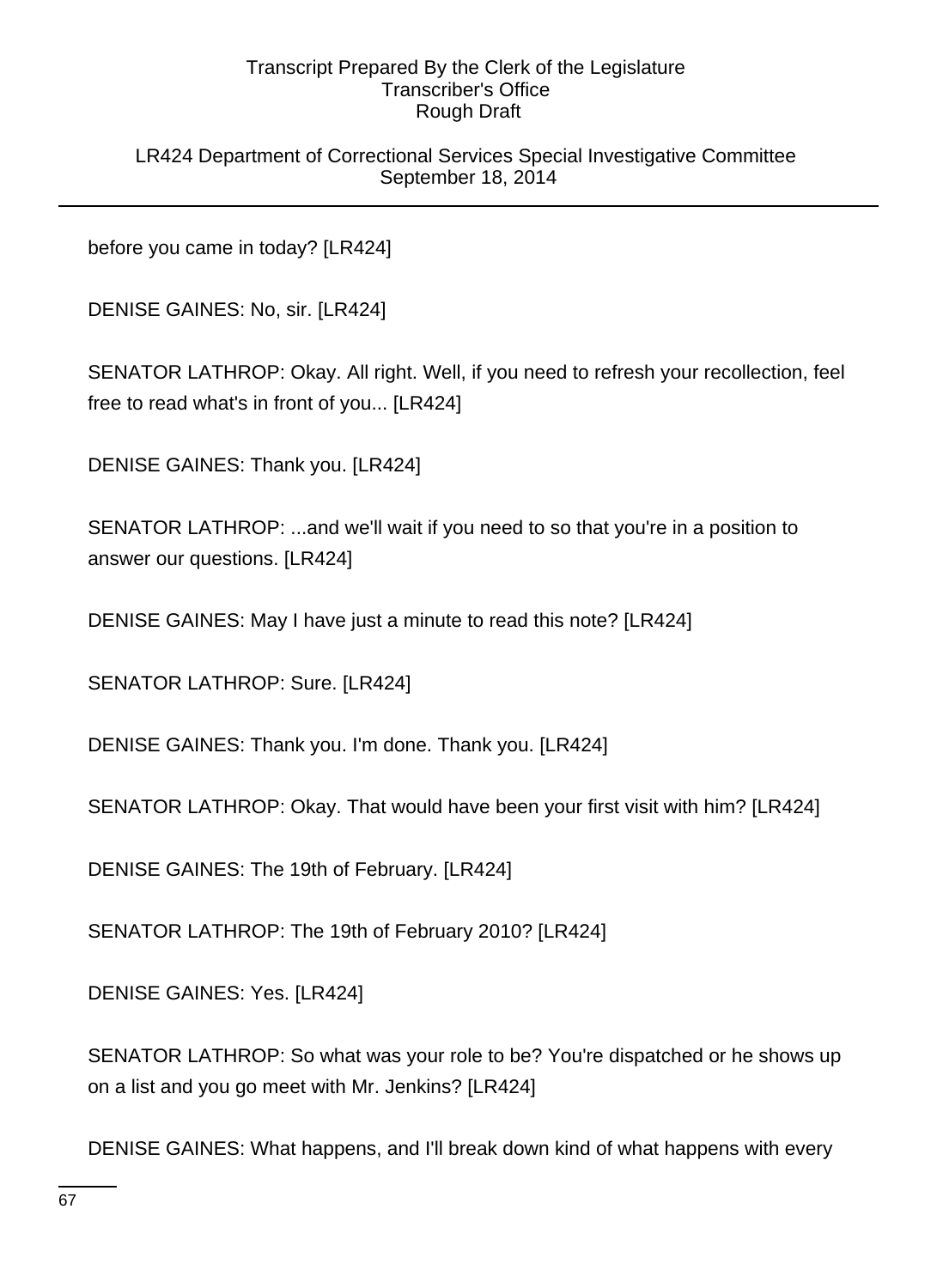LR424 Department of Correctional Services Special Investigative Committee September 18, 2014

inmate that comes... [LR424]

SENATOR LATHROP: Sure. [LR424]

DENISE GAINES: ...into the facility to kind of give you history as to how one would end up on the mental health list. A person comes into the jail. They receive the medical intake. There's other administrative things that happen with custody. They get booked in, get their fingerprints done, those sorts of things. Then medical actually does an evaluation, which typically that's a certified nurses assistant or a certified medication assistant or aide. And that individual does a medical, an initial medical evaluation. If it's deemed that that individual could benefit from mental health, a referral is made and generated and given to mental health at the time of their intake. Typically if that happens over a weekend, we get that referral on Monday morning when we come in, and depending on the nature of the referral, if it's an urgent referral they'll either be seen that day or the next day. If it's a routine referral, they're seen within two to three business days, which was the case with Mr. Jenkins. He indicated at his intake, if I recall correctly, that he had some mental health issues, and that generates a referral to mental health. So that's... [LR424]

SENATOR LATHROP: Would you have been the first person to see him? [LR424]

DENISE GAINES: Not typically, but in this case yes. [LR424]

SENATOR LATHROP: Okay. And so what would...do you have to do an assessment or what's your role during the course of the first visit? [LR424]

DENISE GAINES: Again, it depends on what the referral says. If there's suicidality associated with that referral, I'm going to assess to see if they're suicidal or what the concern is at that time. In that particular instance, I believe there was mention of mental health issues as well as medication. So we evaluate to see what medications are...what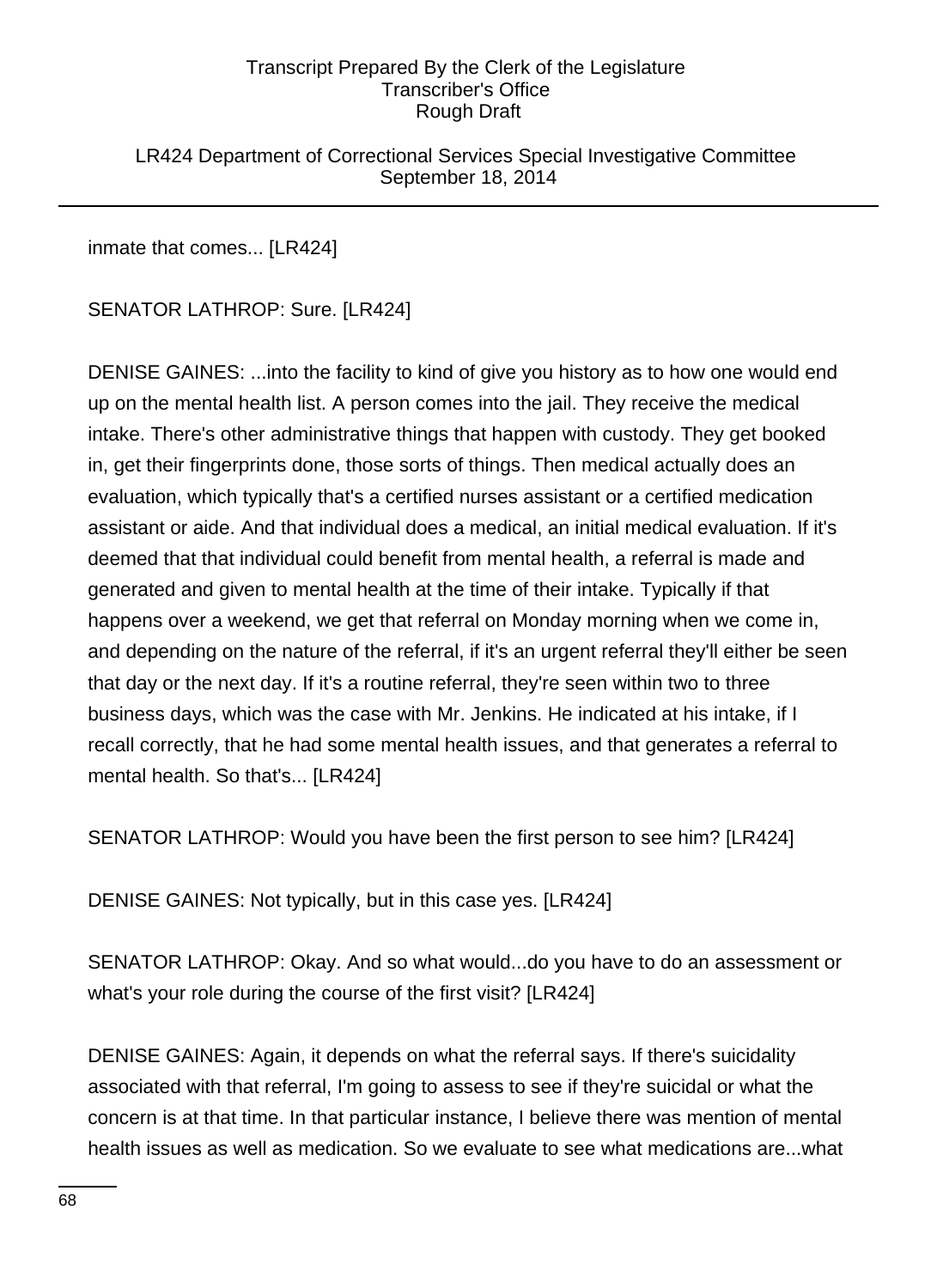# LR424 Department of Correctional Services Special Investigative Committee September 18, 2014

they were taking; if they are on those medications; why they're not on them now; what the, you know, the problems that they had as to why they're on those medications. [LR424]

SENATOR LATHROP: So like a lot of health practitioners in almost every field you're going to try out what the complaints are, a little bit of background, and develop some kind of an assessment. [LR424]

DENISE GAINES: Exactly. [LR424]

SENATOR LATHROP: Did you do that in Mr. Jenkins case on the first visit? [LR424]

DENISE GAINES: Yes, yes. [LR424]

SENATOR LATHROP: And tell us what that process was like. [LR424]

DENISE GAINES: I visited with him. He told me that he was on medications. Talked a little bit about his history at that point. And I just let them talk just to give me some history. I just kind of, I'm a recorder. I listen and document what's being said to me just so that I can get an understanding of maybe the course of action I need to take with this individual. In his case, I did make a referral to the psychiatrist at that point. [LR424]

SENATOR LATHROP: Okay. Did you develop any impressions or an assessment of what your take was on this inmate at that point in time? [LR424]

DENISE GAINES: Not at that time, not at that first visit, no. I guess I would say my only impression was that, based on the information he was telling me at that time and my observation of him, I felt that medications would be appropriate or a referral to get back on his medication would be appropriate at that point. [LR424]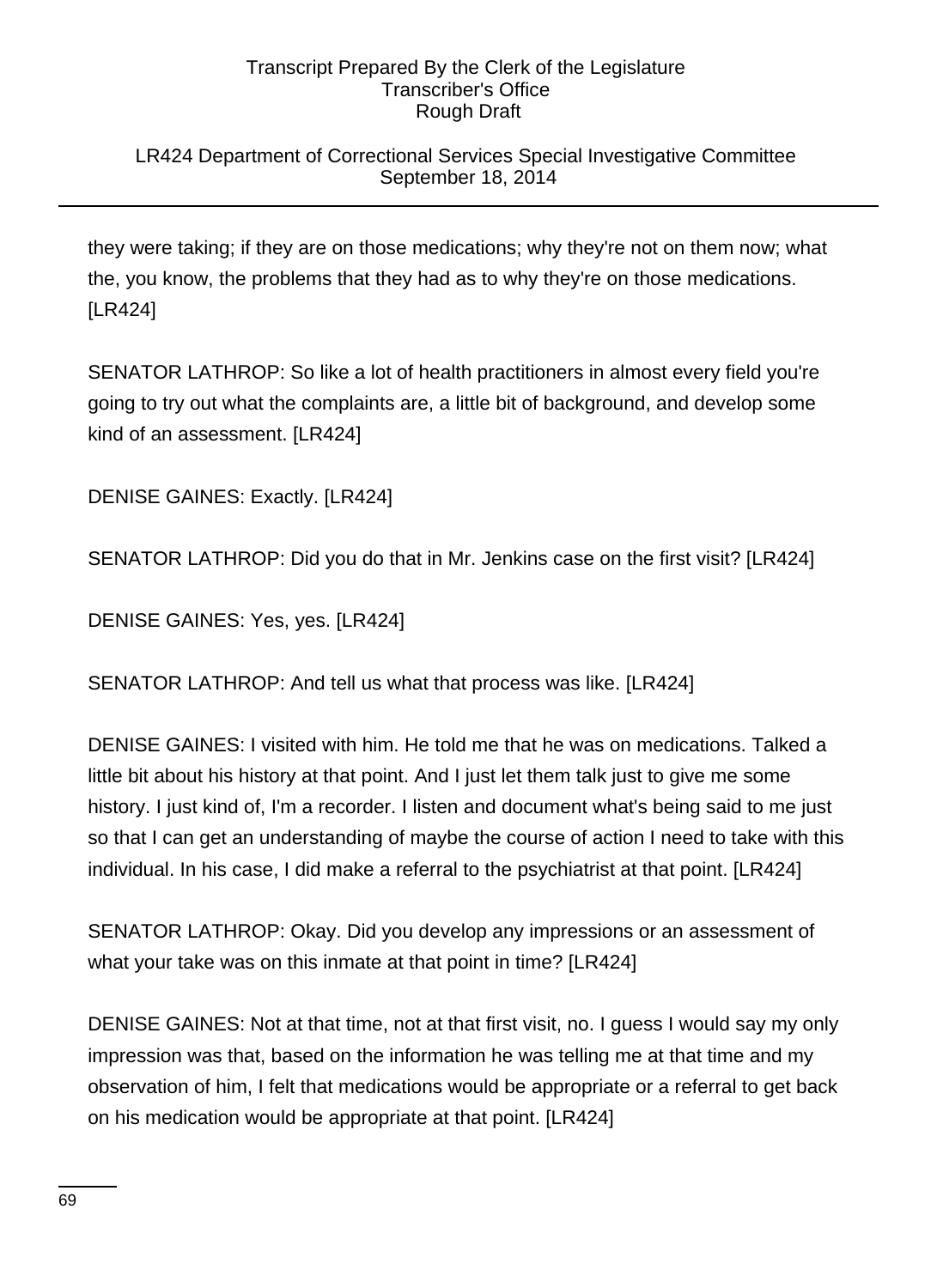# LR424 Department of Correctional Services Special Investigative Committee September 18, 2014

SENATOR LATHROP: Okay. And that would involve the psychiatrist writing a prescription,... [LR424]

DENISE GAINES: Correct. [LR424]

SENATOR LATHROP: ...in this case, Dr. Oliveto? [LR424]

DENISE GAINES: Yes. [LR424]

SENATOR LATHROP: The next note that I see is February 27, maybe a week later, and the note itself would suggest that you spent a little more time with him. [LR424]

DENISE GAINES: Uh-huh. Yes, that is correct. [LR424]

SENATOR LATHROP: Would that be your recollection? [LR424]

DENISE GAINES: Yes. [LR424]

SENATOR LATHROP: Okay. Tell us what you were going to accomplish at that point? Was it counseling or you still trying to do an assessment and learn something about this inmate? [LR424]

DENISE GAINES: Still assessing. After a week, there's not a clear picture. Unlike the psychiatrist, I take a little bit more time. I don't have that type of training. So in my assessing, I want to see what other history he's going to present, and that will help me to determine, again, what course of action I'm going to take in my treatment of him. [LR424]

SENATOR LATHROP: In this particular visit, he begins or introduces into your dialogue between the two you the Apophis. [LR424]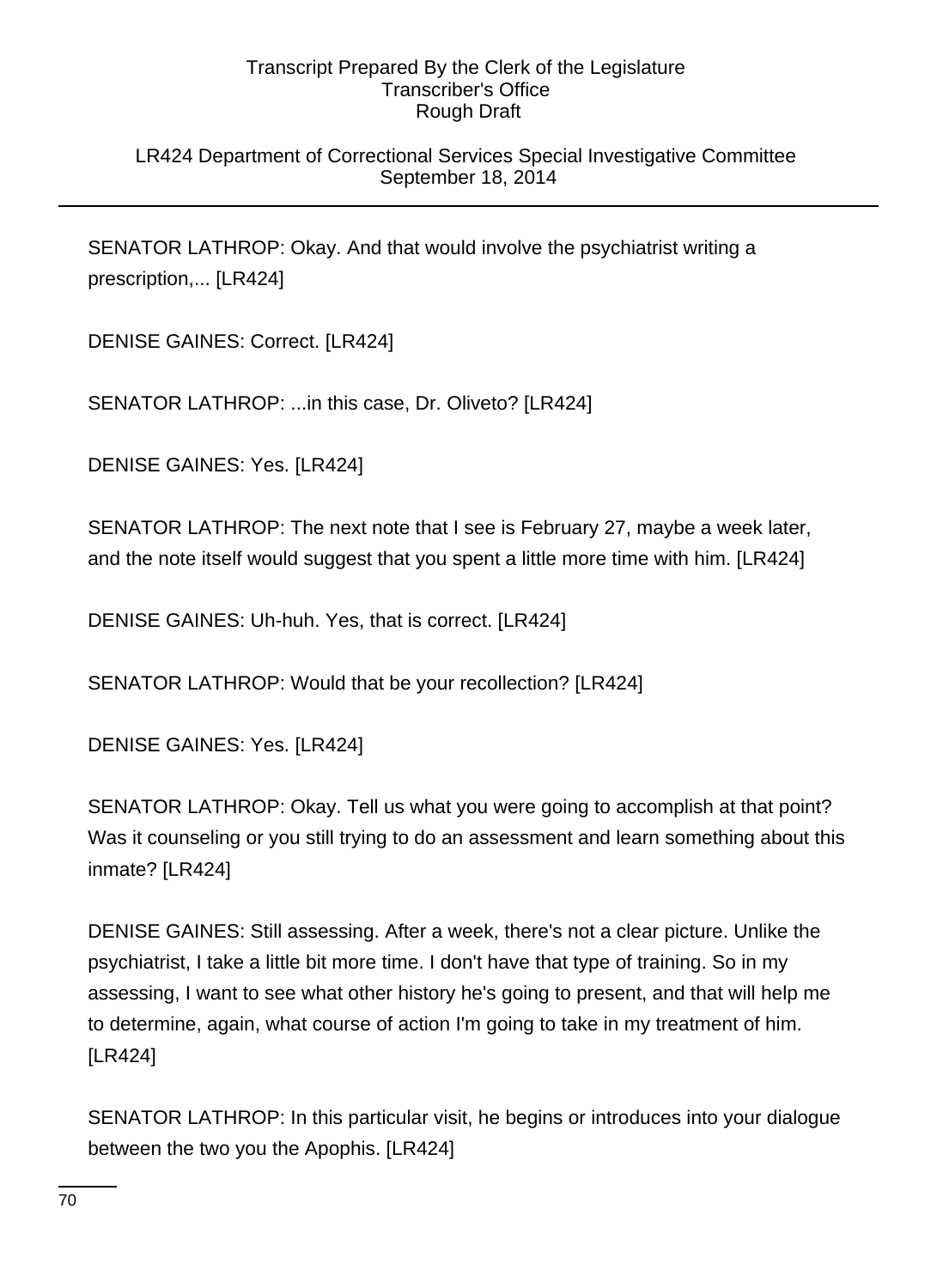LR424 Department of Correctional Services Special Investigative Committee September 18, 2014

DENISE GAINES: Uh-huh. Yes, that's correct. [LR424]

SENATOR LATHROP: Right? [LR424]

DENISE GAINES: Yes. [LR424]

SENATOR LATHROP: How does that get introduced into your conversation? Does he just bring it up or are you asking him if he's hearing voices or how do we get to a place where the conversation is now talking about orders from Apophis? [LR424]

DENISE GAINES: Just reviewing my note and then just from my recollection, he starts to talk about some of the things that are troubling him and that was one of the issues that he brought up was that he hears voices. He brought that up in the first meeting but didn't bring up this Egyptian god at that point. It was at the visit on the 27th where he starts to talk about this voice that he hears and identifies this as this Apophis, the Egyptian god of war. [LR424]

SENATOR LATHROP: And what's Apophis telling him? [LR424]

DENISE GAINES: At this point I don't...horrible things. I think I wrote "horrific." [LR424]

SENATOR LATHROP: Yeah, you make note of the conversation about halfway through that February 27 note. And you write... [LR424]

DENISE GAINES: If I might read from the note. [LR424]

SENATOR LATHROP: You may, yes, please. [LR424]

DENISE GAINES: Patient also talked about the horrific acts that the Egyptian god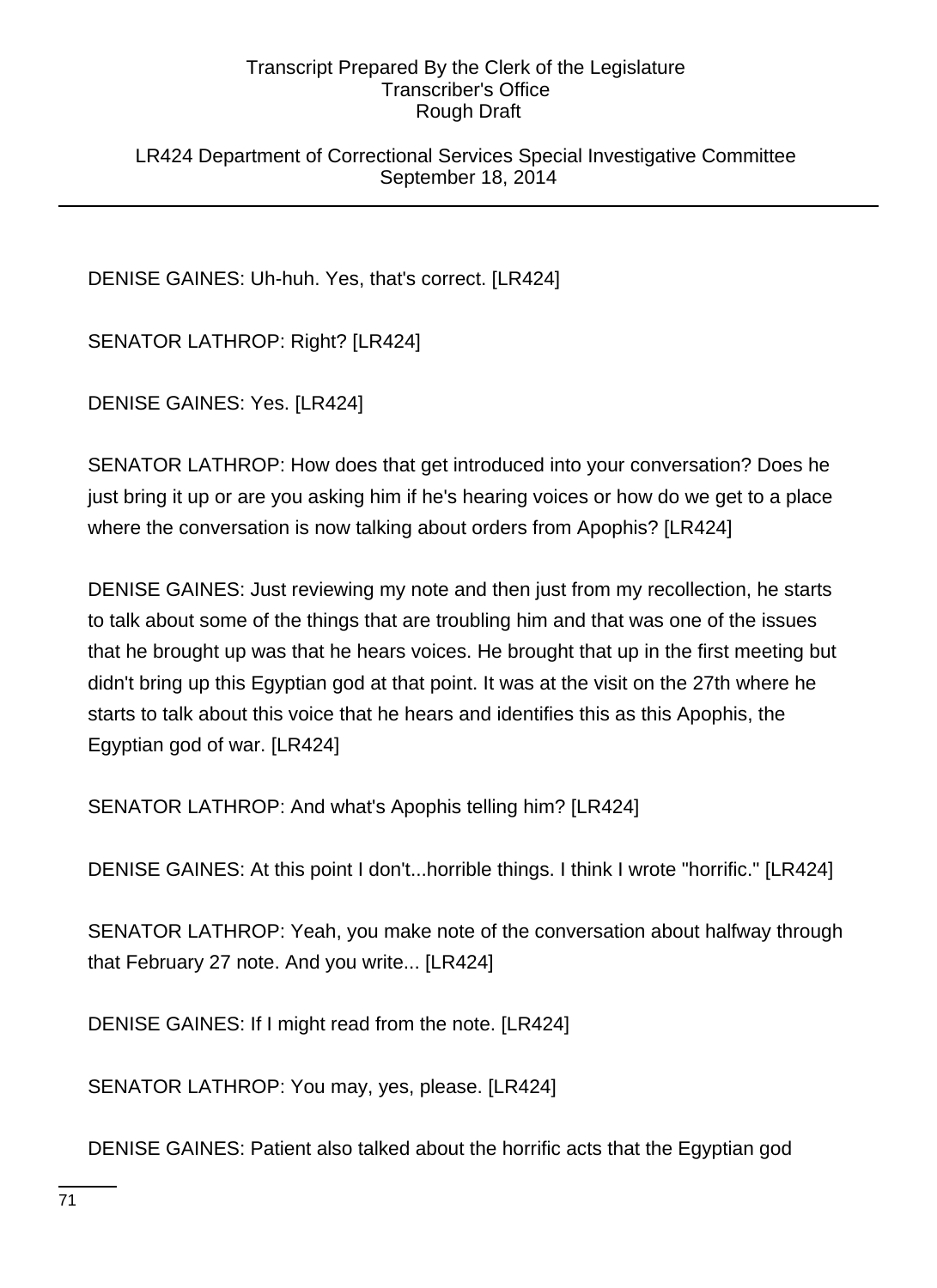# LR424 Department of Correctional Services Special Investigative Committee September 18, 2014

Apophis wants him to inflict on Catholics, whites, and children. This Egyptian god also told him that it would be good to...that's bad, you can't read your own handwriting. [LR424]

SENATOR LATHROP: The pituitary gland? [LR424]

DENISE GAINES: Okay. Good to eat, I believe, the pituitary gland. He indicates, the patient stated he knows these things are wrong but the god Apophis tells him to do these things. I gave him some feedback about, he mentioned something about his sisters and how he felt guilty initially about introducing them to gangs. And we talked briefly about the Apophis and what that meant. With my experience, I know that this is not something that counseling would help to eradicate, that he needed to see the psychiatrist to get on some medication. [LR424]

SENATOR LATHROP: And generally the counseling is something that can be effective at least with behaviors but not necessarily so with mental illness. [LR424]

DENISE GAINES: Correct. [LR424]

SENATOR LATHROP: Okay. And so your assessment or at least part of your plan would suggest that you thought he had a mental illness and that he's listening to the Egyptian god of war. [LR424]

DENISE GAINES: Correct. [LR424]

SENATOR LATHROP: Did you feel that that was credible or that he was faking it and making something up at that point? [LR424]

DENISE GAINES: Honestly, at that point I was not sure... [LR424]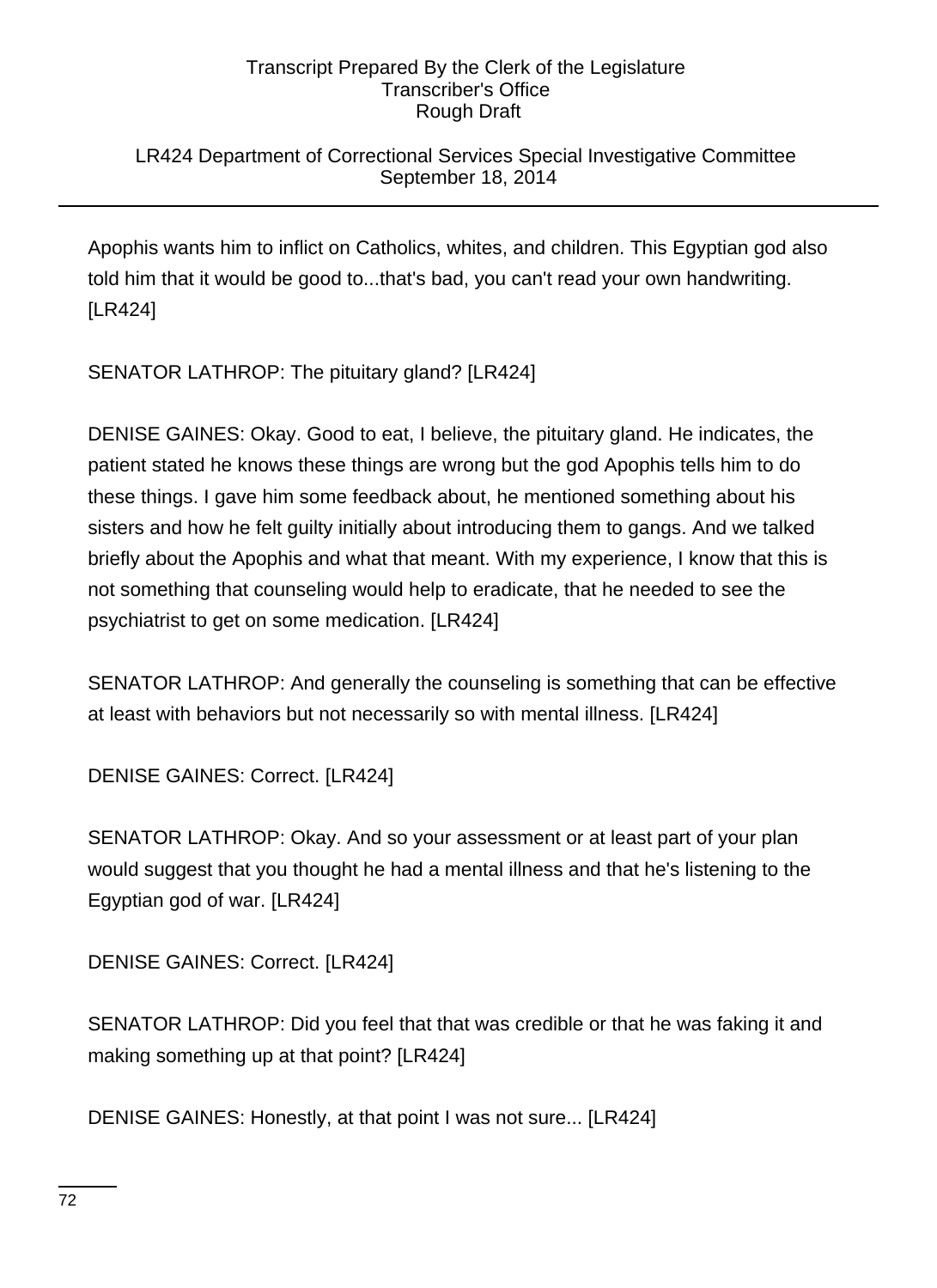LR424 Department of Correctional Services Special Investigative Committee September 18, 2014

SENATOR LATHROP: Okay. [LR424]

DENISE GAINES: ...what I was dealing with in terms of whether this was mental illness or if this was something else. At that point, I was not certain. [LR424]

SENATOR LATHROP: The next note I see is in August, which would be a fairly decent stretch without your involvement. Do you have other notes? [LR424]

DENISE GAINES: There should have been other notes. [LR424]

SENATOR LATHROP: Okay. I'm not sure that we got any others,... [LR424]

DENISE GAINES: Okay. [LR424]

SENATOR LATHROP: ...so maybe you can tell us what the course of care was or how things progressed as you provided care to him at the Douglas County Corrections Center. [LR424]

SENATOR SEILER: Steve, excuse me just a second, look on 89. There's a 2/16/10 and there's also... [LR424]

SENATOR LATHROP: You must have gone back to...well, anyway, go ahead and tell us how...what your involvement was after that February visit. [LR424]

DENISE GAINES: I met with him, and I do not recall if it was weekly at that point or...I know at some point in time I met with him more often just because his symptoms appeared to be a little bit more intense in nature with him, that it seemed that he was having difficulty trying to regulate his mood and his behavior. And at some juncture I know we met weekly, and our weekly sessions really focused around or my goal was to really try to get him to talk about what was behind Apophis and what was behind the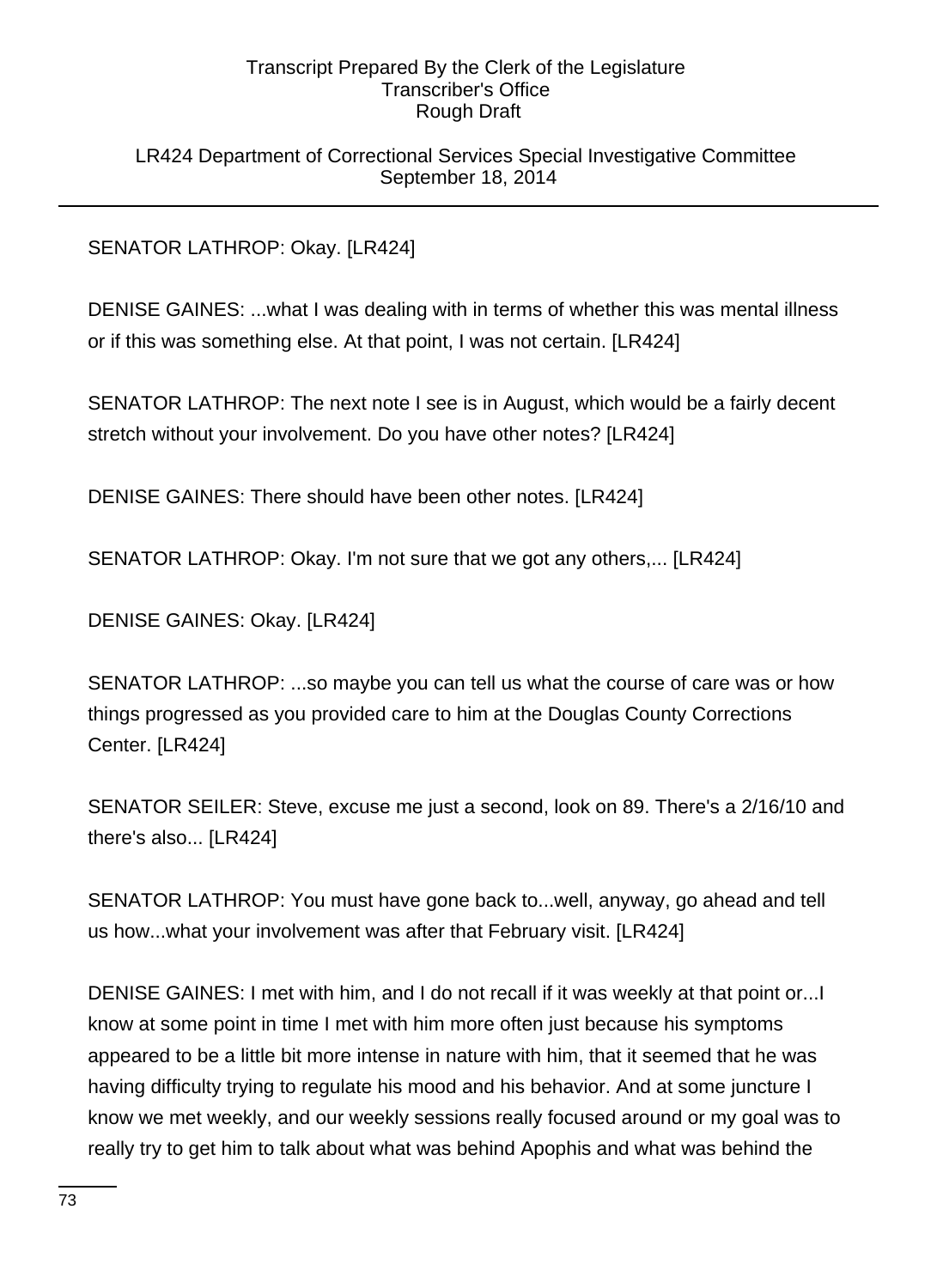## LR424 Department of Correctional Services Special Investigative Committee September 18, 2014

anger. Because, again, in my clinical knowledge, I understood that he was probably angry and that's where this was coming from just based on some of the things that he talked about in his history. At this point, I had no knowledge about the depth of, you know, the issues that he had when he was younger. He talked about those things but I was not aware at that point as to the detail that was talked about here today. [LR424]

SENATOR LATHROP: I want to ask you a question given Dr. Oliveto's testimony today that in the notes that we saw, and I can tell you what they are but you probably remember them, he does in all three of his notations that we've received copies from suggest that he needs to be seen at the regional center, and he writes that on his notes. Is that something that would get to you after he's done? [LR424]

DENISE GAINES: Yes. [LR424]

SENATOR LATHROP: So if Dr. Oliveto sees Nikko Jenkins and writes, this guy needs to go to the regional center for a forensic evaluation, that note is going to land on your desk? [LR424]

DENISE GAINES: Correct. [LR424]

SENATOR LATHROP: Okay. Do you remember those notes coming to you or through your office? [LR424]

DENISE GAINES: Yes. [LR424]

SENATOR LATHROP: Okay. And can you tell us when Dr. Oliveto would write a note, all three of them, that said this guy needs a forensic evaluation, he needs to go to the Lincoln Regional Center, can you tell us what you did with that? [LR424]

DENISE GAINES: Sure. If this was something that I could follow up on, I would.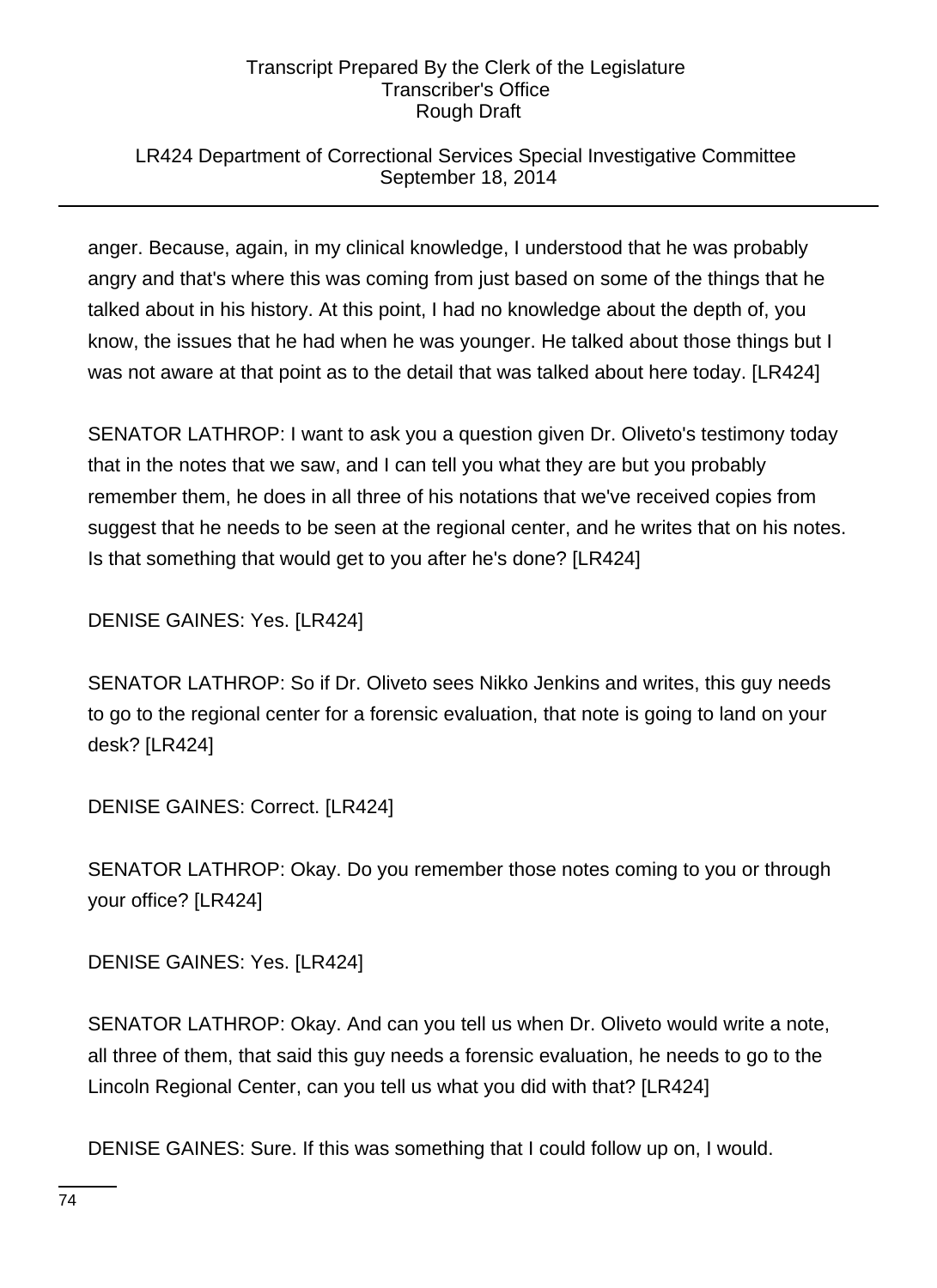## LR424 Department of Correctional Services Special Investigative Committee September 18, 2014

Typically what happens when orders like that are written, Nikko was just one of many notes that he wrote or many orders that he wrote in that vein, what I would do is contact that individual's attorney after getting a release of information from them if that was possible if they weren't psychotic. If they were psychotic, I couldn't because they weren't...legally they're not able to sign a document stating that they are aware that I'm going to contact their attorney. But in this case I would have contacted his attorney and made mention that the psychiatrist is wanting a forensic evaluation or is suggesting that a forensic evaluation be done. [LR424]

SENATOR LATHROP: In this case though the referral isn't so that we can determine in a court proceeding whether this guy is competent or doesn't know right from wrong at the time he committed an act. It's to get him care, right, which is a little bit different than... [LR424]

DENISE GAINES: Correct. [LR424]

SENATOR LATHROP: ...having a forensic evaluation done for the purposes of a court hearing? [LR424]

DENISE GAINES: This is correct. [LR424]

SENATOR LATHROP: Okay. [LR424]

DENISE GAINES: And in our system, to my knowledge and my experience again, that was difficult because when someone is incarcerated for a crime, unless there is some actual physical damage done to their body, we can't get them hospitalized because they have an open court case. Hospitals will not...mental health facilities will not take in, in a county jail, I don't know how it is in the prison setting, but in a county jail they will not take an inmate from the county jail and hospitalize them in a hospital, in a mental health hospital, because we have to send our corrections officers with them. And in a mental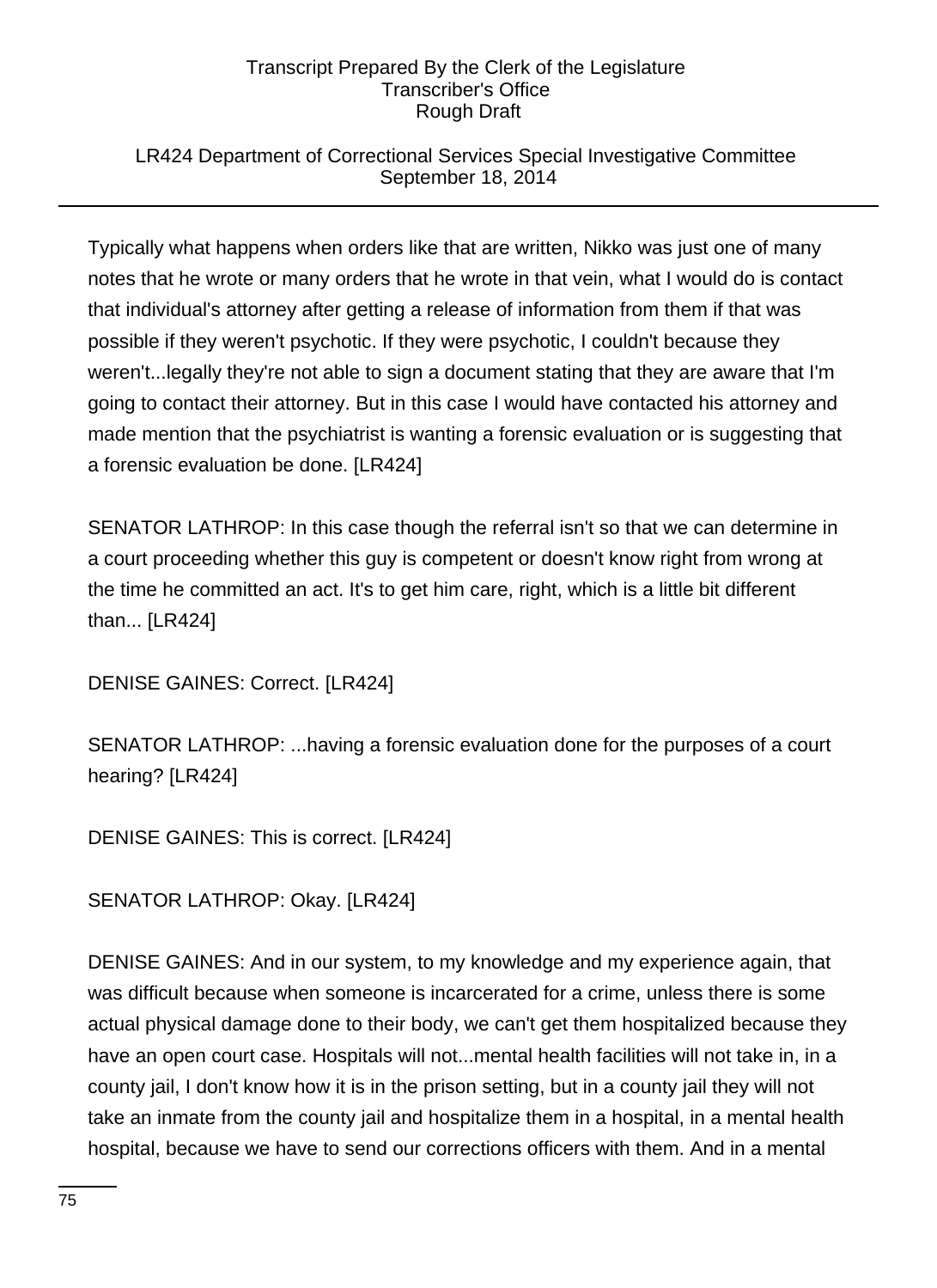## LR424 Department of Correctional Services Special Investigative Committee September 18, 2014

health setting, that's not possible just due to confidentiality and the laws related to mental healthcare. [LR424]

SENATOR LATHROP: So when in the absence of a reason that's related to a legal proceeding, like competency or insanity, in the absence of one of those, a note like this doesn't get him moved out of Douglas County to the regional center. [LR424]

# DENISE GAINES: No. [LR424]

SENATOR LATHROP: Would that necessarily mean, on the other hand, that someone from the regional center will come up to Douglas County and do their own judgment or assessment of this guy? [LR424]

DENISE GAINES: Not that I'm aware of. [LR424]

SENATOR LATHROP: Do you know if you...so what did you do with the order? If the doctors...and I'm not accusing you of anything, but because I think I can see where this hit a dead end. But if the doctor says I want this guy seen at the Lincoln Regional Center, do you remember calling Jenkins' lawyer and talking to him about it? [LR424]

DENISE GAINES: At some juncture I did, yes. The specific date and details of that I do not recall. However, again, typically that is...the order, when I get an order like that, that's typically what I do is contact the attorney. [LR424]

SENATOR LATHROP: But if no one from the regional center is going to come to Douglas County and you're not going to send him down to the regional center because he's incarcerated, why are we talking to a lawyer or anybody? Why don't we just talk to Dr. Oliveto and say, you know, he's not going anywhere and he's not getting an evaluation by those guys because he's still pending charges and sitting in jail? [LR424]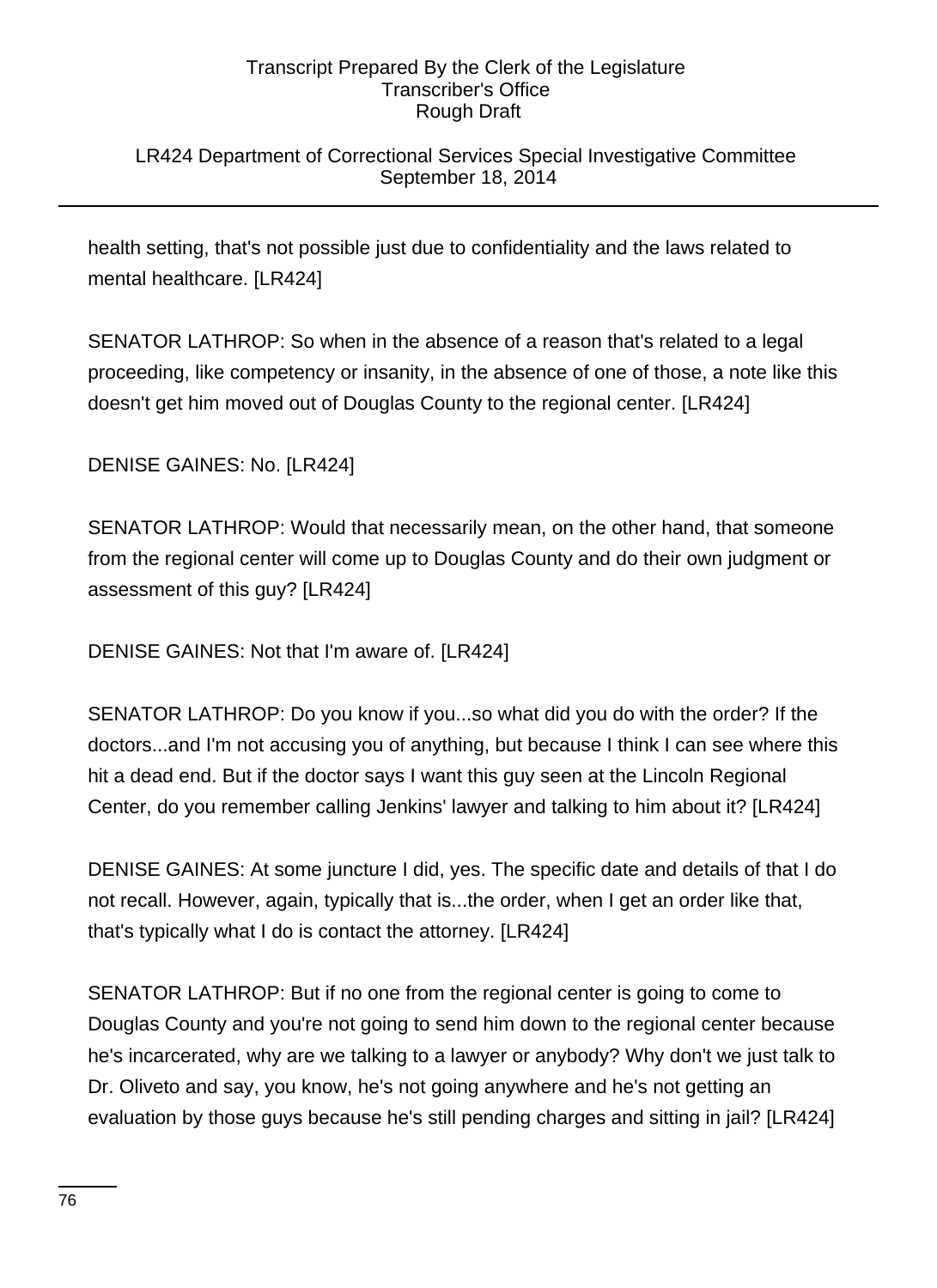## LR424 Department of Correctional Services Special Investigative Committee September 18, 2014

DENISE GAINES: And Dr. Oliveto and I have had those conversations. But in his role, that's what he felt he needed to do was to make that recommendation so that he could get the care that he needed. However, my role, I understood that that wasn't going to be possible just dealing with the legal system and how things worked as far as, again, mental health and not being able to get them to the mental health facility. [LR424]

SENATOR LATHROP: So this order or these orders by Dr. Oliveto didn't hit somebody's desk who stuck it in a drawer or threw it away. It just ran into a practical barrier. [LR424]

DENISE GAINES: Correct. [LR424]

SENATOR LATHROP: Okay. You continued to see Mr. Jenkins? [LR424]

DENISE GAINES: I did. [LR424]

SENATOR LATHROP: Treat him? [LR424]

DENISE GAINES: Yes. [LR424]

SENATOR LATHROP: Talk to him about his issues and concerns? [LR424]

DENISE GAINES: Yes. [LR424]

SENATOR LATHROP: And he comes back time and time again. And there are a lot of records here, we're not going to go through every one of them, but there are some things that I could pull from that which are he's talking about--and you seem to be pretty concerned about--his threats to get out and begin some horrific rampage. [LR424]

DENISE GAINES: Correct. [LR424]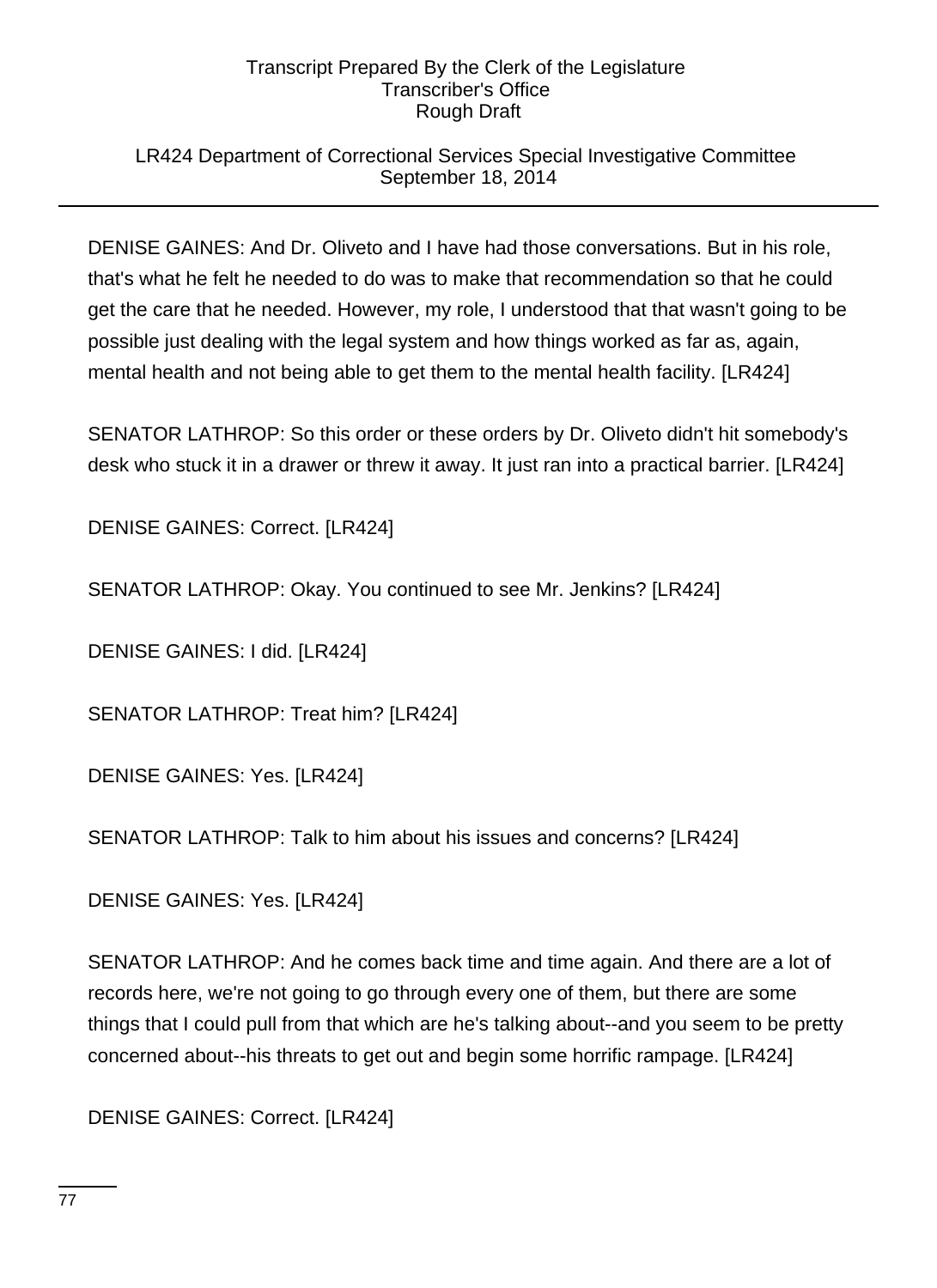LR424 Department of Correctional Services Special Investigative Committee September 18, 2014

SENATOR LATHROP: Right? [LR424]

DENISE GAINES: Yes. [LR424]

SENATOR LATHROP: And as you listen to him...and you've listened to a few of these guys talk to you about their mental health issues and what they're going to do when they get out. Right? When he's talking to you my take from your notes is you believe what he's saying. [LR424]

DENISE GAINES: Yes. [LR424]

SENATOR LATHROP: And you actually don't just believe it, you're developing a significant concern... [LR424]

DENISE GAINES: Yes. [LR424]

SENATOR LATHROP: ...that when this guy gets out he's going to hurt somebody. He's talking about whites and Catholics and Jewish people and children and women. Right? [LR424]

DENISE GAINES: This is correct. [LR424]

SENATOR LATHROP: He also tells you that he's losing his grip and he thinks Apophis is taking over and wants him to destroy Catholics, Christians, women, children. Right? [LR424]

DENISE GAINES: Correct. [LR424]

SENATOR LATHROP: You're hearing all that? [LR424]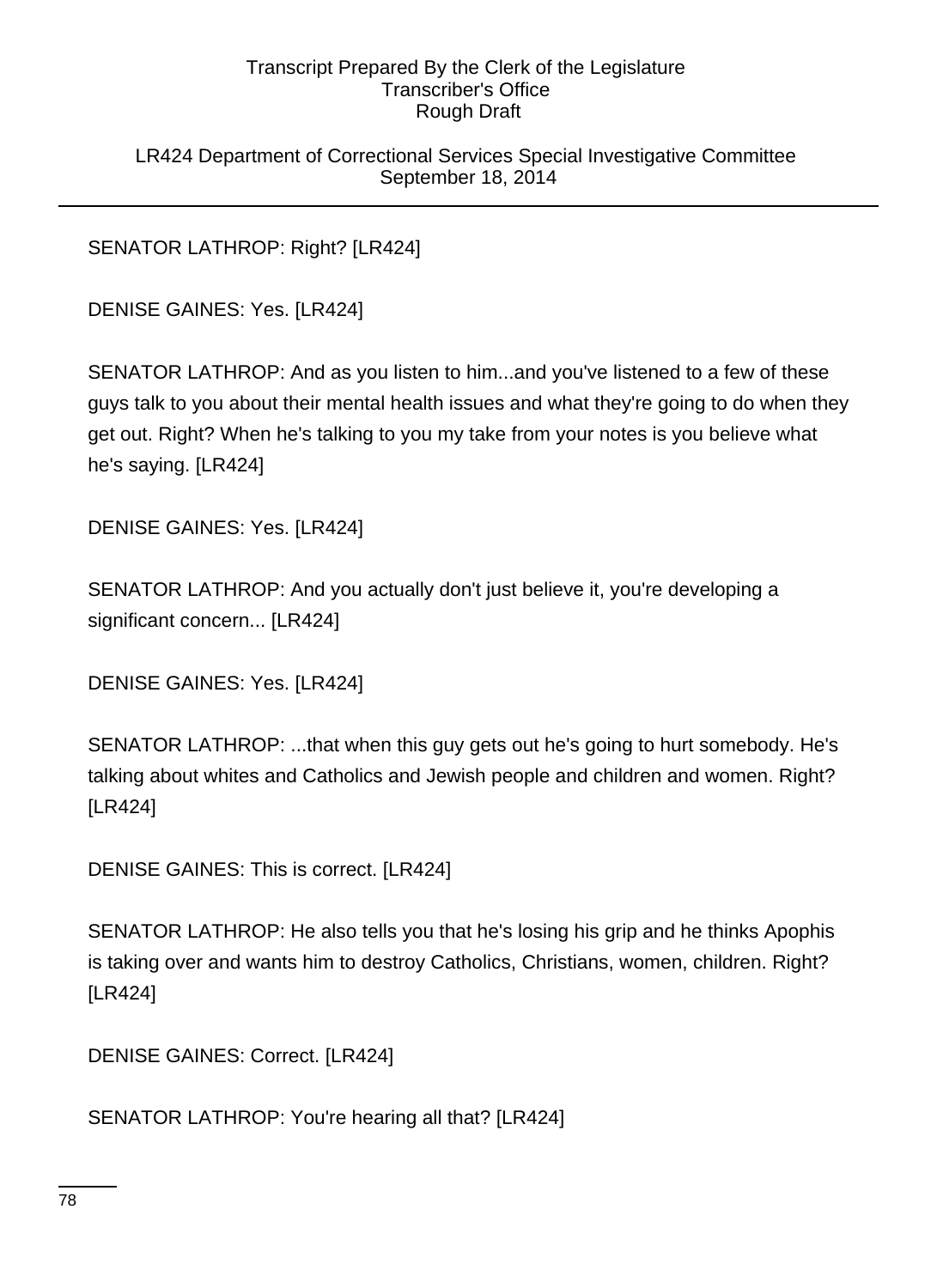LR424 Department of Correctional Services Special Investigative Committee September 18, 2014

DENISE GAINES: Yes. [LR424]

SENATOR LATHROP: Why don't you turn to 52 if you can, and we're a little ways into your involvement in his care. This is, it looks like, September 14 of 2010. And in your form that we see on page 52, this is sort of a form that you fill out each time you see a patient or a client. [LR424]

DENISE GAINES: That's correct. [LR424]

SENATOR LATHROP: It called a mental health progress note. [LR424]

DENISE GAINES: Yes. [LR424]

SENATOR LATHROP: Am I right? And in this he says I have court on September 20 and he thinks he needs to be back on the meds. Apparently he gets more anxious as the court proceeding is closing in on him... [LR424]

DENISE GAINES: Correct. [LR424]

SENATOR LATHROP: ...or getting nearer in time. And he says on account of that, that he can feel more and more that, quote, that the evil is overwhelming the good in him. That's what he told you on that occasion. [LR424]

DENISE GAINES: Correct. [LR424]

SENATOR LATHROP: Okay. And then you do an assessment or the interventions, right? [LR424]

DENISE GAINES: That's correct. [LR424]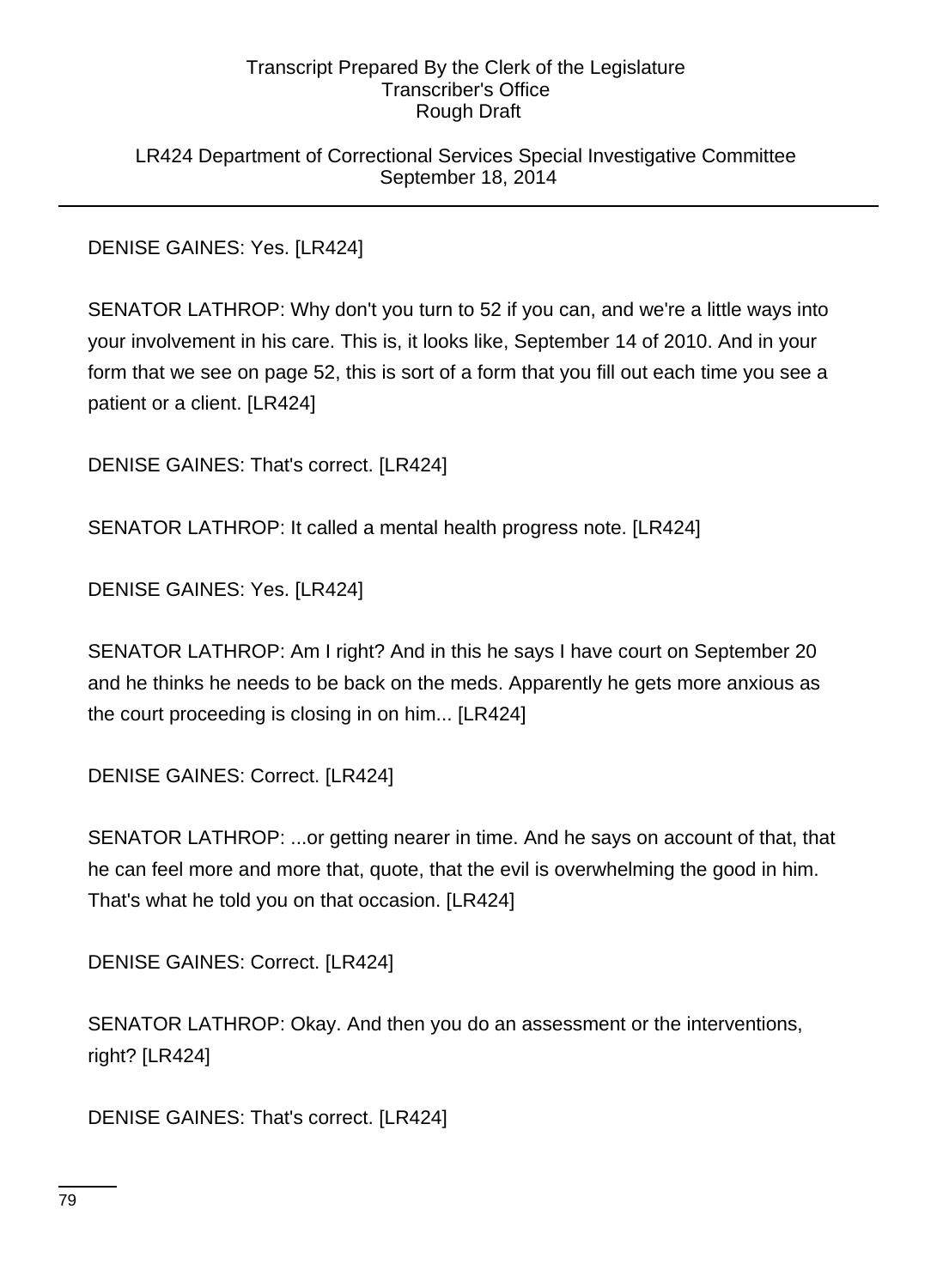## LR424 Department of Correctional Services Special Investigative Committee September 18, 2014

SENATOR LATHROP: Which is he continues to express the desire to get proper mental healthcare before leaving, I think that's, to Nebraska Department of Correctional Services. [LR424]

DENISE GAINES: That is correct. [LR424]

SENATOR LATHROP: Okay. MHP, is that you in this context? [LR424]

DENISE GAINES: Yes, it is. [LR424]

SENATOR LATHROP: Okay. So Ms. Gaines is concerned that the client is going to act on the delusions of Apophis once released from prison. That was your conclusion after that visit. [LR424]

DENISE GAINES: Yes. [LR424]

SENATOR LATHROP: And would it be fair to say that you...and we haven't gone through all of these but you had dozens of visits with Mr. Jenkins? [LR424]

DENISE GAINES: Yes. [LR424]

SENATOR LATHROP: And you had in those dozens of visits opportunities to judge his credibility and whether he was a malingerer or somebody who actually was listening to voices and expressing something that caused you concern. [LR424]

DENISE GAINES: Correct. [LR424]

SENATOR LATHROP: And what was your conclusion about his credibility as someone who is expressing audio hallucinations? [LR424]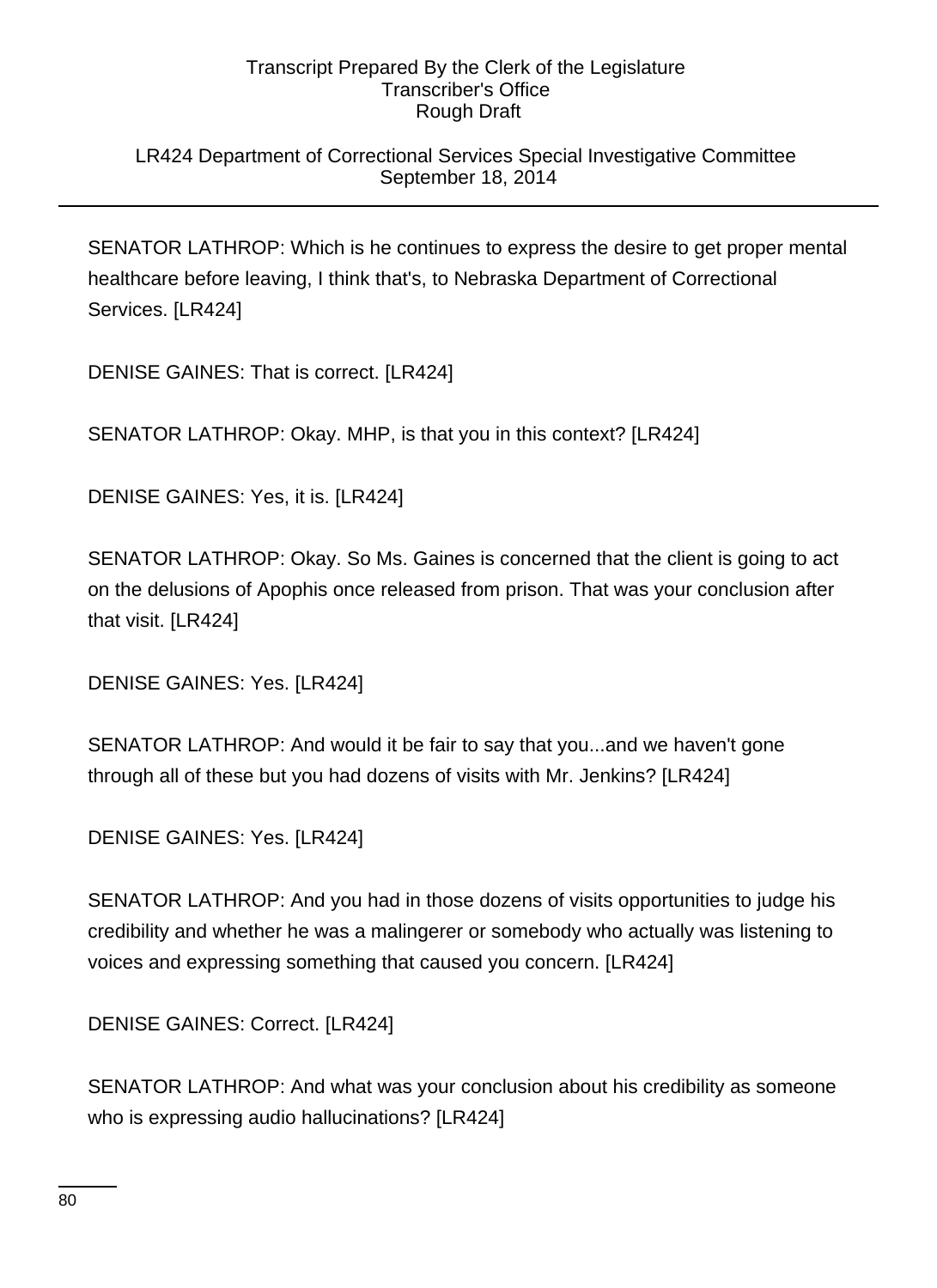## LR424 Department of Correctional Services Special Investigative Committee September 18, 2014

DENISE GAINES: At this point it had been well over seven, eight months that he'd been there and continued to express the same delusional pattern. And at this time I'm concerned because I'm not hearing anything different under treatment of medications, under counseling. Nothing is changing at this point with him having this fixed delusion about killing people. And so I'm concerned at this point and believing that he's going to do this because he's never...and I shouldn't use absolutes, but during this course of time I observed that he did not change that mantra that he was going to kill people when he got out. [LR424]

SENATOR LATHROP: You also wrote Esther Casmer on the Parole Board. Do you remember doing that? [LR424]

DENISE GAINES: Yes. [LR424]

SENATOR LATHROP: And that's a document, page 58. Do you see that? [LR424]

DENISE GAINES: Yes, sir. [LR424]

SENATOR LATHROP: And do you remember writing that? [LR424]

DENISE GAINES: Yes, I do. [LR424]

SENATOR LATHROP: Would such a...we'll talk about the substance of the letter in a minute, but the letter is to forewarn Ms. Casmer that if this guy is going to get parole, something needs to be done before he goes out. [LR424]

DENISE GAINES: Correct. [LR424]

SENATOR LATHROP: Dangerous guy. [LR424]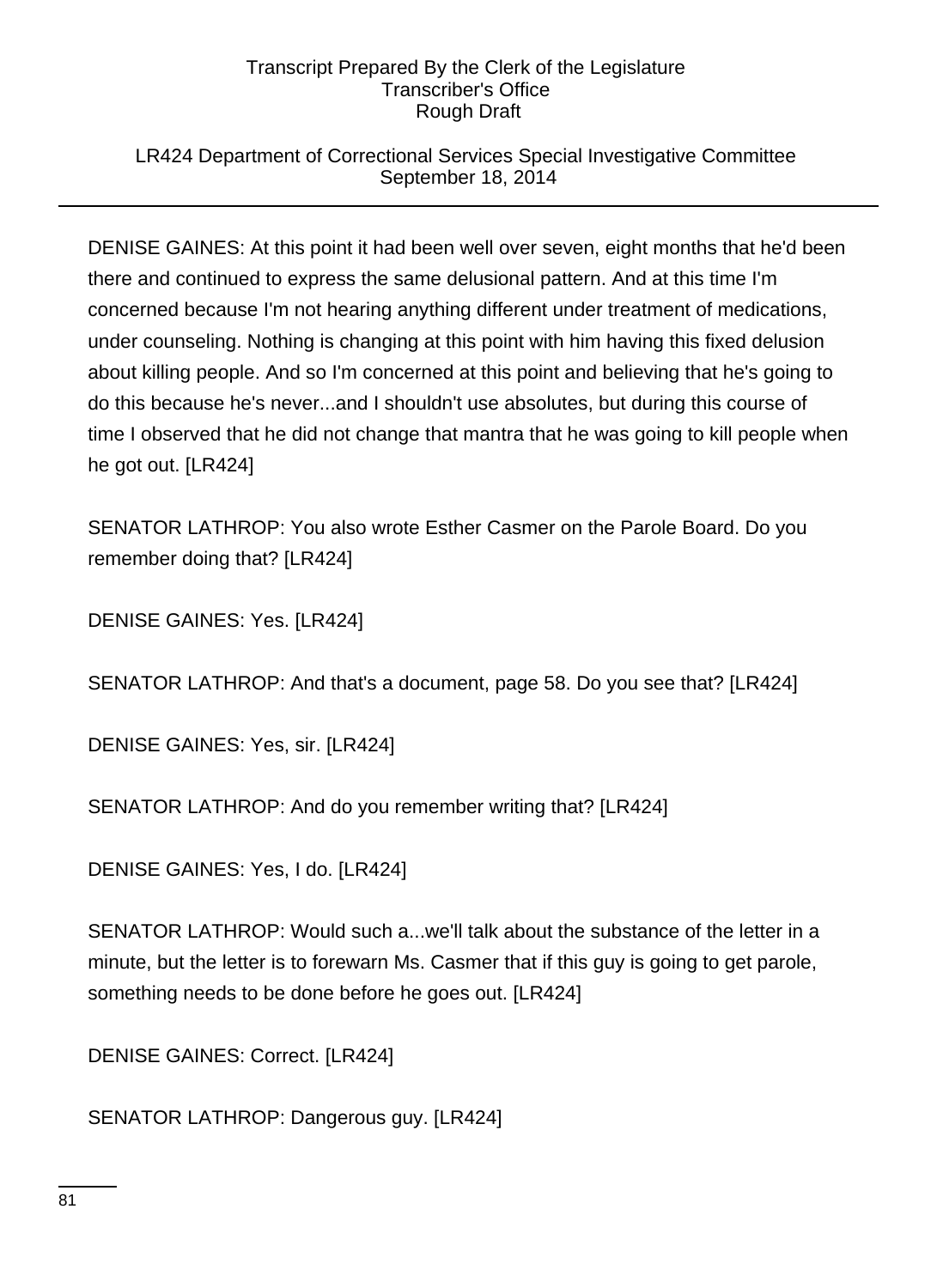LR424 Department of Correctional Services Special Investigative Committee September 18, 2014

DENISE GAINES: Correct. [LR424]

SENATOR LATHROP: Would such a letter from you to Ms. Casmer be unusual? [LR424]

DENISE GAINES: For me, yes. [LR424]

SENATOR LATHROP: Okay. [LR424]

DENISE GAINES: It's not something typical that I do. [LR424]

SENATOR LATHROP: All right. How often did that happen in your eight years that you would warn Ms. Casmer, the chairperson of the Board of Parole, about a particular inmate and put him on her on radar? [LR424]

DENISE GAINES: This was the first and only time. This letter that I wrote in December of 2010 was the only time that I've ever done that in my career at Douglas County Corrections. [LR424]

SENATOR LATHROP: Okay. So this is a unique inmate and a unique circumstance that led you to write to Ms. Casmer. [LR424]

DENISE GAINES: For me, yes, it was. [LR424]

SENATOR LATHROP: Okay. What did you tell her? [LR424]

DENISE GAINES: I won't read the letter in its totality, however, will extrapolate from this maybe some points that you would be interested in hearing. [LR424]

SENATOR LATHROP: Sure. That's fine. [LR424]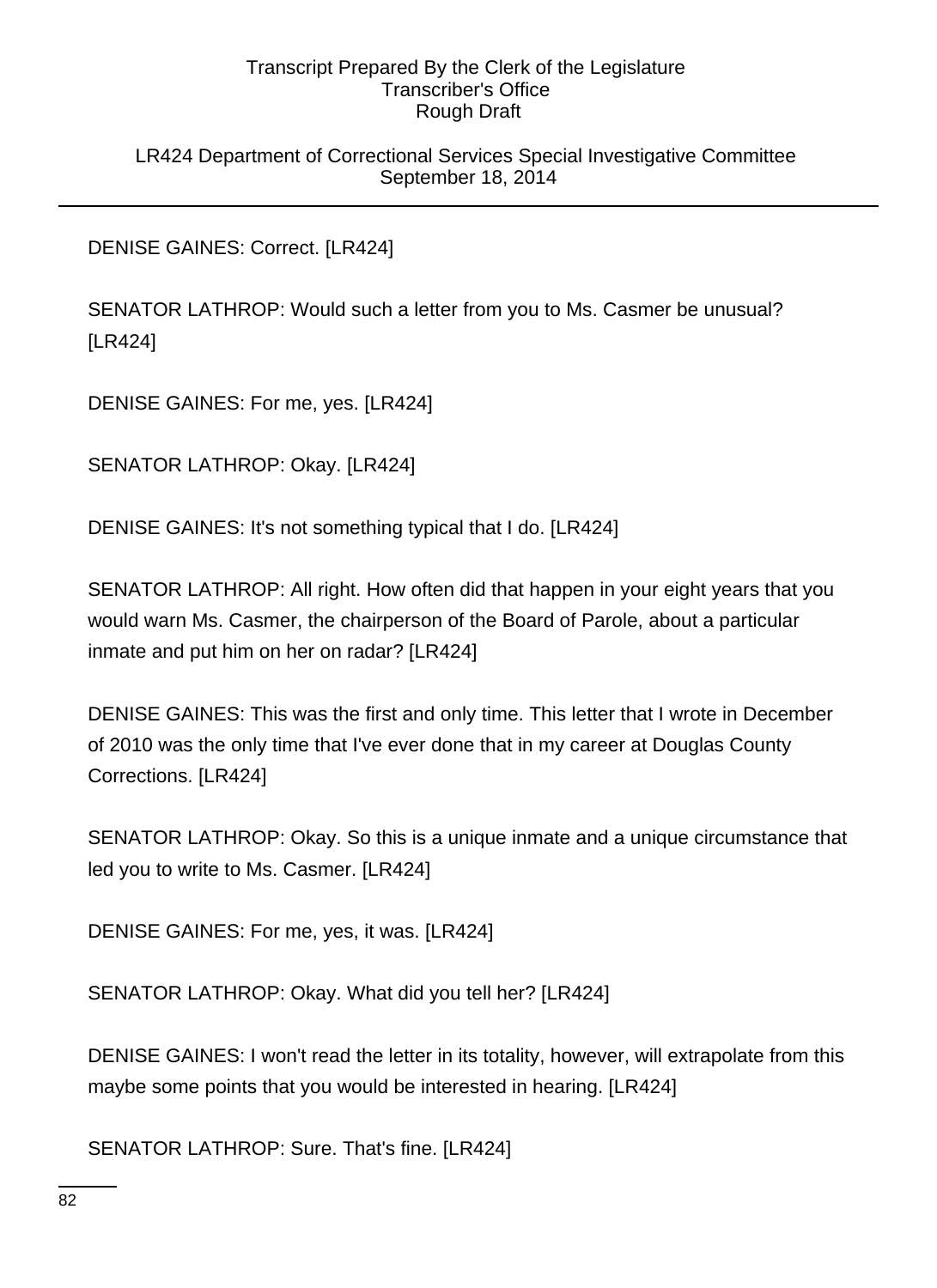## LR424 Department of Correctional Services Special Investigative Committee September 18, 2014

DENISE GAINES: Initially I just wrote and I said: I'm writing this letter with regard to a client/inmate that I'm presently working with by the name of Nikko Jenkins. He came to Douglas County Department of Corrections from Tecumseh State Correctional Institution. He is at Douglas County Corrections awaiting a hearing trial for charges he obtained in 2009 in Douglas County. During the time that I have worked with Mr. Jenkins, he has been compliant and not acted out behaviorally since coming to Douglas County. He has been on and off psychotropic medications since being detained here, however, he refused to take them because of how he felt on the medication. The last paragraph I state that based on his history, current psychiatric state, and then the example I gave is fixation with Apophis, Egyptian god of war, and recommendations by Dr. Oliveto, it is requested that Mr. Jenkins continue to receive mental health treatment at a facility if possible and, if paroled, mental health treatment to be a condition of his parole. He has expressed this to this writer that he desires to get well and would like to get the treatment he needs in order to work through issues such as grief and getting rid of Apophis. [LR424]

SENATOR LATHROP: Did you think he was sincere when he met with you while you were providing him counseling at the department...at Douglas County? Did you think he was sincere in his effort to secure mental healthcare treatment? [LR424]

## DENISE GAINES: Yes. [LR424]

SENATOR LATHROP: Your last note, at least that I have, is on page 59, it looks like this is the last time you see him on the time line that I have anyway, and that's March 25 of 2011. Does that sound right to you? [LR424]

DENISE GAINES: I believe he didn't leave Douglas County until July so I believe there maybe some notes missing but I believe there were at least two other occasions that I visited with Mr. Jenkins prior to him returning to the state. [LR424]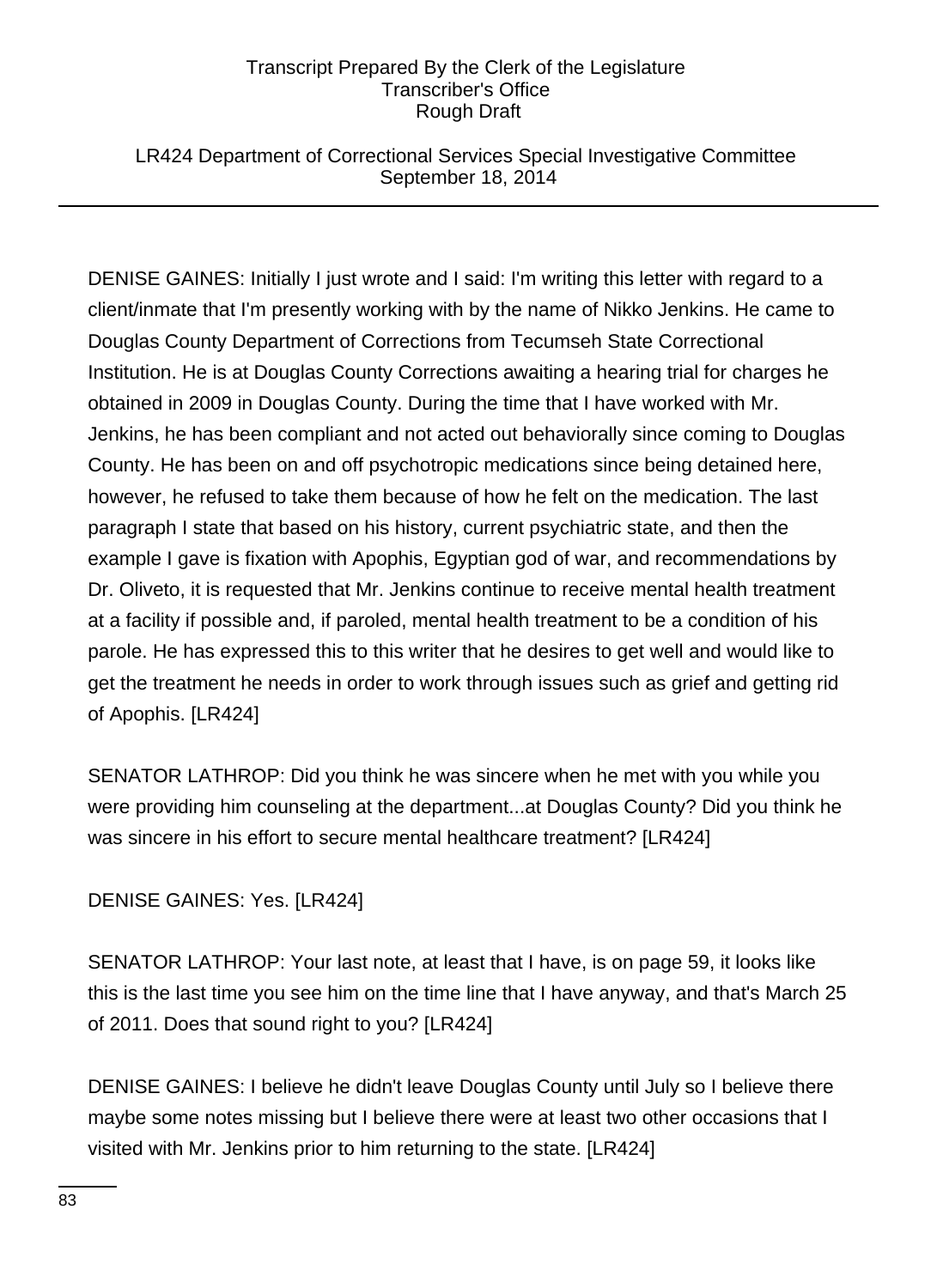LR424 Department of Correctional Services Special Investigative Committee September 18, 2014

SENATOR LATHROP: And the last one I have is this one, so... [LR424]

DENISE GAINES: Correct. [LR424]

SENATOR LATHROP: And I don't have the benefit of the last two but maybe we'll talk about this one and you can tell me if the other two generally reflect the same thing. [LR424]

DENISE GAINES: Certainly. [LR424]

SENATOR LATHROP: He continues to talk about Apophis and taking over his mind and body, and how he feels, the struggle between what is good and evil. And then your assessment, which I want to talk about. Client continues to express thoughts about doing murderous acts on society, parenthesis, i.e., killing, torturing nuns... [LR424]

DENISE GAINES: Correct. [LR424]

SENATOR LATHROP: ...children, etcetera, end parentheses. He continues to struggle with thoughts and indicates that he doesn't want to do these things but feels the destructive acts at his hand are inevitable. Client was recently in a fight with another inmate and this MHP will continue therapy with the client. That's, again, you and you're writing the note. That was the way it was until the time he left. Would that be true? [LR424]

DENISE GAINES: Can you clarify what that? [LR424]

SENATOR LATHROP: That is a typical note during the time that you provided his care. It was about I'm going to get out and I'm going to hurt somebody--I'm toning it down a little bit--I'm going to kill somebody, and I want the mental healthcare. [LR424]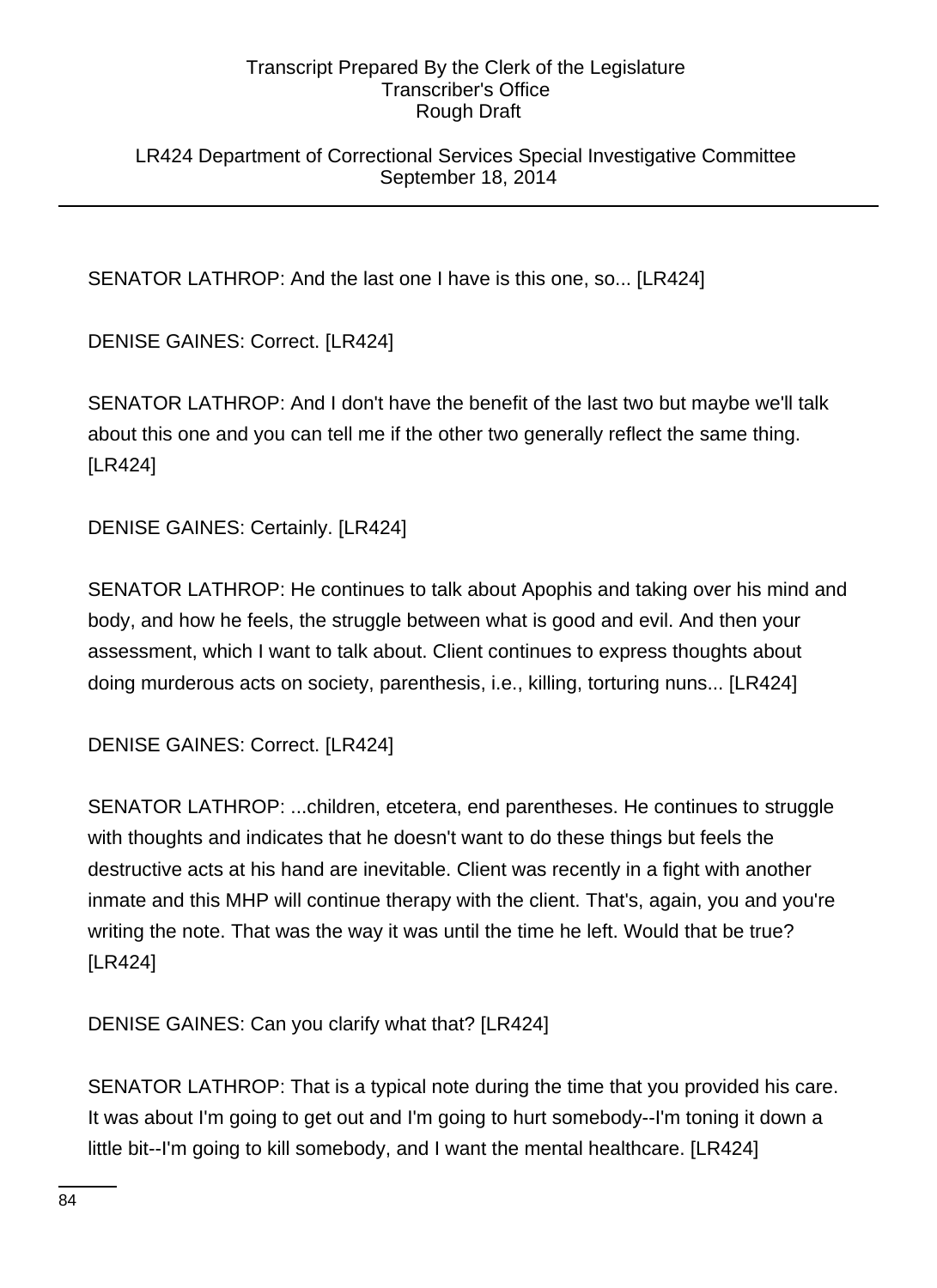LR424 Department of Correctional Services Special Investigative Committee September 18, 2014

DENISE GAINES: Yes. [LR424]

SENATOR LATHROP: Did he ever express to you that he was afraid of going back to the Department of Corrections or that he wasn't getting care there? [LR424]

DENISE GAINES: He had expressed that, yes. [LR424]

SENATOR LATHROP: After Jenkins left, did you have any further involvement with him? [LR424]

DENISE GAINES: No. [LR424]

SENATOR LATHROP: So he is sentenced for the assault on the guard or the corrections officer that accompanied him to his grandmother's funeral and leaves and goes back down to the Department of Corrections, and that's your last involvement. [LR424]

DENISE GAINES: Yes. [LR424]

SENATOR LATHROP: You didn't have any further communication with him? [LR424]

DENISE GAINES: No. [LR424]

SENATOR LATHROP: Did you...you saw the diagnosis by Dr. Oliveto and I appreciate that in your relationship he's the guy that makes the diagnosis and you're the person that tries to carry out the treatment orders and provide the counseling. But did you have any reason to disagree with Dr. Oliveto? [LR424]

DENISE GAINES: No. [LR424]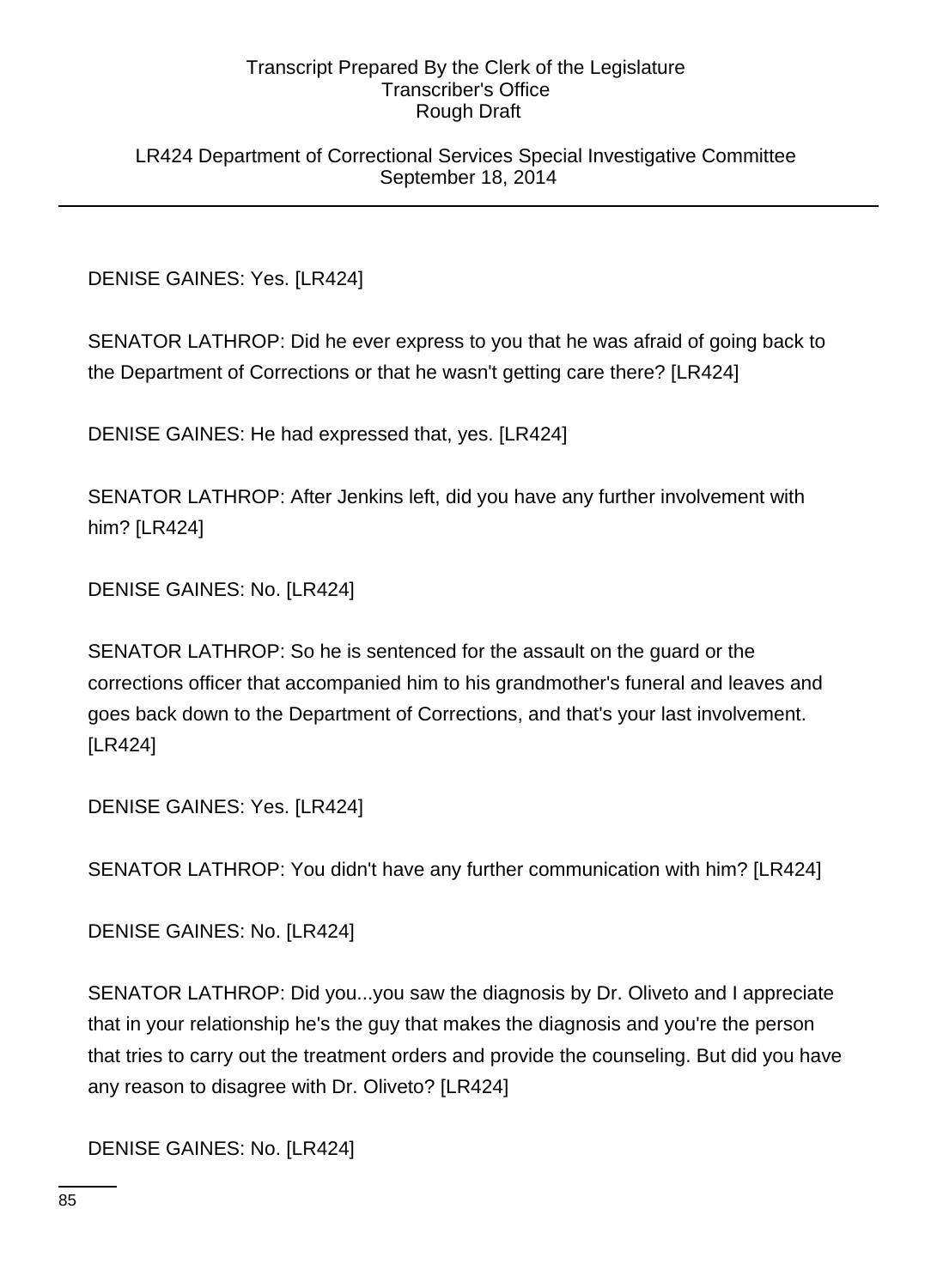LR424 Department of Correctional Services Special Investigative Committee September 18, 2014

SENATOR LATHROP: In other words, Oliveto, given the dozens of meetings that you had with Jenkins, seemed to have an accurate diagnosis in your judgment. [LR424]

DENISE GAINES: In my judgment, yes. [LR424]

SENATOR LATHROP: Okay. I think that's all the questions I have and that doesn't mean you get to get away just yet. We'll see if anybody else has concerns, questions. Senator Schumacher. [LR424]

SENATOR SCHUMACHER: Thank you, Senator Lathrop. And thank you for your testimony. You describe a case where somebody is waiting in jail, a open court case, they've got all these problems, and you are really without a mechanism for plugging them in to any mental health facility in order to address those problems at a more intense level than the jail can. [LR424]

DENISE GAINES: That is correct to a certain extent. It depends on the case. If it's a simple case of if I have a mentally ill person that, for instance, is arrested for trespassing and in my clinical assessment deemed that they are psychotic and unable to...we're unable to treat them there at the jail or it's just not an appropriate place for them to be treated, I will file a board of mental health petition, get this person committed, and they're able to be transferred to the hospital. If there are no beds available, I use the emergency protective custody route. I was in contact with the board of mental health attorney almost daily at times to talk with her about getting some of these folks transferred to the appropriate facilities. However, in cases where it's involving district court, it was more difficult to get someone treated because of...typically because of the nature of the crime. If it was something of a violent nature and we weren't able to get the charges dropped, which is one thing I didn't mention. I need to back up, because at the county court level we would typically get those charges dismissed so that the individual could go to the hospital without having any charges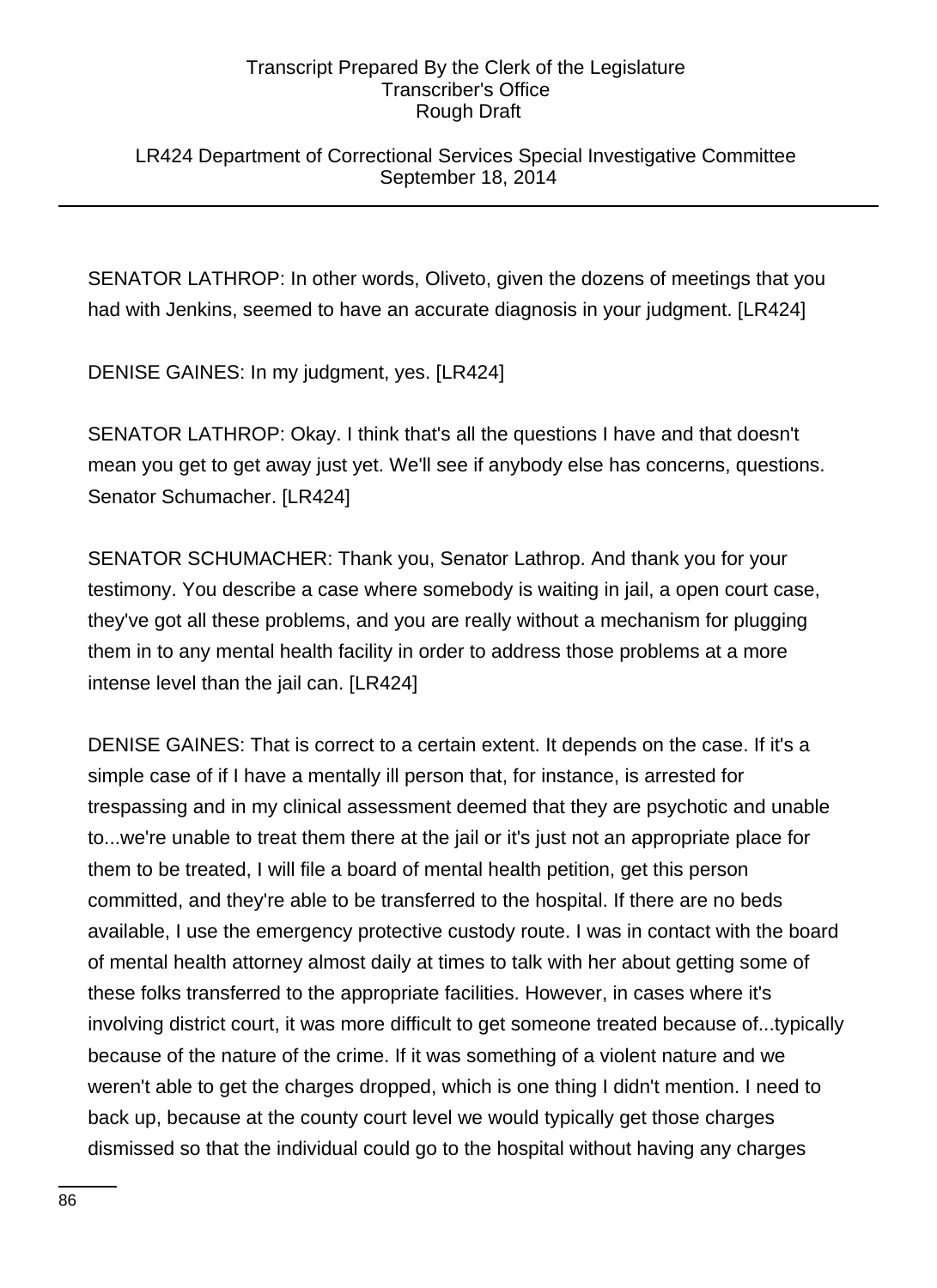## LR424 Department of Correctional Services Special Investigative Committee September 18, 2014

pending. And the hospital then is free to treat them as they need to without having them be sent back to a facility or jail. [LR424]

SENATOR SCHUMACHER: So if it's a nonviolent, low-grade county court kind of thing, and you've determined that this person needs help, basically you can talk to the county attorney, the judge, and say, look, let's get him over there on a mental health commitment, out of the criminal system, and we don't have to worry about guards accompanying him and HIPAA violations or anything like that. We just get him out of the criminal system over to the mental health system. But in a serious crime where they're in district court, danger of heavy duty felony stuff, there's really no way that you can plug him into the mental health system efficiently under the present rules. [LR424]

DENISE GAINES: That is correct. [LR424]

SENATOR SCHUMACHER: Now if they had a coronary, they could be carted off to the hospital. What's the difference there? [LR424]

DENISE GAINES: I am on record so I have to be good, right? (Laughter) Well, I'm very passionate about mental health and I think it's a tragedy that when someone is in a mental health crisis that we can't...that it's not treated the same. But when someone has a coronary or when they've broken a leg or when some medical emergency has happened, they're accompanied by the corrections officers and they sit in the rooms with them and they sit in the ER with them and there aren't any issues. It's just with the mental health facilities. And I understand in part that it can be disruptive to other clients to have, you know, someone who to them may look threatening or menacing. It upsets the milieu of the treatment within the mental health system. However, to me that shouldn't negate the fact that this person still needs treatment. [LR424]

SENATOR SCHUMACHER: Thank you. [LR424]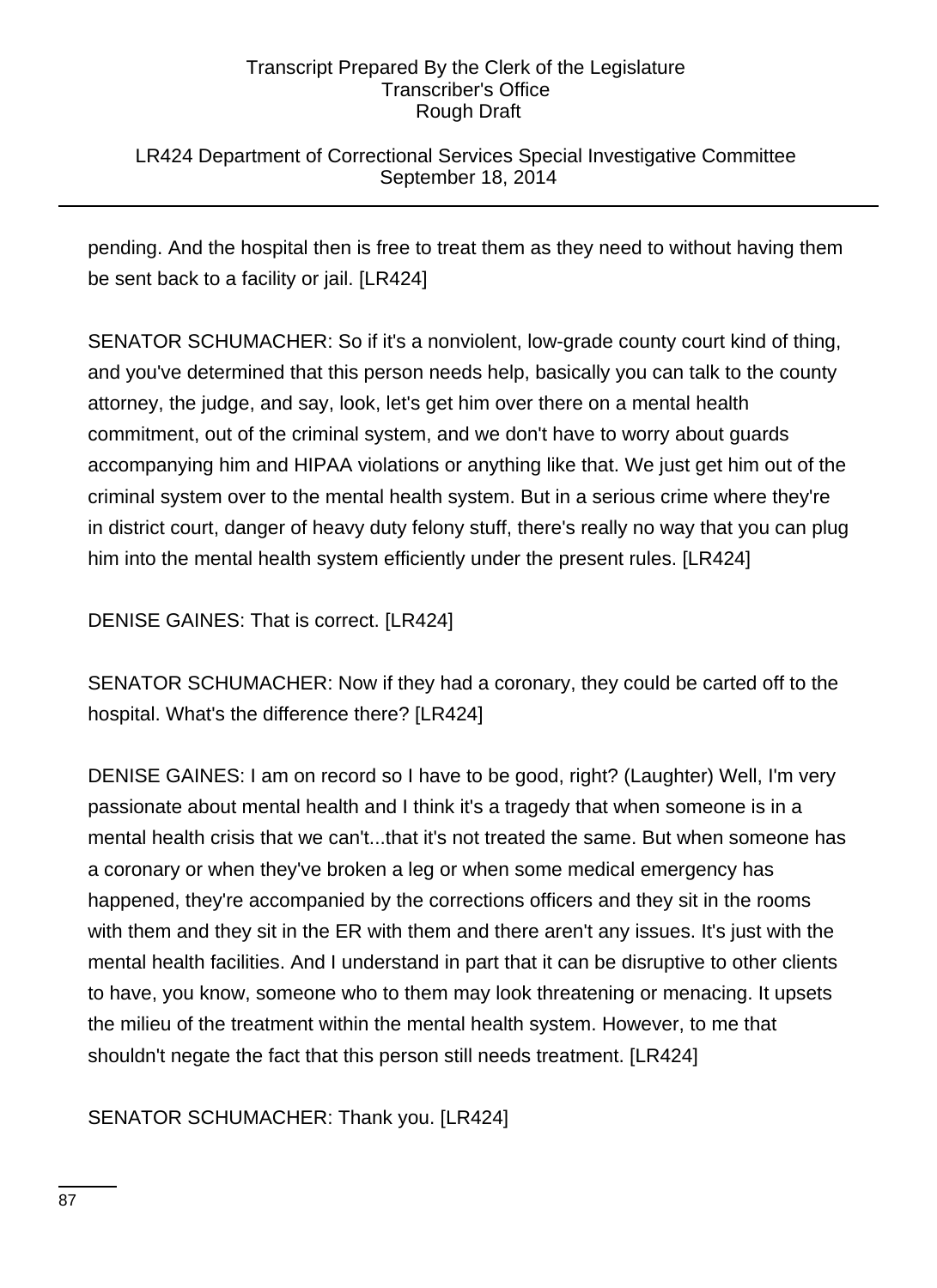## LR424 Department of Correctional Services Special Investigative Committee September 18, 2014

SENATOR LATHROP: Senator Chambers, you're recognized. [LR424]

SENATOR CHAMBERS: Ms. Gaines, thanks for coming and again for the work that you did for this man while he was there. Do the notes that you make or any of the papers that you fill out with reference to his condition follow him when he's transferred back to the state Department of Corrections? [LR424]

DENISE GAINES: They can. What we do is do a transfer sheet. [LR424]

SENATOR CHAMBERS: Does the paperwork, yeah, about the mental health treatment that he was receiving follow him when he's sent back down to Lincoln? [LR424]

DENISE GAINES: We don't forward that information unless that facility requests that information be sent. [LR424]

SENATOR CHAMBERS: Okay. I'm looking at how much time he spent in segregation. He was in segregation the whole time he was in Douglas County. Is that correct? [LR424]

DENISE GAINES: That is not correct. [LR424]

SENATOR CHAMBERS: Okay. For how long a period was he not in segregation roughly? Was it months, weeks, or days? [LR424]

DENISE GAINES: Was he not in segregation? [LR424]

SENATOR CHAMBERS: Um-hum. [LR424]

DENISE GAINES: Oh, months. [LR424]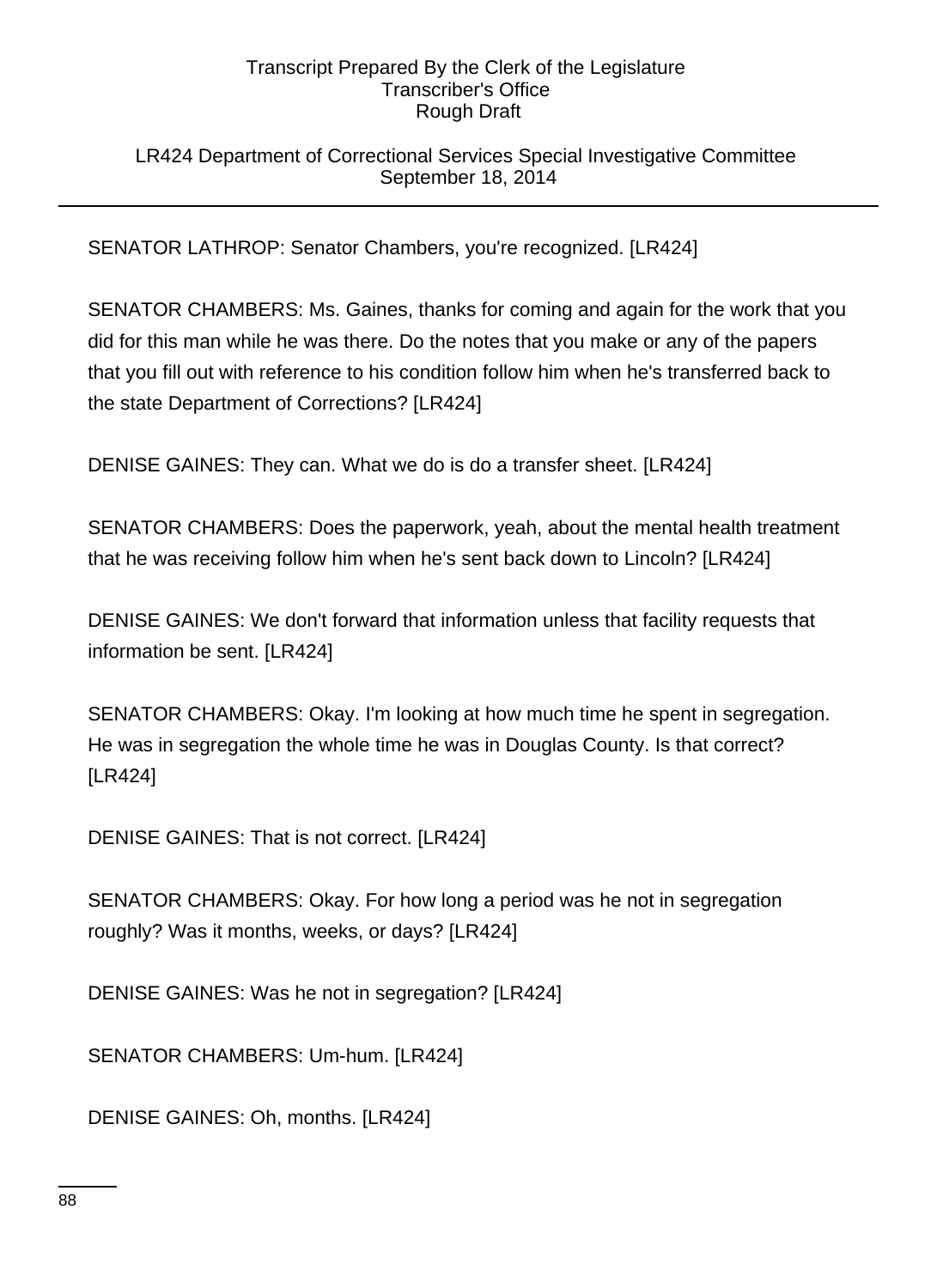LR424 Department of Correctional Services Special Investigative Committee September 18, 2014

# SENATOR CHAMBERS: Months. [LR424]

DENISE GAINES: In these notes that I wrote I believe such...I'll give you an example of the note on...the last note in March of 2011, I met with him in the medical clinic. He wasn't in segregation the entire time. I believe...if I recall correctly, I believe, he got there in February, so maybe by the middle or end of March of 2010 he was in general population. [LR424]

SENATOR CHAMBERS: So, okay. And what happened, if you can recall, while he was in general population that would have been considered inappropriate? I meant did...while he was in general population, did he do anything that required him to be returned to segregation that you can recall? [LR424]

DENISE GAINES: Not that I can recall. Because even when inmates, and I notate I think that he got into an altercation with another inmate, even that wouldn't require him to be returned to segregation. He would receive lockdown, which is the same as segregation but they're not moved to the segregation unit. They remain in general population housing but they're just locked down 23 out of 24 hours as day for a period of time. Segregation is until there's some behavior change. Lockdown is you have this infraction, you're going to be locked down for 7 days or 15 days or 10 days. And again I'm not sure how many days he received for that. [LR424]

SENATOR CHAMBERS: And that's strictly for, in a way, punishment; not because you're dangerous to somebody in the future, but that's because of what you did that that seven days or whatever it is. [LR424]

DENISE GAINES: Right, right. [LR424]

SENATOR CHAMBERS: Now he was transferred back to Tecumseh on July 19 of 2011. So at the time he was transferred from Douglas County, he was not in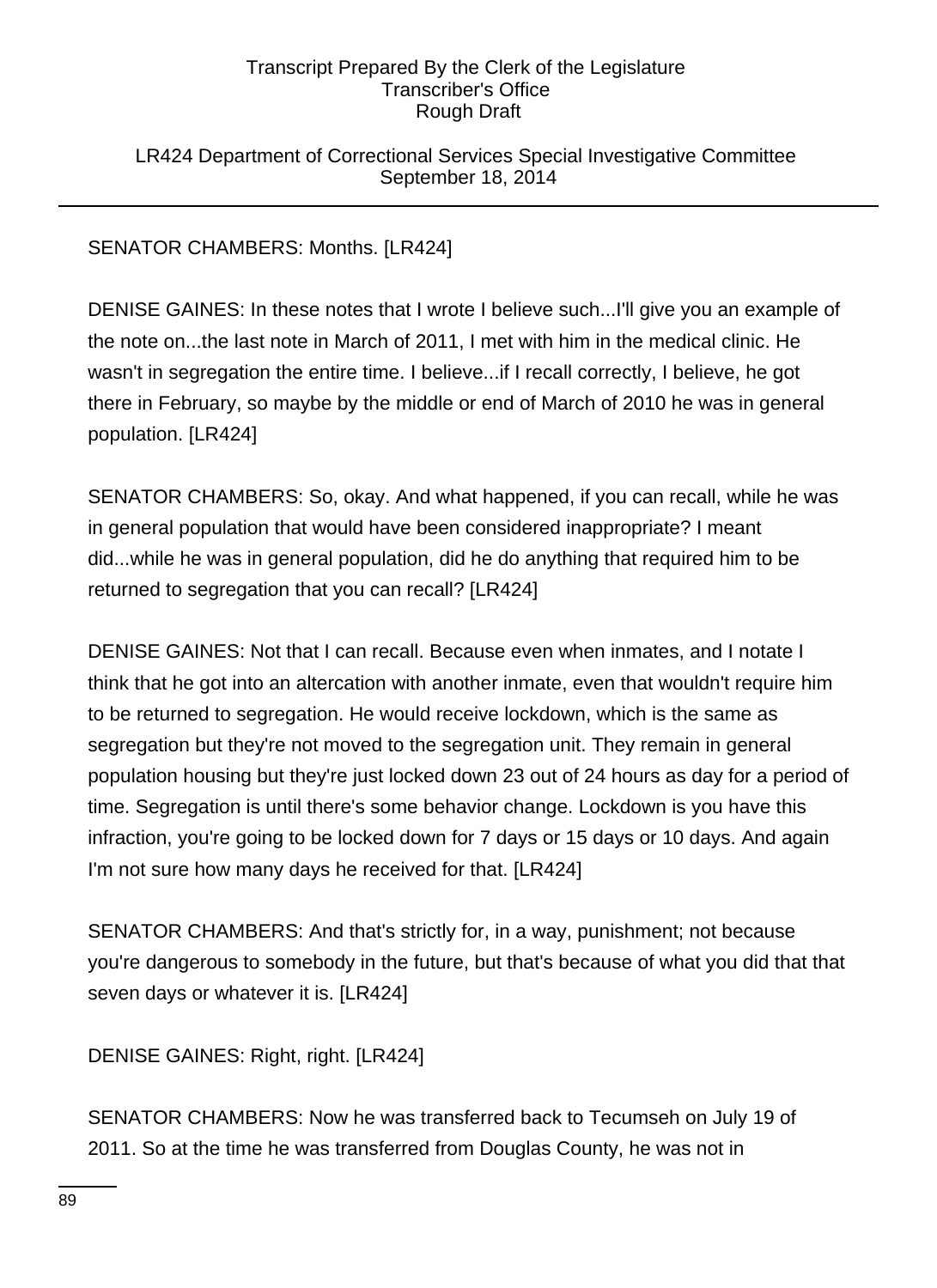LR424 Department of Correctional Services Special Investigative Committee September 18, 2014

segregation status at that time as far as you know. [LR424]

DENISE GAINES: As far as I can recall, yes, sir. [LR424]

SENATOR CHAMBERS: And here's why I say it. When he was transferred from there, he was...when he got back to the state he was immediately placed in segregation on July 19. From July 19, 2011, to March 15, 2013, he was in continuous segregation at Tecumseh. On March 15, he was transferred to Lincoln, NSP, and he was immediately placed in segregation. So he didn't have time to do anything when he was transferred back to the state. That's just where he lived, as far as state officials were concerned. He was transferred to NSP on March 15. On that day, soon as he got there, he was immediately placed in segregation. He was kept in segregation until July 30, and that's the date he was released. So from the time he left Douglas County, and he was not in the status of segregation, and the state got him, he stayed in segregation continuously until the day he was released. And based on what Dr. Oliveto indicated, and there have been studies, in fact, the UN considers this type of extended isolation to be torture, there's nothing that could happen other than a deterioration in his condition staying in isolation. And something you wouldn't be aware of, I had looked at some of the documentation we have and he was continually asking for help. So from January 28 of '09, we can say the 1st of February in '09 until May 29 of 2014, he asked for help at least 38 times. Thirty-eight times he asked and they would always say it doesn't meet our requirements. And these 38 times were documented either in his inmate interview request, so that would be in writing; in formal grievances, which were in writing; and mental health status notes, which were in writing. There could have been more times than this, but I counted 38 times. So if a man is faking it for that long of period, at some point he'd get tired; he'd say, this is not going to work. Then six times he asked specifically for psychiatric hospitalization. Three times he asked for civil commitment. This is what he was asking them for. And the state, in every case, said, no, no, no. I think that is some of the most rotten, inhumane, criminal misconduct I've become aware of. And this is documented. I don't want you to think that everything you did while he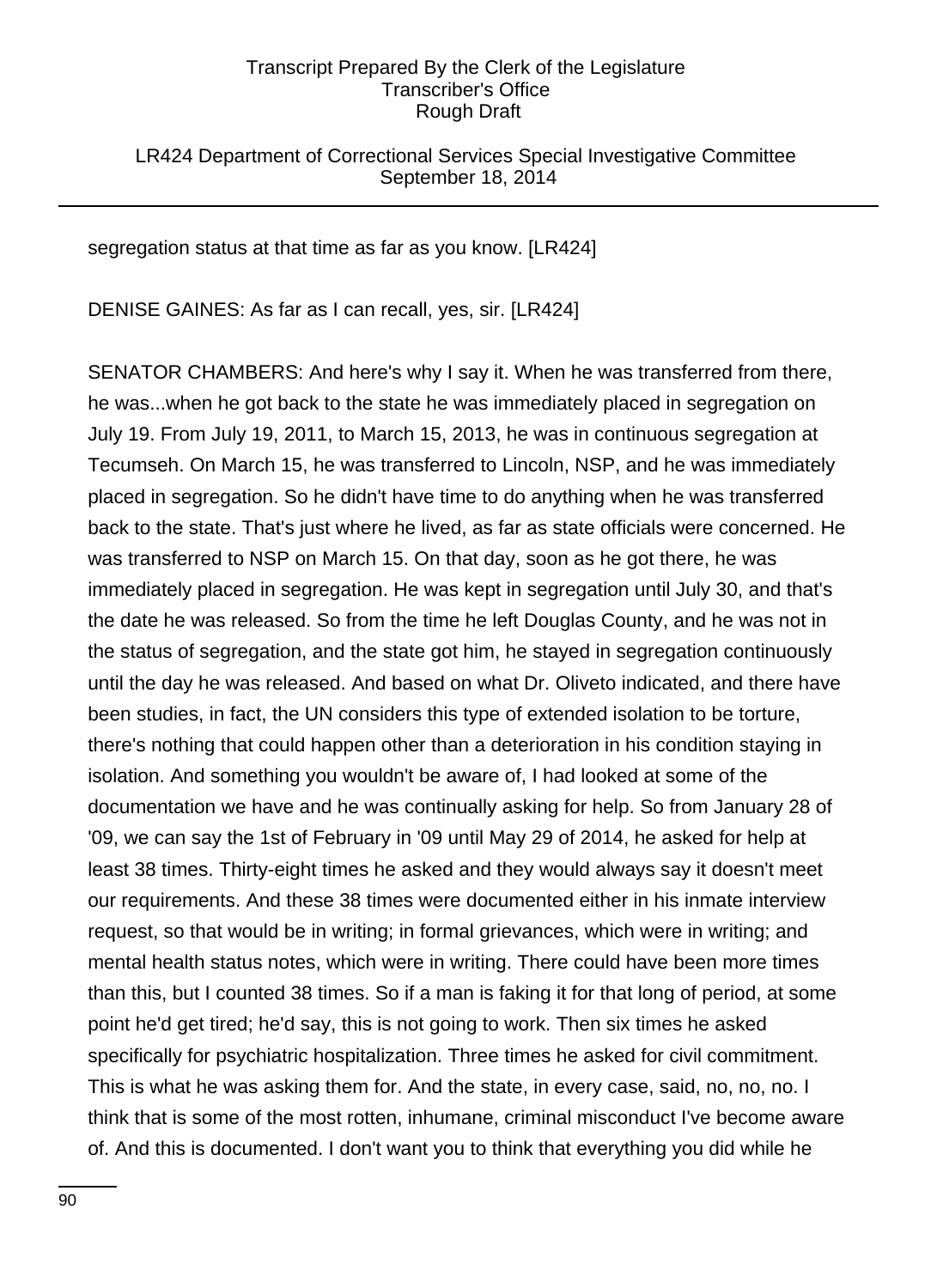## LR424 Department of Correctional Services Special Investigative Committee September 18, 2014

was at Douglas County is in vain. I intend to try to pursue this further in another forum. But here we are collecting as much information as we as we can. We're like a fact-finding body. But we did have the opportunity and I couldn't read everything. We had the staff of this committee has done a "yeoperson"...I know the word is yeoman and that goes for male or female, but a "yeoperson" job in not only accumulating this information that was sent by various agencies but in going through it and culling out things that are relevant. And there's no way everything could be obtained in the short period of time that we have. And I'm saying that to indicate that with the amount that we had, and I could not even go through it thoroughly, I was never so outraged in my life. I was never so thoroughly disgusted in my life. And when I see people, who have titles that indicate they have some kind of education and maybe some kind of certification from the state, mocking and laughing at a mentally ill person and then saying, well, he's going to transfer from this institution up to NSP, what do you think about that? And this guy says, interesting, like that little guy Arte Johnson on Saturday...whatever it was, that was the week that was, very interesting. And then writing in their e-mails, make a comment about Nikko Jenkins and then write the word "ha ha." Wrote it. And then saying if he's going to transfer, is he going to take Apophis with him? And then one of them laughs and says, well, Apophis is the easy one. Now you are a mental health practitioner. I didn't give any names. If what I say is true and the ones who say it are supposedly mental health practitioners, should that be their attitude toward somebody who obviously needs some kind of mental health treatment? [LR424]

DENISE GAINES: No. [LR424]

SENATOR CHAMBERS: Can you envision anytime when a trained mental health professional would be justified in mocking and laughing at a patient? [LR424]

DENISE GAINES: I don't think there is a time. [LR424]

SENATOR CHAMBERS: That's all that I will say while you're at the table. But I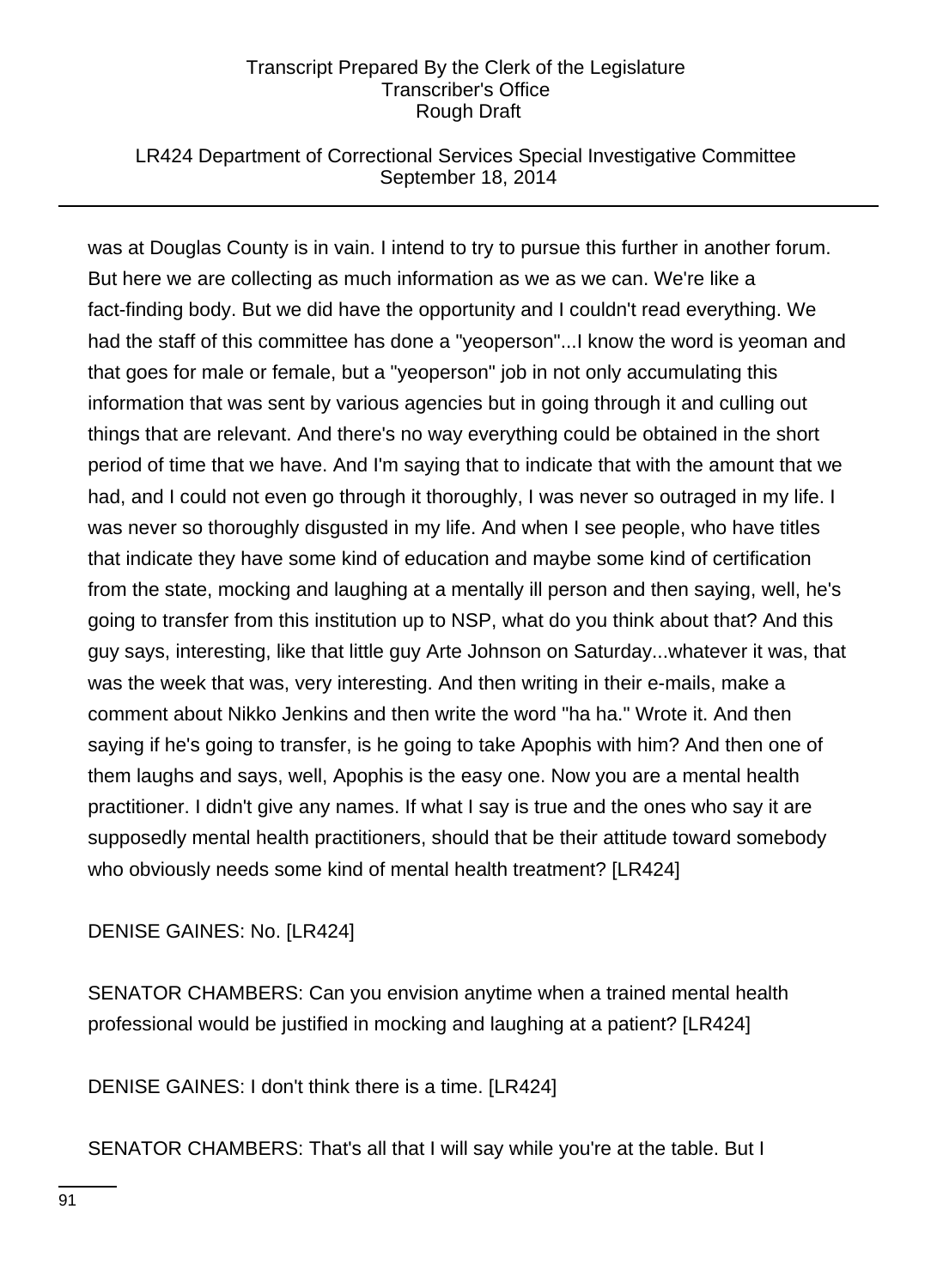## LR424 Department of Correctional Services Special Investigative Committee September 18, 2014

especially appreciate the way you treated him, because I've read so much about these others that I definitely see a difference in the way a mentally ill person was viewed and perceived and treated in Douglas County as opposed to the way, the inhumaneness, the viciousness that characterized some of the mental health people, so-called, working for the state. And that's all that I have. Thank you for coming. [LR424]

SENATOR LATHROP: Senator Schumacher is going to have a question or two for you. [LR424]

DENISE GAINES: Okay. [LR424]

SENATOR SCHUMACHER: Thank you, Senator Lathrop. Dr. Oliveto this morning described the setting that when he interviewed Nikko he would sit some distance away and Nikko would be restrained in some particular fashion. Was that the same type of setting? What was the environment like and the setting like when you interacted with him? [LR424]

DENISE GAINES: I had a different experience than Dr. Oliveto did. I believe mostly in part to his position versus mine, and probably the way Nikko viewed me as opposed to how he viewed Dr. Oliveto. When he was in segregation, I would...they would either shackle him up and we'd be in a room off the officer's podium where the officers actually could see us but not necessarily hear all parts of the conversation, or once he was off of segregation I'd either see him in the medical clinic or in the housing unit where he actually lived, in like the interview rooms or in their video visitation room. And the proximity from which I sat with him wasn't that far. It would be like a typical counseling session. At times where I felt that it was unsafe, that he wasn't stable enough to be seen in the housing unit, I'd bring him down to the medical clinic where we...there were officers in that clinic as well but where there was some space that we could have in case he became too unstable for me to handle at that point, if that makes sense or if it's clear. [LR424]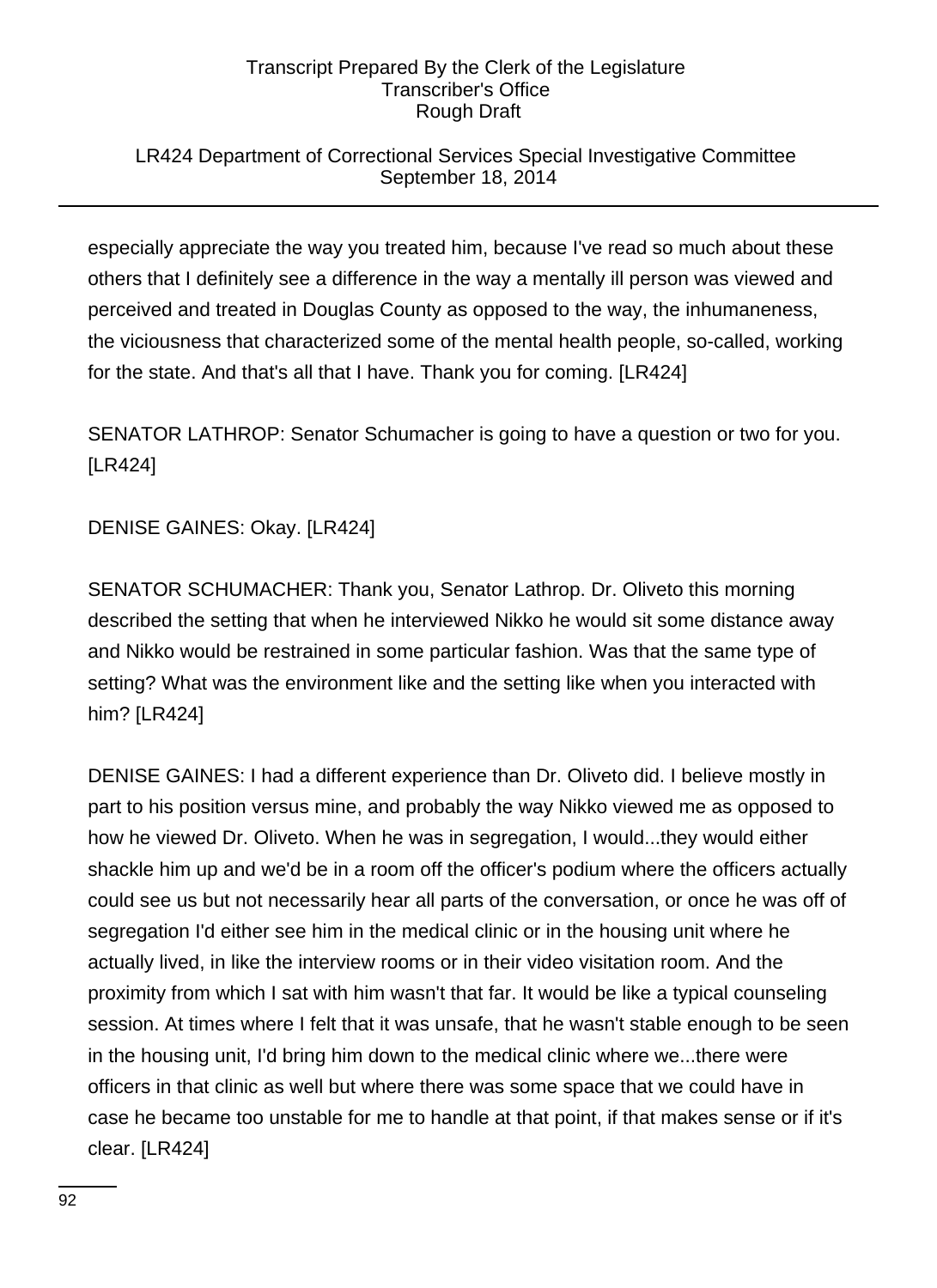LR424 Department of Correctional Services Special Investigative Committee September 18, 2014

SENATOR SCHUMACHER: Was he shackled at all those times or was... [LR424]

DENISE GAINES: When he was not in segregation, he was not, no. [LR424]

SENATOR SCHUMACHER: So you actually were sitting in a room with him and the discussion, I don't want to say reasonable but it wasn't where you were afraid. [LR424]

DENISE GAINES: No. And, again, there were times where I would assess his mental stability and if I felt that he was not capable at that point of making clear decisions, I wouldn't meet with him in one of those rooms. I'd bring him down to the medical clinic. And that allowed me to have a little bit more space with him but also...it gave him privacy but also had officers outside of the door if he were to get out of control. But I didn't stop meeting with him because of that. [LR424]

SENATOR SCHUMACHER: Did you get a sense, because you indicated that Dr. Oliveto was a different level of conflict and that what we're seeing is a battle of wills between Nikko and authority? [LR424]

DENISE GAINES: I would say yes. [LR424]

SENATOR SCHUMACHER: Thank you. [LR424]

SENATOR CHAMBERS: I had one question and you may have answered it. I'm going to ask it directly. While you were dealing with him, was there any point at which you felt he was faking and putting on an act? [LR424]

DENISE GAINES: As I indicated previously, initially I thought so because I didn't know him, I didn't have access to records when he was seven and eight and I didn't find out that information until much later. So initially, yes, and that's just based on...and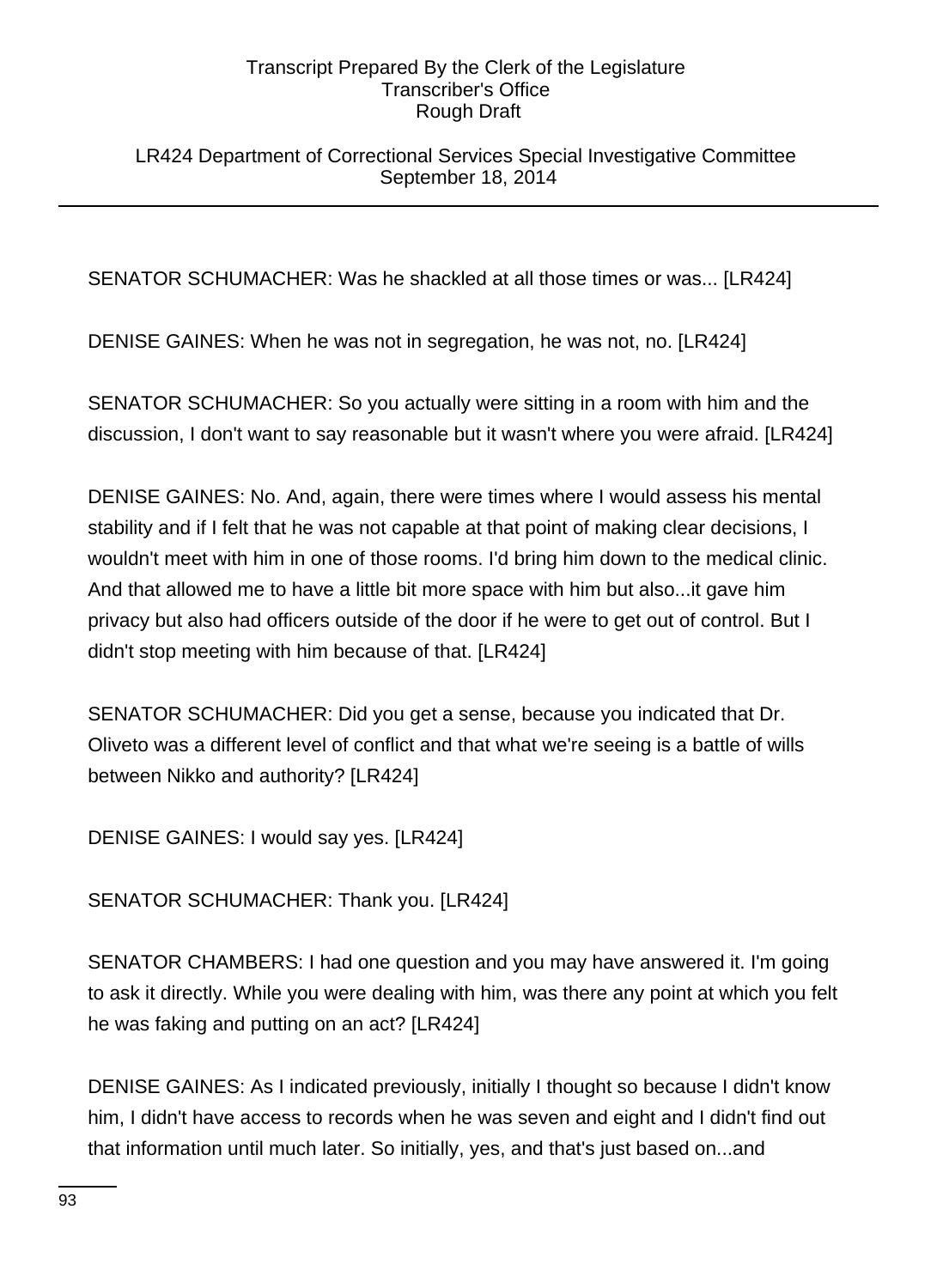## LR424 Department of Correctional Services Special Investigative Committee September 18, 2014

unfortunately I think sometimes in corrections, and I say this in all honesty, I think when you work in a system like that, if you're not careful you can become very jaded. And everyone is suspect at a point if you're not careful. So in that, I think initially, yes. I thought my honest opinion was, you know, who's this guy? What's going on? Which is why I continued to meet with him. Because after the second session and he started to talk about some of the abuse and some of the other things that he experienced, I really took a step back and said, okay, I need to look at him without jaded vision and really take a look at him to make sure that I'm assessing him appropriately. Had I not felt that way I would never have continued to meet with him, had I felt that he was faking. It would have been a waste of my time and it really is not beneficial to that individual as well. [LR424]

SENATOR CHAMBERS: And in that recitation you answered my next question because I was going to say if it became a conviction with you that he was faking, you would not have continued providing the service that you were providing. [LR424]

DENISE GAINES: No, sir. No. [LR424]

SENATOR CHAMBERS: Okay. [LR424]

DENISE GAINES: There were a lot of needy people at that time and I would not have had time to meet with someone that didn't really require the treatment. [LR424]

SENATOR CHAMBERS: Thank you. That's all I have. [LR424]

DENISE GAINES: You're welcome. [LR424]

SENATOR LATHROP: Senator Seiler has got a question or two. [LR424]

DENISE GAINES: Yes, sir. [LR424]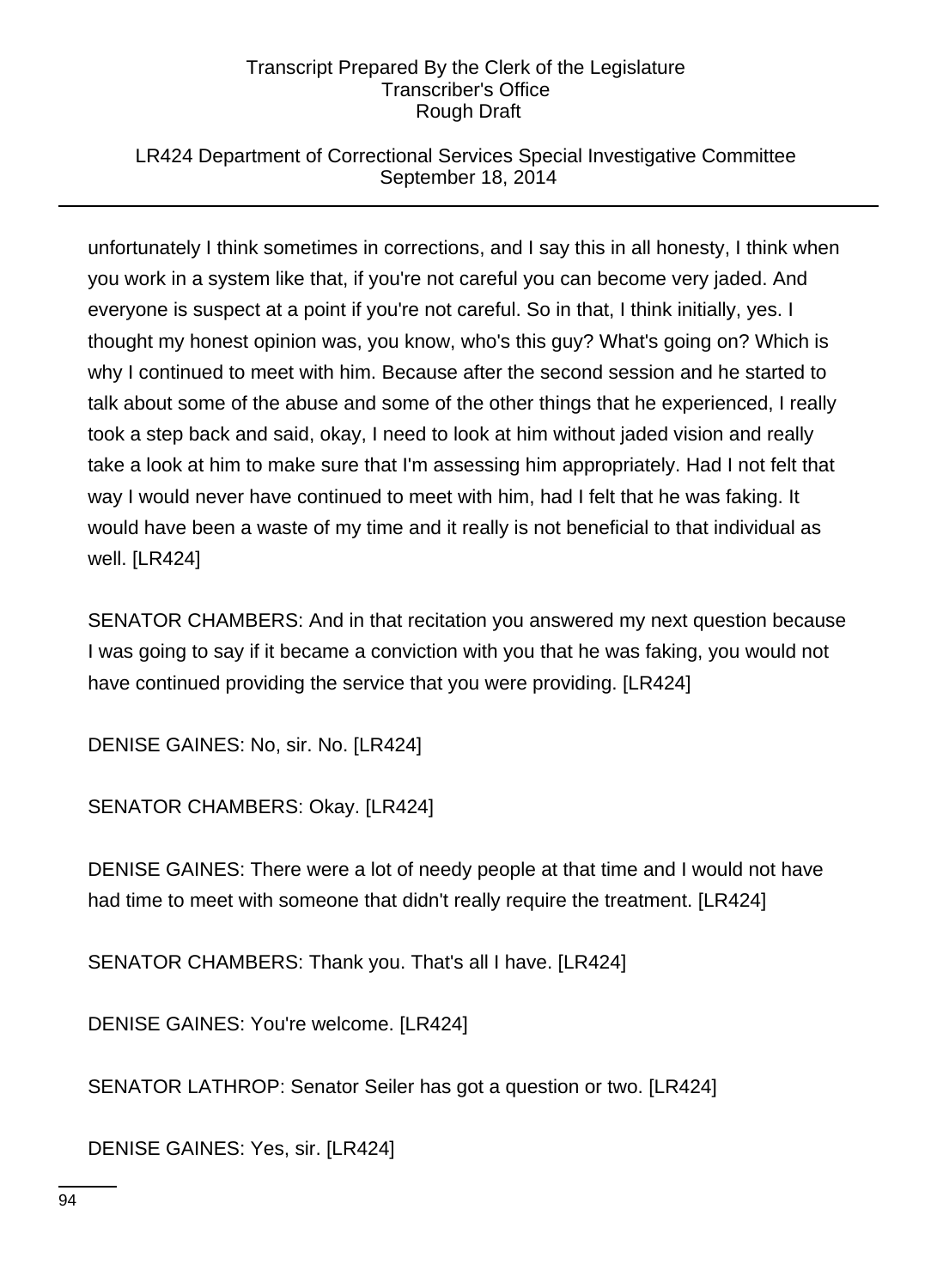## LR424 Department of Correctional Services Special Investigative Committee September 18, 2014

SENATOR SEILER: Just one question for the record. In the records, some of the time they use the term "malingering" and other times "faking." Is that used interchangeable in this mental health? [LR424]

DENISE GAINES: Malingering is the clinical term for faking. [LR424]

SENATOR SEILER: Well, thank you. [LR424]

SENATOR LATHROP: Nothing? [LR424]

SENATOR KRIST: Yeah, I have one. [LR424]

SENATOR LATHROP: Oh, Senator Bolz, I'm sorry. [LR424]

SENATOR BOLZ: Good morning. [LR424]

DENISE GAINES: Good morning. [LR424]

SENATOR BOLZ: During the time that you were working with Nikko Jenkins, were there periods of time where he was taking his medications and periods where he wasn't taking his medication or was he consistently on or off medication during the time that you were working with him? [LR424]

DENISE GAINES: No. It was not consistent. He was...it was on and off and it really depended on if he felt safe on the medication or not. There were times where he, as Dr. Oliveto indicated, when we change the dosage of the medication, the pill color changes. So if the dosage change and the pill color changed, he didn't trust the medication. So he got...he was paranoid about the fact that he thought we were poisoning him and several sessions we spent talking about the need for the medication and how helpful the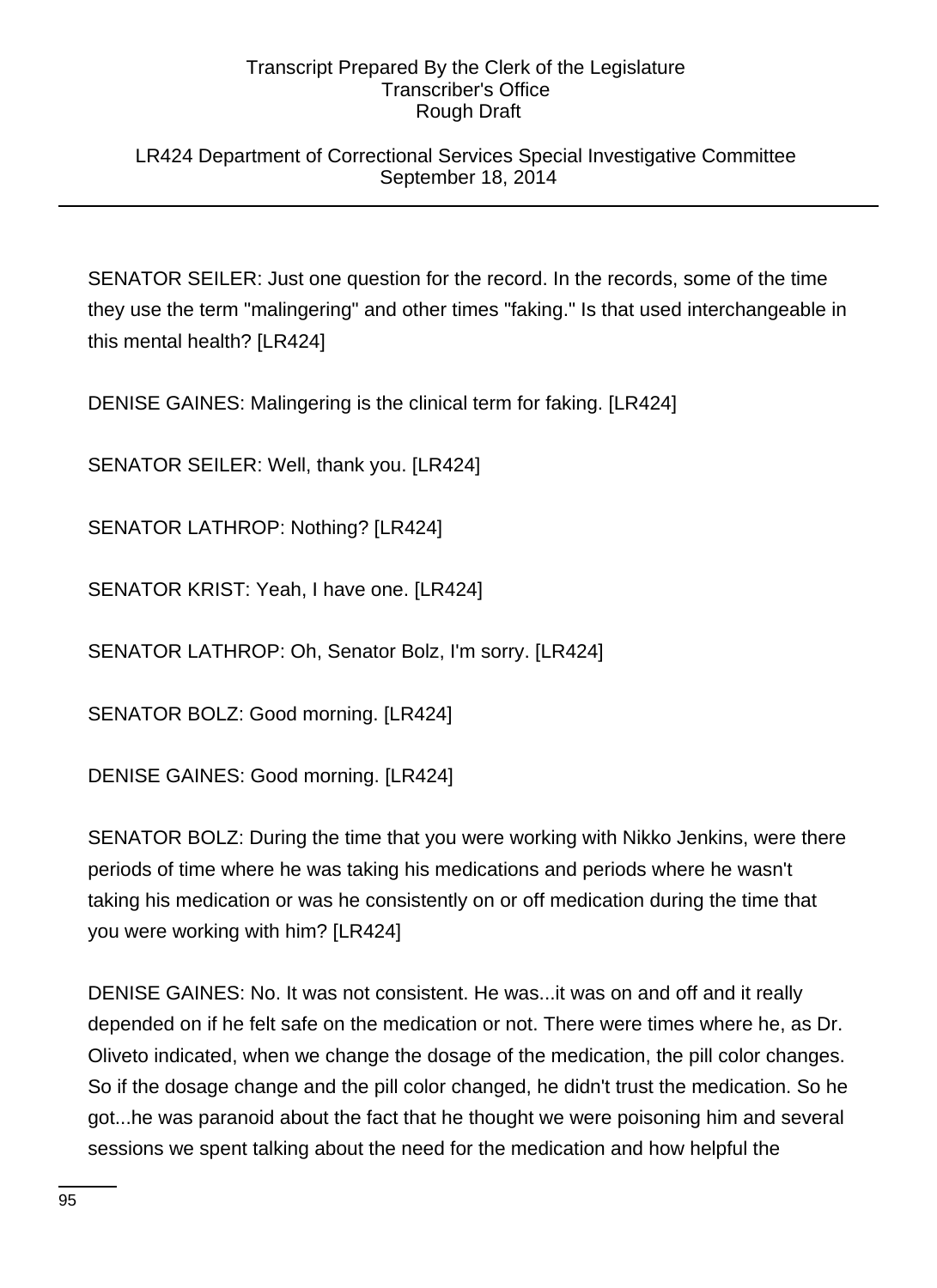## LR424 Department of Correctional Services Special Investigative Committee September 18, 2014

medication is to dealing with some of the psychosis and some of the thoughts that he was having. [LR424]

SENATOR BOLZ: And during the periods where he was taking the medication, were you able to recognize a change? Did the medication help? [LR424]

DENISE GAINES: He seemed less intense and more calm. Again, with me he wasn't as, I'll use the word, "animated" as he was with Dr. Oliveto. But a little less anxious and more calm. I noticed that when he wasn't on his medications, very rapid speech. He seemed to be at times all over the place and I'd have to kind of redirect the conversation back to the topic at hand. And I did notice that when he wasn't on medication that that would happen. [LR424]

SENATOR BOLZ: Uh-huh. That's helpful. What I take from that is that there is an impact of the medication that you could recognize, maybe not an all-out change but an impact that was recognizable from a clinician's perspective. [LR424]

DENISE GAINES: Yes. Correct. [LR424]

SENATOR BOLZ: Okay. Thank you. [LR424]

SENATOR LATHROP: Senator Krist. [LR424]

SENATOR KRIST: Thank you, Senator Lathrop. And thanks for coming. I guess I'm a pretty down-to-earth person and what I'm hearing both in the doctor's testimony and in yours is that I've had several cars that have had better documentation at the dealership than Nikko had consistently throughout his life. Records were not transferred. Doctors and clinicians did not have information that they needed to treat him. Would you agree with that statement? [LR424]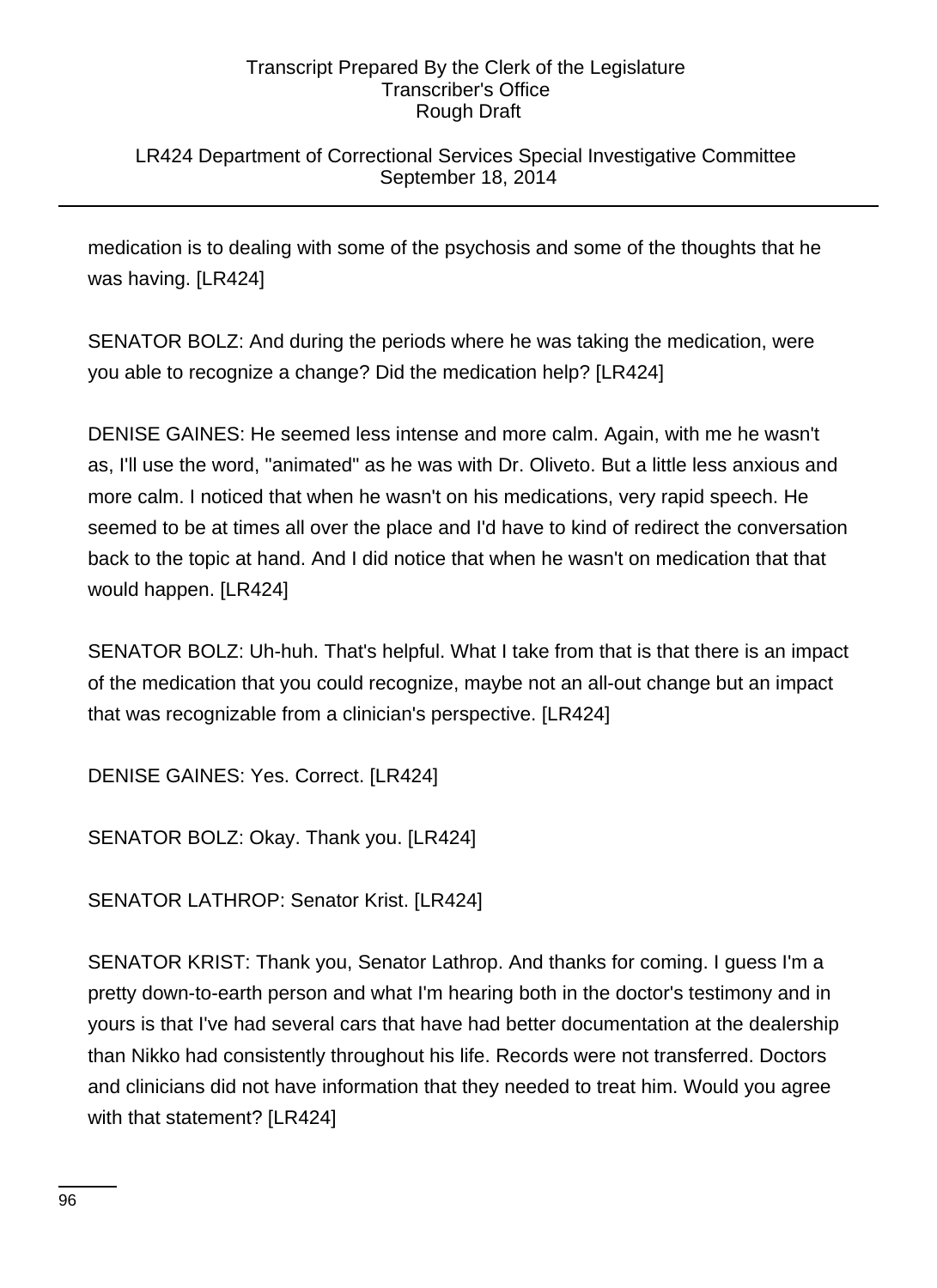## LR424 Department of Correctional Services Special Investigative Committee September 18, 2014

DENISE GAINES: I would agree with that statement, and could I add something? [LR424]

SENATOR KRIST: Absolutely. [LR424]

DENISE GAINES: I think, and I'm going to try to stay within what we're talking about, but in looking at this case and many others, it is...and you've heard this time and time again, it is a systems failure. Unfortunately, Nikko was one of those kids that you see in the system, he's a systems kid is what I call them, where they're raised by institutions. And unfortunately what happens I think and my experience has been these kids get passed from one system to another and people are tired, they're disgruntled, they're overworked, they're stressed out. And unfortunately kids like him they get pegged as they're just...he's just another bad kid. And so what you see that happens is that these kids just keep getting passed through, much like in school. They just keep getting passed through until they graduate and then they can't read or write, they can't follow directions because they don't know. And in this case, in my estimation I see that's what happened. That clinicians did their job, they evaluated him, they treated him, but unfortunately the breakdown was again that, well, he's acting out and he can't be at this place so we got to move him to another place. And then he gets labeled as a kid that is untreatable. And so he just keeps getting passed to these institutions. If you keep acting like that, you're going to end up in prison. Well, that's where he ends up. But then it continues, he keeps getting passed. And so I see this time and time again. And, again, I always caution people like myself that work in corrections, you can become so jaded and so disgruntled with the system and with how things go that then you begin to just...things become rote and they become routine. And if you're not careful, people like Nikko become routine. He's just another antisocial personality that becomes...and, unfortunately, that's what we see with people like that. So I hope that I answered your question in that. [LR424]

SENATOR KRIST: You did in a great manner. And I will say that, remind my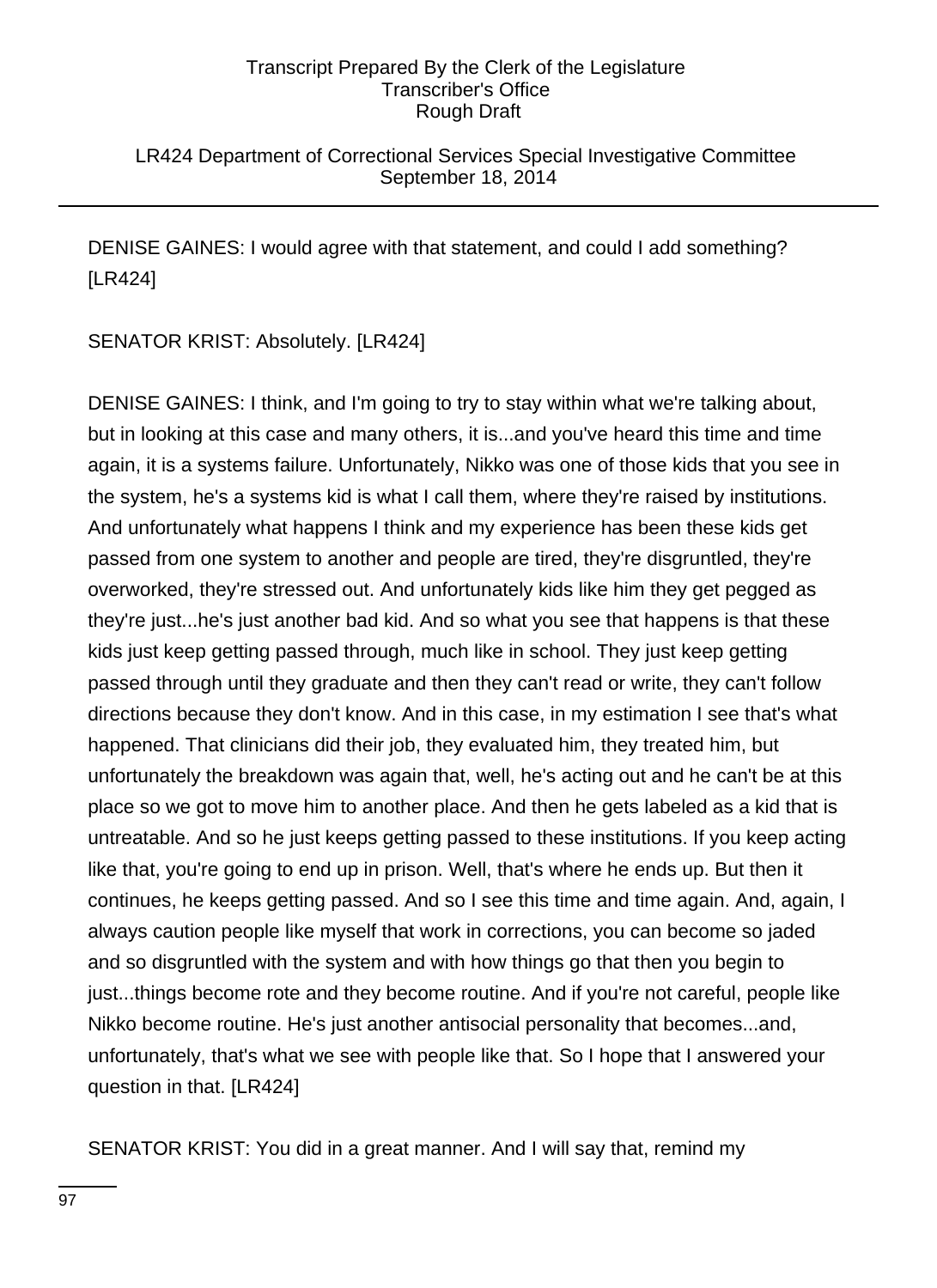## LR424 Department of Correctional Services Special Investigative Committee September 18, 2014

colleagues, we have discussions all the time about "queryable" databases where we can track people throughout the system and get them the services that they need, and that costs money and we need to be serious about doing that because in this case I think we built him from the beginning. Not to condone or to excuse anything,... [LR424]

DENISE GAINES: Understood. [LR424]

SENATOR KRIST: ...but that's what it's...and Probation is getting a wonderful new employee. Good luck. [LR424]

DENISE GAINES: Thank you. [LR424]

SENATOR LATHROP: I think that's it. Again, from the committee and me personally, thank you for your time, coming down here, and sharing what you know and helping us learn something about what needs to change. [LR424]

DENISE GAINES: Thank you. [LR424]

SENATOR LATHROP: Yeah. Thanks. [LR424]

SENATOR CHAMBERS: Can I say one more thing? [LR424]

SENATOR LATHROP: You may certainly. [LR424]

SENATOR CHAMBERS: I respect...I've dealt with a lot of people. I've been in public life more than half my life and I'm 77 years old now, and I've seen...I've dealt with people who lie, who don't do their job, who do all kind of things, and you can become very cynical and not feel anything for people. That hasn't happened to me, and people think that I'm overboard and trying to coddle criminals, say nobody should be punished. Because I'm not for the death penalty, they think I'm saying let a murderer go. I'm not.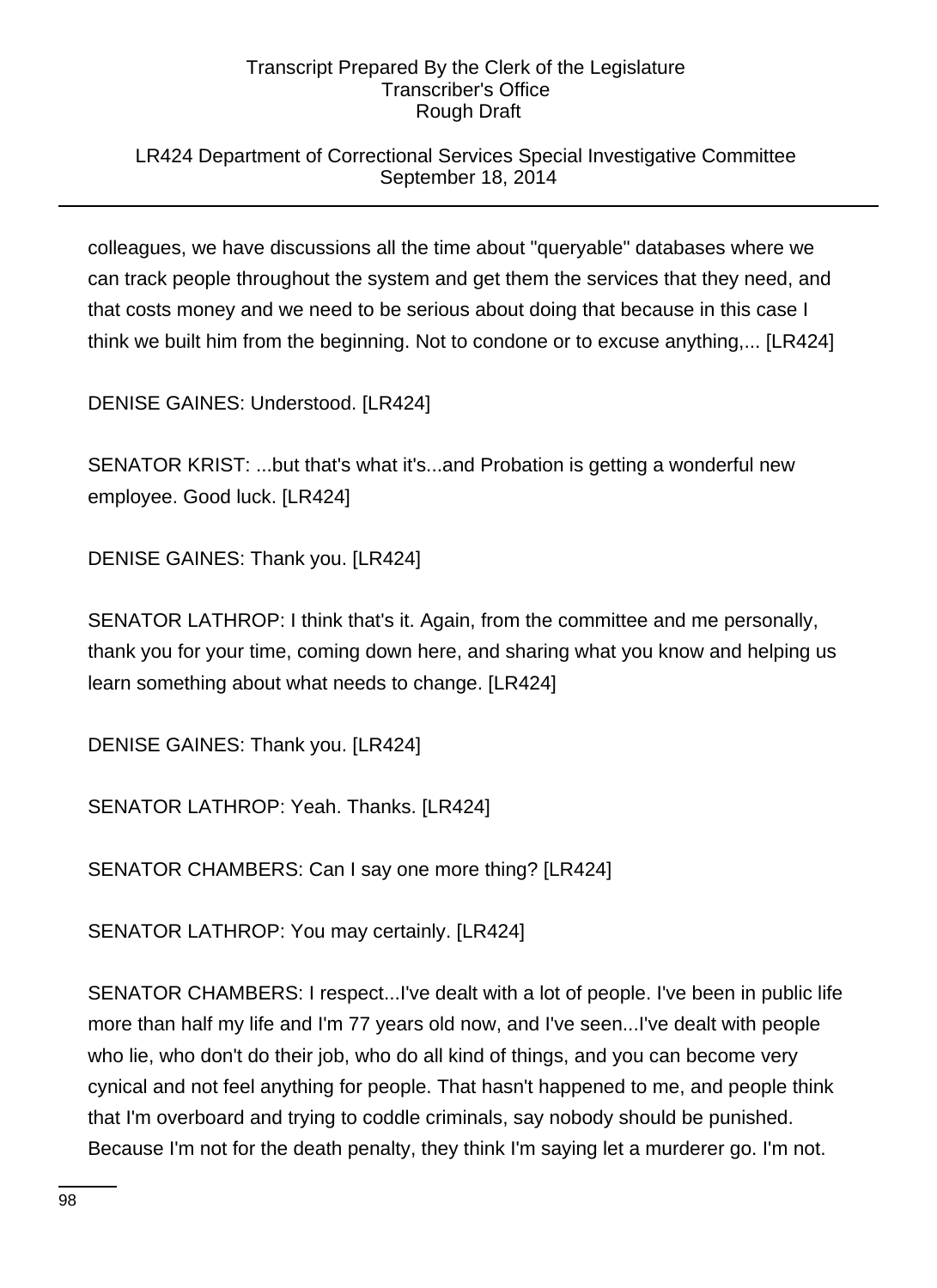## LR424 Department of Correctional Services Special Investigative Committee September 18, 2014

But here's what I will say to you. If all of these red flags that were clear to all objective mental health people and the proper thing had been done, there are four people who would still be walking on this earth. It was people at the Department of Corrections who told the Johnson County Attorney, who was considering whether civil commitment was needed, Nikko wrote him a letter asking for it, his mother wrote a letter asking for it, and an assistant Attorney General contacted those rats, I apologize to the rats, those people who had been dealing with Nikko, who had labeled him, who said no commitment is necessary; we got everything under control. Had there been the processing and the giving of information to the Johnson County Attorney, which he was asking for, he said to seek...and I'm paraphrasing, to seek a civil commitment we need some indication that the person is dangerous to himself or herself or others, then we can do something. He didn't get responses. And that was in Tecumseh. And that's when the joking started among them that, well, he's going to be sent to Lincoln. And nothing was done about a civil commitment, and Nikko himself raised that point. And as I said to the doctor, he said and it was noted, he did not want to be discharged because he knew what he would do. And those people in corrections said we're not going to give him, we're not going to turn him over to social whatever the call it because he's not suitable for that. We're not going to put him in a Violence Reduction Program because there's not enough time to finish it. In other words, they had an excuse for denying every and anything that might have mitigated, and they kept him in solitary until the day he got out. And one of those hardhearted people with a sense of humor said, well, I guess tomorrow is his big day, because tomorrow was the day they were going to turn him loose on the community straight from solitary. And he came to my community but he killed one of theirs. And when he killed one of theirs, the Governor jumped in it and said there should be a death penalty. That politicized it. The only way a death penalty could be put in place if he was found competent to stand trial. So the quacks who worked for the state had their marching orders. The only way the Governor would have a chance to get his wish of the death penalty is for the quacks to say that Nikko Jenkins is competent mentally for all these processes, and that's what the quacks said. But fortunately they were recognized as quacks and what they were doing was quackery.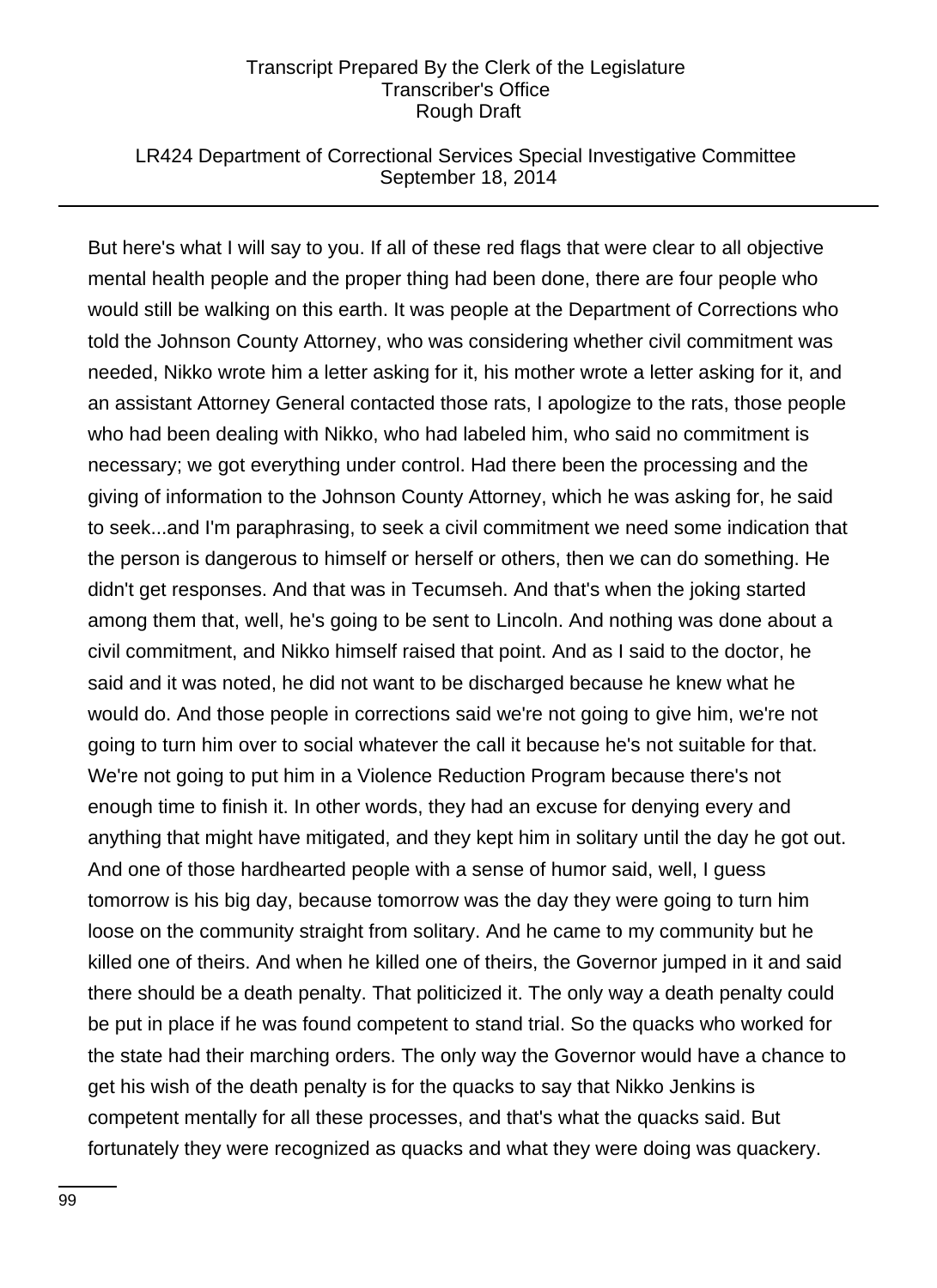## LR424 Department of Correctional Services Special Investigative Committee September 18, 2014

And the judge who had been going along with all of this quackery had been made to look like a fool himself by saying this mentally ill man could represent himself in court. Finally was at the brink of the abyss and looked over and saw that Nikko couldn't fall into it without drawing him because it was the hearing to determine the punishment and the judge drew back and he said he's not competent for that. Yes, I said he was competent to stand trial. Yes, I said he was competent to defend himself. Yes, I said that I couldn't accept a plea of no contest, but I changed my mind and I accepted it and found him guilty. But I can't go so far as to let him...because I don't think that panel would have done what the judge did, but the quacks from the state went to court and I think they lied through their teeth, I think they committed malpractice, and they were unprofessional because they were insistent that having gone this far to help carry out what the Governor wanted they had to go the next mile and keep saying, yes, he's competent. Well, when they were asked, what about these records that go back to when he was seven years old? Well, he was faking then. He was fooling everybody. So he fooled everybody when he was in school, seven years old, fooled everybody when he was at the Douglas County Youth Center, fooled everybody if he went to Kearney or someplace, fooled everybody, but not the quacks because the quacks saw through it and they told the judge he has no mental illness. And that's what we have seen happen and it's why I express the disgust that I do. I don't want you to think that I've lost my marbles, but I want some people who are connected with this state to know that I'm not through with those in the Department of Corrections yet and I'm certainly not through with those so-called medical and psychological people who were a part of this fiasco. But you are like a shining light, the city set up on a hill that cannot be hid and you're shedding light, along with Dr. Oliveto, on all this corruption that has gone on. And now it's up to me, the garbage man, to pick up the mess that others have laid down. You did all you could do, my child. And if I had...and if there was a heaven and if I had anything to do with it, I'd say you can go to heaven without dying. But they need you on this earth. That's all that I have. [LR424]

SENATOR LATHROP: I think we're out of questions. Again, thank you for your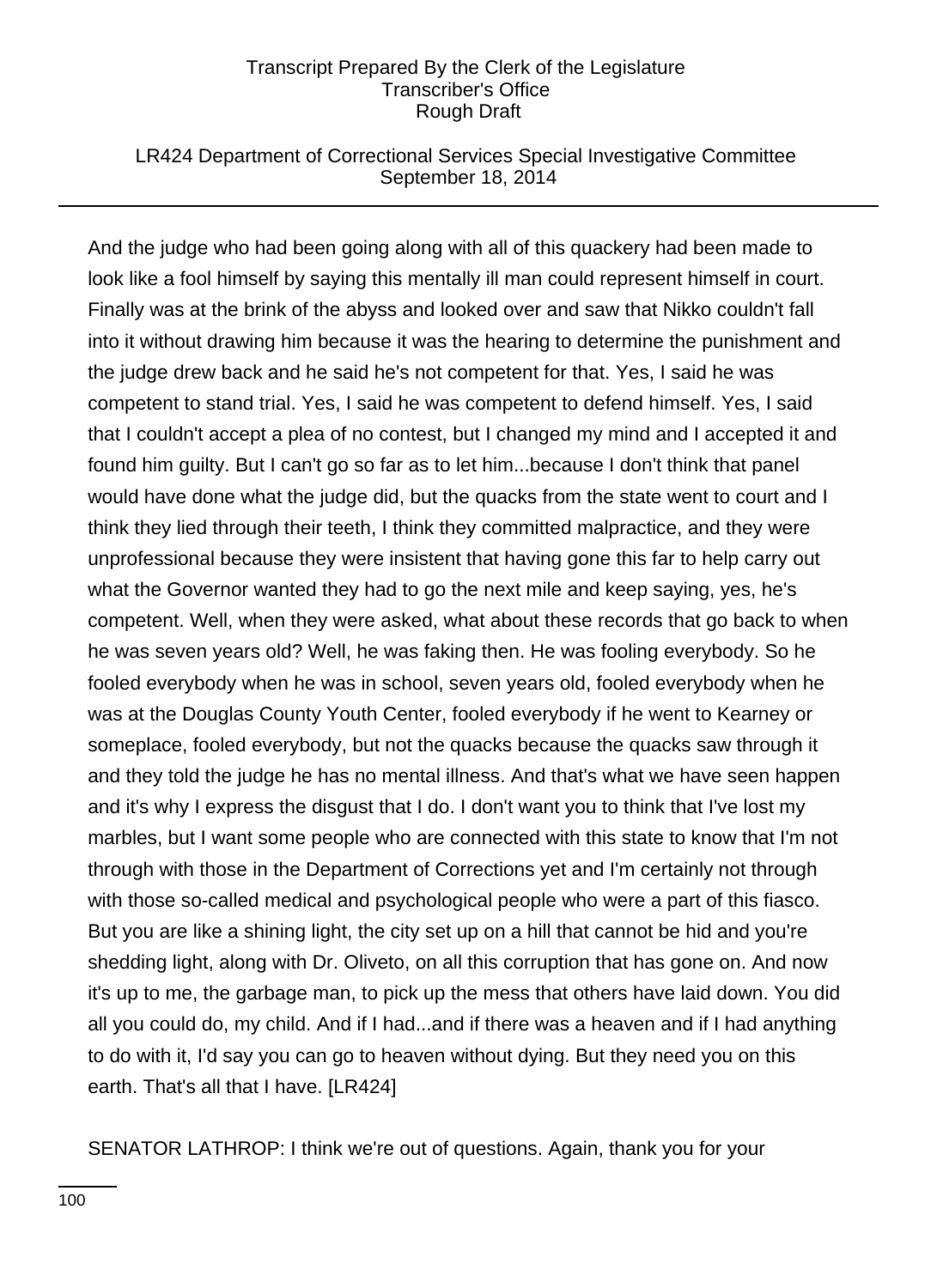## LR424 Department of Correctional Services Special Investigative Committee September 18, 2014

appearance here today. It is...yeah, thank you very much. [LR424]

DENISE GAINES: Okay. Thank you. [LR424]

SENATOR LATHROP: You're excused with our appreciation. It is a little bit after noon, so we're going to take a break until 1:30. And I'll ask my colleagues to be back here promptly at 1:30 so we can move on. And I expect to take up Dr. Baker next as our first witness of the afternoon. Thank you. [LR424]

## BREAK

SENATOR LATHROP: We're back on the record. It's just a little bit after 1:30 and we're through our lunch hour. This afternoon...Senator Bolz, I think, serves on two of these special investigative committees; we do have two of them going on yet this interim. And I think she's elected to go over to the ACCESSNebraska Special Investigative Committee and do some work over there this afternoon. And I am confident we'll be joined by Senator Mello shortly. But in the meantime, we will call Dr. Baker and have her come forward and begin our afternoon with her testimony. And before you sit down, Doctor, could we have you raise your right hand? Do you swear the testimony you're about to give to this Special Legislative Investigative Committee will be the truth, the whole truth, and nothing but the truth? [LR424]

DR. NATALIE BAKER: Yes, I do. [LR424]

SENATOR LATHROP: All right, thank you. And have a seat. Good afternoon. Could you recite your name and spell your last name for us? [LR424]

DR. NATALIE BAKER: Natalie Baker, B-a-k-e-r. [LR424]

SENATOR LATHROP: And at some point during your employment with the Department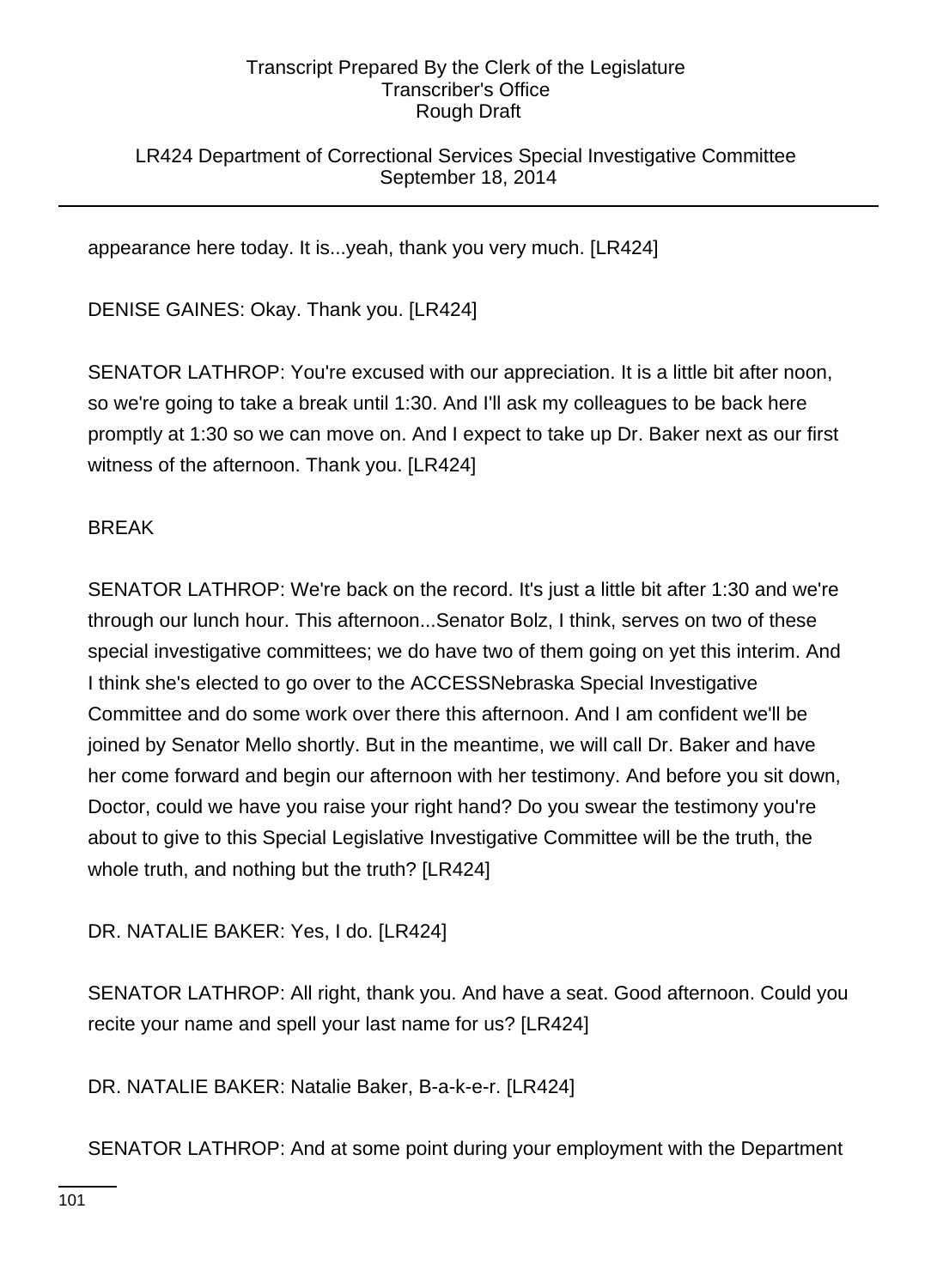## LR424 Department of Correctional Services Special Investigative Committee September 18, 2014

of Corrections--I'm getting ahead of myself a little bit--but were you known by a different last name? [LR424]

DR. NATALIE BAKER: My maiden name is Natalie Baker. My married name is Natalie Heser. [LR424]

SENATOR LATHROP: Heser. [LR424]

DR. NATALIE BAKER: H-e-s-e-r. [LR424]

SENATOR LATHROP: Okay. And the reason I ask is not to...the reason I ask is that some of the e-mails I think are under one name and the other one. We just want to make sure it's one in the same person. [LR424]

DR. NATALIE BAKER: Yes. [LR424]

SENATOR LATHROP: Okay. What is your profession, Dr. Baker? [LR424]

DR. NATALIE BAKER: I'm a psychiatrist. [LR424]

SENATOR LATHROP: And how long have you been a psychiatrist? [LR424]

DR. NATALIE BAKER: I graduated from medical school from the University of Nebraska Medical Center in 1996. And I graduated from the psychiatry residency program, a combined program, through UNMC and Creighton in 2000. And I became board certified and have maintained certification since 2003. [LR424]

SENATOR LATHROP: And since you have been board certified in psychiatry, can you tell us what has been your employment history? [LR424]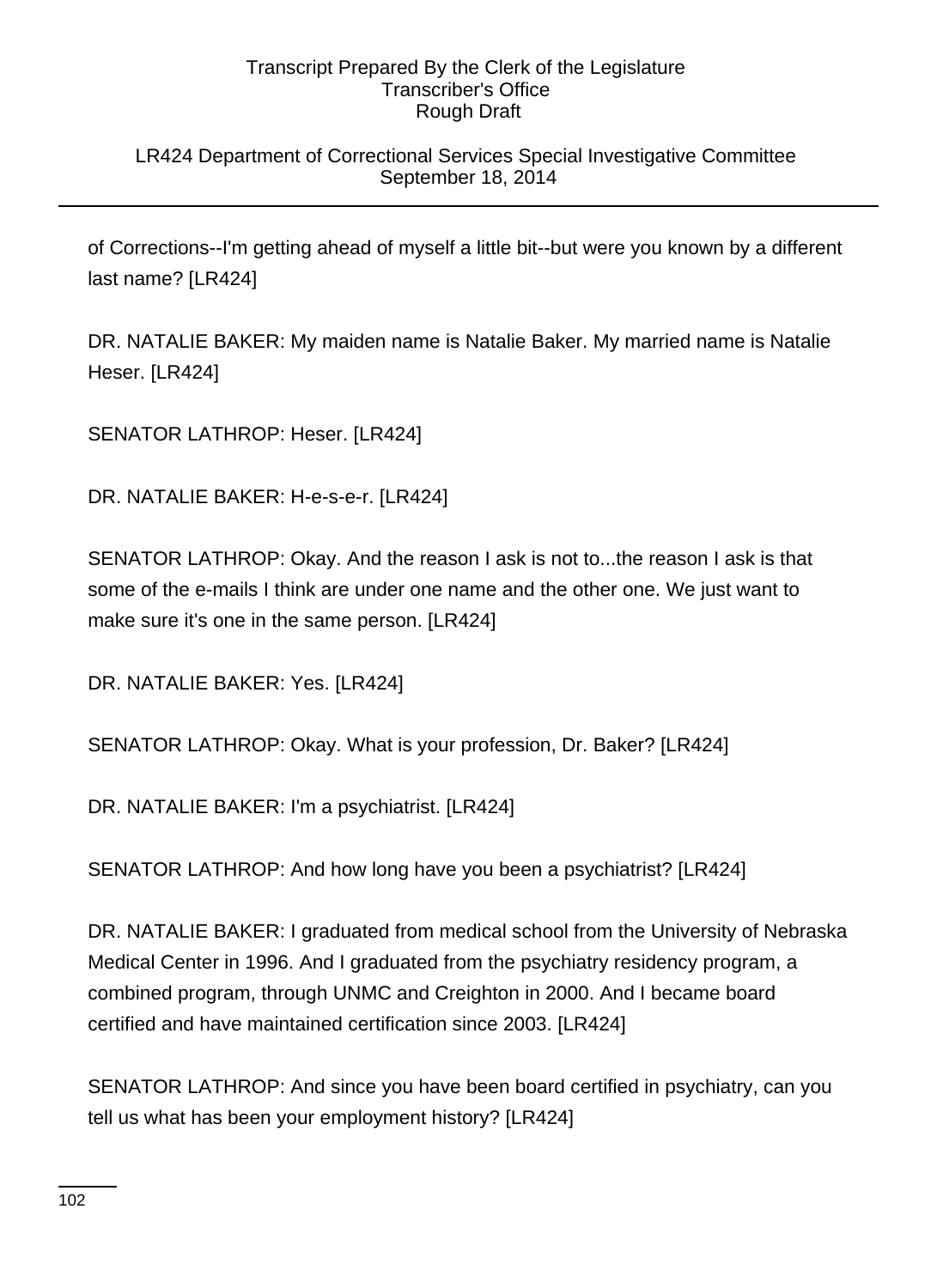## LR424 Department of Correctional Services Special Investigative Committee September 18, 2014

DR. NATALIE BAKER: I started in Corrections actually as a resident at Douglas County Corrections in 1999. And I was there probably seven, eight years. I was also a faculty at UNMC when I first graduated from residency. And then they built Tecumseh in 2001 and I have been there since they opened, as a psychiatric provider. I'm employed at Tecumseh through Correct Care Solutions. I have also done correctional, and continue to do correctional work, through the Department of Corrections for the State of Nebraska. I cover the Nebraska Correctional Center for Women in York; I work at Omaha Correctional Center; and the Nebraska Correctional Youth Facility for the adolescent males. [LR424]

SENATOR LATHROP: Okay. So you said Correct Care Solutions is your employer? [LR424]

DR. NATALIE BAKER: At Tecumseh, yes. [LR424]

SENATOR LATHROP: At Tecumseh? And so you're a contract worker there through Correct Care Solutions. [LR424]

DR. NATALIE BAKER: I'm a contract worker through Correct Care Solutions as well as the Nebraska Department of Corrections. [LR424]

SENATOR LATHROP: Okay. But when you're at Tecumseh, it's Correct Care Solutions. [LR424]

DR. NATALIE BAKER: At Tecumseh, it's... [LR424]

SENATOR LATHROP: ...and at other facilities, you are hired directly by the Department of Corrections. [LR424]

DR. NATALIE BAKER: Correct. [LR424]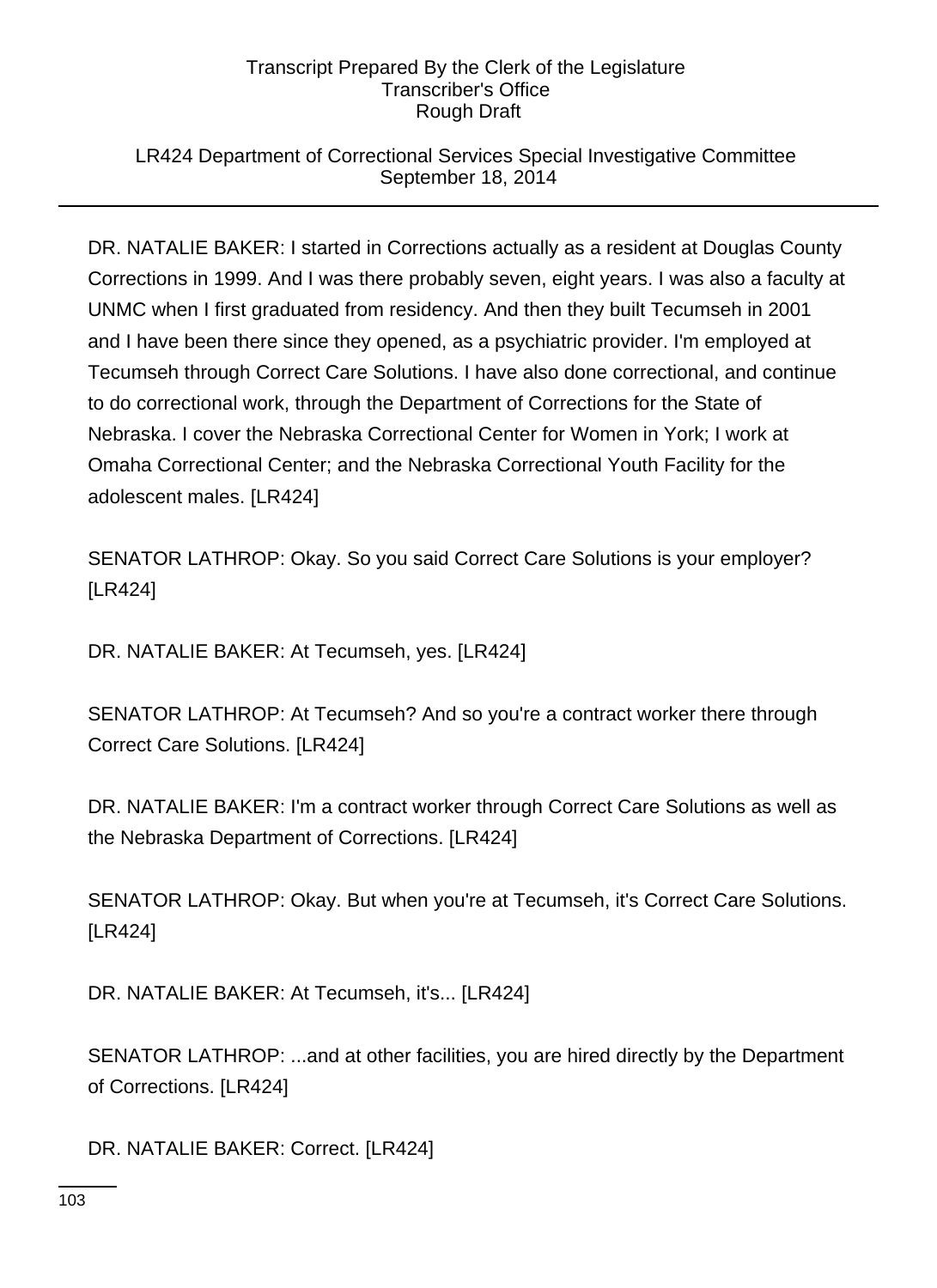LR424 Department of Correctional Services Special Investigative Committee September 18, 2014

SENATOR LATHROP: And that's been true and you have been working at Tecumseh since 2001. [LR424]

DR. NATALIE BAKER: Yes. [LR424]

SENATOR LATHROP: Do you have a private practice in addition to your work with Corrections or these various correction facilities? [LR424]

DR. NATALIE BAKER: I was in private practice part time from 2010 till 2013, and it became too much to balance Corrections. And so this for the past year is the first time I have been solely doing correctional work. I also worked in the Student Health Center at Creighton University seeing undergraduate and graduate students from 2010 until about 2013 as well. And then I went over to strictly Corrections. [LR424]

SENATOR LATHROP: Okay. This sounds really fundamental and maybe by 1:30 in the afternoon I shouldn't have to ask this question, but tell us what the speciality...explain the specialty of psychiatry. [LR424]

DR. NATALIE BAKER: My job in the correctional setting is to provide psychiatric evaluations and medication management for patients at the different facilities. [LR424]

SENATOR LATHROP: And when you say psychiatric evaluations, is that an assessment that ultimately leads to a diagnosis? [LR424]

DR. NATALIE BAKER: Hopefully, it does. Sometimes you have a provisional or working diagnosis. But what you hope is through your diagnoses and the symptoms, to come up with a good medication treatment plan for an individual. [LR424]

SENATOR LATHROP: Okay. And that makes it sound like it's not an exact science but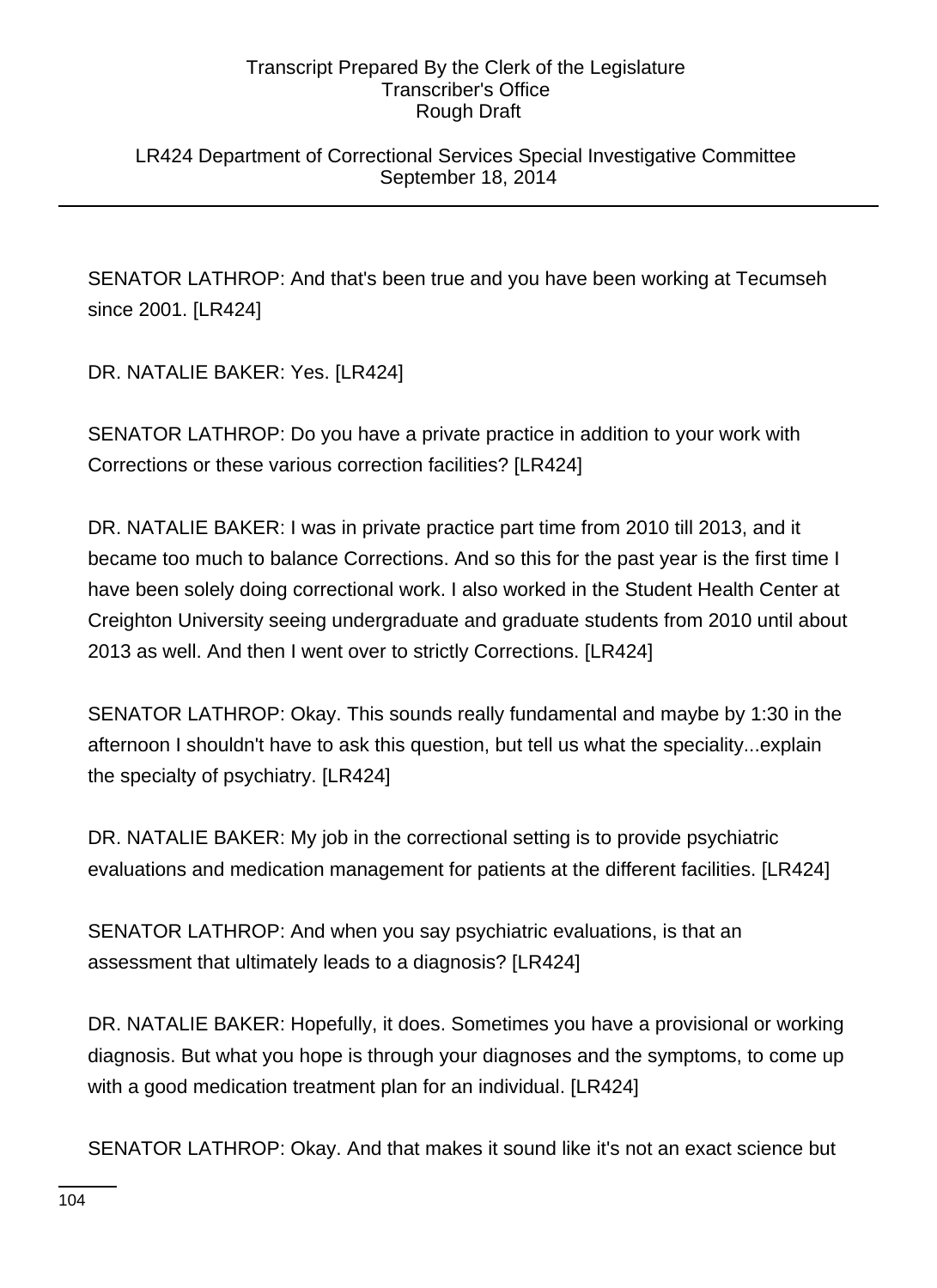## LR424 Department of Correctional Services Special Investigative Committee September 18, 2014

a little bit of art and a little bit of...and a lot of judgment. [LR424]

DR. NATALIE BAKER: Psychiatry has typically been known as somewhat of an art, because there is no, as you would say, treatment trees for a schizophrenic or things. And a lot of it is upon the clinical judgment of the provider. [LR424]

SENATOR LATHROP: So you may start out with one sort of a working diagnosis, and that may evolve over time? [LR424]

DR. NATALIE BAKER: Correct. [LR424]

SENATOR LATHROP: You have been involved...you know, before I do that, let me ask this. If you're a contractor at the department or at Tecumseh...so you don't work for the state, as a lot of the other mental health staff do, right? [LR424]

DR. NATALIE BAKER: The entire mental health staff is employed through the state except for myself. [LR424]

SENATOR LATHROP: Okay. Does that cause any difficulty with, if you develop a treatment plan, getting people who work for the state of Nebraska--not the same employer--to follow your orders? [LR424]

DR. NATALIE BAKER: The only thing I can be assured that will be followed through is medications that I order that medical will provide those medications. [LR424]

SENATOR LATHROP: That's an interesting thing for you to say. Why is that you can't count on the staff--the other mental health staff that are employed by the state of Nebraska--to follow through with your orders other than a medication order? [LR424]

DR. NATALIE BAKER: I can only make a recommendation or a request, say for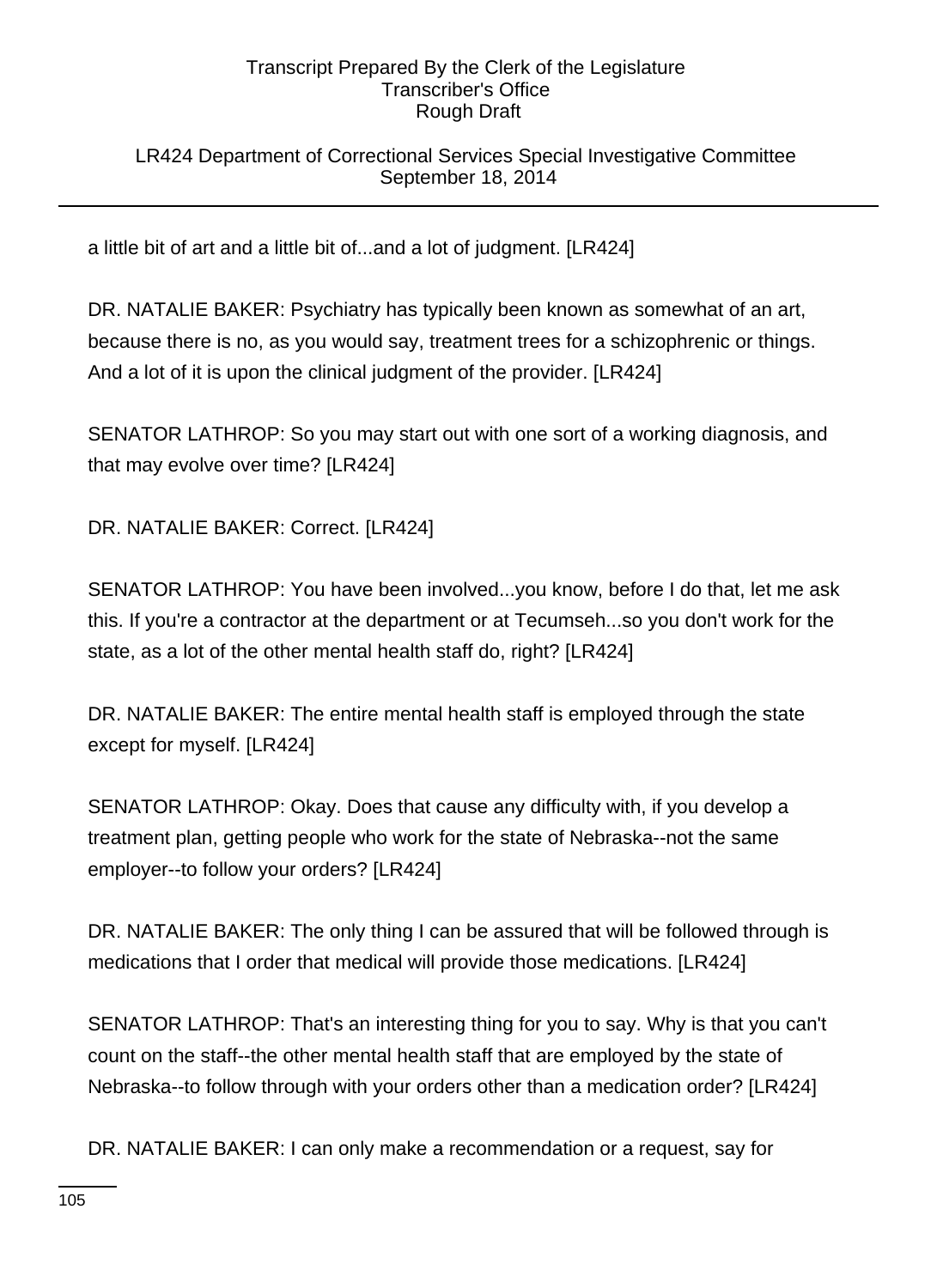## LR424 Department of Correctional Services Special Investigative Committee September 18, 2014

psychiatric testing, recommendations for treatment at a different facility. I cannot order or make those things happen. [LR424]

SENATOR LATHROP: Why? How come if a psychiatrist is going to be involved in the care and treatment of an inmate at Tecumseh can you not write an order and expect that if you want somebody evaluated that it's going to happen? [LR424]

DR. NATALIE BAKER: I don't know if I can answer that. I know if I feel something is not happening, that I request again and try and see what I can do. Ultimately that is not my decision or within my ability as my position in the department. [LR424]

SENATOR LATHROP: Is that unique to the Department of Corrections or the corrections environment? [LR424]

DR. NATALIE BAKER: It's just that it's a different environment because of safety and security of the institution. [LR424]

SENATOR LATHROP: Okay, I get that safety and security of the institution is going to be important and at some times it may be a consideration that your orders need to be modified. I am struggling with why. If you were at Immanuel Hospital working on their psych ward and you gave an order to anybody who works there, they'd follow it, would they not? [LR424]

DR. NATALIE BAKER: If I gave an order because I was concerned about somebody needing maybe a different type of care or level for their safety, yes, that would be followed through. [LR424]

SENATOR LATHROP: So in that sense Corrections or that environment, at least at Tecumseh, in that environment, the only order you can count on mental health staff--and by that, I mean psychologists down to social workers--the only order you can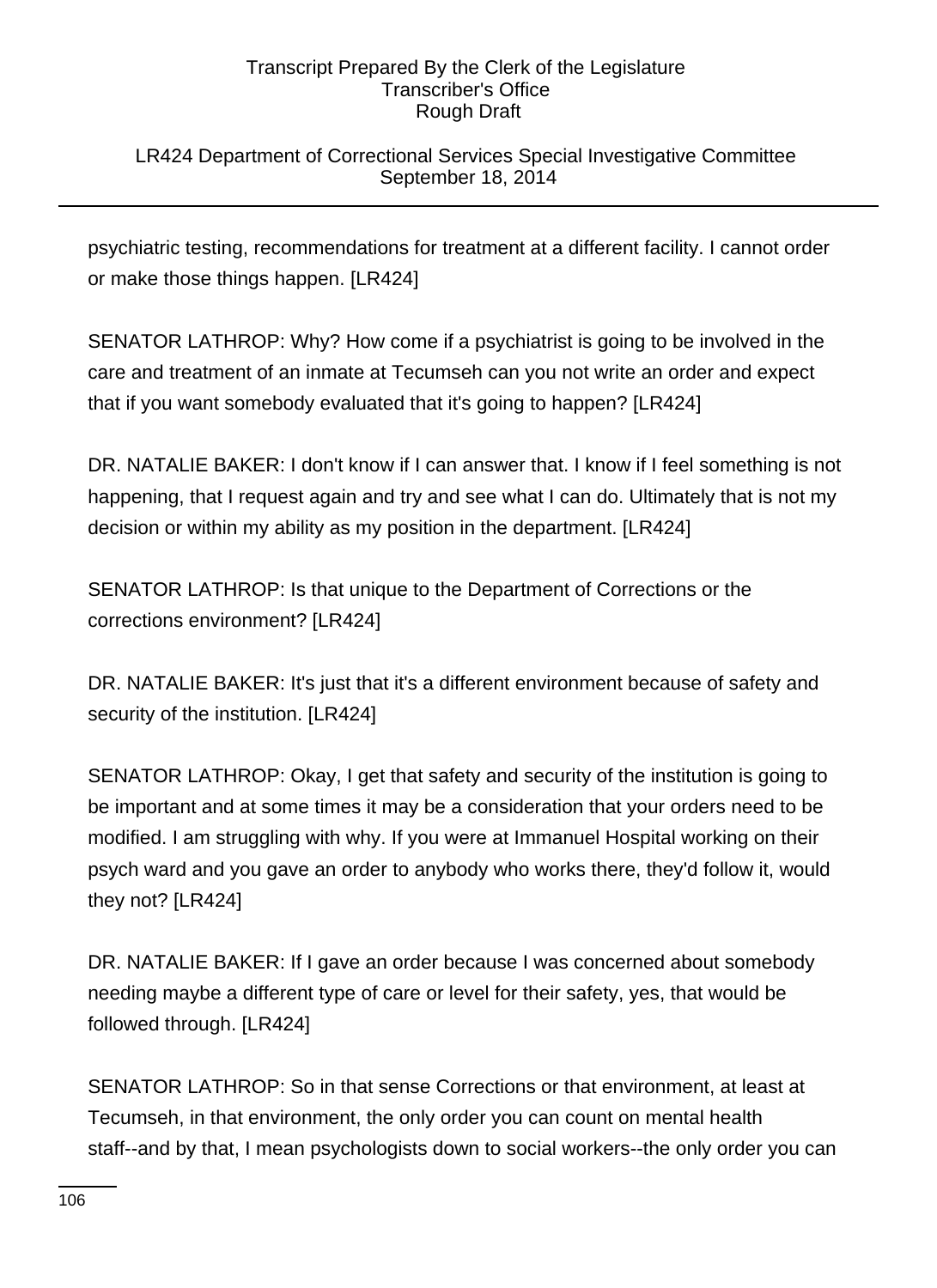LR424 Department of Correctional Services Special Investigative Committee September 18, 2014

count on is the one for meds. [LR424]

DR. NATALIE BAKER: For medication. [LR424]

SENATOR LATHROP: You were involved with and did assessments and provided treatment for Nikko Jenkins for a period of time? [LR424]

DR. NATALIE BAKER: Yes, I did. [LR424]

SENATOR LATHROP: Okay. And this was all happening at Tecumseh...the Tecumseh facility? [LR424]

DR. NATALIE BAKER: Well, Mr. Jenkins was at Tecumseh. There were periods of time where he would be transferred to Douglas County Corrections during that time. I wasn't necessarily privy exactly when those times were. But he may be there for a period of time and then would return back to Tecumseh. So he wasn't exactly at Tecumseh the entire time. [LR424]

SENATOR LATHROP: Exactly. And you didn't have his care while he was at Douglas County Corrections Center. But you did before he left and you did when he came back to Tecumseh. [LR424]

DR. NATALIE BAKER: Whenever he was physically at Tecumseh, he would be under my care. [LR424]

SENATOR LATHROP: Okay. And your first opportunity, from the records I've seen...and believe me, we have tens of thousands of pages of stuff that we've gotten from Corrections and we have done our best to distill it. So if you have a different start date with your assessment, that could be true. But the first one I have is July 30 of 2009, and that's on page 17 in the book, if we can kind of start there. [LR424]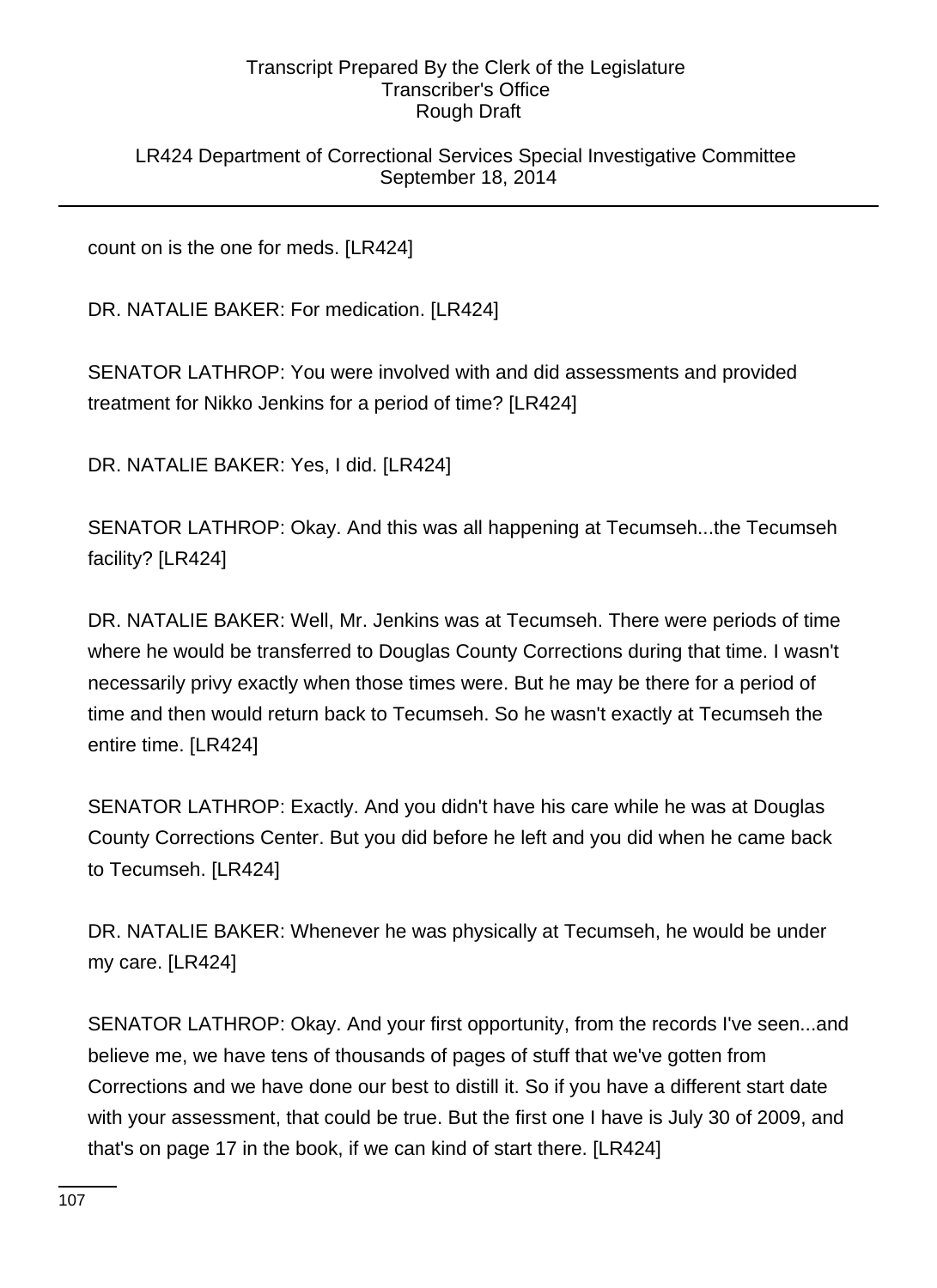LR424 Department of Correctional Services Special Investigative Committee September 18, 2014

DR. NATALIE BAKER: That does appear to be my initial assessment of Mr. Jenkins. [LR424]

SENATOR LATHROP: Okay. So how do you get that assignment? How do you end up at Mr. Jenkins' cell or how do you end up meeting with him? Do you get some assignment from somebody at Corrections? [LR424]

DR. NATALIE BAKER: For this particular assessment, it appears that Mr. Jenkins had requested to be seen. We can receive referrals from custody staff; from mental health staff; patients, of course, can request to be seen; medical staff; from some of the special programs; the substance abuse staff; so a lot of different ways that people can be referred. [LR424]

SENATOR LATHROP: And in this case it was the inmate himself, Jenkins? [LR424]

DR. NATALIE BAKER: That's what I have documented, yes. [LR424]

SENATOR LATHROP: Okay. What was to be your...what was the purpose of seeing him? [LR424]

DR. NATALIE BAKER: It would be to assess him and his symptoms to do a mental status exam and see if there are medications that maybe would help him. [LR424]

SENATOR LATHROP: Okay. And did you do an assessment? [LR424]

DR. NATALIE BAKER: Yes, I did. [LR424]

SENATOR LATHROP: And what's an assessment consist of in Mr. Jenkins' case on this first occasion? [LR424]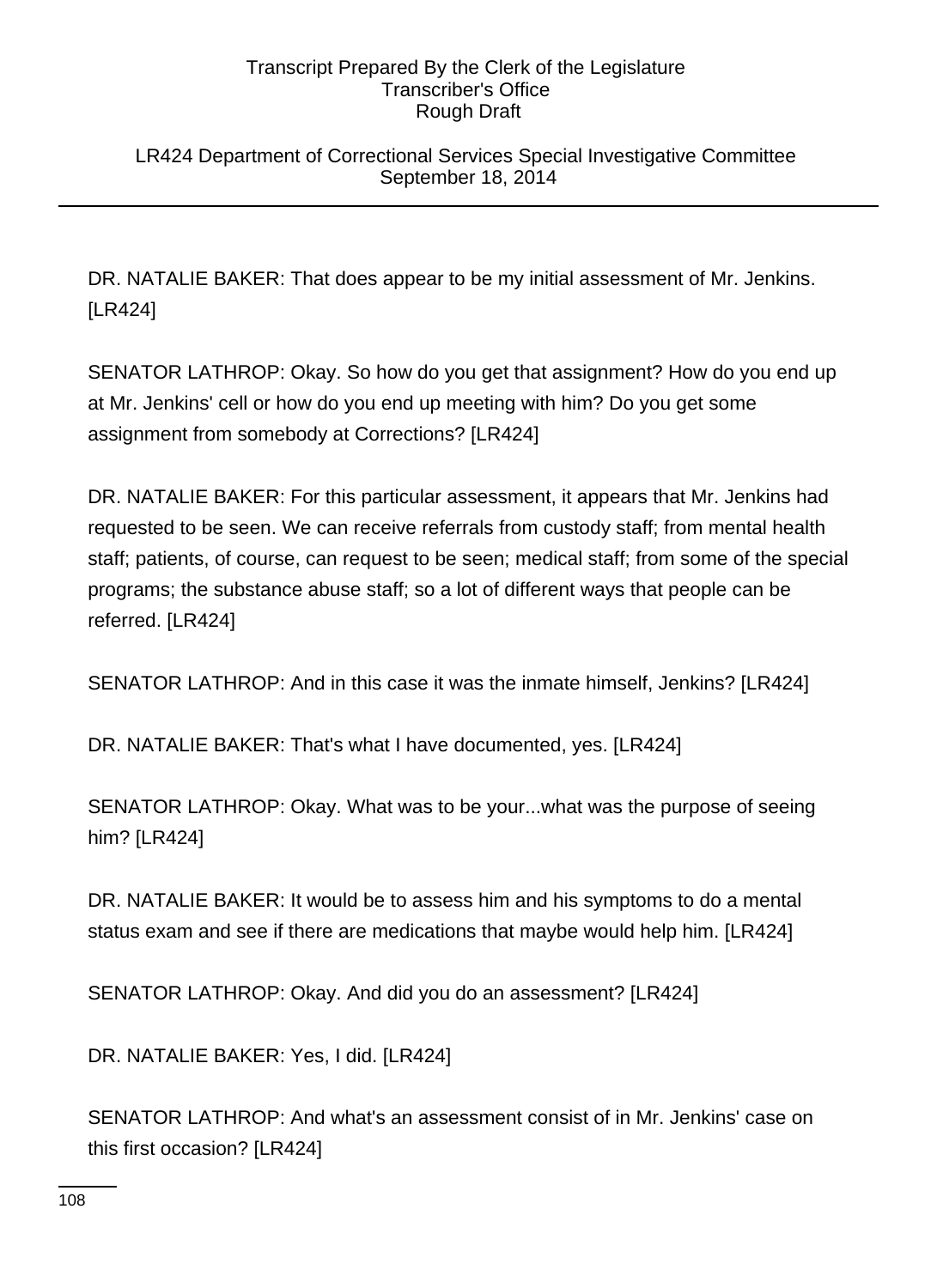### LR424 Department of Correctional Services Special Investigative Committee September 18, 2014

DR. NATALIE BAKER: When I initially see a patient, I do a full assessment, which would consist of a chief complaint of something that they're having the most problem with; and then a history of present illness, kind of the events that have been occurring most recently; a past psychiatric history; a past medical history; any medications they are taking, both mental healthwise as well as medically; any allergies they may have; a family history; social history, including any substance use history. And then you kind of put that together to make an assessment and a treatment plan. [LR424]

SENATOR LATHROP: And ultimately as part of the assessment you make a diagnosis if it's in order? [LR424]

DR. NATALIE BAKER: Correct. [LR424]

SENATOR LATHROP: Okay. Tell us what you did in his case, if you could walk us through the assessment you did. [LR424]

DR. NATALIE BAKER: So I met with him on this day and he was cooperative and provided me with the information that you see here. Would you like me to go through each section or...? [LR424]

SENATOR LATHROP: Sure. You don't have to read it, but you can kind of tell us what...you know, highlight it for us so that we get a sense of the assessment. [LR424]

DR. NATALIE BAKER: So under his history of present illness he had complained of being more stressed and complaining of auditory hallucinations, which he had described "the Egyptian death god." He said they've been going on for some time now, a couple of years. He was resistant to medications but felt that he was having a harder time coping with things. He had talked about a significant history of physical and sexual abuse from very young age, from ages three to ten. He had talked about witnessing a lot of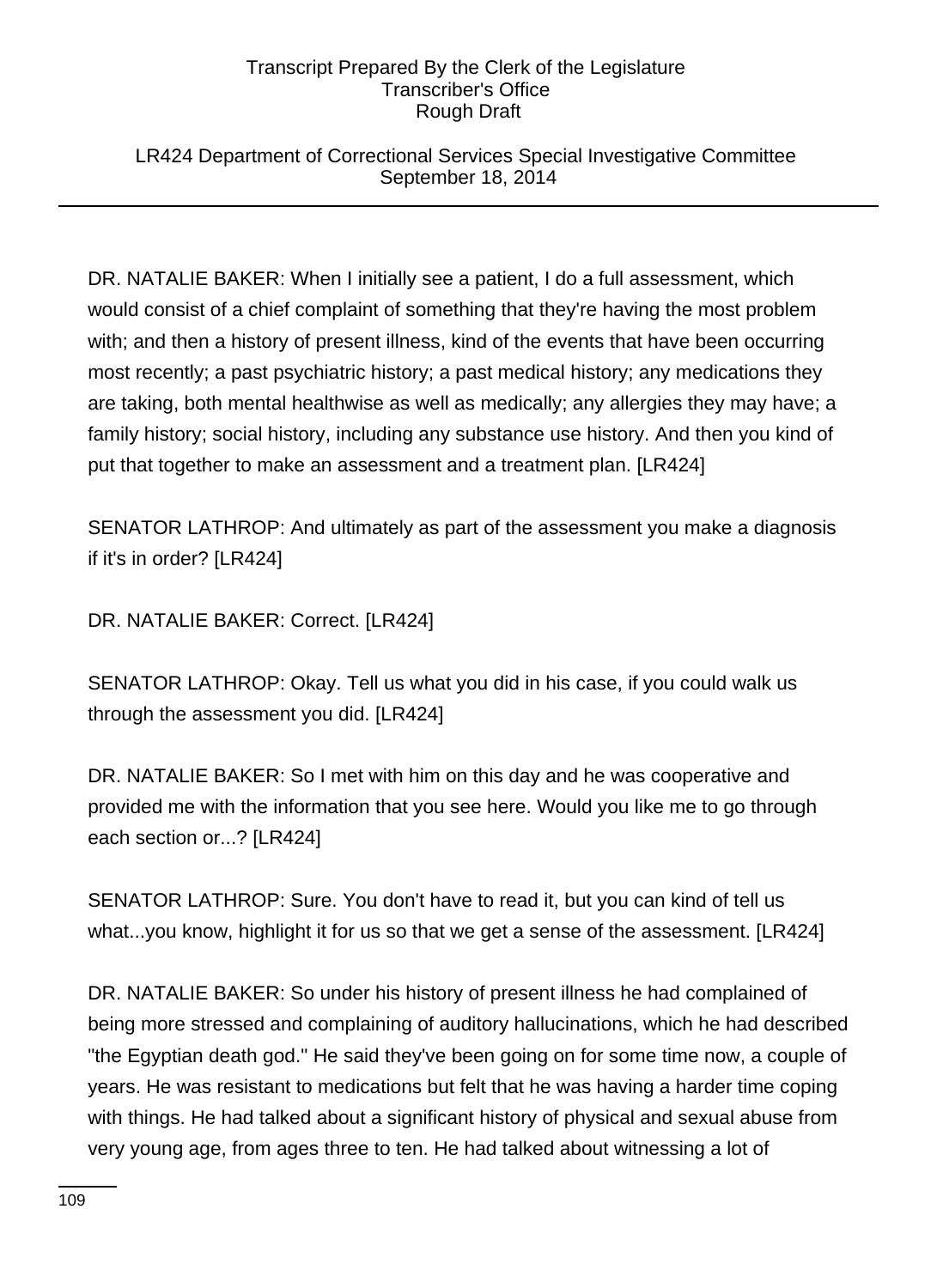### LR424 Department of Correctional Services Special Investigative Committee September 18, 2014

violence, things from being part of a gang as early as age 11 to 16. And then I talked to him about past psychiatric history. He did admit to me at that time the first time he had seen somebody for mental health reasons was at age seven because of taking a gun to school and for anger issues. He reported he had only been in-patient on one occasion, at Richard Young, which was at age eight. And that was related to him bringing a gun to school. He had a history of treatment with Ritalin. He was a healthy young male, didn't really relate any medical issues to me. He did report a family history. He told me that "his father suffered from bipolar and schizophrenia," alcohol abuse in his father and three sisters, a brother, so he had some mental health issues that he indicated in his family history. Social history, he told me he was from Omaha and single and no children. He had told me he received his GED while he was in prison. He had been...he had told me he wanted to be a professional boxer when he was released and that he had been in and out of prison since a pretty young age of 11. He reported a history of heavy alcohol use where he would drink a half to a pint a day of cognac. He would use marijuana and wet, which indicated that a lot of times marijuana dipped in formaldehyde or something like that that they would use...that he would use. And that the longest period of time he really was clean and sober was during the time he was incarcerated. And so then I did a mental status exam and he had...you know, he was somewhat striking because of the multiple tattoos on his face and neck and arms. He had indicated to me he liked the pain of tattoos. He also indicated to me that he did get the tattoos on his face because he didn't want to look like his father. Again, he was cooperative. He could get agitated kind of quickly. He talked about being angry, having problems with that; feeling paranoid; hearing voices again about the Egyptian death god. He was somewhat paranoid, feeling that if he took medicine that staff would try and poison him. And that was something that he did indicate on a few occasions while he was at Tecumseh. [LR424]

SENATOR LATHROP: Did you make a...that does seem to be a theme running through his time that he spent at Tecumseh. Did you make some kind of a judgment at some point during your care, that that was a belief that he held or that it was a manipulation?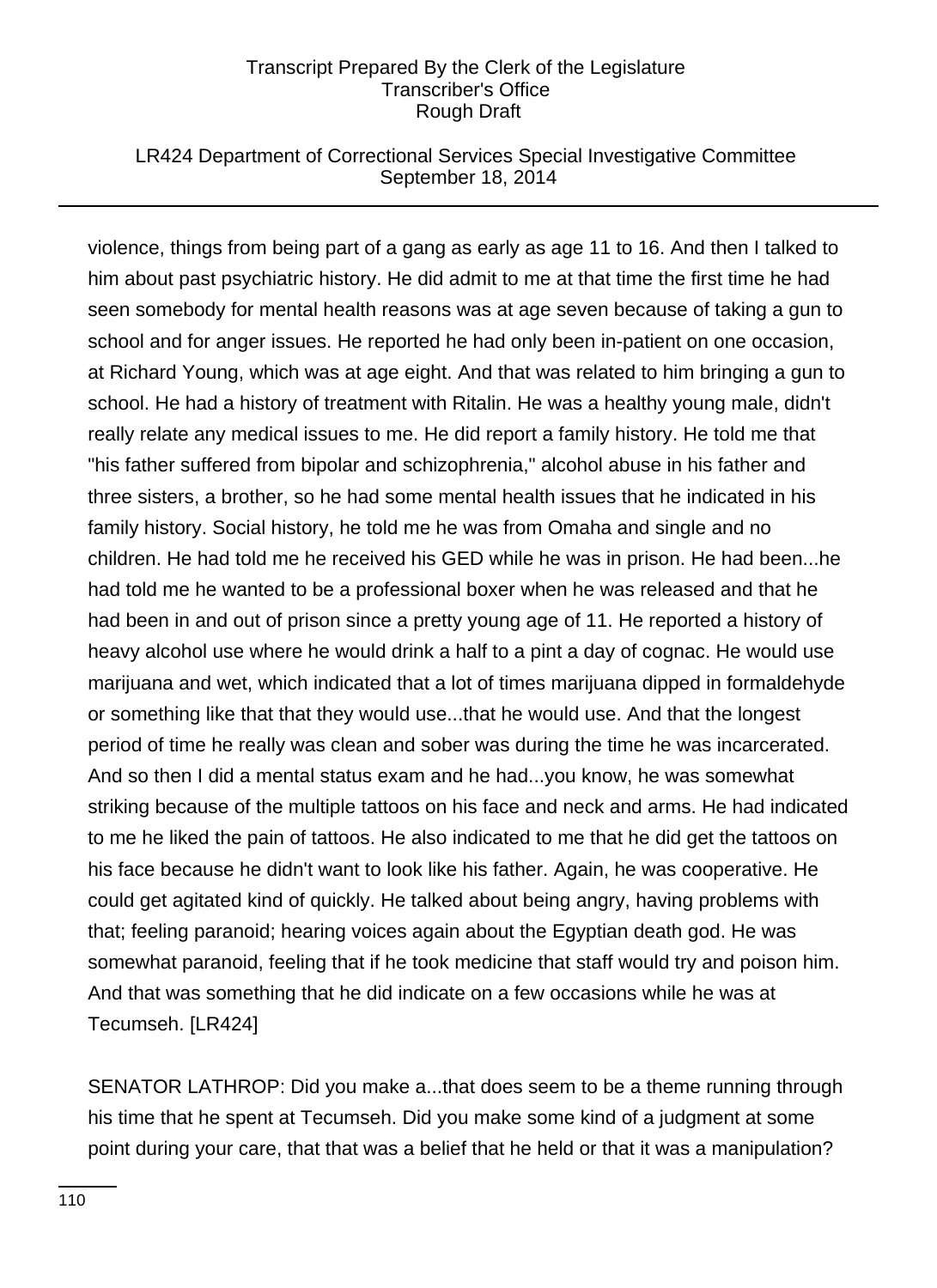### LR424 Department of Correctional Services Special Investigative Committee September 18, 2014

[LR424]

DR. NATALIE BAKER: I did feel he was paranoid. And he does have a history of--and I think we've heard from the prior testimony as well--of medication noncompliance. That he would take things for a short period of time. I do know that some of the things he struggled with, with taking psychotropics was that he felt they kind of slowed him or dulled him. And I think that concerned him as well. [LR424]

SENATOR LATHROP: Is that true? The medications that we'll talk about here or that we've heard Dr. Oliveto talk about, do they...is that an accurate statement by a patient if they report it? [LR424]

DR. NATALIE BAKER: I think Ms. Gaines, when she kind of stated when he took medications, at times he would appear less intense. I don't know if that is necessarily a slowing down. I mean, the hope is that it makes better organization of your thoughts and maybe so they're not racing. But he may have felt...you know, it's hard to say if he felt that it made him vulnerable in some sense when he took medication. [LR424]

SENATOR LATHROP: But he seemed to express an authentic reason for not taking it, at least in his own perception? [LR424]

DR. NATALIE BAKER: That he...for not taking it? [LR424]

SENATOR LATHROP: Right. [LR424]

DR. NATALIE BAKER: At times he did. [LR424]

SENATOR LATHROP: Okay. Anything else with respect to the mental status exam? [LR424]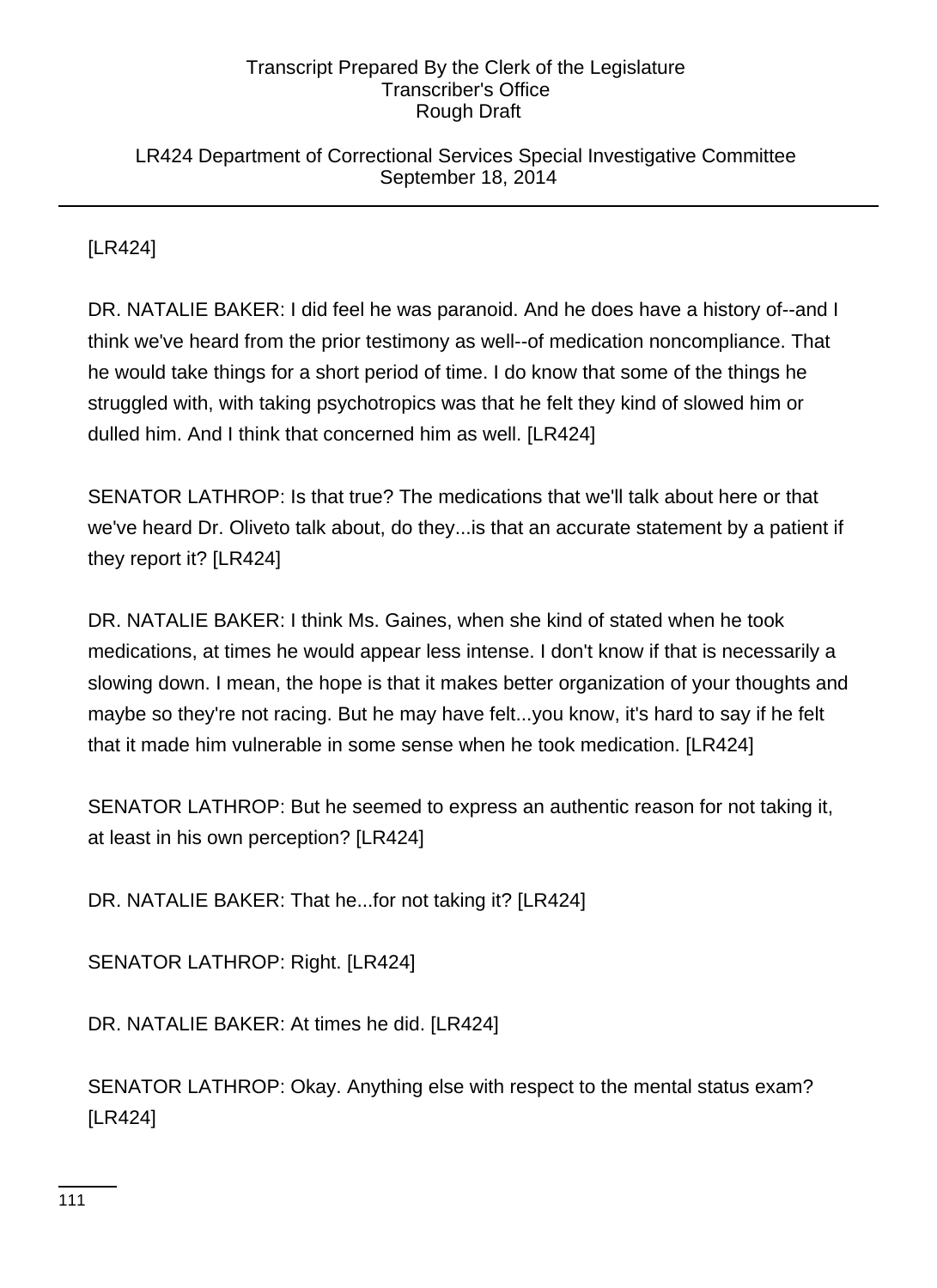# LR424 Department of Correctional Services Special Investigative Committee September 18, 2014

DR. NATALIE BAKER: You know, at that time again I did feel that he was delusional, very grandiose, had magical thinking about some of his abilities and things at that time. He was alert and oriented, his memory and comprehension appeared adequate. I had documented that he had fair reality testing, that at times it appeared okay, sometimes not as good. And that his insight and judgment had been limited. [LR424]

SENATOR LATHROP: Okay. Did you in the end develop a diagnosis? [LR424]

DR. NATALIE BAKER: I did. [LR424]

SENATOR LATHROP: And you have--because I'm looking at your notes that you're reviewing--you have something called Axis I and Axis II and Axis...looks like V. [LR424]

DR. NATALIE BAKER: Three. [LR424]

SENATOR LATHROP: Three? [LR424]

DR. NATALIE BAKER: Three, four, and five. [LR424]

SENATOR LATHROP: Three, four, and five? [LR424]

DR. NATALIE BAKER: Yes. [LR424]

SENATOR LATHROP: Okay. I might have a hole punched through the II. [LR424]

DR. NATALIE BAKER: I think so. [LR424]

SENATOR LATHROP: Okay, so the Axis I would suggest a mental illness, am I right? [LR424]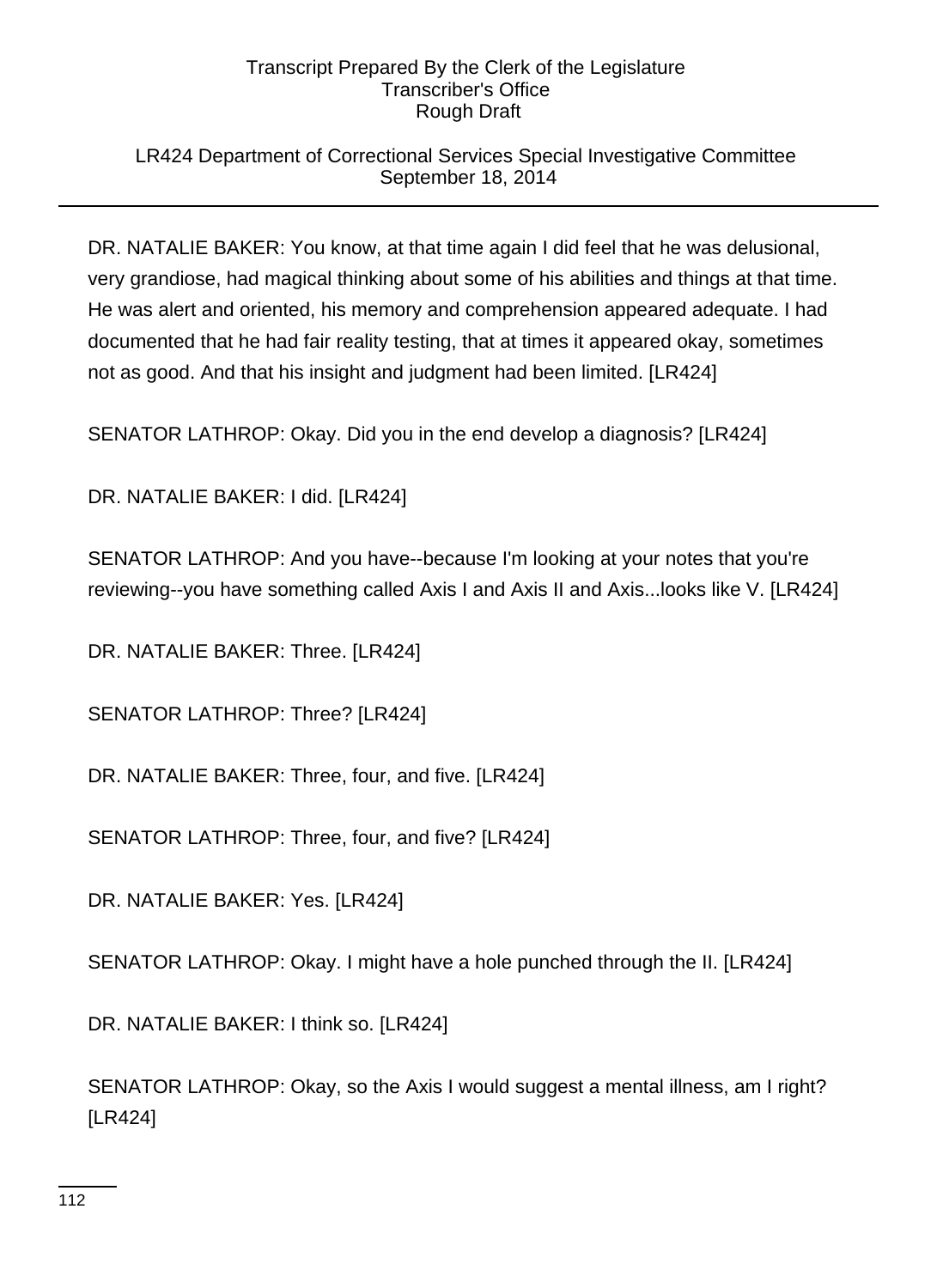### LR424 Department of Correctional Services Special Investigative Committee September 18, 2014

# DR. NATALIE BAKER: That is correct. [LR424]

SENATOR LATHROP: That's a diagnosis of an honest to goodness mental illness. And you had a diagnosis. [LR424]

DR. NATALIE BAKER: Yes. [LR424]

SENATOR LATHROP: What was it? [LR424]

DR. NATALIE BAKER: I documented psychosis NOS which stands for "not otherwise specified." [LR424]

SENATOR LATHROP: Tell us what that means. With a patient that has psychosis NOS, what's that...what have you found to be true or believe to be true about the patient to make that diagnosis? [LR424]

DR. NATALIE BAKER: At that time, he had expressed psychotic symptoms such as hearing things, feeling paranoid. He also exhibited significant mood symptoms. He was somewhat labile, was kind of up and down. He exhibited some of this magical thinking. And so at that time a psychosis not otherwise specified is just more of a generalized...that there's something going on, that he does appear to have some significant issues, psychotic symptoms, mood symptoms. And is this a schizophrenic spectrum versus a bipolar spectrum? It was unclear upon my initial visit. And, you know, sometimes it's very difficult to have collaborating previous information too. And so when I initially see someone, I try and keep it broad. And then if you can kind of narrow down the diagnosis as time goes on sometimes that can help, you know, just in time of seeing someone. [LR424]

SENATOR LATHROP: Okay. That was not the only diagnosis you made on Axis I. [LR424]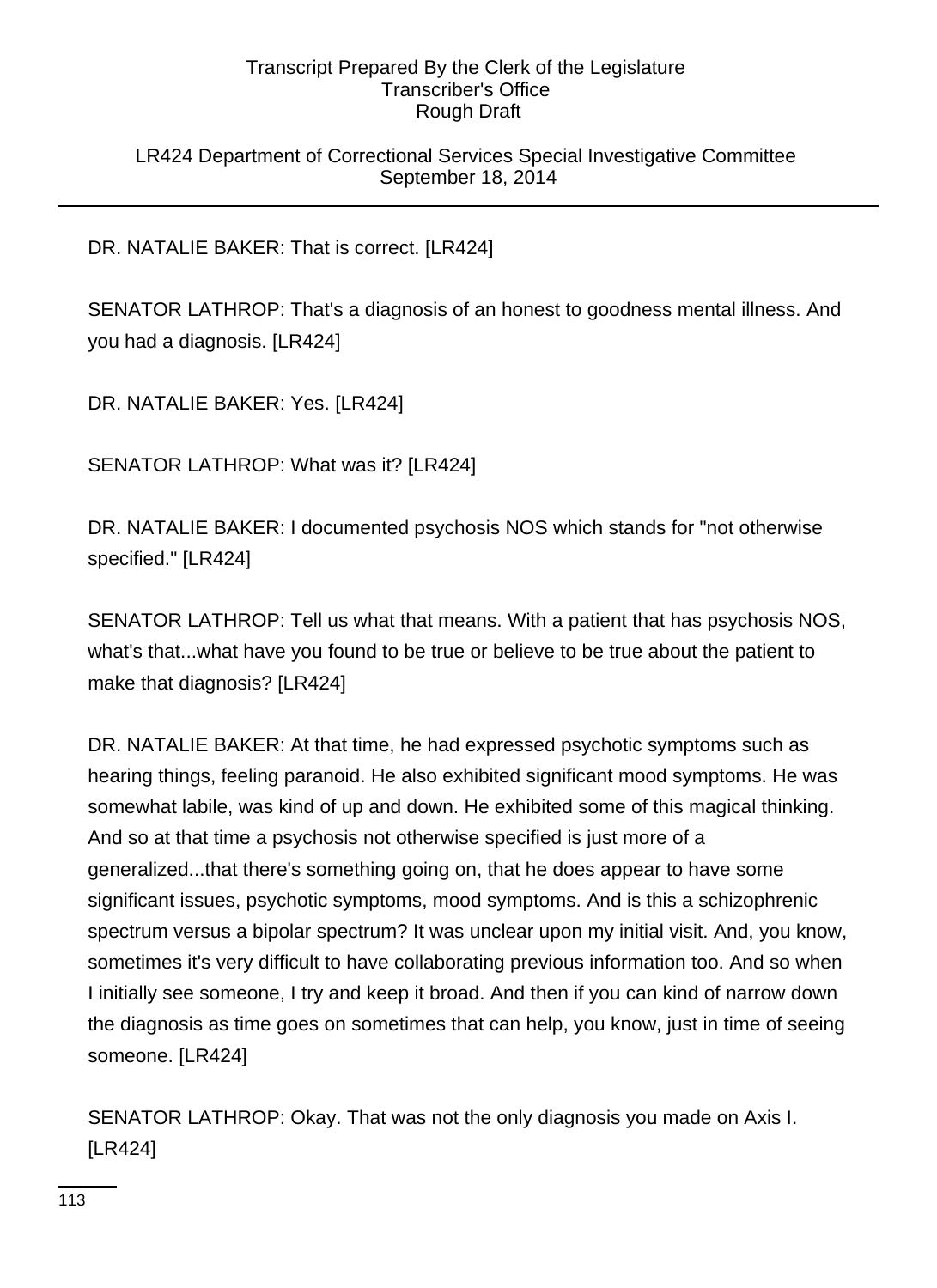LR424 Department of Correctional Services Special Investigative Committee September 18, 2014

DR. NATALIE BAKER: That's correct. [LR424]

SENATOR LATHROP: What else did you find or conclude after your initial assessment? [LR424]

DR. NATALIE BAKER: I also wrote "possible schizoaffective disorder, bipolar type." [LR424]

SENATOR LATHROP: And tell us what that means. What are the characteristics of that diagnosis? [LR424]

DR. NATALIE BAKER: And again, Dr. Oliveto alluded to that diagnosis earlier. And that's when an individual is exhibiting symptoms of psychosis as well as significant mood symptoms. And it's very difficult to tell, are they having the psychosis without any mood symptoms for a certain period of time or is it all together all the time. And so that to me was also a possibility because of the significance of his symptoms and his difficulty functioning in the environment. I also wrote "probable PTSD" because of his history of abuse and trauma and violence when he was very young. [LR424]

SENATOR LATHROP: And that history of abuse and trauma and violence--and we heard a little bit about it this morning, and you did as well during your assessment--you have to have some symptoms in order to make that probable posttraumatic stress disorder, right? [LR424]

DR. NATALIE BAKER: Yes. [LR424]

SENATOR LATHROP: So in addition to telling you about circumstances that might lead any one of us to have those sorts of symptoms, he's also telling you he's experiencing those. [LR424]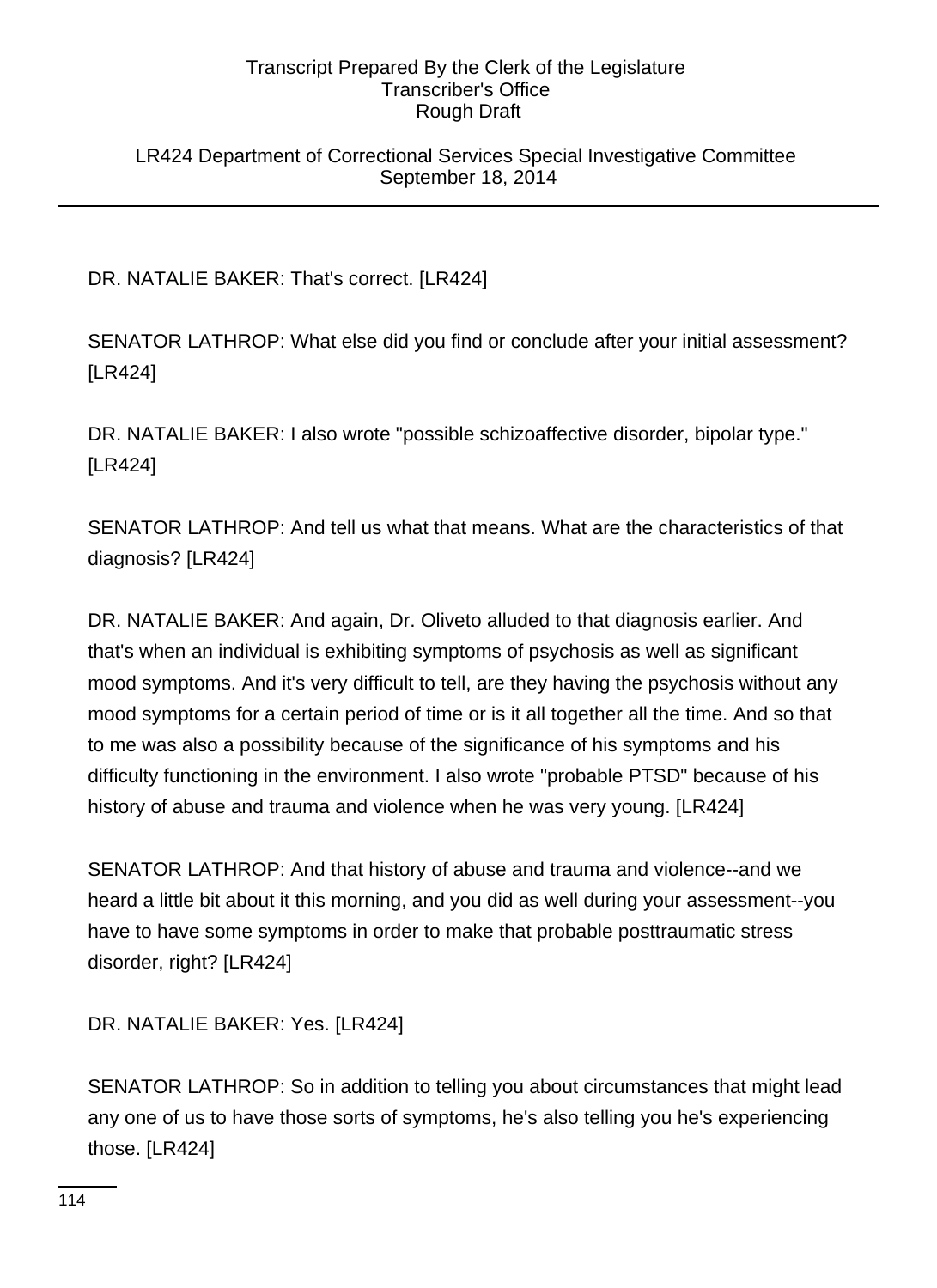LR424 Department of Correctional Services Special Investigative Committee September 18, 2014

DR. NATALIE BAKER: Yes, that is correct. [LR424]

SENATOR LATHROP: And that's a mental illness diagnosis? [LR424]

DR. NATALIE BAKER: Yes, it is. [LR424]

SENATOR LATHROP: Your next one was "polysubstance dependence?" [LR424]

DR. NATALIE BAKER: Yes. And then I listed the substances that he used... [LR424]

SENATOR LATHROP: Which is... [LR424]

DR. NATALIE BAKER: ...including the marijuana, the wets, and the alcohol. I also diagnosed "adjustment disorder." And when I say "with mixed features" that means depressive and anxiety features which again is very common in the correctional setting in general because it's such a big change for individuals to come into the system. And then I also wrote to rule out bipolar affective disorder with psychotic features versus a chronic paranoid schizophrenia because he's also--when I evaluated him--was 22 years old, which is sometimes an age that you do see the more serious schizophrenia and symptoms like that emerging as well. [LR424]

SENATOR LATHROP: Okay. With that diagnosis did you then...well, you also had an Axis II. [LR424]

DR. NATALIE BAKER: Axis II, which is personality, if they have any developmental disabilities or things like that. And I wrote "strong Cluster B traits." [LR424]

SENATOR LATHROP: What does strong Cluster B traits mean? [LR424]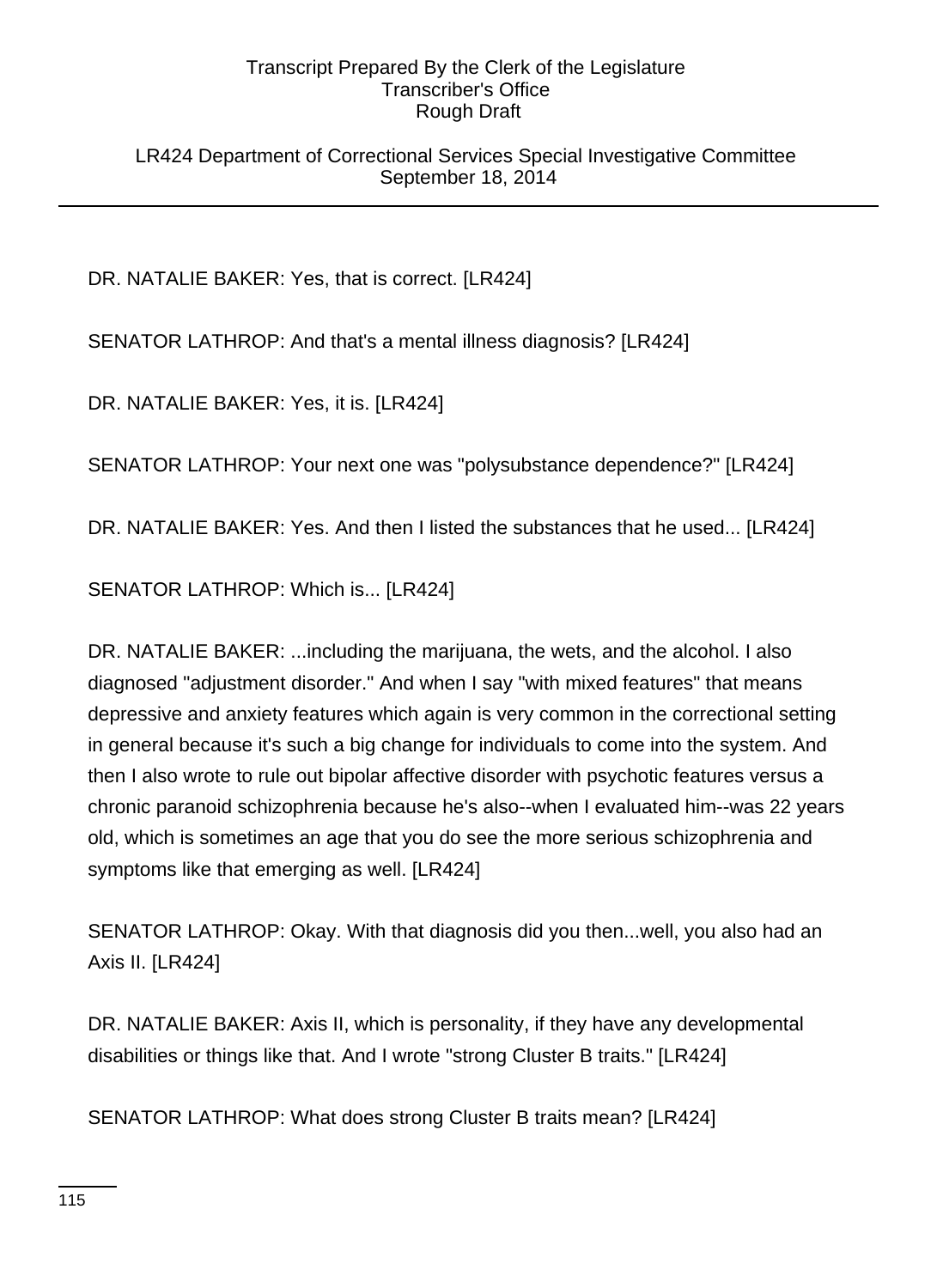# LR424 Department of Correctional Services Special Investigative Committee September 18, 2014

DR. NATALIE BAKER: Well, it's kind of a grouping that includes kind of maybe antisocial traits, histrionic traits, narcissistic traits. He did exhibit some of these traits. It's also...you have to be careful in young individuals to sometimes diagnose an outright personality disorder. They have to be at least 18 and sometimes you have to know their history from when they're young. And so it's not an uncommon diagnosis in corrections, particularly. But just to kind of give an idea of things that you kind of observe and will continue to observe. [LR424]

SENATOR LATHROP: Okay. Do you develop a treatment plan after you come up with a...you do your assessment, you come up with a conclusion or your diagnosis, do you do a treatment plan? [LR424]

DR. NATALIE BAKER: Yes. [LR424]

SENATOR LATHROP: So you're now going to be involved in his care? [LR424]

DR. NATALIE BAKER: Correct. [LR424]

SENATOR LATHROP: And what is the care going to look like or what do hope for besides prescribing some medication? [LR424]

DR. NATALIE BAKER: Well, what I first hope for with the individual is to educate them about their mental illness because I think that's very important that they understand. Some people have insight into their mental illness, some do not, and that makes it more difficult. You want to have them involved in the treatment plan and hopefully the medications that you recommend because it is going into their bodies. And if they don't believe in it or understand it, they're less likely to take it. And so we talk about that. And particularly with Mr. Jenkins, he indicated he wanted some help. I know he indicated he had been on some medications and so we talked about that. He did admit to me--I had documented in my note--that Dr. Williams, who was one of the medical providers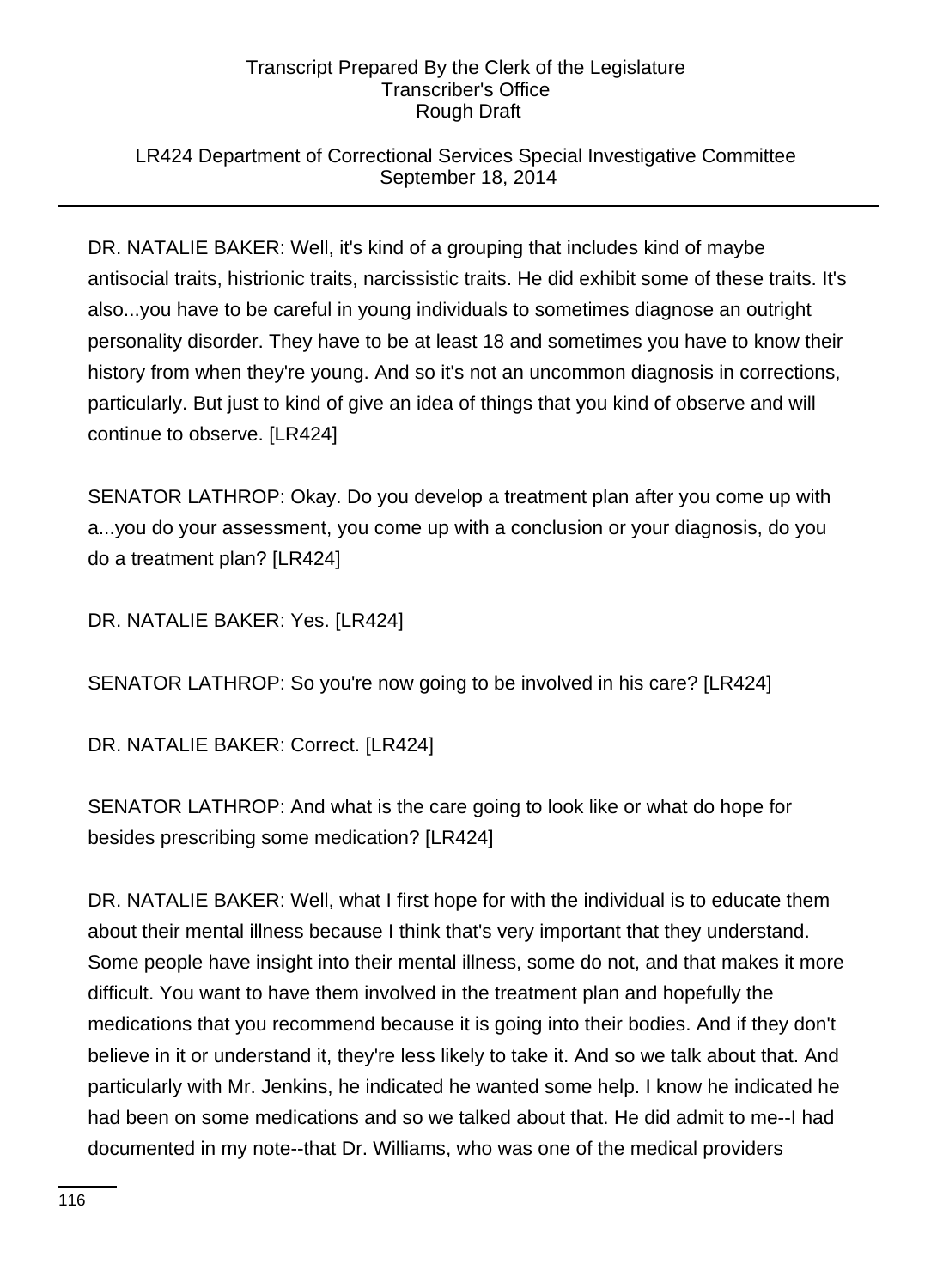# LR424 Department of Correctional Services Special Investigative Committee September 18, 2014

there--he wasn't a mental health provider--had ordered a mood stabilizer which is Depakote. And Mr. Jenkins admitted to me he never took it. But when I had seen him at this time, he was agreeable to a trial of Risperdal. And I think he had indicated he took that as well at Douglas County Corrections and had found some benefit to it. And as I... [LR424]

SENATOR LATHROP: I don't think...well, go ahead. Go ahead. [LR424]

DR. NATALIE BAKER: As I wrote, I also referred the patient to mental health--that's...MH is mental health--to work on trauma issues, anger management, and I requested evaluations by MIRT--is our Mental Illness Review Team--and the CVORT because of his history of violence. These are kind of teams of mental health individuals that evaluate patients at our facility. [LR424]

SENATOR LATHROP: Were you obliged to bring in MIRT under some protocol at Corrections or did you feel like you needed their assessment? [LR424]

DR. NATALIE BAKER: I felt that he needed that assessment. [LR424]

SENATOR LATHROP: Okay. When you did this initial assessment that we've been talking about which is July 30 of '09, do you know what his status was? Was he in the hole, for lack of a better word? [LR424]

DR. NATALIE BAKER: Okay. [LR424]

SENATOR LATHROP: Is he in isolation or is he in the general population or what's his status at that point if you know? [LR424]

DR. NATALIE BAKER: I know from my note that I had talked to him, when he told me--it's towards the bottom--he states he was briefly in GP which is general population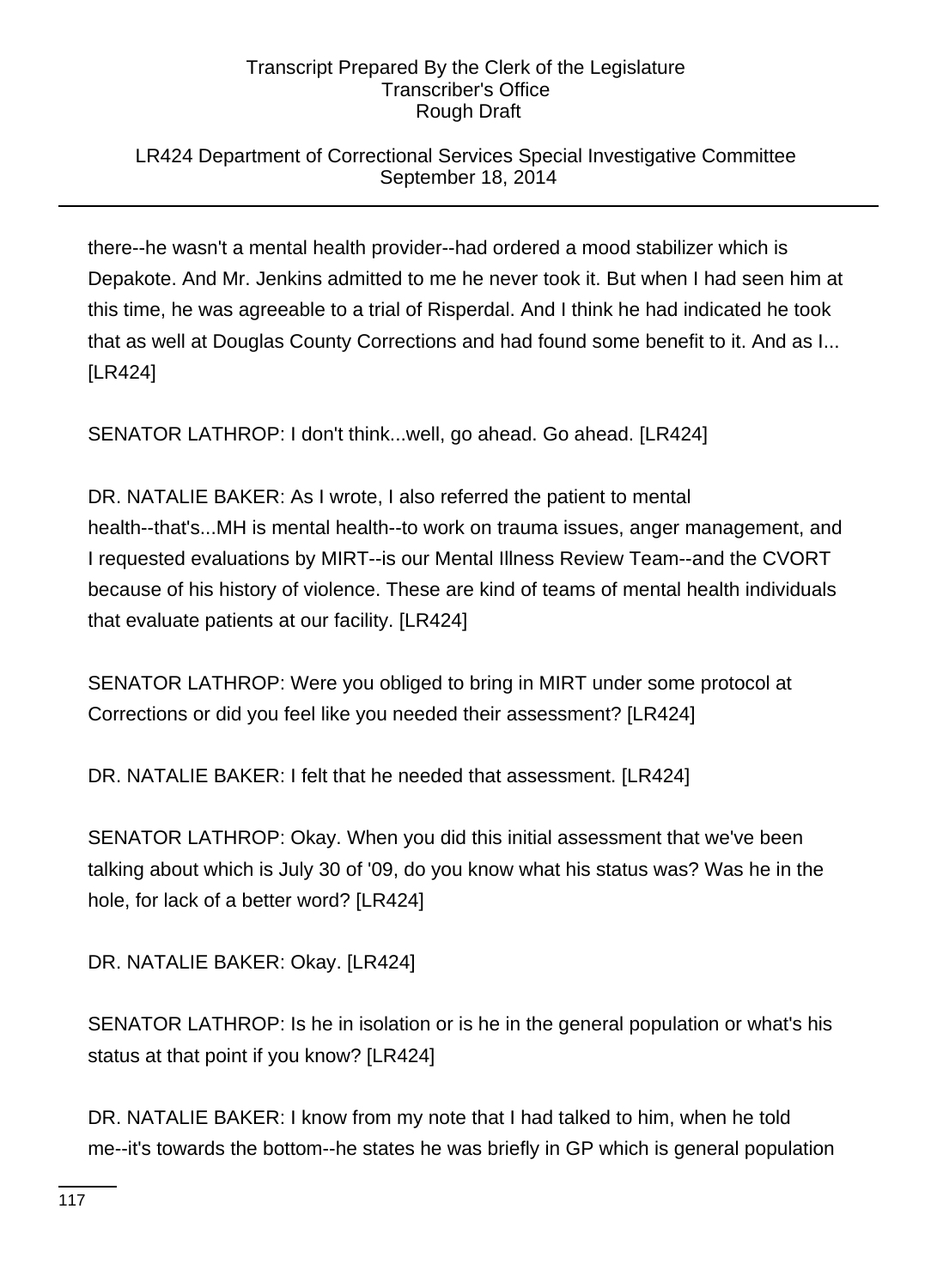# LR424 Department of Correctional Services Special Investigative Committee September 18, 2014

but was back in the special management unit or the segregation because he had a "shank" or weapon and that that's why he had been placed back in the special management unit is my understanding. [LR424]

SENATOR LATHROP: And just so that I understand and everybody up here does, when you do an assessment of somebody like that and the special management or the intensive management or whatever euphemism they use for taking a guy and putting him in a room where he stays for 23 hours a day, that's what we're talking about. Am I right? [LR424]

DR. NATALIE BAKER: That is correct. [LR424]

SENATOR LATHROP: And they get to go out into a little fenced-in area and into fresh air and the sunlight one hour a day. [LR424]

DR. NATALIE BAKER: One hour a day. [LR424]

SENATOR LATHROP: Okay. And that's where he's housed. Where do you see a guy like this when that's the case? [LR424]

DR. NATALIE BAKER: When it is an initial visit, I try to take them out of their cell because it's a lot of information you try and get, and they're on a gallery that can be loud. It does depend on custody availability because Tecumseh does have the largest segregation population. Out of the thousand or so males there, a third...approximately a third of the population is segregation so it's a little more intensive. And if they have an emergency or if custody has other things to do, they may not always be able to remove people from their rooms to be seen because they just don't have the staff or sometimes people are a triple escort or a double escort or things like that and it requires a lot of custody to be there. If I follow them for mental health, the difference between...Mr. Jenkins was in what they call an IM or an intensive management cell. That is the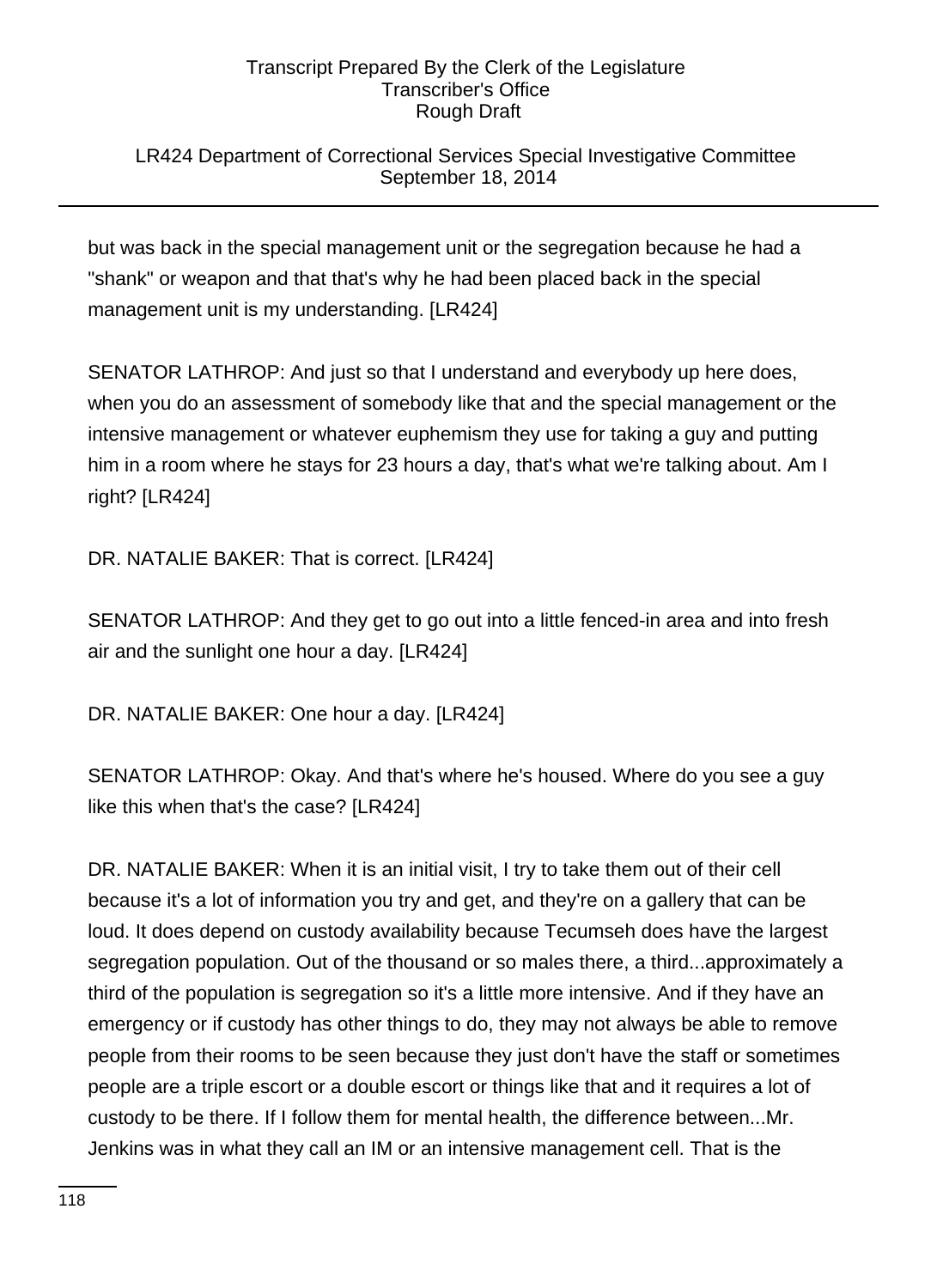# LR424 Department of Correctional Services Special Investigative Committee September 18, 2014

highest security cell. And instead of a community shower--like in the gallery that they open a door and they go into the shower--they have their own shower in the front of the cell. And so there is a little area off of the gallery. In their cell they have a shower and they have their door. Then they have their living area and they have another door. And then the out door to the yard or their outside time. So sometimes I can see people in that showered area where the patient is safe and secure, I'm safe, and be able to evaluate them without being on the gallery for everyone else to hear. [LR424]

SENATOR LATHROP: Okay. So that's sort of the spectrum of different settings that you could see somebody in IM. And do you remember where you saw him on this occasion? Were you in a room? Don't know? It's okay if you don't remember. [LR424]

DR. NATALIE BAKER: I honestly...mostly likely...they have a client-attorney room. [LR424]

SENATOR LATHROP: Okay. [LR424]

DR. NATALIE BAKER: And most likely that is where I saw him. [LR424]

SENATOR LATHROP: Okay. Did you feel like you had developed a little bit of a rapport with him? [LR424]

DR. NATALIE BAKER: I did. He never refused...Mr. Jenkins never refused to see me. I felt that I needed to just follow him regularly, whether he took medications or not because he had difficulty functioning. It was not easy to see him because it was rather intense. I know he did tell me, Baker, I have no beef with you. And I did feel we...you know, I was able to talk to him. But sometimes it was difficult to sometimes redirect him. [LR424]

SENATOR LATHROP: Which was kind of part of the symptoms that he presented with.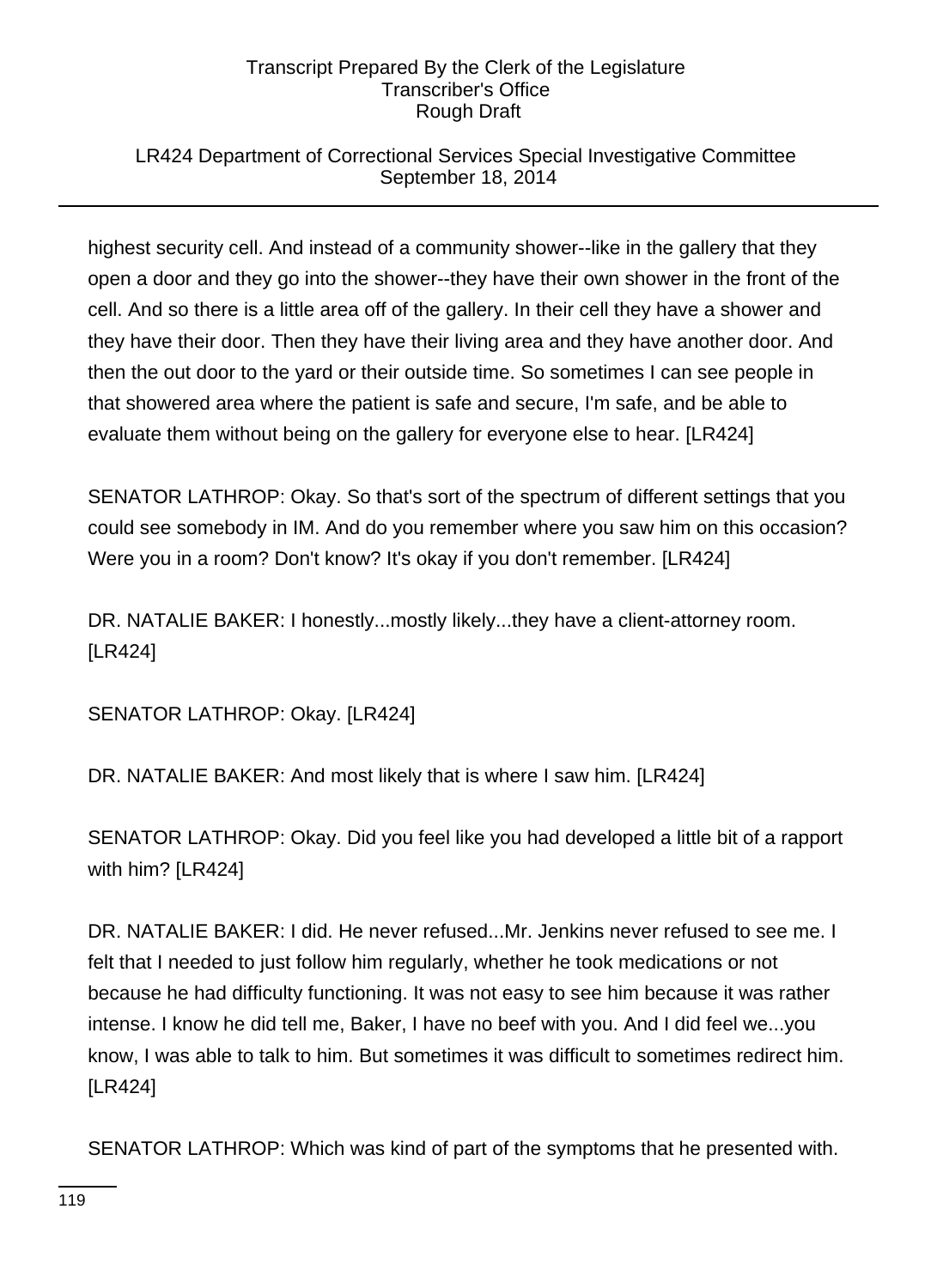LR424 Department of Correctional Services Special Investigative Committee September 18, 2014

[LR424]

DR. NATALIE BAKER: Yes. [LR424]

SENATOR LATHROP: Did you place him on medications on this first visit? [LR424]

DR. NATALIE BAKER: I did recommend the Risperdal, yes... [LR424]

SENATOR LATHROP: Okay. [LR424]

DR. NATALIE BAKER: ...and ordered it. [LR424]

SENATOR LATHROP: Okay. And at least initially he took it, did he not? [LR424]

DR. NATALIE BAKER: He did take it for a little period of time. [LR424]

SENATOR LATHROP: And you next see him in October, October 8 of 2009; and that's on page 22. And I guess the first question I'd have is did he seem to be responding to the medications that you'd prescribed? In other words, did they have the intended effect? [LR424]

DR. NATALIE BAKER: I know initially when I had talked to him that it did appear that he felt a little better when he took it and that he did appear a little calmer. It just was difficult to continue to get consistency with the medication. [LR424]

SENATOR LATHROP: I appreciate that. And that happened sort of after October 8. [LR424]

DR. NATALIE BAKER: Correct. [LR424]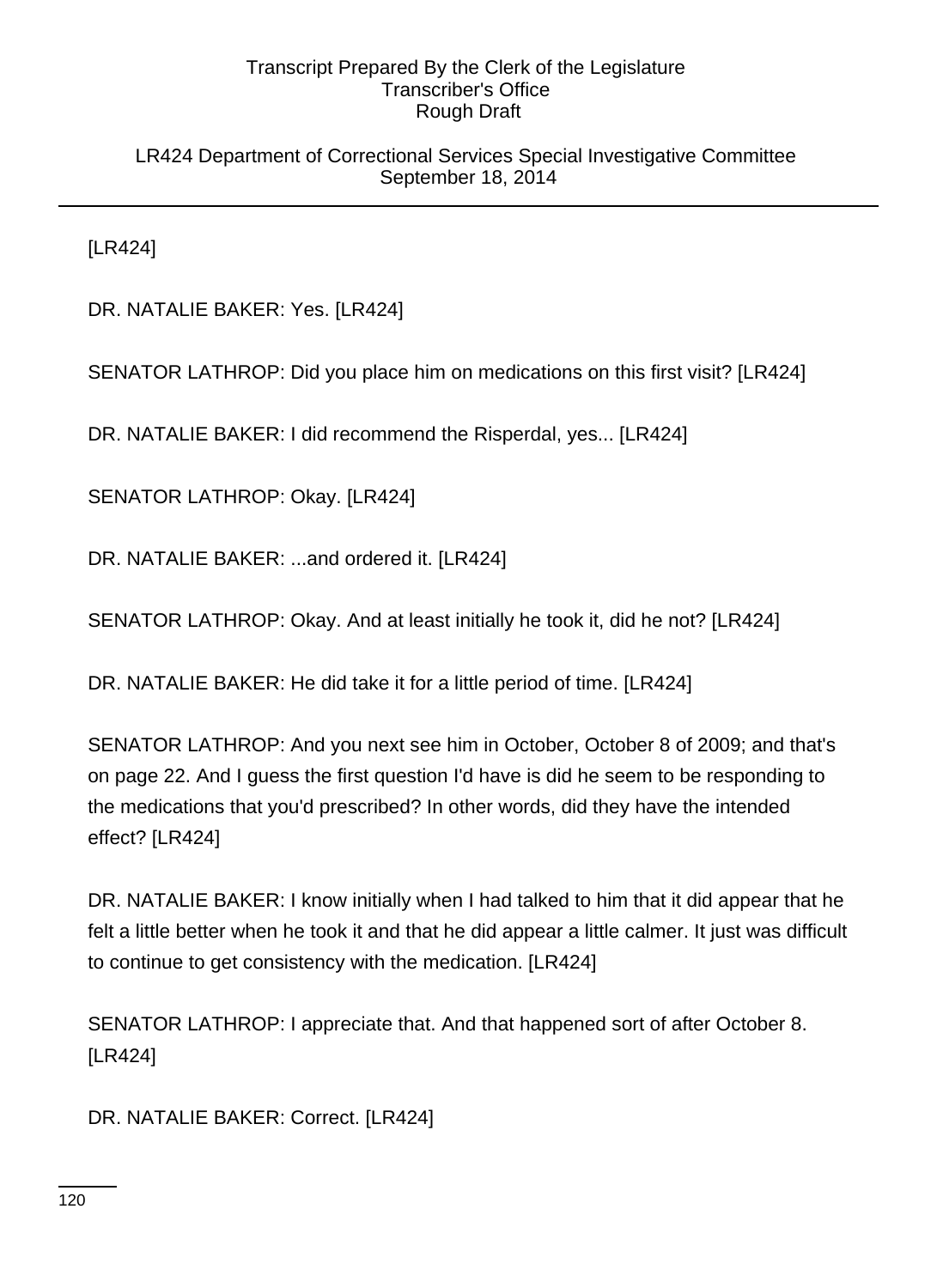# LR424 Department of Correctional Services Special Investigative Committee September 18, 2014

SENATOR LATHROP: But I want to make this point if I can or ask this question. Does the fact that he seemed to respond to the medication tell you anything about the diagnosis you made in your initial assessment when you prescribed the medication in the first place? [LR424]

DR. NATALIE BAKER: I can tell you from my note from October 8 of 2009 in my assessment plan, that he did appear calmer, more redirectable, less paranoid, he still was hearing Apophis, less angry, aggressive, less anxious, less racing thoughts. So it would appear that it was having some positive effect on him and his symptoms. [LR424]

SENATOR LATHROP: And what's that tell you? Does that substantiate the diagnosis you made before? In other words, if someone responds to these two medications, is that telling you that they are Axis I problems that are being addressed by the medication and the medication is having an effect? And so the diagnosis on Axis I was in all likelihood correct? [LR424]

DR. NATALIE BAKER: I think it would support that when he's complaining of psychotic symptoms and you are treating him with an antipsychotic--which would appear to be the correct type of medications--and there is improvement, that there would be accuracy in the diagnosis. [LR424]

SENATOR LATHROP: Okay, which is another way of saying it supported your diagnosis... [LR424]

DR. NATALIE BAKER: Yes. [LR424]

SENATOR LATHROP: ...and made you perhaps more confident in the diagnosis you made in your initial assessment because he was responding to medications that were intended to treat those diagnoses on Axis I? [LR424]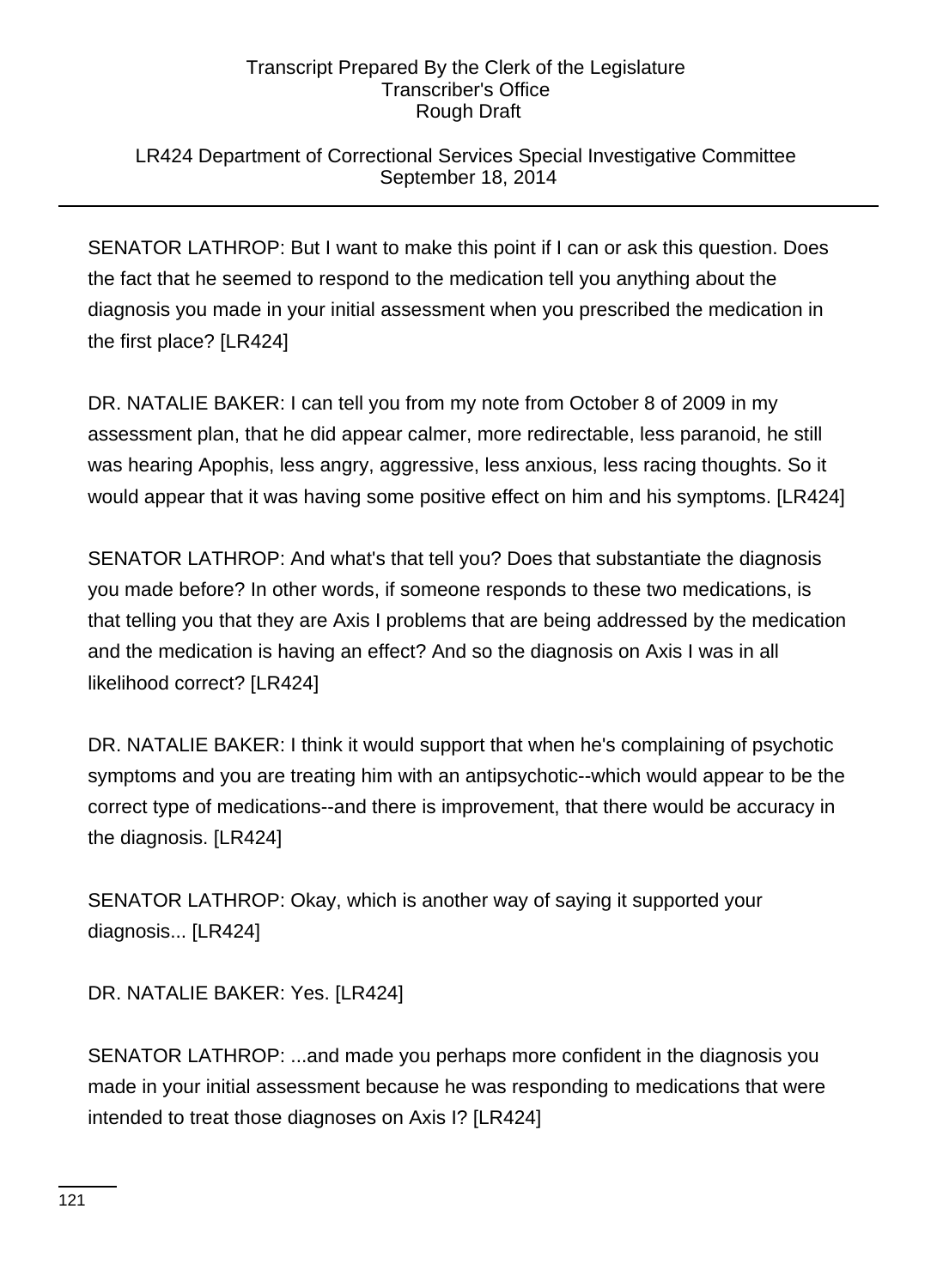LR424 Department of Correctional Services Special Investigative Committee September 18, 2014

# DR. NATALIE BAKER: That is correct. [LR424]

SENATOR LATHROP: Okay. What did you do for him on October 8, Doctor? [LR424]

DR. NATALIE BAKER: So on October 8, again I did a follow-up and a mental status exam, and we talked about the medication. I...there was concern regarding his sleep because he would frequently state that he did not sleep well. And at Tecumseh it's kind of a luxury in Corrections that I'm able to do sleep studies to have people observed for 72 hours and to see...at that time when he was there, we would admit him into the hospital to see how they would sleep because a lot of patients may report that they don't sleep at all. But then when you watch them for 72 hours, maybe they're sleeping during the day or they're taking naps, so it's to give you a more accurate picture. He did leave after one night because it was their, you know, right to leave if they didn't want to stay for the sleep study. And so we didn't get a good picture of that. But he had said he's sleeping okay. He had...he was awaiting transfer to a transitions program. I did increase his Risperdal at that time. And what the one/two indicates is that it was increased to one milligram in the morning and two milligrams at night. And to continue him on the mood stabilizer, which was Depakote. And that to check a Depakote level--which is something we frequently do with mood stabilizers to make sure they're in a good level, that it's not toxic to them, also that they're compliant with the medication. And that we would continue to monitor for any side effects from the medications and that I would see him again in six to eight weeks to give the medication a little time to work. [LR424]

SENATOR LATHROP: That was the treatment plan and you did follow him. You had a number of visits with him before he was permitted or allowed to go to the funeral that led to the assault on a Corrections worker. [LR424]

DR. NATALIE BAKER: That is correct. [LR424]

SENATOR LATHROP: Okay. Your diagnosis never changed during the time...between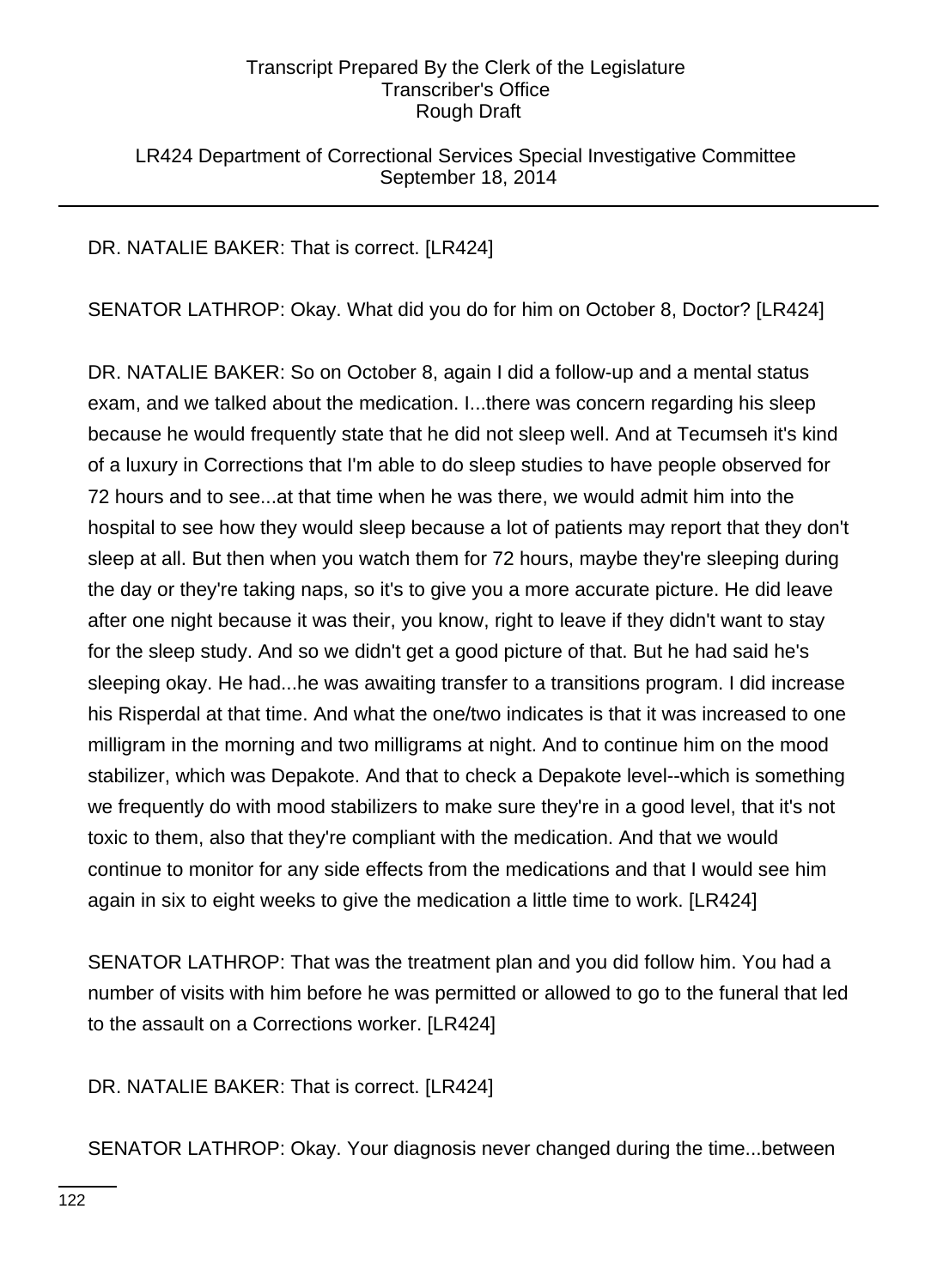LR424 Department of Correctional Services Special Investigative Committee September 18, 2014

the time you made the original diagnosis and the time he went off to and was ultimately held in Douglas County Corrections Center? [LR424]

DR. NATALIE BAKER: My diagnosis did not change. [LR424]

SENATOR LATHROP: Okay. You provided treatment and care. Some of it was...I don't want to go through every office note or we'll be here till like 5:00 at night just doing you. But in summary though he was on and off the medications, he was appealing for mental health treatment at different times, and he was also...reported hearing the voices through the whole experience before he left for Omaha and eventually was held at Douglas County Corrections Center. [LR424]

DR. NATALIE BAKER: The auditory hallucinations regarding Apophis and things like that remained pretty consistent. [LR424]

SENATOR LATHROP: Okay. And you do see him back in--and I say back because he returned after being in Douglas County Corrections Center and we heard that testimony this morning, his experience there--in September 26 of 2011, he returns and you have an opportunity to see him at that point. And that's...it looks like it's page 65 in the book. [LR424]

DR. NATALIE BAKER: Okay. September 26, 2011? [LR424]

SENATOR LATHROP: Yes. You have a pretty...it looks like a pretty extensive--just judging from the...your writing and the entries that you've made--that you do a pretty extensive assessment of him on his return from Douglas County. [LR424]

DR. NATALIE BAKER: I try and do that on all my patients that I see in Corrections, yes. [LR424]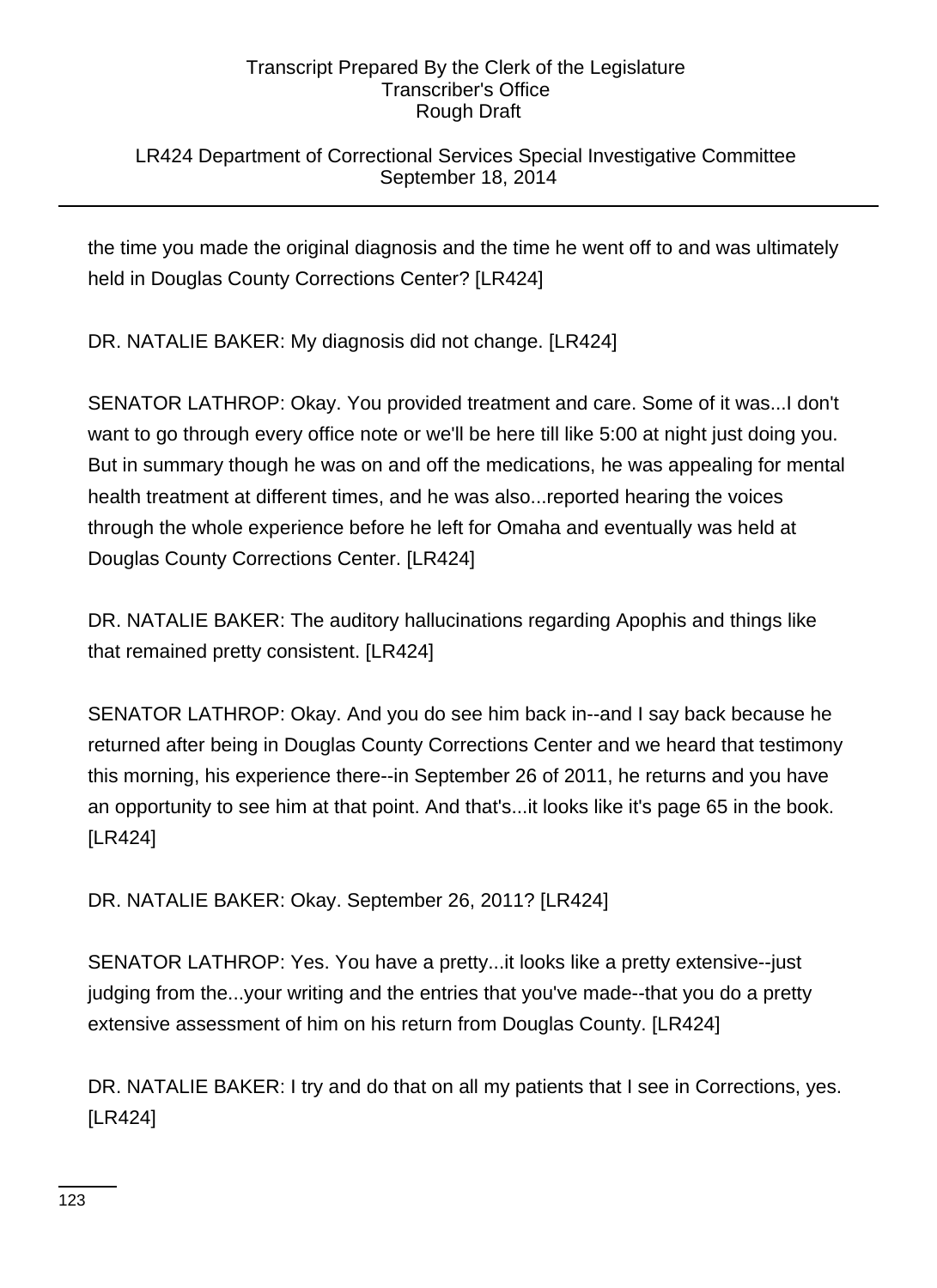# LR424 Department of Correctional Services Special Investigative Committee September 18, 2014

SENATOR LATHROP: Right. I can see that from the notes. Anything different or is it kind of right where we left off and now he's back? [LR424]

DR. NATALIE BAKER: So he had gone and when he returned he told me he stopped the Risperdal and Depakote. And in his words, he said they killed my adrenalin. And he had refused, he didn't want to restart it for me at that time. Every time I saw Mr. Jenkins...and my notes reflect that I would offer medications because I did feel he would benefit from them. He didn't always want to take them at that time. He was frequently making requests for therapy and to be transferred to the Lincoln Regional Center. I remember this because of his incident at the funeral, that the Department of Corrections had changed the policy, and that people were no longer allowed to go to family's funerals and things because of that risk. And that was a pretty big thing for all the inmates in Corrections. [LR424]

SENATOR LATHROP: Sure. When he returned, and Senator Chambers asked this this morning, when he returned he was taken directly to IM or one of these...the intensive management unit? Do you know that or remember that? [LR424]

DR. NATALIE BAKER: My understanding, I'm not for sure. I know when I would see him, he was in segregation. If he was out for a brief period of time, I may not know that or his status at Douglas County. [LR424]

SENATOR LATHROP: But by the time you see him for the first occasion after his return from Douglas County Corrections Center, he's in one of these intensive management segregation? [LR424]

DR. NATALIE BAKER: Segregation, yes. Yes, when I saw him. [LR424]

SENATOR LATHROP: Okay, I want to use the right terminology because...okay. You also reiterate your previous diagnosis, do you not? After you do this assessment, after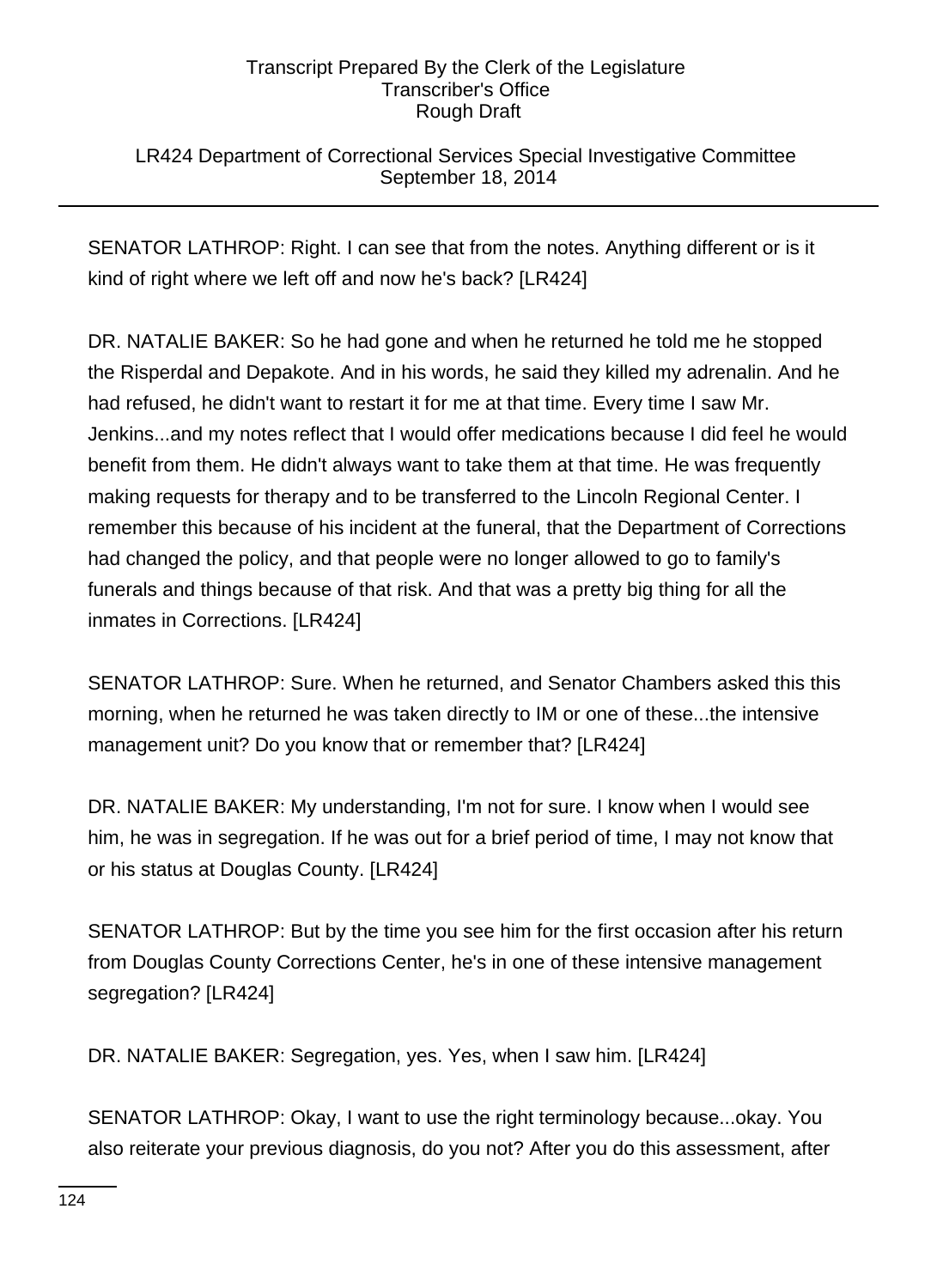# LR424 Department of Correctional Services Special Investigative Committee September 18, 2014

you meet with him, after you talk to him, and after you've formulated your judgment, on page 67, in the third page of your notes it looks like you reiterate your diagnosis. [LR424]

DR. NATALIE BAKER: Yes, I did. [LR424]

SENATOR LATHROP: Okay. And is that done as a matter of course or did you reaffirm your previous diagnosis during that assessment? [LR424]

DR. NATALIE BAKER: For Mr. Jenkins, I maintained the psychosis not otherwise specified because it was difficult with the symptoms he reported and exhibited--and yet some of the collateral information indicating that this wasn't maybe necessarily true or that he was malingering--was difficult. And I wanted to try and see if we could get to the bottom of this and see, because that would to me guide our treatment options as to what we would do with this individual. And so I recommended and requested further psychiatric testing to try and help clarify a diagnosis versus behavioral issues because if it was found to be more mental illness, if we would have to go maybe a route of involuntary medication versus behavioral, which may not involve medications. [LR424]

SENATOR LATHROP: So tell us--because I'm a layperson in this respect--why do you need somebody to do further testing? Why is it not your judgment and why do you feel like you have to bring in somebody else to make a judgment when you have now had a number of contacts with him? And we haven't covered them, each one at a time, but you had a number of contacts with him, you've met with him, you did now two assessments...full assessments. Why is it you feel like you need additional testing? Why not just be confident in your own diagnosis? [LR424]

DR. NATALIE BAKER: My time with Mr. Jenkins is pretty limited. It is in a very set time. I don't know what happens between when I see him until the next time I see him. And so it's kind of a collaborative effort of people who are following him. I know mental health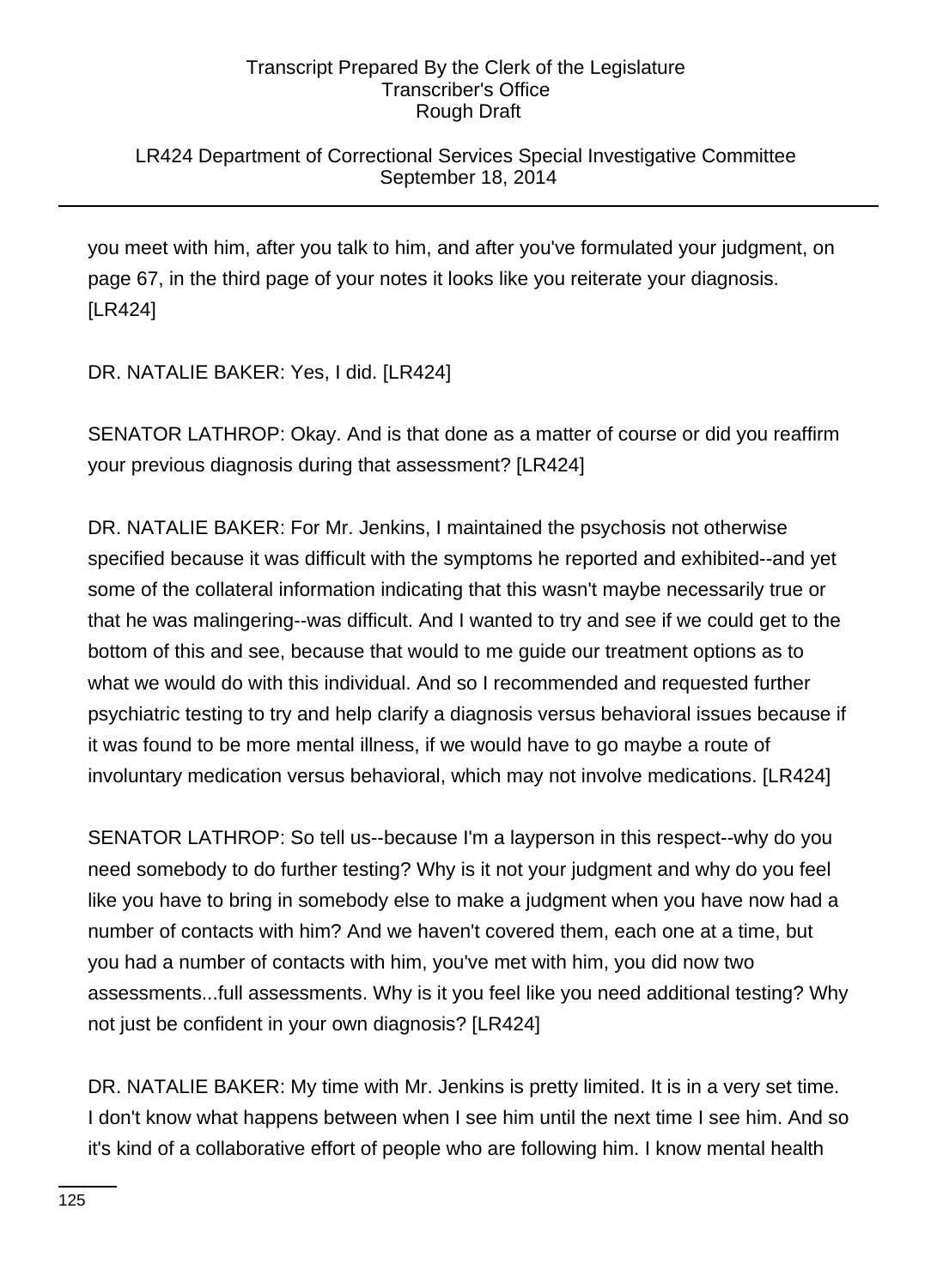# LR424 Department of Correctional Services Special Investigative Committee September 18, 2014

followed him and that sometimes they have access to other abilities of monitoring patients, either of phone calls or visits. And some of this information I became aware of. And so I don't have all that information myself. I also would visit with custody staff of what they would see with patients that I...because they're the ones who see them day to day. And so I wanted to make sure that I took everything into consideration and not just what I would see in a very short period of time. And again, he was at Tecumseh for a while but then he would be transferred out and so it was some movement back and forth. [LR424]

SENATOR LATHROP: But at this point in time he's there until he's discharged or until he goes to Nebraska State Penitentiary. [LR424]

DR. NATALIE BAKER: At this time. [LR424]

SENATOR LATHROP: Right. [LR424]

DR. NATALIE BAKER: And so I was requesting...the other part of it was because he didn't really want medicines consistently. And I certainly want to be sure that I feel very confident in what we're treating before I would make someone take medications by means of an injection. And so I thought it would be helpful... [LR424]

SENATOR LATHROP: Can you force one of these guys to do that? Is there any circumstance where you, as the psychiatrist at Tecumseh state penitentiary can--or state corrections facility, whatever they call it--can force an inmate to take or give them an injection of some medication? [LR424]

DR. NATALIE BAKER: You can force a medication like on a one-time basis if someone is acutely psychotic, a danger to themselves, right there and then, and you have to be able to document that. And I wouldn't do it unless I'm observing that. And then you can't keep doing it though. [LR424]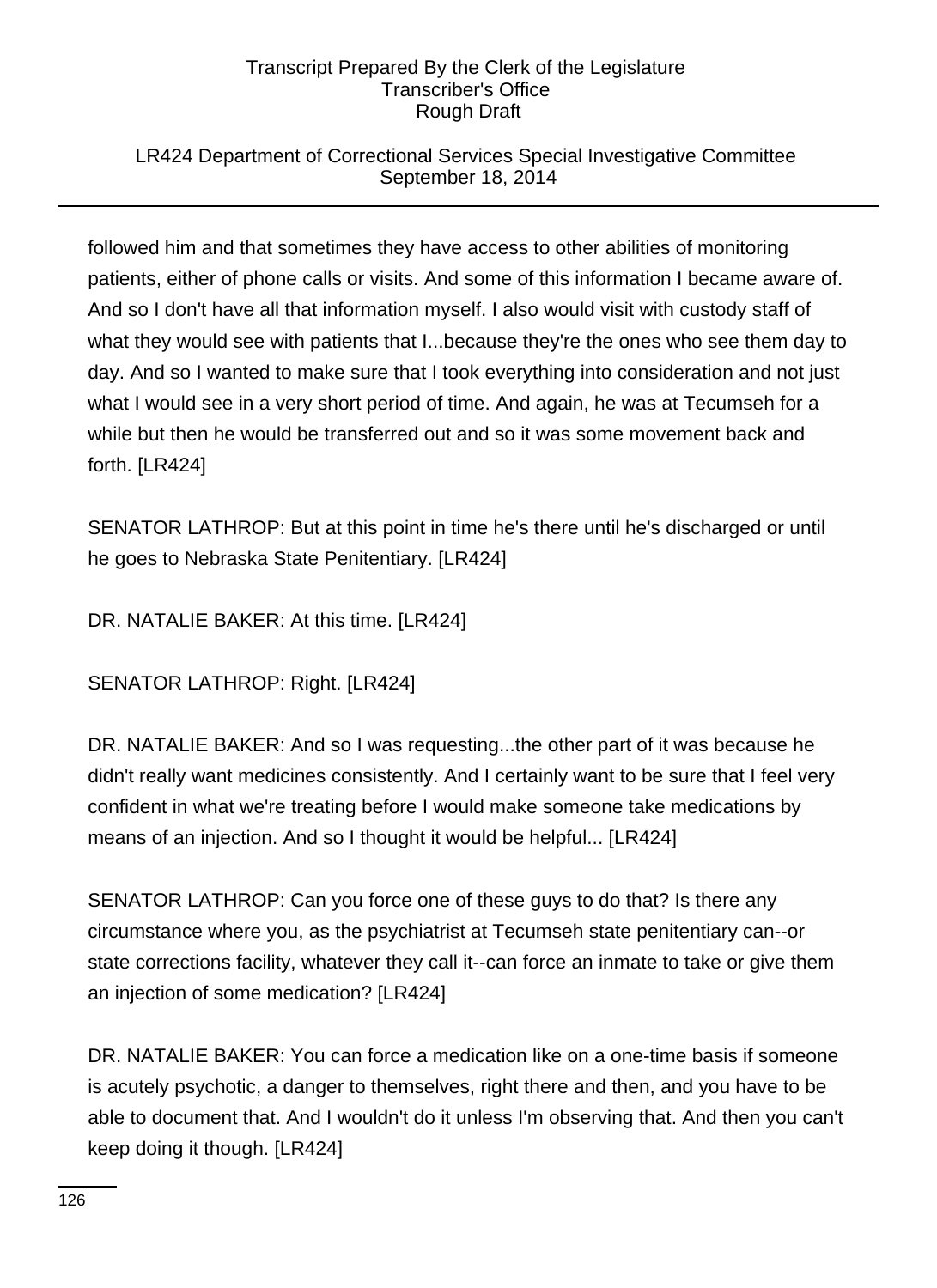LR424 Department of Correctional Services Special Investigative Committee September 18, 2014

SENATOR LATHROP: Right. [LR424]

DR. NATALIE BAKER: You can do it at that time to try and help that individual so that they are safe and that staff and people stay safe. So it would not help in the long term. If you wanted to do it long term, that's when you would file an involuntary medication order or petition and you go before a board if that gets approved or not. [LR424]

SENATOR LATHROP: And you make it sound like the only reason you'd do that is if you felt like you needed to involuntarily medicate somebody. [LR424]

DR. NATALIE BAKER: Correct. [LR424]

SENATOR LATHROP: Then you get some permission after going through a legal process. [LR424]

DR. NATALIE BAKER: If you...because you always want to do the least restrictive form of treatment. That's always the ultimate goal. And if they will take oral medications, that's the best-case scenario. But if after repeated attempts or decompensation or things that way that you want to...you have to pursue that because that's a very high level of care because you're doing it against someone's wishes. So to me, it's important to be able to have all of the collaborative information prior to doing that, not just maybe a limited amount of visits with someone. [LR424]

SENATOR LATHROP: Okay. You next see him on December 23, 2011, and again you do the assessment. And is there anything new at that point in time? [LR424]

DR. NATALIE BAKER: What page is that? I'm sorry. [LR424]

SENATOR LATHROP: I'm sorry, 99. [LR424]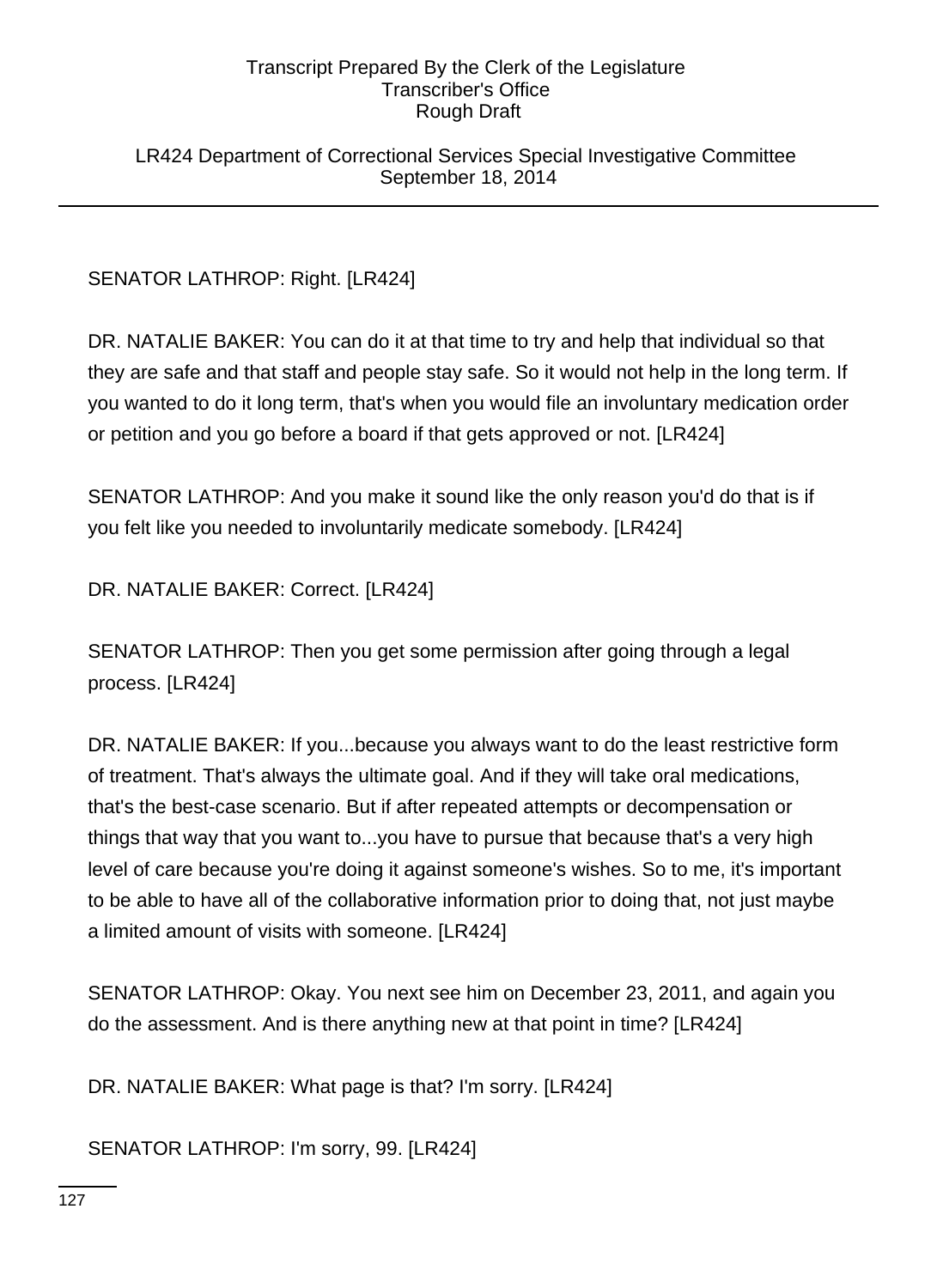### LR424 Department of Correctional Services Special Investigative Committee September 18, 2014

DR. NATALIE BAKER: Ninety-nine. From my note, it appears he was agitated at that time, December 23, 2011. He continued to refuse the medications. He had told me at that time he would only take medications if he was transferred to the Lincoln Regional Center. And I know I talked to him that I was not able to transfer him and that if he could work with me and work on medications, that we could try and treat things here at Tecumseh. And again I think that is another time that I had requested and just recommended further testing to see what other people thought was also going on. [LR424]

SENATOR LATHROP: So it hadn't been done after the last time you asked for it? And you're now two months, three months later, two months asking for it to be done again? [LR424]

DR. NATALIE BAKER: If it was done, I may not have been aware of it at that time. [LR424]

SENATOR LATHROP: Okay. But you don't have any documentation that suggests it was? [LR424]

DR. NATALIE BAKER: Correct. [LR424]

SENATOR LATHROP: Okay. [LR424]

DR. NATALIE BAKER: So I think I filled out another referral. [LR424]

SENATOR LATHROP: And once again in the column or in the margin of those notes you set out the same diagnosis once again? [LR424]

DR. NATALIE BAKER: I did. They may not be in the exact same order, but they are still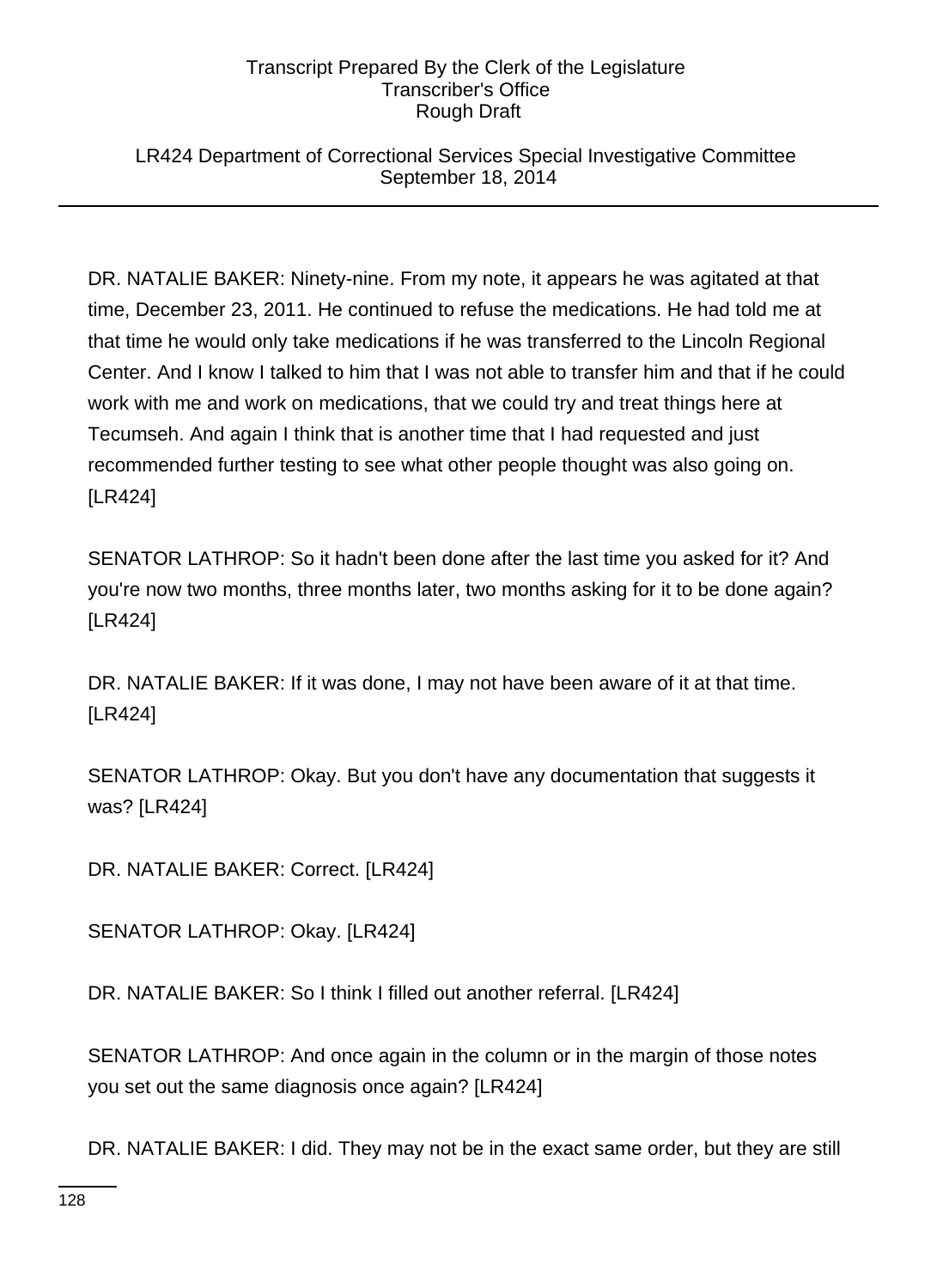LR424 Department of Correctional Services Special Investigative Committee September 18, 2014

there. [LR424]

SENATOR LATHROP: Is your opinion getting...do you develop a greater sense of confidence as you see him on multiple occasions, because you're writing the same thing and it makes me think, well, each time you see him, each time you do an assessment or have a contact with him you have more information in which to come up with a diagnosis? And you seem to be coming back to the same thing. [LR424]

DR. NATALIE BAKER: Yes. My struggle was that I did feel there was some mental illness there. The mental health staff did not agree with that and felt that it was more a behavioral or malingering for secondary gain. And so that was the struggle for me. And I wanted to be sure we were right. [LR424]

SENATOR LATHROP: The records reflect that struggle, too, don't they? [LR424]

DR. NATALIE BAKER: It was a struggle. [LR424]

SENATOR LATHROP: We'll talk about that in a minute. Your conclusion though and your diagnosis didn't change. You made the same diagnosis after you saw him December 23, 2011. [LR424]

DR. NATALIE BAKER: Yes. [LR424]

SENATOR LATHROP: On page 106, maybe this is the beginning of the evidence or the beginning of the struggle that you just described. It is an e-mail from Pearson to Geiger. Did I pronounce that last name right? [LR424]

DR. NATALIE BAKER: Yes. [LR424]

SENATOR LATHROP: And it starts on 107 and actually continues on 106; we kind of do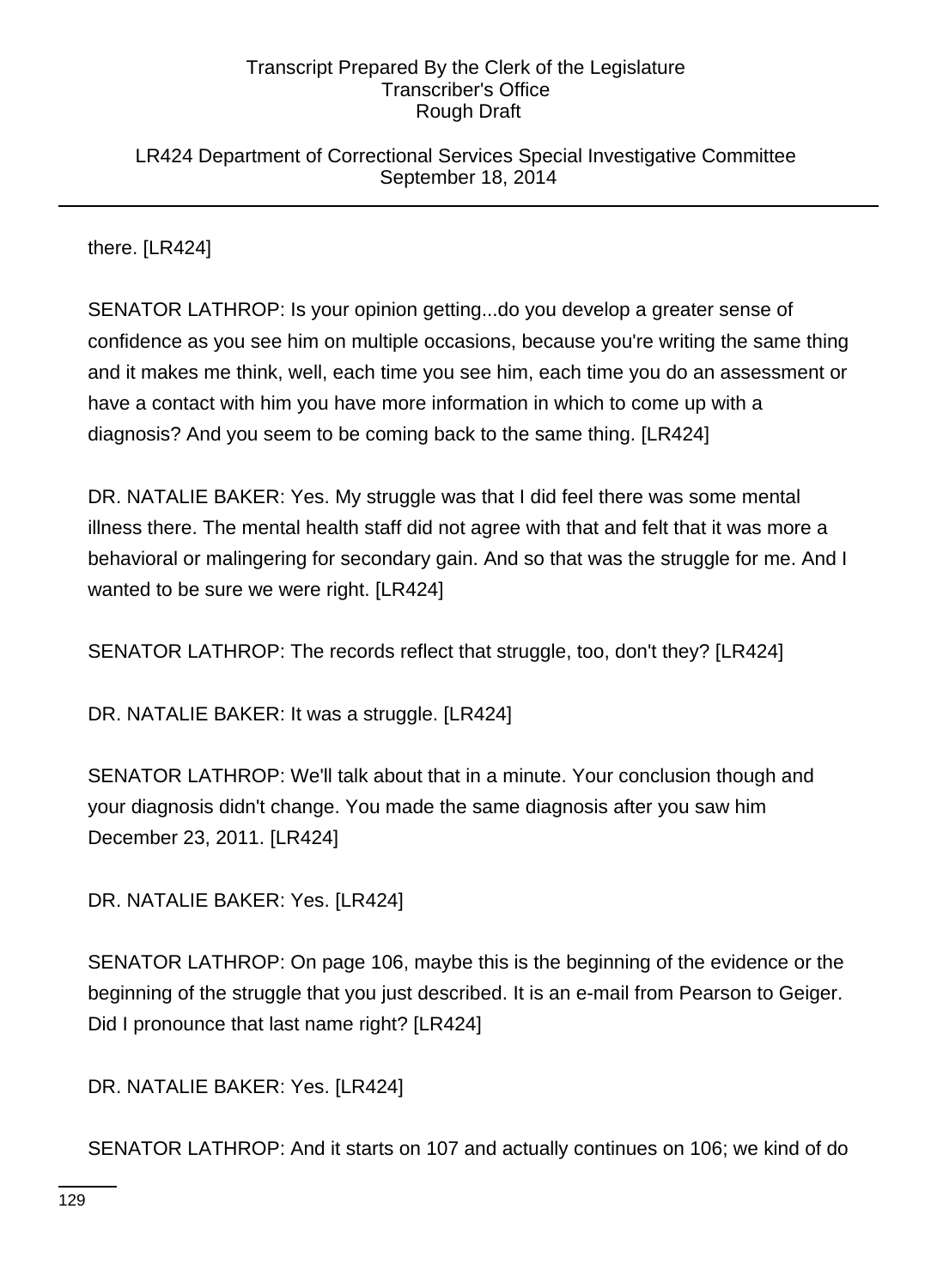LR424 Department of Correctional Services Special Investigative Committee September 18, 2014

this backwards. [LR424]

DR. NATALIE BAKER: Okay. [LR424]

SENATOR LATHROP: Do you see the e-mail from Pearson to Geiger? [LR424]

DR. NATALIE BAKER: I have not seen it before but I see it right here. [LR424]

SENATOR LATHROP: Okay. And it says...and I'm going to read it: Baker gave Jenkins 59478 diagnosis on 12/23/11. Did you see her note? This is from Melinda Pearson, a psychologist, to a colleague who apparently is also a psychologist. And she responds--on page 106--January 30, 2012, at 9:43: I'm going to forward it to Dr. Weilage...and tap my third eye for a while to simmer down. Can you tell us why a psychologist at the Department of Corrections would be upset with your diagnosis that you made for the third time on December 23, 2011? [LR424]

DR. NATALIE BAKER: No, I cannot. [LR424]

SENATOR LATHROP: That e-mail would suggest that she was upset by the fact that you had made the diagnosis. Would you agree with that? [LR424]

DR. NATALIE BAKER: It would appear so. I have never seen these e-mails. [LR424]

SENATOR LATHROP: And the diagnosis that we're talking about aren't the Axis II diagnoses, it's the fact that you've made a diagnosis of a mental illness in Axis I. [LR424]

DR. NATALIE BAKER: Yes, I did. [LR424]

SENATOR LATHROP: And that was what was upsetting apparently to psychologists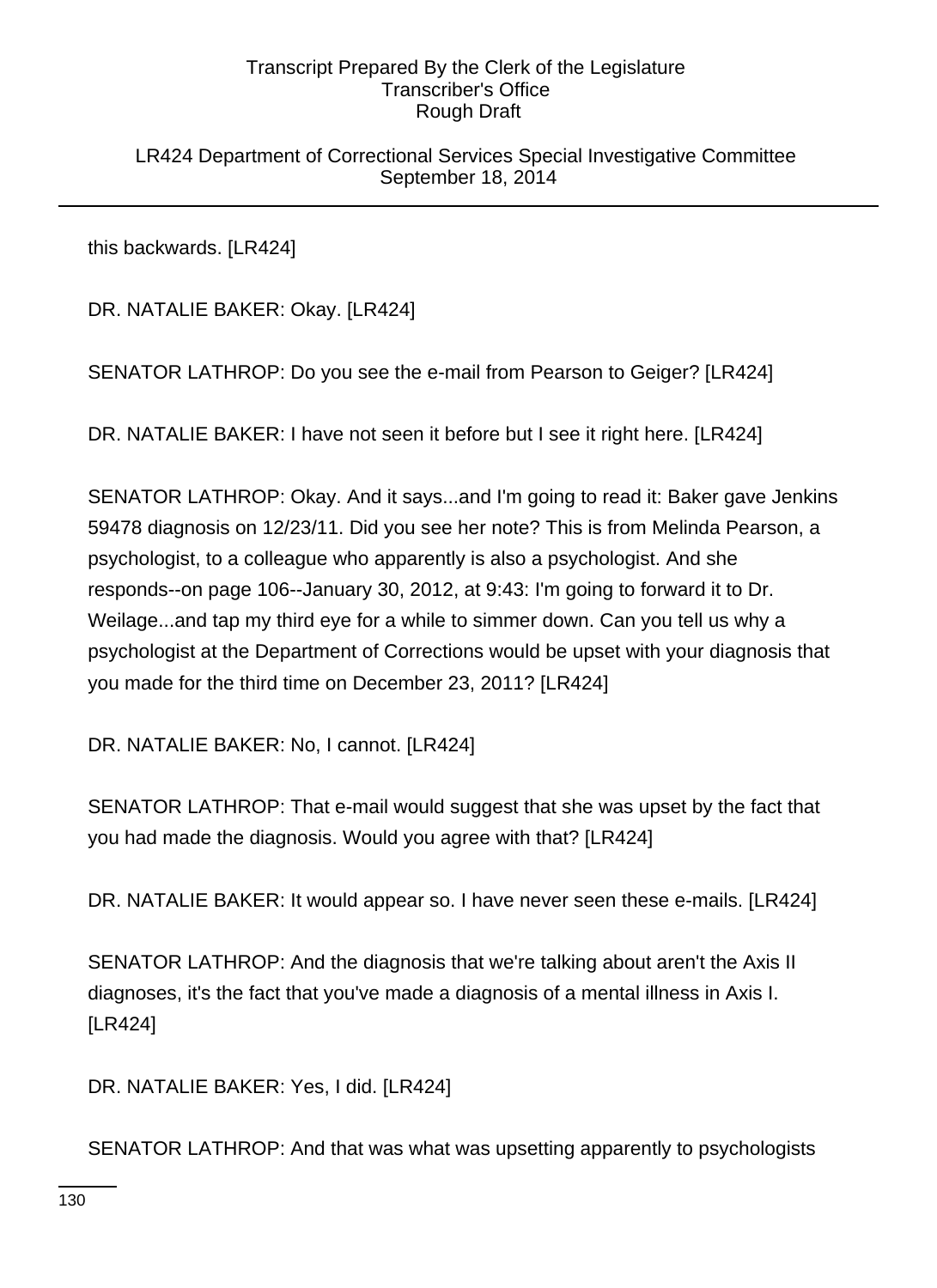LR424 Department of Correctional Services Special Investigative Committee September 18, 2014

Geiger and to Pearson. [LR424]

DR. NATALIE BAKER: I don't know why it would be. I don't know why it would be. [LR424]

SENATOR LATHROP: But it was. And you talked a little bit ago about the struggle, like you came up with a diagnosis and you felt like the other people working in mental health had a different idea. [LR424]

DR. NATALIE BAKER: Yes, they did. [LR424]

SENATOR LATHROP: And a diagnosis of a mental illness, would that necessarily improve Jenkins' opportunity to get mental healthcare somewhere and get out of the intensive management unit? [LR424]

DR. NATALIE BAKER: I would think it would if he had a mental illness. [LR424]

SENATOR LATHROP: And if his diagnoses were all on Axis II--which is to say all behavioral, which is what your psychologist colleagues were doing every time they wrote something in these records--that would leave Jenkins in intensive management, would it not? [LR424]

DR. NATALIE BAKER: Most likely. [LR424]

SENATOR LATHROP: In other words, they can dismiss any concern Jenkins has from the intensive management unit when he asks for mental health help by simply saying it's a behavioral issue not amenable to mental health treatment. We're leaving you where you're at. Isn't that true? [LR424]

DR. NATALIE BAKER: It's hard for me to speak to what mental health...where they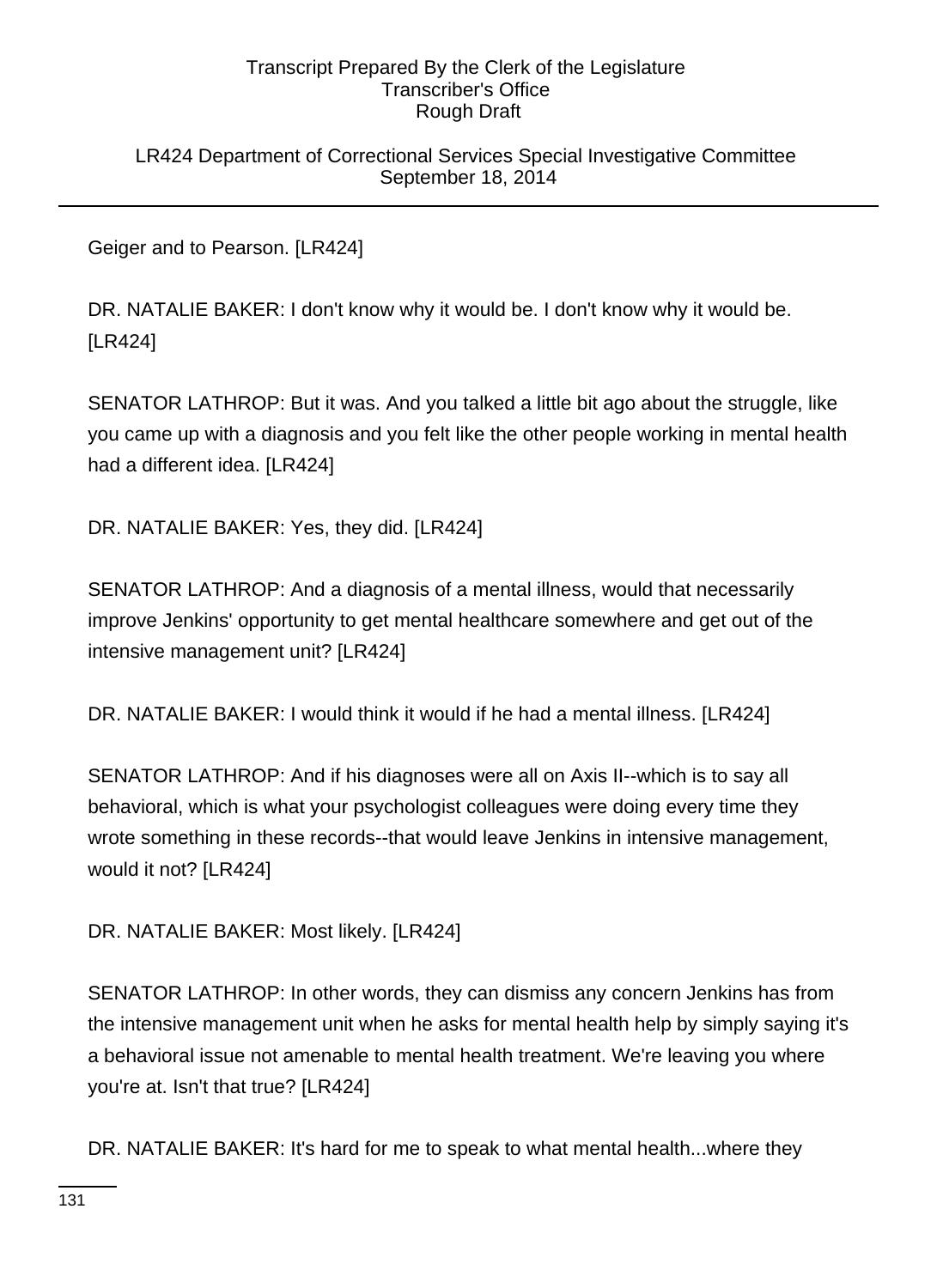LR424 Department of Correctional Services Special Investigative Committee September 18, 2014

formulated their... [LR424]

SENATOR LATHROP: And...I didn't ask you to tell me what they were thinking. But the reality is that if he is diagnosed as only a behavioral issue, which all of your psychology...all of the people in Corrections over at Tecumseh who looked at him said it's not Axis I, it's not mental illness, it's behavior. And that was a ticket or the consequence of that was, Jenkins could remain in intensive management and not go to some other part of the Department of Corrections and get mental healthcare? [LR424]

DR. NATALIE BAKER: He would stay most likely in Tecumseh because of that. [LR424]

SENATOR LATHROP: Right. That diagnosis of Axis II only, behavioral only, leaves him in the hole at Tecumseh. [LR424]

DR. NATALIE BAKER: Yes, because there would be no clinical reason to put him in the...a different place. [LR424]

SENATOR LATHROP: Tell us what care he did get. So now we're in 2012, 2011, in that time area, the first part of 2012. What's happening to Mr. Jenkins relative to his care? He's in isolation, he's in a room that's--am I right--about the size of a bathroom, depending on your bathroom maybe? [LR424]

DR. NATALIE BAKER: Well, it would depend on the...I don't know what the exact dimensions of the rooms are. [LR424]

SENATOR LATHROP: There's room for a bed and a sink and... [LR424]

DR. NATALIE BAKER: A bed, a sink, and a toilet, and a desk. [LR424]

SENATOR LATHROP: And then he's got another door where he...that will open. A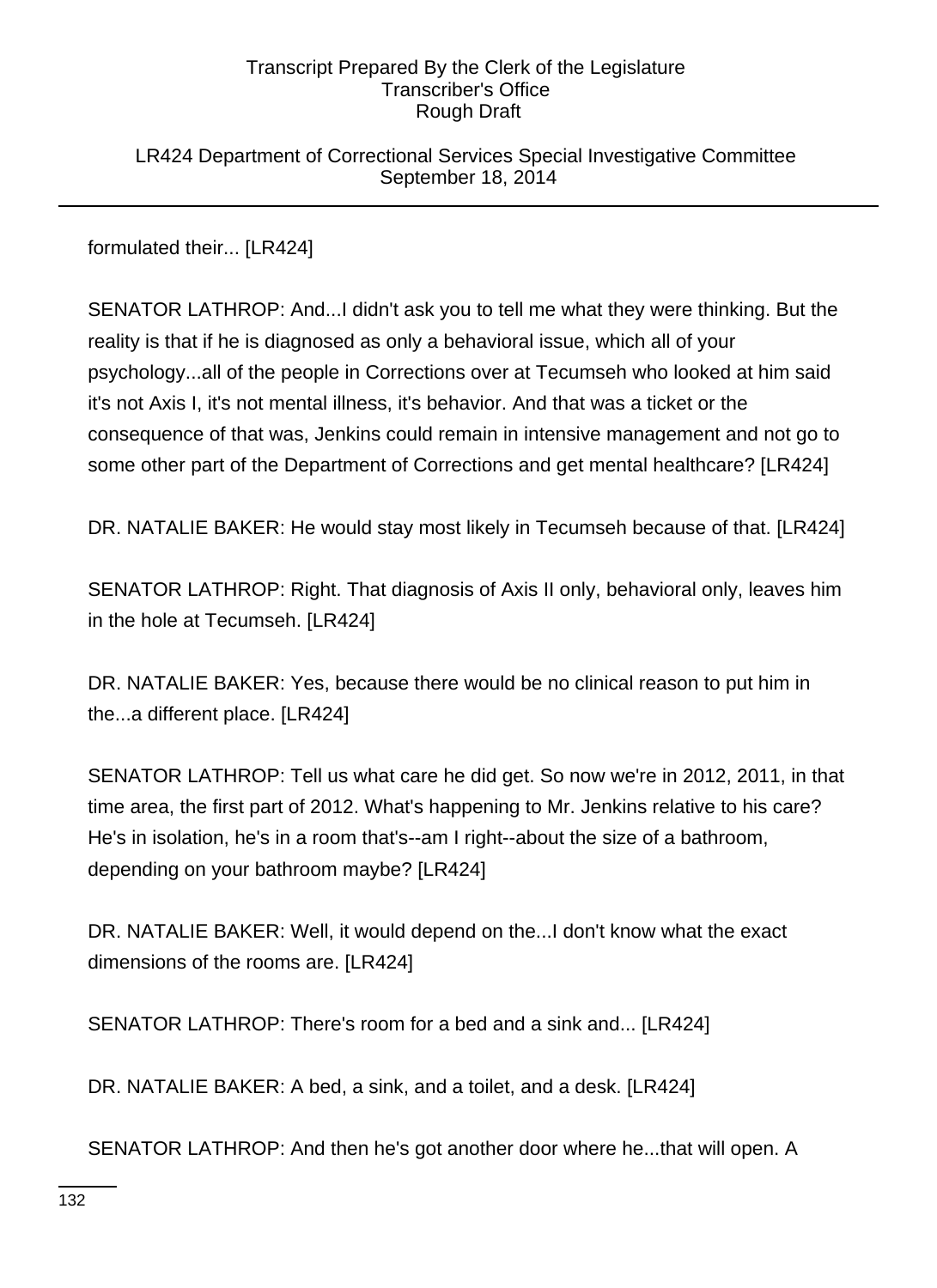# LR424 Department of Correctional Services Special Investigative Committee September 18, 2014

guard opens it and he can go outside in a fenced area for one hour a day. But that's his environment for years while he's at Tecumseh. [LR424]

DR. NATALIE BAKER: Unless he has to go to medical or something else. But for the majority of the time, that is where they are at. [LR424]

SENATOR LATHROP: Okay. So is he getting anything from mental health, because...and I'm not going to go through those. You've seen them, I'm sure. His pleas for mental health are countless, right? He is asking for mental health treatment almost the entire time he's there. [LR424]

DR. NATALIE BAKER: He did ask for mental health treatment. I can speak that I did...I followed with him whether he wanted medicine or not. I'm not exactly sure... [LR424]

SENATOR LATHROP: But what's happening? What's he...I appreciate...by the way, I appreciate what you did, okay, because I've gone through the record and I can see that from the notes it looks like you were attentive and from the notes it looks like he respected you. Right? And he was even writing notes to you to get more care or talk to you about care. So I appreciate that. This isn't a question about the care you were providing, it's about what's going on. So you see him every couple of months because you're providing the medication if he wants it, right? Or if he'll take it. [LR424]

DR. NATALIE BAKER: Correct. Correct. [LR424]

SENATOR LATHROP: But what's everybody else doing? Does somebody come by and talk to him through the door? Do they bring him out of his cell? What's he get while he's sitting in this cell in intensive management by way of mental healthcare? Because I don't see those notes where somebody says...like Ms. Gaines did this morning. We heard about Ms. Gaines sitting down with him and going, now talk to me. You know, what's going on, Mr. Jenkins? And how do you feel about that? Sort of the counseling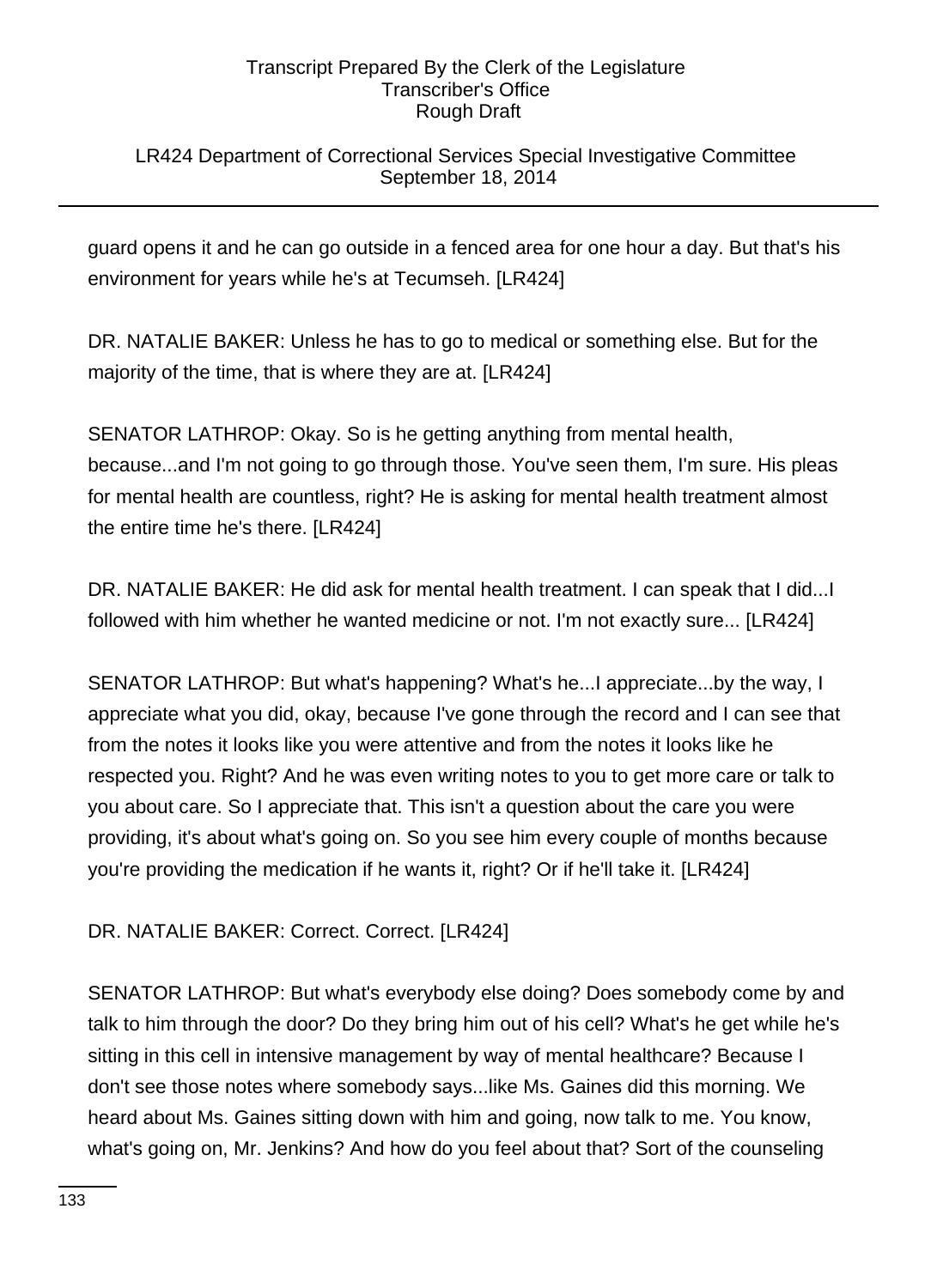LR424 Department of Correctional Services Special Investigative Committee September 18, 2014

that goes on in some mental health settings, right, as a form of therapy. [LR424]

DR. NATALIE BAKER: Right. [LR424]

SENATOR LATHROP: I don't see those notes. And maybe I just didn't get them. Maybe they weren't forwarded. Or maybe he wasn't getting any of that. But what was he getting for mental healthcare other than you stopping by on a...for a scheduled visit? [LR424]

DR. NATALIE BAKER: I'm sorry, I probably won't be able to provide specific information... [LR424]

SENATOR LATHROP: That's okay. [LR424]

DR. NATALIE BAKER: ...because I don't have those notes myself. [LR424]

SENATOR LATHROP: Sure, that's okay. And maybe this isn't unique to Nikko Jenkins but here's the thing. We've...now we're on our third hearing. And Bob Houston sat in that chair and said, you know, this isolation and this intensive management unit, it's a bad practice. Everybody does it, it's a bad practice. Probably we should do it a lot less than we do, and I'm on a group that's studying it. And then I have a couple...like Dr. Oliveto, we've had some other people come in here to talk to us about this and they go, this is a bad thing, I mean, to be deprived of any contact with other people and be in this cell 23 hours a day, get to go out in the little bit of a yard for an hour a day, not be able to mix it up with other people. And I'm wondering who's stopping by and talking to him? Or do we not talk to him, we just slide food under there and that's his existence? [LR424]

DR. NATALIE BAKER: I know mental health have their policies or regulations, particularly for the segregated patients down there. I don't...I know like they had to do monthly reviews and follow and... [LR424]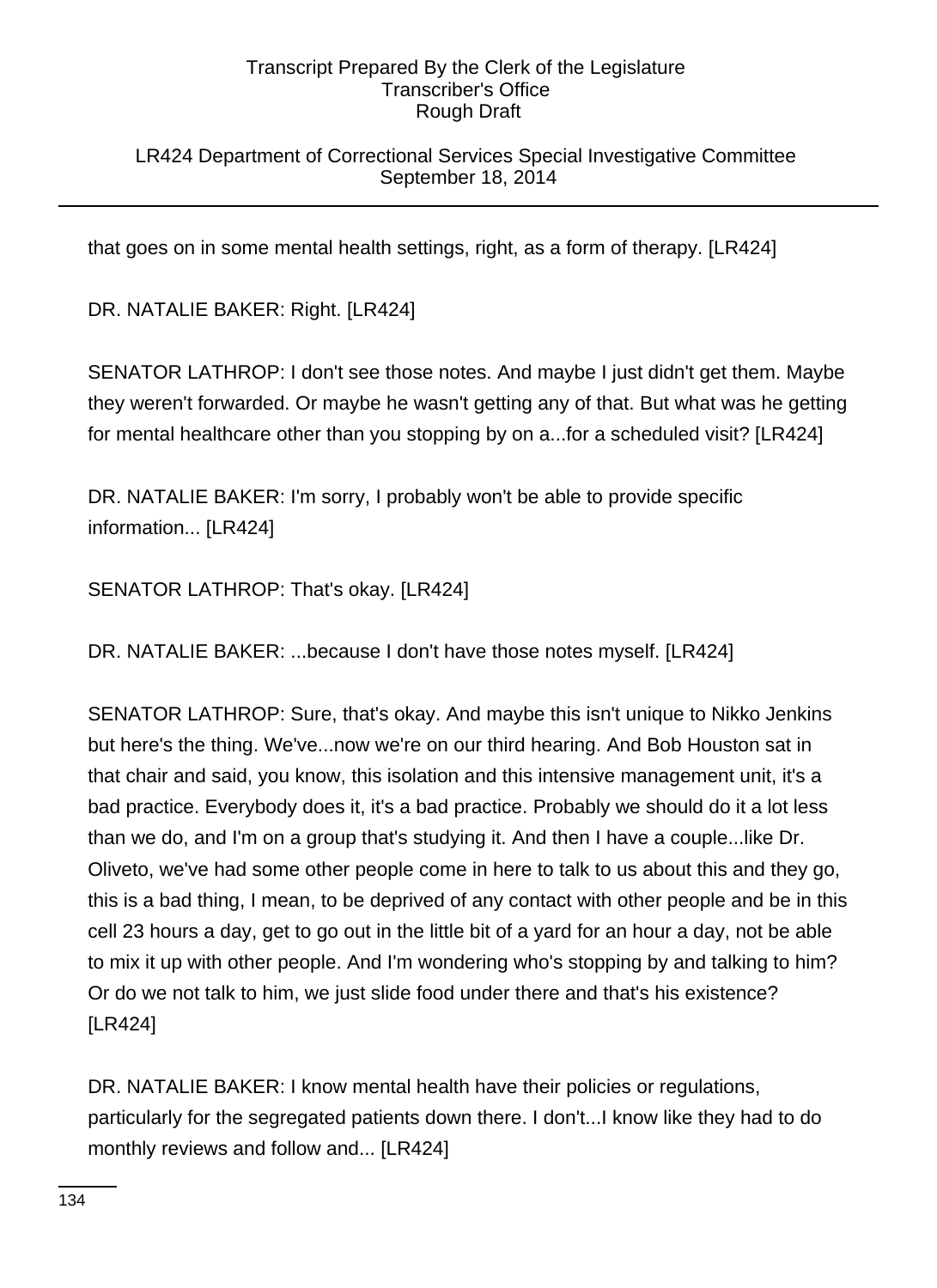LR424 Department of Correctional Services Special Investigative Committee September 18, 2014

SENATOR LATHROP: Does monthly review suggest that they have to go by once a month and talk to him? Is that what you mean by a review? [LR424]

DR. NATALIE BAKER: That is my understanding, that mental health...and I don't...I'm not saying that that's the only time that they do. But I know...and I think they have to do it, you know, that they have to check on everybody in segregation, not just those that are diagnosed with a certain thing or not, but to check on everybody. [LR424]

SENATOR LATHROP: And they do that monthly. [LR424]

DR. NATALIE BAKER: I believe so but... [LR424]

SENATOR LATHROP: Is there any counseling going on at all? I mean, is anybody sitting down and going, tell me about it, Mr. Jenkins; what's on your mind today or the things that might happen in a counseling type setting? [LR424]

DR. NATALIE BAKER: I do know Dr. Pearson was, I believe, assigned and following with Mr. Jenkins. I don't know how often or if he always wanted...if he agreed to see her or not. I'm not sure. [LR424]

SENATOR LATHROP: You know when you bring up Pearson, the thing that stands out as I read through the notes is it wasn't too long into this relationship before she said, I got a conflict and I can't see him anymore. Right? So I'm just looking to see what he was getting. So if he was getting any kind of counseling at all, you wouldn't be aware of it? [LR424]

DR. NATALIE BAKER: Not specifically. [LR424]

SENATOR LATHROP: Okay. Were you in a position to order it? [LR424]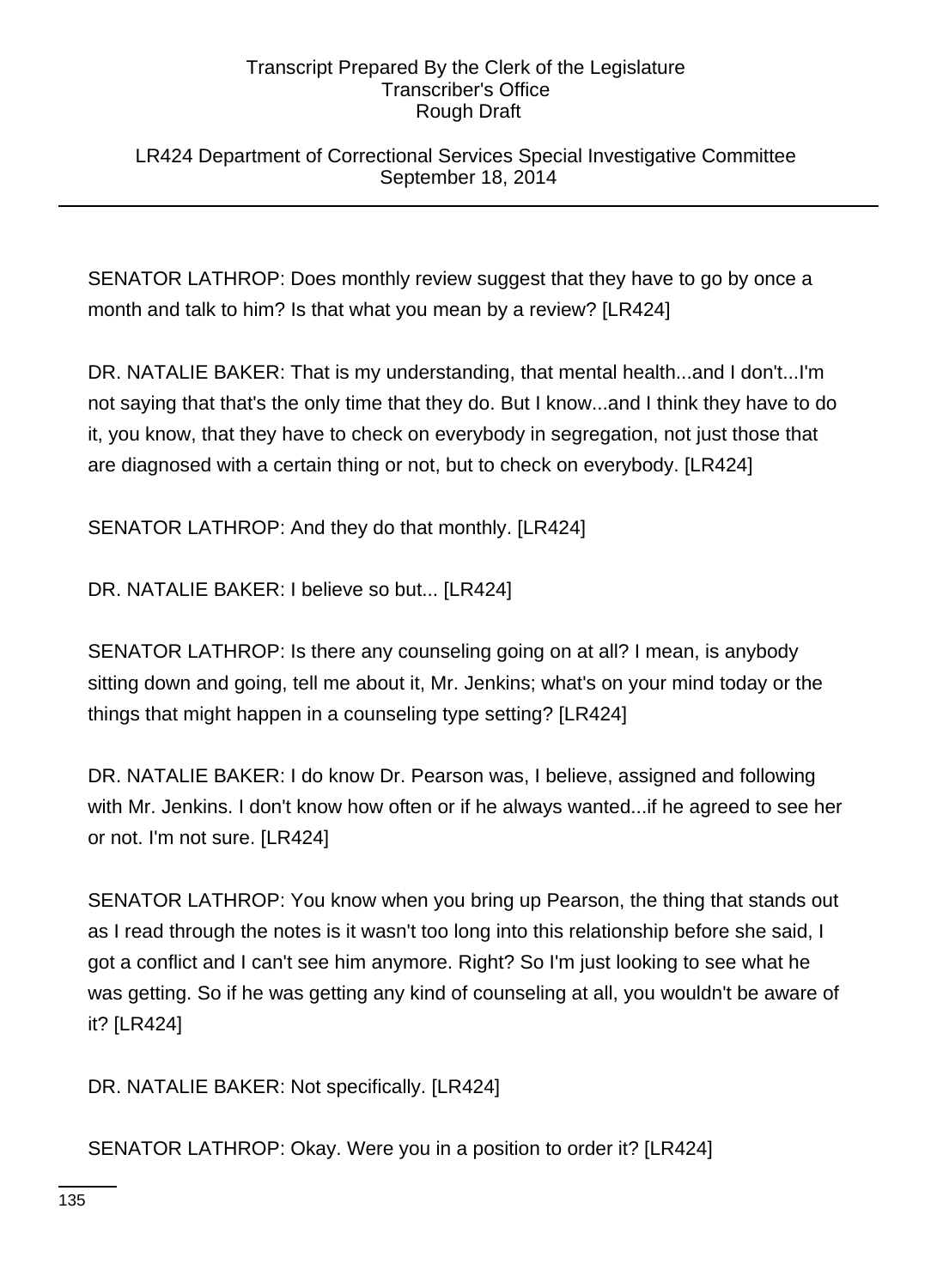LR424 Department of Correctional Services Special Investigative Committee September 18, 2014

DR. NATALIE BAKER: I cannot order the mental health staff. I can make a recommendation, but they have the final say on what they will do or want to do. [LR424]

SENATOR LATHROP: And that would be the psychologists at Tecumseh. [LR424]

DR. NATALIE BAKER: Psychologists, licensed mental health practitioners. [LR424]

SENATOR LATHROP: Okay. You do other assessments. I don't want to spend a lot of time on it, but you do one in April 19, 2012, that's on page 131 and 132. You come up with the same diagnosis after doing another assessment? [LR424]

DR. NATALIE BAKER: That is correct. [LR424]

SENATOR LATHROP: And July 2 of 2012, you do another assessment and come up with the same diagnosis? [LR424]

DR. NATALIE BAKER: That is correct. [LR424]

SENATOR LATHROP: Then we start to get close to January 31, 2013. And that...and the time line that we've sort of tried to develop here, is getting close to his jam out date, isn't it? [LR424]

DR. NATALIE BAKER: That is correct. And that's what Mr. Jenkins was indicating to me that he was going to be jamming in five to six months. [LR424]

SENATOR LATHROP: That's got to be a concern. I mean, he's telling you that he's going to get out and kill people. Right? He was telling you that, too, wasn't he? [LR424]

DR. NATALIE BAKER: Yes. Yes. [LR424]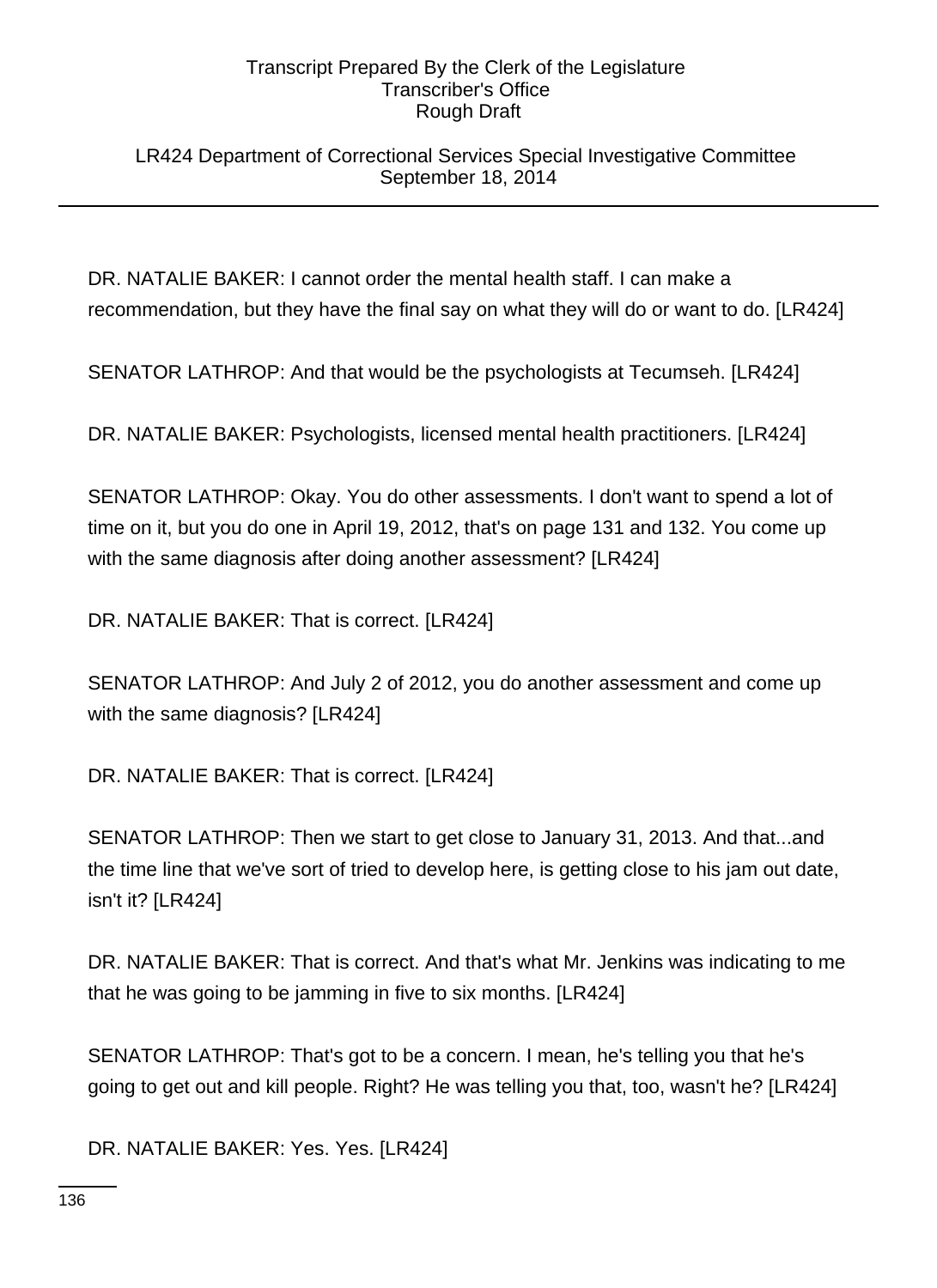LR424 Department of Correctional Services Special Investigative Committee September 18, 2014

SENATOR LATHROP: And I appreciate that you...the notes reflect that you have some concern about that. And really as we roll into the first part of 2013, Jenkins has cut his face with a floor tile, right? [LR424]

DR. NATALIE BAKER: Yes. [LR424]

SENATOR LATHROP: So somebody chipped some floor tile and it came in under his door and he cut himself with it. He cut himself with a significant cut on some object in his cell... [LR424]

DR. NATALIE BAKER: Yes. [LR424]

SENATOR LATHROP: ...required 39 stitches. And before they take him out of his cell to go put the stitches in, he's writing in his own blood on the walls of the cell, is he not? [LR424]

DR. NATALIE BAKER: That is correct. [LR424]

SENATOR LATHROP: He's writing for mental healthcare almost daily as we go into 2013, isn't he? Frequently. [LR424]

DR. NATALIE BAKER: Frequently. [LR424]

SENATOR LATHROP: And not just to you but he's writing to the warden, he's writing to all kinds of people and apparently trying to get ahold of the Ombudsman at the same time because he wants mental healthcare as he approaches his discharge date. [LR424]

DR. NATALIE BAKER: I know he contact...I mean, I know what he told me. [LR424]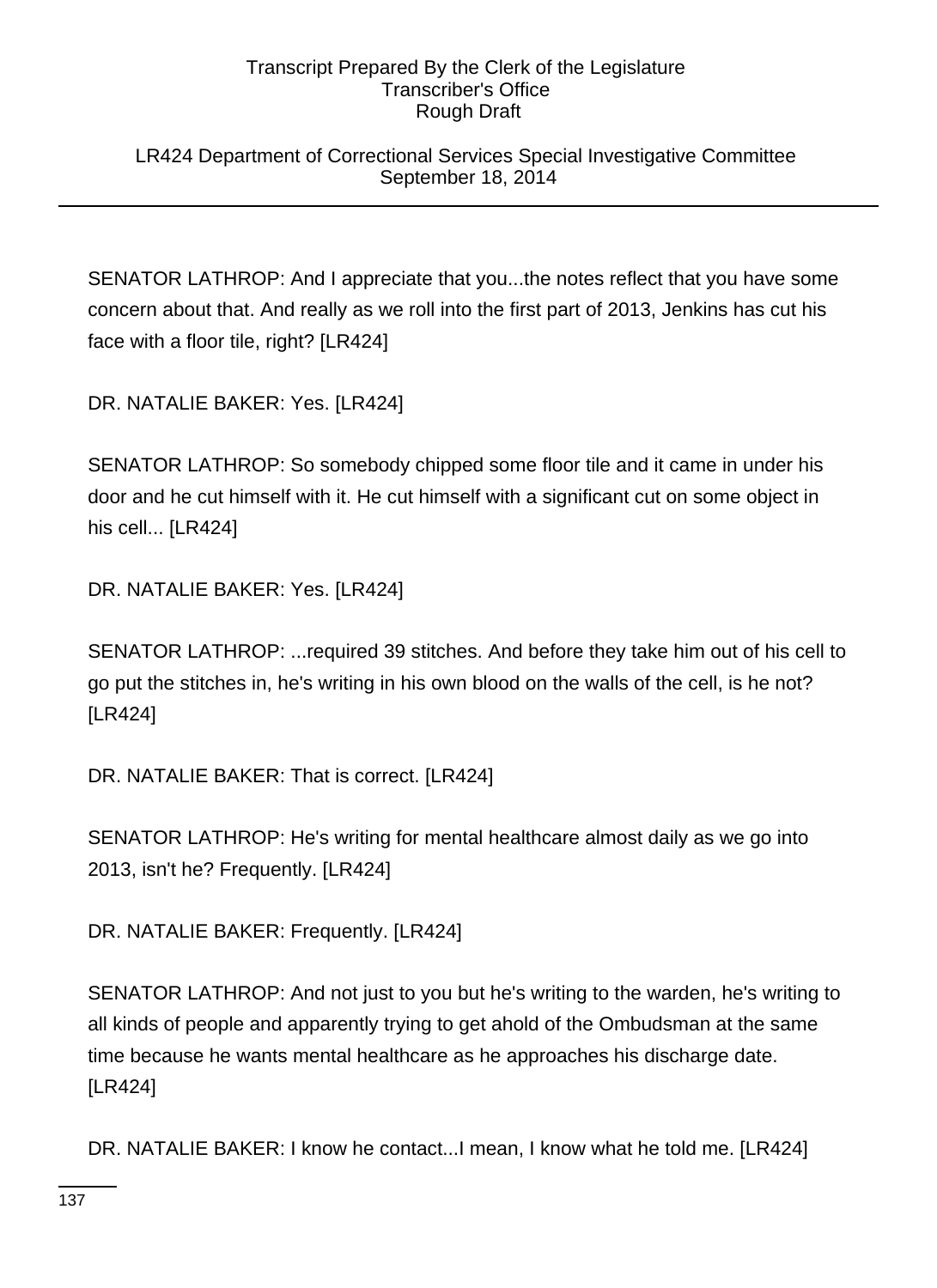### LR424 Department of Correctional Services Special Investigative Committee September 18, 2014

SENATOR LATHROP: Five and a half months out from discharge he said he wanted care or he was going to rip somebody's heart out when he was discharged. He was threatening to kill Christians, Jews, children, and women, and he claimed to be more--as time went on--under the spell or under the direction of Apophis, and he was about to engage in the war of Revelations. And that's kind of what we had in this guy as we approached 2013. [LR424]

DR. NATALIE BAKER: That is correct. [LR424]

SENATOR LATHROP: And you're about to go see him at the turn of the...at the beginning of 2013, but you have an exchange with Cameron White, don't you? Do you remember having a--and I'm going to direct you to page 181--do you remember having an exchange with Cameron White before you saw Jenkins at the beginning of 2013? [LR424]

DR. NATALIE BAKER: I was contacting a lot of people. I... [LR424]

SENATOR LATHROP: Okay. And I'll give you all the time you need to read it so that I can ask you a question or two about it. [LR424]

DR. NATALIE BAKER: Okay. Okay. I do recall this note. [LR424]

SENATOR LATHROP: That was an exchange you had with... [LR424]

DR. NATALIE BAKER: With Dr. White, yes. [LR424]

SENATOR LATHROP: Dr. White. And just so that...I'm going to read...you're writing him a letter. This is...first of all, tell us who Cameron White is. In the corporate structure of mental health in the Department of Corrections, where's Cameron White? [LR424]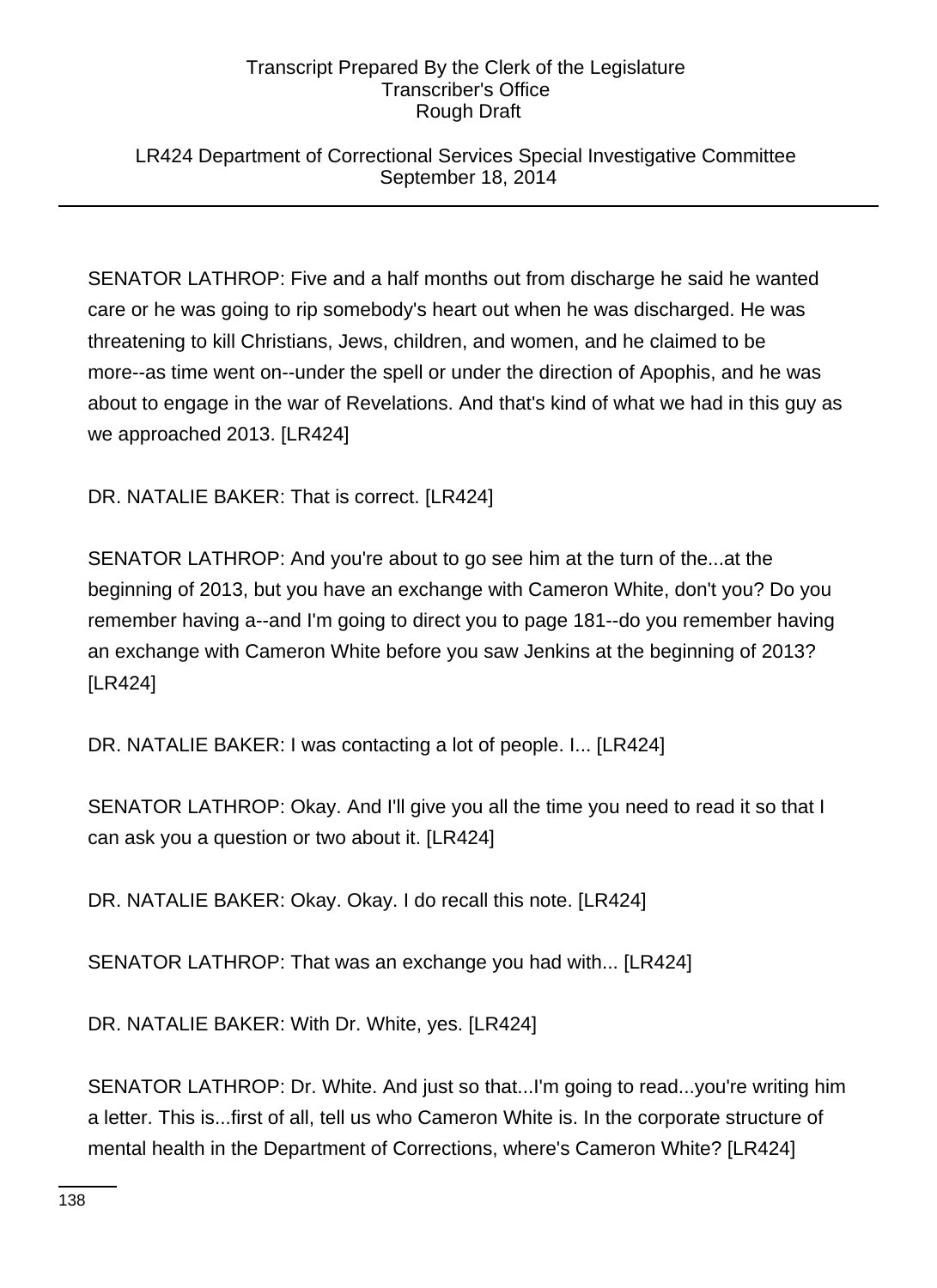LR424 Department of Correctional Services Special Investigative Committee September 18, 2014

DR. NATALIE BAKER: Dr. White is the behavior health administrator. He's at the top. [LR424]

SENATOR LATHROP: Who does he report to? [LR424]

DR. NATALIE BAKER: Dr. Kohl, our medical director. [LR424]

SENATOR LATHROP: Okay. So he is under Kohl or does he report directly to the director, if you know? [LR424]

DR. NATALIE BAKER: I don't know. [LR424]

SENATOR LATHROP: Okay. Because you don't work for him, he's not your boss. But you're having a conversation that sounds a little bit like you're talking to somebody that's a boss. [LR424]

DR. NATALIE BAKER: Yes. [LR424]

SENATOR LATHROP: Okay. And you say, I want to thank you for listening to my concerns in helping turn around TSCI. And we talk about kites and getting to some of these people faster. In the second paragraph you say: My other major concern is regarding the mental health referrals that I copied you on and that mental health staff does not have any plans to test or further evaluate any of these individuals whom I clinically have genuine concerns about. I will also be completing a mental health referral on Nikko Jenkins on Thursday when I'm back out at TSCI and really feel that another provider (NP or MD) needs to evaluate his mental status and diagnosis as he will be jamming out--and I believe--this July. You go on to say: Please let me know how to handle future referrals. I do not feel my concerns are being followed up with and I do not want to wait until we have a negative outcome, so I'm trying to be proactive with these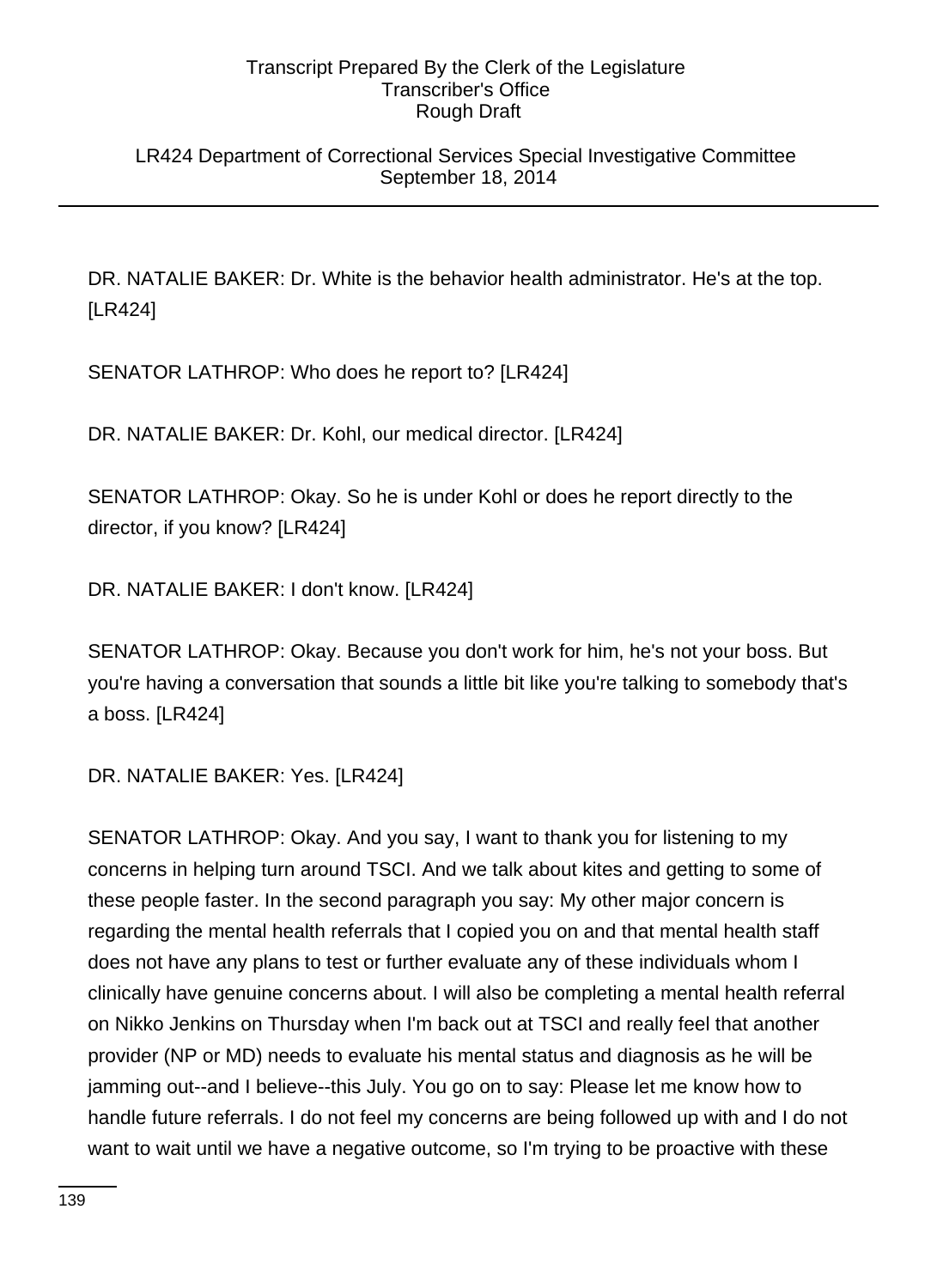# LR424 Department of Correctional Services Special Investigative Committee September 18, 2014

issues. Do you remember writing that to him? [LR424]

DR. NATALIE BAKER: Yes. [LR424]

SENATOR LATHROP: And were you expressing frustration with the fact that you were making one diagnosis and the psychologists who work for the state of Nebraska were making a different diagnosis? [LR424]

DR. NATALIE BAKER: And it's not even a different diagnosis, but they did not want to follow through of what I felt was important to do. [LR424]

SENATOR LATHROP: Okay, and I want to talk about that. You are the psychiatrist charged with the care of the inmates that are at Tecumseh and the psychologists won't listen to you and won't respect the diagnosis you've come up with. Would that be a fair understanding of that note to Cameron White? [LR424]

DR. NATALIE BAKER: I did not always feel my diagnosis was respected. [LR424]

SENATOR LATHROP: Okay. Then he responds, doesn't he? [LR424]

DR. NATALIE BAKER: Yes. [LR424]

SENATOR LATHROP: And I find the response a little curious. On January 28, 2013, at 1:59 he sends you an e-mail. And he says, Natalie, thanks for your note. I appreciate you bringing your concerns forward. My thought is that we need to reset expectations and put some understandings and agreements in place. After you express some frustration with the staff not respecting your diagnosis and you appeal to Dr. White and he tells you that you need to reset your expectations and put some understandings and agreements in place, what did you make of that? [LR424]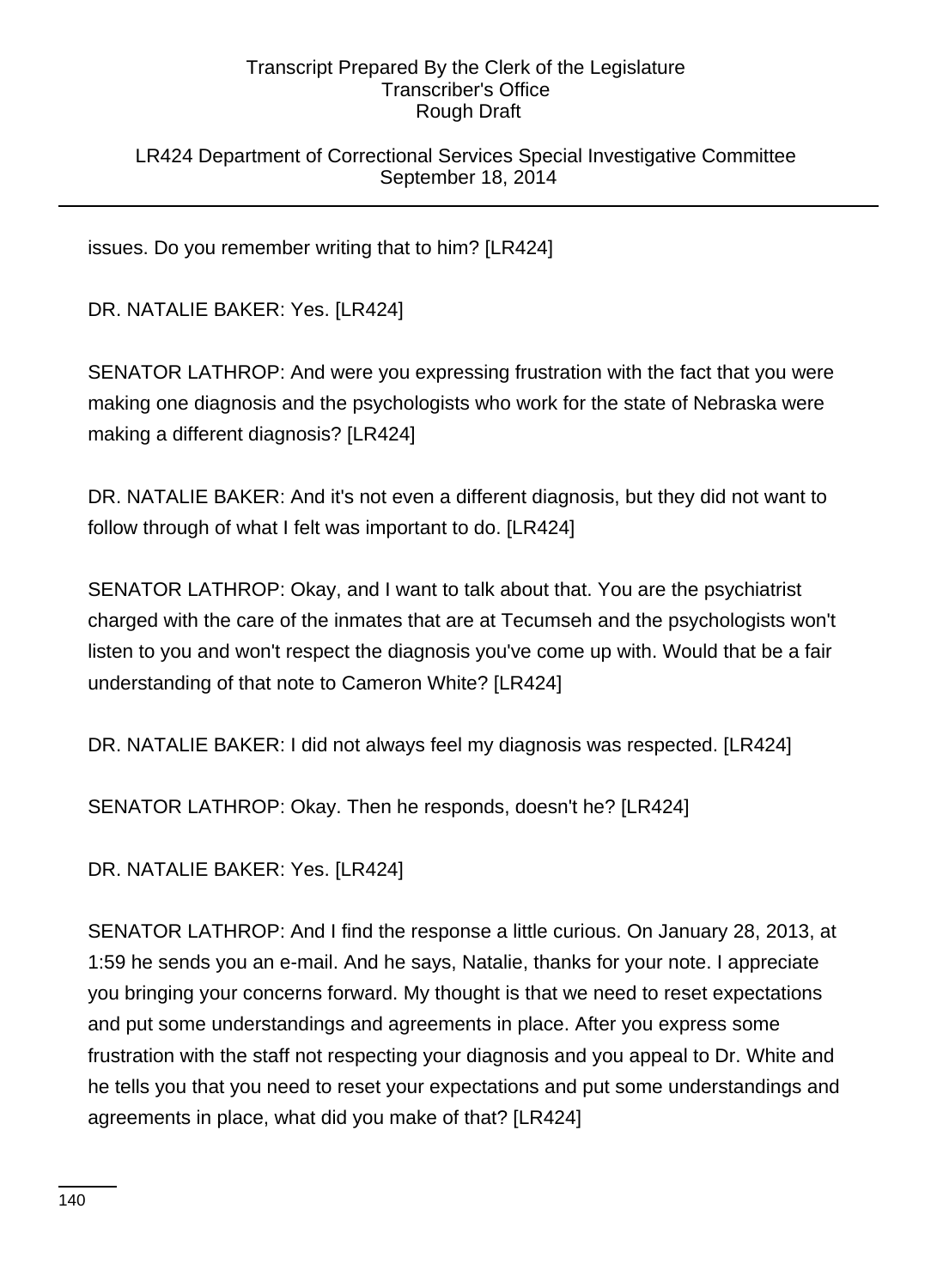# LR424 Department of Correctional Services Special Investigative Committee September 18, 2014

DR. NATALIE BAKER: There were conflicts at Tecumseh. Again, I have been there since they opened in 2001. And I...there I'm employed through CCS. And sometimes even though I feel we should be a team and work together, it was a little split and it was difficult. I was working and trying to get it so that we could come more together in treating because it's a very difficult population to treat. And Dr. White was trying to...because we have...we did have some meetings set forth where we would have face to face to try and improve communication and...which is very important there. [LR424]

# SENATOR LATHROP: I'm sure it is. [LR424]

DR. NATALIE BAKER: And it was a struggle because I didn't always have access to mental health notes; it's somewhat of a separated system. I was frustrated just because I felt that we need to make sure we're evaluating all things. But if it stopped and the supervisor of mental health at Tecumseh, which was Dr. Pearson at that time, if she felt it did not go further than that, then it didn't. [LR424]

SENATOR LATHROP: Did you say you weren't getting notes from mental health? [LR424]

DR. NATALIE BAKER: They...mental health notes are electronic medical records. I don't have the time to review all those so I've just asked if they have a concern to send me a hard copy of something because I go to numerous facilities, Tecumseh is not my only facility. [LR424]

SENATOR LATHROP: Sure. [LR424]

DR. NATALIE BAKER: And so it was difficult. My notes are handwritten as you can see. And then they are scanned into the system so that mental health will have access to my notes. And so we were trying to work to make sure that I had notes, you know, from mental health as well. [LR424]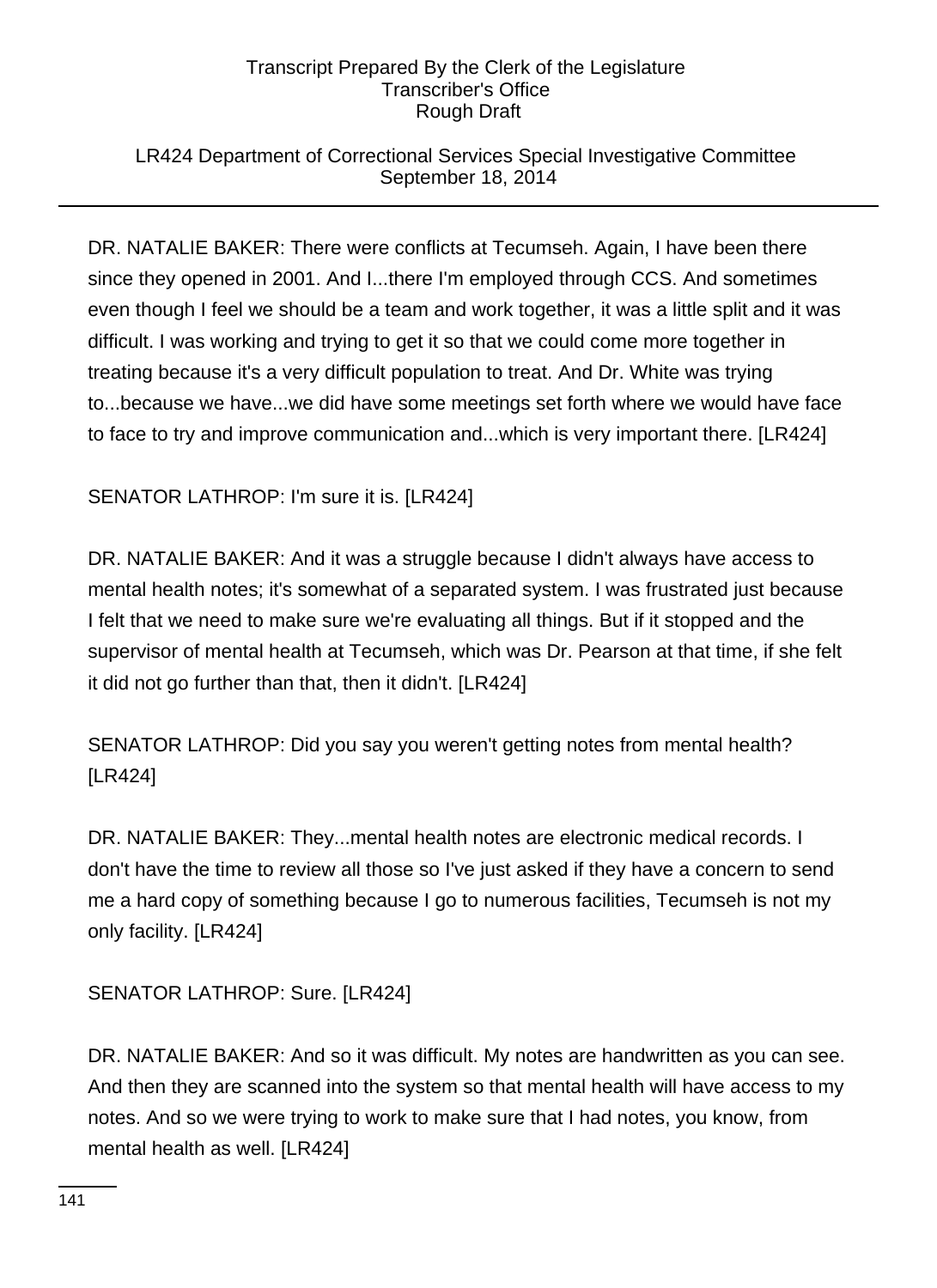### LR424 Department of Correctional Services Special Investigative Committee September 18, 2014

SENATOR LATHROP: Okay. But it's fair to say this arises out of what became a difficulty for you. You are a psychiatrist with a medical degree, diagnosing patients, treating them, and providing for their needs as a psychiatrist. And you didn't feel like the staff...I know you probably have to go back and work with these people but I need an answer to this. The psychologists were not respecting your diagnosis and not necessarily following through with the things that you recommended. And that led to this meeting or this exchange. [LR424]

DR. NATALIE BAKER: There was not always follow through or even a response if I wrote a referral and that was frustrating. [LR424]

SENATOR LATHROP: Did you also notice that sometimes you would make a diagnosis and then they would put a group together or send one of them out to do their own assessment and come up with a diagnosis that didn't include mental illness? [LR424]

DR. NATALIE BAKER: That was my big struggle... [LR424]

SENATOR LATHROP: It was happening a lot, wasn't it? [LR424]

DR. NATALIE BAKER: ...because it was so opposite ends of the spectrum. [LR424]

SENATOR LATHROP: It was happening a lot, wasn't it? [LR424]

DR. NATALIE BAKER: I was just trying to figure out what was going on. [LR424]

SENATOR LATHROP: But the fact of the matter is when you used your judgment as a psychiatrist with a medical degree and concluded that he had a mental illness, that it was impossible to ignore his mental health needs. But when the psychologists came in behind you and tried to do their own assessment or did their own assessment and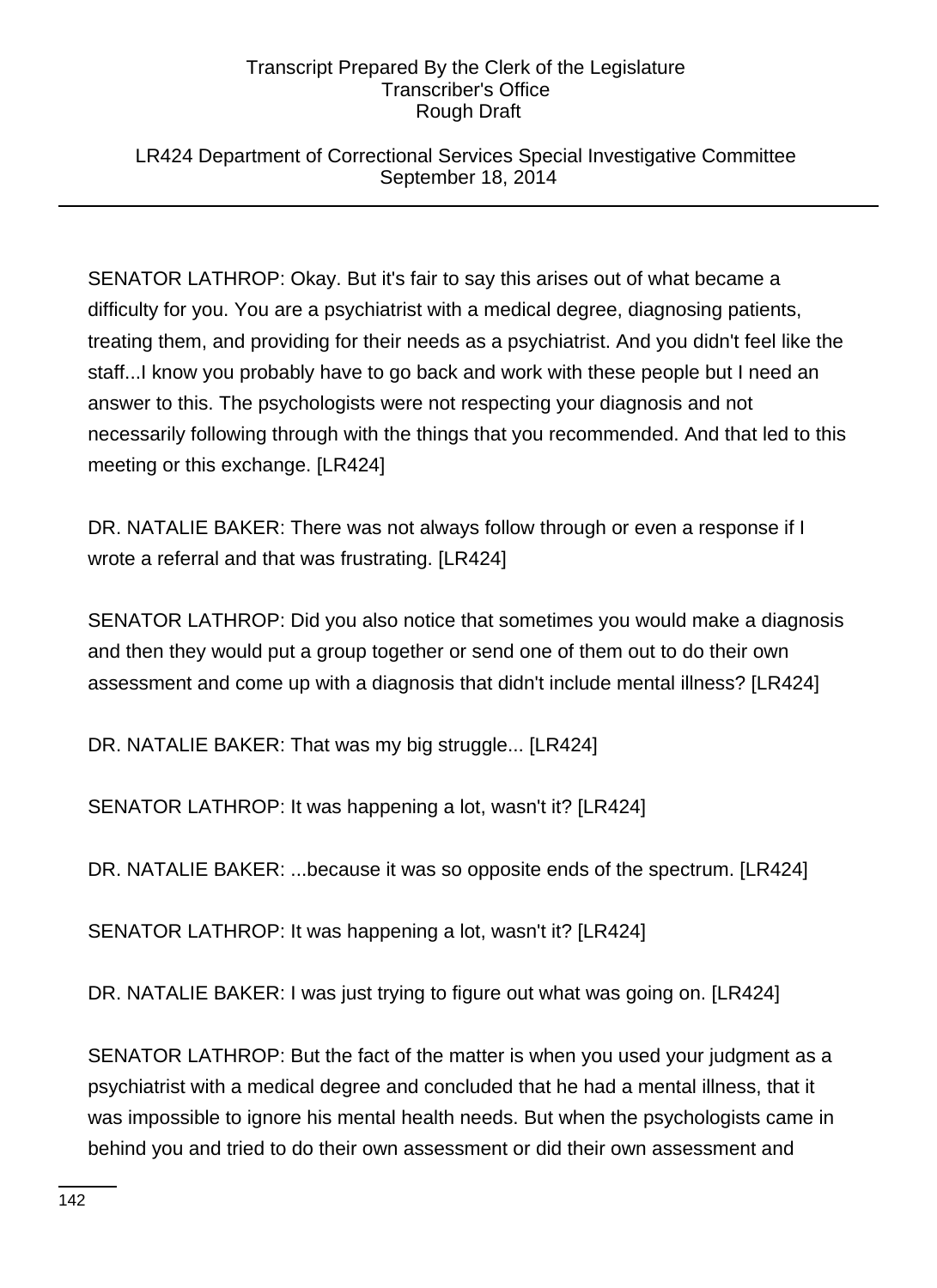# LR424 Department of Correctional Services Special Investigative Committee September 18, 2014

concluded that we don't care what the psychiatrist just said. We've just concluded that it's all behavioral so he can sit in the hole and be left there unattended with no mental health treatment. And that's the problem, am I right? [LR424]

DR. NATALIE BAKER: I never felt comfortable that I could not diagnose him with a mental illness. And that was.... [LR424]

SENATOR LATHROP: Right. But you saw them come behind you after you did on a couple of occasions, right? They put the MIRT group together after you got done making a diagnosis of a mental illness. They would put the MIRT group together, some of whom weren't even mental health professionals, and come up with a different conclusion that was always, always not a mental illness but a behavior. [LR424]

DR. NATALIE BAKER: Well, and it shook me because you don't want to make...then you think, are you wrong? You know, and that was the tough thing. [LR424]

SENATOR LATHROP: I appreciate that because you were certainly outnumbered by psychologists over there. But the effect of calling it a behavior instead of the mental illness you diagnosed is no one has to provide him with mental healthcare, we blame it on faking, and we blame it on behavior, and we can leave him in the hole and not do anything for him. That's the reality of the difference between a mental health diagnosis and a behavioral diagnosis in the world of Tecumseh intensive management. True? I'm sorry, I am putting you on the spot. And I know you probably tomorrow have to punch the clock and show up at Tecumseh. [LR424]

DR. NATALIE BAKER: No. [LR424]

SENATOR LATHROP: But you know what? I read the records and I can't get anywhere but land on that impression. [LR424]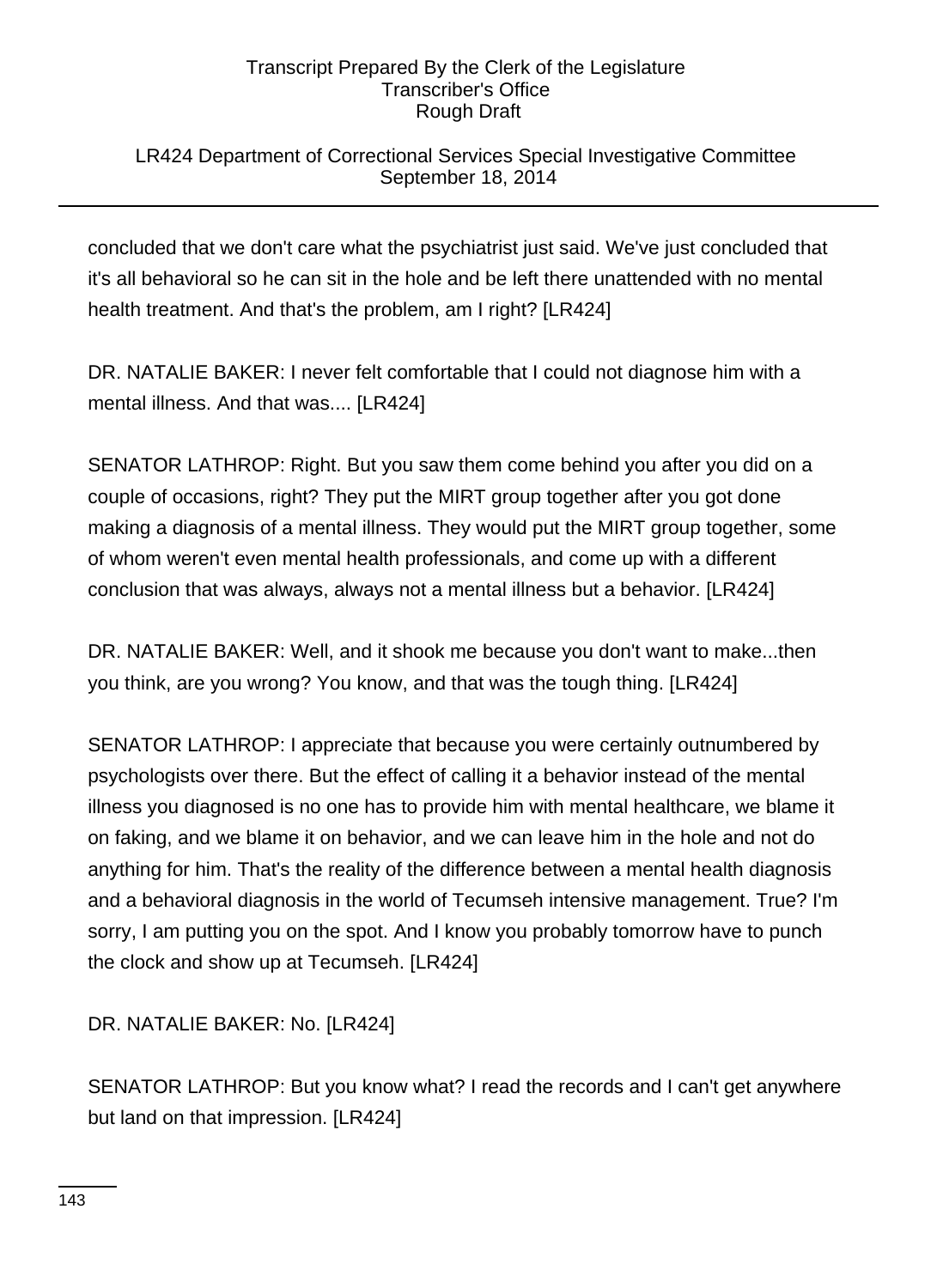# LR424 Department of Correctional Services Special Investigative Committee September 18, 2014

DR. NATALIE BAKER: It's difficult. I'm in corrections because I care. [LR424]

SENATOR LATHROP: I can tell you do. And let me talk about that next. You do an assessment and he is five months from gone. Do you need a break? I'm serious. If you want a break, we can take a break. [LR424]

DR. NATALIE BAKER: I'm okay. No, I'm okay. [LR424]

SENATOR LATHROP: Okay? [LR424]

DR. NATALIE BAKER: Yep. [LR424]

SENATOR LATHROP: You do an assessment in January then, do you not? [LR424]

DR. NATALIE BAKER: What page is that on? [LR424]

SENATOR LATHROP: This is after...we're at page 184. [LR424]

DR. NATALIE BAKER: Okay. That's a mental health referral. [LR424]

SENATOR LATHROP: Okay. This comes to you...you must have stopped by and talked to him, right? [LR424]

DR. NATALIE BAKER: I filled this out. I did talk to them after my last note. [LR424]

SENATOR LATHROP: Okay. You talked to Jenkins. What did you find to be his state or place when you talked to him on January 31? Now January, February, March, April, May, June, July, he's six months from discharge, mandatory discharge. How is he doing? [LR424]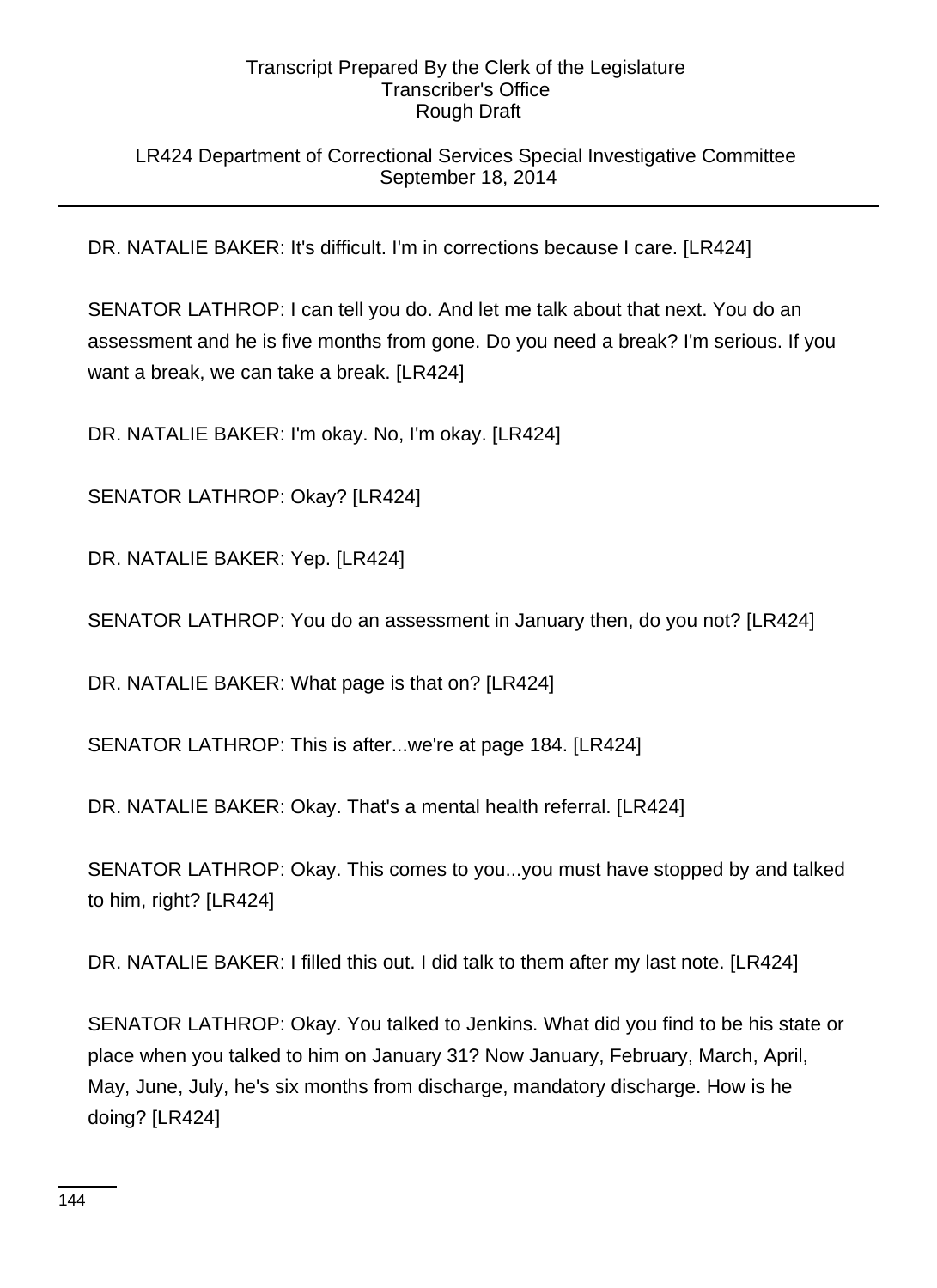## LR424 Department of Correctional Services Special Investigative Committee September 18, 2014

DR. NATALIE BAKER: Not well. This is when I became really concerned is... [LR424]

SENATOR LATHROP: I can see it. [LR424]

DR. NATALIE BAKER: ..in the beginning of the year because he was very threatening. He was harming himself significantly. He was in segregation. I was concerned about him leaving segregation, that he can't go directly to the community because he has been in segregation. And that, again, I was requesting for a second opinion to have if somebody else saw that maybe we need to do something else for him. I did feel he was an imminent danger to himself or others at that time. [LR424]

SENATOR LATHROP: That's in your note. [LR424]

DR. NATALIE BAKER: Yes, it is. [LR424]

SENATOR LATHROP: As I looked through and I started to highlight what I thought was important, you can see I end up highlighting the whole thing. But he's telling you, in addition now he's been cutting himself. He is exercising naked in his room. He has cut himself and written in blood on the wall. He has...he won't take stimulants to increase his serotonin so he's drinking his own semen? [LR424]

DR. NATALIE BAKER: Yes. [LR424]

SENATOR LATHROP: He's drinking his own urine. He's exercising naked in his room. And you put in here that: Patient is significant/serious risk to others and had a H-O--history of--violent assaultive behaviors. Patient also with a history of strong Cluster B/A's? [LR424]

DR. NATALIE BAKER: Antisocial. [LR424]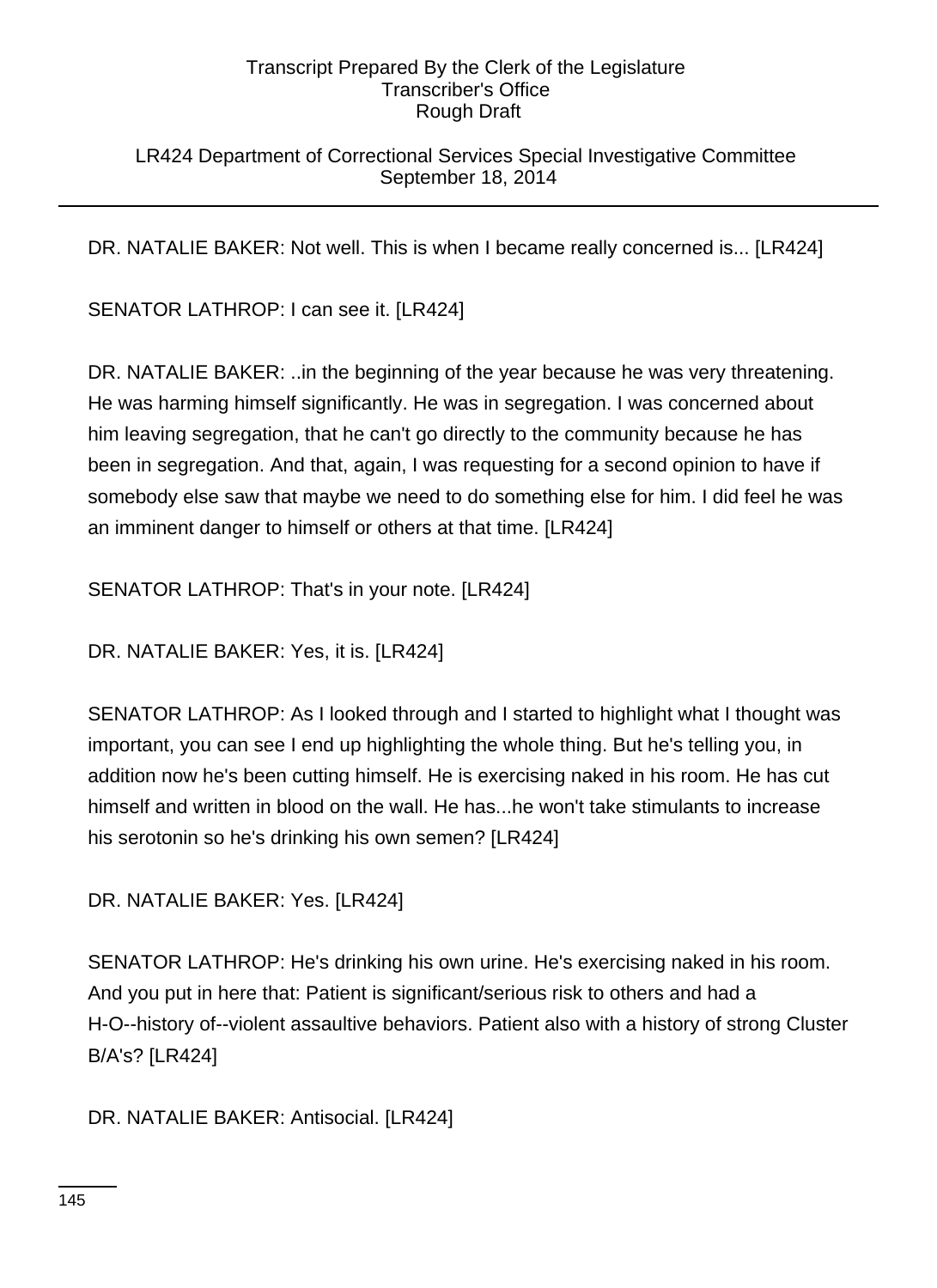## LR424 Department of Correctional Services Special Investigative Committee September 18, 2014

SENATOR LATHROP: I'm not sure what that next thing is. Can you see that? [LR424]

DR. NATALIE BAKER: What page are you on, 186? [LR424]

SENATOR LATHROP: One eighty-four. I am recommending for another provider, NP or MD, to evaluate this patient in the near future for further diagnostic clarification and treatment options. Patient currently appears mentally ill as well as an imminent danger to others. I also have scheduled the patient...? [LR424]

DR. NATALIE BAKER: Patient. [LR424]

SENATOR LATHROP: Scheduled the patient for a follow-up visit within the next week. Possible civil commitment will be needed. And that was your assessment on that date. [LR424]

DR. NATALIE BAKER: On that date. [LR424]

SENATOR LATHROP: Right. Then you see him again a few days later, don't you? [LR424]

DR. NATALIE BAKER: Yes. My last visit with Mr. Jenkins. [LR424]

SENATOR LATHROP: That's February 4, 2013. Would it be fair to say that you had some pressure from people at Corrections or the higher-ups, the psychologists that you answered to, to not come up with this diagnosis? [LR424]

DR. NATALIE BAKER: It's not that I didn't have pressure. It's not that I had pressure, I did not have support. [LR424]

SENATOR LATHROP: Okay. You did an assessment in that environment...by the way,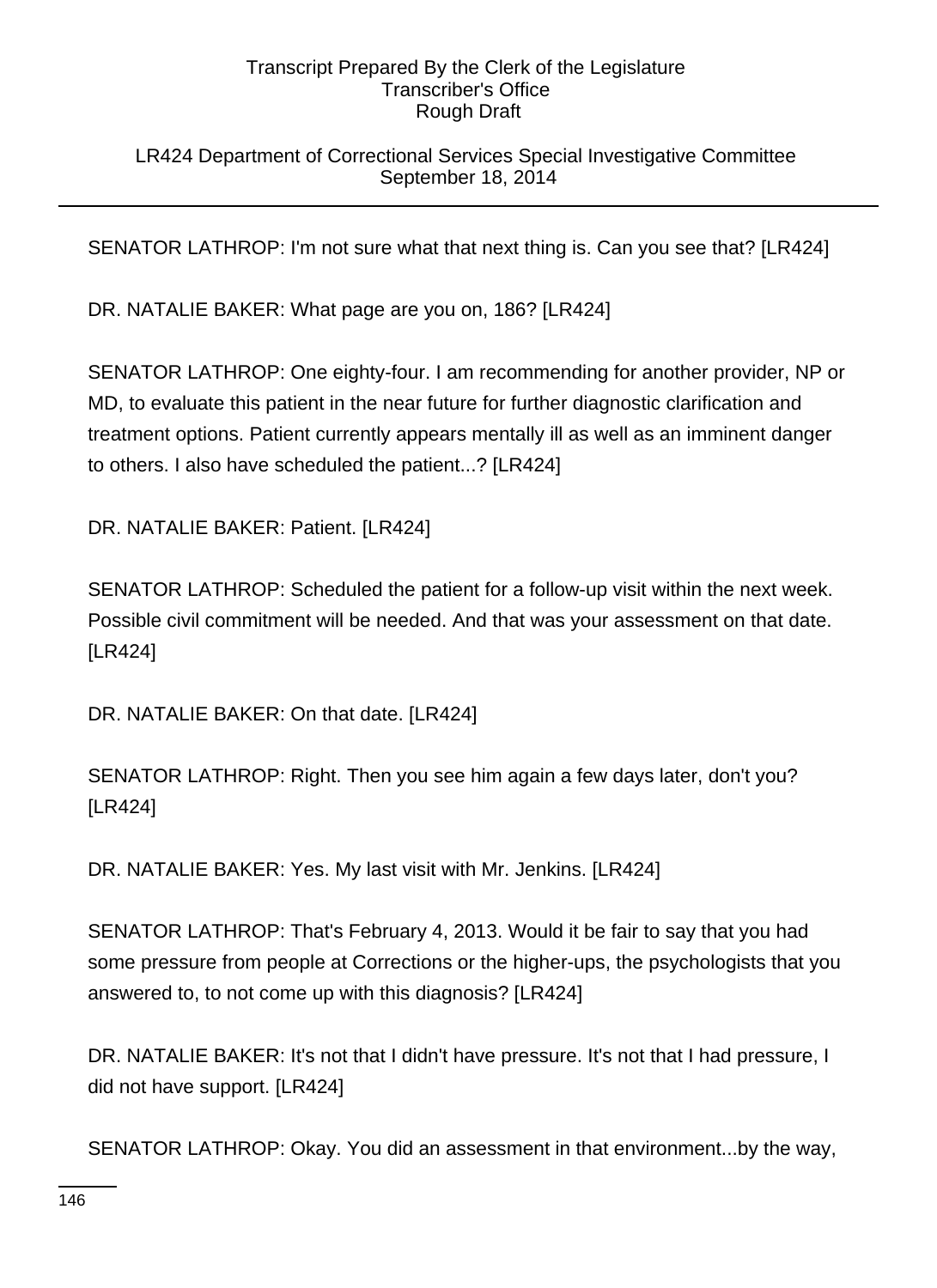## LR424 Department of Correctional Services Special Investigative Committee September 18, 2014

when people are not supporting what you're doing, you do an assessment on February 4, 2013, and you kind of make your case there, don't you? [LR424]

DR. NATALIE BAKER: I try. [LR424]

SENATOR LATHROP: Okay, tell us what you did. I want you to walk through this one with us. [LR424]

DR. NATALIE BAKER: Can I use my copy... [LR424]

SENATOR LATHROP: You may. That's an awful copy and I don't know why it looks like that. It's hard to read. [LR424]

DR. NATALIE BAKER: ...because mine is very...it's very hard for...this is much better. This is my February 4, 2013. At that time, he was on 15-minute checks. [LR424]

SENATOR LATHROP: Because he had threatened to kill himself, right? [LR424]

DR. NATALIE BAKER: He did. And he also was destroying some property, had broken a sprinkler head. And then he was upset he didn't have his property because he was upset he didn't have a mattress and things. He reported he would harm people once he was released in five months. He had reported to the medical staff that he would harm people. He had been verbally threatening the safety of others. Again, that's where he had talked about drinking his semen for neurostimulators. He wanted to increase his serotonin level. My concern also rose because I had spoke to the custody staff who was down in segregation and they said he's exercising excessively, he's not sleeping, he seems just more revved up and just very angry and more aggressive. And so that wasn't something that he reported or that I saw. That was more objective things that staff was telling me. [LR424]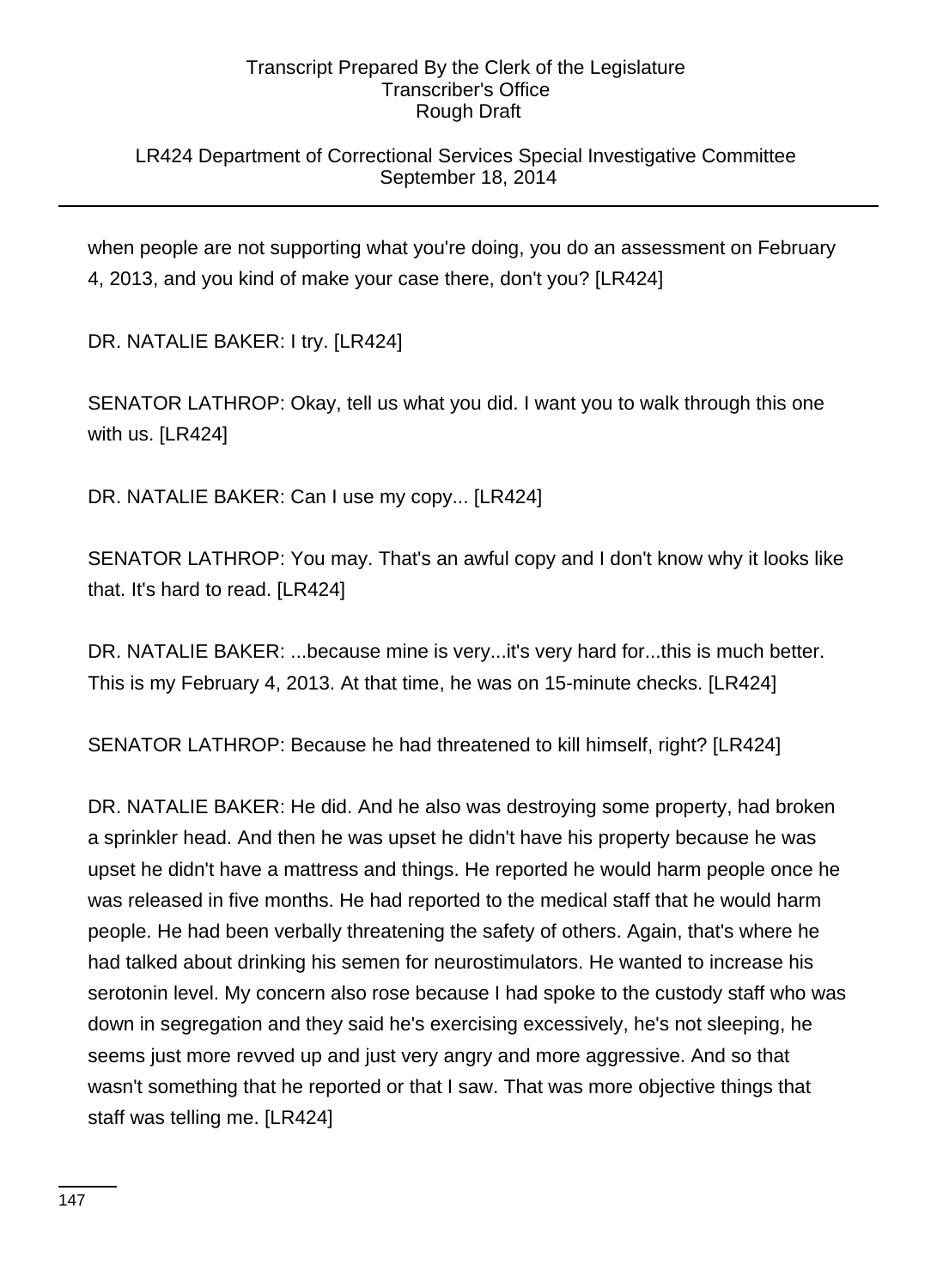LR424 Department of Correctional Services Special Investigative Committee September 18, 2014

# SENATOR LATHROP: Okay. [LR424]

DR. NATALIE BAKER: And so I was concerned. He had cut on himself significantly. [LR424]

SENATOR LATHROP: Twice. [LR424]

DR. NATALIE BAKER: And would not let the medical staff remove the sutures that should have been removed. And they had tried three times. [LR424]

SENATOR LATHROP: They tried three times before this, right? [LR424]

DR. NATALIE BAKER: And they couldn't get those sutures out. He...you know, the concern is he also has such a significant history of anger and violence and aggression. He continued to report auditory hallucinations from Apophis and wanting...command hallucinations of telling him to "attack people." He had told me that he planned to make his mother power of attorney. I didn't have any contact with his family so I don't know what happened with that. When I had seen him, he had still the sutures in place above and below his right eye. You know, he was very agitated, irritable. It was difficult to kind of redirect him. He was speaking very fast and very pressured and his thoughts didn't appear very organized. He again said he was hearing things. He remained paranoid of staff. And at that time I documented that reality testing, insight, and judgment were all impaired at that time. And I was concerned again because he was...he reported to me that he jams in five months. [LR424]

SENATOR LATHROP: What's your concern, Doctor? If he's...you just described your assessment and he's jamming in five months. What's your concern? [LR424]

DR. NATALIE BAKER: My concern is that this is an individual who is psychotic and aggressive, harming himself, threatening to harm others, is mentally ill. And when you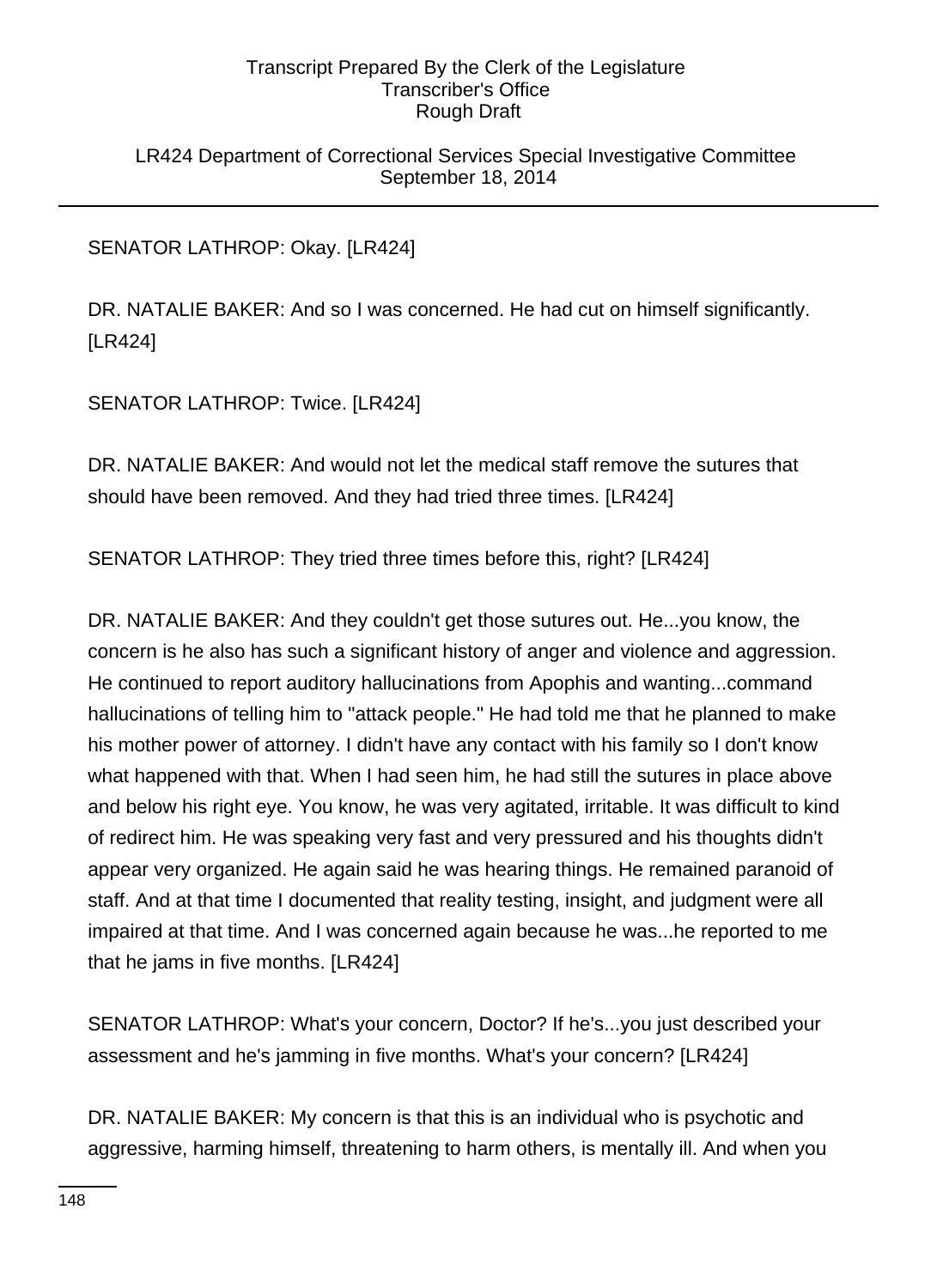## LR424 Department of Correctional Services Special Investigative Committee September 18, 2014

jam, you just walk out the door. You don't have any probation. You don't have to go do anything. And that he was mentally unstable at this time and didn't want medication, you know, didn't want to be treated. And so that was my concern. And that staff were also observing some of these symptoms in him as well as not sleeping well and exercising and being more agitated. So then I requested, you know, so that someone to come see him, too, to make sure this...there was someone else that would say, yes, I see mental illness or not or something because there was not another psychiatric provider at Tecumseh. Whether someone likes it or not, I've kind of been it and usually can work things out pretty well. So...and I wrote: This provider is concerned regarding the patient being released from this facility directly from segregation into the community as he is directly threatening to harm others once he is released. He also has had recent self-harm behaviors and wasn't allowing medical to remove his sutures. I documented that staff told me he wasn't sleeping well and was excessively exercising. He appeared psychotic. He remained on kind of a watch status. I again completed a formal mental health referral because I did feel at that time he poses a significant/serious risk to others and again has a history of violent assaultive behaviors. So I was recommending for another provider, someone to come see him. [LR424]

SENATOR LATHROP: You also indicate: The patient will possibly require a civil commitment prior to being released to ensure his safety as well as the safety of others. Right? [LR424]

DR. NATALIE BAKER: Yes. [LR424]

SENATOR LATHROP: And this provider also discussed the above concerns with Dr. Weilage. Wellidge (phonetically)... [LR424]

DR. NATALIE BAKER: Weilage. [LR424]

SENATOR LATHROP: ...Weilage who is also planning to see the patient soon and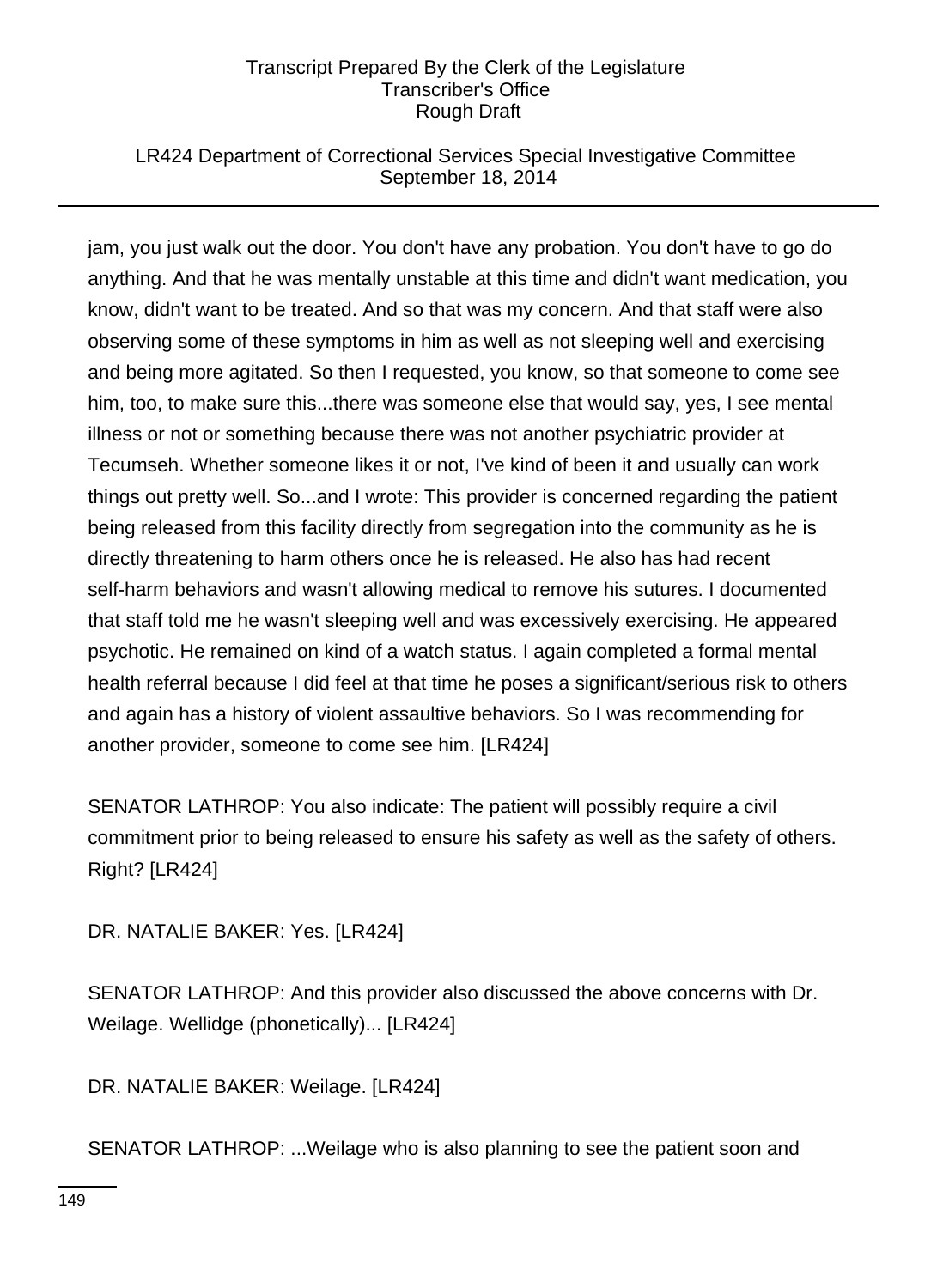## LR424 Department of Correctional Services Special Investigative Committee September 18, 2014

determine further treatment and housing options. That discussion with Dr. Weilage, did you think that he was probably not going to be supportive of what you'd just come up with? [LR424]

DR. NATALIE BAKER: Well, I had phoned him because I just wanted to make sure that I let him know. And he said he would see him and he is also kind of the supervisor for mental health staff. [LR424]

SENATOR LATHROP: All right, but he's also somebody that hadn't been supportive of your diagnoses in the past. Is that true? [LR424]

DR. NATALIE BAKER: I believe he thought also...he did testing, I think, some testing with Mr. Jenkins and I think he felt... [LR424]

SENATOR LATHROP: Sure. And I've seen some of the stuff he wrote. And we'll talk to him about that shortly. But he was not one of the people that was supportive of the diagnoses that you'd made in the past of a mental illness. That would be true. [LR424]

DR. NATALIE BAKER: I don't know who was necessarily supportive of my diagnosis. Yeah, I don't know. [LR424]

SENATOR LATHROP: Okay. And that does...I have to say something maybe at this point. The last time we had a hearing, we had a lawyer in here who was sitting in a roomful of people and they were about to ignore a Supreme Court Opinion. And the lawyer whose probably her only sin was she didn't stand up. Right? I'm sure she's competent. I expect that she's competent. But she sat in the room and sort of gave in to the peer pressure. And when I look at what you're doing here, you're standing up while everybody else is standing behind you trying to discount your diagnosis and you stood your ground. And that's what you did in this note, am I right? [LR424]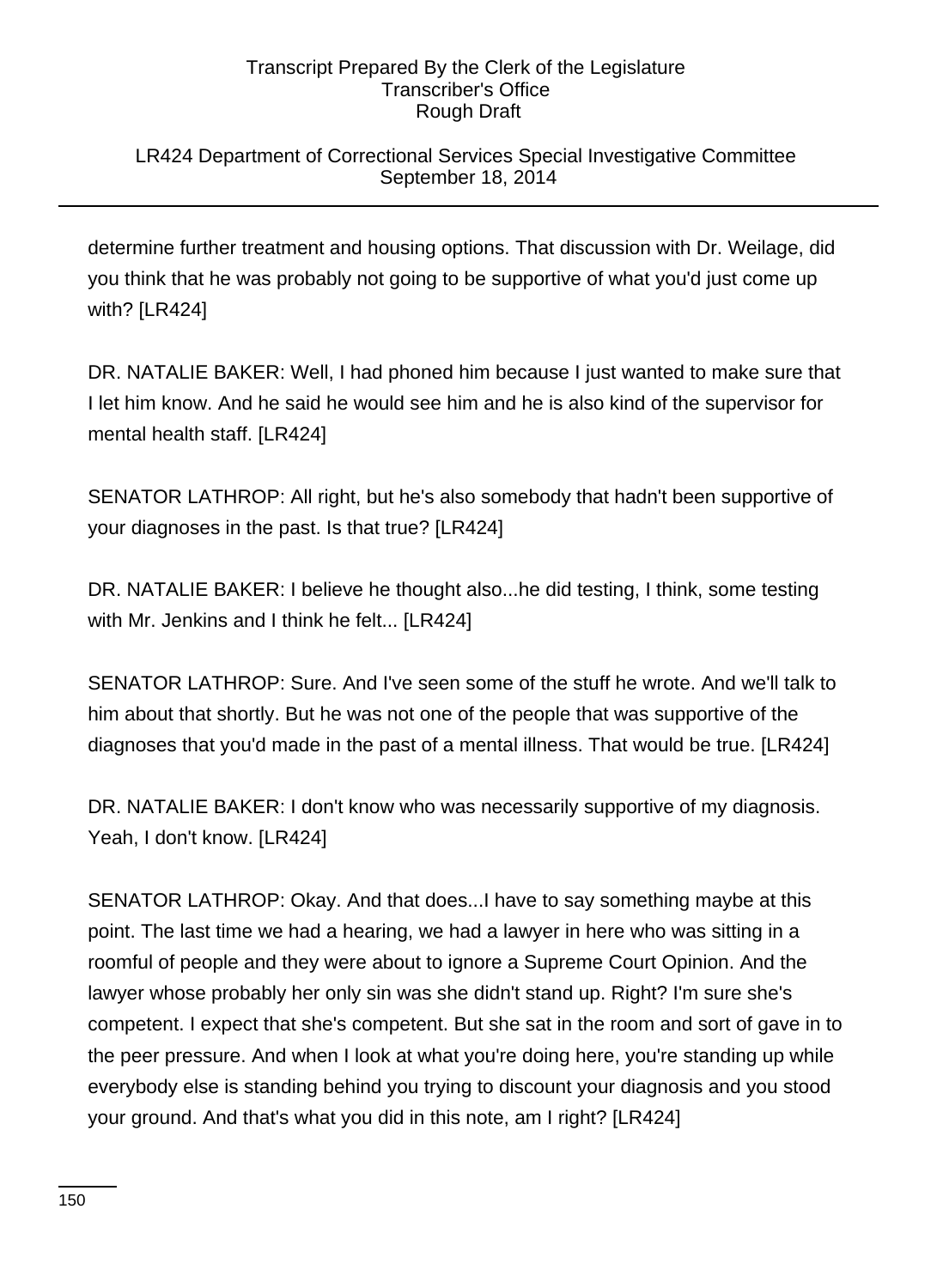LR424 Department of Correctional Services Special Investigative Committee September 18, 2014

## DR. NATALIE BAKER: I did. [LR424]

SENATOR LATHROP: And you expressed concern in your note and you documented: a) that he had a mental illness; b) that he was an imminent danger to hurt somebody; and c) you wanted something done. [LR424]

DR. NATALIE BAKER: Yes. [LR424]

SENATOR LATHROP: What happened after this? [LR424]

DR. NATALIE BAKER: When I spoke to Dr. Weilage, he said he would be coming to see Mr. Jenkins. Dr. Weilage, as part of mental health staff, can make that determination of sending, you know, helping send people to a different facility. That's above and beyond me. I just wanted for him to go somewhere because in Lincoln we have transition programs, we have a mental health unit. I don't know what the criteria are for that level of treatment, but that something needed to be done before he was released because you can't do a civil commitment while they're still serving their criminal time. And I just felt strongly that something needed to be done. [LR424]

SENATOR LATHROP: So you talked to Dr. Weilage and he says he's going to do an assessment. But interestingly, when you talk to Cameron White--and your notes here reflect you didn't say let's send Weilage down there to see him again--you said I want somebody who's an MD or an NP, which would exclude the psychologists that we're talking about. Am I right? [LR424]

DR. NATALIE BAKER: Yes. [LR424]

SENATOR LATHROP: You didn't want them to do an assessment. You wanted somebody else to confirm what you believed was the proper diagnosis and the proper course after you'd seen and treated this guy for years. Correct? [LR424]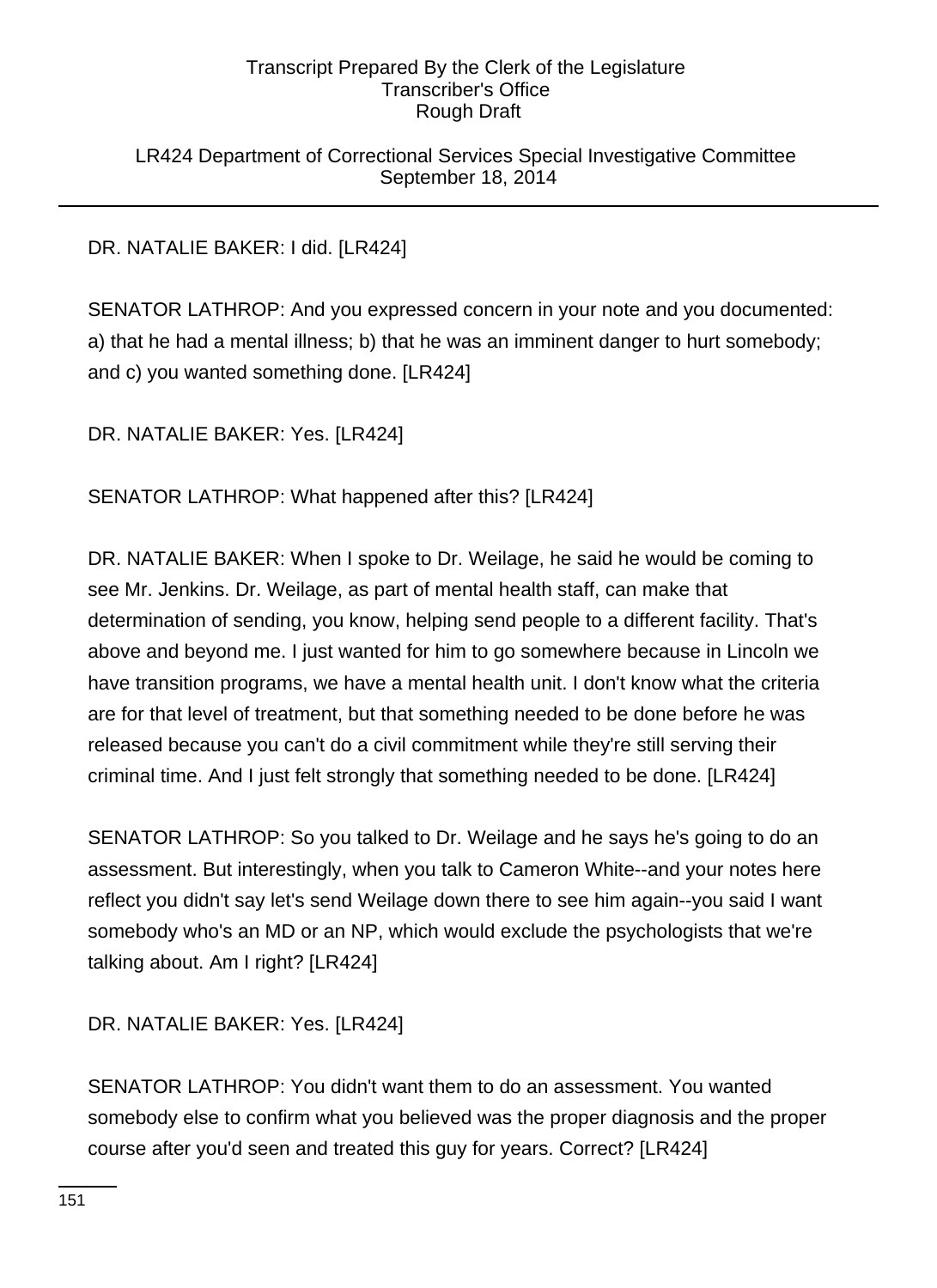LR424 Department of Correctional Services Special Investigative Committee September 18, 2014

DR. NATALIE BAKER: I wanted another medical provider. [LR424]

SENATOR LATHROP: Okay. And that brings in Dr. Wetzel, is that right? [LR424]

DR. NATALIE BAKER: Correct. [LR424]

SENATOR LATHROP: Did you ever see Dr. Wetzel's assessment? [LR424]

DR. NATALIE BAKER: I did. [LR424]

SENATOR LATHROP: And Dr. Wetzel sees him the day before he's transferred to the Nebraska State Penitentiary. Is that true? [LR424]

DR. NATALIE BAKER: I don't even know when Mr. Jenkins was transferred. [LR424]

SENATOR LATHROP: Okay. He does see him. Do you see Dr. Wetzel's report? [LR424]

DR. NATALIE BAKER: I saw it some time later. I don't know exactly when, but I have seen it, yes. [LR424]

SENATOR LATHROP: I may avoid calling him by having a conversation with you about this. On page 231, is that Dr. Wetzel's report? [LR424]

DR. NATALIE BAKER: Yes, it is. [LR424]

SENATOR LATHROP: And so this actually was done in response to your request in February of 2013. [LR424]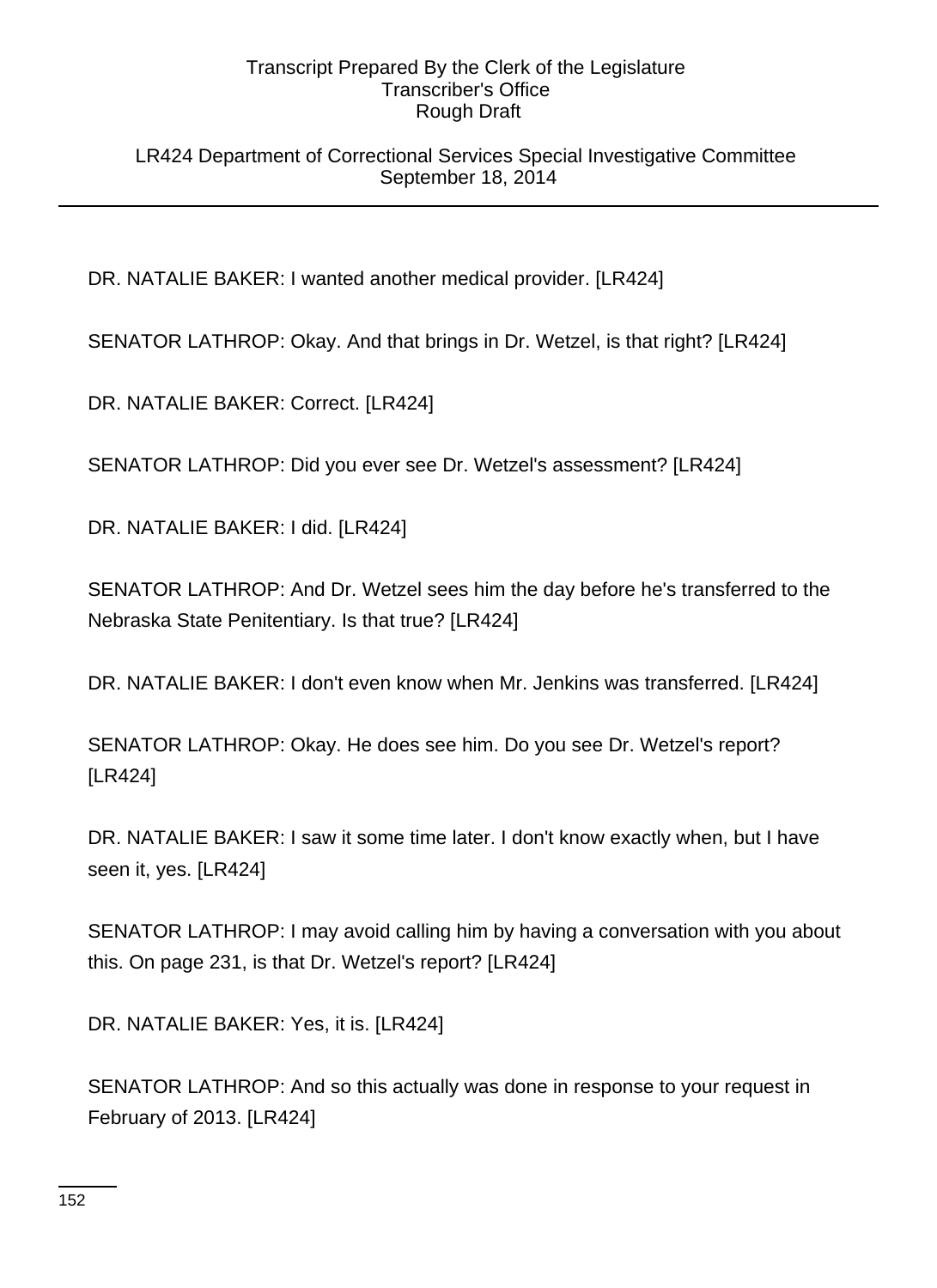LR424 Department of Correctional Services Special Investigative Committee September 18, 2014

DR. NATALIE BAKER: Yes. [LR424]

SENATOR LATHROP: We're five months away or less than five months away from him getting out of the place with no one to answer to and you say he needs another test and Wetzel does it. [LR424]

DR. NATALIE BAKER: I wanted the consult, yes. And he came. [LR424]

SENATOR LATHROP: Who's Wetzel? [LR424]

DR. NATALIE BAKER: Dr. Wetzel is a psychiatrist and he sees patients in the mental health unit in Lincoln for the department. [LR424]

SENATOR LATHROP: Okay. So did he come over to Tecumseh from Lincoln to do this assessment? [LR424]

DR. NATALIE BAKER: He did, with Wayne Chandler. [LR424]

SENATOR LATHROP: Okay. Were you around for it? Or did you have anything to do with it? Or did he do it independent of anything? [LR424]

DR. NATALIE BAKER: He came over. I may have been in the facility that day, I cannot recall, because he did come and see some other patients as well on occasion. I did not go with him to see Mr. Jenkins, but he did come to Tecumseh to see Mr. Jenkins. [LR424]

SENATOR LATHROP: Okay, and you read his report? [LR424]

DR. NATALIE BAKER: I have. [LR424]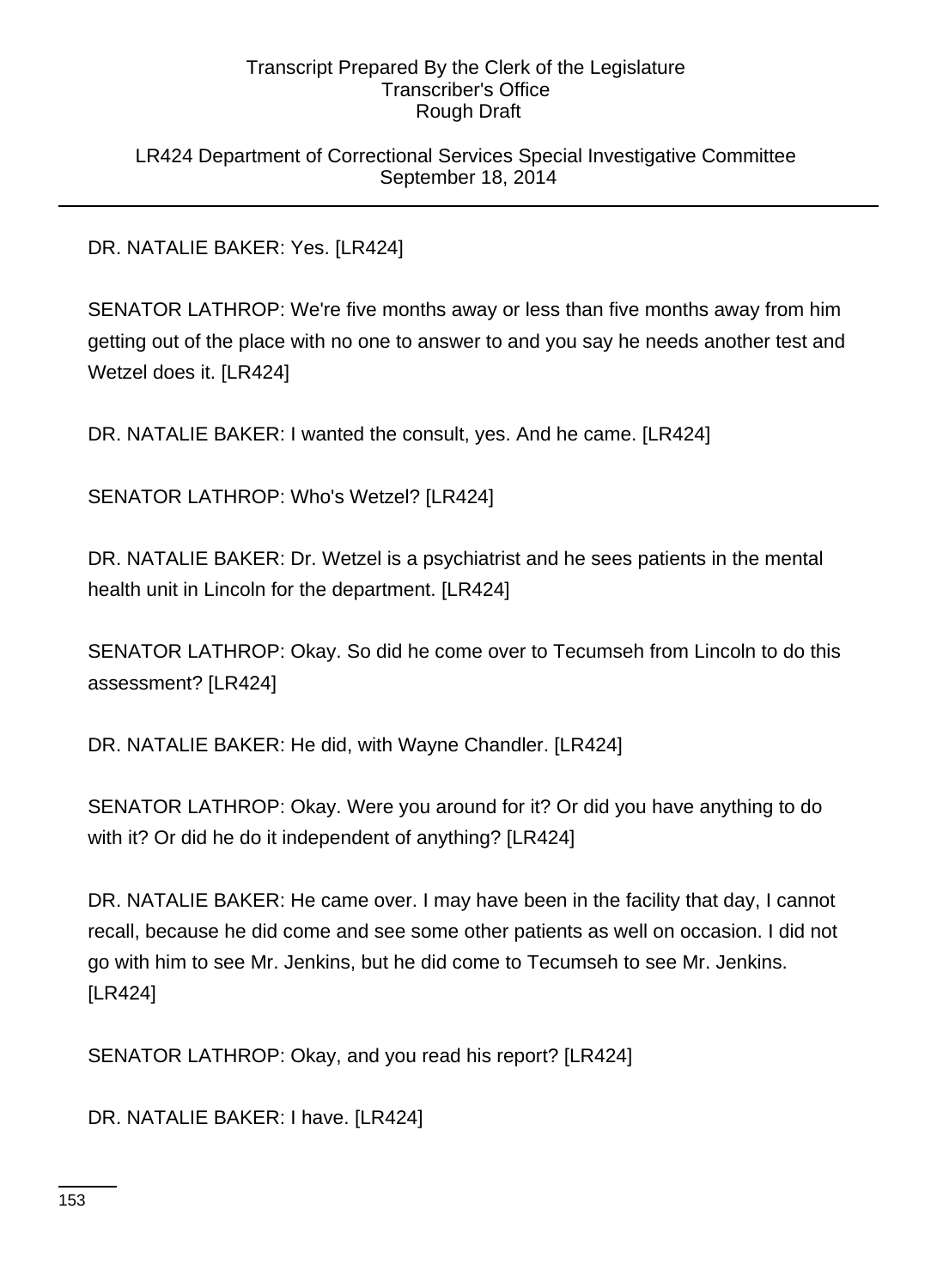## LR424 Department of Correctional Services Special Investigative Committee September 18, 2014

SENATOR LATHROP: And he concludes in this report...he kind of goes through a lot of the same things you observed while you provided care, and he does an assessment. Right? [LR424]

DR. NATALIE BAKER: Correct. [LR424]

SENATOR LATHROP: And his assessment is bipolar NOS probable. What's that mean, bipolar and mental illness? [LR424]

DR. NATALIE BAKER: Bipolar it is. Not otherwise specified, again, when you're not exactly sure does it meet full criteria for bipolar, whether there appears to be significant mood issues and things going on. [LR424]

SENATOR LATHROP: Okay. So he also says PTSD probable. That's posttraumatic stress disorder probable. [LR424]

DR. NATALIE BAKER: Correct. [LR424]

SENATOR LATHROP: You also had that on your list of diagnoses, did you not? [LR424]

DR. NATALIE BAKER: Yes, I did. [LR424]

SENATOR LATHROP: And is that a mental illness or is that a behavior? [LR424]

DR. NATALIE BAKER: That's a mental illness. [LR424]

SENATOR LATHROP: So that would support mental healthcare or perhaps a commitment if he's dangerous, right? [LR424]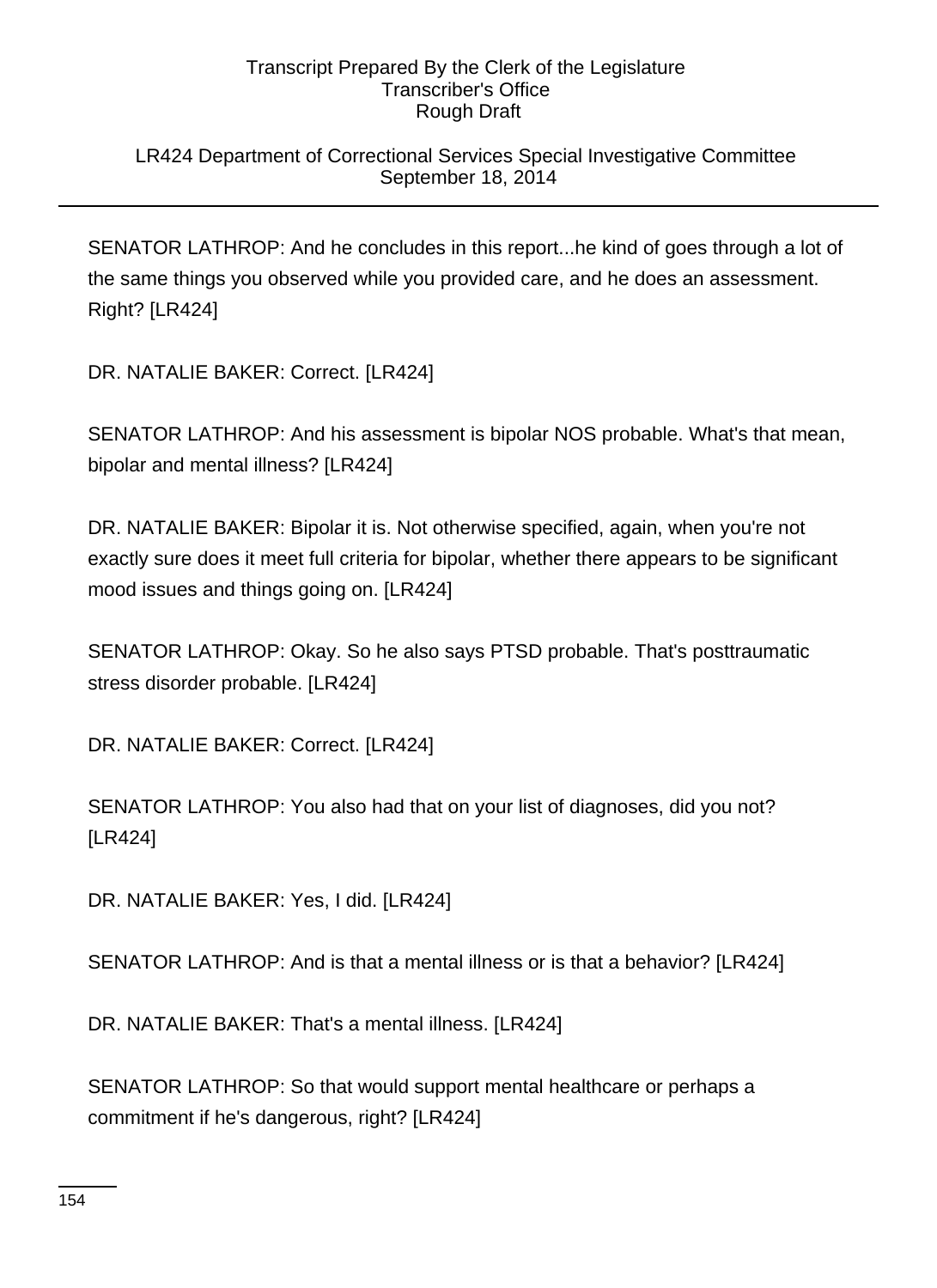## LR424 Department of Correctional Services Special Investigative Committee September 18, 2014

DR. NATALIE BAKER: Yes, if he is dangerous. [LR424]

SENATOR LATHROP: No one...is there anybody that didn't think he was dangerous that you ran into? [LR424]

DR. NATALIE BAKER: He was treated as if he was dangerous. [LR424]

SENATOR LATHROP: Yeah. I mean everything about his confinement said, we think this guy is dangerous. [LR424]

DR. NATALIE BAKER: Yes. [LR424]

SENATOR LATHROP: And what he's telling everybody that will listen is he's going to get out and hurt people or kill them or pull their heart out of their chest and go after people and kill all manner of different groups of people. [LR424]

DR. NATALIE BAKER: Yes. [LR424]

SENATOR LATHROP: Polysubstance dependence in a controlled environment would also be a mental illness diagnosis? [LR424]

DR. NATALIE BAKER: Yes. [LR424]

SENATOR LATHROP: And that was also on your list, too, wasn't it? [LR424]

DR. NATALIE BAKER: Yes. [LR424]

SENATOR LATHROP: He does not have psychosis NOS on there, but he does give us at least three diagnoses of mental illness, am I right? [LR424]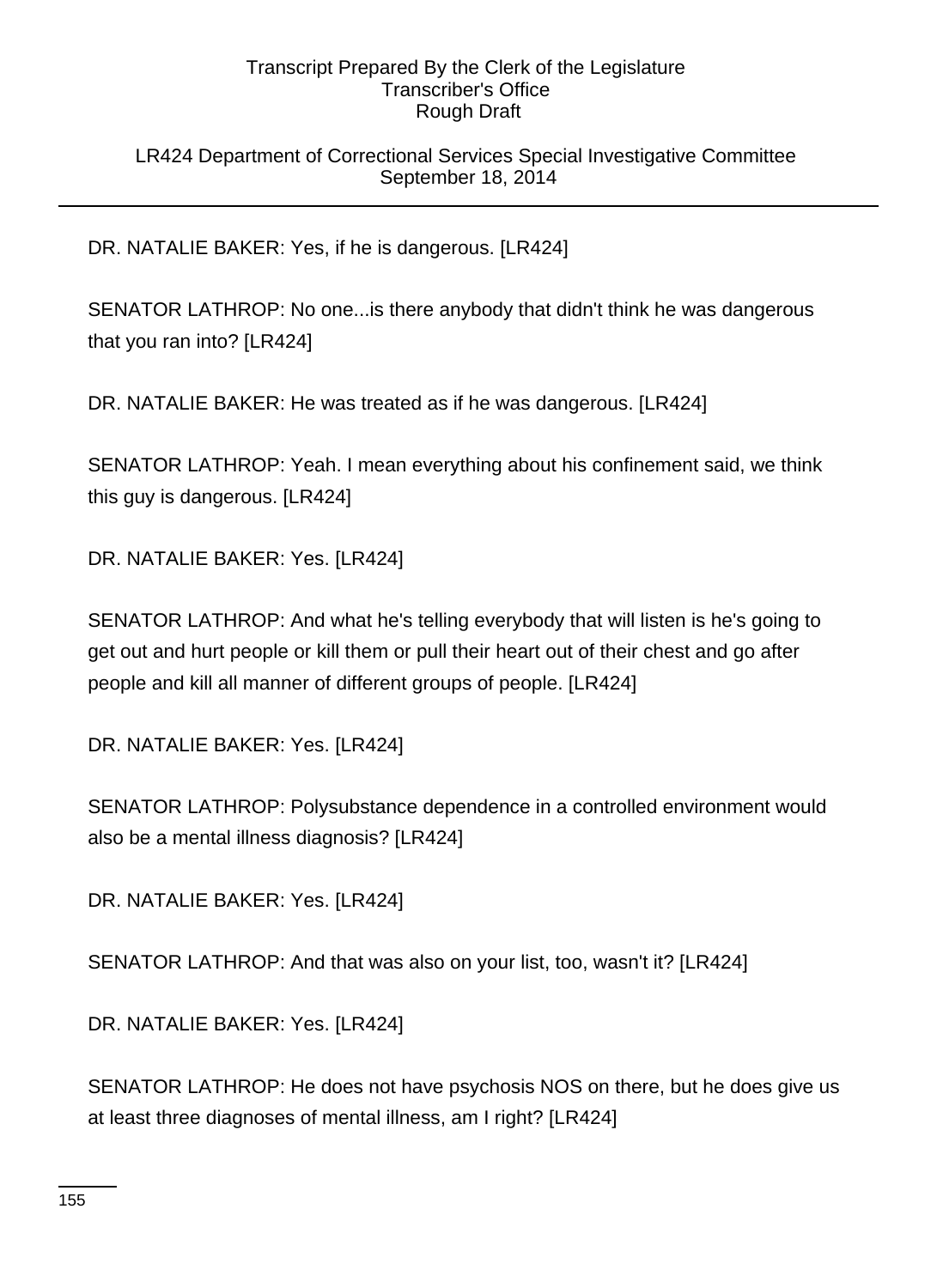## LR424 Department of Correctional Services Special Investigative Committee September 18, 2014

# DR. NATALIE BAKER: That is correct. [LR424]

SENATOR LATHROP: Then suggests, in his report, long-term strategies recommended for this patient include development of a rapport and trust to enhance participation in psychiatric care, ongoing development of objective evidence supporting or not supporting the presence of a major mental illness, and the possibility of future psychological formal testing to help clarify the diagnostic picture. And that comes from Dr. Wetzel. [LR424]

DR. NATALIE BAKER: Correct. [LR424]

SENATOR LATHROP: Did you feel like he had supported you after you read this report, like the two of you may not be precisely on the same page, but at least you now have somebody who is supporting the idea that Nikko Jenkins has a mental illness? [LR424]

DR. NATALIE BAKER: I was thankful he came to see Mr. Jenkins. [LR424]

SENATOR LATHROP: Did you have any more involvement after that February 2013 report you did? [LR424]

DR. NATALIE BAKER: That was my last visit with Mr. Jenkins. I could not even tell you what day that he was transferred. [LR424]

SENATOR LATHROP: Okay. Along the way, in this time line, we have our friends over at the Ombudsman's Office are becoming involved. They've taken a call from Senator Chambers, near as I can tell, and that has the Ombudsman's Office sometime in January of 2013, and they are now trying to figure out what a transition plan should be like because I think Senator Chambers probably started the process by suggesting, this guy is going to jam out. He has been in isolation and he's coming back to my legislative district or Omaha, and we want to make sure he doesn't go from isolation to the streets.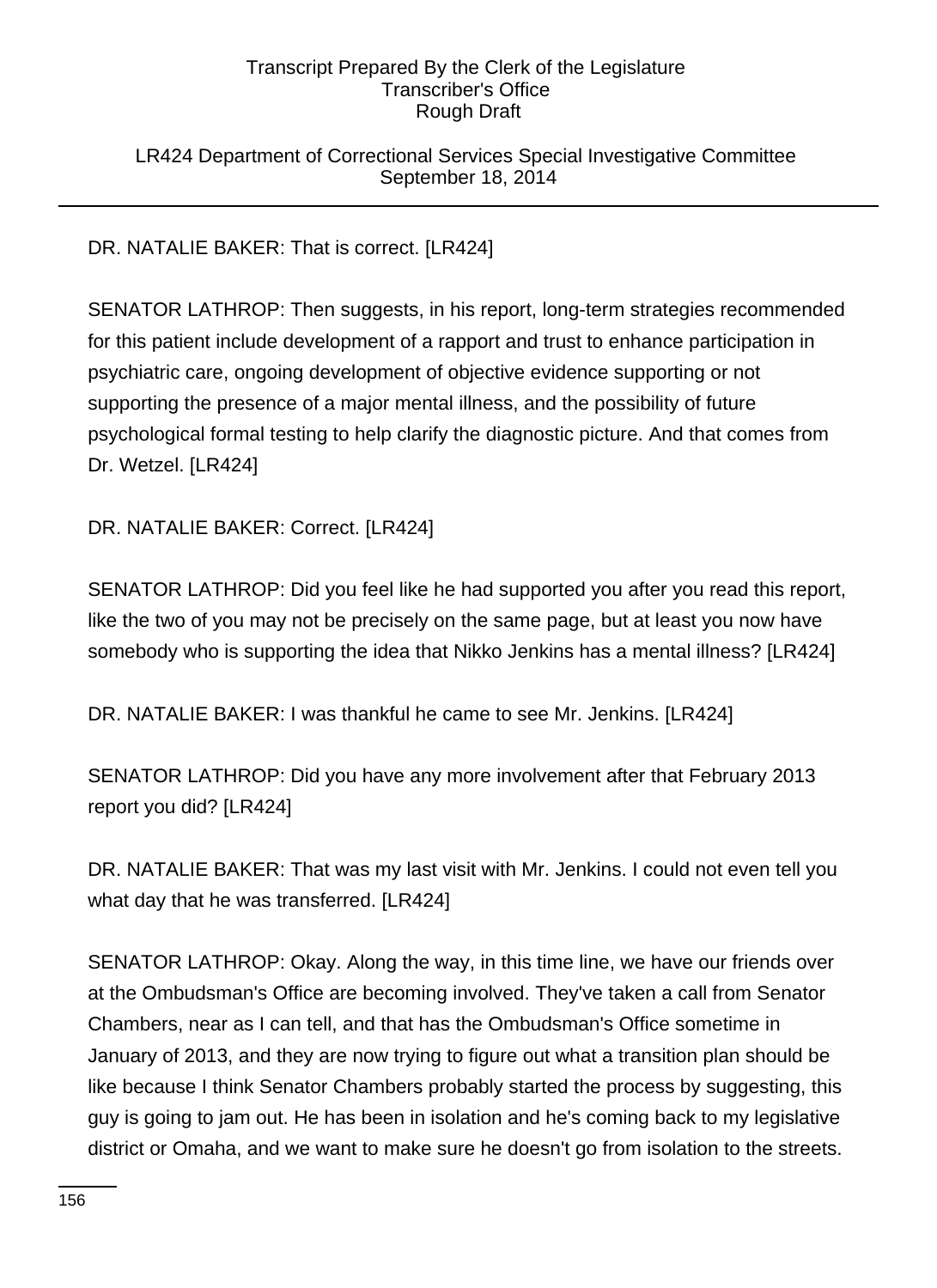## LR424 Department of Correctional Services Special Investigative Committee September 18, 2014

So the Ombudsman gets involved. And there are a number of meetings, and I just wanted to ask you before we let you go, did you participate in any meetings with the Ombudsman's where you were in a position to share your diagnosis and your concerns? [LR424]

DR. NATALIE BAKER: No. [LR424]

SENATOR LATHROP: So whenever these meetings happened between the Department of Corrections or the mental health staff and the Ombudsman's Office, no one asked you to participate and to share with the Ombudsman's Office your concerns? [LR424]

DR. NATALIE BAKER: No, and honestly, when the Ombudsman report came out, it was very frustrating and upsetting and I couldn't even read it because of the inaccuracies. I was named "Norma." Nobody talked to me. I've been at the prison for 13 years and they didn't even get my name right. [LR424]

SENATOR LATHROP: Well, yeah...okay, that's fair. And I'm not going to...it's not my place to defend them except that they were coming over to try to figure out what to do with Jenkins because they had been asked to by Senator Chambers and no one had the doctor in the room who thought he had a mental illness. The room was occupied by people who ignored your diagnosis and concluded that everything that was wrong with Nikko Jenkins was a behavioral issue and no one could treat that, and there was no reason for a commitment or to do anything further with him but let him walk out the door. And no one asked you to come to any of those meetings. [LR424]

DR. NATALIE BAKER: No, they did not. [LR424]

SENATOR LATHROP: Similarly, in January or February of 2013, there is a county attorney in Johnson County who is being contacted by Nikko Jenkins and Nikko Jenkins'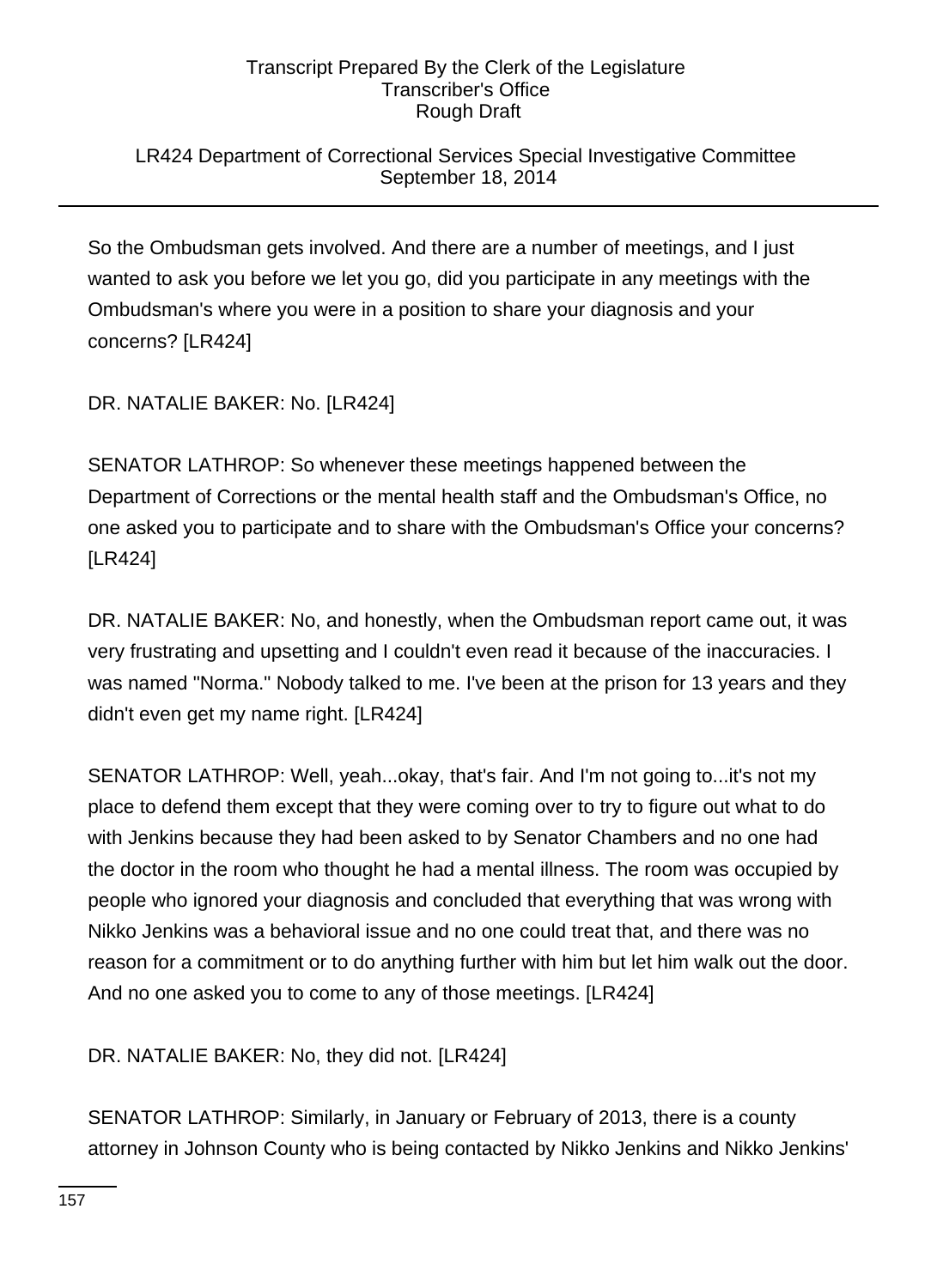LR424 Department of Correctional Services Special Investigative Committee September 18, 2014

mother about a civil commitment. Were you aware of that? [LR424]

DR. NATALIE BAKER: No. [LR424]

SENATOR LATHROP: Well, let me...then I think I know what the answer to the next question is going to be, but I'm going to ask it anyway. When the Johnson County Attorney was looking at a civil commitment of Nikko Jenkins who was writing the county attorney in Johnson County saying, I have mental illness and I want to be committed, instead of discharged, I want to be committed. And his mother was trying to get him committed. He was trying to get himself committed and the Johnson County Attorney is contacting mental health professionals at the Department of Corrections to get supporting information for a commitment, no one talked to you about it, would that be true? [LR424]

DR. NATALIE BAKER: That's true. [LR424]

SENATOR LATHROP: Have you ever been involved in a civil commitment? [LR424]

DR. NATALIE BAKER: In the community? [LR424]

SENATOR LATHROP: Anywhere. [LR424]

DR. NATALIE BAKER: Yes, I've sat on the Board of Mental Health for Douglas County in the past. [LR424]

SENATOR LATHROP: Okay. That's sort of a two-criteria checklist, isn't it? [LR424]

DR. NATALIE BAKER: Yes. [LR424]

SENATOR LATHROP: And the two criteria are mental illness and dangerous to himself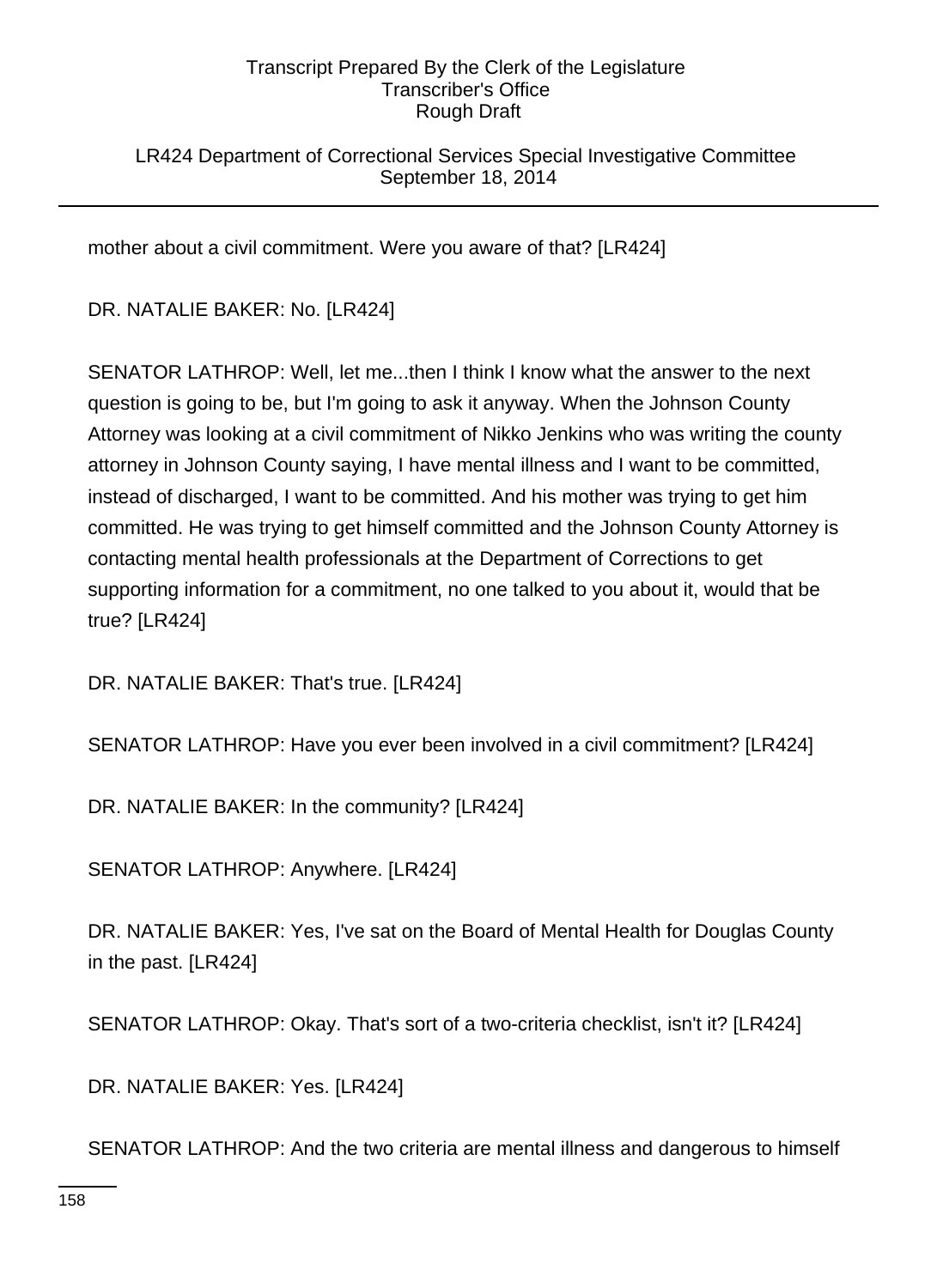LR424 Department of Correctional Services Special Investigative Committee September 18, 2014

or another person. [LR424]

DR. NATALIE BAKER: An imminent danger to himself or others. [LR424]

SENATOR LATHROP: Imminent danger. And you used that term in your February 4, 2013 report, did you not? [LR424]

DR. NATALIE BAKER: Yes, I did. [LR424]

SENATOR LATHROP: Did you think that this guy fit the bill for a commitment having seen him, treated him, assessed him, come up with your own conclusions, and with your experience of having served on the Board of Mental Health in Douglas County, did you think he fit the bill for a civil commitment? [LR424]

DR. NATALIE BAKER: At that time, yes, I did. [LR424]

SENATOR LATHROP: Did you ever go to...and this isn't...maybe this is Monday morning quarterbacking and I apologize for it. I'm just going to say that right up-front because I think you've done a...I appreciate all the testimony and all you did to stand up to what seemed like a lot of people that weren't with you during this process. But did you at some point go to Mr....or to Dr. White or to Dr. Weilage and say, why didn't we commit this guy? And I don't want to pry. You've got to have some regrets about all of this. [LR424]

DR. NATALIE BAKER: No, no. [LR424]

SENATOR LATHROP: And I'm not trying to make this like an accusation, but I'm trying to figure out what was going on at Corrections that they are steering everything they can, but you, towards behavioral issues when all they had to do was just say, you know what, Dr. Baker is right. This guy is dangerous as all get out, let's commit him, and at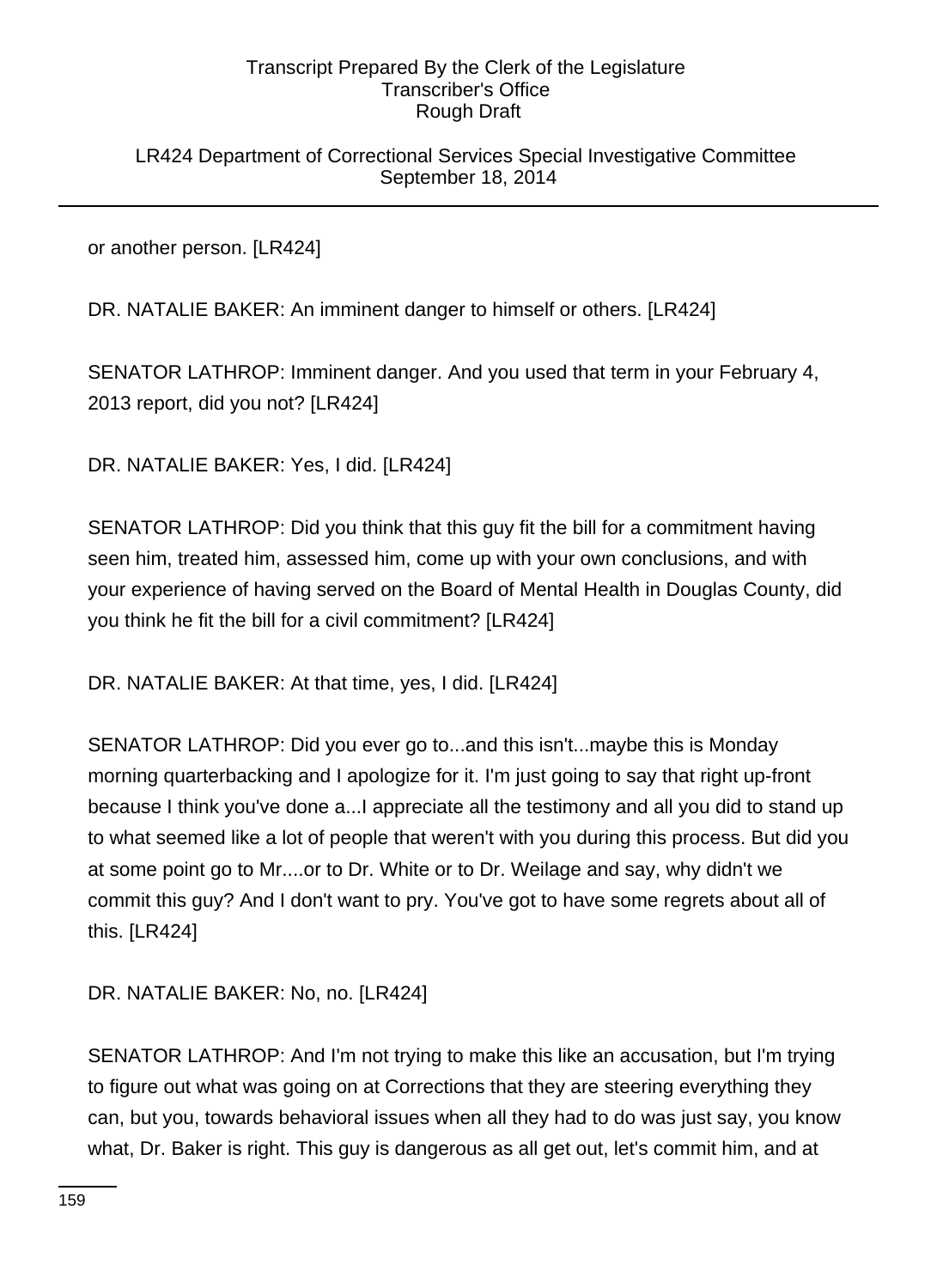## LR424 Department of Correctional Services Special Investigative Committee September 18, 2014

least we'll keep him off the street and we'll get him some care perhaps, and somebody can treat him in a therapeutic setting. [LR424]

DR. NATALIE BAKER: I do feel strongly enough if he were released from Tecumseh, I would have pursued a civil commitment. He was transferred to Lincoln and undergoing transition, whatever treatment, and he was assumed by the care by another psychiatrist, Dr. Jack. So I felt he was in a secure place. I did not have any further contact with him. And that's what I know, you know, happened. I don't know what happened in Lincoln. [LR424]

SENATOR LATHROP: Do you think his transfer to Lincoln is a coincidence or do you think that was, as some have suggested, a move to stay ahead of the Johnson County Attorney in his effort to commit this guy? [LR424]

DR. NATALIE BAKER: I don't know. [LR424]

SENATOR LATHROP: You don't have any information one way or the other? [LR424]

DR. NATALIE BAKER: I don't know, huh-uh. [LR424]

SENATOR LATHROP: I will probably think of something else when other people have questions, but I want to thank you first for your time, your candor, and honestly during the course of these hearings, it's been hard to find people who will stand up in a crowd and put their spear in the ground and not move. And I think you did that, Dr. Baker. [LR424]

DR. NATALIE BAKER: Thank you. [LR424]

SENATOR LATHROP: I think you did that, and I'm looking forward to talking to the other people that were involved in his care. So let's maybe start with Senator Krist and we'll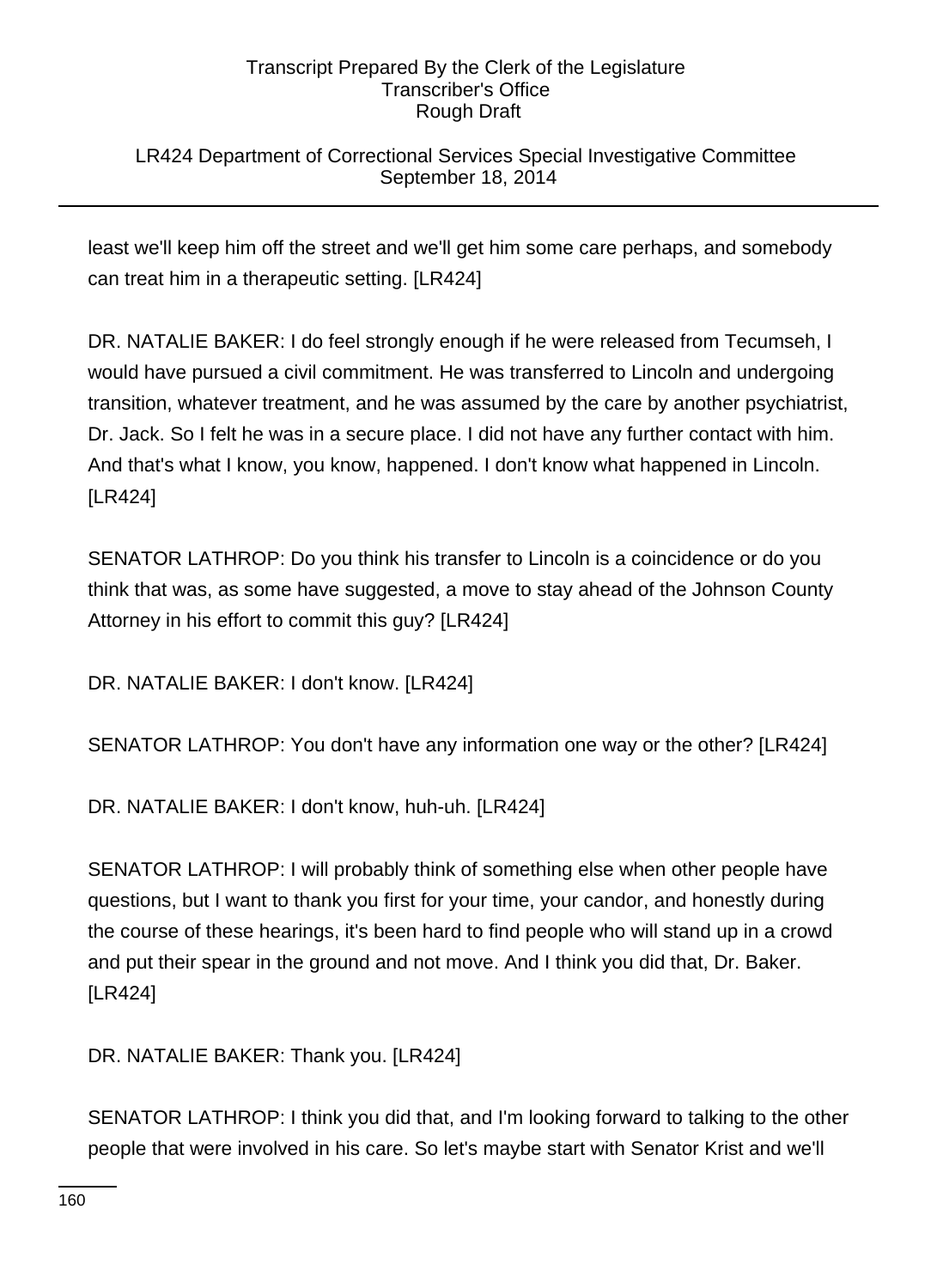LR424 Department of Correctional Services Special Investigative Committee September 18, 2014

work our way down. [LR424]

SENATOR KRIST: Thanks for coming. This morning you heard the testimony of the other two. [LR424]

DR. NATALIE BAKER: Yes. [LR424]

SENATOR KRIST: And I believe it was the second who told us that--so I'm confused--who told us that if you broke your arm or you had a coronary, you could be transferred for medical attention. Now you have a man that's in segregation who is doing harm to himself. Does that mean within our system that the only place that patient would go then would be just to suture him up, not to go to a mental health facility for what they have done to themselves? [LR424]

DR. NATALIE BAKER: I've worked...I mean, I started at Douglas County Corrections and what I remember is that if you could find you had a mentally ill patient, if you could get them before they were sentenced, and get ahold of the county attorneys, it was much easier--and depending on their crime and dangerousness--of being able to get them transferred into a mental health hospital or place. Once they are sentenced and at Tecumseh being the security level, it is very difficult to find a place that would accept and be able to necessarily handle that level of security. At Tecumseh we do have an infirmary where people can receive medical and mental healthcare, at least at that time. If it's severe enough, you know, they can send them out. We've been very fortunate with having a mental health unit now in the department, which we did not have before. [LR424]

SENATOR KRIST: We didn't have that when Mr. Jenkins was there? [LR424]

DR. NATALIE BAKER: It was. I think it's been around since about 2006 or '07. [LR424]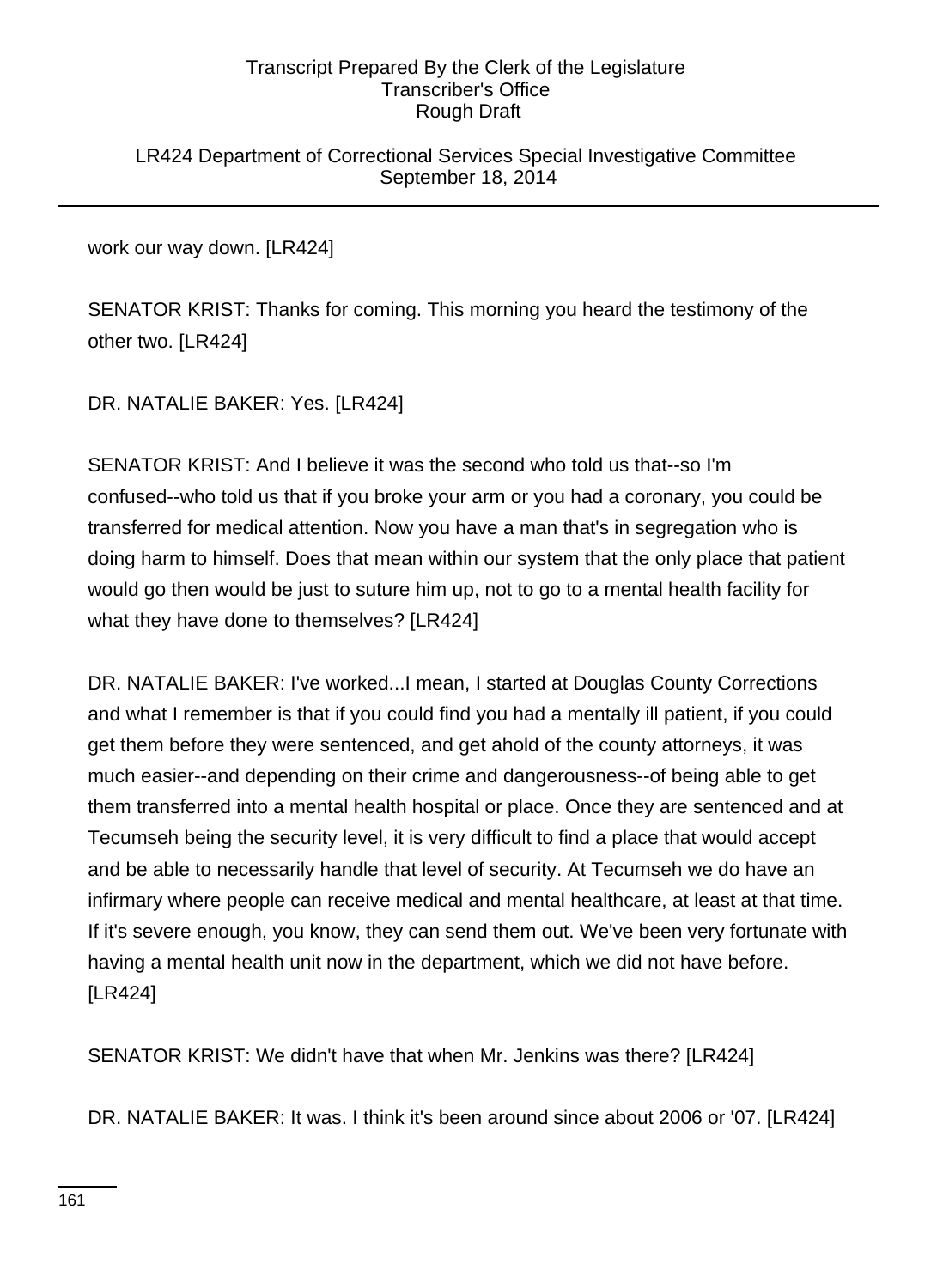## LR424 Department of Correctional Services Special Investigative Committee September 18, 2014

SENATOR KRIST: So the picture that I'm looking at here is a man who is in segregation, who has done serious harm to himself, we stitch him up and throw him back in the hole? [LR424]

DR. NATALIE BAKER: That is what happened. But a lot of it was that it wasn't necessarily the feelings that he had a mental illness. [LR424]

SENATOR KRIST: You're talking about the feelings that other judgments were made that he didn't have a mental illness. [LR424]

DR. NATALIE BAKER: Yes. [LR424]

SENATOR KRIST: Were you consulted on whether or not he should go back into segregation after doing serious bodily injury to himself? [LR424]

DR. NATALIE BAKER: They don't consult me for where people's disposition, where they go. [LR424]

SENATOR KRIST: Okay. That...one more question. Did you at anytime request or find background information from the Douglas County doctor...the doctor's opinion and his diagnosis? [LR424]

DR. NATALIE BAKER: Yes, I did. [LR424]

SENATOR KRIST: So you knew that there was supported documentation for what you believed in as well? [LR424]

DR. NATALIE BAKER: Yes, I did. [LR424]

SENATOR KRIST: So now we have three psychiatrists, you being the principal, and you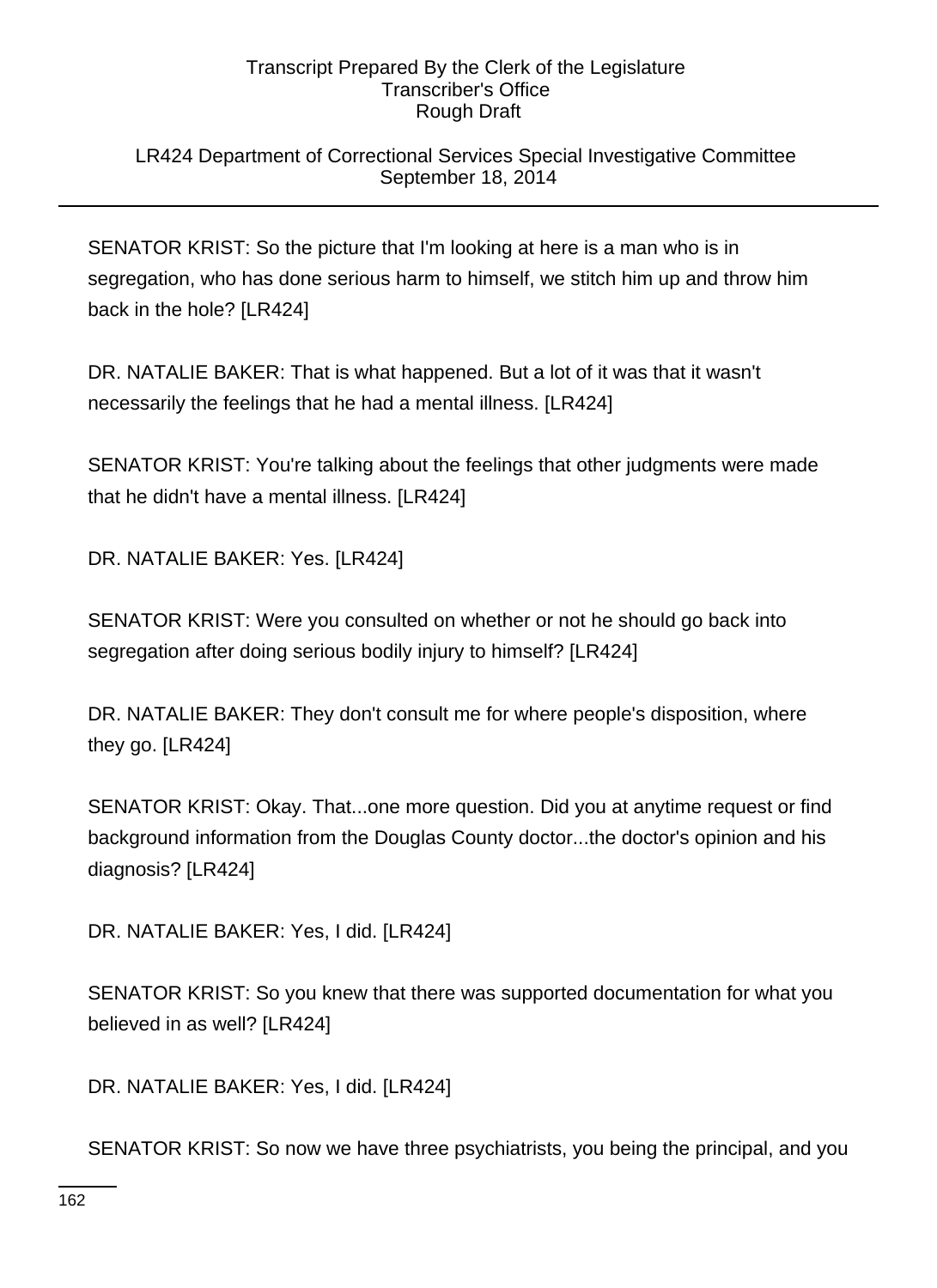LR424 Department of Correctional Services Special Investigative Committee September 18, 2014

did a great job, let me say that. Prior to that, Douglas County and Dr. Wetzel were all confirming that this man had mental issues...has mental issues, mental diagnosis. [LR424]

DR. NATALIE BAKER: Yes. [LR424]

SENATOR KRIST: Thank you very much. [LR424]

SENATOR LATHROP: Senator Mello. [LR424]

SENATOR MELLO: Thank you, Chairman Lathrop; and thank you, Dr. Baker, for your testimony today. I understand that with doctor-patient confidentiality issues that exist in regards to not just Mr. Jenkins but other patients that you would assist with the Department of Corrections, but through our previous couple other hearings, it seems to be an issue that's been raised to some extent, which is whether or not employees within the Department of Corrections, and we can take anecdotally within state government, feel they have enough whistle-blower protections to be able to, when something is not right, to be able to come forward and tell someone something is not right. At least hearing from Senator Lathrop's questioning in regards to your diagnosis that was consistent over the period of years with Mr. Jenkins, that you had someone above you that was challenging that and ultimately chose a different path even though you had documentation from Dr. Oliveto, as well as ultimately Dr. Wetzel as well, to give some credibility to the diagnosis you gave. I understand you wear a unique hat because you're also a contractor as well as a direct...direct employee with the Department of Corrections, but... [LR424]

DR. NATALIE BAKER: I'm not...I'm just a contract for both, for CCS and the department. [LR424]

SENATOR MELLO: Okay, for both. And maybe this is...maybe this isn't...I guess the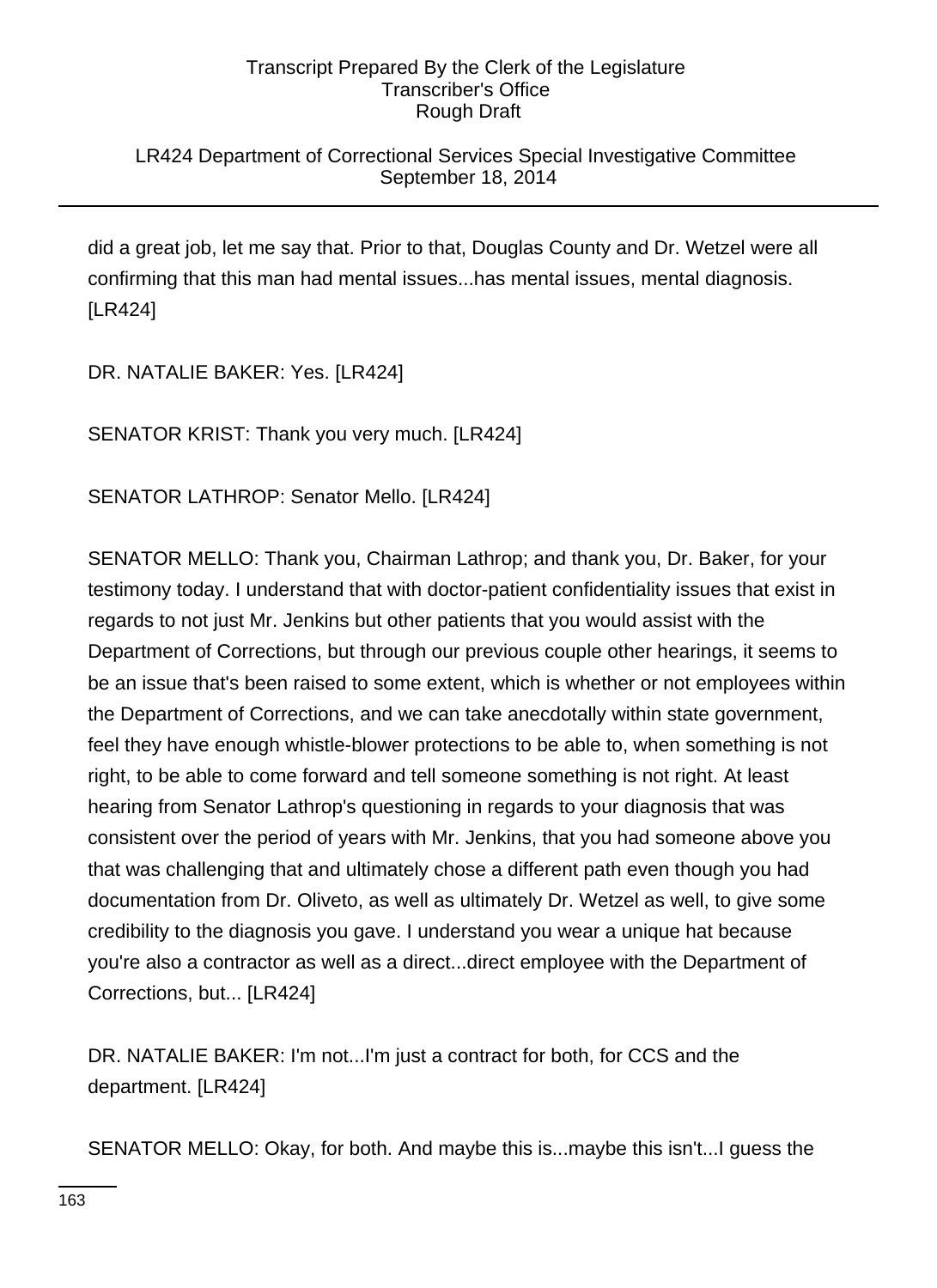## LR424 Department of Correctional Services Special Investigative Committee September 18, 2014

question maybe will elicit a different response than in respects to you being a contractor, but is that...was that ever...did that ever cross your mind in the sense that if you came forward and talked to the Ombudsman's Office or talked to some other entity outside the Department of Corrections in regards to questioning what was going on there, that you would fear any kind of retribution, contractually or financially, with your contract with the department? [LR424]

DR. NATALIE BAKER: I didn't feel that at the facility itself that I was able to really get very far and that's why I did go above to Dr. Weilage and Dr. White. Because, again, I also do contract to the department and, you know, go to other facilities. And it was difficult because there was just such a difference of opinion and that's why I really wanted someone else to come see him. And, you know, to...am I, you know, am I just off or something or what do we need to do? And just as time went on, it just became more evident that, you know, that this...there was mental illness and things that needed to be addressed, definitely. [LR424]

SENATOR MELLO: Did you feel that you had that ability at any point in time that things weren't going right, so to speak, or that your professional judgment was being challenged every step of the way and you just felt that you could have gone somewhere else and say, something just doesn't feel right in regards to this situation and I want to let someone else know, and I'm going to try to address it in regards to the higher-ups at the Department of Corrections, but I just wanted to let someone else know that someone else may want to consider to start asking questions about what's going on in this department. Has that...was that ever...did that ever cross your mind? Was it ever presented to you in any of your contracts with the department that if there's something that didn't feel right or didn't seem right that you had a pathway or an avenue to raise those concerns to an independent entity or someone in the Department of Corrections that could be your voice to say, we'll get to the bottom of it? [LR424]

DR. NATALIE BAKER: It's difficult because being a contractor, I'm not involved in the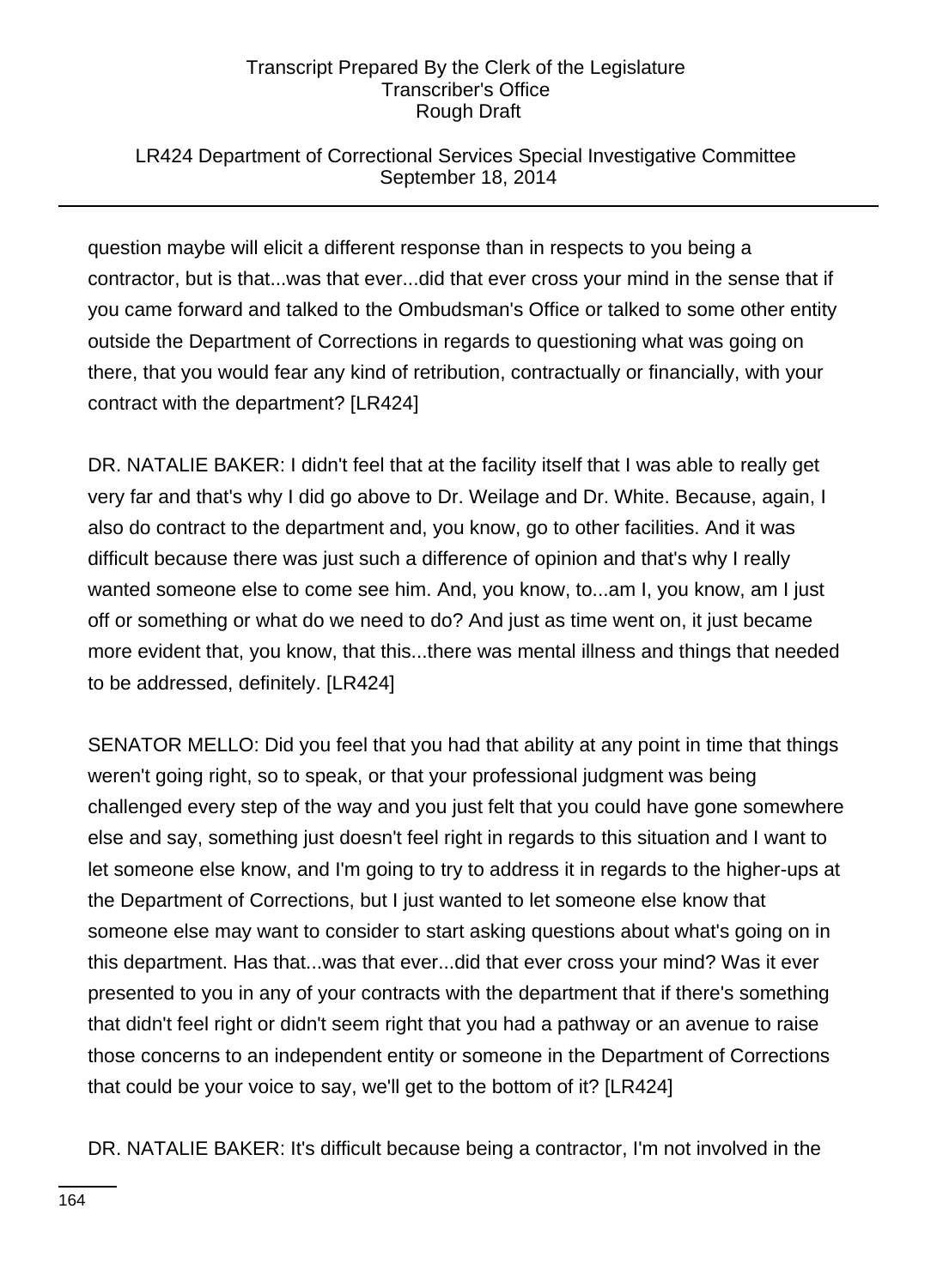## LR424 Department of Correctional Services Special Investigative Committee September 18, 2014

meetings and the things that happen, you know, to the patients and, you know, when the mental illness review teams, and all, I don't know all the undergoings. All I know is if you feel strongly about something, I just tried to keep trying to figure out what we can do. I definitely not...it was not a good situation, not an easy situation, and Corrections' still remains very challenging. But that, you know, you keep thinking, too, well, we're going to try and get this and, you know, we need to do something for this individual and to get him treatment. And I didn't just say, you know, offhand, you know, or call somebody. I mean, you try and fill out the form so that everybody is aware so that, you know, we can do that. I definitely learned and I don't know, you know, exactly, you know, what I should have done differently in this respect. Again, I felt that he was transferred to Lincoln and was getting care. I, you know, I think some, you know, positive things with the mental health unit and things are happening in Corrections. And Tecumseh is a little different because they do have Correct Care Solutions there. And I'm hoping that, you know, it can be a team approach to patients. I really do hope that. [LR424]

SENATOR MELLO: More looking forward, is this something that we as a Legislature should be considering in a bigger picture issue outside of this one particular case with Mr. Jenkins is ensuring that not just state employees but state contractors in your particular instance, which serves a pretty unique role, I'm not saying that you're not a contractor that's providing a direct product or good the way that an Office Depot would provide paper to the Department of Corrections. [LR424]

## DR. NATALIE BAKER: Right. [LR424]

SENATOR MELLO: You're providing a direct service internally within an agency that's pretty vital to the operations of that agency. Do you think you should have the same kind of whistle-blower protections that state employees have in the sense of being able to contact the Ombudsman's Office or contact the Legislature, a senator on an organization entity's behalf in regards to identifying challenges or problems that are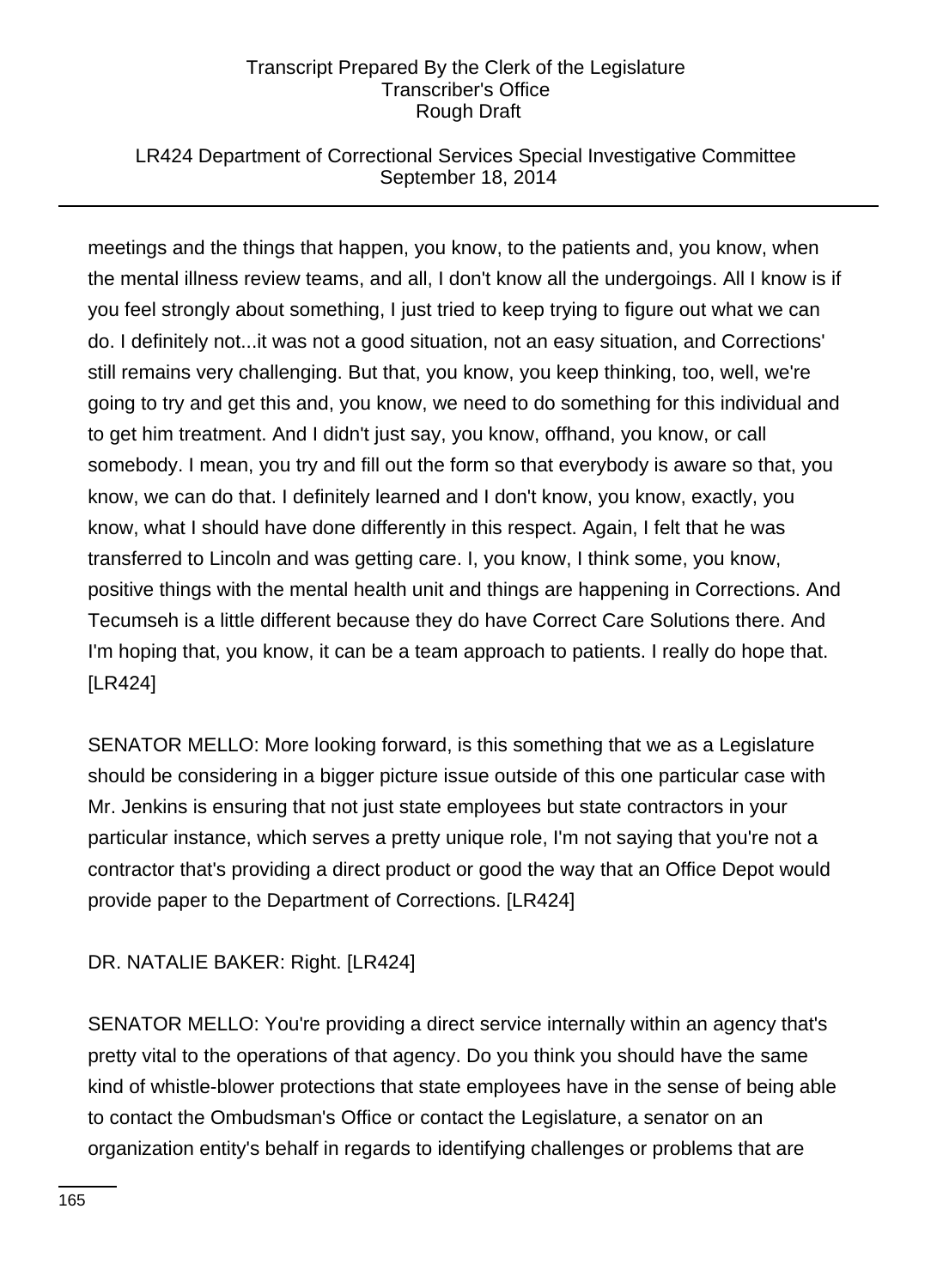## LR424 Department of Correctional Services Special Investigative Committee September 18, 2014

existing within a state agency that you feel needs to be addressed or needs to be looked into? [LR424]

DR. NATALIE BAKER: It is difficult because, you know, I am a board-certified psychiatrist. I've been in Corrections for 15 years. There's a lot of turnover in Corrections. I have always felt very vested. It's what I have done since I've been a resident. I don't know if that always carries over. I've seen a lot of people come and go and there's probably, unfortunately due to this case, just a lot of people have left, some good people too. And that's difficult because you do have people who come on board and you really...I think, there needs to be maybe another way that if this is not matching up maybe to what other people are feeling, to be able to have more of a consensus. Because it is very difficult if you're in a system and you're kind of maybe stating something that others don't believe is true and yet you feel just something is not quite right, how do you address that? Is it with Ombudsman? Is it with the staff? How to bring that together, I don't know. [LR424]

SENATOR MELLO: Thank you. [LR424]

SENATOR LATHROP: Senator Seiler. [LR424]

SENATOR SEILER: I'd like to ask you a question. Are these handwritten notes you're writing? [LR424]

DR. NATALIE BAKER: Yes, they are. [LR424]

SENATOR SEILER: Did you skip the "doctors can't write" class? (Laughter) [LR424]

DR. NATALIE BAKER: Nurses have always liked that. I've always tried to...so you can read it. [LR424]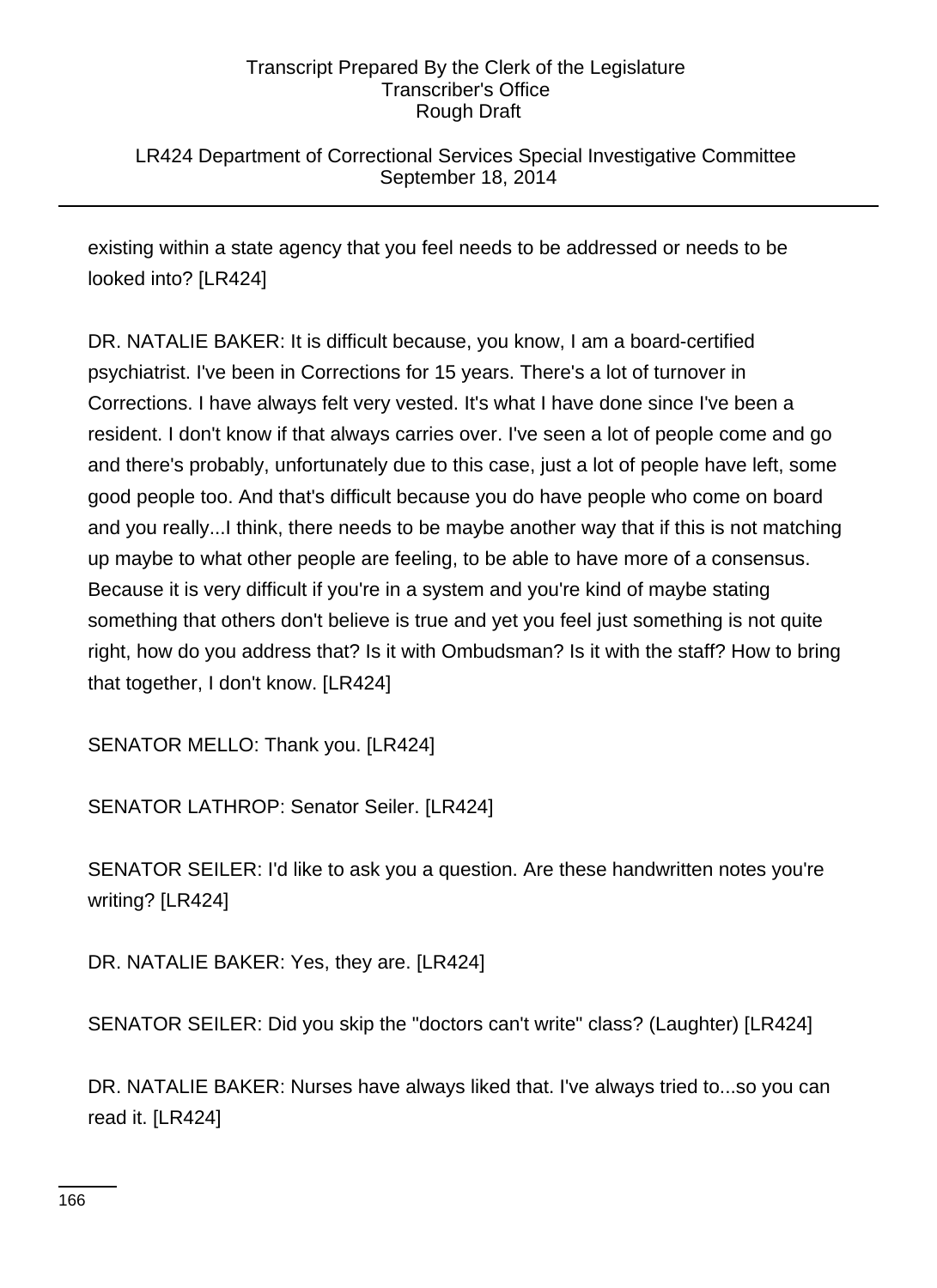## LR424 Department of Correctional Services Special Investigative Committee September 18, 2014

SENATOR SEILER: It was excellent. I thought you had to dictate that to one of your staff people. [LR424]

DR. NATALIE BAKER: Thank you. [LR424]

SENATOR SEILER: Don't change that as long as you practice. [LR424]

DR. NATALIE BAKER: I'm trying not to. [LR424]

SENATOR SEILER: And the other thing is, is that you did as you drew your analysis, you drew your diagnosis and you stayed with them. And I say that with a lot of respect because I was a mental health chairman for 15 years in Hastings. We did everything from five to ten cases a week with that many psychiatrists. And most of them changed their diagnosis about every two weeks. And I noticed you were verbatim on your diagnosis. Continue to do that and thank you for coming. [LR424]

DR. NATALIE BAKER: Thank you. [LR424]

SENATOR LATHROP: Senator Schumacher. [LR424]

SENATOR SCHUMACHER: Thank you for your testimony today. It's been very helpful. One comment you made when you were talking about your discussions with Mr. Jenkins, is that he told you, I have no beef with you. Who did he have a beef with? What caused the beef? [LR424]

DR. NATALIE BAKER: What he told me, and maybe what I heard are...probably weren't always the same. As you've heard, he would ask for, you know, psychotherapy and things. But I did hear from mental health staff that he had refused, you know, to talk to them. So, you know, I don't know what measures were kind of taken to see. I think he may have seen different mental health staff during that time, but when I saw him he was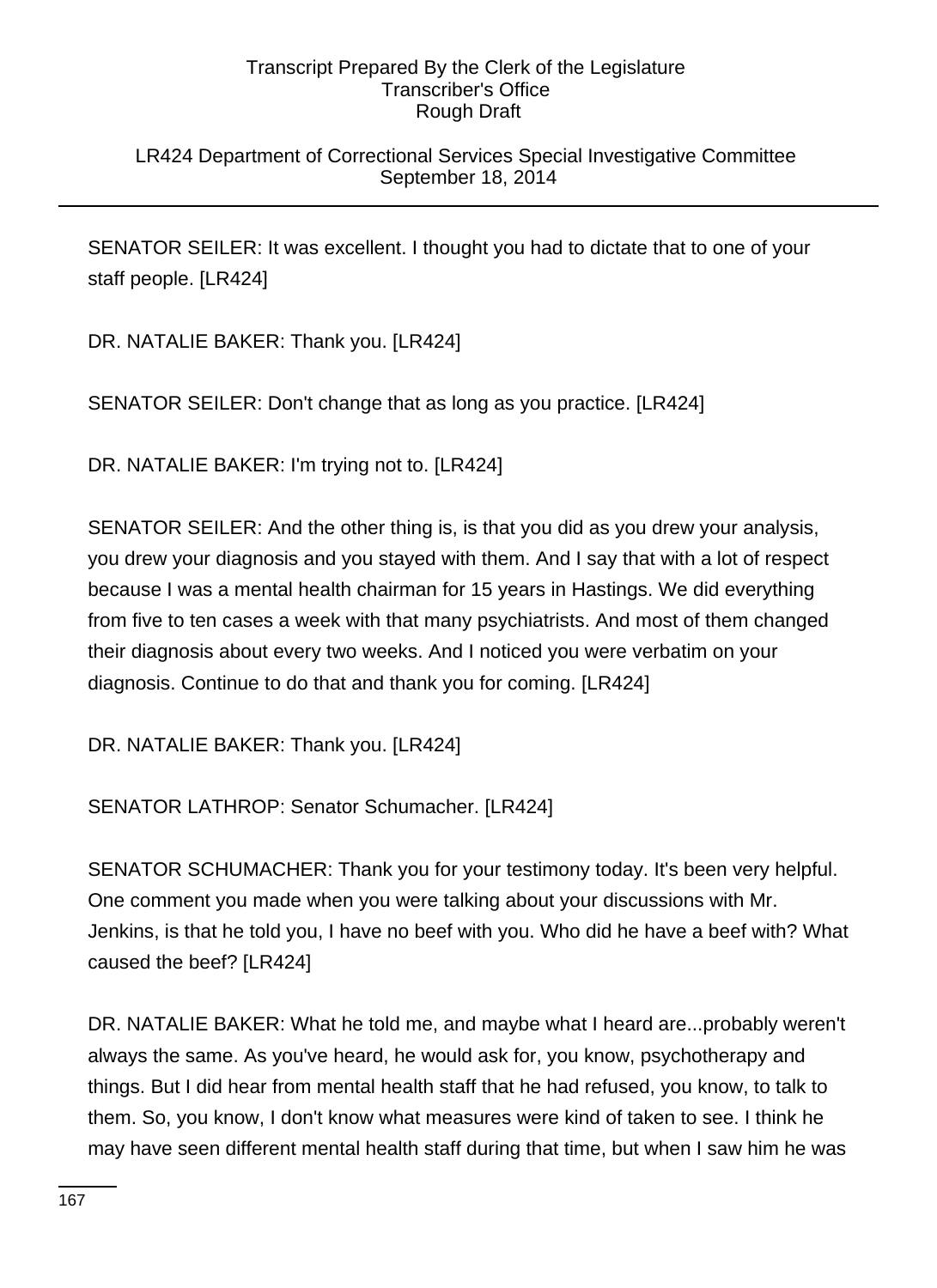## LR424 Department of Correctional Services Special Investigative Committee September 18, 2014

always willing, you know, at least to talk to me and things. I don't know if he presented differently, and why, maybe to the mental health staff. [LR424]

SENATOR SCHUMACHER: Then maybe...that leads to the next kind of question. From everything we've heard about his condition, the things he was saying, the prolonged period, the actual expectation what you would expect to see about somebody who is confined by themselves 23 hours a day for a net of six years, this guy had some serious problems. But yet the impression that we're getting is...or at least that I'm getting, is that the mental health staff, state employees, these psychologists, were pretty adamant that, no, he's a behavior problem, lock him up and throw away the key and, you know, it will take care of itself. Was there a building war of wills between Jenkins and the institution? And is that what we're seeing playing out here? And does it play out with other inmates? You know, by gosh, we will show you. Oh, no, you won't. And you got this unusual situation of solitary confinement, all of the bad things associated with that. Is that what we're seeing here from a psychological point of view? Is that driving this? [LR424]

DR. NATALIE BAKER: I would hope not. I, I...again I've been in Corrections a long time. I don't feel I'm hardened against patients that, you know, there's good days and bad days and they're in a very difficult situation. And we all hope that we're there to help them, no matter what. I think we see a lot of antisocial personality issues in the patients that we care for. And sometimes, maybe that overshadows some of the mental health issues that are also there. And I think it is important to remember that people can have significant personality, you know, antisocial issues, but also have mental illness as well. And that, you know, that the way people do the best is usually is medication and therapy. I mean, that's really what you hope is not just medications, not just therapy, that you put it together. And, you know, hopefully, that's something that, you know, we will be able to continue to work on of doing that. And that's what I hope, you know, everybody's goal is, you know, when you're in mental health is to try and help people that way. [LR424]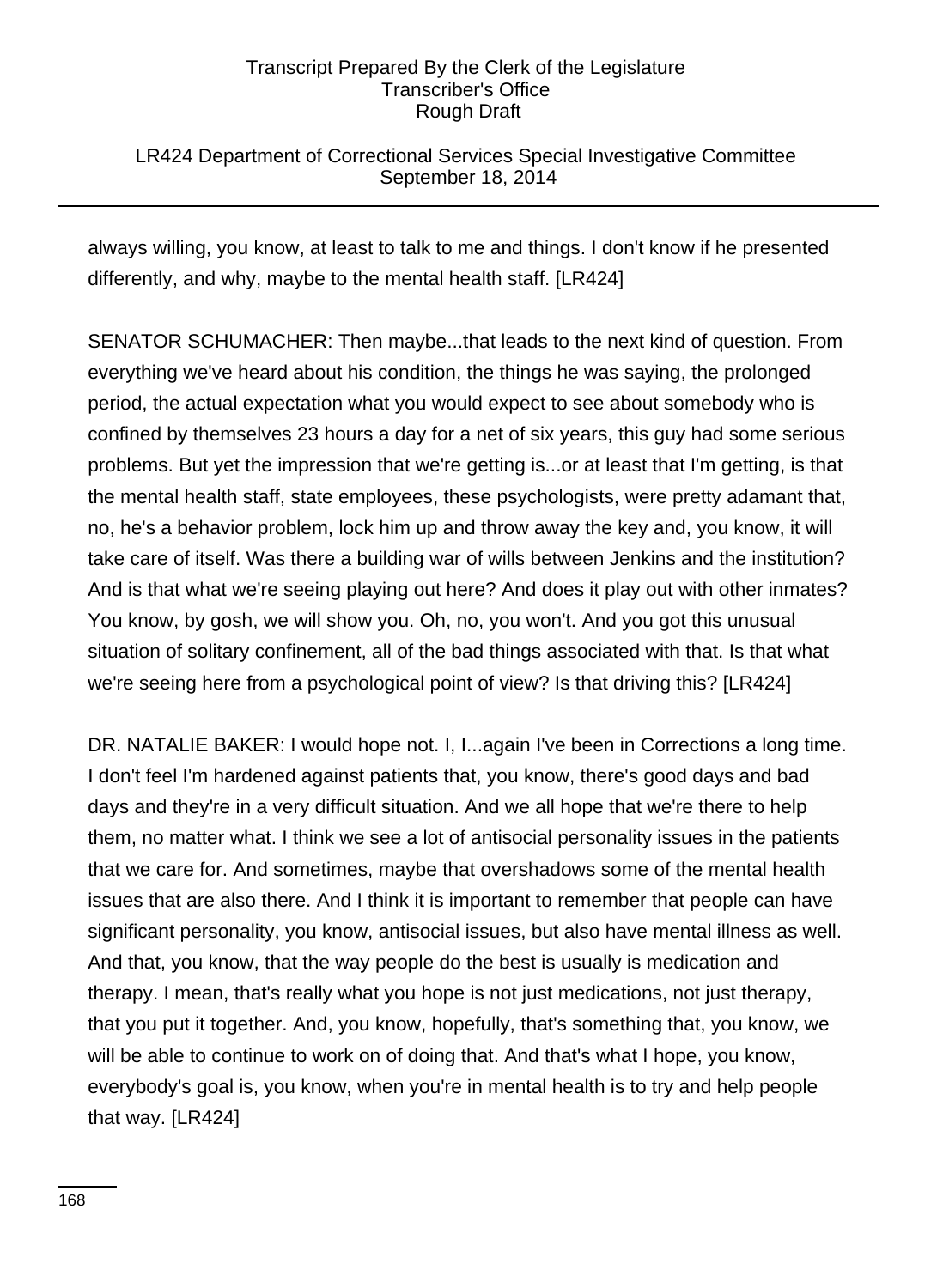## LR424 Department of Correctional Services Special Investigative Committee September 18, 2014

SENATOR SCHUMACHER: Well, with this solitary confinement mechanism, and there's a couple hundred people supposedly under that system at any given time, I mean, how can you call that therapy? That's almost antitherapy. It's feeding the cardiac patient lard. Is any effort made from your level or the psychology staff level there to say, look at...this mechanism is not doing society any good and is not doing these inmates any good? And to bring psychiatric care in or medication in or behavioral therapy in, or whatever, is just a drop in a bucket compared to the flood of environmental factors that this odd setting puts on people. Any effort at all along that line? I mean... [LR424]

DR. NATALIE BAKER: I think there have been some very positive...one thing since, again since Tecumseh has opened, is the mental health unit. They have review teams that come and see people. We now have a multidisciplinary team at Tecumseh. We meet monthly to discuss not only patients in segregation but also those in general population. Dr. Weilage is seeing patients in segregation now involving in group treatments, actually bring, you know, some of the patients out and to work with them. It has been difficult at times. Staffing, I think, sometimes has been difficult. I know the patient load has increased for myself and, you know, they're looking for more help. I think that will help the situation, too, to have more providers. And they've added a social worker at Tecumseh, which is not something we had. Recently they're using a discharge review team in looking at people before they go out, which I think is extremely important and very helpful. [LR424]

SENATOR SCHUMACHER: How much of this did they have before Jenkins was released? Is this all new stuff? [LR424]

DR. NATALIE BAKER: Well, they may not have had it when he first was at Tecumseh. This has probably been developing during that time and since he's left. The mental health unit has definitely expanded over the last few years. They've taken some very difficult patients who have been in segregation for long periods of time and so have been able to take them to Lincoln and work with them in a more therapeutic milieu. So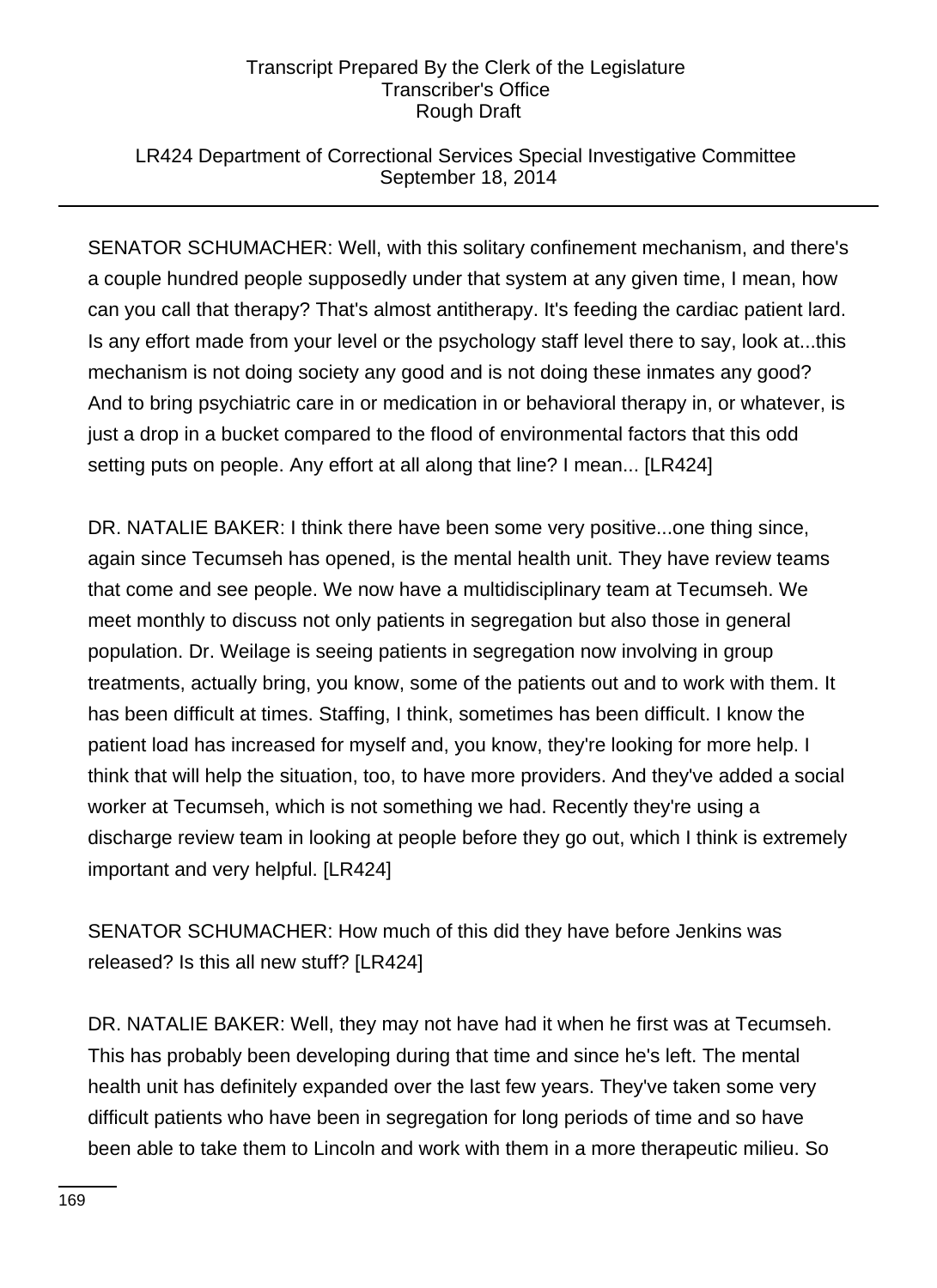## LR424 Department of Correctional Services Special Investigative Committee September 18, 2014

they're trying to work with some of these people. But there is always a lot of people in segregation and I think they are looking at what are more they can do. I think they're increasing more yard time in being able to do some of these other things so that they aren't just sitting all the time. [LR424]

SENATOR SCHUMACHER: How much in touch with the actual functioning at the ground level, kind of the level that you were working with and these concerns, how much in touch is upper management at level? I mean, is there an effort to...from the decision makers high in the department to communicate with the people who are having these frustrations on the ground? [LR424]

DR. NATALIE BAKER: Well, as you saw, I mean, there's some ways of communicating and another thing is, I've always sometimes felt I was on an island just because I moved from facility to facility so I don't always have a lot of contact with some of the other providers. But Dr. White has organized, now we have provider meetings where I actually see the other providers at the other facilities and that has been very helpful to do that. I think the mental health and administration, the staff probably communicate more because they have meetings and things. Because I contract, I think I'm probably a little more outside the loop of some of that. [LR424]

SENATOR SCHUMACHER: Thank you, Doctor. It's been very helpful. [LR424]

SENATOR LATHROP: Senator Chambers, you got questions? Senator Chambers, you're recognized. [LR424]

SENATOR CHAMBERS: Dr. Baker, I always start with comments. When there was a little boy, a little black kid, he was talking to his father and he said, daddy, why is it...because he's beginning to learn something about black history, he said, why is it that in Africa where black people are, there's a white guy who owns all the animals? Lions are afraid of him. Everybody knows that a white man can't beat a lion. Why does the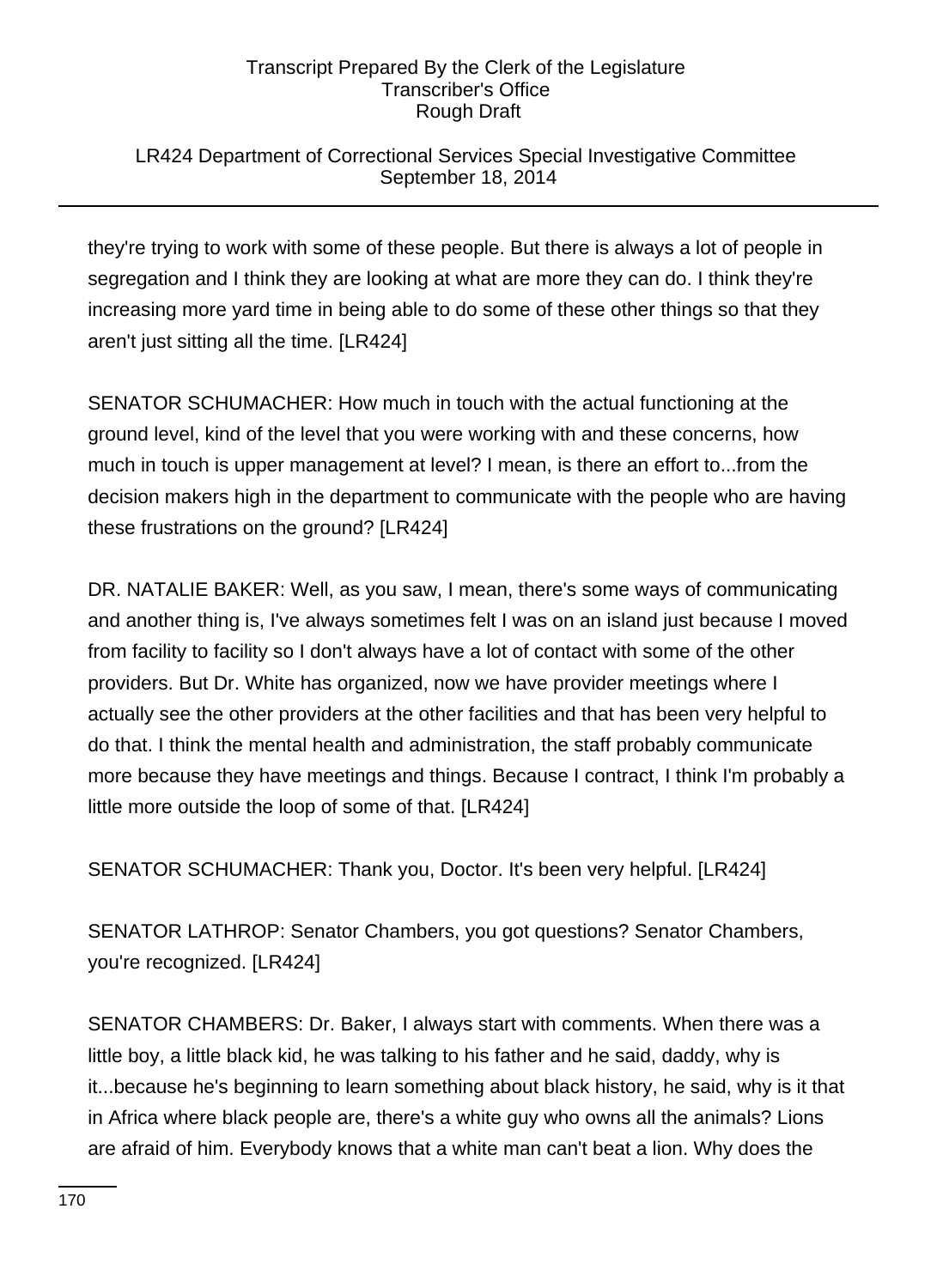## LR424 Department of Correctional Services Special Investigative Committee September 18, 2014

story always work out like that, daddy? And his father said, son, as long as the white man can write and the lion cannot, the white man in every story is going to whip the lion. When you have history and a lot of other things written by men, men are always the heroes. So if I use a masculine example, don't take it disparagingly because I have to for my purpose. As I was reading through this material, you know what I thought of? I'm looking at a Gulliver among Lilliputians. You were the Gulliver. I thought when I saw how you stood, as the chairman pointed out, consistently with all of the yappers and yammers around you, I thought of that verse about John the Baptist, the voice of one crying in the wilderness. Even though people were not listening, and it was like being in the wilderness, he did not change his message. Although when you jump forward to the end of the story, he did lose his head. That won't happen to you. (Laughter) [LR424]

DR. NATALIE BAKER: Good. (Laughter) Happy to...(inaudible). [LR424]

SENATOR CHAMBERS: I was waiting for the response. (Laughter) There was...I also thought because I love animals, four-footed, two-footed, no-footed, which would include snakes, and I thought of another bit of imagery: a majestic, regal lioness among sharp-teeth little jackals, yipping, yapping, jackals with their little sharp teeth. And there stood the lioness. Then when we come to the professionalism that you have based on training, experience, and education, the architect, the person of ideas, creativity and imagination, that will take a clean piece of paper and bring something out of nothing onto that paper, then overseeing a structure erected. The Sistine Chapel, I don't know. The Empire State Building, I don't know. But I'll tell you what, it's something that no carpenter could do. And in this situation, as the chairman said it in his own way through his questioning, we had an architect being countermanded by carpenters. I think when I look at their names and the term doctors there, it has to be an honorary title. And it certainly, we know, would not indicate a medical degree. So with no knowledge, no education, no training, they're going to be presumptuous enough to overrule the expert. I have a few things that I'm going to touch on. I'll tell you why I'm so exercised. I contacted Director Houston about Nikko Jenkins. And Mr. Houston knows, as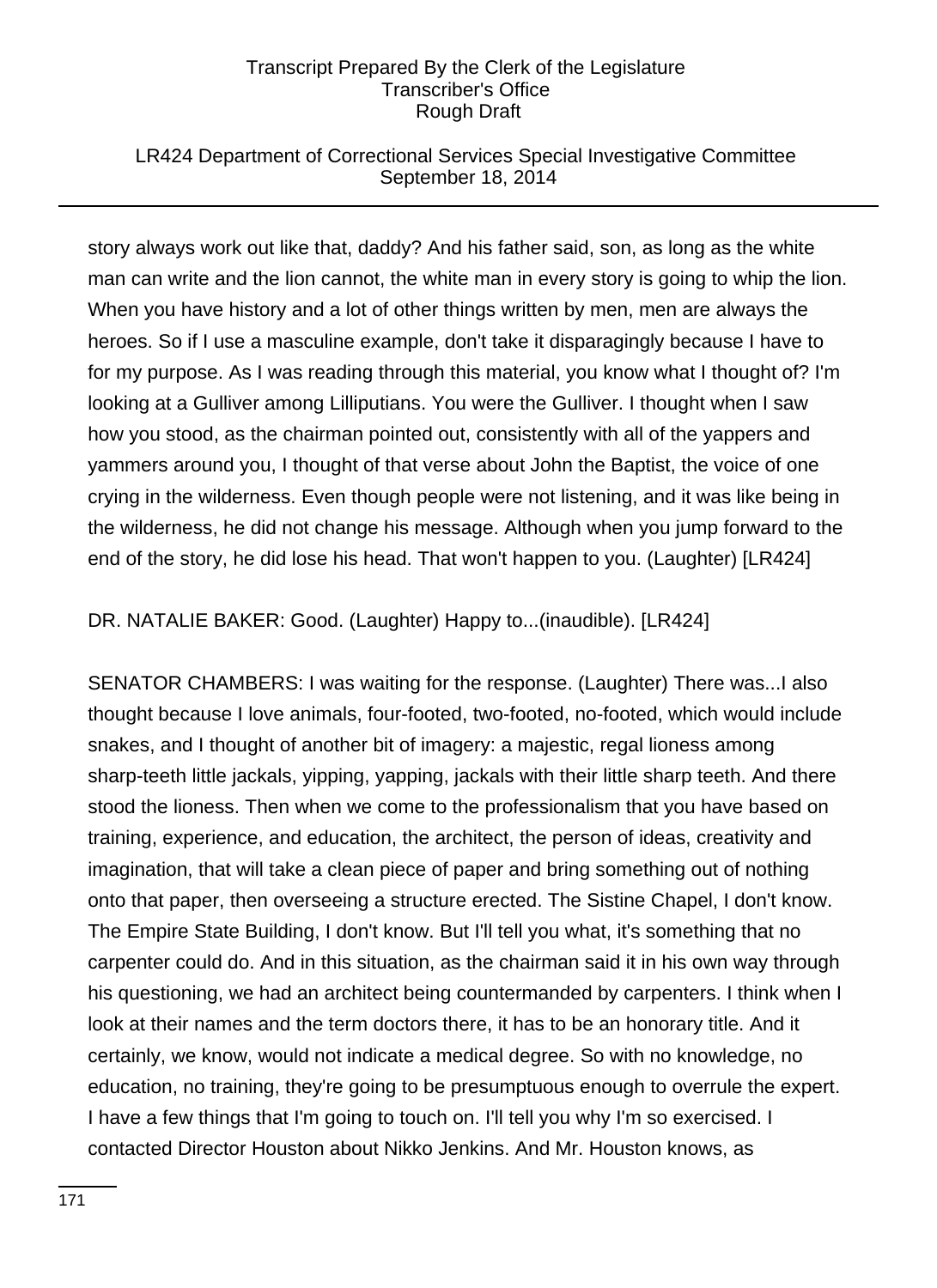### LR424 Department of Correctional Services Special Investigative Committee September 18, 2014

everybody who has ever dealt with me knows, that if I get my teeth in something I'm not going to let go. So he gave me reason to believe that Nikko Jenkins was going to be given mental healthcare. Then I get this information from the e-mails and I look at how long he was kept continuously in segregation from July 19 of 2011 to July 30 of 2013. And during that time would have been the period when Mr. Houston with his lying, deceitful self, had led me to believe that something was being done in the way of mental health treatment for Nikko Jenkins. When I sat in a hearing where the quacks from the state HHS...the quacks work for HHS, that's who hires the quacks. It was developed during the testimony from a new guy who had come here, he's a psychiatrist, now he'll be quacking pretty soon. He hadn't learned how to quack yet so he was telling the truth about what it takes to really give mental health rehabilitative assistance to an individual, even one who might be deemed dangerous, and how in the therapeutic setting, they may have to have a secure area where people watch, but the person is not kept perpetually in restraints. There are periods of time when that person is given a socialization opportunity to be around other people and will never be kept in solitary confinement as they do in a penal facility 23 hours out of the day. So there's no way that Houston could have been telling me the truth when he said that after my contact with him, Nikko Jenkins was going to be given this mental healthcare. And I find that out when I look at the documentation that the staff has obtained of this long period of solitary confinement. But I just have a couple of things, then I'm going to let this go. And it's going to go back to the validity of what you said and to show how the quackers and the jackals, the carpenters were totally wrong. But they had banded together and I think gotten orders from upstairs that Nikko Jenkins is to be handled like no other person had ever been handled before. They had mass murderers at the Lincoln Regional Center. They had them. There had been referrals of murderers to the Regional Center. That's where you send people who are insane and committed murder and they dealt with them. Nikko Jenkins was handled differently from the way any other person has been handled in this state and that was developed by way of testimony in a courtroom where I was present. But here are a couple of things I want to touch on and then I'm going to leave it alone because I want this in the record. On May 2 of 2012, Nikko Jenkins cut his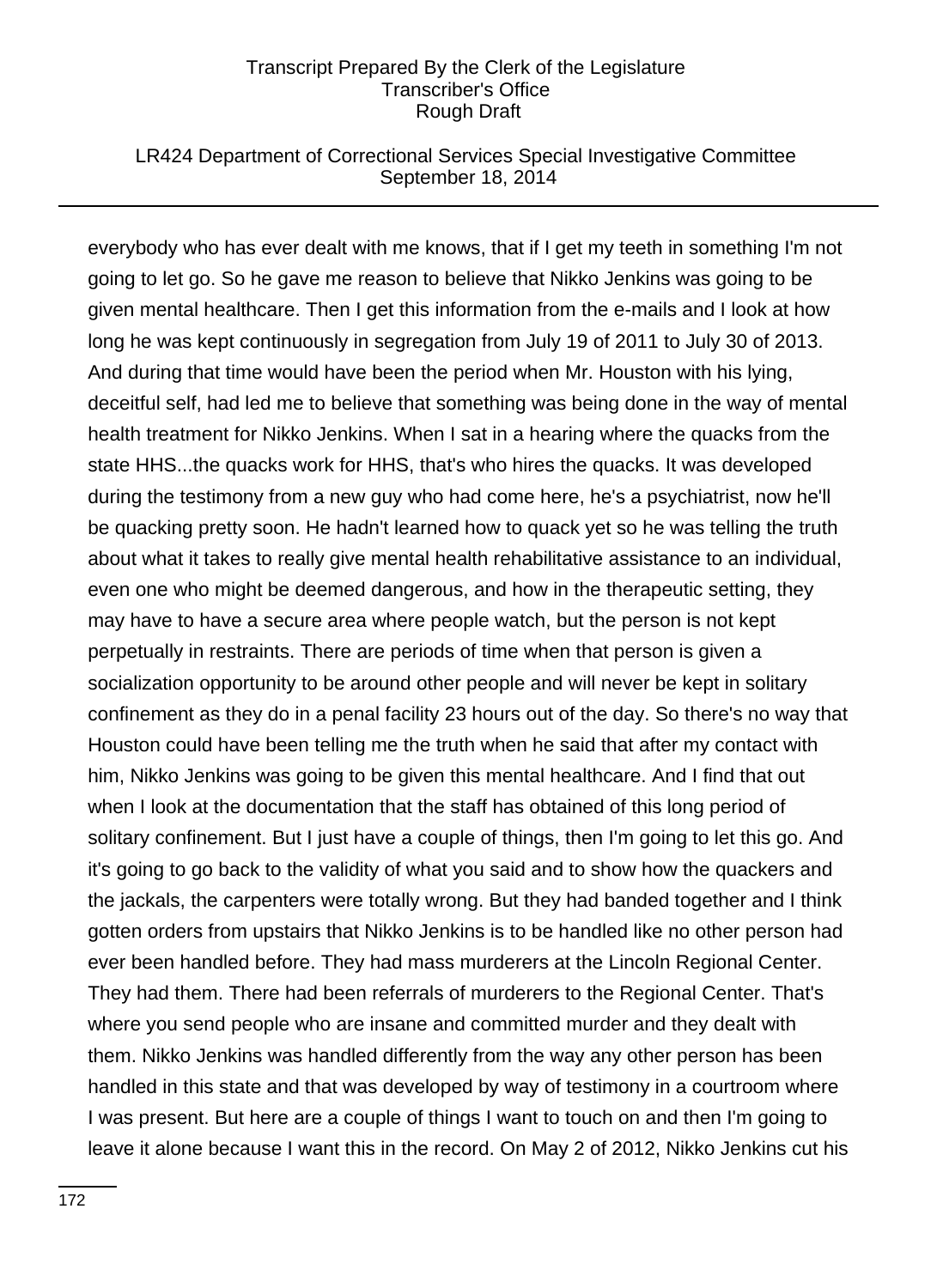### LR424 Department of Correctional Services Special Investigative Committee September 18, 2014

face with a shelf and stated to the guard, look at what Apophis told me to do. Nikko again stated that his mental state is deteriorating, that the meds don't help, and that he's not getting proper treatment. Then there was a photo which indicated that he had used his blood to write with and the words were "Apophis, evil Nikko" on the wall. That same day, there's e-mail from some person called "Pearson" to a person called "White" expressing...oh, and Weilage or whatever his name is, and Shantrice Gibson, whoever that is, and this dealt with the incident of Nikko cutting himself, his face on the shelf. And this Pearson wrote, quote: It's hard to believe someone could bang their head on a shelf and have vertical cuts like he has. If you read the misconduct report...it appears that he may have fallen off of his sink and cut his face on the shelf. He also hasn't been cutting himself and I would think it unlikely that someone who is so attentive to appearance would initiate by cutting in a way that could be potentially disfiguring to his face. That's this Pearson...he hasn't been cutting himself. It's not likely in this Pearson's view, the carpenter's view, that he would deliberately do this. That's on May 2. So let's go to July...I mean, January 18 of 2013. Nikko used a floor tile to cut his face. Now, remember, expert Pearson said, he wouldn't do that because he wouldn't deliberately disfigure his face, so he was lying when he said that he banged his head on the shelf, he fell off of a sink. In the report he states that he was having a psychotic episode and had been requesting treatment. He had also been in isolation for 18 months. Three inmates wrote reports regarding the event. All three stated that Nikko had been requesting help for his mental illness. One stated that Nikko made requests throughout the day, but was ignored. I don't see where carpenter Pearson had any comments about that and shows how little she knew, but she's not trained medically. She's a state employee going along with the program, a part of the mislabeling of this situation. We go to May 25 of 2014 (sic--2013), a few months before Nikko is to be released. May 25, he was asking for therapy, but here's what happened on May 22. Nikko again cut his face, smearing blood and water on the walls. He stated he either had to hurt someone or himself. He again stated he was not receiving therapy and proper care. Notes from the May 22 incident indicate that Nikko told nurses that he cut himself because he heard voices and the voices told him to do it, and he wanted to be seen by mental health. In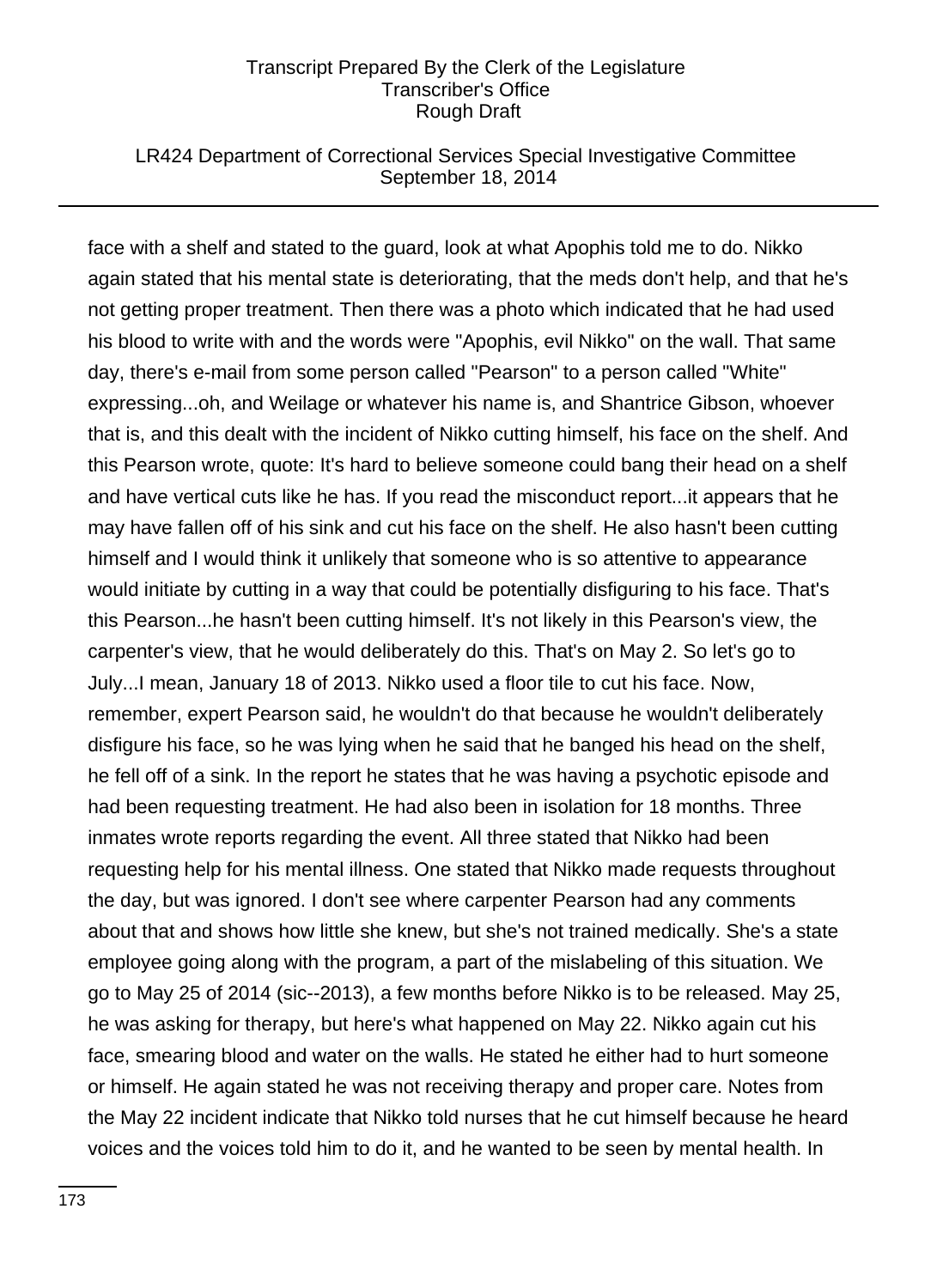### LR424 Department of Correctional Services Special Investigative Committee September 18, 2014

the same way that your diagnoses were consistent, his requests for mental healthcare were consistent. And a few days before that--I'm going backwards--he again had cut himself. He used a broken sprinkler head to cut his face. That was May 14. Then eight days later on May 22, he again cut himself. Now I don't know how many people may have cut themselves, but if you are in your right mind, cutting like that is painful. You don't do it systematically and several times. Something is wrong and it's clear from the record from the time this man was a 7-year-old child, you have an unbroken record of these kind of activities, self-harm, harm to others, threats to others, requests for help, and he never got it, ever. The one who tried to get them to do the right thing with the state at the state level, now at Douglas County there was a different treatment toward him. But at the state level where it really became aggravated and the long periods of unbroken solitary confinement, all the state employees said the same thing. Nothing's wrong with him. But one woman, after he got out, she was worried, she said, well, as long as he doesn't go southeast...I guess that's down in the lower part of the state where she lived, she wouldn't be worried about him. There was a comment from the Parole Board. Maybe I'll wait until that guy comes up here who dealt with that person but that person at the Parole Board with the Parole administration had asked the question, why is this man not in mental health facility? And pointed out that she was scared to death. Then one of these persons with the little sharp teeth wrote that person and assured her that we're aware of this, we're doing what needs to be done, and if you have any other problems, well, just let us know. And he was still in solitary. But here's how I'm going to wrap it up. There were some e-mails from some Parole officers after Nikko was out. August 30, 2013, e-mails from some Parole officers after Jenkins was arrested, quote: Didn't take long to catch another possible murder charge. We knew Omaha wasn't safe when he got out. It's sad that it happened that quick. Four people. If Nikko's request for commitment had been granted, if his mother's request had been granted, if your suggestion that there be commitment had been granted, he would be, right now, in a facility being treated and four people would still be walking this earth. But the jackals with their sharp little teeth, the carpenters who would be architects, nixed all of that and said this man who on at least four separate occasions cut his face, had done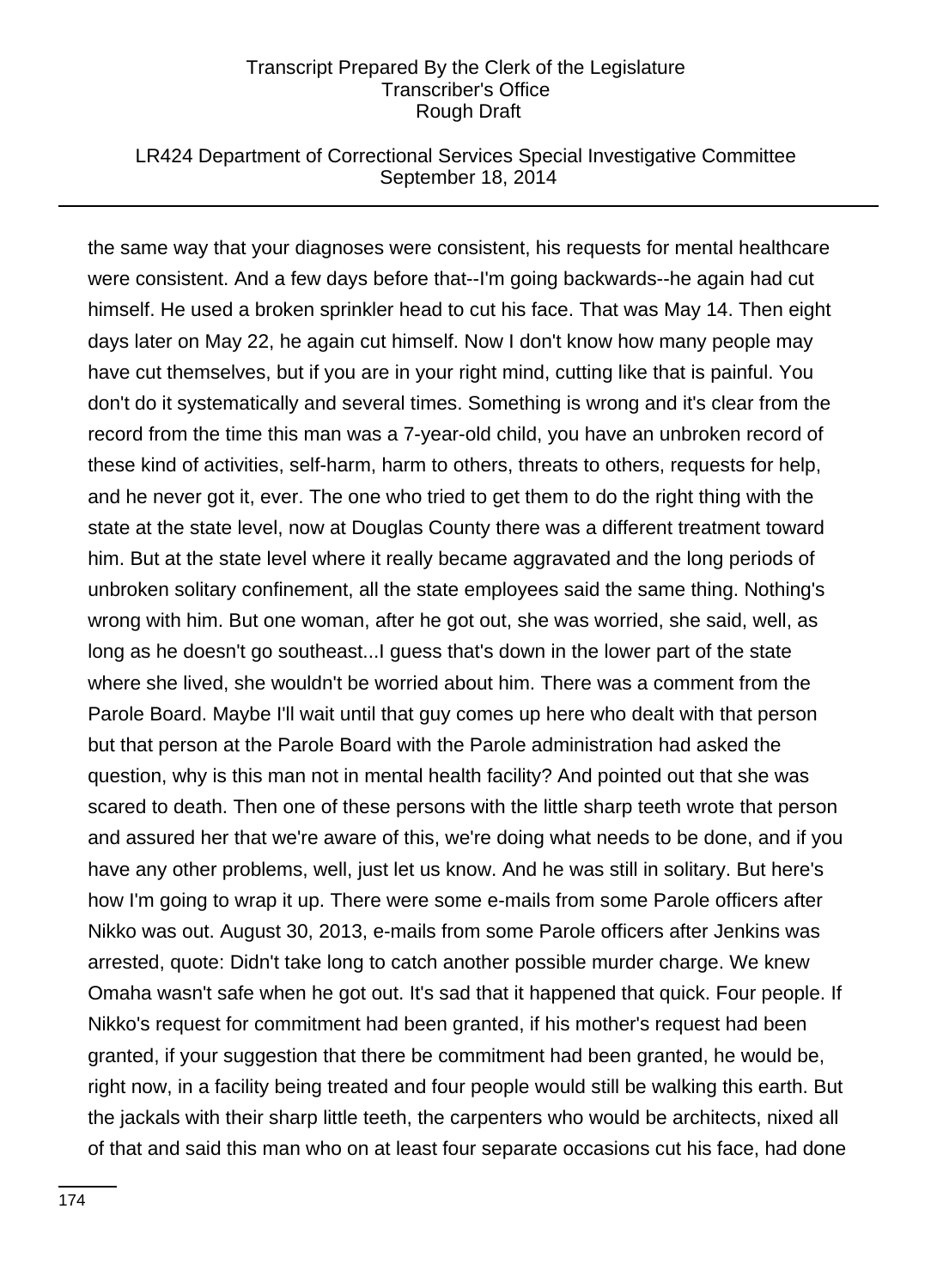### LR424 Department of Correctional Services Special Investigative Committee September 18, 2014

other things, had pleaded for help. Oh, and by the way, that last time of cutting himself, he cut his face on May 22, on May 23 he was put in five-point restraints continuing to request to be seen by mental health. And those jackals are going to say that there was nothing wrong with him. The carpenters are going to say there was nothing wrong with him. And the psychiatrist said, oh, but wait. And here's how I wrap it up. I have to use the man again because they burn women at the stake. Galileo, who is dealing with a very authoritarian operation, which created the world in its own image. Well, Galileo studied the divine constellations of the heavens and the movements of the stars and he knew that the earth moved. But this authoritarian organization said no, the earth is the center of the universe and that is the truth, not what you say. So Galileo said, no, I'm a scientist, the facts are that the earth moves. So they put him on a rack, a wheel. His back was on the wheel and these righteous people turned the crank and as they turned the crank, then these ropes that attached him to the wheel went taut. Then when they could give no more, then that which did give, began to give. Tendons, ligaments stretched, great pain shot through his body. And they said, you know what you have to say Galileo to get us to stop this. And Galileo knew they were talking about the earth, so Galileo said, it doesn't move, it doesn't move, it doesn't move. Talking about the earth. So they began to loosen the wheel and as the tendons and ligaments resumed to the extent that they could, their normal position, the muscles reconfigured the way they should have been, then Galileo's...the mind of the scientist took over, that knowledge that he had reasserted itself, and when he no longer was under that great agony, he said, but it does move. The earth does move. They had you on the wheel, you did not cease to say what your training, your knowledge told you was the truth. The jackals were nipping at your heels and biting with their little sharp teeth and you didn't give up. The Lilliputians got their little slingshots and little stones and threw them and hit you on the ankles and you stood. So whatever happens to you from now on, you can look back to at least one point in your life when you vindicated all of the truth that you had accumulated and you behaved in the way that a person, not just with knowledge, but who has conviction and courage, would behave. And it's clear from reading these reports that there were points when you didn't feel that you had the backing you should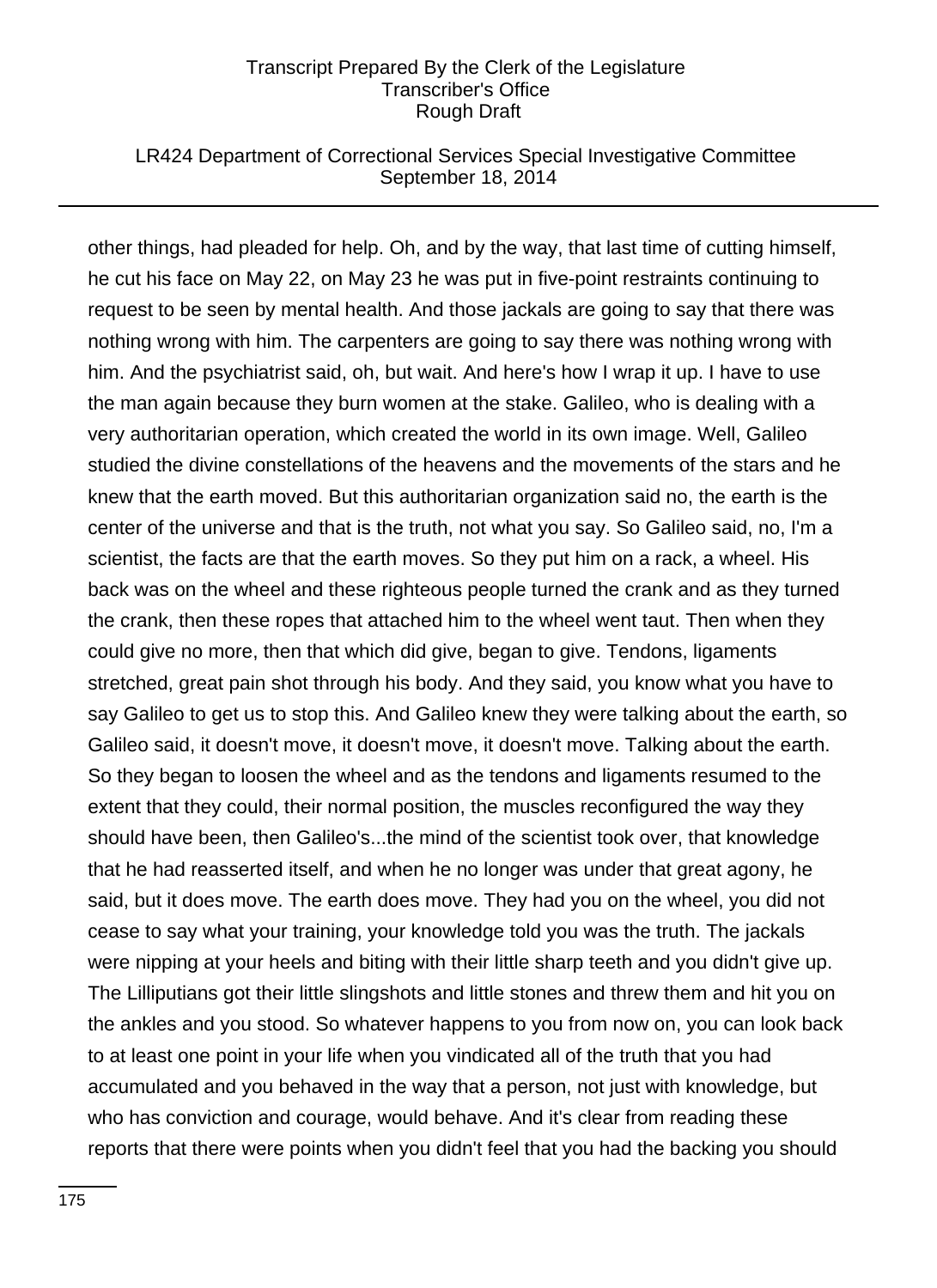### LR424 Department of Correctional Services Special Investigative Committee September 18, 2014

have and you might have wondered if there was a different way you should go. Look, a person can only be courageous when the person is afraid. If you had no fear, you can be bold, you can be brave, you can be foolhardy, but courage is the ability to act when you are afraid. And you overcome the fear and do the thing that's right because you know it's right and that's what you did. You won't get to read your epitaph. You won't get to hear all of the flowery statements made when you're lying in that box. You won't smell all the flowers that people will bring to honor a corpse because people, for some reason, cannot give flowers to people while they can smell them, will not express those encouraging words when they will mean something to the person who is struggling. But I wanted to say them to you and I want them to be a matter of record and I want the sharp-teethed little jackals to know that a day of reckoning does come. They will not always be in transcendence and their very words will come back to haunt them because as cynical as I am, as skeptical as I am, on occasion truth will prevail and evil will fail. So I applaud you for what you did and you have given us, who are not informed in this area and are not experts, the hook we need on which to hang our little garment that we're putting together now. And we're going to make sure to the extent that we can that something like this never happens again. Personally, I hope every family who lost a member sues this state and I hope they win. And when they get this information and see how these hacks and quacks carried on, how they had knowledge, how they even talked about a discharge plan, how even after Nikko Jenkins was released some of them expressed fear of what might happen, but they did everything they could to cover up the reality, to facilitate a desperately mentally ill man being released. And that I told a reporter to try to get him to understand what I was talking about, when you torment an animal, that's called baiting. So you put a panther in a cage and you stand out there with a sharp stick and you stick him and you jab him; and if he comes towards you, you smack him across the snout and you continue to torment him, and then when he's roaring, then you open the door and step aside and let him go out. And then you blame him for what you made him. This state created Nikko Jenkins. This state is responsible for what Nikko Jenkins did. That doesn't mean he has no culpability as an individual. But without what these little jackals did, and prevented from being done that needed to be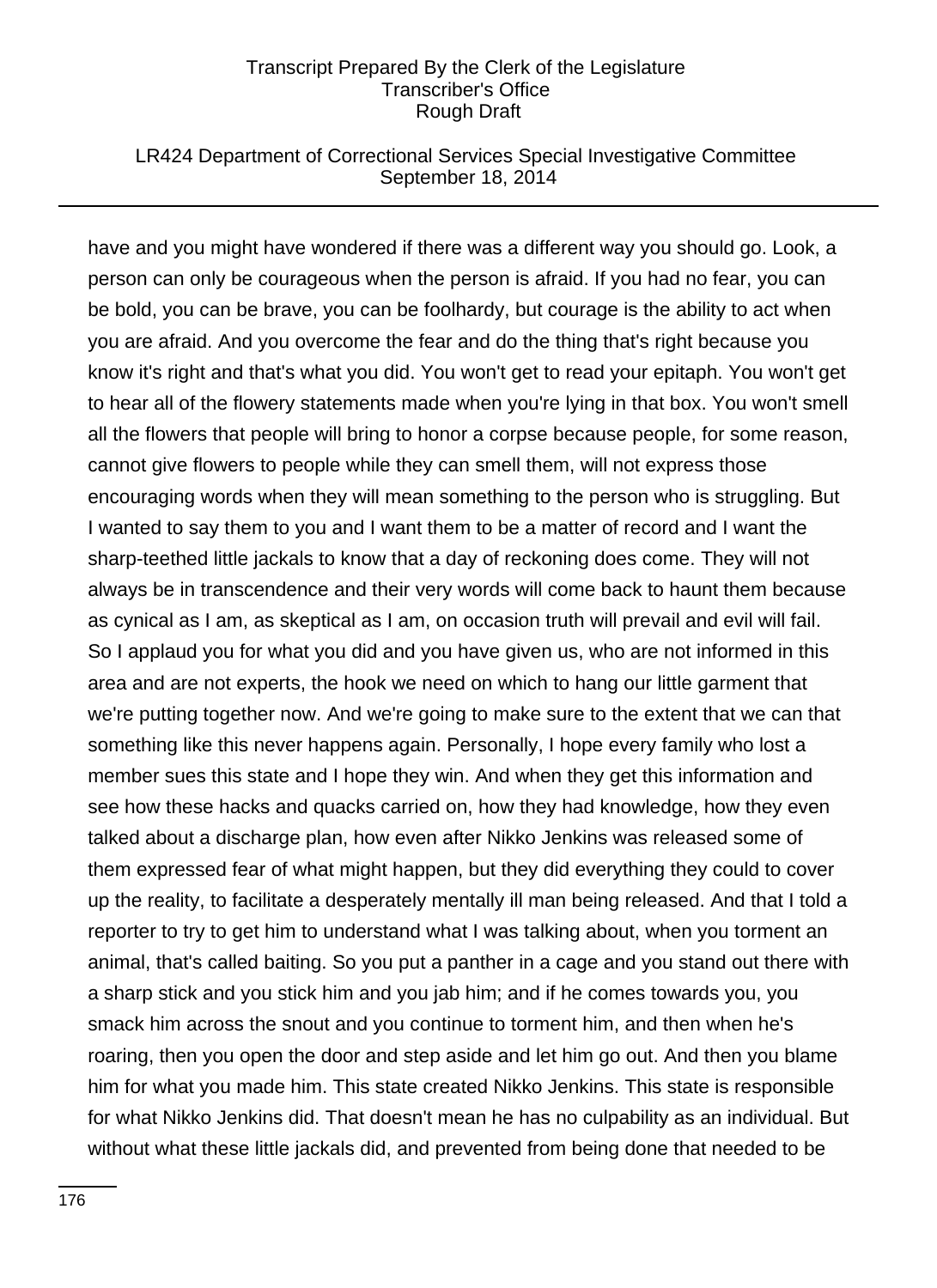### LR424 Department of Correctional Services Special Investigative Committee September 18, 2014

done, facilitated and made possible what Nikko Jenkins did, keeping him in solitary as long as they did, encouraging him to harm himself in the way that he did, you could predict the outcome. But they didn't have to predict it, he told them over and over and over. And as release day came, he said, I don't want to be discharged. And they said, oh, but you will be. And here's what I think is behind it, because you're going to go back out there among black people. And you're going to be the virus that we're going to send into that community and we're going to kill two creatures with one stone. We created you, and now you go forth and do what we equipped and prepared you to do. And they opened the cage door and he came forth roaring, and he did what they knew he would do, what he told them he would do, and he asked them to help stop him from doing. That is why throughout this hearing I've been so upset because not only was Nikko speaking, not only did the Ombudsman's Office intervene, not only did I talk to the director and he even acknowledged to the media through his spokesperson that he was well-aware of my concerns about Nikko Jenkins. But I wasn't in the Legislature then. He probably thought I'd never come back so he could what they call on the street, he could play me. And I'll acknowledge it. He tricked me. He snookered me. He made a chump out of me. He made a sucker out of me that other people had to pay for it with their lives, and their families are still suffering to this day. Every time there's another hearing in court, every time there's an action of the kind we're putting forth now, even if those families can see what we're trying to do, that doesn't take away the pain. There's no such thing as closure. That's a word and that's all that it is. That pain is always there because these are deaths that could have been prevented and they didn't have to occur. And there was a doctor who deliberately withheld information from the Johnson County Attorney who wanted that information and made it clear to these people. He wants that information so he can pursue civil commitment. They reached a point where they wouldn't even respond to him, wouldn't even respond. And they didn't talk to you and say, send to the Johnson County Attorney what your conclusions are because when this man jams out...he wasn't paroled. He didn't get out early. When he jams out, we're going to have somebody waiting to take him to a place that's safe for him and that will make it possible for everybody else to be safe. Right now, there's pressure on the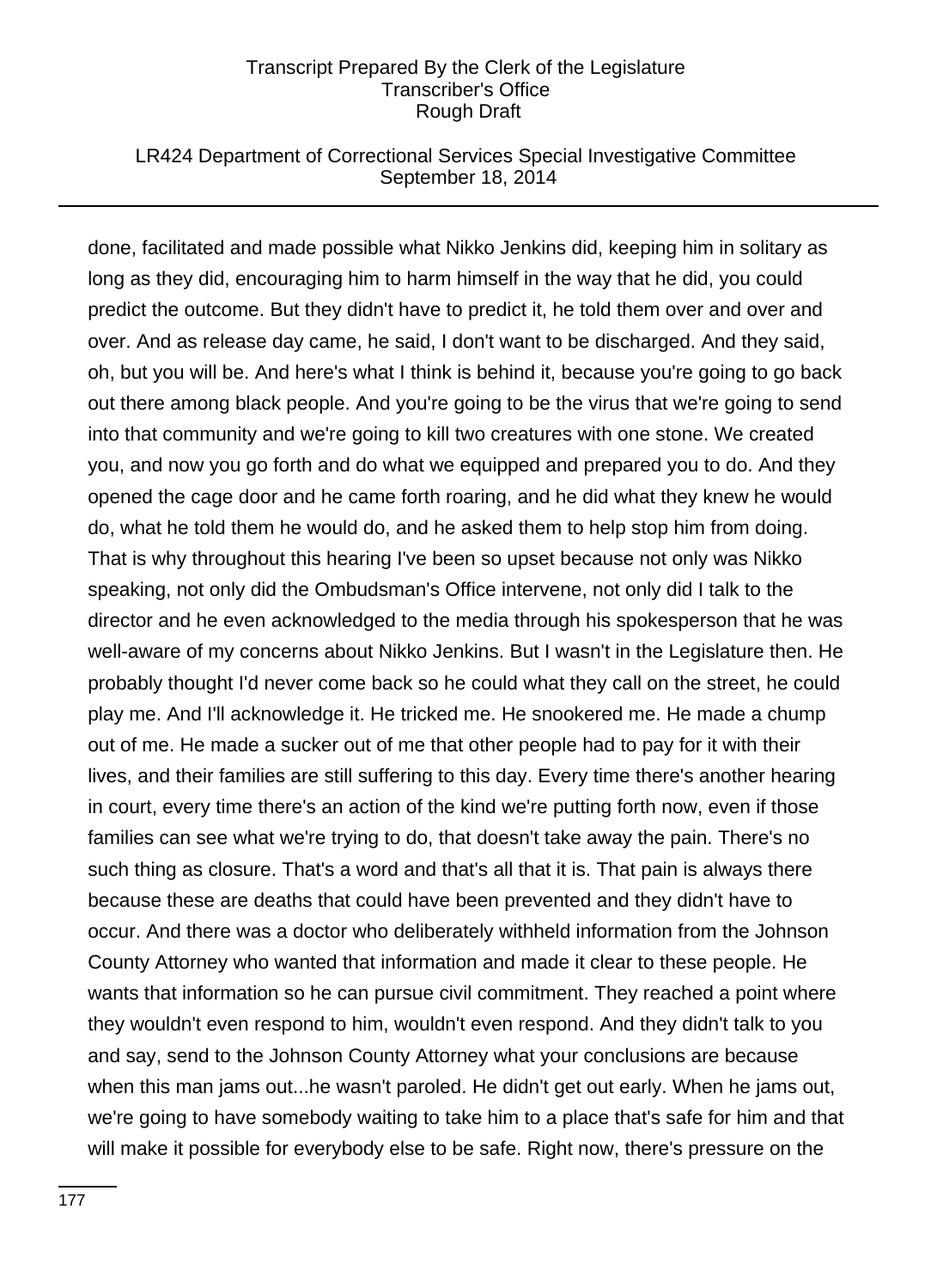## LR424 Department of Correctional Services Special Investigative Committee September 18, 2014

Department of Corrections, but we don't know that there's not another Nikko Jenkins who is not as demonstrative about his own mental illness, who is not telling them, keep me here, I don't want to get out. But when he or she gets out, and we look at what happened to that person while in the state's custody, we'll say, oops, again. Now, you may feel like a sounding board that my main reason for saying this is so that you will know, and you can get a transcript of what we say, and you can show it to your grandchildren when you have some in about 70 years, this is what somebody thought of your grandma when she was out there doing what needed to be done and I want you to take this as an example. And when everybody is on the other side of the issue but you think you're right, when you know you're right, then you go ahead. And you just keep doing what you're doing. And if they try to mess with you because you came here, I hope you'll tell me. And in fact, not for your sake, I hope they will to give me a cause and an...not an excuse, a justification. And I will show them what it means to try to mess with somebody their own size, because I can deal with them. I know how to deal with them. They just need to give me the opportunity. But thank you very much. [LR424]

DR. NATALIE BAKER: Thank you. [LR424]

SENATOR LATHROP: Dr. Baker, I think that's it. [LR424]

DR. NATALIE BAKER: Okay. [LR424]

SENATOR LATHROP: I, too, want to thank you for coming here today and for what you've done and your testimony and for standing your ground when you did. We are going to have another witness. Is Dr. Wetzel here? Dr. Wetzel, you are relieved from your subpoena. I'm not going to call you as it turns out. We're going to take ten minutes so the people on the committee and so forth may stretch their legs and we'll be back here at 4:15. Thank you. [LR424]

### RECESS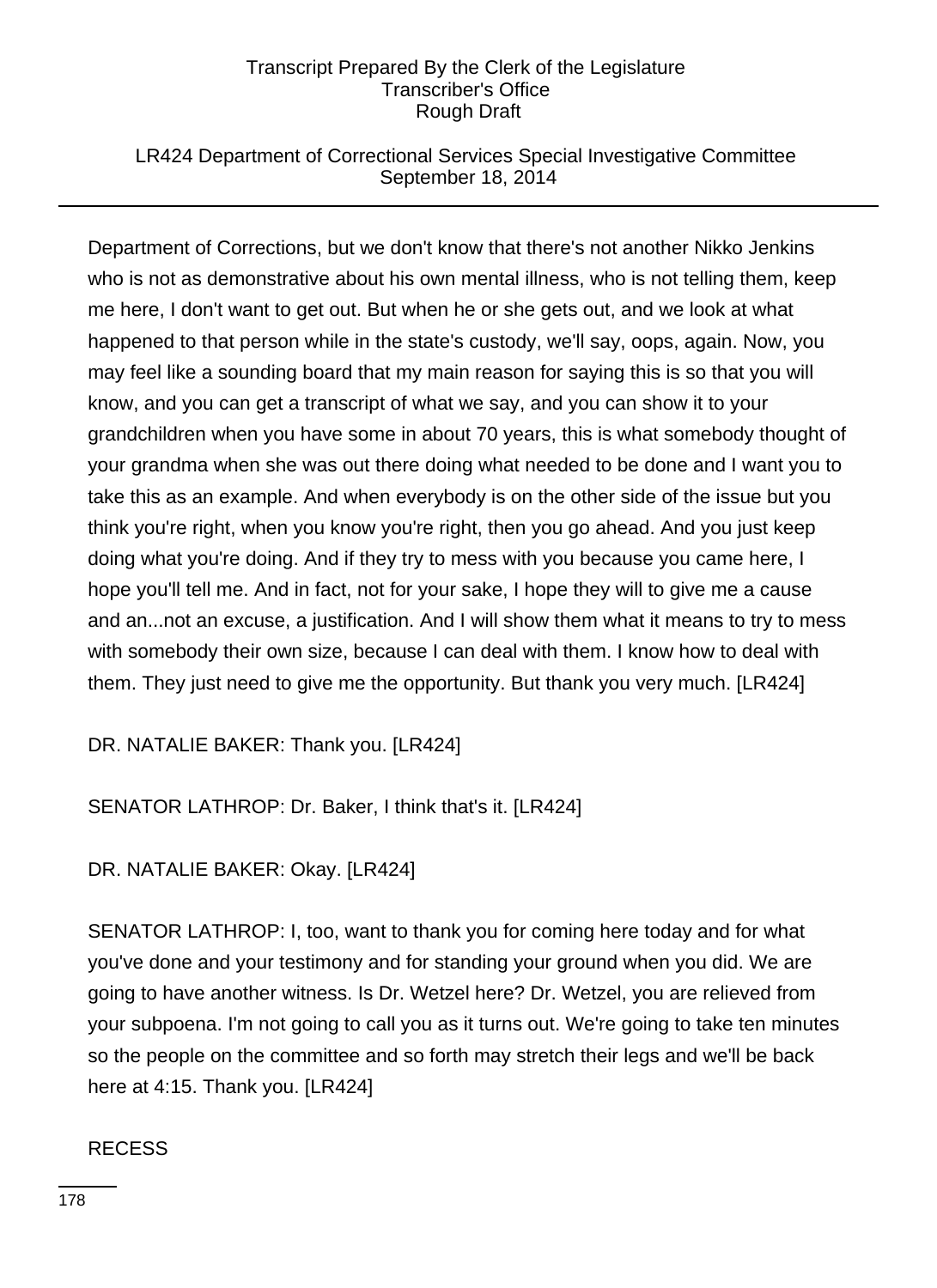### LR424 Department of Correctional Services Special Investigative Committee September 18, 2014

SENATOR LATHROP: Okay, so are we good to go? Okay. We are going to...looks like we're waiting on Mello and Bolz, but I think we can begin since we're past the point where I said we were going to start back up again. So it is 9...pardon me, 4:18. This is the LR424 committee. We're going to resume our hearing and begin this segment of the hearing by calling Dr. Wellegg (phonetic). Did I pronounce that right? [LR424]

DR. MARK WEILAGE: Wylaj (phonetic). [LR424]

SENATOR LATHROP: Wylaj (phonetic). Okay, Dr. Weilage, why don't we have you come on up and we'll first have you be sworn in. So before you sit down if you can raise your right hand. Sir, is the testimony you're about to give...do you swear the testimony you're about to give to the Special Investigative Committee will be the truth, the whole truth, and nothing but the truth? [LR424]

DR. MARK WEILAGE: I do. [LR424]

SENATOR LATHROP: All right. Thank you. Have a seat. Will you recite your name for us and then spell your last name, please? [LR424]

DR. MARK WEILAGE: Yes. Mark Weilage, W-e-i-l-a-g-e. [LR424]

SENATOR LATHROP: Okay, Dr. Weilage. Are you employed at the present time? [LR424]

DR. MARK WEILAGE: Yes, I am. [LR424]

SENATOR LATHROP: And by whom are you employed? [LR424]

DR. MARK WEILAGE: The Department of Corrections. [LR424]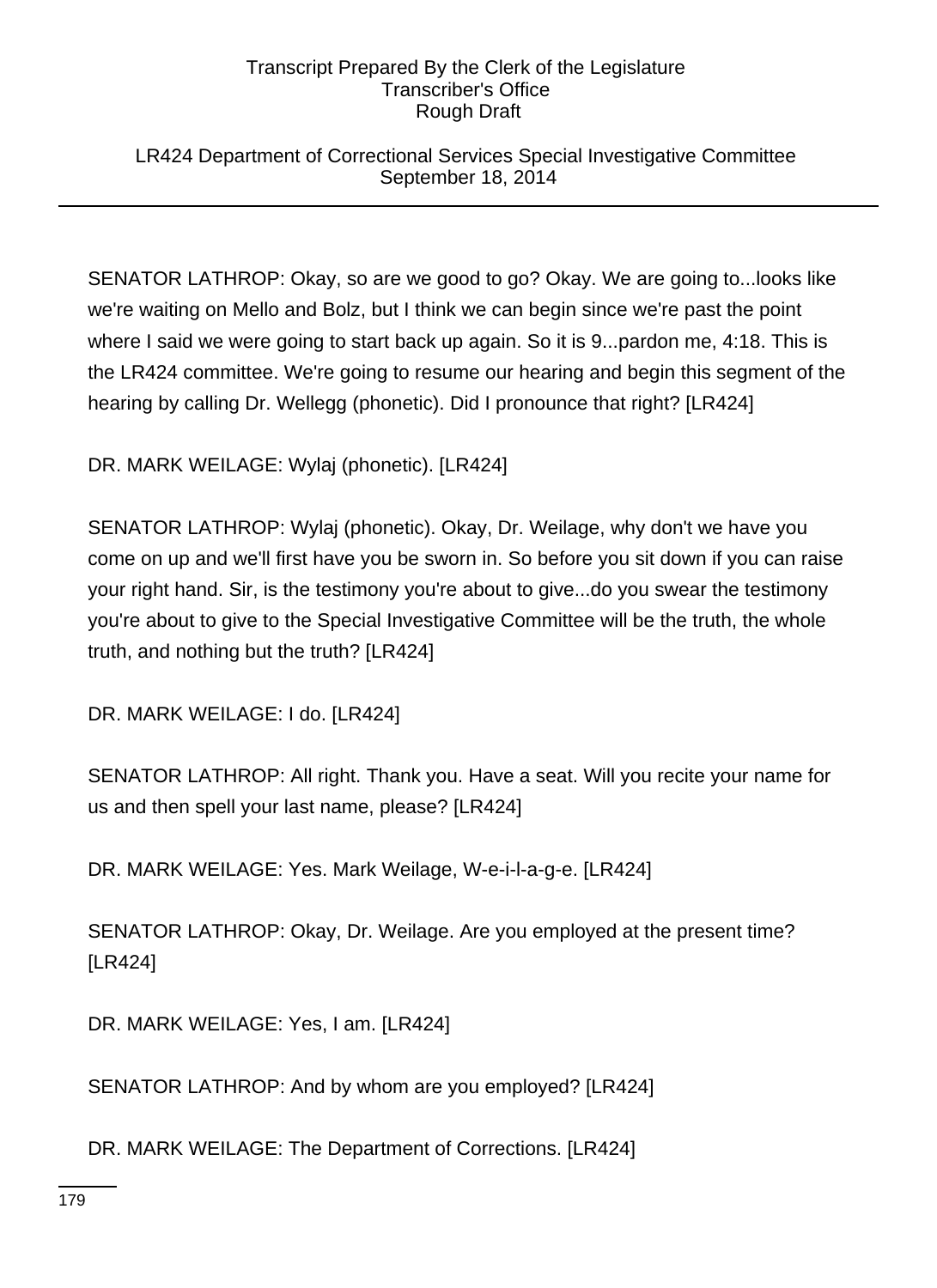LR424 Department of Correctional Services Special Investigative Committee September 18, 2014

SENATOR LATHROP: How long have you been employed by the Department of Corrections? [LR424]

DR. MARK WEILAGE: Almost 15 years. [LR424]

SENATOR LATHROP: And what is your current...in what capacity are you employed at the current time by the Department of Corrections? [LR424]

DR. MARK WEILAGE: I am the assistant behavioral health administrator for mental health. [LR424]

SENATOR LATHROP: Assistant behavioral health... [LR424]

DR. MARK WEILAGE: Administrator. [LR424]

SENATOR LATHROP: ...assistant behavioral health administrator for mental health. [LR424]

DR. MARK WEILAGE: That's correct. [LR424]

SENATOR LATHROP: Okay. Tell me where you are in the corporate structure that is...that they maintain at the Department of Corrections. [LR424]

DR. MARK WEILAGE: I'm responsible for mental health services which would be our services for mentally ill offenders and violent offenders. I'm kind of on the same level as the assistant behavioral health administrator for sex offender services and the assistant behavioral health administrator for substance abuse. And then above me is Dr. White, then Dr. Kohl, who is the medical director...or deputy director for health services, and then the director. [LR424]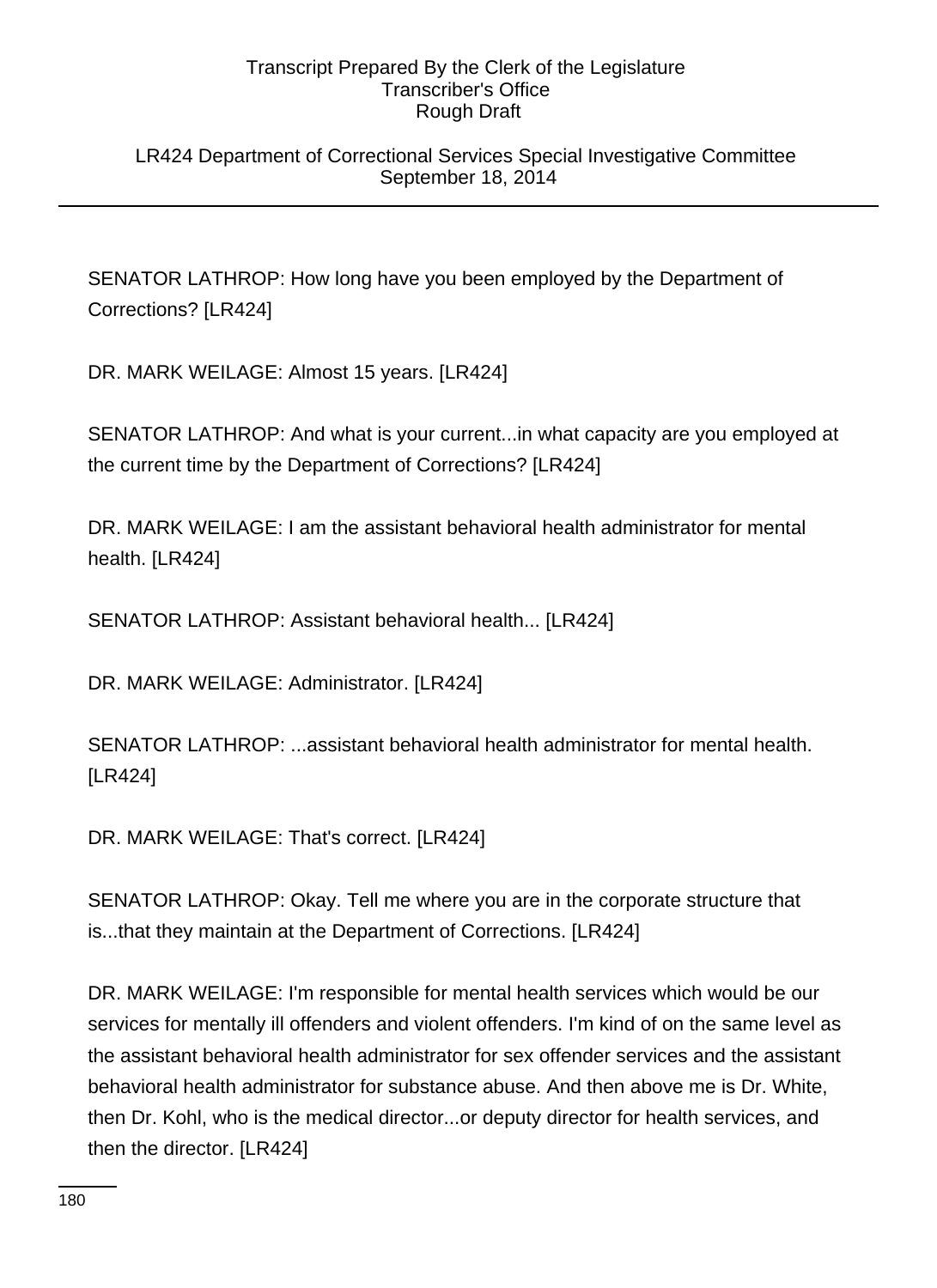# LR424 Department of Correctional Services Special Investigative Committee September 18, 2014

SENATOR LATHROP: So in the corporate structure there is yourself, you have contemporaries who deal with other types of prisoners who have different mental health problems, like substance abuse, but yours is mental health and above you is Dr. Cameron White and above him is... [LR424]

DR. MARK WEILAGE: Dr. Randy Kohl. [LR424]

SENATOR LATHROP: ...Dr. Randy Kohl, who is in charge of all health issues. [LR424]

DR. MARK WEILAGE: That's correct. [LR424]

SENATOR LATHROP: So he's covering pneumonia and he's covering mental health, right? And above him is the director. [LR424]

DR. MARK WEILAGE: That's correct. [LR424]

SENATOR LATHROP: Okay. Have you always maintained this position? Has that always been your job at the Department of Corrections or have you had other jobs? [LR424]

DR. MARK WEILAGE: No, it hasn't. I've had other jobs. [LR424]

SENATOR LATHROP: What other work have you done? [LR424]

DR. MARK WEILAGE: I was the psychologist supervisor for the Omaha Correctional Center from '99 until 2005 when I became...went into this current position. [LR424]

SENATOR LATHROP: So you've been there ten years. [LR424]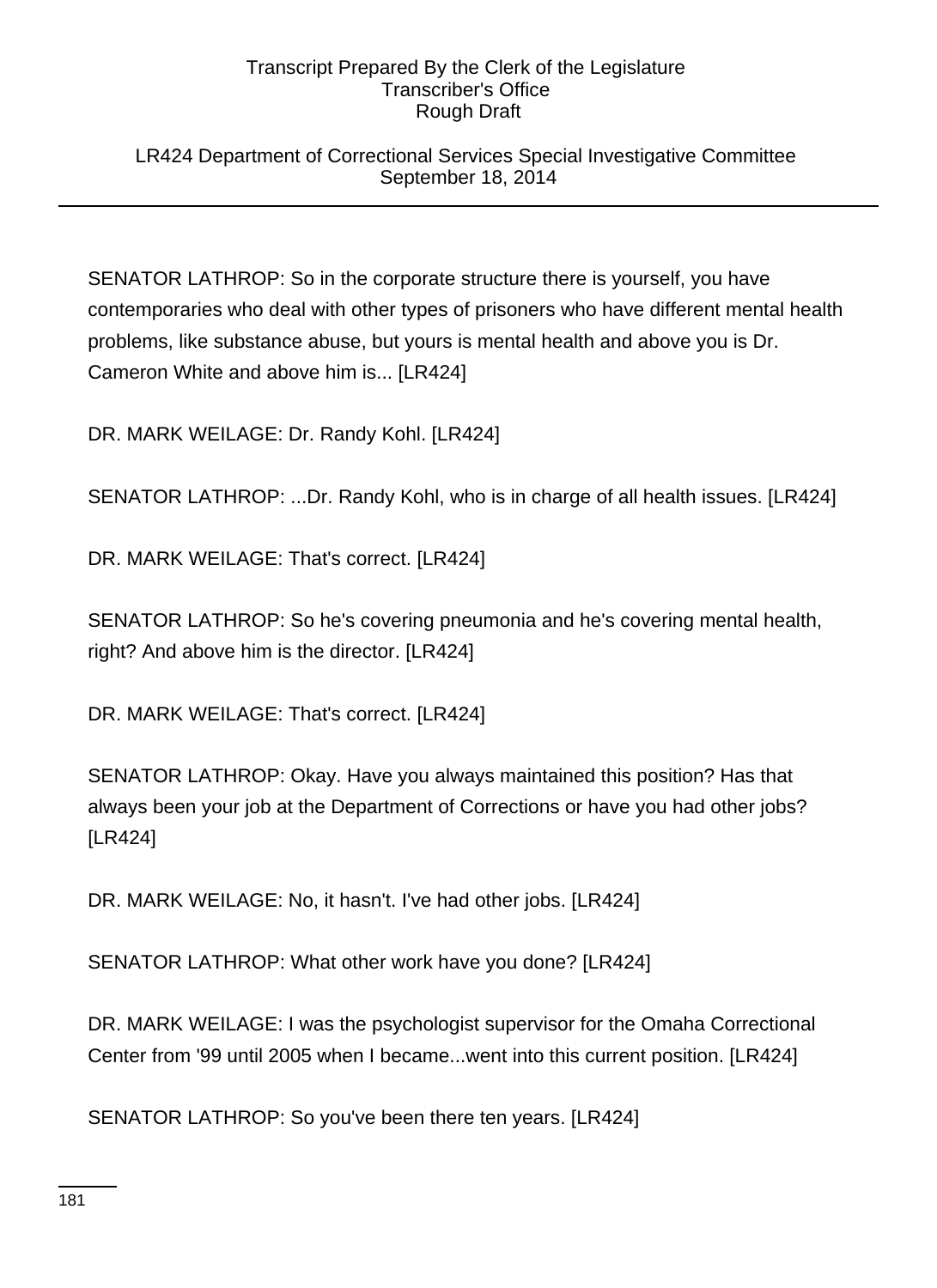# LR424 Department of Correctional Services Special Investigative Committee September 18, 2014

DR. MARK WEILAGE: In the current position, yes. [LR424]

SENATOR LATHROP: Almost ten years. [LR424]

DR. MARK WEILAGE: Almost. [LR424]

SENATOR LATHROP: Okay. And so tell us what your education is. [LR424]

DR. MARK WEILAGE: I have a Ph.D. in clinical psychology from the University of Nebraska-Lincoln. I have a master's degree from the University of Nebraska-Lincoln. I have a bachelor's degree from Doane College. [LR424]

SENATOR LATHROP: Okay. I'm going to make sure you talk up so we can get a decent record. [LR424]

DR. MARK WEILAGE: Okay. [LR424]

SENATOR LATHROP: Okay. And that's not to be rude or to try to humiliate you. [LR424]

DR. MARK WEILAGE: No, that's okay. [LR424]

SENATOR LATHROP: I just need to make sure that we have you talking up loud enough for us to hear you. [LR424]

DR. MARK WEILAGE: Sure. [LR424]

SENATOR LATHROP: Okay. The...what...you said in 2005 you got your doctorate degree? [LR424]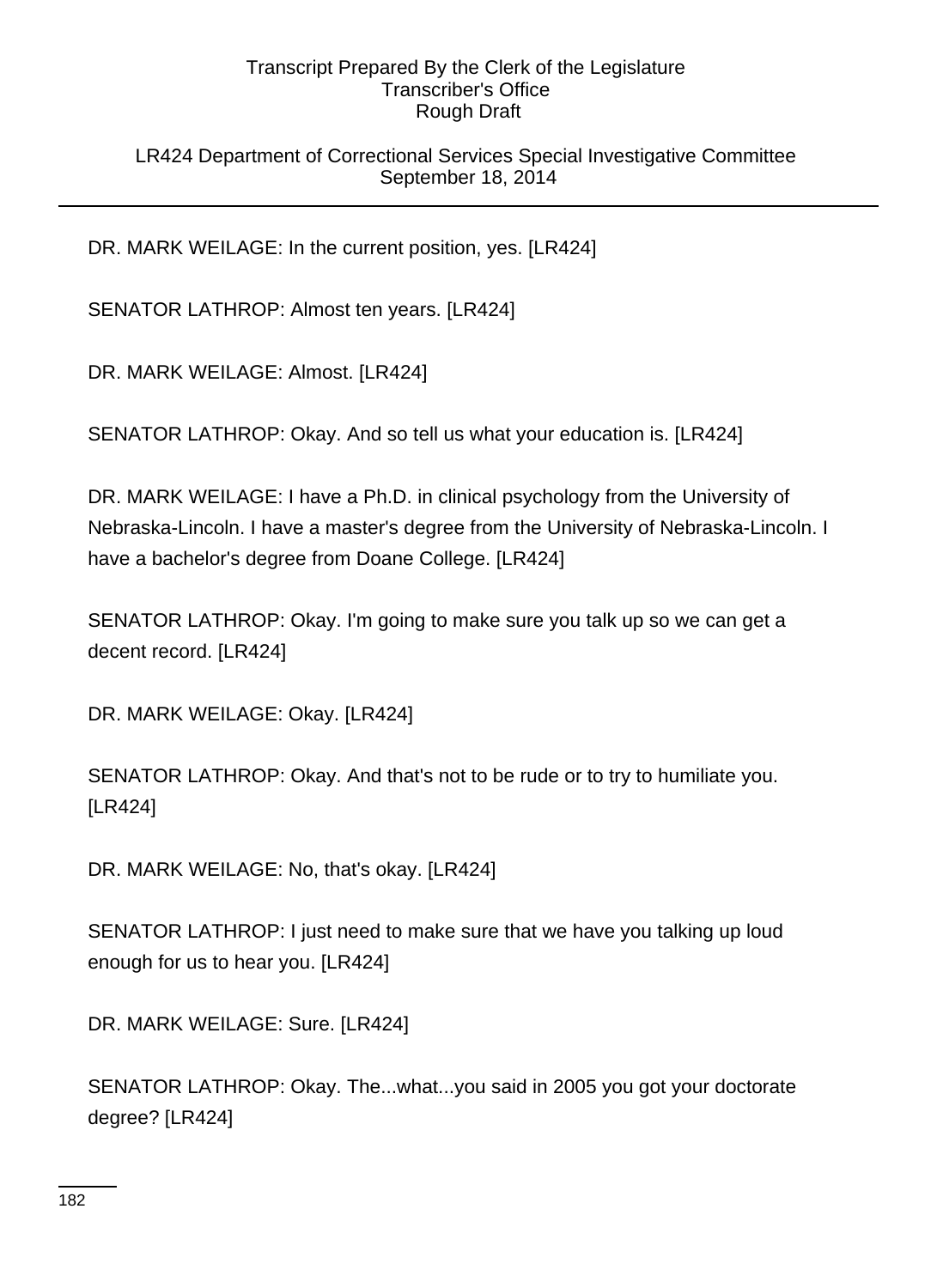# LR424 Department of Correctional Services Special Investigative Committee September 18, 2014

DR. MARK WEILAGE: No, I received my doctorate degree in 1997. [LR424]

SENATOR LATHROP: '97 you were OCC and then you went to your current position in 2005. [LR424]

DR. MARK WEILAGE: Prior to starting with the Department of Corrections, I was in private practice for a number of years. [LR424]

SENATOR LATHROP: Okay, where you saw patients? Were they adolescents or adults or what did you specialize in? [LR424]

DR. MARK WEILAGE: Adults and late adolescents and then some geriatrics as well (inaudible). [LR424]

SENATOR LATHROP: Okay. How much of your duties, since you've been at Tecumseh...are you at Tecumseh or are you in charge of all the different institutions? [LR424]

DR. MARK WEILAGE: I'm in charge of mental health services for all the institutions. My office is at the Nebraska State Penitentiary. But the reality of my job is that I go kind of where...if we're short-staffed, I'll go help out there. If we have somebody...a certain need, I'll go consult, go see clients. I've worked at all the institutions or provided services at all the institutions. [LR424]

SENATOR LATHROP: Does...we're back in the relevant time that we're talking about during sort of the last two or three years of Jenkins' stay at Tecumseh. Did they have psychologists that were...worked just at Tecumseh? [LR424]

DR. MARK WEILAGE: Yes. [LR424]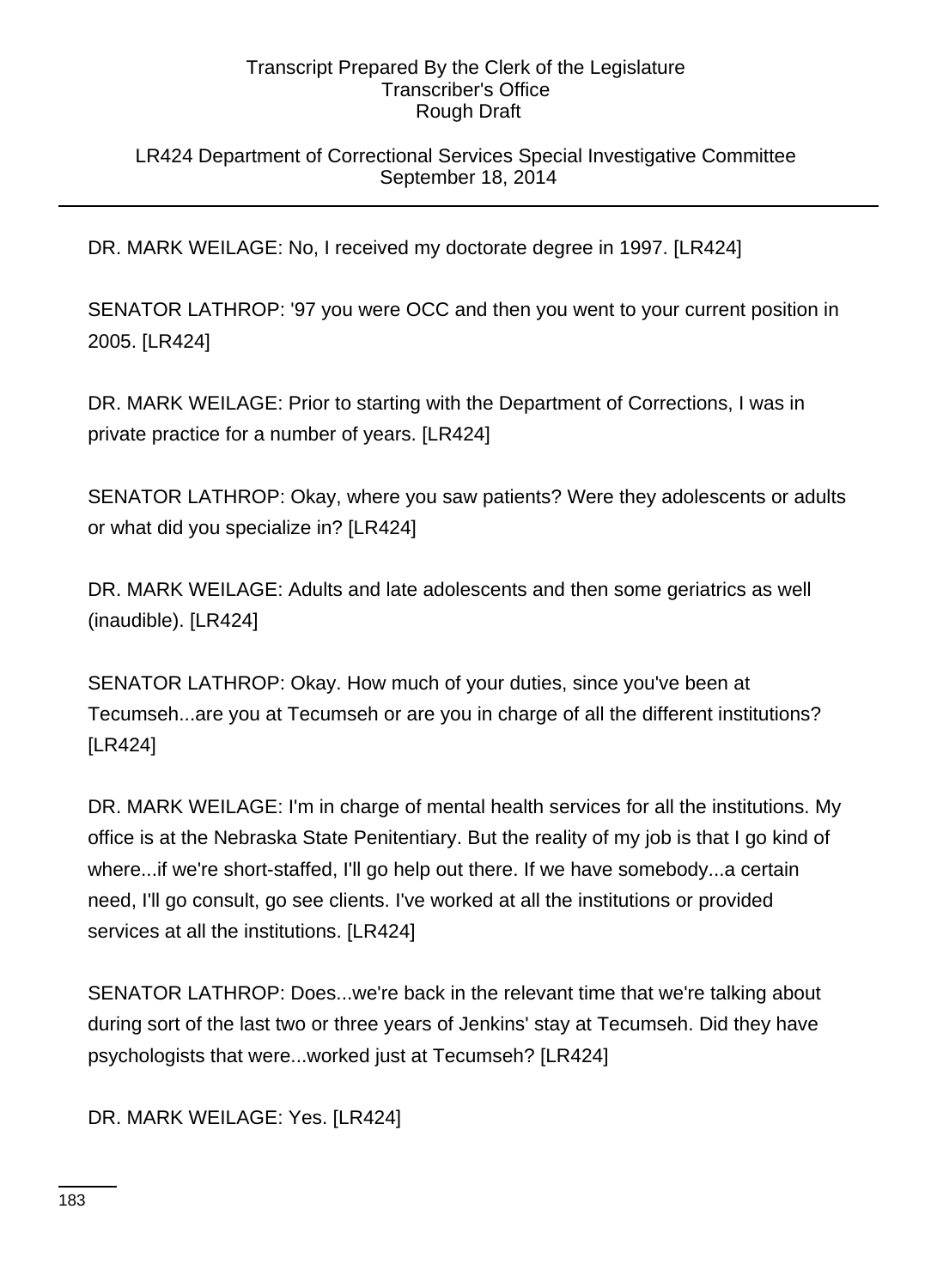# LR424 Department of Correctional Services Special Investigative Committee September 18, 2014

SENATOR LATHROP: And would that be Pearson and Geiger? [LR424]

DR. MARK WEILAGE: And also Dr. Gibson, Shantrice Gibson was also there at that time. [LR424]

SENATOR LATHROP: Okay. So were you their supervisor? [LR424]

DR. MARK WEILAGE: Yes. [LR424]

SENATOR LATHROP: As a supervisor and the person holding the position that you held, did you have access to all the inmates' records? [LR424]

DR. MARK WEILAGE: Yes. [LR424]

SENATOR LATHROP: So if I am a mental health provider and I am at the department and I'm assigned to Tecumseh and I make an entry, is there an electronic record that you can read? [LR424]

DR. MARK WEILAGE: Starting in April of 2011, we transitioned over to primarily an electronic mental health record. So at that point, it was easier for me to review those because they're on our electronic system. There's a few things that because they're generated in paper form that they stayed in the paper file, but primarily it was an electronic record after that point. [LR424]

SENATOR LATHROP: When they did that in 2011, did they go back and scan and put into place things that were older than 2011 or was that just sort of going forward, we'll make this stuff available on-line? [LR424]

DR. MARK WEILAGE: Yes, going forward. [LR424]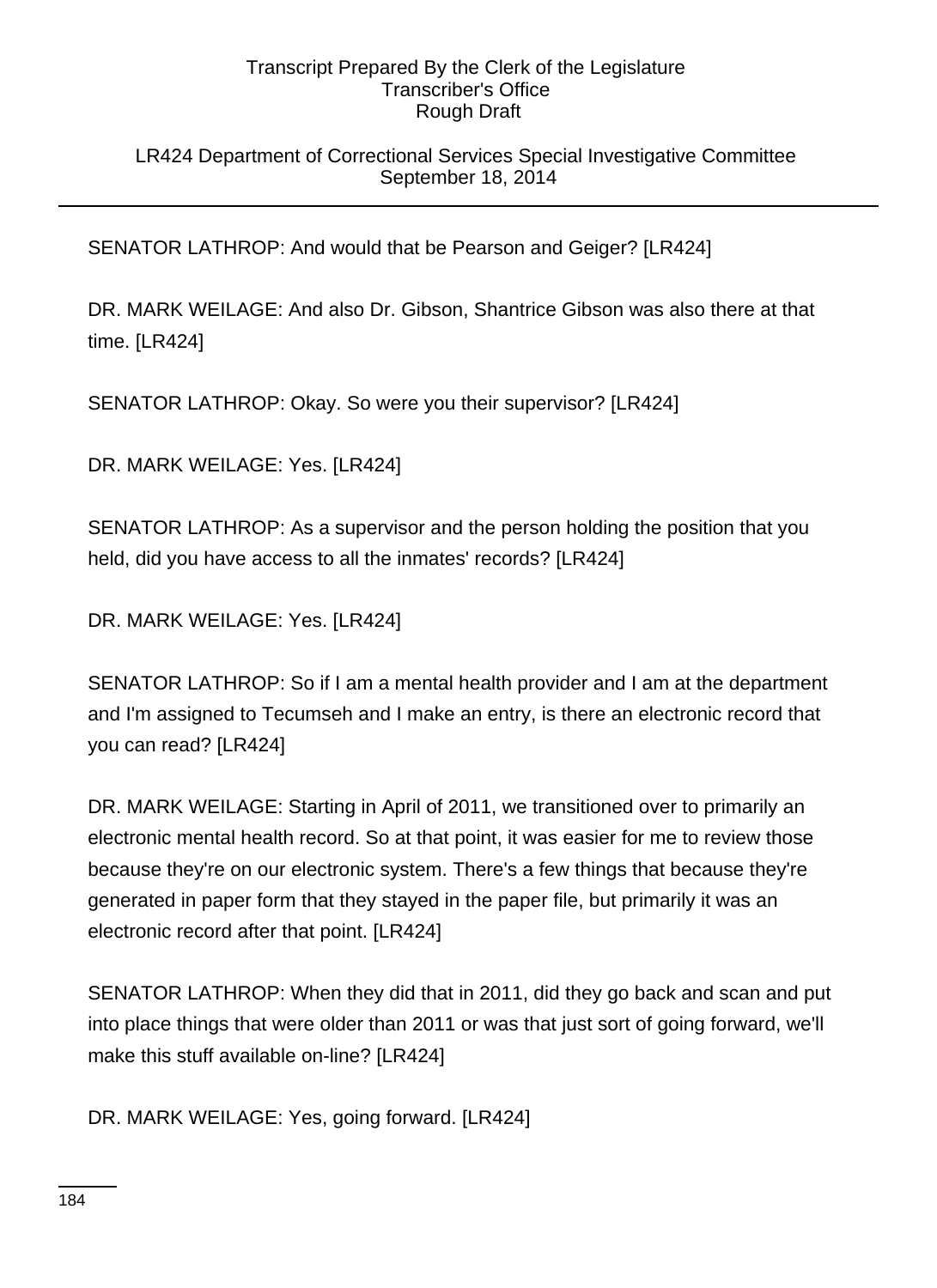# LR424 Department of Correctional Services Special Investigative Committee September 18, 2014

SENATOR LATHROP: Okay. Does your...do your duties...do you generally oversee or review medical...mental health records from people that are getting care in the system? [LR424]

DR. MARK WEILAGE: At different times, yes. [LR424]

SENATOR LATHROP: What would precipitate or bring you to review records of an inmate? [LR424]

DR. MARK WEILAGE: Request from a mental health staff person, request from psychiatry, request from institutional staff perhaps that they wanted my opinion on something, they'd request that I see them. [LR424]

SENATOR LATHROP: Okay. And so how much of your time is spent in administration and how much of it is spent actually directly involved in the assessment, care, or treatment of an inmate? [LR424]

DR. MARK WEILAGE: My job definition says that it's 50-50, although I probably end up doing more clinical work than administrative work. That's just the way it seems to turn out. There's always other clinical work that can be done that I assist with at various institutions. [LR424]

SENATOR LATHROP: If you have three psychologists that are all Ph.D.'s at Tecumseh during this period of time? [LR424]

DR. MARK WEILAGE: They weren't all there at the same time. We're allocated two psychologist positions at Tecumseh. And at various times there's one psychologist, sometimes there's two, but not three at the same time. [LR424]

SENATOR LATHROP: Okay. If you have one or two psychologists at Tecumseh, why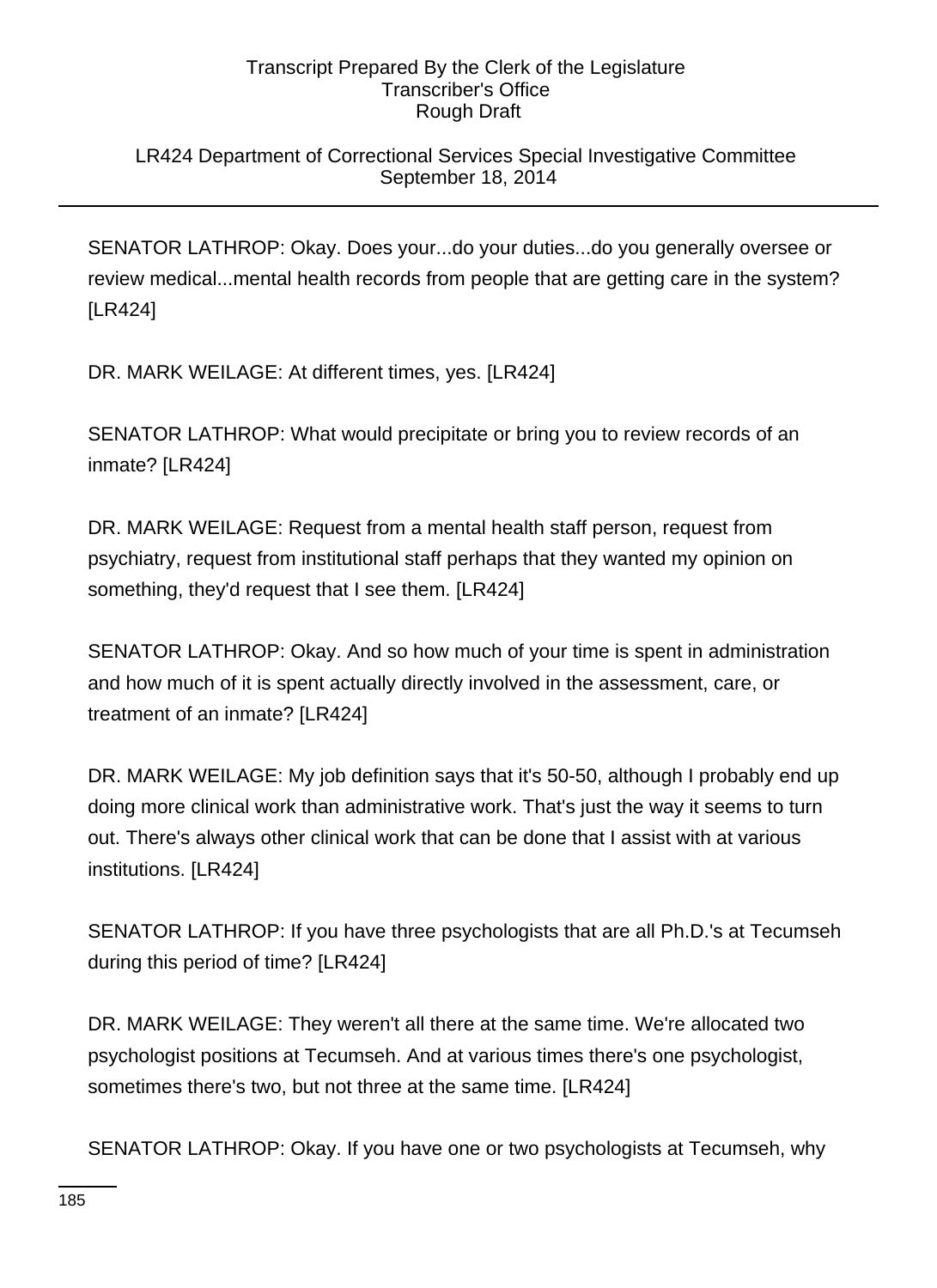# LR424 Department of Correctional Services Special Investigative Committee September 18, 2014

would they ever bring you in? What kind of things do they go, well, we'd better bring Dr. Weilage in? [LR424]

DR. MARK WEILAGE: Second opinion about a difficult client in thought. That's usually what it is, like a second opinion about a difficult client. [LR424]

SENATOR LATHROP: Okay. So when you say that you are...50 percent or more of your time is spent doing clinical work, that would be spent on difficult clients other psychologists have brought you in for, for perhaps a second opinion. [LR424]

DR. MARK WEILAGE: That's one of the reasons. The other thing that I do is fill in if we are...have a...are down a staff person someplace. For example, if somebody was out on extended sick leave at the women's facility, I went out there and handled all the intakes for...or not all of them. I handled a lot of the intake evaluations for new admissions into the women's facility. I did the same thing when we were without a psychologist at our Diagnostic and Evaluation Center. I supervised and saw clients, 90-day evaluators, and things like that during that period. So those are the types of things. It's not a specific case but an incident or instance where I have the experience, since I've kind of done all the different things within the department, I'm able to kind of able to plug myself in at the different institutions and provide assistance. [LR424]

SENATOR LATHROP: Okay. And that's generally done when an institution is shorthanded or when you've been asked to come in. [LR424]

DR. MARK WEILAGE: Yes. [LR424]

SENATOR LATHROP: If you get asked to come in and do an assessment or an evaluation of an inmate, do you review their file before you do that? [LR424]

DR. MARK WEILAGE: At some point I review the file, depending on what the nature of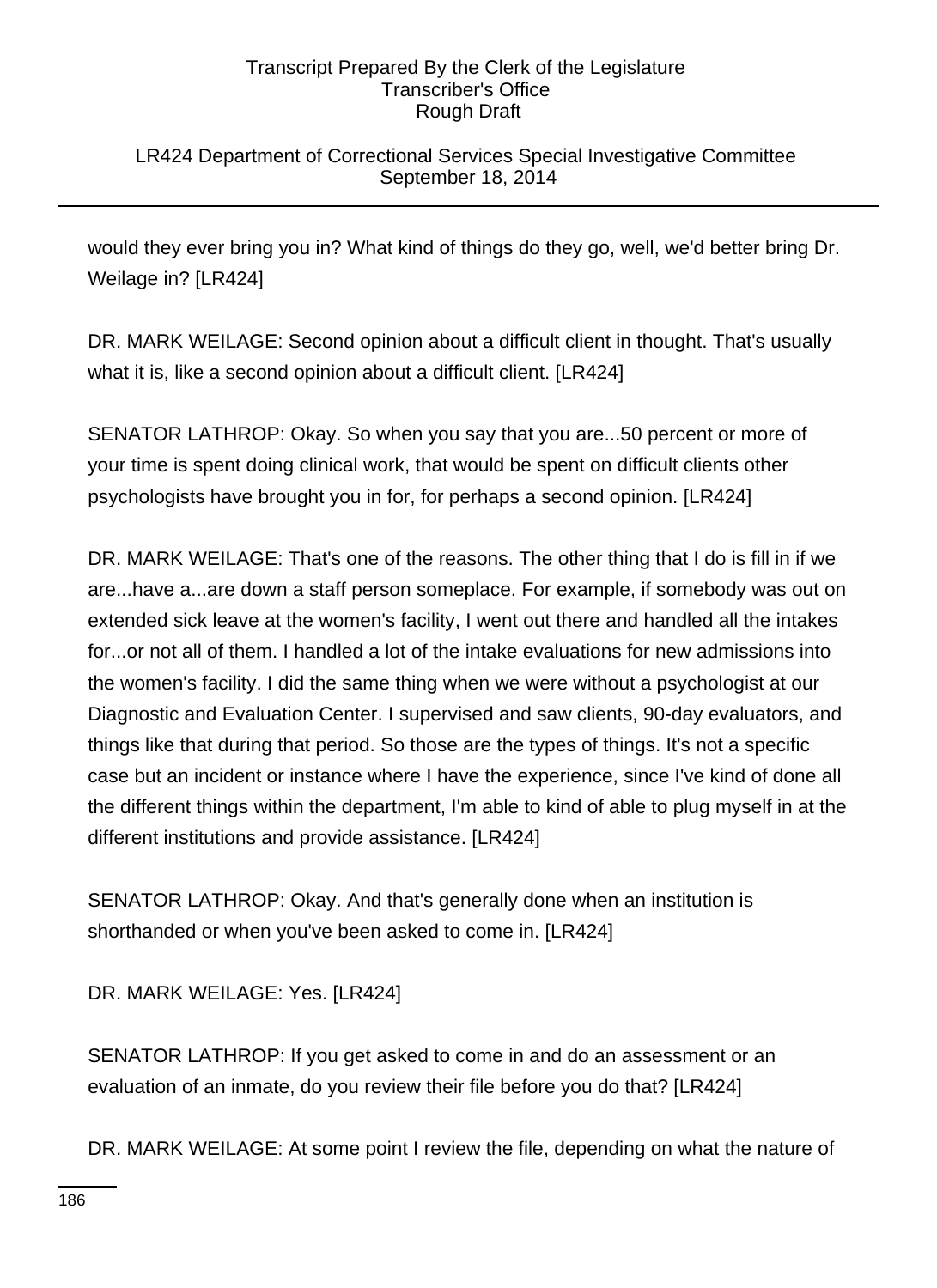# LR424 Department of Correctional Services Special Investigative Committee September 18, 2014

the referral is. If it's urgent, I may see the person without reviewing the file and then indicate that I may need to come back after I review the file. It depends on the urgency of the referral. [LR424]

SENATOR LATHROP: Okay. Do you have access to or would you have had access to the medical records generated by Dr. Baker before you saw Mr. Jenkins? [LR424]

DR. MARK WEILAGE: Yes. [LR424]

SENATOR LATHROP: And I know that you saw him at least on one occasion, right? [LR424]

DR. MARK WEILAGE: That I saw the records or Mr. Jenkins? [LR424]

SENATOR LATHROP: Mr. Jenkins. [LR424]

DR. MARK WEILAGE: Yes. [LR424]

SENATOR LATHROP: Somewhere, maybe February 8 of 2012? [LR424]

DR. MARK WEILAGE: Probably, yes. [LR424]

SENATOR LATHROP: Okay. Do you remember why you were called upon to see Mr. Jenkins then? [LR424]

DR. MARK WEILAGE: Not off the top of my head. [LR424]

SENATOR LATHROP: Can you tell me, did you do anything to prepare for your testimony today? [LR424]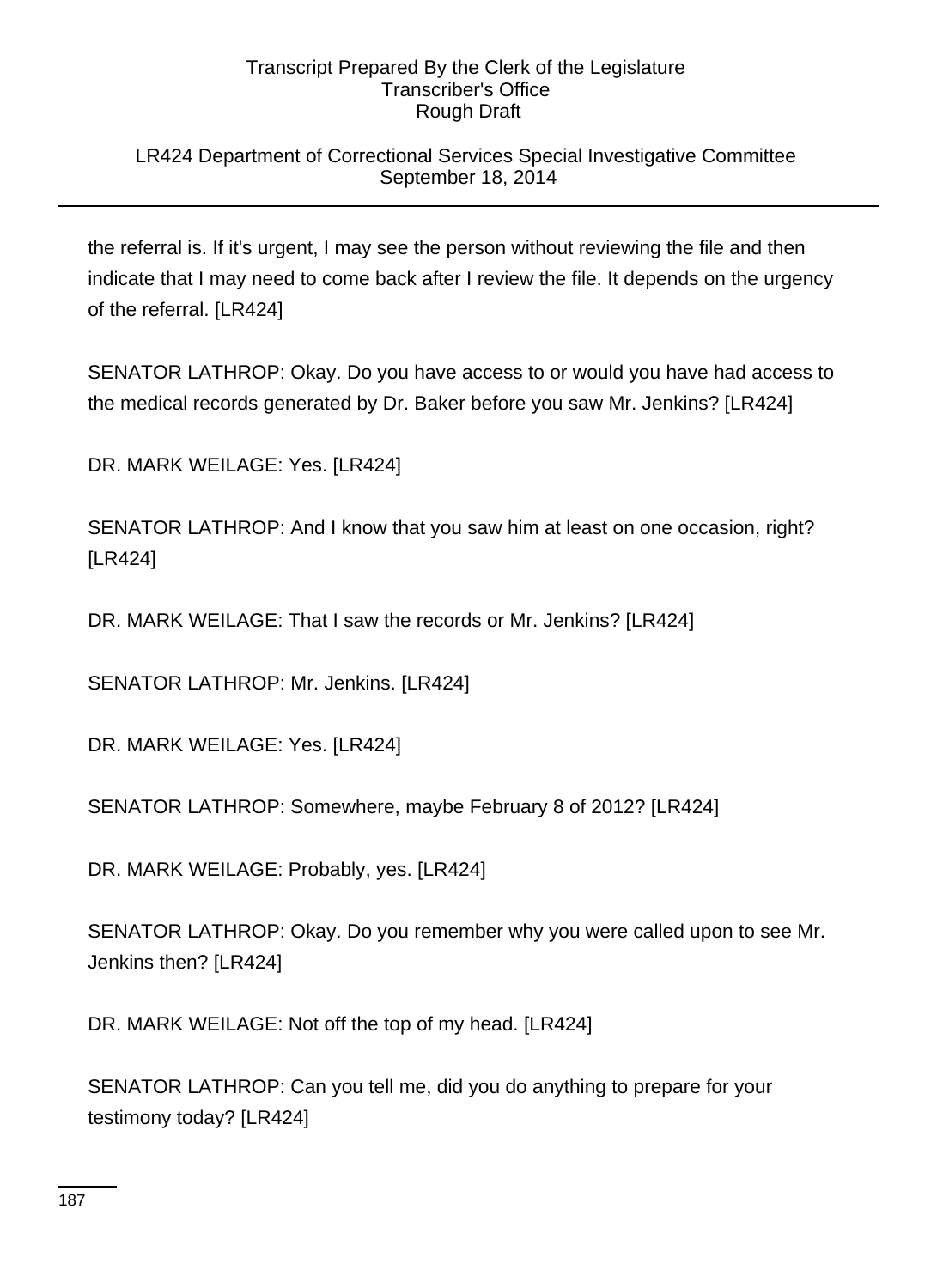# LR424 Department of Correctional Services Special Investigative Committee September 18, 2014

DR. MARK WEILAGE: I have reviewed the record and...in the last year. I mean, I have reviewed it on a number of occasions, yes. [LR424]

SENATOR LATHROP: So...but have you reviewed the record in the last week? [LR424]

DR. MARK WEILAGE: Some of it, not all of it. [LR424]

SENATOR LATHROP: Okay. [LR424]

DR. MARK WEILAGE: Yeah. [LR424]

SENATOR LATHROP: It would be natural if you had. I'm not suggesting there's something wrong with it if you had. [LR424]

DR. MARK WEILAGE: I've reviewed some of it. I did not go through page by page in the last week. [LR424]

SENATOR LATHROP: Okay. You did do an evaluation and that was February 8 of 2012. Do you remember that? By the way, you can open that book. This isn't a test to test your memory. On page 114 it looks like an assessment. [LR424]

DR. MARK WEILAGE: Okay. [LR424]

SENATOR LATHROP: Do you recognize that document? [LR424]

DR. MARK WEILAGE: Yes. [LR424]

SENATOR LATHROP: And is that a note from an assessment or an evaluation you did February 8, 2012? [LR424]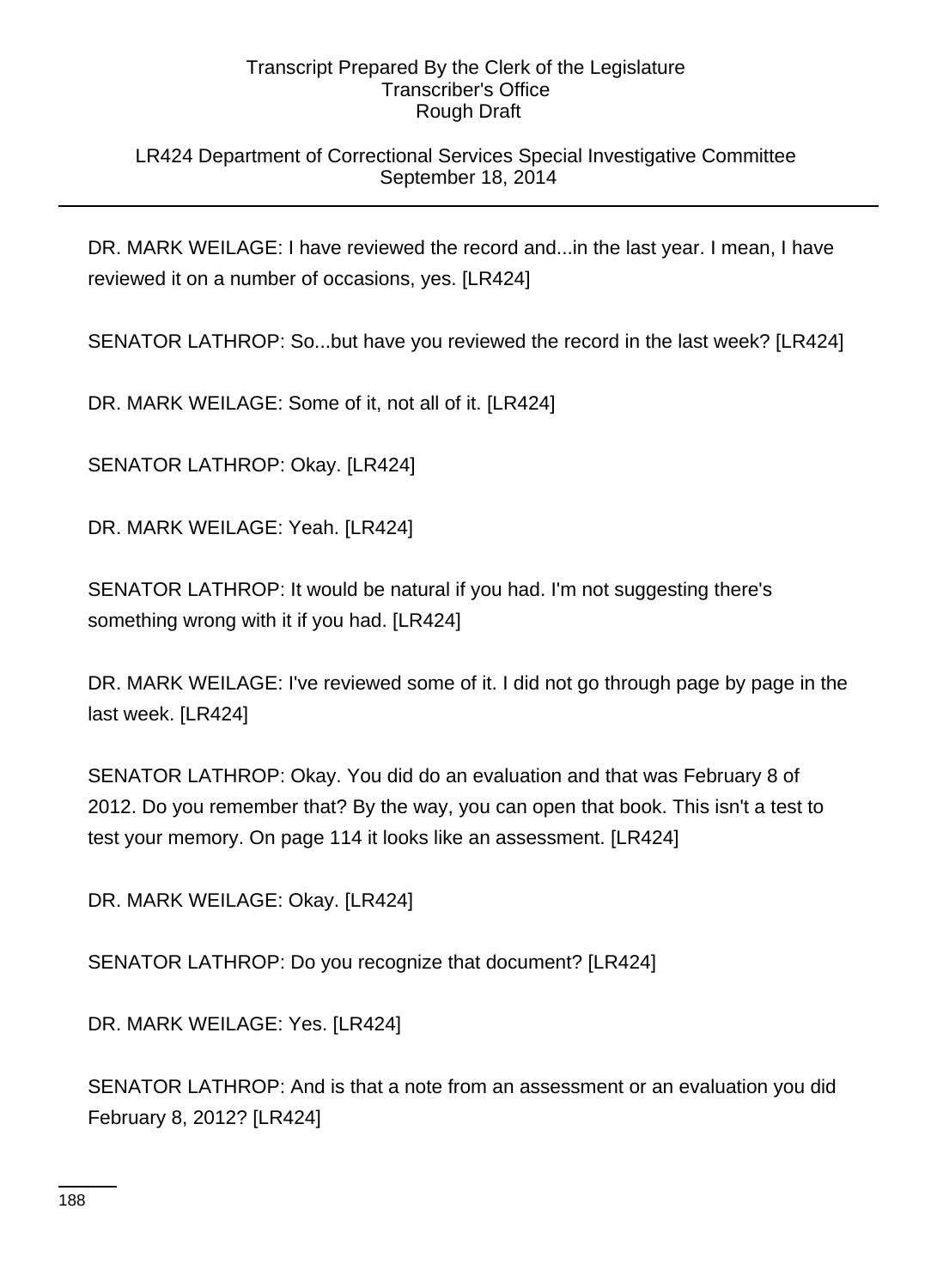# LR424 Department of Correctional Services Special Investigative Committee September 18, 2014

DR. MARK WEILAGE: It is a summary that was submitted as a mental illness review team referral form or review form that was generated by me. [LR424]

SENATOR LATHROP: Okay. And if I can draw your attention down to the bottom of page...of the first page of that report where it says diagnostic impressions, says, most recent diagnosis per Baker, Dr. Baker, includes psychosis NOS, possible bipolar affective disorder with psychotic features, or delusional disorder grandiose type, probable PTSD relational problem, NOS, polysubstance dependence (THC, wet) and (ETOH) antisocial and narcissistic traits. Had Dr. Baker recently done, in relationship to this report, had she recently done an evaluation and offered a diagnosis before you came to do this evaluation on February 8, 2012? [LR424]

DR. MARK WEILAGE: I don't know the date of the diagnosis that I listed there. [LR424]

SENATOR LATHROP: It does suggest it's recent. [LR424]

DR. MARK WEILAGE: Yes. [LR424]

SENATOR LATHROP: And so in the wake of her evaluation, you were called upon to evaluate Mr. Jenkins? [LR424]

DR. MARK WEILAGE: Right. [LR424]

SENATOR LATHROP: Do you know who called you in for this evaluation? [LR424]

DR. MARK WEILAGE: I don't recall, probably mental health staff at the institution. [LR424]

SENATOR LATHROP: Okay. That would be Pearson or Geiger? Am I pronouncing that right? Is it Pearson and Geiger? [LR424]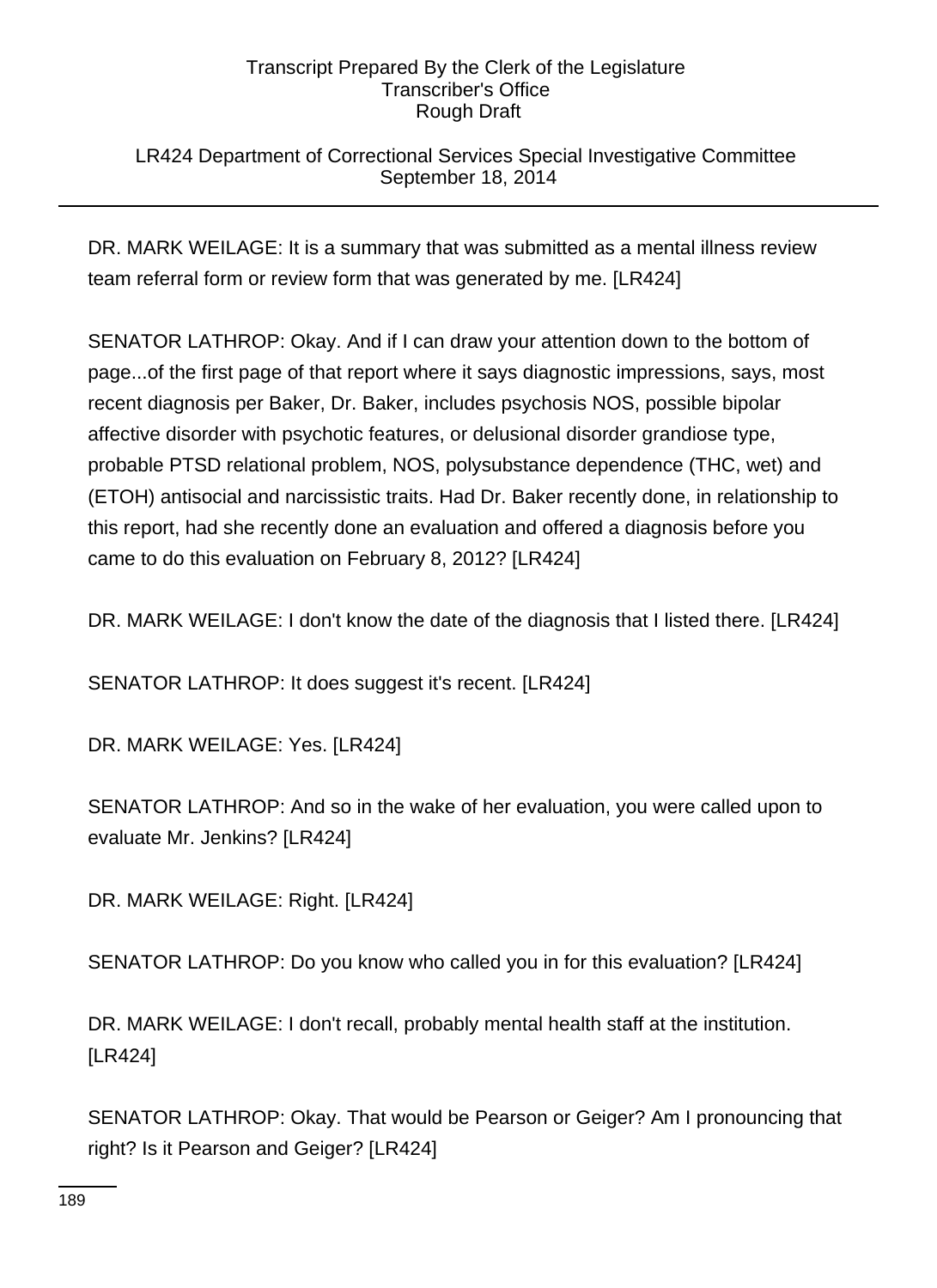LR424 Department of Correctional Services Special Investigative Committee September 18, 2014

DR. MARK WEILAGE: Yes. [LR424]

SENATOR LATHROP: Okay, Geiger. Got it. [LR424]

DR. MARK WEILAGE: Yes, Pearson and Geiger. [LR424]

SENATOR LATHROP: Okay. They would have been the people that would have called you in? [LR424]

DR. MARK WEILAGE: Most likely, yes. [LR424]

SENATOR LATHROP: Do you know why they would have called you in? [LR424]

DR. MARK WEILAGE: To get my opinion about a difficult case, in this case, Mr. Jenkins. [LR424]

SENATOR LATHROP: They are both Ph.Ds in psychology? [LR424]

DR. MARK WEILAGE: Correct. [LR424]

SENATOR LATHROP: So they don't have the experience or they're going to bring the guy in from...if I can use this term, the home office, to do this evaluation? [LR424]

DR. MARK WEILAGE: They didn't have at that point as much experience as I had, so I think they valued my opinion. [LR424]

SENATOR LATHROP: Okay. You do your...you come up with an assessment result, am I right,... [LR424]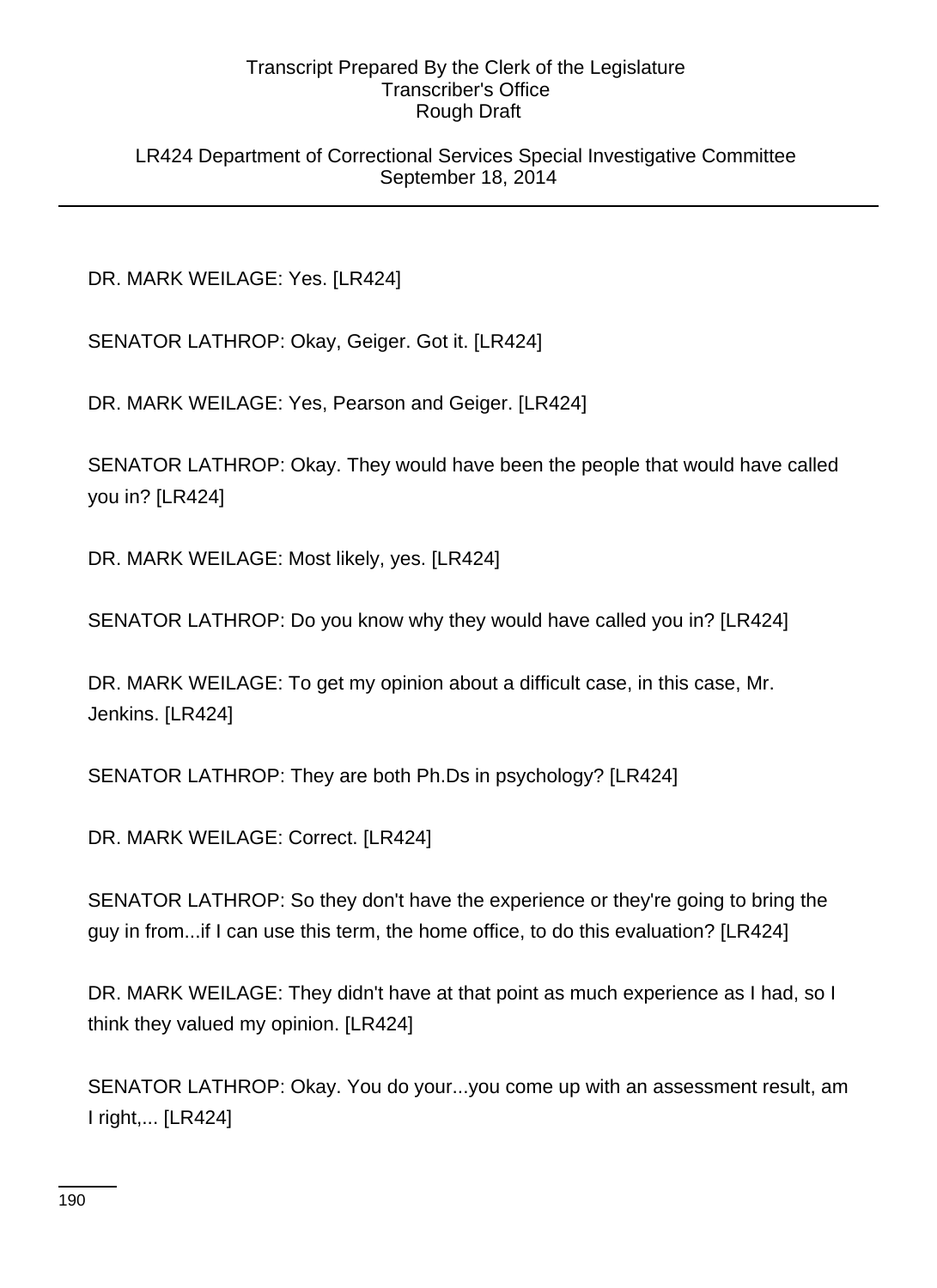LR424 Department of Correctional Services Special Investigative Committee September 18, 2014

DR. MARK WEILAGE: That's correct. [LR424]

SENATOR LATHROP: ...after having done this? And your assessment, did you spend some time with him? [LR424]

DR. MARK WEILAGE: Yes. [LR424]

SENATOR LATHROP: Do you know how much time you spent with him to do this assessment? [LR424]

DR. MARK WEILAGE: I'd have to go back and look at individual notes and see if I indicated in there. It doesn't really say in this particular... [LR424]

SENATOR LATHROP: How much time would you typically spend? [LR424]

DR. MARK WEILAGE: Oh, to do an assessment at least an hour, probably more than that, two hours, three hours potentially. [LR424]

SENATOR LATHROP: Okay. Potentially? [LR424]

DR. MARK WEILAGE: Yeah. [LR424]

SENATOR LATHROP: You don't remember in this case. [LR424]

DR. MARK WEILAGE: I don't remember the exact... [LR424]

SENATOR LATHROP: Okay. So I'm going to confess to being a layperson when it comes to psychology, but don't psychologists, some of them, do batteries of test? [LR424]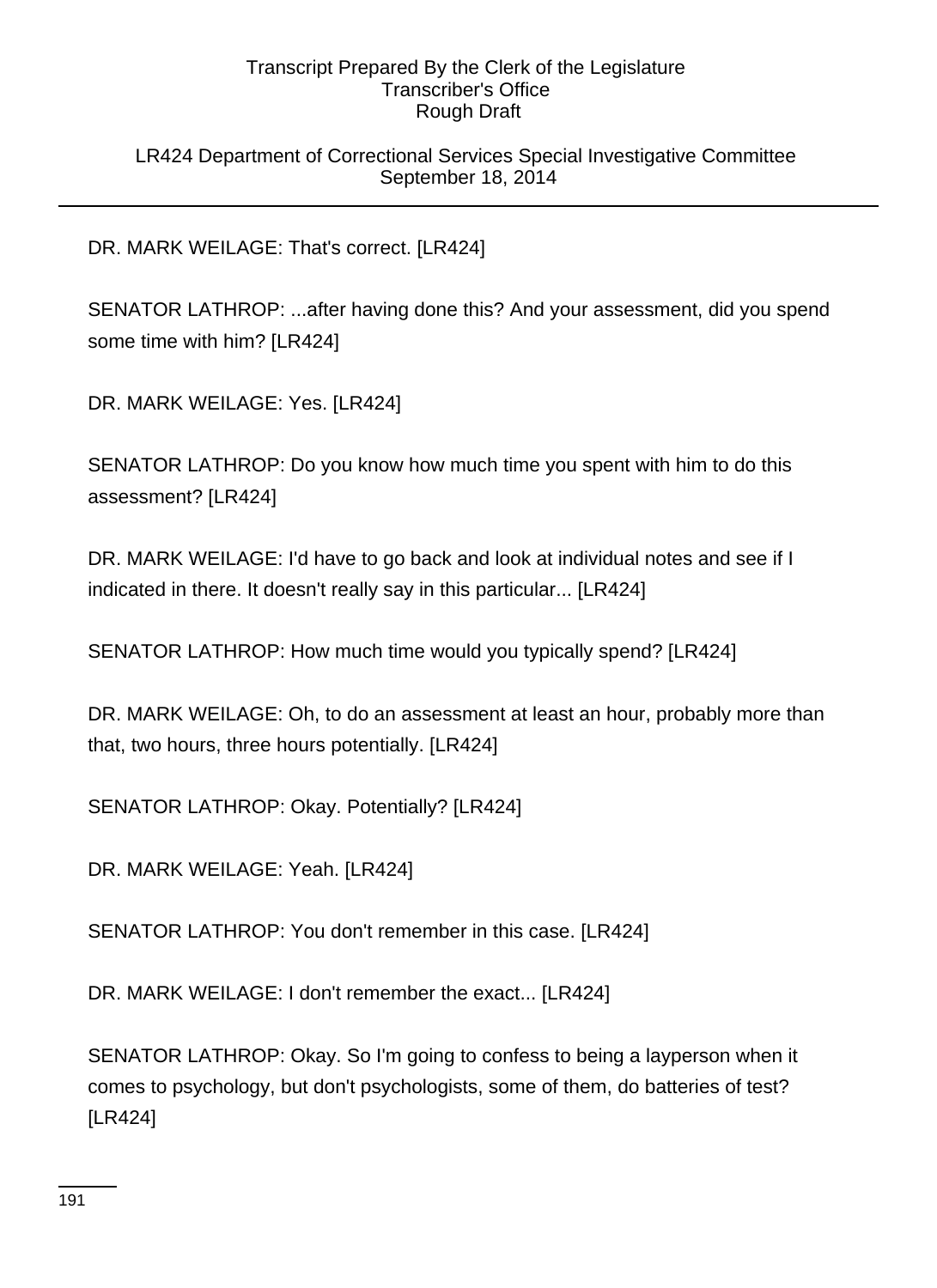# LR424 Department of Correctional Services Special Investigative Committee September 18, 2014

DR. MARK WEILAGE: Depending on the referral question, yes. [LR424]

SENATOR LATHROP: Okay. And those batteries of tests can be standardized tests to get to the bottom of it, to assist in getting to the bottom of a diagnosis. [LR424]

DR. MARK WEILAGE: That could be one of the reasons that they do additional testing. [LR424]

SENATOR LATHROP: Okay. Are you trained and equipped to do those kind of tests? [LR424]

DR. MARK WEILAGE: Yes, I am. [LR424]

SENATOR LATHROP: Okay. And so did you do any testing on Nikko Jenkins on February 8, 2012, or did you just meet with him and talk with him? [LR424]

DR. MARK WEILAGE: Well, just to clarify, February 8 is the date of this referral form, not necessarily the date that I saw him because this is a form that...this is a summative statement that was sent to the mental illness review team describing what was going on, so it wasn't... [LR424]

SENATOR LATHROP: Okay. So how much time might have passed between the time you saw Mr. Jenkins and the time this report gets generated or dated February 8, 2012? [LR424]

DR. MARK WEILAGE: I did document that...or summarize that I did the PCL-R which is a structured interview, Psychopathy Checklist-Revised as part of the assessment. And I did that in multiple settings, January and February of 2012. [LR424]

SENATOR LATHROP: Is that in here somewhere? [LR424]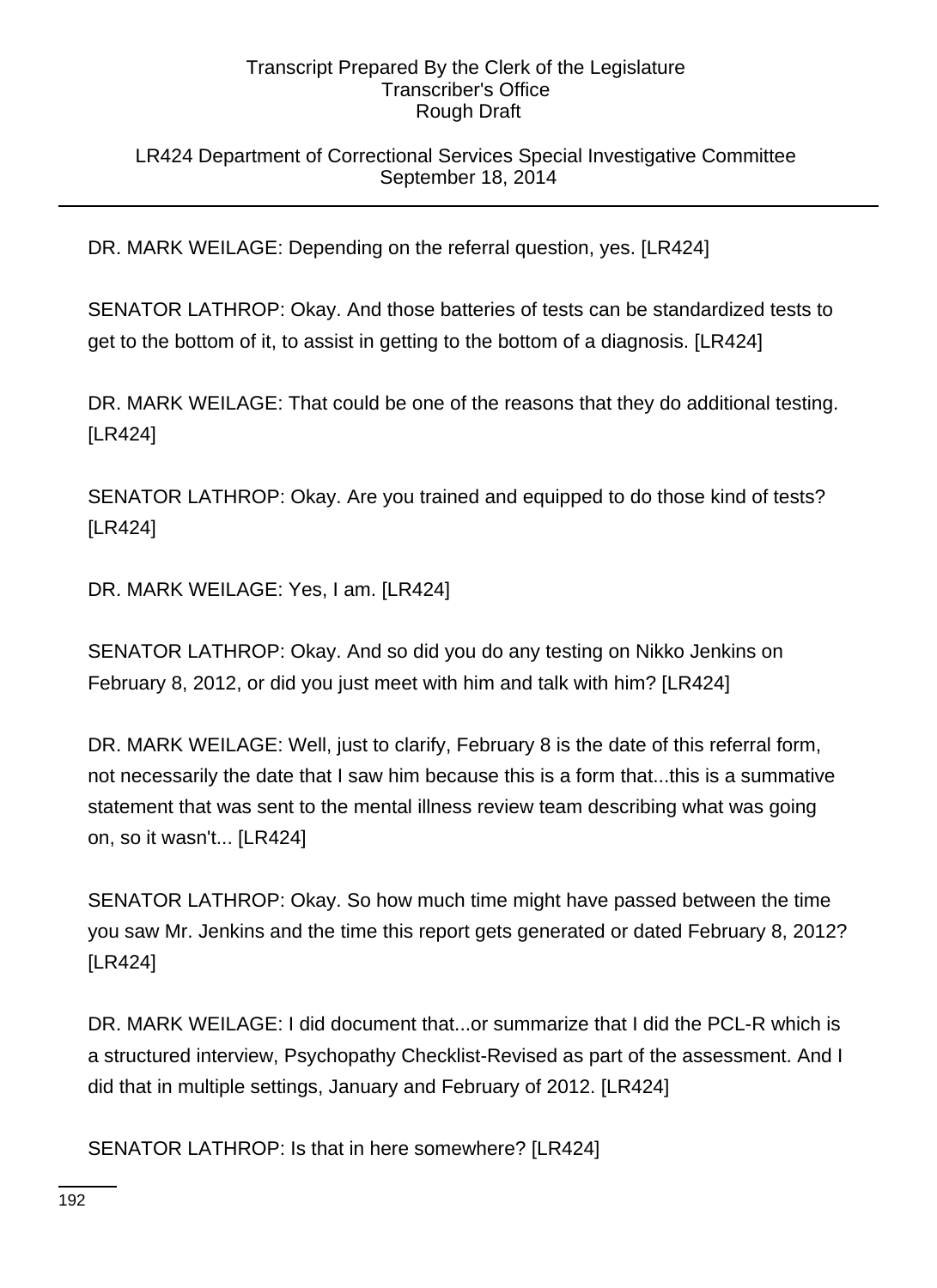LR424 Department of Correctional Services Special Investigative Committee September 18, 2014

DR. MARK WEILAGE: It's on page 115, if you look at assessments. [LR424]

SENATOR LATHROP: Okay. In somewhere...I'm trying to scan it, but I don't see it. [LR424]

DR. MARK WEILAGE: It's in the middle of the page. [LR424]

SENATOR LATHROP: Oh, I see it. I see it. So January and February of 2012. [LR424]

DR. MARK WEILAGE: Yes. [LR424]

SENATOR LATHROP: So it might have started...well, did you meet with him more than once to do this? [LR424]

DR. MARK WEILAGE: Yes. [LR424]

SENATOR LATHROP: Okay. How many times did you meet with him, do you know? [LR424]

DR. MARK WEILAGE: I don't recall. [LR424]

SENATOR LATHROP: And do you...it could have been as little as an hour over three visits or as much as three? [LR424]

DR. MARK WEILAGE: Or potentially more. I mean there's been times where to get through a full PCL-R that it's taken four hours. [LR424]

SENATOR LATHROP: Okay. And whatever it was, you don't have any recollection? [LR424]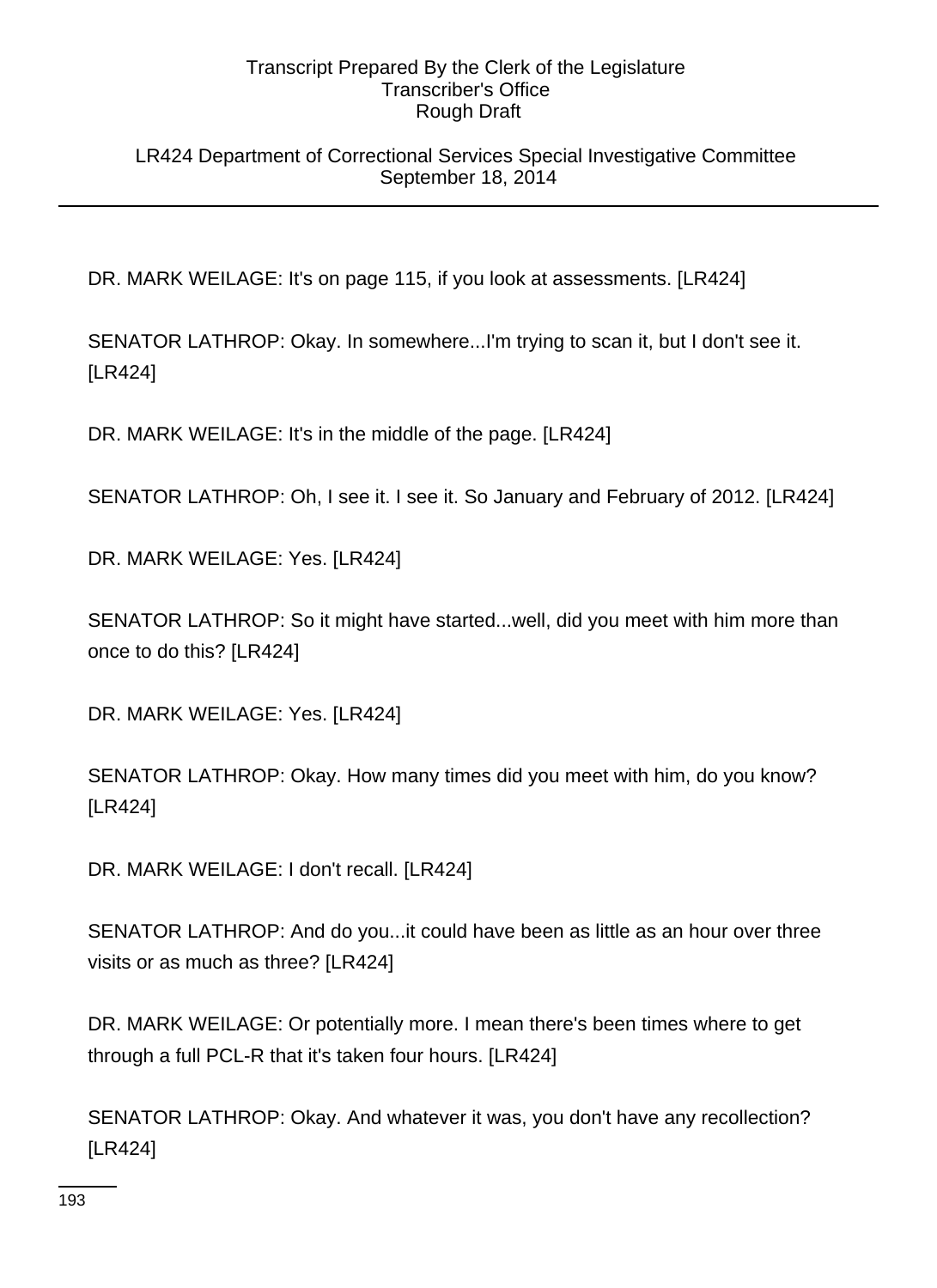LR424 Department of Correctional Services Special Investigative Committee September 18, 2014

DR. MARK WEILAGE: Not based on this, no. [LR424]

SENATOR LATHROP: Okay. Did you administer any standardized tests to Mr. Jenkins? [LR424]

DR. MARK WEILAGE: No testing other than that guided interview, clinical interview, the Psychopathy Checklist. [LR424]

SENATOR LATHROP: Okay. So when you study psychology to the level that you have, master's and then a Ph.D., somewhere along the way the standard of care, there is an approach to the proper way to do an assessment that's going to involve just interview. [LR424]

DR. MARK WEILAGE: Yeah, it's acceptable and reasonable to just do an interview to arrive at a diagnosis, correct. [LR424]

SENATOR LATHROP: Sure. Sure. I get that. I'm not questioning that. [LR424]

DR. MARK WEILAGE: Okay. [LR424]

SENATOR LATHROP: I'm just trying to find a...there's a standardized way you approach it and that's what you did in this case. And whether you did it in an hour or three hours, you don't have a recollection of that. [LR424]

DR. MARK WEILAGE: No. [LR424]

SENATOR LATHROP: But it would not have involved any testing? [LR424]

DR. MARK WEILAGE: I did not do any specific standardized testing like what you had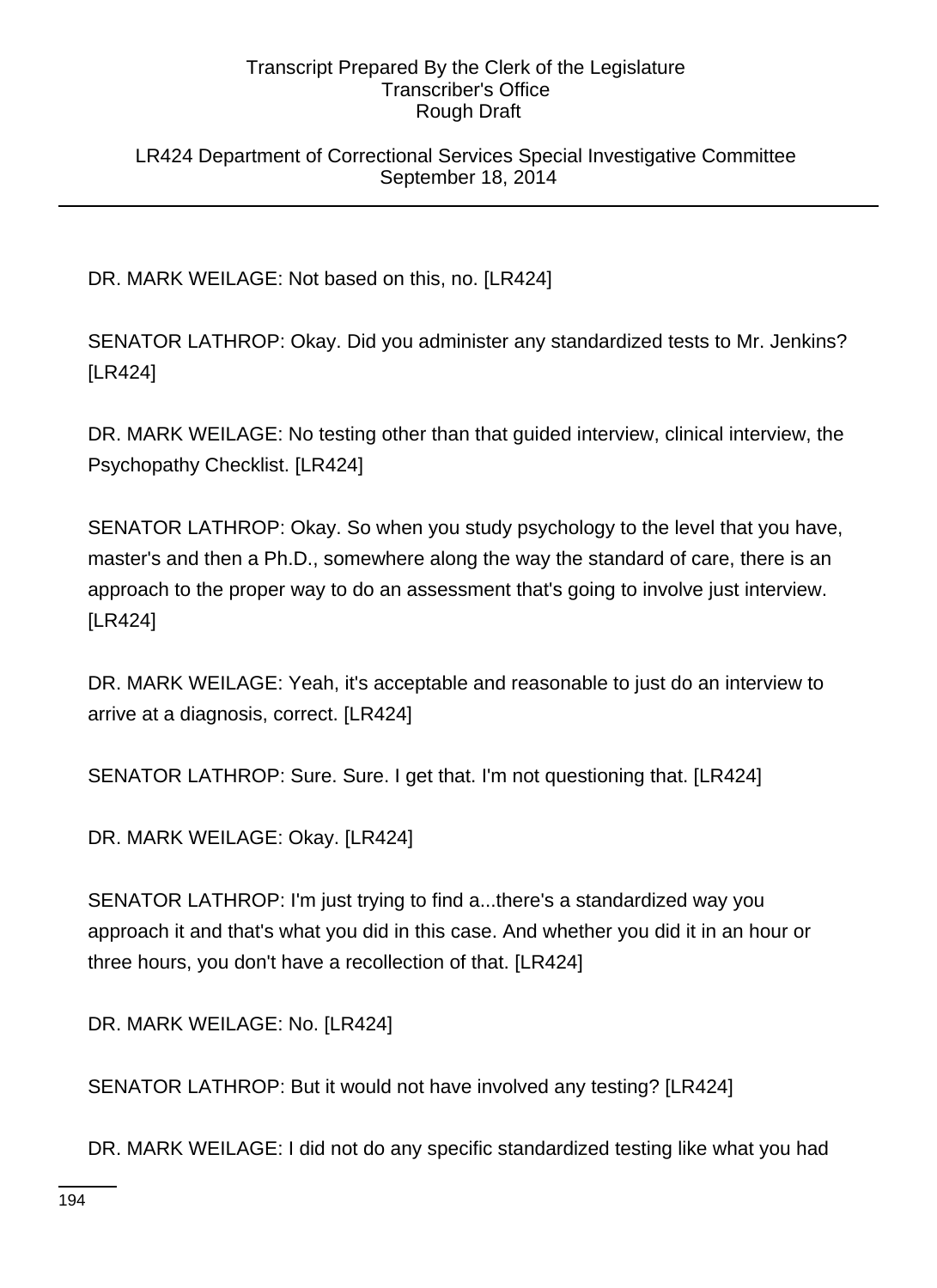LR424 Department of Correctional Services Special Investigative Committee September 18, 2014

referred to. [LR424]

SENATOR LATHROP: Does anybody at the Department of Corrections do that? [LR424]

DR. MARK WEILAGE: Yes. [LR424]

SENATOR LATHROP: So that is a tool that can be employed, it just wasn't in this case. [LR424]

DR. MARK WEILAGE: That's correct. [LR424]

SENATOR LATHROP: Okay. And after you go through the structured approach that you've described, you come up with an impression. [LR424]

DR. MARK WEILAGE: That's correct. [LR424]

SENATOR LATHROP: And that impression is what? What's your assessment after you meet with Mr. Jenkins following Dr. Baker's meeting with Mr. Jenkins? [LR424]

DR. MARK WEILAGE: It was an inconsistent picture. I felt like there was some definite characterological issues that were predominant in his presentation. His presentation of symptoms related to voices, Apophis, was inconsistent, and in my discussions with him at times he was very clear, concise, not at all focused on any sort of statements about wanting to hurt people, anything like that. Other times, he would bring up things like that. So in an effort to further understand, kind of, Mr. Jenkins, and I've done this numerous times with other offenders who have presented in one way but inconsistently, is I took an opportunity to observe him in other situations and in this case I observed him in some video visits to gather additional information about how he's presenting himself outside the context of a mental health assessment. [LR424]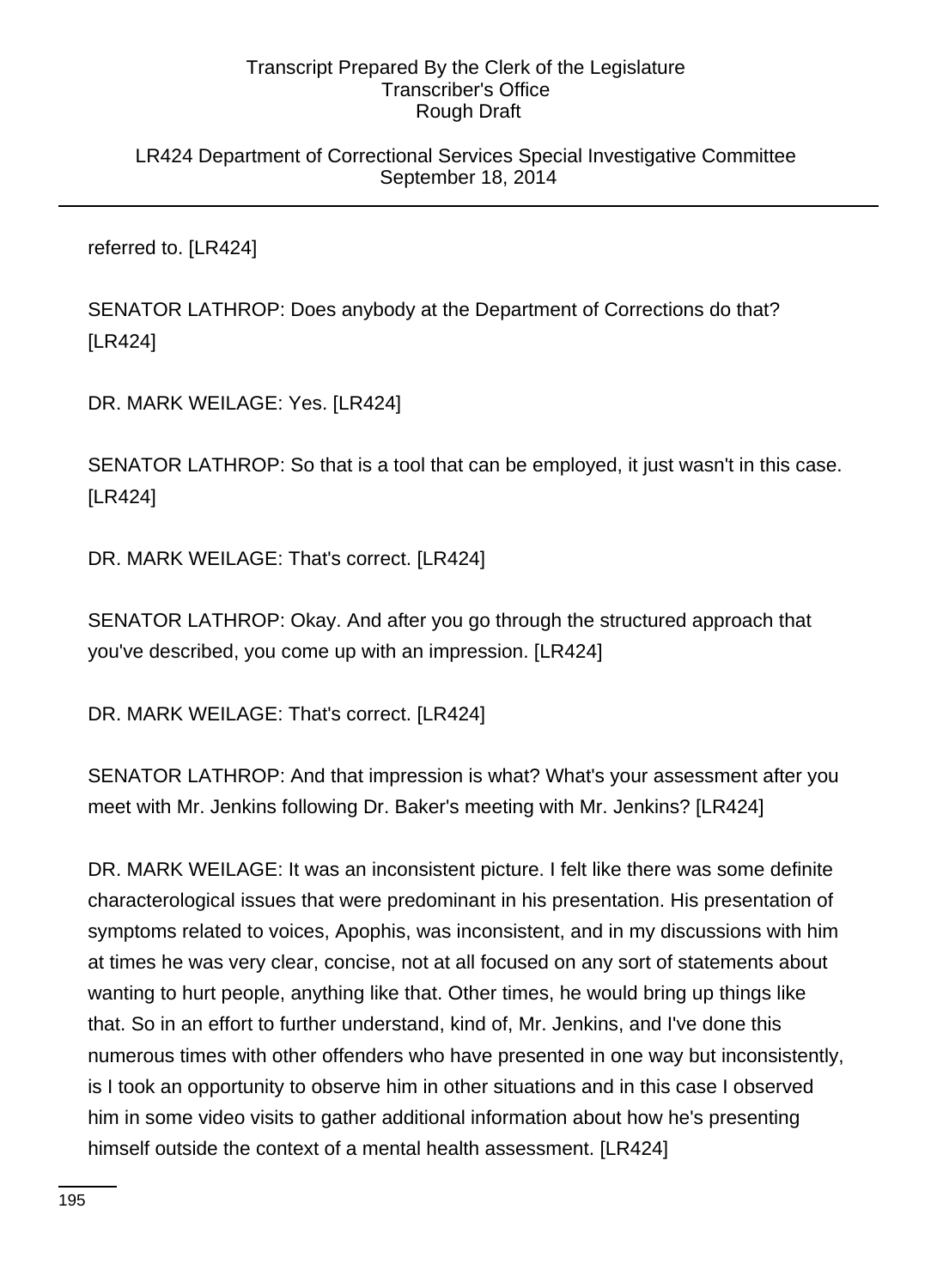LR424 Department of Correctional Services Special Investigative Committee September 18, 2014

SENATOR LATHROP: Okay. And so was this your first contact with Mr. Jenkins? [LR424]

DR. MARK WEILAGE: In 2012? [LR424]

SENATOR LATHROP: No, at all. Had you ever met him before this? [LR424]

DR. MARK WEILAGE: I would have to go back and look as to what the dates are, when I had seen him. [LR424]

SENATOR LATHROP: Do you have a recollection of meeting him? I know that after this gets done, you have a meeting with him where I think you take it as a threat, but in terms of doing an assessment, is this the only one you did? [LR424]

DR. MARK WEILAGE: This was after he came back from...this was the first time I met with him for any sort of assessment, yes, if I remember correctly. [LR424]

SENATOR LATHROP: Okay. Do you remember doing any other assessments after this? [LR424]

DR. MARK WEILAGE: I may have met with him. I'd have to go back and look now. [LR424]

SENATOR LATHROP: Okay. Tell us what your conclusion was. [LR424]

DR. MARK WEILAGE: At that time my conclusion was that he had antisocial and narcissistic traits. He did express some symptoms and he seemed to attribute the symptoms related to trauma. However, this complete symptom picture did not equate to an Axis I disorder in my opinion. The threats of violence seemed to stem from his anger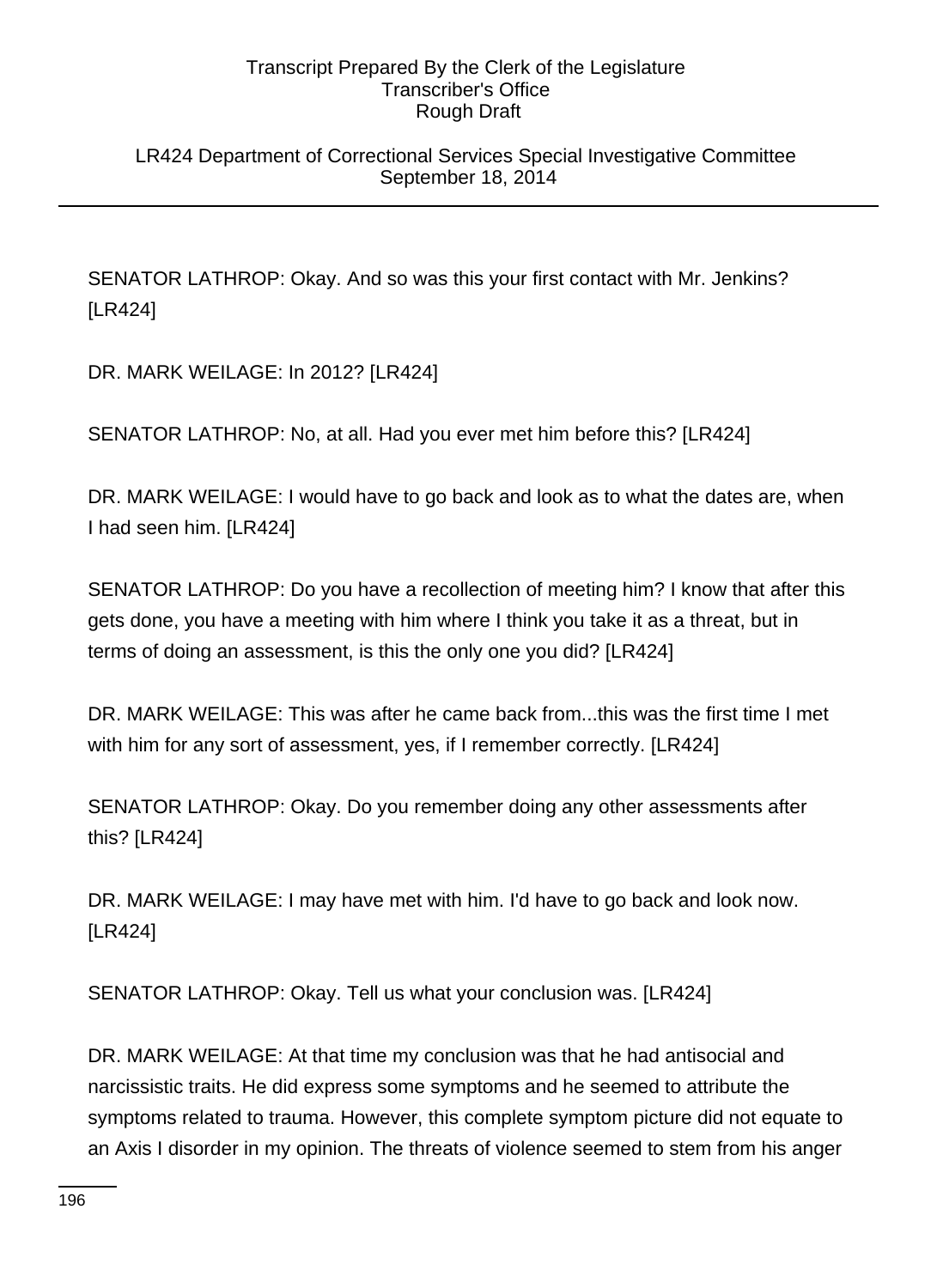# LR424 Department of Correctional Services Special Investigative Committee September 18, 2014

about society and the situation he was in and not related to any sort of mental disorder. [LR424]

SENATOR LATHROP: Okay. So the bottom line is, on your evaluation, you come to a conclusion that he has no diagnosis on Axis I or nor mental illness... [LR424]

DR. MARK WEILAGE: That's correct. [LR424]

SENATOR LATHROP: ...and that everything that's wrong with this fellow, after you see him one time, or see him for one evaluation, is a behavioral problem which would leave him in the intensive management unit. Am I right? [LR424]

DR. MARK WEILAGE: I wouldn't say that was my ultimate recommendation that it's a behavioral problem and he needs to stay in the intensive management unit. [LR424]

SENATOR LATHROP: Okay. Maybe I'll ask it in two questions. You concluded that all of his problems were a behavior or an Axis II diagnosis and nothing in your assessment resulted in a diagnosis on Axis I. [LR424]

DR. MARK WEILAGE: Well, I think...let me clarify a little bit about how I envision Axis II disorders because it's not just behavior, it's people develop a belief system about themselves and their place in the world and how they interact with the world. And sometimes those can be very disabling, dysfunctional. And so it's not just about he has a behavior problem, but he has some beliefs about the world that are proving difficult for him to manage. And it's my belief, based on my interactions with him, my observations of him in visits with his family, that it was not the...it was his belief system that was fueling the statements, not a mental illness. [LR424]

SENATOR LATHROP: Well, isn't that sort of what the psychosis was about? Or I'm listening, believe me, I'm getting educated today on some of this stuff that I've not dealt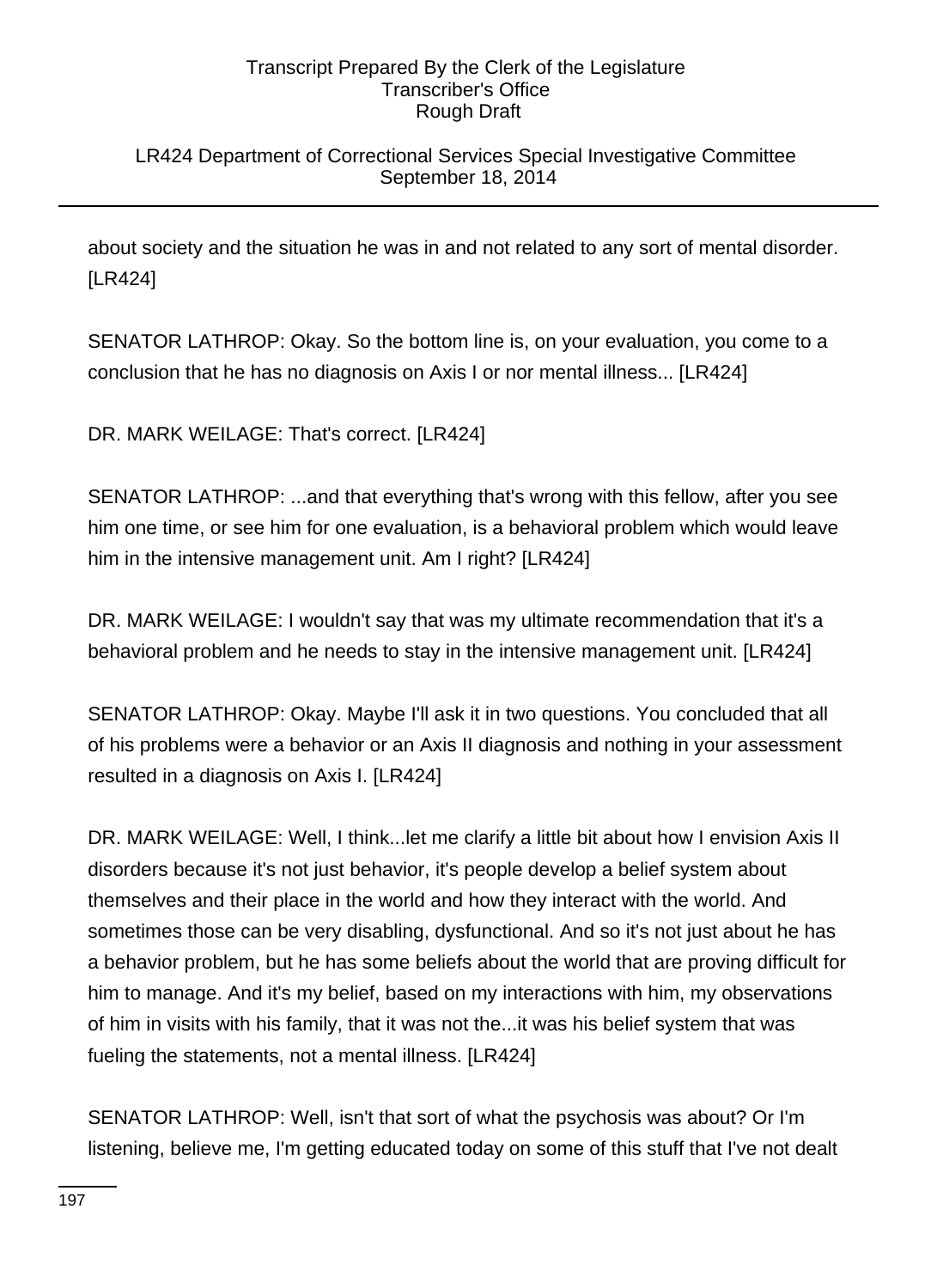# LR424 Department of Correctional Services Special Investigative Committee September 18, 2014

with, it's not part of my practice. So when somebody talks to me about psychosis, and I thought I heard a description today that was, they have their own belief system, and it may not be in touch with reality. [LR424]

DR. MARK WEILAGE: Okay. [LR424]

SENATOR LATHROP: Do I have it? [LR424]

DR. MARK WEILAGE: Well, I think that's part of it, yes. There's some lack of touch with reality that goes into psychosis and... [LR424]

SENATOR LATHROP: Okay. When you looked at his belief system, because you just told me that that was part of the issue with this guy when you saw him, did you feel like all of it was in touch with reality or some of it wasn't and so he was somewhat psychotic? [LR424]

DR. MARK WEILAGE: No, I believe he was fully in touch with reality in all the things that he was saying and doing. [LR424]

SENATOR LATHROP: So your conclusion would be that he had antisocial behavior...narcissistic, did you put that in there too? [LR424]

DR. MARK WEILAGE: Yes. [LR424]

SENATOR LATHROP: Okay. Narcissistic, that he had behavioral issues and nothing was on Axis I. [LR424]

DR. MARK WEILAGE: That is my opinion, yes. [LR424]

SENATOR LATHROP: Okay. Now the consequence of that...I'm not saying it was your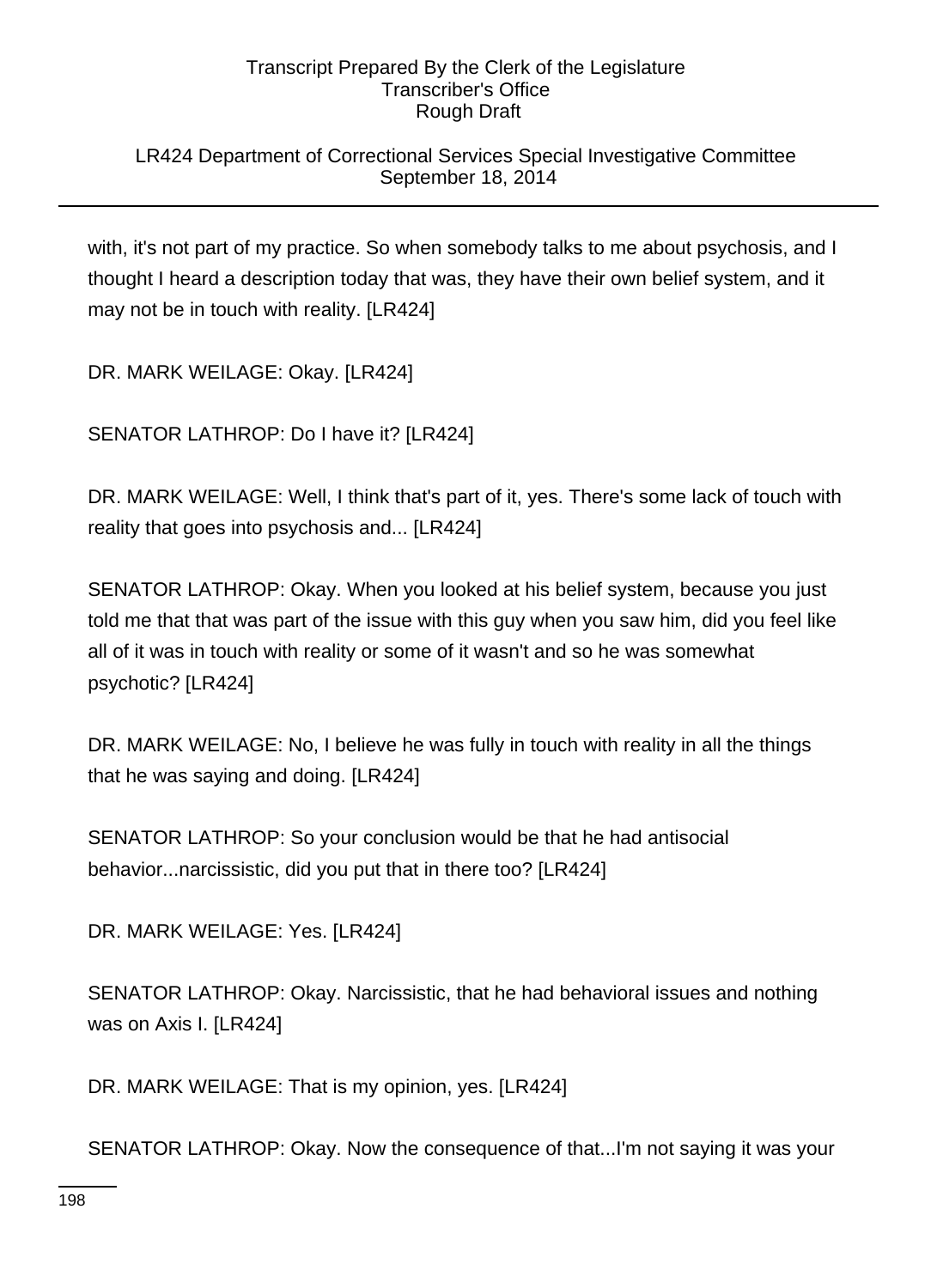# LR424 Department of Correctional Services Special Investigative Committee September 18, 2014

goal. Okay? But the consequence of that is that we don't have to provide him mental healthcare while he's sitting in intensive management, isn't that also true? [LR424]

DR. MARK WEILAGE: No, I disagree with that. [LR424]

SENATOR LATHROP: Okay. He was in intensive management and you concluded that all of his problems or the diagnosis was all on Axis II. What was he getting for mental healthcare? [LR424]

DR. MARK WEILAGE: Well, unfortunately, when I informed him of my opinion that he wasn't mentally ill, he became very resistant and resentful of that and I said, you know, we'd be willing to meet with you to talk about some of these other things, but the reality is, I don't believe that you're mentally ill. And he was very dismissive at that point. So there are things that we can do for people that aren't mentally ill in segregation and we've done those for years. [LR424]

SENATOR LATHROP: I want to talk about those for a second. [LR424]

DR. MARK WEILAGE: Okay. [LR424]

SENATOR LATHROP: If someone is sitting over in intensive management or segregation, right, how often...who's going to be involved in their care and treatment if they are amenable or at least agreeable to or receptive to some form of care? [LR424]

DR. MARK WEILAGE: A mental health practitioner or a psychologist would be. [LR424]

SENATOR LATHROP: Okay. And if...so the psychologists would be Pearson and Geiger. [LR424]

DR. MARK WEILAGE: Depending on the time frame that you're talking about, but yes.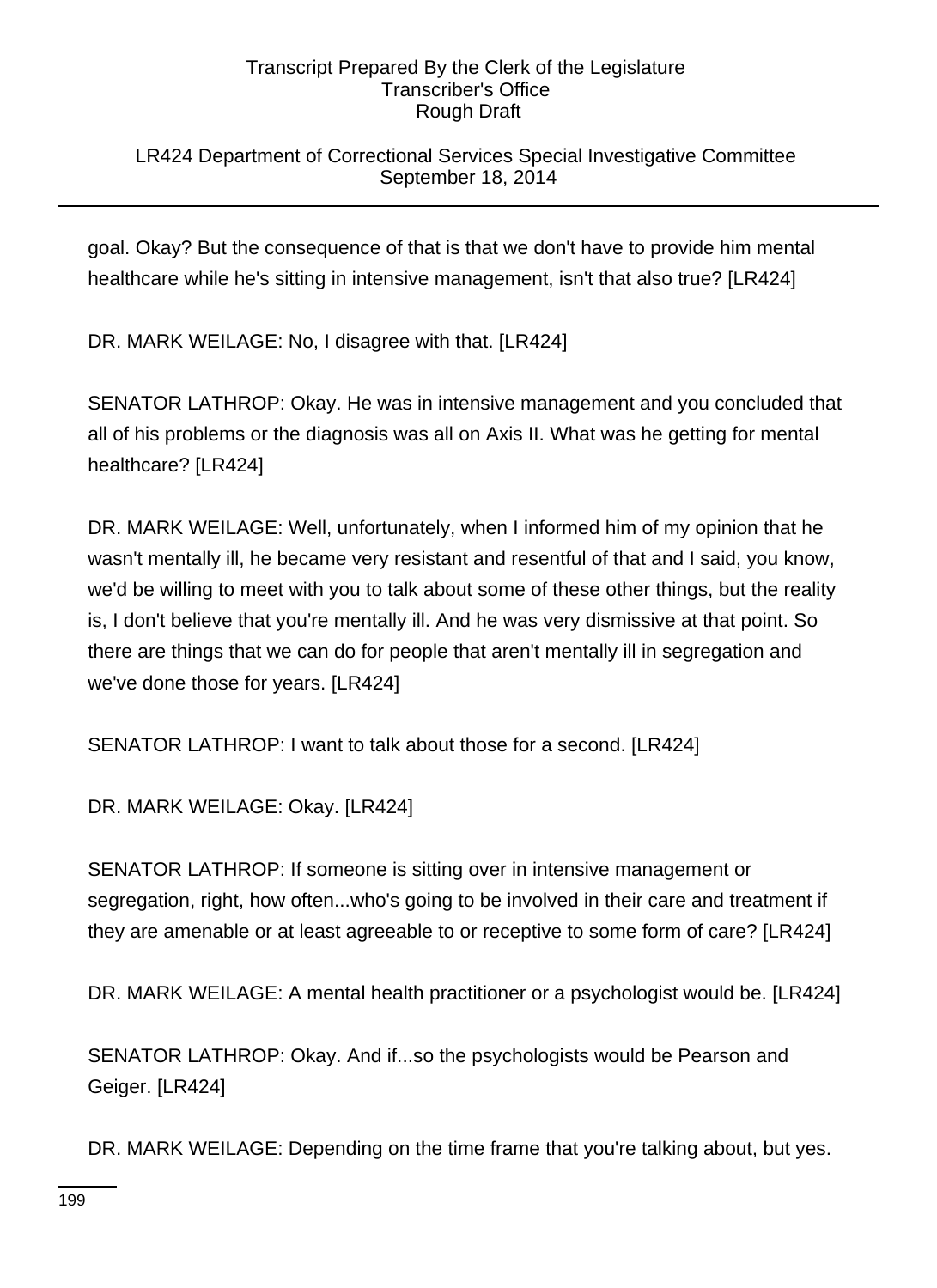LR424 Department of Correctional Services Special Investigative Committee September 18, 2014

[LR424]

SENATOR LATHROP: So how often are they going to come by my cell if I'm over there? [LR424]

DR. MARK WEILAGE: It's going to... [LR424]

SENATOR LATHROP: I'd like to see somebody. How often are those two or either of those two going to come by and see me? [LR424]

DR. MARK WEILAGE: It's going to vary, depending on what they...your kind of readiness to change, amenability to treatment, and identification of shared treatment goals. So these are all things that when I meet with somebody in segregation, regardless of whether they're mentally ill or not, is there a shared treatment goal we can focus on, and then devise a plan to work on it. [LR424]

SENATOR LATHROP: Okay. So at the high end, how frequently might one of these people stop by my cell? [LR424]

DR. MARK WEILAGE: Maybe weekly. [LR424]

SENATOR LATHROP: Weekly? [LR424]

DR. MARK WEILAGE: Weekly. Weekly. [LR424]

SENATOR LATHROP: So my circumstance would then be 23 hours a day in confinement, 1 hour out in the yard, out the back door of my cell, and I will have somebody come by weekly if I am the ideal candidate. [LR424]

DR. MARK WEILAGE: Or at least open to it. I mean... [LR424]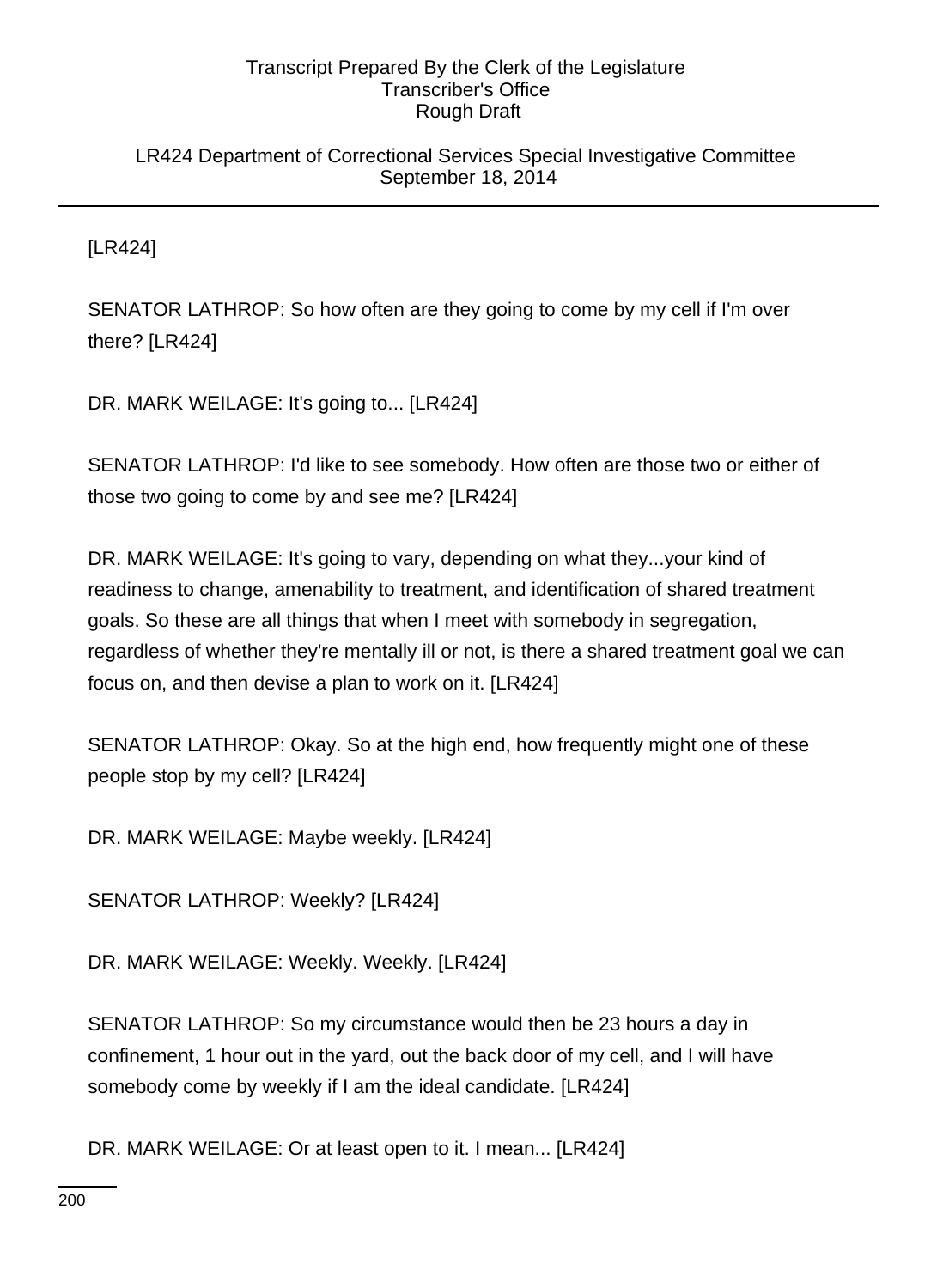LR424 Department of Correctional Services Special Investigative Committee September 18, 2014

SENATOR LATHROP: Okay. [LR424]

DR. MARK WEILAGE: ...it doesn't have to be an ideal candidate. [LR424]

SENATOR LATHROP: Okay. And if I'm not the ideal candidate, are they even going to come by? Let's say Jenkins. How often did they come by and see Mr. Jenkins for treatment? [LR424]

DR. MARK WEILAGE: For...and I think, sir, are you asking counseling sessions? [LR424]

SENATOR LATHROP: Sure. [LR424]

DR. MARK WEILAGE: Ah...it... [LR424]

SENATOR LATHROP: If you know. [LR424]

DR. MARK WEILAGE: I don't know. I can't say exactly. [LR424]

SENATOR LATHROP: Okay. I don't need you guessing. [LR424]

DR. MARK WEILAGE: Okay. [LR424]

SENATOR LATHROP: After you did this assessment, you sit down and talk to him, don't you? [LR424]

DR. MARK WEILAGE: Yes. [LR424]

SENATOR LATHROP: And that happens...I think there's a note about this at 126. This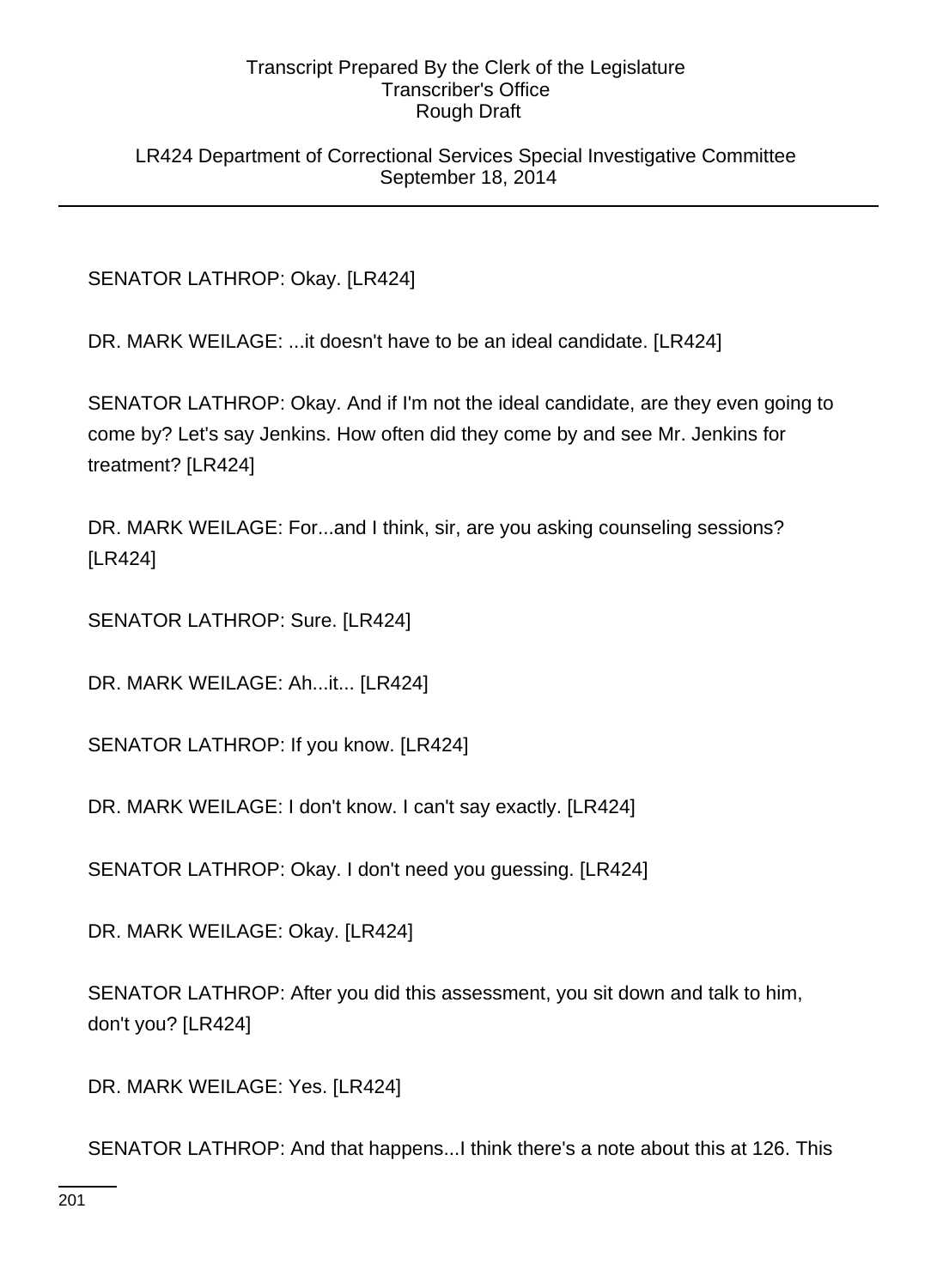# LR424 Department of Correctional Services Special Investigative Committee September 18, 2014

is a note that followed a conversation you had with him, it would appear, February 15, 2012. [LR424]

DR. MARK WEILAGE: Yes. [LR424]

SENATOR LATHROP: Right? [LR424]

DR. MARK WEILAGE: Yes. [LR424]

SENATOR LATHROP: And in that note you indicate that you basically told him...inmate, so this is why we met here. I indicated it was convenient. Jenkins said, you don't have to be afraid of me. This is the meeting where you told him... [LR424]

DR. MARK WEILAGE: Right. [LR424]

SENATOR LATHROP: ...I don't think you have a mental illness. [LR424]

DR. MARK WEILAGE: Right. [LR424]

SENATOR LATHROP: Did you offer him anything? [LR424]

DR. MARK WEILAGE: I said we could continue to meet to try and work on other things that may have come up in your life that are problematic for you, and... [LR424]

SENATOR LATHROP: And in that, this is the meeting where he said, did he tell you at some point during the course of your assessment that he was listening to a voice? [LR424]

DR. MARK WEILAGE: Are you talking about on page 126 or a different page? [LR424]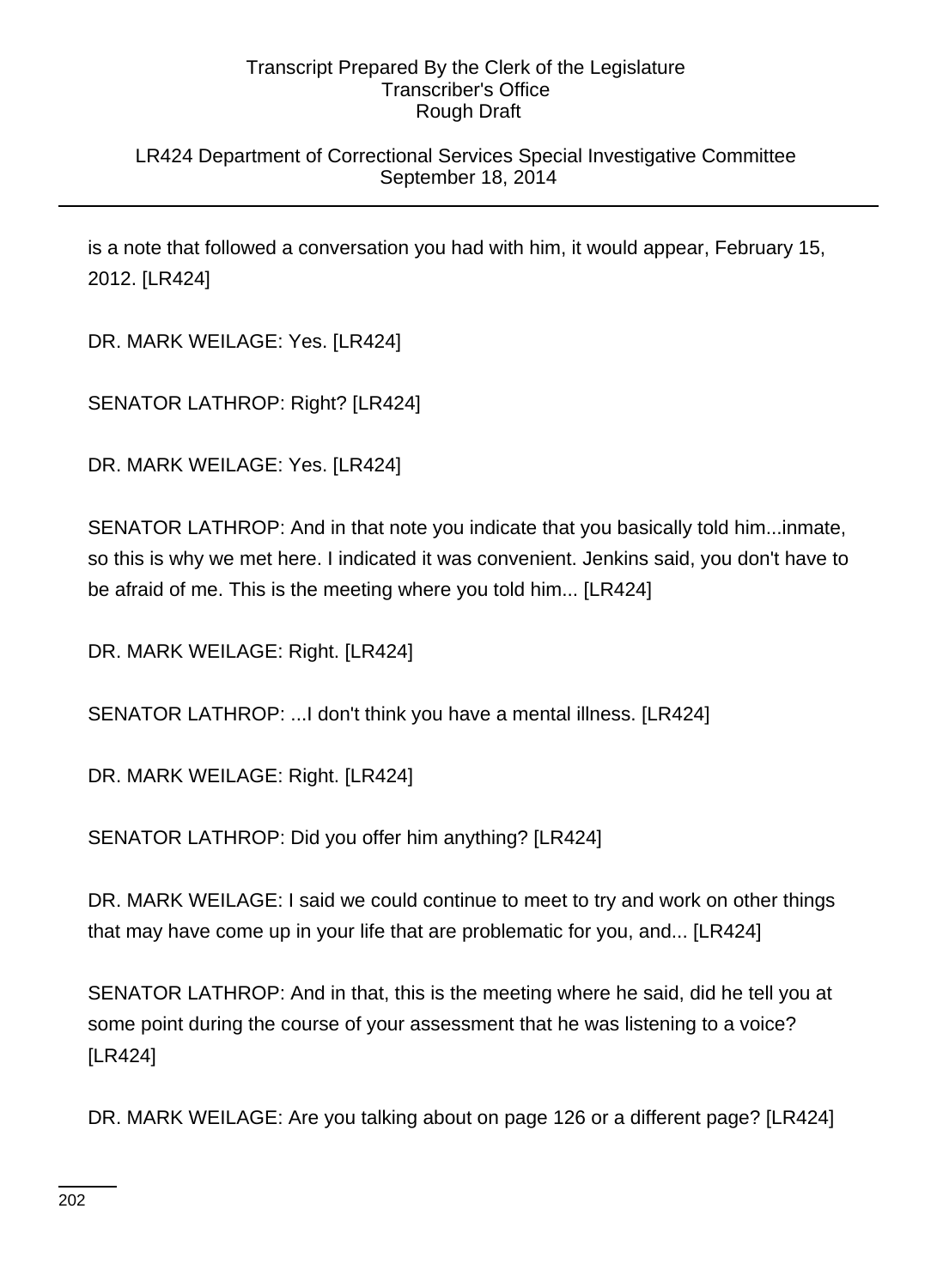# LR424 Department of Correctional Services Special Investigative Committee September 18, 2014

SENATOR LATHROP: I'm back to the assessment you did during the course of January and February... [LR424]

DR. MARK WEILAGE: Oh. [LR424]

SENATOR LATHROP: ...of 2012. [LR424]

DR. MARK WEILAGE: He did mention voices, yes. [LR424]

SENATOR LATHROP: Okay, because it seems like he's telling everybody that will listen that he's listening to the Egyptian god of war, and you heard that as well. [LR424]

DR. MARK WEILAGE: I didn't hear the Egyptian god of war, but I did hear him say that, yes. [LR424]

SENATOR LATHROP: Okay. So he explained that to you when he was going through the assessment. You knew that was part of the drill. [LR424]

DR. MARK WEILAGE: Yes. [LR424]

SENATOR LATHROP: Did you also know that he was threatening to kill people when he got out? [LR424]

DR. MARK WEILAGE: Yes, he had made statements about that. [LR424]

SENATOR LATHROP: Okay. And then you meet with him to talk to him about, well, I don't think you have a mental illness, Mr. Jenkins. Right? [LR424]

DR. MARK WEILAGE: Correct. [LR424]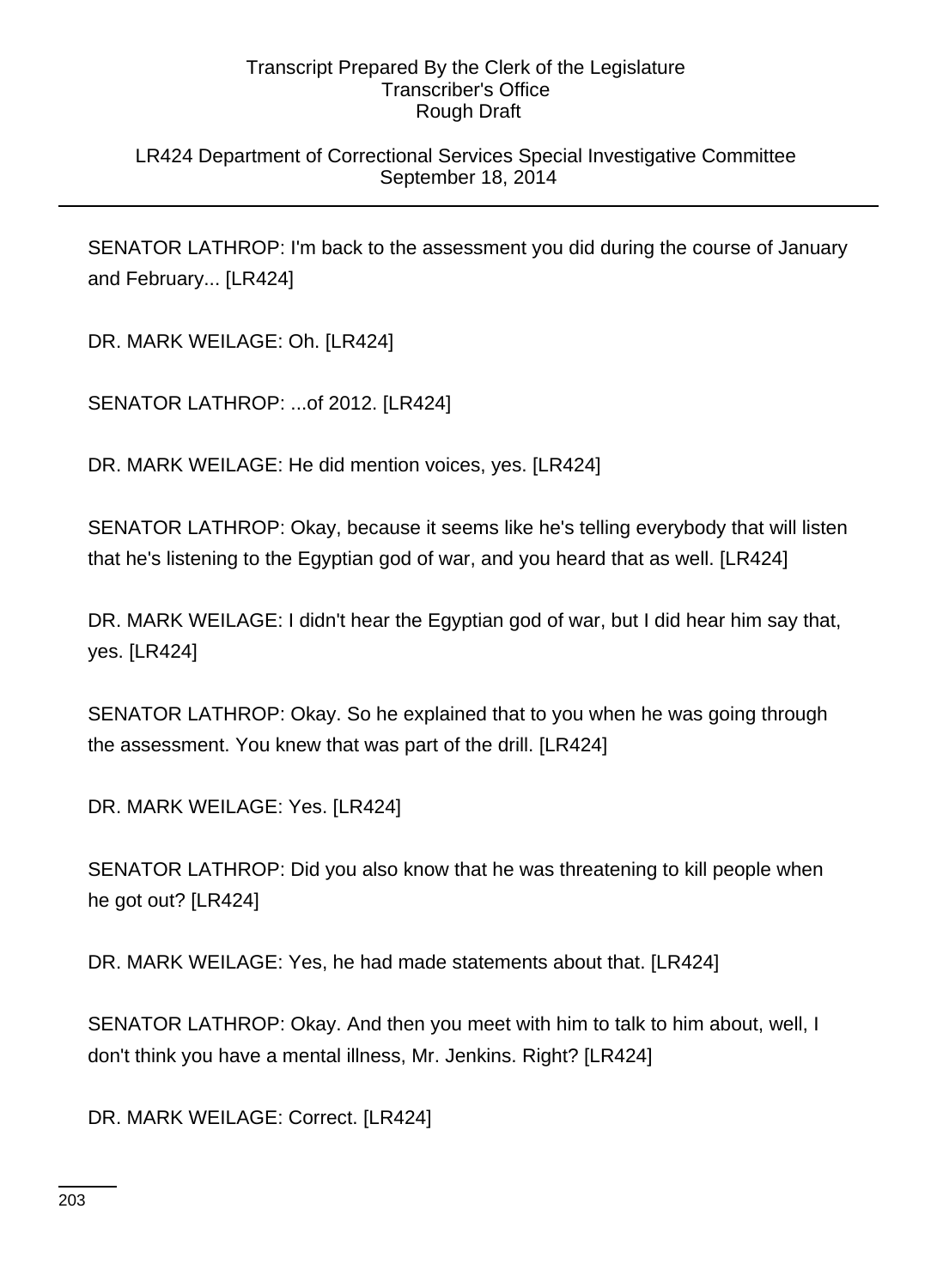# LR424 Department of Correctional Services Special Investigative Committee September 18, 2014

SENATOR LATHROP: And he's not happy about it. [LR424]

DR. MARK WEILAGE: That's correct. [LR424]

SENATOR LATHROP: And then he tells you, well, Doc, you don't need to be afraid of me right now. Right? [LR424]

DR. MARK WEILAGE: That's correct. [LR424]

SENATOR LATHROP: Because were you...did you have a piece of glass between the two of you? [LR424]

DR. MARK WEILAGE: Yes. [LR424]

SENATOR LATHROP: Okay. So you're talking in one of those rooms. Is it on a phone or are you yelling through a vent? [LR424]

DR. MARK WEILAGE: It was on...no, no, no. It was on a phone. It was in an attorney-client room, so it's private. [LR424]

SENATOR LATHROP: Okay, so you pick up the phone. You guys record those sometimes, don't you? [LR424]

DR. MARK WEILAGE: No, not in there. We don't record those sessions. [LR424]

SENATOR LATHROP: Okay. And so you're talking to him on the telephone and he's telling you: You don't need to be afraid of me. Why you sitting on the other side of the glass? Right? [LR424]

DR. MARK WEILAGE: Yes. [LR424]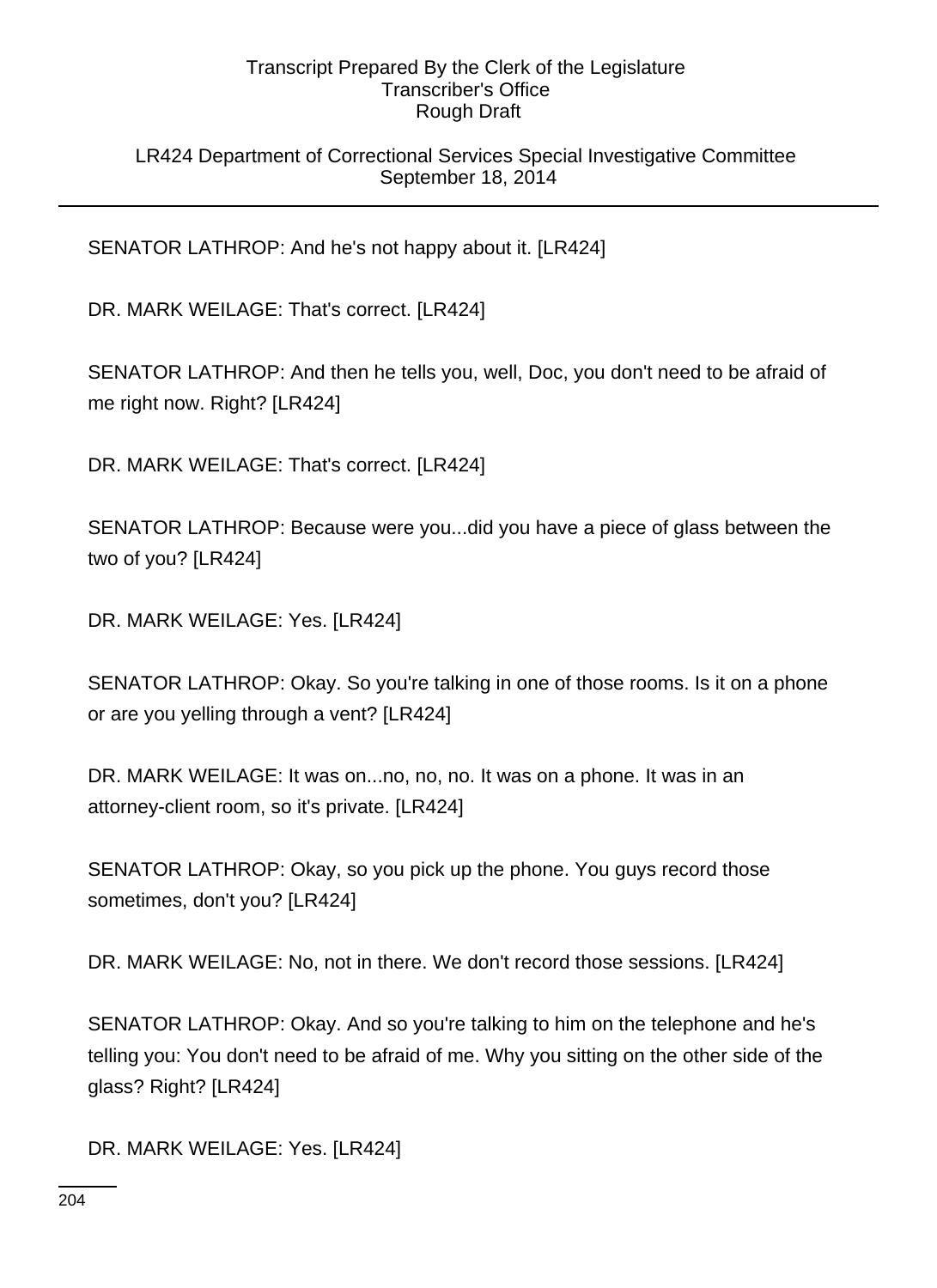# LR424 Department of Correctional Services Special Investigative Committee September 18, 2014

SENATOR LATHROP: And he also tells you that he's not happy with the fact that you've just decided that he's not mentally ill. [LR424]

DR. MARK WEILAGE: That's correct. [LR424]

SENATOR LATHROP: And then he tells you, he's not interested in any mental health services based upon what you've just told him,... [LR424]

DR. MARK WEILAGE: Basically, yes. [LR424]

SENATOR LATHROP: ...that he doesn't have a mental illness. [LR424]

DR. MARK WEILAGE: Yes. [LR424]

SENATOR LATHROP: Okay. And then he says, "Ticktock." Right? [LR424]

DR. MARK WEILAGE: Yes. [LR424]

SENATOR LATHROP: You get up to leave and he, as you're leaving the room, he says, "Ticktock, Dr. Weilage." Right? [LR424]

DR. MARK WEILAGE: Yes. [LR424]

SENATOR LATHROP: What did you take that to mean? Given what he's told you during the assessment, what you've just got done telling him, and as you're walking away from your meeting and he says, "Ticktock, Doc," what did you take that to mean? [LR424]

DR. MARK WEILAGE: As a... [LR424]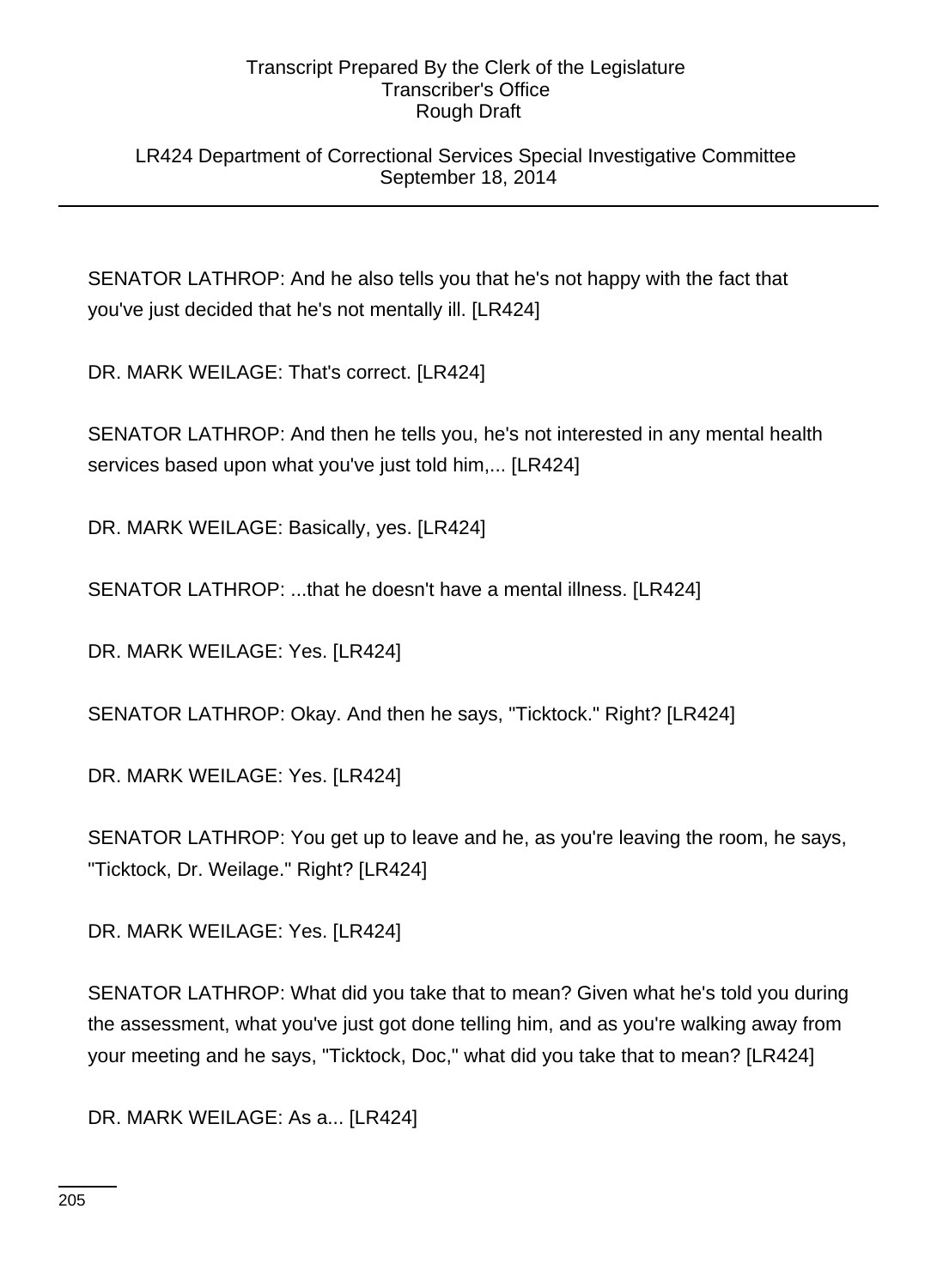# LR424 Department of Correctional Services Special Investigative Committee September 18, 2014

SENATOR LATHROP: What did you think he was talking about? [LR424]

DR. MARK WEILAGE: ...threatening, intimidation. [LR424]

SENATOR LATHROP: Who do you think he was threatening? Do you think that was a promise to go out and carry through on his threat to hurt people when he's discharged, or did you take that personally? [LR424]

DR. MARK WEILAGE: I didn't really take it personally, that part. I mean I wasn't...he was just threatening that something bad was going to happen, in my opinion. [LR424]

SENATOR LATHROP: Well, you weren't afraid of him? [LR424]

DR. MARK WEILAGE: Oh, he was intimidating, yes. [LR424]

SENATOR LATHROP: You're afraid of him, weren't you? Why don't you turn your book to page 156. See that e-mail dated October 19, 2012? [LR424]

DR. MARK WEILAGE: Yes. [LR424]

SENATOR LATHROP: You're writing...who's Jeriann Keller-Heuke? [LR424]

DR. MARK WEILAGE: That is my administrative assistant. [LR424]

SENATOR LATHROP: Okay. And you ask your administrative assistant, is there any way to set up a system to flag dangerous people prior to them getting out? And then you put an inmate's name, who I'm not going to give, and then Nikko Jenkins are two examples. Did you write that e-mail? [LR424]

DR. MARK WEILAGE: Yes, I did. [LR424]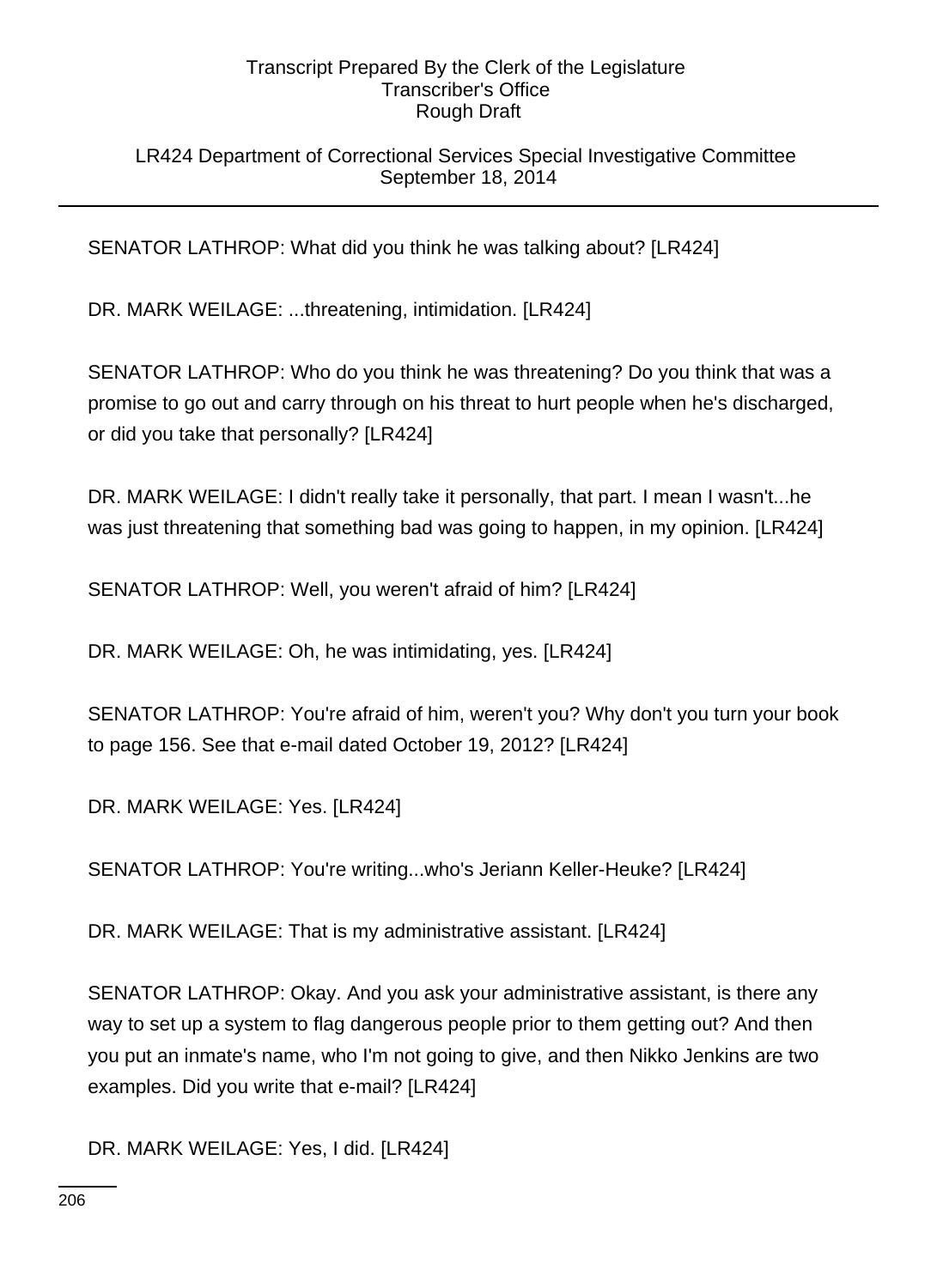LR424 Department of Correctional Services Special Investigative Committee September 18, 2014

SENATOR LATHROP: And were you worried that Nikko Jenkins was a dangerous person? [LR424]

DR. MARK WEILAGE: Yes. [LR424]

SENATOR LATHROP: Okay. So from this point on, in our conversation, can you and I agree that you thought Nikko Jenkins was a dangerous person? [LR424]

DR. MARK WEILAGE: Yes. [LR424]

SENATOR LATHROP: And that he presented a risk of injury to not just you but other people upon his discharge? [LR424]

DR. MARK WEILAGE: He presented a risk. He was dangerous at the time that I wrote that, yes, and that... [LR424]

SENATOR LATHROP: Yeah. Well, you wanted him flagged, right? [LR424]

DR. MARK WEILAGE: Correct. [LR424]

SENATOR LATHROP: And it wasn't because he was going to get you from inside a cell in administrative segregation. It was because at some point he's going to get out. [LR424]

DR. MARK WEILAGE: That's correct. [LR424]

SENATOR LATHROP: And you were worried about him being dangerous, and "dangerous" is your term, when he got out and the possibility that you might get yourself hurt by this fellow when he got out. [LR424]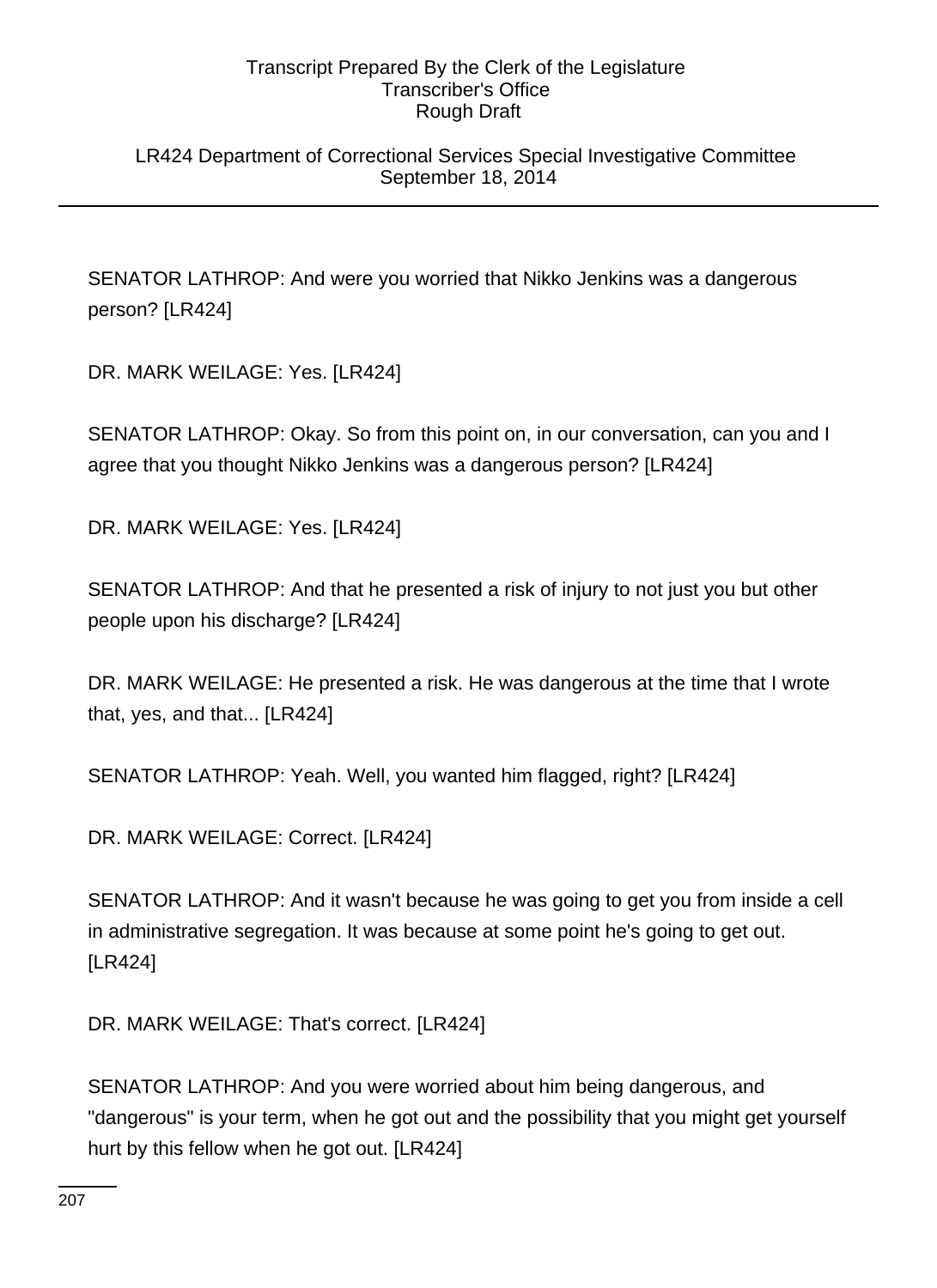## LR424 Department of Correctional Services Special Investigative Committee September 18, 2014

DR. MARK WEILAGE: That...it's more of a general statement rather than a concern about myself. [LR424]

SENATOR LATHROP: Well, fair enough. You wanted him flagged so that people knew when he got out because he was a dangerous person. [LR424]

DR. MARK WEILAGE: That's correct. [LR424]

SENATOR LATHROP: Okay. You had a...you get involved a little later on, about a year later, don't you, in Mr. Jenkins when he's beginning to approach the period of time when he's going to be discharged? [LR424]

DR. MARK WEILAGE: That's correct. [LR424]

SENATOR LATHROP: And that was precipitated actually kind of on two fronts, wasn't it? February 25 there is a call from or some communication from the Ombudsman's Office, and also some communication from the Johnson County Attorney. [LR424]

DR. MARK WEILAGE: Yes. [LR424]

SENATOR LATHROP: You remember both of those,... [LR424]

DR. MARK WEILAGE: I... [LR424]

SENATOR LATHROP: ...that you became involved in both? [LR424]

DR. MARK WEILAGE: I remember the call from the Johnson County Attorney. I remember at some point, I don't remember the dates, the contacts with the Ombudsman's Office. [LR424]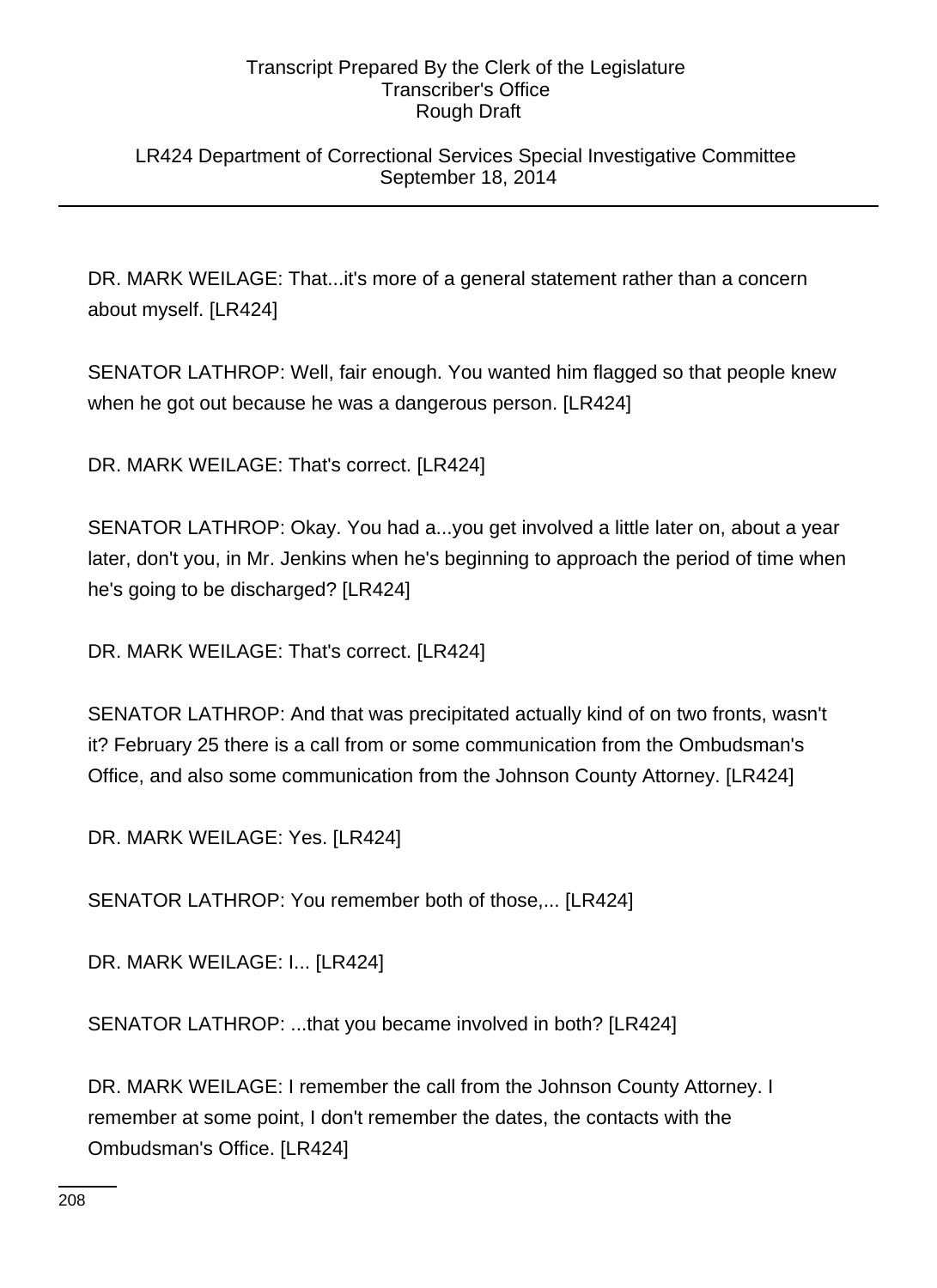LR424 Department of Correctional Services Special Investigative Committee September 18, 2014

SENATOR LATHROP: Okay. Well, it looks like, and I'm looking at page 195, there is a memo that comes to you from Cameron White, right? You see that? [LR424]

DR. MARK WEILAGE: Yes. [LR424]

SENATOR LATHROP: And he talks about having two things, a couple things have come up on Jenkins, okay? Now I notice that when he says, "a couple things that have come up on Jenkins," he doesn't give his first name nor does he give his inmate number. Do you see that in the memo? [LR424]

DR. MARK WEILAGE: Yes. [LR424]

SENATOR LATHROP: So were you familiar enough with Jenkins by the time you got this memo, February 25, or this e-mail that when he said Jenkins, you knew he was talking about Nikko? [LR424]

DR. MARK WEILAGE: It says in the subject line, Nikko Jenkins. [LR424]

SENATOR LATHROP: Did you have a conversation with him after this e-mail? [LR424]

DR. MARK WEILAGE: With who? [LR424]

SENATOR LATHROP: Cameron White. He's sending you an e-mail, is he not? [LR424]

DR. MARK WEILAGE: Yes. I didn't... [LR424]

SENATOR LATHROP: And he's talking about two problems he's having or two things that have come up on Jenkins. [LR424]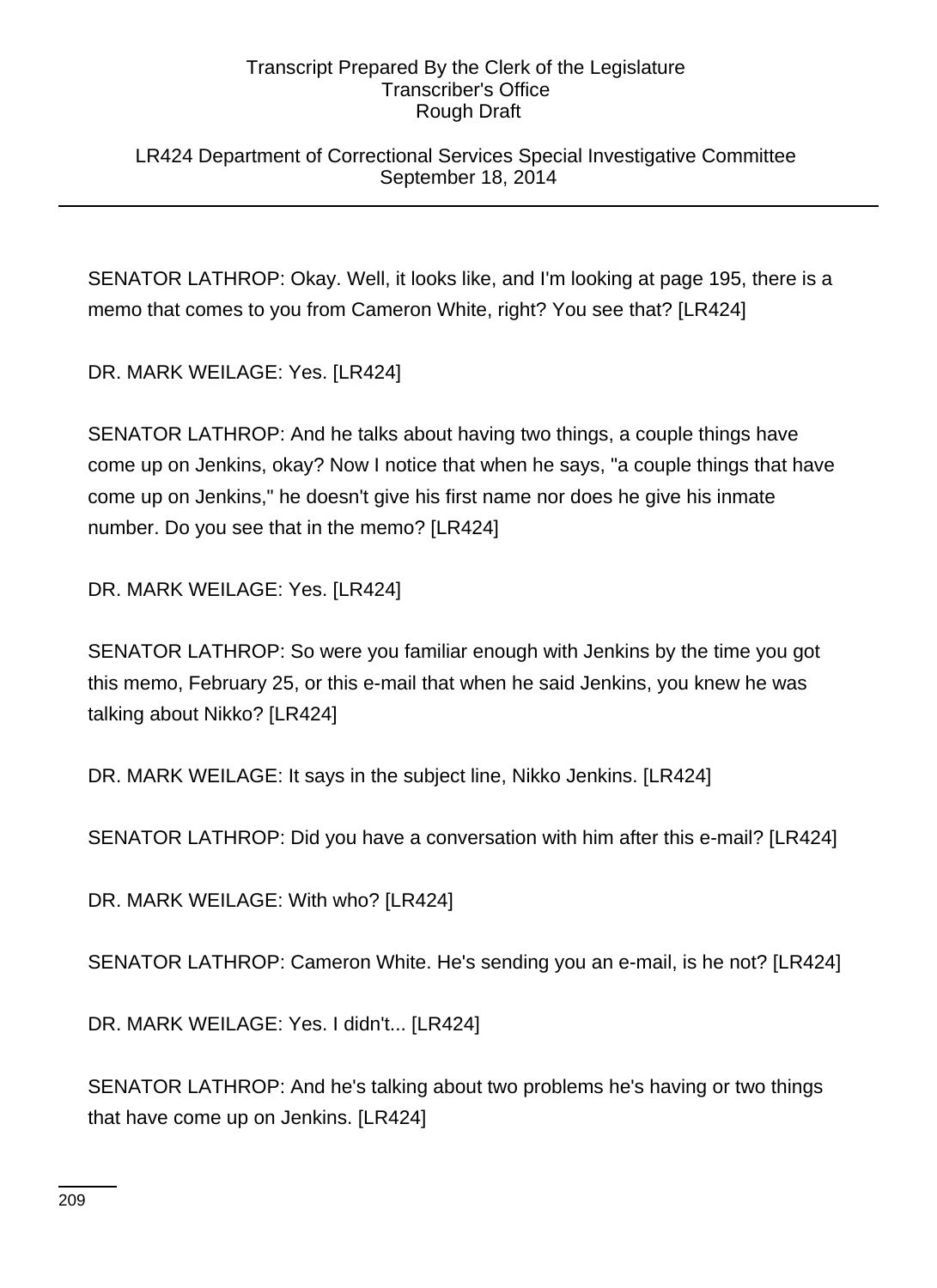LR424 Department of Correctional Services Special Investigative Committee September 18, 2014

DR. MARK WEILAGE: Yes. [LR424]

SENATOR LATHROP: And one of them is Jerall Moreland called. Do you know who Jerall Moreland is? [LR424]

DR. MARK WEILAGE: Yes, I do. [LR424]

SENATOR LATHROP: Who's Jerall Moreland? [LR424]

DR. MARK WEILAGE: He's one of the people in the Ombudsman's Office. [LR424]

SENATOR LATHROP: Okay. So the Ombudsman is calling. And it says, number two, Rick Smith, deputy county attorney from Johnson County. Apparently Jenkins and his family are trying to petition for Jenkins to be committed postincarceration. So you knew or in one e-mail you found out that there was activity in Nikko Jenkins' circumstance on two fronts. [LR424]

DR. MARK WEILAGE: Yes. [LR424]

SENATOR LATHROP: Okay. And you are then enlisted to help, am I right? [LR424]

DR. MARK WEILAGE: To be involved, yes. [LR424]

SENATOR LATHROP: I need to catch up with my notes, all right? [LR424]

DR. MARK WEILAGE: That's fine. [LR424]

SENATOR LATHROP: Before this memo came, what was your involvement? What had been your most recent involvement with Jenkins? [LR424]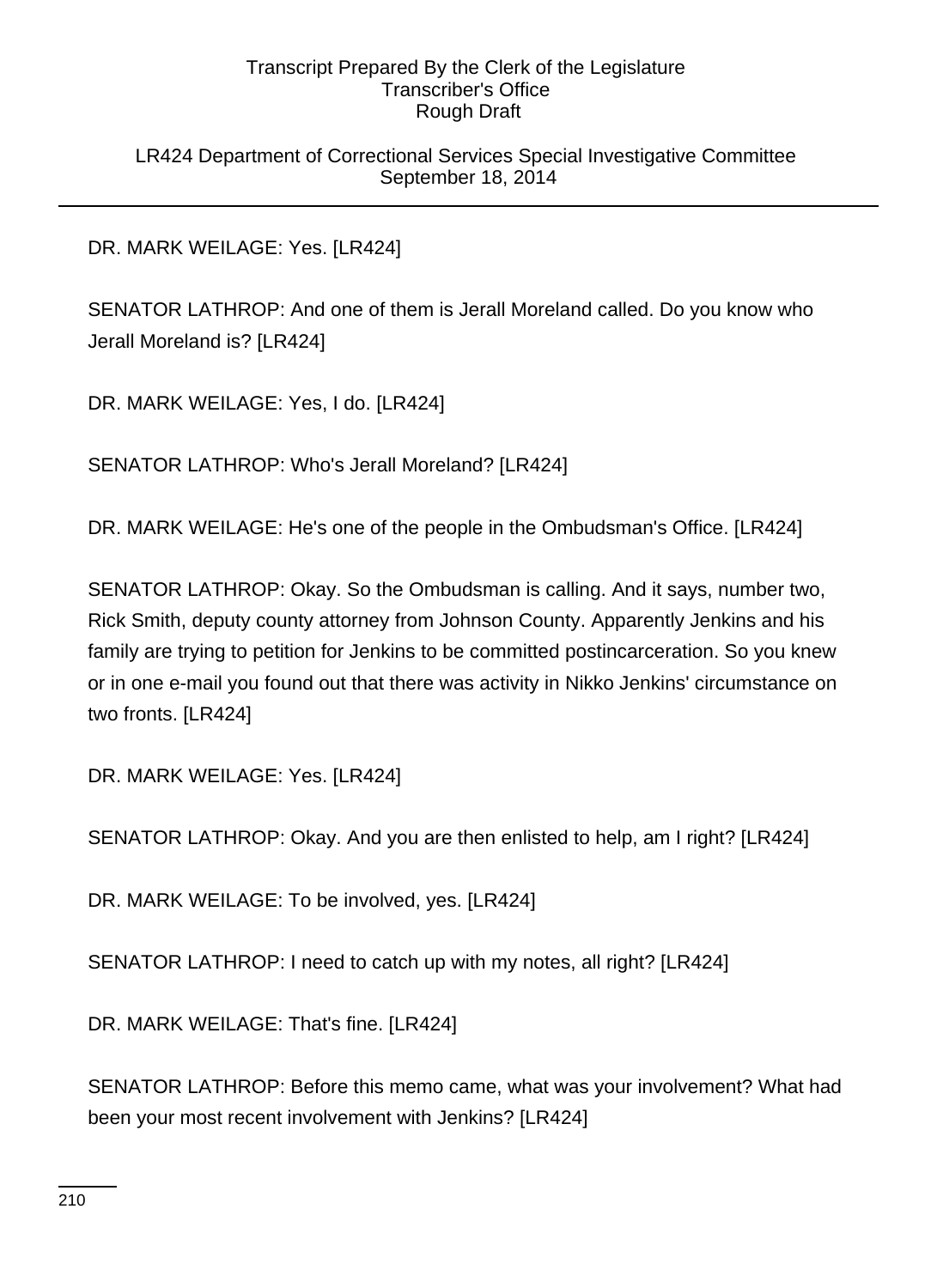# LR424 Department of Correctional Services Special Investigative Committee September 18, 2014

DR. MARK WEILAGE: I don't recall at that point when my last contact was with Mr. Jenkins. [LR424]

SENATOR LATHROP: Okay. How about with other mental health folks over at Tecumseh? Were you visiting with Pearson and Geiger? [LR424]

DR. MARK WEILAGE: I'm sure I did. Did do that frequently and Mr. Jenkins may have came up at different times. [LR424]

SENATOR LATHROP: Okay. So there are conversations you would have had with the two psychologists over at Tecumseh that might not be the subject of an e-mail or a document. [LR424]

DR. MARK WEILAGE: Potentially, yes. [LR424]

SENATOR LATHROP: Okay. And that would not be unusual, you talking to them, some back and forth that goes on. [LR424]

DR. MARK WEILAGE: Sure. [LR424]

SENATOR LATHROP: Okay. By February 25, 2013, when this comes to your attention that the county attorney in Johnson County is interested in...or called about a civil commitment and the Ombudsman wants to talk about Nikko Jenkins and his discharge plan, there's a couple of things that are going on at the time, aren't there? [LR424]

DR. MARK WEILAGE: Yes. [LR424]

SENATOR LATHROP: Jenkins is five months from his discharge, right? [LR424]

DR. MARK WEILAGE: That's correct. [LR424]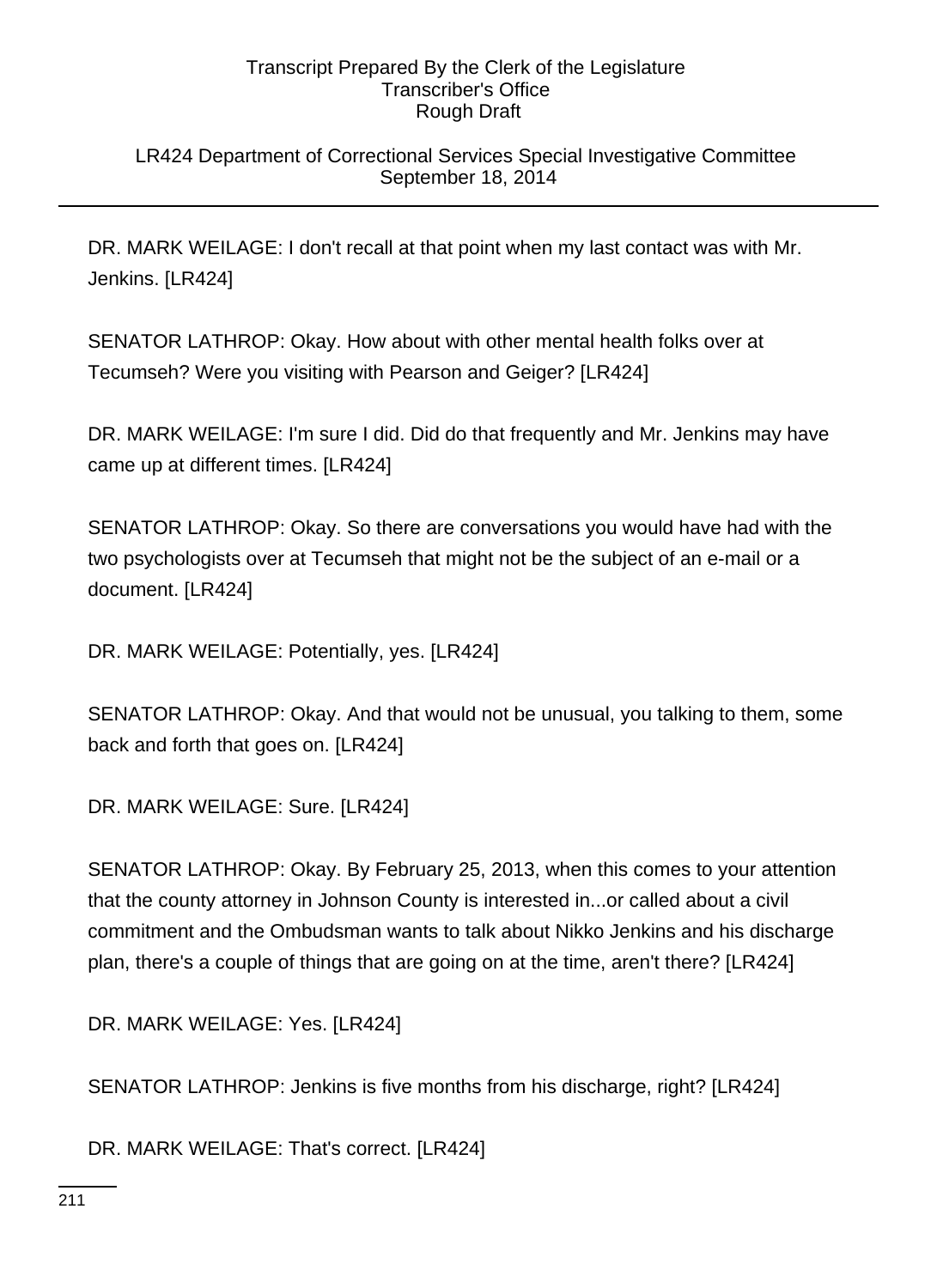LR424 Department of Correctional Services Special Investigative Committee September 18, 2014

SENATOR LATHROP: And Baker had written an assessment and found Jenkins mentally ill back in February 4 of 2013. So just three weeks earlier, Baker had done another assessment. The psychiatrist had done another assessment and found him psychotic NOS and all the things that she talked about before. That was going on when you learned about this. True? [LR424]

DR. MARK WEILAGE: That's correct. [LR424]

SENATOR LATHROP: She also said in that assessment that Jenkins had a mental illness. This was three weeks before the activity from the Ombudsman's Office and the Johnson County Attorney: Nikko is an imminent danger to others and may possibly require a civil commitment prior to his release. That was in her February 4, 2013, report, was it not? [LR424]

DR. MARK WEILAGE: Yes. [LR424]

SENATOR LATHROP: Okay. Did you know that he was also making almost daily pleas to get mental healthcare? [LR424]

DR. MARK WEILAGE: I probably wasn't aware of daily pleas, but I was aware of his pleas. [LR424]

SENATOR LATHROP: Did you see the inmate request for interviews that he was sending out? [LR424]

DR. MARK WEILAGE: I probably saw a number of them, yes. [LR424]

SENATOR LATHROP: There were a lot of them, weren't there? [LR424]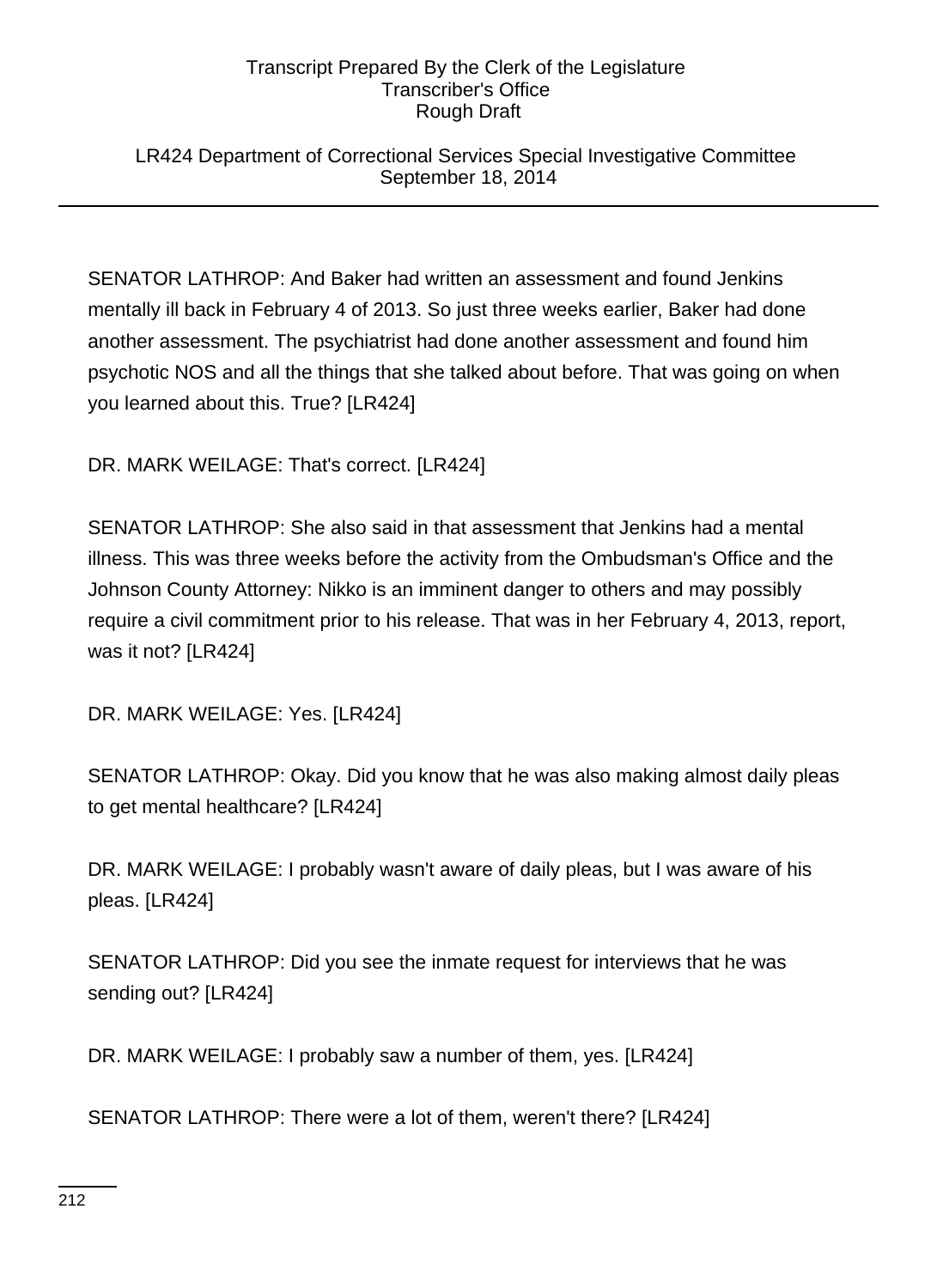LR424 Department of Correctional Services Special Investigative Committee September 18, 2014

DR. MARK WEILAGE: Yes. [LR424]

SENATOR LATHROP: And can we generally agree that there were a lot of them and generally he said: I need help; I want help because I want to get help before I release or I'm going to get out and kill people? That was the theme of most of his pleas for mental healthcare. [LR424]

DR. MARK WEILAGE: There is that theme in most of them, yes. [LR424]

SENATOR LATHROP: Right. That was a theme that was common. And on a lot of them he was writing in caps "EMERGENCY," "NEED HOSPITALIZATION," and things like that. That was going on before February 25, when you became aware that the Ombudsman's Office was interested in Jenkins and so was the Johnson County Attorney. Right? [LR424]

DR. MARK WEILAGE: Yes. [LR424]

SENATOR LATHROP: Okay. You knew that he was threatening...Jenkins was threatening to get out and kill Christians, Jews, women, and children, and pull the heart out of people. That was included in some of the threats that he was making... [LR424]

```
DR. MARK WEILAGE: Yes. [LR424]
```
SENATOR LATHROP: ...before you became aware of this memo. He had threatened to eat people. He had been involved in self-mutilation. He had had two episodes where he cut himself to the face. He was...did you know he was snorting his own semen and that was something that Dr. Baker had put in her February... [LR424]

DR. MARK WEILAGE: Yes. [LR424]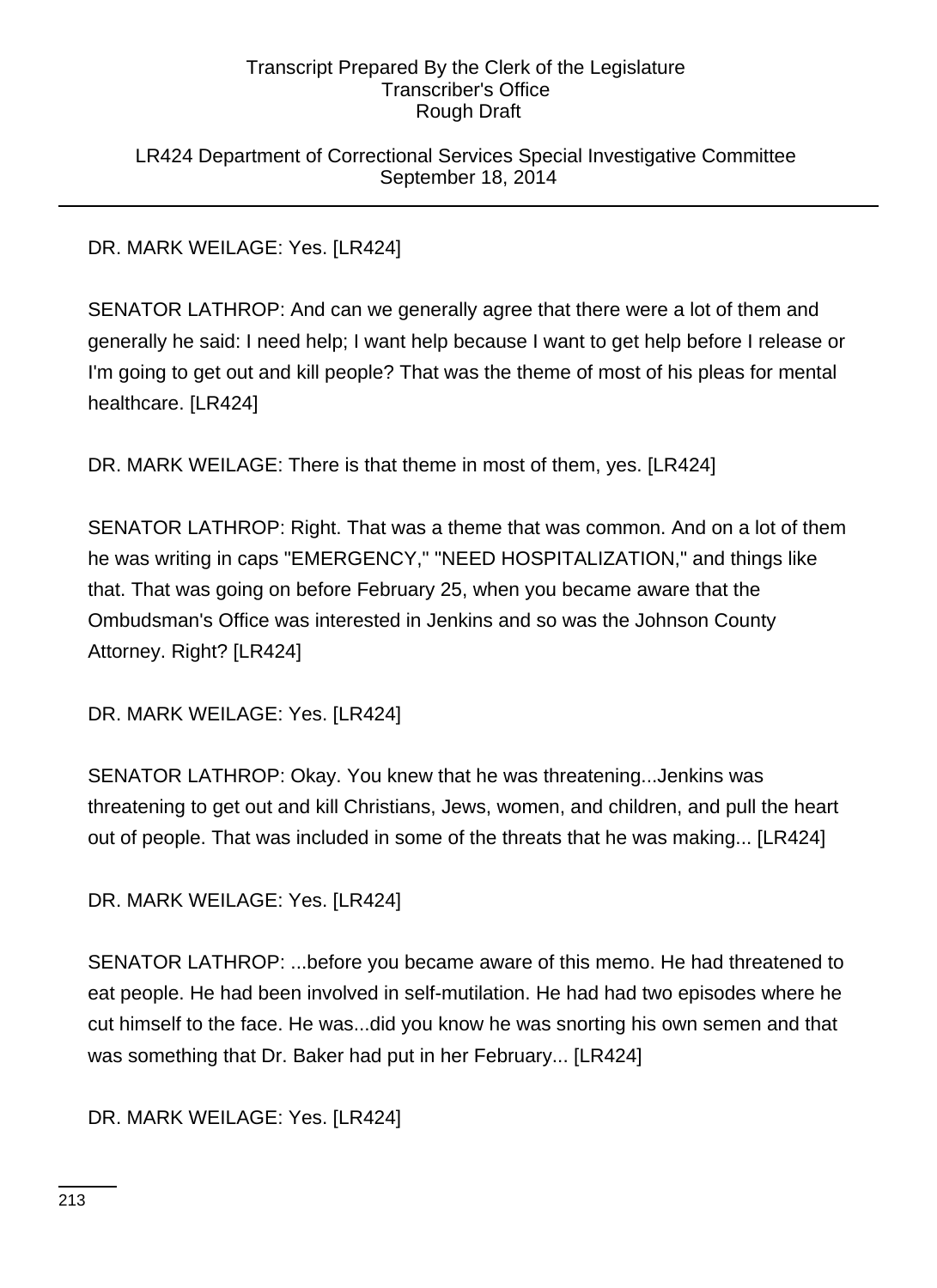# LR424 Department of Correctional Services Special Investigative Committee September 18, 2014

SENATOR LATHROP: ...report just three weeks before this, and that he was drinking his own urine, that he had cut himself and wrote on the wall in his own blood in his cell? That, too, was something you knew before this e-mail came about the Ombudsman's Office and the county attorney in Johnson County inquiring about a commitment. True? [LR424]

DR. MARK WEILAGE: Yes. Yes. [LR424]

SENATOR LATHROP: Did you ever see Judge Randall's order, the one that said this guy needs some mental health treatment? [LR424]

DR. MARK WEILAGE: I think I may have, yes. [LR424]

SENATOR LATHROP: You know this guy was threatening to bring on the war of Revelations too? [LR424]

DR. MARK WEILAGE: Yes. [LR424]

SENATOR LATHROP: And that three weeks earlier Dr. Baker, the psychiatrist who had done the most recent evaluation, thought he was mentally ill, an imminent danger, and possibly needed to be civilly committed. And that is the context for this particular set of concerns regarding Nikko Jenkins, that being the Ombudsman's Office and the county attorney's office. [LR424]

DR. MARK WEILAGE: Well, from this...from this e-mail, I wasn't sure what the Ombudsman's concern was specifically but... [LR424]

SENATOR LATHROP: No, you wouldn't have known... [LR424]

DR. MARK WEILAGE: Yeah. [LR424]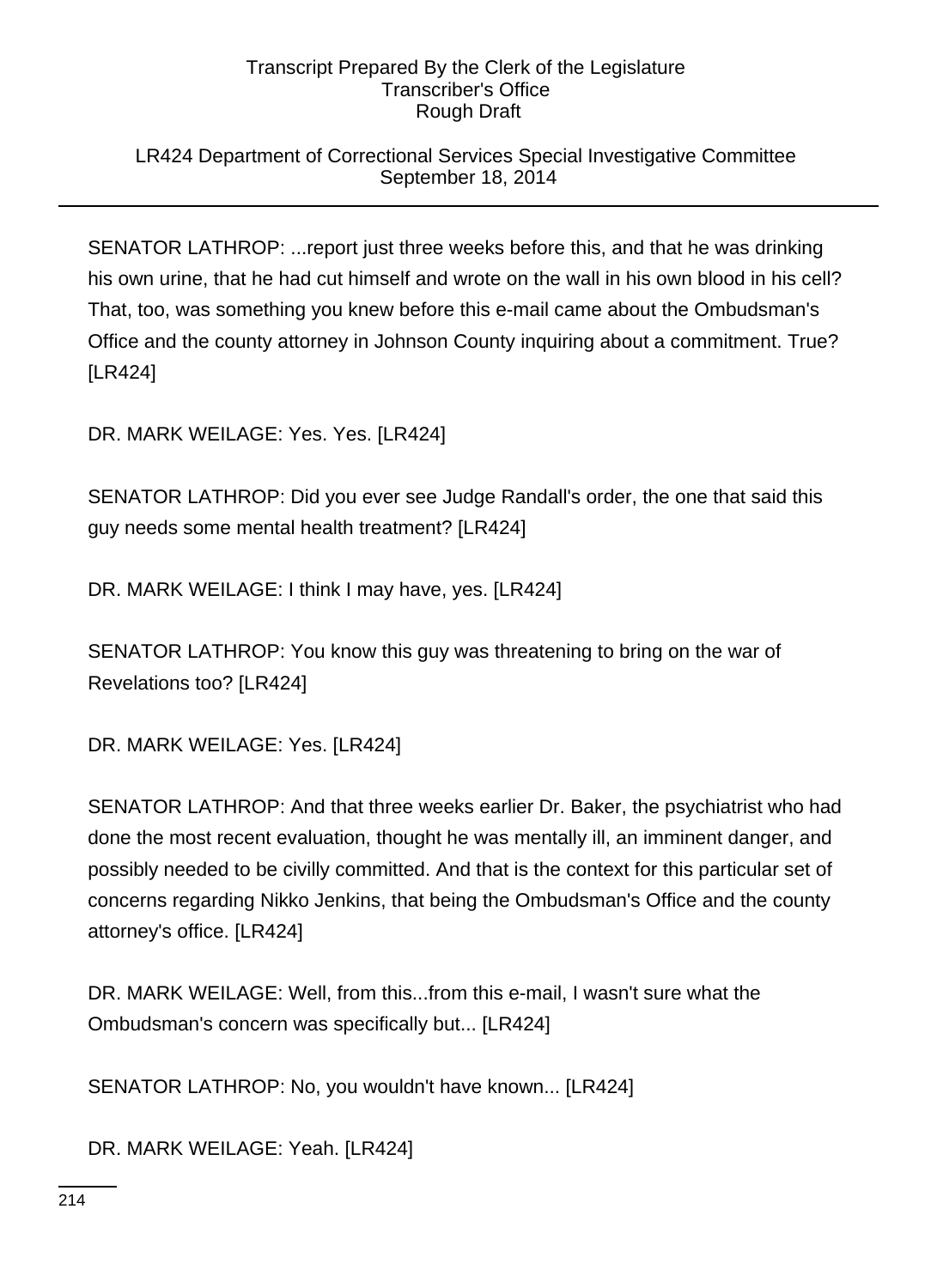LR424 Department of Correctional Services Special Investigative Committee September 18, 2014

SENATOR LATHROP: ...his concern at that point,... [LR424]

DR. MARK WEILAGE: Right. [LR424]

SENATOR LATHROP: ...but some...they're calling, right? [LR424]

DR. MARK WEILAGE: Yes. [LR424]

SENATOR LATHROP: But you know all this other stuff about Jenkins,... [LR424]

DR. MARK WEILAGE: Yes. [LR424]

SENATOR LATHROP: ...including Baker's last assessment... [LR424]

DR. MARK WEILAGE: Yes. [LR424]

SENATOR LATHROP: ...three weeks earlier. Okay. You are enlisted by Dr. White to participate in these things, are you not? [LR424]

DR. MARK WEILAGE: That's correct. [LR424]

SENATOR LATHROP: And Dr. White has you gather information so that he can, or you can, respond to the Johnson County Attorney as well as the Ombudsman's Office. [LR424]

DR. MARK WEILAGE: He didn't necessarily...my recollection, he didn't have me gather information to respond to the Johnson County Attorney, but then... [LR424]

SENATOR LATHROP: He suggested you...or he asked you to call... [LR424]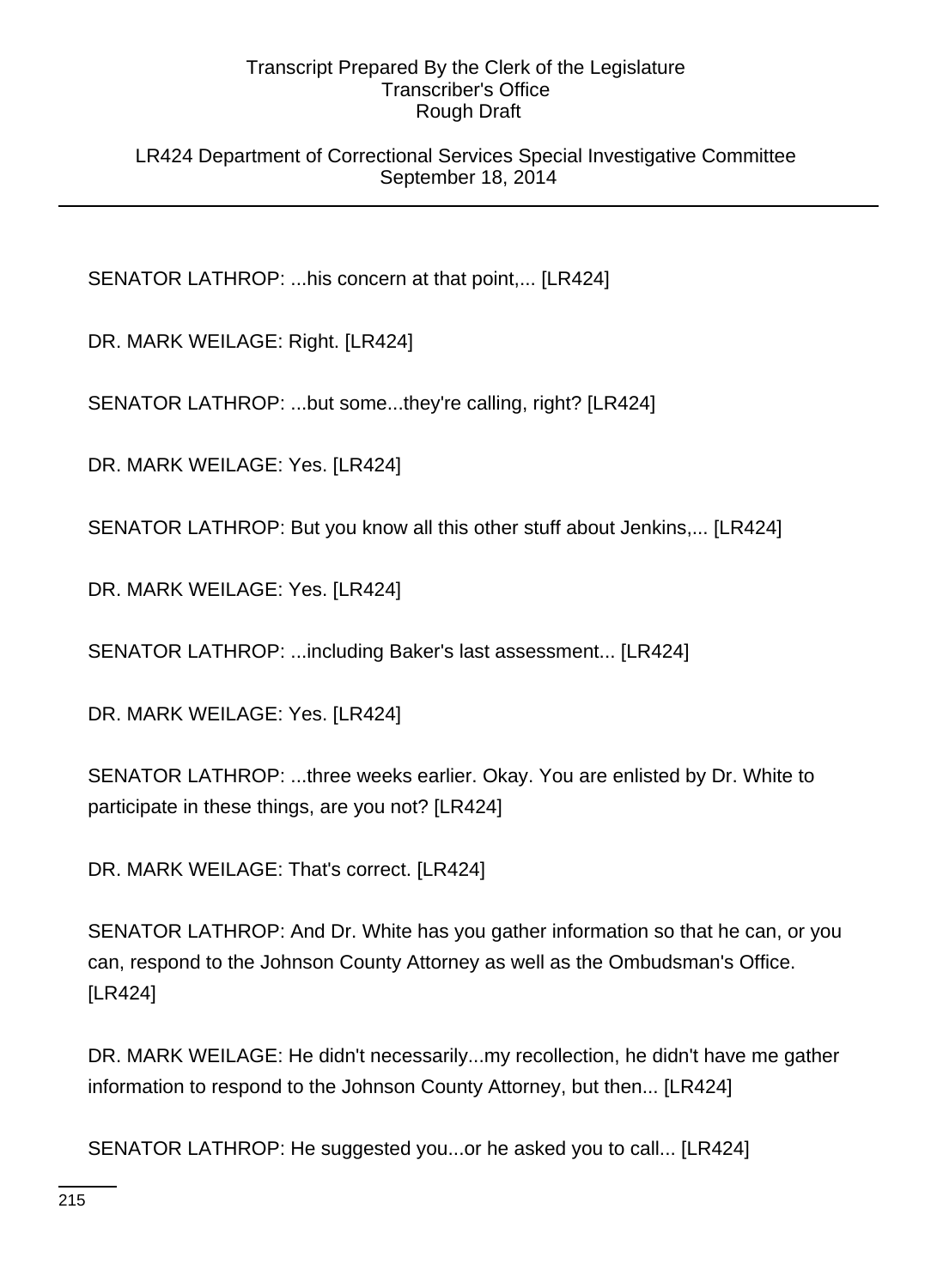LR424 Department of Correctional Services Special Investigative Committee September 18, 2014

DR. MARK WEILAGE: Yes. [LR424]

SENATOR LATHROP: ...the Johnson County Attorney, did he not? [LR424]

DR. MARK WEILAGE: Yes. [LR424]

SENATOR LATHROP: And I...did you do that? [LR424]

DR. MARK WEILAGE: Yes, I did. [LR424]

SENATOR LATHROP: And did you have a meeting or you just have a phone conversation with the guy in Johnson County? [LR424]

DR. MARK WEILAGE: Phone conversation. [LR424]

SENATOR LATHROP: It's Smith, right? [LR424]

DR. MARK WEILAGE: Yes. [LR424]

SENATOR LATHROP: Okay. Go ahead. Did you just have a meeting or did you have a meeting or did you just visit? [LR424]

DR. MARK WEILAGE: Phone conversation. Just a phone conversation. [LR424]

SENATOR LATHROP: And how many times did you talk to him? [LR424]

DR. MARK WEILAGE: Just once. [LR424]

SENATOR LATHROP: And do you know if anybody else from Corrections had visited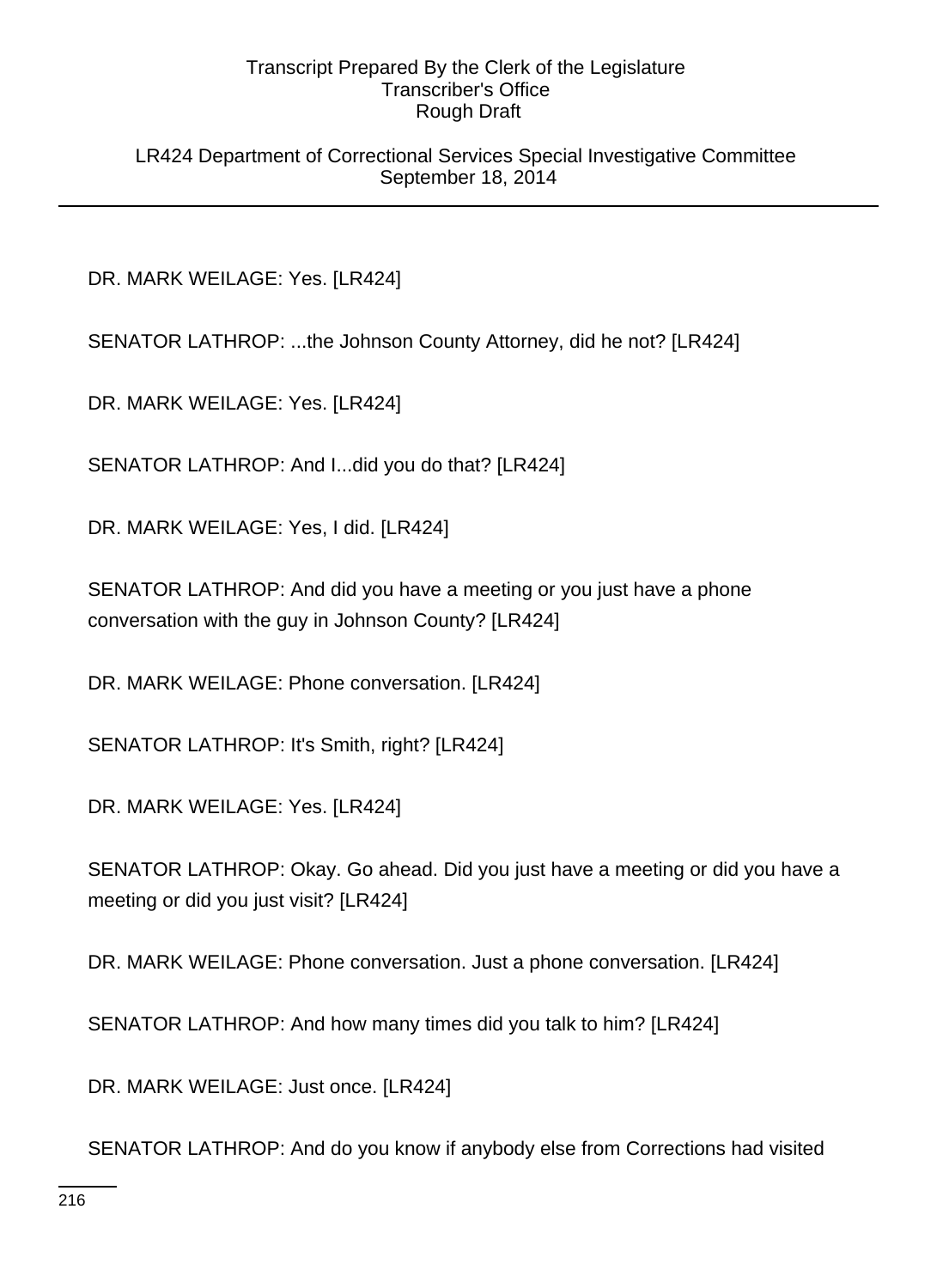## LR424 Department of Correctional Services Special Investigative Committee September 18, 2014

with Mr. Smith, the Johnson County Attorney, besides you? [LR424]

DR. MARK WEILAGE: I'm not aware. [LR424]

SENATOR LATHROP: As far as you knew, you were the only person. [LR424]

DR. MARK WEILAGE: Far as I know, yes. [LR424]

SENATOR LATHROP: Would it be fair to say that Mr. Smith was calling to inquire because he had received a number of letters from Nikko Jenkins and family members about a civil commitment? [LR424]

DR. MARK WEILAGE: He mentioned that he received a petition from Mr. Jenkins' mother about civil commitment. [LR424]

SENATOR LATHROP: You received, I think, and I'll find it here if you want me to, you received from Cameron White an e-mail that included all the things that Jenkins had sent to the county attorney in Johnson County, did you not? [LR424]

DR. MARK WEILAGE: Probably, yes. [LR424]

SENATOR LATHROP: Do you remember receiving that? [LR424]

DR. MARK WEILAGE: Yes. Probably. [LR424]

SENATOR LATHROP: Okay. So you have the Johnson County Attorney writing an e-mail and then attached to it are a number of handwritten notes from Nikko Jenkins. [LR424]

DR. MARK WEILAGE: That sounds familiar, yes. [LR424]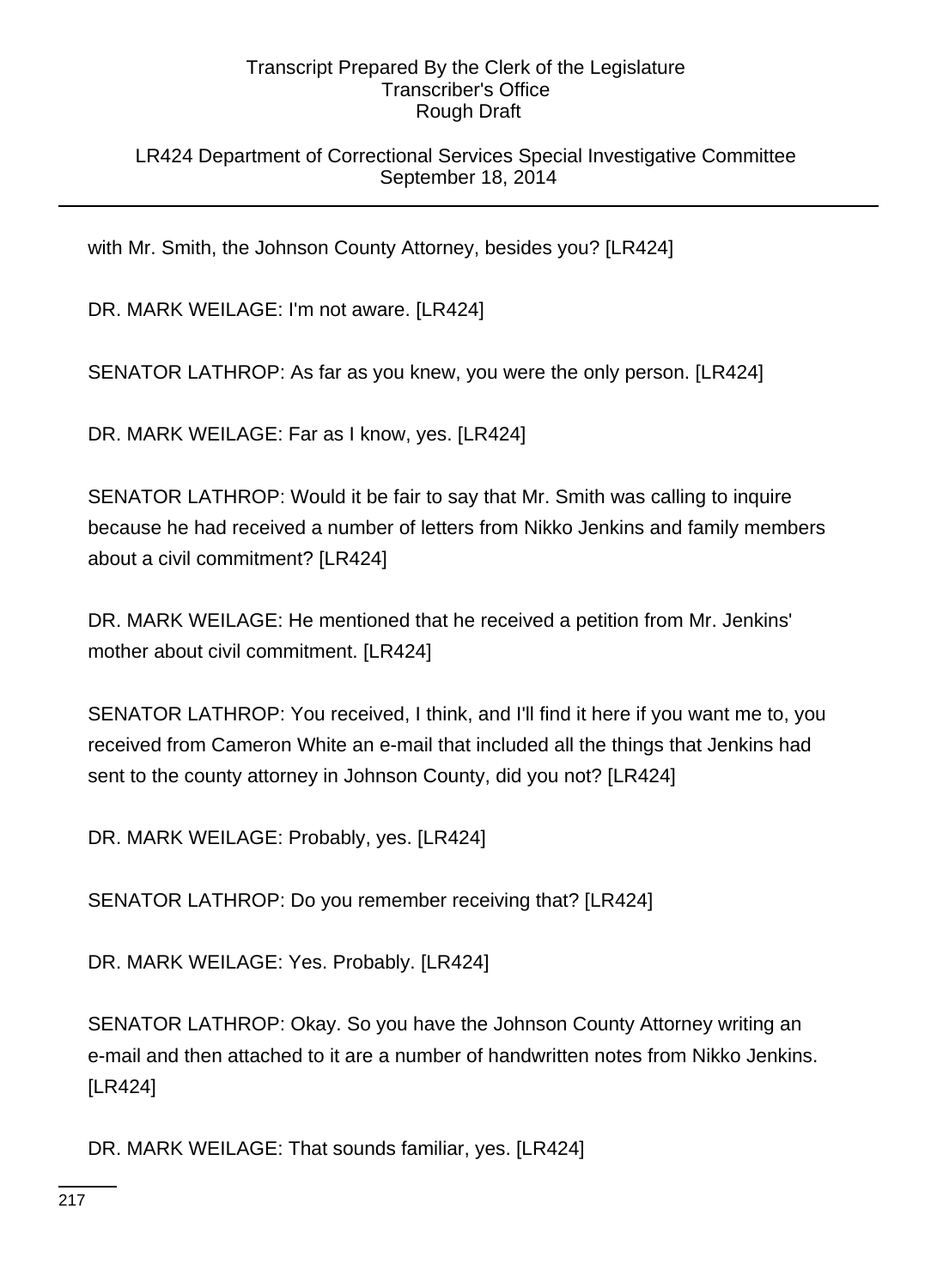LR424 Department of Correctional Services Special Investigative Committee September 18, 2014

SENATOR LATHROP: Okay. And they are back to the same thing: I'm going to kill people and I need mental help, and as I approach my discharge date I want to be committed to some place to get mental help. Right? [LR424]

DR. MARK WEILAGE: Yes. [LR424]

SENATOR LATHROP: And you knew he was trying to get the Johnson County Attorney to discharge...or to civilly commit him so that he could get mental health help. [LR424]

DR. MARK WEILAGE: That was what he said, yes. [LR424]

SENATOR LATHROP: Okay. I know that a lot of what he said, as I read through the records, a lot of what he said--I want mental health help--and a lot of it was interpreted as malingering, secondary gain, wants to go to Lincoln Regional Center. You familiar with those records? [LR424]

DR. MARK WEILAGE: Yeah, I'm familiar with some of those. [LR424]

SENATOR LATHROP: Okay. So when he said, I want to go to the regional center, it was greeted with suspicion because it sounded like a guy who wanted to go from the can or the intensive management, the segregation unit, to the regional center because it might be a little easier. [LR424]

DR. MARK WEILAGE: That's a fair... [LR424]

SENATOR LATHROP: That would have been the interpretation... [LR424]

DR. MARK WEILAGE: Sure. [LR424]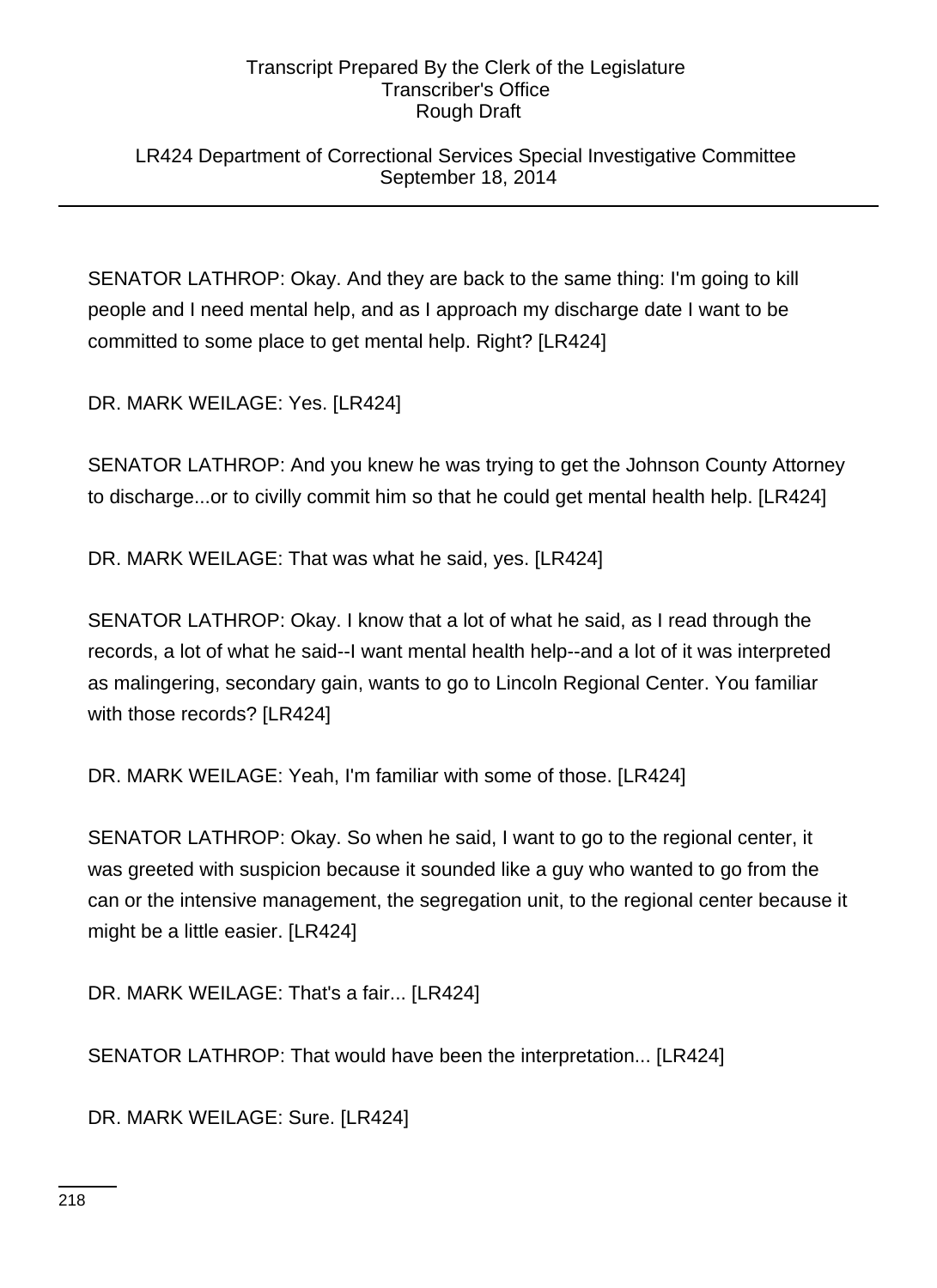## LR424 Department of Correctional Services Special Investigative Committee September 18, 2014

SENATOR LATHROP: ...while he was incarcerated. But as he got closer to discharge, as he got closer where he would have been free, free, he could just walk out the door, which he ultimately did, what's the secondary gain for him going to the regional center when he could otherwise walk out the gates of the Department of Corrections and not look back? [LR424]

DR. MARK WEILAGE: Well, he actually talked about that with his mom on one of the visits that I had observed where he actually was saying that he needed to go the regional center and that would show that I've been mistreated and then I can sue the department. [LR424]

SENATOR LATHROP: So the secondary gain is you think he's laying the foundation for a lawsuit. [LR424]

DR. MARK WEILAGE: Yes. [LR424]

SENATOR LATHROP: Okay. So you never thought he meant it? [LR424]

DR. MARK WEILAGE: What do you mean? [LR424]

SENATOR LATHROP: You never thought he meant it? [LR424]

DR. MARK WEILAGE: Meant what? [LR424]

SENATOR LATHROP: That he wanted to go to the regional center. [LR424]

DR. MARK WEILAGE: No, I think he did want to go to the regional center. [LR424]

SENATOR LATHROP: No, that he wanted to go to get care. You thought when he said he wanted to go to the regional center to get care, what he was doing was laying the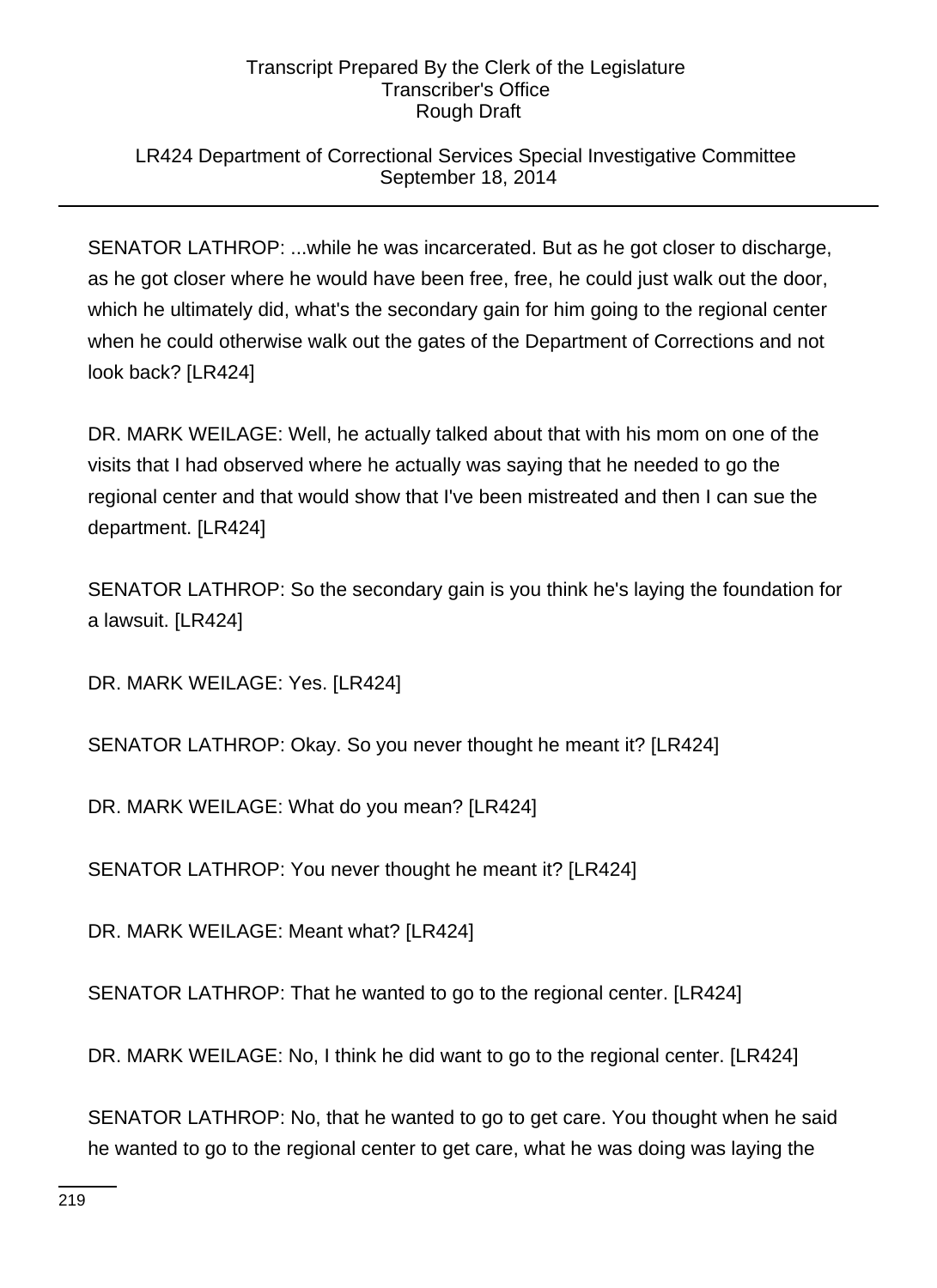## LR424 Department of Correctional Services Special Investigative Committee September 18, 2014

foundation for a lawsuit against the state of Nebraska for not treating him when he was at Tecumseh. Was that your conclusion? [LR424]

DR. MARK WEILAGE: That was part of the conclusion, yes. [LR424]

SENATOR LATHROP: Okay. Did any part of you ever think that he actually wanted mental healthcare at the regional center? [LR424]

DR. MARK WEILAGE: I mean he could...yeah, I think he...he did want help with stuff, yes. [LR424]

SENATOR LATHROP: Okay. So he wanted help with stuff. When you spoke to the Johnson County Attorney, you knew all this stuff about him. You knew that he had cut himself twice, you knew he was snorting his own semen, drinking his own urine, writing on the wall of his cell with blood, and...and that Baker had just three weeks earlier written a report that said (a) he's mentally ill, (b) he's an imminent danger to hurt somebody, and (c) the guy ought to be committed. And you talked to the Johnson County Attorney. Did you tell Mr. Smith, the Johnson County Attorney, that Jenkins was self-mutilating, that Baker had just written three weeks ago a report that said he was mentally ill and needed to be...or perhaps needed to be civilly committed and that he was a danger to other people? Did you tell that stuff to the county attorney in Johnson County when he was calling to find out should we commit this guy or not? [LR424]

## DR. MARK WEILAGE: No, I did not. [LR424]

SENATOR LATHROP: How come? Why would you not tell him when the two boxes he needs to check are "dangerous" and "mentally ill" and you had a report by your psychiatrist that said he was mentally ill, imminent danger, and you were afraid of him? You were afraid of what he was going to do. Whether you thought he was a behavior or a mentally ill person, we can agree that you were afraid of him and everybody should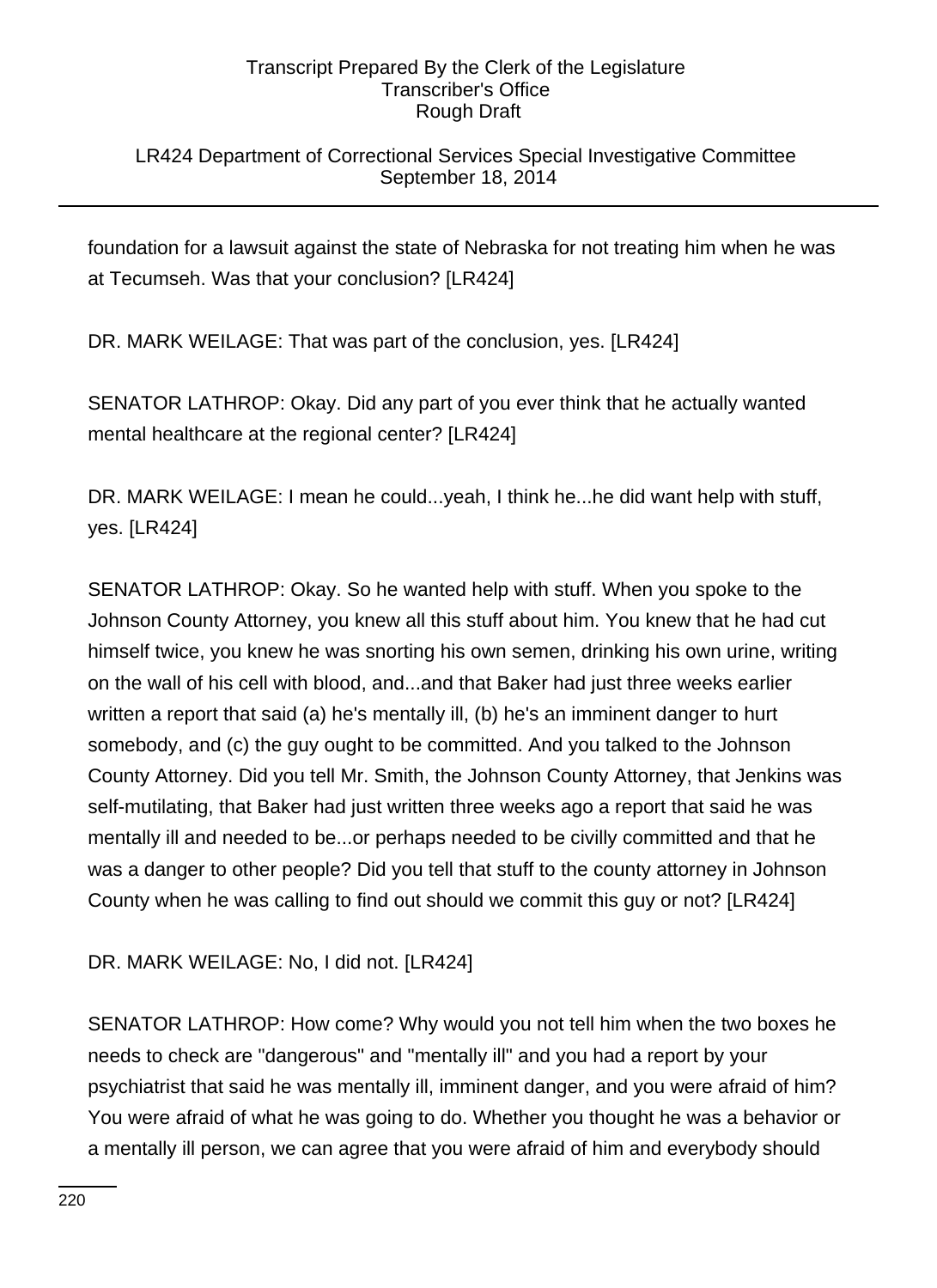## LR424 Department of Correctional Services Special Investigative Committee September 18, 2014

have been. And Smith was the guy that was going to commit him and you had him on the phone. Tell me, tell us why you did not tell him that you had a report from a psychiatrist that would have given him everything he needed to do a commitment. Why? [LR424]

DR. MARK WEILAGE: The mental health board commitment process starts at the end of an incarceration. As Dr. Baker already testified, we don't do it while they're incarcerated. So if...that's just the policy that we have. As somebody gets close to getting out, we will be evaluating them for dangerousness. If we are, that's when we'd make the referral. I did not have a release to talk to the county attorney and so I did not give that information to him. And I said, you know, he has X number of months left; we're going to continue to monitor him and try to work with him. And if that comes up closer to his discharge, whatever county he's in would get...that's where the referral would be made. [LR424]

SENATOR LATHROP: You knew that this was initiated by Jenkins himself, did you not? [LR424]

DR. MARK WEILAGE: Yes. [LR424]

SENATOR LATHROP: So he's asking for this guy to commit him, and the guy who could commit him calls you, and you're worried about a release? This committee got a release signed by Nikko Jenkins and it was done at the direction of the director. I know that if this committee can get a release of Nikko Jenkins you could have got one to do exactly what he wanted you to do, which was to commit him to the regional center. I have trouble with the release thing, I'm just going to tell you. So that's astonishing. That's astonishing, it really is. I get maybe you can't commit him till the end, but you can start laying the groundwork, can't you? Say, you know what, let me get a release from him and I got...I got everything you're going to need, Smith; I can't tell you what it is but I can check all the boxes on a civil commitment because I've read...well, I can't tell you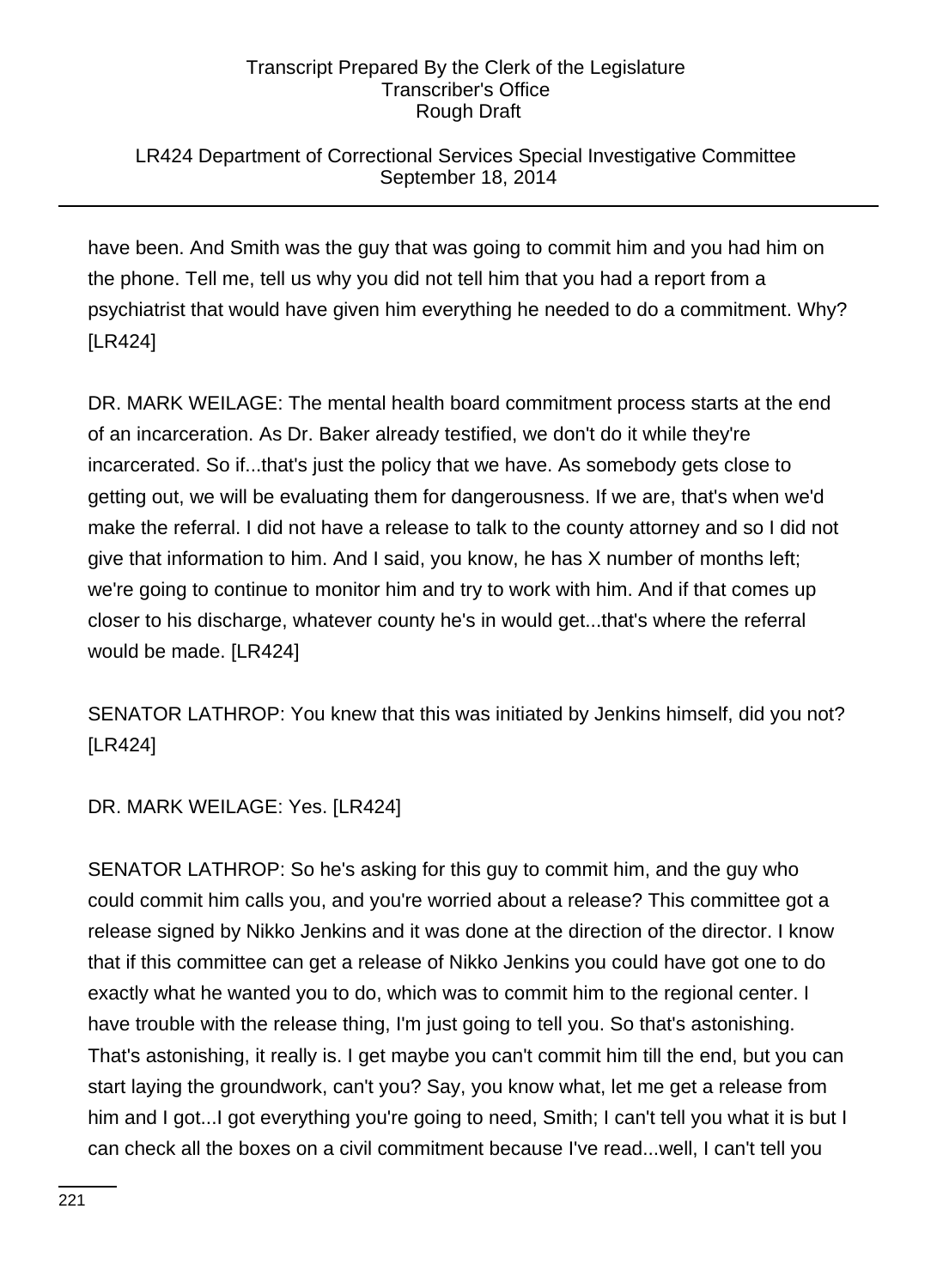## LR424 Department of Correctional Services Special Investigative Committee September 18, 2014

what but I got everything you need; just let me get a release and I'll send it to you. I have to tell you, when I read through this record, and I'll let you speak in a second, but as I read through this record, it is astonishing. It looks like we have a doctor who's making a diagnosis and everybody...the information is being bottled up and so no one tells the guy who can commit Nikko Jenkins that everything that county attorney needs is in your file. Everything he needs is in your file. And instead, you say we don't have a release. And we let him go on to the next place and he trips on to the next place and then he's out doing exactly what he promised. Tell me there's something more than the fact that you didn't have a medical release. [LR424]

DR. MARK WEILAGE: Well, yes, there is. I did not believe he was mentally ill, as I've...that...that as... [LR424]

SENATOR LATHROP: Don't you think you at least had an ethical obligation to tell Smith that, you know what, I'm not sure he's mentally ill but I got a psychiatrist here who not only thinks he's mentally ill, she has thought he's mentally ill since he showed up and she thinks he's dangerous? Didn't you have a duty? Didn't you have an ethical duty in your profession to inform this county attorney that at least there was a difference of opinion? [LR424]

DR. MARK WEILAGE: Well, I think that ultimately I didn't believe he was mentally ill and I'm not going to advocate for a mental health board hearing on somebody that I don't believe is mentally ill. I mean, in fact, there's even statute that says it's a misdemeanor to file on somebody if you don't think that they're mentally ill and...I mean to file... [LR424]

SENATOR LATHROP: You weren't going to file. That wasn't your job, right? That's not...your role is not to file. The county attorney does that. [LR424]

DR. MARK WEILAGE: Well, to submit paperwork requesting that somebody file.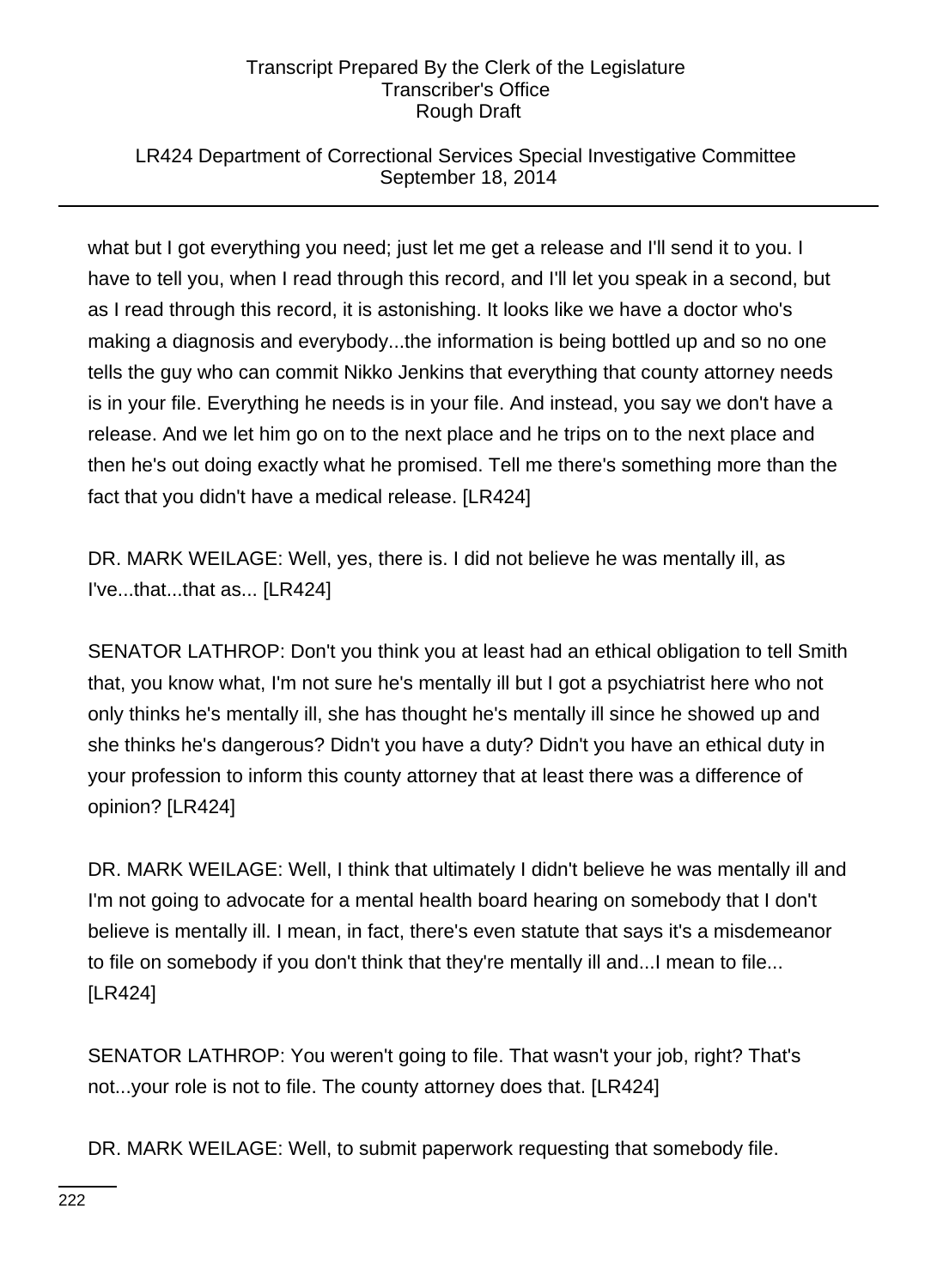## LR424 Department of Correctional Services Special Investigative Committee September 18, 2014

# [LR424]

SENATOR LATHROP: But no one asked you to request it either. That's the thing. You bottled up the information that would have got this guy committed. And I don't know if it was a turf war or what it was, but it had to be more than a release. Molly here called up the director and we had a release in two days from Nikko Jenkins, so it wasn't a release. I don't believe that, I just don't. And it seems a pattern, it seems a pattern where there was a group that just said, you know what, she just did another one of these psychotic diagnoses; get MIRT together because we need to do another one that says he wasn't. And then, when somebody wants to commit him...and for the life of me, I don't know what was in it for you or the people that wouldn't let this information out so the county attorney could do their job. I don't know what was in it for you. It...what's the harm in having him go to the regional center and get care unless they told you something? So did somebody at the regional center tell you, do not send this guy over here? [LR424]

DR. MARK WEILAGE: No. [LR424]

SENATOR LATHROP: That never came up. [LR424]

DR. MARK WEILAGE: No. [LR424]

SENATOR LATHROP: Did you ever know that they had capacity issues over at the regional center that would make sending him over there on a commitment a problem? [LR424]

DR. MARK WEILAGE: No. [LR424]

SENATOR LATHROP: No, you didn't? [LR424]

DR. MARK WEILAGE: I knew they had capacity issues, but I don't know... [LR424]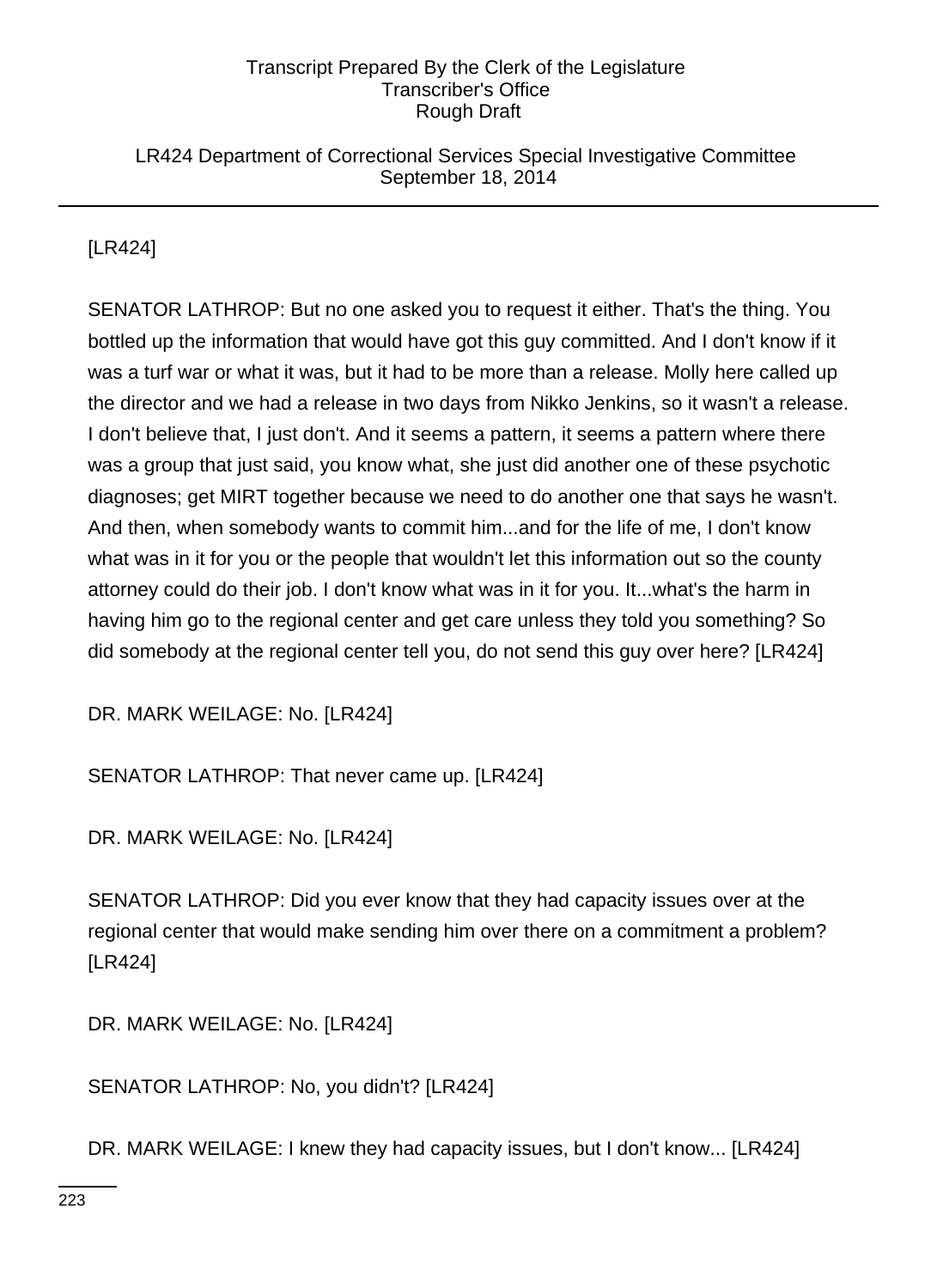LR424 Department of Correctional Services Special Investigative Committee September 18, 2014

SENATOR LATHROP: Had you ever had trouble trying to get somebody committed and they're over there going, quit sending these people, we have no room for them? [LR424]

DR. MARK WEILAGE: Not that I'm aware of. [LR424]

SENATOR LATHROP: You're not? [LR424]

DR. MARK WEILAGE: I've...we've...I've testified at numerous mental health board hearings around the state and I'm not made aware of any issues related to getting them committed. [LR424]

SENATOR LATHROP: So you would expect that if Mr. Smith over in Johnson County would have got the supporting documentation, which was basically Dr. Baker's report that was three weeks old, that there wouldn't have been an issue getting him into the regional center and having him committed. [LR424]

DR. MARK WEILAGE: I can't speak for them. [LR424]

SENATOR LATHROP: Did anybody suggest that you not give Smith the information he needed for a mental health commitment? [LR424]

DR. MARK WEILAGE: No one suggested that. [LR424]

SENATOR LATHROP: Did you talk to anybody about it? [LR424]

DR. MARK WEILAGE: I probably have talked to somebody about it. I don't recall who exactly. [LR424]

SENATOR LATHROP: Before you called Mr. Smith back in Johnson County, did you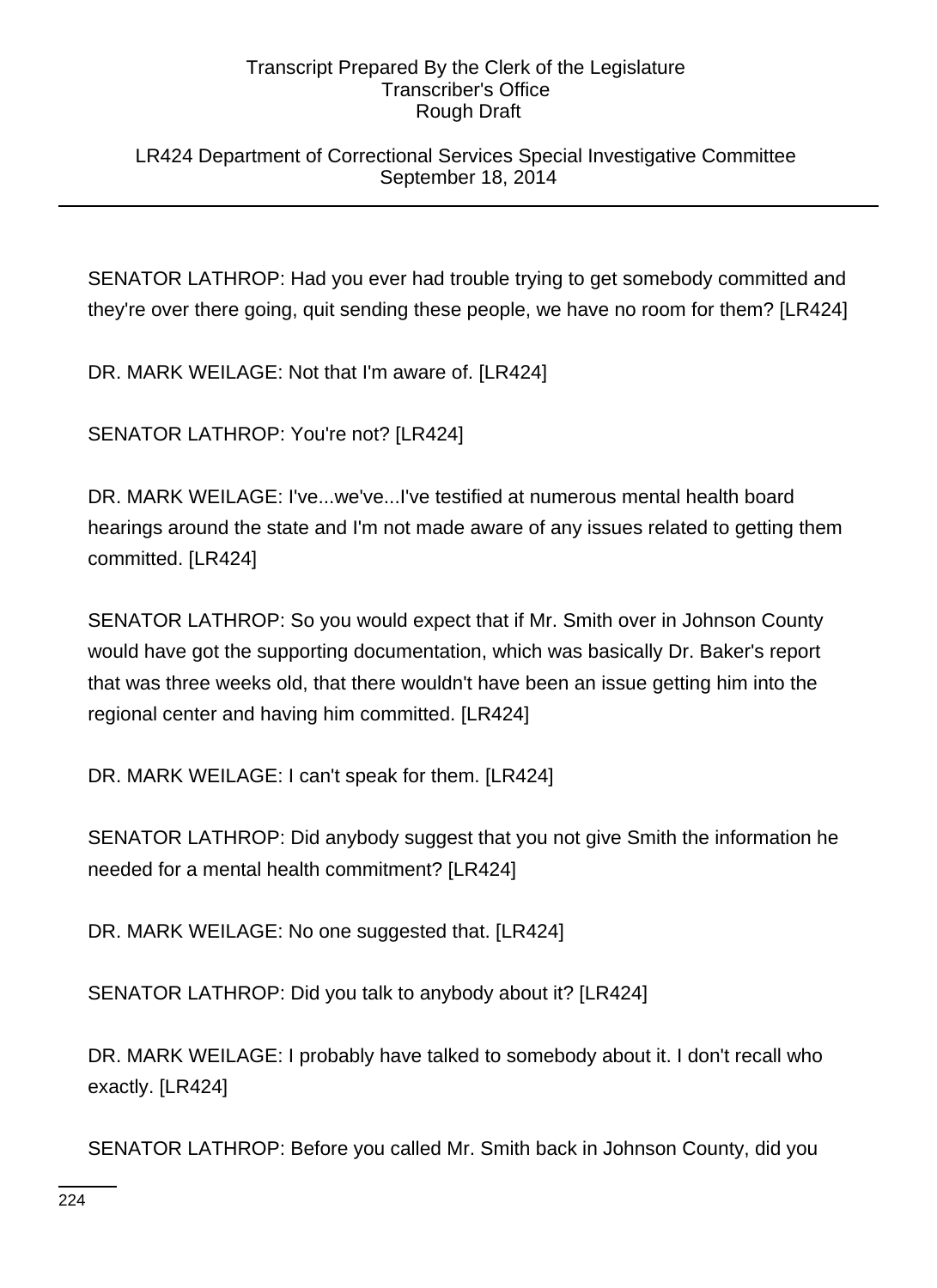## LR424 Department of Correctional Services Special Investigative Committee September 18, 2014

ever visit with Cameron Wright (phonetically), pardon me, Cameron White, Dr. White about what your response was going to be? [LR424]

DR. MARK WEILAGE: I don't believe so. I think I called him directly after getting the e-mail. [LR424]

SENATOR LATHROP: Okay. You called who when you say "him"? [LR424]

DR. MARK WEILAGE: The deputy county attorney, Rick Smith. [LR424]

SENATOR LATHROP: Okay. So you didn't...you didn't...this...your response was strictly your own idea. [LR424]

DR. MARK WEILAGE: Yes. [LR424]

SENATOR LATHROP: Did anybody ask you afterwards, jeez, you know, we have this report, it's only three weeks old, did you tell Smith about that? [LR424]

DR. MARK WEILAGE: No, no one asked me that. [LR424]

SENATOR LATHROP: No one questioned what you or asked you what you told the county attorney, who was interested in a commitment? [LR424]

DR. MARK WEILAGE: No, but I did share with people that I told them that if we...if a provider thought that he was mentally ill and dangerous, they would be filing towards the end in whatever county he resided in, towards the end of his incarceration. [LR424]

SENATOR LATHROP: You told that to whom? [LR424]

DR. MARK WEILAGE: I'm sure I said that in a conversation with Dr. White, if not other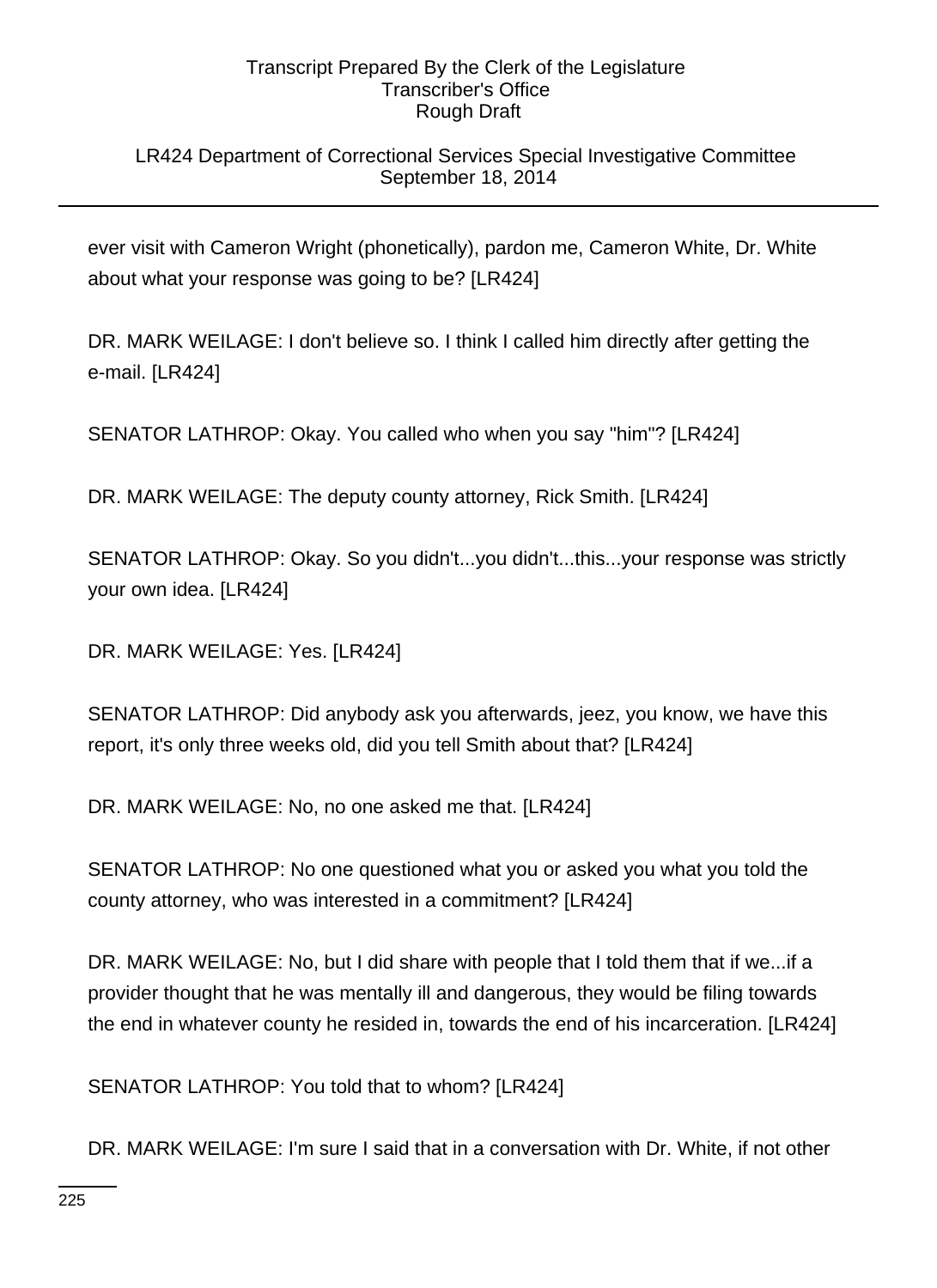LR424 Department of Correctional Services Special Investigative Committee September 18, 2014

people. [LR424]

SENATOR LATHROP: So you did have a conversation with White about what you told Smith? [LR424]

DR. MARK WEILAGE: Yes. [LR424]

SENATOR LATHROP: When was that conversation? [LR424]

DR. MARK WEILAGE: I don't recall. [LR424]

SENATOR LATHROP: Well, was it after you talked to Smith... [LR424]

DR. MARK WEILAGE: Yes. [LR424]

SENATOR LATHROP: ...or before? [LR424]

DR. MARK WEILAGE: No, it was after. [LR424]

SENATOR LATHROP: And was it that afternoon or the next day or a week or after Nikko murdered four people? [LR424]

DR. MARK WEILAGE: It was before then. [LR424]

SENATOR LATHROP: Before the murders? [LR424]

DR. MARK WEILAGE: Before...before he got out. I mean obviously I...I responded to him, since he sent me the e-mail. I talked to him probably within the next few days. [LR424]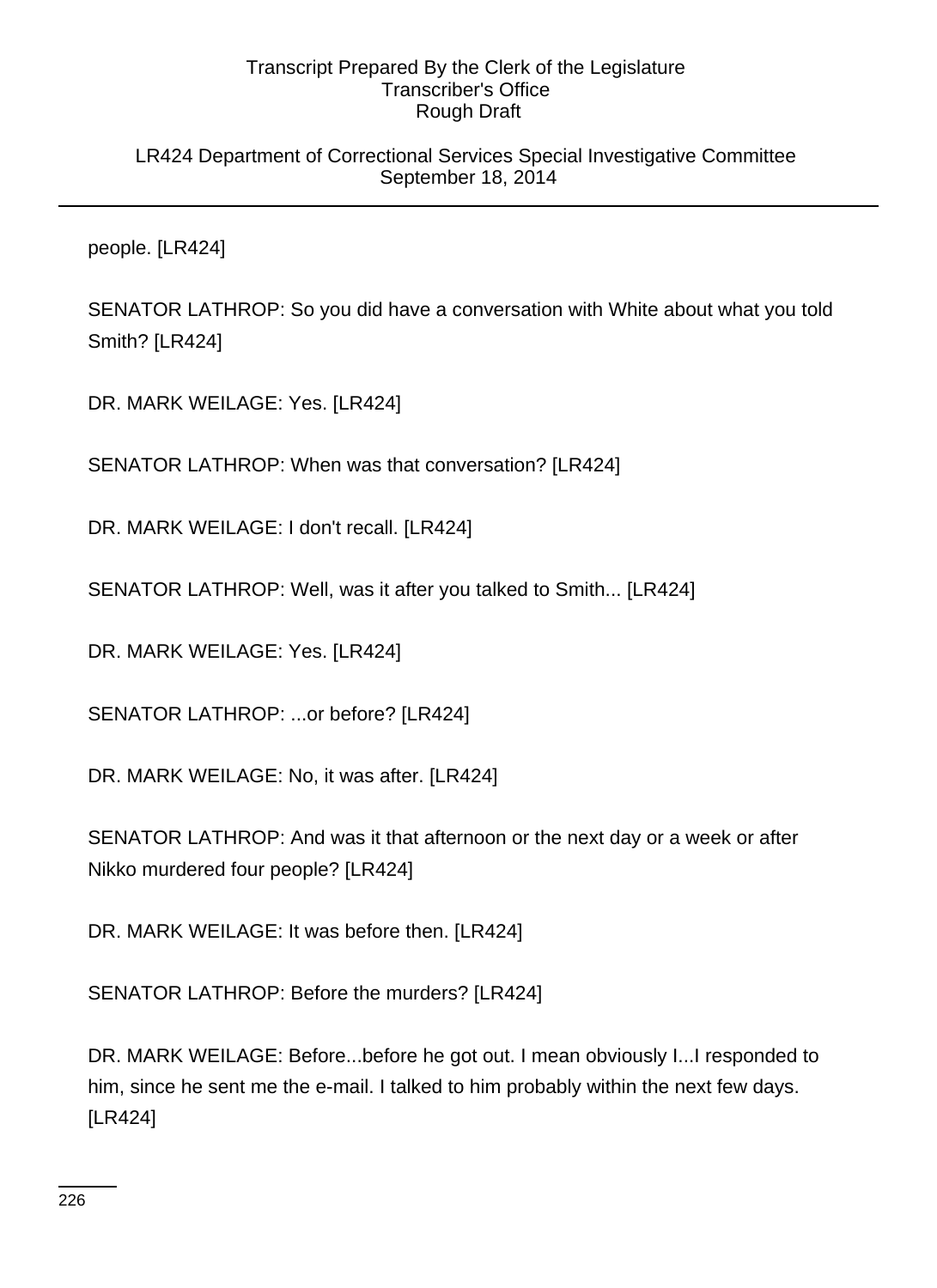## LR424 Department of Correctional Services Special Investigative Committee September 18, 2014

SENATOR LATHROP: Why did it come up? [LR424]

DR. MARK WEILAGE: Why did what come up? [LR424]

SENATOR LATHROP: Why were you having a conversation with White about your response at all? [LR424]

DR. MARK WEILAGE: Because he asked. He sent me an e-mail, so I told him what...that I followed up and this is what I said. [LR424]

SENATOR LATHROP: Where is that? [LR424]

DR. MARK WEILAGE: What do you mean? [LR424]

SENATOR LATHROP: You sent Cameron White an e-mail telling... [LR424]

DR. MARK WEILAGE: No, no, no. I just talked to him. I didn't...I don't...I probably just called him on the phone. [LR424]

SENATOR LATHROP: Okay. Did Dr. White know that you had a report from Dr. Baker that was three weeks old that had everything the county attorney needed for a civil commitment? [LR424]

DR. MARK WEILAGE: I don't know if he knew that or not. [LR424]

SENATOR LATHROP: Did you explain that to Dr. White, that you had a report... [LR424]

DR. MARK WEILAGE: No. [LR424]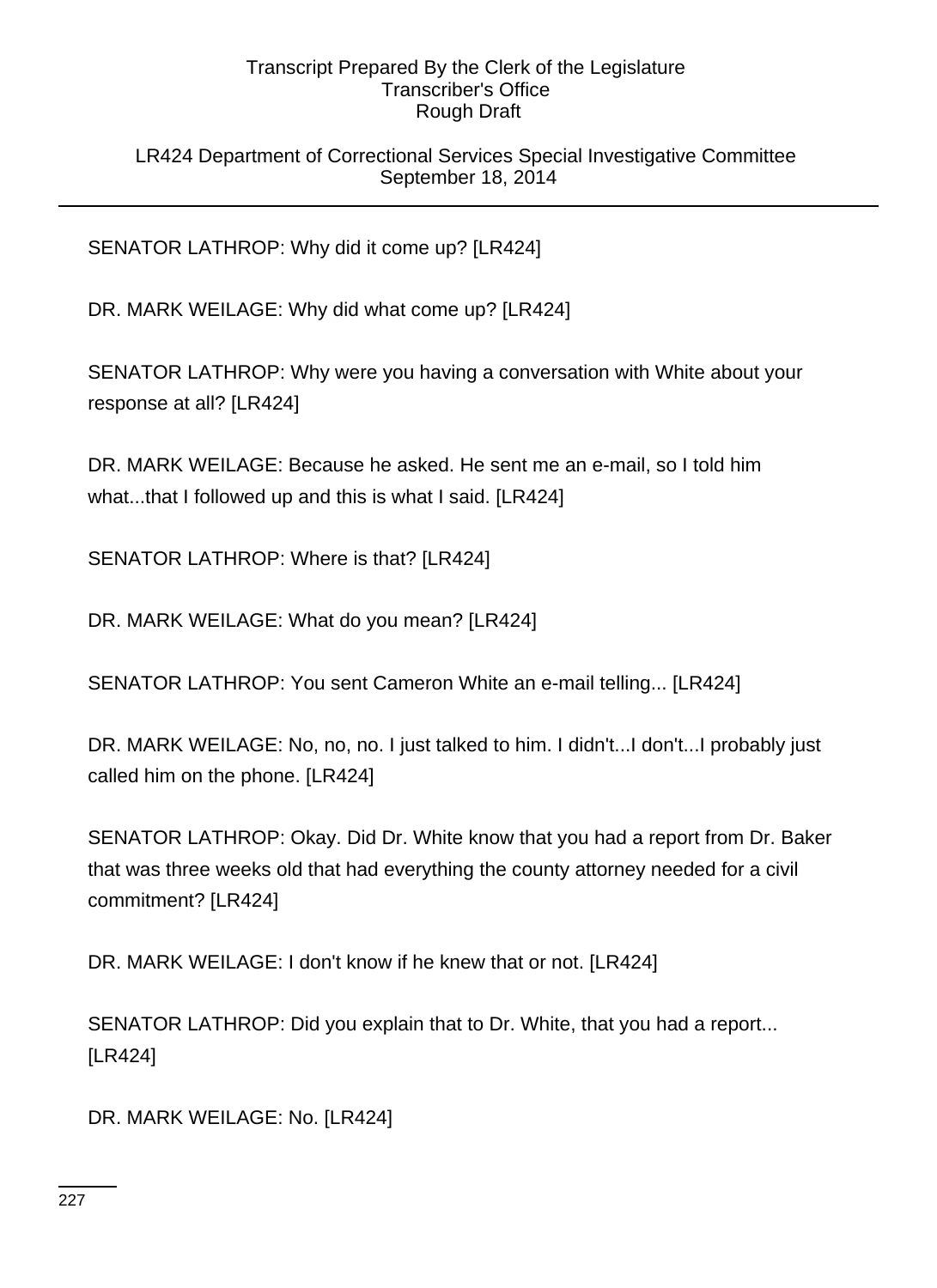## LR424 Department of Correctional Services Special Investigative Committee September 18, 2014

SENATOR LATHROP: ...that was three weeks old? [LR424]

DR. MARK WEILAGE: No. [LR424]

SENATOR LATHROP: No? So did Dr. White know or have any reason to know about Dr. Baker's report? [LR424]

DR. MARK WEILAGE: I don't know if he did or not. I didn't...I didn't discuss that with him. My recollection is that I didn't. [LR424]

SENATOR LATHROP: Kind of part of the problem. Baker writes a report. It's three weeks old. And when you talk to the county attorney you don't bring it up, and when you talk to your boss about what you said, you don't tell him that you have a report that's three weeks old that you didn't share with the county attorney. So this isn't...the problem with this isn't going up the chain of command. It stopped with you. Is that what you're telling me? [LR424]

DR. MARK WEILAGE: That's...I guess that's your interpretation. I don't feel like it's a problem that stopped with me, but I felt like... [LR424]

SENATOR LATHROP: Well,... [LR424]

DR. MARK WEILAGE: ...I handled it ethically. [LR424]

SENATOR LATHROP: ...just before I call Dr. White up here in a little bit, is there any reason Dr. White would have to know about the report written by Dr. Baker in February of 2013? [LR424]

DR. MARK WEILAGE: I'm not sure. I... [LR424]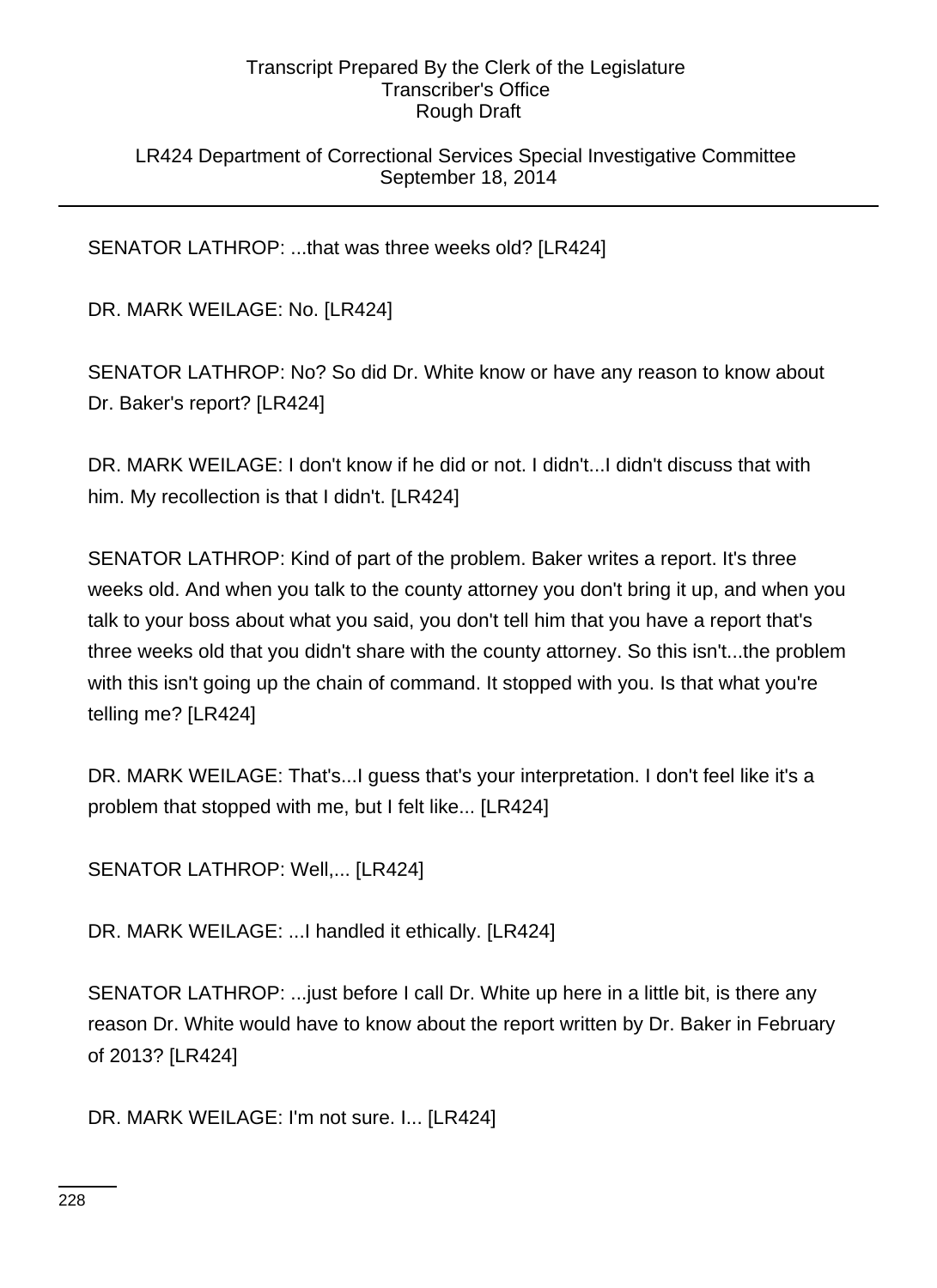## LR424 Department of Correctional Services Special Investigative Committee September 18, 2014

SENATOR LATHROP: You didn't tell him about it. [LR424]

DR. MARK WEILAGE: I didn't share it with him specifically, no. [LR424]

SENATOR LATHROP: You also had meetings or conversations with Dr. White about concerns expressed by the Ombudsman's Office. Remember those? [LR424]

DR. MARK WEILAGE: When was this? [LR424]

SENATOR LATHROP: Interestingly, about 20 minutes later, after the county attorney and the Ombudsman are calling within 20 minutes of each other on February 25. [LR424]

DR. MARK WEILAGE: Okay. [LR424]

SENATOR LATHROP: Does that sound familiar to you? It's kind of why you got this e-mail here, right? [LR424]

DR. MARK WEILAGE: Right, I guess. Yes. [LR424]

SENATOR LATHROP: It looks like Cameron White is being approached by both the county attorney and the Ombudsman on the same day, right? [LR424]

DR. MARK WEILAGE: Looks like it, yes. [LR424]

SENATOR LATHROP: And the Ombudsman wants to work on a discharge plan, right? [LR424]

DR. MARK WEILAGE: That's correct. [LR424]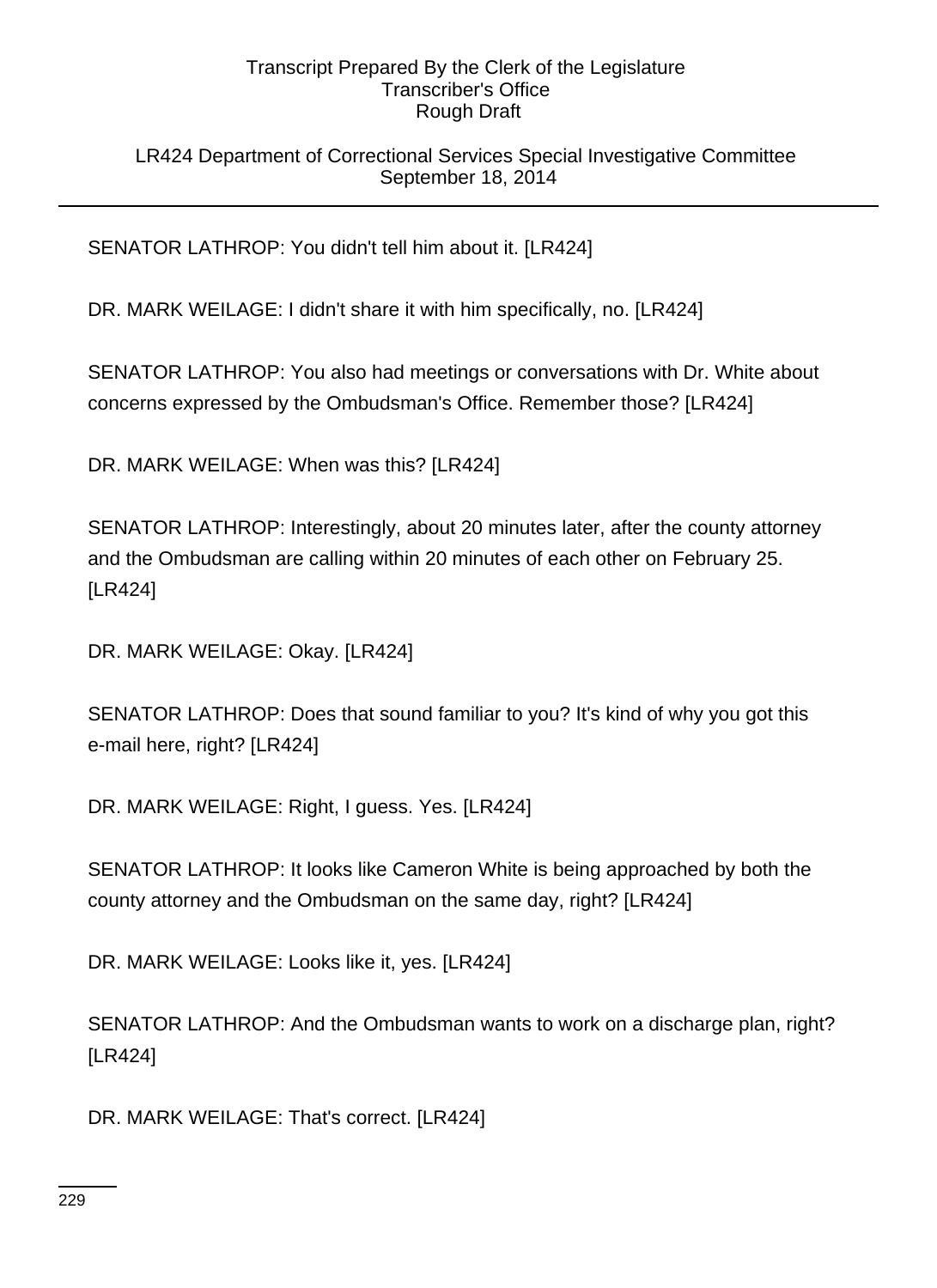## LR424 Department of Correctional Services Special Investigative Committee September 18, 2014

SENATOR LATHROP: And they approach...by the way, they're copying Bob Houston on the e-mail and Cameron White, and you're brought in to sort of help get the information they need to respond to the Ombudsman. [LR424]

DR. MARK WEILAGE: Yes. [LR424]

SENATOR LATHROP: Okay. What you're asked to do is get the behavioral health information, right? [LR424]

DR. MARK WEILAGE: That's correct. [LR424]

SENATOR LATHROP: And so would the behavioral health information, when somebody says get me the behavioral health information, would that include reports from your two psychologists over at Tecumseh? [LR424]

DR. MARK WEILAGE: It would include lots of things, yes, like including that. [LR424]

SENATOR LATHROP: Okay, but it would include what your two psychologists were saying? [LR424]

DR. MARK WEILAGE: Yes. [LR424]

SENATOR LATHROP: Would it include your assessment? [LR424]

DR. MARK WEILAGE: Yes. [LR424]

SENATOR LATHROP: Would it include the five assessments and diagnoses done by Dr. Baker? [LR424]

DR. MARK WEILAGE: Probably, yes. [LR424]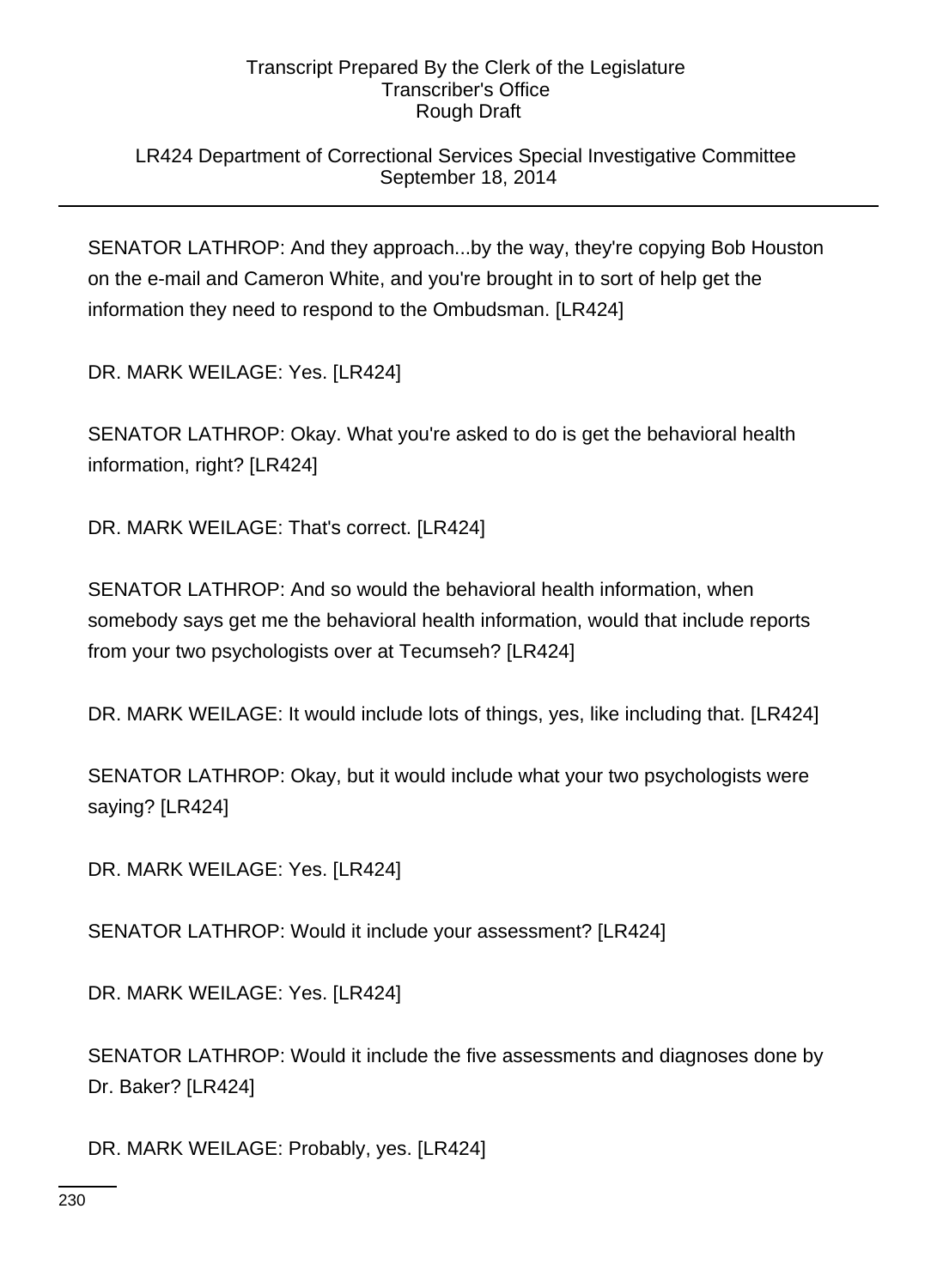LR424 Department of Correctional Services Special Investigative Committee September 18, 2014

SENATOR LATHROP: Now I'm asking you, did you put it in the information that you gave to Cameron White when he asked for the behavioral health information before he met with the Ombudsman? [LR424]

DR. MARK WEILAGE: I gave him my summary of the information that I thought was... [LR424]

SENATOR LATHROP: Okay. [LR424]

DR. MARK WEILAGE: My interpretation of the case. [LR424]

SENATOR LATHROP: Your interpretation. You did not provide him with what I would call the original materials. [LR424]

DR. MARK WEILAGE: No, I did not give him the complete file. [LR424]

SENATOR LATHROP: So if one of your psychologists, Pearson or Geiger, did an assessment of Mr. Jenkins and said that it's, you know, he's antisocial and narcissistic, you didn't put that report in the stack or in a...in an attachment to your summary. [LR424]

DR. MARK WEILAGE: No, I did not. [LR424]

SENATOR LATHROP: So let me look at this because I know I have a copy of this and I want to talk to you about it. By the way, on 199, on page 199 it is an e-mail from Dr. White to, I think, you, wasn't it? It looks like, yeah, because you reply to it. And he says: Gather and send me a summary of prior behavioral health activity on this case, including contacts and treatment plans. [LR424]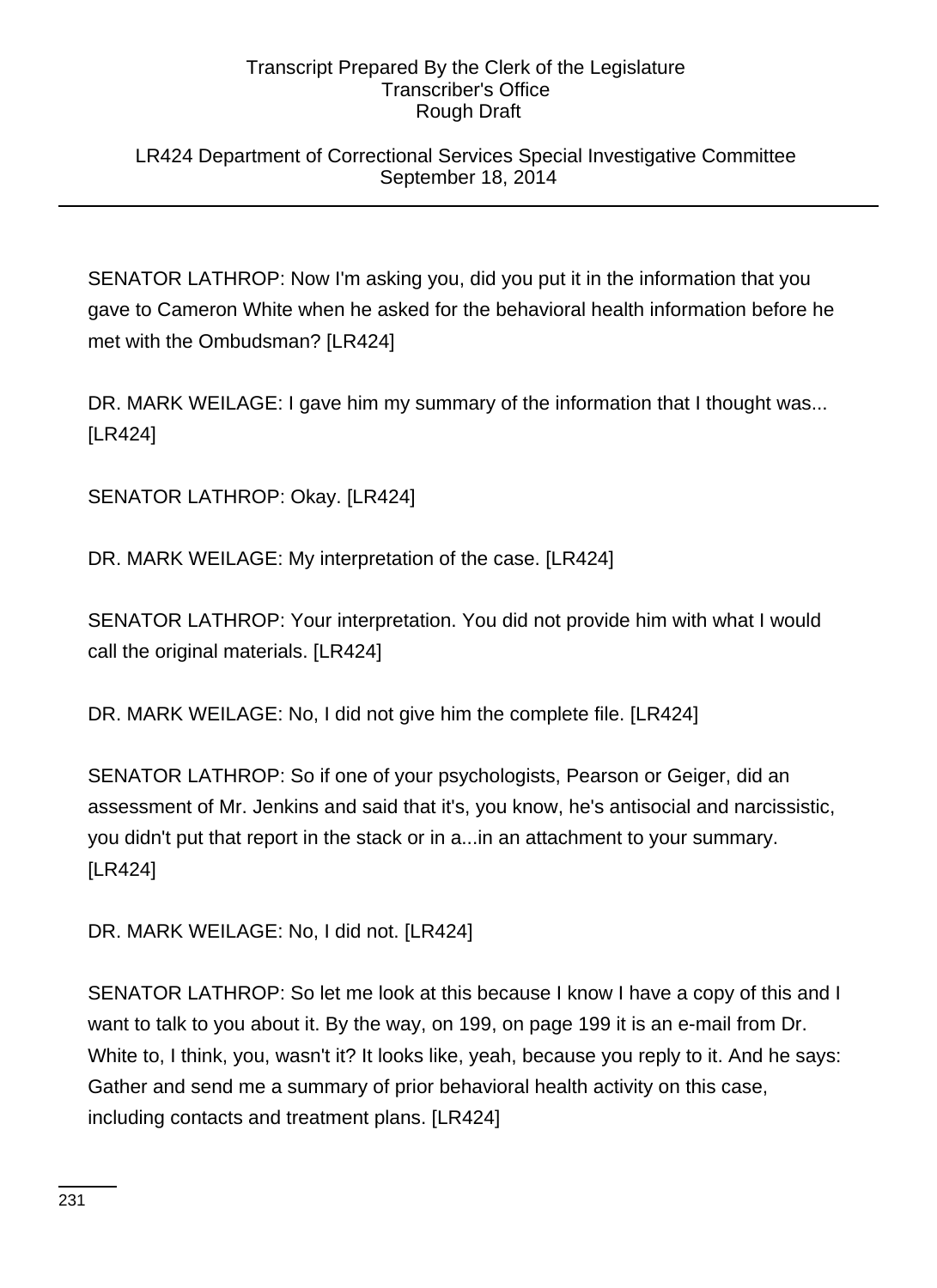LR424 Department of Correctional Services Special Investigative Committee September 18, 2014

DR. MARK WEILAGE: Okay. [LR424]

SENATOR LATHROP: You remember getting that? [LR424]

DR. MARK WEILAGE: Yes. [LR424]

SENATOR LATHROP: And then above that, on the same page, you say: I'll work on gathering the information. [LR424]

DR. MARK WEILAGE: Yes. [LR424]

SENATOR LATHROP: Right? So you remember gathering the information. And you don't...you're telling me that all you did, as a result of that directive, was to do a summary to Dr. White and not to give him copies of any documents. [LR424]

DR. MARK WEILAGE: That's correct. I believe that's what I did. [LR424]

SENATOR LATHROP: Before I talk about what you sent him, on 197 there's an e-mail. There's a couple of them. One is Bob Houston asking Kathy and Cameron to take the lead on gathering information on how we care for Mr. Jenkins in anticipation of responding to the Ombudsman. Do you see that? [LR424]

DR. MARK WEILAGE: Uh-huh. [LR424]

SENATOR LATHROP: And then above that...by the way, you were copied on that? Yes, you were. And so above that you write back to, or apparently hit reply and write back to Bob Houston the director, then-director; Kathy Foster, who's over at...what does she do? [LR424]

DR. MARK WEILAGE: Oh, Kathy Foster is the social work... [LR424]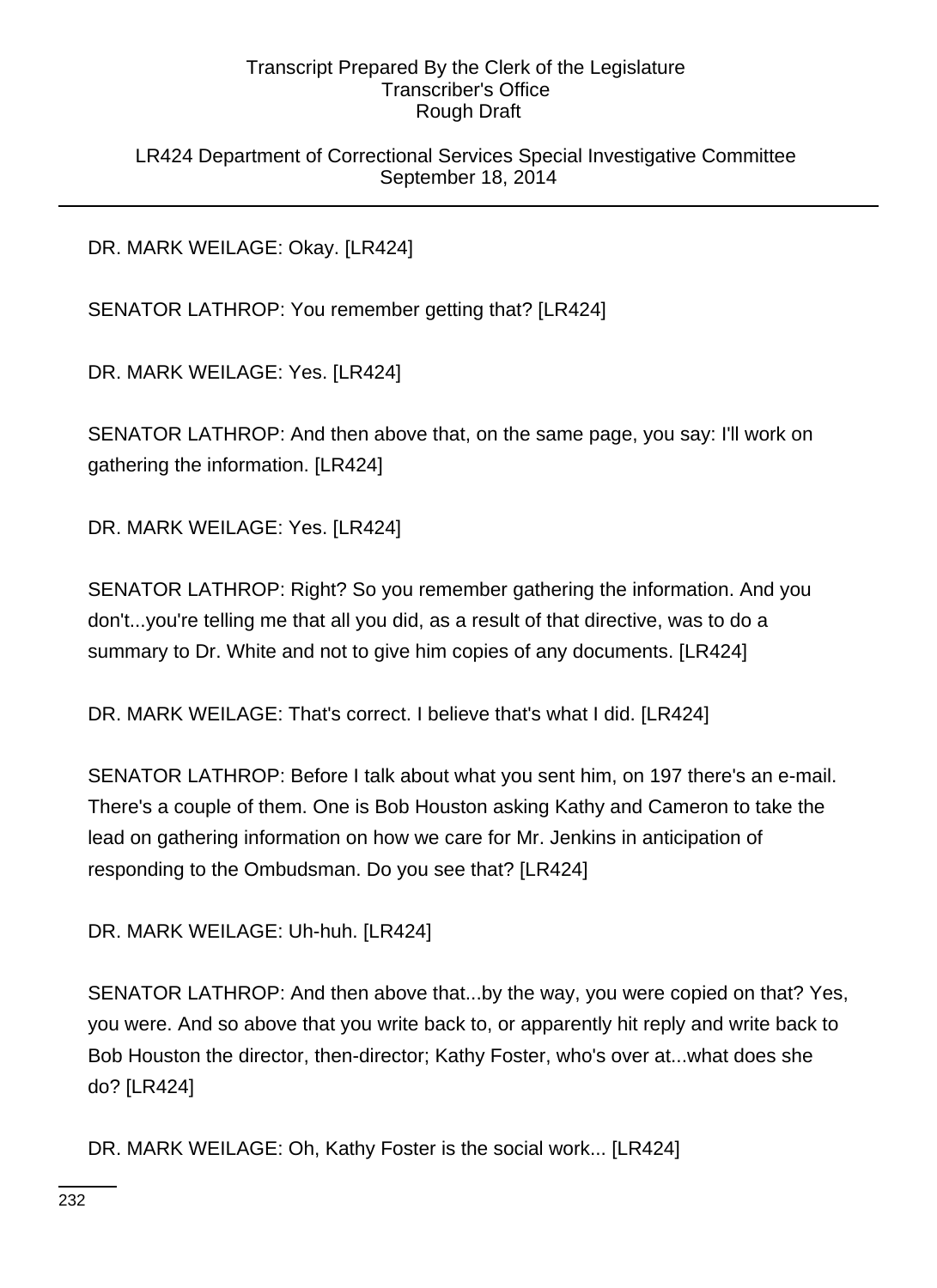LR424 Department of Correctional Services Special Investigative Committee September 18, 2014

SENATOR LATHROP: Social worker. [LR424]

DR. MARK WEILAGE: Yes. [LR424]

SENATOR LATHROP: Pardon me. [LR424]

DR. MARK WEILAGE: Yes, the director of social work. [LR424]

SENATOR LATHROP: Cameron White, your boss; Evelyn Bullock; Randy Kohl, the boss's boss; and Frank Hopkins. You write back and say: Do I need to be at the 3-4 meeting? If so, what time? Is the 3-4 a reference to March 4? [LR424]

DR. MARK WEILAGE: Yes. [LR424]

SENATOR LATHROP: And is the meeting a reference to a meeting with respect to this subject matter? [LR424]

DR. MARK WEILAGE: That's my assumption, yes. [LR424]

SENATOR LATHROP: Okay. So to get the time line, the Ombudsman's Office expresses concern on the 25th. They want to have a meeting. And that goes to Dr. White. Dr. White asks you to gather some stuff, and then you say, am I supposed to be at the meeting on March 4, 2013, right? [LR424]

DR. MARK WEILAGE: That's correct. [LR424]

SENATOR LATHROP: Tell me what that meeting was supposed to be about. First of all, were you invited? [LR424]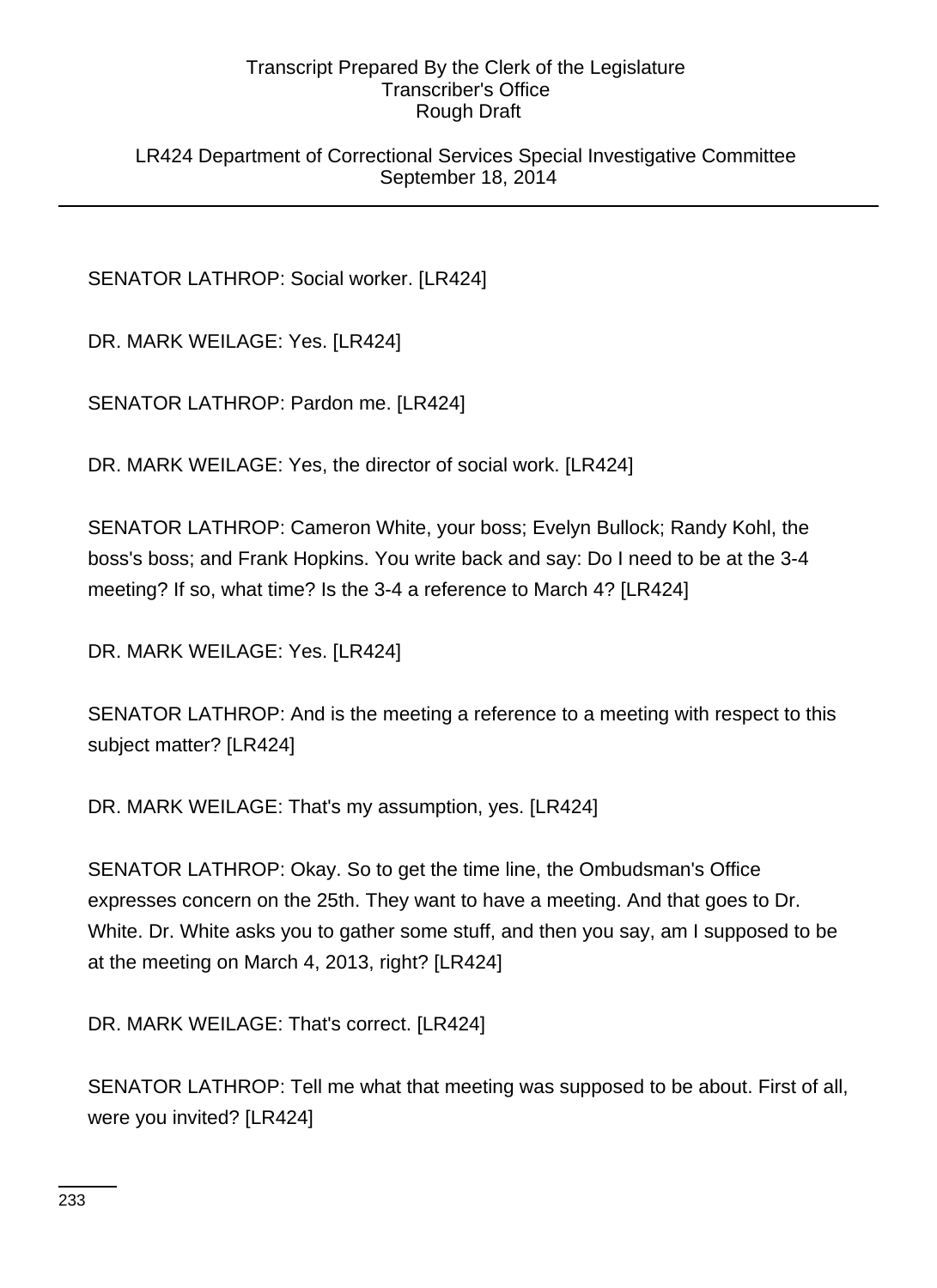## LR424 Department of Correctional Services Special Investigative Committee September 18, 2014

DR. MARK WEILAGE: Um...it was unclear, which is why I was trying to clarify with Dr. White if... [LR424]

SENATOR LATHROP: Okay. [LR424]

DR. MARK WEILAGE: ...they wanted me to go to that, but. [LR424]

SENATOR LATHROP: So did they? [LR424]

DR. MARK WEILAGE: Yes. [LR424]

SENATOR LATHROP: All right. So where was the meeting? [LR424]

DR. MARK WEILAGE: It was at central office. [LR424]

SENATOR LATHROP: And is there a conference room in the central office? [LR424]

DR. MARK WEILAGE: There's lots of them, yes. [LR424]

SENATOR LATHROP: Yeah? Is it the one right next to the director's office? [LR424]

DR. MARK WEILAGE: There is one there, yes. [LR424]

SENATOR LATHROP: Is that where you met? [LR424]

DR. MARK WEILAGE: I believe so, yes. [LR424]

SENATOR LATHROP: Okay. So you're in a conference room right outside the director's office and the subject matter is the Ombudsman's want to know what's going on with Jenkins in his last five months before he's discharged. True? [LR424]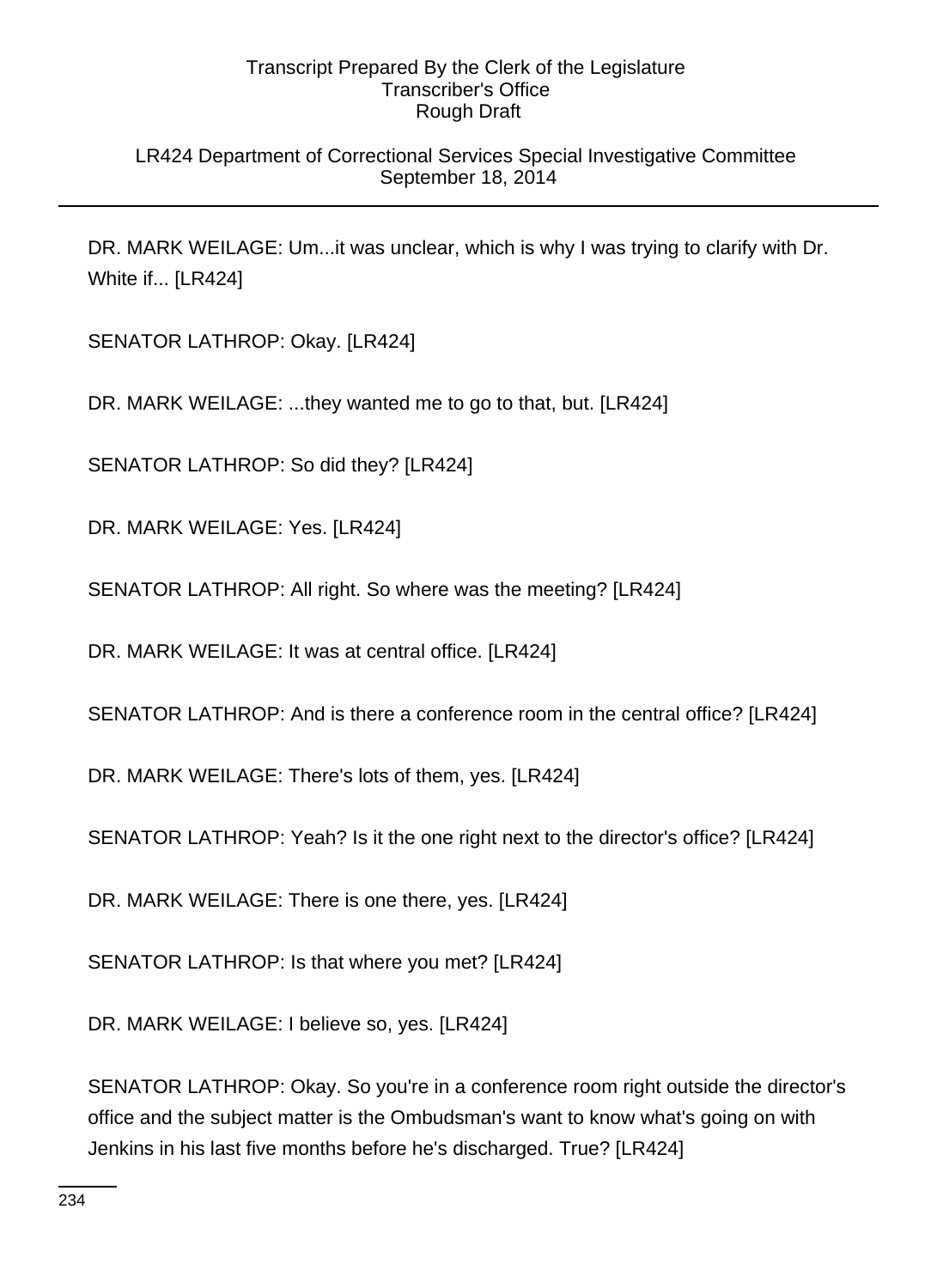LR424 Department of Correctional Services Special Investigative Committee September 18, 2014

DR. MARK WEILAGE: Basically, yes. [LR424]

SENATOR LATHROP: And you were tasked with gathering the behavioral health information. [LR424]

DR. MARK WEILAGE: Yes. [LR424]

SENATOR LATHROP: Right? And you're in the meeting to talk about behavioral health information because you're the behavioral health guy. [LR424]

DR. MARK WEILAGE: Correct. [LR424]

SENATOR LATHROP: Okay. Now who else is in the meeting? [LR424]

DR. MARK WEILAGE: I don't recall all the people that were there. [LR424]

SENATOR LATHROP: Was Cameron White there? [LR424]

DR. MARK WEILAGE: I believe so. [LR424]

SENATOR LATHROP: Was Kathy Foster there? [LR424]

DR. MARK WEILAGE: I believe so. [LR424]

SENATOR LATHROP: Were Pearson and Geiger there? [LR424]

DR. MARK WEILAGE: No. [LR424]

SENATOR LATHROP: Okay. [LR424]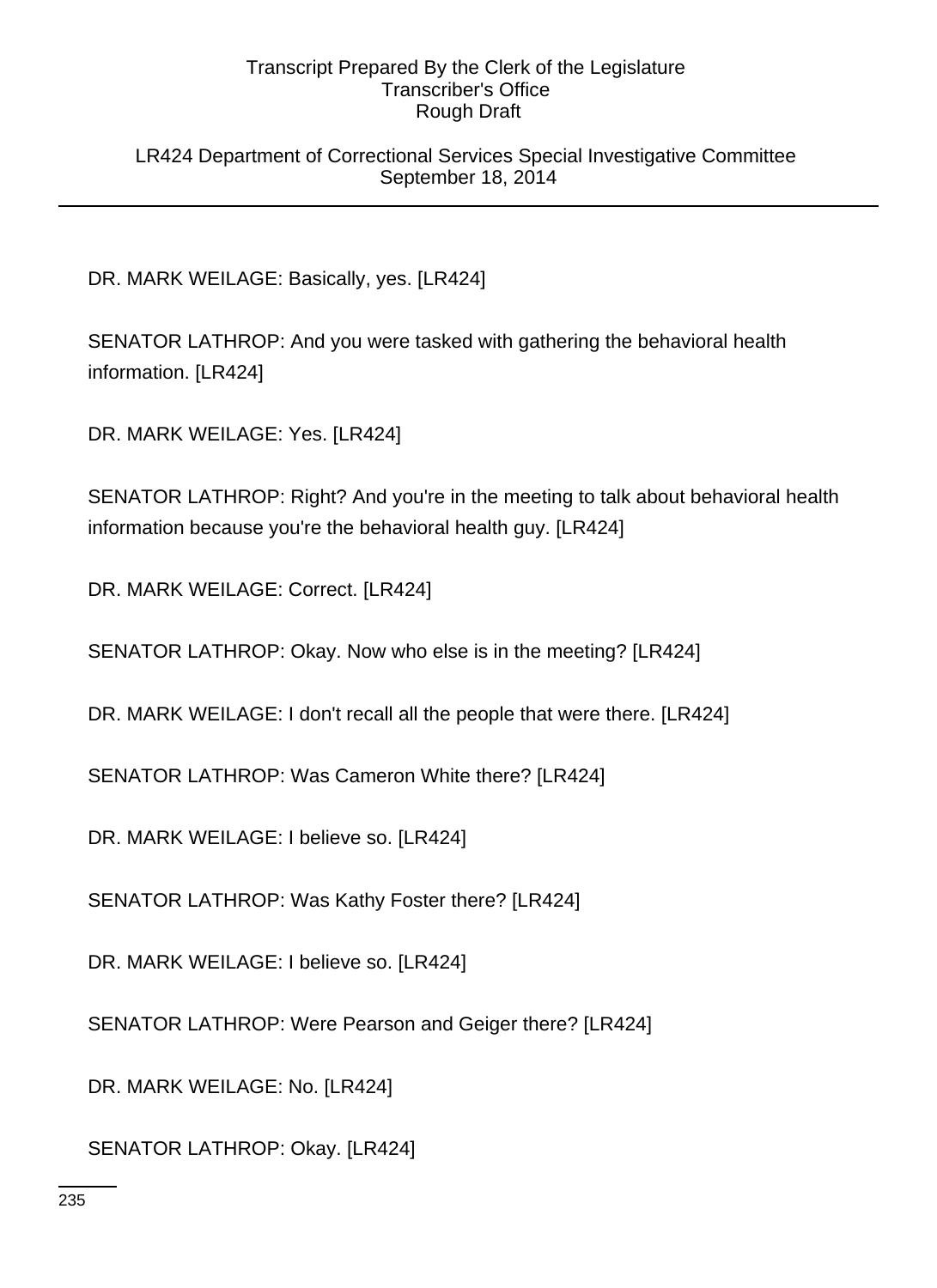## LR424 Department of Correctional Services Special Investigative Committee September 18, 2014

DR. MARK WEILAGE: I don't think so. [LR424]

SENATOR LATHROP: How about Bob Houston? [LR424]

DR. MARK WEILAGE: Well, let me just say I don't think so. [LR424]

SENATOR LATHROP: Okay. Did you have some lawyers in the room? I saw something about notifying Green and Lindstrom (sic--Lindgren). [LR424]

DR. MARK WEILAGE: So they probably...one of them or both of them were probably in the room. [LR424]

SENATOR LATHROP: Do you remember them being there? [LR424]

DR. MARK WEILAGE: I think there was somebody from legal. I don't remember who. [LR424]

SENATOR LATHROP: Okay. And was the director there? [LR424]

DR. MARK WEILAGE: I believe...I don't remember if he was there for that meeting. [LR424]

SENATOR LATHROP: It's in the office right next to his, right? [LR424]

DR. MARK WEILAGE: Yes. [LR424]

SENATOR LATHROP: So you don't know or you're not sure? What's your answer about whether Bob Houston was... [LR424]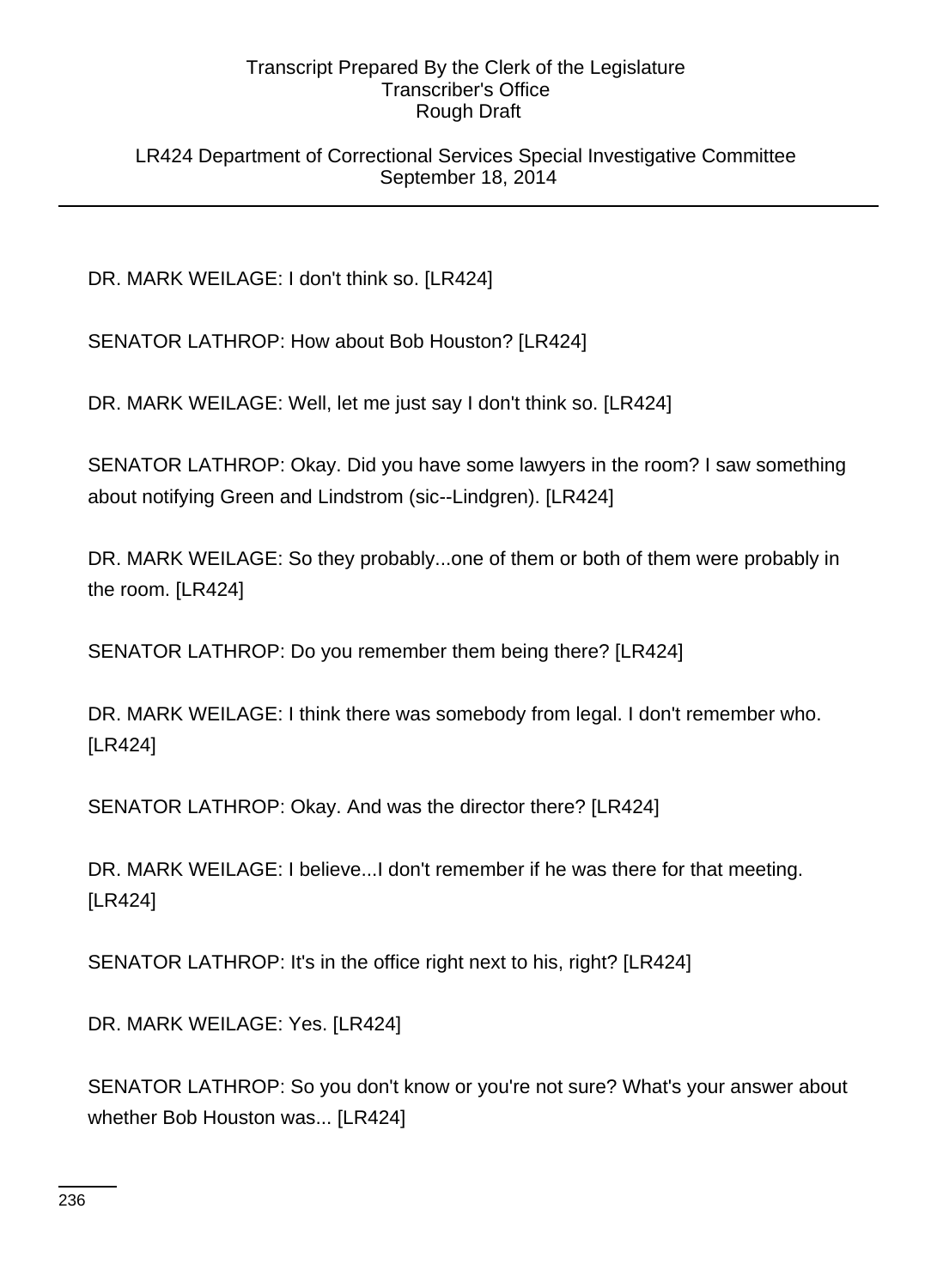## LR424 Department of Correctional Services Special Investigative Committee September 18, 2014

DR. MARK WEILAGE: Well, I'm not sure. I know there was...I know there was a deputy director there. I can't remember if the director came in for that meeting. We've had a number of meetings there over the course of time and I don't recall if he was there. [LR424]

SENATOR LATHROP: Okay. [LR424]

DR. MARK WEILAGE: I wasn't taking minutes on who was in attendance. [LR424]

SENATOR LATHROP: That's a good point. Was there somebody taking minutes of this meeting? [LR424]

DR. MARK WEILAGE: I don't know. I don't recall. [LR424]

SENATOR LATHROP: Did you ever see minutes printed from this meeting? [LR424]

DR. MARK WEILAGE: I don't recall seeing any minutes printed from the meeting. [LR424]

SENATOR LATHROP: Okay. So is there somebody from the Ombudsman's Office there? [LR424]

DR. MARK WEILAGE: I believe so. [LR424]

SENATOR LATHROP: Do you know who? [LR424]

DR. MARK WEILAGE: I don't recall. I want to say Mr. Moreland, but I'm not 100 percent sure. [LR424]

SENATOR LATHROP: Okay. And was the purpose of the meeting to figure out what his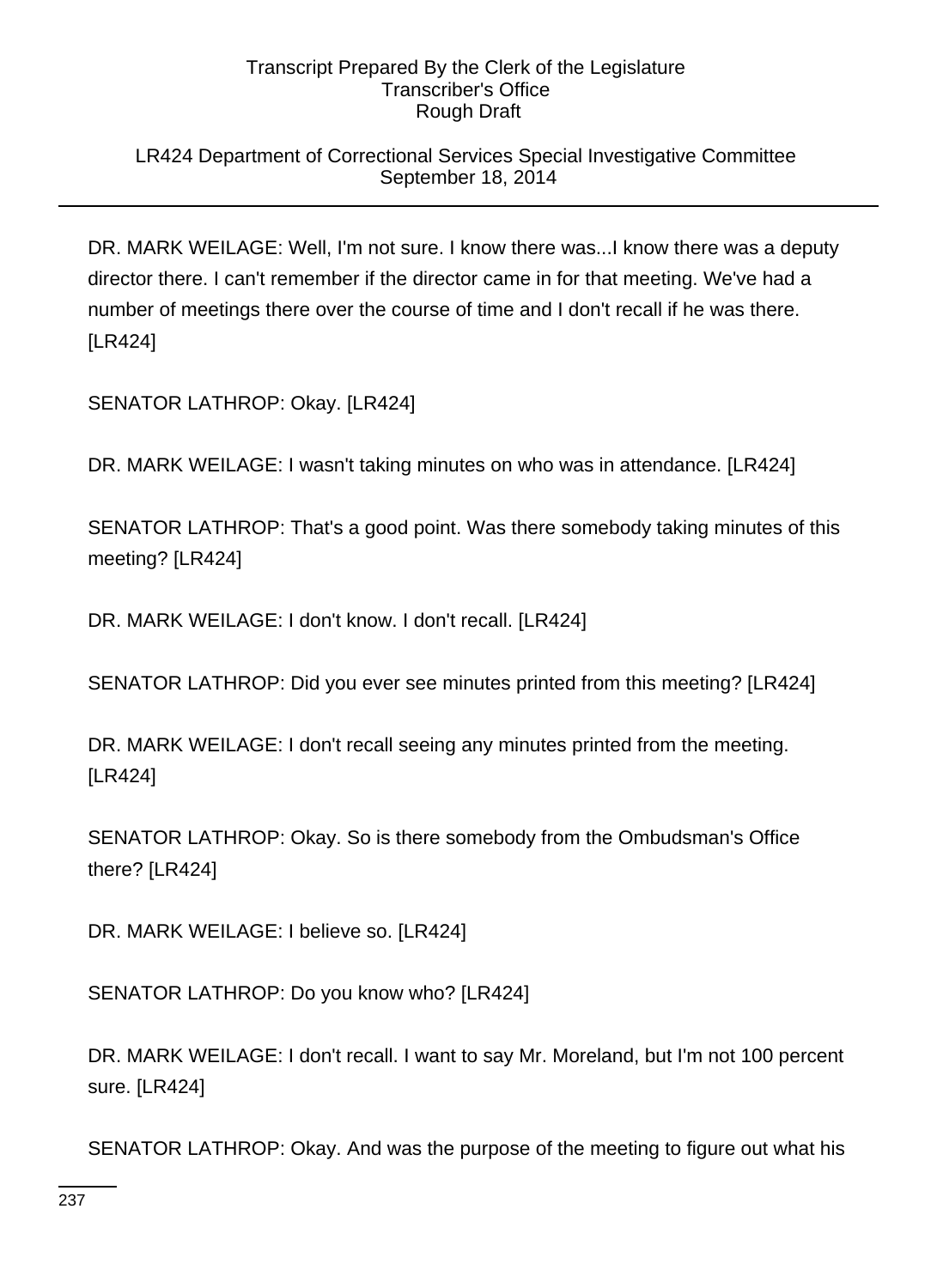LR424 Department of Correctional Services Special Investigative Committee September 18, 2014

discharge should look like? [LR424]

DR. MARK WEILAGE: That's, yeah, it's part of it, yeah. [LR424]

SENATOR LATHROP: Now did anybody from the Ombudsman's Office come in and go, you know, I'm getting reports that this guy is mentally ill and he's really acting bizarre over there at intensive management or the segregation unit? Did you get that from the Ombudsman's Office? [LR424]

DR. MARK WEILAGE: I don't recall what they said at the meeting. [LR424]

SENATOR LATHROP: Did they tell you or say anything in the meeting that gave you any idea that the Ombudsman had any notion that Nikko Jenkins was doing the things that I've described: snorting his own semen, drinking his own urine, writing on the wall with his own blood, threatening to get out and murder and kill and pull the heart out of people? Did you get a sense that they already knew that before they were there? [LR424]

DR. MARK WEILAGE: I don't recall. [LR424]

SENATOR LATHROP: Okay. Your job, you're the mental health guy. You're sitting in the room and everybody starts talking about what do we do with Jenkins because he's going to jam out at the end of July. Do you tell the roomful of people there, that are assembled to figure out what to do with Nikko Jenkins, that there was a report prepared by a psychiatrist less than a month earlier that said he is dangerous, mentally ill, an imminent danger, and that he is going to be released soon and should be civilly committed? Did you tell that room of people assembled to address Nikko Jenkins' discharge that that was the case? [LR424]

DR. MARK WEILAGE: I don't...I don't recall if I said that specifically. [LR424]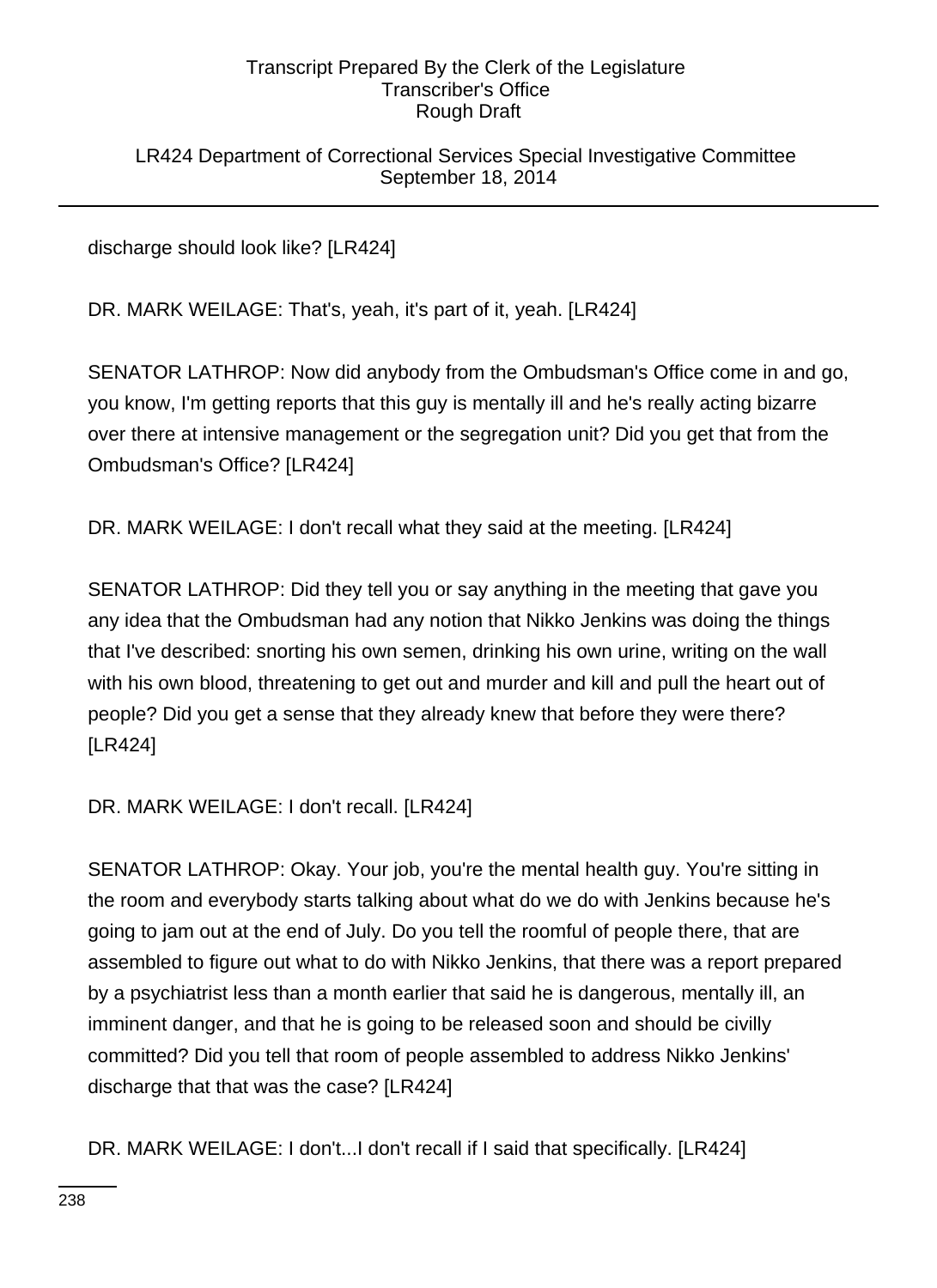## LR424 Department of Correctional Services Special Investigative Committee September 18, 2014

SENATOR LATHROP: Well, did you say anything that even sounded like that? [LR424]

DR. MARK WEILAGE: I think we did talk about what the psychiatrists' opinions were in terms of diagnosis. [LR424]

SENATOR LATHROP: Now I can call these other guys up here, okay? I can call the Ombudsman's up here and have them testify. [LR424]

DR. MARK WEILAGE: Okay. [LR424]

SENATOR LATHROP: I want to know what you remember, because... [LR424]

DR. MARK WEILAGE: Okay. [LR424]

SENATOR LATHROP: ...I don't want you guessing... [LR424]

DR. MARK WEILAGE: Okay. All right. [LR424]

SENATOR LATHROP: ...or filling in gaps. [LR424]

DR. MARK WEILAGE: So I don't remember. [LR424]

SENATOR LATHROP: Okay. You don't remember telling people that Jenkins was engaged in self-mutilation and all these other things that would, to most of us, demonstrate mental illness. [LR424]

DR. MARK WEILAGE: No, I don't believe I said... [LR424]

SENATOR LATHROP: Did you share the report of Dr. Baker with anybody in the room?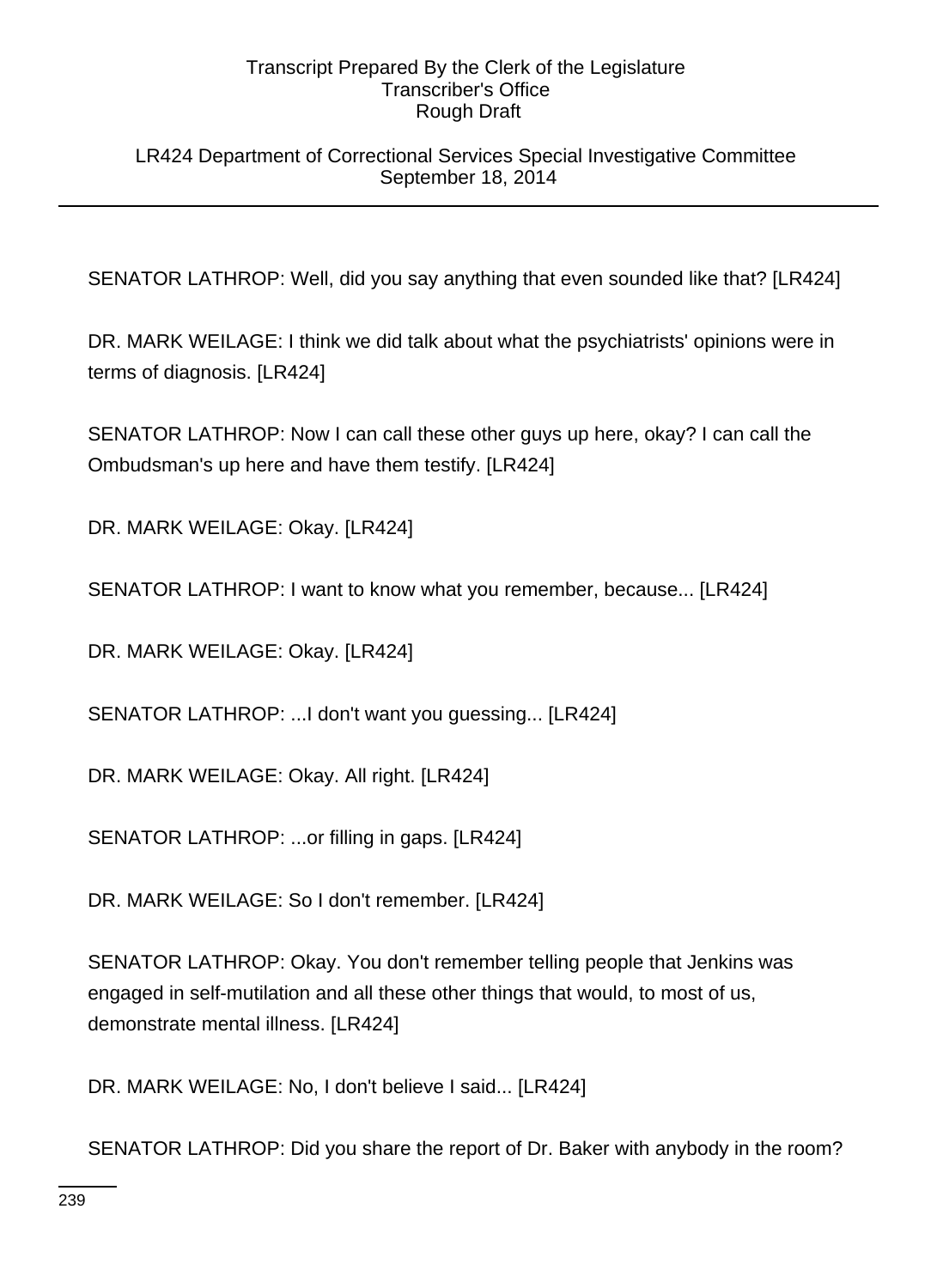## LR424 Department of Correctional Services Special Investigative Committee September 18, 2014

[LR424]

DR. MARK WEILAGE: I don't recall doing that, no. [LR424]

SENATOR LATHROP: Do you think the subject might have been...as it turns out we talk about how to transition him, right,... [LR424]

DR. MARK WEILAGE: Correct. [LR424]

SENATOR LATHROP: ...get him out of segregation and get him...have him spend some time in population, general population, before he gets out and do the violence prevention programming. [LR424]

DR. MARK WEILAGE: Violence Reduction Program. [LR424]

SENATOR LATHROP: Okay. That's what the focus was on, right? [LR424]

DR. MARK WEILAGE: Well, I don't think the focus, because of the time constraints, the focus necessarily wasn't on Violence Reduction Program. It was on transition opportunities and working with social work for...to identify things that he may need or to help him transition back into the community. That was the discussion as I recall it. [LR424]

SENATOR LATHROP: And the "what's he need" would be the services he's going to need on the outside. [LR424]

DR. MARK WEILAGE: Services, supports, living, all that stuff. [LR424]

SENATOR LATHROP: Here is what I don't understand, okay? I really don't understand this and you can help me out. You have a bunch of people assembled in the room to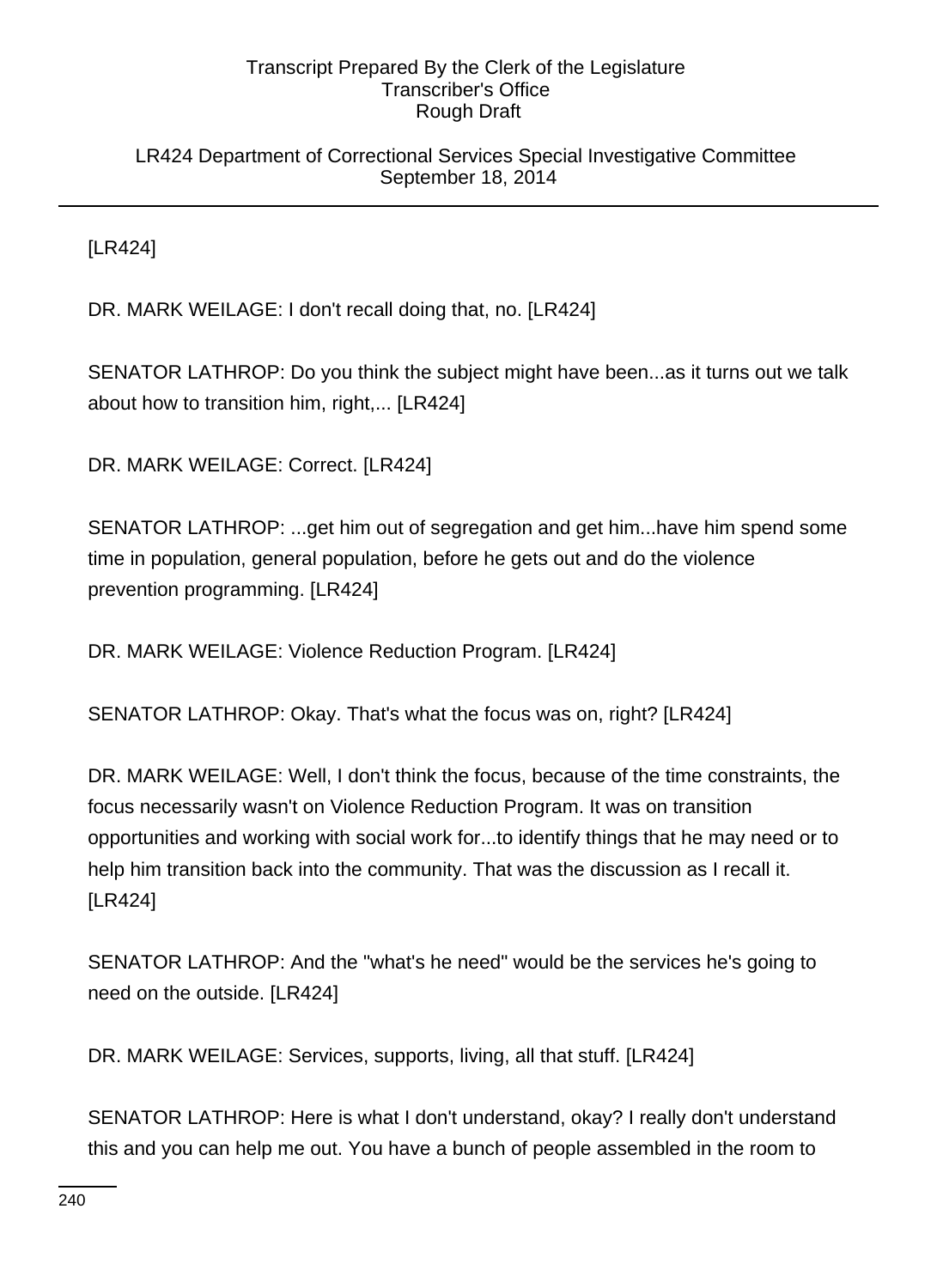## LR424 Department of Correctional Services Special Investigative Committee September 18, 2014

talk about Nikko Jenkins and it's like they're talking about making sure he has a place to live. And you have to be sitting there thinking, oh, there are way bigger problems than where this guy is going to live, whether it's going to be in Omaha or Lincoln, or whether he's going to get...whether that outfit down in Lincoln is going to close up before he can get some care. You have to be sitting in that room going, oh, these people have no idea. This guy has been cutting himself and writing on the wall in his own blood and drinking his own urine and threatening to bring the war of Revelations when he gets out. Didn't tell anybody? [LR424]

DR. MARK WEILAGE: I didn't believe it was related to a mental illness, therefore, I didn't. [LR424]

SENATOR LATHROP: Oh my! Really? That's it. You had the psychiatrist...by the way, you hadn't done another assessment since the psychiatrist, Dr. Baker, did one on, pardon me, February 4 of 2013. Would that be true? [LR424]

DR. MARK WEILAGE: That's right. [LR424]

SENATOR LATHROP: The last assessment done was by the psychiatrist that said he's mentally ill, and still you wouldn't believe her. [LR424]

DR. MARK WEILAGE: I had a differing opinion. [LR424]

SENATOR LATHROP: And your differing opinion kept you from sharing Dr. Baker's opinion with not only the county attorney in Johnson County but the Ombudsman and everybody assembled in the room who was there to figure out what to do with this guy, because everybody was afraid of him before he got out. And so you didn't share it with anybody because you didn't share the opinion. Is that what you're telling us? [LR424]

DR. MARK WEILAGE: That was a long question. Can you...? [LR424]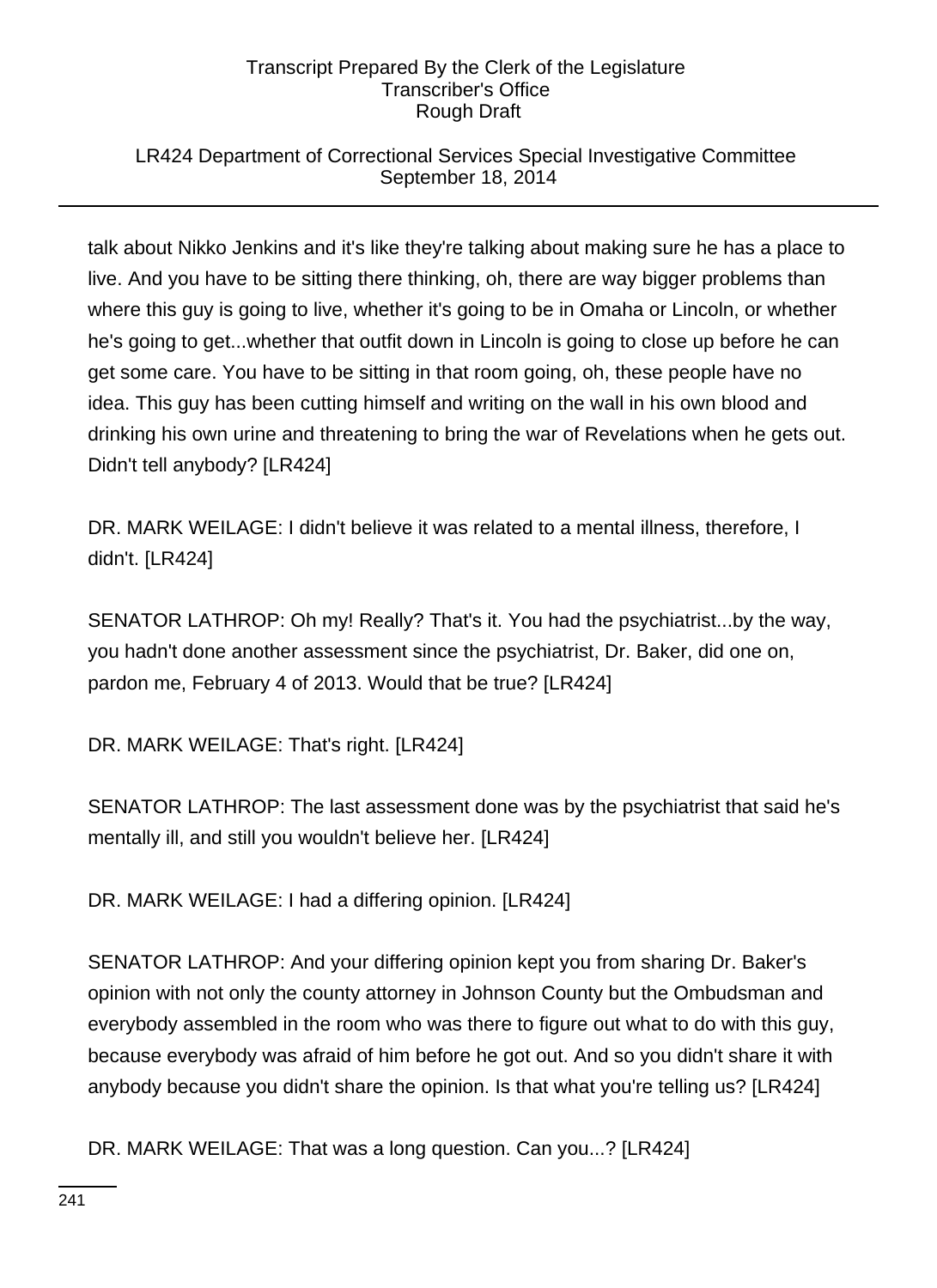LR424 Department of Correctional Services Special Investigative Committee September 18, 2014

SENATOR LATHROP: You didn't share that you had an opinion from the psychiatrist, who was the last person to do an assessment before that meeting. You didn't tell anybody in the room that you had an opinion from the doctor because you didn't believe it. [LR424]

DR. MARK WEILAGE: I don't know if...I can't recall if I shared anything about Dr. Baker's last report in that meeting. [LR424]

SENATOR LATHROP: In hindsight, do you think it would have been useful? Do you think the ombudsmen, who were trying to figure out a discharge plan for Nikko Jenkins, should have seen Dr. Baker's report? I know they had a release because you went through that with them. You think they should have seen Dr. Baker's report? [LR424]

DR. MARK WEILAGE: They can...they could have...it would have been useful for them to have seen everything I guess. I mean if they want to... [LR424]

SENATOR LATHROP: So they should have seen Dr. Baker's report along with your opinion that was a year old. [LR424]

DR. MARK WEILAGE: Both opinions, yes. [LR424]

SENATOR LATHROP: Okay. But they didn't. [LR424]

DR. MARK WEILAGE: I don't know if they saw it or not. Not...but at the.. [LR424]

SENATOR LATHROP: You didn't share it with them. [LR424]

DR. MARK WEILAGE: I didn't...I don't know if I...what I shared at that meeting about that, Dr. Baker's report. [LR424]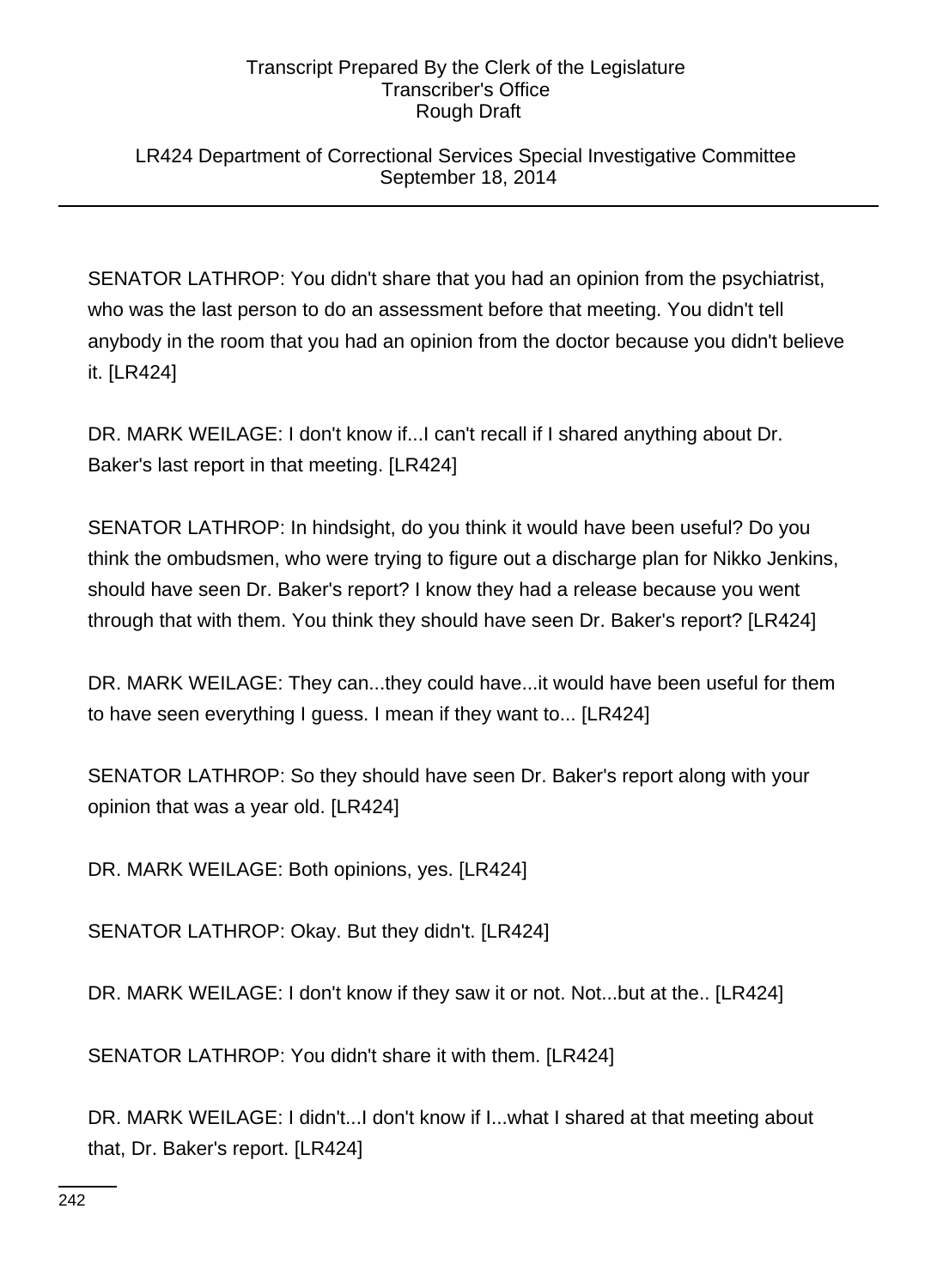LR424 Department of Correctional Services Special Investigative Committee September 18, 2014

SENATOR LATHROP: When you went to the meeting, did you bring any documents with you? [LR424]

DR. MARK WEILAGE: I don't recall if I...I don't think I did. [LR424]

SENATOR LATHROP: Then they wouldn't have got it from you. Would that be a fair statement? [LR424]

DR. MARK WEILAGE: A document? No. [LR424]

SENATOR LATHROP: They would not have got Dr. Baker's last evaluation at that meeting from you because you didn't bring any documents with you. True? [LR424]

DR. MARK WEILAGE: That's correct. Yes. [LR424]

SENATOR LATHROP: Okay. Did anybody else? Who else was there from mental health? Dr. White? [LR424]

DR. MARK WEILAGE: Probably. [LR424]

SENATOR LATHROP: He wouldn't have given them the report because you didn't give it to Dr. White, if I understand your testimony. So he had no way to give them the report. Who was supposed to give these guys, that were assembled to talk about Nikko Jenkins, a copy of Dr. Baker's assessment that was about a month old? [LR424]

DR. MARK WEILAGE: I don't know. If they already had a release, they could have had it already. I don't know. [LR424]

SENATOR LATHROP: Well, I got to think that the conversation in the room would have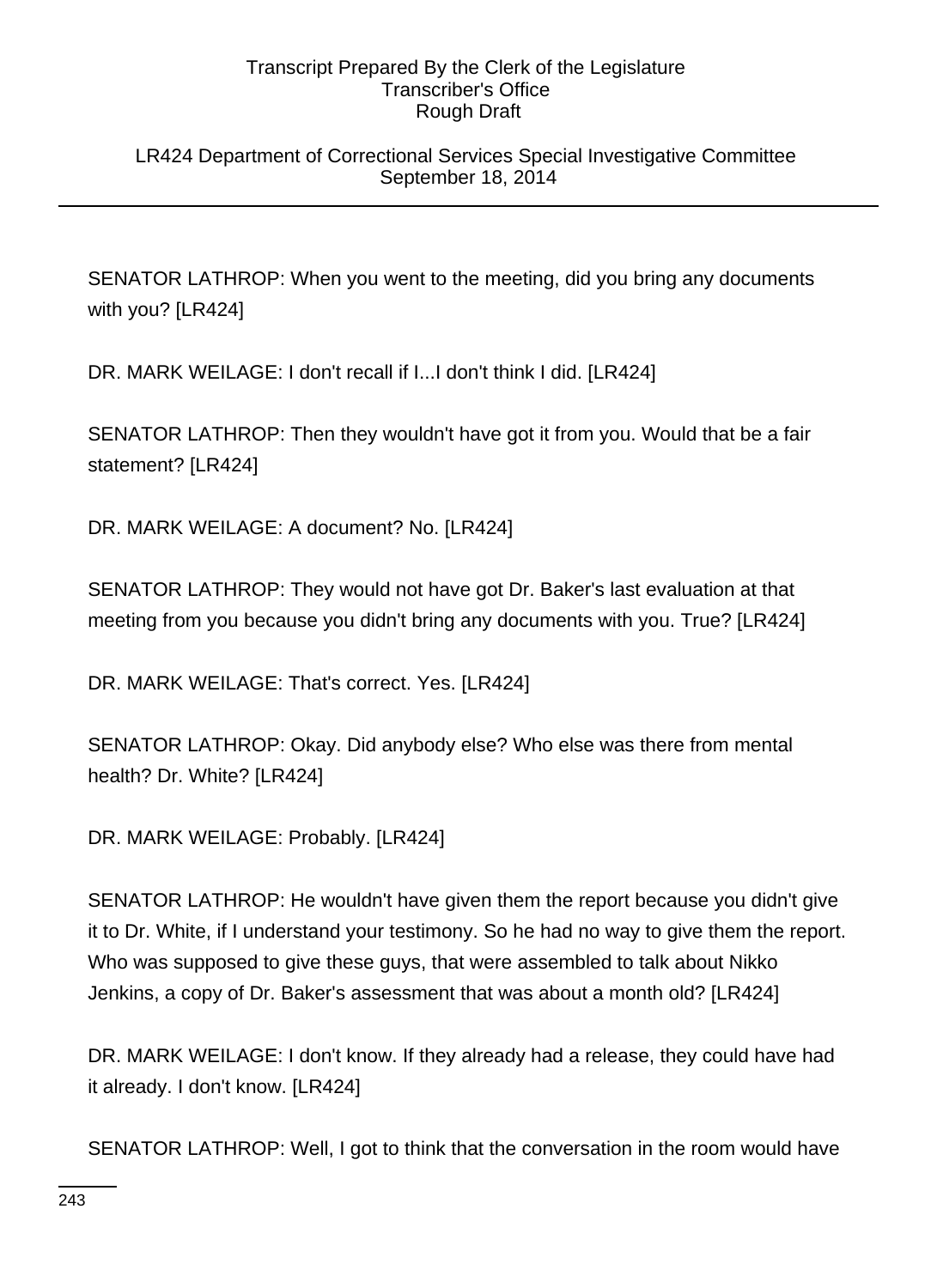## LR424 Department of Correctional Services Special Investigative Committee September 18, 2014

been different and you would have recognized that it was different if they had Dr. Baker's report. I look at this, some kind of a power struggle I don't understand. I don't think I'm going to get the answer to why in the world, why in the world would mental health professionals sitting on that report not share it with somebody that would commit this guy? And it seemed to be some turf war and I don't understand it. I don't understand the bureaucracy that would let a turf war like this turn into something so, so tragic. What did you think when you got the...when you opened the newspaper and found out Nikko Jenkins had murdered four people? Did you think maybe you should have done something different or did you think you'd done everything you should have? [LR424]

DR. MARK WEILAGE: I stand by what I did because I didn't believe he was mentally ill. Therefore, I didn't think that he was a candidate for civil commitment. And I think it's a tragedy. [LR424]

SENATOR LATHROP: And it didn't matter if somebody had a different opinion. [LR424]

DR. MARK WEILAGE: Well, I mean each of us has to be responsible for our own opinion. We have people from throughout the department that write, make referrals to the mental health board. It doesn't have to be...it doesn't have to be vetted through me. We have psychologists at other institutions do that, I do it, so. [LR424]

SENATOR LATHROP: You know, I can appreciate that two professionals can, from different disciplines, can assess the same patient and come up with a difference of opinion, okay? I don't know if I can see it in this particular guy, but I don't know enough about it. You certainly do. I can see that someone would have a difference of opinion, and so maybe I can't fault you for having a difference of opinion with Dr. Baker. But what I do struggle with and what I do have a huge problem with is that you bottled up that information. You bottled it up, and that is...that's not a difference of professional opinion because you come from different disciplines or you have been at it longer or you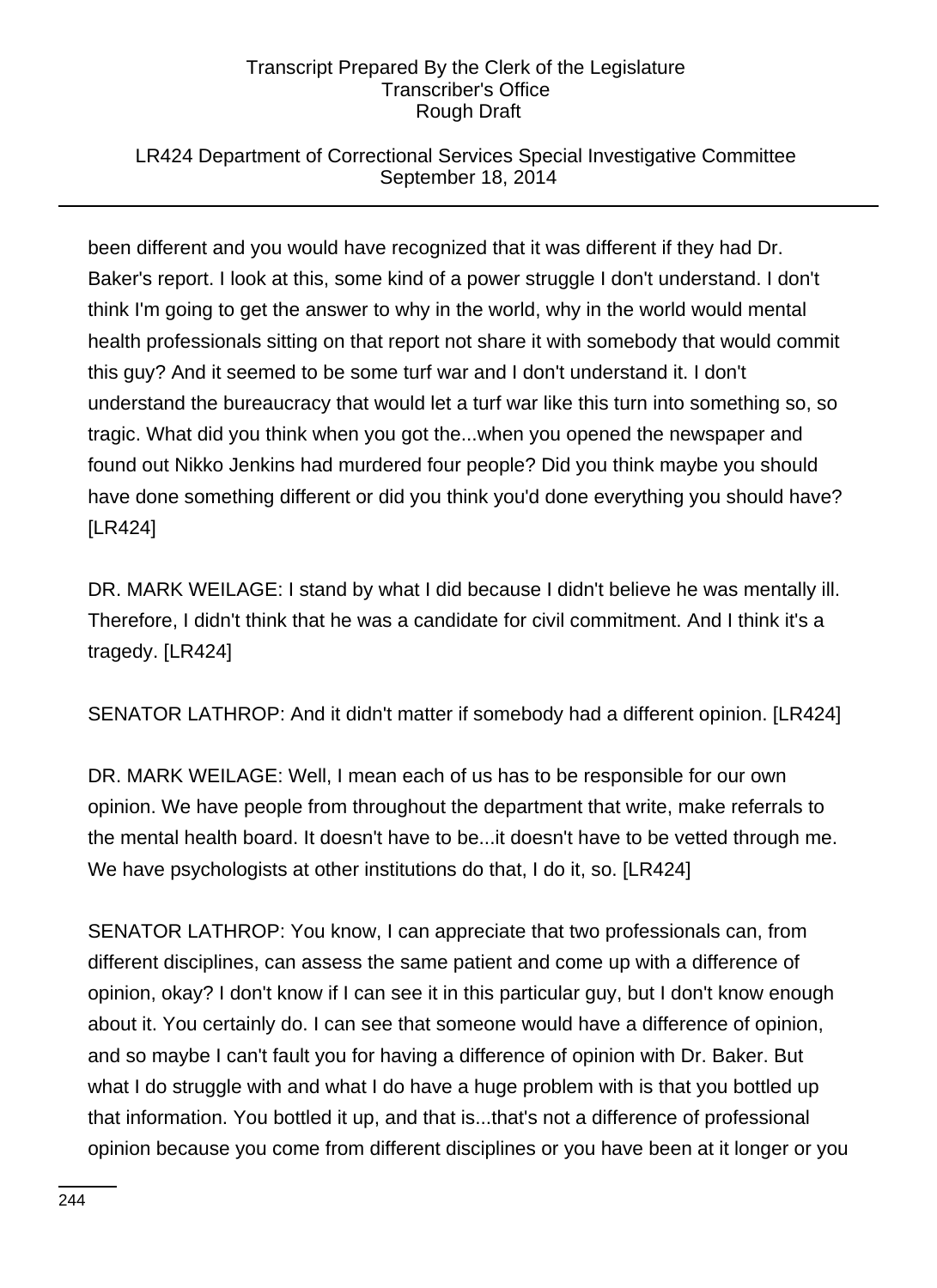## LR424 Department of Correctional Services Special Investigative Committee September 18, 2014

know more. That is, if you thought you were right, let all the information out and let somebody else decide who to believe. But this became, I'm not going to share Dr. Baker's stuff because every time she does some...one of these crazy diagnosis, we have to run around and get the MIRT team together to do something that says it's all behavioral and none of it is mental illness. And I'm just telling you, we're here, honestly, I believe we're here because you bottled up that information and wouldn't share it. And somebody asked me if we're going to get to the smoking gun. Here it is. For the life of me, I'll never understand why you wouldn't have told the county attorney or the Ombudsman, either one of whom would have done something and acted with Dr. Baker's report. That's all I got, Doctor. Senator Krist. [LR424]

SENATOR KRIST: You're not related to George Green, are you? [LR424]

# DR. MARK WEILAGE: No. [LR424]

SENATOR KRIST: Because I feel like this is just a replay of what we heard: I don't remember. I wanted to be a psychiatrist and I studied psychology in college, and I got to tell you, what's up here is very difficult to draw out and to diagnose and to treat, from my short experience in my undergraduate years. But when he manifests things, when you saw the things and you knew the things that he was doing, I have a hard time believing that your diagnosis didn't change. And if this is an example of the diagnostic skills of a psychologist, particularly someone in your position...you know what the 407 process is? It's where we in the Health and Human Services Committee and the 407 process evaluates a scope of practice. I think we should do one in reverse, because I have very little faith in your diagnostic skills, because it wasn't up here anymore. It was here as he was cutting his face, as he was doing the things he was doing, as he was drinking his urine. You're going to sit there and tell me that your diagnosis didn't change, that you didn't think there was something mentally wrong with this man. When you sat in that roomful of decision makers, you didn't think that your diagnosis might have been wrong? I'm going to be a little more blunt than Senator Lathrop. It was your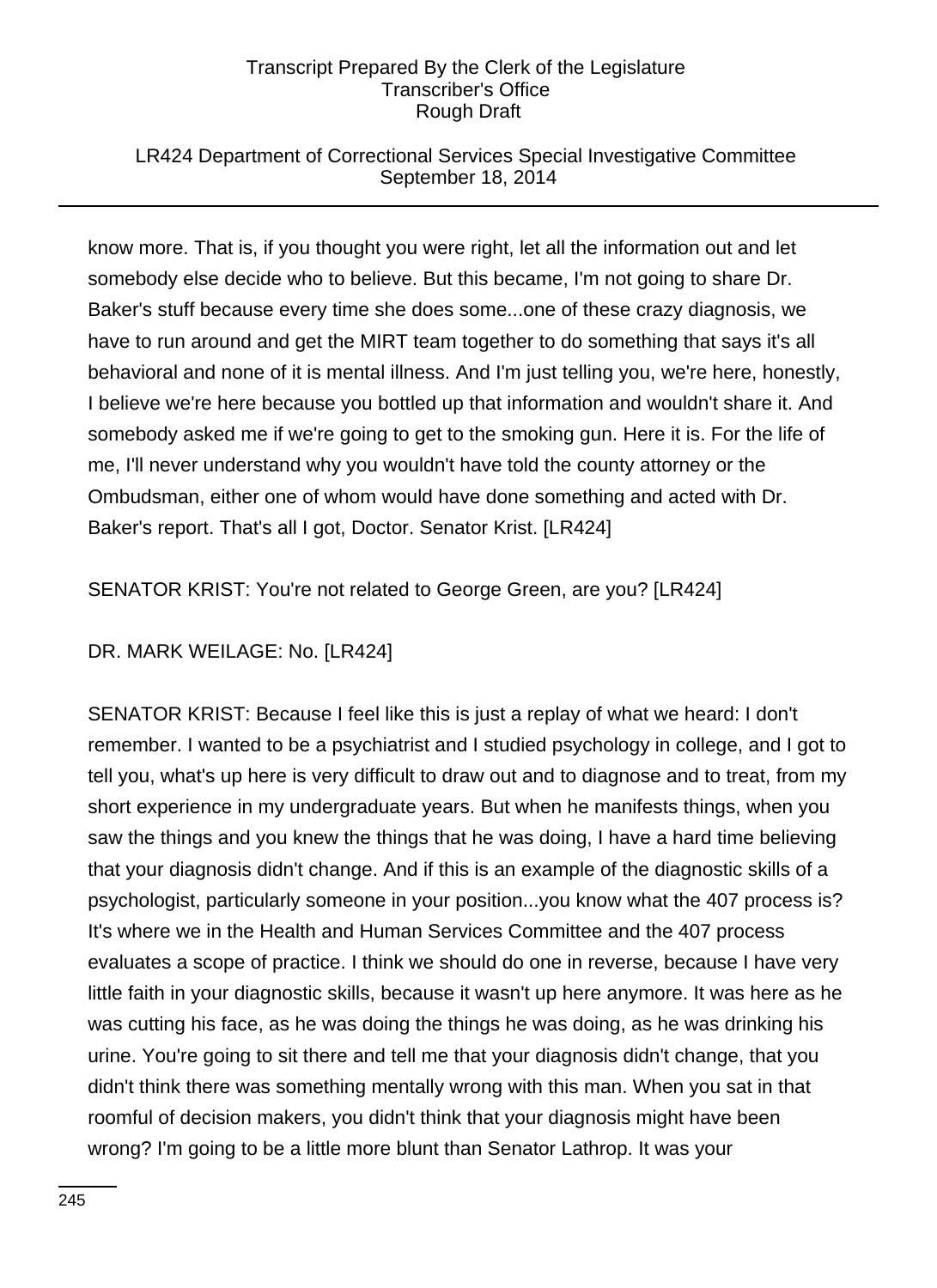LR424 Department of Correctional Services Special Investigative Committee September 18, 2014

responsibility to bring that into that room. And if you didn't...if you did, we'll find out. I guess somebody else would have known about it. But if you didn't, you'll have to live with that. And I'm not going to give you an opportunity to respond. [LR424]

SENATOR LATHROP: Senator Mello. [LR424]

SENATOR MELLO: Thank you, Chairman Lathrop. Dr. Weilage, I, too, a little bit share I think Senator Lathrop's understanding that people in different professions may have come to a different opinion, so to speak, when it comes to a diagnostic evaluation of an inmate or a patient. But in any of your evaluations or Dr. Pearson's or Dr. Geiger's evaluation did you pay attention at all to the previous psychiatrist's, Dr. Oliveto's, analysis as well? Because...and then I'd ask a follow-up with that. If you didn't follow up or didn't consider Dr. Oliveto's analysis as well as obviously Dr. Baker's, if you turn to page 222, you sent an e-mail to Larry Wayne, who I believe is the deputy director of the Department of Corrections, Cameron White, and Kathy Foster where you essentially disregard Dr. Oliveto's and Dr. Baker's assessment. But you also then give yourself another option of saying that Dr. Wetzel is going to do an evaluation and maybe that psychiatrist's evaluation will provide a different result. After Dr. Wetzel's evaluation, which we heard earlier today from Dr. Baker's testimony, which was very similar to Oliveto and Baker, did you have any second thoughts after that psychiatrist's review that was the third psychiatrist essentially to have a very similar evaluation of Nikko Jenkins that was obviously run very counter to your analysis? Did you have any second-guesses at all or provide any information and put it up the food chain in regard to the latest psychiatrist report, which you clearly told your higher-ups, your bosses, that you were waiting for to see what they were going to say? [LR424]

DR. MARK WEILAGE: And Dr. Wetzel did do the evaluation and he did mention the possibility of malingering in his evaluation. And that was reviewed in the MIRT team, which I didn't...I didn't weigh in on. They had the option, the had the ability to review all the documentation. I did not vote or make my opinion...I did not give an opinion in that.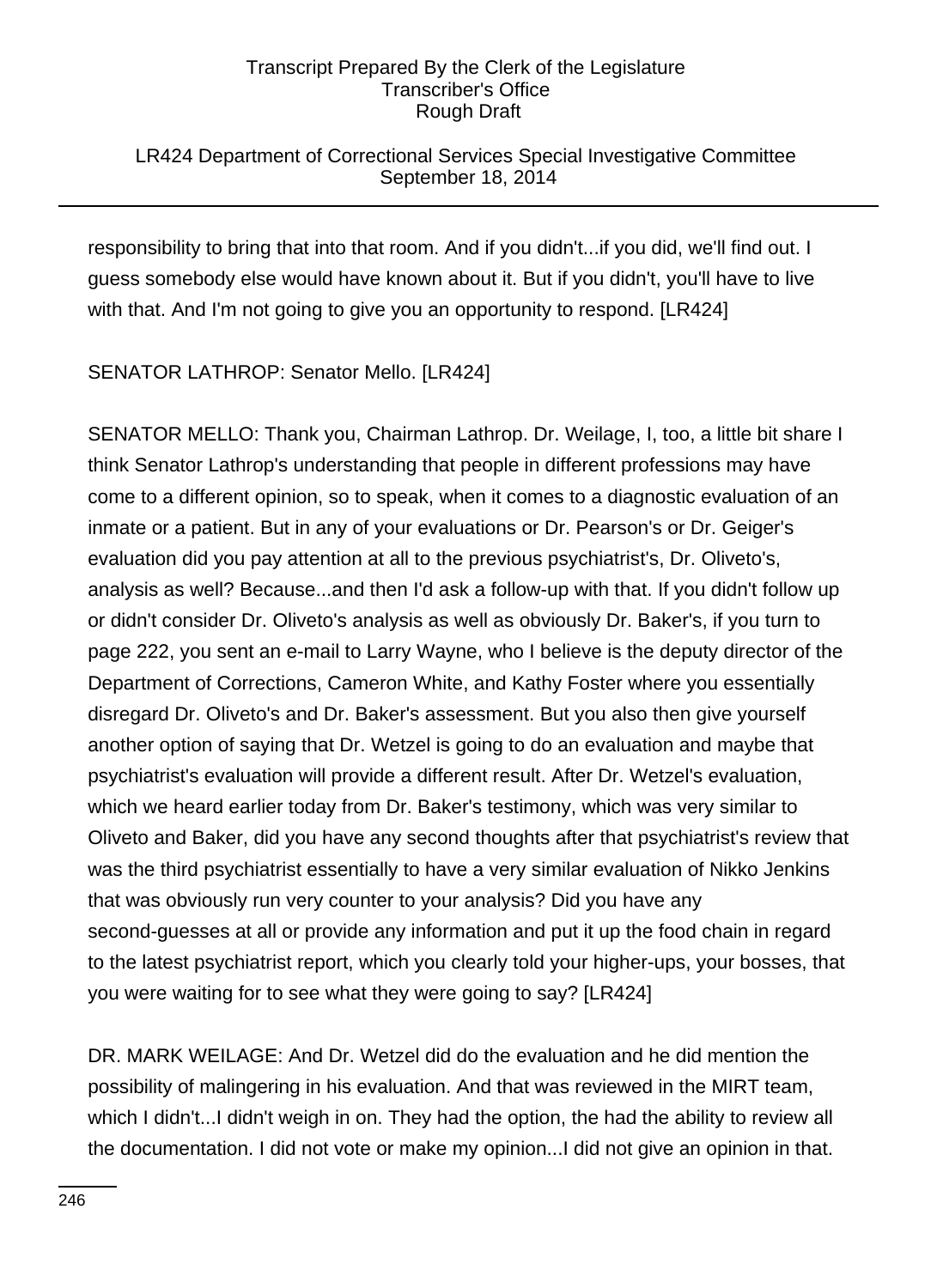## LR424 Department of Correctional Services Special Investigative Committee September 18, 2014

They reviewed the documentation and decided, made a decision. [LR424]

SENATOR MELLO: So you left...you essentially left Dr. Wetzel's evaluation...you kind of deferred that to the MIRT team to make the determination... [LR424]

DR. MARK WEILAGE: Yes, let it speak for... [LR424]

SENATOR MELLO: ...whether or not that was something they were going to move forward with. [LR424]

DR. MARK WEILAGE: Yes. [LR424]

SENATOR MELLO: If you could turn real quick, just maybe some information that Senator...I was wondering if Senator Lathrop was going to approach it. But if you turn to page 211, are you aware of the multidisciplinary treatment team meetings? [LR424]

DR. MARK WEILAGE: At Tecumseh State Correctional Institution? [LR424]

SENATOR MELLO: Yes. [LR424]

DR. MARK WEILAGE: Yes. [LR424]

SENATOR MELLO: If you turn to page 211, it looks like there's some meeting minutes which you were copied on, and it appears Dr. Baker as well as Dr. Pearson were attendees to that meeting. If you actually go to page 213 where it goes over Nikko Jenkins, it's ironic to some extent because the timing of it, the meeting minutes were from 2/28/2013, and if you go to the middle of the page it says Nikko Jenkins, the third bullet point down: Mental health board commitment was discussed. Mr. Jenkins is not a good candidate. However, the option is currently under review. Did you evaluate this? Did you get these minutes and discuss with Doctor, I assume, Dr. Pearson, who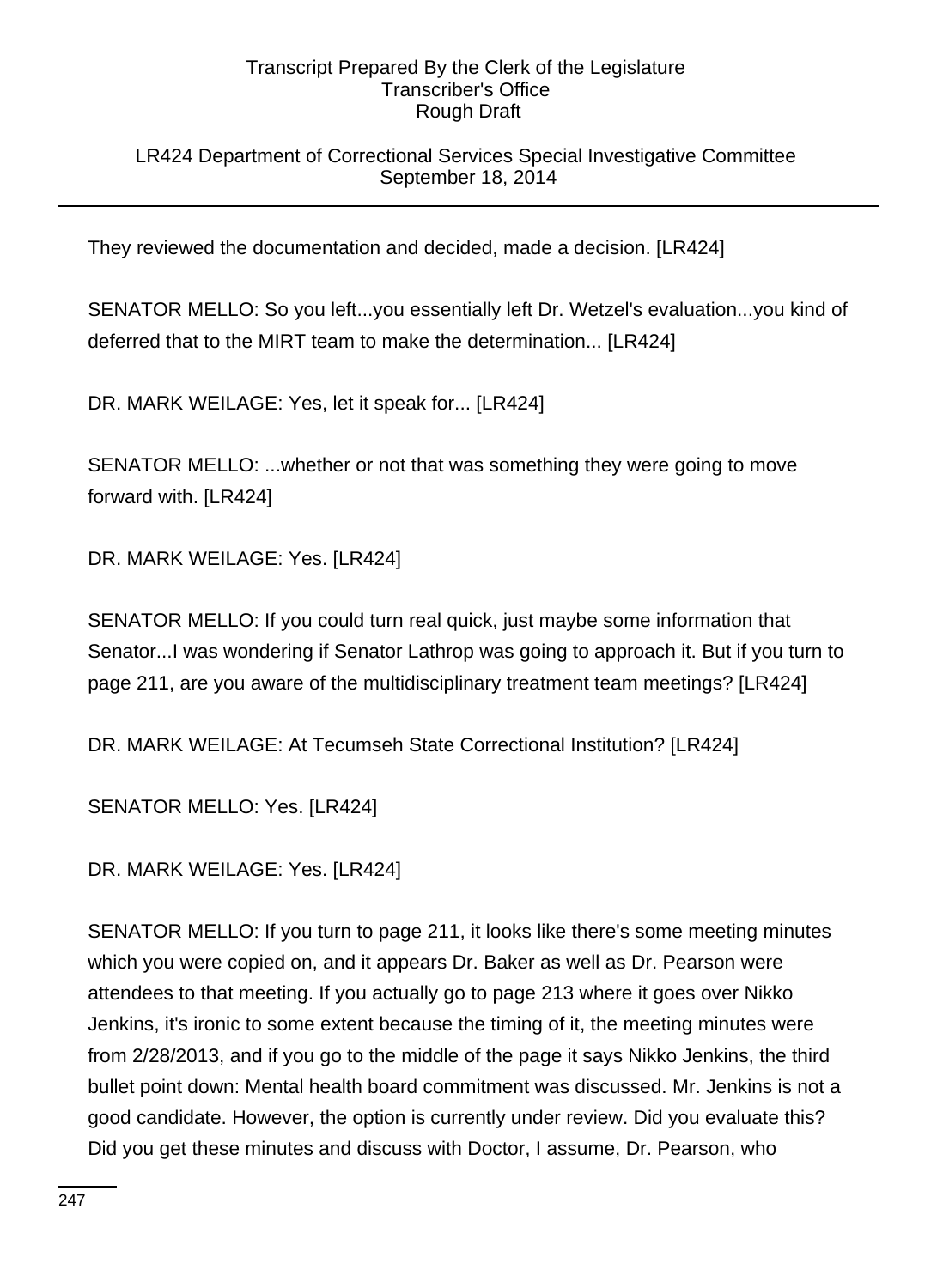## LR424 Department of Correctional Services Special Investigative Committee September 18, 2014

essentially reports to you? Did you talk with her or any of the other mental health professionals that were at this attendees' meeting in the sense of this was kind of the general department's point of view moving forward on February 28? [LR424]

DR. MARK WEILAGE: I don't recall talking to them about this, no. [LR424]

SENATOR MELLO: Do you recall ever reviewing these minutes of this meeting? [LR424]

DR. MARK WEILAGE: I probably, yes, I probably did look at them. [LR424]

SENATOR MELLO: Was there anything that was discussed obviously with: Dr. Baker reported to the county attorney; called recently with concerns about Mr. Jenkins? Was there any...did that come across your radar any further in the sense of the meetings that Senator Lathrop mentioned that you were going to be having with the Ombudsman's Office on March 4? [LR424]

DR. MARK WEILAGE: Probably not directly in...it was't in the forefront of my memory, I guess, in the context of having these meetings. [LR424]

SENATOR LATHROP: Can you speak up just a little bit... [LR424]

DR. MARK WEILAGE: I'm sorry. [LR424]

SENATOR LATHROP: ...so we can make a record, sir? [LR424]

DR. MARK WEILAGE: Yeah. [LR424]

SENATOR LATHROP: Thank you. [LR424]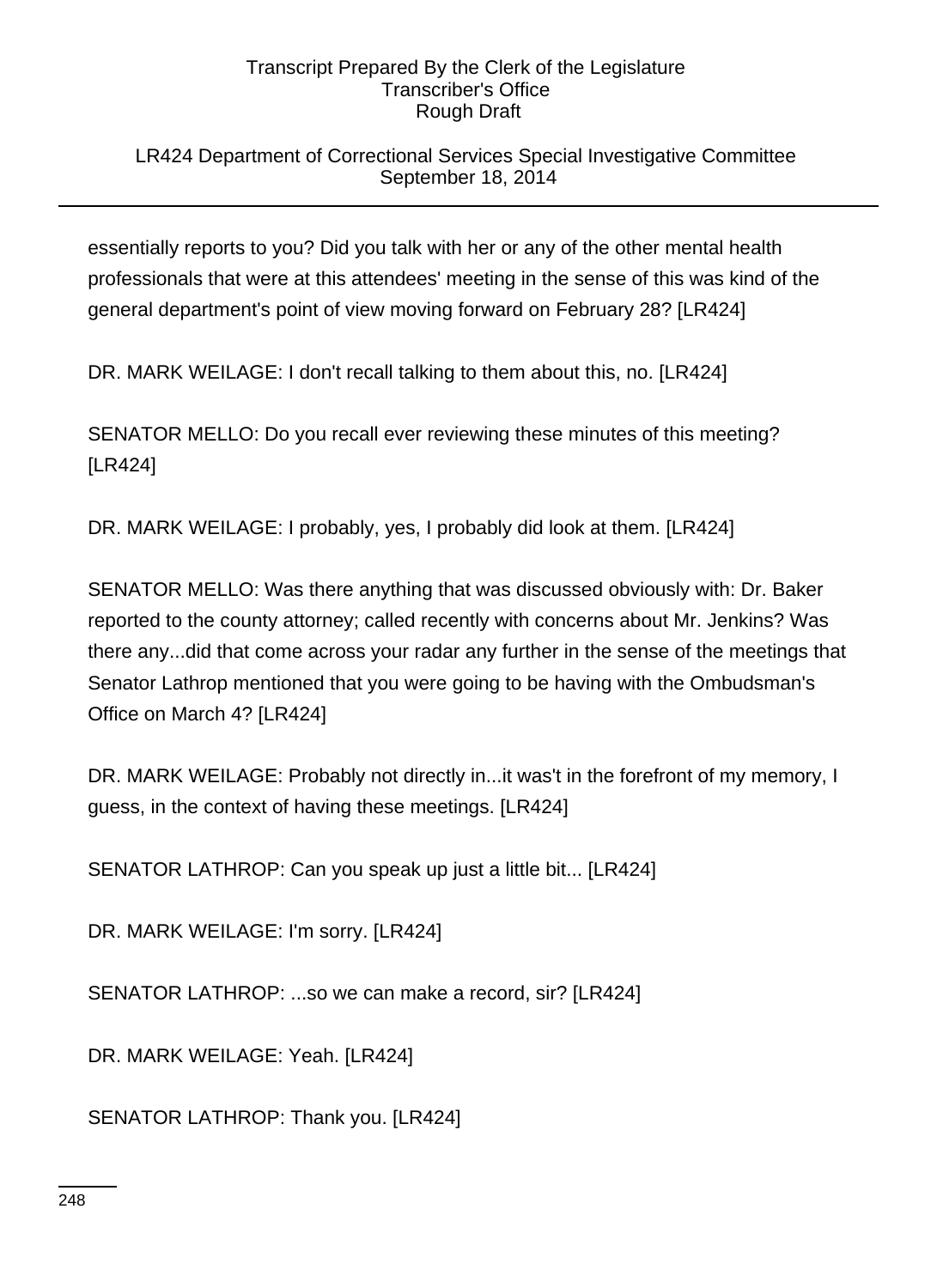## LR424 Department of Correctional Services Special Investigative Committee September 18, 2014

DR. MARK WEILAGE: I did not...I don't recall this being in the forefront of my memory when we were planning these meetings with the Ombudsman's Office. I think that's what you're referring to, correct? Yeah. [LR424]

SENATOR MELLO: It is. Okay, the last real e-mail I guess that, if you could turn to page 216, I guess if anything I read page 216 and 217, as Senator Lathrop was asking you a few questions, that I think I share his dismay in the sense that anyone who would read this e-mail after hearing your testimony I think would get the opinion that you didn't care what anyone else's general opinion was. You had come up with your own conclusion. And this e-mail lays out your conclusion pretty...in fairly close detail of what you thought was a scenario and what had to be essentially the scenario moving forward. Is that pretty safe to say that? I mean, it's a fairly long e-mail obviously in regards to your analysis. This was, I do assume, what you sent Dr. White in regard to his initial request in respects to wanting some behavioral health...the behavioral records background on Nikko Jenkins. Is that safe to say this was what you sent him in response to his initial information request? [LR424]

DR. MARK WEILAGE: Yes. [LR424]

SENATOR MELLO: And that essentially it was your professional opinion as you lay it out here fairly clear that Nikko Jenkins is faking this, that there was obviously no signs of mental illness, there was purely his psychotic behavior or sociopath behavior, narcissism, and this was the department's essential opinion moving forward of... [LR424]

DR. MARK WEILAGE: That was my opinion and... [LR424]

SENATOR MELLO: Did Dr. White respond to you at all in respects to this e-mail of...I know, I did see, you did send it to Melinda Pearson, Elizabeth Geiger, Dr. Geiger, Dr. Pearson, assuming they were your mental health practitioners who worked under you to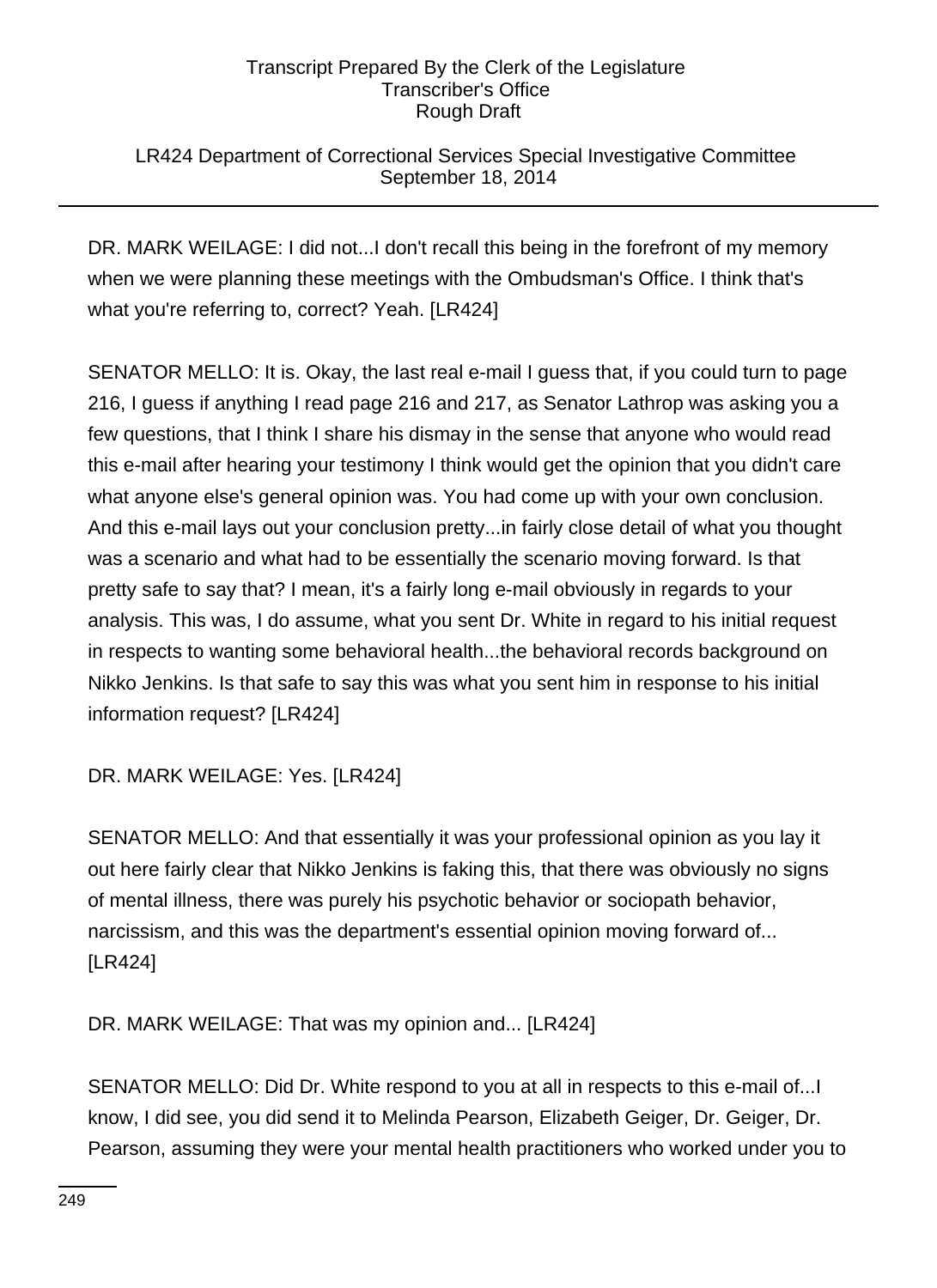## LR424 Department of Correctional Services Special Investigative Committee September 18, 2014

just give them a heads up that this was your opinion, as was essentially their opinion, to Dr. White and it was going to be the department's opinion? [LR424]

DR. MARK WEILAGE: Well, it was my...I was not trying to say this had to be the department's opinion. I was saying this is what I...this is my opinion and it's what I'm recommending. [LR424]

SENATOR MELLO: Which ultimately became the department's opinion. [LR424]

DR. MARK WEILAGE: I can't speak for the department but... [LR424]

SENATOR MELLO: Did the...in the months prior to this, did anything change in regards to the department's, as Senator Lathrop asked you... [LR424]

DR. MARK WEILAGE: Oh. [LR424]

SENATOR MELLO: ...multiple times, did anything change after this information was moved forward to Dr. White, to the Ombudsman's Office, in any which way, shape, or form as it related to Nikko Jenkins being... [LR424]

DR. MARK WEILAGE: No. [LR424]

SENATOR MELLO: ...sent out of Tecumseh or NSP to the regional center and/or be civilly committed? [LR424]

DR. MARK WEILAGE: No, he didn't. Nothing changed. [LR424]

SENATOR MELLO: So this was the opinion of the department, essentially drafted in your e-mail that you gave to Dr. White that was then given to everyone else. [LR424]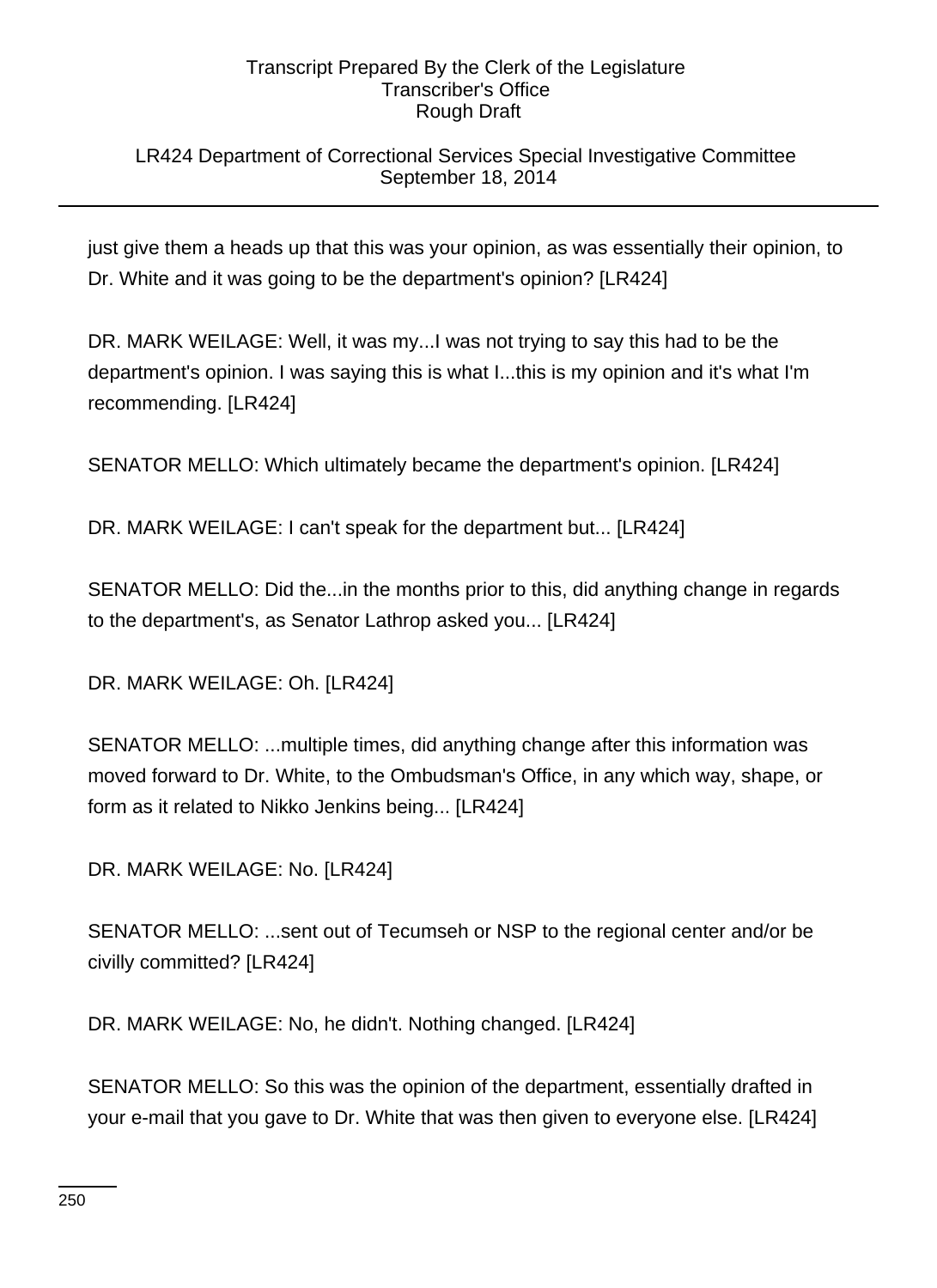LR424 Department of Correctional Services Special Investigative Committee September 18, 2014

DR. MARK WEILAGE: Yes. [LR424]

SENATOR MELLO: Thank you. [LR424]

SENATOR LATHROP: Senator Seiler. [LR424]

SENATOR SEILER: I have a real problem and it started with testimony of Bob Houston that said he transferred Nikko from Tecumseh back to Lincoln. Are you aware of that? [LR424]

DR. MARK WEILAGE: I know he got transferred, yes. [LR424]

SENATOR SEILER: Do you know Bob Houston did that? [LR424]

DR. MARK WEILAGE: I don't know who initiated the transfer officially. [LR424]

SENATOR SEILER: Well, let's take some dates that bother me a lot. The fact is on the....Deputy County Attorney Smith from Johnson County started a process February 25 of '13, 2013, asking questions about doing a mental health commitment. Now you've testified that you're familiar with the process and you've testified in a bunch of these. [LR424]

DR. MARK WEILAGE: Yes. [LR424]

SENATOR SEILER: You also know...do you know that the county attorney in which the party is located has jurisdiction? [LR424]

DR. MARK WEILAGE: Yes. [LR424]

SENATOR SEILER: Okay. So then on...at the central office on 3/4/13, just a few days,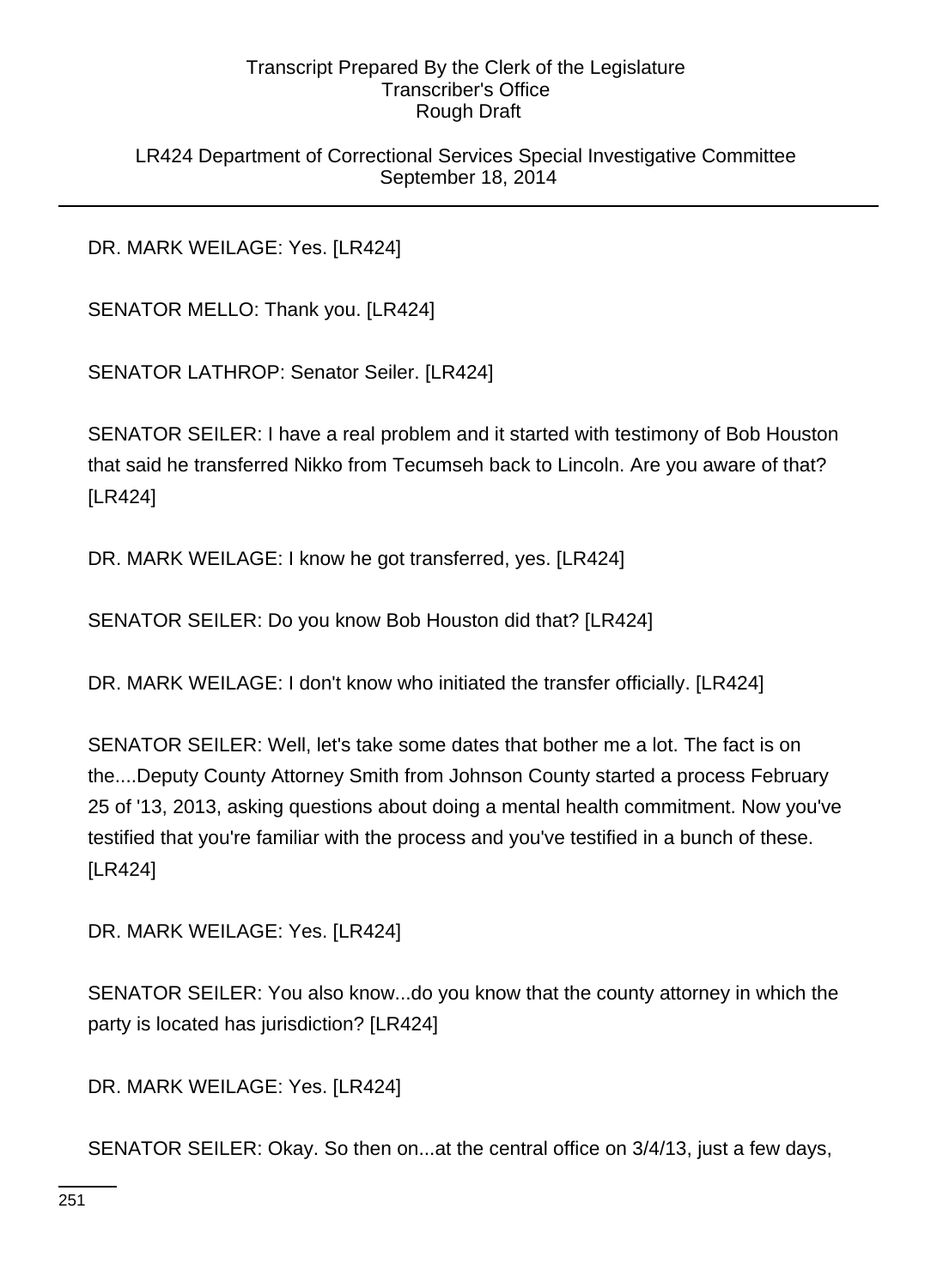## LR424 Department of Correctional Services Special Investigative Committee September 18, 2014

one week, you have a meeting and you're to bring all the information to that meeting and gather it up and bring it to that meeting, and you do. And you say you don't remember giving them Dr. Baker's report and that, but I have some question about the next thing that happens would indicate they knew that about Dr. Baker's report, because Bob Houston transfers to Lancaster County ten days later, jerking the jurisdiction right out from below the deputy county attorney Smith in Johnson County. Are you aware of that? [LR424]

DR. MARK WEILAGE: I'm aware he got transferred. I don't know the... [LR424]

SENATOR SEILER: Okay. [LR424]

DR. MARK WEILAGE: Yeah. [LR424]

SENATOR SEILER: Well, have you read the Ombudsman's report? [LR424]

DR. MARK WEILAGE: Yes. [LR424]

SENATOR SEILER: And he talks about the civil commitment on page 54, and he says on March 11, 2013, Mr. Richard Smith, Deputy Johnson County Attorney, wrote to Mr. Jenkins, acknowledging his receipt of the information. And we know from testimony he was continuing to look into this matter. Wait a minute. That's seven days after you had your meeting. He still doesn't know about it. It's three days before his jurisdiction is jerked out from under him, and you say nobody knows about the commitment that he's going to have and based on Baker's testimony? It's a little hard to believe. Thank you. [LR424]

SENATOR LATHROP: Senator Schumacher. [LR424]

SENATOR SCHUMACHER: Thank you, Senator Lathrop. Let's review just for a little bit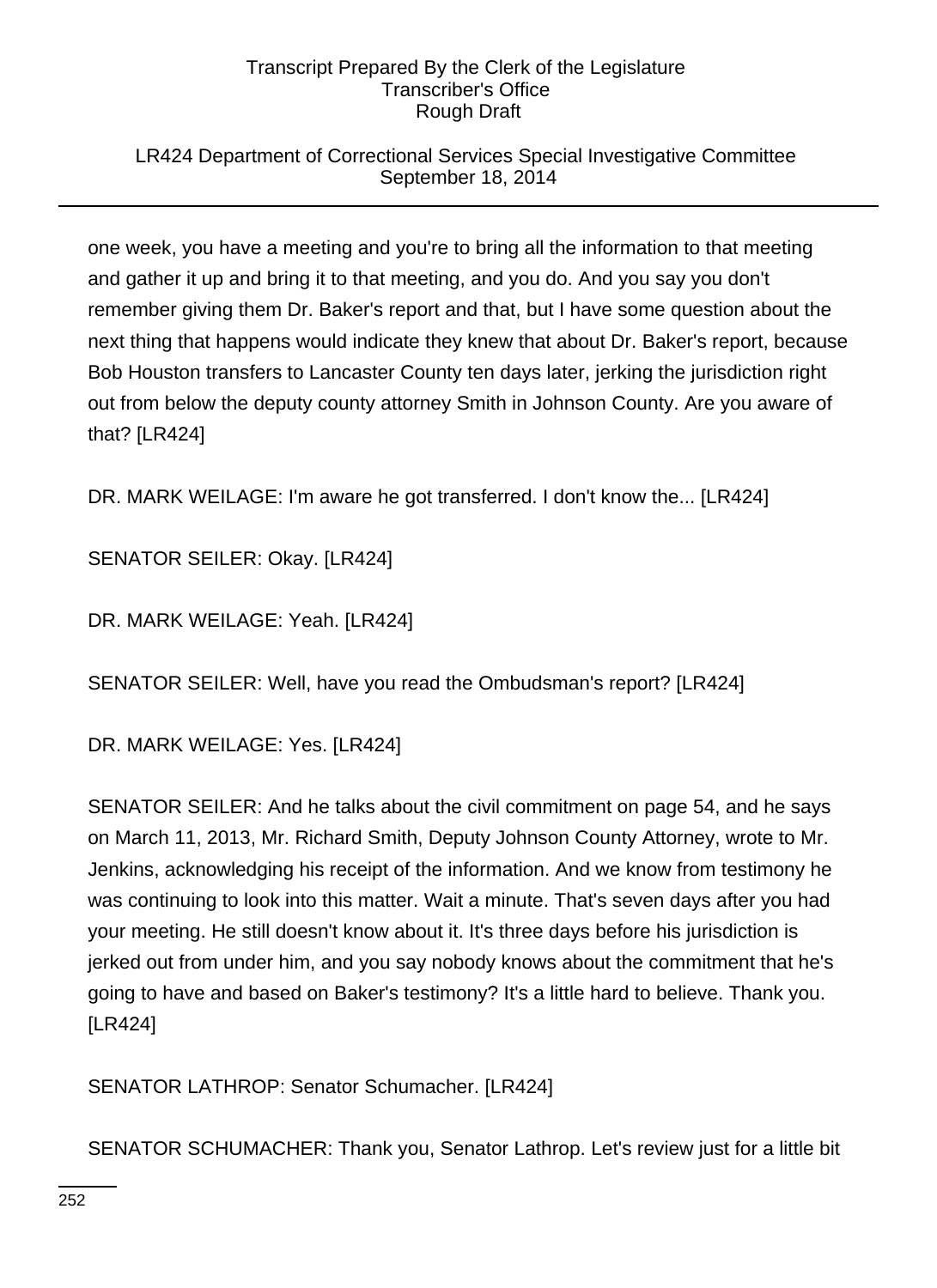# LR424 Department of Correctional Services Special Investigative Committee September 18, 2014

the commitment process. The county attorney, elected official, is charged with being the gatekeeper on the commitment process. Do you agree with that? [LR424]

DR. MARK WEILAGE: Yes. [LR424]

SENATOR SCHUMACHER: And he gets information, or she, from any number of sources--from the police department, from the hospitals, from people complaining about Grandma being loony--all those different sources and got to sort out whether to engage the system. Is that correct? [LR424]

DR. MARK WEILAGE: Yes. [LR424]

SENATOR SCHUMACHER: Okay. And that decision making rests with the county attorney. [LR424]

DR. MARK WEILAGE: Yes. [LR424]

SENATOR SCHUMACHER: Doesn't rest with the police chief or the officer in the field or Corrections or the doctor; rests with the county attorney to engage that system. [LR424]

DR. MARK WEILAGE: Yes. [LR424]

SENATOR SCHUMACHER: Correct? The county attorney has got an obligation, when a credible complaint comes in, to check it out. Would you agree with that? [LR424]

DR. MARK WEILAGE: Yes. [LR424]

SENATOR SCHUMACHER: And the citizen, when the county attorney inquires, has got an obligation to give full and fair disclosure to the county attorney. [LR424]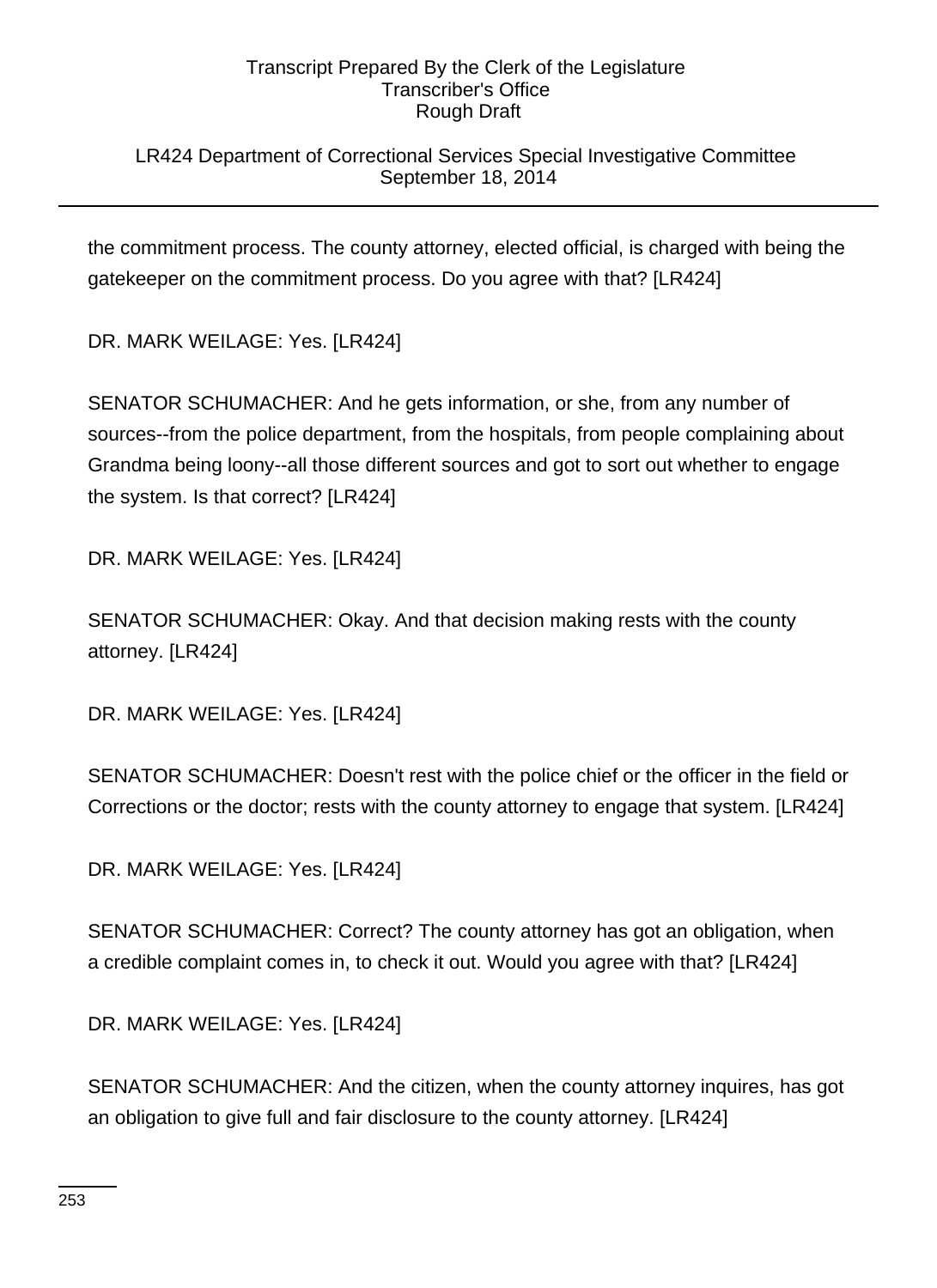### LR424 Department of Correctional Services Special Investigative Committee September 18, 2014

# DR. MARK WEILAGE: Yes. [LR424]

SENATOR SCHUMACHER: And then the county attorney, if he believes that there's good cause for it, takes it over to the board that Senator Seiler sat on and they make a final review to make sure that the county attorney just doesn't have it in for somebody and to make sure that the person is mentally ill and dangerous. And if so, they engage the system of some type of corrective measures. Is that correct? [LR424]

# DR. MARK WEILAGE: Yes. [LR424]

SENATOR SCHUMACHER: Okay. We've outlined basically the system. Now there's a phone call from the county attorney's office charged with that responsibility to you, an employee of the state of Nebraska, trying to figure out which way is up with these reports that are coming in. Describe that phone call. What does the county attorney say to you; what do you say to him? [LR424]

DR. MARK WEILAGE: He asked or he informed me that he received a petition or some information from Nikko Jenkins' mother and requesting that he be seen for or be reviewed for a civil commitment or have the civil commitment process started. And he asked, what's your plan? And I said, well, at this point we make those decisions as somebody gets closer to discharge because it's related to imminence as well as mentally ill and dangerous, as we've had other people testify. Imminence is a part of the process. So when somebody is getting close to getting out, that's when we have to look at mentally ill, dangerous, and imminence. [LR424]

SENATOR SCHUMACHER: He's looking at it right now though. [LR424]

DR. MARK WEILAGE: He is looking...he was looking at it right then. [LR424]

SENATOR SCHUMACHER: And he has to be asking the question, what can you tell me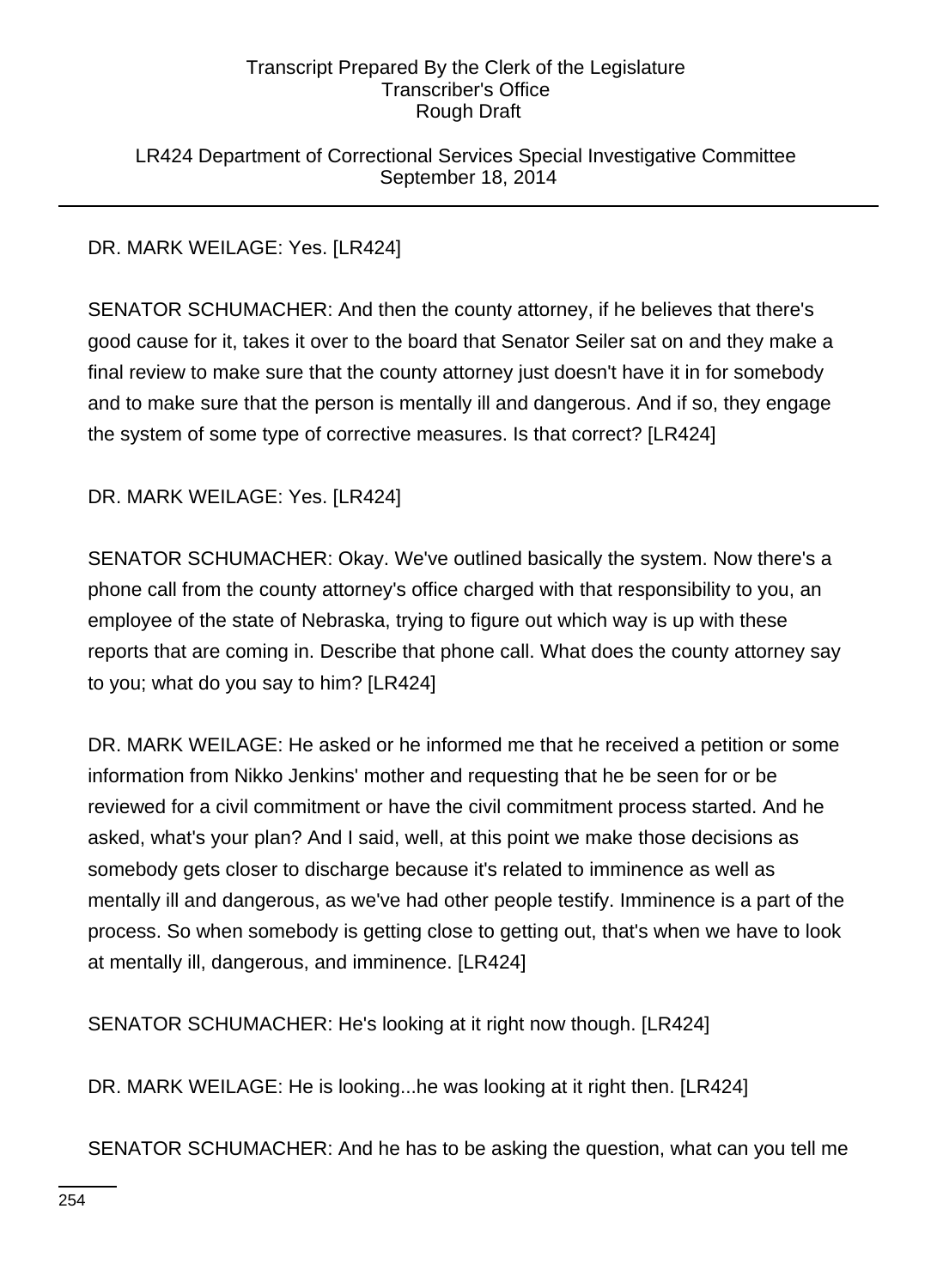LR424 Department of Correctional Services Special Investigative Committee September 18, 2014

about this guy? [LR424]

DR. MARK WEILAGE: And I... [LR424]

SENATOR SCHUMACHER: Right? [LR424]

DR. MARK WEILAGE: Yes. [LR424]

SENATOR SCHUMACHER: And do you say, oh God, this one is a weird one? I mean, he's drinking semen, he's drinking urine, he's cutting himself, he's writing on the wall with blood, he's threatening to cut hearts out of people and kill Catholics, Jews, and children. Do you tell him any of this? [LR424]

DR. MARK WEILAGE: No. I talked to him about that we are...because he mentioned the statements, and I said that we're aware of that and that we're continuing to work with him to try and develop some sort of plan for him. [LR424]

SENATOR SCHUMACHER: He was aware of the urine drinking and the blood on the walls? [LR424]

DR. MARK WEILAGE: Oh, no. [LR424]

SENATOR SCHUMACHER: Oh, okay. [LR424]

DR. MARK WEILAGE: Just...I was aware. I told him that I was, because he had said that he kind of recited some of the things that were in the petition that the... [LR424]

SENATOR SCHUMACHER: Why wouldn't you spill your guts out to him, say, hey, I'm glad you're going to be the guy making a decision on this character? Why do you feel that you are the gatekeeper of the system at that point and not... [LR424]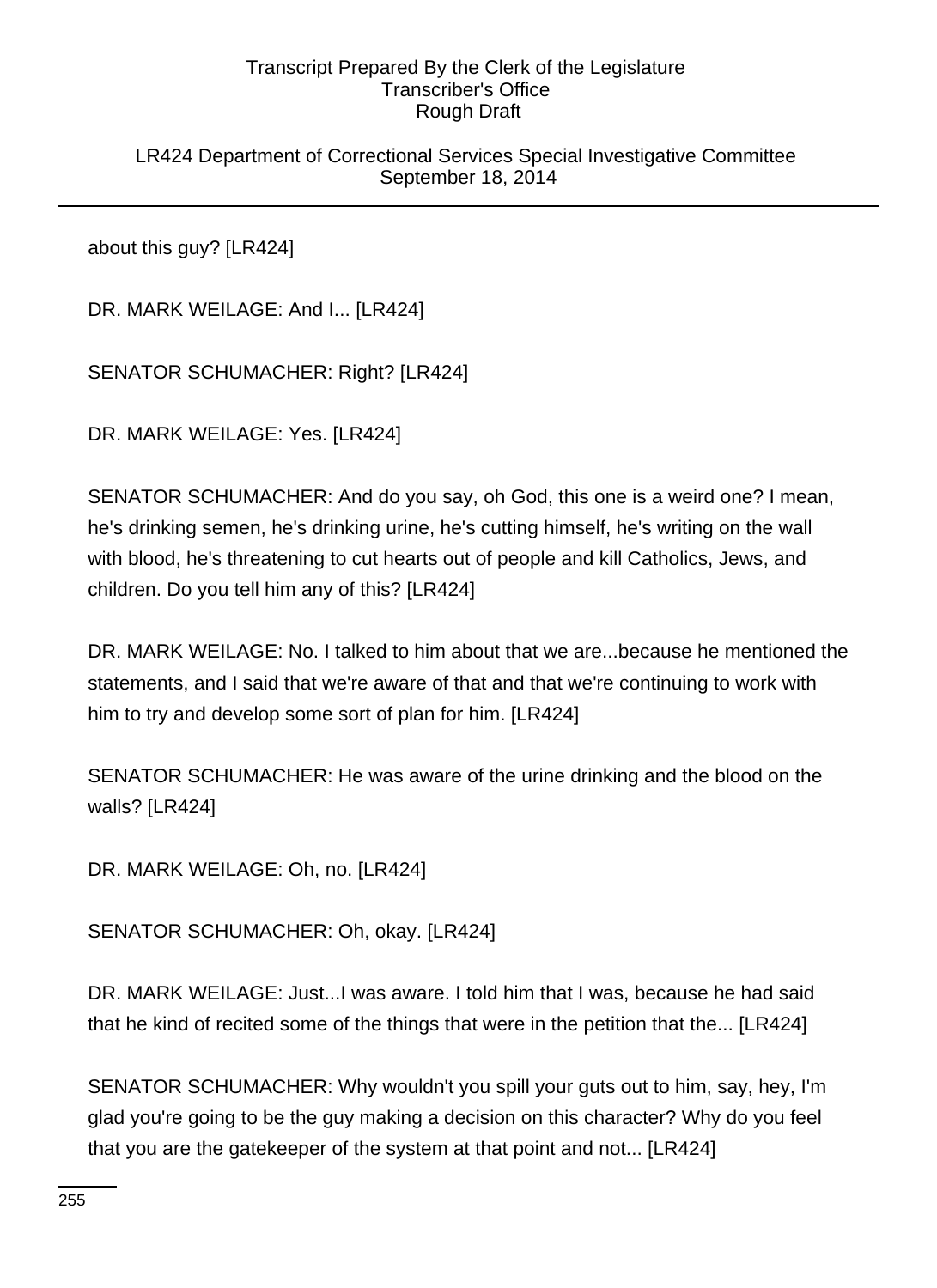LR424 Department of Correctional Services Special Investigative Committee September 18, 2014

DR. MARK WEILAGE: I didn't. I didn't feel that I was the gatekeeper. [LR424]

SENATOR SCHUMACHER: Then why didn't you tell him? [LR424]

DR. MARK WEILAGE: Because (a) it wasn't at the time that we normally do that. We normally do that as they get much closer to their discharge. [LR424]

SENATOR SCHUMACHER: But that isn't your decision. That's his decision. He has jurisdiction on that question, right? And he's asking you the question: Tell me about this character. [LR424]

DR. MARK WEILAGE: Well, he didn't really say it like that. What...he just said, what's your plan? And I said the plan is that we're going to, like we do with all inmates, we'll evaluate that as we get closer to discharge. And he seemed satisfied with that. [LR424]

SENATOR SCHUMACHER: Oh, and that was all he wanted? And you didn't feel obligated. You're talking to the man in charge of engaging the system and you didn't feel to tell him all the things that we've heard today, psychiatric reports calling into question, all this weird behavior. You didn't...it just wasn't relevant to the conversation. [LR424]

DR. MARK WEILAGE: It would be relevant if we were making a referral. [LR424]

SENATOR SCHUMACHER: But he was making the referral. He...the referral already was on his desk. He was coming to you for information and you weren't giving it to him. [LR424]

DR. MARK WEILAGE: Well,...what as that? [LR424]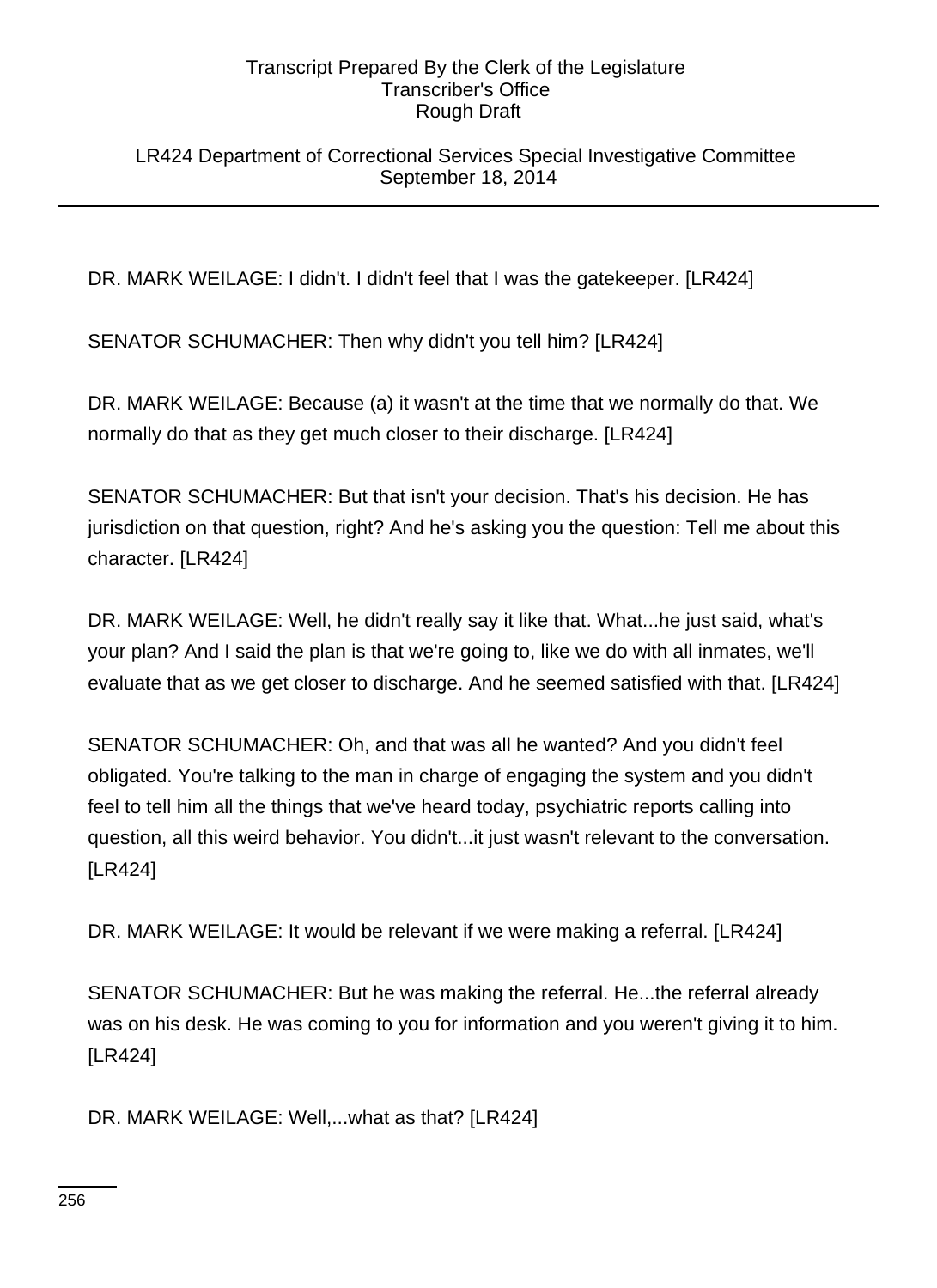# LR424 Department of Correctional Services Special Investigative Committee September 18, 2014

SENATOR SCHUMACHER: And you weren't giving it to him. [LR424]

DR. MARK WEILAGE: I reassured him that we were aware of the things that he was being told about and that we were trying to work on a discharge plan for... [LR424]

SENATOR SCHUMACHER: And you didn't tell him what he needed to know. You mentioned that you testified in numerous mental health hearings across the state of Nebraska in your career. [LR424]

DR. MARK WEILAGE: Yes. [LR424]

SENATOR SCHUMACHER: How many were as bad as Nikko Jenkins? I've prosecuted hundreds of them, Senator Seiler has heard a bunch, and there are very rare situations where some behavior that's been clearly admitted is as clearly out of the norm as this character's. I can't recall one of anybody drinking urine or writing with blood on the walls or sniffing semen. How many have you been in where there's been weirder behavior than this? [LR424]

DR. MARK WEILAGE: Well, we have that...that sort of behavior is not unusual in offenders in segregation. I mean they cut on themselves, they...and frequently, the unfortunate...the difficult thing is that, and I've had numerous offenders say this to me, that there are some offenders in segregation that coach other inmates on this is how you act crazy, these are the things you need to do, this will get you...and so it becomes very difficult to understand why they are doing a behavior, because some of them readily admit, I was doing it because I was bored; I was, you know, angry. And it's unfortunate. [LR424]

SENATOR SCHUMACHER: So what I'm almost hearing is that you're saddled with a heck of a mess and a lot of people, and you caged them in little rooms for 23 hours out of the day, at least 200 and some of them, and...or not you but the system, us. We've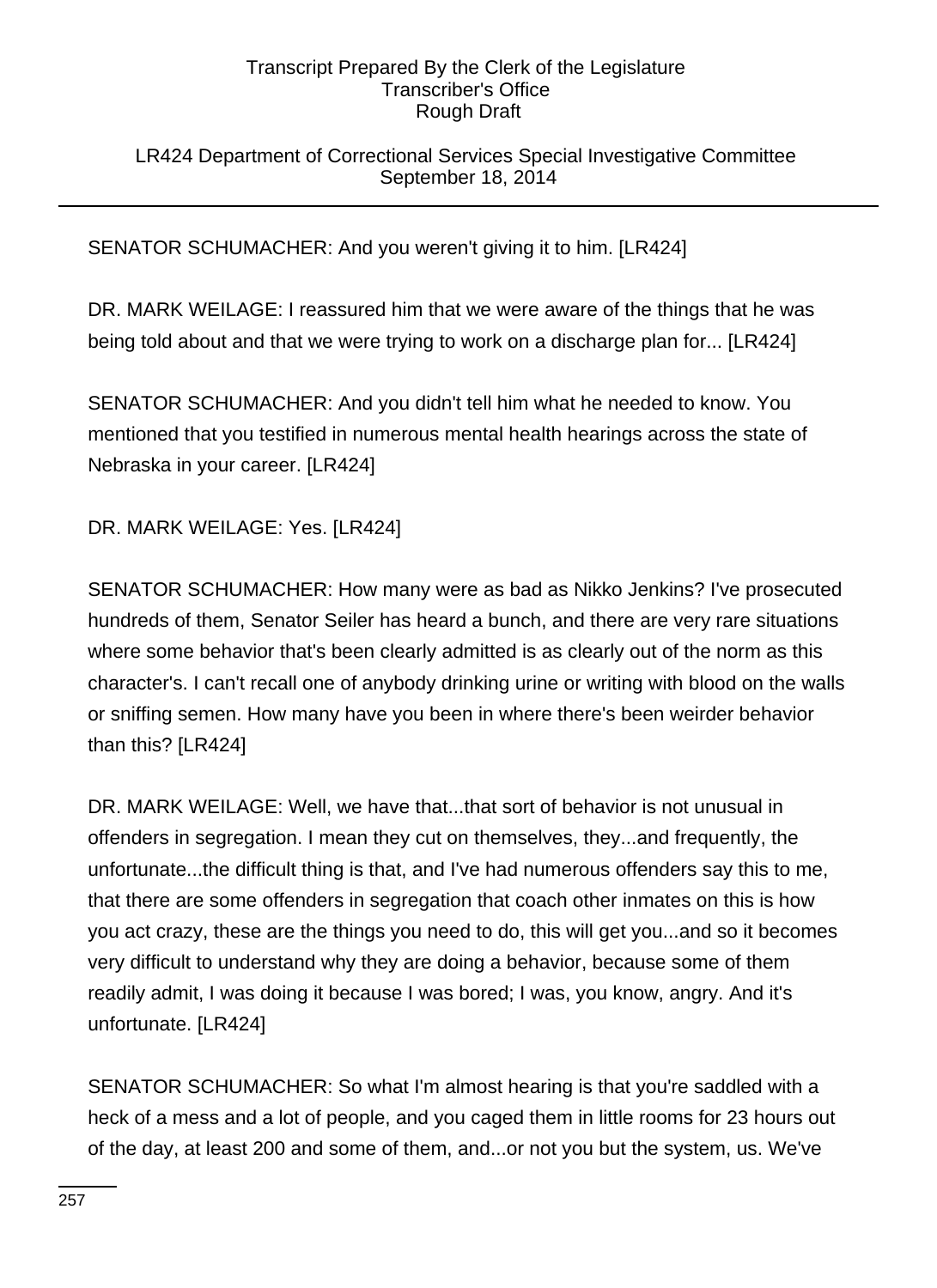# LR424 Department of Correctional Services Special Investigative Committee September 18, 2014

done this to people. And they get all kinds of weird, goofy behavior because that's what you do when you're caged in a room by yourself? [LR424]

DR. MARK WEILAGE: Some of them would say that, yes. That is part of the reason that they display that behavior. [LR424]

SENATOR SCHUMACHER: And it's become almost callous to have to do this day in and day out and watch this behavior. [LR424]

DR. MARK WEILAGE: I don't feel like I have been calloused at all. [LR424]

SENATOR SCHUMACHER: But there was nothing terribly unusual about this cat. I mean, you know, he didn't even merit a psychotic diagnosis. He just was, you know, narcissistic, liked the good looks that a scar gives you on the face. That's not seeing through to what's going on if you feel that there was just nothing terribly unusual about this kind of thing. [LR424]

DR. MARK WEILAGE: No, I think it was unusual and I was concerned about it. I don't think it was due to a mental illness. [LR424]

SENATOR SCHUMACHER: How many people have you found to be this Axis I classification and sent on to the regional center? What does somebody have to do to convince you they are mentally ill? [LR424]

DR. MARK WEILAGE: There's any number of people, I mean there's lots of people that I have... [LR424]

SENATOR SCHUMACHER: Any number can be 1; it can be 1,000. I mean give me an idea. [LR424]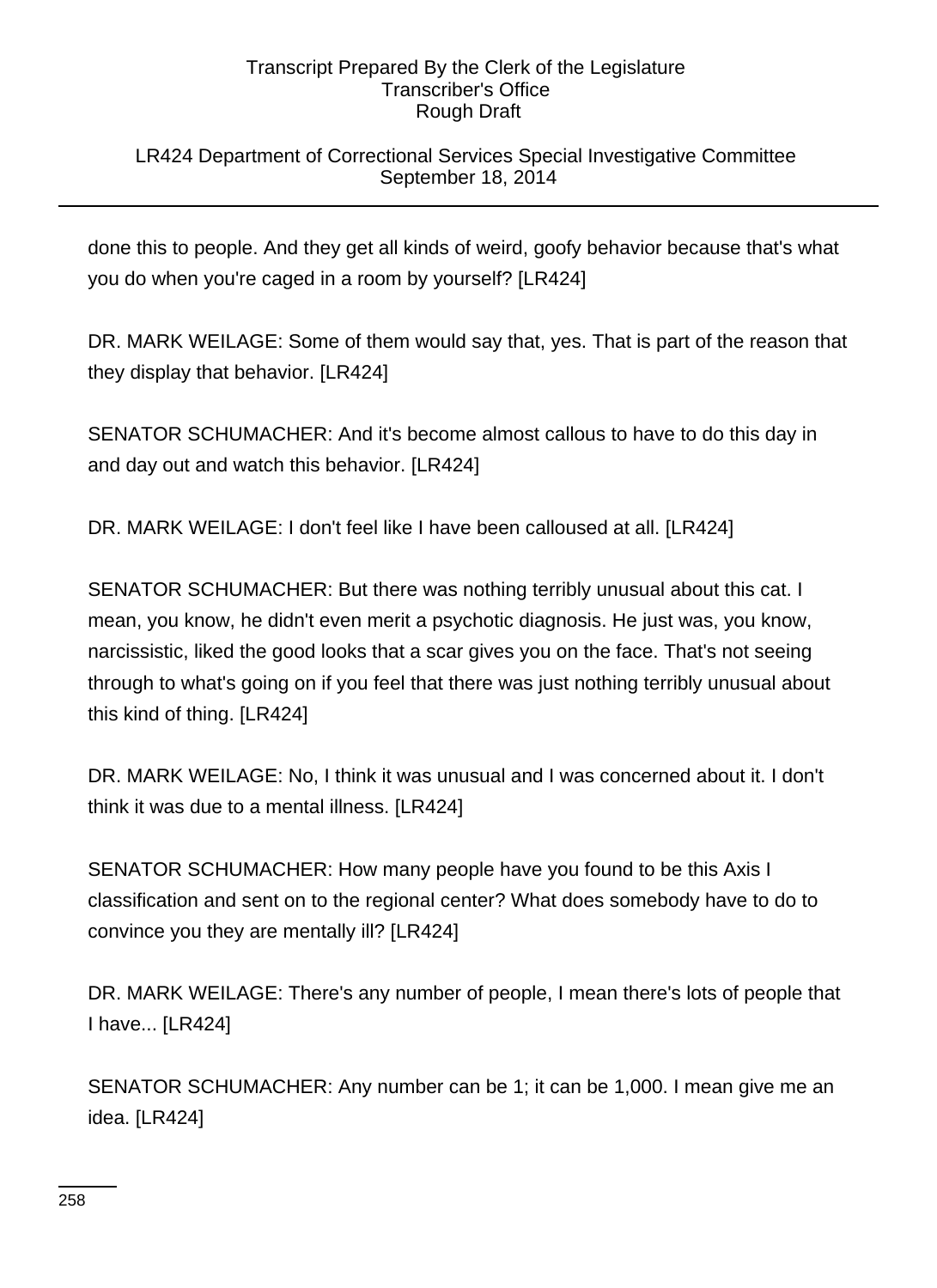# LR424 Department of Correctional Services Special Investigative Committee September 18, 2014

DR. MARK WEILAGE: Okay. Well, that I get directly involved in, I would say, you know, I'm trying to think how many mental health board referrals I've done. You know, two or three. [LR424]

SENATOR SCHUMACHER: Well, mental health you say you engage only at the end of the system. [LR424]

DR. MARK WEILAGE: Right. [LR424]

SENATOR SCHUMACHER: Okay, while they're in there, they got ten years to go and they're just goofy as heck, how many have you said, well, you know, you are truly Axis I, you're going over to the regional center? [LR424]

DR. MARK WEILAGE: Well, I haven't said...I've said they're Axis I, but if they have ten years to do, I haven't said you're going to the regional center. I... [LR424]

SENATOR SCHUMACHER: What do you do with them then? [LR424]

DR. MARK WEILAGE: We try to get them, wherever they're at, over to our mental health unit, which is a general population unit where they can access social work, some mental health counseling, and... [LR424]

SENATOR SCHUMACHER: So automatically, once they're Axis I, they don't go into these little cells. [LR424]

DR. MARK WEILAGE: No. [LR424]

SENATOR SCHUMACHER: That's a way to get out of the little cells, to be Axis I? [LR424]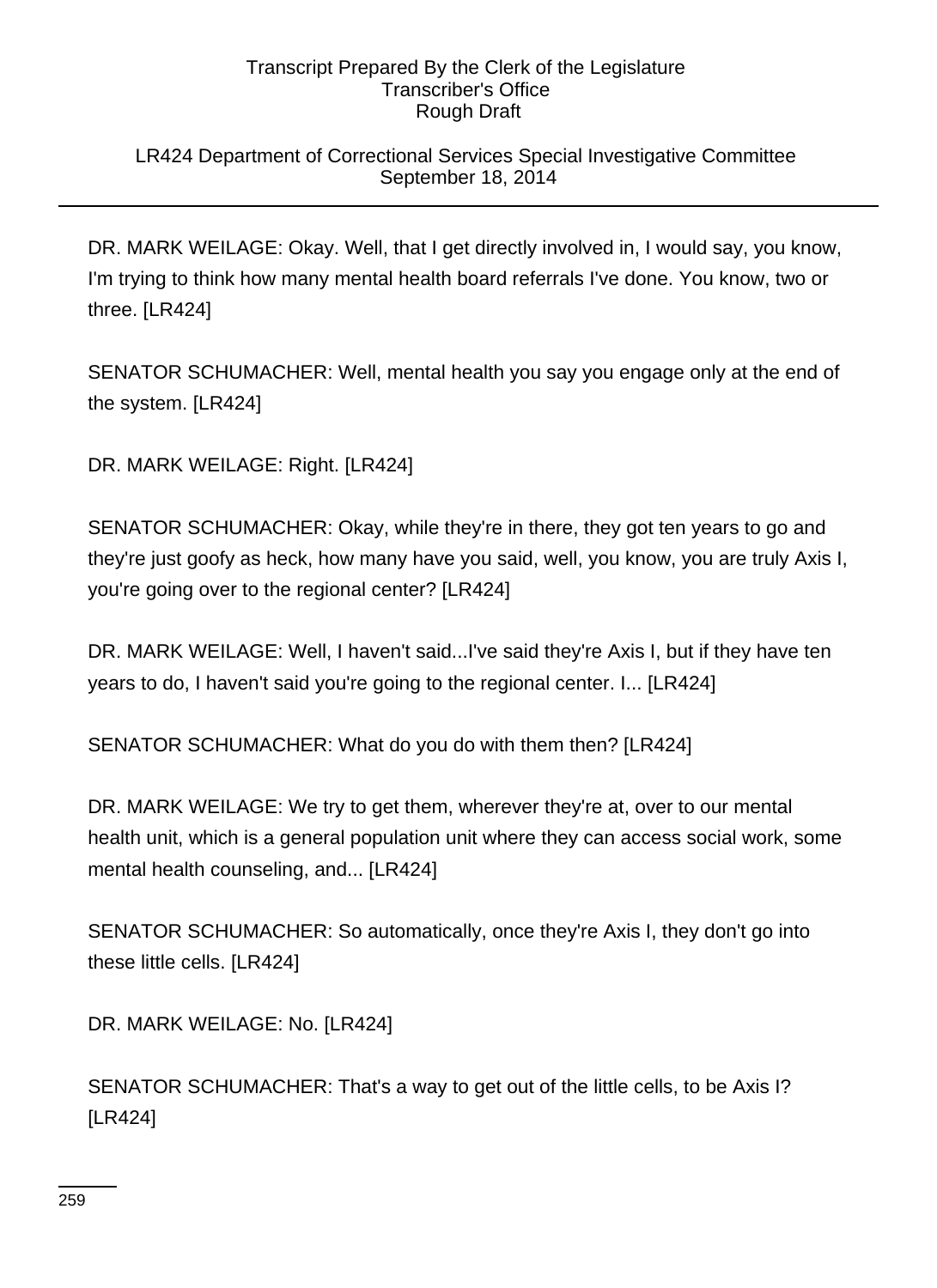LR424 Department of Correctional Services Special Investigative Committee September 18, 2014

DR. MARK WEILAGE: Potentially. I mean... [LR424]

SENATOR SCHUMACHER: Potentially. [LR424]

DR. MARK WEILAGE: Yeah. [LR424]

SENATOR SCHUMACHER: But there's a lot of them that might be Axis I in those cells? Is that what you're telling me? [LR424]

DR. MARK WEILAGE: Yeah, of varying severity, yes. [LR424]

SENATOR SCHUMACHER: When you send somebody over to the regional center, does the regional center bill back the Department of Corrections? That's... [LR424]

DR. MARK WEILAGE: Not that I'm aware of, no. [LR424]

SENATOR SCHUMACHER: That's a free trip? [LR424]

DR. MARK WEILAGE: Yeah, I guess. I mean I don't know the billing procedures so I shouldn't say. [LR424]

SENATOR SCHUMACHER: Of the 200-and-some people that are confined into, what is it, the magic word, administrative management or whatever, solitary confinement, how many of those are suffering from a mental illness? [LR424]

DR. MARK WEILAGE: We have right now, I think our list is at Tecumseh about 20. [LR424]

SENATOR SCHUMACHER: Ten percent? [LR424]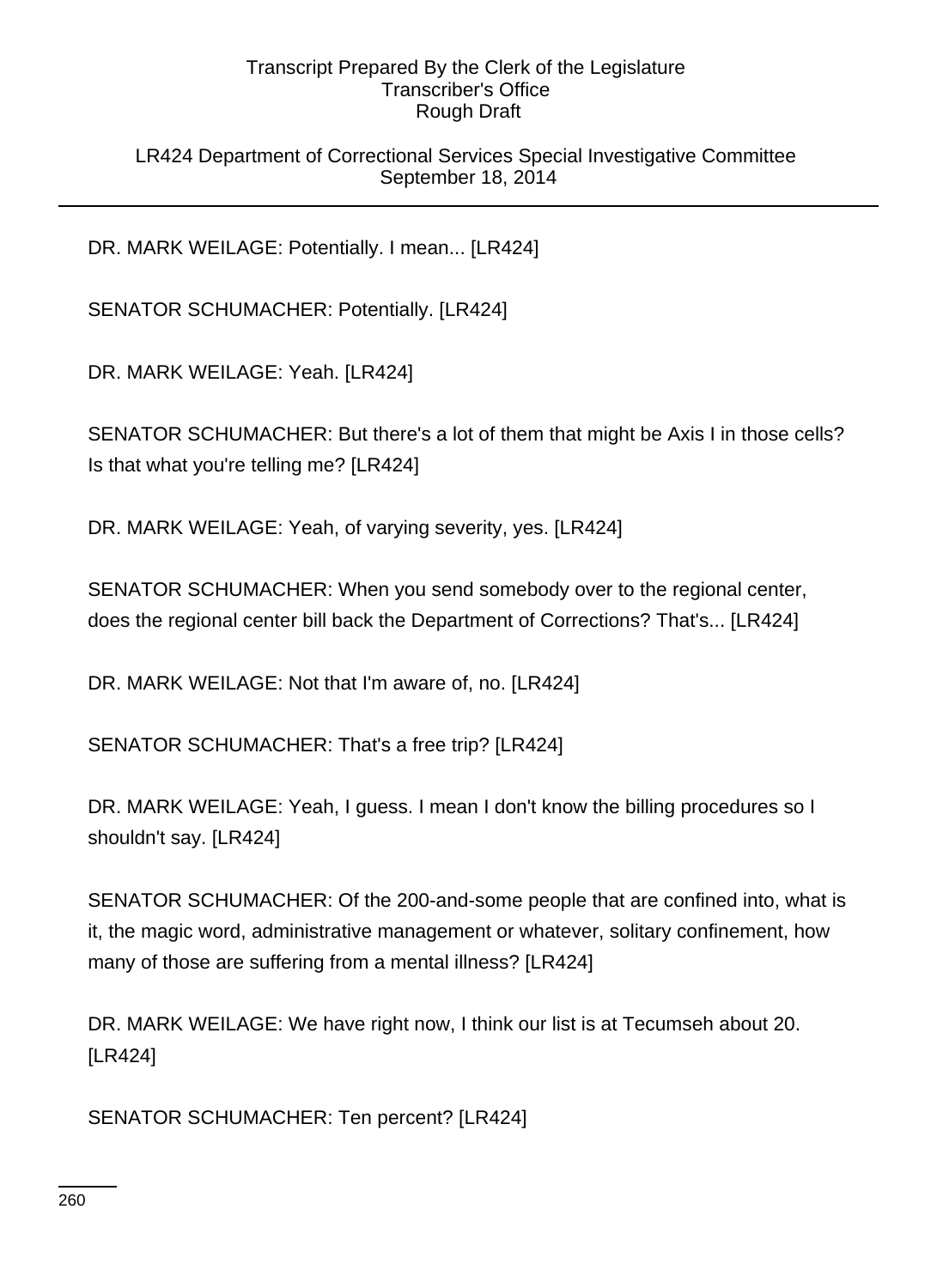## LR424 Department of Correctional Services Special Investigative Committee September 18, 2014

DR. MARK WEILAGE: Yeah, approximately. I think there's... [LR424]

SENATOR SCHUMACHER: Less than what the general population...I mean 20 percent of people... [LR424]

DR. MARK WEILAGE: Are you saying for...okay, so to clarify our definitions perhaps,... [LR424]

SENATOR SCHUMACHER: Okay. [LR424]

DR. MARK WEILAGE: ...of people being seen by mental health, because they have any type of diagnosis, including adjustment disorders. I mean when I say 20, those are the severely mentally ill. [LR424]

SENATOR SCHUMACHER: So those are people you would say are Axis I. They are mentally ill. They are psychiatrically ill. They just aren't a social behavioral disorder. There's... [LR424]

DR. MARK WEILAGE: They may have social and behavioral issues as well but... [LR424]

SENATOR SCHUMACHER: They may have that, but they've also crossed a line into the... [LR424]

DR. MARK WEILAGE: Yes. [LR424]

SENATOR SCHUMACHER: ...into what you would call or what we would call today this Axis I classification. [LR424]

DR. MARK WEILAGE: Right. [LR424]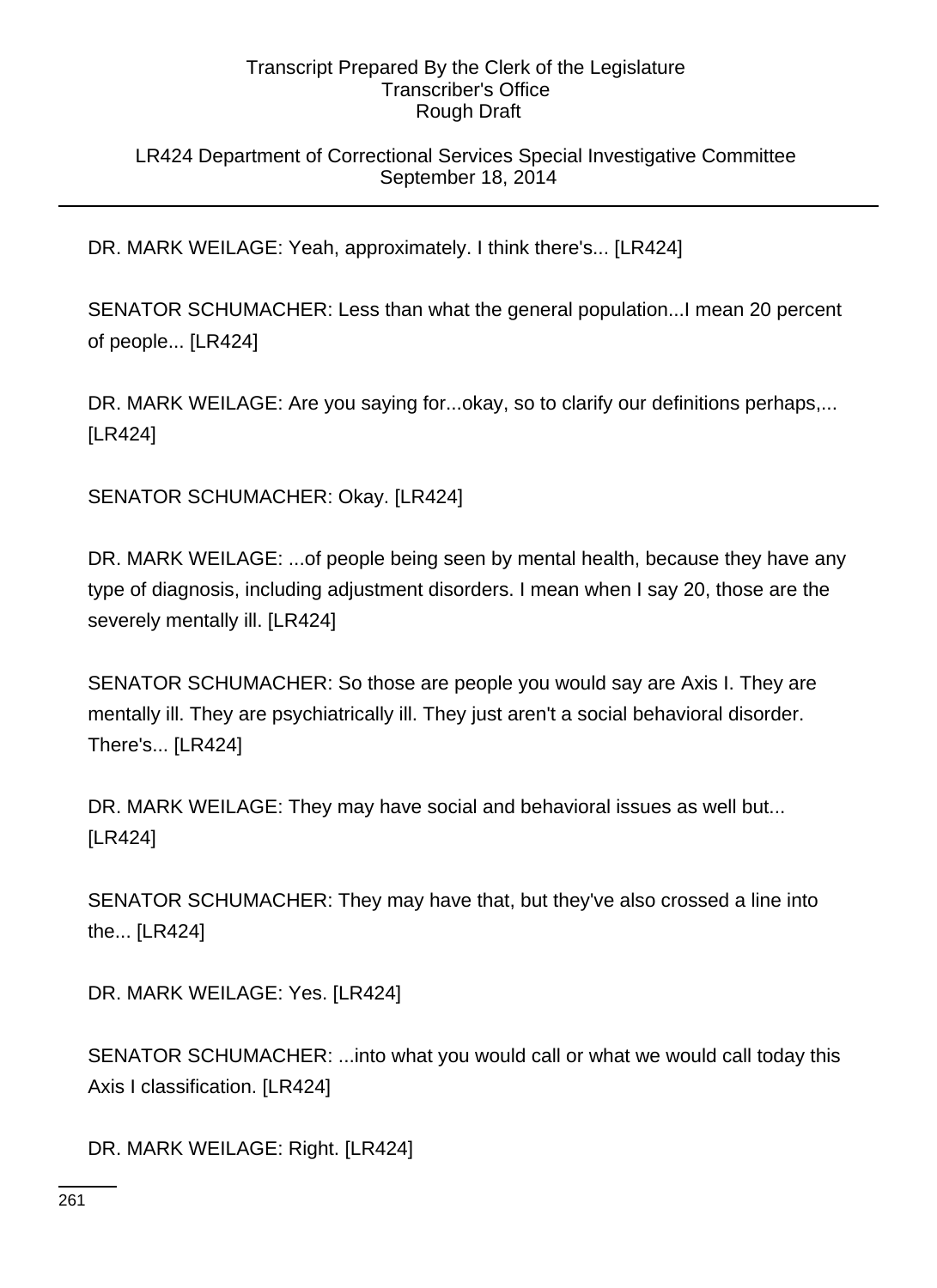### LR424 Department of Correctional Services Special Investigative Committee September 18, 2014

SENATOR SCHUMACHER: Okay. And Nikko Jenkins was not worse or equal to those people. [LR424]

DR. MARK WEILAGE: In his dangerousness, yes. [LR424]

SENATOR SCHUMACHER: In his mental illness. [LR424]

DR. MARK WEILAGE: Well, as I've said, I mean I...I don't believe he had an Axis I mental illness and... [LR424]

SENATOR SCHUMACHER: You made a comment early on that, you know, he would be subject to the mental health system with the county attorney on when he...whenever...and it would be filed in whatever county he would reside in at the time. Did you have any reason to believe that he was going to be transferred out of there before Johnson County could get their teeth into him? [LR424]

DR. MARK WEILAGE: No idea. I didn't know that. [LR424]

SENATOR SCHUMACHER: A comment was a little unusual that you just made a little while ago that, like, it was on your mind that, hey, people are moved out of here, out of Johnson County to Lincoln or to another county prior to actually being released. [LR424]

DR. MARK WEILAGE: I think what I...and correct me if I'm wrong. I'm going to try and respond because I think I know what your question is. What I was referring to about transferring people would be transfer...our mental health unit, that has...that's fully staffed and to deal with the most severely mentally ill, is at the Lincoln Correctional Center. That's why they get transferred out of Tecumseh. Is that what you're referring to? [LR424]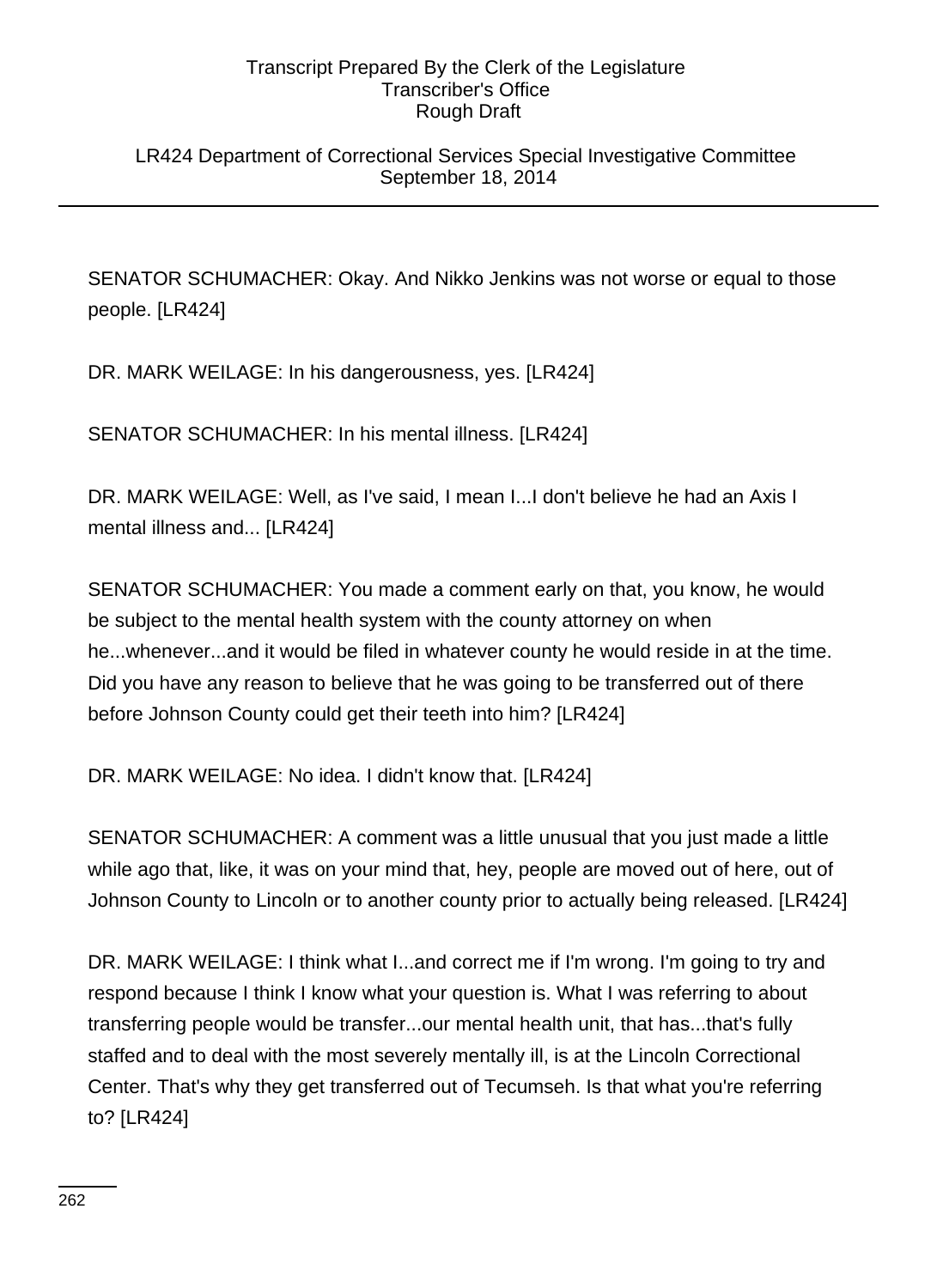LR424 Department of Correctional Services Special Investigative Committee September 18, 2014

SENATOR SCHUMACHER: Right. [LR424]

DR. MARK WEILAGE: Okay. [LR424]

SENATOR SCHUMACHER: Now when he got transferred out to Lincoln,... [LR424]

DR. MARK WEILAGE: Yes. [LR424]

SENATOR SCHUMACHER: ...he wasn't put in that unit, was he? [LR424]

DR. MARK WEILAGE: No, he was not. [LR424]

SENATOR SCHUMACHER: He was just put in another dog cell, little cage. [LR424]

DR. MARK WEILAGE: He was put in segregation, yes. [LR424]

SENATOR SCHUMACHER: A little room with a bed and his own shower and a place to run back and forth for an hour a day. Doesn't it bother you that's the system? Have you ever made a recommendation to the higher-ups that maybe we're overusing this system? [LR424]

DR. MARK WEILAGE: Yes, I have. [LR424]

SENATOR SCHUMACHER: And the response? [LR424]

DR. MARK WEILAGE: And they have supported me fully in some of the things that I've developed over...well, let me go back. I developed a program back in the 2000s when I was in the Omaha Correctional Center that was targeting serious and violent offenders, young offenders who were going to be reentering the community, developed a specific program that I had all of them run through to kind of kick-start and get them focused on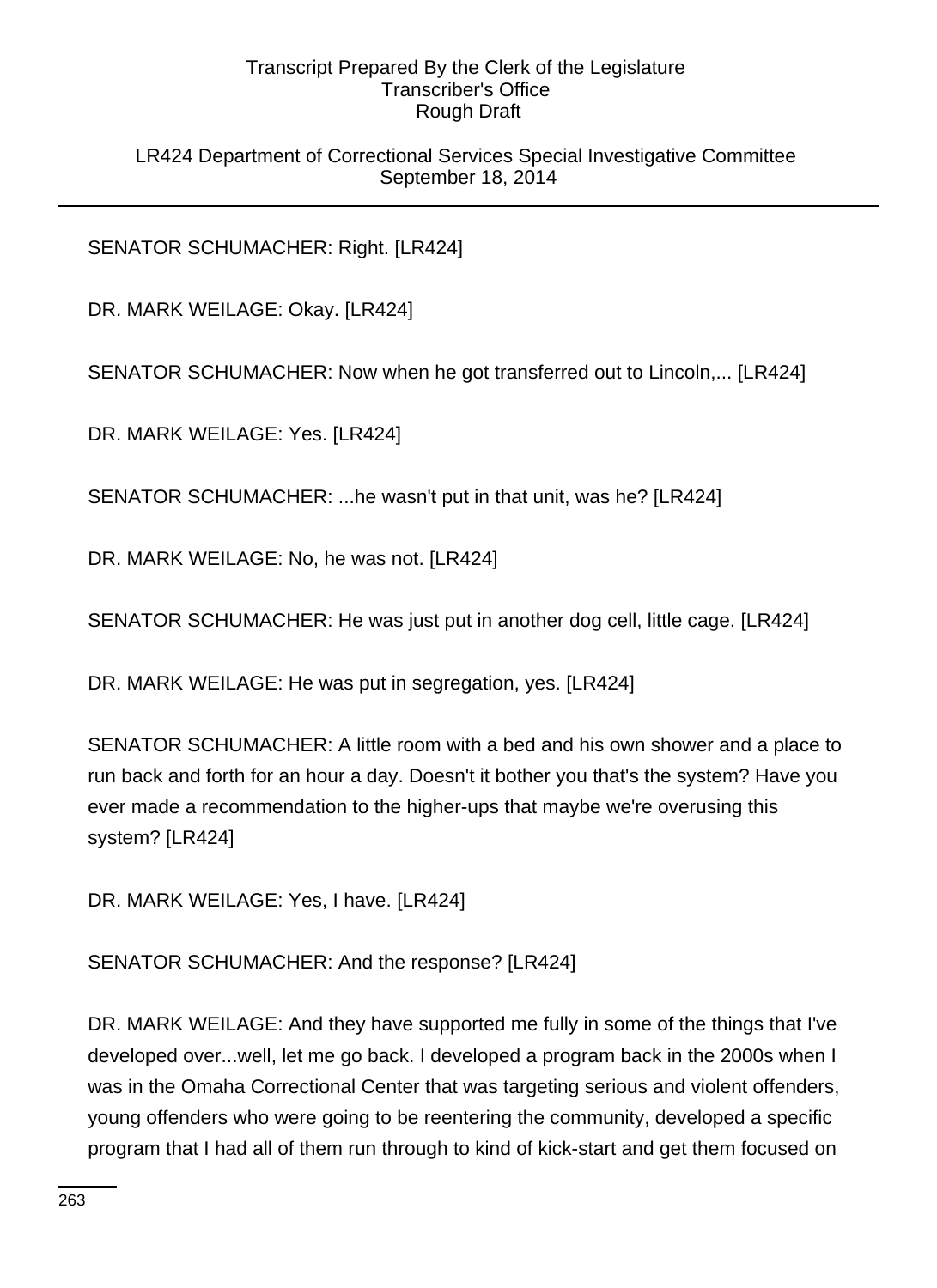LR424 Department of Correctional Services Special Investigative Committee September 18, 2014

things that they could change about themselves. That was carried on for a number of years during that time that we had the grant. [LR424]

SENATOR SCHUMACHER: Had the what? [LR424]

DR. MARK WEILAGE: That we had a grant. [LR424]

SENATOR SCHUMACHER: Oh. Okay. [LR424]

DR. MARK WEILAGE: It was called the SVORI grant, Serious and Violent Offender Reentry Initiative. So I had developed this and, yeah, about October of last year, as I said previously, I go to kind of where the need is. Both of our psychologists had departed from the Tecumseh State Correctional Institution, so I started going down there and working and, two to three days a week, trying to help the offenders. And you know, I get a sense as to what the...how the committee views me, but to be honest, I am a firm believer in that these are not bad...or they're not bad people. And I have to believe this if I'm going to try and help them. They are people that have done bad things and they're...but first and foremost, they're people, and that's how I have approached throughout the years working with the offenders wherever they are in the department and whether they're murderers, sex offenders, whatever. So part of what, after I started going down and working in October, I said, you know, we need...I think we need to try something a little different down here in the special management unit. I went to the warden and he supported it fully and he set up a system where we could start running groups in the special management unit with the idea...and this has been brought up before. I mean, part of the issue when people, in long-term segregation is that they...not everybody becomes mentally ill, but they have increased difficulties with communication, socialization. They become bored. That's first up. So, I went to them. I said, this is what I want to do. They supported it fully. And we started running groups and we've been doing that since February and gotten some people out of segregation that had...were long-term, long-term segregation inmates and out into GP and been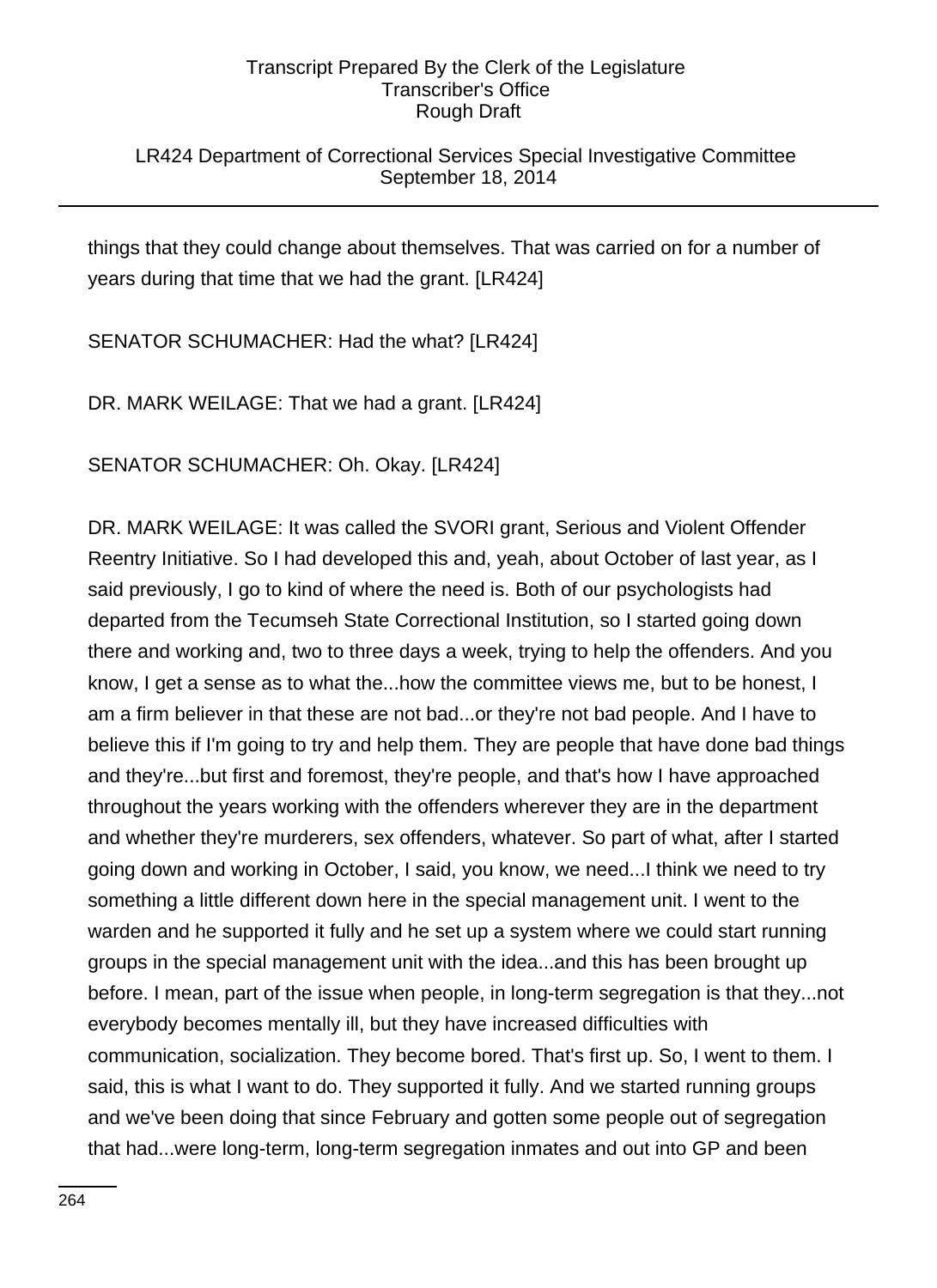# LR424 Department of Correctional Services Special Investigative Committee September 18, 2014

able to transition them. And it points to the...and I go back to--just because somebody is mentally ill. Now not all those people are mentally ill. They wouldn't have a diagnosis. But they had behaviors that led them to be in segregation for long periods. And we've been able to get them focused on some other things, not the boredom, not the anger, not the, you know, the hopelessness, or whatever that they struggled with and get them focused and...in transitioning. And so, I have expressed concern about it. And I've developed a program and I've implemented it. So after the success there, we've implemented it at the Nebraska State Penitentiary in their control unit. And I'm starting a group at the Lincoln Correctional Center; the same group. It's called the METEOR group. [LR424]

SENATOR SCHUMACHER: Thank you. [LR424]

DR. MARK WEILAGE: Yeah. [LR424]

SENATOR LATHROP: Senator Chambers. I assume you got a question. [LR424]

SENATOR CHAMBERS: Yes, I do. Do you prefer to be called doctor or mister? [LR424]

DR. MARK WEILAGE: Mark. [LR424]

SENATOR CHAMBERS: I'm not going to call you by your first name. [LR424]

DR. MARK WEILAGE: Okay. Whatever. Whatever you prefer. [LR424]

SENATOR CHAMBERS: What do you prefer? [LR424]

DR. MARK WEILAGE: It doesn't matter. Mr. Weilage is fine. [LR424]

SENATOR CHAMBERS: I'll call you doctor. Now, Dr. Weilage, you're under oath.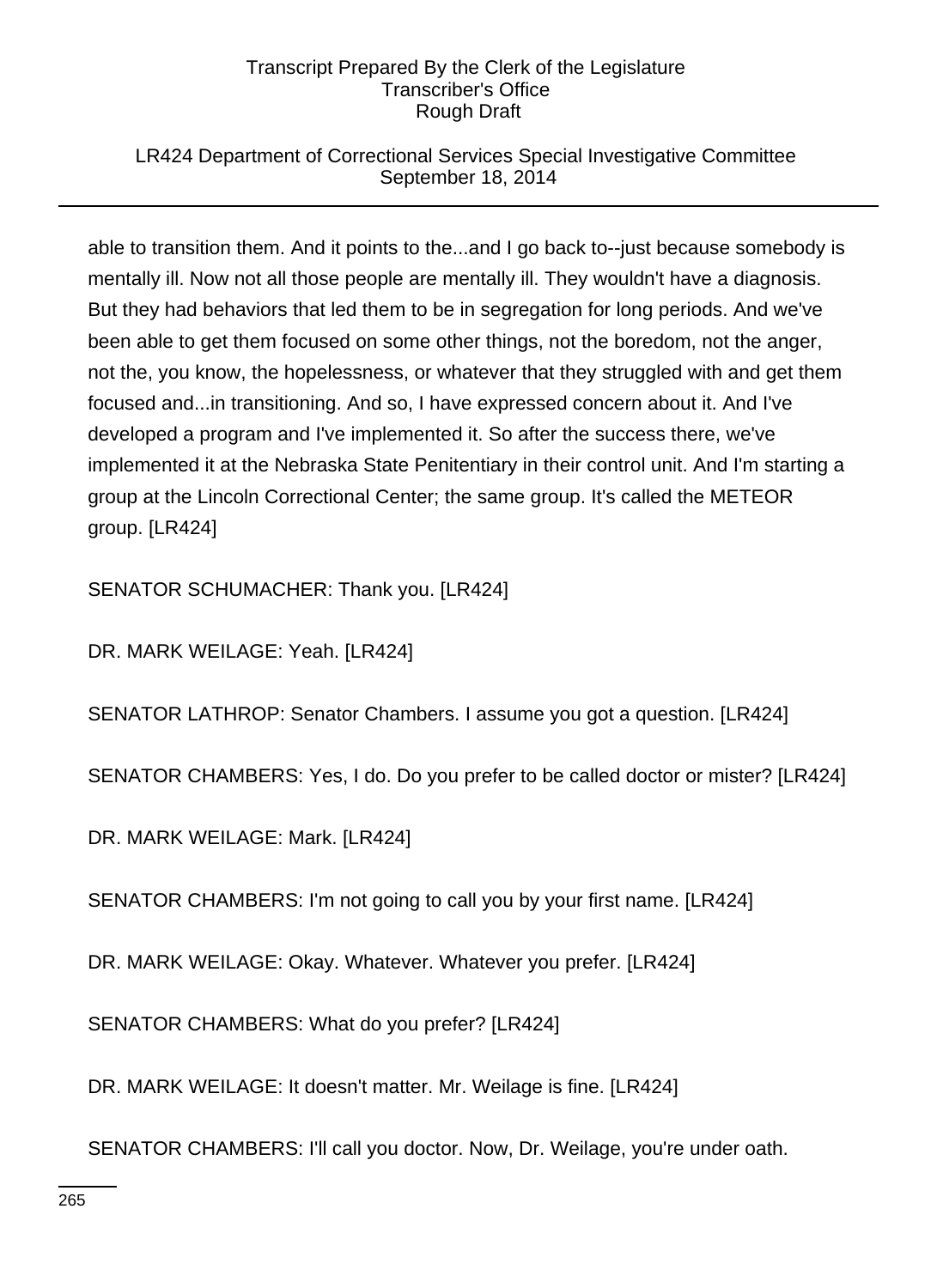LR424 Department of Correctional Services Special Investigative Committee September 18, 2014

[LR424]

DR. MARK WEILAGE: Yes. [LR424]

SENATOR CHAMBERS: Do you think I'm crazy? [LR424]

DR. MARK WEILAGE: No. But I...that's my opinion just on the brief interaction. [LR424]

SENATOR CHAMBERS: And you're under oath. [LR424]

DR. MARK WEILAGE: I can't give an opinion really, yeah. [LR424]

SENATOR CHAMBERS: Okay. Now... [LR424]

DR. MARK WEILAGE: So the default is, no, I don't think you are. (Laugh) [LR424]

SENATOR CHAMBERS: If you had heard...if you...let me, before I ask that question, you have the term, the title "doctor," but you haven't gone to medical school. Is that correct? [LR424]

DR. MARK WEILAGE: That's correct. [LR424]

SENATOR CHAMBERS: So how do you come to be entitled to use the title "doctor"? [LR424]

DR. MARK WEILAGE: Because it's a Doctorate of Philosophy and I don't feel entitled to it. [LR424]

SENATOR CHAMBERS: And what is your doctorate in? [LR424]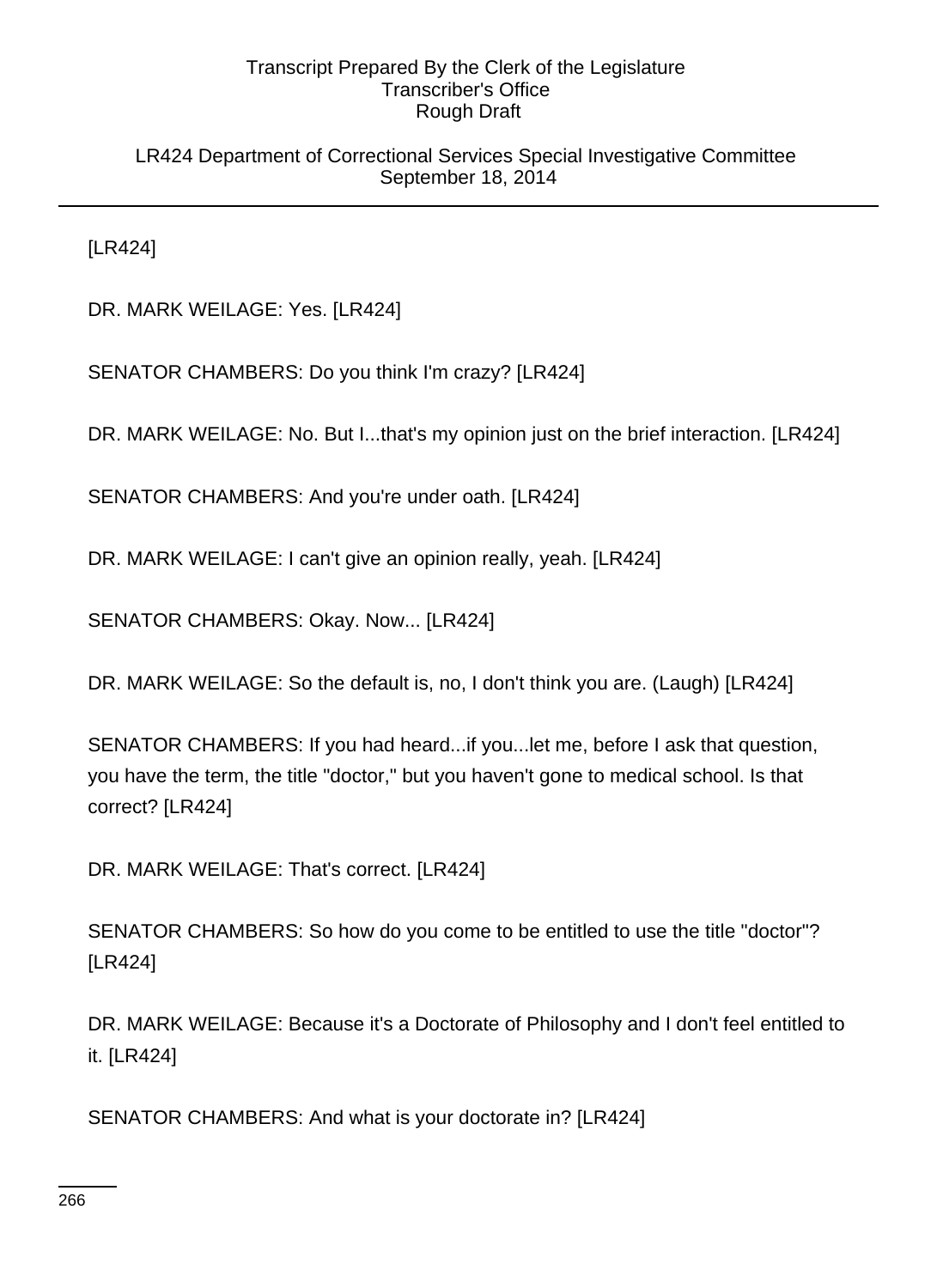LR424 Department of Correctional Services Special Investigative Committee September 18, 2014

DR. MARK WEILAGE: Clinical psychology. [LR424]

SENATOR CHAMBERS: Clinical psychology? [LR424]

DR. MARK WEILAGE: Yes. [LR424]

SENATOR CHAMBERS: And so you had a bachelor's. What was your bachelor's degree in? [LR424]

DR. MARK WEILAGE: I had a double major--psychology, sociology, and...yeah. [LR424]

SENATOR CHAMBERS: And what was your master's in? [LR424]

DR. MARK WEILAGE: Clinical psychology. [LR424]

SENATOR CHAMBERS: So you had an interest in that field for some time? [LR424]

DR. MARK WEILAGE: Yes. [LR424]

SENATOR CHAMBERS: Were your courses taught in English? [LR424]

DR. MARK WEILAGE: Yes. [LR424]

SENATOR CHAMBERS: Did you take any English classes during your college days? [LR424]

DR. MARK WEILAGE: I'm sure I did, you know? [LR424]

SENATOR CHAMBERS: But you don't remember. [LR424]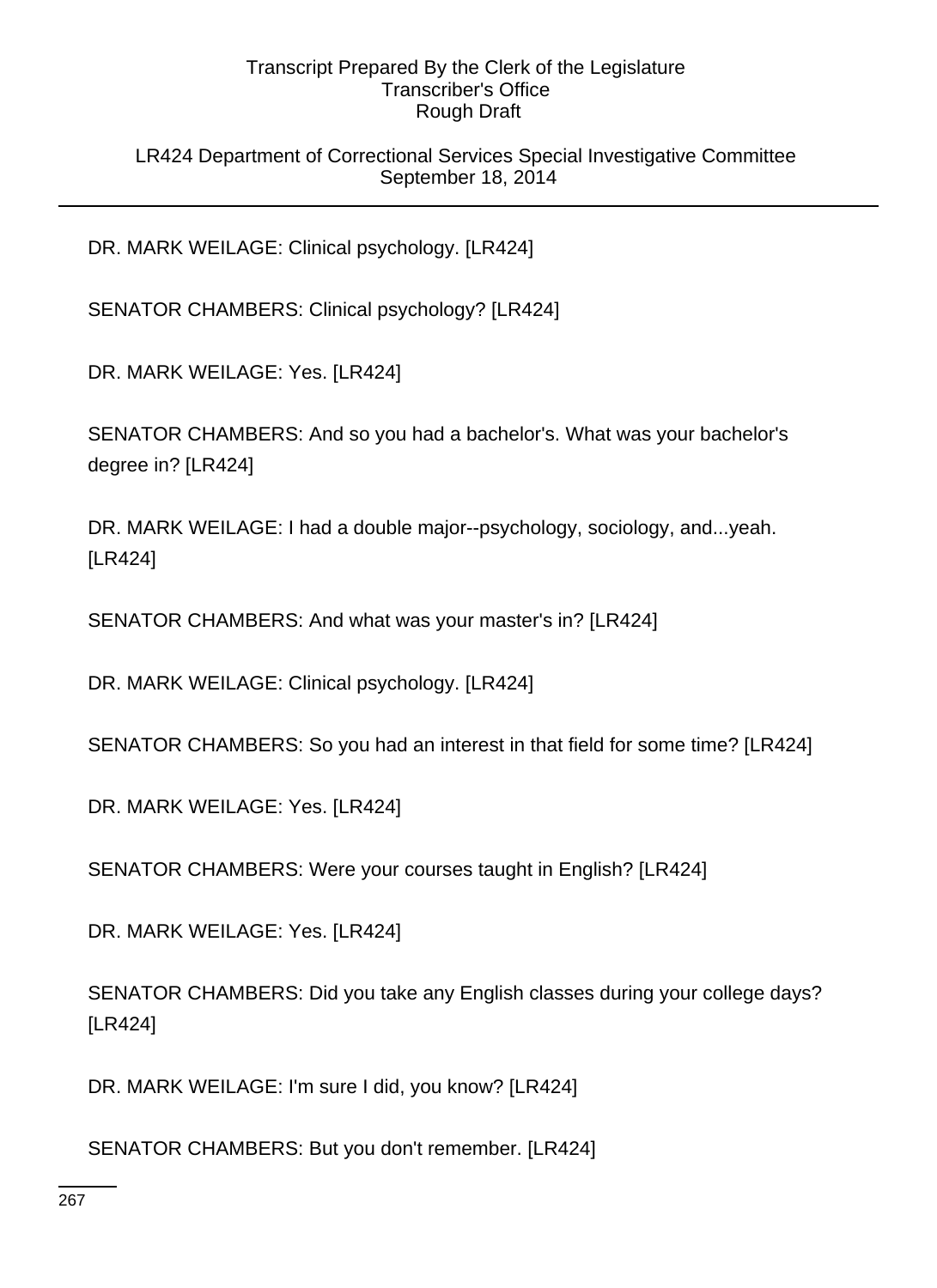LR424 Department of Correctional Services Special Investigative Committee September 18, 2014

DR. MARK WEILAGE: Well, I'm sure at the bachelor's level I did. [LR424]

SENATOR CHAMBERS: But you don't really remember whether you did or not. I'm just checking your memory. You don't remember some very serious things that happened recently, so I want to see if you remember some of the courses you took when you were in college. Did you remember taking an English course? [LR424]

DR. MARK WEILAGE: I couldn't tell you what the name of it was, but I'm sure I did. [LR424]

SENATOR CHAMBERS: Did you take a literature course? Did you study English literature? [LR424]

DR. MARK WEILAGE: I don't know. [LR424]

SENATOR CHAMBERS: You don't know. [LR424]

DR. MARK WEILAGE: No. [LR424]

SENATOR CHAMBERS: Is a Ph.D. in clinical psychology considered what they call an advanced degree? [LR424]

DR. MARK WEILAGE: Yes. [LR424]

SENATOR CHAMBERS: What is your job title? [LR424]

DR. MARK WEILAGE: Assistant Behavioral Health Administrator for Mental Health. [LR424]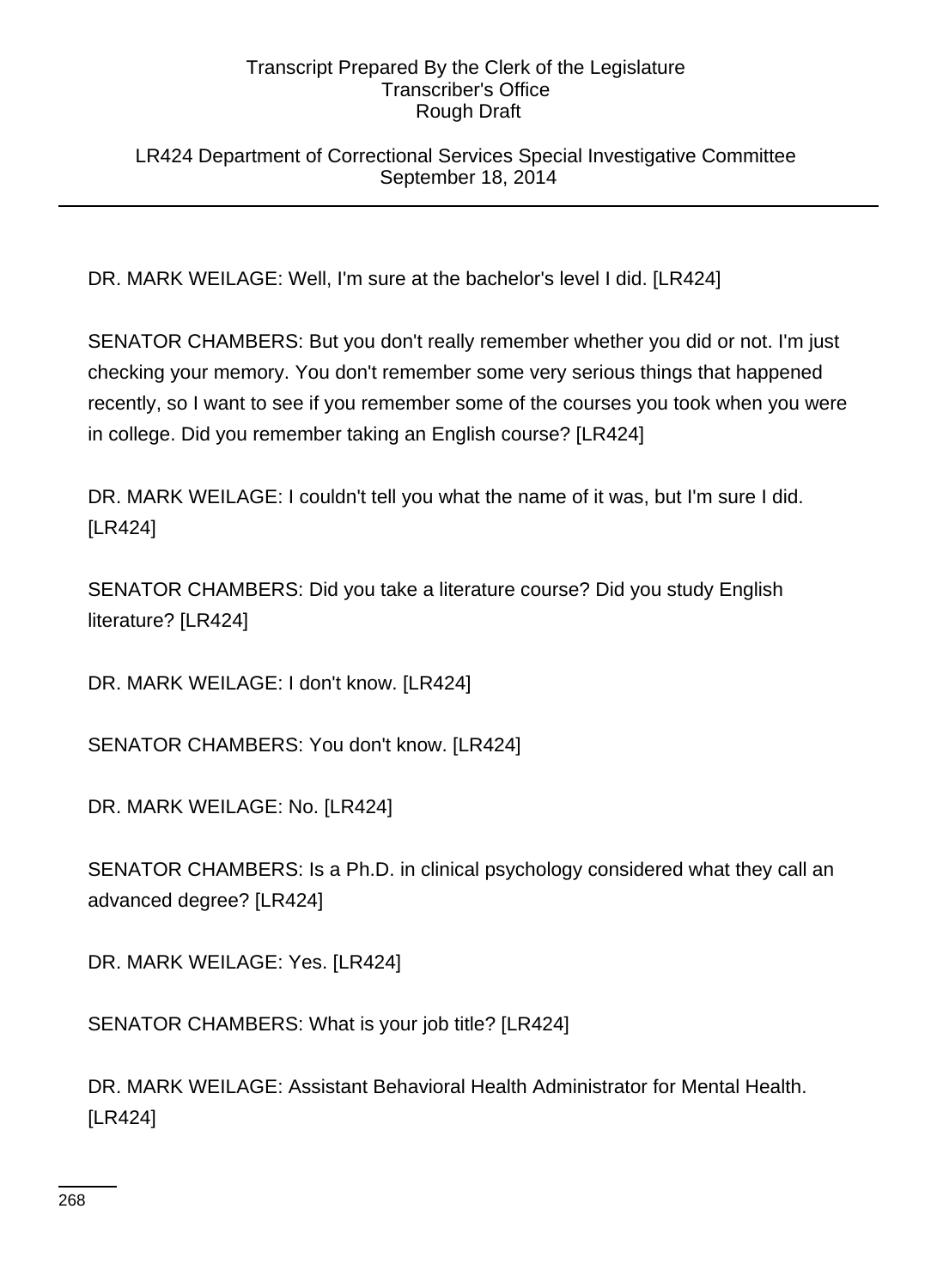LR424 Department of Correctional Services Special Investigative Committee September 18, 2014

SENATOR CHAMBERS: For what? [LR424]

DR. MARK WEILAGE: Mental health. [LR424]

SENATOR CHAMBERS: Mental health. And who hired you? [LR424]

DR. MARK WEILAGE: Dr. Kohl, Dr. Randy Kohl and Dr. Cameron White and the director...well no, actually, for that position, are you speaking of specifically? [LR424]

SENATOR CHAMBERS: Yes. [LR424]

DR. MARK WEILAGE: That would be Dr. Kohl and...Dr. Randy Kohl and Dr. Cameron White. [LR424]

SENATOR CHAMBERS: Both of them hired you? [LR424]

DR. MARK WEILAGE: I believe so. I mean, they're my superiors. [LR424]

SENATOR CHAMBERS: You don't know for sure. [LR424]

DR. MARK WEILAGE: I don't know who signed it. Probably the director at the time, but I don't recall. [LR424]

SENATOR CHAMBERS: You don't know who signed what? [LR424]

DR. MARK WEILAGE: Like my hire letter. [LR424]

SENATOR CHAMBERS: And you didn't look at that paper to see whose signature was on it? [LR424]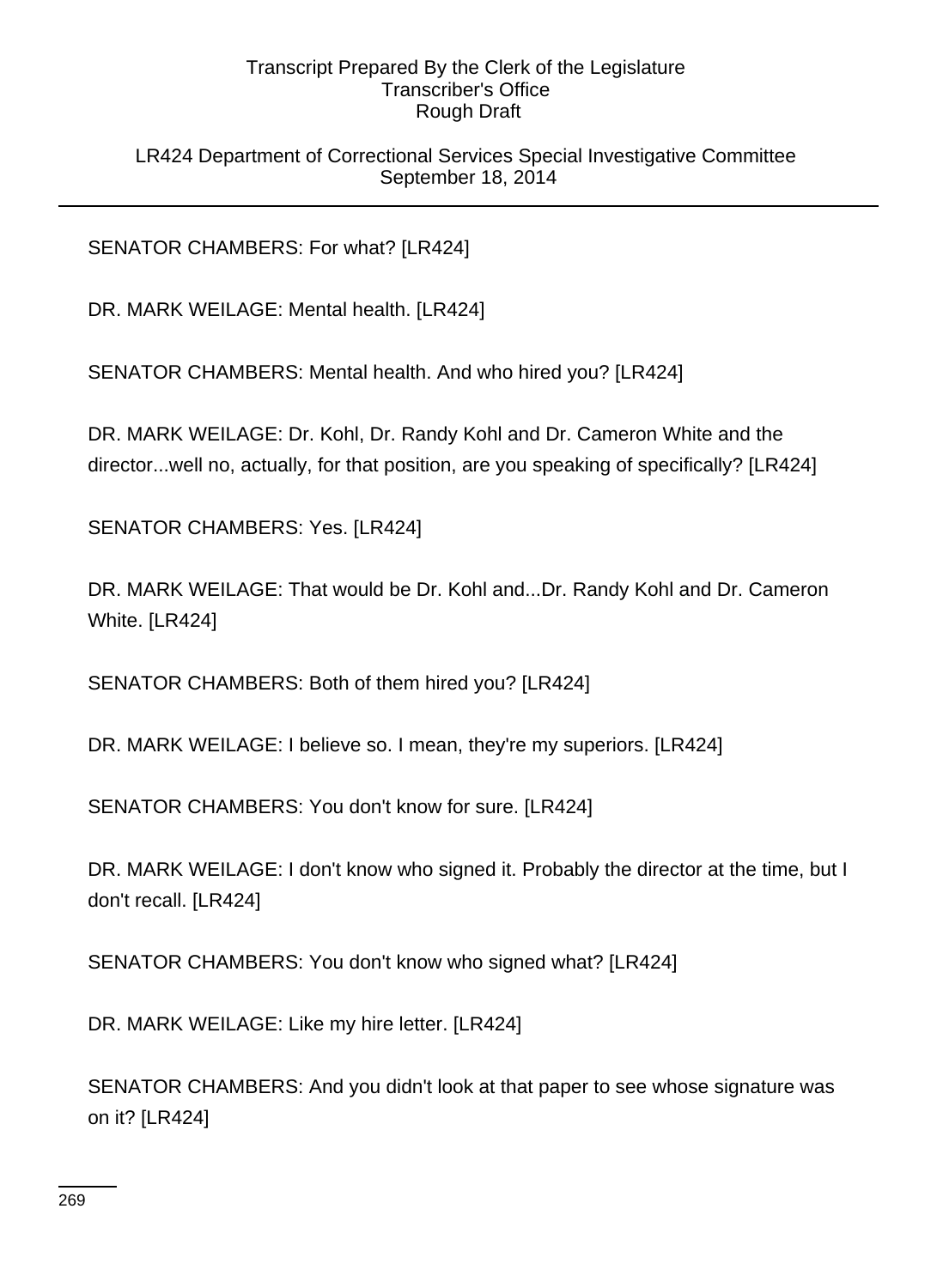LR424 Department of Correctional Services Special Investigative Committee September 18, 2014

DR. MARK WEILAGE: I probably did at the time. [LR424]

SENATOR CHAMBERS: But you don't remember. [LR424]

DR. MARK WEILAGE: That's correct. [LR424]

SENATOR CHAMBERS: Were you interviewed before you were hired? [LR424]

DR. MARK WEILAGE: Yes. [LR424]

SENATOR CHAMBERS: Who interviewed you? [LR424]

DR. MARK WEILAGE: Well, when I was originally hired, it was a group of five or six people, including the then-mental health director, Dr. Bohn. [LR424]

SENATOR CHAMBERS: Doctor who? [LR424]

DR. MARK WEILAGE: Dr. Suzanne Bohn. [LR424]

SENATOR CHAMBERS: Is she still working for the state? [LR424]

DR. MARK WEILAGE: No. That was in '99 when I came on as psychologist (inaudible). [LR424]

SENATOR CHAMBERS: Okay, so I can see why you might not remember the people who were on the committee. But you were interviewed by several people. [LR424]

DR. MARK WEILAGE: Yes, yes. [LR424]

SENATOR CHAMBERS: And you were hired. Correct? [LR424]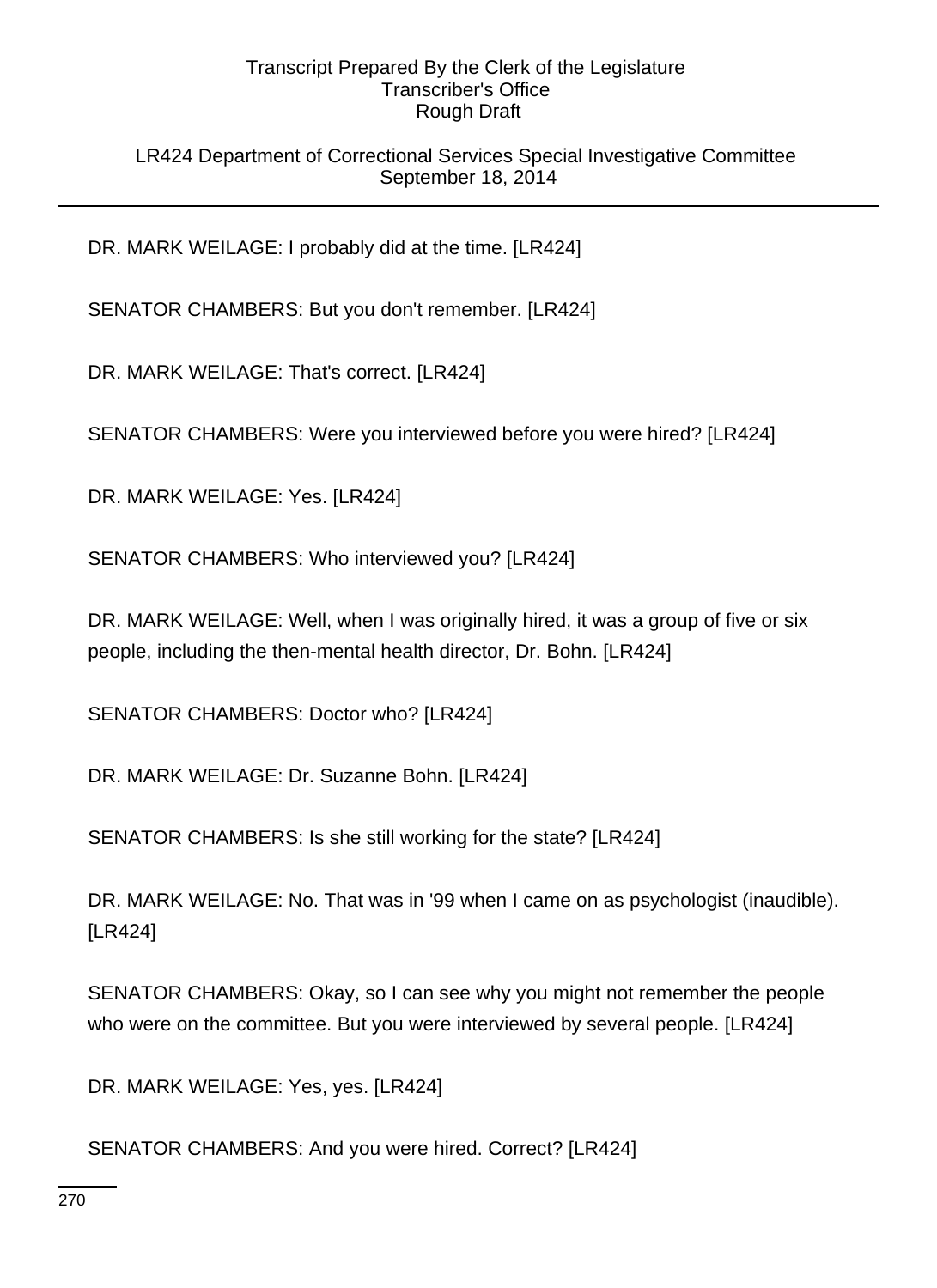LR424 Department of Correctional Services Special Investigative Committee September 18, 2014

DR. MARK WEILAGE: Yes. [LR424]

SENATOR CHAMBERS: Why did they hire you? What was their reason in hiring you did they say? [LR424]

DR. MARK WEILAGE: To be a psychologist super...well, then it was to be a psychologist supervisor at the Omaha Correctional Center. [LR424]

SENATOR CHAMBERS: And did they expect you to perform certain duties that would be of value? [LR424]

DR. MARK WEILAGE: Yes. [LR424]

SENATOR CHAMBERS: Why do you think Dr. Baker was hired? [LR424]

DR. MARK WEILAGE: To provide psychiatric services. [LR424]

SENATOR CHAMBERS: And she...how would she perform those services? What services...what would be included in the services that she was supposed to provide? [LR424]

DR. MARK WEILAGE: Assess and treat offenders who may be reporting certain symptoms or have mental illness. [LR424]

SENATOR CHAMBERS: She was supposed to do what? [LR424]

DR. MARK WEILAGE: Assess and treat offenders who may have had symptoms or mental illness. [LR424]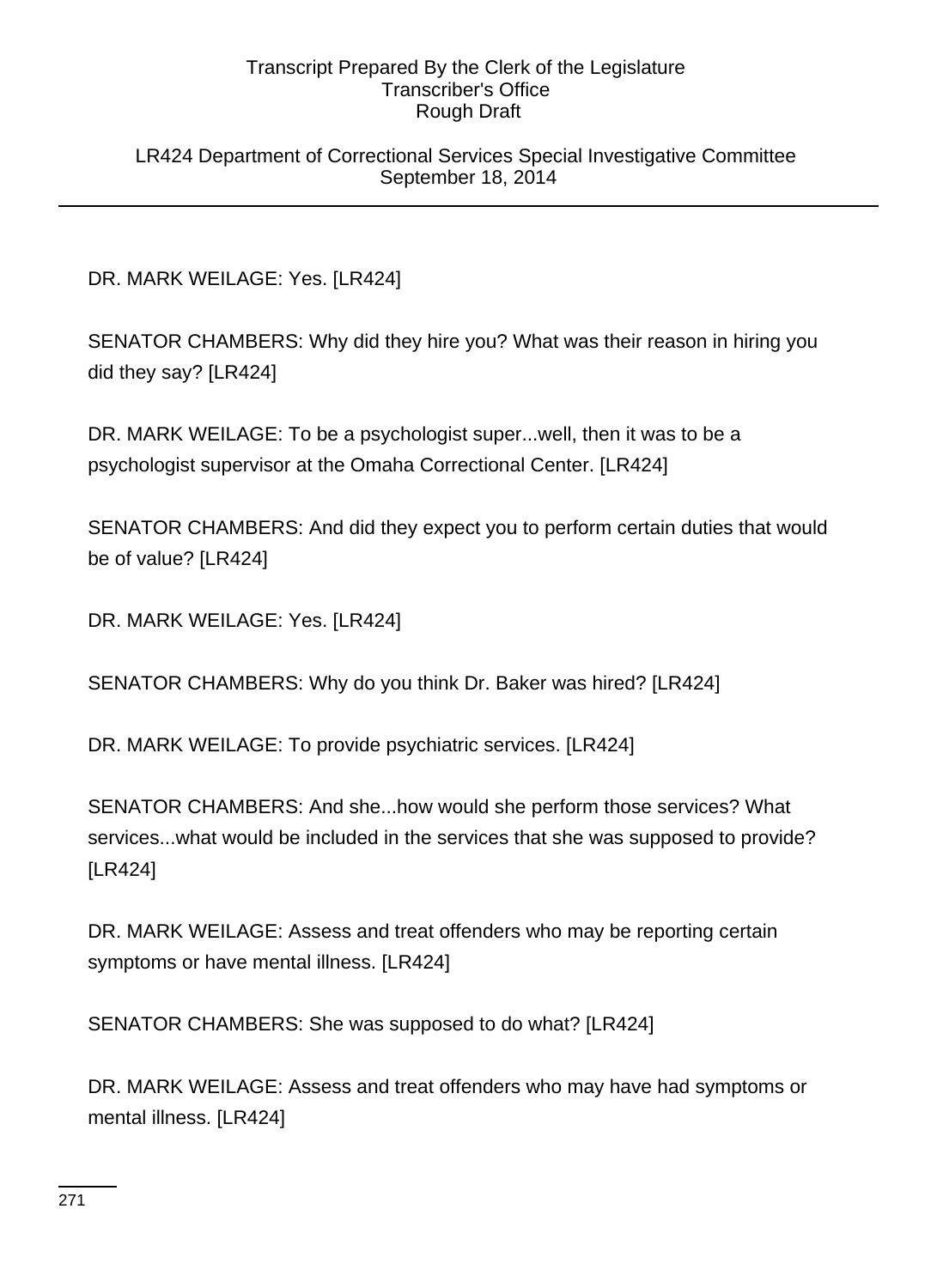## LR424 Department of Correctional Services Special Investigative Committee September 18, 2014

SENATOR CHAMBERS: Assess and treat. Now, how did she go about assessing somebody, if you know? [LR424]

DR. MARK WEILAGE: Interview them. That's my understanding as how she did it. I don't...but I don't... [LR424]

SENATOR LATHROP: Doctor, I'm going to ask you to speak up just a little bit so that we get a good record. [LR424]

DR. MARK WEILAGE: Okay. I never sat in on any of hers, but I...well...so I don't know. [LR424]

SENATOR CHAMBERS: Do you assess people? [LR424]

DR. MARK WEILAGE: Yes. [LR424]

SENATOR CHAMBERS: How do you assess people? [LR424]

DR. MARK WEILAGE: I will go interview them. I'll review records. I will get collateral information, look at their institutional behaviors, incident reports. [LR424]

SENATOR CHAMBERS: Okay, now when you were contacted by...was it Dr. Geiger and Dr. Pearson to talk to Nikko Jenkins? Were you called in by them to review his case, because I think that's what you said? [LR424]

DR. MARK WEILAGE: I believe so, yes. [LR424]

SENATOR CHAMBERS: Why won't you answer when I ask you? Why do I have to go... [LR424]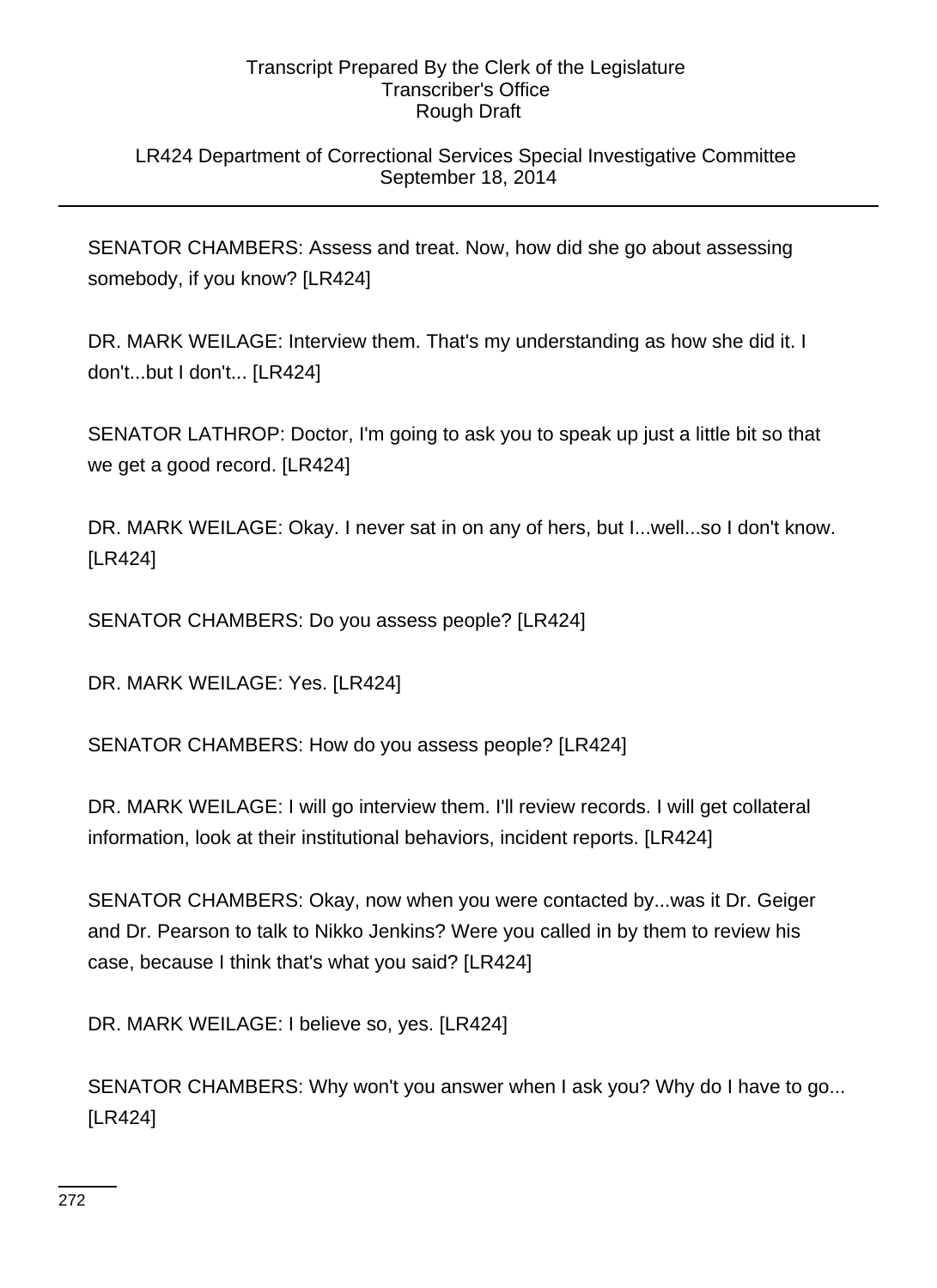# LR424 Department of Correctional Services Special Investigative Committee September 18, 2014

DR. MARK WEILAGE: Well, I wasn't sure if you were done. I'm sorry. [LR424]

SENATOR CHAMBERS: Oh, okay. Had you talked to Scott Moore before you talked to Nikko Jenkins? [LR424]

DR. MARK WEILAGE: No. [LR424]

SENATOR CHAMBERS: Had you talked to Dr. Hartmann? [LR424]

DR. MARK WEILAGE: No. [LR424]

SENATOR CHAMBERS: Had you read any reports? [LR424]

DR. MARK WEILAGE: Not of Hartmann or Moore. [LR424]

SENATOR CHAMBERS: So as far as what Nikko Jenkins was or may have been, your mind and experience would have been like a blank tablet on which nothing had been written relative to Nikko Jenkins before he came to you. Is that correct? [LR424]

DR. MARK WEILAGE: Basically. I tried to go in with an open mind, yes. [LR424]

SENATOR CHAMBERS: The reason I'm talking loud, I was hoping it would encourage you to do the same thing. [LR424]

DR. MARK WEILAGE: Oh. [LR424]

SENATOR CHAMBERS: Now, do you perform psychoanalysis? [LR424]

DR. MARK WEILAGE: Not psychoanalysis in the classic sense. [LR424]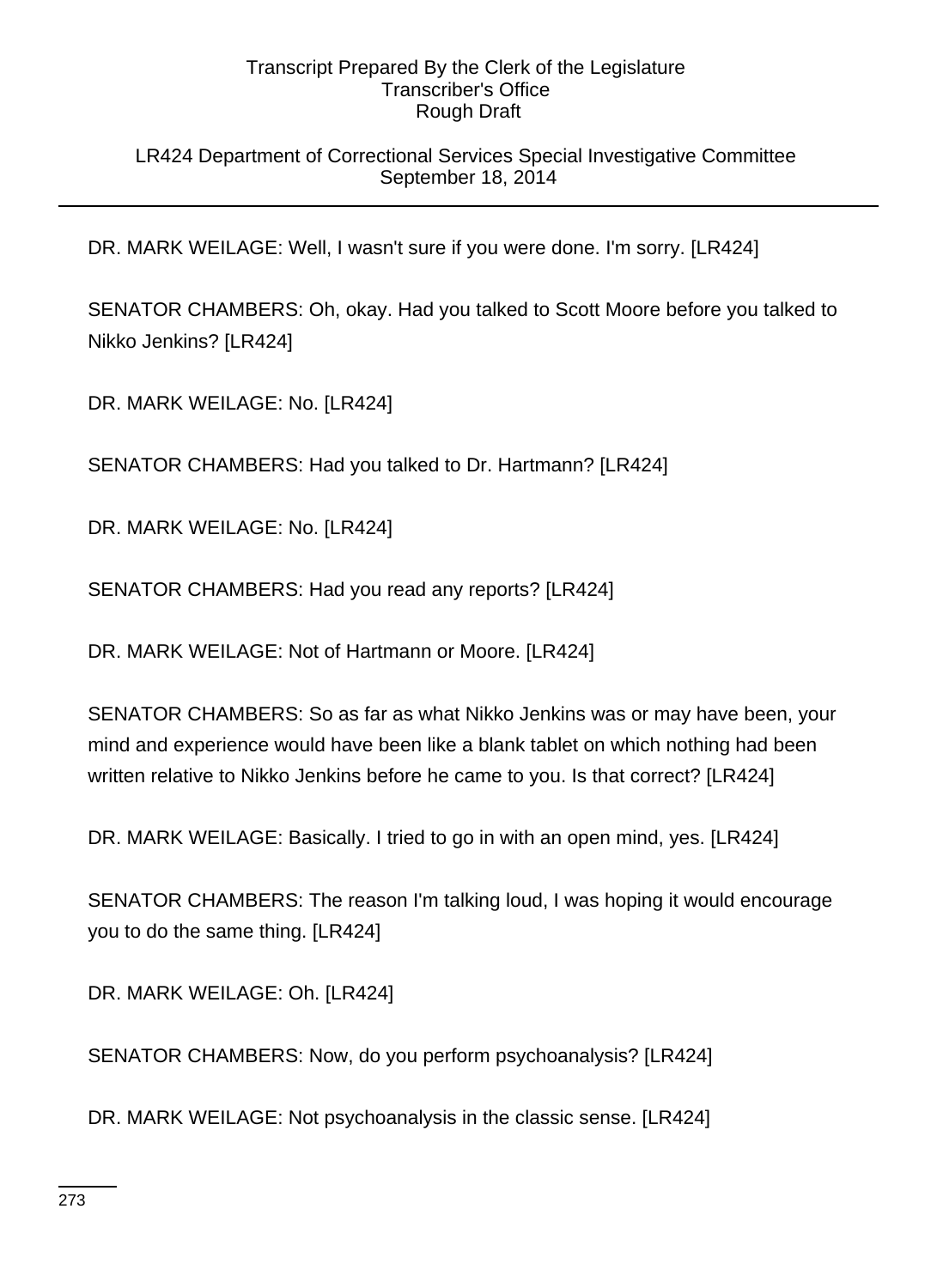### LR424 Department of Correctional Services Special Investigative Committee September 18, 2014

SENATOR CHAMBERS: I'm not talking...just yes or no. Do you perform psychoanalysis? [LR424]

DR. MARK WEILAGE: No. [LR424]

SENATOR CHAMBERS: What is psychoanalysis? [LR424]

DR. MARK WEILAGE: It's a way of approaching therapy that was originally pioneered by Freud and some of his... [LR424]

SENATOR CHAMBERS: So from the...oh. [LR424]

DR. MARK WEILAGE: ...contemporaries, but... [LR424]

SENATOR CHAMBERS: So has it been discredited? [LR424]

DR. MARK WEILAGE: No, I don't think so, it hasn't been. [LR424]

SENATOR CHAMBERS: Well, you spoke in the past tense. You said it "was." It's...psychoanalysis is still a methodology. Is that correct? [LR424]

DR. MARK WEILAGE: That's correct. [LR424]

SENATOR CHAMBERS: Do people with the degree that you have feel they're qualified to perform psychoanalysis? [LR424]

DR. MARK WEILAGE: It depends on your training as to whether or not you're... [LR424]

SENATOR CHAMBERS: You, are you qualified to perform psychoanalysis? [LR424]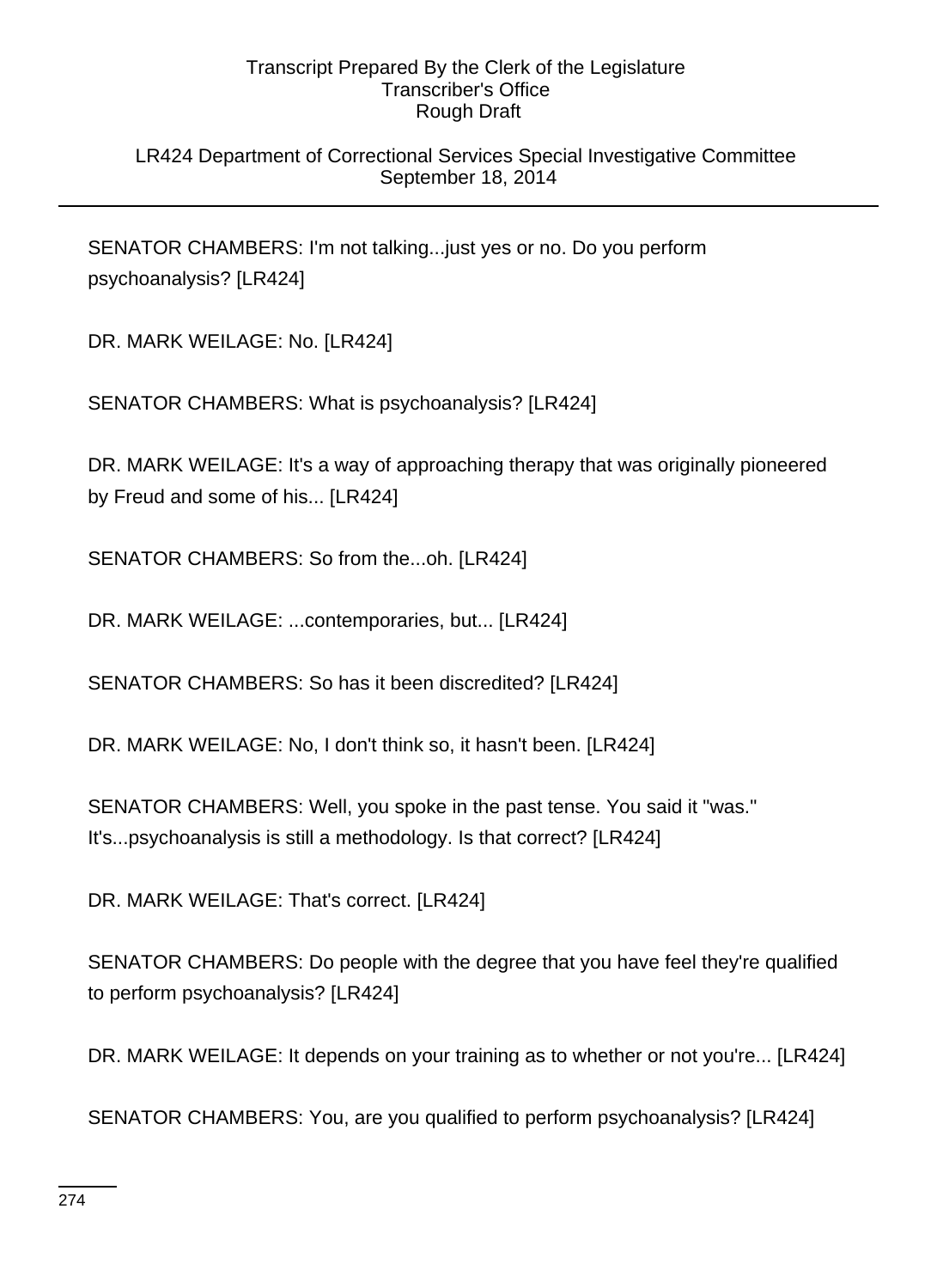LR424 Department of Correctional Services Special Investigative Committee September 18, 2014

DR. MARK WEILAGE: Not psychoanalysis, no. [LR424]

SENATOR CHAMBERS: You did not test Nikko Jenkins, did you? [LR424]

DR. MARK WEILAGE: The testing was the PCL-R. [LR424]

SENATOR CHAMBERS: I'm asking you a question. Did you test Nikko Jenkins? [LR424]

DR. MARK WEILAGE: Yes. [LR424]

SENATOR CHAMBERS: You did? You did? [LR424]

DR. MARK WEILAGE: Yes. [LR424]

SENATOR CHAMBERS: When did you test him? [LR424]

DR. MARK WEILAGE: It was in February. I think I mentioned that in the report that the testing was the Psychopathy Checklist-Revised. [LR424]

SENATOR CHAMBERS: And when did you give your first assessment of him? It was before you tested him, wasn't it? [LR424]

DR. MARK WEILAGE: I'm trying to remember the exact dates, but... [LR424]

SENATOR LATHROP: I'm not sure you're communicating. He said he tested him, but that was an interview. [LR424]

DR. MARK WEILAGE: Yes. [LR424]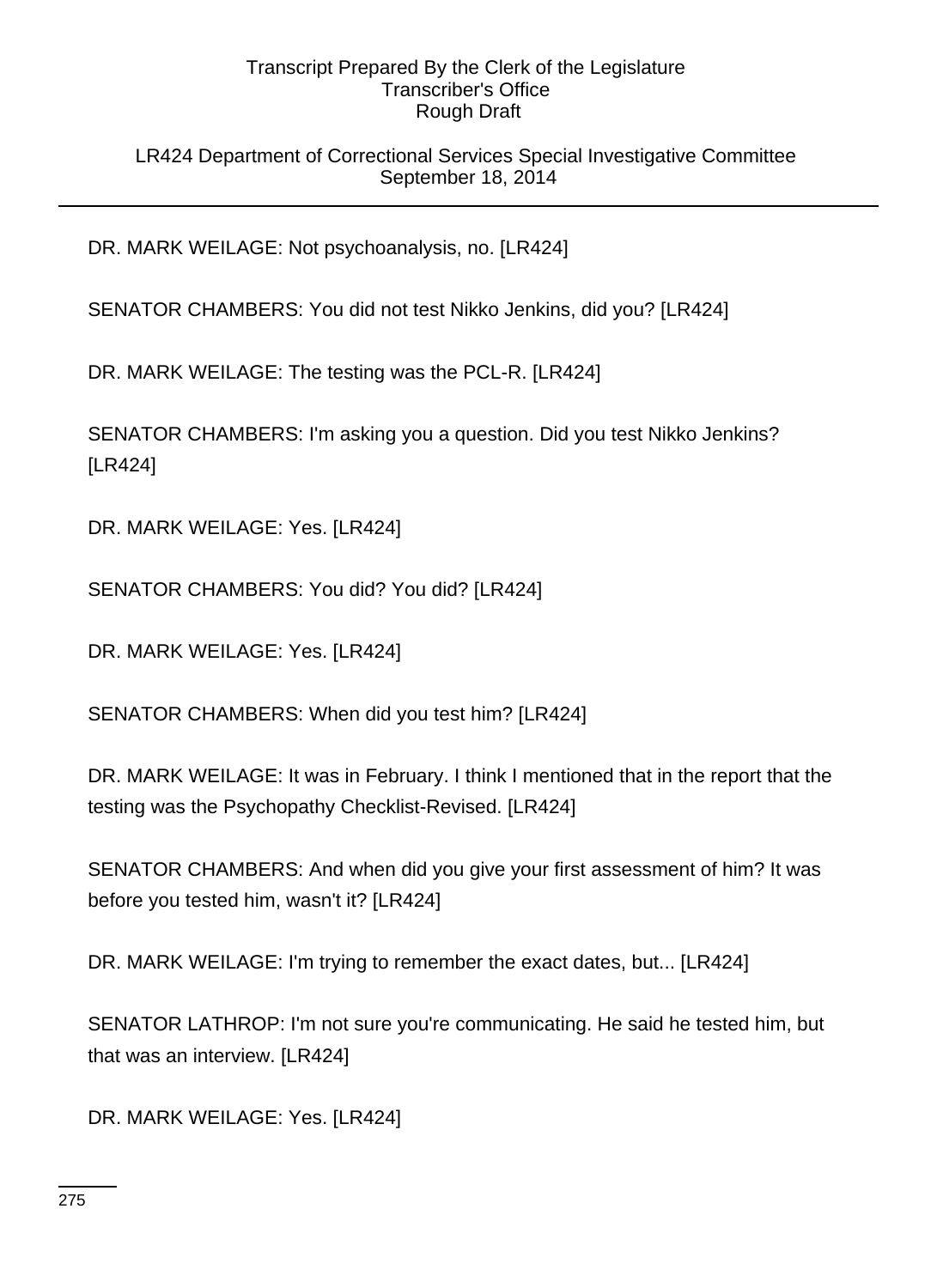### LR424 Department of Correctional Services Special Investigative Committee September 18, 2014

SENATOR LATHROP: There's not been a formal test or a standardized test administered. [LR424]

SENATOR CHAMBERS: So you don't know what the word "test" means. What does "test" mean in your mind? Does "test" mean an interview? [LR424]

DR. MARK WEILAGE: A test is an assessment that has some research backing, that has scoring criteria. [LR424]

SENATOR CHAMBERS: Well, wait a minute. Let's get this straight. Did you perform what's understood in common parlance as a test on Nikko Jenkins? You were asked by the Chairman, are you...do you perform tests? And you said, yes, you're qualified to perform them. [LR424]

DR. MARK WEILAGE: Yes. [LR424]

SENATOR CHAMBERS: Did you say that? [LR424]

DR. MARK WEILAGE: Yes. [LR424]

SENATOR CHAMBERS: What were you talking about when you answered his question relative to your qualification to perform a test? What did the word "test" mean when you and the Chairman were having a discussion? [LR424]

DR. MARK WEILAGE: Any type of assessment that...and you have to have some experience and training in the assessment or have training in similar assessment instruments to be able to administer them. And they can range from anything from pencil-and-paper tests to assessments that are... [LR424]

SENATOR CHAMBERS: Well, let me ask it like this, because we're not getting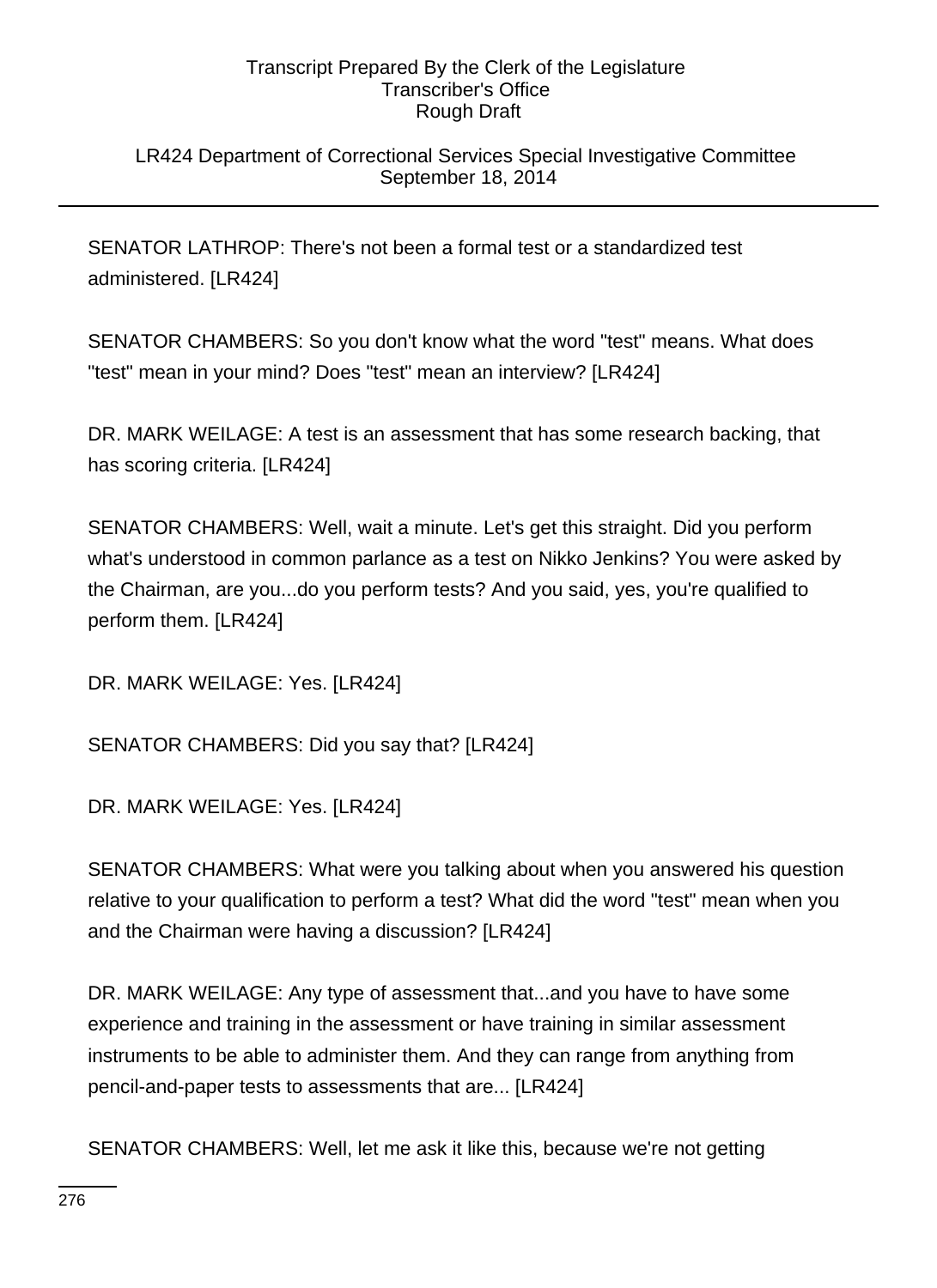# LR424 Department of Correctional Services Special Investigative Committee September 18, 2014

anywhere. In the trade, if people like you were talking to each other and you mentioned "test," would that carry to their mind the idea of an interview or something more formal? [LR424]

DR. MARK WEILAGE: It depends on how familiar they are with the instruments. [LR424]

SENATOR CHAMBERS: Then let me ask you this: Did you have any...did you administer any paper-and-pencil tests to Nikko Jenkins? [LR424]

DR. MARK WEILAGE: No. [LR424]

SENATOR CHAMBERS: All you had was an interview with him. That's correct then? [LR424]

DR. MARK WEILAGE: That's correct. [LR424]

SENATOR CHAMBERS: And when you had that interview, it was the first time you had had any contact with Nikko Jenkins. Is that correct? [LR424]

DR. MARK WEILAGE: Yes, that was part of it. [LR424]

SENATOR CHAMBERS: And how long did that interview last? [LR424]

DR. MARK WEILAGE: I can't tell you off the top of my head. Probably...I think it occurred over more than one occasion and it was... [LR424]

SENATOR CHAMBERS: The first one. [LR424]

DR. MARK WEILAGE: Probably an hour, an hour and a half. [LR424]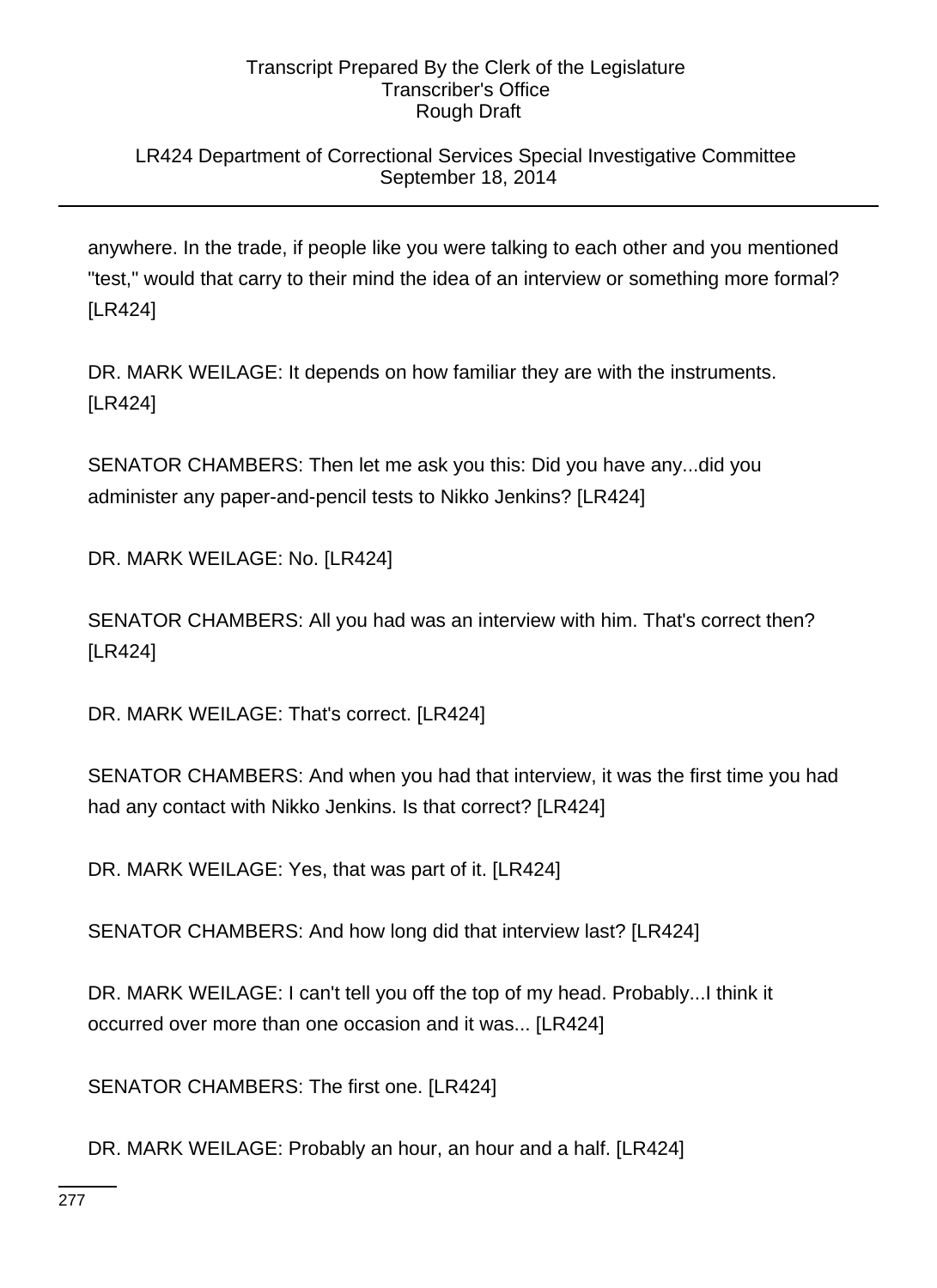LR424 Department of Correctional Services Special Investigative Committee September 18, 2014

SENATOR CHAMBERS: What is the average length of time of a first interview? [LR424]

DR. MARK WEILAGE: It varies greatly. It could be half an hour, hour and a half, two hours, four hours. [LR424]

SENATOR CHAMBERS: What makes an interview stretch over a period of maybe an hour and a half, because you said that's how long this one could have been? Why would...what would there be about this man that would lead you to have a first interview that would span a period of an hour and a half? [LR424]

DR. MARK WEILAGE: Collecting more information about background; being able to collect enough information using a structured interview to score an assessment. All that takes a lot more time. [LR424]

SENATOR CHAMBERS: At what point were words expressed to you by Nikko Jenkins that you construed as a threat to you? [LR424]

DR. MARK WEILAGE: When I gave him feedback about that I didn't believe he was mentally ill. [LR424]

SENATOR CHAMBERS: Did you tell him you did not believe. Did you use the words "I don't believe you"? [LR424]

DR. MARK WEILAGE: I said I don't believe he's mentally ill. I don't think I said it like what you just said. [LR424]

SENATOR CHAMBERS: But you did, the words "I don't believe you," and then you put more to them. But those words were spoken by you to him. Is that correct? "I don't believe you are mentally ill." Did you tell him that? [LR424]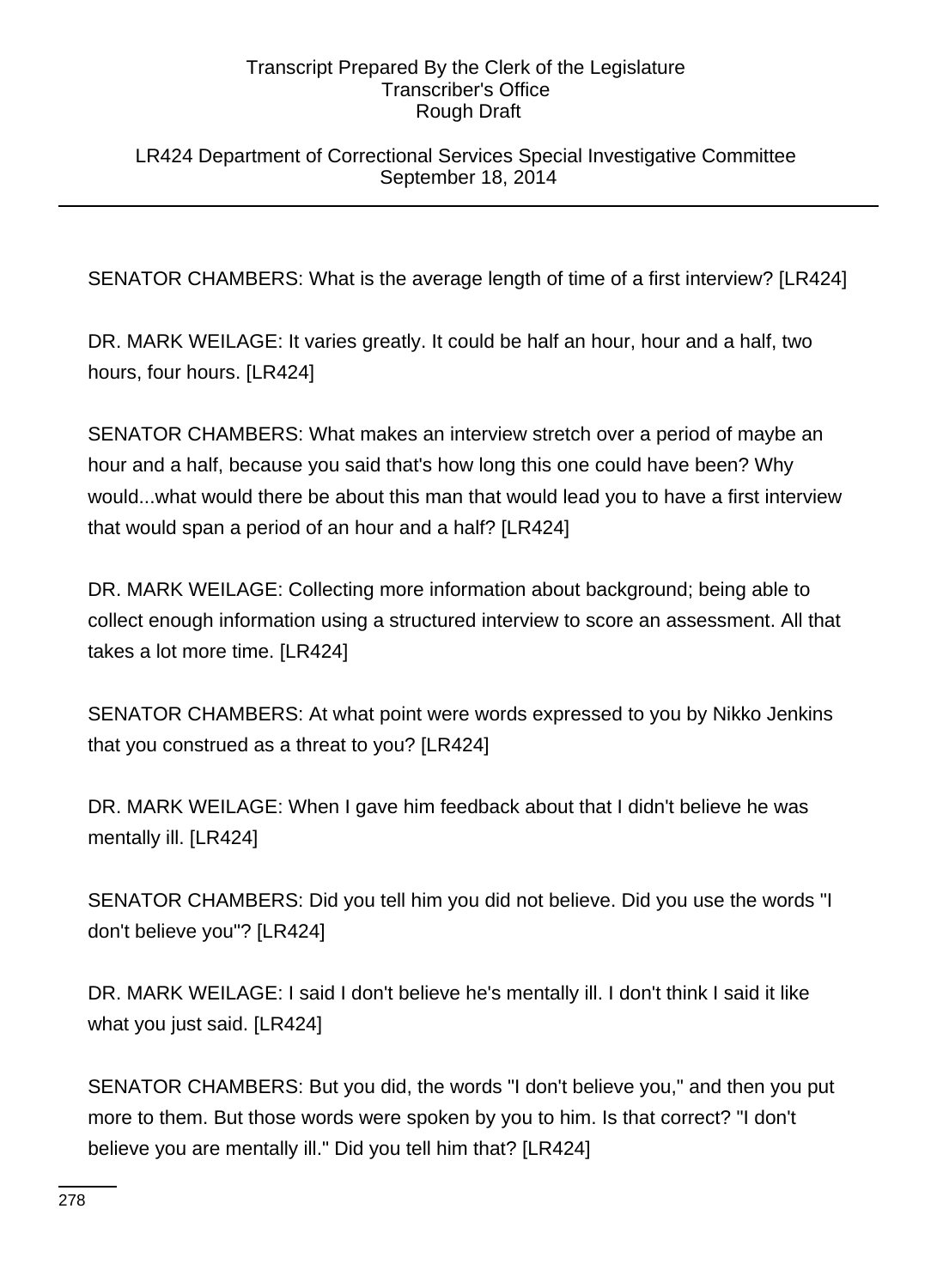### LR424 Department of Correctional Services Special Investigative Committee September 18, 2014

DR. MARK WEILAGE: That may not have been the exact quote, but that was the message, yes, that I relayed to him. [LR424]

SENATOR CHAMBERS: Well, you know what you said. I'm just trying to stir your pure mind. You really don't remember what you told him, do you? [LR424]

DR. MARK WEILAGE: I remember what I wrote in the note. That's my best... [LR424]

SENATOR CHAMBERS: You have a Ph.D., correct? [LR424]

DR. MARK WEILAGE: Yes. [LR424]

SENATOR CHAMBERS: That's an advanced academic degree, correct? [LR424]

DR. MARK WEILAGE: Yes. Yes. [LR424]

SENATOR CHAMBERS: And you say things and don't remember what you said. [LR424]

DR. MARK WEILAGE: That's the purpose of writing notes though. [LR424]

SENATOR CHAMBERS: I listened to your testimony very carefully. I think when there's something that will benefit you, your brain...your recollection is like Velcro. When you think it might put you in a shaky situation, it becomes like Teflon--everything slides off and you don't remember. I want to tell you, frankly, I don't believe you. I think, not that you have misspoken, I think you have lied. And we're going to proceed and see what you think. Now I want to remind you that you're under oath. You're aware of that, correct? [LR424]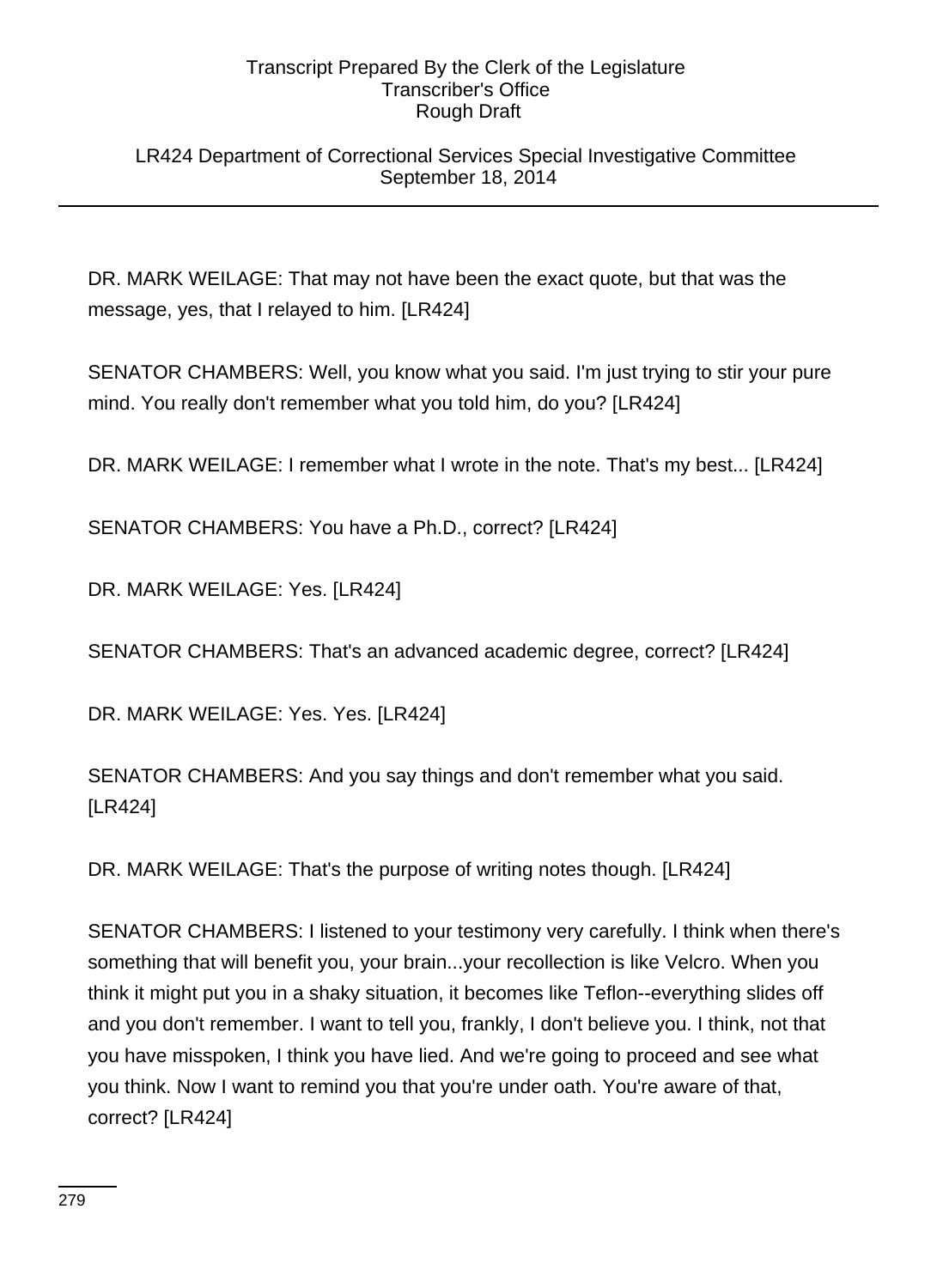LR424 Department of Correctional Services Special Investigative Committee September 18, 2014

DR. MARK WEILAGE: Yes. [LR424]

SENATOR CHAMBERS: Did you make some statements that on second thought may not really have been correct that you're aware of? [LR424]

DR. MARK WEILAGE: Not that I'm aware of. [LR424]

SENATOR CHAMBERS: I'm going to read you something from a recent Nebraska Supreme Court case. And for the record, it's State of Nebraska ex rel. Counsel for Discipline of the Nebraska Supreme Court, Relator, v. Brenda J. Council, Respondent. It's a lawyer discipline case and it was handed down September 12, 2014. What is today's date? [LR424]

DR. MARK WEILAGE: September 18th. [LR424]

SENATOR CHAMBERS: That was six days ago, correct? [LR424]

DR. MARK WEILAGE: Yes. [LR424]

SENATOR CHAMBERS: So it's a very recent case, correct? [LR424]

DR. MARK WEILAGE: Yes. [LR424]

SENATOR CHAMBERS: Well, if I turn, which I'm doing, to page 41, this is what the Supreme Court said: A partial and fragmentary disclosure accompanied with the willful concealment of material and qualifying facts is not a true statement and is as much a fraud as an actual misrepresentation, which in effect it is. You have given partial and fragmentary disclosures. You don't remember this; you don't remember that. And I think you do remember. And I'm going to see if maybe I can stir your mind by giving you a concrete example. Do you remember discussing a certain meeting with the Chairman?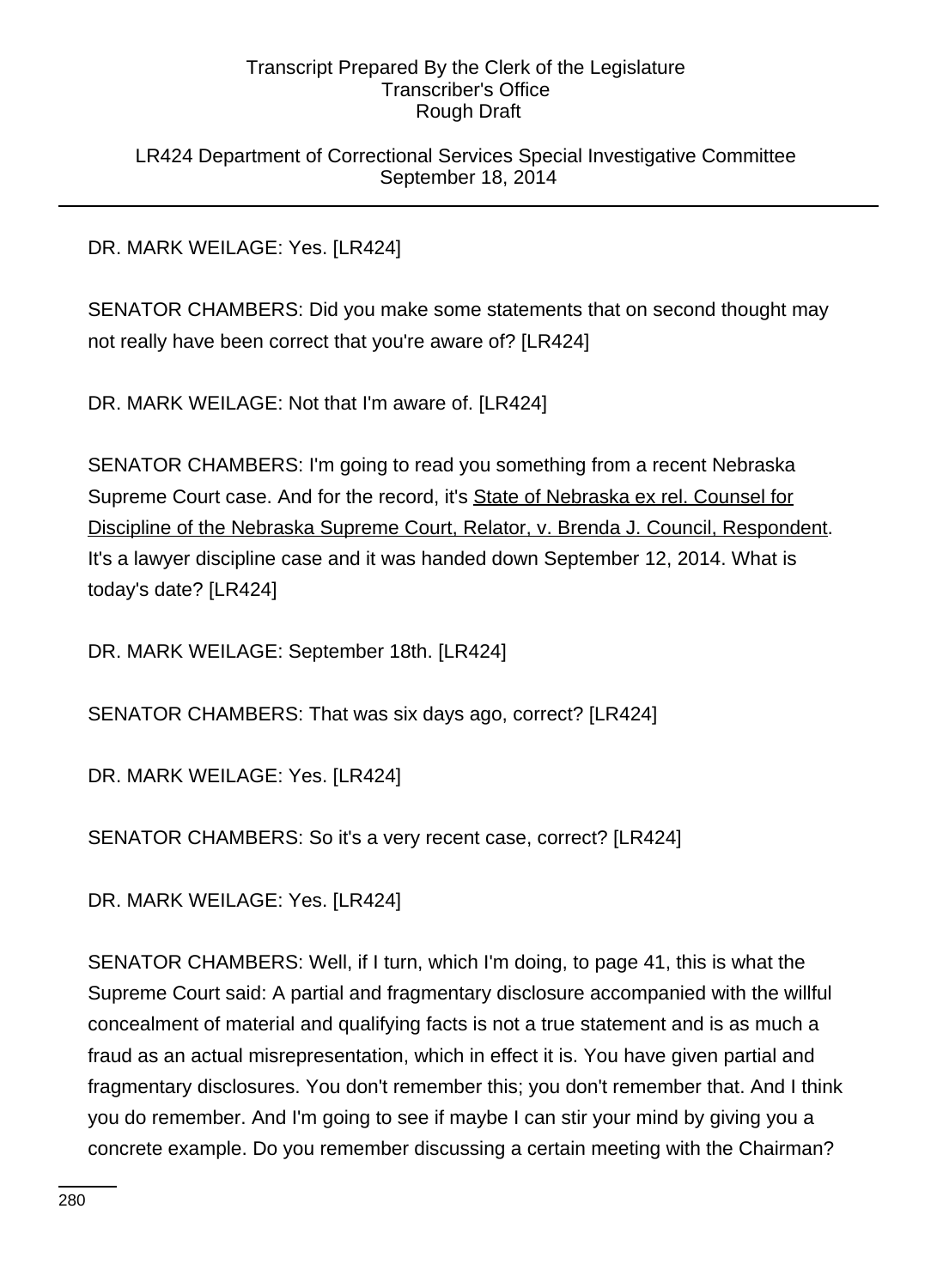LR424 Department of Correctional Services Special Investigative Committee September 18, 2014

[LR424]

DR. MARK WEILAGE: Yes. [LR424]

SENATOR CHAMBERS: And at that meeting, there were people...and you remembered the names of various people who were at that meeting. Is that correct? [LR424]

DR. MARK WEILAGE: I attempted to recall some of the people that were at the meeting, yes. [LR424]

SENATOR CHAMBERS: I'm not talking about what you attempted. Did you remember? Either you did or you didn't. Did you remember the names of some of the people who were there? [LR424]

DR. MARK WEILAGE: Yes. [LR424]

SENATOR CHAMBERS: Why would you remember their names? [LR424]

DR. MARK WEILAGE: For some reason it stuck in my head. [LR424]

SENATOR CHAMBERS: Can you speak a little louder, please? [LR424]

DR. MARK WEILAGE: For some reason it stuck in my head. [LR424]

SENATOR CHAMBERS: Had you ever before that meeting talked to Director Houston? Do you know who Director Houston is? [LR424]

DR. MARK WEILAGE: Yes, I do. [LR424]

SENATOR CHAMBERS: Who is he? [LR424]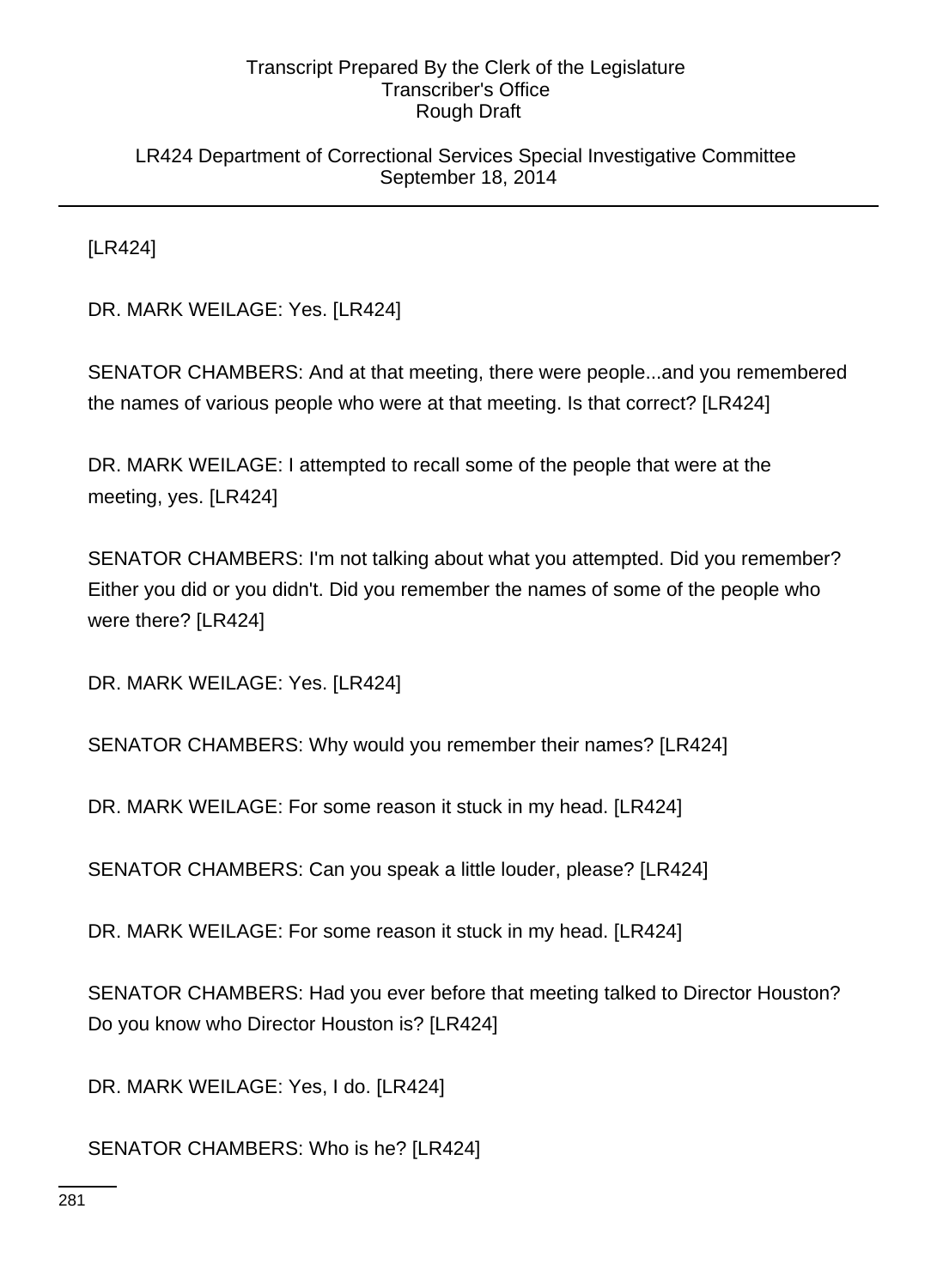LR424 Department of Correctional Services Special Investigative Committee September 18, 2014

DR. MARK WEILAGE: He was the director of the Department of Corrections. [LR424]

SENATOR CHAMBERS: Okay, I want to be sure we are talking about the same thing when I ask you about "director." Now, when you were asked was the director at that meeting, what did you say? [LR424]

DR. MARK WEILAGE: I said I didn't recall if he was at the meeting. I believe that's what I said. [LR424]

SENATOR CHAMBERS: Now I'm going to ask you again. You're under oath. Was the director at that meeting? Think now. Think. You are a Ph.D. You deal in psychology; you've taken courses in psychology, sociology, clinical psychology even. Now, you know methods by which you can recall things that you ought to recall when they were important. You can visualize the room. You can visualize the people whose names you remember. You can visualize important people who were at that meeting. Now while you're trying to convert your Teflon memory bank into Velcro, I want to ask you another question. Did you say that a deputy director was there? [LR424]

DR. MARK WEILAGE: My recollection was, yes, that Deputy Director Larry Wayne was at that meeting. [LR424]

SENATOR CHAMBERS: So you remembered the deputy, but you didn't remember the sheriff. Why would you remember the deputy but you would not remember the director? [LR424]

DR. MARK WEILAGE: Perhaps he was sitting closer to me; I don't know. I mean part of the... [LR424]

SENATOR CHAMBERS: Okay, you don't know. But you were able to make an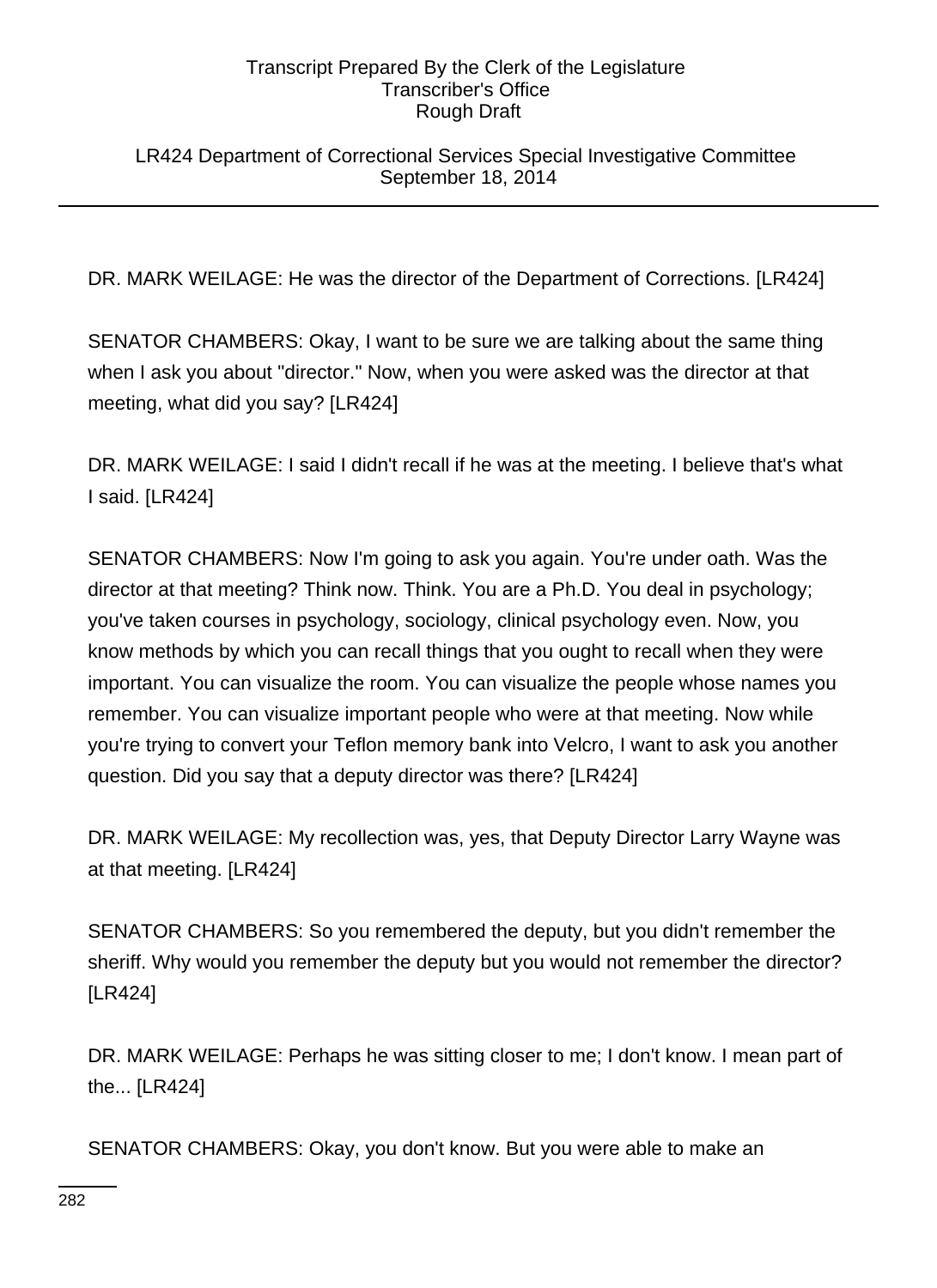### LR424 Department of Correctional Services Special Investigative Committee September 18, 2014

assessment of a person and your assessment carries more validity than that of a psychiatrist. That's what you're telling me, with your faulty memory, your unsureness about things. But you recollect this assessment that you made. And you also did not share that report by Dr. Baker with anybody. Is that true? Well, let me ask it this way: With whom did you share Dr. Baker's report? [LR424]

DR. MARK WEILAGE: I don't recall specifically who I shared it with. [LR424]

SENATOR CHAMBERS: I know you don't recall. I know that's what you're going to say. So I'll ask a different way. Do you recall having shared it with anybody? [LR424]

DR. MARK WEILAGE: With the other mental health staff at TSCI. [LR424]

SENATOR CHAMBERS: I'm going to take my time and your time because you're here and you're under oath. You are not at this hearing going to answer anybody's question in the affirmative if they ask you, knowing what you know now would you have done differently, because that would mean you would acknowledge that what you did was incorrect and your assessment was not correct. You told Senator Schumacher you stand by what you did. Isn't that what you told him? [LR424]

DR. MARK WEILAGE: I stand by my assessment, yes. [LR424]

SENATOR CHAMBERS: And knowing what you know, you still stand by it. [LR424]

DR. MARK WEILAGE: Yes. [LR424]

SENATOR CHAMBERS: What does the term "learn" mean? [LR424]

DR. MARK WEILAGE: To gain and assimilate information and make it part of your working knowledge base. [LR424]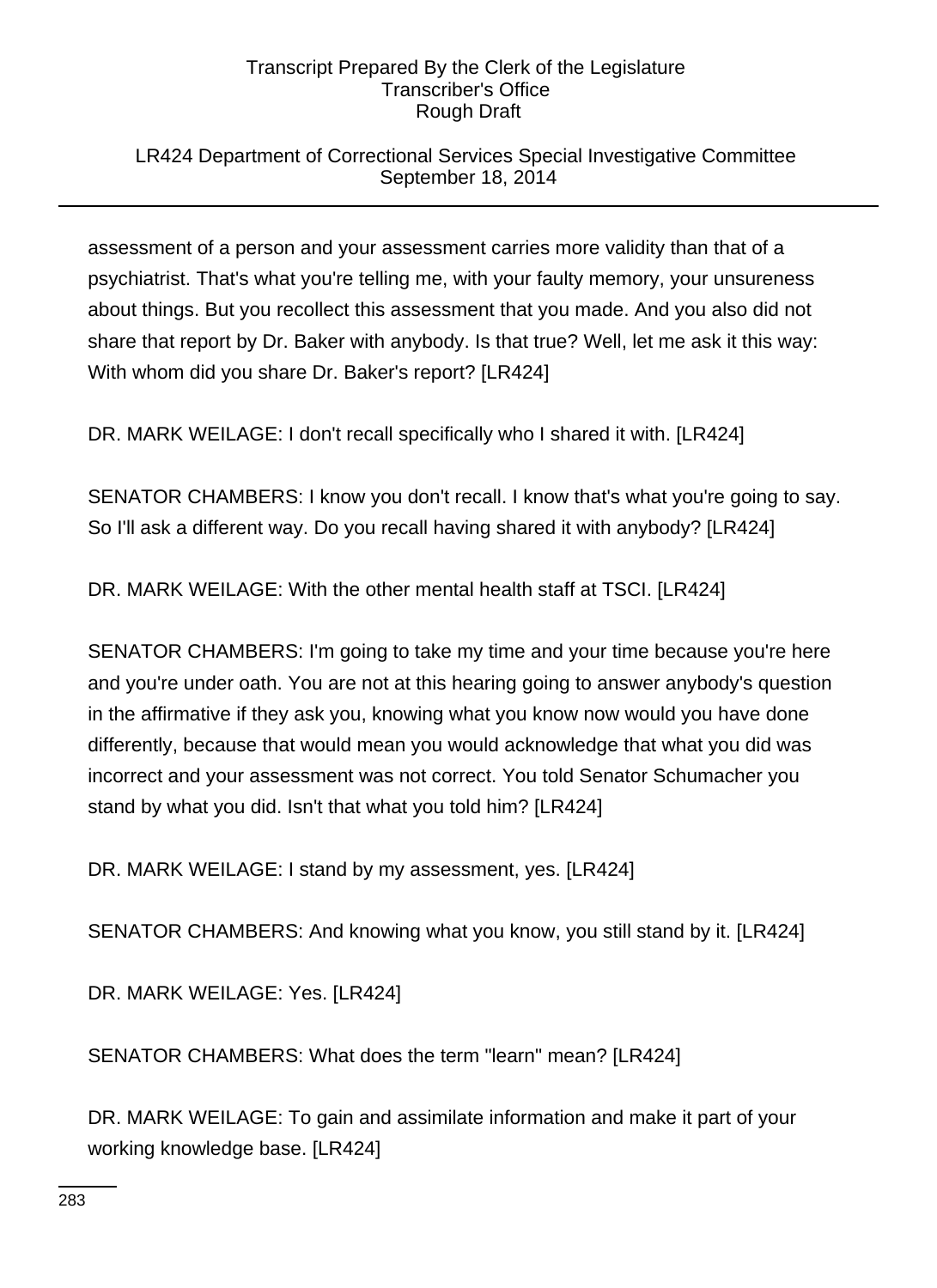LR424 Department of Correctional Services Special Investigative Committee September 18, 2014

SENATOR CHAMBERS: Well done. Have you learned anything between the time you made your evaluation and today? Have you learned anything since you made that evaluation? [LR424]

DR. MARK WEILAGE: Yes. [LR424]

SENATOR CHAMBERS: What have you learned? [LR424]

DR. MARK WEILAGE: That...all sorts of things. I learn stuff every day. I mean... [LR424]

SENATOR CHAMBERS: Okay. Did you learn that your evaluation was incorrect? [LR424]

DR. MARK WEILAGE: No one, specifically, has told me my evaluation is incorrect. [LR424]

SENATOR CHAMBERS: Have you learned by any means or through any source that Nikko Jenkins, indeed, is mentally ill? [LR424]

DR. MARK WEILAGE: I've learned that that is other people's opinion. [LR424]

SENATOR CHAMBERS: Have you learned that he is mentally ill? [LR424]

DR. MARK WEILAGE: No. [LR424]

SENATOR CHAMBERS: You haven't? [LR424]

DR. MARK WEILAGE: Not...I mean, I've learned that that's other people's opinion. [LR424]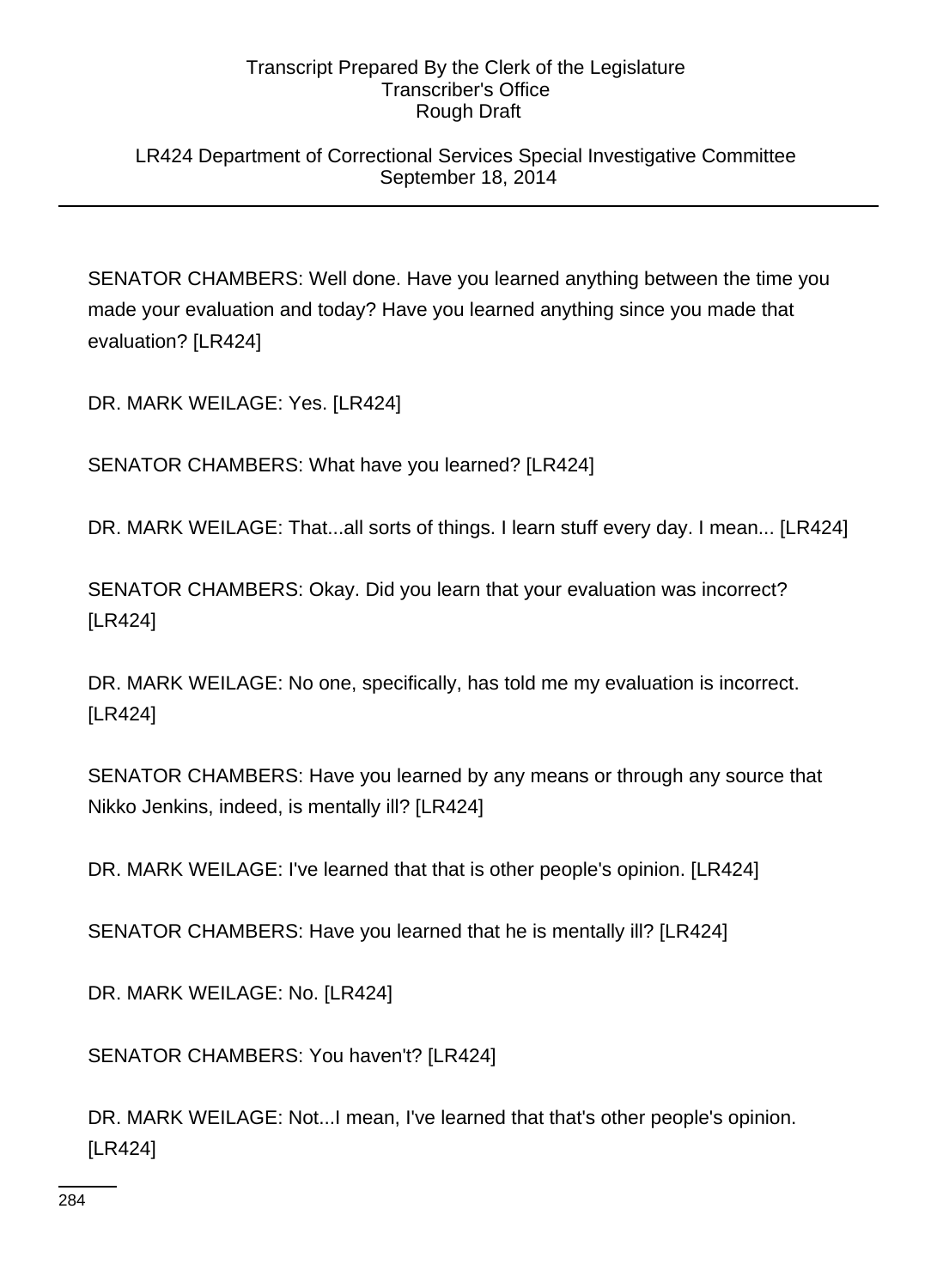LR424 Department of Correctional Services Special Investigative Committee September 18, 2014

SENATOR CHAMBERS: Have you learned that a court declared him to be mentally ill after taking testimony from psychiatrists? [LR424]

DR. MARK WEILAGE: I be... [LR424]

SENATOR CHAMBERS: Have you learned that, yes or no? [LR424]

DR. MARK WEILAGE: No. [LR424]

SENATOR CHAMBERS: Do you know that he has been declared mentally ill by a court? [LR424]

DR. MARK WEILAGE: No. [LR424]

SENATOR CHAMBERS: You're a psychologist? You're a head of the mental health department of the Department of Corrections. Is that true? [LR424]

DR. MARK WEILAGE: That's correct. [LR424]

SENATOR CHAMBERS: And you've dealt with mental...with Nikko Jenkins yourself. Is that true? [LR424]

DR. MARK WEILAGE: Yes. [LR424]

SENATOR CHAMBERS: You know that people like you said that he had no mental illness. Is that true? [LR424]

DR. MARK WEILAGE: I know that I say that, yes. [LR424]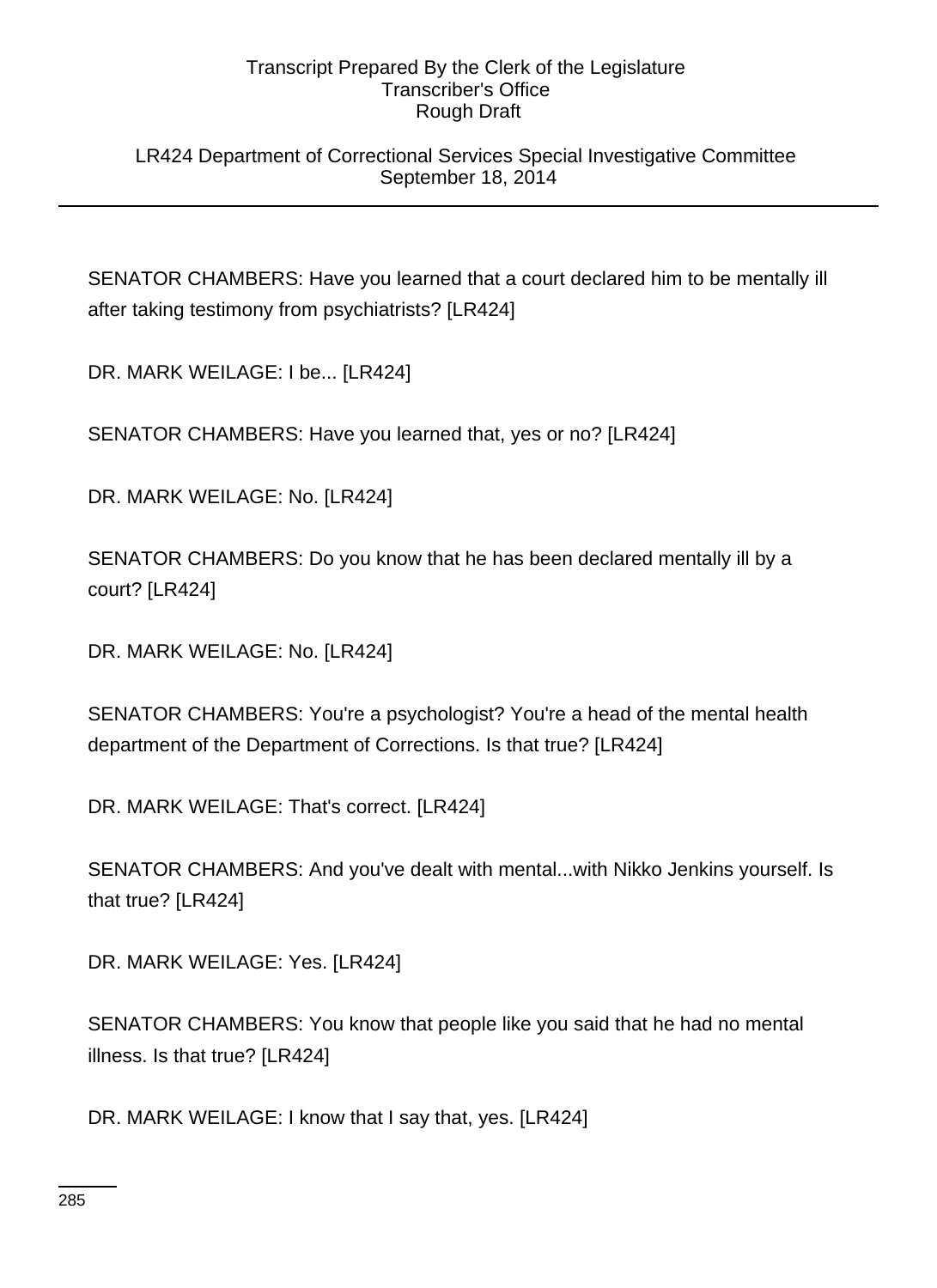### LR424 Department of Correctional Services Special Investigative Committee September 18, 2014

SENATOR CHAMBERS: Did you know that he stated, when he got out, he was going to kill people? [LR424]

DR. MARK WEILAGE: Yes, I knew. [LR424]

SENATOR CHAMBERS: Did he kill people when he got out? [LR424]

DR. MARK WEILAGE: Yes. [LR424]

SENATOR CHAMBERS: And that didn't have any bearing on what you had thought about him before. First of all, let's go back. You thought he was lying when he said he would go out and kill people, didn't you? [LR424]

DR. MARK WEILAGE: No, not necessarily. [LR424]

SENATOR CHAMBERS: You believed him? [LR424]

DR. MARK WEILAGE: I believed he had a... [LR424]

SENATOR CHAMBERS: No, no, did you believe him? [LR424]

DR. MARK WEILAGE: Yes. [LR424]

SENATOR CHAMBERS: You see yourself being talked into a box, don't you? [LR424]

DR. MARK WEILAGE: Yes, I believed he was dangerous. [LR424]

SENATOR CHAMBERS: So then you did believe he had some mental illness, didn't you,... [LR424]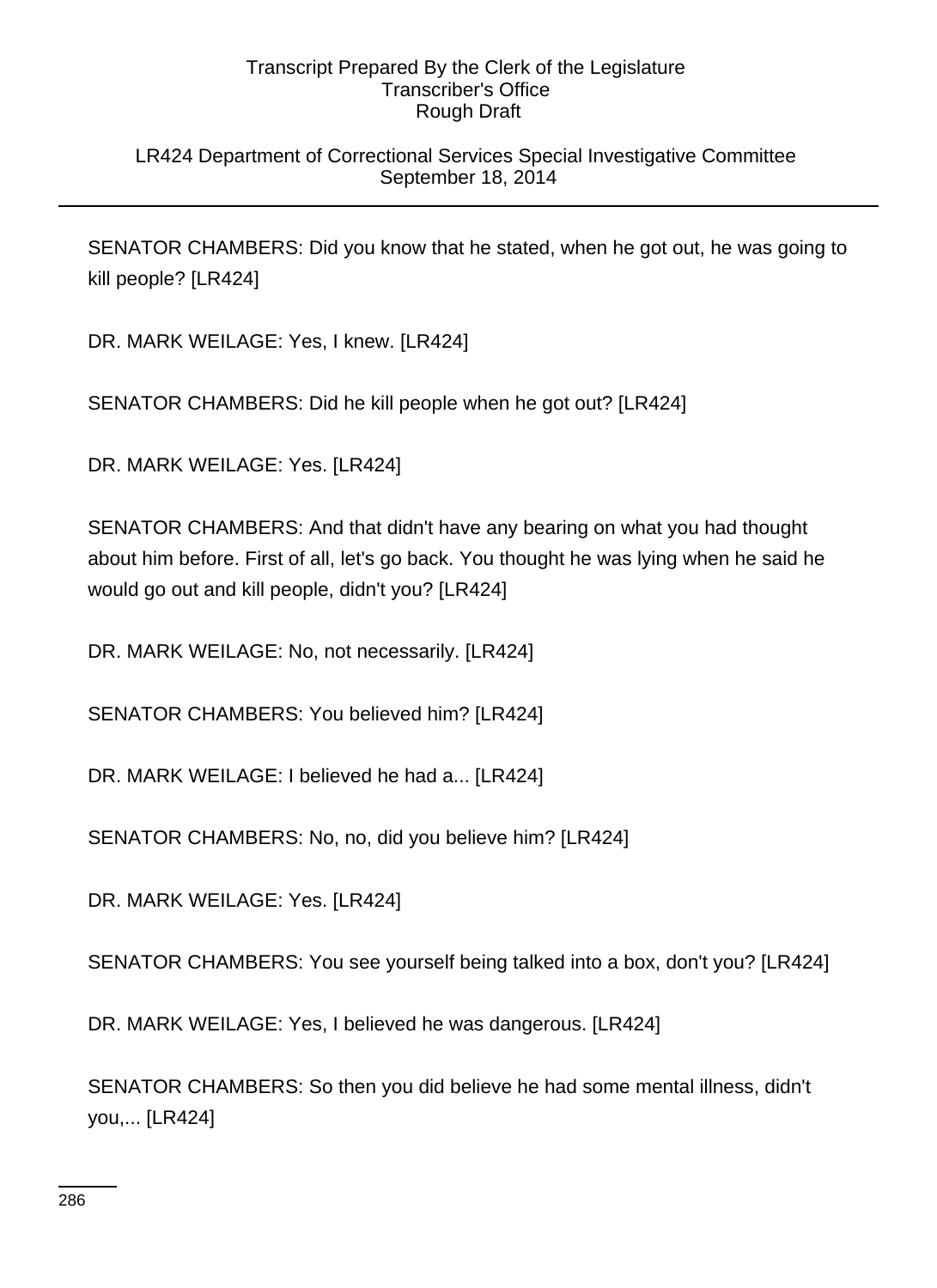LR424 Department of Correctional Services Special Investigative Committee September 18, 2014

DR. MARK WEILAGE: No. [LR424]

SENATOR CHAMBERS: ...because you believe that part? [LR424]

DR. MARK WEILAGE: I believe the dangerousness part. [LR424]

SENATOR CHAMBERS: But you didn't believe he was mentally ill. [LR424]

DR. MARK WEILAGE: That's correct. [LR424]

SENATOR CHAMBERS: Were you aware that he had been drinking his urine? [LR424]

DR. MARK WEILAGE: I was made aware of that, that information. [LR424]

SENATOR CHAMBERS: You say what? [LR424]

DR. MARK WEILAGE: I was made aware of that information, yes. [LR424]

SENATOR CHAMBERS: And ingesting his semen? You're aware of that? [LR424]

DR. MARK WEILAGE: Or I believe via snorting, I think, if I remember correctly. [LR424]

SENATOR CHAMBERS: And you were aware that he had cut himself on several occasions, seriously. [LR424]

DR. MARK WEILAGE: Yes, yes. [LR424]

SENATOR CHAMBERS: And that he was using his blood to write on the walls of his cell. [LR424]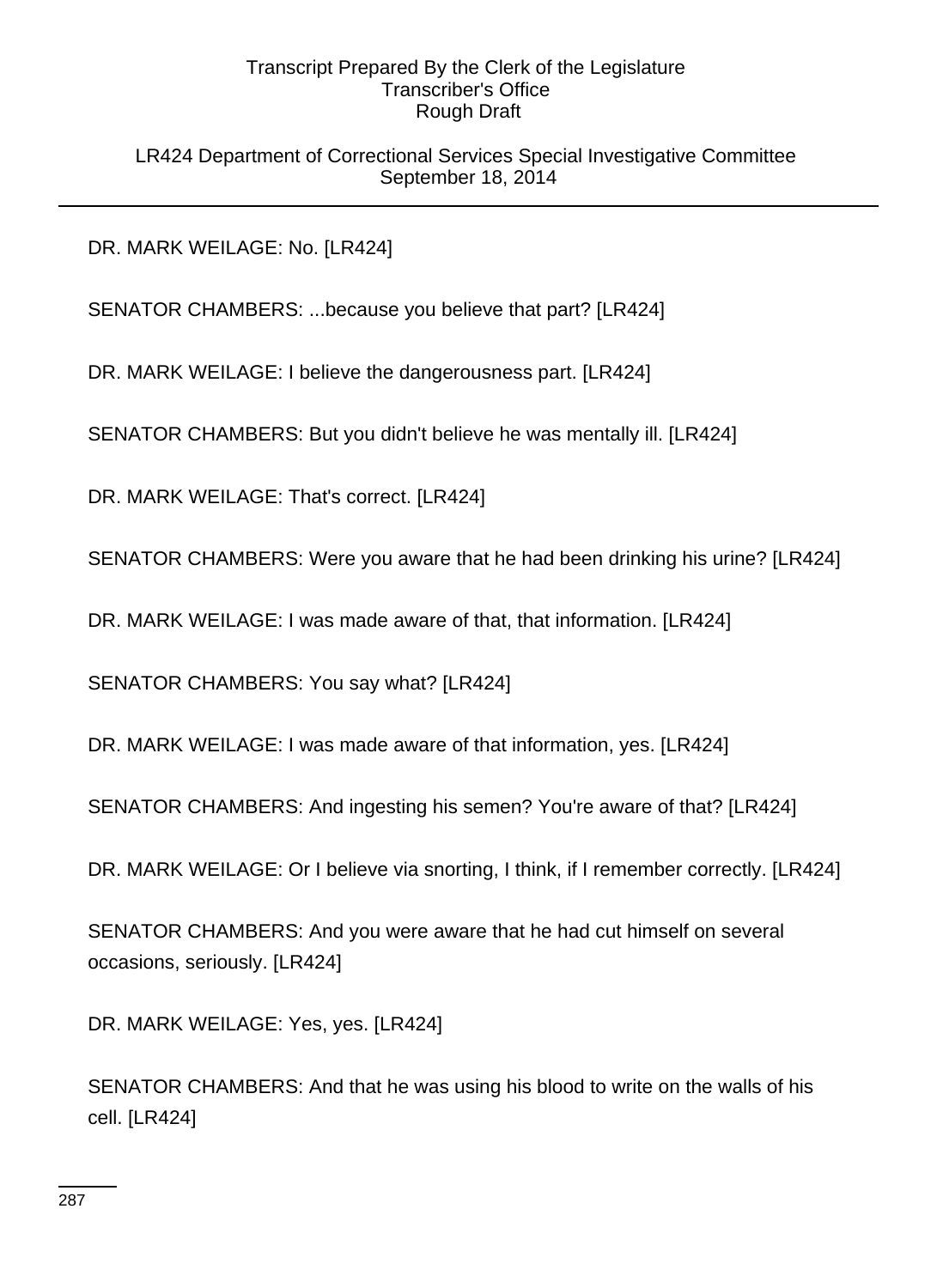LR424 Department of Correctional Services Special Investigative Committee September 18, 2014

DR. MARK WEILAGE: Yes. [LR424]

SENATOR CHAMBERS: And that did not bespeak mental illness to you? Let me ask it a different way. Is that the conduct of a normal, rational person? Yes or no. [LR424]

DR. MARK WEILAGE: No. No. [LR424]

SENATOR CHAMBERS: Okay. So it's the conduct...if it's not the conduct of a rational person, it's the conduct of an irrational person, isn't it? [LR424]

DR. MARK WEILAGE: It can be. [LR424]

SENATOR CHAMBERS: Is it or is it not? [LR424]

DR. MARK WEILAGE: Everybody does things for a different reason. [LR424]

SENATOR CHAMBERS: No, you're being evasive, Doctor. Now I'm going to hold your feet to the fire. You came here and you're under oath and you made certain representations. You said that to do the things that Nikko Jenkins did are not the things that a rational person would do. Isn't that what you said? [LR424]

DR. MARK WEILAGE: That's my interpretation, yes. [LR424]

SENATOR CHAMBERS: All right. Now, what kind of a person would do it if not a rational person? [LR424]

DR. MARK WEILAGE: One that's... [LR424]

SENATOR CHAMBERS: Irrational. Isn't that true? Isn't it true? [LR424]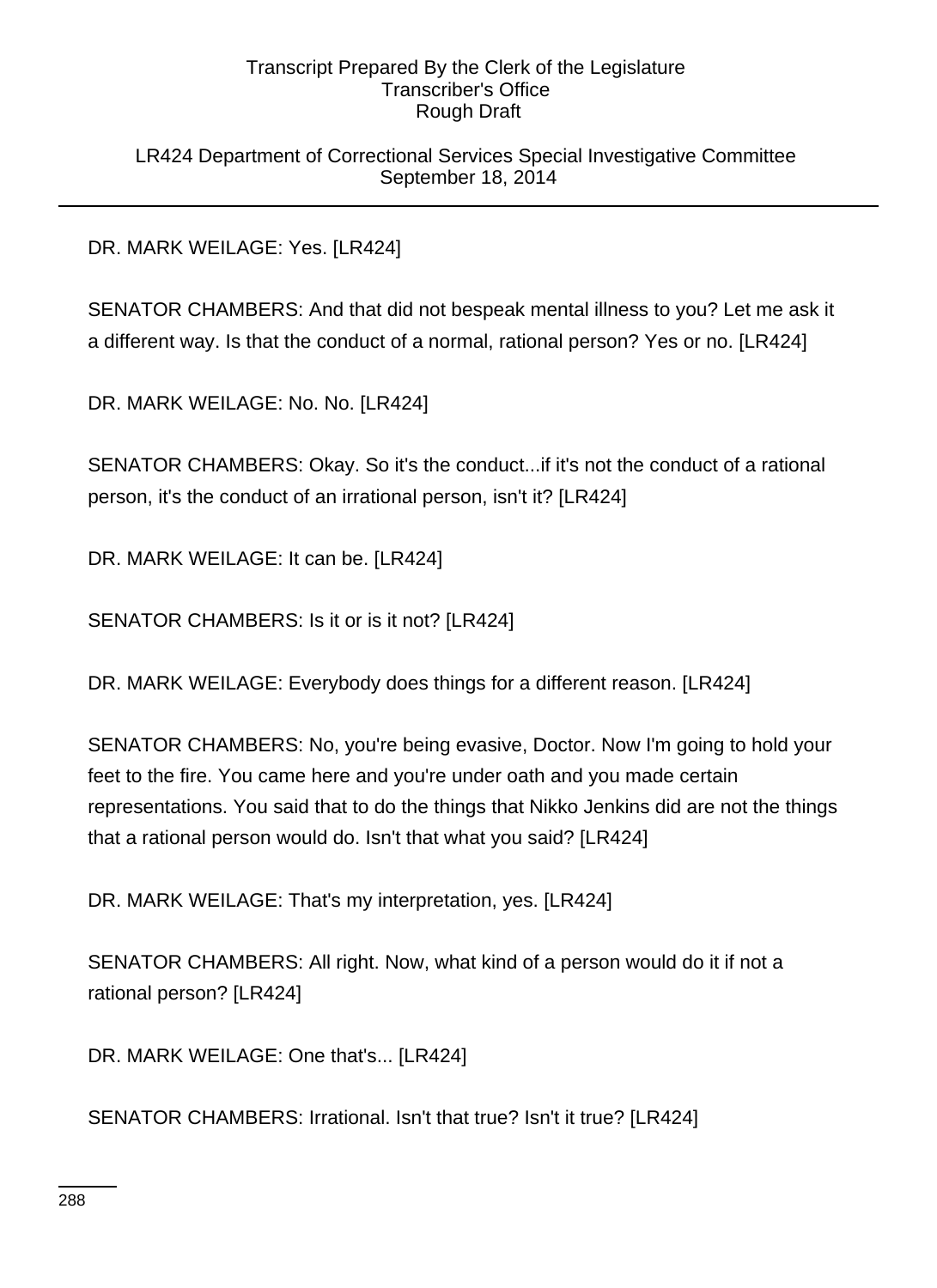# LR424 Department of Correctional Services Special Investigative Committee September 18, 2014

DR. MARK WEILAGE: That's one reason. Yes. [LR424]

SENATOR CHAMBERS: If you're not rational, if the act is not rational then it's irrational. Can it be rational and irrational at the same time? [LR424]

DR. MARK WEILAGE: Something may be rational in one person's mind and not in another. [LR424]

SENATOR CHAMBERS: I'm not talking about in somebody's mind. I'm talking to you, Doctor. Do you have proof that you're a Ph.D.? [LR424]

DR. MARK WEILAGE: Yes, I do. [LR424]

SENATOR CHAMBERS: Where did you graduate from? [LR424]

DR. MARK WEILAGE: University of Nebraska-Lincoln. [LR424]

SENATOR CHAMBERS: You graduated from UNL? [LR424]

DR. MARK WEILAGE: Yes. [LR424]

SENATOR CHAMBERS: And you have documentary proof of it? [LR424]

DR. MARK WEILAGE: Yes. [LR424]

SENATOR CHAMBERS: You stated that this conduct is not that of a rational person. If the person who did it is not rational, what is it? What is he? Is he irrational? Okay, everybody knows the answer. Your refusal to answer...I'm going to read you something: A partial and fragmentary disclosure accompanied with the willful concealment of material and qualifying facts is not a true statement and is as much a fraud as an actual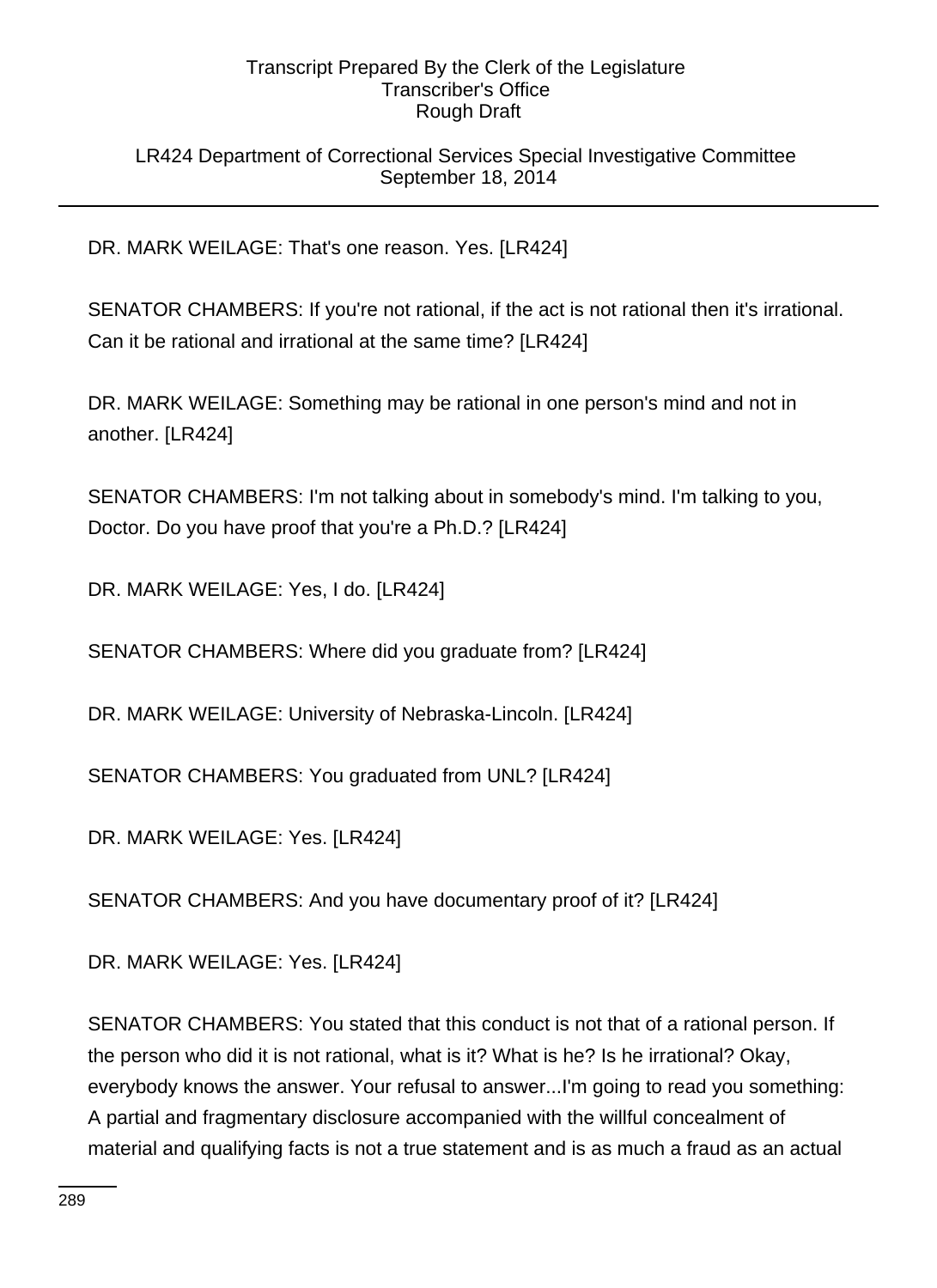# LR424 Department of Correctional Services Special Investigative Committee September 18, 2014

misrepresentation, which in effect it is. You know that, that what he did was irrational, don't you? [LR424]

DR. MARK WEILAGE: I would label it as irrational. [LR424]

SENATOR CHAMBERS: You would not? [LR424]

DR. MARK WEILAGE: I would. [LR424]

SENATOR CHAMBERS: Is irrationality an indication of mental illness? [LR424]

DR. MARK WEILAGE: It could be. [LR424]

SENATOR CHAMBERS: Now this was not one act that we're talking about, is it? We're talking about a collection or series of irrational acts, aren't we? [LR424]

DR. MARK WEILAGE: Yes. [LR424]

SENATOR CHAMBERS: Or we could call it a pattern, couldn't we? [LR424]

DR. MARK WEILAGE: Sure. [LR424]

SENATOR CHAMBERS: From the time that Nikko Jenkins came to your attention until they released him in July of last year, he never changed his expression of being mentally ill, did he, to your knowledge? [LR424]

DR. MARK WEILAGE: He expressed it quite differently and when I watch him in video visits and things like that. [LR424]

SENATOR CHAMBERS: Did he tell you, I'm cured; I'm not mentally ill anymore?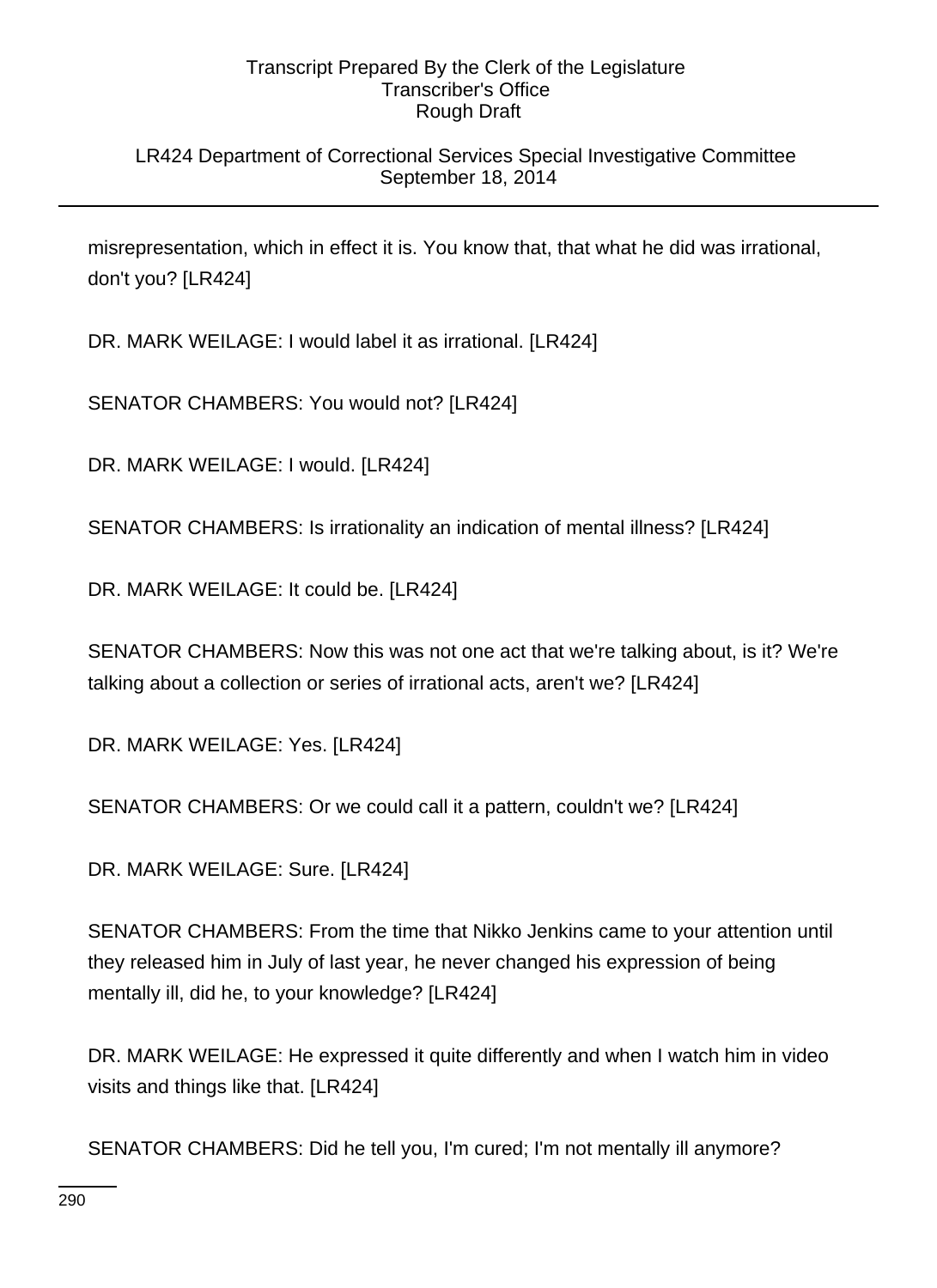LR424 Department of Correctional Services Special Investigative Committee September 18, 2014

[LR424]

DR. MARK WEILAGE: No. [LR424]

SENATOR CHAMBERS: Was he saying right up to the end, I need mental health treatment? [LR424]

DR. MARK WEILAGE: Yes, he was requesting mental health. [LR424]

SENATOR CHAMBERS: So he was consistent all the way through. But you said you don't believe him. Correct? [LR424]

DR. MARK WEILAGE: I said I don't believe he is mentally ill. [LR424]

SENATOR CHAMBERS: You said you don't believe him. If you believe him, then you believe he's mentally ill because he said he's mentally ill. So if you say you don't believe he's mentally ill, you don't believe what he said. Isn't that true? [LR424]

DR. MARK WEILAGE: No, I don't think that's true. [LR424]

SENATOR CHAMBERS: It's so hard to get anything out of you. So if he said he's mentally ill, do you believe him when he said that? [LR424]

DR. MARK WEILAGE: I don't believe he's mentally ill, no. [LR424]

SENATOR CHAMBERS: Did you believe him when he said he is mentally ill? [LR424]

DR. MARK WEILAGE: No. [LR424]

SENATOR CHAMBERS: So then you said...you're saying you didn't believe him. Isn't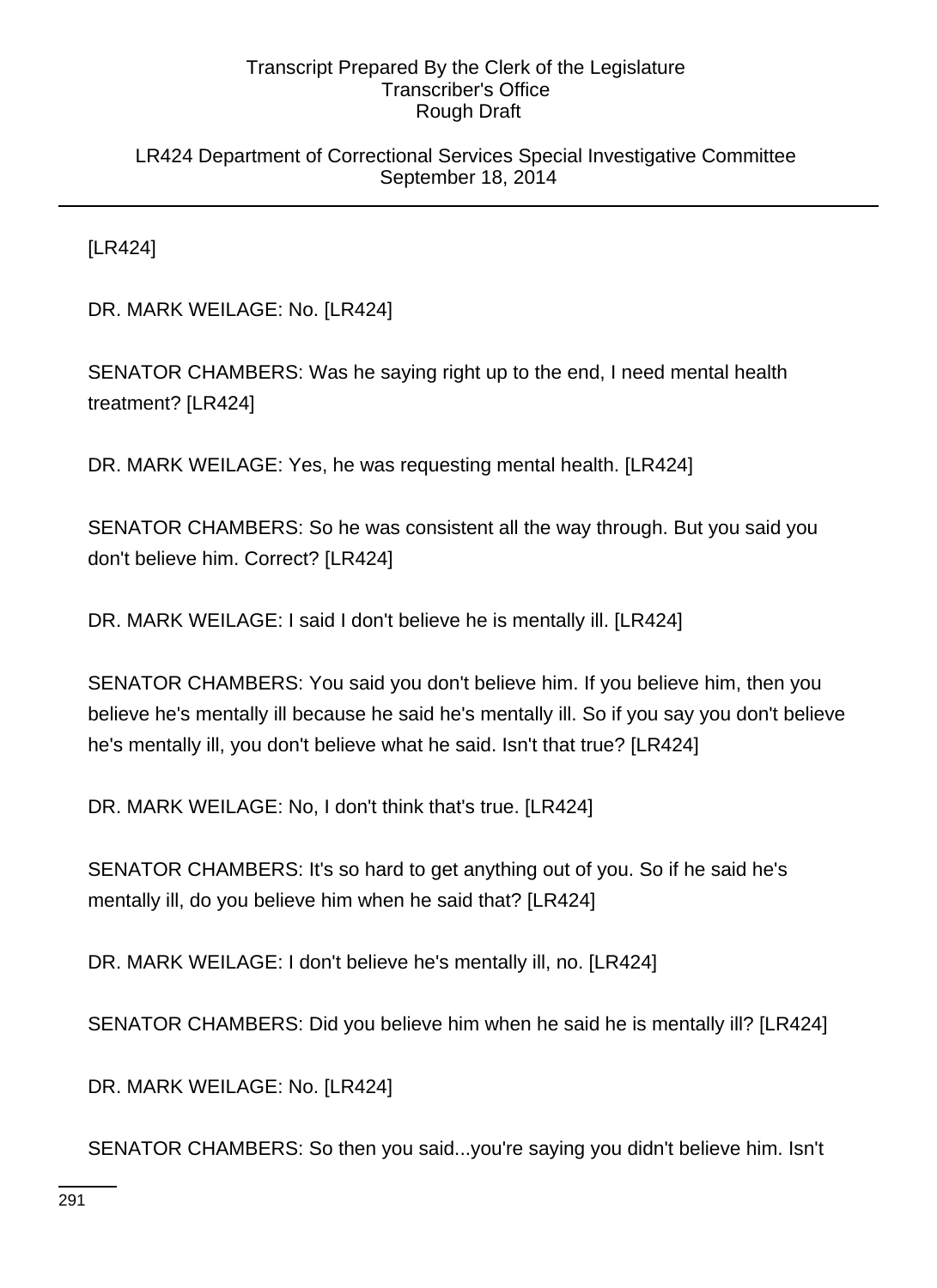LR424 Department of Correctional Services Special Investigative Committee September 18, 2014

that true? [LR424]

DR. MARK WEILAGE: In the context of his complaints about being mentally ill. [LR424]

SENATOR CHAMBERS: I'm glad these things are transcribed, because they're going to read what you say and wonder why in the world are the Nebraska taxpayers paying the salary of somebody who is so ignorant; who said that he understands English when he hears it spoken, but obviously he doesn't, and he doesn't understand English when he speaks it himself. You said you don't believe him. If you didn't say you don't believe him, does that mean you did believe him? [LR424]

DR. MARK WEILAGE: I believed he was interested in receiving services. [LR424]

SENATOR CHAMBERS: That's not what I'm asking you. You're jumping off the subject. That's what a child does. You are a Ph.D., Doctor. And you said you understand English when it's spoken. And I believe I speak English as well as anybody, not only in this room, but in this country because I did study it. And I do remember having studied it. And I remember the effort I had to put into learning it so that when I spoke around white people they could not pretend not to understand what I was saying in their language which I speak better than they do. So I'm going to presume that you do understand English and that I speak it well and you understand me. Did you ever tell Nikko Jenkins that you believed he was mentally ill? [LR424]

DR. MARK WEILAGE: No. [LR424]

SENATOR CHAMBERS: Did you tell him you believed he was not mentally ill? [LR424]

DR. MARK WEILAGE: Yes. [LR424]

SENATOR CHAMBERS: What did you say? [LR424]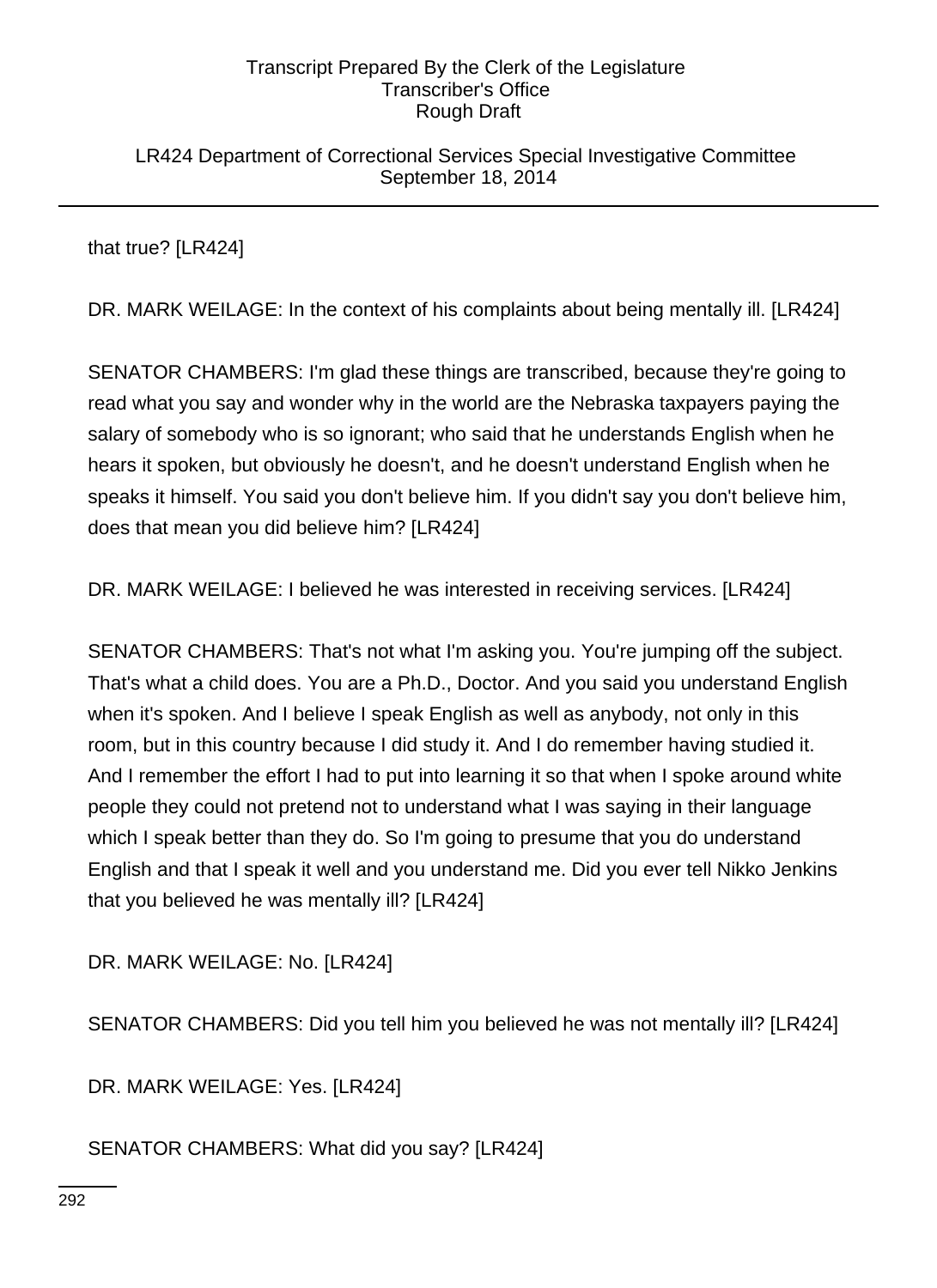LR424 Department of Correctional Services Special Investigative Committee September 18, 2014

DR. MARK WEILAGE: Yes. [LR424]

SENATOR CHAMBERS: Okay, you had to pause on that... [LR424]

DR. MARK WEILAGE: (Inaudible) [LR424]

SENATOR CHAMBERS: ...to make sure you didn't put yourself in a box, huh? Was Nikko Jenkins prescribed psychotropic medicine? [LR424]

DR. MARK WEILAGE: I believe Dr. Baker testified to that, yes. [LR424]

SENATOR CHAMBERS: Psychoactive you call it? What did you call it? [LR424]

DR. MARK WEILAGE: I believe Dr. Baker prescribed that...or testified to that is what I said. [LR424]

SENATOR CHAMBERS: Were those drugs administered to him? [LR424]

DR. MARK WEILAGE: I can't speak to whether or not they were administered. That's... [LR424]

SENATOR CHAMBERS: Would it be malpractice to prescribe a medication which a person...there was no indication that the person should have that medication? [LR424]

DR. MARK WEILAGE: I can't speak to medical malpractice. [LR424]

SENATOR CHAMBERS: Do you think it is proper for a doctor to prescribe medication that is not needed by the person to whom it is prescribed? [LR424]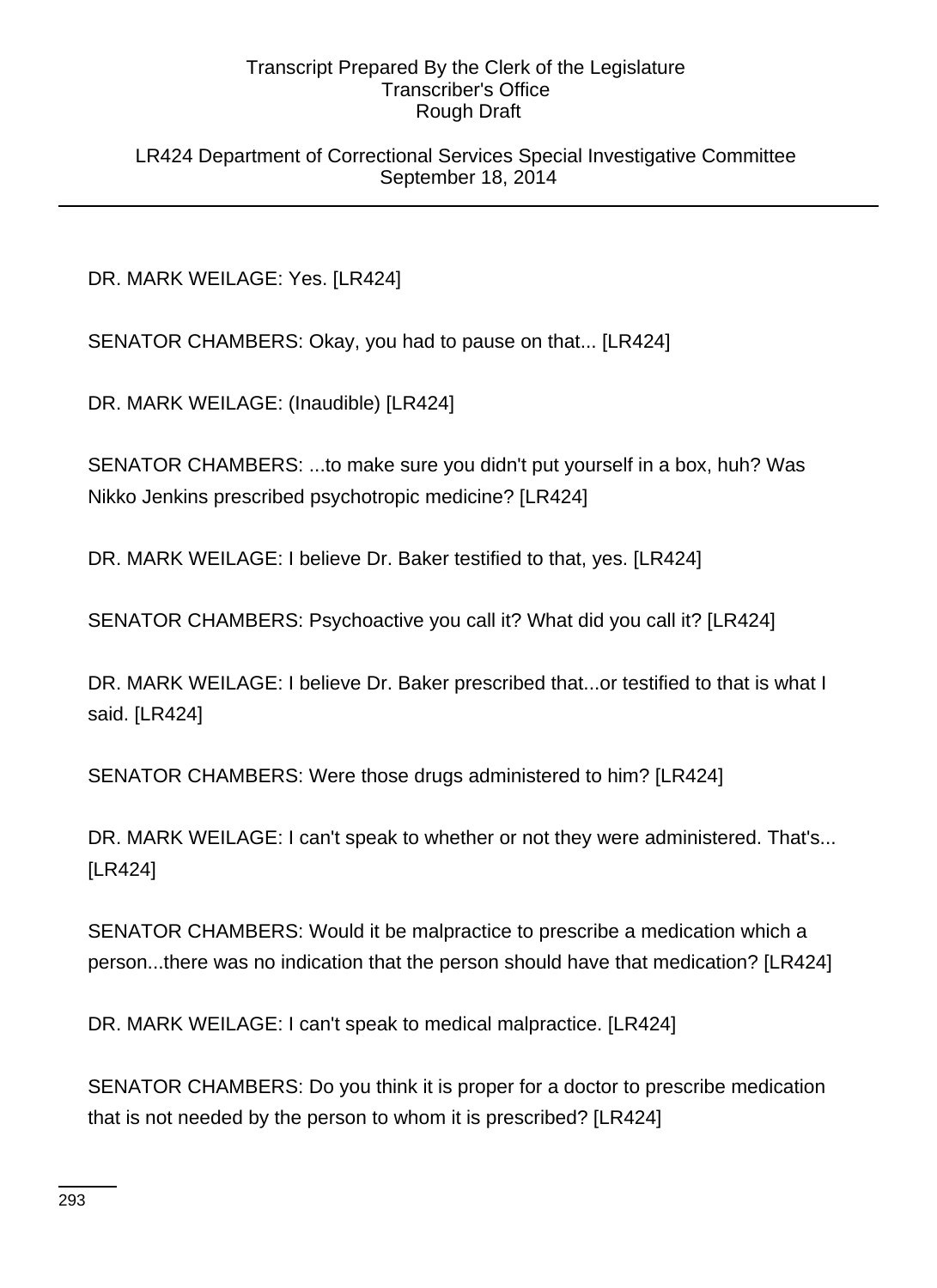# LR424 Department of Correctional Services Special Investigative Committee September 18, 2014

DR. MARK WEILAGE: Can you say that one more time just so I'm clear as to what you're asking me? [LR424]

SENATOR CHAMBERS: Do you think that it is appropriate for a doctor to prescribe medication to a person whose condition would not justify or warrant that medication being prescribed? [LR424]

DR. MARK WEILAGE: No, I don't think it would. [LR424]

SENATOR CHAMBERS: Have you heard the Hippocratic oath which says, first do no harm? Have you heard that? [LR424]

DR. MARK WEILAGE: Yes. [LR424]

SENATOR CHAMBERS: Prescribing medicine which is not warranted could do harm. Is that correct? [LR424]

DR. MARK WEILAGE: That's out of my scope of practice, but, I mean, potentially I guess. [LR424]

SENATOR CHAMBERS: Have you heard of people taking drugs by mistake that they should not have taken and they had a very bad reaction from it? [LR424]

DR. MARK WEILAGE: Yes. [LR424]

SENATOR CHAMBERS: If a doctor knowingly prescribes a drug that is powerful and it's not needed by the patient, that could do harm, couldn't it? [LR424]

DR. MARK WEILAGE: Sure, I would assume. [LR424]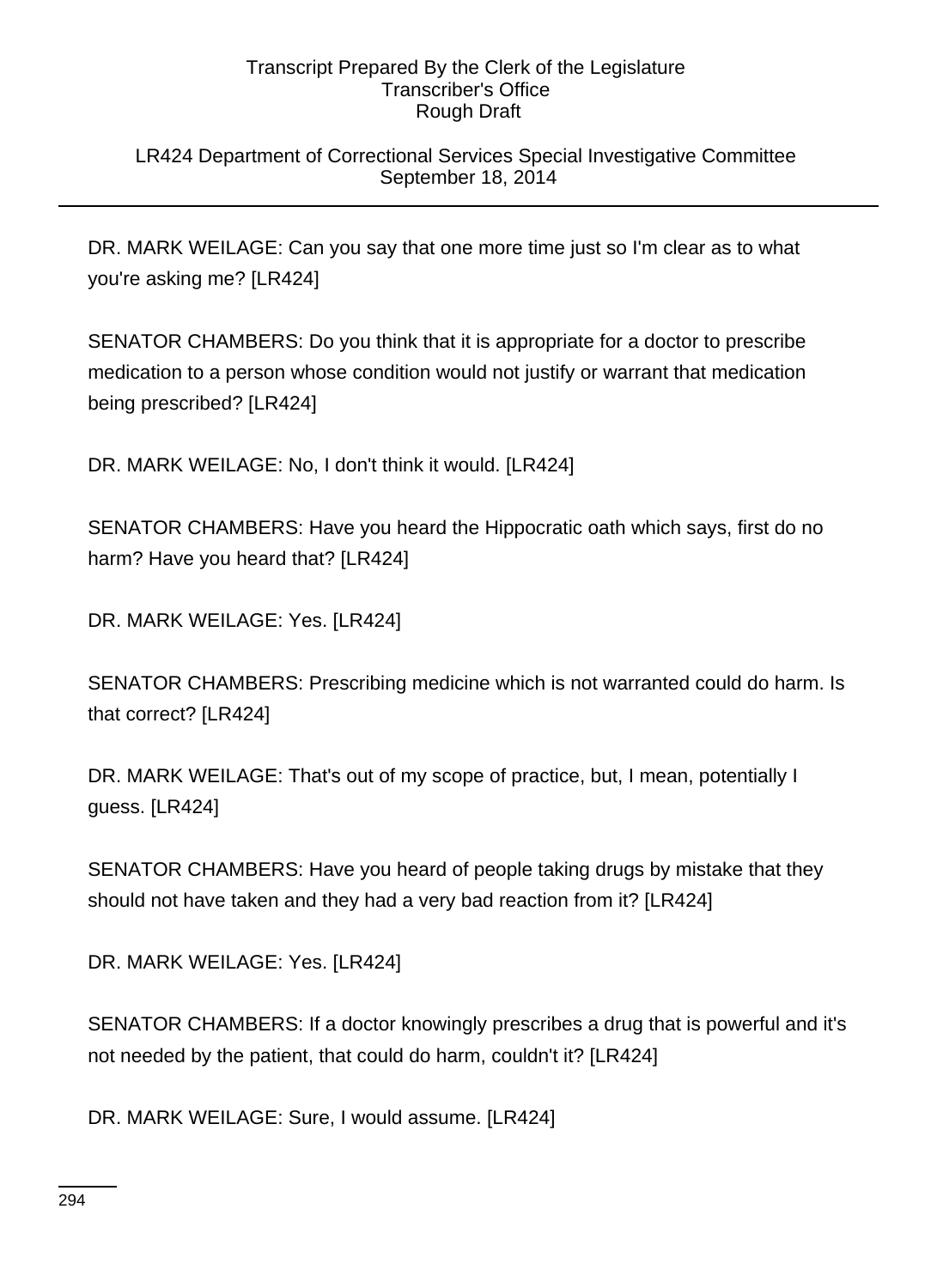# LR424 Department of Correctional Services Special Investigative Committee September 18, 2014

SENATOR CHAMBERS: Did you think Dr. Baker knew what she was doing when she prescribed these drugs? [LR424]

DR. MARK WEILAGE: Yes. I have respect for Dr. Baker. [LR424]

SENATOR CHAMBERS: And did you know that these drugs were prescribed for the purpose of stabilizing a person's mental state? [LR424]

DR. MARK WEILAGE: That appeared to be what she was documenting, yes. [LR424]

SENATOR CHAMBERS: Were you aware that she diagnosed Nikko Jenkins as being mentally ill? [LR424]

DR. MARK WEILAGE: Yes. [LR424]

SENATOR CHAMBERS: You disagreed with her diagnosis, correct? [LR424]

DR. MARK WEILAGE: Yes. [LR424]

SENATOR CHAMBERS: Your training in diagnosing mental conditions was taken where? [LR424]

DR. MARK WEILAGE: I have...University of Nebraska-Lincoln as graduate school. And then I had placements in training at the Lincoln Regional Center as a student; at the VA in Leavenworth, Kansas, at the... [LR424]

SENATOR CHAMBERS: Did you take any courses at any medical school? [LR424]

DR. MARK WEILAGE: No. [LR424]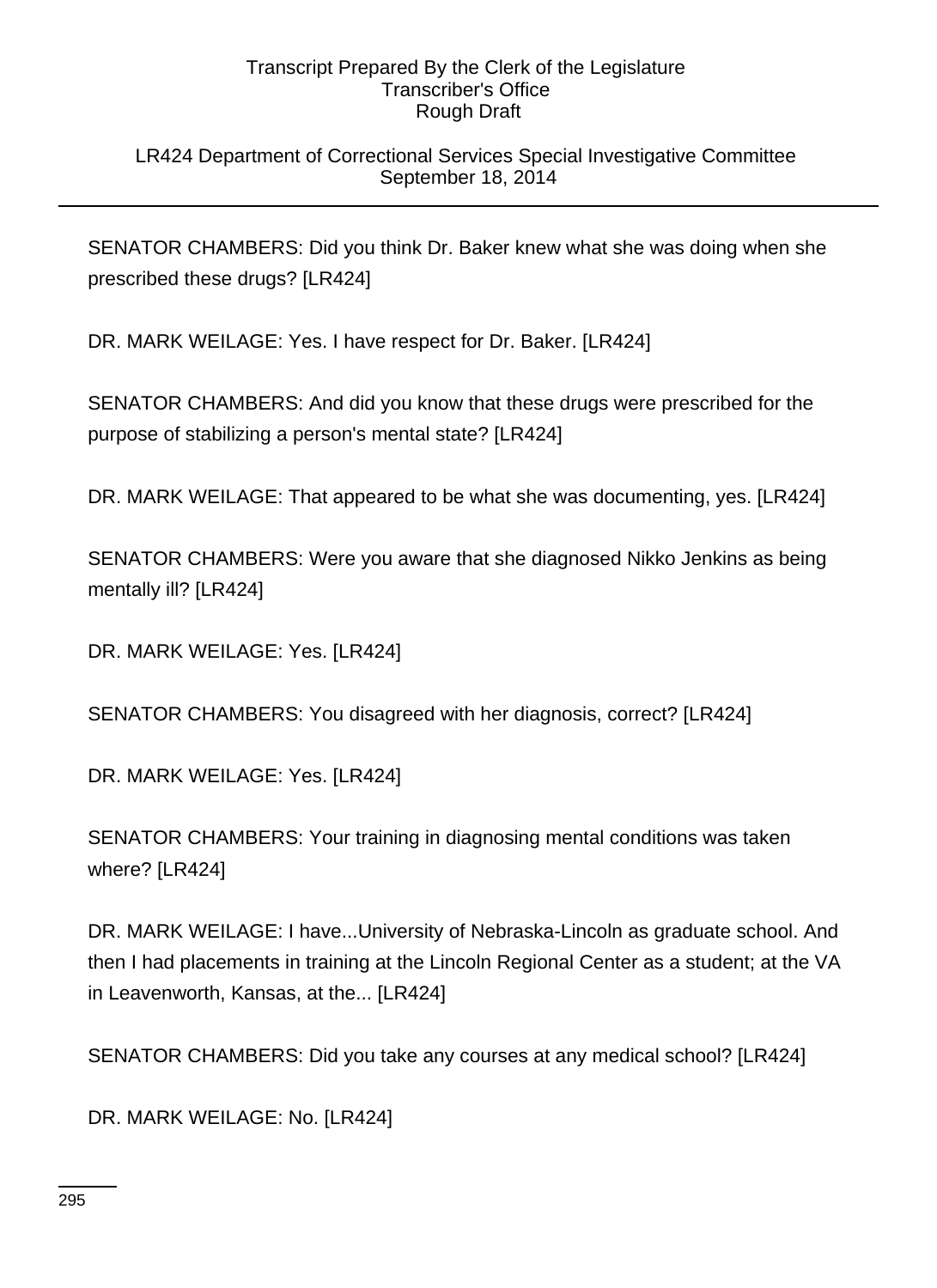# LR424 Department of Correctional Services Special Investigative Committee September 18, 2014

SENATOR CHAMBERS: So yours is all just...just theoretical, really. Let me ask you this: Do you think...why do you think in order to be a psychiatrist you must first have a medical degree? Why? [LR424]

DR. MARK WEILAGE: Because of the...my assumption is since you're prescribing, you have to have a basic understanding of biology and the underpinnings of how... [LR424]

SENATOR CHAMBERS: And you think the only reason you have to have a medical degree is so that you can prescribe medication. You think that's the only connection between what you learn in medical school and the practice of psychiatry. [LR424]

DR. MARK WEILAGE: No. [LR424]

SENATOR CHAMBERS: So there is a...there is more difference between you and a psychiatrist than just being able to prescribe medicine or not prescribe medicine. [LR424]

DR. MARK WEILAGE: Most definitely. [LR424]

SENATOR CHAMBERS: Do you think a person would learn more things about the mind, the brain, and the operation and working of the mind and the physical foundation of some of these things in medical school than you'd know going to these classes at UNL? [LR424]

DR. MARK WEILAGE: It would be different. [LR424]

SENATOR CHAMBERS: Do you think they would know more? [LR424]

DR. MARK WEILAGE: About the workings of the brain, yes. [LR424]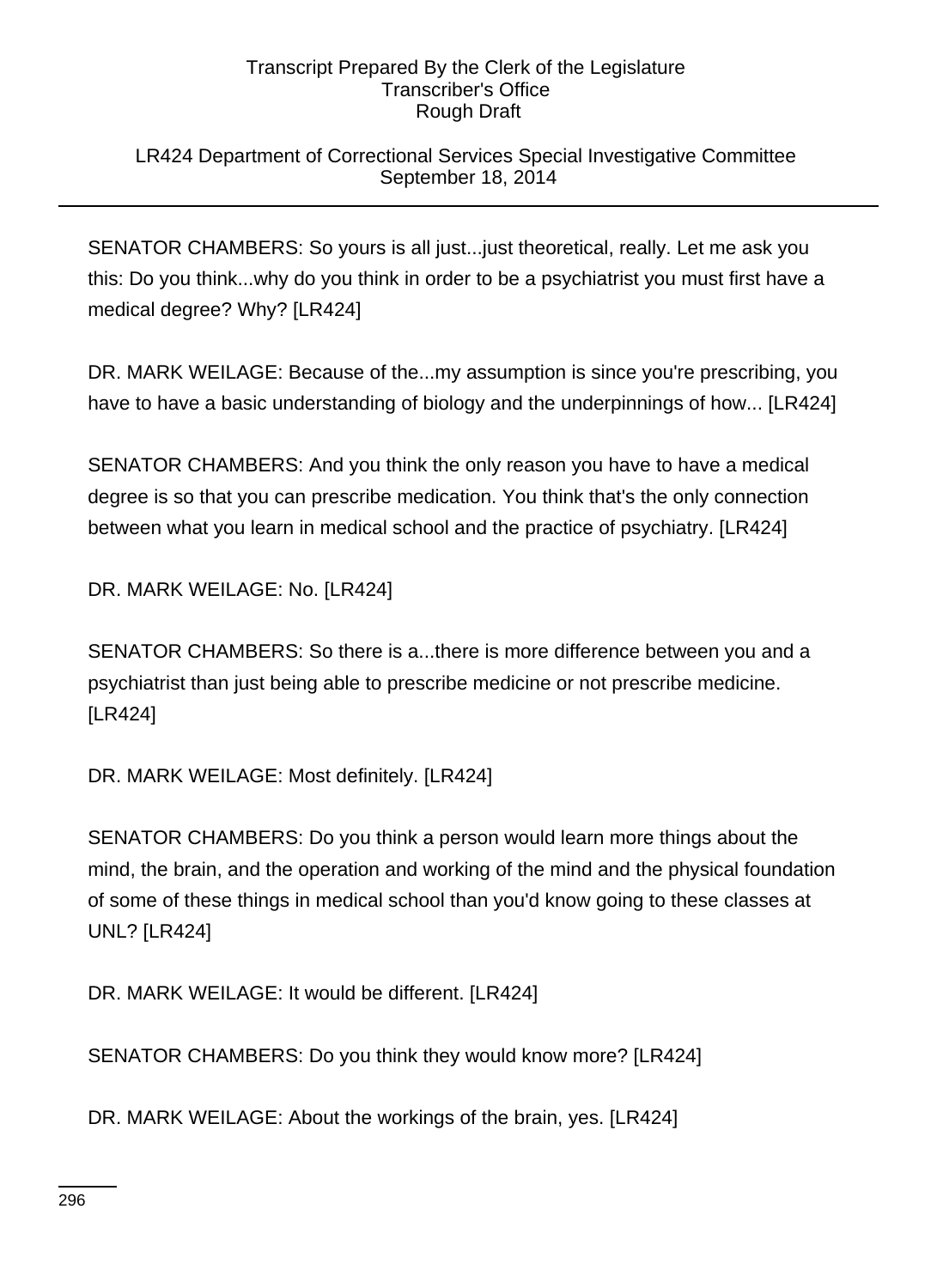# LR424 Department of Correctional Services Special Investigative Committee September 18, 2014

SENATOR CHAMBERS: Do you think the knowledge of how the brain works might assist a person in evaluating mental conditions? [LR424]

DR. MARK WEILAGE: Yes. [LR424]

SENATOR CHAMBERS: I don't know how to correlate these pages to what you have, but I have a time line, and maybe our competent staff can help, because I didn't bring that big book with me. But on page 8 of what I'm looking at, and the date would be September 26. I don't know if you can find...can you tell him what...oh, page 70. Do you see something referring to September 26? [LR424]

DR. MARK WEILAGE: Yes. [LR424]

SENATOR CHAMBERS: Now, look at the paragraph...I got to find where it might be. Do you see, about the middle of the paragraph, after the numbers 3:17 p.m. or the time given in about the middle of the paragraph? It says, at 3:17 p.m. Sherman responds. [LR424]

DR. MARK WEILAGE: This is page 70? [LR424]

SENATOR CHAMBERS: Pages 68 and 69. [LR424]

DR. MARK WEILAGE: Okay. [LR424]

SENATOR CHAMBERS: But anyway, I'll read what it says...what I have: Sherman responds that the only mental health programming recommendation for Nikko Jenkins is the Violence Reduction Program. Do you see any language like that? [LR424]

DR. MARK WEILAGE: Okay, yes, in that first paragraph to Mr. Wayne. [LR424]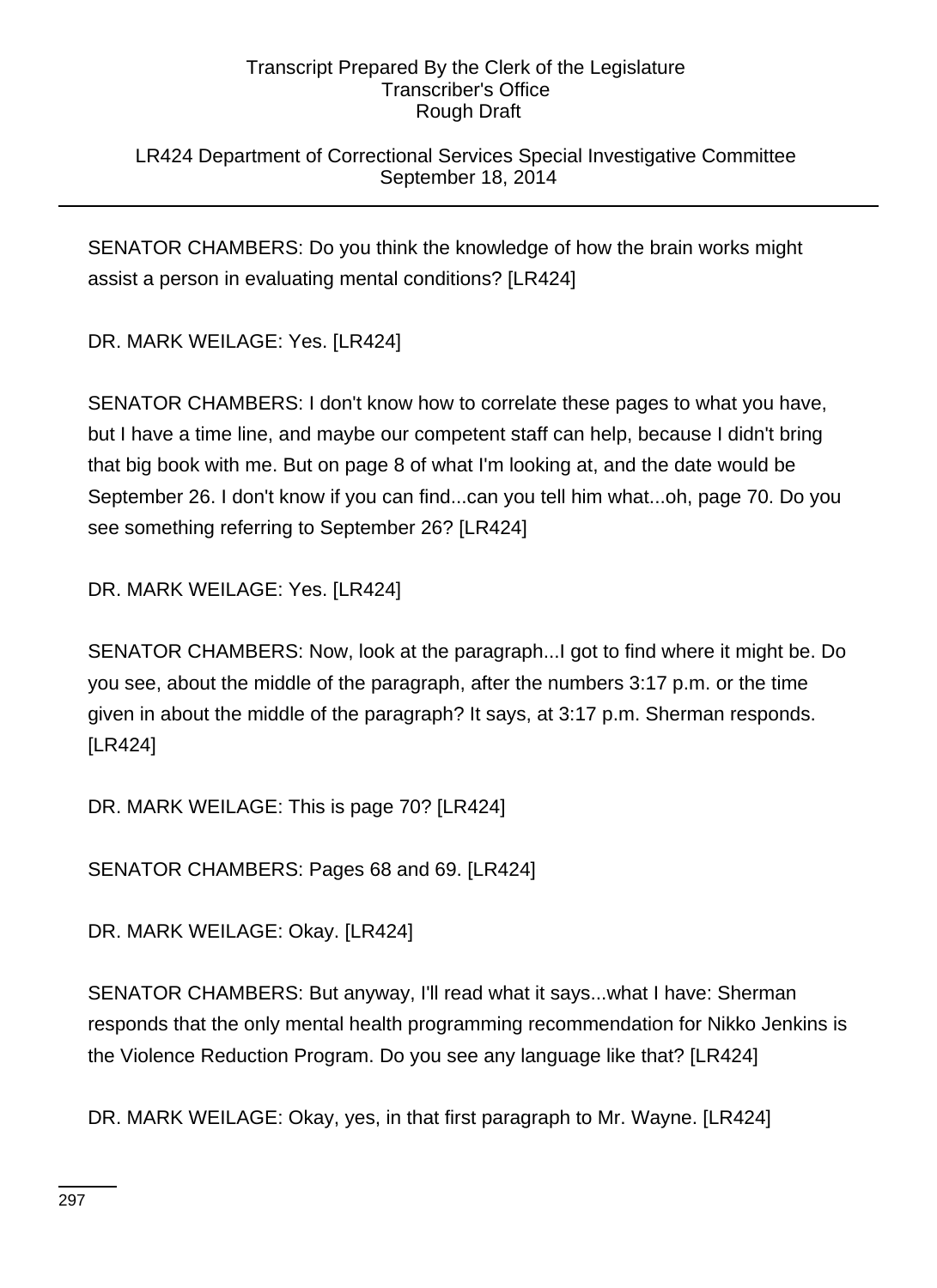# LR424 Department of Correctional Services Special Investigative Committee September 18, 2014

SENATOR CHAMBERS: Okay, and the only place where that program is offered is at NSP. Are you aware of that? [LR424]

DR. MARK WEILAGE: That's correct. [LR424]

SENATOR CHAMBERS: And that's in Lincoln, right? [LR424]

DR. MARK WEILAGE: That's correct. [LR424]

SENATOR CHAMBERS: And Nikko Jenkins was in Tecumseh, right? [LR424]

DR. MARK WEILAGE: That's correct. [LR424]

SENATOR CHAMBERS: So when you say he was getting mental health treatment, what kind of treatment was he getting when this is the only program...the only mental health treatment that would be available...that's recommended? It's the only program recommended and it's not given at Tecumseh. So what mental health treatment was he getting that you were assuring the county attorney he was receiving? [LR424]

DR. MARK WEILAGE: Individual services are available at every institution. This in particular speaks to...we have a team that reviews cases and makes recommendations for... [LR424]

SENATOR CHAMBERS: I'm not talking about reviewing cases and making recommendations. I'm talking about direct interaction with him. That's what treatment is. Was he taken out of that cell to someplace where he was given treatment? Well, tell me what the treatment consists of. [LR424]

DR. MARK WEILAGE: Individual counseling is available at all the institutions. [LR424]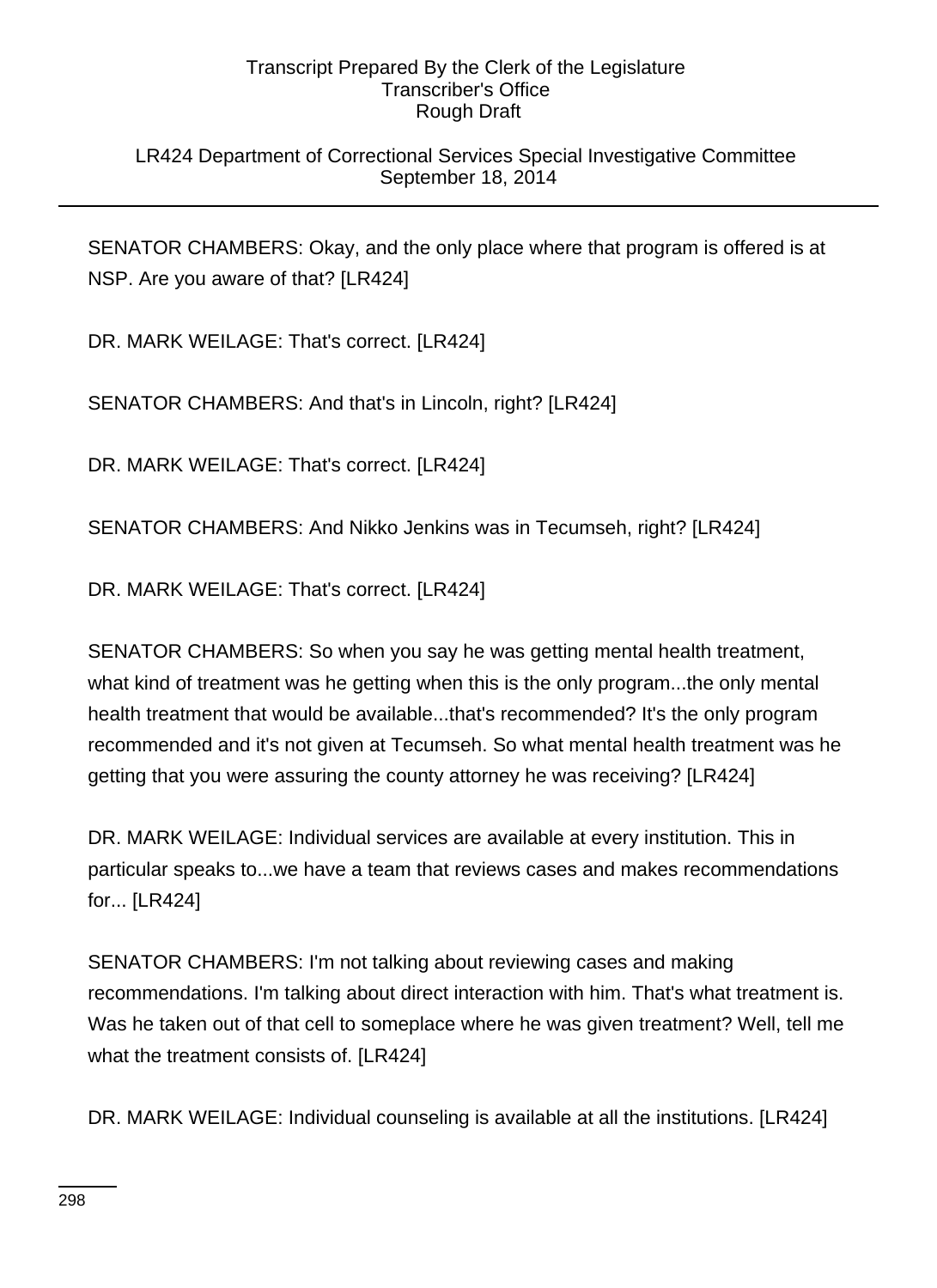# LR424 Department of Correctional Services Special Investigative Committee September 18, 2014

SENATOR CHAMBERS: So he was receiving individual counseling? [LR424]

DR. MARK WEILAGE: I don't know the frequency or the context. I don't think... [LR424]

SENATOR CHAMBERS: No, listen, Doctor. You said that he was getting treatment. Now I'm asking you what the treatment was and you said counseling. I asked you is he...was he getting this counseling, yes or no? [LR424]

DR. MARK WEILAGE: I don't think he...no. [LR424]

SENATOR CHAMBERS: Did you lie to the county attorney? [LR424]

DR. MARK WEILAGE: No. [LR424]

SENATOR CHAMBERS: What did you tell the county attorney he was getting at your place so that he didn't need to get this kind of commitment? [LR424]

DR. MARK WEILAGE: I believe what I said to him was that we're going to continue to work with him to try and develop a discharge plan, transition plan, and that he would be monitored and reviewed prior to his discharge to see if a mental health... [LR424]

SENATOR CHAMBERS: Let's go back to that paragraph that you read. What does the last sentence say? It begins with "Pearson." [LR424]

DR. MARK WEILAGE: He is not recommended for other mental health programming at this time. [LR424]

SENATOR CHAMBERS: Okay, so he's not going to get that one. But they also say in there that he's not being denied mental healthcare. So he's not going to get that program. You say he's not getting the counseling. So how can you say he's not being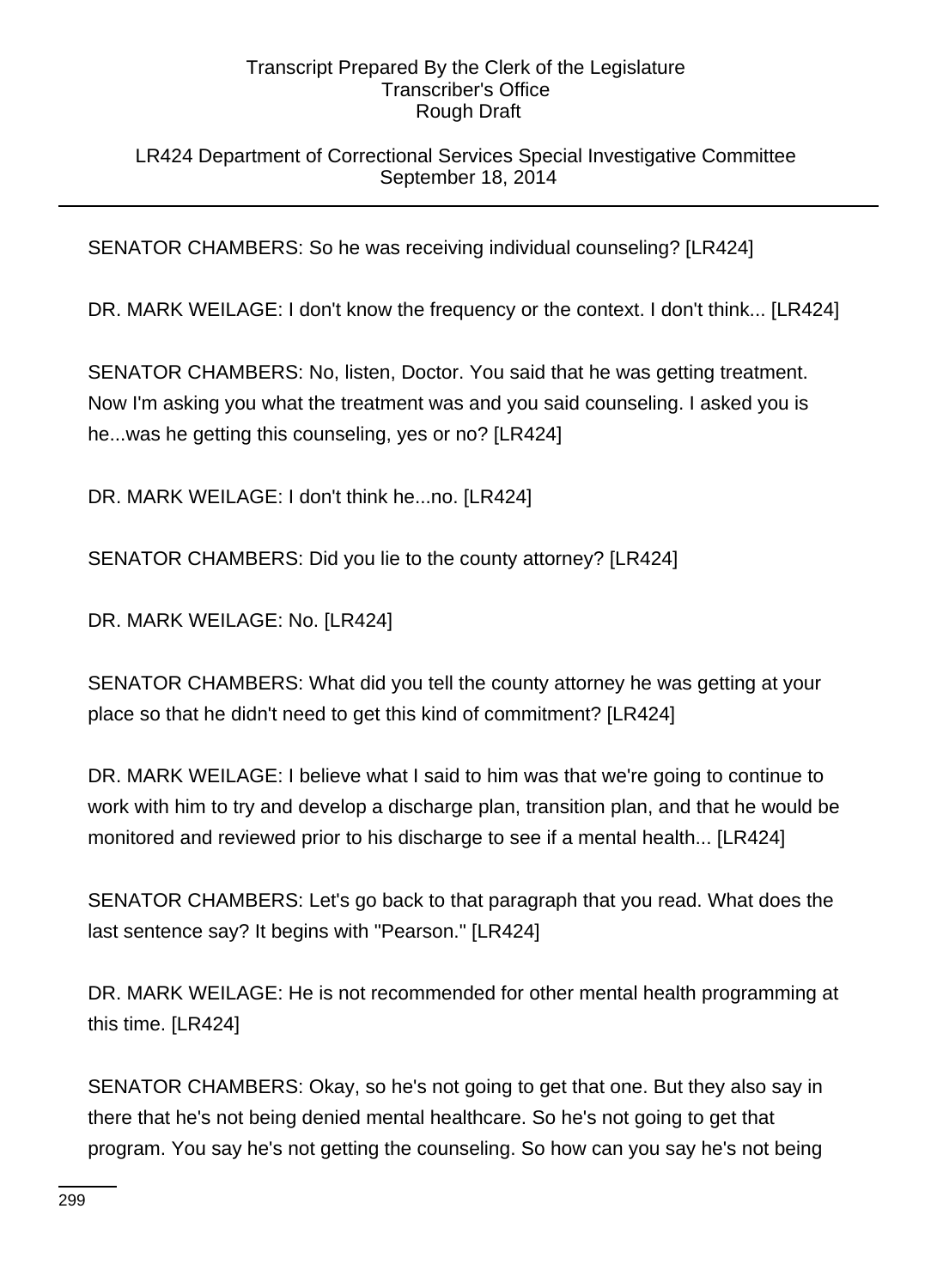# LR424 Department of Correctional Services Special Investigative Committee September 18, 2014

denied mental healthcare when he's not getting into that program and he's not getting the counseling? How could you assure the county attorney that that's what he was getting? You misled him. That was not a completely true statement that you made, was it? [LR424]

DR. MARK WEILAGE: No, I believe it was. [LR424]

SENATOR CHAMBERS: Now you are lying because you know better than that, because our exchange indicates that...all right, let me back up. He was not in that Violence Reduction Program. He was not receiving the counseling. What was the mental healthcare that he was getting? [LR424]

DR. MARK WEILAGE: As with all offenders... [LR424]

SENATOR CHAMBERS: No, not all; what was he getting? [LR424]

DR. MARK WEILAGE: He was offered and declined some of the counseling that was being offered. The plan was... [LR424]

SENATOR CHAMBERS: No, not a plan. You said he was getting treatment. [LR424]

DR. MARK WEILAGE: Okay, maybe you can clarify the time frame you're talking about. [LR424]

SENATOR CHAMBERS: Let me read something: May 20, 2013, e-mails between Trudy Clark, administrative assistant with the Parole Board, Wayne Chandler and Mark Weilage. Clark writes: This e-mail is written from a personal level only. This is what the administrative assistant of the Parole Board sent. Why isn't Nikko Jenkins, number 59478, in the mental health unit? The board is getting letters from him that he is going to eat people, specifically Christians and Catholics. This is only one of many bizarre letters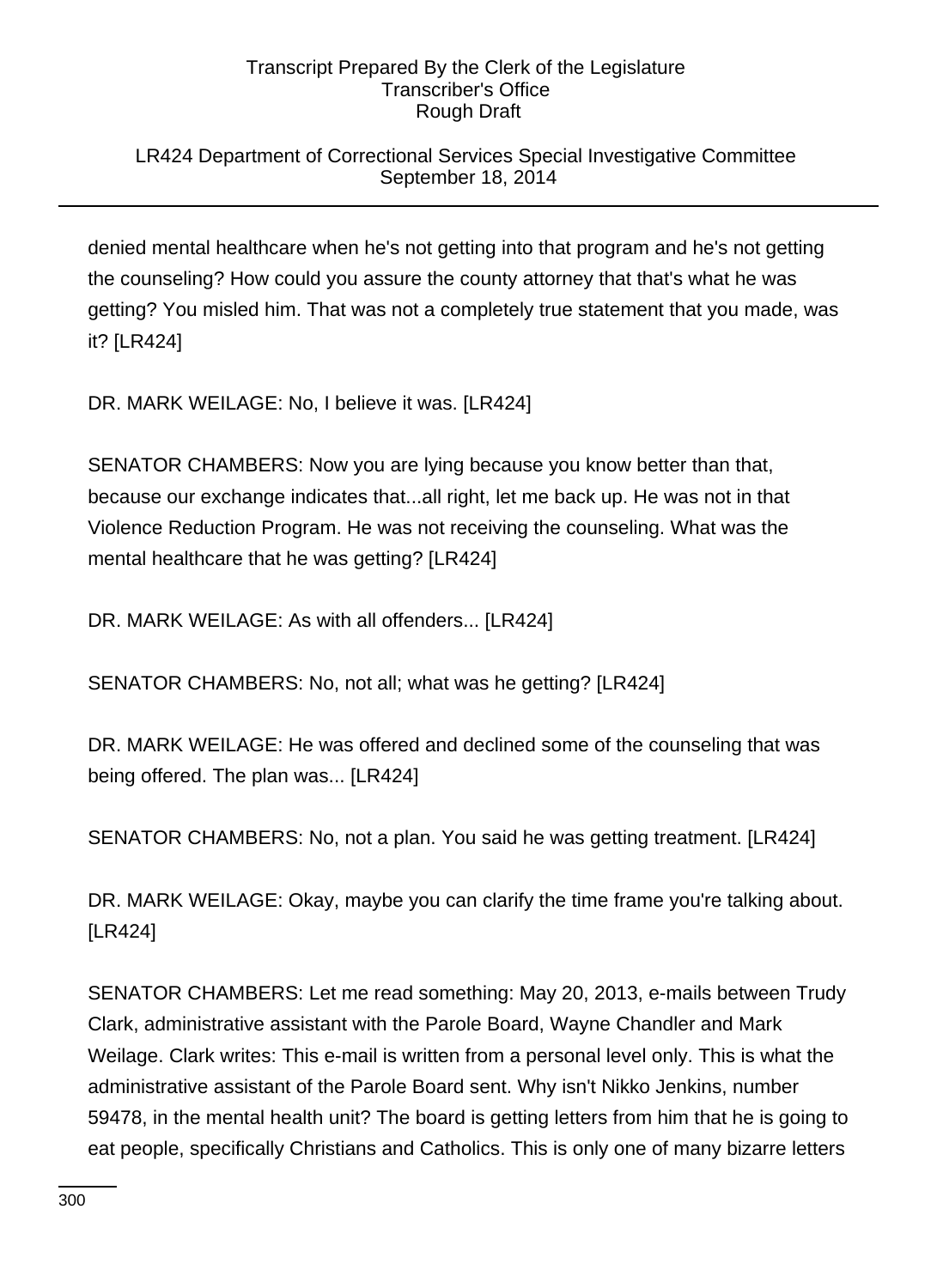# LR424 Department of Correctional Services Special Investigative Committee September 18, 2014

the board has gotten from him. Is he being evaluated for a mental health commitment? That's a question. As a taxpayer, this guy scares me to death. Weilage responds: We are aware of the things that Mr. Jenkins is saying and writing. We are working with them on issues related to his upcoming discharge. Feel free to forward the documents you are concerned with. You didn't tell her why he was not in the mental health unit, did you? [LR424]

DR. MARK WEILAGE: No, I did not. [LR424]

SENATOR CHAMBERS: You didn't answer that question. And when she asked is he being evaluated for a mental health commitment, you didn't answer that question either, did you? [LR424]

DR. MARK WEILAGE: No, I did not. [LR424]

SENATOR CHAMBERS: You didn't really respond to anything that she said directly, did you? [LR424]

DR. MARK WEILAGE: No, I did not. [LR424]

SENATOR CHAMBERS: Okay. And the failure to respond is as much a fraud. A partial and fragmentary disclosure accompanied with the willful concealment of material and qualifying facts is not a true statement and is as much a fraud as an actual misrepresentation, which in effect it is. That's from the Nebraska Supreme Court. Now, on February 25, 2013, there's an e-mail from Cameron White to Mark Weilage. White explains that the deputy county attorney from Johnson County, Richard Smith, contacted him regarding a civil commitment for Nikko. White assured Smith that they review cases of concern and make referrals when warranted. White was not aware that they were planning to make a referral for Nikko. White asked Weilage to call Smith. And did you call him? [LR424]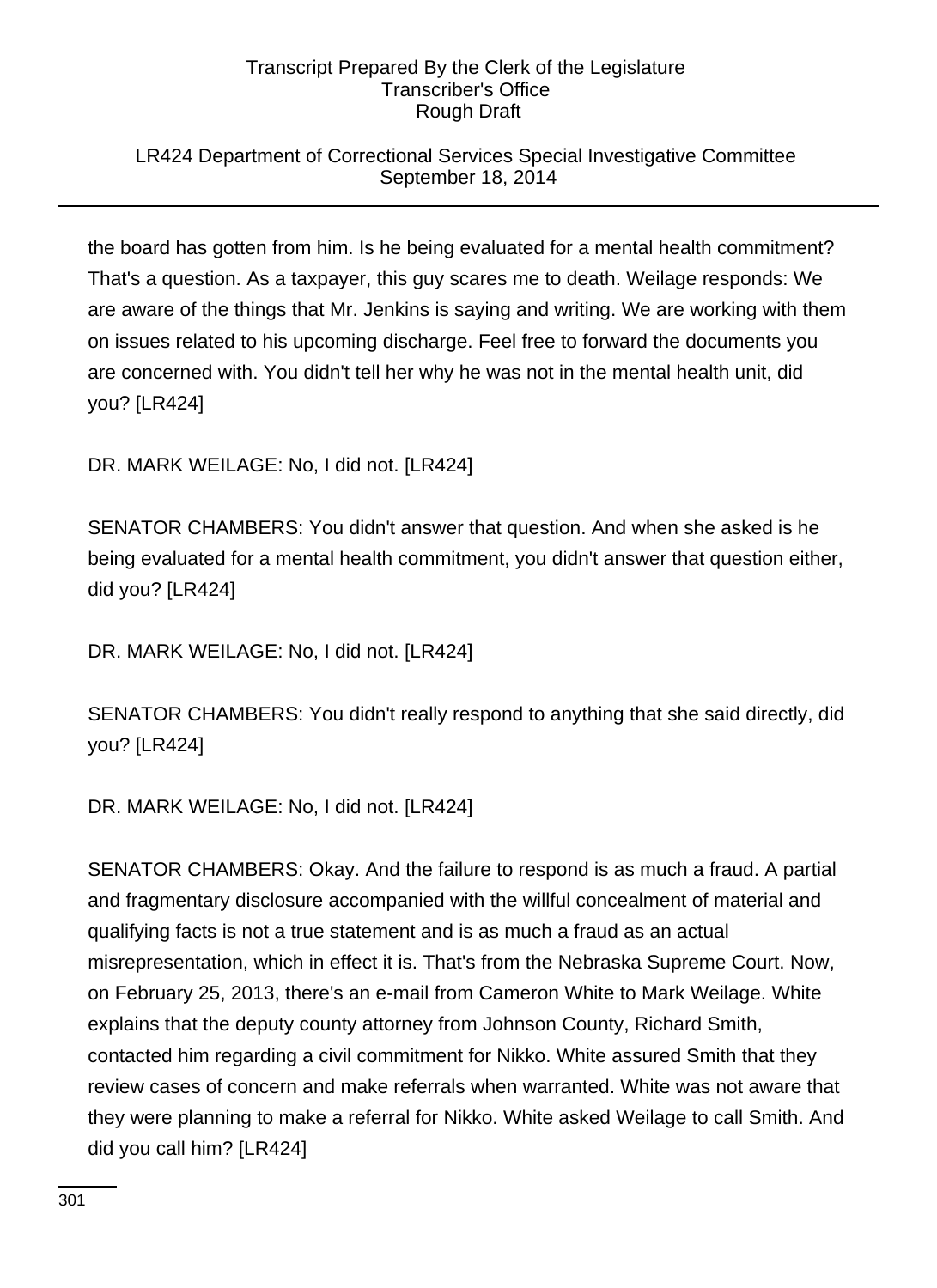LR424 Department of Correctional Services Special Investigative Committee September 18, 2014

DR. MARK WEILAGE: Yes. [LR424]

SENATOR CHAMBERS: And what did you say to Smith? [LR424]

DR. MARK WEILAGE: After...do you want to know what he said to me first? He started the conversation. [LR424]

SENATOR CHAMBERS: However way you want to get it. [LR424]

DR. MARK WEILAGE: Okay. [LR424]

SENATOR CHAMBERS: If you need to say something first, just...I want you to answer the way you feel you need to. [LR424]

DR. MARK WEILAGE: Okay. Okay. He had indicated that he had this referral from...or request from mental...civil commitment from the mother...Mr. Jenkins' mother. And I relayed to him that we normally will do these things as they get close to discharge. We would notify the county attorney if we had concerns. Sorry. Do you want me to start all over? [LR424]

SENATOR LATHROP: No, no, just speak up. [LR424]

DR. MARK WEILAGE: Okay. We notify...we do these things closer to discharge. We normally notify the county attorney if we're going to be filing and provide information, assessment, and that we...given the distance from his discharge that we weren't filing anything right now. [LR424]

SENATOR CHAMBERS: Let me read some more. February 27, 2013, e-mail from Richard Smith, Johnson County, County Attorney, to Mark Weilage. Smith sends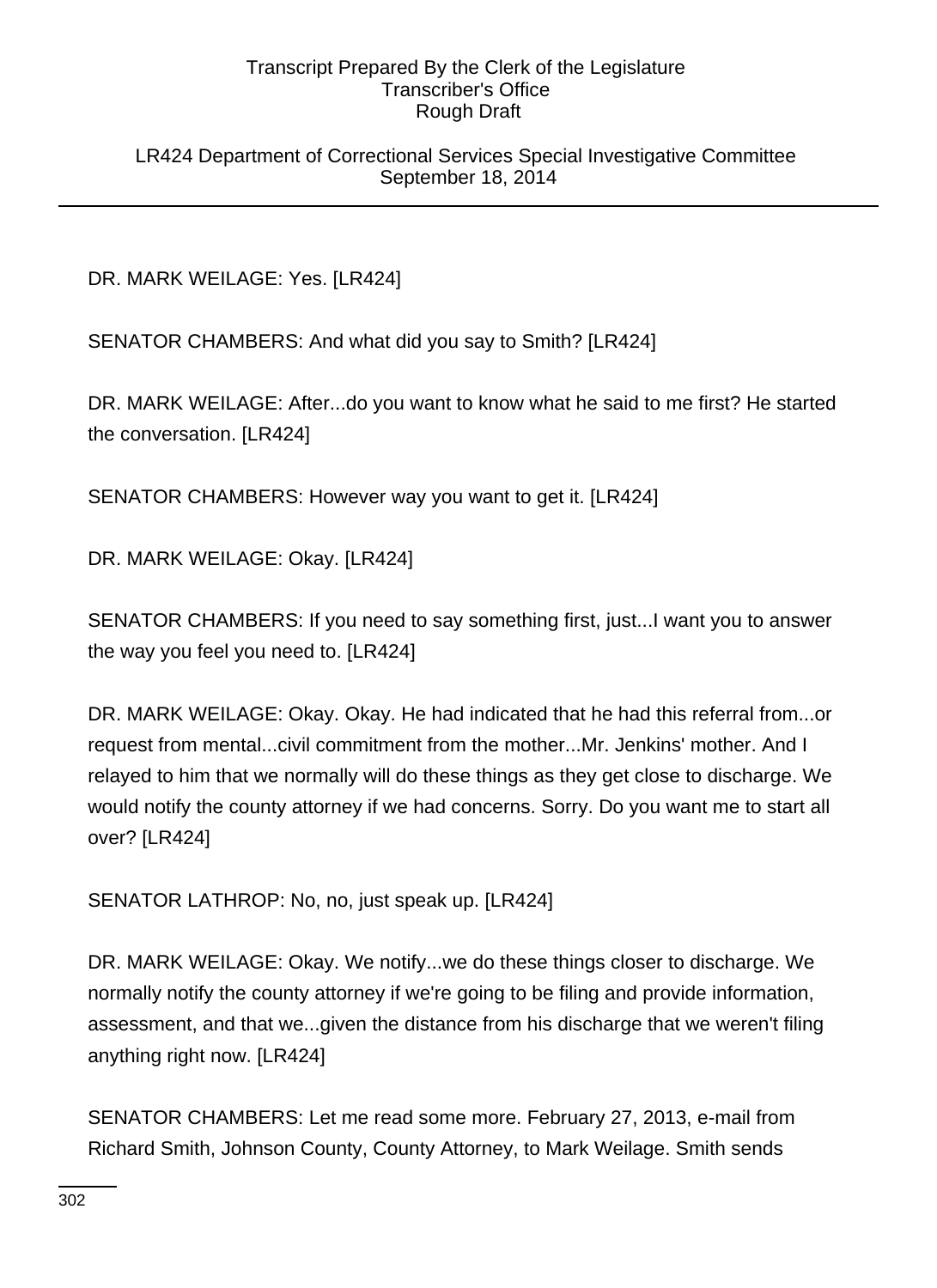# LR424 Department of Correctional Services Special Investigative Committee September 18, 2014

Weilage a letter from Nikko. Nikko discusses his mental health, lack of treatment, and desire for civil commitment. Did you tell the county attorney that Jenkins was not telling the truth when he said...when he complained about a lack of treatment? [LR424]

DR. MARK WEILAGE: No, I did not say... [LR424]

SENATOR CHAMBERS: Because he was not getting treatment, was he? We've established that when you and I were talking. He was not receiving treatment, was he? [LR424]

DR. MARK WEILAGE: It depends on the time frame as to what services he was receiving. [LR424]

SENATOR CHAMBERS: February 27, 2013, when you were talking to the county attorney. He was not receiving any treatment at any time down there. But let me go on. Weilage then forwards Smith's e-mail to Cameron White, Kathy Blum, and George Green. Is that correct? You forwarded Smith's e-mail to those people. [LR424]

DR. MARK WEILAGE: Yes. [LR424]

SENATOR CHAMBERS: November 25, 2013, some months in the future: Jenkins filed a bar complaint against Richard Smith stating that Smith did not file a civil commitment in Johnson County. Smith spoke with Weilage at Tecumseh to determine if a petition was warranted. Dr. Weilage explained that staff would continue to monitor and treat Nikko and that the current treatment plan was sufficient. What was the treatment plan at this time when you were dealing with the county attorney? What was the treatment plan? It wasn't counseling. It wasn't the Violence Reduction Program because that was only in Lincoln. And that was the only recommendation made at that meeting for him, but he couldn't get it because it was in Lincoln and he was in Tecumseh. And you said that counseling comprises the treatment, but he was not getting the counseling. So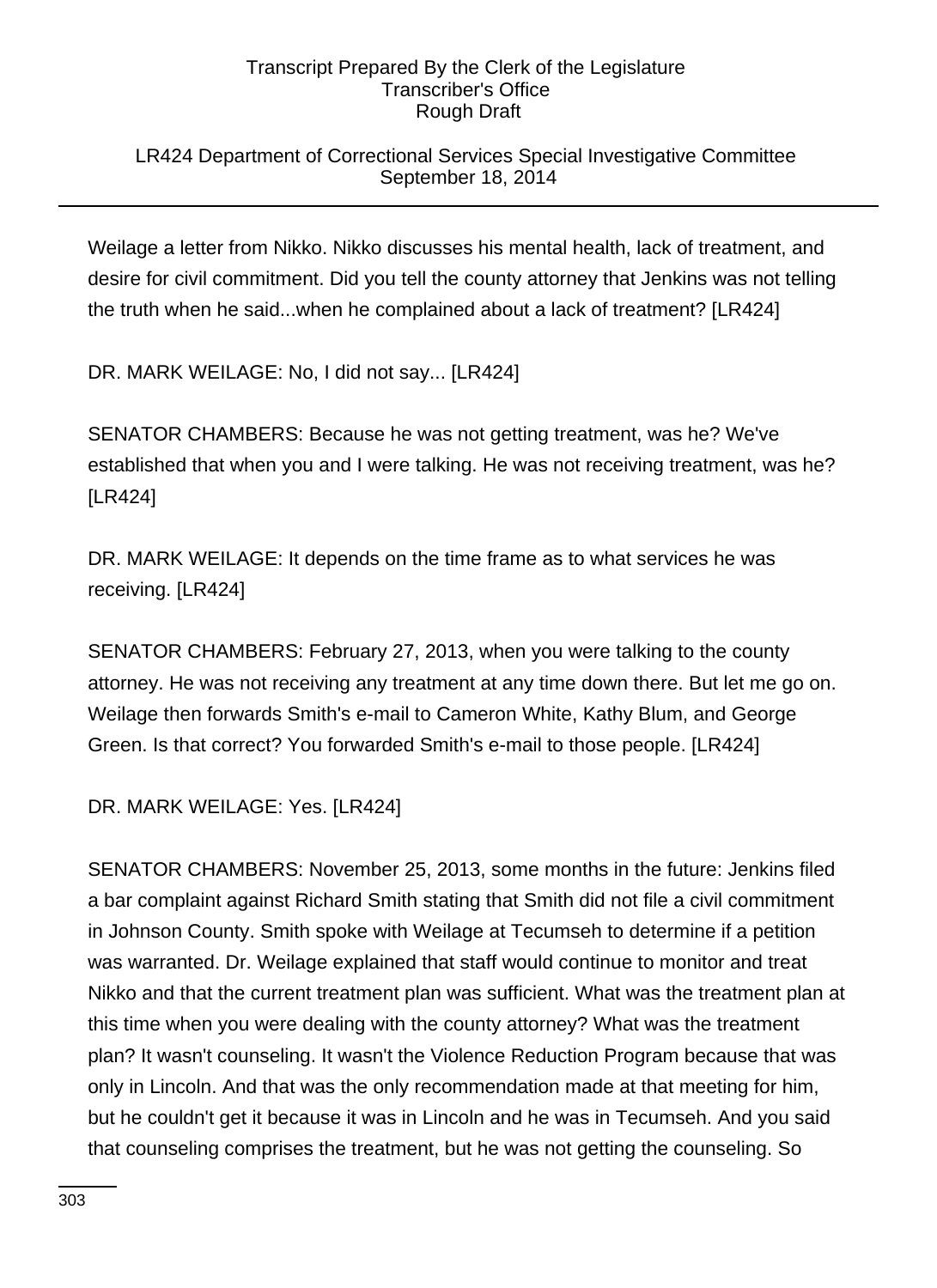# LR424 Department of Correctional Services Special Investigative Committee September 18, 2014

when you said that he was receiving treatment, you misled that county attorney, didn't you? [LR424]

DR. MARK WEILAGE: I don't believe that those are the exact words that I said, but... [LR424]

SENATOR CHAMBERS: You don't think that's what you told him? If he wrote that in his response to the bar...or to the Counsel for Discipline, you'd say that he's mistaken and he didn't get right what you told him? [LR424]

DR. MARK WEILAGE: I think what I told him was what I had already testified to. [LR424]

SENATOR CHAMBERS: You never mentioned that he was receiving treatment though. [LR424]

DR. MARK WEILAGE: (Inaudible) that we were going to be working on... [LR424]

SENATOR CHAMBERS: No, no, I'm...just yes or no. [LR424]

DR. MARK WEILAGE: Oh. [LR424]

SENATOR CHAMBERS: You never told him, you never told the county attorney that Nikko Jenkins was receiving treatment, correct? Because I'm going to contact him when we get this transcribed and tell him I need him to go back and check his records to see what you told him; otherwise, he lied to the Counsel for Discipline. [LR424]

DR. MARK WEILAGE: I believe that I said that we'll continue to work with him. [LR424]

SENATOR CHAMBERS: But you didn't mention treatment. [LR424]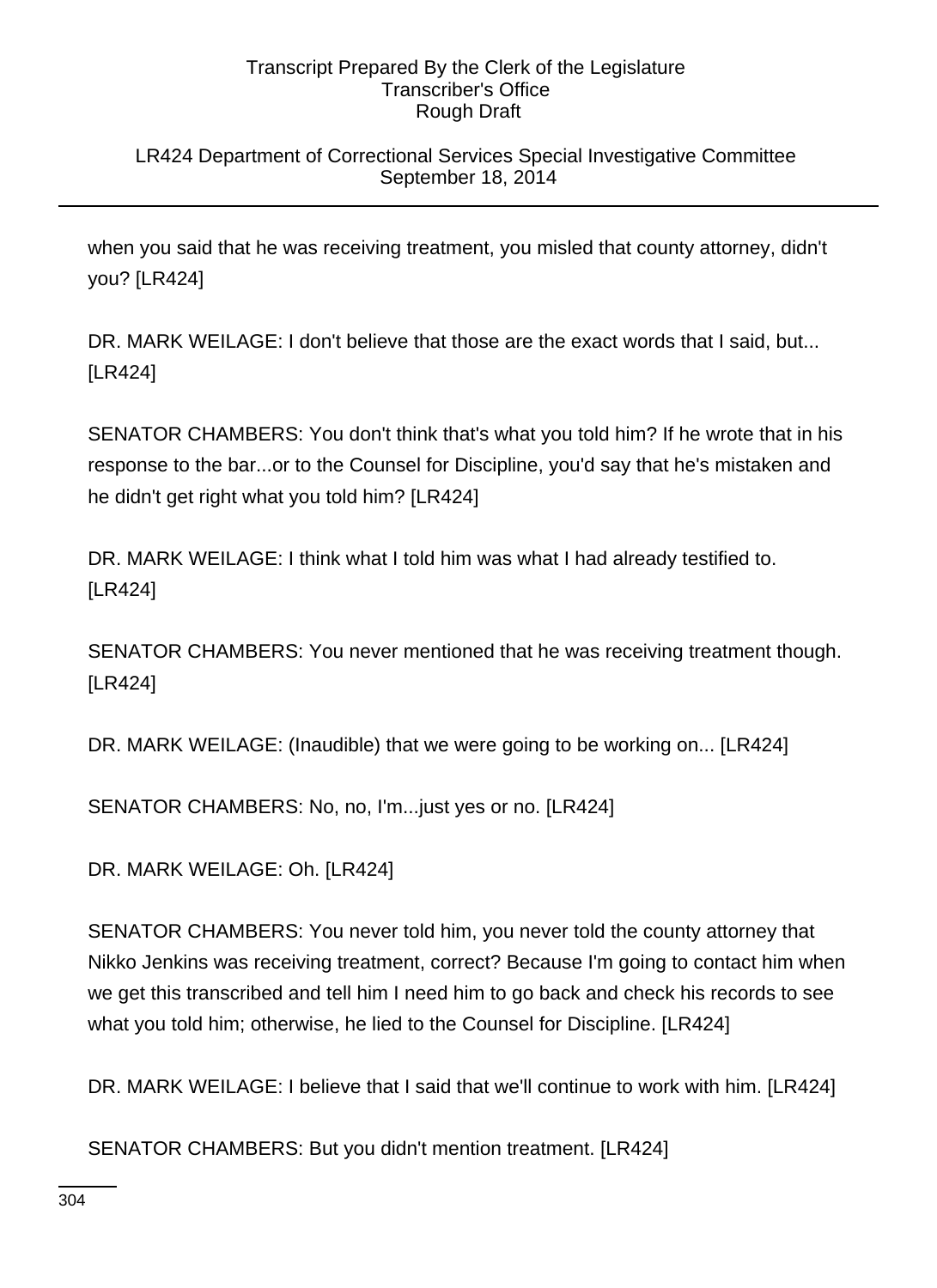LR424 Department of Correctional Services Special Investigative Committee September 18, 2014

# DR. MARK WEILAGE: I don't recall. [LR424]

SENATOR CHAMBERS: I don't want to keep you here too long, but I'm enjoying this so much I want to keep you here a little longer. Do you believe--and now I'm asking for your opinion--that if you had told Mr. Smith that you had the report from the psychiatrist who was hired by the state of Nebraska to assess, evaluate, and treat inmates for mental-related problems and mental illness, and you had a report from her where she declared her diagnosis to be one of mental illness. You told...let's say you told him that. Next you told him that on several occasions he had cut himself seriously, mutilated his face. Then you told him...you wanted to say "snorting," whatever, he was snorting or sniffing but somehow ingesting his semen. Then you told him that he's drinking urine. Then you told him that he is writing with his blood on the wall. If you had told that, if you had told that to a county...to the deputy county attorney, do you think that he would have initiated steps to have a civil commitment for Nikko Jenkins when he was released from the institution? And I'm asking for your opinion. If you don't think he would have, just say no. You don't think that would have been enough information? [LR424]

DR. MARK WEILAGE: Given the time... [LR424]

SENATOR CHAMBERS: Just yes or no, and show people what you know. [LR424]

DR. MARK WEILAGE: Yeah, all right. [LR424]

SENATOR CHAMBERS: Okay, it would have been enough. And if in fact steps were taken and a rational review board said, this man is indeed mentally ill and we are going to commit him to the Lincoln Regional Center. That would have been what they would have said if they found him to be mentally ill, correct? [LR424]

DR. MARK WEILAGE: If they found him to be mentally ill, yes. [LR424]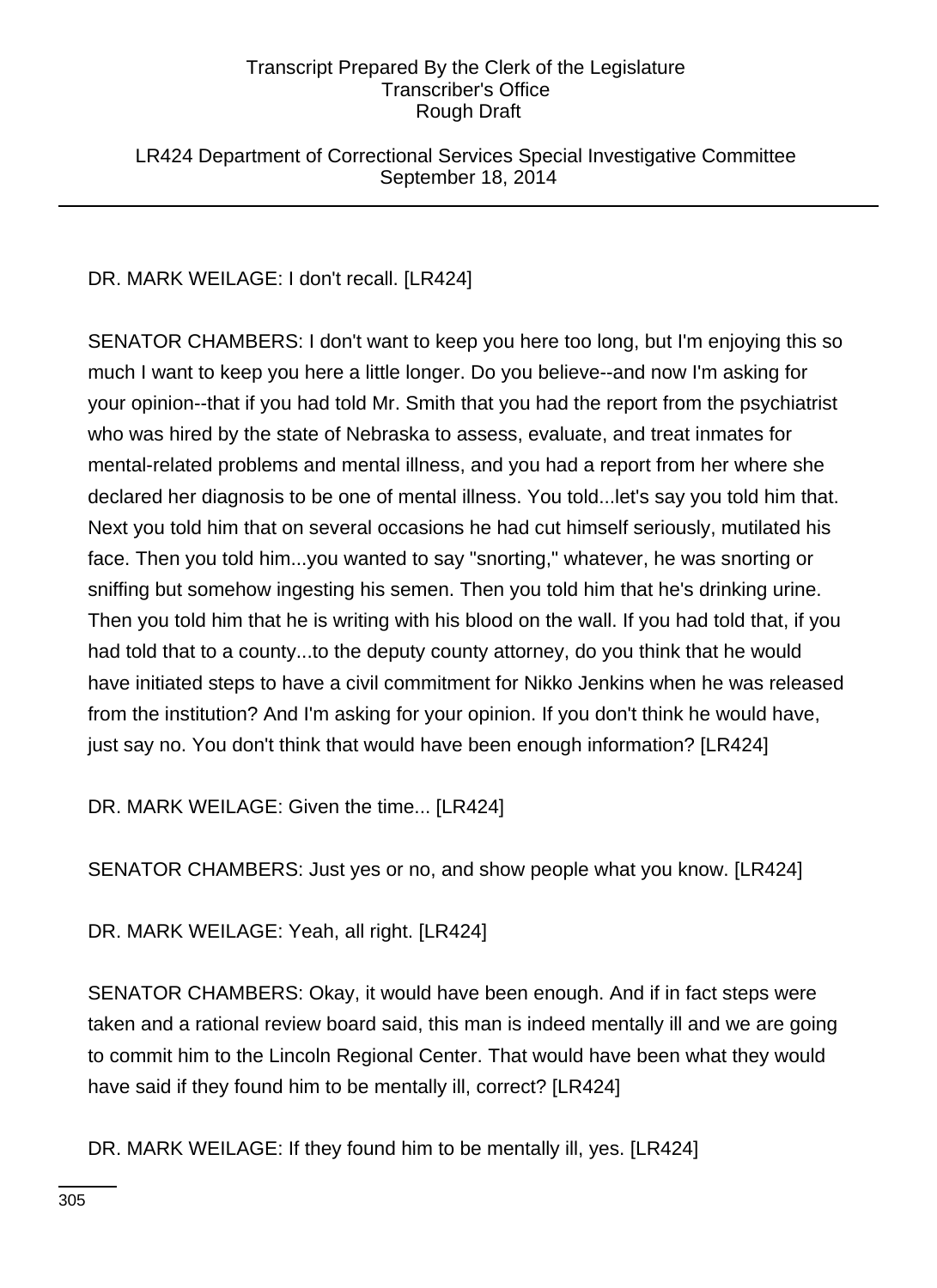LR424 Department of Correctional Services Special Investigative Committee September 18, 2014

SENATOR CHAMBERS: And if they had found him mentally ill and committed him, he would not have been in Omaha, would he? He was released into Omaha on July 29. He would not have been released from custody to roam free on that date, would he? [LR424]

DR. MARK WEILAGE: That's correct. [LR424]

SENATOR CHAMBERS: And he would not have been cured within a month's time, would he? [LR424]

DR. MARK WEILAGE: I can't speak to that. [LR424]

SENATOR CHAMBERS: Then you think somebody can be cured of mental illness in one month, in 30 days--cured. You believe...now you're a psychologist. You have clinical psychology. You are a Ph.D. and you're going to sit there and tell me that you don't know whether or not a person can be cured of mental illness in 30 days? [LR424]

DR. MARK WEILAGE: Depends on the type of mental illness. [LR424]

SENATOR CHAMBERS: So you think there are some types of mental illness that can be cured in 30 days. [LR424]

DR. MARK WEILAGE: The symptoms alleviate where they don't... [LR424]

SENATOR CHAMBERS: I'm not talking about symptoms. Medication can do that. If you take medication and you're stabilized, is that the same as being cured? [LR424]

DR. MARK WEILAGE: No. [LR424]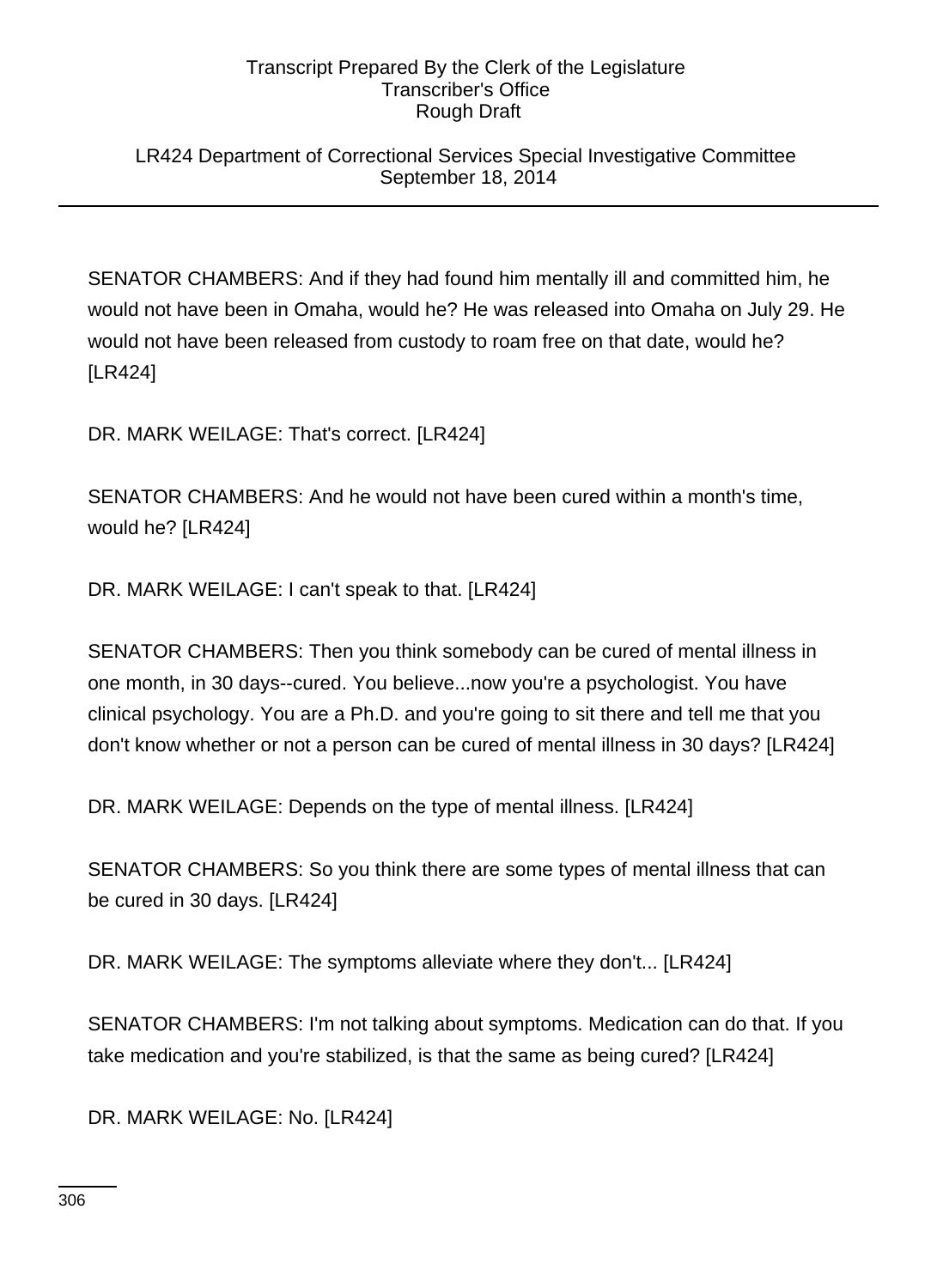# LR424 Department of Correctional Services Special Investigative Committee September 18, 2014

SENATOR CHAMBERS: Do you honestly believe, and you're under oath, that mental illness...let me build it up. Based on your training, your education, your experience in clinical psychology, is it your honest belief that mental illness can be cured in 30 days? [LR424]

DR. MARK WEILAGE: No. [LR424]

SENATOR CHAMBERS: All right. Now if he was committed, would there be an evaluation period they would go through to determine precisely what his situation is and maybe the kind of treatment that is warranted? [LR424]

DR. MARK WEILAGE: I'm not 100 percent familiar with their... [LR424]

SENATOR CHAMBERS: But they might do that. [LR424]

DR. MARK WEILAGE: Yes, that's... [LR424]

SENATOR CHAMBERS: That wouldn't be out of the question. [LR424]

DR. MARK WEILAGE: Yeah. [LR424]

SENATOR CHAMBERS: So if he were held for just 30 days, any crimes committed during that period would not have been committed would they? [LR424]

DR. MARK WEILAGE: No, that would make sense. [LR424]

SENATOR CHAMBERS: If the four murders were committed during that period, they would not have been committed, would they? [LR424]

DR. MARK WEILAGE: That's correct. [LR424]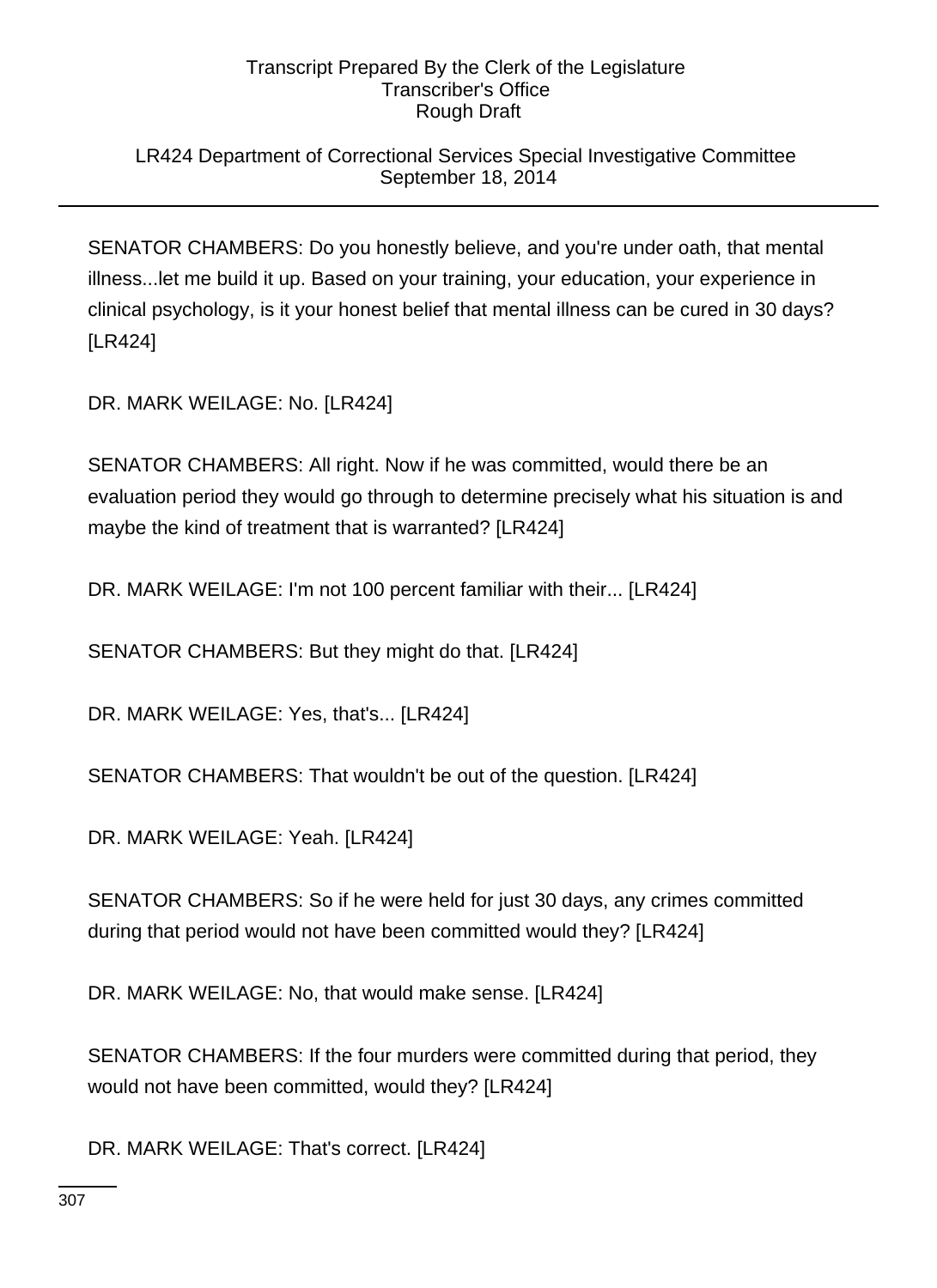LR424 Department of Correctional Services Special Investigative Committee September 18, 2014

SENATOR CHAMBERS: And we wouldn't be here today, would we? [LR424]

DR. MARK WEILAGE: I guess. [LR424]

SENATOR CHAMBERS: You and I are not dealing in theory. We are not playing cat and mouse. We are talking literally about life and death. Those deaths could have been prevented, couldn't they? It does not take a stretch of the imagination to show, based on our discussion here, that those deaths were reasonably preventable. [LR424]

DR. MARK WEILAGE: Based on the scenario you gave, yes. [LR424]

SENATOR CHAMBERS: And you still stand by what you did. [LR424]

DR. MARK WEILAGE: Specifically... [LR424]

SENATOR CHAMBERS: Okay, you already said it. I'm getting to the point where I can wrap it up because I got from you what I needed. There was no program available at Tecumseh for him. The only program recommended was Violence Reduction and that program was not available at Tecumseh. [LR424]

DR. MARK WEILAGE: Correct. [LR424]

SENATOR CHAMBERS: He was not receiving counseling. He was not receiving any treatment at all. And he was in segregation continuously. And "continuously" as opposed to "continually"--I understand and I know English--that means without interruption, without break, without cessation. He was continuously in segregation from the time he came to Tecumseh to the time he was transferred to NSP in Lincoln. And during all that time he received no treatment. But there were at least four serious self-inflicted injuries. There were at least 38 requests for mental health treatment. And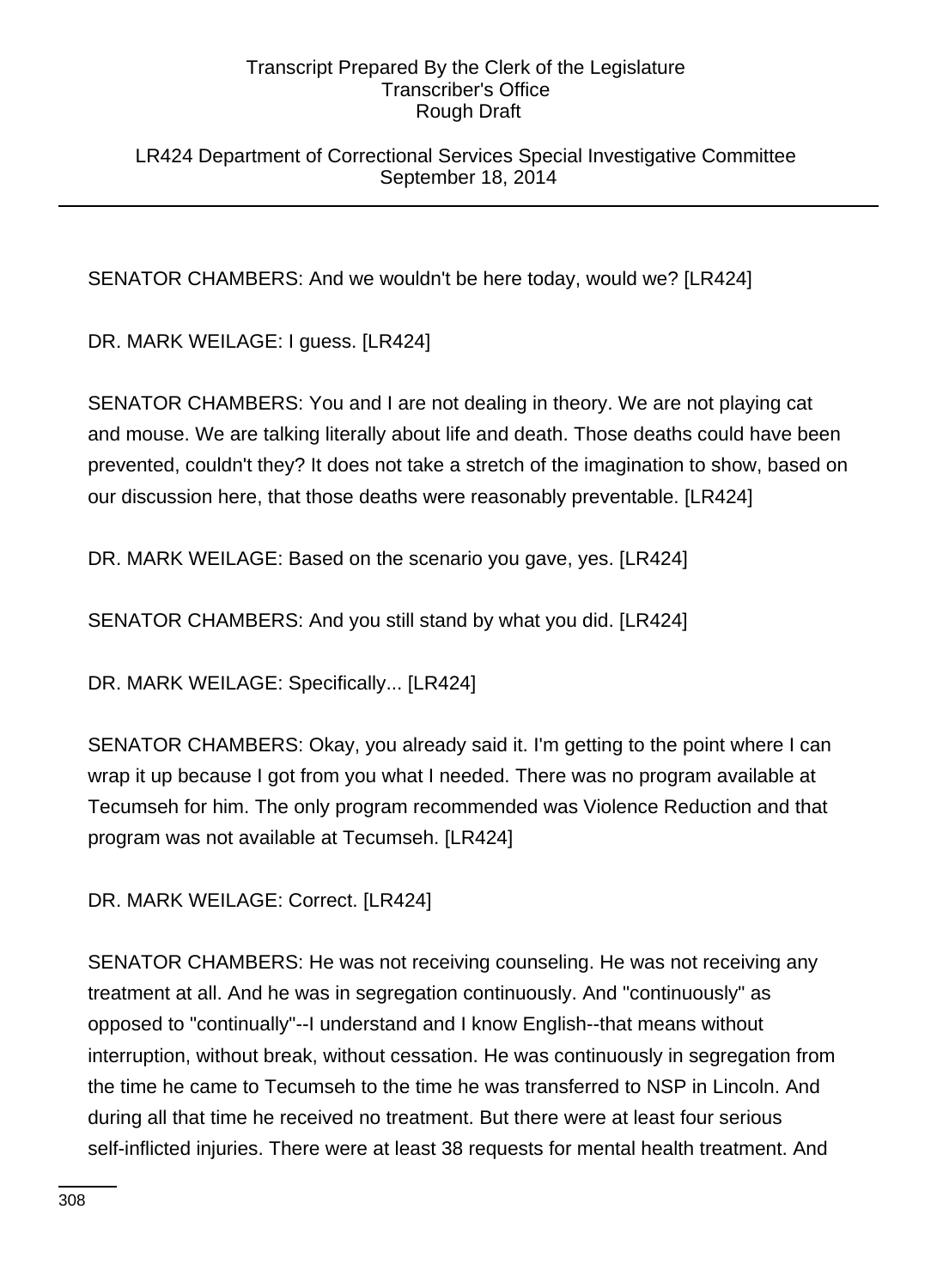# LR424 Department of Correctional Services Special Investigative Committee September 18, 2014

the response that he always got...he reached the point where he would file these grievances and he wanted hospitalization. And the response was: Does not meet the criteria for an emergency grievance. Which to me means the grievance wouldn't even be entertained. He asked for a hospitalization. He asked for civil commitment. He asked you all, whose job it was to help, to help him, and you refused. You made an arrogant, erroneous diagnosis based on some conversation and used that to overrule what a psychiatrist had determined to be the case. And not only did you, in your mind, overrule what she said; you kept that report from people who should have gotten it. I'm going to take you through one more little exercise for the record. Dr. Baker was hired by the state of Nebraska to do the work of a psychiatrist. Is that true? [LR424]

DR. MARK WEILAGE: Yes. [LR424]

SENATOR CHAMBERS: And that work would be performed with and on behalf of and for the benefit of prisoners. Is that true? [LR424]

DR. MARK WEILAGE: Yes. [LR424]

SENATOR CHAMBERS: And when she made a diagnosis, that diagnosis could be considered her work product. Isn't that true? [LR424]

DR. MARK WEILAGE: Yes. [LR424]

SENATOR CHAMBERS: And what the state of Nebraska hired her for and paid her with money contributed by all of us in this room and throughout the state, they paid for that work product. And that work product was to be put to use. Is that true? [LR424]

DR. MARK WEILAGE: Yes. [LR424]

SENATOR CHAMBERS: And putting it to use did not mean putting it in a folder and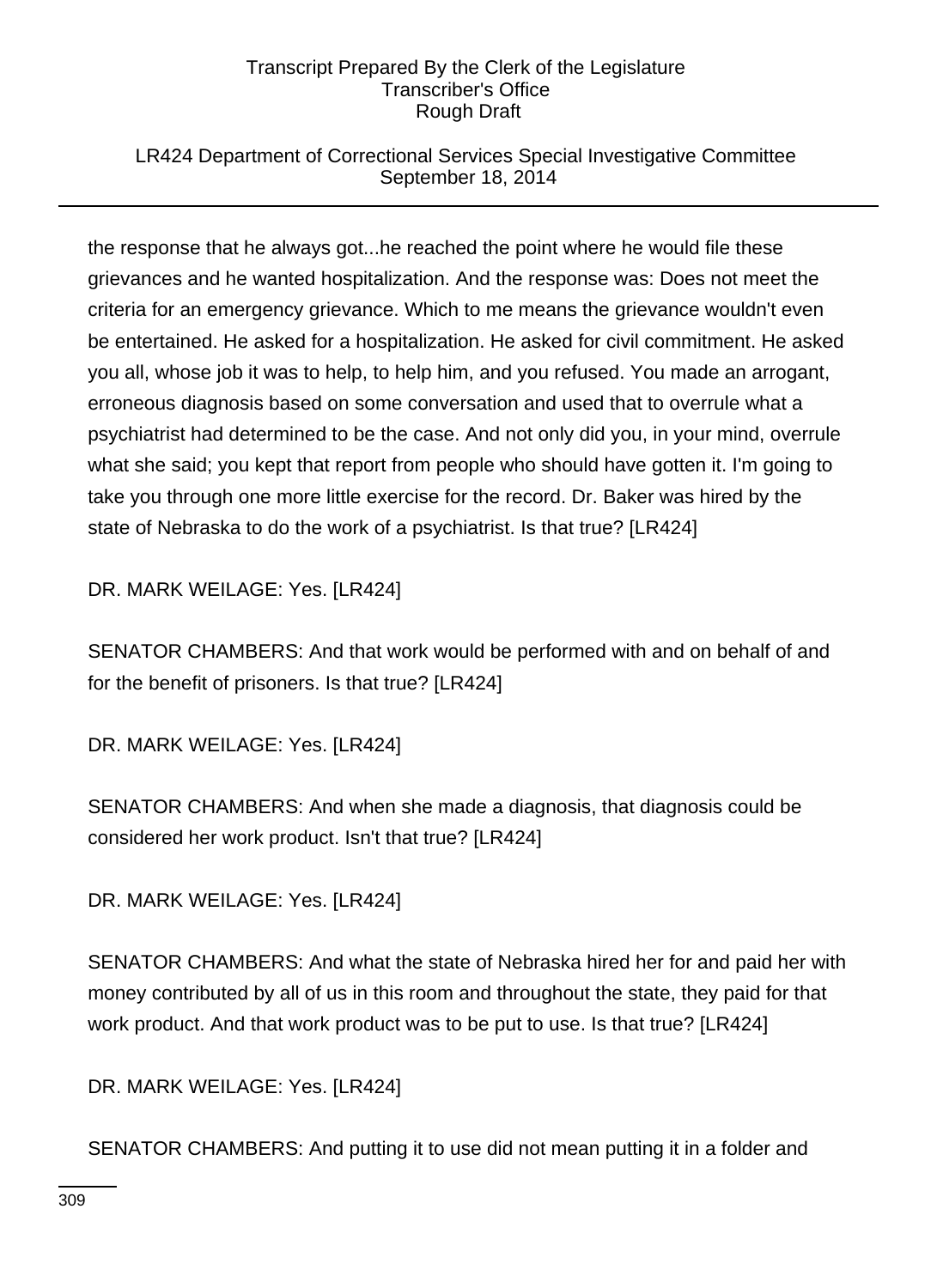LR424 Department of Correctional Services Special Investigative Committee September 18, 2014

putting it on a shelf or in a drawer. Is that true? [LR424]

DR. MARK WEILAGE: Yes. [LR424]

SENATOR CHAMBERS: You had that work product, didn't you? [LR424]

DR. MARK WEILAGE: Yes. [LR424]

SENATOR CHAMBERS: And you did not make it available to people who could have made use of it in arriving at decisions. Isn't that true? [LR424]

DR. MARK WEILAGE: I did not purposely withhold it. [LR424]

SENATOR CHAMBERS: I'm asking you what you did. You withheld that report from people who had decisions to make. And in making or informing that decision, the work product of the psychiatrist would be essential. So that for which the state paid, that which the one who was paid by the state had done, the product of all that was bottled up by you. And it was not made available to people who have to make decisions which would rest partly on or be influenced by that work product. The question now that I've given the context, you withheld that report from people whose decisions would have been affected and influenced by that report, didn't you? [LR424]

DR. MARK WEILAGE: Not purposely, no. [LR424]

SENATOR CHAMBERS: Can you answer "yes" or "no"? If you can't, then tell me. Is this a question you cannot answer "yes" or "no," or that you will not answer "yes" or "no." [LR424]

DR. MARK WEILAGE: Restate the question one more time, please, just so I'm clear. [LR424]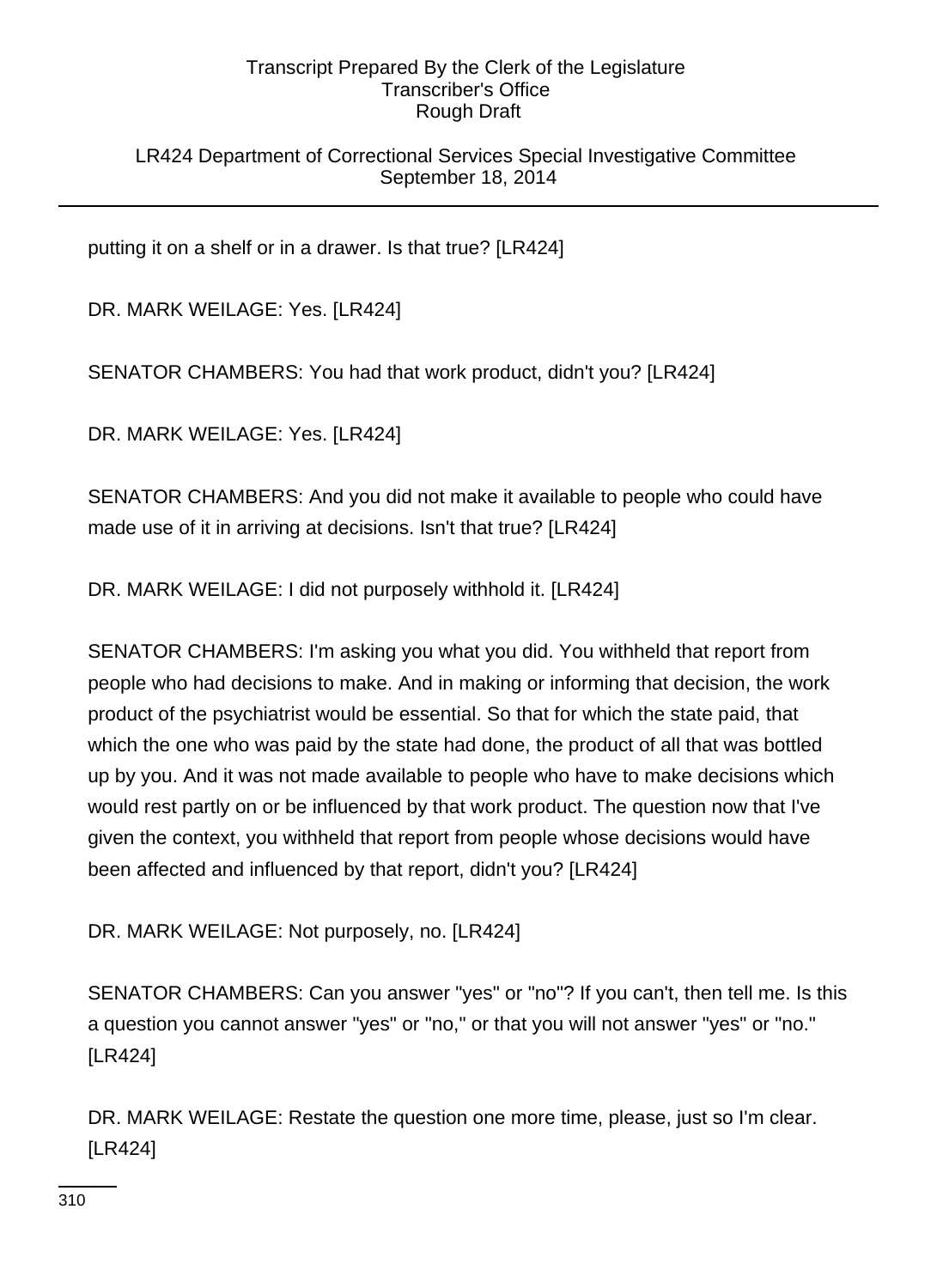LR424 Department of Correctional Services Special Investigative Committee September 18, 2014

SENATOR CHAMBERS: I'm going to do what it takes to get this done. [LR424]

DR. MARK WEILAGE: Okay. [LR424]

SENATOR CHAMBERS: If I'm a dentist and you have a bad tooth that has to be taken out, I'm going to take the time that's necessary to remove that tooth with the competency and skill demanded of a dentist licensed to practice. So I'm going to pull this tooth and you and I are going to stay here until we get it pulled. As you all say, we can do it the easy way or we can do it the hard way. I'm not being embarrassed by what I'm doing, but I'm sure if you read your testimony and you show it to people who care about you, they'll be embarrassed if you don't have sense enough to be. Here's the question: The psychiatrist made a diagnosis of mental illness with reference to Nikko Jenkins. You had that report. You withheld that report from individuals who had decisions to make; it was a part of their duty, their responsibility. You withheld that report from people whose decisions would have been affected, influenced by that report. Isn't that true? Did you give them the report? [LR424]

DR. MARK WEILAGE: I did not give copies of the report. [LR424]

SENATOR CHAMBERS: And when you didn't give it to them that's withholding, isn't it? [LR424]

DR. MARK WEILAGE: To withhold... [LR424]

SENATOR CHAMBERS: Let's try to make it simple. I forgot you're a Ph.D. You're not somebody who just works on the street like somebody who goes to somebody's, you know, fast-food store and works. If a person works at the fast-food store and gets a check, and there is a salary they're entitled to get, but they don't actually get in that check all the money that they should get based on the number of hours they work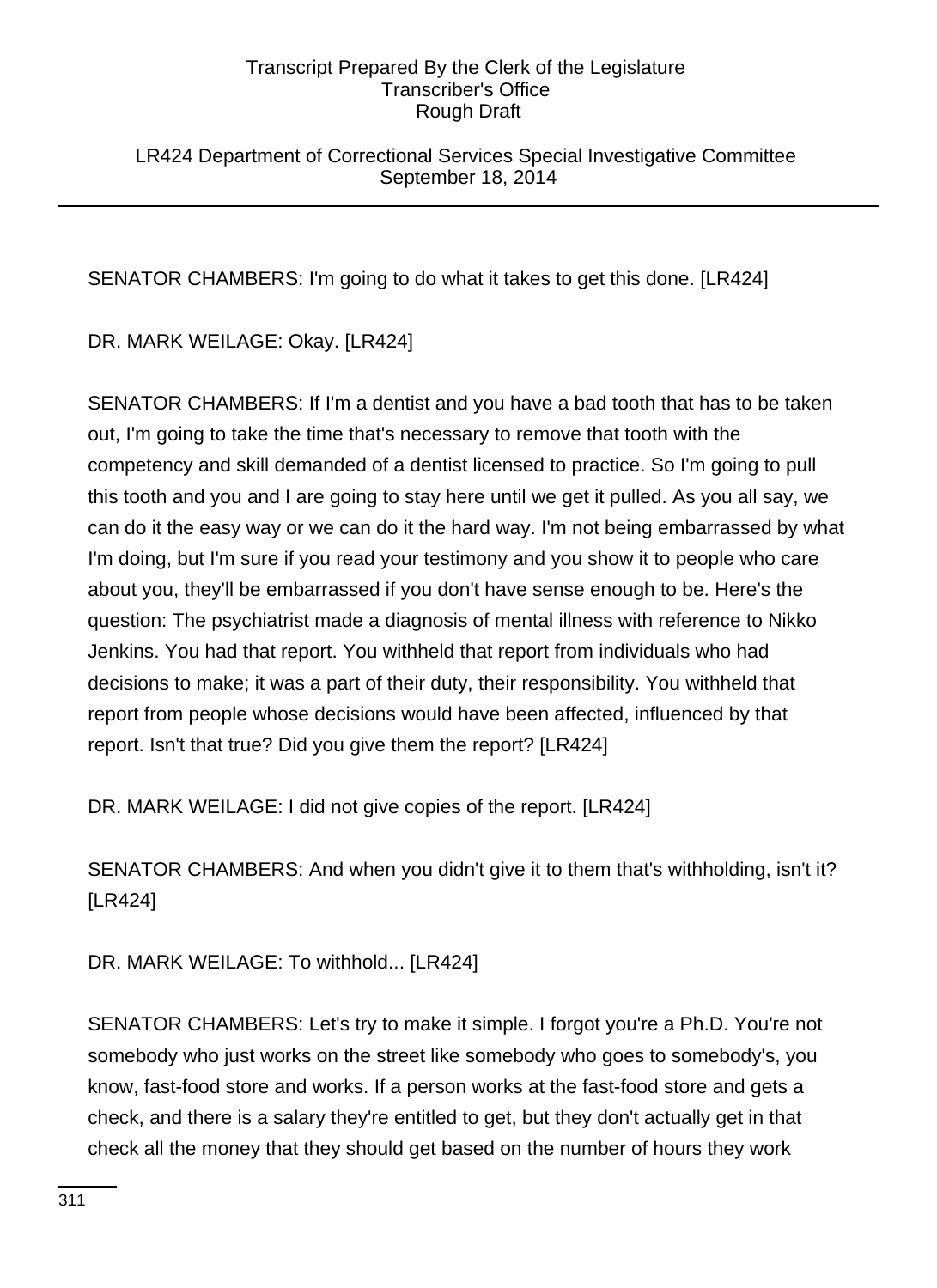# LR424 Department of Correctional Services Special Investigative Committee September 18, 2014

because some of that money is withheld. It's called withholding. Are you familiar with that? [LR424]

DR. MARK WEILAGE: Yes. [LR424]

SENATOR CHAMBERS: So when you get your check, has some of the money that you earned been withheld? [LR424]

DR. MARK WEILAGE: Yes. [LR424]

SENATOR CHAMBERS: And it was withheld because they didn't give it to you. Is that true? [LR424]

DR. MARK WEILAGE: Yes. [LR424]

SENATOR CHAMBERS: You didn't give that report to these people that I've described, did you? [LR424]

DR. MARK WEILAGE: No. [LR424]

SENATOR CHAMBERS: So you withheld it, didn't you? [LR424]

DR. MARK WEILAGE: I withheld the report, yes. [LR424]

SENATOR CHAMBERS: Was that so difficult now that you've done it? Doctor, do the thing you fear and the death of fear is certain. The thing you fear to do is to tell the truth. And because you feared to tell the truth, you will obfuscate, you will vacillate when you don't even need to, because you think that if you say, like a syllogism, this major premise is true; this minor premise is true; the conclusion is inescapable. Like all men are mortal: Aristotle is a man, therefore, Aristotle is mortal. You know the truth, even if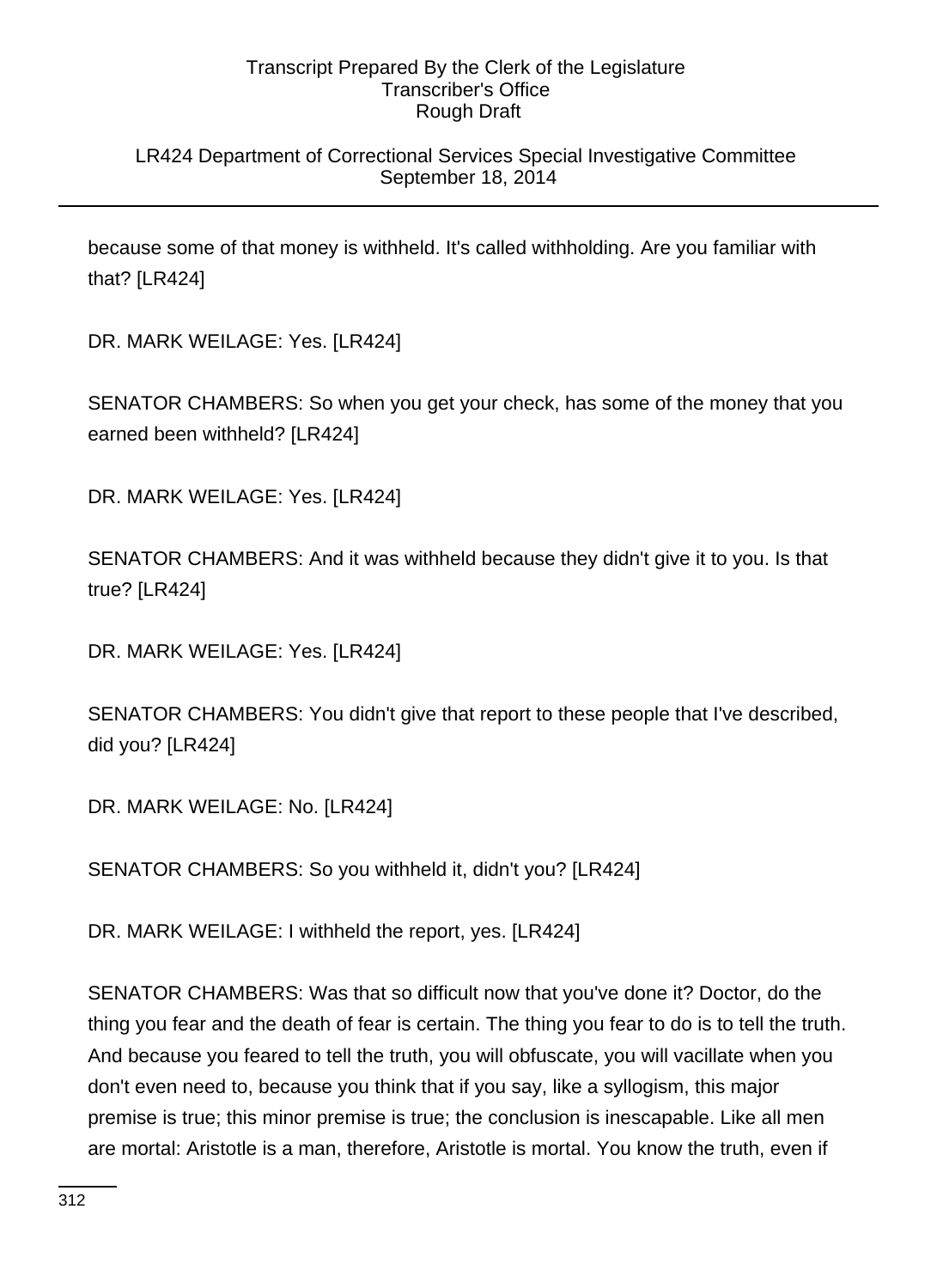# LR424 Department of Correctional Services Special Investigative Committee September 18, 2014

we're trying to get at it. We may suspect, but you know the truth. And you're in a position to determine in your mind, as Nikko Jenkins was delusional, it could be a delusion that if you answer this question then it's going to lead to what you consider to be the next question, because your desire not to tell the story is going to cause you to formulate in your mind all these questions in a series that you presume somebody is going to know to ask, just like a chess master can look and determine moves far in advance. So you know how you get out it? I don't remember. I don't recollect. I was at a meeting where I remembered the janitor; I remembered the doorman; I remembered the one who delivered from Jimmy John's; but I don't remember if the president of the company was at the meeting. Do you see how what you say may sound, even if you're telling the truth? Now I'm going to ask you a question, then I'm going to let you go. And this might have 15 parts to it. There are statements that you made which were not 100 percent forthcoming. Isn't that true? You were worried about where a straightforward complete answer might lead you. [LR424]

DR. MARK WEILAGE: No, I don't think so. [LR424]

SENATOR CHAMBERS: Okay. Are you aware that Nikko Jenkins on several occasions asked for a civil commitment himself, that he asked for it? [LR424]

# DR. MARK WEILAGE: Yes. [LR424]

SENATOR CHAMBERS: With your training and your experience around inmates, have you come across any prisoner who had spent years in prison and he's going to get out--like that song (singing) "I'm getting married in the morning"--but I'm getting out of here tomorrow? How many inmates have, in your experience, you come across or heard described by your colleagues who have dealt with inmates say that they had this inmate who was due to be released and he said, I don't want to go, I want to stay here? How many inmates have you come across who had that attitude? [LR424]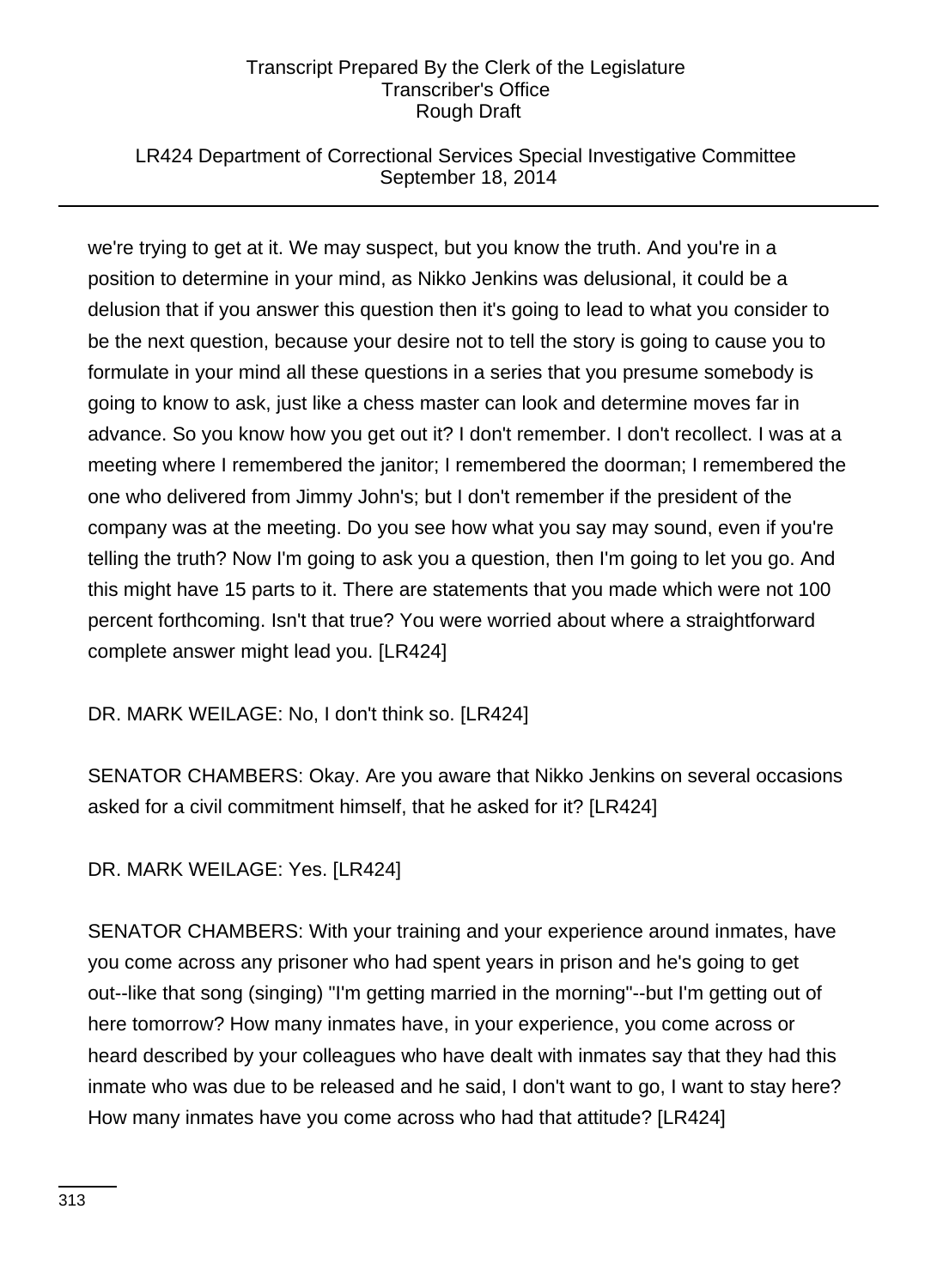# LR424 Department of Correctional Services Special Investigative Committee September 18, 2014

DR. MARK WEILAGE: Oh, at least a half dozen. [LR424]

SENATOR CHAMBERS: Have you had inmates who would try to get out earlier than they were supposed to get out? [LR424]

DR. MARK WEILAGE: Yes. [LR424]

SENATOR CHAMBERS: And they were so eager to do it, they might try to climb over the fence or use some stratagem to get out? [LR424]

DR. MARK WEILAGE: Yes. [LR424]

SENATOR CHAMBERS: When Nikko Jenkins said that he wanted this psychiatric hospitalization, you and the Chairman were discussing it, and I try to remember things the best that I can, but sometime this old brain just won't retain everything, but I think you and he dealt with the term "secondary benefit." Was that term used in connection with... [LR424]

DR. MARK WEILAGE: Secondary gain, I think, was discussed. [LR424]

SENATOR CHAMBERS: Secondary what? [LR424]

DR. MARK WEILAGE: Gain. [LR424]

SENATOR CHAMBERS: Secondary gain. Now, the Chairman asked you, since Nikko Jenkins was so close to being released, what was the secondary gain that he might realize from being committed to the regional center and what was your response? First of all, did you see a secondary gain in that set of circumstances? [LR424]

DR. MARK WEILAGE: Well, it... [LR424]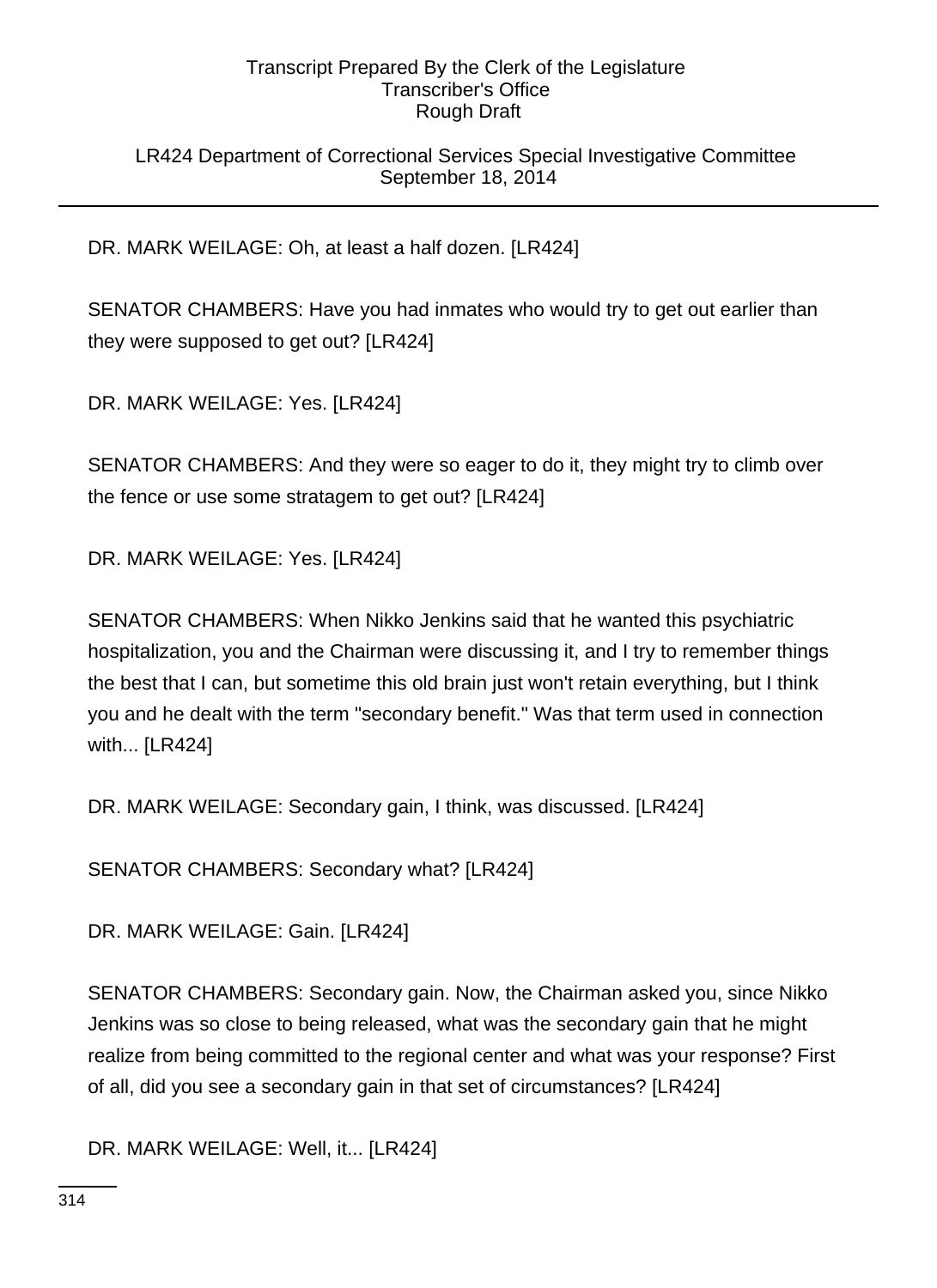LR424 Department of Correctional Services Special Investigative Committee September 18, 2014

SENATOR CHAMBERS: Let me help your memory. I don't want you to tell another fib because you might be endangering your soul now and I don't want that to happen. Did you say that you overheard a conversation between Nikko Jenkins and his mother? [LR424]

DR. MARK WEILAGE: Yes. [LR424]

SENATOR CHAMBERS: And did that...what did that conversation consist of now that I have recollected what you were having trouble remembering? [LR424]

DR. MARK WEILAGE: That there was discussions about how he wanted to go to the regional center. There was a number of them. I don't know which one you are specifically referring to, but there were discussions about needing to be deemed mentally ill, that will help him to be deemed mentally ill so he can sue the department and... [LR424]

SENATOR CHAMBERS: Well, let me ask you this: Where was this conversation occurring? [LR424]

DR. MARK WEILAGE: At Tecumseh. [LR424]

SENATOR CHAMBERS: Where? [LR424]

DR. MARK WEILAGE: At Tecumseh State Correctional Institution during their video visit. [LR424]

SENATOR CHAMBERS: Was there...they were being videoed. [LR424]

DR. MARK WEILAGE: Yes. [LR424]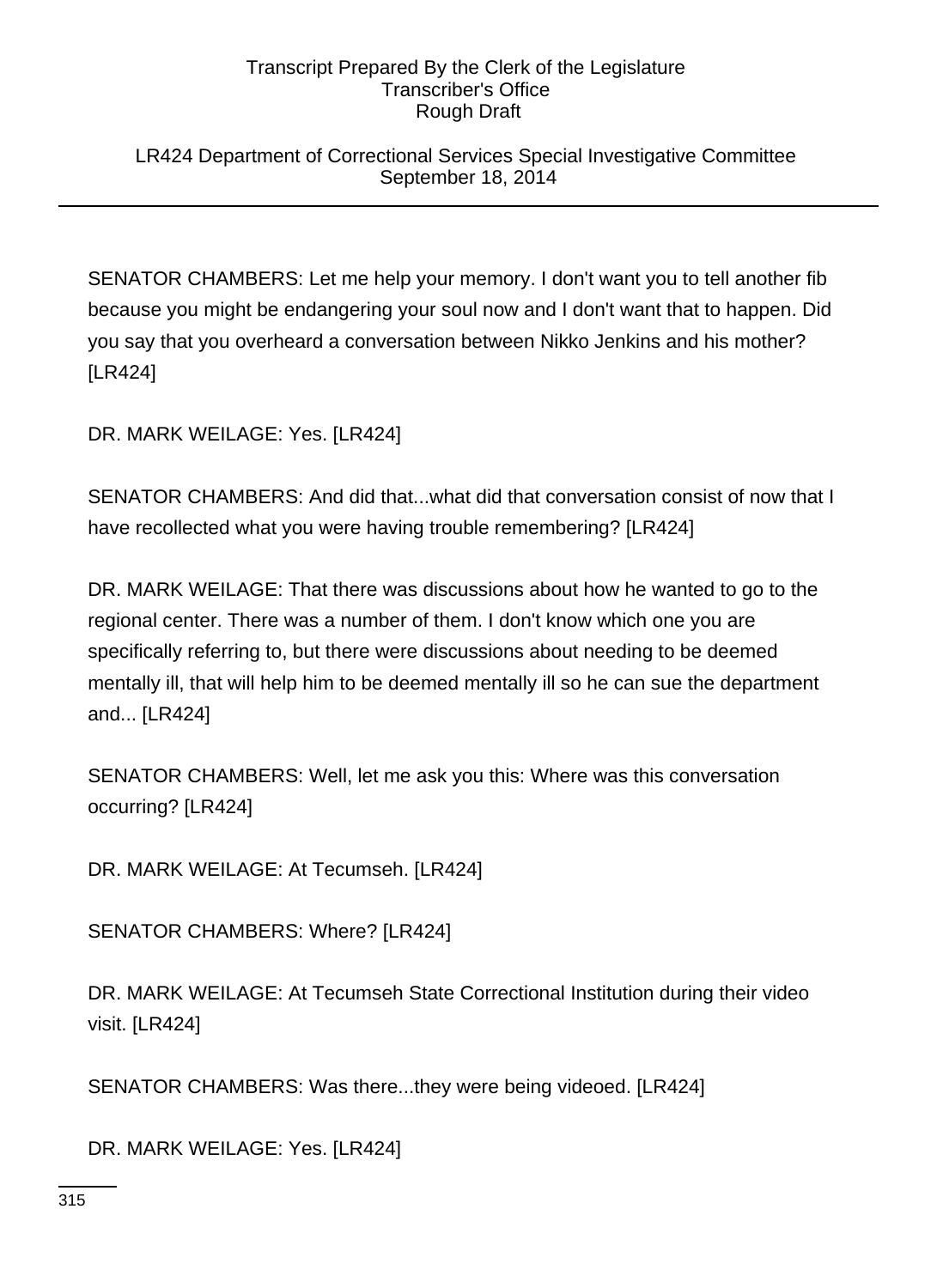LR424 Department of Correctional Services Special Investigative Committee September 18, 2014

SENATOR CHAMBERS: And this conversation took place on the video. [LR424]

DR. MARK WEILAGE: Yes. [LR424]

SENATOR CHAMBERS: So that should be available, shouldn't it? [LR424]

DR. MARK WEILAGE: I don't know if they still have those or not. [LR424]

SENATOR CHAMBERS: How long ago did it take place? [LR424]

DR. MARK WEILAGE: Two thousand...oh, I don't know. I'd have to go back and look at my notes as to when. [LR424]

SENATOR CHAMBERS: But you don't know what the practice is? [LR424]

DR. MARK WEILAGE: No, I don't. [LR424]

SENATOR CHAMBERS: Do you remember the date when it occurred? [LR424]

DR. MARK WEILAGE: No, I think I referenced some of...viewing the video visits in the February... [LR424]

SENATOR CHAMBERS: Okay, it would be somewhere. [LR424]

DR. MARK WEILAGE: Yeah. [LR424]

SENATOR CHAMBERS: But there would be a way to determine the date that that interview took place... [LR424]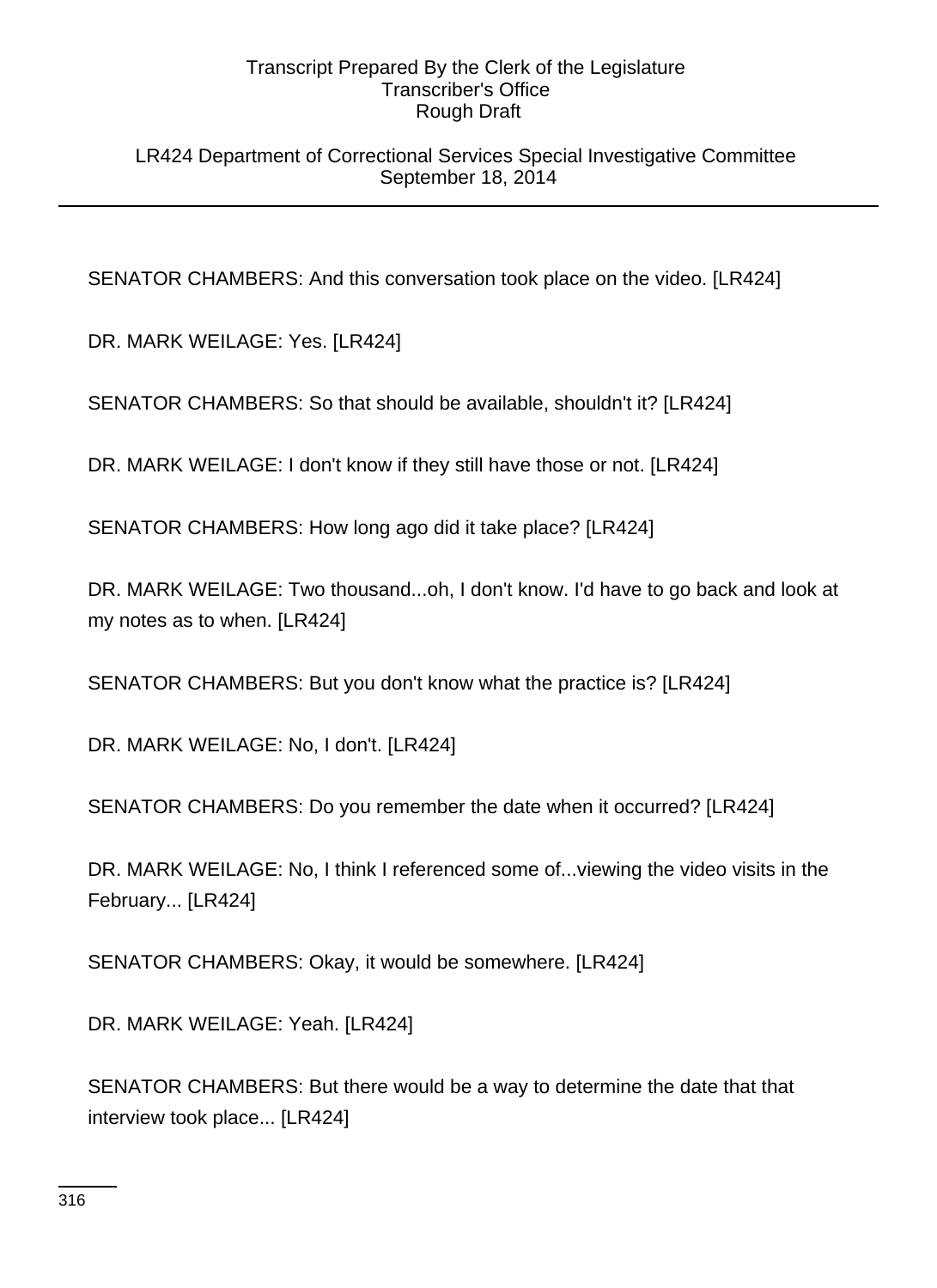# LR424 Department of Correctional Services Special Investigative Committee September 18, 2014

DR. MARK WEILAGE: Well, probably the best thing, if you were wanting to be able to view that is look at what dates visits occurred and then... [LR424]

SENATOR CHAMBERS: But I'm saying... [LR424]

DR. MARK WEILAGE: ...it would be around the time of when I did my report. [LR424]

SENATOR CHAMBERS: But I'm saying that there is a way to determine the date of her visit. Do they keep a record or a log of visitors that an inmate will have? [LR424]

DR. MARK WEILAGE: I don't know. [LR424]

SENATOR CHAMBERS: You don't know. [LR424]

DR. MARK WEILAGE: I'm assuming they do, but I don't know for sure. [LR424]

SENATOR CHAMBERS: But we could find out what that date is and find out whether or not this video is still in existence, correct? [LR424]

DR. MARK WEILAGE: Correct, I would assume. [LR424]

SENATOR CHAMBERS: And had Nikko Jenkins had any visitors during the time that he was at Tecumseh? [LR424]

DR. MARK WEILAGE: Yes, he did have numerous... [LR424]

SENATOR CHAMBERS: Were there visits in this room where he was located? [LR424]

DR. MARK WEILAGE: Not...not in the cell. They would bring a video visit booth. [LR424]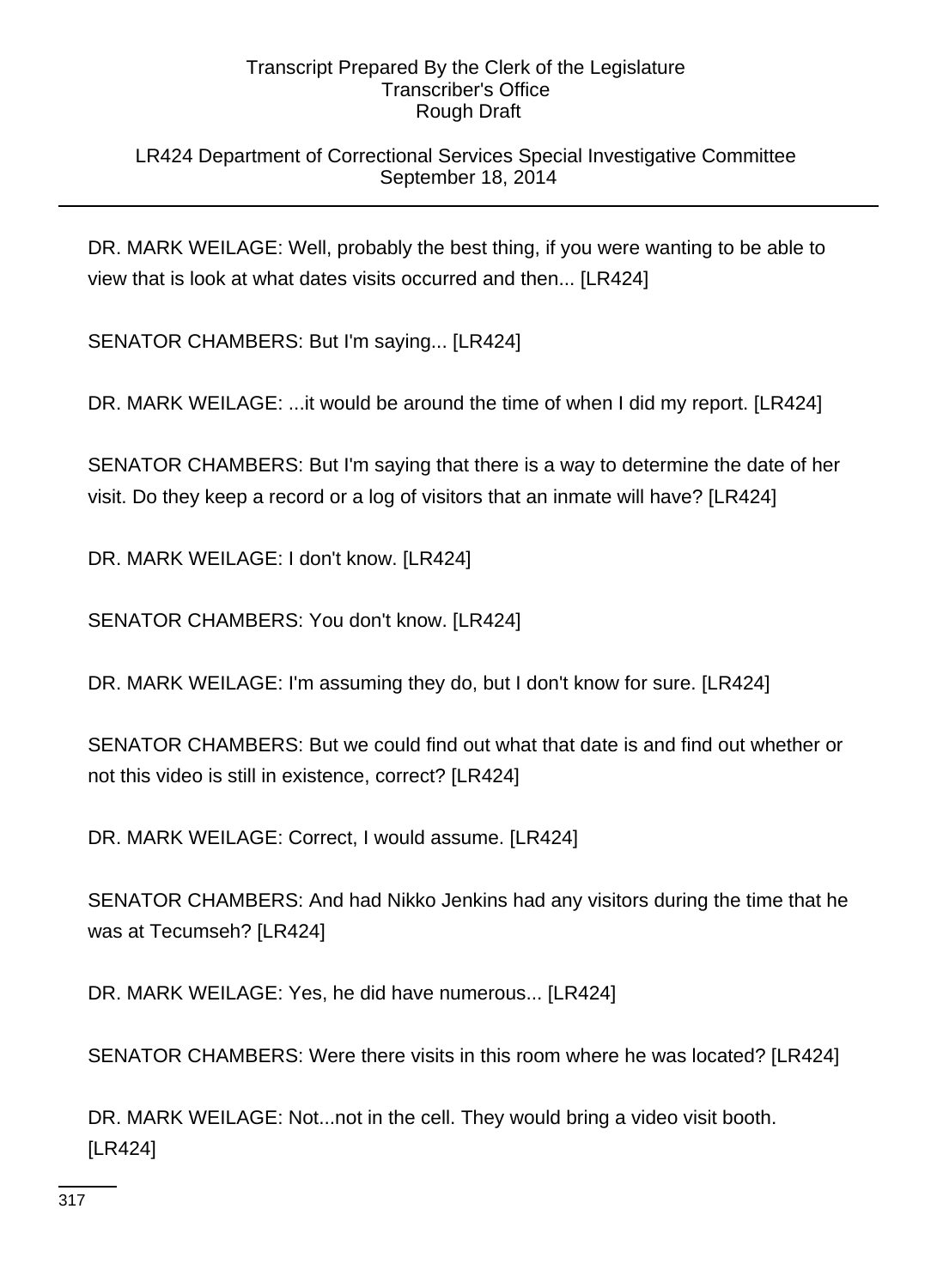# LR424 Department of Correctional Services Special Investigative Committee September 18, 2014

SENATOR CHAMBERS: Right, in this room, I said, where the video was taken. Had he had visitors in that room before? [LR424]

DR. MARK WEILAGE: It's...yeah, he's had lots of visits. [LR424]

SENATOR CHAMBERS: Would he be aware that it was being videoed? [LR424]

DR. MARK WEILAGE: I would assume so, but I don't know. [LR424]

SENATOR CHAMBERS: Because everybody said he was very intelligent. [LR424]

SENATOR LATHROP: A little louder if you don't mind. [LR424]

DR. MARK WEILAGE: I would assume so, but I don't know for sure what they tell them when they go to their video visits. [LR424]

SENATOR CHAMBERS: So if they were hatching this scheme and he is very intelligent, everybody said that, that's why you thought he was lying because he was so sharp. He would have...he and his mother would have discussed something on the video that would blow his scheme out of the water, that's what you're telling me. Isn't that what you're telling me? [LR424]

DR. MARK WEILAGE: No...ask the question again, because you kind of said two things there. [LR424]

SENATOR CHAMBERS: Okay, I'll do it one at a time. I see you're not a multitasker so I'm going to take it one word at a time. Nikko Jenkins has been credited by everybody who has dealt with him, whether the conclusion was he is insane or that he's not, is that he is very intelligent. Is that your opinion? [LR424]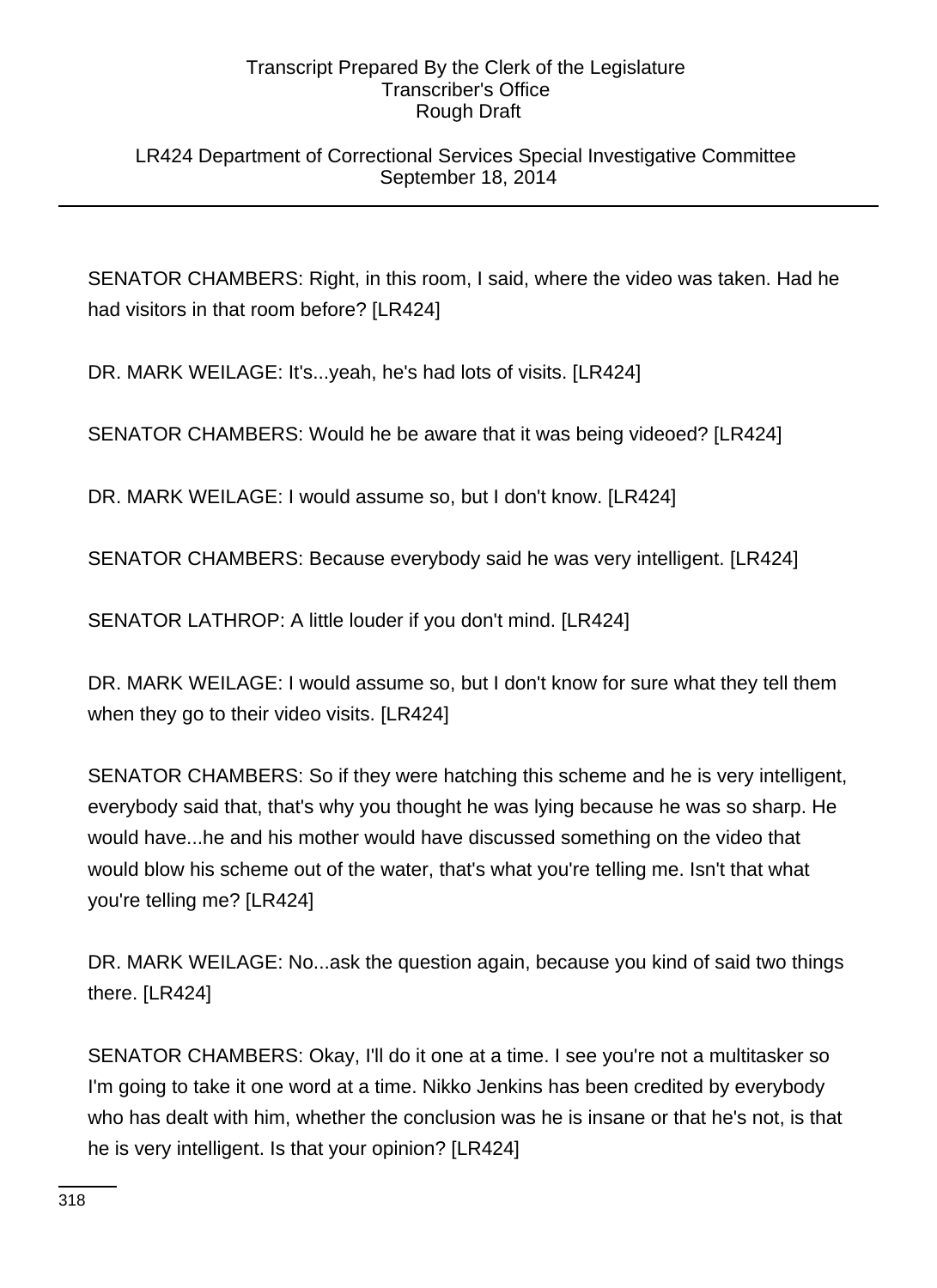LR424 Department of Correctional Services Special Investigative Committee September 18, 2014

DR. MARK WEILAGE: Yes. [LR424]

SENATOR CHAMBERS: If a person...oh, and you also felt that he manipulated because you said he would gleefully feign mental illness. Didn't you make a statement like that at one point? Gleefully. [LR424]

DR. MARK WEILAGE: That sounds familiar, yes. [LR424]

SENATOR CHAMBERS: Okay, you said that. [LR424]

DR. MARK WEILAGE: (Inaudible) [LR424]

SENATOR CHAMBERS: So if he is so shrewd that he's going to do that, you think at the same time he would be dumb enough to hatch this plot where it's being filmed and recorded? Just do you think? Do you think a sane person would do that? [LR424]

DR. MARK WEILAGE: I don't know what they...what he was thinking. [LR424]

SENATOR CHAMBERS: Do you think a sane person would do that? [LR424]

DR. MARK WEILAGE: Potentially. [LR424]

SENATOR CHAMBERS: Do you think a crazy person might do it? [LR424]

DR. MARK WEILAGE: Potentially. [LR424]

SENATOR CHAMBERS: If somebody did that, you'd probably say, man, that was crazy, whether you meant it in a clinical sense or not. I'm trying to show you how the things you say don't even hang together. And when Nikko didn't say the same thing in exactly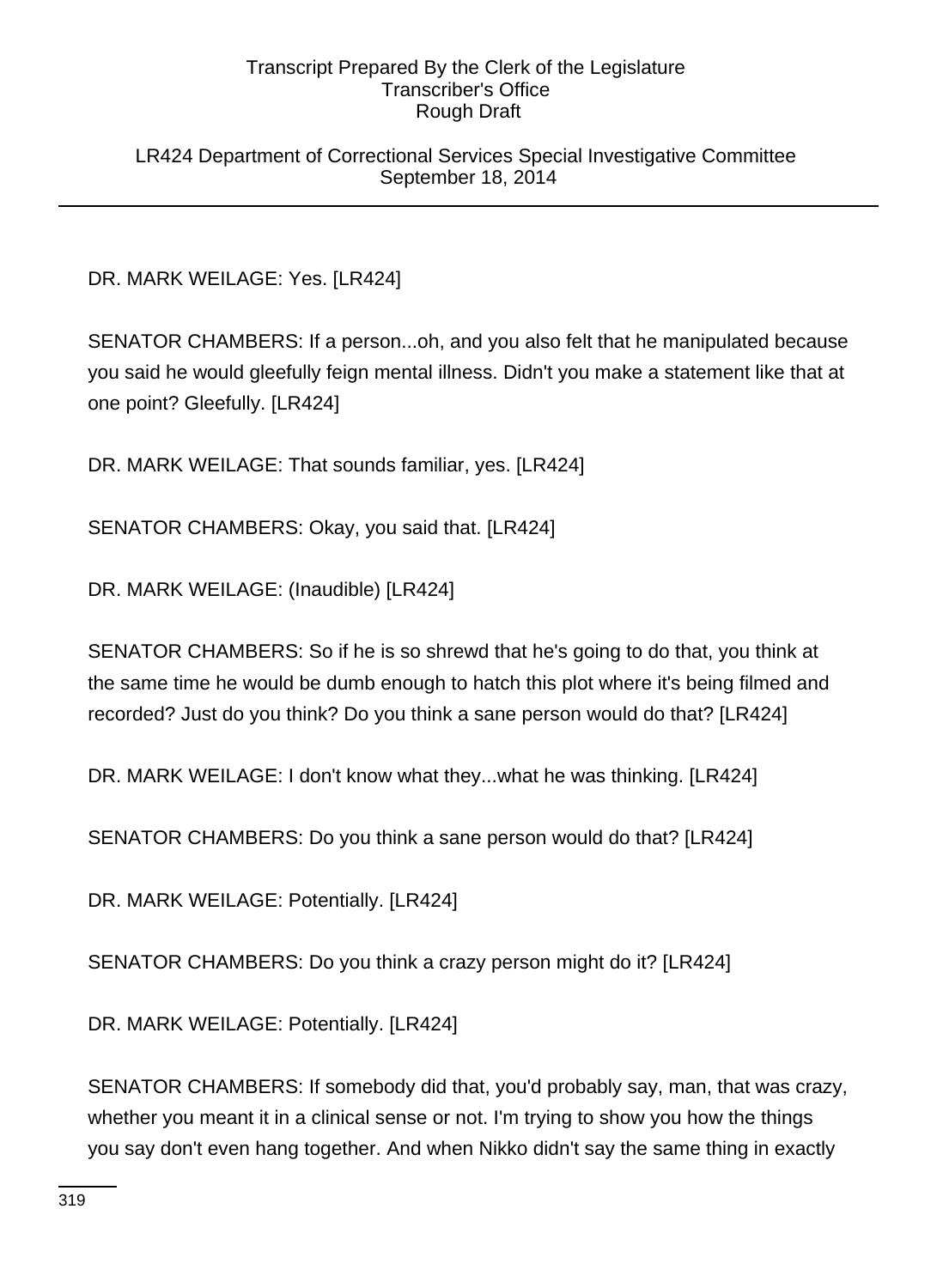# LR424 Department of Correctional Services Special Investigative Committee September 18, 2014

the same words, they would say he was contradictory, he was inconsistent. You're being inconsistent. Doing what you said he did does not comport with him being intelligent. So now do you want to amend what you said--you thought he was intelligent, but he really wasn't, was he? [LR424]

DR. MARK WEILAGE: No, I'd... [LR424]

SENATOR CHAMBERS: He had tricked you, hadn't he? He had tricked a Ph.D. into thinking he's intelligent when he's really dumb. So in his dumbness he was smarter than the Ph.D. Isn't that correct? That's where you brought us. [LR424]

DR. MARK WEILAGE: I don't know if that's correct. [LR424]

SENATOR CHAMBERS: That's why you don't want to say you remember things because you're smart enough to know where it will take you. When Nikko Jenkins cut himself, are you aware that some of those cuts...that one of them for sure required 39 stitches? [LR424]

DR. MARK WEILAGE: I didn't recall that exact number, but I was aware he had a number of stitches. [LR424]

SENATOR CHAMBERS: Okay, but you know that they were serious, they were severe. [LR424]

DR. MARK WEILAGE: Yes. [LR424]

SENATOR CHAMBERS: Do you think that you would intentionally make a cut in your face like that? [LR424]

DR. MARK WEILAGE: No, I do not think I would. [LR424]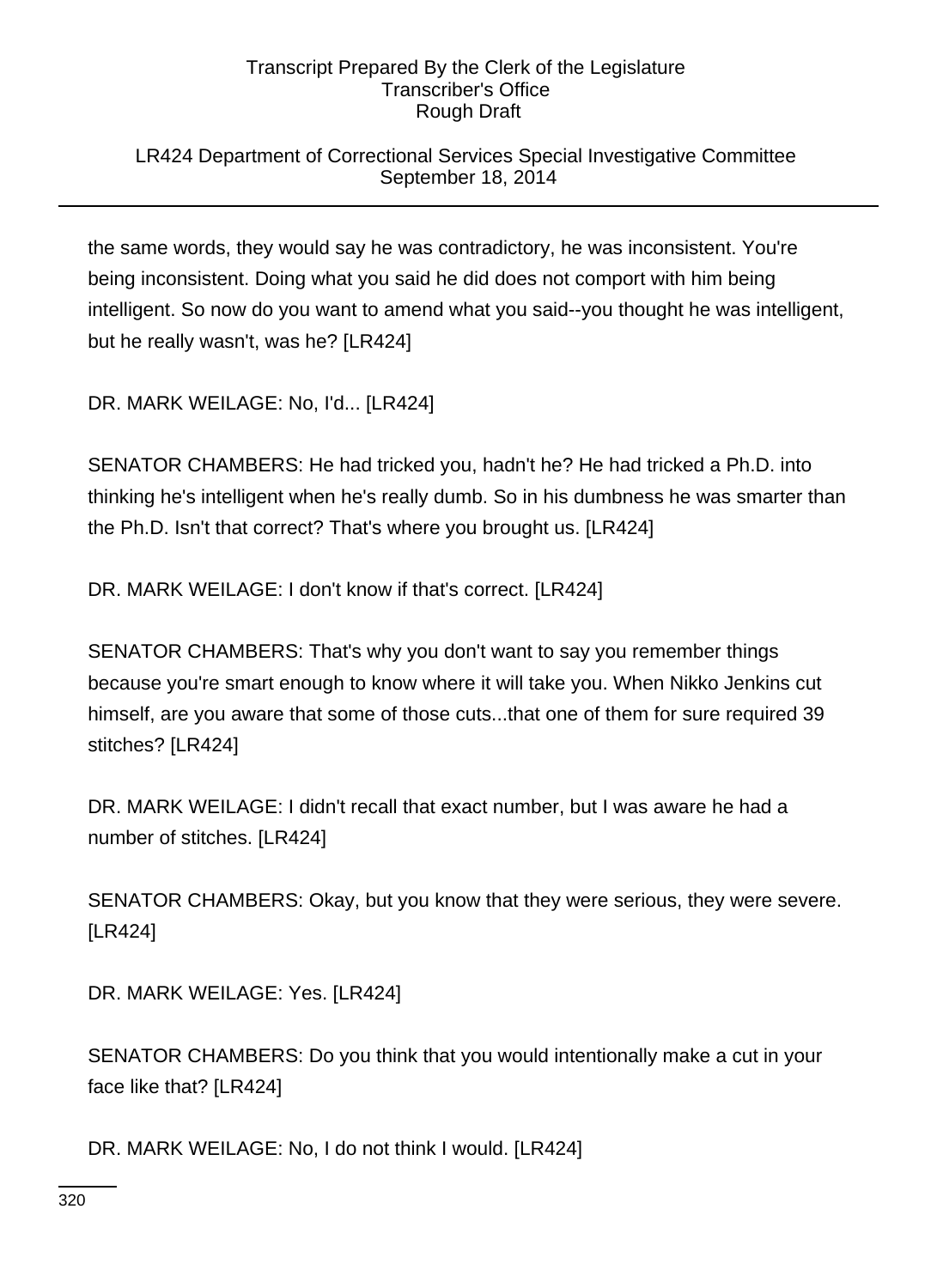LR424 Department of Correctional Services Special Investigative Committee September 18, 2014

SENATOR CHAMBERS: And you've already said it's irrational, so I'm not going to take you through all that. But I just want you to keep some of these things in mind as...after you go home and you think about how you withheld that report from the deputy county attorney. You knew the subject he was approaching; you knew what his intention was. You knew that the institution not only was not going to give Nikko Jenkins treatment; they didn't have any treatment for him. This would have been a way to take all of that liability off the state and turn it over to the county, and that should have been done. But when you shipped him up to Lincoln, you did not send any paperwork with him or notify them of this back and forth between you and the deputy county attorney about a civil commitment. So when he went up there, whatever the motivation was, and I think they knew, I think there was a scheme. You know why I think there was a scheme? I think you all are capable of anything, you all who work for the department. We've seen that their top lawyer is a liar. I believe you've shown yourself to be the same thing today. And I think you've shown great incompetency and I think you've cheated the state out of what it was entitled to receive and what it had paid good money for, namely, that report. And the use that it should have been put to by people making decisions was not possible because you withheld it. You could have, by doing that, interfered with a government operation. Are you aware of that? Interference with a governmental operation is a crime. And one of the operations of government is to properly handle these people who are mentally ill. And you knowingly withheld information the state had paid for that had a direct bearing on the resolution of that issue. And you're withholding it can be shown to be directly responsible for four people being killed, because had you not withheld it, without a stretch of the imagination, Doctor, we have demonstrated that Nikko Jenkins would not have been released. And while the public--because of what some politicians, namely the Governor and others, had said--we're looking at "good time" as to blame...as the blame, but he didn't get out because of good time. He did not get out early. He did not get out paroled. He served all the time he was supposed to. But they were fixated on good time because they never would have thought that somebody in your position would do what you did. They would not have even believed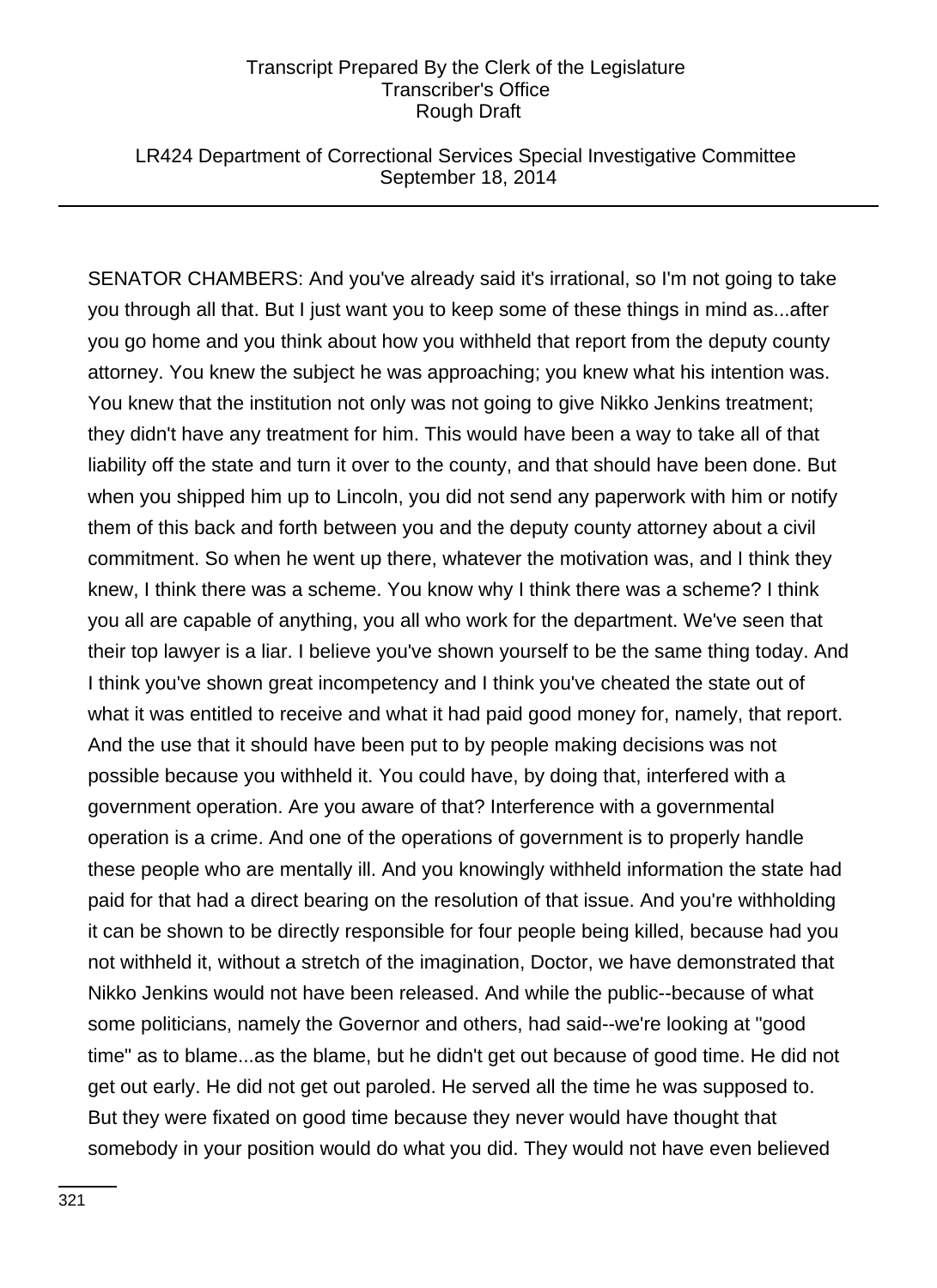# LR424 Department of Correctional Services Special Investigative Committee September 18, 2014

or imagined that all this was going on behind the scenes because I didn't imagine it when Director Houston had led me to believe that something was being done for Nikko Jenkins. And he was in solitary all of that time that Houston had indicated to me they were doing something. And the one program that they had, Violence Reduction, could not be taken by him due to his segregated status. There was no treatment that he got and none that he could receive. So we have been lied to. We've been misled. We've been duped. But as Chaucer wrote: Murder will out. And I know you're a Christian. I can tell by looking at you. Jesus said the things that are whispered in the closet shall be shouted from the housetops. And it looks like shouting time has come. And when you all, as this progresses, start blaming each other because nobody knows anything, but somebody had to know something, and you set up a firing squad, don't have them arranged in a circle. That's all that I have. Thank you, Mr. Chairman. [LR424]

SENATOR LATHROP: I do have one question for you, Doctor. In that March 4, 2013, hearing, when you met with the Ombudsman, you're in the office right next door to the director of the Department of Corrections, you have with you at least one person, maybe more, from the Ombudsman's Office and you have in that office Sharon Lindgren, one of the lawyers from Corrections, do you remember that? [LR424]

DR. MARK WEILAGE: Like I said, I don't recall which lawyer was there, but... [LR424]

SENATOR LATHROP: Okay. So you may not recall which lawyer, but do you recall the lawyer that was present from Corrections advising the Ombudsman that they would not discuss Jenkins' mental health in this meeting? Do you remember that statement made by one of the members of the Department of Corrections legal team? [LR424]

DR. MARK WEILAGE: I don't recall that, no. [LR424]

SENATOR LATHROP: Not saying it didn't happen; you just don't remember. [LR424]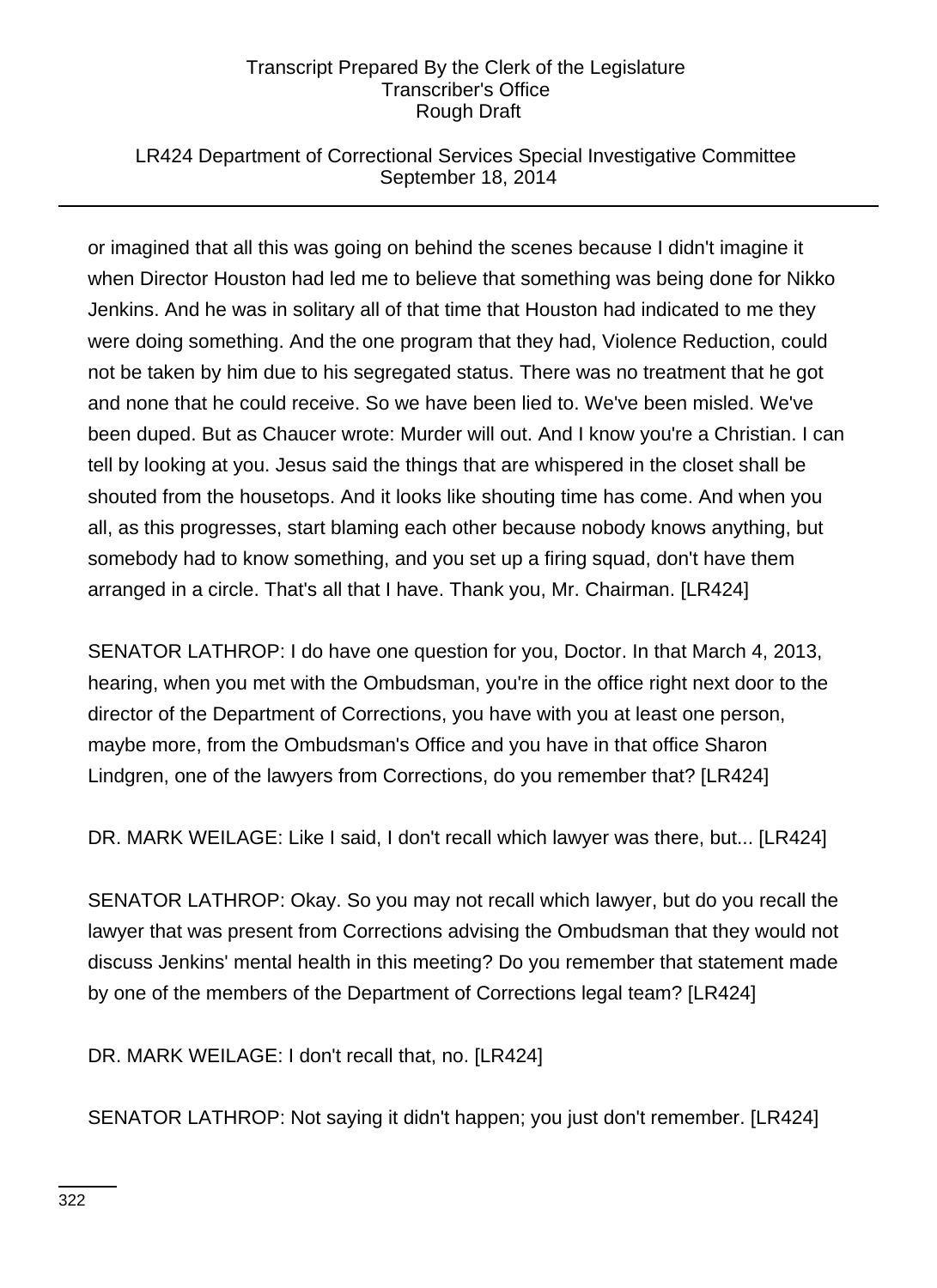# LR424 Department of Correctional Services Special Investigative Committee September 18, 2014

DR. MARK WEILAGE: No, I don't recall that. [LR424]

SENATOR LATHROP: Okay. Do you remember talking about his mental health at all? [LR424]

DR. MARK WEILAGE: The emphasis seemed to be, if I recall correctly, that it was on the transition plan. [LR424]

SENATOR LATHROP: The transition plan and... [LR424]

DR. MARK WEILAGE: Discharge plan. [LR424]

SENATOR LATHROP: Did you have any kind of a meeting that preceded that one? In other words, where you sat down with members of the Department of Corrections, individuals that work at the Department of Corrections and said, okay, the Ombudsman is going to be here in 20 minutes, this is how it's going down? [LR424]

DR. MARK WEILAGE: I probably met with Dr. White. I don't know if anybody else was there to talk about the case. [LR424]

SENATOR LATHROP: How it was going down. [LR424]

DR. MARK WEILAGE: (Inaudible) [LR424]

SENATOR LATHROP: How the meeting was going to be held and what we were...what the two of you would explain or say to the Ombudsman when that meeting rolled around. [LR424]

DR. MARK WEILAGE: I don't know if it was that directive. I think it was just a sharing of information with Dr. White. [LR424]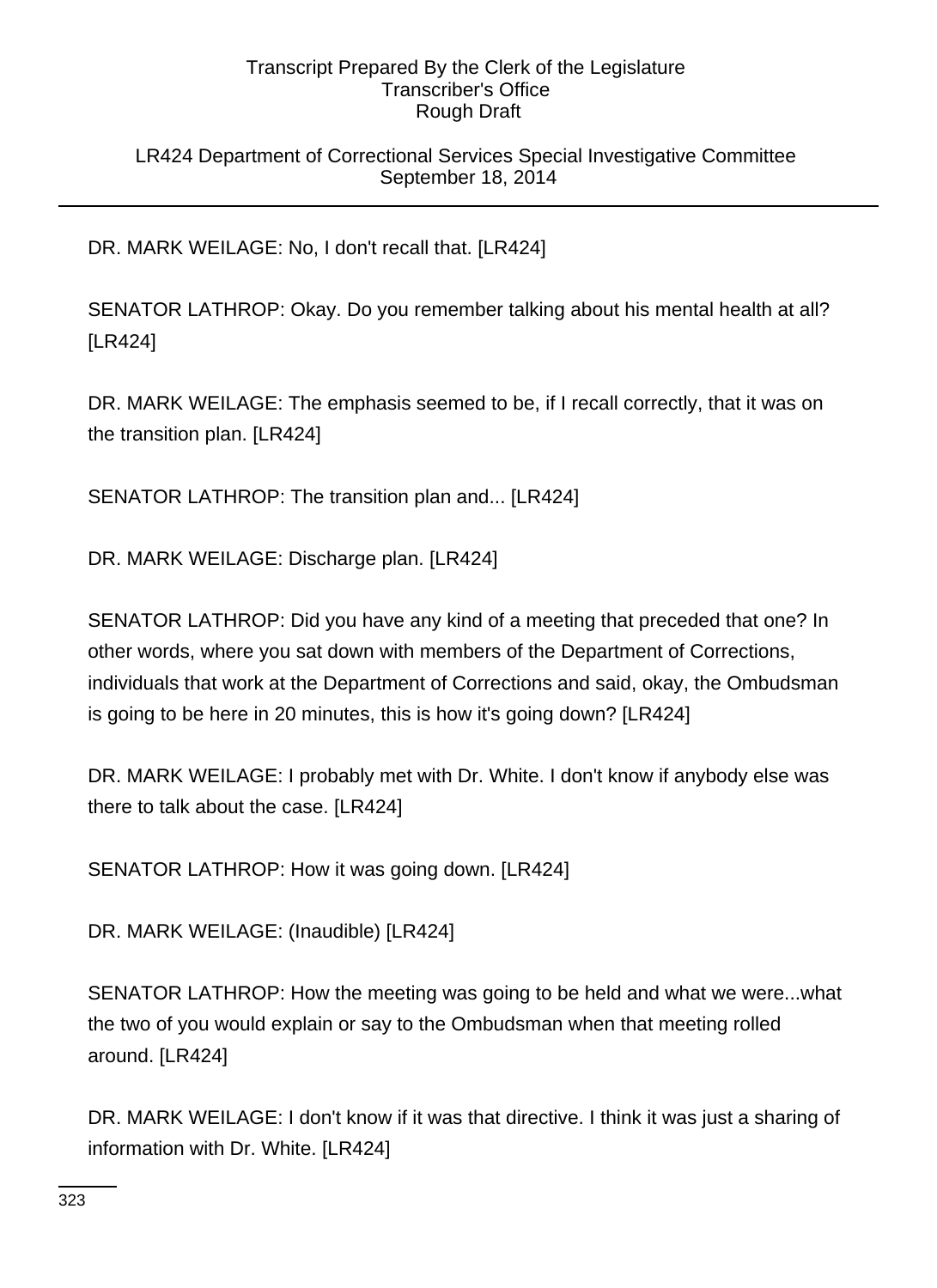# LR424 Department of Correctional Services Special Investigative Committee September 18, 2014

SENATOR LATHROP: Okay. That didn't involve Dr. Baker's report. [LR424]

DR. MARK WEILAGE: It may have. I...it didn't...to go back to Mr. Chambers specifically talking about did I hand anybody the report, I did not hand anybody the report. [LR424]

SENATOR LATHROP: Including Dr. White. [LR424]

DR. MARK WEILAGE: Right. But... [LR424]

SENATOR LATHROP: You may have talked to him about it. [LR424]

DR. MARK WEILAGE: Yes. Yes. [LR424]

SENATOR LATHROP: Okay. So before you met with the Ombudsman, you think you had a conversation with Dr. White. In that conversation you would have shared with Dr. White the last report written by Baker in February of 2013. [LR424]

DR. MARK WEILAGE: I likely would have shared a lot of information from the past six months. [LR424]

SENATOR LATHROP: I'm sure you did. [LR424]

DR. MARK WEILAGE: Yeah. [LR424]

SENATOR LATHROP: My question was, did you share with Dr. White the substance of Dr. Baker's February 2013 report? [LR424]

DR. MARK WEILAGE: I believe I did. [LR424]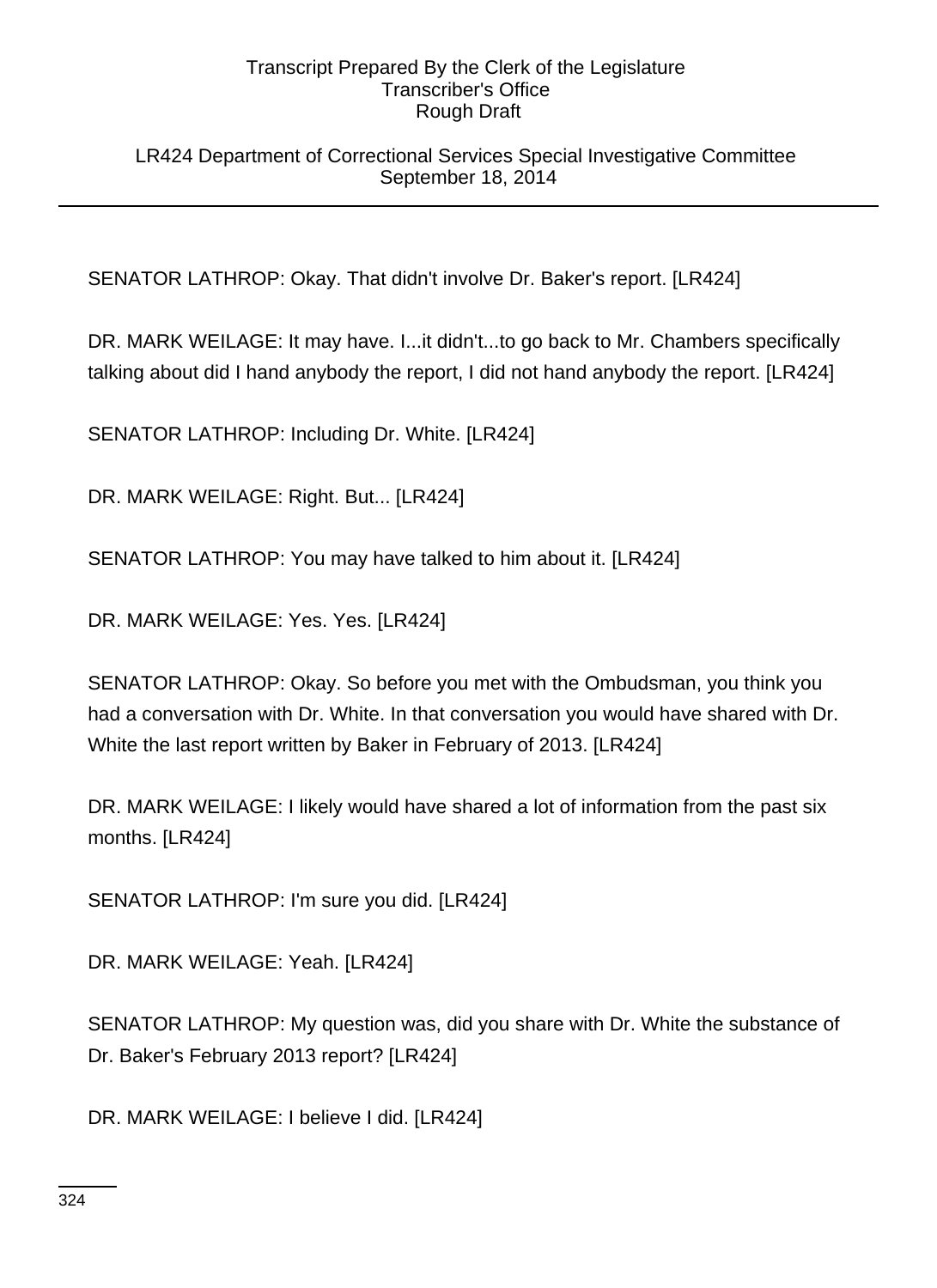# LR424 Department of Correctional Services Special Investigative Committee September 18, 2014

SENATOR LATHROP: Okay. That's all I got. Senator Schumacher. [LR424]

SENATOR SCHUMACHER: Thank you, Senator Lathrop. Just a couple of clarifications: At some point you came to the conclusion that Nikko Jenkins was dangerous. And I think we discussed that. [LR424]

DR. MARK WEILAGE: That's correct. [LR424]

SENATOR SCHUMACHER: Did you...when he was released, between then and the time of his release, did your opinion change? Did he become... [LR424]

DR. MARK WEILAGE: About him being dangerous? [LR424]

SENATOR SCHUMACHER: Yes. [LR424]

DR. MARK WEILAGE: I think...yeah, I think the dangerousness was, based on the reports I got from staff, that it was mitigated towards the time of his release. He was focusing on a lot of different things, at least in the interactions with, like, social work and... [LR424]

SENATOR SCHUMACHER: So you no longer were concerned at all about him when he left. [LR424]

DR. MARK WEILAGE: No, I was still concerned, but... [LR424]

SENATOR SCHUMACHER: You had concerns. [LR424]

DR. MARK WEILAGE: Yes. [LR424]

SENATOR SCHUMACHER: Okay. You had also diagnosed him as being narcissistic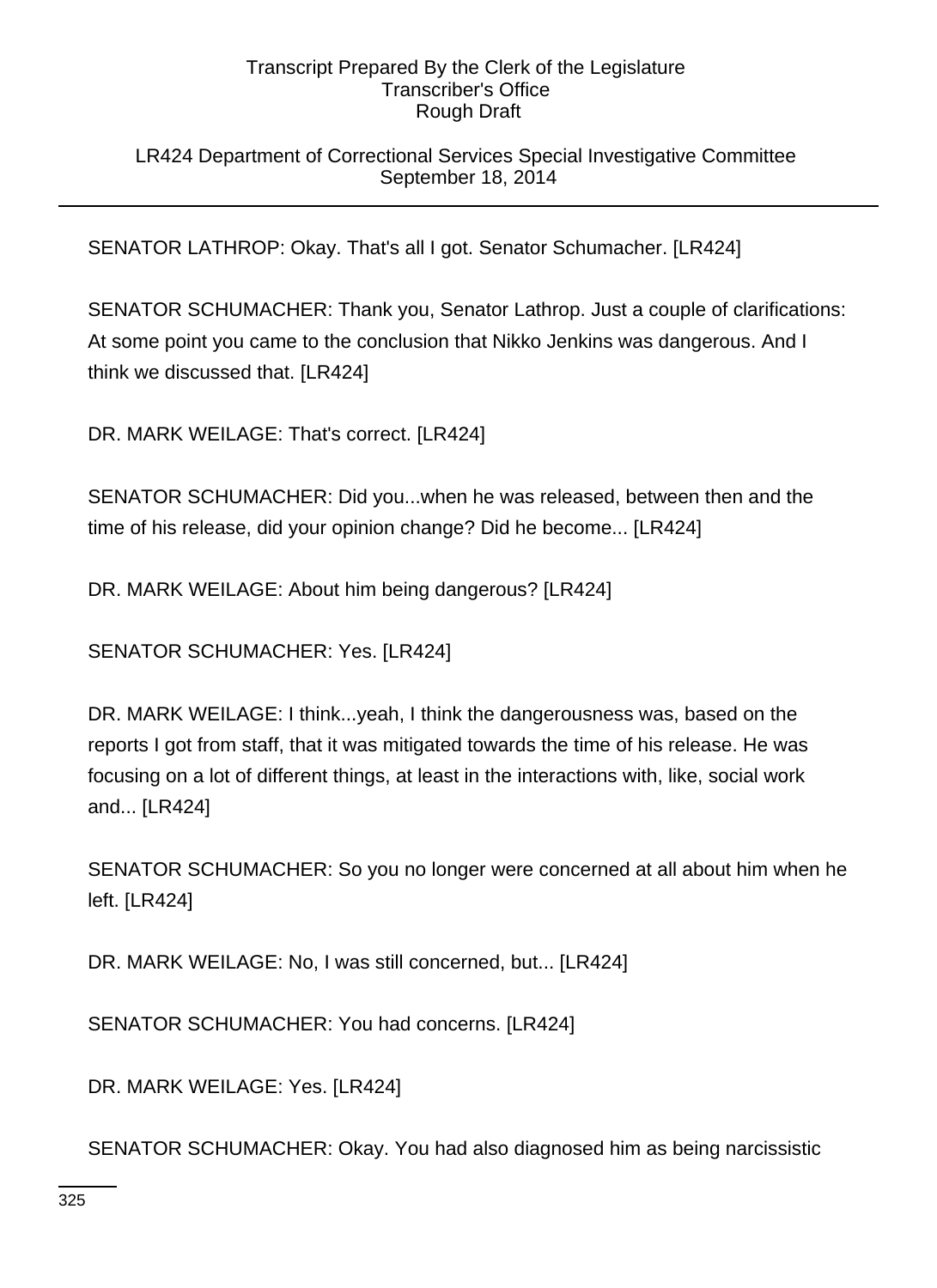# LR424 Department of Correctional Services Special Investigative Committee September 18, 2014

and antisocial personality disorder, and posttrauma experiences that developed and solidified. Is that accurate? [LR424]

DR. MARK WEILAGE: Yes. [LR424]

SENATOR SCHUMACHER: Yes. And those two, narcissistic and antisocial personality disorders, are what are graded as an Axis II mental illness in the DSM-IV? [LR424]

DR. MARK WEILAGE: Axis II disorder, yes. [LR424]

SENATOR SCHUMACHER: Yes. And, in fact, that's what they call mental...the various mental illnesses, as disorders, right? [LR424]

DR. MARK WEILAGE: That's correct. [LR424]

SENATOR SCHUMACHER: Okay. And DSM-I, that's Diagnostic and Statistical Manual. [LR424]

DR. MARK WEILAGE: Yes. [LR424]

SENATOR SCHUMACHER: That came out in about 1952. Would that be accurate? [LR424]

DR. MARK WEILAGE: Around there, yeah. That sounds right. [LR424]

SENATOR SCHUMACHER: DSM-II in '68, or about there. [LR424]

DR. MARK WEILAGE: That sounds right. [LR424]

SENATOR SCHUMACHER: Did those contain Axis...that concept of Axis ranking? That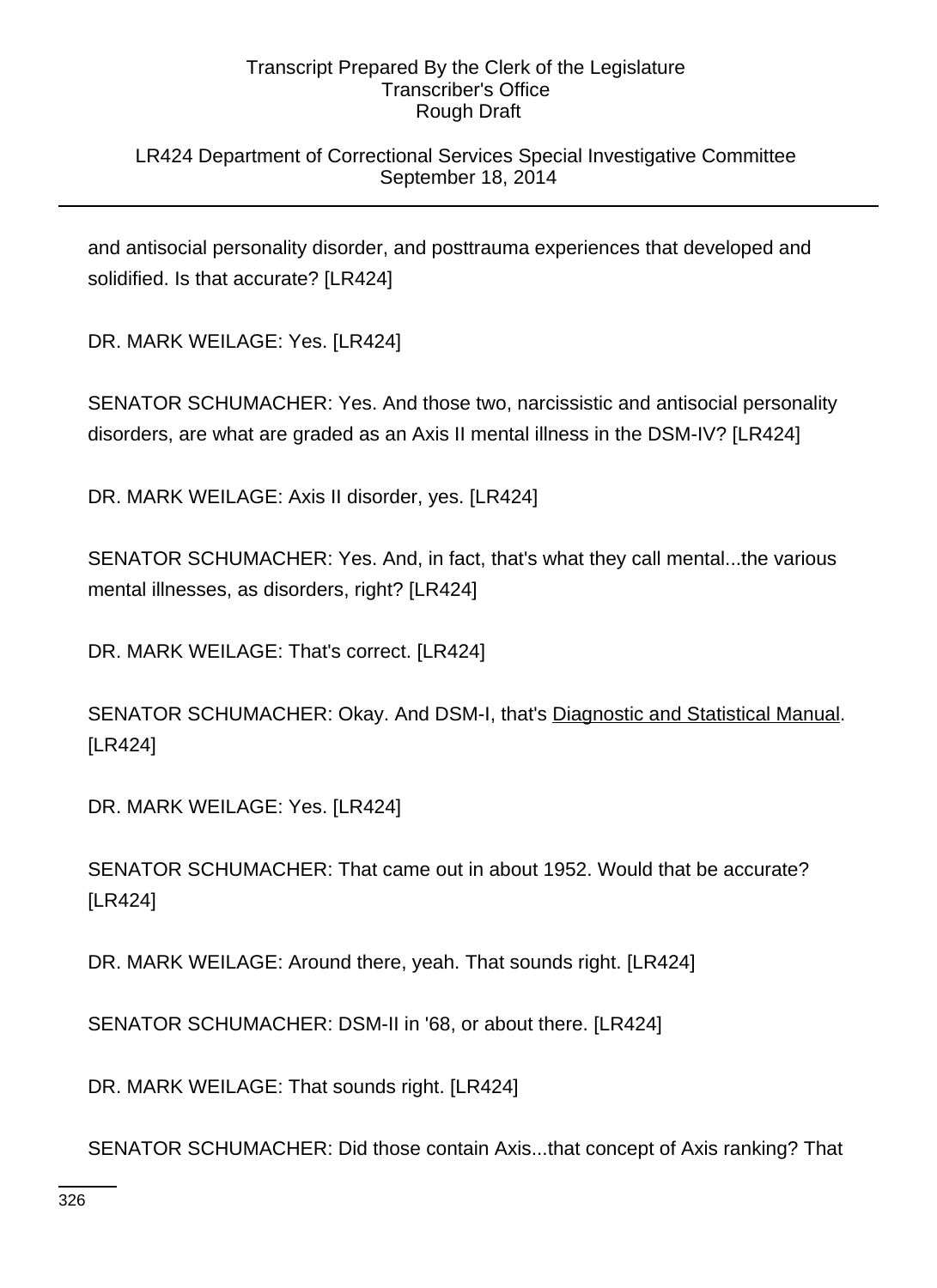LR424 Department of Correctional Services Special Investigative Committee September 18, 2014

was, what, DSM-IV? [LR424]

DR. MARK WEILAGE: No, it was III. [LR424]

SENATOR SCHUMACHER: III, okay. [LR424]

DR. MARK WEILAGE: Yeah. [LR424]

SENATOR SCHUMACHER: So when we...when our law was introduced in our mental health language of mentally ill and dangerous in 1976, we've been running on DSM-II and we never would have heard about the words "Axis I" or "Axis II." Is that accurate? [LR424]

DR. MARK WEILAGE: I can't speak to what they heard of at that point, but... [LR424]

SENATOR SCHUMACHER: But our law does not require it to be an Axis I mental illness for a commitment to occur, does it? Axis I doesn't appear anywhere in the language. [LR424]

DR. MARK WEILAGE: That's correct. [LR424]

SENATOR SCHUMACHER: Right. So this guy was both mentally ill and dangerous. Correct? [LR424]

DR. MARK WEILAGE: Not in my...I mean... [LR424]

SENATOR SCHUMACHER: Well, you diagnosed him as narcissistic and those are mental illnesses. [LR424]

DR. MARK WEILAGE: No, those are personality disorders. [LR424]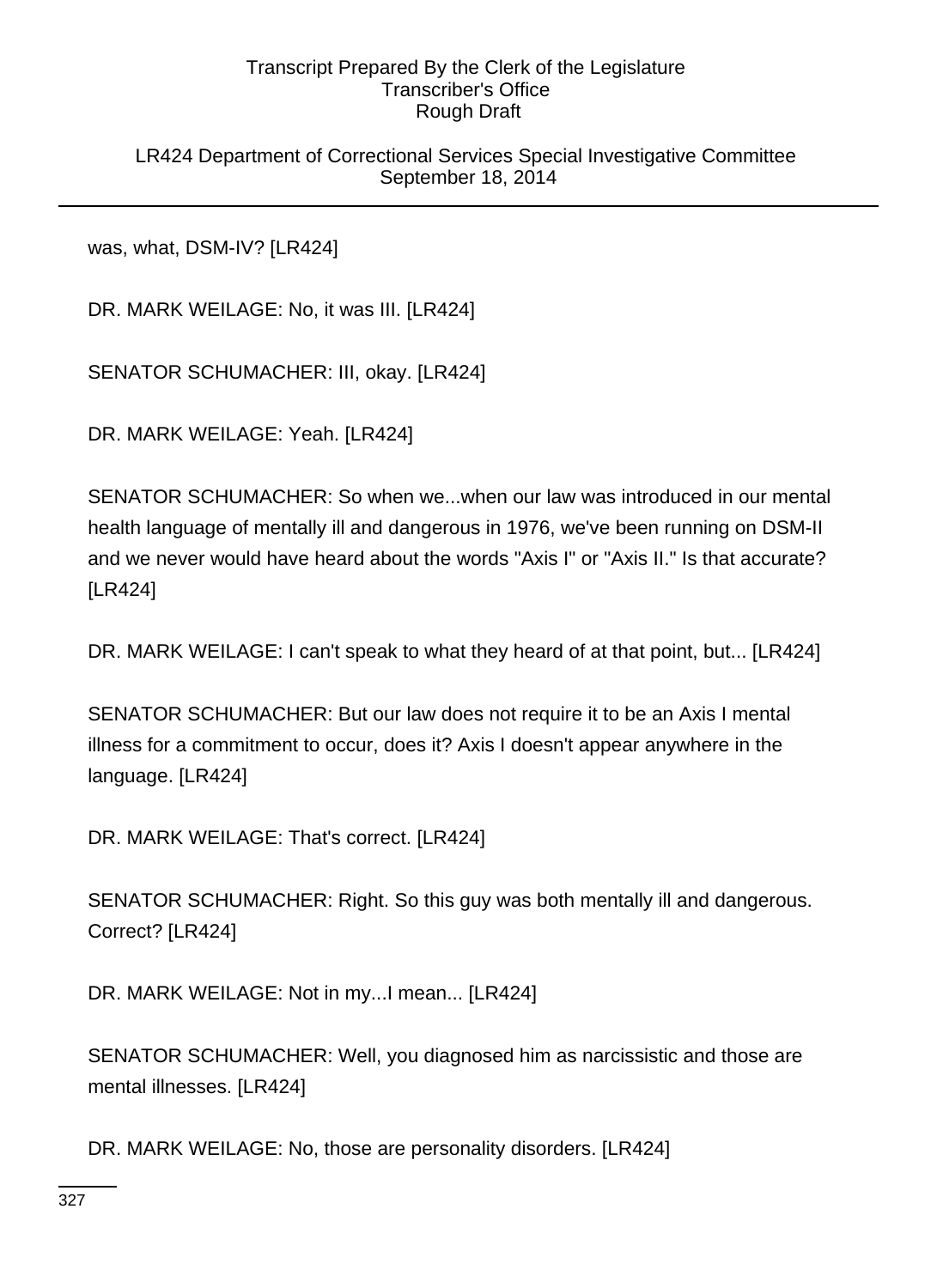LR424 Department of Correctional Services Special Investigative Committee September 18, 2014

SENATOR SCHUMACHER: Those are mental illnesses listed in DSM-II. [LR424]

DR. MARK WEILAGE: Yes. [LR424]

SENATOR SCHUMACHER: Right? [LR424]

DR. MARK WEILAGE: They're listed as personality disorders. [LR424]

SENATOR SCHUMACHER: Okay? So we're splitting hairs whether mental illness...but they are mental illnesses. Now... [LR424]

DR. MARK WEILAGE: They're listed in the manual, yes. [LR424]

SENATOR SCHUMACHER: Okay, they are. So now, you said earlier, normally we will notify the county attorney if we have concerns as we get closer to discharge. Was the Lancaster County Attorney notified? [LR424]

DR. MARK WEILAGE: I don't believe so, no. [LR424]

SENATOR SCHUMACHER: You didn't have any concerns anymore. [LR424]

DR. MARK WEILAGE: Well, if we have concerns that equate to mentally ill and dangerous, that's when we notify them. [LR424]

SENATOR SCHUMACHER: This guy we just established was mentally ill and dangerous. [LR424]

DR. MARK WEILAGE: I didn't agree to that. That was your... [LR424]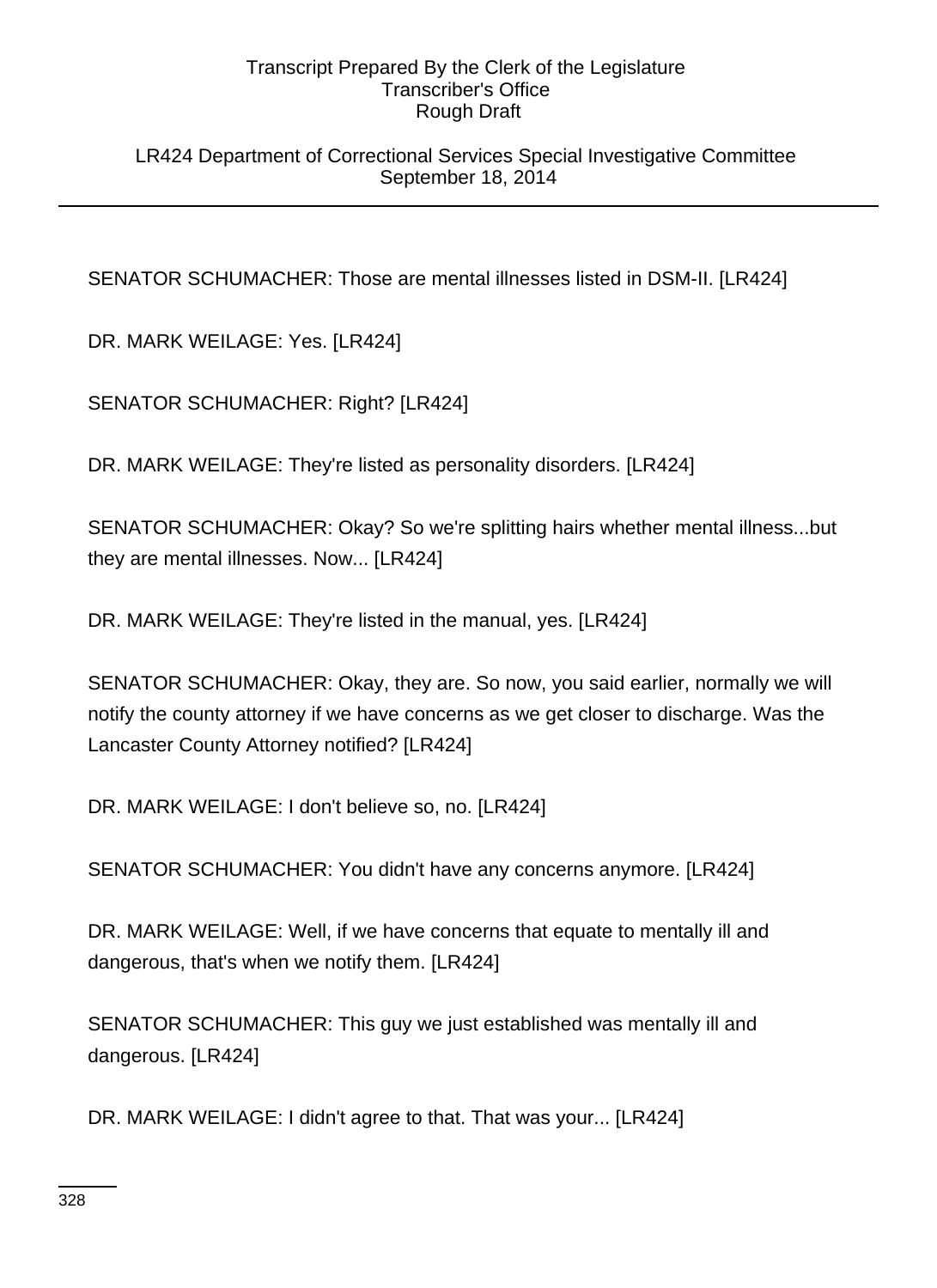# LR424 Department of Correctional Services Special Investigative Committee September 18, 2014

SENATOR SCHUMACHER: You're the one with diagnosis. And you're the one that sent a memo out saying this guy is dangerous. All that just went away. You didn't do in this case what you normally do. When you have this level of concern, you call the county attorney. [LR424]

DR. MARK WEILAGE: If there's a mental illness. [LR424]

SENATOR SCHUMACHER: Well, we just did that. Thank you. [LR424]

SENATOR LATHROP: Dr. Weilage, I think that's it. Next up is going to be Dr. Cameron White. And if you would, Doctor, come forward. Raise your right hand. Sir, do you swear the testimony you're about to give this Special Investigative Committee of the Legislature will be the truth, the whole truth, and nothing but the truth? [LR424]

DR. CAMERON WHITE: Yes, I do. [LR424]

SENATOR LATHROP: All right, have a seat, please. Please recite your name and spell your last name for us. [LR424]

DR. CAMERON WHITE: My name is Cameron White, C-a-m-e-r-o-n W-h-i-t-e. [LR424]

SENATOR LATHROP: And by whom are you employed, sir? [LR424]

DR. CAMERON WHITE: Nebraska Department of Correctional Services. [LR424]

SENATOR LATHROP: And how long have you been employed by the state of Nebraska at the Department of Corrections? [LR424]

DR. CAMERON WHITE: Since April of 1997. [LR424]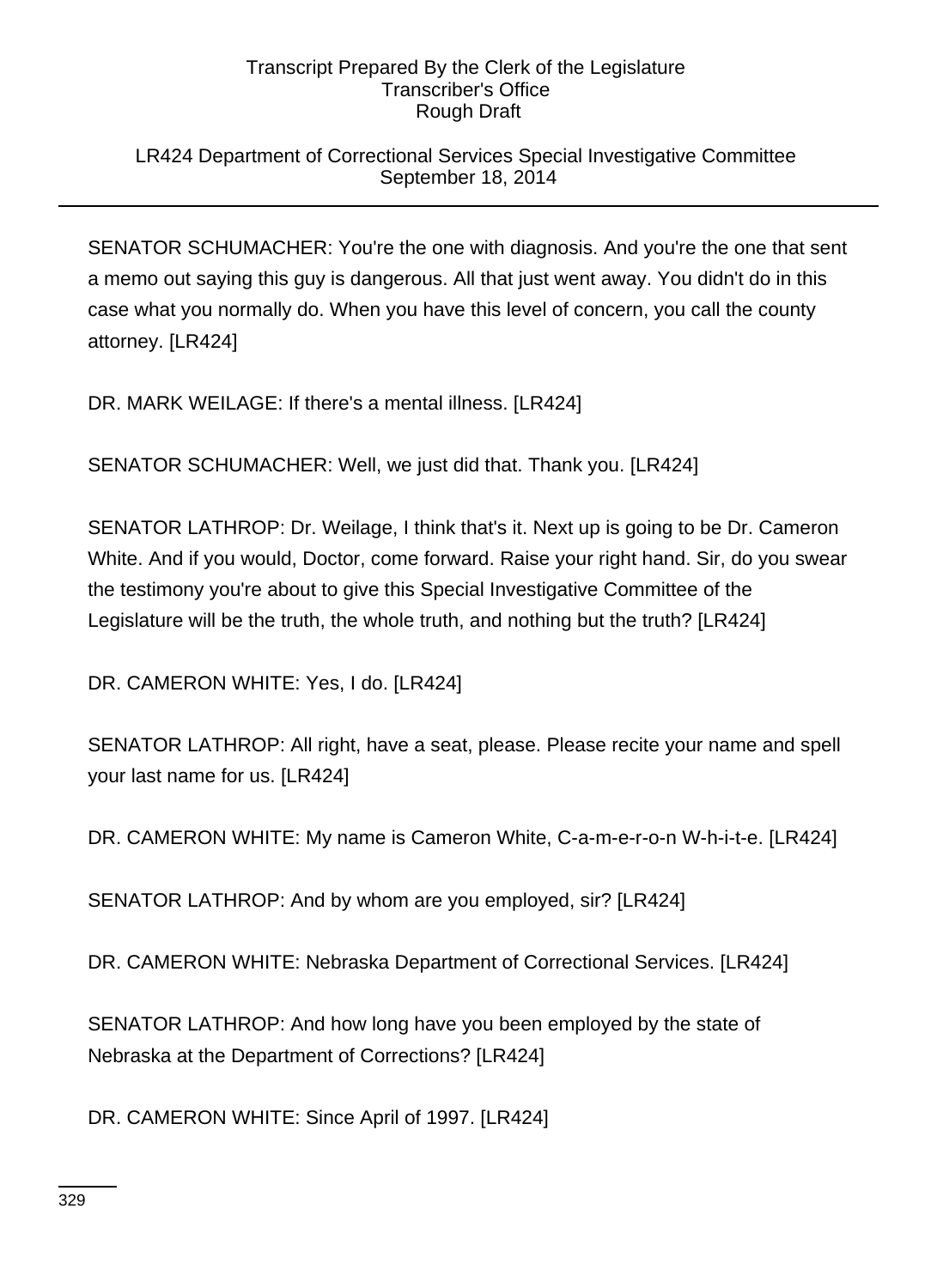LR424 Department of Correctional Services Special Investigative Committee September 18, 2014

SENATOR LATHROP: In what capacity are you employed? [LR424]

DR. CAMERON WHITE: My job at present is behavioral health administrator. [LR424]

SENATOR LATHROP: And you answer to whom? [LR424]

DR. CAMERON WHITE: My direct supervisor is Dr. Randy Kohl. [LR424]

SENATOR LATHROP: How long have you been behavioral health administrator? [LR424]

DR. CAMERON WHITE: Since August of 2004, about...just over ten years. [LR424]

SENATOR LATHROP: Okay. You said you started in '97 and you became the behavioral health administrator in '04. What positions did you hold between the time you began and the time you were elevated to the position you hold today? [LR424]

DR. CAMERON WHITE: I was hired for a psychologist position at the Nebraska State Penitentiary in 1997. I held that position until I was...became behavioral health administrator. [LR424]

SENATOR LATHROP: So you went straight from...there was no interim or deputy or anything like that. You went from psychologist to behavioral health administrator? [LR424]

DR. CAMERON WHITE: Yes, I was the supervisory psychologist, so I oversaw programs and whatnot, but I was at the penitentiary. [LR424]

SENATOR LATHROP: Your job at the penitentiary, were you involved as a psychologist with the day-to-day treatment of...assessment and treatment of inmates? [LR424]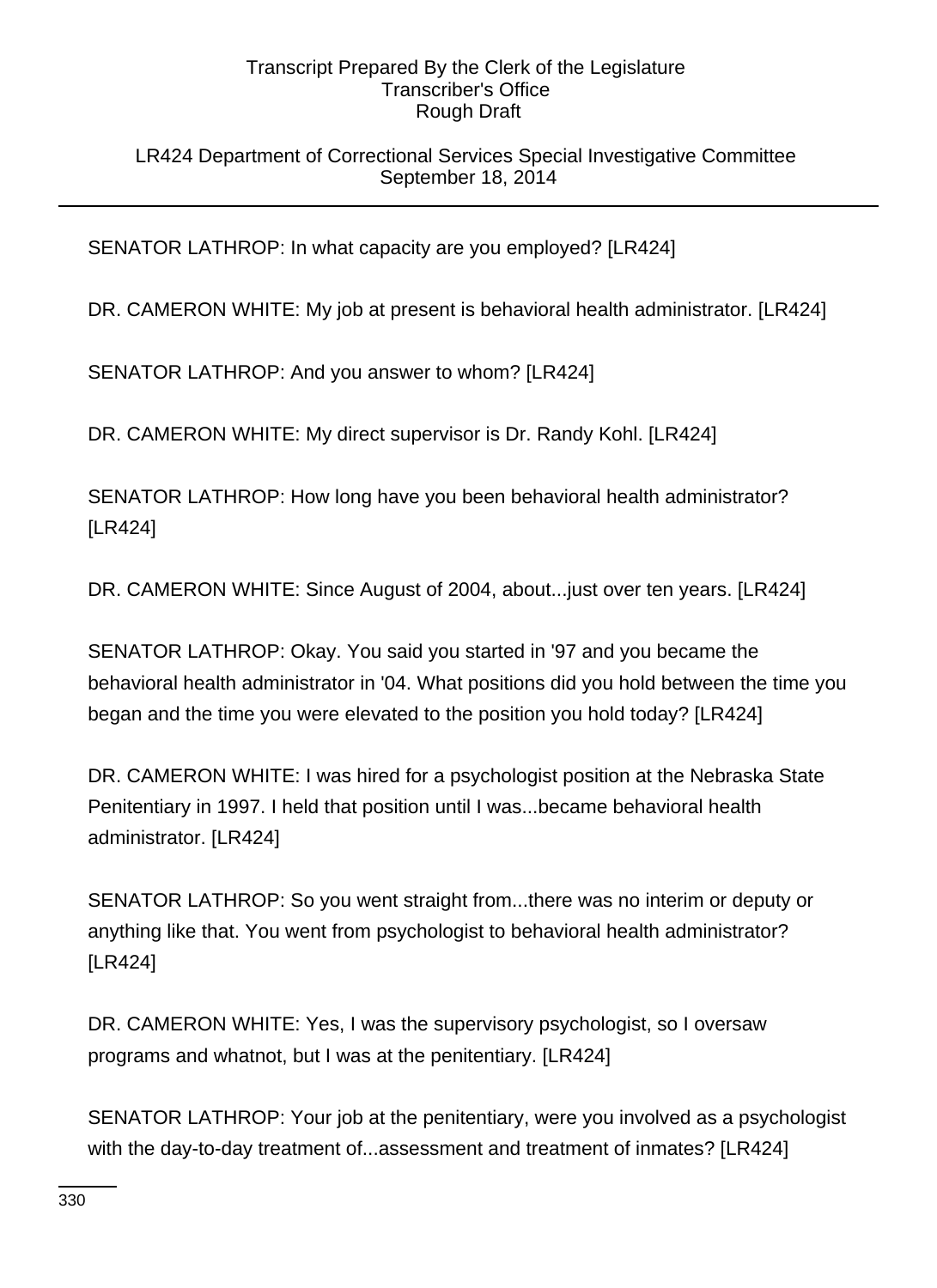LR424 Department of Correctional Services Special Investigative Committee September 18, 2014

DR. CAMERON WHITE: Yes. [LR424]

SENATOR LATHROP: And you did that from '97 to '04 and then became administrator? [LR424]

DR. CAMERON WHITE: Yes. [LR424]

SENATOR LATHROP: Since you have become administrator, Doctor, have you been involved in the care and treatment and assessment of any inmates, or is your job all administration at this point? [LR424]

DR. CAMERON WHITE: At this point it is almost all administration. Early on, I was involved in some assessments when I first started as behavioral health administrator. But over time it became totally administrative...or nearly so. [LR424]

SENATOR LATHROP: Do you have access to patient files or inmate files? [LR424]

DR. CAMERON WHITE: Yes. [LR424]

SENATOR LATHROP: So from your desk, for example, you can pull up an inmate file and look through and observe or review the mental health records. [LR424]

DR. CAMERON WHITE: Yes, it's electronic since 2011. [LR424]

SENATOR LATHROP: Okay. And when you pull up an inmate's file, their mental health file, I suppose you can probably get to the entire file, including whatever health problems, general health concerns they have. [LR424]

DR. CAMERON WHITE: Yeah. There's some health information, but it's pretty minimal,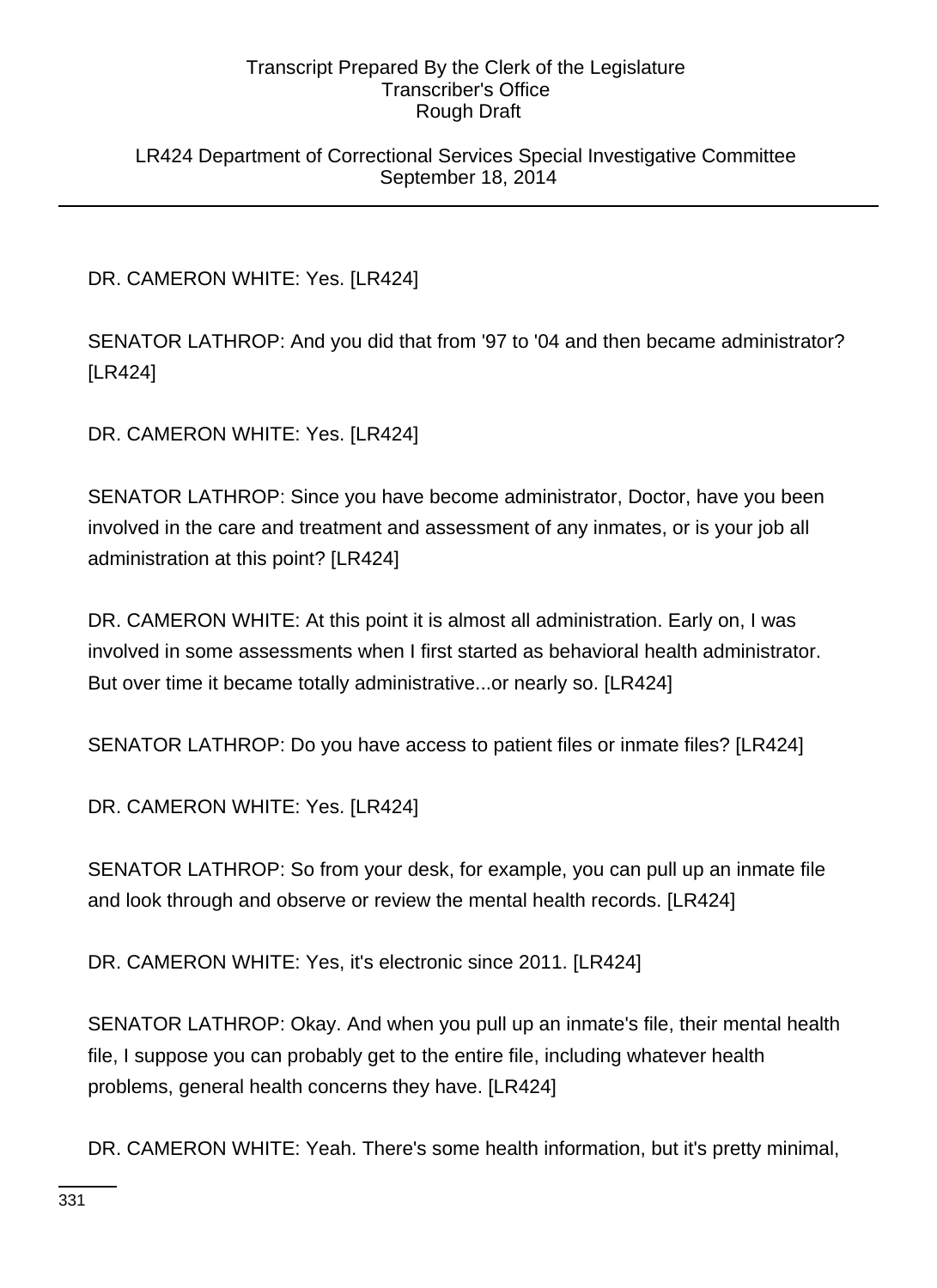LR424 Department of Correctional Services Special Investigative Committee September 18, 2014

really, that's electronic. [LR424]

SENATOR LATHROP: Okay. And all of the mental health information, in other words, if you have a social worker, a psychologist, or the psychiatrist, if they're making an entry into somebody's chart, it's available to you from your desktop. [LR424]

DR. CAMERON WHITE: Yes. [LR424]

SENATOR LATHROP: Okay. The information that's available when you pull up the electronic file, does that go back to 2011 or does it go back further than that? [LR424]

DR. CAMERON WHITE: It's just 2011. I believe we implemented that in April. It was information since that time forward that the record reflects electronically. [LR424]

SENATOR LATHROP: Okay. You report to Dr. Kohl? [LR424]

DR. CAMERON WHITE: Yes. [LR424]

SENATOR LATHROP: And Dr. Kohl reports to the director. [LR424]

DR. CAMERON WHITE: That's correct. [LR424]

SENATOR LATHROP: Tell us, in the time since 2004 when you became the behavioral health administrator, what access have you had to Director Houston? [LR424]

DR. CAMERON WHITE: Access, I don't know. If he needed something, a project done or something, he would contact me. He always had an open door. [LR424]

SENATOR LATHROP: He always had an open door. Was he there enough for you to catch him if you needed to? [LR424]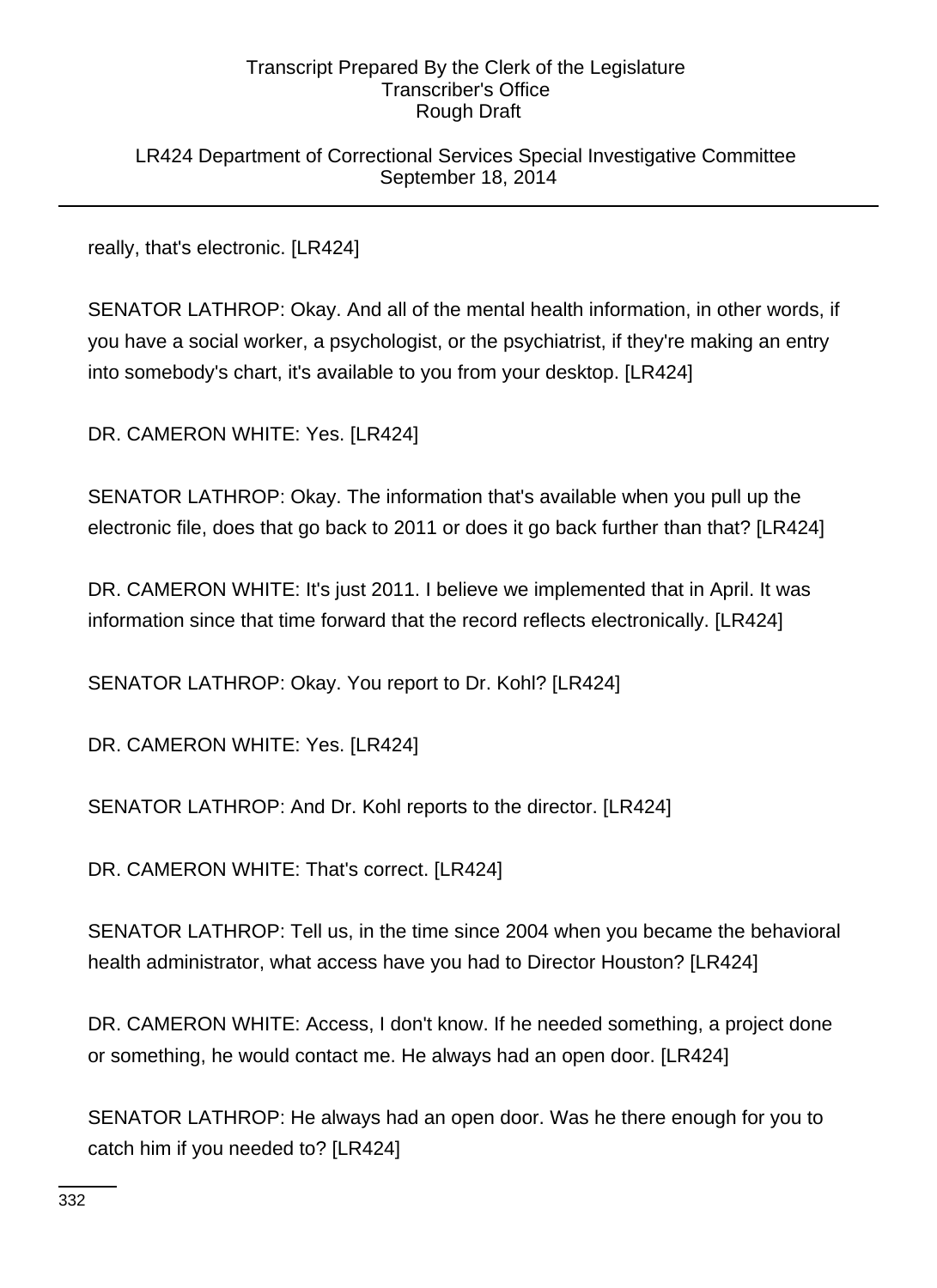LR424 Department of Correctional Services Special Investigative Committee September 18, 2014

DR. CAMERON WHITE: Yeah, he was very responsive. [LR424]

SENATOR LATHROP: Did you guys office in the same building? [LR424]

DR. CAMERON WHITE: Yes. [LR424]

SENATOR LATHROP: So if you had a concern or a question and you wanted to take it up with the director, you could walk down the hall and his door would be open and you could just visit with Director Houston. [LR424]

DR. CAMERON WHITE: Yes, or make an appointment to do so. [LR424]

SENATOR LATHROP: Okay. Now in addition to his open door and your ability to see him when you want to, did you participate in quarterly meetings? [LR424]

DR. CAMERON WHITE: I'm not sure I understand. Quarterly with him? [LR424]

SENATOR LATHROP: Yes, sir. [LR424]

DR. CAMERON WHITE: No. [LR424]

SENATOR LATHROP: Okay. He did hold quarterly meetings, did he not, with the deputy directors? [LR424]

DR. CAMERON WHITE: No. He had central office meetings. Perhaps that's what's... [LR424]

SENATOR LATHROP: Okay. Did you participate in central office meetings? [LR424]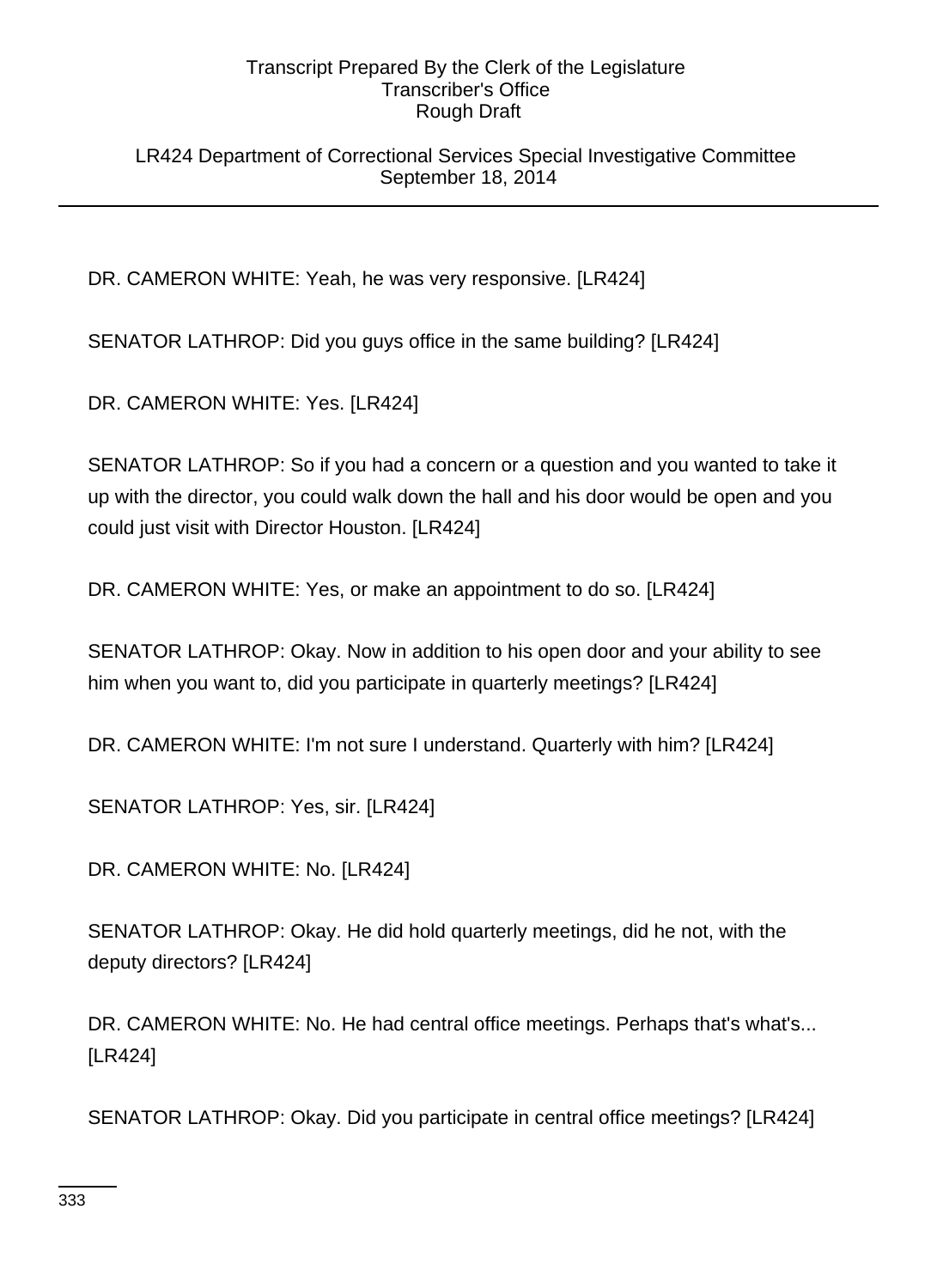# LR424 Department of Correctional Services Special Investigative Committee September 18, 2014

DR. CAMERON WHITE: Yes, yes. These would be perhaps department head meetings. He had those monthly I believe. [LR424]

SENATOR LATHROP: Okay. So you would sit down in a room with the director on a monthly basis as a department head. [LR424]

DR. CAMERON WHITE: Yes. [LR424]

SENATOR LATHROP: Is that true? And are these meetings something where you can...is there a set agenda or is it sort of an open mike where each of the department heads can have conversations or bring up topics and visit with the director? [LR424]

DR. CAMERON WHITE: Generally, the director would report information and then there would be roundtable. So people would be able to report. [LR424]

SENATOR LATHROP: Okay. So they go around the room and it would come to you and then you could share whatever behavioral health issue that you were concerned with, with those in attendance, including the director. [LR424]

DR. CAMERON WHITE: Yes. [LR424]

SENATOR LATHROP: We are, of course, here talking about a particular inmate: Nikko Jenkins. And I suspect that even in a place as big as the Nebraska Department of Corrections that some inmates stand out, become notorious. [LR424]

DR. CAMERON WHITE: Yes, yes. [LR424]

SENATOR LATHROP: And they do that by virtue of perhaps their crime but also how they conduct themselves inside the Department of Corrections. [LR424]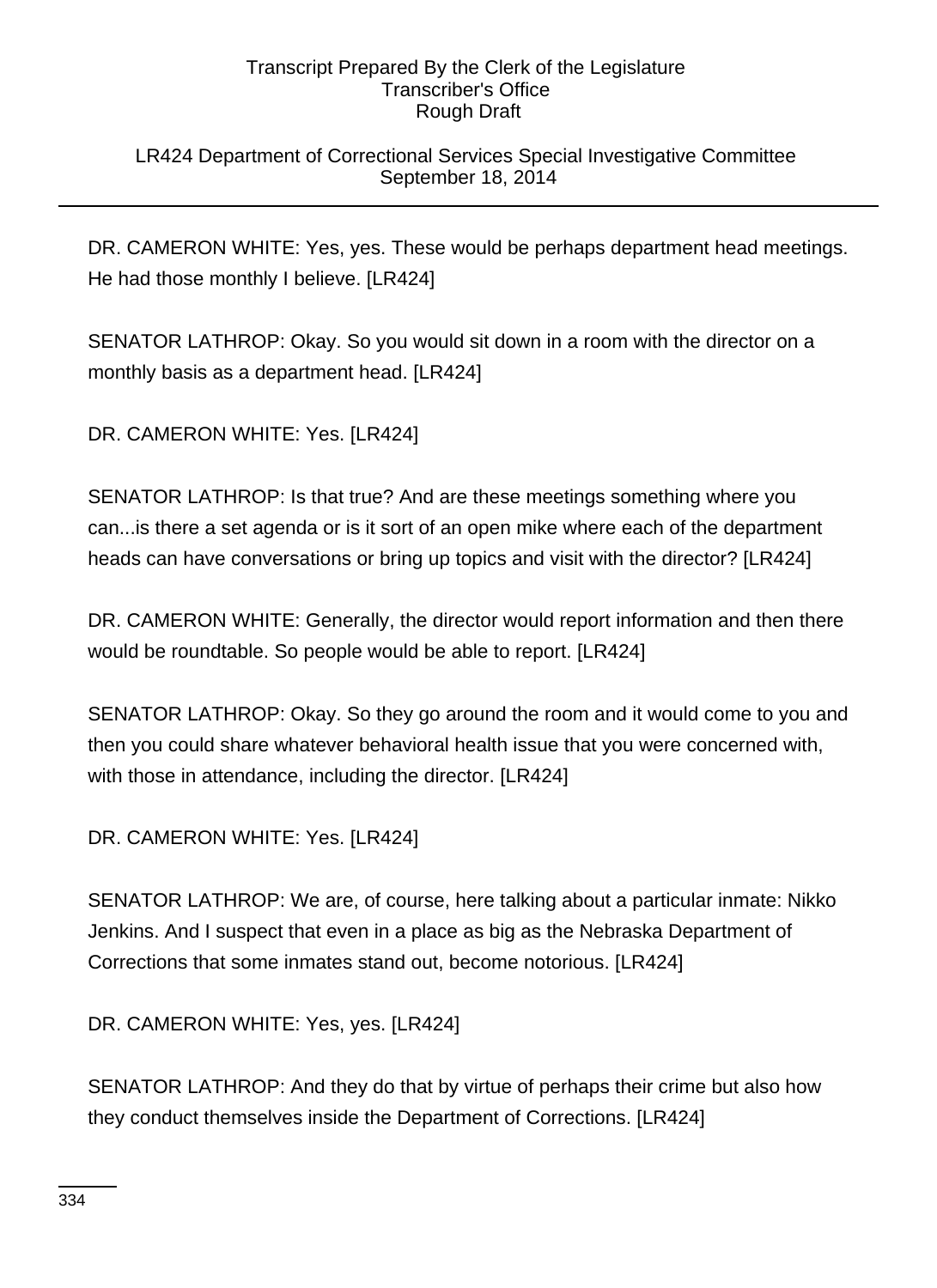LR424 Department of Correctional Services Special Investigative Committee September 18, 2014

DR. CAMERON WHITE: Yes. [LR424]

SENATOR LATHROP: Would you say that Nikko Jenkins was one of those people? [LR424]

DR. CAMERON WHITE: Yes. [LR424]

SENATOR LATHROP: So, long before we get to February of 2013, when people begin to worry about this guy going out on the streets, folks at the Department of Corrections knew who he was. [LR424]

DR. CAMERON WHITE: I would say so, yes. [LR424]

SENATOR LATHROP: And how is that? What was his reputation or what did you know about him before February of 2013? [LR424]

DR. CAMERON WHITE: Gosh. I believe I was sent a letter from Judge Randall. I know that came my direction at one point regarding an order or some information that he brought back to us, so that crossed my radar screen. Incidents of self-harm, those would cross my desk oftentimes if something happened at the institution, you know, if he engaged in that behavior. I'm not sure if he did before 2013 or not. So unusual events like that would, I mean, that would come to my attention in some way generally. [LR424]

SENATOR LATHROP: Were there other reports that routinely crossed your desk? You said self-harm reports. So if I'm in the Nebraska Department of Corrections anywhere and I try to hurt myself--hang myself or cut myself, whatever it may be--are you telling me a report gets prepared and that report in turn runs across your desk? [LR424]

DR. CAMERON WHITE: There's different ways it could present to me. For example, it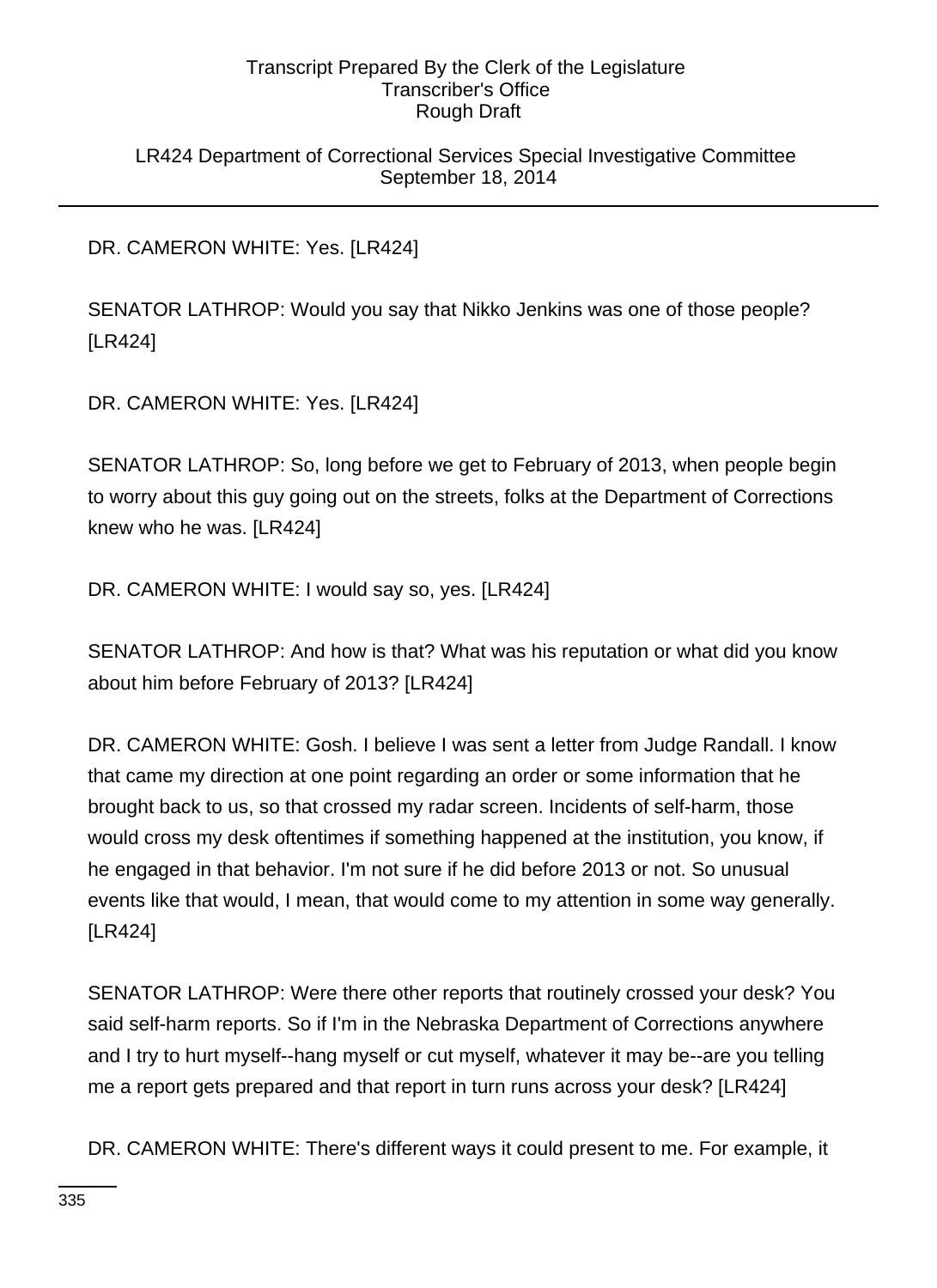# LR424 Department of Correctional Services Special Investigative Committee September 18, 2014

could be a report that's an OD report for the agency. I get those types of reports, or have. It could be something that the institutional staff send me as well. If there's a serious incident, I may...they may send me a heads-up on that or send me that information. [LR424]

SENATOR LATHROP: Okay. Are there any other reports like that, things that happen in the Department of Corrections that you get regular reports on with respect to the inmates? [LR424]

DR. CAMERON WHITE: Gosh, not that I think of. [LR424]

SENATOR LATHROP: Okay. Well, then let me go back and ask another question. You said that Mr. Jenkins might have shown up on your radar because at some point you got a letter from Judge Randall. Is that true? [LR424]

DR. CAMERON WHITE: Yes, or he had sent a letter or it had come to my attention. I'm not sure if it came to the director and then to me. [LR424]

SENATOR LATHROP: Okay. And when you got you say a letter, and of course we've all seen...I should say we all have on this panel at least, seen a copy of Judge Randall's order with respect to Jenkins. [LR424]

DR. CAMERON WHITE: Yes. [LR424]

SENATOR LATHROP: And he indicates in his order that he's sentencing him to a period of time with the Nebraska Department of Corrections and that he expects or wants or is advising the mental health people at the Department of Corrections that this guy has a longstanding history of mental illness and needs some care when he gets there, right? [LR424]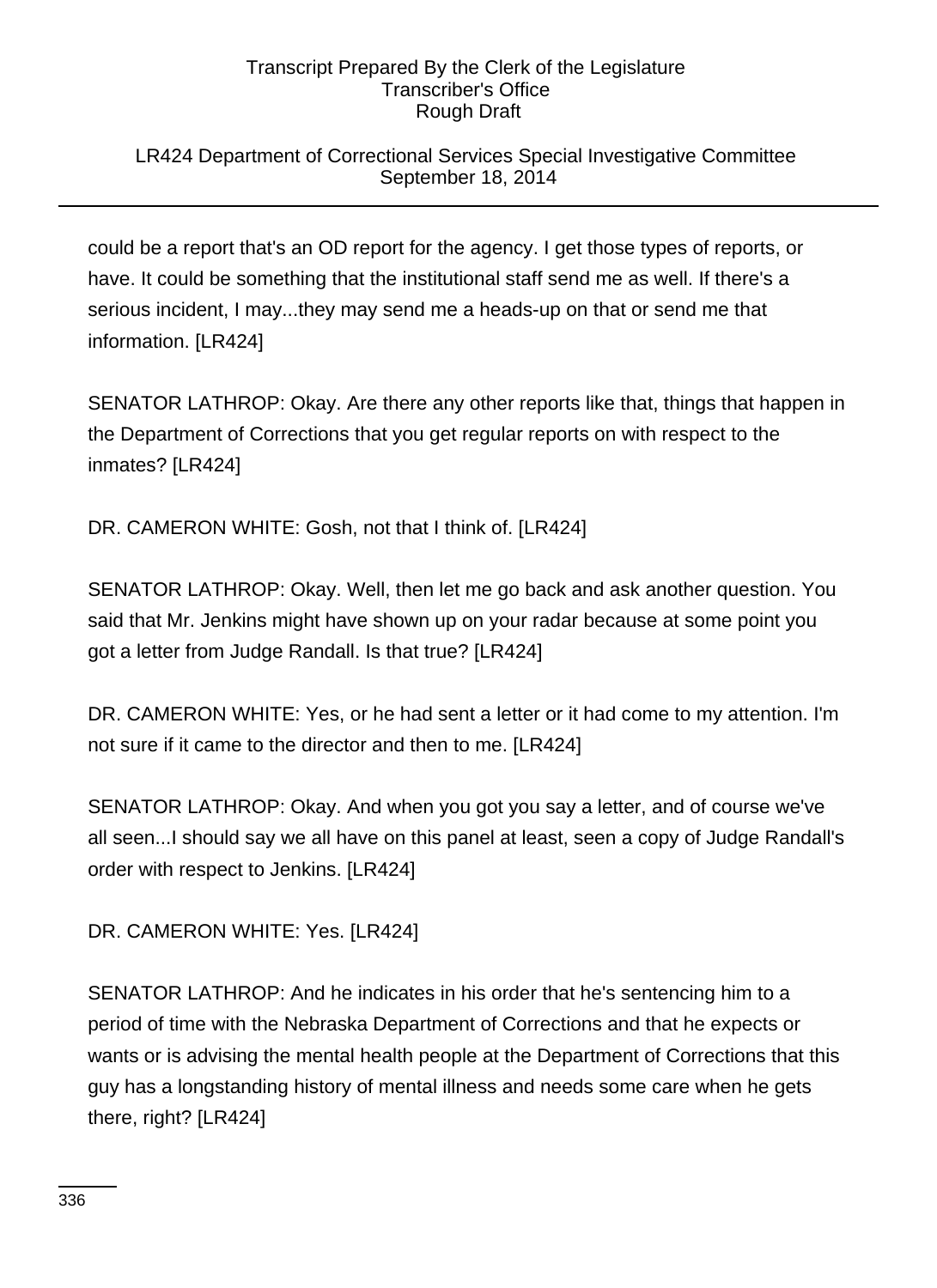LR424 Department of Correctional Services Special Investigative Committee September 18, 2014

DR. CAMERON WHITE: Yes, I believe so. [LR424]

SENATOR LATHROP: Did you ever see that order? [LR424]

DR. CAMERON WHITE: I believe it was attached to the letter. [LR424]

SENATOR LATHROP: Okay. And that was kind of what I was driving at. So you got a copy of the order that we've all seen, but you also got a letter from Judge Randall. [LR424]

DR. CAMERON WHITE: Yes, or something was passed to me. Yes. [LR424]

SENATOR CHAMBERS: Excuse me. May I? Perhaps...see there was a letter that Houston had drafted to me. And he had gotten these people together. And then the e-mails were sent with a copy of Randall's order connected to it. So the letter was one that Houston had addressed to me and apparently... [LR424]

SENATOR LATHROP: Okay. [LR424]

SENATOR CHAMBERS: ...he sent a copy to people. [LR424]

SENATOR LATHROP: Okay. So is that your recollection, or do you think you got a letter directly from Judge Randall? [LR424]

DR. CAMERON WHITE: I don't believe I got anything from Judge Randall. I believe it was a letter either from the director or somebody that it came to in the department. [LR424]

SENATOR LATHROP: Okay. So back when he's coming back from Douglas County, which is July of 2011, you not only got a copy of Judge Randall's order but also some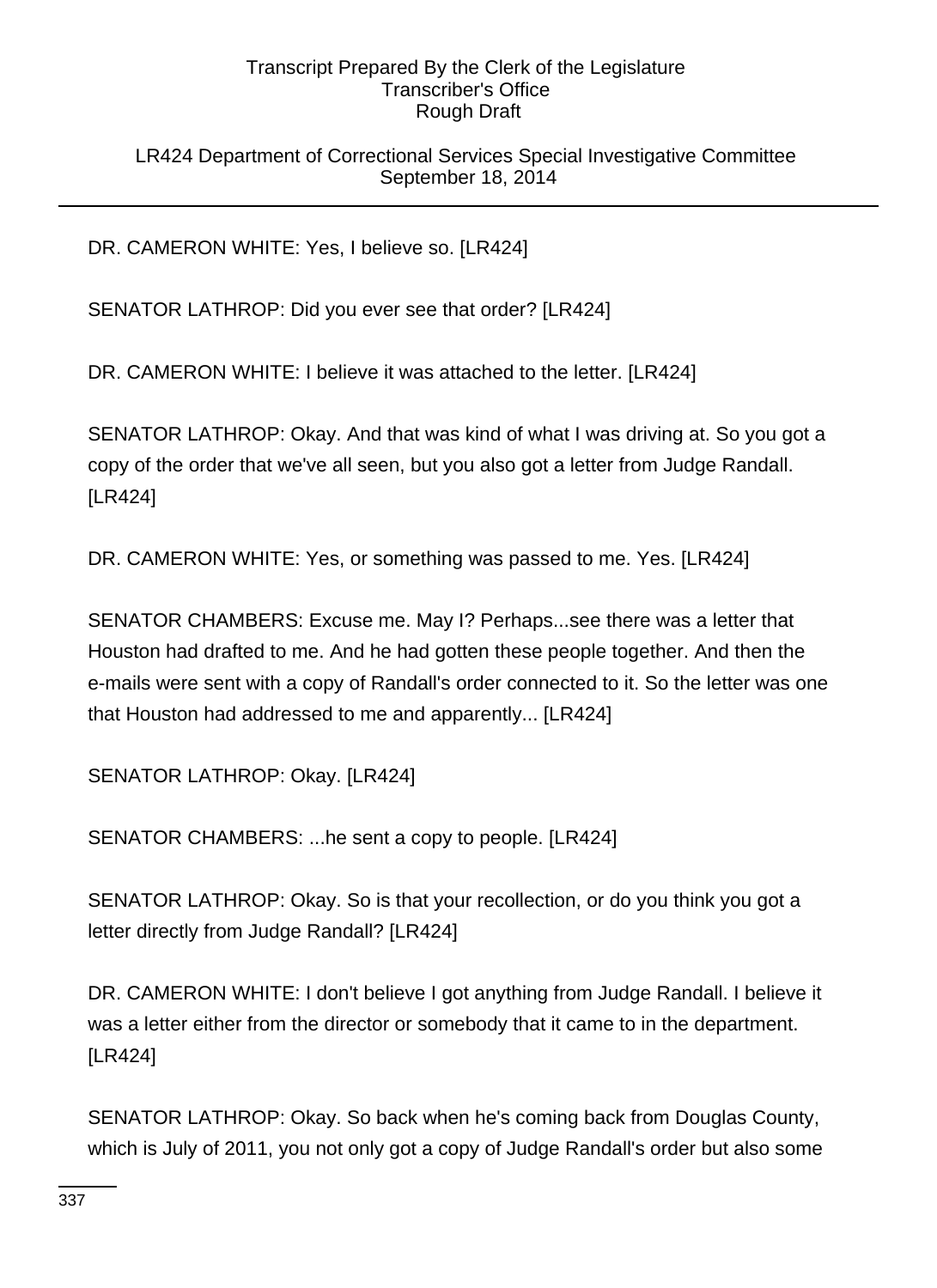LR424 Department of Correctional Services Special Investigative Committee September 18, 2014

correspondence or some type of an e-mail. [LR424]

DR. CAMERON WHITE: I believe so, yeah. I think it was letter, yeah. [LR424]

SENATOR LATHROP: Okay. So did you know anything about Nikko Jenkins before that? Is that the first time he shows up on your radar screen, or do you know him because he's notorious long before he assaulted a guard visiting his grandmother's funeral? [LR424]

DR. CAMERON WHITE: I don't know exactly when he first appeared on my radar screen. I'm not sure if he did anything at the youth facility. I may have heard something when he was there at the beginning of his sentence. I definitely heard about the incident that involved the travel order with the funeral. [LR424]

SENATOR LATHROP: Okay. So he was kind of a notorious guy. [LR424]

DR. CAMERON WHITE: Yeah. You would recognize his name. Yeah. [LR424]

SENATOR LATHROP: Did that ever prompt you to, like, pull up his file and look in it as the administrator of behavioral health? [LR424]

DR. CAMERON WHITE: Not that I recall. [LR424]

SENATOR LATHROP: Okay. [LR424]

DR. CAMERON WHITE: I don't believe I did. [LR424]

SENATOR LATHROP: You did become aware in February of 2013 that he was about to...that he was sort of in his last five months. [LR424]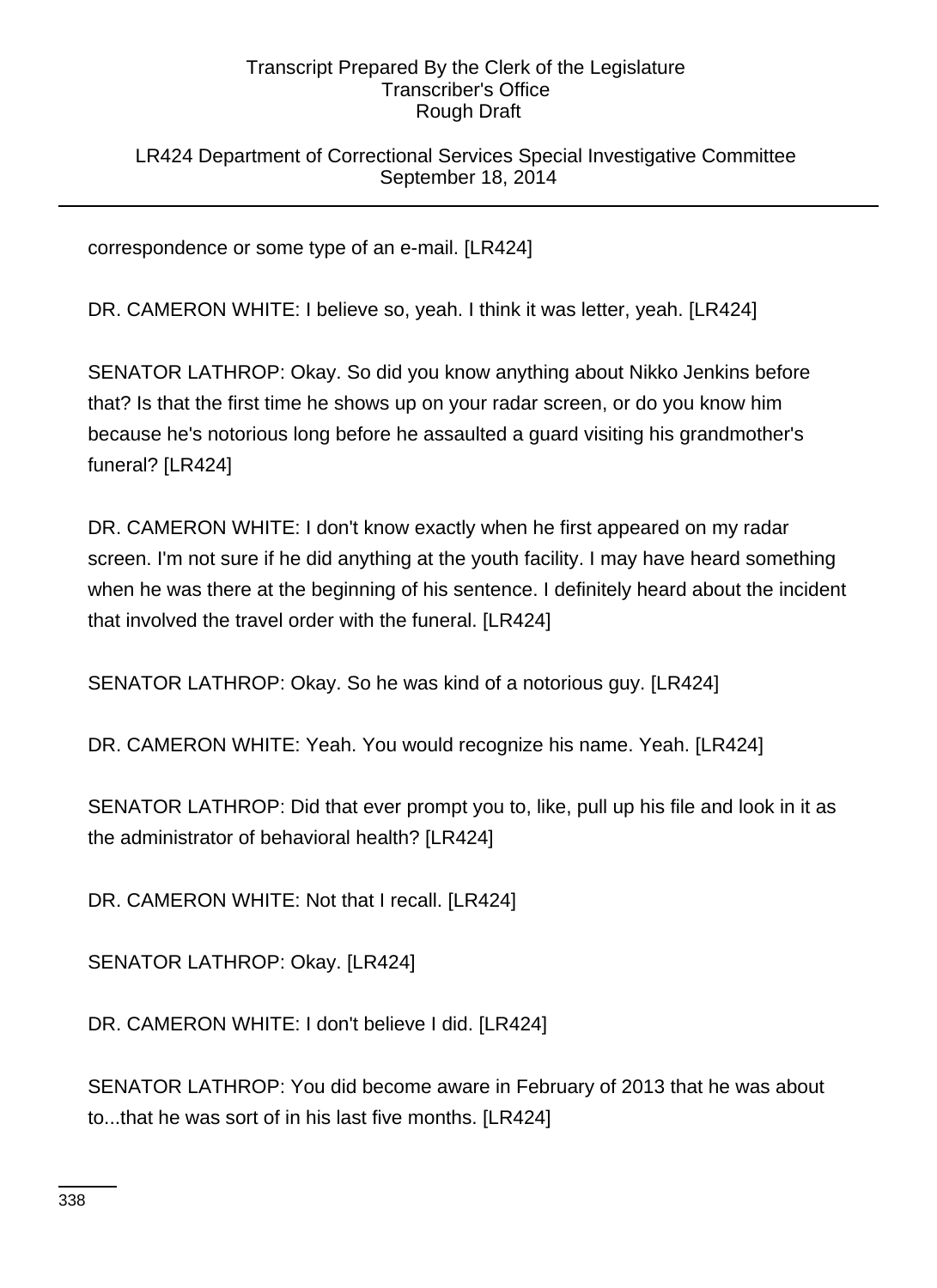LR424 Department of Correctional Services Special Investigative Committee September 18, 2014

# DR. CAMERON WHITE: Yes. [LR424]

SENATOR LATHROP: Right? That, for a notorious guy, would show up on your radar screen, true? [LR424]

DR. CAMERON WHITE: Yes. [LR424]

SENATOR LATHROP: That and you were getting communications from two different places. [LR424]

DR. CAMERON WHITE: Right. [LR424]

SENATOR LATHROP: Right? One is, you've got the Ombudsman's Office concerned about Nikko Jenkins, who has spent a long time in administrative confinement and they're concerned that he's going to be released into his...into the community without ever having spent any time getting any treatment, violence reduction, or even spending time in general population. [LR424]

DR. CAMERON WHITE: Right. Correct. [LR424]

SENATOR LATHROP: Right? That would be the first concern you would have had. And the other is that you have, even on the very same day, February 25, and actually within about 20 minutes of each other you get these two communications. And the other comes from the county attorney in Johnson County. [LR424]

DR. CAMERON WHITE: Yes, I believe so. Yes. [LR424]

SENATOR LATHROP: Okay. So when I looked at the information in the file that we have, this book, it looks like you actually picked the phone up and had a conversation with the county attorney before you ever talked to Weilage. [LR424]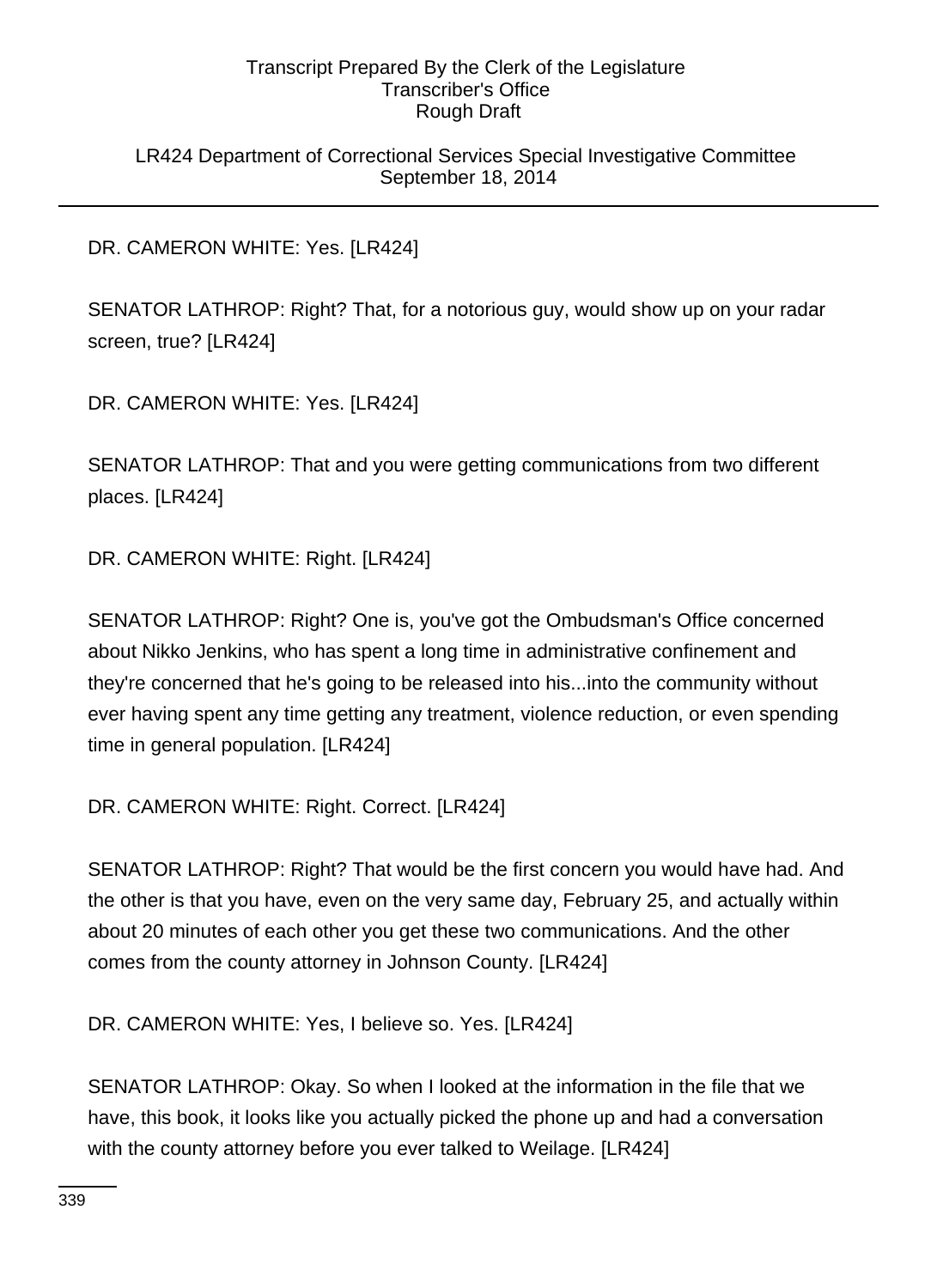LR424 Department of Correctional Services Special Investigative Committee September 18, 2014

DR. CAMERON WHITE: I don't recall if he called me or I called him but, yes...or if he left a message. But we did have a phone conversation, yes. [LR424]

SENATOR LATHROP: Okay. Before you called him, did you pull up that file of Nikko Jenkins on your laptop or on your computer and look at his medical or his mental health records before you talked to the county attorney in Johnson County? [LR424]

DR. CAMERON WHITE: I don't remember doing that, no. [LR424]

SENATOR LATHROP: Does it sound...you may not remember it. Does it sound like something you'd do? [LR424]

DR. CAMERON WHITE: I don't know. It depends on the case. I mean, I try and be responsive to county attorneys. So I may have just phoned him just to make sure. [LR424]

SENATOR LATHROP: Do you remember what was said in that exchange? [LR424]

DR. CAMERON WHITE: Some of it. I recall telling him...I believe he had a letter from either the inmate or a family member of Nikko Jenkins requesting a mental health board hearing. So I believe that's what spurred the communication. I think he probably called me. That's what I would guess. [LR424]

SENATOR LATHROP: Okay. So just to set the stage, and I want to know if you knew any of this stuff before you called the county attorney, but this guy has cut himself twice, right? He's written with blood from his own wounds, self-inflicted wounds, on the walls of his cell. He's consumed his own semen. Drank his own urine. He's writing letters to anybody that will accept them, from the warden through mental health people, regularly asking for mental healthcare. And he's also writing communications that say he's going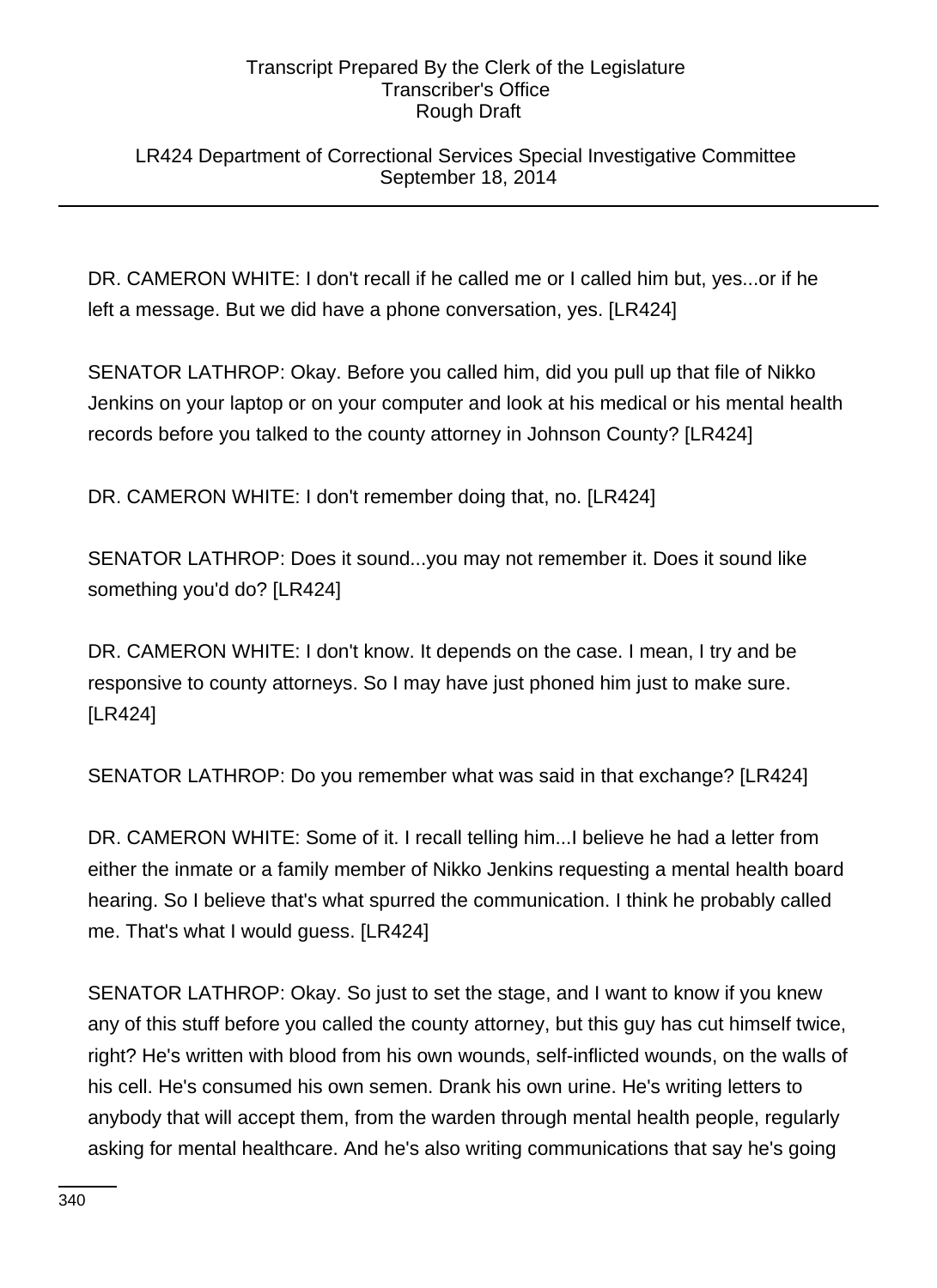# LR424 Department of Correctional Services Special Investigative Committee September 18, 2014

to get out and kill people--not just kill them, he's chosen Christians, Catholics, Jews, women, and children, and he's going to tear the heart out of people. Okay? Those seem like, even for the penitentiary or the penal system, the Department of Corrections, to be pretty significant resume problems. [LR424]

DR. CAMERON WHITE: Yes. [LR424]

SENATOR LATHROP: Okay. Did you know about those before you called the county attorney back? [LR424]

DR. CAMERON WHITE: I don't know that I knew the full picture. [LR424]

SENATOR LATHROP: You might not have known the full picture which would mean that you'd have to know every single thing. But did you have an idea that he was in his segregated solitary confinement, if you will, in his cell saying and doing these things before you called the county attorney back? [LR424]

DR. CAMERON WHITE: It's hard to say exactly what I knew at that point. I've reviewed the file since then. And that kind of is an overlay for me. So it's hard for me to recall exactly what I knew when without knowing what was sent to me beforehand. I think if I would have had concerns I would have noted those to the county attorney. I think he asked me about the process of civil commitment with this case or how it runs, how we do that. I'm sure I explained that to him, that we evaluate, that we evaluate close to discharge, at least to make that final determination. I would guess, although I don't recall specifically saying that he's on our radar screen. I mean, he's someone that, you know, we know Nikko Jenkins. He's in our system. He's someone who's... [LR424]

SENATOR LATHROP: And notorious. [LR424]

DR. CAMERON WHITE: Yeah, known. [LR424]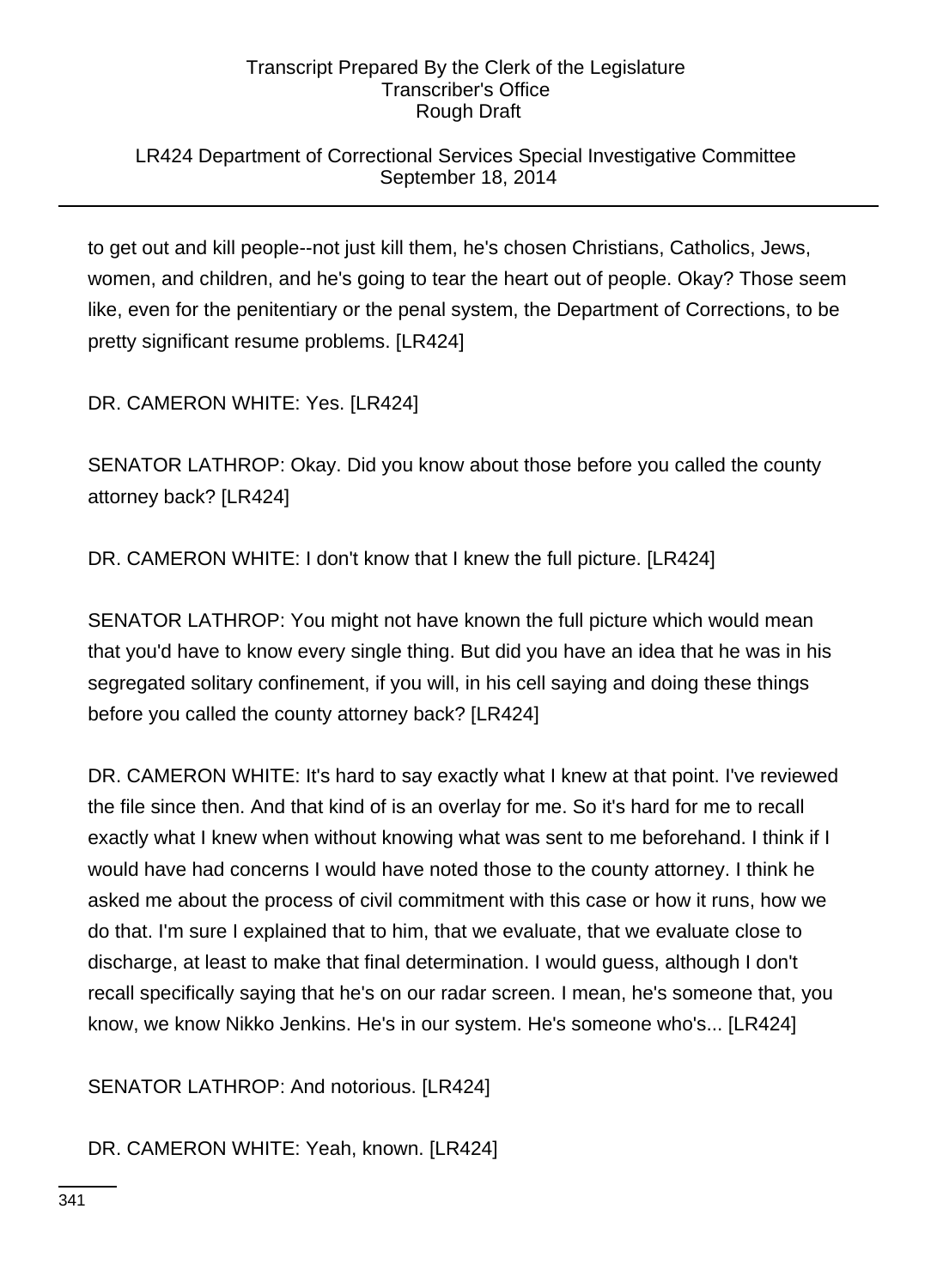# LR424 Department of Correctional Services Special Investigative Committee September 18, 2014

SENATOR LATHROP: So he is...the first communication from the county attorney, isn't that coming to you in the form of an e-mail? [LR424]

DR. CAMERON WHITE: I don't recall. It may have. [LR424]

SENATOR LATHROP: Yeah. It's kind of important because I think it came in the form of an e-mail and it came with attachments and the attachments were Nikko Jenkins' letters to the county attorney. Does that sound familiar to you? [LR424]

DR. CAMERON WHITE: The letter may have been scanned. I don't know when I saw that. Do you have that in attachments? [LR424]

SENATOR LATHROP: I'm going to try to find it for you. So perhaps that was sent to you by Weilage after your first conversation with the county attorney. [LR424]

DR. CAMERON WHITE: Yes. Are you looking at page 201? [LR424]

SENATOR LATHROP: Yeah. [LR424]

DR. CAMERON WHITE: Yeah, if I could review that. [LR424]

SENATOR LATHROP: Sure. [LR424]

DR. CAMERON WHITE: Yes. It looks Mark Weilage...pardon me, Mark Weilage sent this to myself, George Green, Kathy Blum on February 27. It looks like actually it was originally e-mailed from Richard Smith to Dr. Weilage. [LR424]

SENATOR LATHROP: Okay. So I'm mistaken in the sequence of events. You talk to the county attorney and then you bring Weilage in to...I think you send him a text or an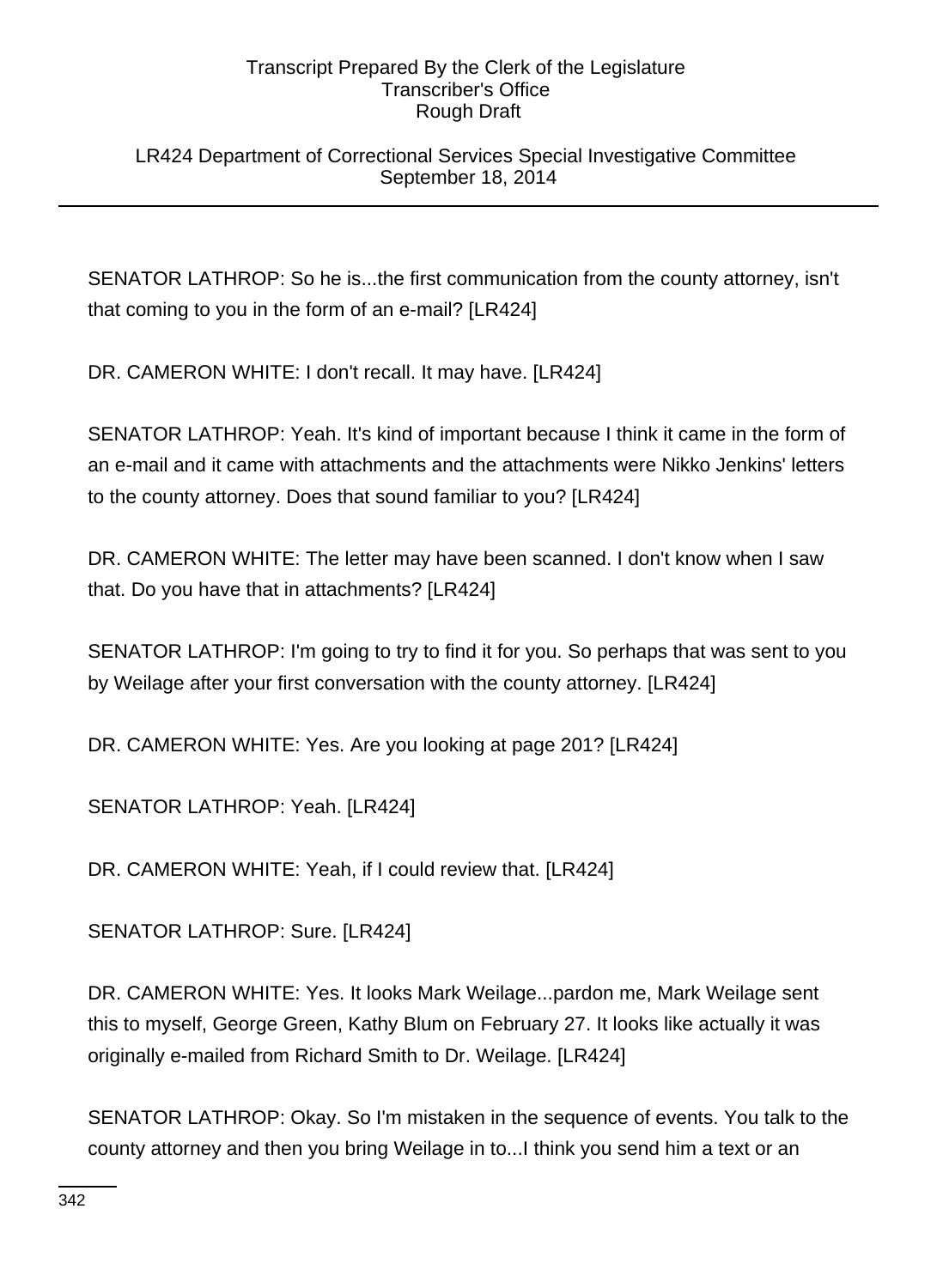LR424 Department of Correctional Services Special Investigative Committee September 18, 2014

e-mail or something that said I want you to follow up with the county attorney. [LR424]

DR. CAMERON WHITE: Yeah. I believe that's the sequence, yes. [LR424]

SENATOR LATHROP: So tell me if you had a conversation with the county attorney and you told him, oh, this is something we normally do at the end of a sentence, what was left to discuss? What did you want Weilage to accomplish when he called the county attorney or followed up with him? [LR424]

DR. CAMERON WHITE: I wouldn't have the detailed information about the case or the working knowledge of having met with that person. So it would make sense that the head of mental health would follow up with that as the direct responsibility. [LR424]

SENATOR LATHROP: So the fact that we were still five months from the end of the sentence didn't mean that talking to county attorney was immaterial or irrelevant. It was still important to contact the county attorney and provide him with information regarding Jenkins. [LR424]

DR. CAMERON WHITE: Yeah, or follow up with him. Yeah, just to... [LR424]

SENATOR LATHROP: Did you know at that point in time that Jenkins was asking the Johnson County Attorney to commit him? [LR424]

DR. CAMERON WHITE: That may have been the letter. I'm not sure what was in the letter. [LR424]

SENATOR LATHROP: At some point do you pull up Jenkins' file, his mental health file? [LR424]

DR. CAMERON WHITE: I don't believe I did. [LR424]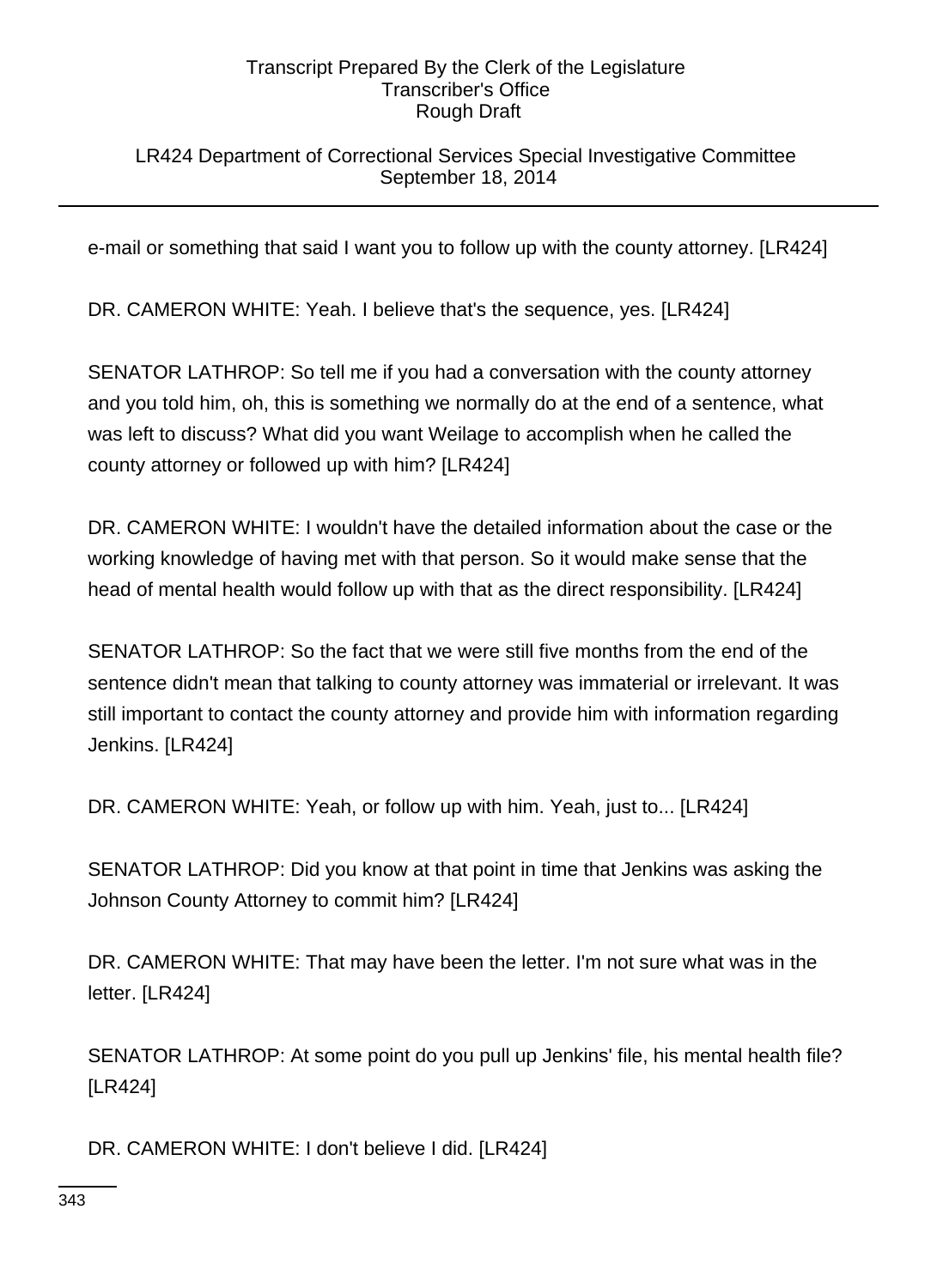LR424 Department of Correctional Services Special Investigative Committee September 18, 2014

SENATOR LATHROP: So you send Weilage off to deal with the county attorney and you don't remember if you ever looked at his file. [LR424]

DR. CAMERON WHITE: That's correct. [LR424]

SENATOR LATHROP: Did you expect Weilage to provide relevant information to the Johnson County Attorney concerning Jenkins and whether he is a suitable candidate for a civil commitment? [LR424]

DR. CAMERON WHITE: I think it was premature to make that determination five months out. But I think it was good to have a contact with Dr. Weilage. [LR424]

SENATOR LATHROP: Okay. Good to have a contact, but did you expect that he would share with the county attorney, the person charged with civil commitments in Johnson County, did you expect that Weilage would provide information to the county attorney that was relevant to the subject of whether Jenkins was the proper object of a civil commitment? [LR424]

DR. CAMERON WHITE: Yeah, I would expect that something like that would come up in conversation. [LR424]

SENATOR LATHROP: Okay, and so you might have thought it through, but even looking back in hindsight you can agree that it would have been Weilage's responsibility, given that you had delegated this job to him, to provide to the Johnson County Attorney all relevant information concerning Jenkins' mental status and his dangerousness. [LR424]

DR. CAMERON WHITE: Or at least an initial conversation, what could be shared. [LR424]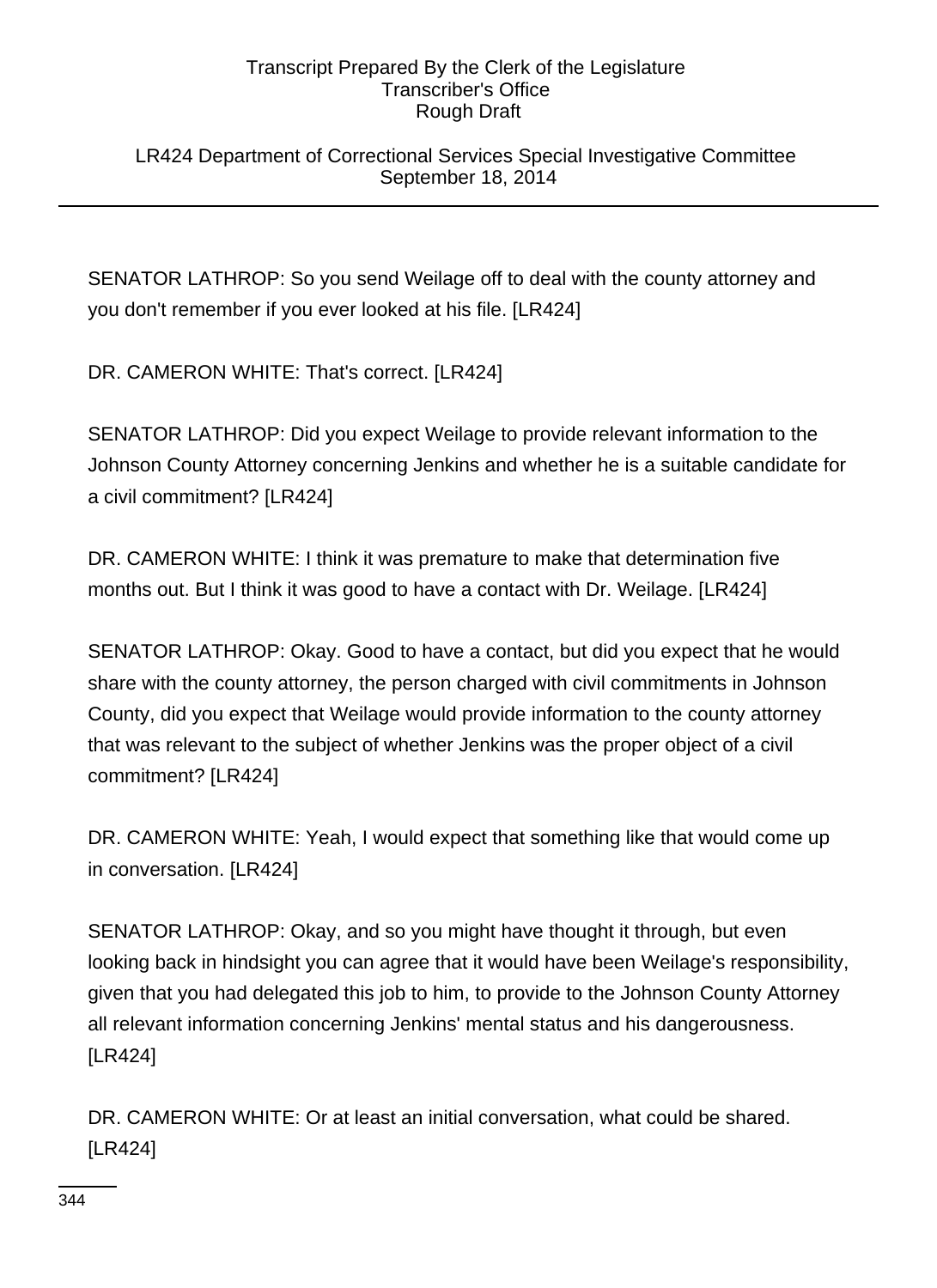LR424 Department of Correctional Services Special Investigative Committee September 18, 2014

SENATOR LATHROP: Okay. You didn't expect him to give him a nonanswer. [LR424]

DR. CAMERON WHITE: No, I would expect some real conversation. [LR424]

SENATOR LATHROP: And you would expect him to share the information in the mental health file. [LR424]

DR. CAMERON WHITE: Yes. [LR424]

SENATOR LATHROP: To include a report that was only three weeks old prepared by...and an assessment done by Dr. Baker that was only three weeks old. That would have been what you would expect Weilage to share with the Johnson County Attorney when he returned the call you directed him to return. [LR424]

DR. CAMERON WHITE: That would have been in the file. [LR424]

SENATOR LATHROP: And you would have expected him to disclose that to the Johnson County Attorney. Is that true? [LR424]

DR. CAMERON WHITE: At that point, I don't know that he would disclose the report if there were... [LR424]

SENATOR LATHROP: Well, let me put it differently. The report that was only three weeks old at the time you asked Dr. Weilage to get back to the county attorney...look, you didn't expect him to call the Johnson County Attorney and repeat what you just told him, right? [LR424]

DR. CAMERON WHITE: Right. [LR424]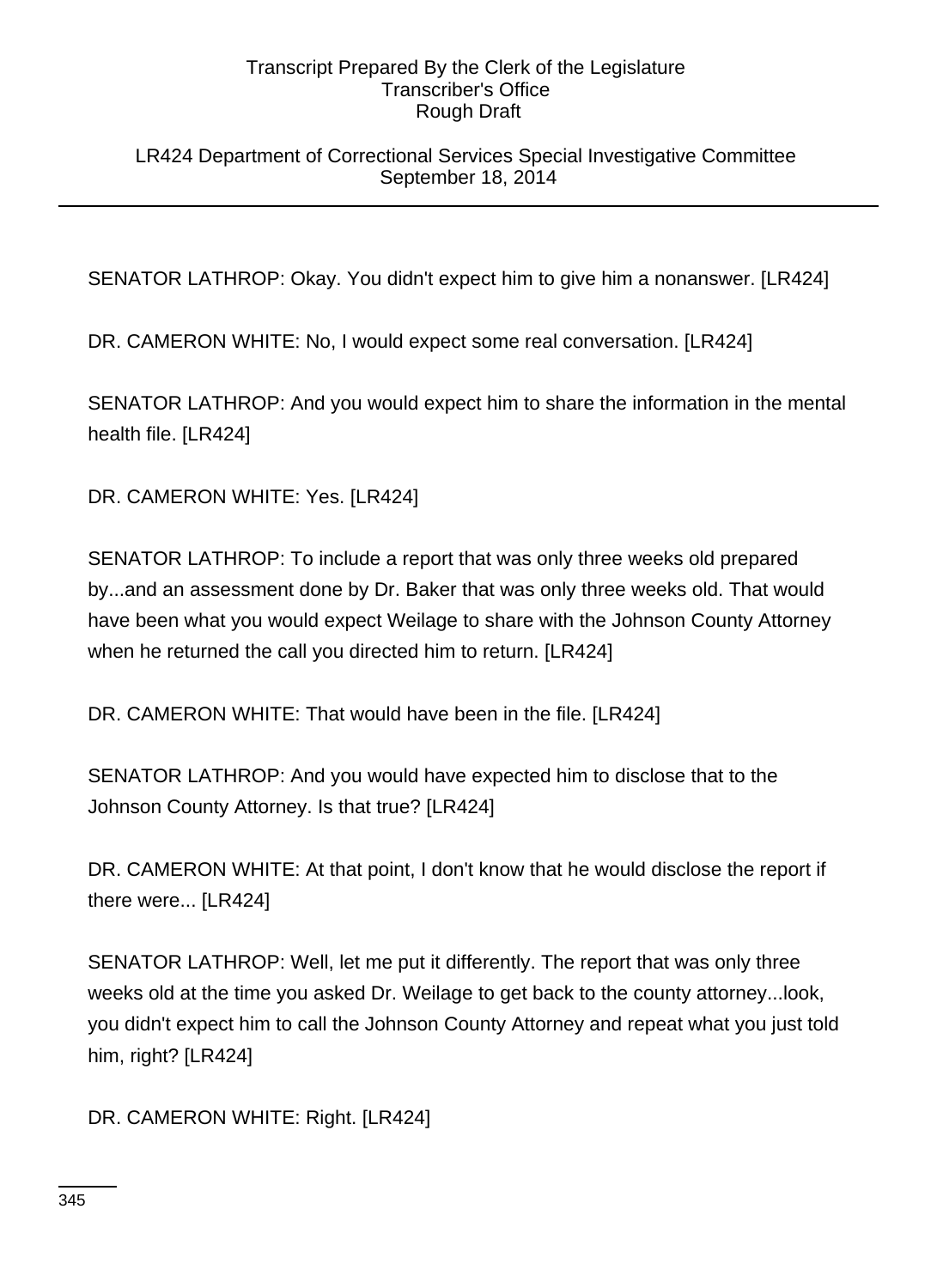LR424 Department of Correctional Services Special Investigative Committee September 18, 2014

SENATOR LATHROP: You expected him to do something. [LR424]

DR. CAMERON WHITE: Sure. [LR424]

SENATOR LATHROP: And the "do something" would be: call, get yourself informed, and call and share whatever information might be relevant to a civil commitment. [LR424]

DR. CAMERON WHITE: Yeah. Report the status, yeah, in general terms, yeah. [LR424]

SENATOR LATHROP: Okay, and a report that's three weeks old by Jenkins' psychiatrist that says he is mentally ill, imminently dangerous, and should have a civil commitment, that would be something you would expect Weilage to report to the Johnson County Attorney. Isn't that true? [LR424]

DR. CAMERON WHITE: Yes, or if we were considering pursuing a commitment, something like that. [LR424]

SENATOR LATHROP: Okay, but he should share it and then maybe they can coordinate the when and the how, but he should at least share that with the chief law enforcement officer in Johnson County. [LR424]

DR. CAMERON WHITE: Yes, the direction we're heading on the case, if there's those concerns, yeah. [LR424]

SENATOR LATHROP: Including the latest mental health medical. [LR424]

DR. CAMERON WHITE: Yes, that seems relevant. [LR424]

SENATOR LATHROP: Okay. Did you follow up with Weilage or did he ever come back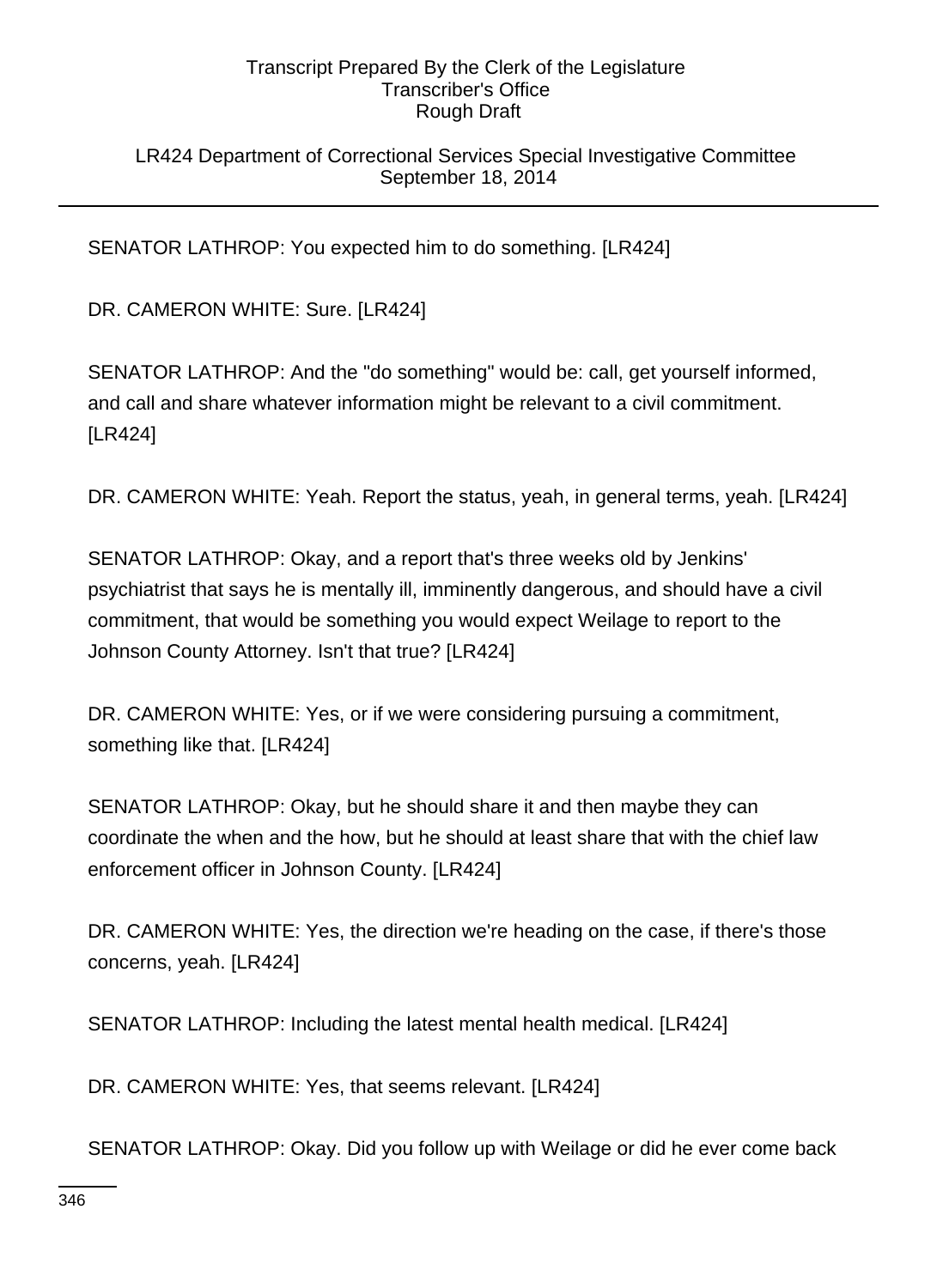# LR424 Department of Correctional Services Special Investigative Committee September 18, 2014

to you and say, let me tell you what I just told the county attorney? [LR424]

DR. CAMERON WHITE: I don't recall that I did follow up. [LR424]

SENATOR LATHROP: Okay. So you have no knowledge about whether...did you ever hear from the county attorney again in Johnson County? [LR424]

DR. CAMERON WHITE: I don't believe so. [LR424]

SENATOR LATHROP: And you had no follow-up with Weilage when it came to the county attorney's concern or inquiries regarding a civil commitment. Is that also true? [LR424]

DR. CAMERON WHITE: That's correct. [LR424]

SENATOR LATHROP: Okay. So now you have another...on the other front you have the Ombudsman's Office trying to get a hold of you. Is that right? [LR424]

DR. CAMERON WHITE: Yes. [LR424]

SENATOR LATHROP: And that actually starts out in a series of e-mails with an inquiry from James Davis to Dr. Kohl on or about February 25 of 2013. [LR424]

DR. CAMERON WHITE: Yes. I think there was...I thought there was maybe even a letter. I don't...maybe not, but some communication. [LR424]

SENATOR LATHROP: That letter from Dr. Kohl, or that e-mail, whether it was a letter or an e-mail, was then forwarded to you by Dr. Kohl. [LR424]

DR. CAMERON WHITE: Yes. I noticed on page 200 there's... [LR424]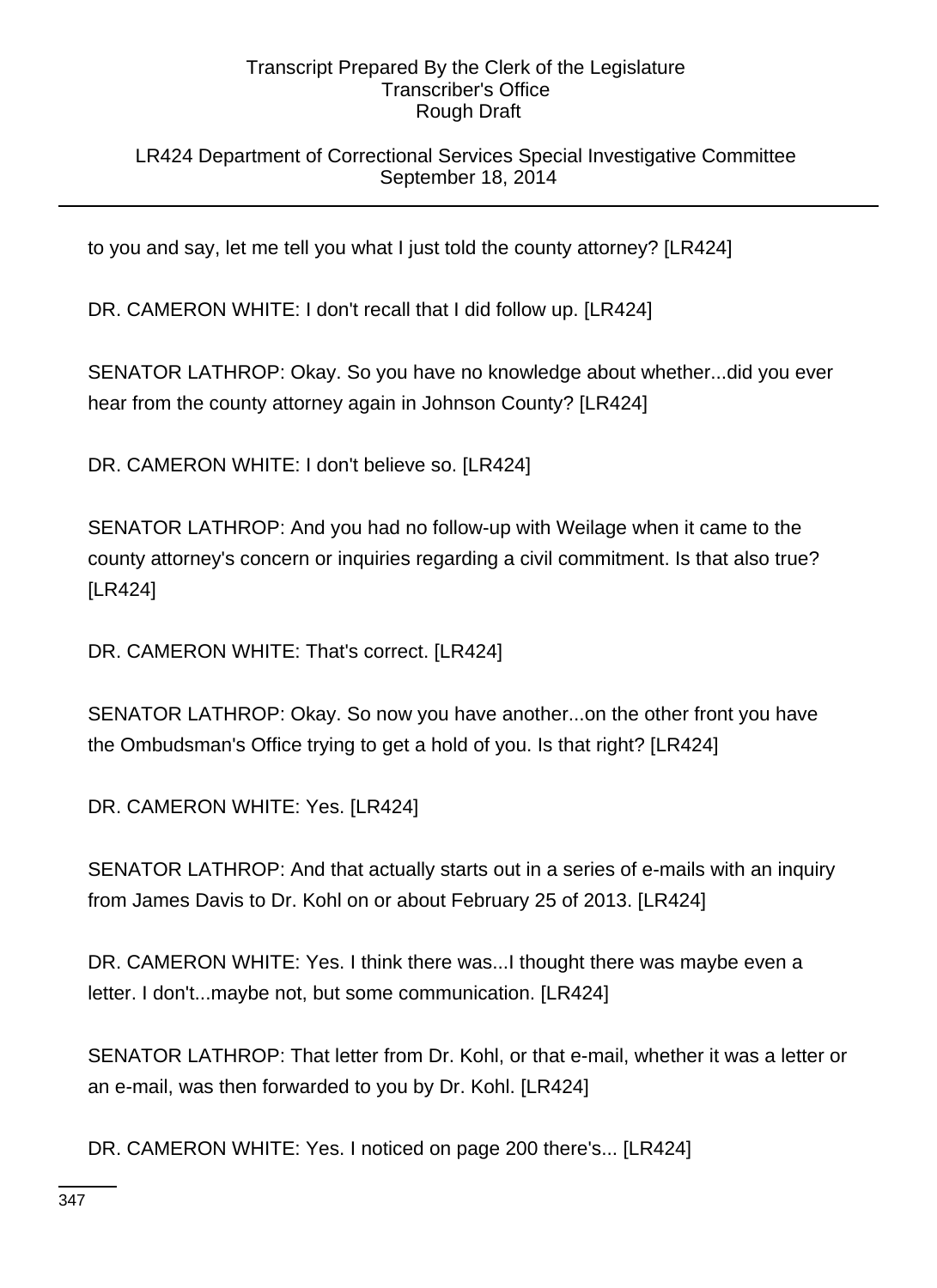LR424 Department of Correctional Services Special Investigative Committee September 18, 2014

SENATOR SEILER: 220. [LR424]

SENATOR LATHROP: Okay, on page 200, that's the beginning of the sequence of events that leads to the Ombudsman's concern landing on your doorstep, right? [LR424]

DR. CAMERON WHITE: Yes, I believe so. [LR424]

SENATOR LATHROP: So Kohl gets a letter from James Davis, which is found on page 200, and then he sends an e-mail, does he not? [LR424]

DR. CAMERON WHITE: Pardon me, which... [LR424]

SENATOR LATHROP: Or perhaps he...perhaps Davis is sending it to...I'm looking. [LR424]

DR. CAMERON WHITE: I think it's coming to Dr. Kohl, the one on page 200. [LR424]

SENATOR LATHROP: Okay. He sends it to Kohl. [LR424]

DR. CAMERON WHITE: Yeah. [LR424]

SENATOR LATHROP: And does Kohl forward that to you? [LR424]

DR. CAMERON WHITE: I'm sure he did, yes. [LR424]

SENATOR LATHROP: Okay, because it looks like, on... [LR424]

DR. CAMERON WHITE: Yeah, that was in the e-mail chain, it looks like. [LR424]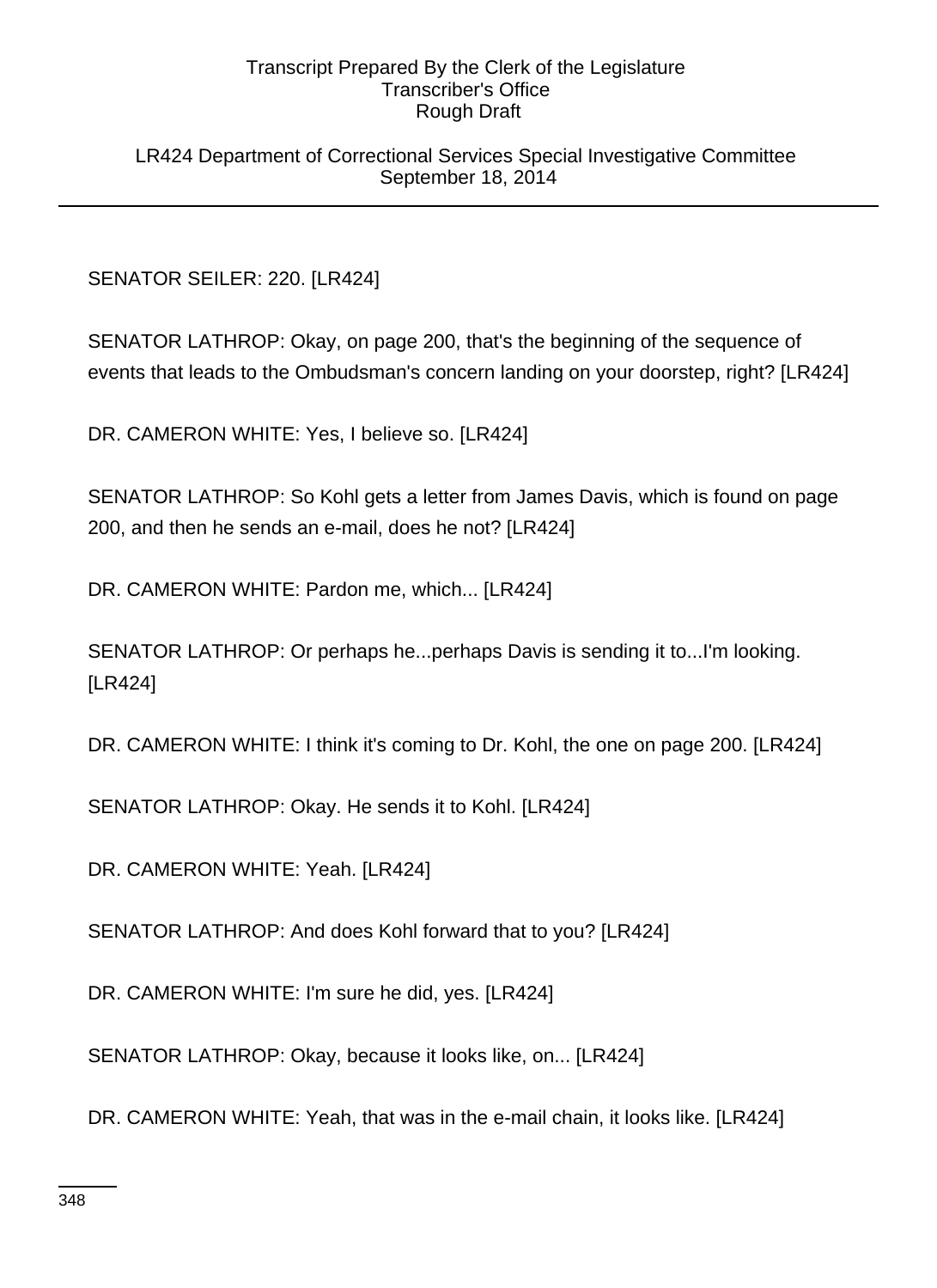# LR424 Department of Correctional Services Special Investigative Committee September 18, 2014

SENATOR LATHROP: It would have to be on the 25th of February, to the 26th, sometime in between you're provided with a copy and some inquiry from Dr. Kohl. [LR424]

DR. CAMERON WHITE: Um-hum, yes. [LR424]

SENATOR LATHROP: And you in turn direct that Dr. Weilage gather up a summary of prior behavioral health activity on this case, including contacts and treatment plans. [LR424]

DR. CAMERON WHITE: Yes. [LR424]

SENATOR LATHROP: Okay. Now I've got my first question for you. If you can, on your desktop computer, pull up Nikko Jenkins' mental health records, why would you send Weilage or send anybody off to do what you could do with a couple of keystrokes? [LR424]

DR. CAMERON WHITE: I probably had a million things going on and it was probably easier for me to delegate that. [LR424]

SENATOR LATHROP: Did you expect him to bring you documents? [LR424]

DR. CAMERON WHITE: Oh, if I could review the e-mail quickly. [LR424]

SENATOR LATHROP: Certainly. That's on 199. [LR424]

DR. CAMERON WHITE: Yes. In response to your question, it looks like what I asked for and my intention there was a summary, not necessarily an original document,... [LR424]

SENATOR LATHROP: Okay. [LR424]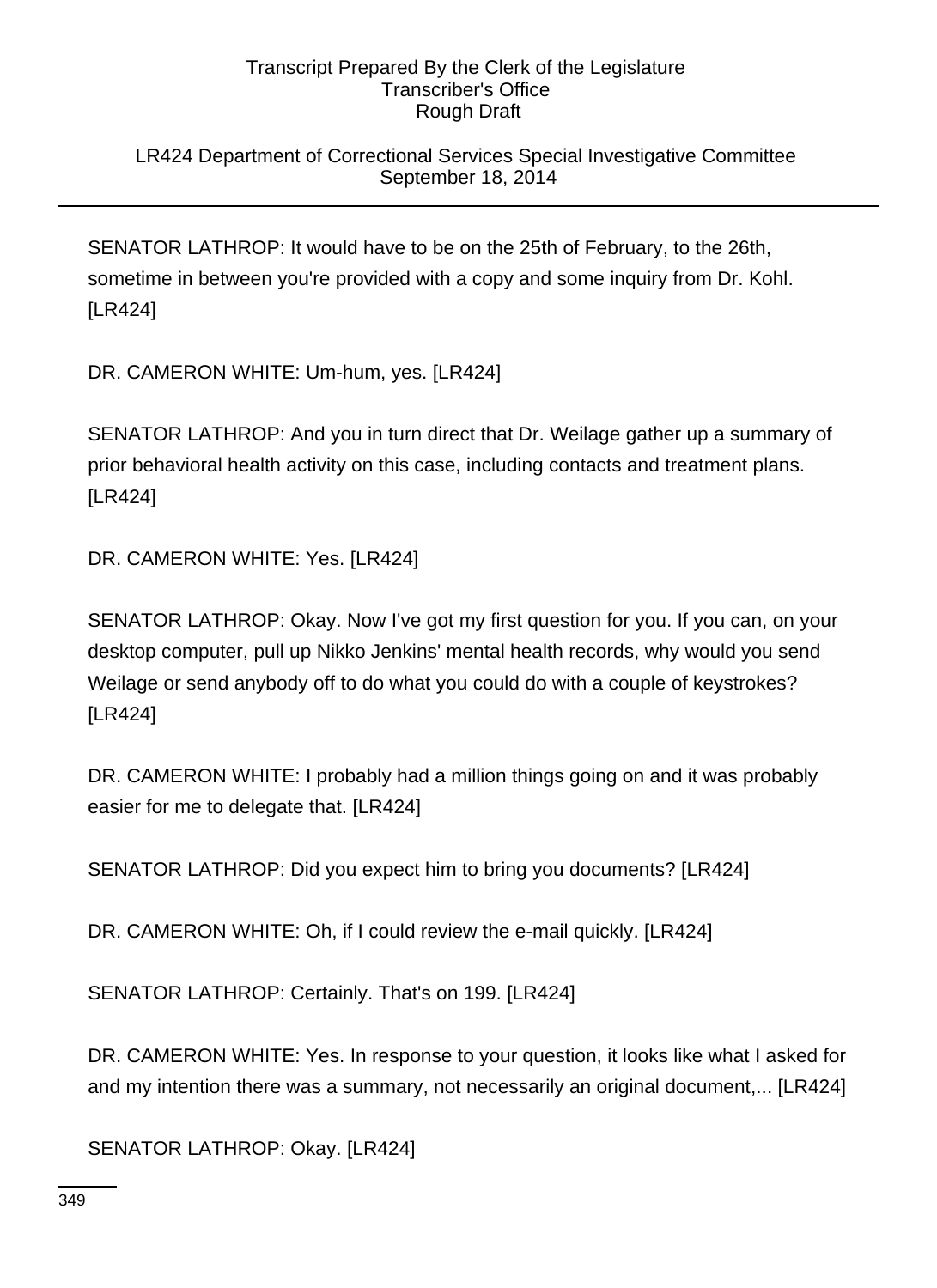LR424 Department of Correctional Services Special Investigative Committee September 18, 2014

DR. CAMERON WHITE: ...looking for a summative document. [LR424]

SENATOR LATHROP: Okay. And you also indicate there, I know you have done assessment and met with him over time. So you already knew that before the Ombudsman has tried to get a hold of you. [LR424]

DR. CAMERON WHITE: Yes, I must have. [LR424]

SENATOR LATHROP: How did you know that? [LR424]

DR. CAMERON WHITE: I'm not sure actually. [LR424]

SENATOR LATHROP: He's a notorious guy and you stayed in touch with Weilage from time to time. [LR424]

DR. CAMERON WHITE: Yeah, we would meet. I mean, we meet regularly. We might meet every three weeks, something like that. [LR424]

SENATOR LATHROP: Did you know Dr. Baker was doing assessments? [LR424]

DR. CAMERON WHITE: I assumed that she was meeting with him. I don't know that I knew she...her work with him. As a case at Tecumseh, I know Dr. Baker likes to...well, would meet with people who made a suicide attempt. So he would certainly be on her watch list. So I would assume that. [LR424]

SENATOR LATHROP: Okay. Well, you had an idea that this guy was doing some strange things over in his cell. Am I right? [LR424]

DR. CAMERON WHITE: Yeah, I'm sure I was aware of some of that. [LR424]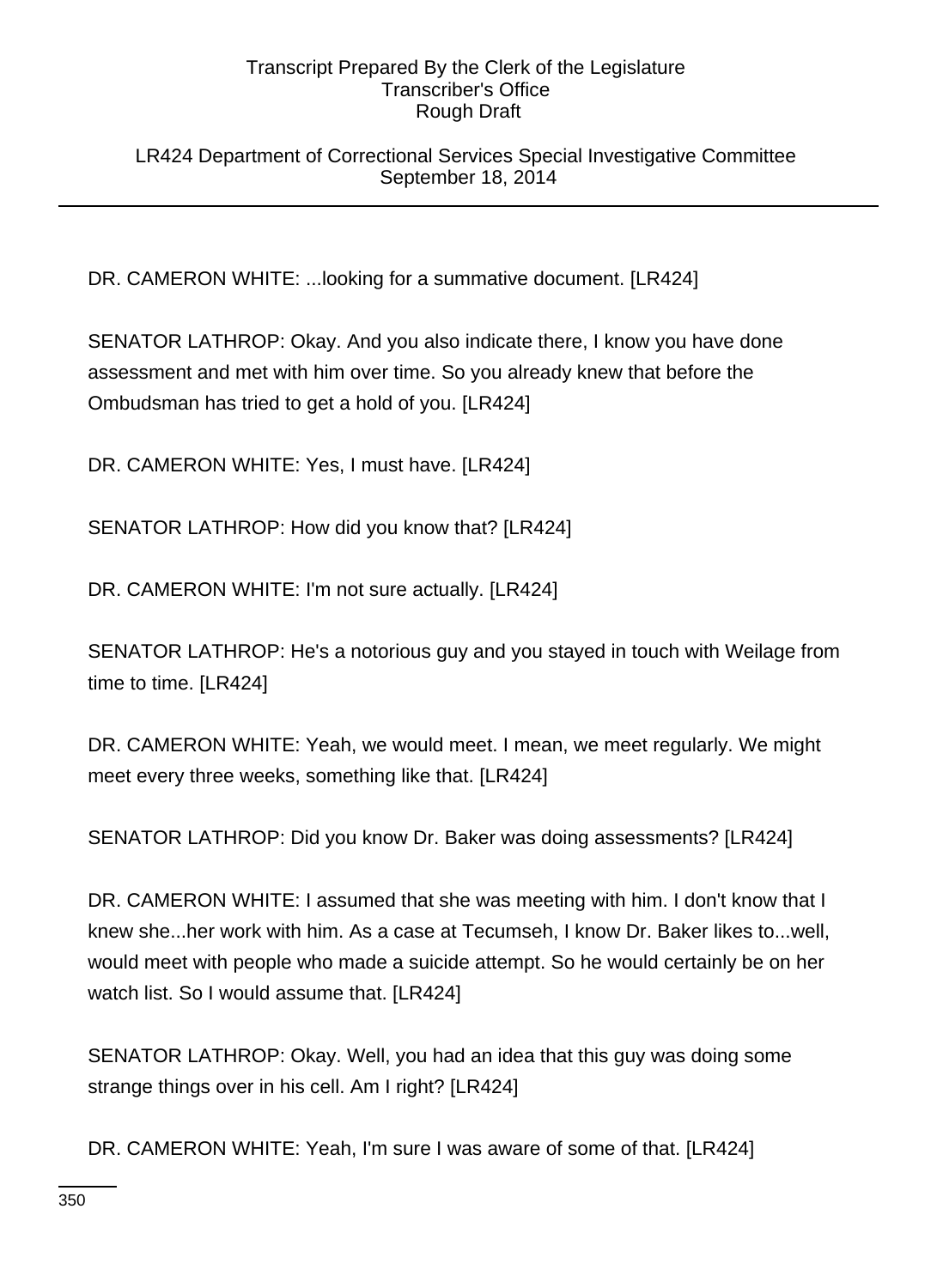LR424 Department of Correctional Services Special Investigative Committee September 18, 2014

SENATOR LATHROP: Did you get any of his letters where he was pleading for a commitment and some mental healthcare? [LR424]

DR. CAMERON WHITE: Only the one that was e-mailed that I'm aware of. [LR424]

SENATOR LATHROP: Okay. So does Weilage provide you with some kind of a summary? [LR424]

DR. CAMERON WHITE: When we meet we discuss what's going on, yes. [LR424]

SENATOR LATHROP: How often did you meet with Mark Weilage? [LR424]

DR. CAMERON WHITE: Like I was saying, it could be every three weeks, something like that. [LR424]

SENATOR LATHROP: Do you guys office in the same building? [LR424]

DR. CAMERON WHITE: No, we don't. [LR424]

SENATOR LATHROP: You are in Lincoln at the penitentiary in the central office, is that what you call it? [LR424]

DR. CAMERON WHITE: Yeah, we're...the Department of Corrections central office is a building at the Regional Center campus. And that's where Dr. Kohl is located, myself, the director, central... [LR424]

SENATOR LATHROP: But not Weilage. [LR424]

DR. CAMERON WHITE: That's correct. He's officed at the penitentiary but covers a lot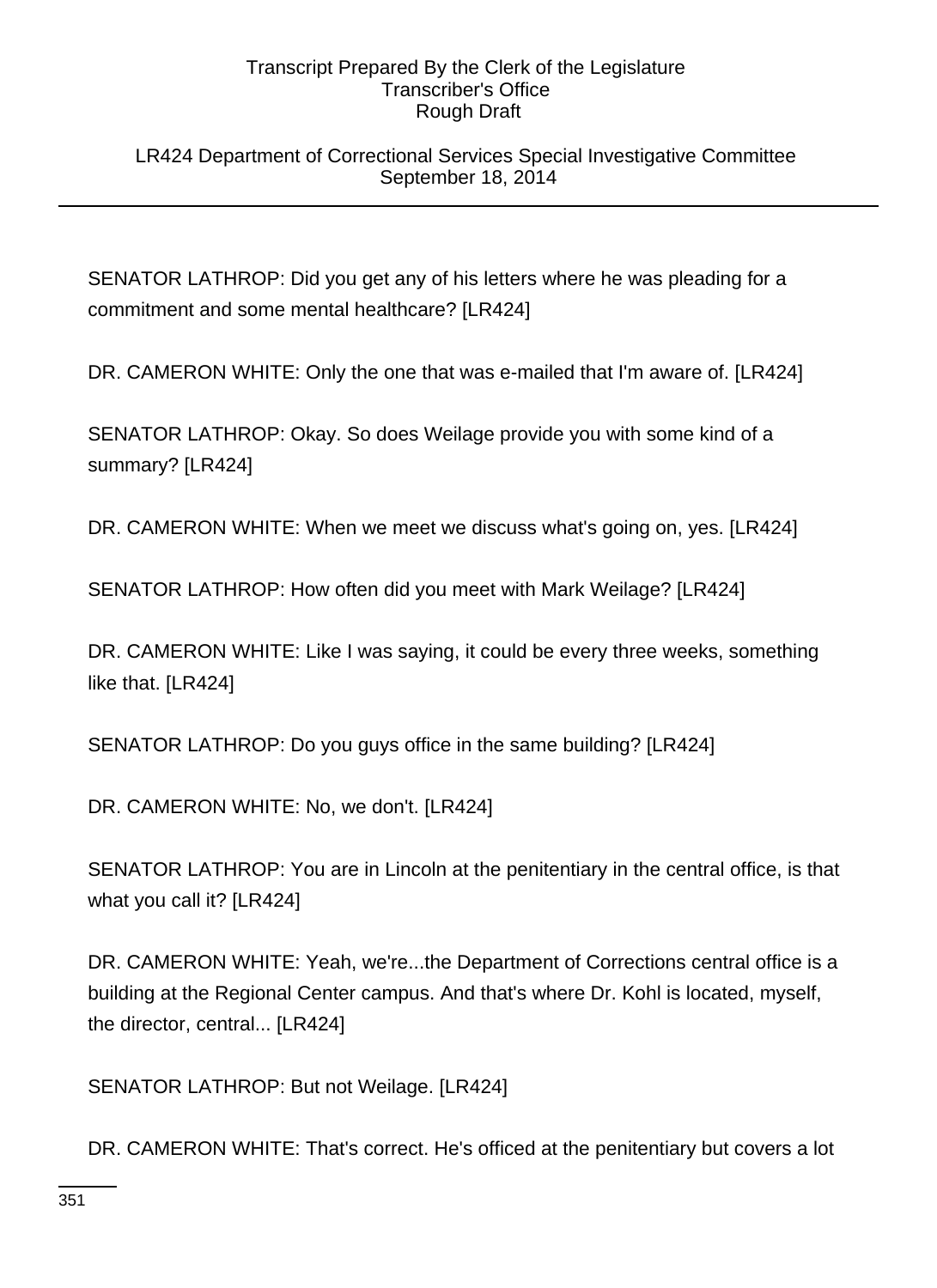LR424 Department of Correctional Services Special Investigative Committee September 18, 2014

of different areas and locations. [LR424]

SENATOR LATHROP: Okay. So there's a meeting on March 4 of 2013, right? [LR424]

DR. CAMERON WHITE: Yes. [LR424]

SENATOR LATHROP: And sometime prior to that you get a summary from Weilage. [LR424]

DR. CAMERON WHITE: I must have. I'm sure he did it, yes. [LR424]

SENATOR LATHROP: Before you went into that meeting, did you pull up the file on your desktop and look to see if there was a report from a psychiatrist? [LR424]

DR. CAMERON WHITE: Not that I recall. [LR424]

SENATOR LATHROP: Do you remember going to this meeting? [LR424]

DR. CAMERON WHITE: I remember that it was scheduled. I remember the intention of the meeting. [LR424]

SENATOR LATHROP: What do you remember the intention to be? [LR424]

DR. CAMERON WHITE: To discuss of the plan for Mr. Jenkins, kind of where we were at. I remember social work was invited to that meeting to talk about the social work perspective. [LR424]

SENATOR LATHROP: You remember inviting some lawyers? [LR424]

DR. CAMERON WHITE: No, but they very well could have been at the meeting.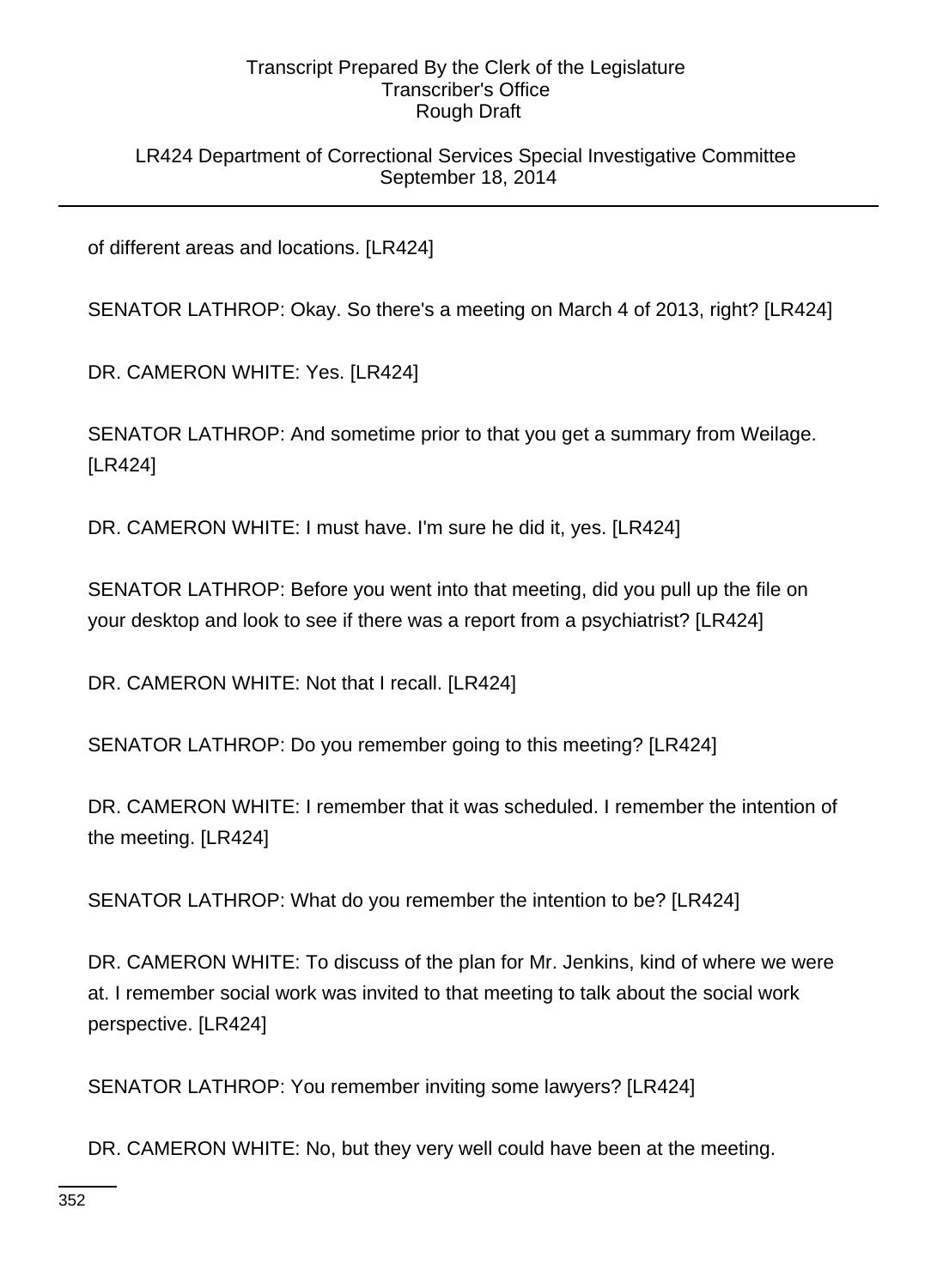LR424 Department of Correctional Services Special Investigative Committee September 18, 2014

[LR424]

SENATOR LATHROP: Do you remember them being at the meeting? [LR424]

DR. CAMERON WHITE: No, I don't. [LR424]

SENATOR LATHROP: Do you remember having a conversation with Dr. Weilage before you went into that meeting? You were here just a couple minutes ago when he talked about having a meeting with you before the meeting. [LR424]

DR. CAMERON WHITE: No, I don't. [LR424]

SENATOR LATHROP: You don't. [LR424]

DR. CAMERON WHITE: And I don't know that I would. I mean... [LR424]

SENATOR LATHROP: Not saying it didn't happen. [LR424]

DR. CAMERON WHITE: No, I'm not saying it didn't happen. [LR424]

SENATOR LATHROP: Well, he also just told us a few moments ago that he shared with you that Baker had written a report that was only three weeks old and that she concluded in that report that Jenkins was mentally ill, that he was an imminent danger, and she said he possibly should be civilly committed in that report. Do you remember having a conversation with him about that? [LR424]

DR. CAMERON WHITE: No, I don't. [LR424]

SENATOR LATHROP: Do you remember reading it before you met with the Ombudsman or members of the Ombudsman's Office on March 4, 2013? [LR424]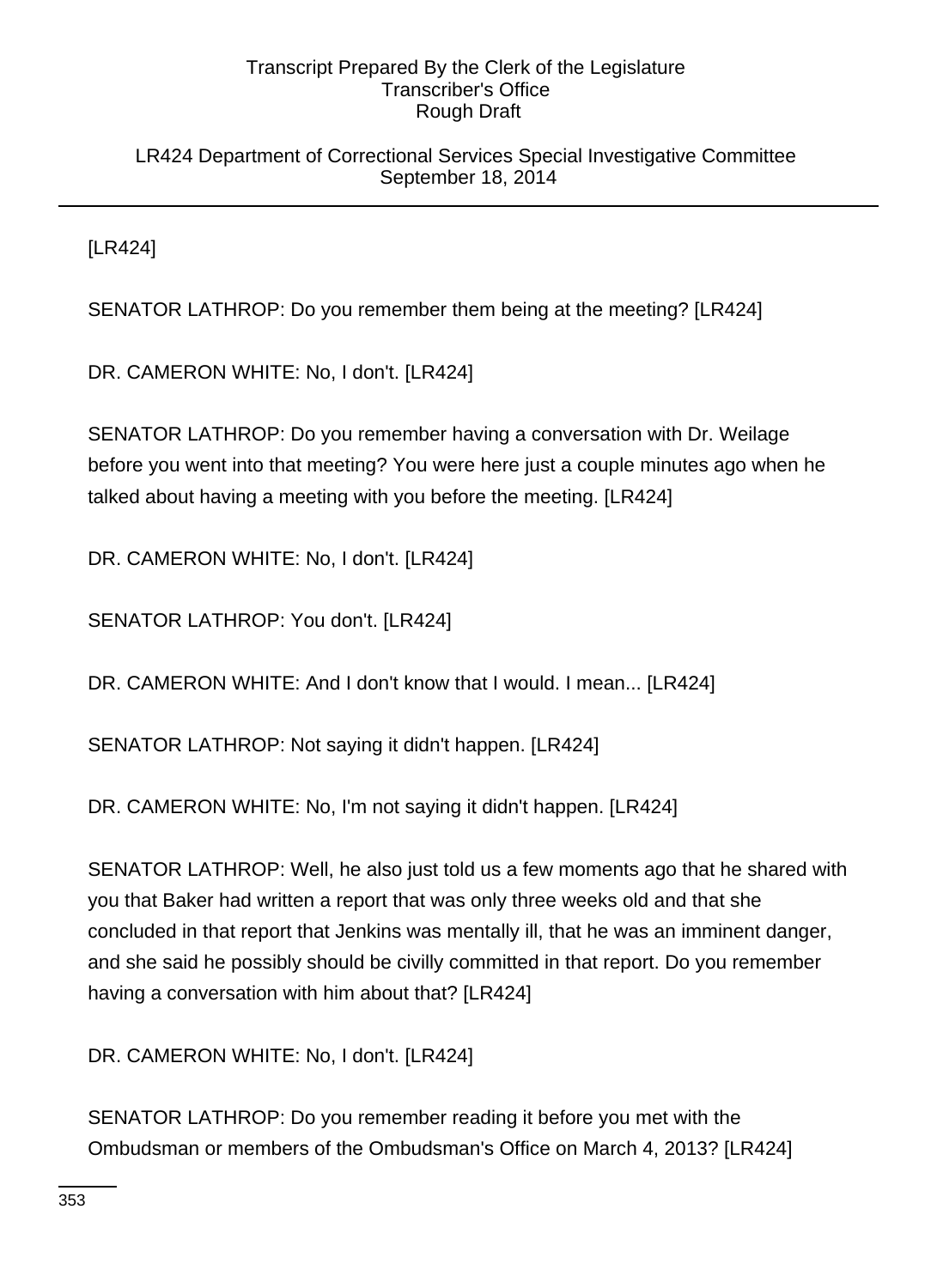LR424 Department of Correctional Services Special Investigative Committee September 18, 2014

DR. CAMERON WHITE: No, I don't. [LR424]

SENATOR LATHROP: Did you attend that meeting? [LR424]

DR. CAMERON WHITE: I believe I did. To be honest with you, I don't recall that meeting clearly. [LR424]

SENATOR LATHROP: Do you know if Bob Houston was there, the director? [LR424]

DR. CAMERON WHITE: I don't recall. I would assume he would have been there. [LR424]

SENATOR LATHROP: Do you remember one of the lawyers in the room, whoever came over from Corrections, one of the lawyers coming into the room and saying we're not talking about Nikko Jenkins' mental health? [LR424]

DR. CAMERON WHITE: No, I don't recall that. [LR424]

SENATOR LATHROP: Do you remember what was discussed? [LR424]

DR. CAMERON WHITE: I remember that some social work, that bringing Kathy Foster in to meet with Mr. Jenkins was discussed as part of the plan. That's what I remember from the meeting, that there would be follow-up with Kathy Foster; the director of social work would meet with Nikko Jenkins to see what his social work needs were. That's what I remember from the meeting. I don't remember specific conversations. [LR424]

SENATOR LATHROP: Dr. White, do you remember reading the report of Dr. Baker, the psychiatrist who wrote a report in February of 2013? [LR424]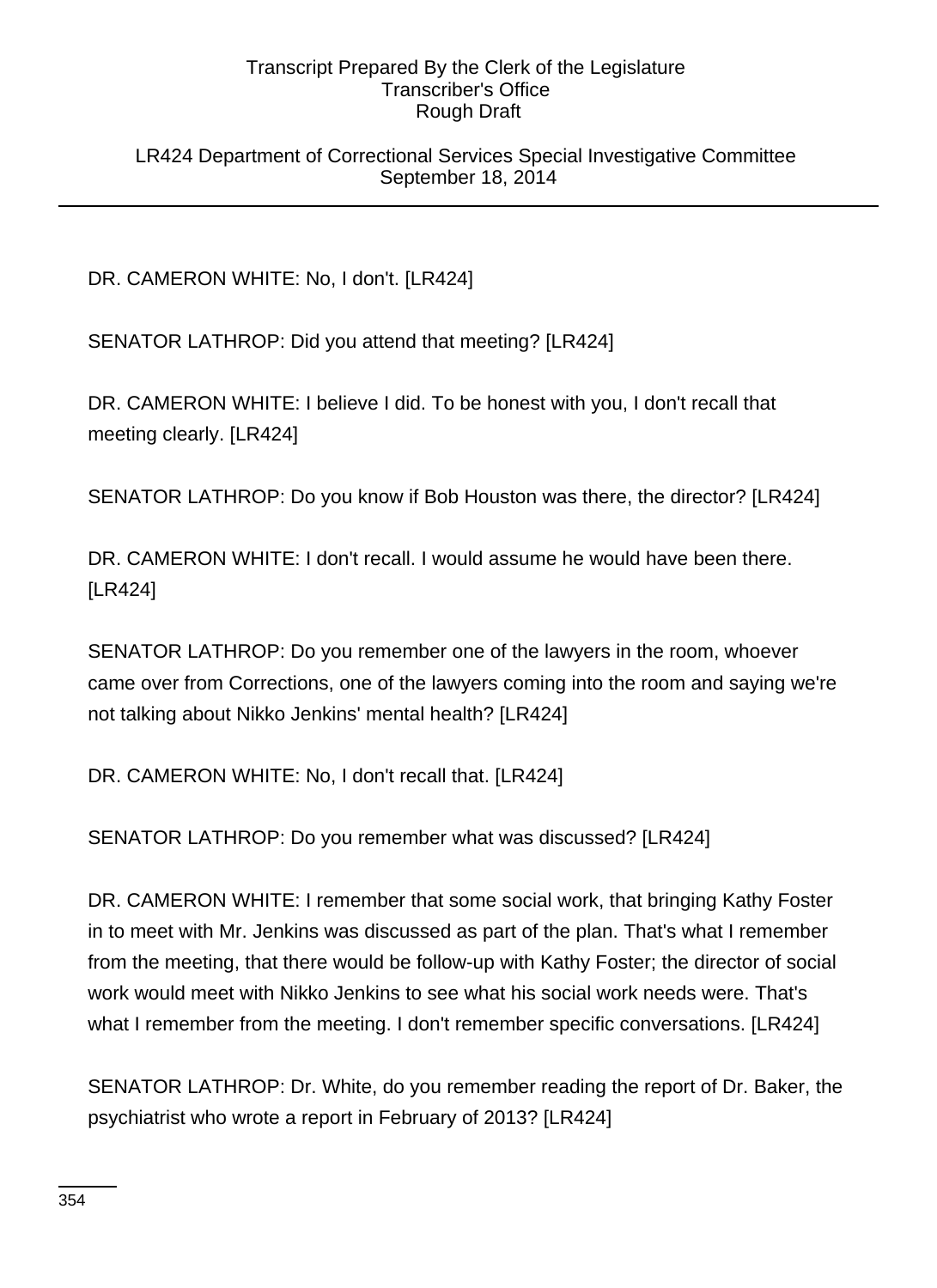# LR424 Department of Correctional Services Special Investigative Committee September 18, 2014

DR. CAMERON WHITE: When I reviewed the file later, I saw her notes and reports. [LR424]

SENATOR LATHROP: I'm sure you did. When was...when you say, when I reviewed the file later, what date are we talking about, or time frame? [LR424]

DR. CAMERON WHITE: That would have been probably September of 2013. [LR424]

SENATOR LATHROP: After some homicides? [LR424]

DR. CAMERON WHITE: Yes. [LR424]

SENATOR LATHROP: So after four murders in Omaha and Nikko Jenkins gets charged with them, you pulled his file up and read the report of Dr. Baker. [LR424]

DR. CAMERON WHITE: I read everything in the file. I believe the file was put together and it was sent to central office, so it was complete. [LR424]

SENATOR LATHROP: Well, it had always been available to you, at least everything from 2011 on, had always been available to you on your desktop, right? [LR424]

DR. CAMERON WHITE: Yes, I just mean the complete file that included the paper copies. [LR424]

SENATOR LATHROP: Okay. So you testified that you later looked at it and saw it at a later time. Is that the first time that you saw Dr. Baker's report or is there another opportunity before the homicides in Omaha where you would have seen Dr. Baker's February 2013 report? [LR424]

DR. CAMERON WHITE: I don't recall seeing it before. [LR424]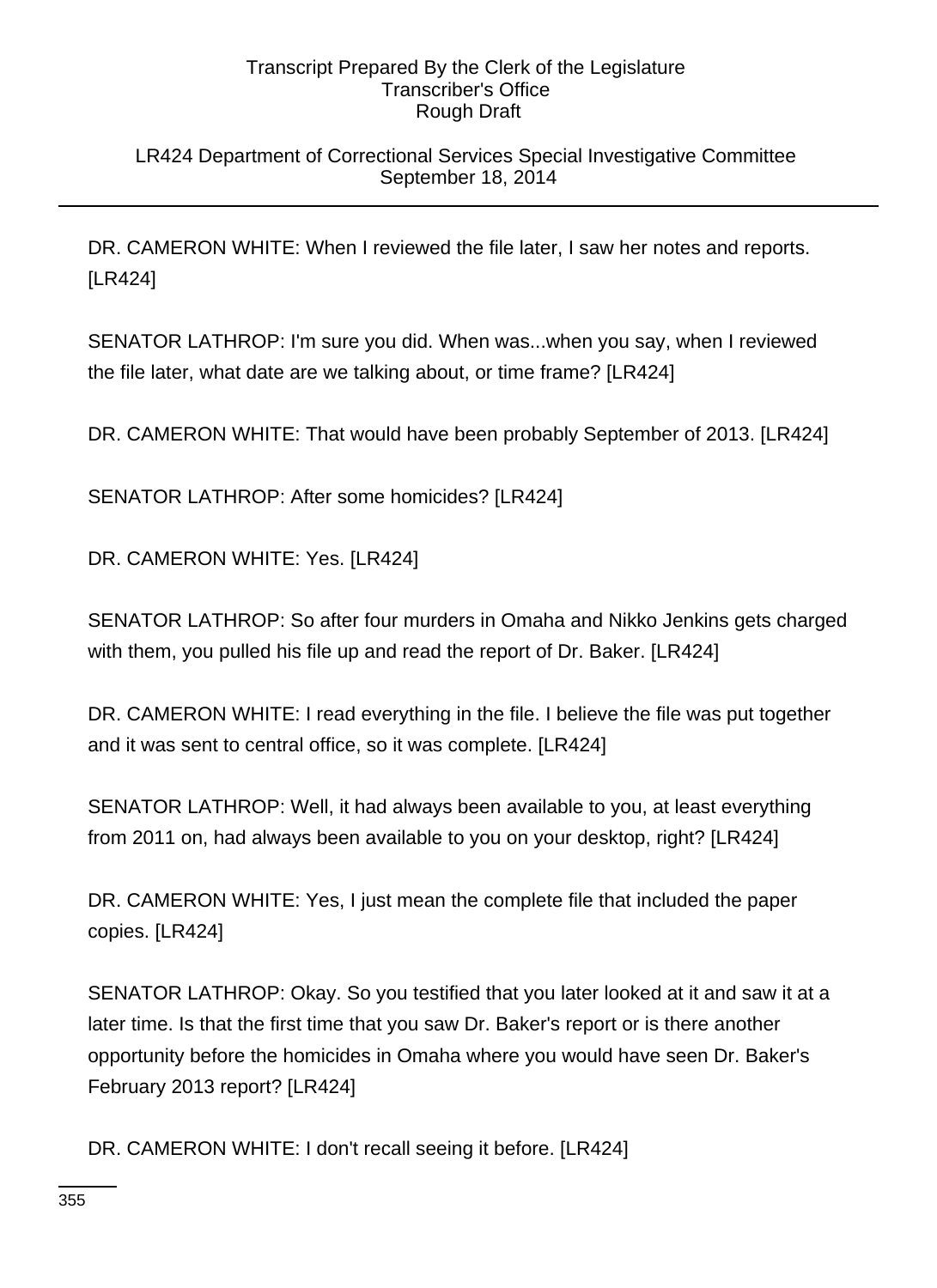LR424 Department of Correctional Services Special Investigative Committee September 18, 2014

SENATOR LATHROP: Do you remember anybody talking to you about it? [LR424]

DR. CAMERON WHITE: No, I don't. [LR424]

SENATOR LATHROP: So when Weilage, who was here just a moment ago, said that he talked to you about it and told you about it, that's not true. [LR424]

DR. CAMERON WHITE: I don't recall that conversation. [LR424]

SENATOR LATHROP: Okay, then it could have happened but you don't remember it. [LR424]

DR. CAMERON WHITE: It could have. I think I would have remembered that, but. [LR424]

SENATOR LATHROP: Now we run into a problem when somebody doesn't remember something. You know, it's kind of hard to...it's one of those things that's kind of hard to cross-examine, you know? I have to take you at your word, I think, when you tell me you don't remember. But Weilage clearly knew about Baker's report. [LR424]

DR. CAMERON WHITE: Sounds like it, yes. [LR424]

SENATOR LATHROP: Okay. And when he met with the ombudsmen who were trying to figure out what to do with this guy who had spent the last couple years in segregation, isolated for 23 hours a day, okay, and Senator Chambers, the Ombudsman's Office, and others are expressing concern and now we're going to have a meeting about it. And the Ombudsman is there and some other people from Corrections and Weilage knows about Baker's report. He may have a different conclusion, but he knows about it. And he knows the report says he's dangerous, he's mentally ill, and the guy probably should be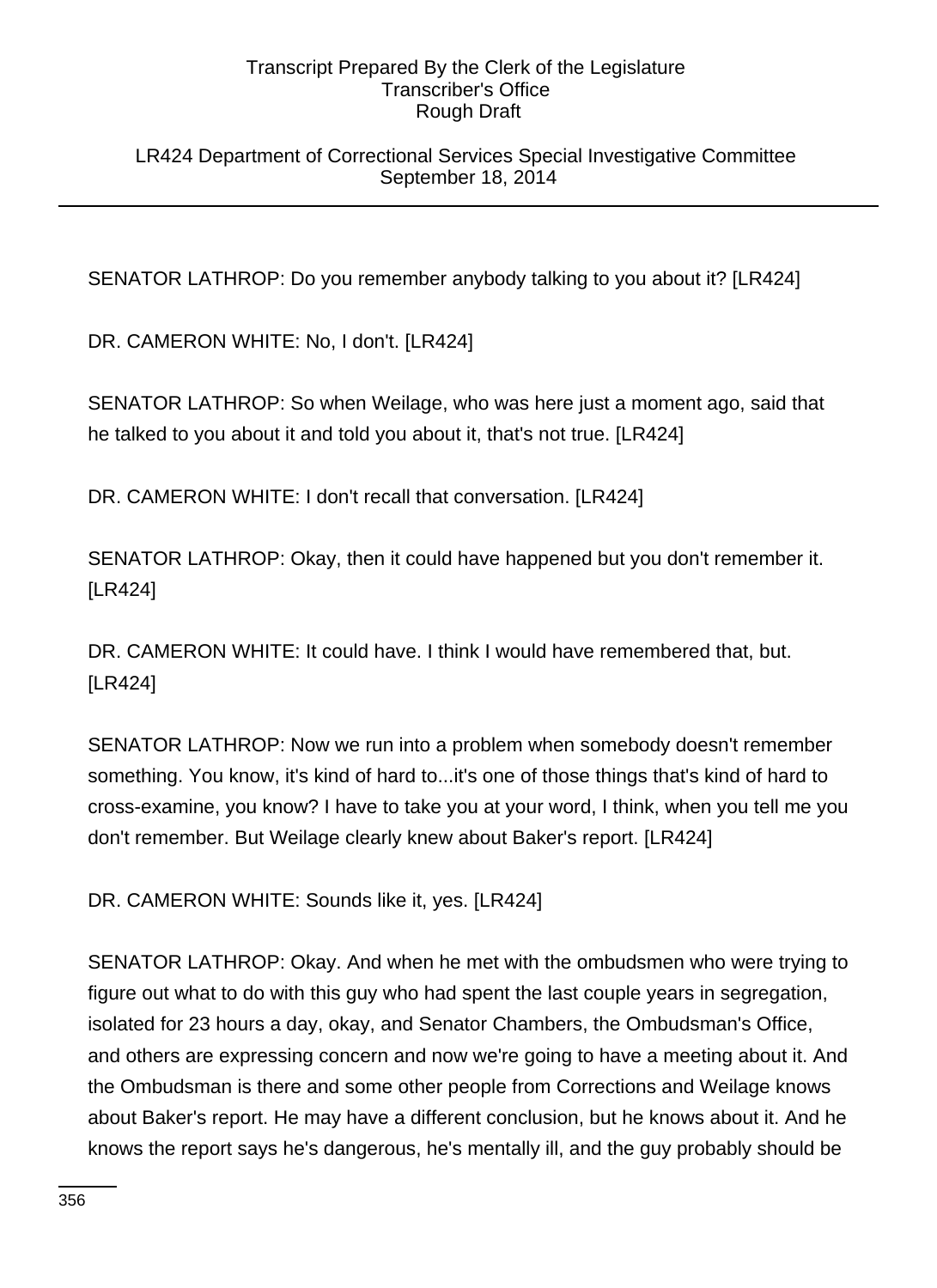# LR424 Department of Correctional Services Special Investigative Committee September 18, 2014

committed. Do you think he had a responsibility to disclose that in the meeting on March 4, 2013? [LR424]

DR. CAMERON WHITE: Yes, that would make sense. [LR424]

SENATOR LATHROP: And similarly, if you knew about it, you would have had the same duty. [LR424]

DR. CAMERON WHITE: Yes, if that's... [LR424]

SENATOR LATHROP: Okay. In other words, what are messing around trying to figure out how to get him over to violence prevention at the state pen when the guy need to be committed because he's doing crazy things and the psychiatrist thinks he should be committed. [LR424]

DR. CAMERON WHITE: Or at least all view points should be represented. [LR424]

SENATOR LATHROP: Right. [LR424]

DR. CAMERON WHITE: I think that's the fair... [LR424]

SENATOR LATHROP: And we're talking about the wrong thing if we're not talking about Baker's report and her conclusions that are only a few weeks old. [LR424]

DR. CAMERON WHITE: That's very current, yes. [LR424]

SENATOR LATHROP: And you're telling me you didn't know about it. [LR424]

DR. CAMERON WHITE: I don't recall. I don't recall seeing that report. [LR424]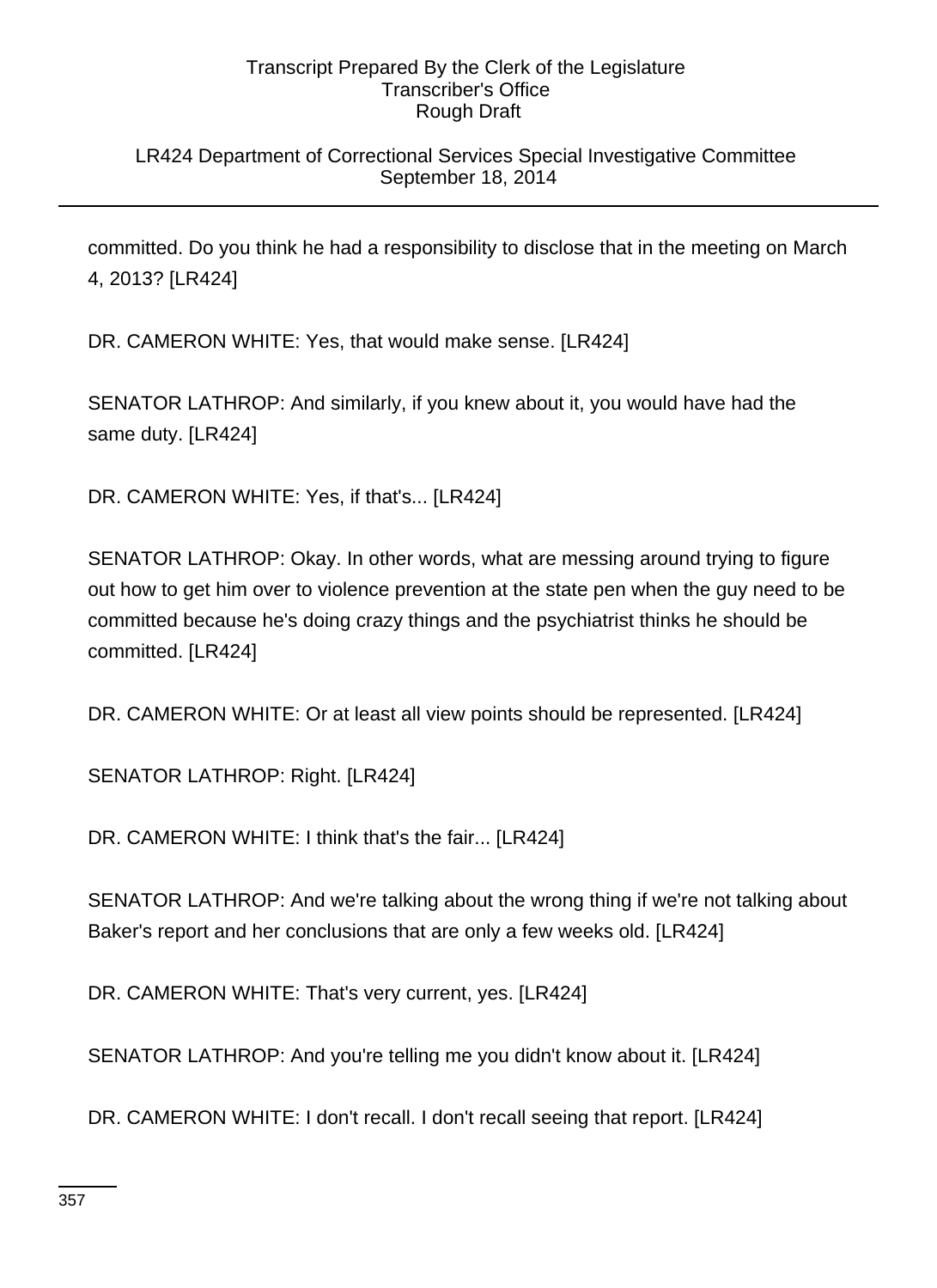# LR424 Department of Correctional Services Special Investigative Committee September 18, 2014

SENATOR LATHROP: Can you turn in that book to 222? And I genuinely appreciate that meetings can happen. They don't seem like they're something you need to remember. You go to many of them... [LR424]

DR. CAMERON WHITE: Yep. [LR424]

SENATOR LATHROP: ...and that you may not be able to remember everything today. But I do want to...this seems to be a follow-up to the March 4 meeting. You would agree with that? [LR424]

DR. CAMERON WHITE: Yeah, this looks like this was done on March 12. If I could just review this momentarily. [LR424]

SENATOR LATHROP: Certainly. And you can review the response, too, where you forward it on to Weilage. [LR424]

DR. CAMERON WHITE: Yeah, it looks like I sent an e-mail to Mark, which is the bottom one. [LR424]

SENATOR LATHROP: It's kind of hard because it looks like it was sent from your Verizon Wireless 4G DROID. [LR424]

DR. CAMERON WHITE: Well, that was I think Larry Wayne's response sent from the wireless there. [LR424]

SENATOR LATHROP: Okay. So can you tell who you were...obviously you're sending something to Mark, which would be Mark Weilage? [LR424]

DR. CAMERON WHITE: Yes, I'm sure that's Mark Weilage. [LR424]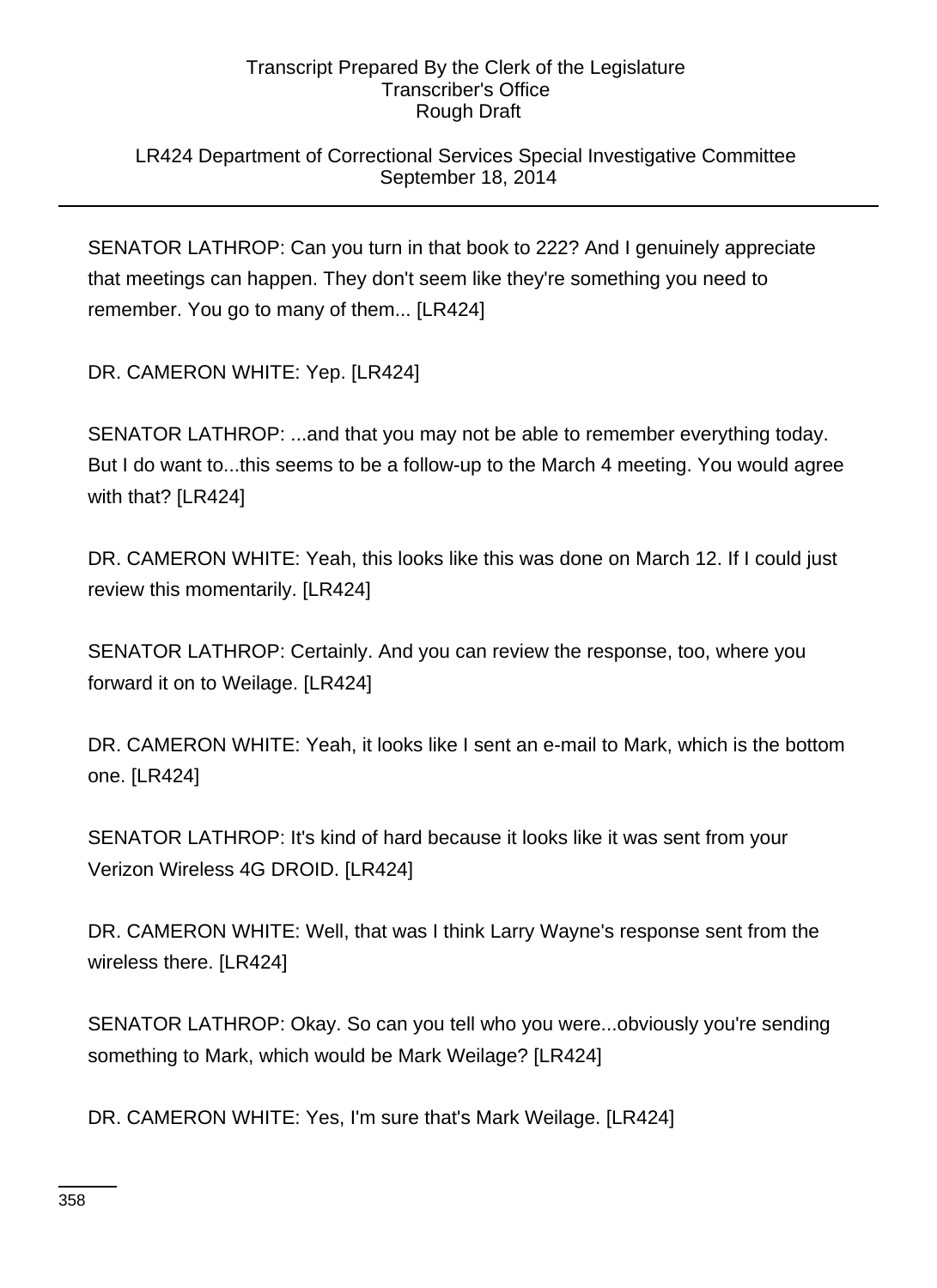# LR424 Department of Correctional Services Special Investigative Committee September 18, 2014

SENATOR LATHROP: And did you copy Larry Wayne? [LR424]

DR. CAMERON WHITE: Yeah, on top there. Yeah. [LR424]

SENATOR LATHROP: Okay. [LR424]

DR. CAMERON WHITE: Or wait a minute. No, that's Mark copied Larry Wayne on top it looks like. I guess I'm referring to the bottom half of the page where I see Mark, write Mark. I don't...can't tell the copy from that. [LR424]

SENATOR LATHROP: Okay. In any case, you write to Weilage. And can you... [LR424]

DR. CAMERON WHITE: Yeah. [LR424]

SENATOR LATHROP: Do we know the date? This looks like March 12, to me. But I can't tell. [LR424]

DR. CAMERON WHITE: I'm unable to tell the date. I'm sure it was somewhere around then. The record doesn't reflect when the e-mail was sent. It looks like Larry, I'm sure that's referring to Larry Wayne... [LR424]

SENATOR LATHROP: ...is fielding questions from the Ombudsman on Jenkins' case and his discharge planning. [LR424]

DR. CAMERON WHITE: Yes. [LR424]

SENATOR LATHROP: He's also getting questions such as: If he has a prior diagnosis of schizophrenia, why isn't he considered MI, mentally ill, now? [LR424]

DR. CAMERON WHITE: Uh-huh. [LR424]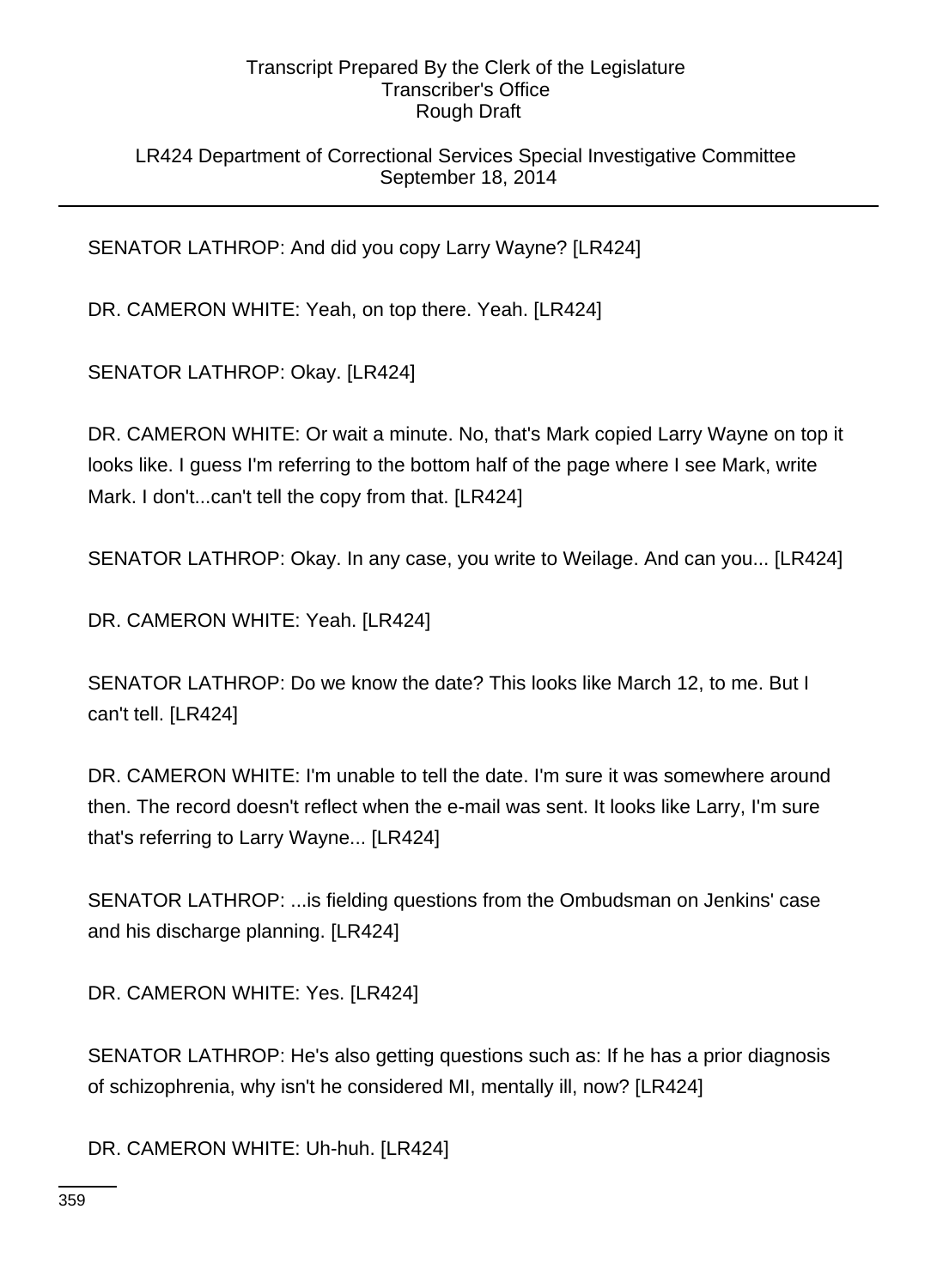LR424 Department of Correctional Services Special Investigative Committee September 18, 2014

SENATOR LATHROP: This is you writing? [LR424]

DR. CAMERON WHITE: Yes, that's correct. [LR424]

SENATOR LATHROP: My view is that we need to treat the symptoms that are currently presenting as opposed to those seen in the past. Please respond back to this e-mail or phone Larry with the latest details. Thanks. [LR424]

DR. CAMERON WHITE: Uh-huh. [LR424]

SENATOR LATHROP: When you said to Mark, please phone Larry with the latest details, who's the "Larry" we're talking about? [LR424]

DR. CAMERON WHITE: I believe that's probably Larry Wayne, deputy director. [LR424]

SENATOR LATHROP: Okay, and what did you expect that Weilage would do after having been given this task by you? The latest details, would that be the latest mental health details of Nikko Jenkins? [LR424]

DR. CAMERON WHITE: Yes, yes. [LR424]

SENATOR LATHROP: So that would have been an instruction to Mark to report to Larry Wayne, a deputy director, about the latest mental health status of Nikko Jenkins. [LR424]

DR. CAMERON WHITE: Uh-huh. [LR424]

SENATOR LATHROP: Yes? [LR424]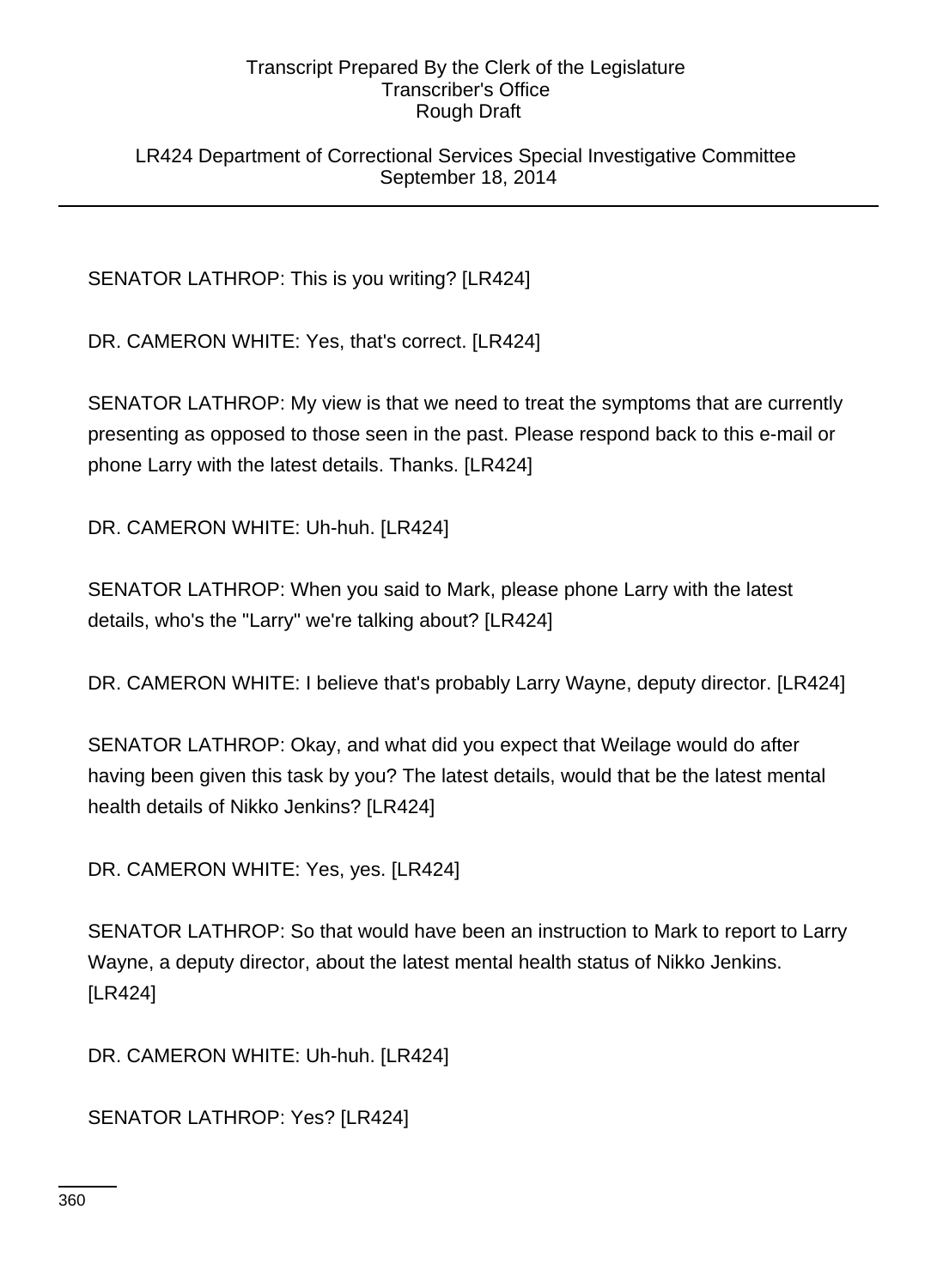LR424 Department of Correctional Services Special Investigative Committee September 18, 2014

DR. CAMERON WHITE: Yes. [LR424]

SENATOR LATHROP: Okay. I'm just trying to make a good record, no...yeah. [LR424]

DR. CAMERON WHITE: Pardon me. Yes, correct. [LR424]

SENATOR LATHROP: And so that would have necessarily involved Weilage advising Larry Wayne, the deputy director, that there is a report prepared by the psychiatrist at Tecumseh only a month old by the time this happens, or barely over a month old, that says he is mentally ill, imminent danger, and probably should be committed, yes? [LR424]

DR. CAMERON WHITE: Yes. [LR424]

SENATOR LATHROP: You would have expected, after instructing Weilage to advise Larry Wayne on the latest, that he would have shared that report and the information from Baker's assessment with Larry Wayne. [LR424]

DR. CAMERON WHITE: Yes. [LR424]

SENATOR LATHROP: Do you know if he ever did? [LR424]

DR. CAMERON WHITE: I don't know. [LR424]

SENATOR LATHROP: Did Larry Wayne ever come down the hall or otherwise approach you and say, I just got something from Weilage. Did you know that Baker did a, you know, wrote this report about the things that Jenkins is doing in his cell, concluded that he's mentally ill, that he's dangerous to...that he's dangerous, and that probably should be committed? Did Larry Wayne ever talk to you about that? [LR424]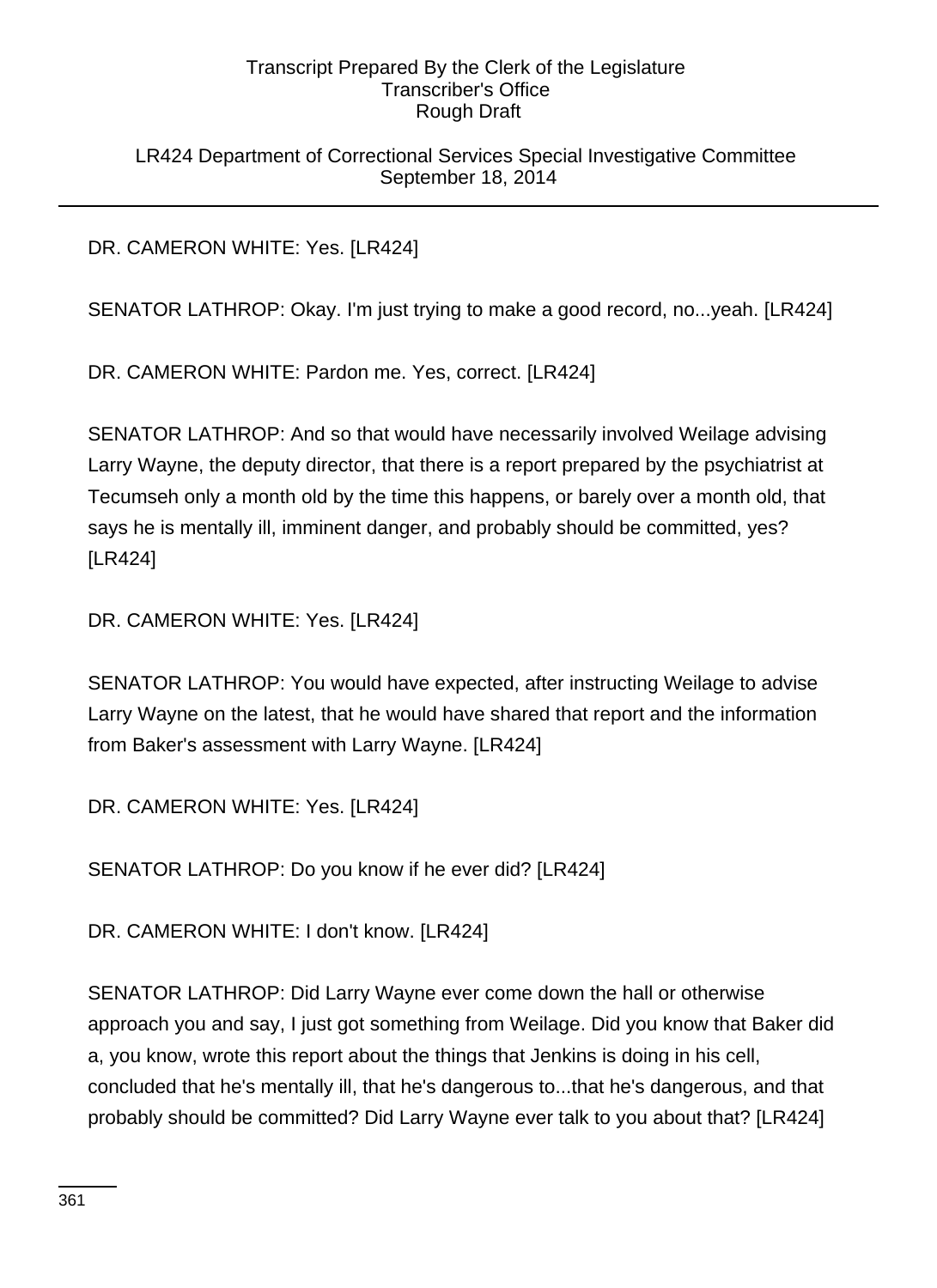LR424 Department of Correctional Services Special Investigative Committee September 18, 2014

DR. CAMERON WHITE: No. [LR424]

SENATOR LATHROP: When did...pardon me. Did Mark Weilage, whatever he sent to Larry Wayne, did he copy you? Is that what this is up above? [LR424]

DR. CAMERON WHITE: It looks like Mark responded back to Larry and copied me and Kathy Foster. That's all I know is what's here. [LR424]

SENATOR LATHROP: Okay. [LR424]

DR. CAMERON WHITE: I mean, I don't see any attachment. [LR424]

SENATOR LATHROP: Yeah, you don't. So it would appear from the document on page 222 that even though you told him to give him the latest, he gives him some paragraph that I'll talk about in just a second, not information about Baker's assessment that's like a month old. [LR424]

DR. CAMERON WHITE: This looks like the follow-up, yes. [LR424]

SENATOR LATHROP: Okay. And he says in here, and I'm going to talk to you or ask you a question about it, the same records from Douglas County basically said schizophrenia or malingering. I got to tell you, we had Dr. Oliveto in here and I think you sat through it. [LR424]

DR. CAMERON WHITE: Yes. [LR424]

SENATOR LATHROP: Did Dr. Oliveto ever say it's one or the other? No, he didn't. [LR424]

DR. CAMERON WHITE: No. No, he didn't. [LR424]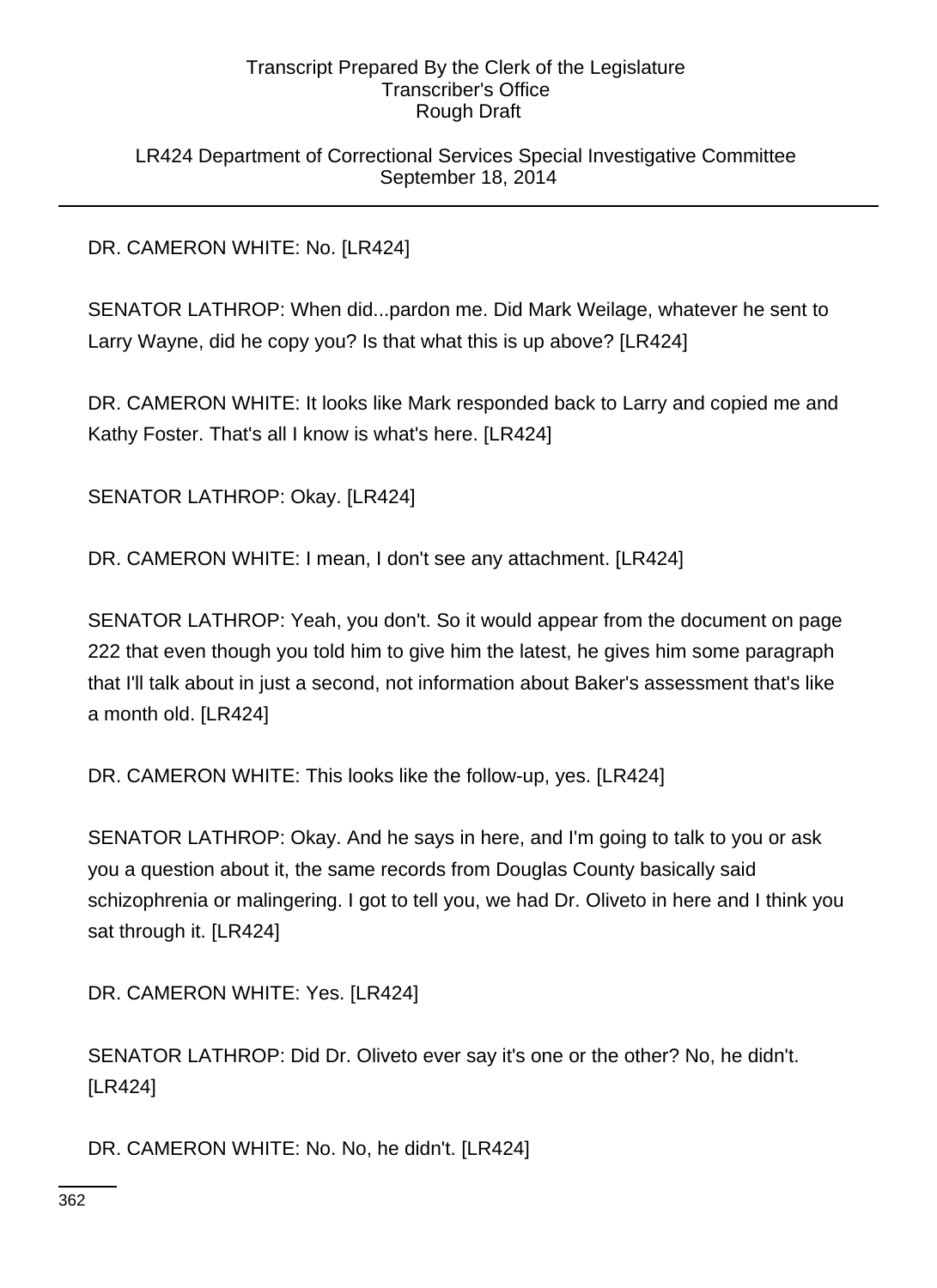LR424 Department of Correctional Services Special Investigative Committee September 18, 2014

SENATOR LATHROP: He was solid that it was a mental illness and not malingering. Would you agree with that? [LR424]

DR. CAMERON WHITE: Yes. [LR424]

SENATOR LATHROP: So this statement is a misstatement of the Dr. Oliveto records from the Department of Corrections...or, pardon me, from Douglas County Corrections. [LR424]

DR. CAMERON WHITE: Yes, from the testimony. [LR424]

SENATOR LATHROP: Dr. Baker even considered a malingering diagnosis. I'm just going to tell you. That might have been a consideration at one point, that perhaps he was saying some things and he had some access to diagnoses in addition to his psychosis. But the fact that the statement that Baker even considered it, it's an opportunity to tell you what Baker's conclusions are and he's focused on something Baker considered at one time and not her last report. [LR424]

DR. CAMERON WHITE: Yes. Uh-huh. [LR424]

SENATOR LATHROP: When he says, I do not consider him to be majorly mentally ill, is "majorly" a term that is often accompanied by mentally ill, or is he suggesting that he might be mentally ill, just not real bad? [LR424]

DR. CAMERON WHITE: Majorly mentally ill, or maybe even more correctly, major mental illness, is considered, generally speaking, more severe than other forms or conditions, so. [LR424]

SENATOR LATHROP: But you can have a mental illness without...and you might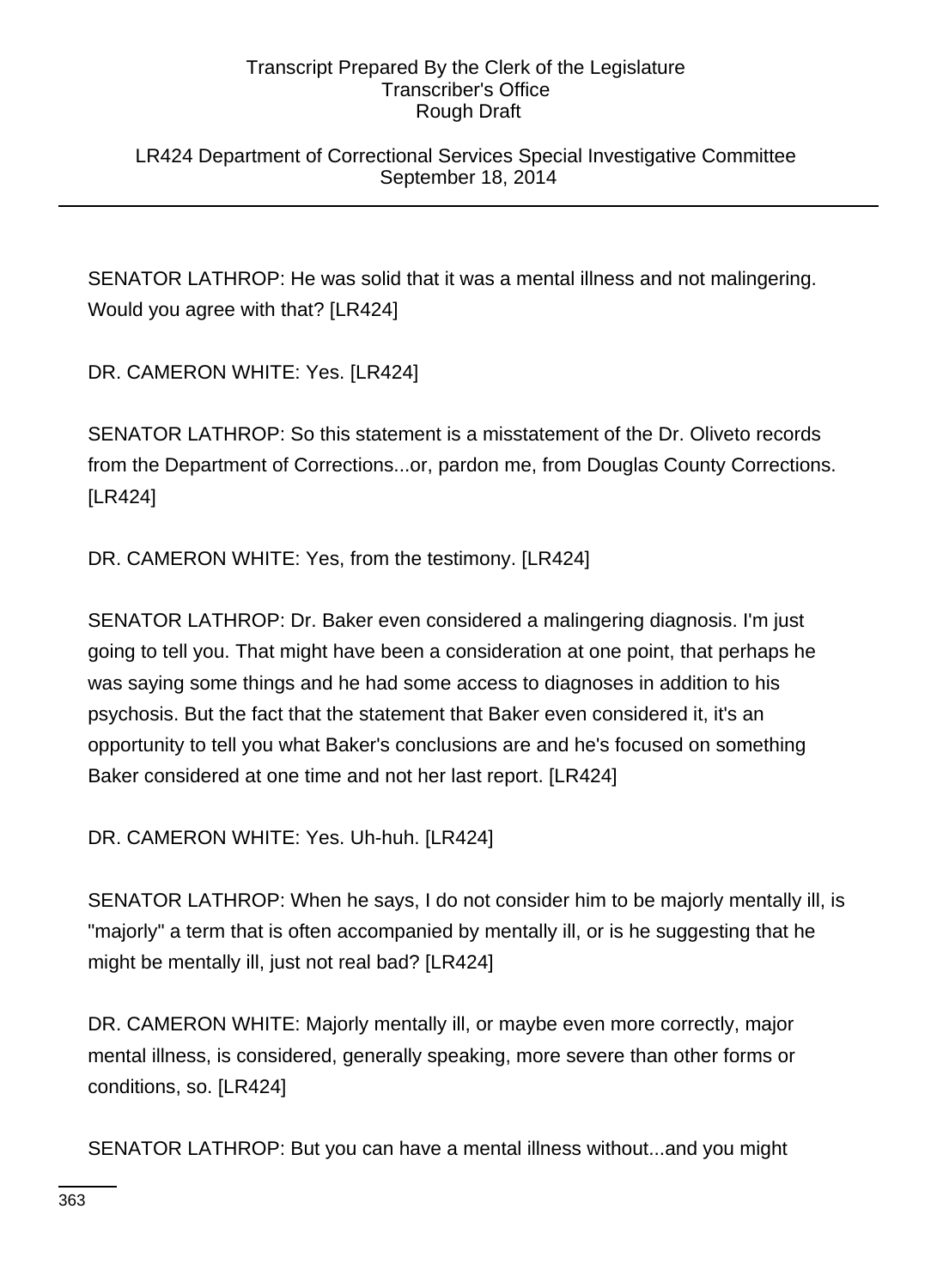# LR424 Department of Correctional Services Special Investigative Committee September 18, 2014

describe somebody as having a mental illness and not use the term or the word "major" in front of it. [LR424]

DR. CAMERON WHITE: That's right. [LR424]

SENATOR LATHROP: So is he telling us that this guy doesn't have a mental illness, or is telling us he might have a mental illness but it doesn't seem to me to be a big deal? [LR424]

DR. CAMERON WHITE: I think what Mark is saying there is that he does not consider him to have a major mental illness. And generally people think of that as schizophrenia, serious depression, major depression, something like that. [LR424]

SENATOR LATHROP: Then after you asked him to update...this is just mind-boggling to me. I mean, he's got a report. He knows there's a report that's a month old and he says, he appears focused on getting disability so he does not have to work and is suing the department for maltreatment. You know, did you ever go through and look at all of the things that he wrote asking for help? [LR424]

DR. CAMERON WHITE: Yes, I've reviewed his full file. [LR424]

SENATOR LATHROP: And you know what, for somebody who is involved in his care or at least involved in the people who are involved in his care or at least he looked at the file, for him to say that was Jenkins' focus. I mean, we could go through these. I've got them all right here. But he's like, I don't know, a good 25 of these notes coming out of his cell that are like: emergency, help me. I need mental healthcare. I'm going to get out and kill people. Wouldn't that have been his focus if he's got 25 of those letters in his file? [LR424]

DR. CAMERON WHITE: That's significant, yeah. [LR424]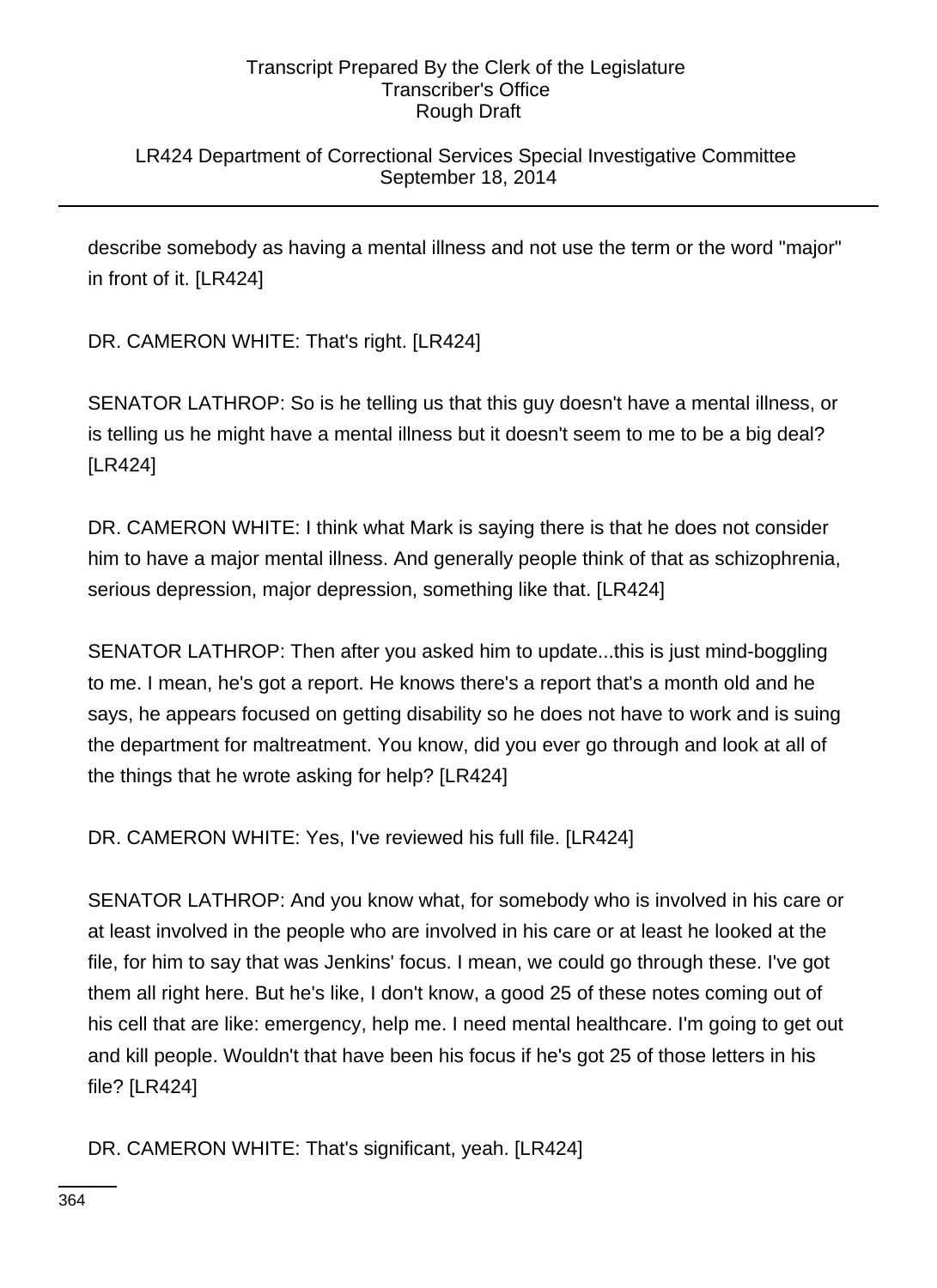LR424 Department of Correctional Services Special Investigative Committee September 18, 2014

SENATOR LATHROP: It seems a little ridiculous to say he's focused on getting disability, wouldn't you think? [LR424]

DR. CAMERON WHITE: Mr. Jenkins may have said that at some point. I don't know what the basis of that was. [LR424]

SENATOR LATHROP: Okay. So this sounds a little bit like our hearing a couple weeks ago where we were trying to figure out when somebody read the case, you know? When did you read the Castillas decision? And George Green comes in and says, I never read it until the World-Herald made a story out of this. And now I'm asking you when did you first read Baker's report. You're the head administrator of behavioral health and you're telling me you read it after you realized that Jenkins had murdered four people in Omaha. [LR424]

DR. CAMERON WHITE: Yes. [LR424]

SENATOR LATHROP: Never before. [LR424]

DR. CAMERON WHITE: Not that I recall. [LR424]

SENATOR LATHROP: Then it's kind of perhaps a silly question, but I'm going to ask it anyway because I want you to tell me. Did you ever go to Bob Houston and say, jeez, Mr. Director, I've got to tell you. We've got a problem over in Tecumseh. We've got a guy over there, Nikko Jenkins, and Dr. Baker thinks he's dangerous and mentally ill and probably ought to be committed. [LR424]

DR. CAMERON WHITE: No, I never had that conversation with... [LR424]

SENATOR LATHROP: You wouldn't have had that conversation with Larry Wayne?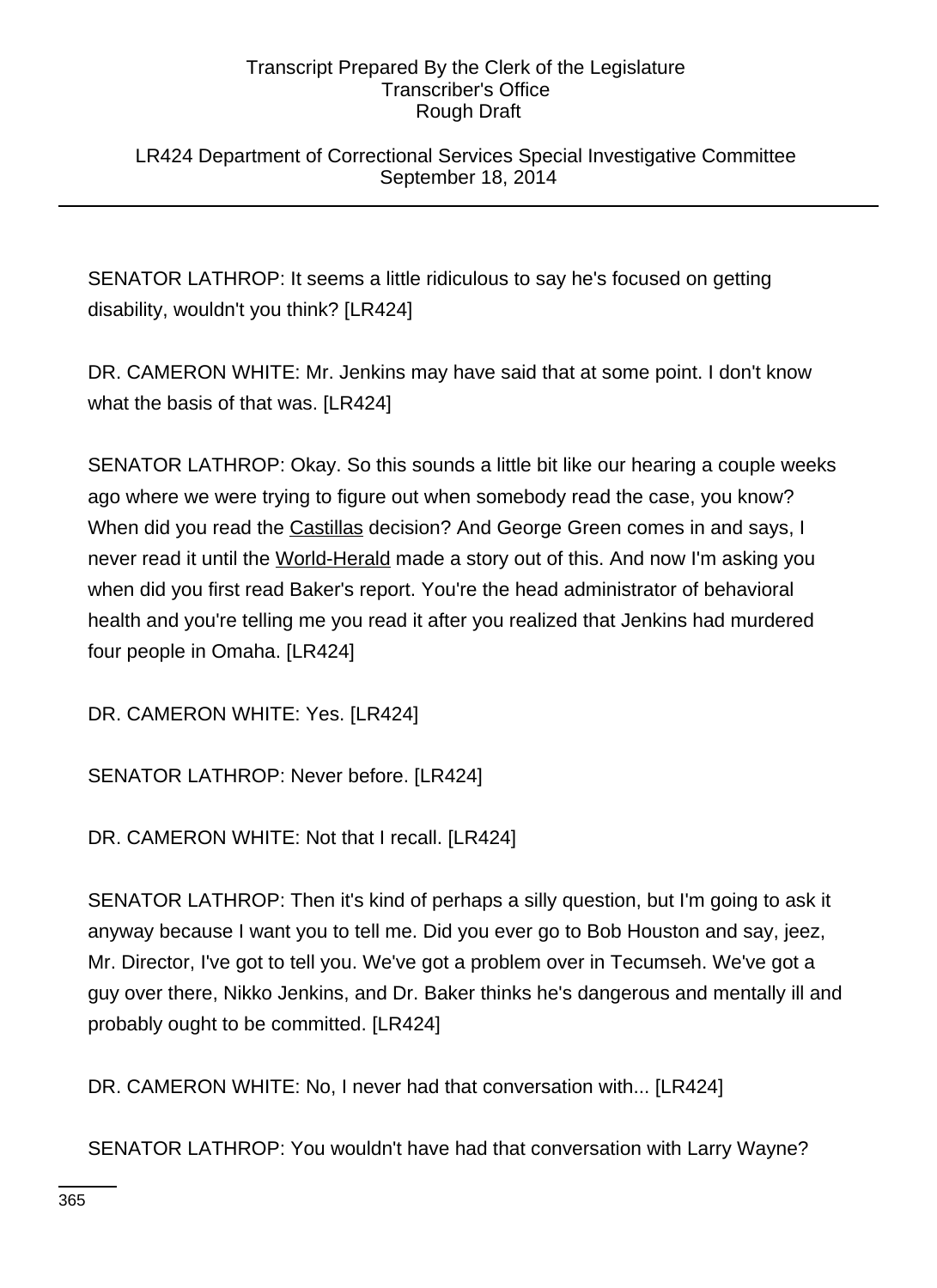LR424 Department of Correctional Services Special Investigative Committee September 18, 2014

[LR424]

DR. CAMERON WHITE: No. [LR424]

SENATOR LATHROP: Dr. Kohl? [LR424]

DR. CAMERON WHITE: No. [LR424]

SENATOR LATHROP: So you run behavioral health. I'm going to tell you something. I'm sitting here listening to all this stuff today. And I have as witnesses, Dr. Baker comes in. Now this is the time line that I'm getting from it, okay? And I'm going to give you a chance to respond to this. But we have Jenkins going over to Douglas County Corrections because he's charged with escape or whatever he's charged with. And we have Oliveto that sees him three times and each time he's adamant this guy has a mental illness, right? [LR424]

DR. CAMERON WHITE: Yes. [LR424]

SENATOR LATHROP: He says each time that he sees him he writes on the note, guy needs to be seen at Lincoln Regional Center for a forensic examination, right? [LR424]

DR. CAMERON WHITE: Yes. [LR424]

SENATOR LATHROP: Then he goes back to Tecumseh where we run into Dr. Baker. Dr. Baker says at least five times, when she does a full assessment of Jenkins, she says he's psychotic and all these other Axis I diagnoses. And as I watched those things come out from Dr. Baker, we have Pearson and Geiger over here who are trying to simmer down because they've just read this--simmer down because they've just read a diagnosis from a psychiatrist they're supposed to be working with. They need to simmer down. They need to simmer down. And then your next guy, the guy that you presumably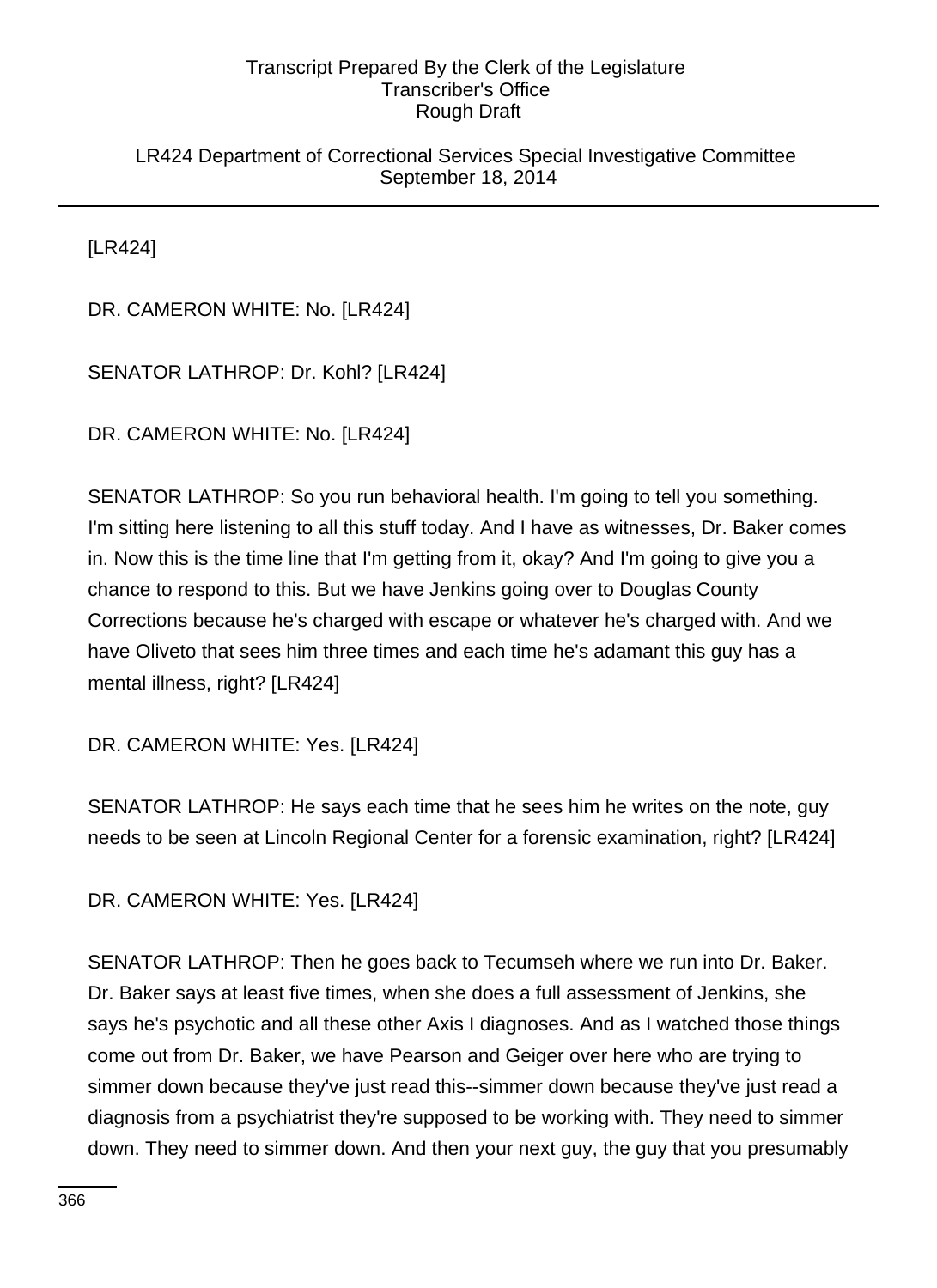# LR424 Department of Correctional Services Special Investigative Committee September 18, 2014

trust, Weilage, when people ask him what's going on, he won't tell them about Baker. He won't tell them at a critical time when Jenkins is five months from being done, the report is less than a month old and people are going, what are we doing with this guy? And he keeps it from them--keeps it from them, doesn't tell a county attorney, doesn't tell the Ombudsman, doesn't tell you, doesn't tell anybody that Baker has written a report. And guess what? Baker doesn't get invited to any of the meetings. We're not e-mailing her. We're not texting her. We're not bringing her in the loop so she can say wait a minute. We're cutting her out of the deal. So now all of the information is coming from Weilage. He's screening it and only allowing some of it out, by the way, not Baker's opinion. It doesn't come out to the people that need to know. And then we have Wetzel, the third psychiatrist that sees him, and he says mental illness. And that doesn't make a bit of difference to anybody. He's transferred over to Corrections. And now I'm going to ask you because you are the behavioral health administrator. What is going on at Tecumseh? What is going on at behavioral health when the psychiatrist makes a diagnosis and the psychologists say, we're not letting this information out of this place; this guy is getting out of Corrections and I don't care if he ever gets any treatment or goes to the Lincoln Regional Center, which is why anybody would care about that, Doctor, I can't understand. Help me. Why are the psychologists that work for you, why is Weilage not letting a psychiatrist's diagnosis out of the office? Why did he put a lid on it? [LR424]

DR. CAMERON WHITE: I don't know. [LR424]

SENATOR LATHROP: Did you ever look into that since the murders happened and you looked at the whole file? You had to come to the same conclusion I did. [LR424]

DR. CAMERON WHITE: No, I haven't asked him about that. [LR424]

SENATOR LATHROP: Did you...after you realized that Jenkins had murdered four people, did you conduct any kind of an internal investigation to determine what in the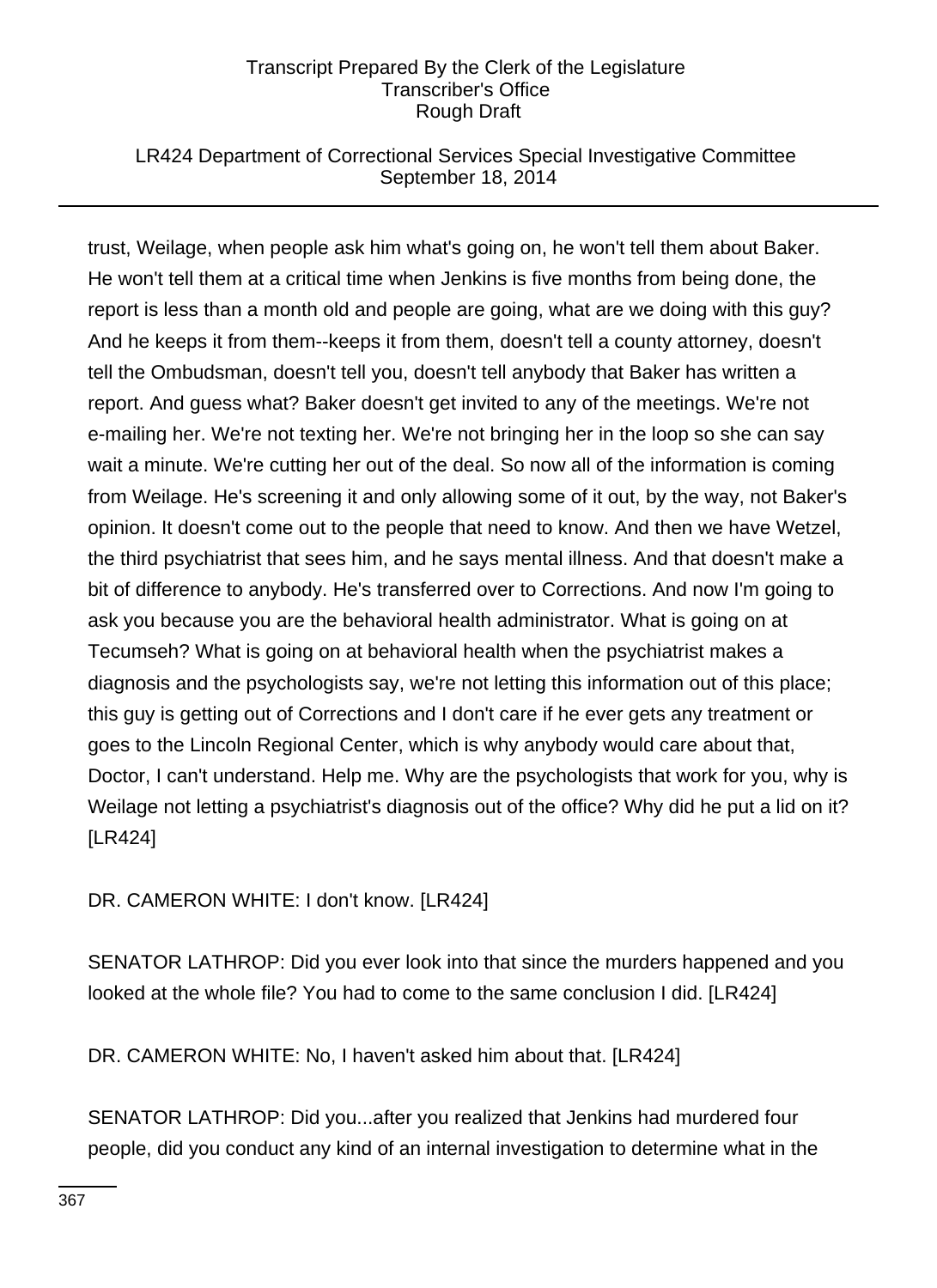LR424 Department of Correctional Services Special Investigative Committee September 18, 2014

hell happened here in mental health? [LR424]

DR. CAMERON WHITE: No, we didn't conduct an internal investigation. I requested that we formalize our civil commitment review procedures. [LR424]

SENATOR LATHROP: Okay. But I think this process demonstrates it's hard to move forward until you understand the old screwups, right? [LR424]

DR. CAMERON WHITE: Sure. [LR424]

SENATOR LATHROP: Is the administration, I mean the Governor or anybody in the Attorney General's Office, engaged in any kind of an investigation to determine how this happened? [LR424]

DR. CAMERON WHITE: Not that I'm aware of. [LR424]

SENATOR LATHROP: The only investigation that's going on is this group right here. [LR424]

DR. CAMERON WHITE: The Legislative Performance Audit Committee is inquiring on issues as well. [LR424]

SENATOR LATHROP: On programming primarily. [LR424]

DR. CAMERON WHITE: And civil commitments as well. [LR424]

SENATOR LATHROP: Well, can you offer an explanation for why Weilage would put a lid on and not share with the Ombudsman or the county attorney the report of Dr. Baker that was everything in one report, everything either one of those two groups needed to know? [LR424]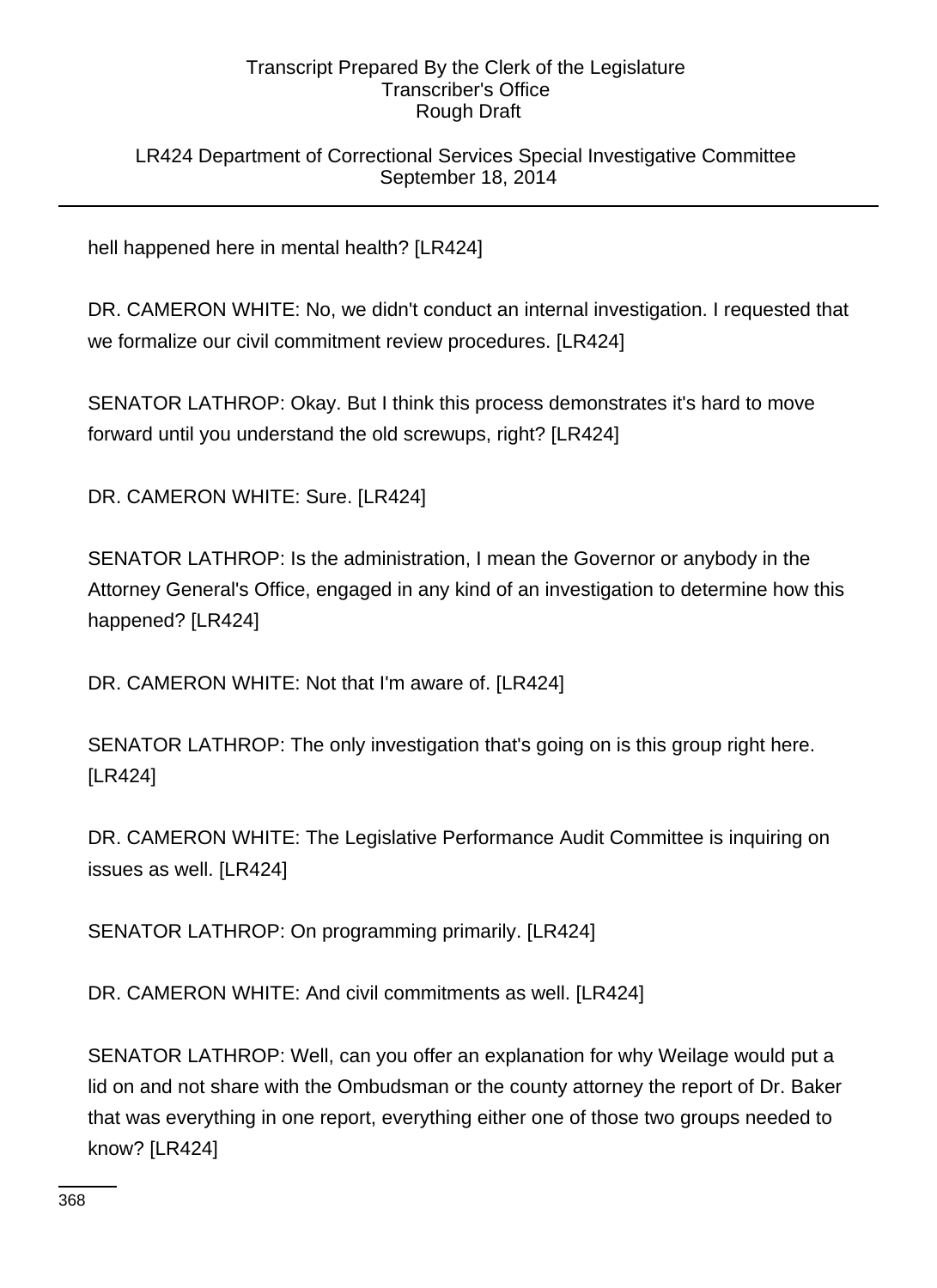LR424 Department of Correctional Services Special Investigative Committee September 18, 2014

DR. CAMERON WHITE: No. [LR424]

SENATOR LATHROP: Do you think you've got a problem over there? [LR424]

DR. CAMERON WHITE: I think we...yes. [LR424]

SENATOR LATHROP: Is it a turf battle, the psychologists don't want to listen to the psychiatrists? [LR424]

DR. CAMERON WHITE: I don't know. You know, I don't see that at other institutions honestly. I think part of it in Tecumseh, perhaps, is that the only difference I can see is that we have a contract vendor for medical services down there and psychiatric services. [LR424]

SENATOR LATHROP: Would you agree...you've sat here through the whole day, and the record should reflect that. You've heard all the testimony... [LR424]

DR. CAMERON WHITE: Yes, correct. [LR424]

SENATOR LATHROP: ...that this panel has heard all day long, true? [LR424]

DR. CAMERON WHITE: Yes, that's correct. [LR424]

SENATOR LATHROP: Okay. So you've listened to the dysfunction, and you've listened to Dr. Baker express her concerns about how she was not supported by the psychologists. And I'm grouping them together because we're not really concerned about the social workers because they weren't really involved in Nikko Jenkins. [LR424]

DR. CAMERON WHITE: Uh-huh. [LR424]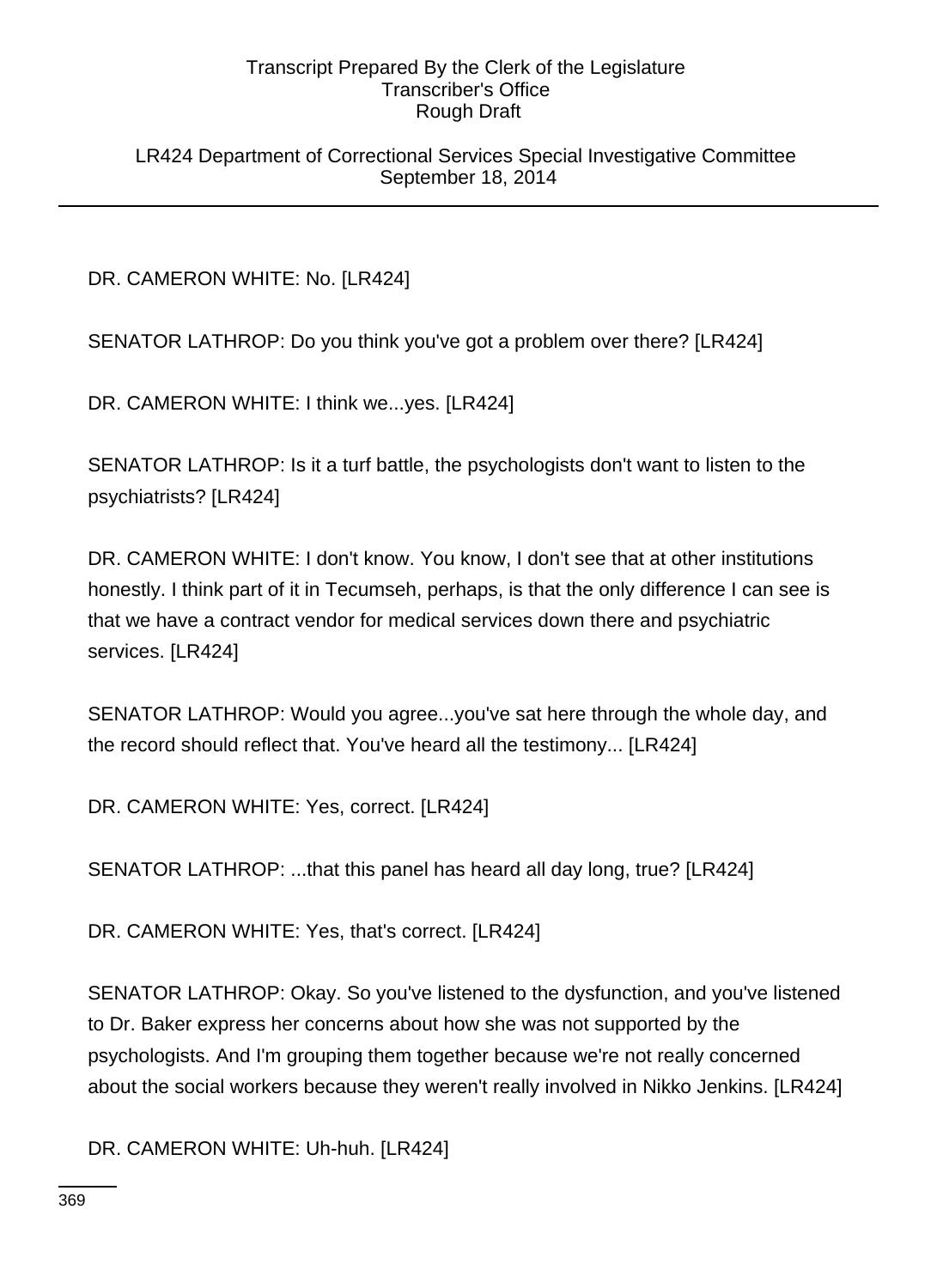LR424 Department of Correctional Services Special Investigative Committee September 18, 2014

SENATOR LATHROP: It's Pearson and Geiger and Weilage, right? [LR424]

DR. CAMERON WHITE: Yes. [LR424]

SENATOR LATHROP: And she talked to you about that before, too, didn't she? [LR424]

DR. CAMERON WHITE: Yes. [LR424]

SENATOR LATHROP: You heard us go through that e-mail exchange. She e-mailed you and said, you know what, I'm really concerned because some of these people I think need some follow-up and I can't get them to do it. [LR424]

DR. CAMERON WHITE: Yes. [LR424]

SENATOR LATHROP: Do you think part of the problem is that the way it's set up with a vendor psychiatrist, that your psychologists feel like they don't have to listen to her? [LR424]

DR. CAMERON WHITE: I think...I don't know exactly what the problem is. But the only thing I can conclude is that that's one difference between Tecumseh and other places where it seems to work more smoothly. Also...I guess that's the only difference really. I tried to...or have met with staff down there and Dr. Baker and got a face-to-face meeting going with Dr. Baker and the person in charge of mental health to try and improve things. But it's... [LR424]

SENATOR LATHROP: You know what? I think you've got the wrong people there. Because if a psychiatrist says, this is what I want done and she comes in here and tells this group that she can't be sure they're going to do anything but do the medication that she prescribes and everything else is just a request and not an order coming from the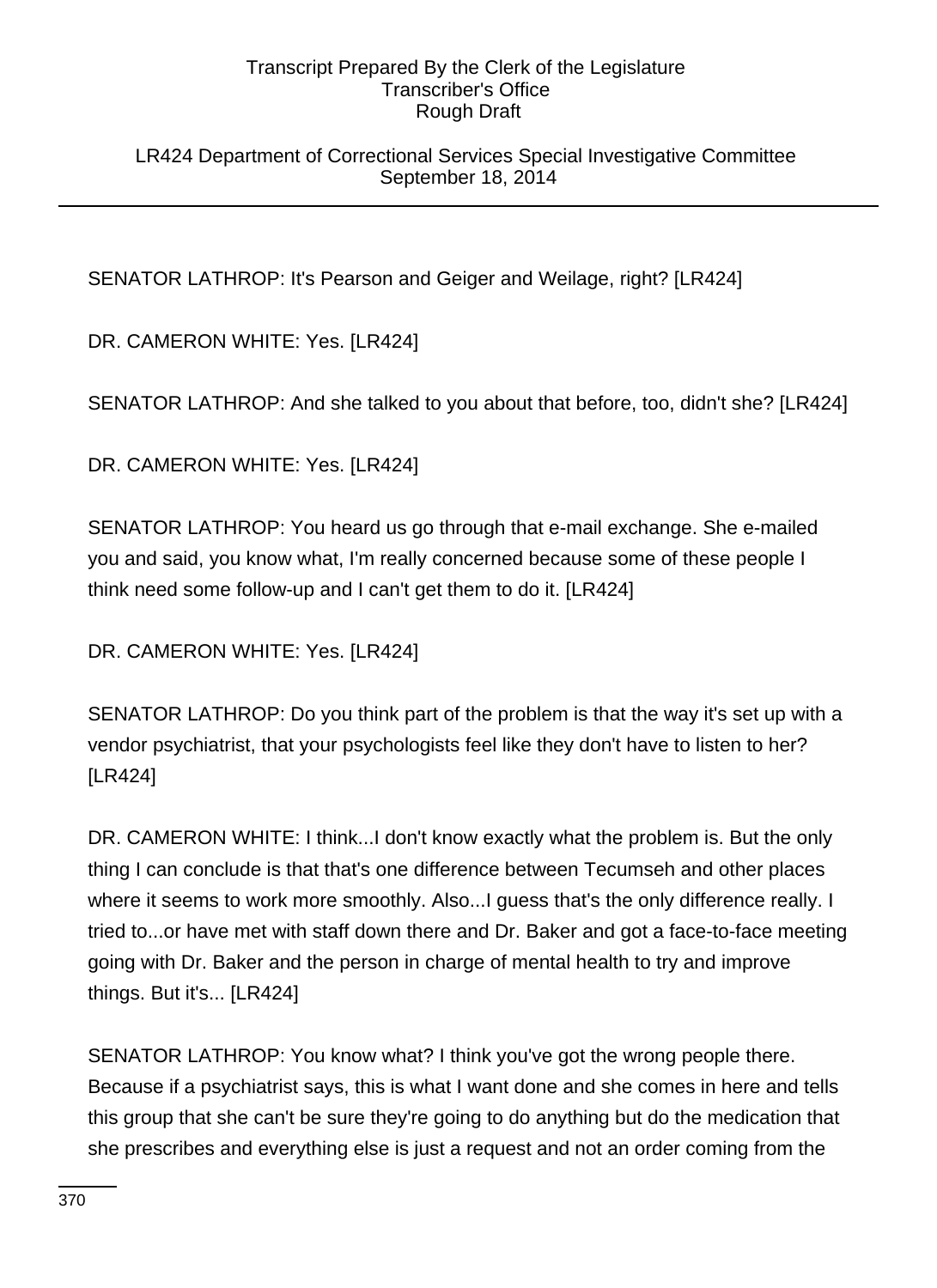### LR424 Department of Correctional Services Special Investigative Committee September 18, 2014

medical doctor. And then when she's asking for things, testing that doesn't happen, because that happened, testing that doesn't happen, things that don't happen, it's a turf war. It's a turf war and the final battle is over letting Baker's report out to people outside of Corrections: the Ombudsman and the county attorney. And you know what? I agree with Senator Chambers. It's not much of a stretch to believe that if that report had gone to the county attorney like it should have, you agree it should have, and Weilage admitted that he withheld, probably four people don't get murdered. I mean it's life and death stuff. And the casualties of a turf battle inside of a behavioral health organization over at Tecumseh that you're in charge of has just had a tragic result. And I'll tell you, shoring up the civil commitment thing seems like rearranging the chairs on the Titanic as it's sinking. I think you go through there and clean house honestly. And I have to say, as long as I'm at it, I'm surprised that you don't know more. And maybe that's state government and I don't come from state government other than eight years in the Legislature. But the records you ask people to summarize and to talk to you about were two mouse clicks away and you're into Nikko Jenkins' file and you got Baker's report right in front of you. And it is not a stretch; it is not a stretch. This is not a stretch that the turf battle going on at Tecumseh had Baker's conclusions bottled up and we missed two good opportunities to have a different trajectory on this. And that's not even going into, we're going to leave you in the hole. And I have to tell you I'm pretty darn suspicious about that too. And now I may be preaching instead of asking questions. But I am very suspicious, very suspicious that the decision by the three psychologists that are looking at him over at Tecumseh was motivated by a desire to keep him in the hole because as soon as we get to Axis I, that's his ticket to some care. And by God, you can't do that while he's sitting in the hole. Then you've got to make a choice. And we want to teach him a lesson. He hit one of our guards and he's going to spend the rest of his time in solitary. I may be wrong about that but I'm going to tell you it is suspicious to me that these three people were so adamant about following behind the reports of Dr. Baker and putting the MIRT together so that they could come up with their own conclusion that said he wasn't on Axis I, leave him in there, and we don't have to do anything for him until he goes into the community. [LR424]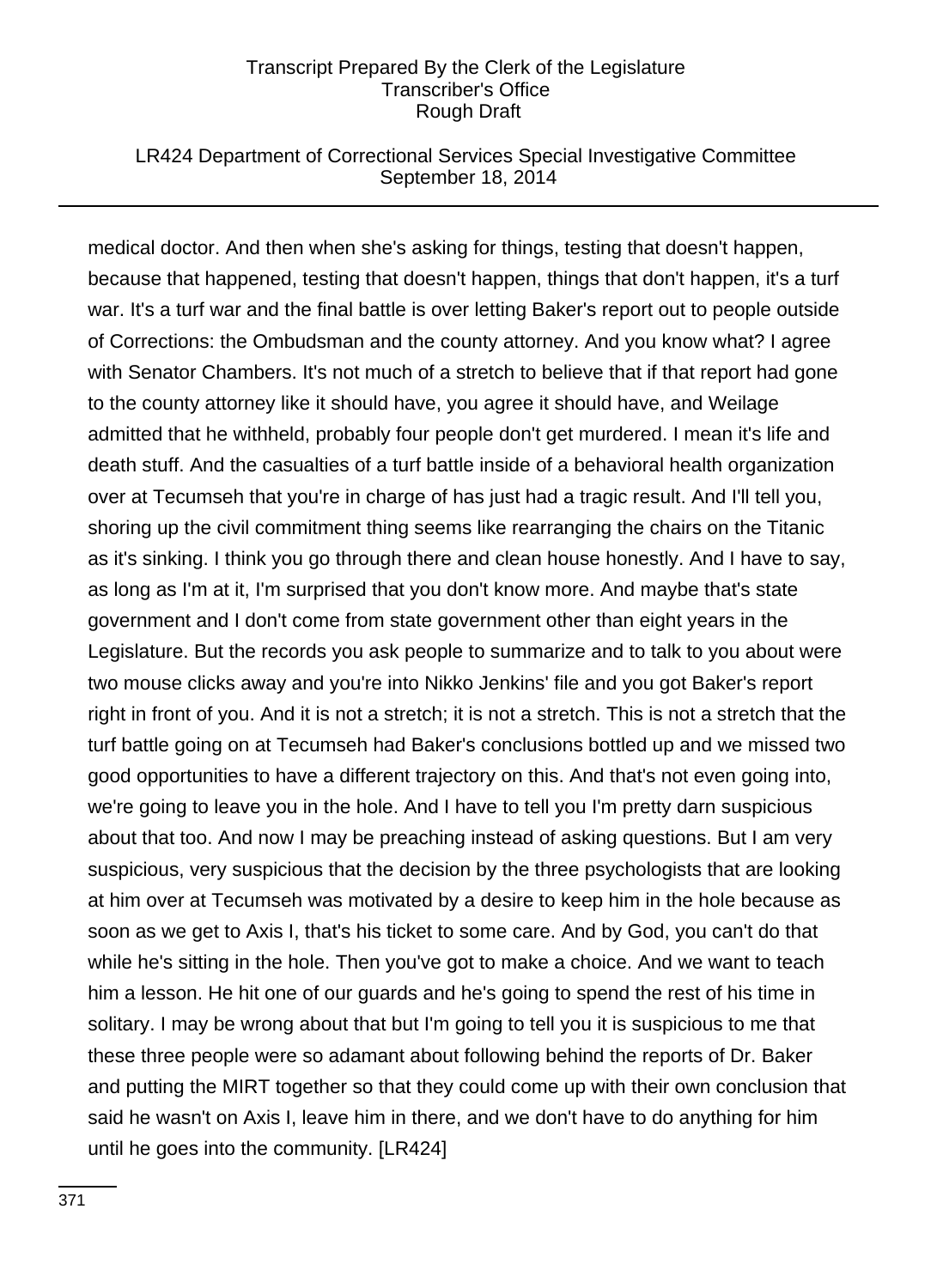LR424 Department of Correctional Services Special Investigative Committee September 18, 2014

DR. CAMERON WHITE: Can I make one comment? [LR424]

SENATOR LATHROP: You may. That's fair. Go ahead. [LR424]

DR. CAMERON WHITE: With the...I don't think staff act punitively like that. I would hope they wouldn't do that. I don't believe they do that. And just a comment on the MIRT, the Mental Illness Review Team, on the review form you'll notice that Dr. Wetzel was a part of that committee and signed that form and reviewed that information as well. [LR424]

SENATOR LATHROP: You know what I noticed about it? The thing that struck me the most is that it's not all mental health professionals. You've got security guys on there voting about what should happen with somebody or whether they are or not. If you're going to take Dr. Baker's opinions and run them through a MIRT...I'm not going to find it fast enough but I saw on there it says who's on the committee. It's like security and there's housing and some people that have no mental health training. And they're taking Baker's opinions and distilling them and distorting them and coming up with their own judgment. And you have people sitting on that committee. They're not all mental health professionals. There's a housing guy and a security guy. What do they have to do and what authority do they have to second-guess the opinion of anybody in the mental health field? [LR424]

DR. CAMERON WHITE: Yeah. [LR424]

SENATOR LATHROP: Seems messed up to me. [LR424]

DR. CAMERON WHITE: They don't have...the security staff wouldn't have the training. They may have information, though, related to the case. I think that's probably the intention. And just in fairness to MIRT, that was created so you didn't have one person making a decision about cases coming on to the mental health unit. So the idea was to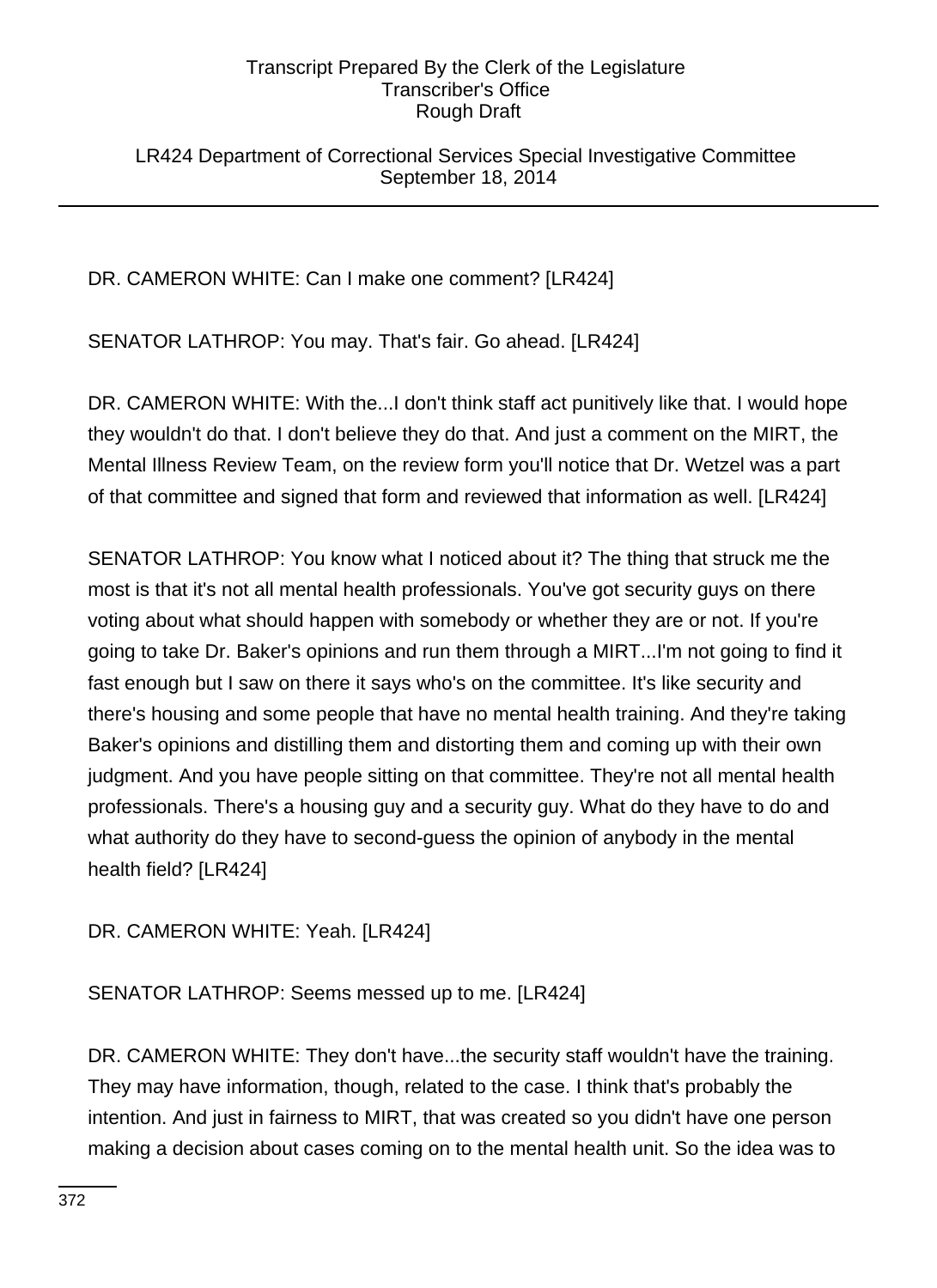# LR424 Department of Correctional Services Special Investigative Committee September 18, 2014

have more professionals looking at it as just opposed to one person at the mental health unit. [LR424]

SENATOR LATHROP: Right. I get the theory and I appreciate your comment. [LR424]

DR. CAMERON WHITE: Yeah. [LR424]

SENATOR LATHROP: I have to say that in the end, we kind of ended up having one guy in charge, you know? The idea may have been to spread it around so that a whole bunch of people have an opportunity to speak up. But in the end, no one spoke up and Mark Weilage bottled up the information and Baker's opinions never got out. That would be a fair conclusion, wouldn't it? [LR424]

DR. CAMERON WHITE: Yes. [LR424]

SENATOR LATHROP: That's all I got. We'll start down at this end. Senator Krist. [LR424]

DR. CAMERON WHITE: Can I get just a cup of water perhaps? [LR424]

SENATOR LATHROP: Yes, yes. Would you provide the witness with a cup of water? [LR424]

SENATOR CHAMBERS: And a pair of asbestos britches by the time we get to me. (Laughter) [LR424]

SENATOR KRIST: Dr. White, I'm going to start and I want you to relax and take a drink. I have a couple of questions for you. First of all, when the Chairman was asking you questions about whether or not you were in the meeting, you were not specific that you remembered being in the meeting, yet as the testimony went on you knew specifics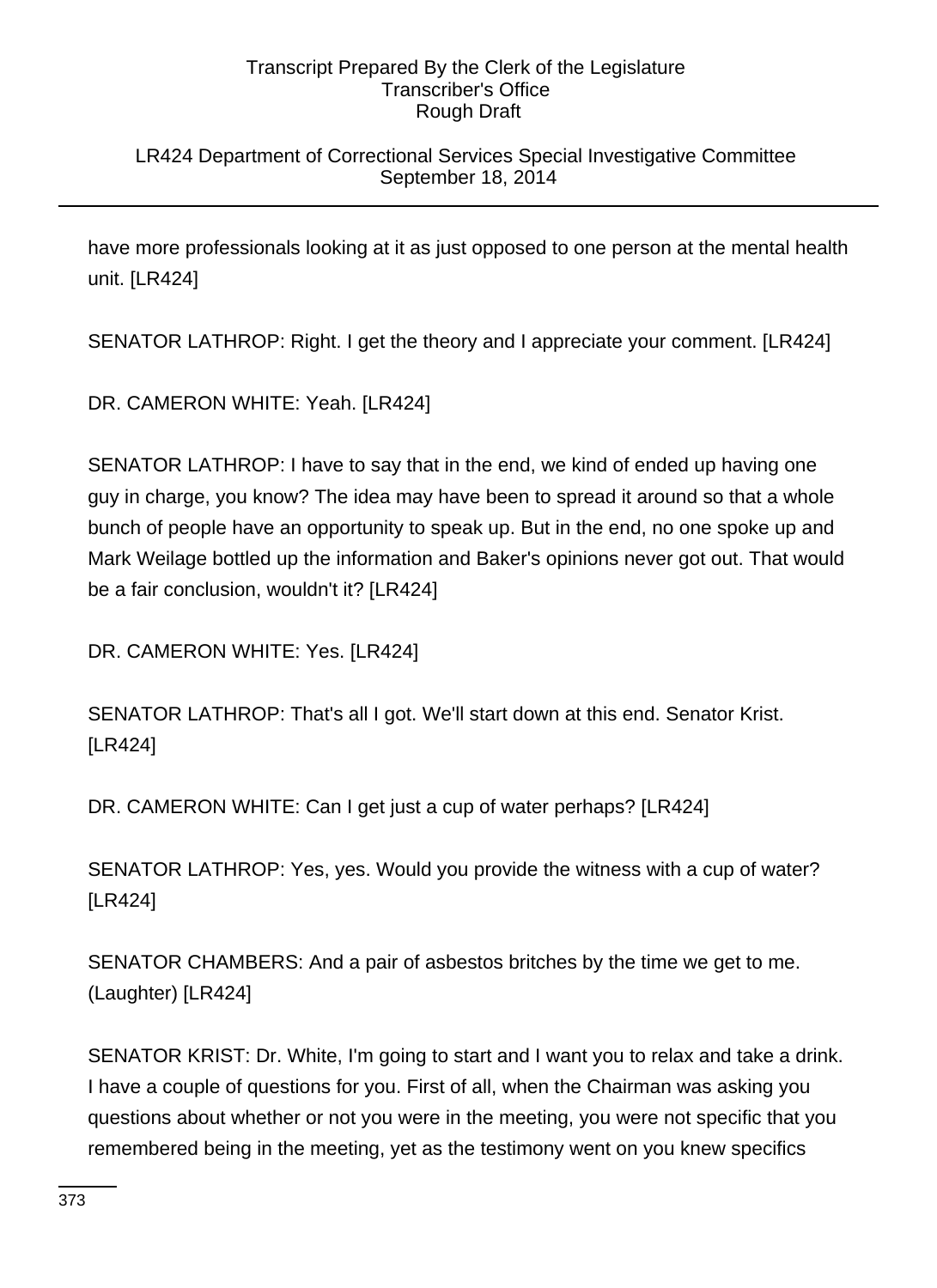# LR424 Department of Correctional Services Special Investigative Committee September 18, 2014

about what was being talked about in the meeting. Were you physically in the room or were you someplace else listening to what was going on or did you get such a great report that you had all the specifics of the meeting and how it went down? [LR424]

DR. CAMERON WHITE: I believe I was at the meeting. I recall the intention of the meeting. [LR424]

SENATOR KRIST: Okay, I want you to be very careful how you answer... [LR424]

DR. CAMERON WHITE: Okay. [LR424]

SENATOR KRIST: ...because I have enough information from another source. I want you to be very specific. Were you in the meeting or were you listening from an outside location? [LR424]

DR. CAMERON WHITE: I was not listening from an outside location. [LR424]

SENATOR KRIST: So you were physically in the room. [LR424]

DR. CAMERON WHITE: I believe I was, yes. [LR424]

SENATOR KRIST: Okay. What's the significance, when we talk about reduction of the folks in the prison system which comes back to good time--so I'm going to take a little different tack here with this question--in order to qualify to get early release or to be in a community release program, what's the significance of the designation of inpatient versus outpatient? And again, be careful how you answer this because I think I have enough information that...I want you to be clear. What is the significance of that designation? [LR424]

DR. CAMERON WHITE: Could you rephrase that? I'm not sure I'm following that.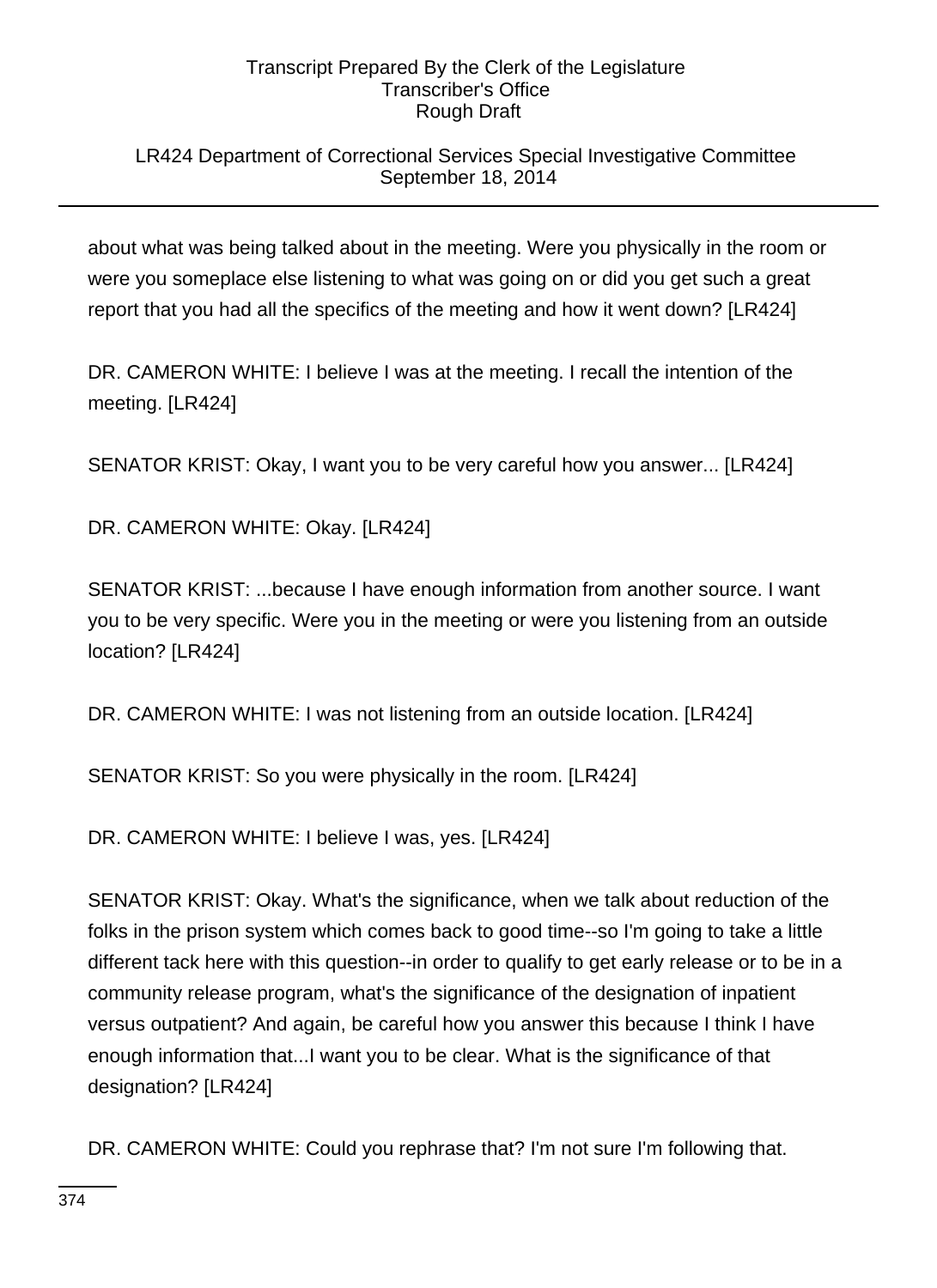### LR424 Department of Correctional Services Special Investigative Committee September 18, 2014

[LR424]

SENATOR KRIST: Sure. If I'm a prisoner who wants to be released into the community and I want that good time law to apply and I want to get out of prison, if I'm an inpatient or an outpatient, does that make a difference if I qualify for that program? [LR424]

DR. CAMERON WHITE: Which program are you referring to? [LR424]

SENATOR KRIST: Doctor, the community release program. [LR424]

DR. CAMERON WHITE: For community release. [LR424]

SENATOR KRIST: Right. [LR424]

DR. CAMERON WHITE: In good time laws you're saying? [LR424]

SENATOR KRIST: With regard to the community release program that you oversaw in part, okay, does a designation inpatient or outpatient on a particular prisoner make a difference? [LR424]

DR. CAMERON WHITE: In community release program, if you would clarify that. [LR424]

SENATOR KRIST: Yes. [LR424]

DR. CAMERON WHITE: I'm not sure what you're referring to. [LR424]

SENATOR KRIST: Yes, yes. [LR424]

DR. CAMERON WHITE: What type of community release? I'm not sure I'm following.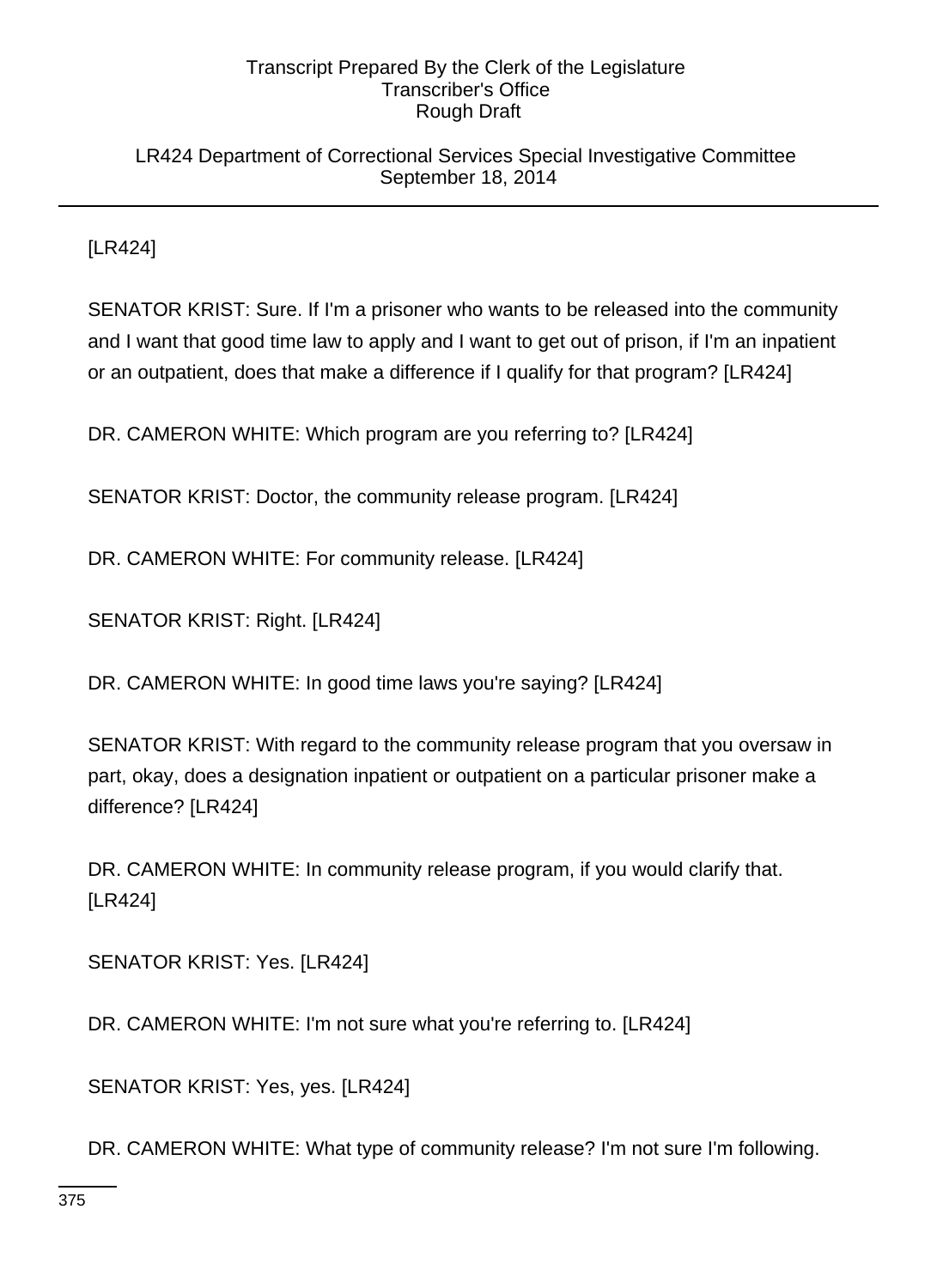LR424 Department of Correctional Services Special Investigative Committee September 18, 2014

[LR424]

SENATOR KRIST: What does the designation mean when you are an inpatient and you're in the system? Does that make you eligible for an early release program of any kind? [LR424]

DR. CAMERON WHITE: If you're in an inpatient program, if a prisoner... [LR424]

SENATOR KRIST: Right, right. [LR424]

DR. CAMERON WHITE: You could. You could be paroled, for example. There's many people from the mental health unit who are inpatient. [LR424]

SENATOR KRIST: Okay. So there was never a conversation between Director Houston and you to change a designation from an inpatient to outpatient on a number of records. You never had that conversation with Director Houston? [LR424]

DR. CAMERON WHITE: Oh, you're talking about recommendations? [LR424]

SENATOR KRIST: Right. [LR424]

DR. CAMERON WHITE: At one point the director wanted staff to review recommendations. [LR424]

SENATOR KRIST: And did you say, Director, I can't do that, we shouldn't do that? And he said, you will do that or I'll find somebody who will to change inpatient to outpatient. Do you recall that conversation? [LR424]

DR. CAMERON WHITE: I don't recall a specific conversation that I had. I do recall that we reviewed recommendations in light of sentence structure. [LR424]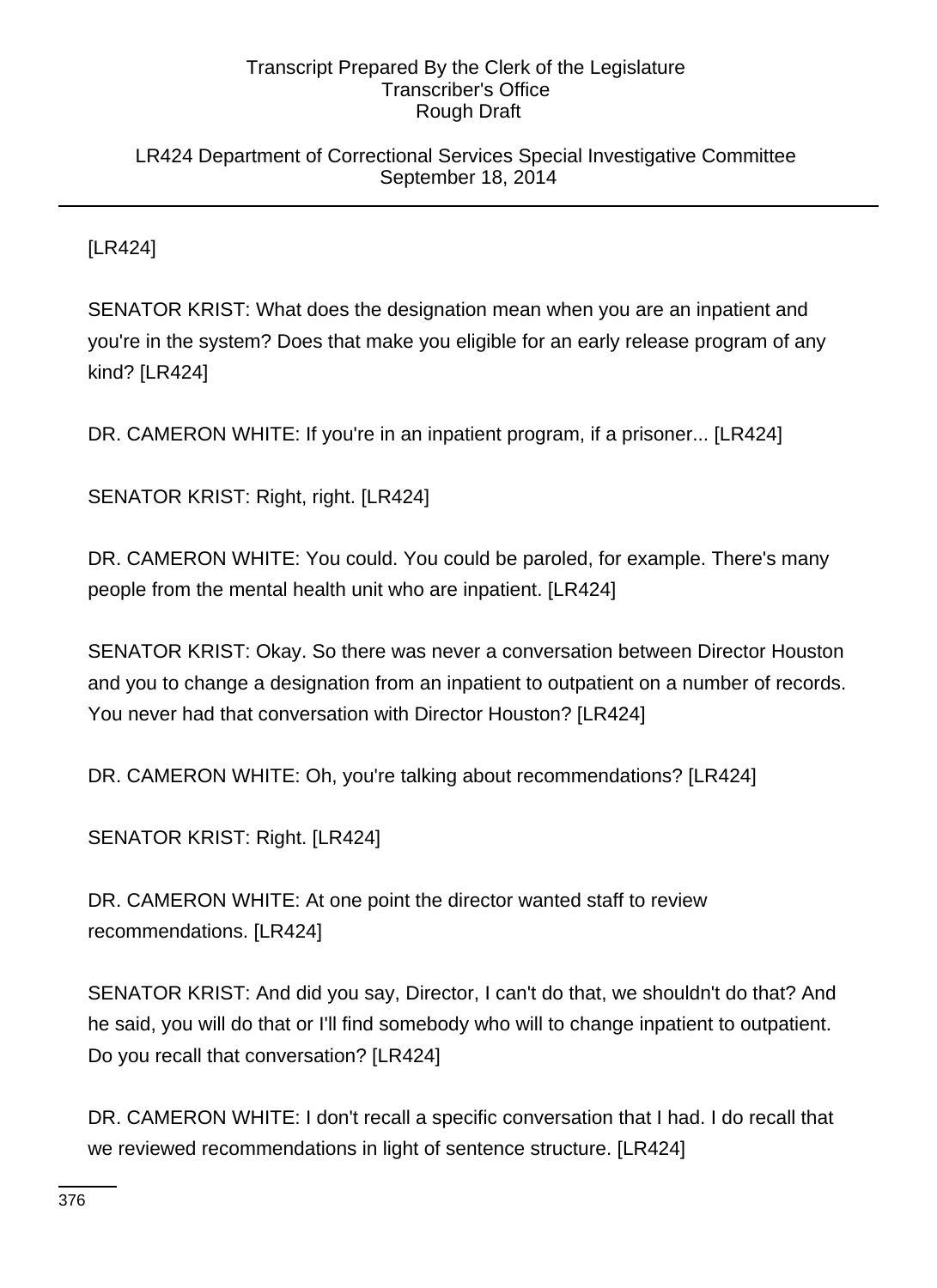LR424 Department of Correctional Services Special Investigative Committee September 18, 2014

SENATOR KRIST: So if we brought someone up and subpoenaed someone to say that they had a conversation with you and you said it was a difficult position for you to be put in, you wouldn't recall that either? [LR424]

DR. CAMERON WHITE: I wouldn't recall that, no. [LR424]

SENATOR KRIST: Okay, so you never had a conversation with Bob Houston to change the designation on any prisoner from inpatient to outpatient to make them more accessible to get them out of the prison system. [LR424]

DR. CAMERON WHITE: Like I was saying, we in behavioral health reviewed recommendations. We had many meetings in probably 2010 and '11 when, as we were getting more and more crowded, to make programming recommendations in alignment with sentence structure. [LR424]

SENATOR KRIST: So the noncost reduction of prisoners was a direct result of you looking closer at whether a person is inpatient or outpatient or would qualify for those. And that direction came from above. [LR424]

DR. CAMERON WHITE: Yes. [LR424]

SENATOR KRIST: So you did have a conversation with Bob Houston with regard to those designations. [LR424]

DR. CAMERON WHITE: I'm sure it came out of one of the meetings. I don't recall a specific conversation with Mr. Houston. [LR424]

SENATOR KRIST: Okay. Thank you. [LR424]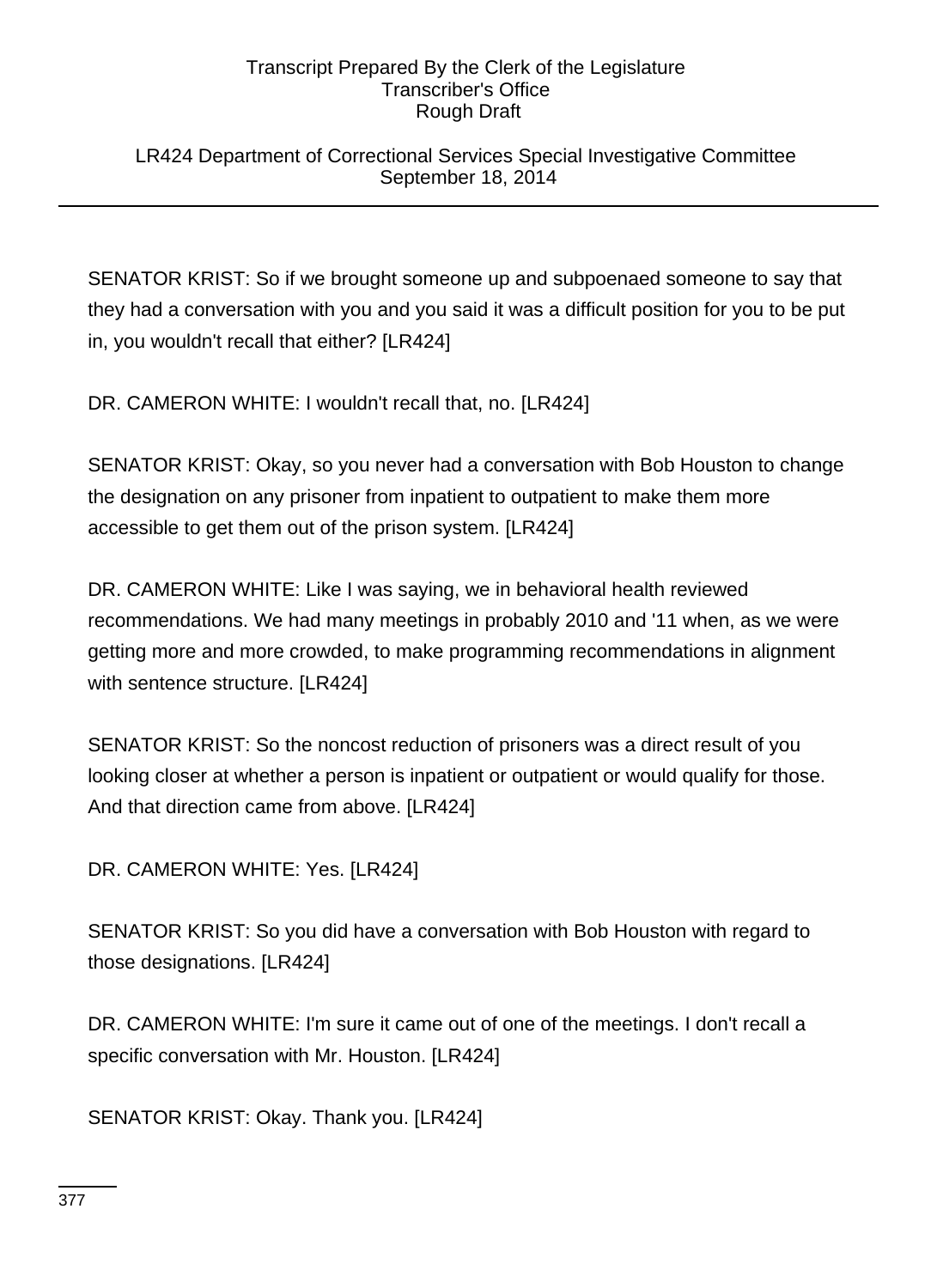LR424 Department of Correctional Services Special Investigative Committee September 18, 2014

# DR. CAMERON WHITE: Uh-huh. [LR424]

SENATOR LATHROP: Senator Mello. [LR424]

SENATOR MELLO: Thank you, Chairman Lathrop. And thank you, Dr. White. I really only have one follow-up to get a little bit better understanding, I guess, of what kind of you did from a period of time. If you could turn to page 197, I'll read it through here. It's at the bottom of the page. There's an e-mail from Director Houston to Mark Weilage and Kathy Foster but it's entitled essentially to you and Kathy Foster. It says: Thanks, folks. Kathy and Cameron, would you two mind taking the lead in gathering information on how we care for Mr. Jenkins? Thanks. This will help us do two things. First, we can help others understand what assistance we can and will provide for inmate Jenkins. But secondly, we can draft policy and best practices for future cases. This multidisciplinary team you are assembling is not only awesome but will be a model we can be proud of as we continually strive to protect the public one inmate at a time. Can you give us a little background on, first, did you draft any policy in respects to developing a best practice based off of Nikko Jenkins and his release and the services that he was given prior to him being released from Department of Corrections? [LR424]

DR. CAMERON WHITE: No, I didn't draft any best practice. [LR424]

SENATOR MELLO: Did Kathy Foster? [LR424]

DR. CAMERON WHITE: No. [LR424]

SENATOR MELLO: Did you talk with Kathy Foster about this at all? I mean, Director Houston listed you and Kathy Foster as the point people in this process. [LR424]

DR. CAMERON WHITE: Well, I think at this point this was related to gathering information for that meeting on 3/4. That was, the request was delegated to Dr.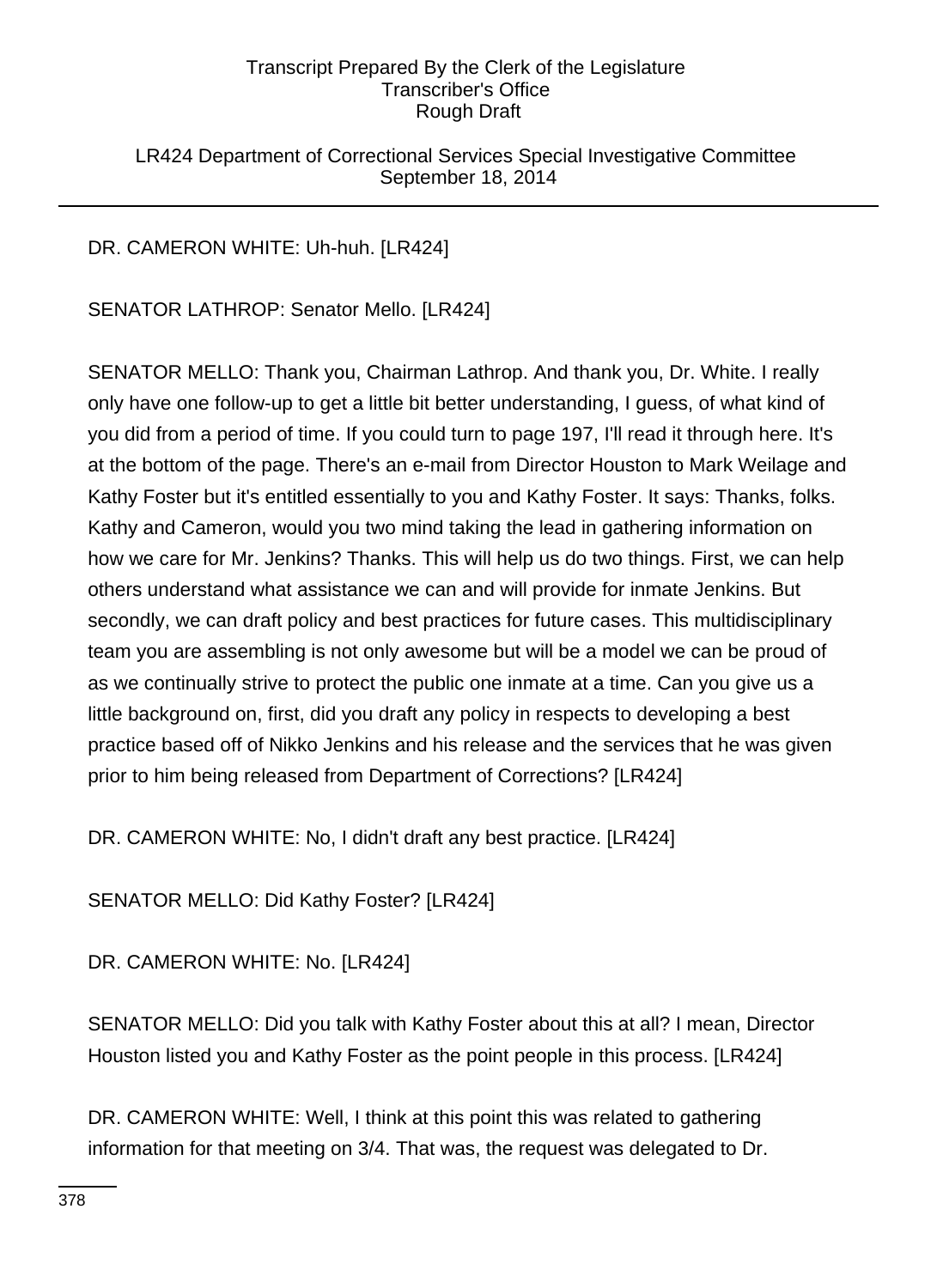# LR424 Department of Correctional Services Special Investigative Committee September 18, 2014

Weilage. I think that's the first part of the e-mail. Secondly, I think what's being referred to is just the multidisciplinary process is being a good practice. [LR424]

SENATOR MELLO: I don't want to correct you, but it specifically lists you and Kathy Foster as the point people. You may have delegated it to... [LR424]

DR. CAMERON WHITE: Yes. [LR424]

SENATOR MELLO: ...Dr. Weilage, but it lists the two of you. And it specifically says you can draft policy and best practices for future cases, which you're saying that you did not draft any new policies. [LR424]

DR. CAMERON WHITE: That's correct. [LR424]

SENATOR MELLO: You created no best practices in regards to dealing with inmate Jenkins. [LR424]

DR. CAMERON WHITE: That's correct. [LR424]

SENATOR MELLO: And then it talks about this multidisciplinary team. Who is that team? [LR424]

DR. CAMERON WHITE: Well, I think what he's talking about is...I'm not sure actually. I assume...I know... [LR424]

SENATOR MELLO: Because it lists it that Director Houston obviously knows who it is because he calls you not only awesome but will be a model to be proud of in the future. [LR424]

DR. CAMERON WHITE: Uh-huh. [LR424]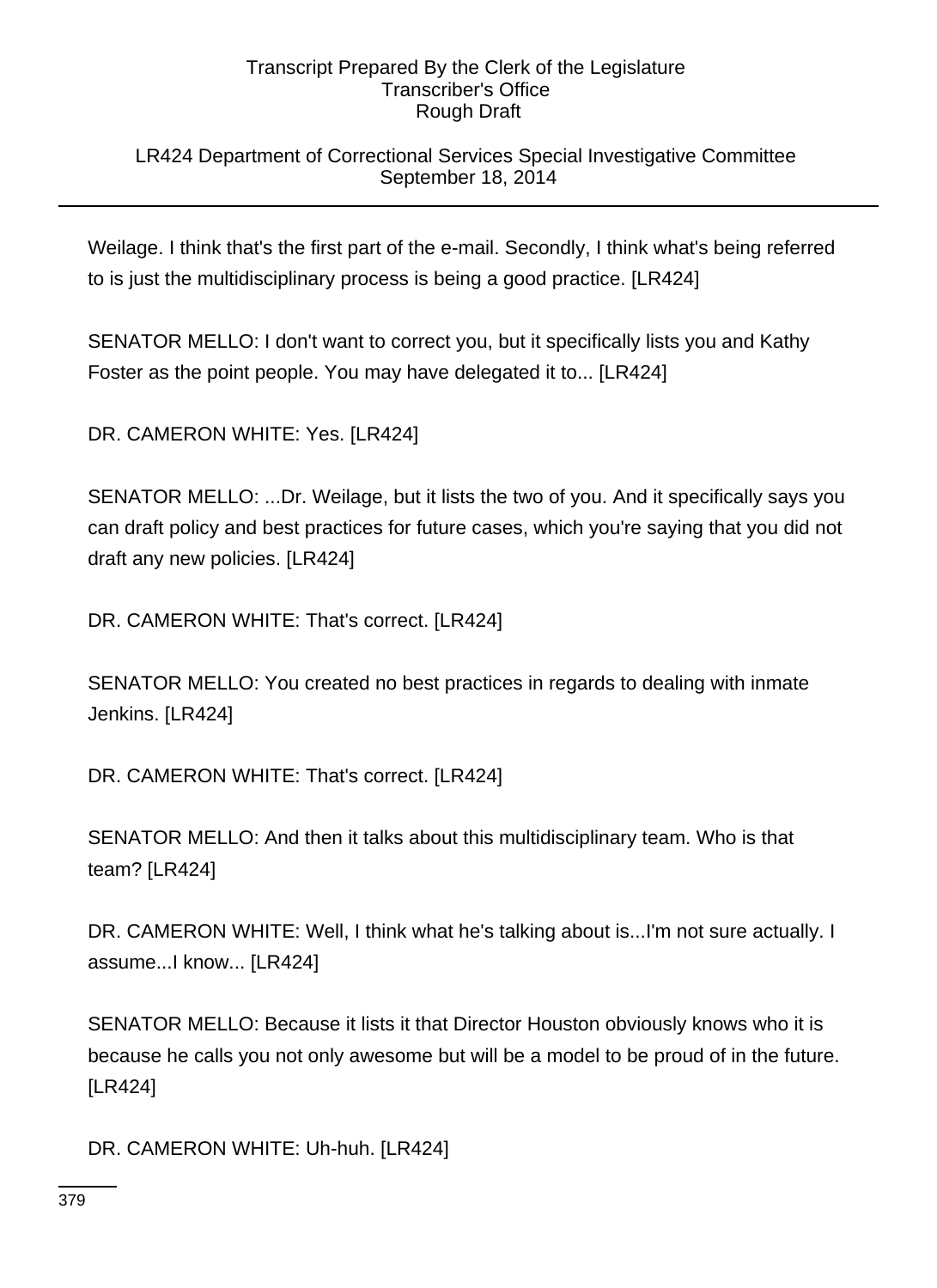LR424 Department of Correctional Services Special Investigative Committee September 18, 2014

SENATOR MELLO: So who internally is part of this multidisciplinary team that you and Kathy Foster, in theory, have assembled? [LR424]

DR. CAMERON WHITE: I think what he's talking about is the multidisciplinary process that occurs at the institutions. I think that came up in earlier testimony, that cases are reviewed at an institution and there's a multidisciplinary process that involves unit staff, administration, medical, behavioral health. I'm guessing that's what he was referring to. [LR424]

SENATOR MELLO But...I can appreciated that's what you believe he's referring to. But in this same vein, apparently there was an expectation that this team that you assembled was to develop policy and best practices to be used for future inmates. So this was, in theory, supposed to be a test case, so to speak, of inmate Jenkins, of showing the department as a whole, maybe the state as a whole, what the department can do in respects to dealing with an inmate who needs services as they prepare to leave the department. Get it? I mean, am I not fully understanding it? I mean, I don't think this e-mail is very complicated. It seems like the director is giving a fairly clear directive to you and Ms. Foster... [LR424]

DR. CAMERON WHITE: Yeah. [LR424]

SENATOR MELLO: ...as well as laying out what the expectations are. [LR424]

DR. CAMERON WHITE: We didn't draft any policy. [LR424]

SENATOR MELLO: Was there any follow-up at all? Did you ever follow up with the director? I mean, I don't see any e-mails here, so to speak, between you and Director Houston. But was there a follow-up with him at all of, I'm delegating to Dr. Weilage? He's going to be the point person. He's going to lead this charge on our behalf and...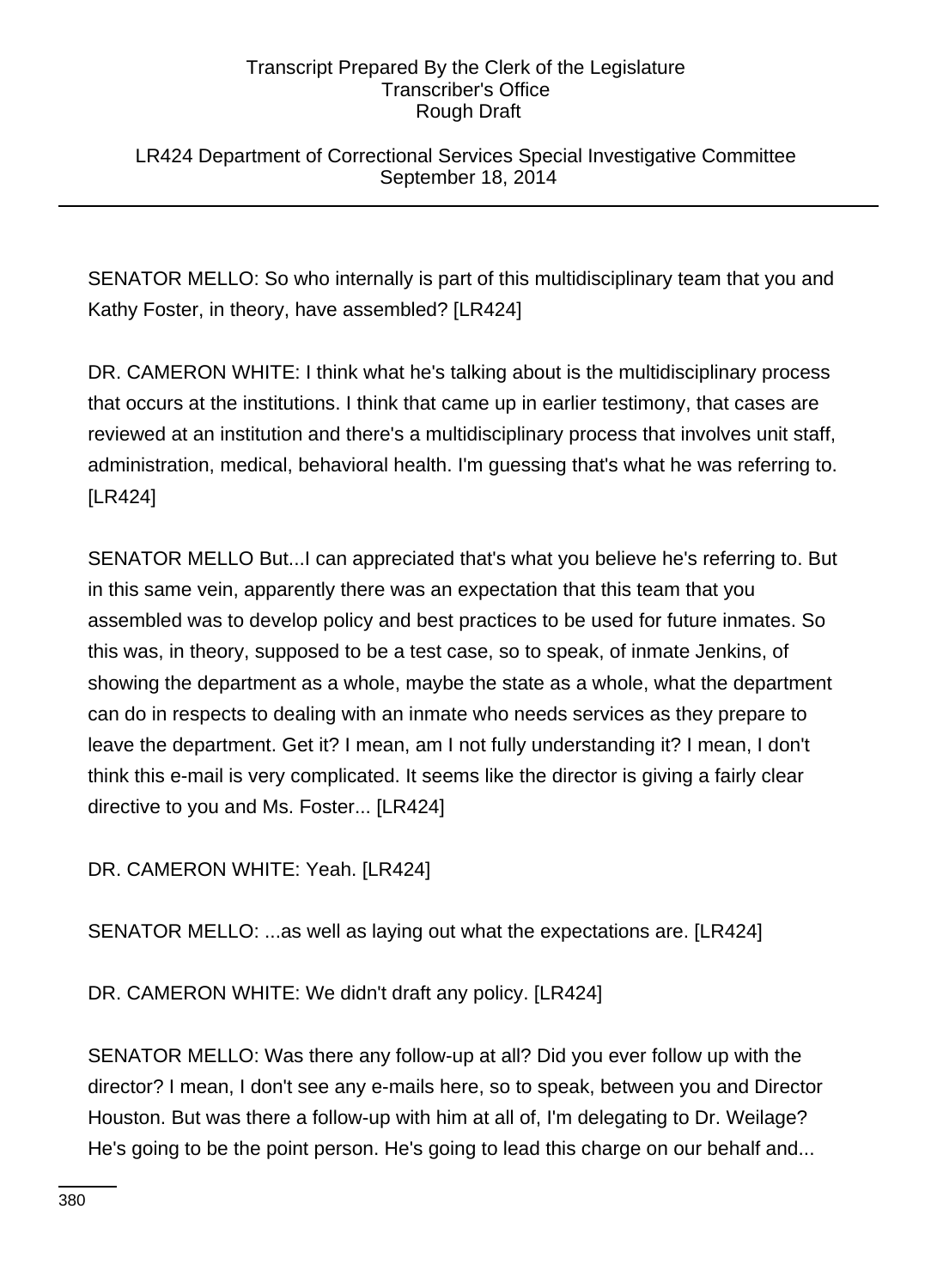### LR424 Department of Correctional Services Special Investigative Committee September 18, 2014

[LR424]

DR. CAMERON WHITE: No. No, there wasn't. [LR424]

SENATOR MELLO: Does that normally happen, when a director gives you a directive, that no one follows up with it or they just choose to kind of let other people interpret what needs to be done? [LR424]

DR. CAMERON WHITE: No, it wouldn't be typical. I don't know why I didn't follow up with that. [LR424]

SENATOR MELLO: Does Kathy Foster...no recollection of a conversation with Kathy Foster at all in regards to: Kathy, what are we going to do about this? The director wants us to be innovative here and figure out maybe some new processes we can use moving forward. No recollection at all of a conversation with Kathy Foster? Or Dr. Weilage never came back to you and said, I met with Kathy and this is what we came up with? [LR424]

DR. CAMERON WHITE: No, I don't recall that. [LR424]

SENATOR MELLO: Okay. That's all I have for right now. Thank you, Mr. Chairman. [LR424]

SENATOR LATHROP: Senator Seiler. [LR424]

SENATOR SEILER: Thank you. Doctor, you were present while other people were testifying, especially Dr. Weilage. I was concerned with the February 25 information that Mr. Jenkins sent to the county attorney and his mother sent the information. And it's kind of stirred up the deputy county attorney into calling you and going through the investigation. Almost four days later, five days, you have the meeting--3/4. And ten days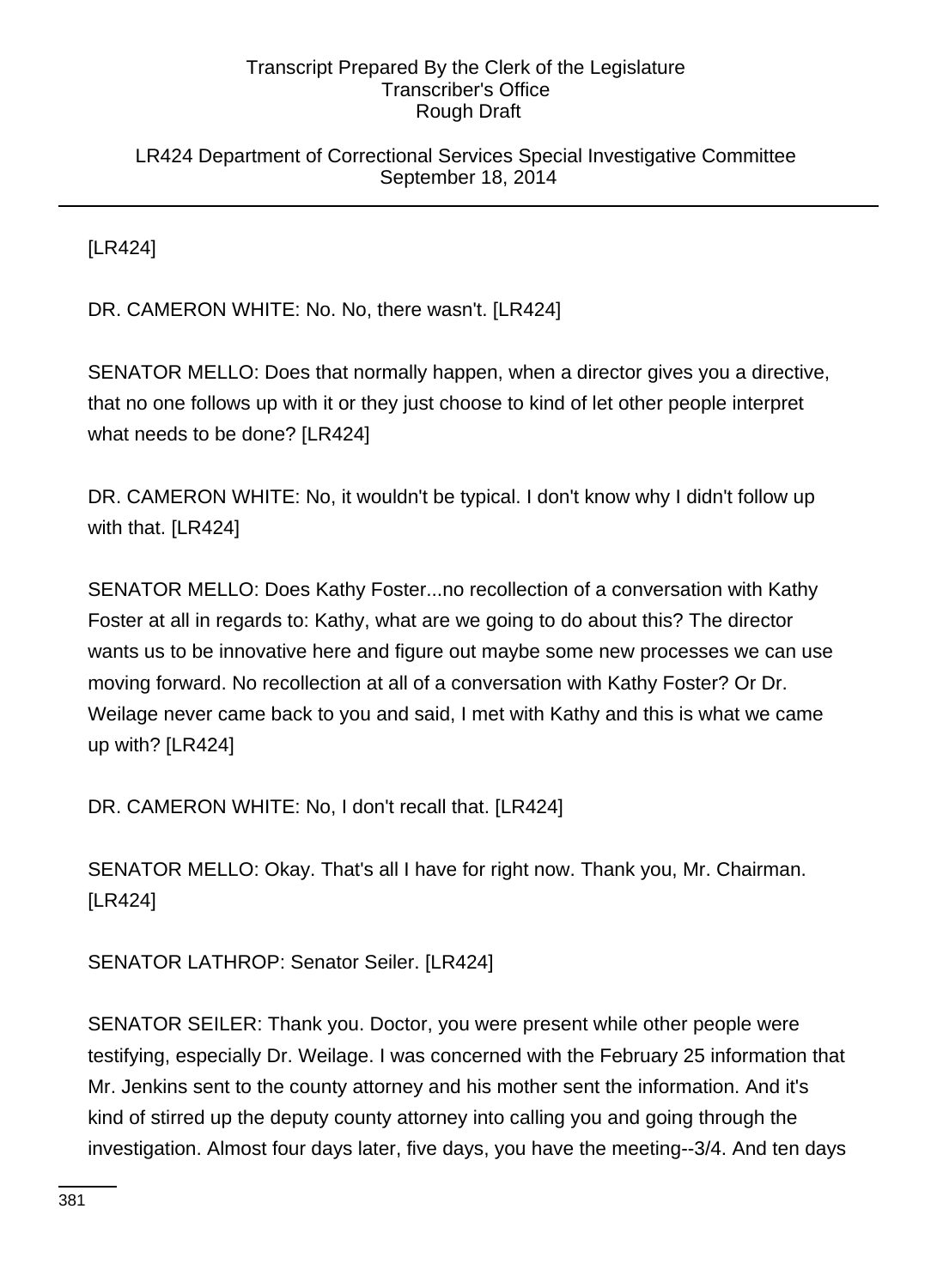# LR424 Department of Correctional Services Special Investigative Committee September 18, 2014

later, you snapped off and jurisdiction is lost in Johnson County and sent to Lancaster County. So the county attorney's efforts and work that was being done there was just lost. Now turn to page 244. You may not have seen this letter but I think it's a really important letter. [LR424]

DR. CAMERON WHITE: Okay. [LR424]

SENATOR SEILER: Smith versus Smith...or Smith and Smith, is that your title on 244? [LR424]

DR. CAMERON WHITE: Let's see. I've got Larry Wayne on top, something dated 4/23/13. [LR424]

SENATOR SEILER: Two sixty-four, I'm sorry. I misread the number. [LR424]

DR. CAMERON WHITE: Oh, pardon me. Two sixty-four. [LR424]

SENATOR SEILER: Their sixes and their fours look alike at the bottom of the page. [LR424]

DR. CAMERON WHITE: Yep. Yes, I see his letter: Smith and Smith on page... [LR424]

SENATOR SEILER: Okay. Have you ever seen this letter before? [LR424]

DR. CAMERON WHITE: I need to review it. I don't believe... [LR424]

SENATOR SEILER: Please do. [LR424]

DR. CAMERON WHITE: Yes. [LR424]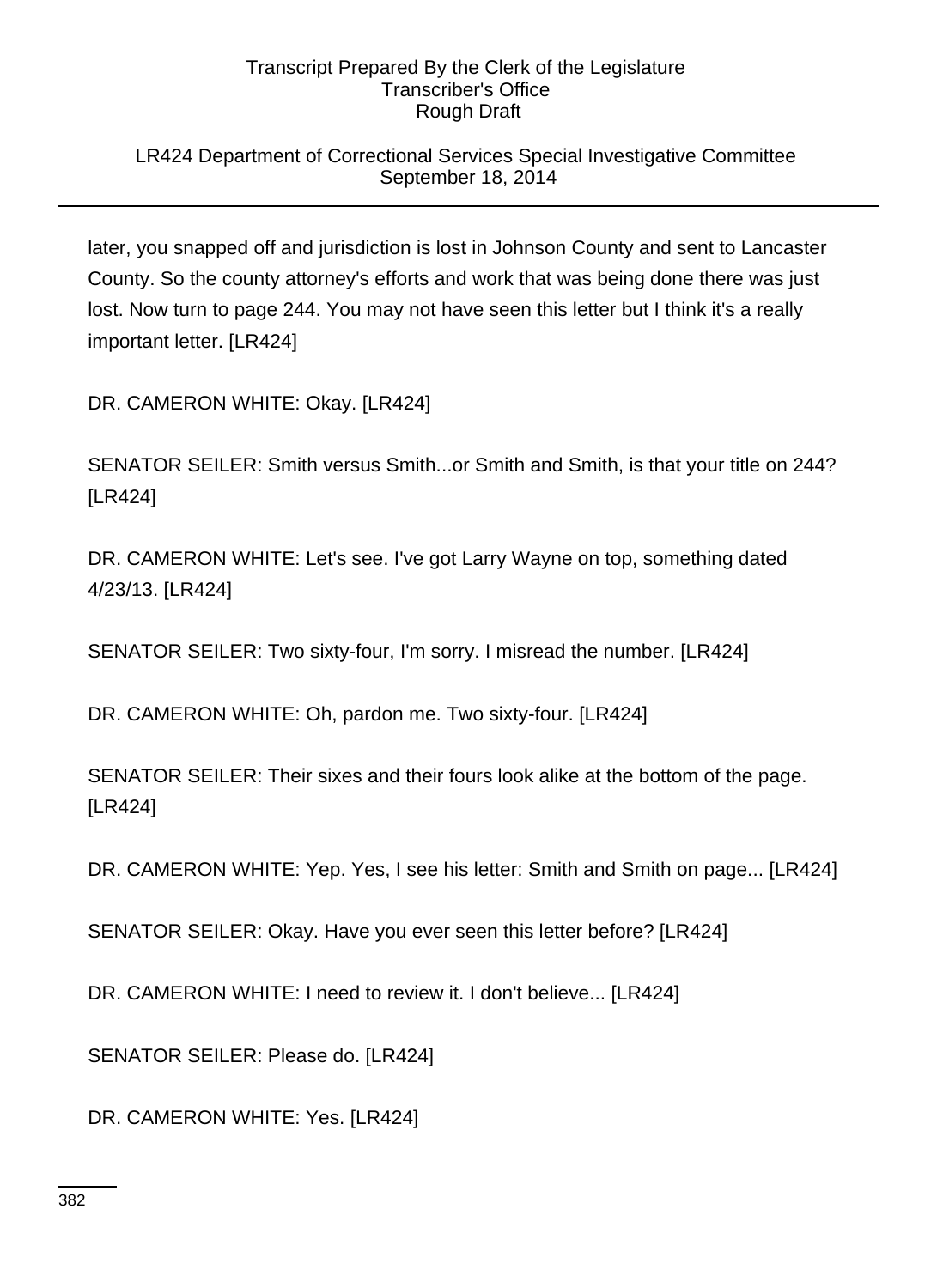# LR424 Department of Correctional Services Special Investigative Committee September 18, 2014

SENATOR SEILER: And I don't believe you would have seen it. [LR424]

DR. CAMERON WHITE: I don't recall ever reading this until...or seeing this. [LR424]

SENATOR SEILER: Okay, I want to take you through a couple paragraphs at the top of 265 that I think does apply to you. Basically, this is a letter of complaint by Nikko Jenkins against the deputy county attorney filed with the Counsel on Discipline to have him disbarred, pretty serious charges. [LR424]

DR. CAMERON WHITE: Yes. [LR424]

SENATOR SEILER: Even a letter that doesn't go anywhere, I will tell you, lawyers take it pretty damn personal. And it says up here at the top that the test, which you were present when we were talking about it, mentally ill and dangerous, and whether the means of treatment, and I don't think we've talked about this, is less restrictive than committed...of the commitment by the mental health boards were available. You have to have that less restrictive part on the commitment. That's the third leg of the commitment. We've only talked about the top two legs. [LR424]

DR. CAMERON WHITE: Yes. [LR424]

SENATOR SEILER: And then, Doctor, I'd like you to read the next two paragraphs because I think they directly apply to you. [LR424]

DR. CAMERON WHITE: Yes, I've read that. [LR424]

SENATOR SEILER: Okay. This is the response of Richard R. Smith, the deputy county attorney to the Counsel on Discipline, explaining why he didn't file a commitment. And he says that Dr. Weilage informed him that the staff would continue to monitor and evaluate and that they felt the current treatment plan was sufficient and less restrictive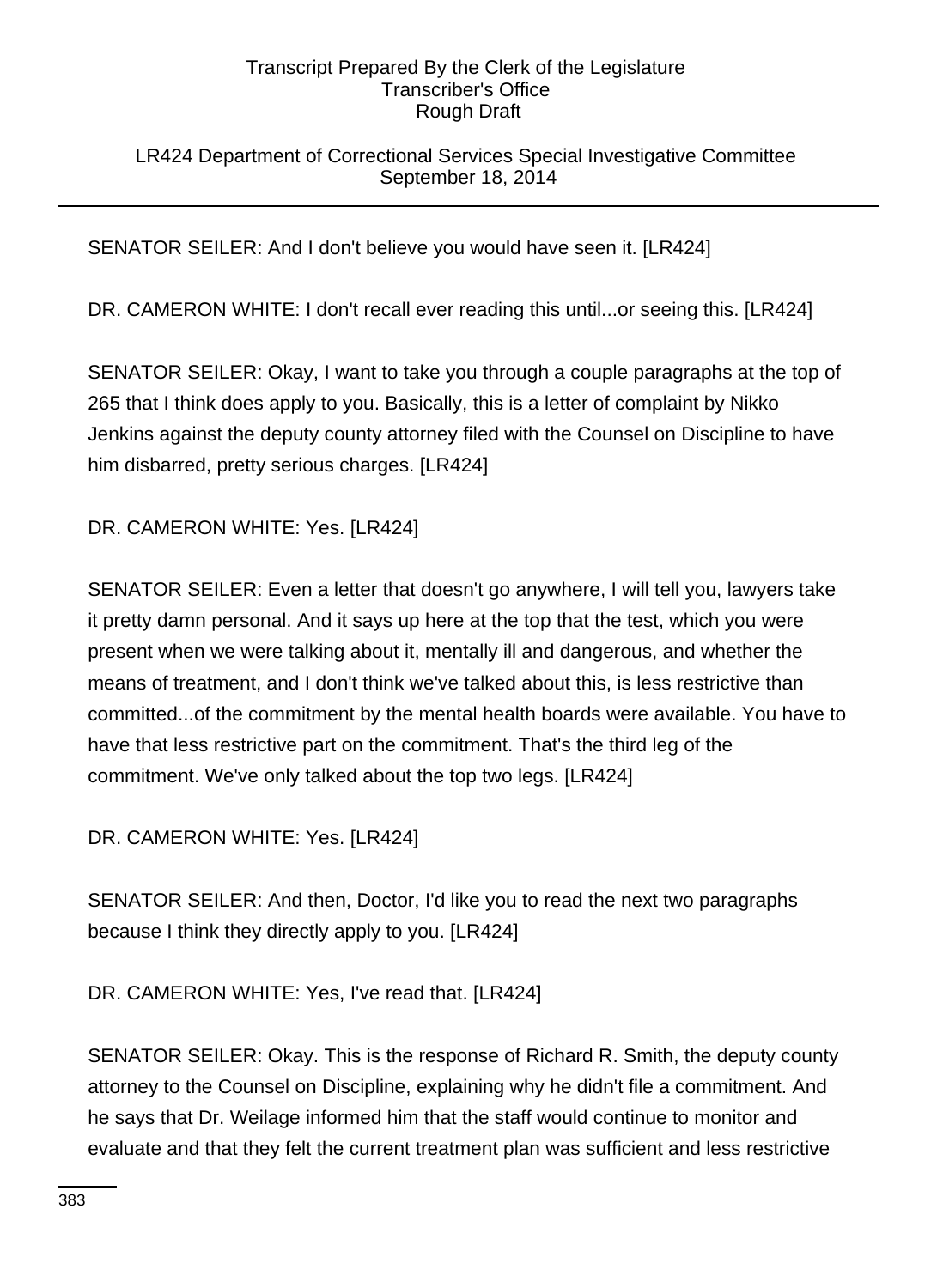LR424 Department of Correctional Services Special Investigative Committee September 18, 2014

than commitment. We're talking about a guy that's in the hole. [LR424]

DR. CAMERON WHITE: Yes. [LR424]

SENATOR SEILER: How can it be less restrictive? [LR424]

DR. CAMERON WHITE: I'm not sure. I don't know. [LR424]

SENATOR SEILER: Doesn't make sense to me either and I've sat on a lot of these mental health hearings. Then it goes on to...and he testified here today that he wasn't mentally ill so he wouldn't...he flunked the first question. And in this letter of response by the attorney, he flunked the second question. That's totally different than what your psychiatrist said, right? [LR424]

DR. CAMERON WHITE: Yes, yes. That's correct. [LR424]

SENATOR SEILER: And here's what I'm telling you, that if I was...and then just before Bob Houston said that he transferred him from Johnson on the 13th or 14th of March, I believe, to Lancaster County, jerking the case right out from under this county attorney. If I was this county attorney, the next time your organization needed help, the fickle finger would be in the air. [LR424]

DR. CAMERON WHITE: Yes. [LR424]

SENATOR SEILER: You'd better go down and talk to this guy and get it smoothed over because your guy really messed it up. Thank you. [LR424]

SENATOR LATHROP: Senator Schumacher. [LR424]

SENATOR SCHUMACHER: Thank you, Senator Lathrop. [LR424]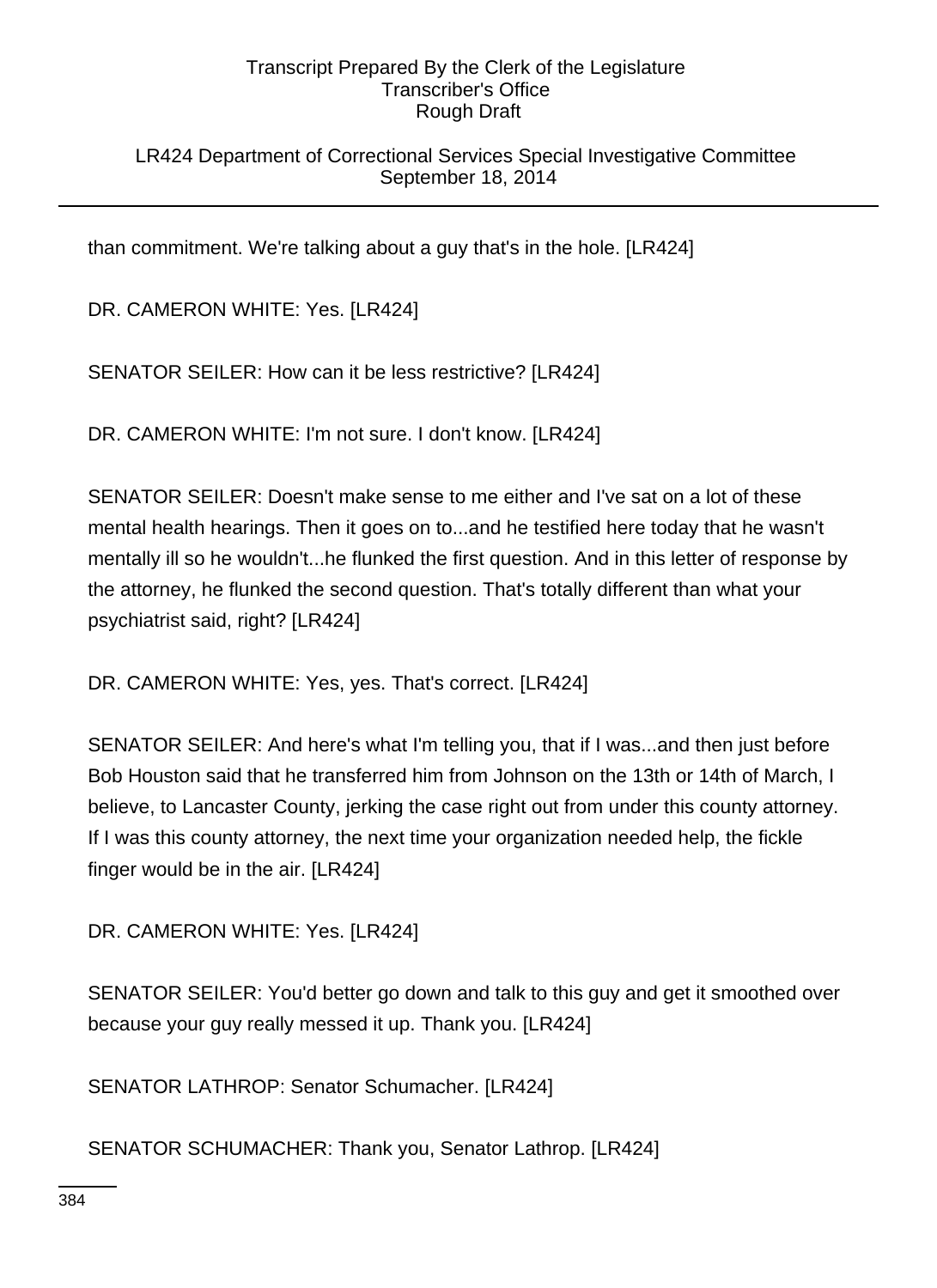LR424 Department of Correctional Services Special Investigative Committee September 18, 2014

SENATOR LATHROP: In the tradition of having Senator Chambers go last, which I think he appreciates, I don't want anybody who's watching to think that I overlooked my colleague from District 11. [LR424]

SENATOR SCHUMACHER: He saves the best for last all the time. [LR424]

SENATOR LATHROP: Yes. [LR424]

SENATOR SCHUMACHER: Just a few questions, first one Mr. Weilage couldn't answer. When you send somebody over to the Lincoln Regional Center, is the Department of Corrections billed for that service by the regional center? Does it have a budgetary impact on the department? [LR424]

DR. CAMERON WHITE: No, I don't believe so. We do not send...just to clarify, we send for civil commitments, postincarceration... [LR424]

SENATOR SCHUMACHER: No, this is somebody just went stark-raving mad in Tecumseh and you've got to send them there. Do you get a bill? [LR424]

DR. CAMERON WHITE: No, we don't get a bill. [LR424]

SENATOR SCHUMACHER: There's no cross billing? It seems traditional between state departments that everybody shuffles money back and forth on the budgets. [LR424]

DR. CAMERON WHITE: Okay. Not that I'm aware of. [LR424]

SENATOR SCHUMACHER: Not that you're aware of. [LR424]

DR. CAMERON WHITE: I may not... [LR424]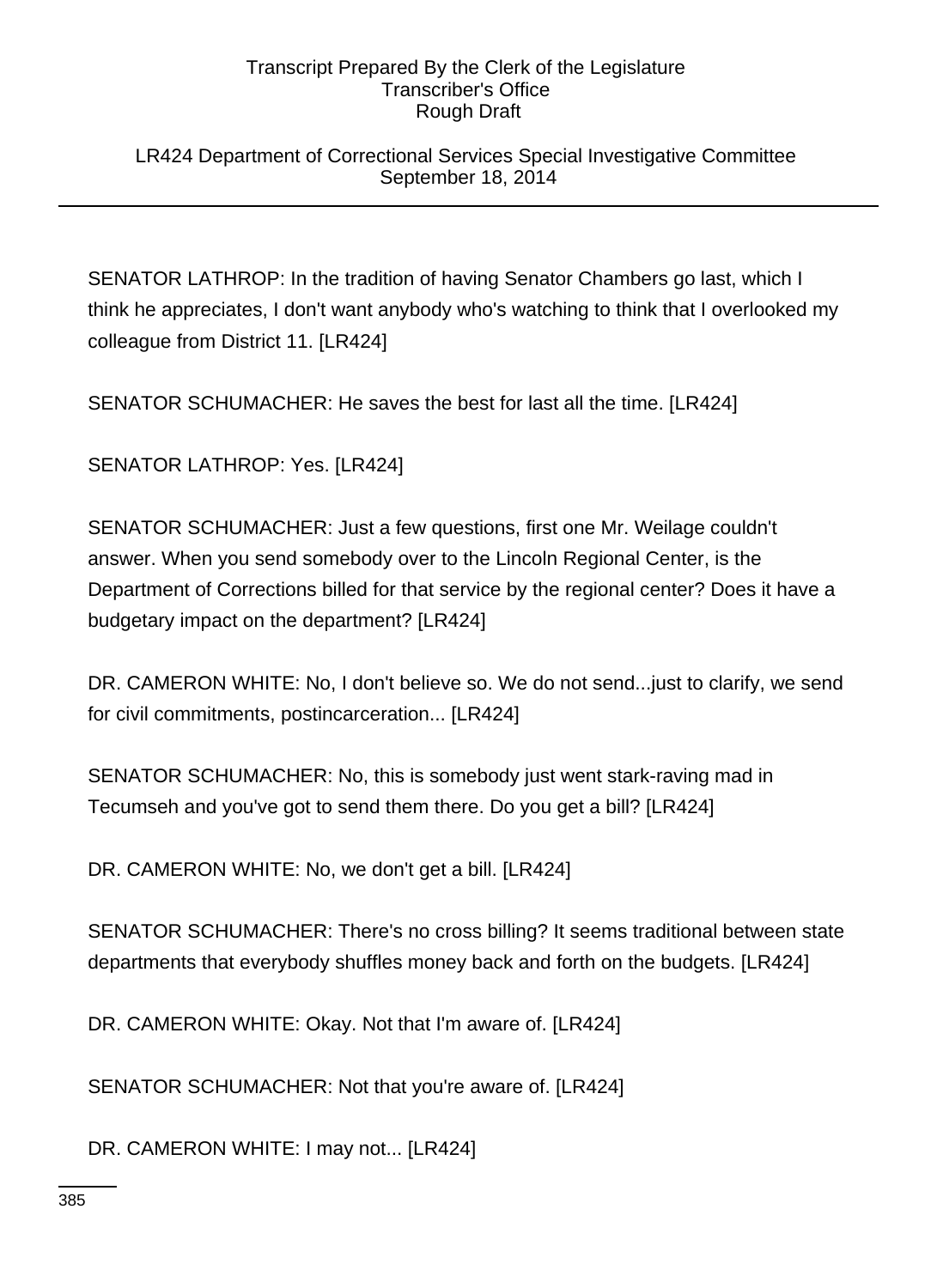LR424 Department of Correctional Services Special Investigative Committee September 18, 2014

SENATOR SCHUMACHER: Would you be aware of that? [LR424]

DR. CAMERON WHITE: Maybe, maybe not. [LR424]

SENATOR SCHUMACHER: Okay. Another area: We talked about how extreme Mr. Jenkins' behavior was with the self-mutilation, the sniffing of semen, the drinking of urine. And Dr. Weilage seemed to indicate, oh, that wasn't so extreme. That's kind of commonplace. Is that true? [LR424]

DR. CAMERON WHITE: We've seen other cases of people smearing feces, for example, some pretty extreme behavior. Was it common? I don't know that I would say it was common but it wasn't something that never occurred either. [LR424]

SENATOR SCHUMACHER: Well, even in the atmosphere of the penitentiary, this is pretty extreme behavior what we were seeing. [LR424]

DR. CAMERON WHITE: Yes. Yeah, that's correct. [LR424]

SENATOR SCHUMACHER: Very rarely admitted by people. [LR424]

DR. CAMERON WHITE: Correct. You don't see this combination much, correct. [LR424]

SENATOR SCHUMACHER: No. You probably even have a hard time seeing it done on the Internet, pretty extreme. [LR424]

DR. CAMERON WHITE: Yes. [LR424]

SENATOR SCHUMACHER: The...you....Dr. Baker contacted you in an e-mail, I believe, and said that she had concerns about some procedural things and also she had real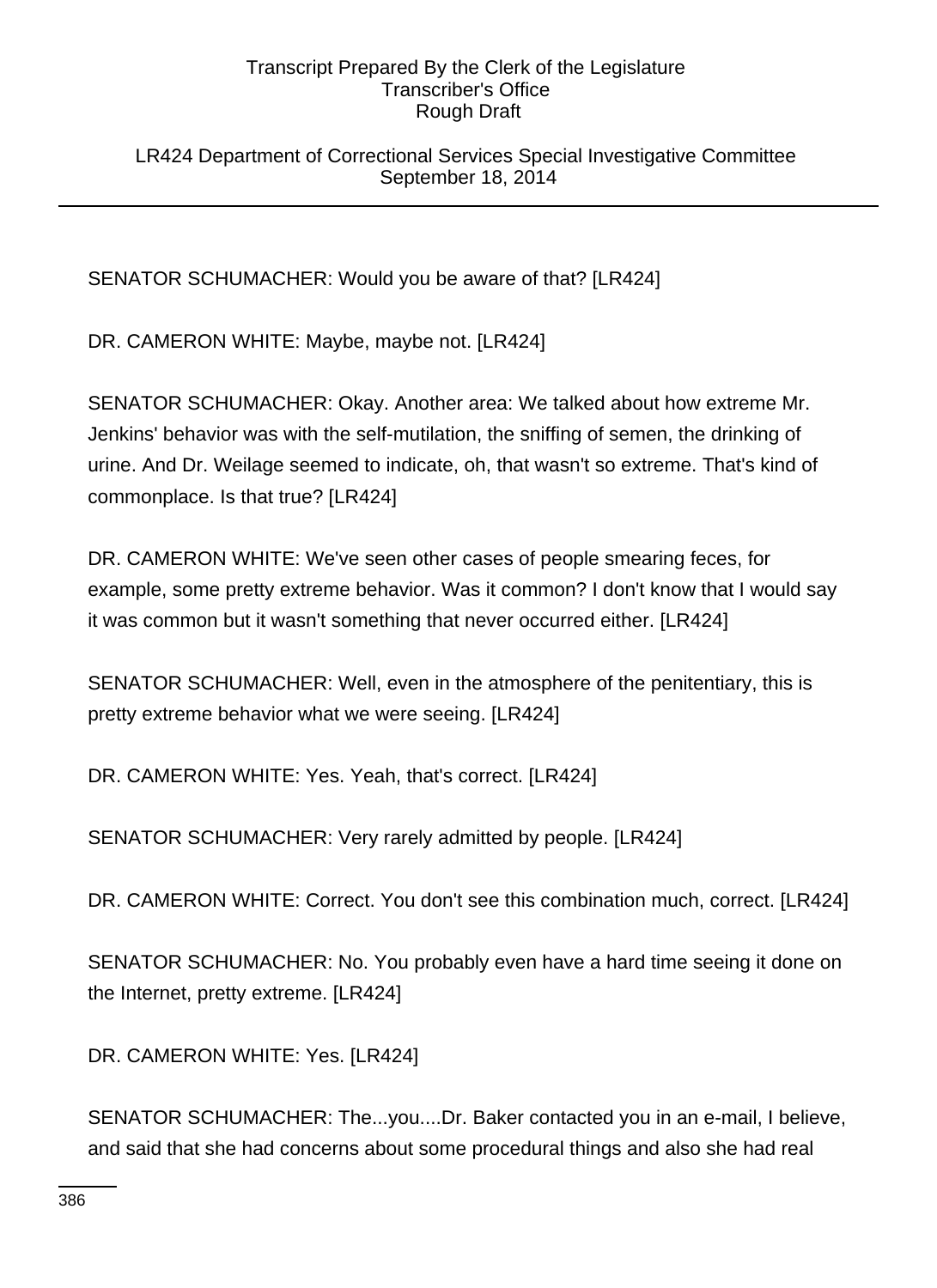# LR424 Department of Correctional Services Special Investigative Committee September 18, 2014

concerns about Jenkins. I think this was like the end of January or so. And you indicated, well, maybe we should get together and talk about it with Dr. Weilage. And, you know, we just need to reset our expectations. What did you mean by that? [LR424]

DR. CAMERON WHITE: When I sent that e-mail, I believe what I was referring to was resetting the expectations about the interactions between the two disciplines. I'm thinking that my intention there was...that there would be more communication, there would be more direct interaction, that the two areas would talk more and work things out. So that would involve making sure that everyone is being respectful, being those types of things. [LR424]

SENATOR SCHUMACHER: So you took her concerns about Jenkins to more be concerns about, the psychiatrist isn't getting along with the two psychologists and we just need to do a little kumbaya over this thing. Is that what was going on there? [LR424]

DR. CAMERON WHITE: Well, yeah. I think there needed to be more communication. I think there were frictions in Tecumseh with medical and mental health and that was one of the ways in which it surfaced. [LR424]

SENATOR SCHUMACHER: And Dr. Baker indicated at the end of January that she was going to do another evaluation of Nikko Jenkins. And then a week or so later did in fact do the evaluation. Did you and her ever have any conversations about the substance of her concerns? [LR424]

DR. CAMERON WHITE: Not that I recall. [LR424]

SENATOR SCHUMACHER: You got this notorious character who's doing all these weird things. That should be a question you can answer yes or no, because you would recall if you had a discussion about a guy doing these weird things and her being very,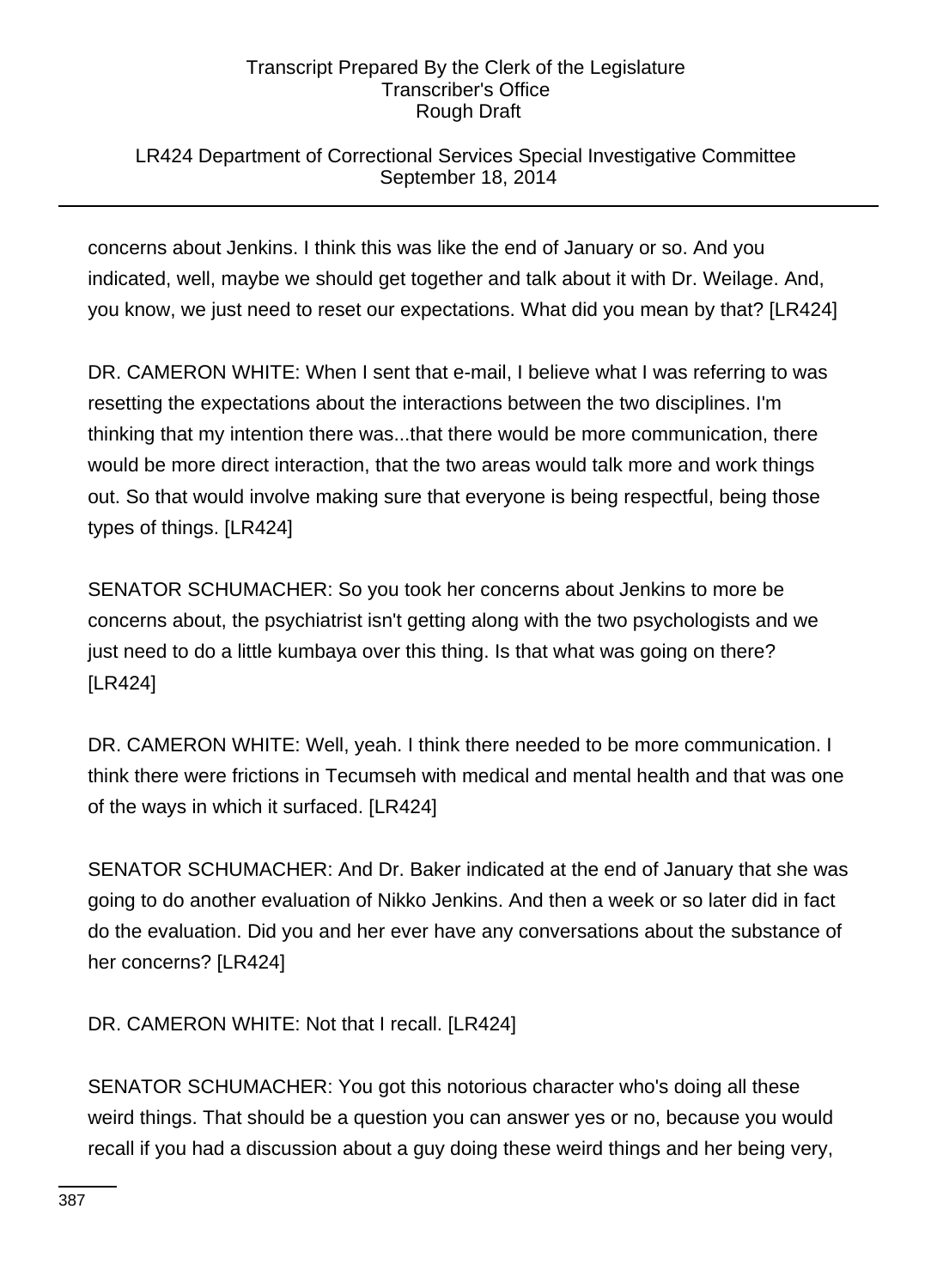# LR424 Department of Correctional Services Special Investigative Committee September 18, 2014

very concerned. It'd almost be impossible not to recall. [LR424]

DR. CAMERON WHITE: If she had told me that she had concerns like that and wanted to commit him, I would have recalled that. [LR424]

SENATOR SCHUMACHER: Was there a follow-up to the e-mail exchange in which you told her we needed to kind of reassess our expectations? I mean, here you've got your chief shrink and you, you know, the head of the behavioral health unit, I mean, you have concerns. Was there ever a meeting in which you sat down with Dr. Baker and said, you know, what gives here? [LR424]

DR. CAMERON WHITE: At one point, we pulled mental health and psychiatry together, I did. I don't know exactly when that was. I'd have to look to see when that meeting occurred because I don't know if that was January, February, March. [LR424]

SENATOR SCHUMACHER: What strikes me is the great similarities about what we've heard today and what we heard a week or two ago in which it looks like a decision is made by some mid-management personnel, and everybody above them can claim, you know, nobody told me, I didn't know. And yet if this were private business, the top guys would know what's going on because they'd be broke and out of business very, very quick if they didn't know. And how come it is that you, who are charged with the administration of this area and the folks above you, you know, have got this character who all kinds of controversy about, all kinds of terribly weird behavior, talking about cutting people's hearts out and killing kids, and it just kind of simmers at this mid-level and everybody has got this magnificent plausible deniability. Isn't it your job to know what's going and not just kind of...and even the director's job to know what's going on below them? And when you have a situation where conceivably people are going to get murdered, it just isn't passed off as, oh, we think he's okay now. Our concerns of earlier this year that he was dangerous, you know, they've passed now and what the heck. You know, give him a toothbrush and turn him loose. Do they at least get a toothbrush?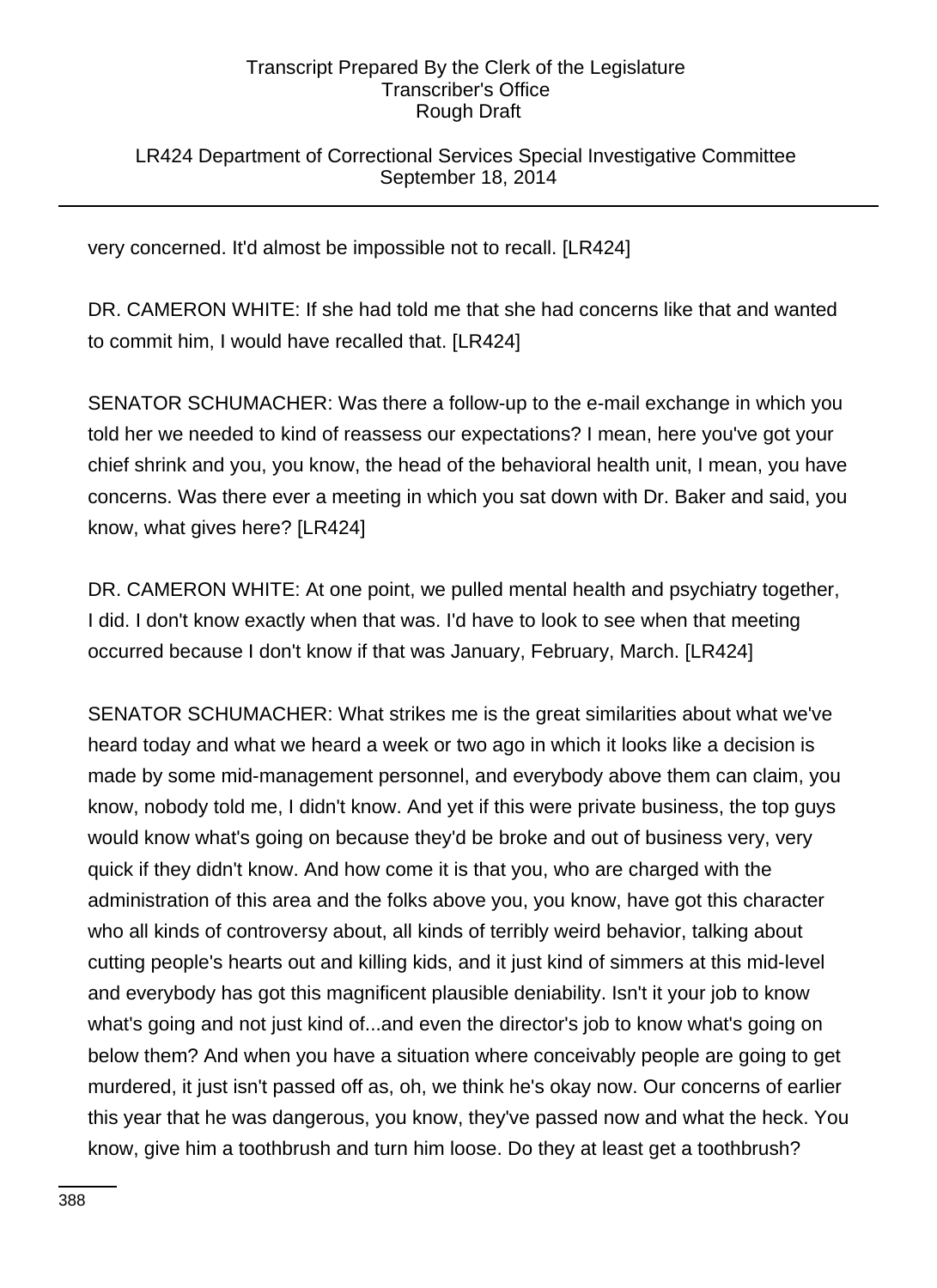### LR424 Department of Correctional Services Special Investigative Committee September 18, 2014

[LR424]

DR. CAMERON WHITE: No, I don't believe so. [LR424]

SENATOR SCHUMACHER: Okay. Thank you. That's all. [LR424]

SENATOR LATHROP: Senator Bolz. [LR424]

SENATOR BOLZ: You heard the conversation with Dr. Weilage earlier today. And I want to ask you about the issue he raised around flagging dangerous people for evaluation prior to their release. Is that now the practice? Are you now flagging dangerous inmates for evaluation prior to their release? [LR424]

DR. CAMERON WHITE: Yes, we have a more formalized process for that. We developed a process called the Discharge Review Team where there's a formal tracking process if people have potential concerns about an inmate prior to discharge. [LR424]

SENATOR BOLZ: So when someone is flagged or identified as concerning prior to discharge, what happens then? [LR424]

DR. CAMERON WHITE: We have a group of mental health staff who review the case and determine discharge planning. [LR424]

SENATOR BOLZ: And what will happen if, once again, you have a dangerous individual who is scheduled for release but doesn't have a mental health diagnosis? What is your plan now? [LR424]

DR. CAMERON WHITE: I don't know that we've encountered that at this point. I mean, what we do is look at each case individually. It could involve warning police in the community, for example. It could involve whatever is particular to that case. I mean,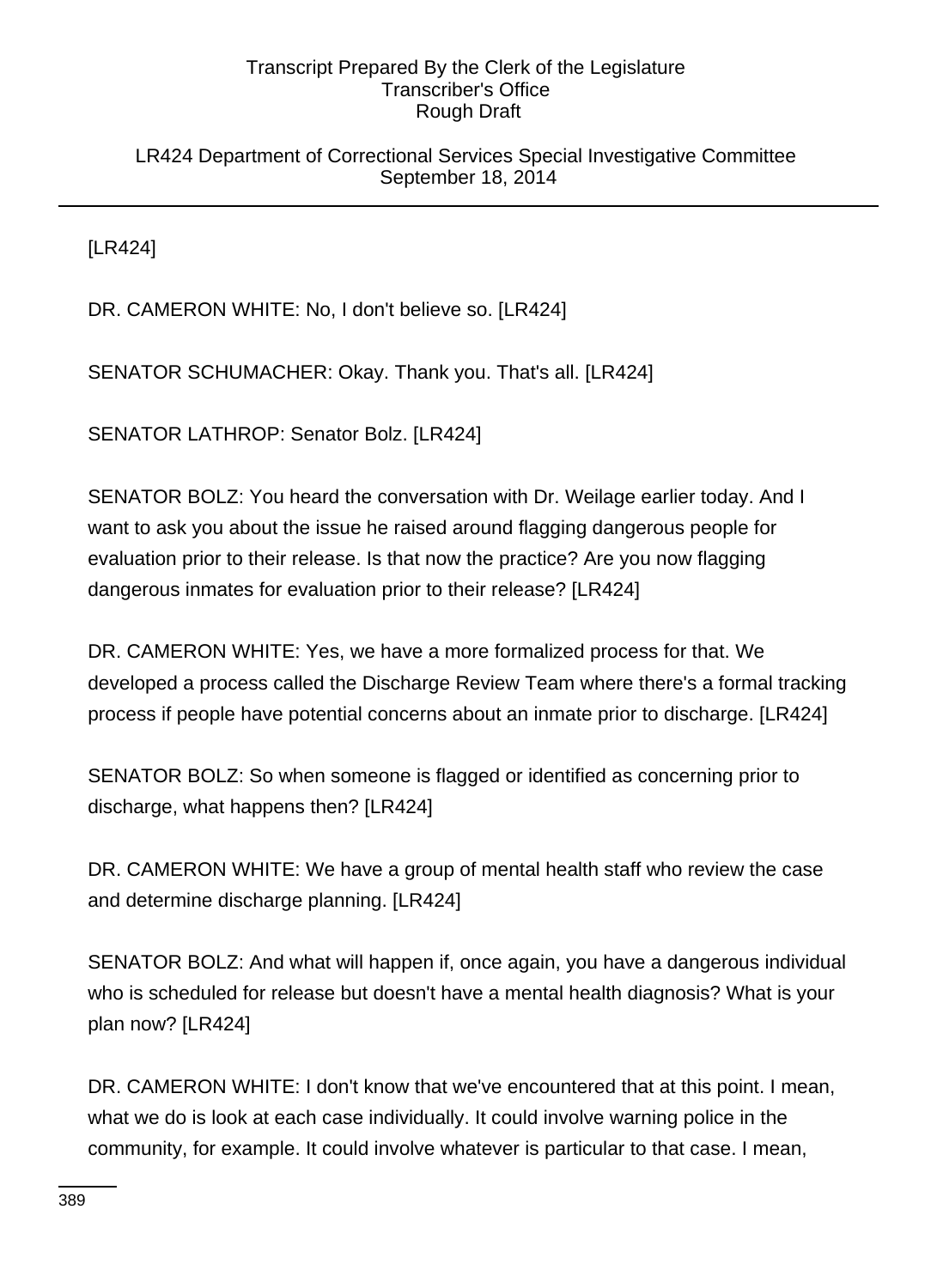# LR424 Department of Correctional Services Special Investigative Committee September 18, 2014

there's cases of people who are not mentally ill who may be seen as dangerous that aren't committable. [LR424]

SENATOR BOLZ: Well, I'd like to hear ongoing updates about your progress with that. I think the only thing more tragic than what we saw with the Jenkins' case is to see it repeated. So I would hope we find a solution to that problem of not knowing what to do with a dangerous person who we can't get our act together on keeping us protected. My next question for you is some of the statistics that are in front of me say that you've got a pretty dramatic mental health staff-to-inmate ratio--40:1 in some facilities. Do you feel like you have the capacity to address all the mental health needs with that caseload? [LR424]

DR. CAMERON WHITE: We can always do more. I mean, in my latest budget request we put in for additional staff, or I did. So I think I would like to see more staff. [LR424]

SENATOR BOLZ: Uh-huh. What is your...what is a current average caseload for LMHP, for example? [LR424]

DR. CAMERON WHITE: Well, it depends on the institution. It'd be much different at NCYF, where there's approximately 70 inmates, versus the penitentiary, where there's 1,300. And it depends on the program that they're in and the work that they're doing, so. [LR424]

SENATOR BOLZ: Do you think that any of the challenges with miscommunication and lack of taking responsibility or initiative in some of what we talked about today has to do with the pressures that are on the current mental health staff? [LR424]

DR. CAMERON WHITE: I think everybody is exceedingly busy. There's...I think we have a large mental population, behaviorally disordered population in Corrections and it's a challenge to provide treatment to those folks. [LR424]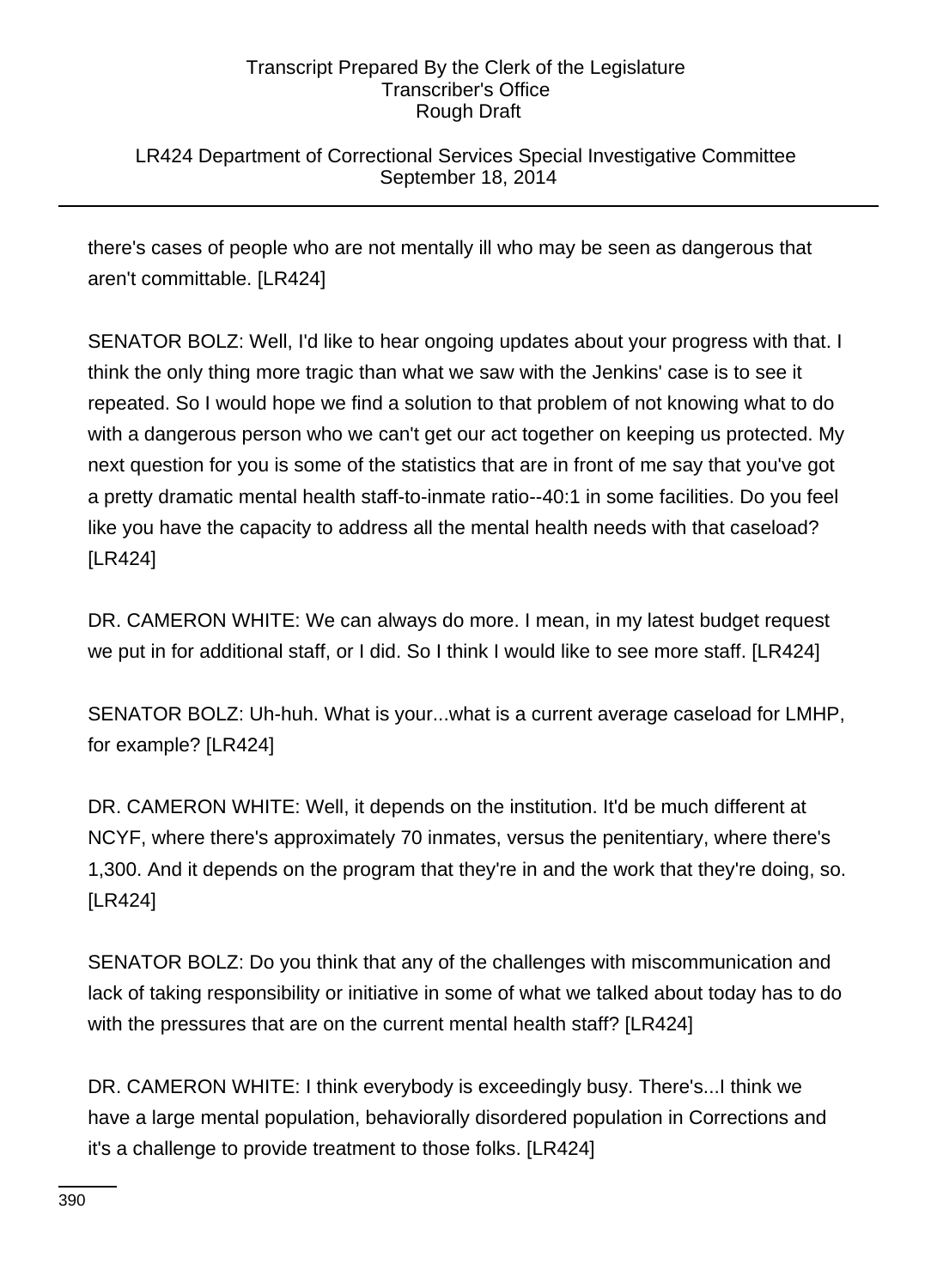LR424 Department of Correctional Services Special Investigative Committee September 18, 2014

SENATOR BOLZ: Okay. Thank you. [LR424]

SENATOR LATHROP: Senator Chambers, you're recognized. [LR424]

SENATOR CHAMBERS: Thank you. And, Mr. Chairman, I don't think you were preaching. I think you were laying it down factually like it ought to laid down. So it's going to give me a little relief in terms of having to say all of those things. But, Doctor, I have to find out first of all, are you an M.D. or just a Ph.D.? [LR424]

DR. CAMERON WHITE: I am a Ph.D. [LR424]

SENATOR CHAMBERS: The only doctor in all of this was Dr. Baker, is that correct, the only one with a medical doctorate, medical degree? [LR424]

DR. CAMERON WHITE: The only physicians were Dr. Baker and Dr. Wetzel, Dr. Moore. [LR424]

SENATOR CHAMBERS: But the ones who were involved in the transactions and all of this that we've been talking about, there was only medically trained person and that was Dr. Baker. And all of these other people are like...now, an academic degree is all right. But you probably got...that's probably...the job you're holding now is probably the only job you could get and make as much money as you're making with the degree you got. What is your degree in? You're a doctor of what? [LR424]

DR. CAMERON WHITE: Clinical psychology. [LR424]

SENATOR CHAMBERS: And so is Dr. Weegull (phonetically)...I can't even remember his name. [LR424]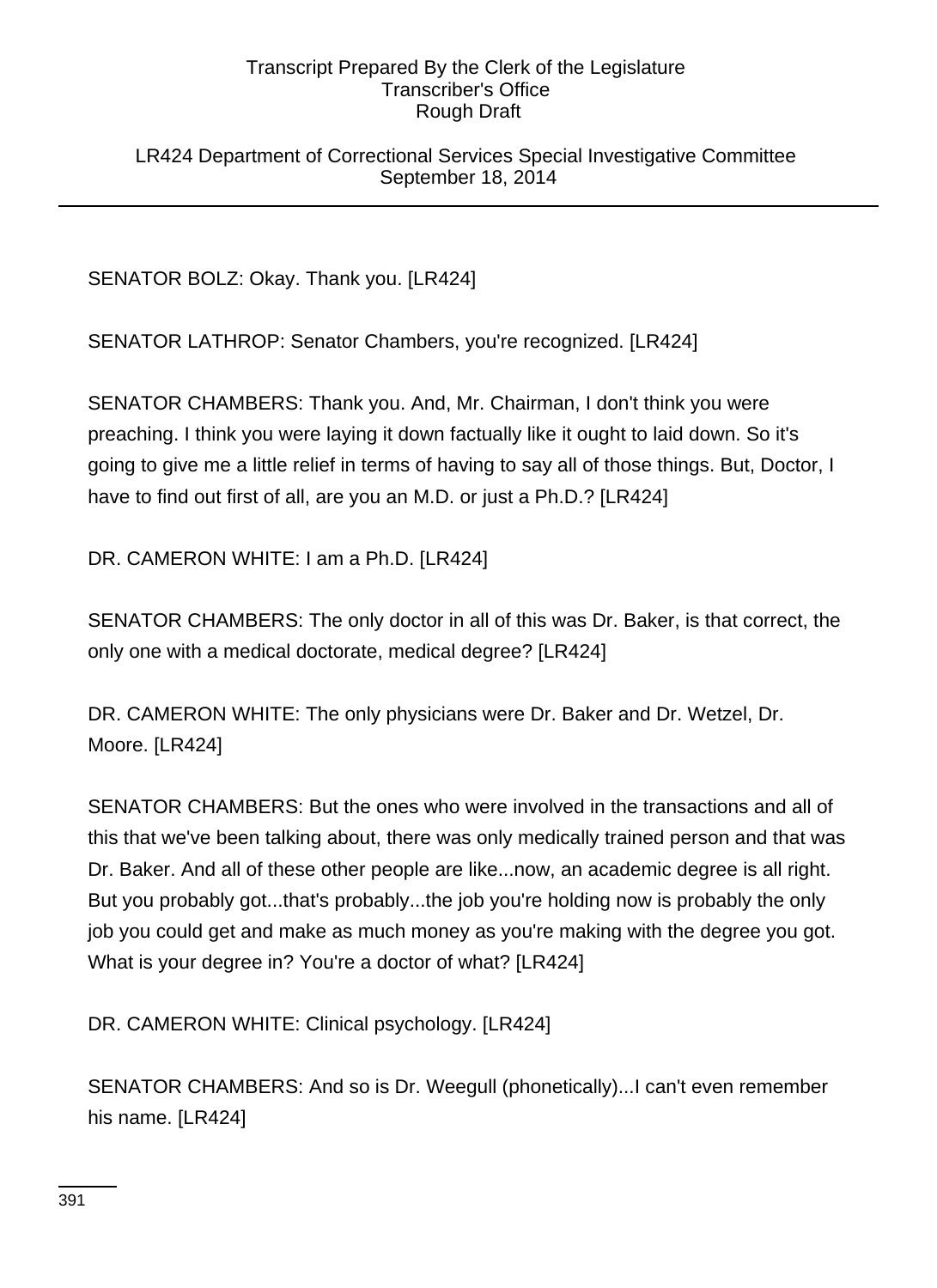LR424 Department of Correctional Services Special Investigative Committee September 18, 2014

SENATOR LATHROP: Weilage. [LR424]

DR. CAMERON WHITE: Weilage, yes. [LR424]

SENATOR CHAMBERS: Dr. Weilage. He's got the same kind of degree you've got, right? [LR424]

DR. CAMERON WHITE: Yes. [LR424]

SENATOR CHAMBERS: Did you get hired before he did? [LR424]

DR. CAMERON WHITE: Yes. [LR424]

SENATOR CHAMBERS: And were you one of those who interviewed him for the job? [LR424]

DR. CAMERON WHITE: I interviewed him in 2005 when he...for the... [LR424]

SENATOR CHAMBERS: But all I want to know is, were you one of those who interviewed him? [LR424]

DR. CAMERON WHITE: Yes. [LR424]

SENATOR CHAMBERS: Did you listen to his testimony today? [LR424]

DR. CAMERON WHITE: Yes, I did. [LR424]

SENATOR CHAMBERS: Did he...was it sterling and uplifting and a model of the way somebody with a Ph.D. ought to comport himself when asked questions about subjects he was involved in? [LR424]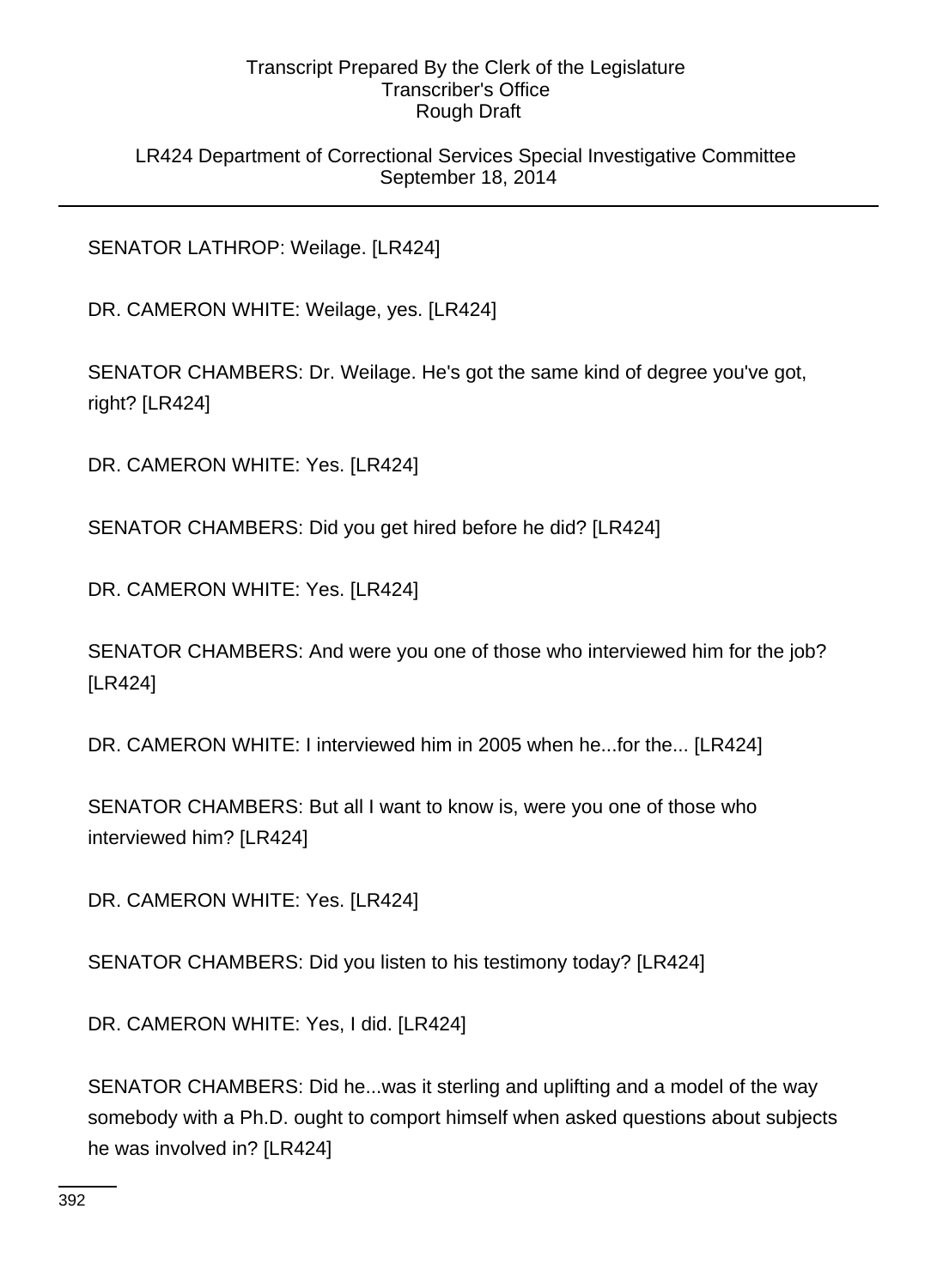LR424 Department of Correctional Services Special Investigative Committee September 18, 2014

DR. CAMERON WHITE: No. [LR424]

SENATOR CHAMBERS: And when indicated that there was some exchange between you and him and you don't have...you didn't remember it at all, you were actually trying to give your colleague a break, weren't you? That never happened which he said happened, did it? [LR424]

DR. CAMERON WHITE: Please clarify, that he told me about... [LR424]

SENATOR CHAMBERS: Yes, when the Chairman was questioning you and you kept saying, I don't have any recollection of that. And the Chairman said, he said that he told you this. Mr. Chairman, could you restate what that was that Dr. Weegee (phonetically) said that he... [LR424]

SENATOR LATHROP: Dr. Weilage testified that he told you before the March 4 hearing...or meeting in the conference room next door to the director's office, before that meeting, that Weilage said he told you about the Baker report. [LR424]

DR. CAMERON WHITE: He did not. [LR424]

SENATOR CHAMBERS: Right. So he lied. He stated... [LR424]

DR. CAMERON WHITE: His... [LR424]

SENATOR CHAMBERS: He said something that was not true. He was willing to sacrifice you and use you, hoping, I think, to go along with him, because he and these other people around here apparently play fast and loose with the truth all the time. But you happened to have been here so you could point out that what he said happened didn't really happen. Was the term that was being discussed about majorly mental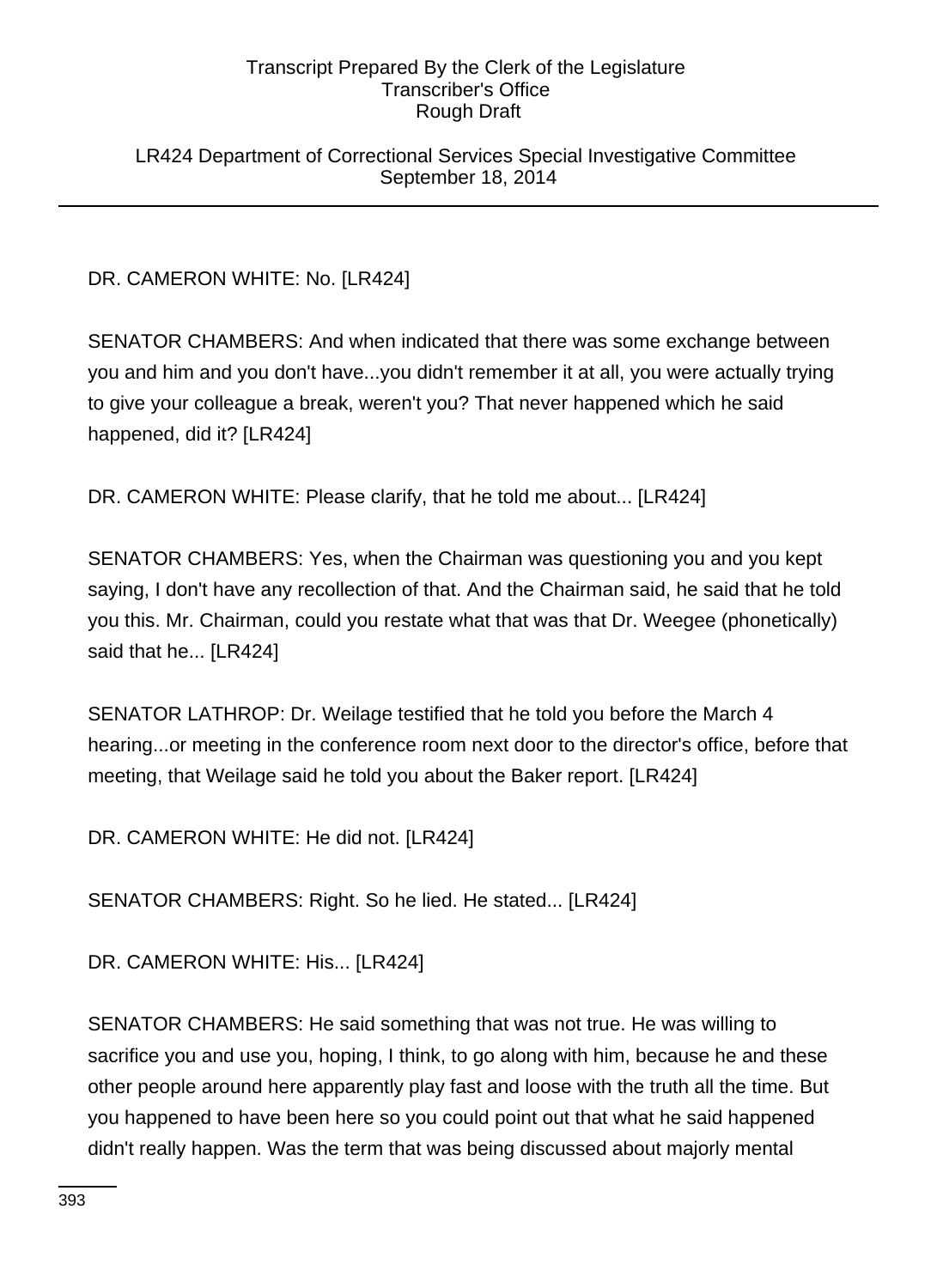# LR424 Department of Correctional Services Special Investigative Committee September 18, 2014

illness, was "majorly" the word that was in front of mental illness that was being discussed back and forth? [LR424]

DR. CAMERON WHITE: Yes, earlier, yes, "majorly." [LR424]

SENATOR CHAMBERS: Now isn't it true that either you're mentally ill or you're not? [LR424]

DR. CAMERON WHITE: Yes. It's one of those binary issues. [LR424]

SENATOR CHAMBERS: It's just like you...well, the old cliche is you can't be a little bit pregnant. Either you are or you're not. [LR424]

DR. CAMERON WHITE: True, correct. [LR424]

SENATOR CHAMBERS: Was that term "majorly" mentally ill something that Dr. Wei...I can't remember... [LR424]

SENATOR LATHROP: Weilage. [LR424]

SENATOR CHAMBERS: ...Dr. Weilage had utilized, that he wasn't majorly mentally ill? Was that his term? [LR424]

DR. CAMERON WHITE: Yes. "Majorly" was referenced in the... [LR424]

SENATOR CHAMBERS: And he should know that either you are or you're not. So for him to say majorly, he's trying to hedge his bet. He was in fact acknowledging that mental illness was there, wasn't he? [LR424]

DR. CAMERON WHITE: Yes. I believe so because the nuance in mental illness is...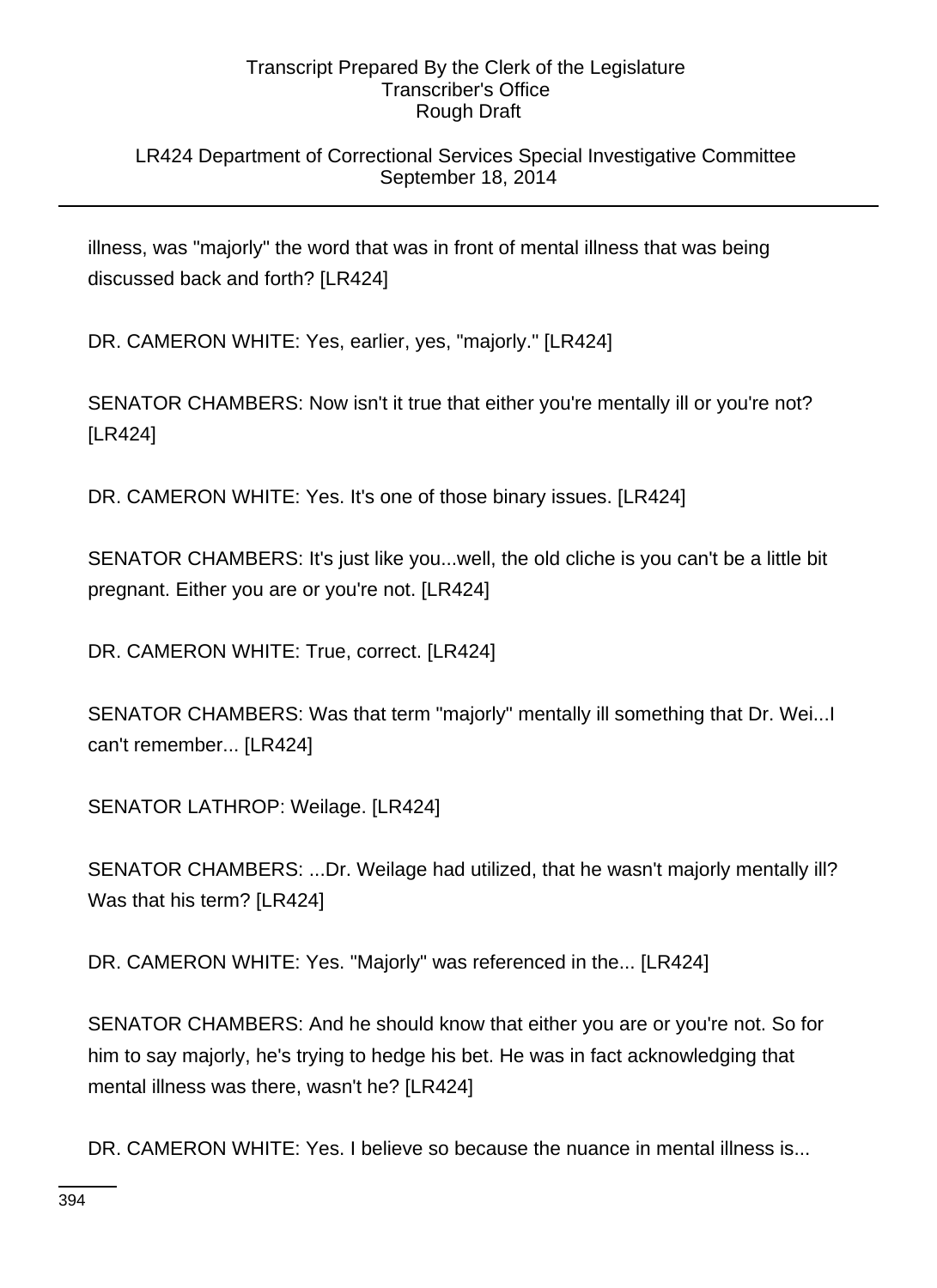### LR424 Department of Correctional Services Special Investigative Committee September 18, 2014

[LR424]

SENATOR CHAMBERS: And who was he applying that term to? [LR424]

DR. CAMERON WHITE: I believe Nikko Jenkins. [LR424]

SENATOR CHAMBERS: So he did acknowledge that Nikko Jenkins was mentally ill and it's right there in that record, isn't it? [LR424]

DR. CAMERON WHITE: Yes. [LR424]

SENATOR CHAMBERS: So he should have just acknowledged that here, even if he didn't want to do it before, when he's under oath. And there is so much questioning focusing on that very point. And he in fact had acknowledged it before. He was not forthcoming. But here I have only a couple of things I want to ask of you. And the Chairman did a good job. But because I've been writing this down, I have to ask something, even if it's repeating what he did. Maybe some of these things that were mentioned that Senator Schumacher outlined again that Nikko Jenkins was actually doing, you said, well, it may have happened before but not all of them by the same person in that brief period of time. Have you ever heard of a situation where a man mutilated himself four times? [LR424]

DR. CAMERON WHITE: Yes. We've had inmates who were self-mutilators that repeatedly do that. [LR424]

SENATOR CHAMBERS: And what kind of mutilation was it? [LR424]

DR. CAMERON WHITE: What I'm recalling is we've had people who were cutters who may cut on an arm or a body part. [LR424]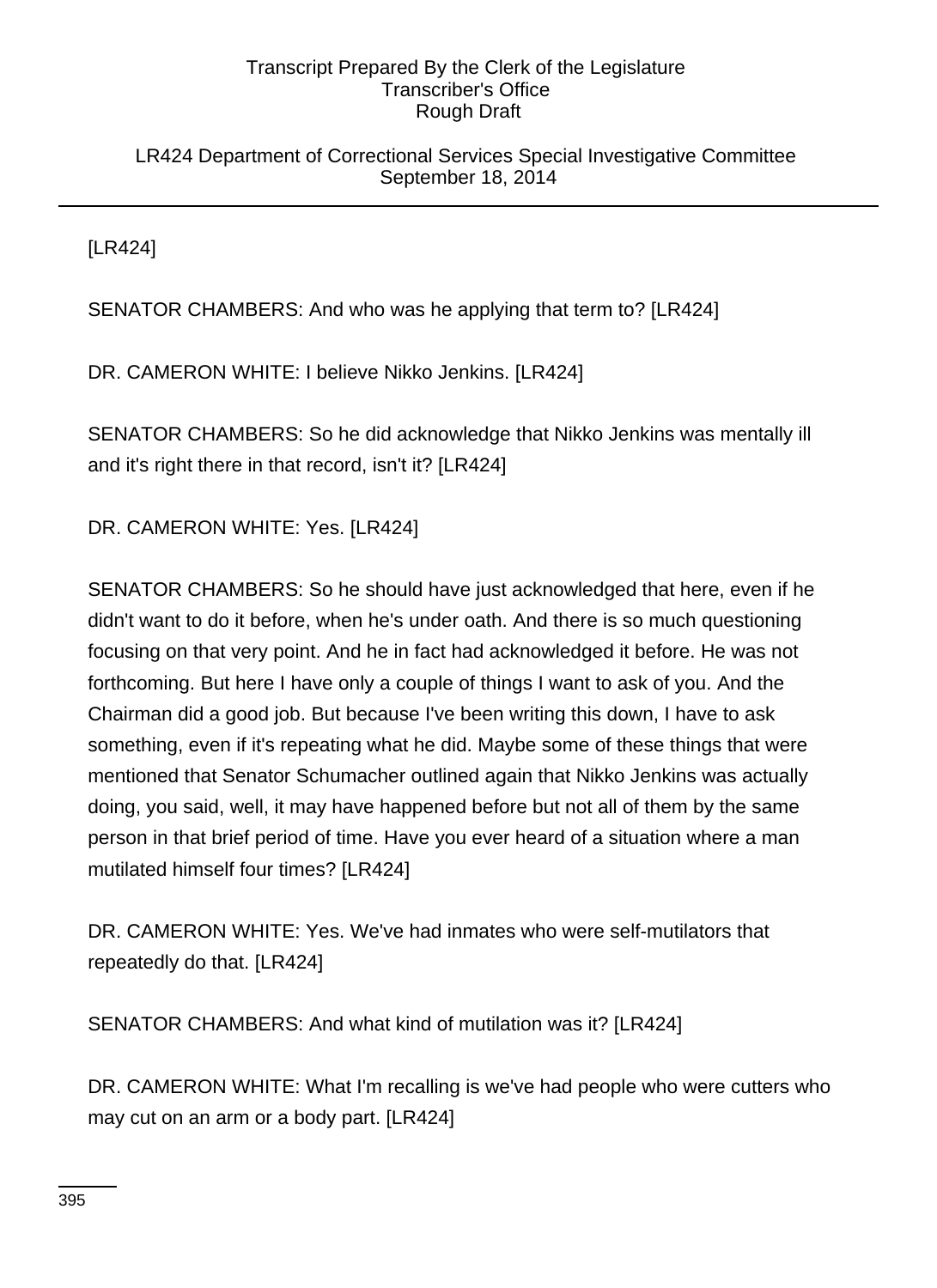# LR424 Department of Correctional Services Special Investigative Committee September 18, 2014

SENATOR CHAMBERS: Were they serious cuts? Were any of the cuts requiring of 39 stitches that you can remember? [LR424]

DR. CAMERON WHITE: I don't believe so. [LR424]

SENATOR CHAMBERS: Whether he had one like that. [LR424]

DR. CAMERON WHITE: Yes. [LR424]

SENATOR CHAMBERS: And he had others very disfiguring. [LR424]

DR. CAMERON WHITE: Yes. [LR424]

SENATOR CHAMBERS: You haven't had any where one person did that kind of disfigurement and serious harm to himself, did you? [LR424]

DR. CAMERON WHITE: Not like that exactly. [LR424]

SENATOR CHAMBERS: And did your cutters then take their blood and write on the wall with it? [LR424]

DR. CAMERON WHITE: No. [LR424]

SENATOR CHAMBERS: Did they ingest their semen? [LR424]

DR. CAMERON WHITE: No. [LR424]

SENATOR CHAMBERS: And drink the urine? [LR424]

DR. CAMERON WHITE: No. [LR424]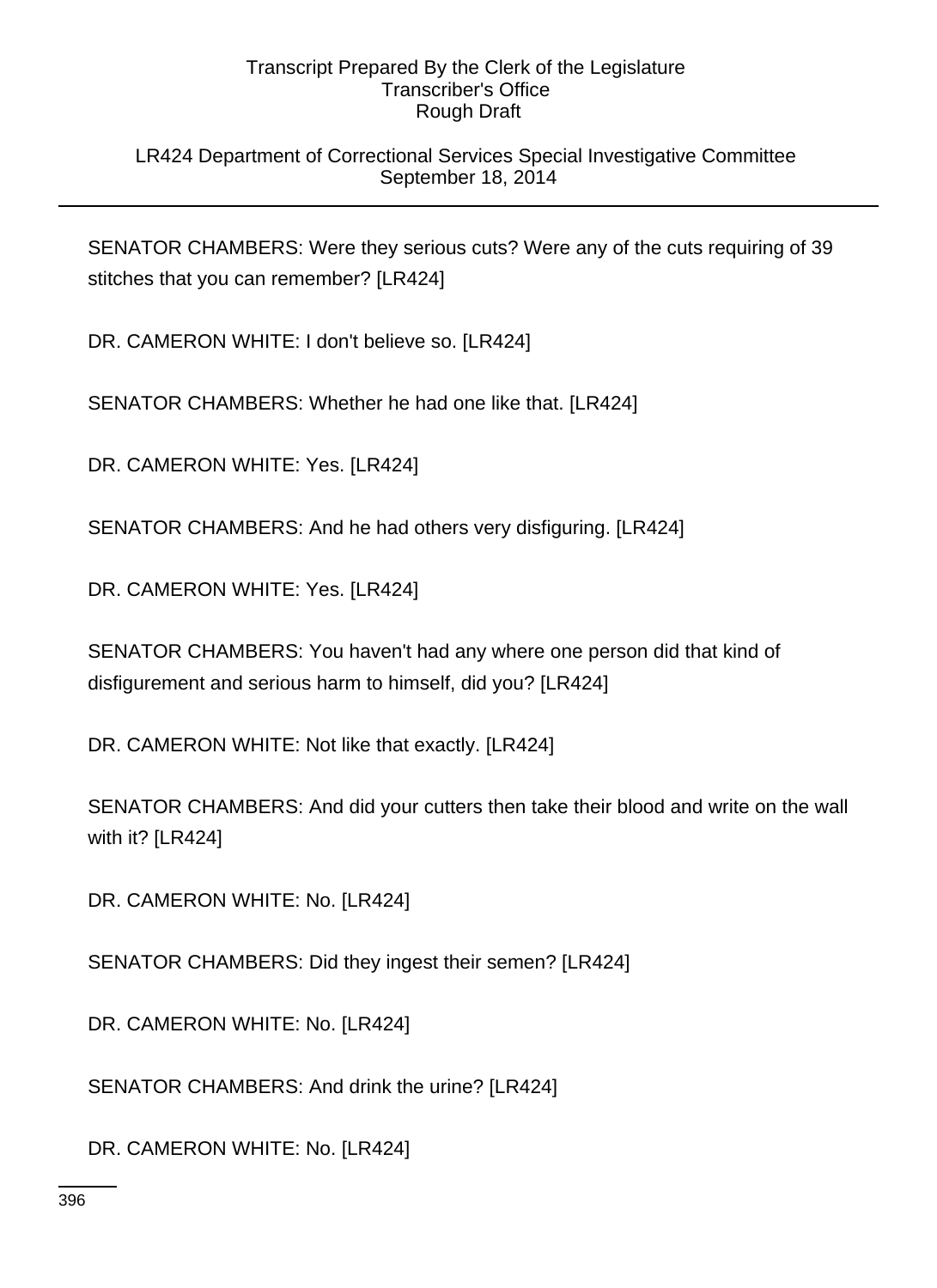LR424 Department of Correctional Services Special Investigative Committee September 18, 2014

SENATOR CHAMBERS: So when we have all of this being done by one man, how in the world is somebody who is not crazy himself going to say, that man has no mental illness? Were you sitting there listening to your protege testifying? [LR424]

DR. CAMERON WHITE: Yes. [LR424]

SENATOR CHAMBERS: Did it disturb you that with all of these things being said he claimed that a person can do all this and not have any mental illness? Did that trouble you to hear your protege say that, the man you hired? [LR424]

DR. CAMERON WHITE: Yes. [LR424]

SENATOR CHAMBERS: They say that the power to tax is the power to destroy. The power to hire is also the power to fire, isn't it? [LR424]

DR. CAMERON WHITE: Yes. [LR424]

SENATOR CHAMBERS: If when you interviewed him, and you gave this scenario and asked you, would that comprise mental illness in your view, and he said no, would you have hired him? [LR424]

DR. CAMERON WHITE: Would you restate that? I apologize. [LR424]

SENATOR CHAMBERS: Okay. I better slow down. [LR424]

DR. CAMERON WHITE: It's getting late. I apologize. [LR424]

SENATOR CHAMBERS: See, the longer it goes the more energy I have. [LR424]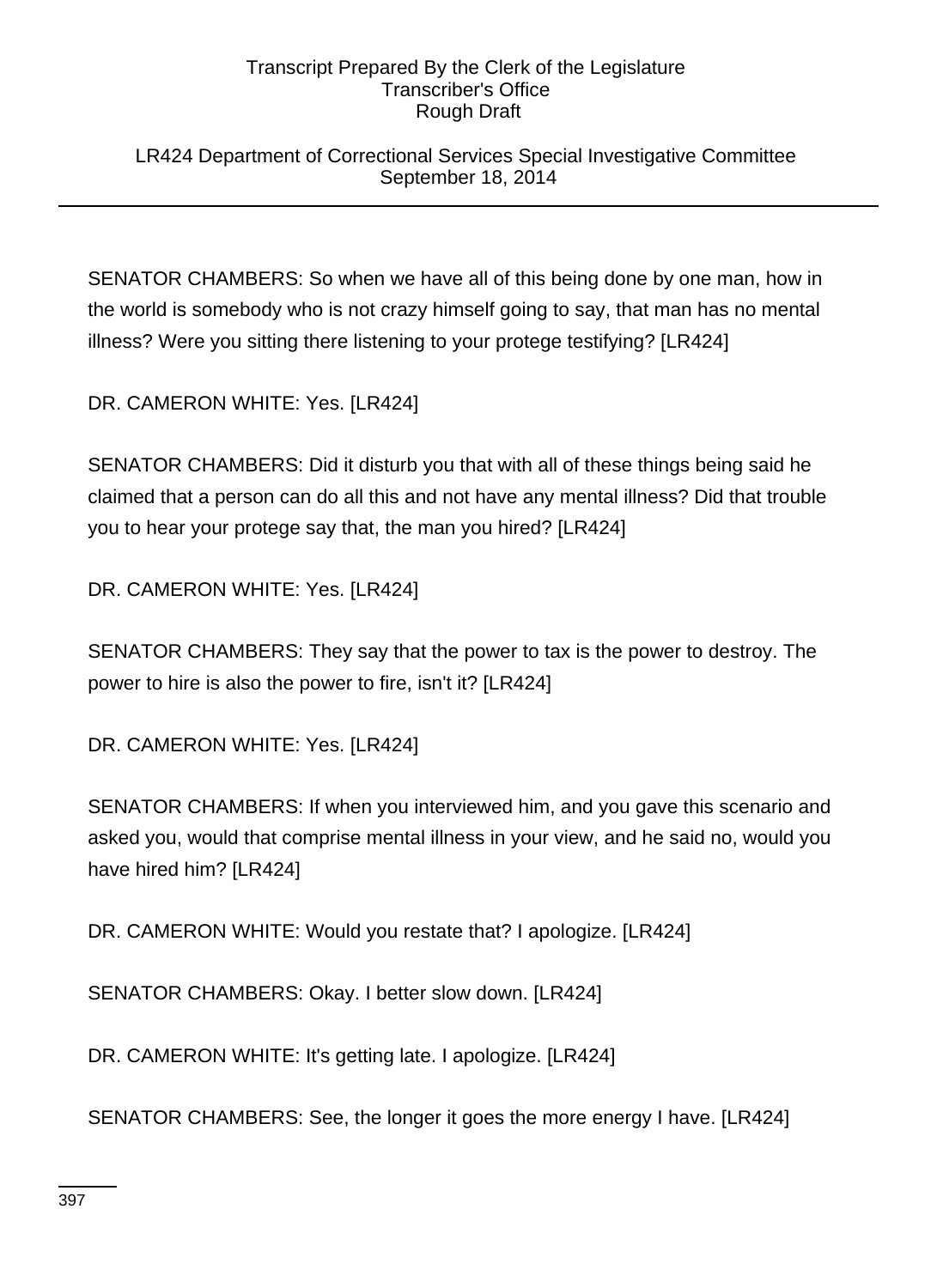LR424 Department of Correctional Services Special Investigative Committee September 18, 2014

# DR. CAMERON WHITE: Okay. [LR424]

SENATOR CHAMBERS: See, I'm 77 years old. And we don't have that kind of metabolism like you youngsters. And the more hours we're awake, the more energy we have. We don't get tired, or, well, at least this one doesn't. But I'm going to slow down, sonny, and talk to you a little more slowly. [LR424]

# DR. CAMERON WHITE: Thank you. [LR424]

SENATOR CHAMBERS: If when you were interviewing the man who now is your protege and you wanted to get an idea of how he views mental illness and you asked him because, and this is the way you put it, you're going to be working in an environment where you have prisoners of all types and varieties and there's no telling what might surface, so let me give you an example. Let's say we have one inmate who seriously mutilates himself on four different occasions, he ingests his semen, he drinks his urine, and he takes his blood and he writes on the wall. Would you say that man is mentally ill? And with a straight face he says, no, there's no mental illness there at all. Would you agree to hire him? [LR424]

DR. CAMERON WHITE: With that alone, no, without some explanation for... [LR424]

SENATOR CHAMBERS: That would be enough though if he's that far off the beam. But you probably were not anticipating that he would testify the way he did today in view of the kind of things that were presented to him. You would not have envisioned that happening without having seen it, would you? [LR424]

DR. CAMERON WHITE: I didn't really give thought to what he was going to say. [LR424]

SENATOR CHAMBERS: And you were disappointed, weren't you? If not disappointed,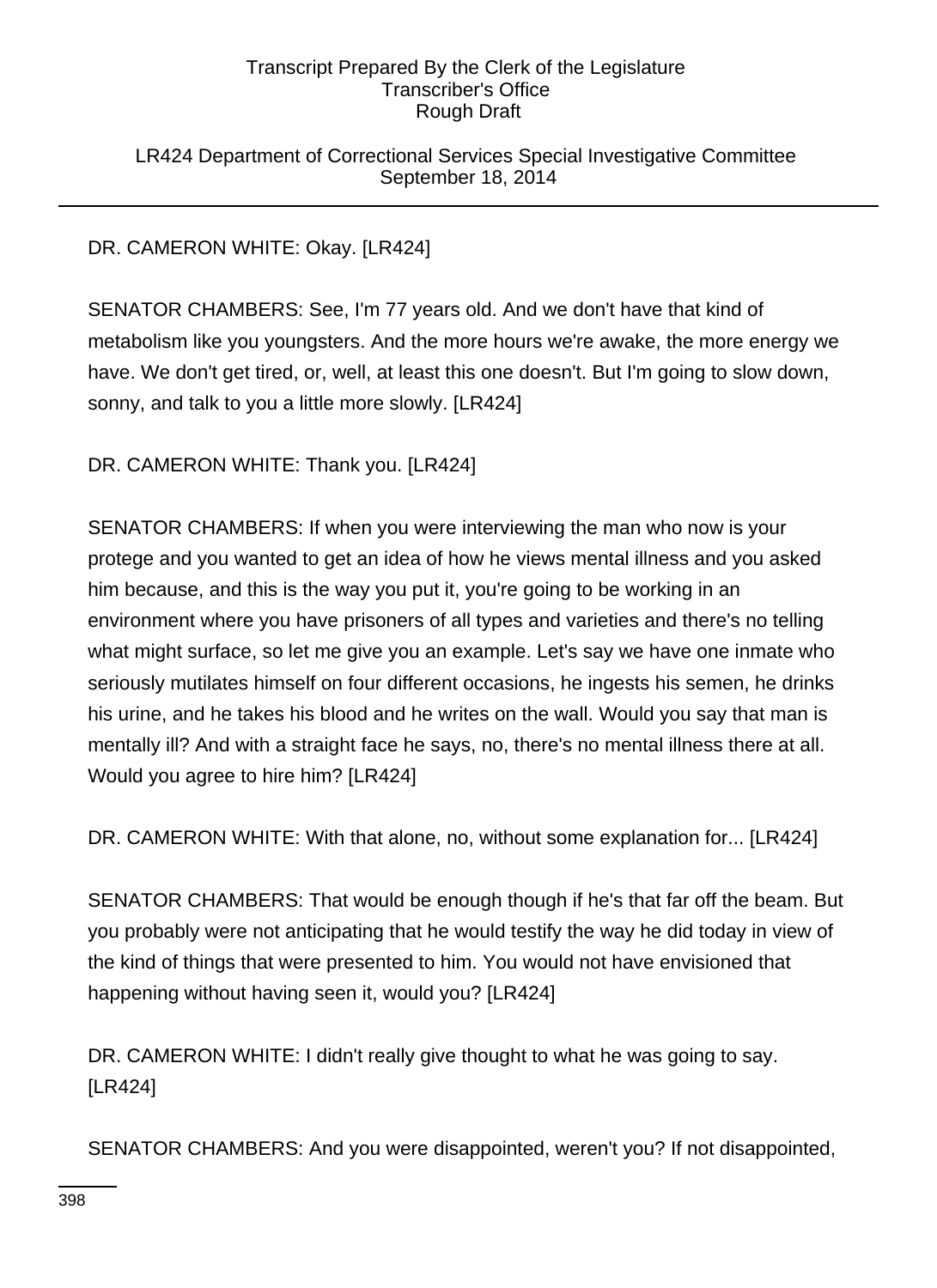### LR424 Department of Correctional Services Special Investigative Committee September 18, 2014

you were surprised. If not surprised, you were bemused, not amused, but bemused. You were...you looked at it quizzically. You know, you raised one eyebrow like Mr. Spock. What in the world is going on here? Now as Senator Schumacher alluded to what had happened during our previous hearing with some Corrections people, Senator Krist and others had touched on it, nobody knows anything; nobody is responsible for anything. There was a song called "The Flying Dutchman." And it went "The Flying Dutchman was a phantom ship" and it had a phantom crew. Everything was unreal. This is like "The Flying Dutchman" what you're doing. There is no crew at all. There are passengers or there are people on board, but there are no crew members. Nobody is responsible for anything. And the person who should be at the tiller, which would be you, doesn't know anything. The one who should be up in the crow's nest trying to tell you what's going on was there and saw the rocks and warned that the ship is going to run aground. And nobody paid attention. The one who heard that warning and who is going to be listened to by everybody else said, if this were on the desert what you're observing would be a mirage. Here it is an optical illusion. There are no rocks in this channel. There are no rocks. Crunch! And water is coming in. What Weilage did is worse than that because at least people on that boat had a chance to jump and swim for shore. In this case, four innocent people going about their affairs, not knowing that that morning when they woke up was the start of the last day they would have on this earth. And the husband, the brother, the children of that woman who was killed would never have known and could not have known that when she left the house that morning she was on her final voyage. And when the man who had served time with Nikko Jenkins, and they were like what is called in the street "homies," like brothers, closer than brothers, had no idea that this man was going to be instrumental in erasing him. And those two Latinos doing what a lot of men would do, maybe even you did it when you were younger or maybe you didn't do it when you were younger, you do it now before you check out of here, they were going to have a rendezvous, an assignation. And it resulted in their doom. If you start right here at this point and you're to draw a line from here to that door and you aim at the doorknob, and they say in order to be able to see it we're going to have a pencil over here and draw the line, we're going to have a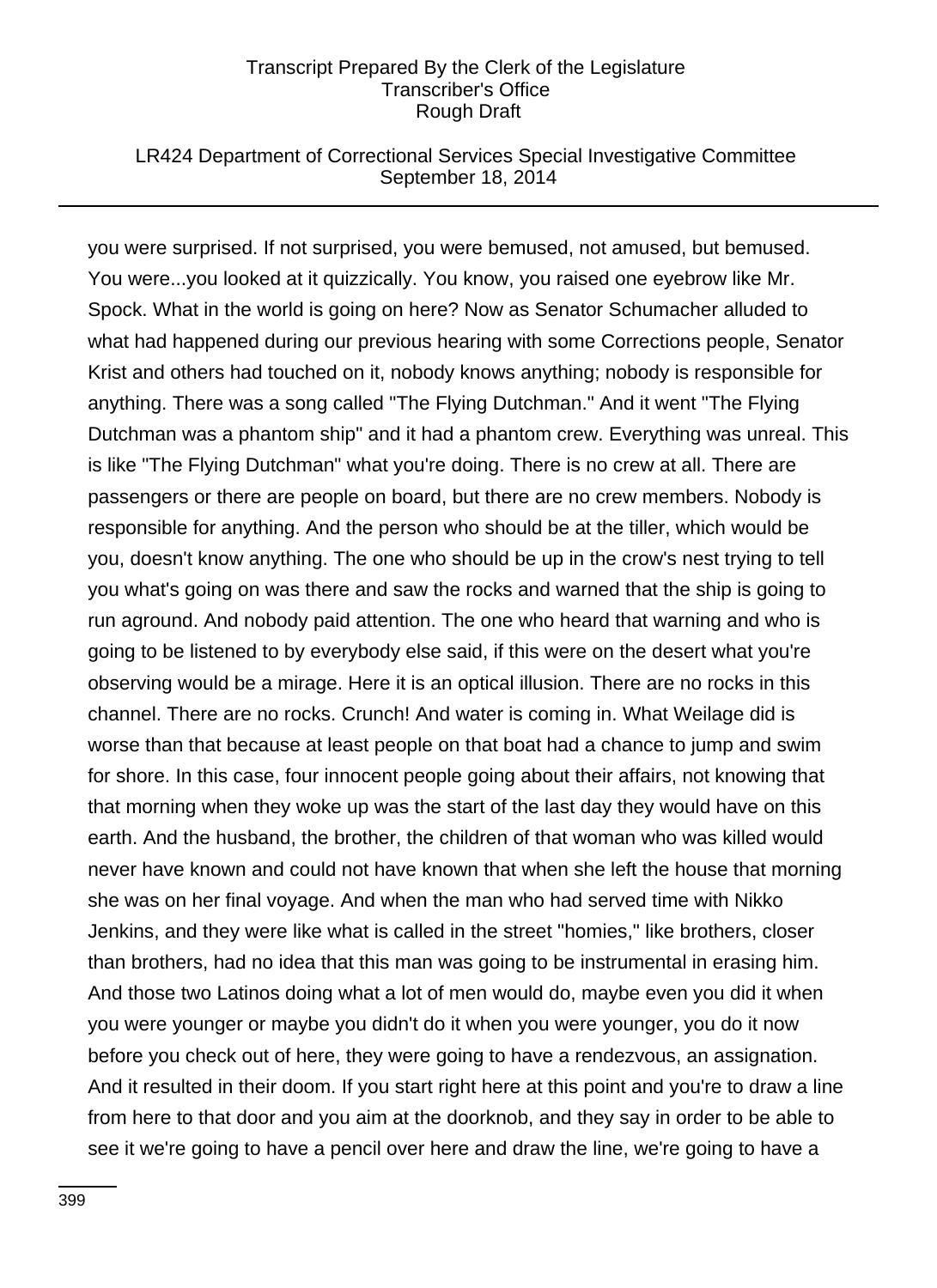## LR424 Department of Correctional Services Special Investigative Committee September 18, 2014

pencil over here and draw the line. But both of these are slightly off. Then the farther you go from the starting point the more off they become. I don't care how wide that net was spread. The four people who were in it, the others who were caught up as aiders and abettor, if you trace it all back to where it originated, it would come back to this point. And when Dr. Baker's mother met Dr. Baker's mother's husband and they had a child and she was born, nobody would have known that that little baby was going to write a report which ultimately, because of the ripples that spread from it, four innocent people would die who didn't have to die. And after what I've heard, nobody can convince me otherwise. These were preventable deaths. It's not even quite the same as in the military where you say these people were killed by friendly fire. People say in wartime that happens. They were preventable in a way, but you're in that set of circumstances where it could happen and it's regrettable. But nobody said, gee, I never thought such a thing possibly could have happened. But we're not talking about anything as random as that, as happenstance, as chancy. There was a deliberate decision consciously taken by your protege, and that's why we're here today. Otherwise, you never would have been in the same room with me, you wouldn't have had to be. We never would have had an exchange. If I say anything that makes you uncomfortable, it wouldn't have happened--none of this. So let me ask you a couple of the questions that I have, then I will let you go. How long have you held the job that you've got now? [LR424]

DR. CAMERON WHITE: Since August of 2004. [LR424]

SENATOR CHAMBERS: And how long do you expect to hold it before this happened? [LR424]

DR. CAMERON WHITE: I hadn't really thought about it. [LR424]

SENATOR CHAMBERS: Think about it. [LR424]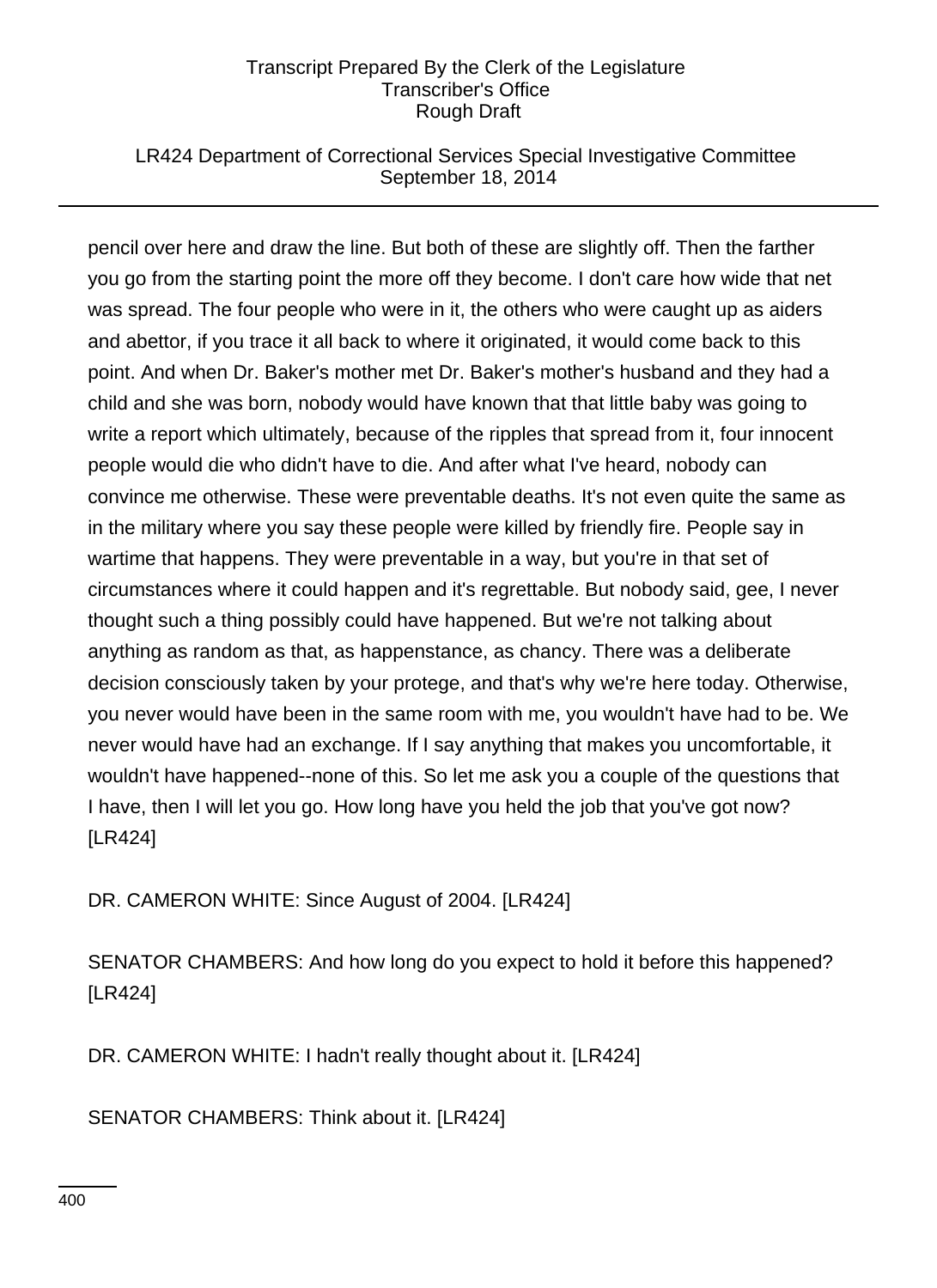## LR424 Department of Correctional Services Special Investigative Committee September 18, 2014

## DR. CAMERON WHITE: I anticipate to continue. [LR424]

SENATOR CHAMBERS: Think about it and speculate. If you're in private business and a fiasco such as this occurred, there would be a housecleaning, wouldn't there? You've got various branches to your company, and every other branch is prospering. And over here we're deep in the hole. You'd clean house, wouldn't you? [LR424]

## DR. CAMERON WHITE: Yes. [LR424]

SENATOR CHAMBERS: And if you happen to be in that house, you have to be cleaned out along with it, don't you? The expression is, they all got to go when the wagon comes. In view of the way this has been handled and there are numerous paper trails, there is no way that anybody can say their fingerprints don't show up in this thing. And the only way to make it right is to clean house. Now I don't think the current director is because he's going to go when there's a new Governor. And the warden should go of every institution in this state. There should be a national search to find some competent people because Nebraska-grown whatever it is, is inferior. And every time a Governor or a politician says this is the Nebraska way, you know it's going to be the butt end of the sickle and never on the cutting end. It's always going to be looking backward and saying we are more backward than everybody else. We discriminate more than anybody else. We're more hateful than anybody else. We take more rights away than anybody else. We hurt those who are already hurting more than anybody else. And when it comes to compassion, we don't even know the meaning of the term. And compared to us, Scrooge would indeed before he changed be the soul of generosity. I am outraged. I am disgusted. And I had said when we were introducing ourselves "Jack the Ripper" and added, is who I am not. I'm worse based on the way I feel than anything he could have felt when he was killing people. And I don't mean it's a feeling that makes me want to kill people. It's a feeling that makes me want to call people to account and hold them responsible for what they knew to do and should have done but they didn't do. And then somebody is going to sit up here and lie through his teeth like Weilage.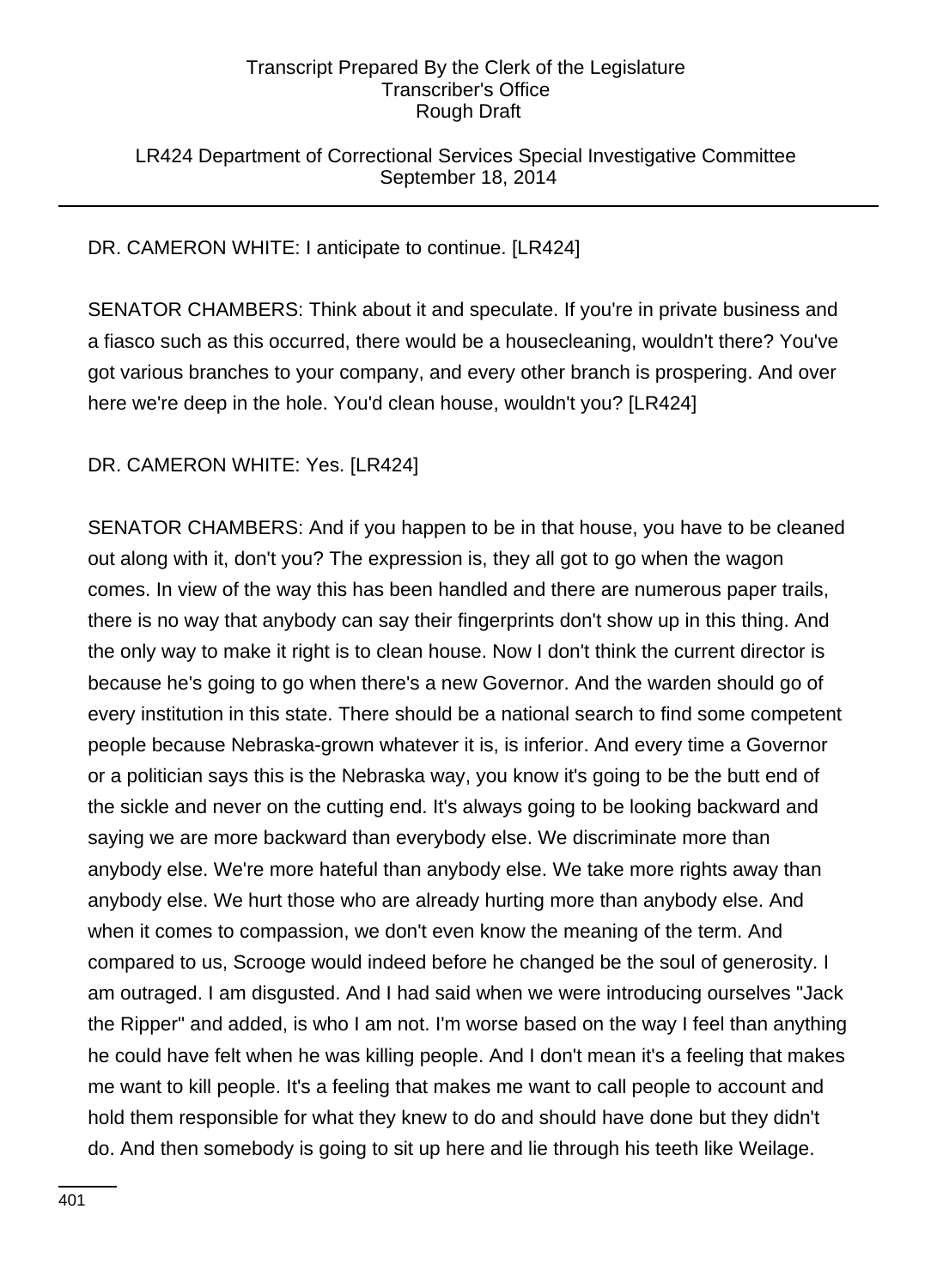## LR424 Department of Correctional Services Special Investigative Committee September 18, 2014

And I told him to his face I thought he was lying and he was. And everybody in this room knew he was lying. And we listened to that. We're the lawmakers. And I would not shield people in the Legislature who would have done something like this. I had a colleague who had a drunk driving charge, and I filed a grievance against him with the Counsel for Discipline. And people said, well, you're in the Legislature with him. I said, all the more reason I should act. We're supposed to set the example. He's a lawmaker and he shouldn't be a lawbreaker. But lawyers look out for each other because every lawyer gets a free bite from the apple when it comes to drunk driving. That is not a violation of lawyer ethics. So they take care of each other. And maybe people thought I should be like that in the Legislature. But I don't owe anything to anybody in this Legislature. What I owe is a duty to the public, not just the people in my district. We get elected by way of a district, but our title says state senator. And every person in this state is one of our constituents. And people view me that way because I get more mail from all over the state than even the Governor. And people are asking me for help, and they expect to get it from me. They don't even expect to get a response from the Governor. And here's why I'm saying that. Some of us take our duties seriously. Nobody will work harder than I work. Nobody could put a standard on me as harsh as the one that I put on myself because I don't give myself any excuses. If I see something that ought to be done, I don't care if nobody is doing it. What I tell myself is that maybe nobody else sees it. But since I see it, I have an obligation to do something about it. And I don't care how noble or good anybody else may think I am. I know whether I'm doing what I ought to do. And in this case, I have to do what I can to see that there's a housecleaning. And that's why I wanted to be sure some things were on the record to let these people dig a hole for themselves. And they say, when you find yourself in a hole, stop digging. Weilage didn't do that. These people get accustomed when they're in an institution or working in one like a prison where they can dog people any way they want to, nobody dares to talk back to them, they become imperious and think they're untouchable, unaccountable, and above the law. And somebody has to return them to earth and put their feet back on the ground. You seem like a nice enough fellow. But what did...I started to say Guy Lombardo...what did Vince Lombardi say? Nice guys finish where? [LR424]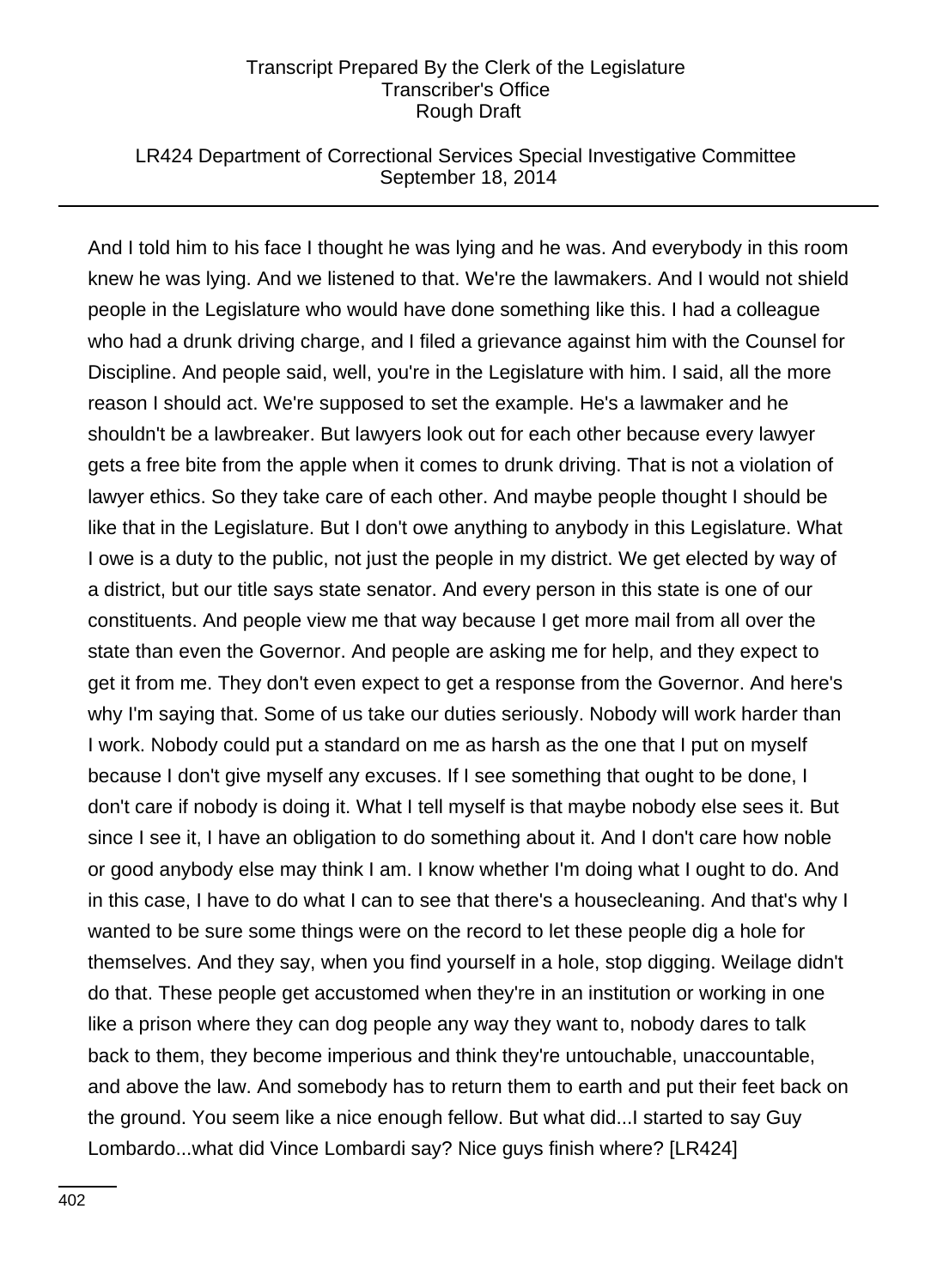LR424 Department of Correctional Services Special Investigative Committee September 18, 2014

DR. CAMERON WHITE: Last. [LR424]

SENATOR CHAMBERS: That was kind of weak. Where? [LR424]

DR. CAMERON WHITE: Last. Pardon me. [LR424]

SENATOR CHAMBERS: Thank you. That was a very strong, forthright statement. And overall, Dr. White, I would say that you've been more or less forthcoming. But I don't think you can be excused in view of all these bad things that happened and four innocent people are dead. And even if they were guilty of something, your life can be taken in this state, backward as it is, only after due process of law has been extended. And to send somebody out who you know is crazy to kill people is not due process of law. Even cops don't have the right to execute people, but they do. So since we're lawmakers, we have to set the tone and we have to formulate policy. And we can see that things have not been done as they should at the Department of Corrections. I hate that Senator Lathrop is leaving. If I was the Secretary of State and could treat him like he treated his Republican buddies, Senator Lathrop could run again; and I'll tell you why I say that. With the knowledge that he has and the ability he has to operate these kind of investigative committees, I'm sure his legal training plays a part, he's gone. He cannot be here next session to help us consolidate the land that has been acquired through this battle. And we're going to have to make due and struggle and get along without him because we have no choice. But what we're doing with reference to the Department of Corrections is something that shouldn't have to be done. I think from the Governor on down through the director, these deputy directors, people holding positions like yours, the one holding the position like your protege, all these underlings who got the idea from the slapdash, slipshod, careless, irresponsible culture making jokes about patients, thinking that they can overrule with their lack of knowledge and ignorance a medical action by somebody trained in medicine and think they can get away with it and they would have if Senator Lathrop hadn't offered the resolution now known as LR424.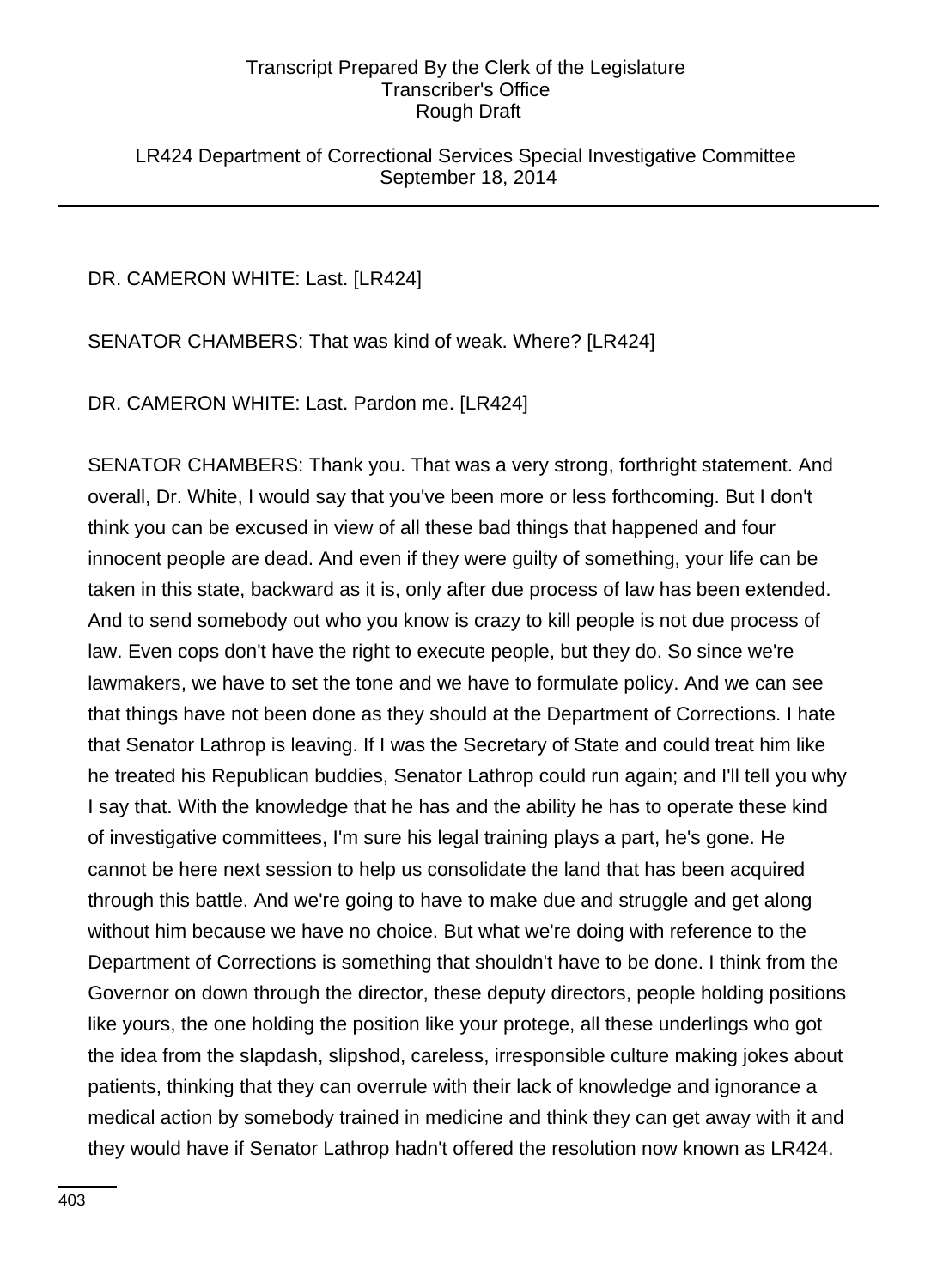## LR424 Department of Correctional Services Special Investigative Committee September 18, 2014

We wouldn't even be here and now he's gone. And you know why he has to go? Because people of your complexion hated me so much that they were willing to wipe everybody else out of the Legislature, to gut this branch of government to get rid of me. I was saying to these white people even before this guy in England who is trying to get Scotland not to go away, he said, if you don't like me, I'm not going to be in office all the time. If you don't like the people in Parliament, they're not going to be there all the time. But he's talking about something less serious than what I'm talking about. The Legislature can never be restored to the status it should have as a coequal branch of government, in my mind the most powerful of them. Because as soon as people learn what's going on, they're gone. They're victimized. They'll be victimized again by the Department of Corrections because they won't believe there could be so much venality. So we have to do the best we can, put the ship on the right course, give it enough momentum so that some things instead of existing only while we're here to watch it, will become a part of the system itself and carry on after we're no longer here. It's like if you have an idea, and when you die the idea dies with you, it was great while you were here. But if you could build a system and the idea was genuinely good, then it takes on a life of its own. It draws people who will keep it going. And something is done that benefits society and it really makes the world a better place. So in order to make the world a better place, I have to sometimes do things that I wish I didn't--I don't mean crimes; I meant nice people like you--say that he's got to go too. But I'm not the one who will fire you. I'm the one who will advocate firing you and all the rest of them, just like I didn't even want Kenney to get the job as director. I don't want the Governor to be the president of the university. But I don't just say it and whisper it behind my hand. If I can get on a housetop, I shout it as loud as I can. I do everything I can to bring it about. And if I'm the most hated person in this state, then I whip everybody who hates me because hatred is like the poison that a person drinks and thinks that I will die. Hate will kill that hater. And what these white fools do is carry me with them everywhere they go. They are upset and offended. I'm not even thinking about them, but I own them so they need to wake up. And I try to tell them, don't destroy your entire government to get one black man. Think of all the people you put in office for whom you have respect. Look at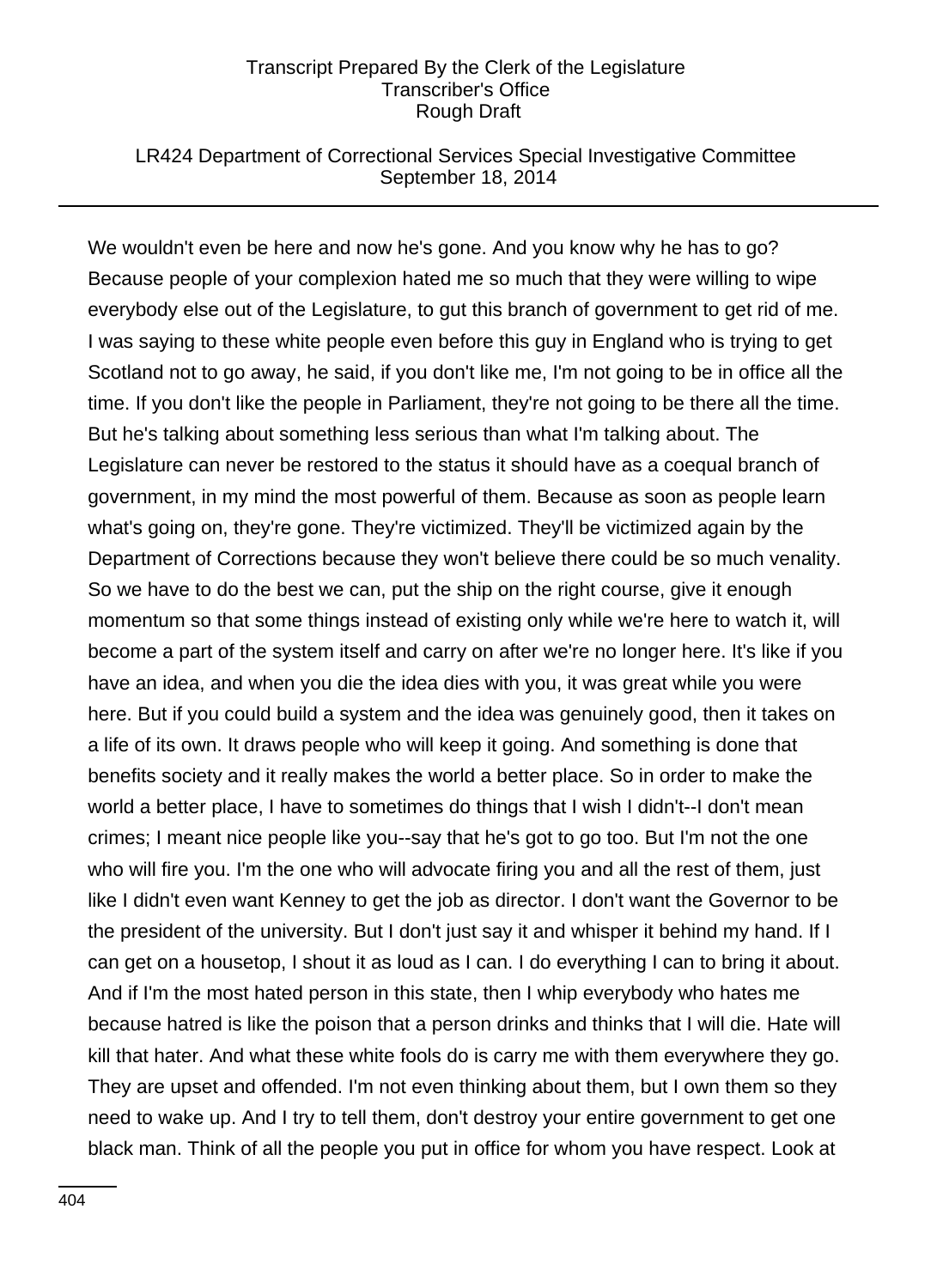## LR424 Department of Correctional Services Special Investigative Committee September 18, 2014

what they have done that is of value and you're willing to throw that all away to get rid of one person you don't like? And then I was hoping--this is the clincher--if there was one white guy in our black state and we make up more than 95 percent of the population and one white guy is going to dominate our government to such an extent that people are saying he owns it, I'm not going to be mad at that white guy. I'm going to go to the other black men and women and say, we've got to do something about this, not change the laws, not change the rules. We don't need to get even with him by trying to hurt him. We need to get as smart as he is. But white people are not like that, and white people as a whole are not called to account. They want to say, and I'm going to say these things because I get put in a position where I have to help bail out white people and correct white people's mess when they run everything. The Chief Justice is white; the judges are white; Secretary of State is white; Attorney General is white; all of the prosecutors are white. And then one black man who they hate is the one they run to and send people to. And every one of those that I identified by category has sent people to me to handle problems that are in their bailiwick. And then they want to say, well, now we're in a postracial circumstance because a black man is President and black people shouldn't have any problems. And I ask them, how many Presidents have there been? I won't give you the answer because most people won't know, and I'm not going to tell you. Look it up. I see one guy in here who could tell you, but he's not paying attention. What I say, every President before President Obama was white. Then white people should have no problem, should they? If him being a black man, a member of a miniscule minority, is supposed to make everything right for those people because he's in the White House, why do white people still have problems when every President has been white? They change the rules on us all the time. We have to run faster, we have to run farther, we have to jump higher, we have to speak better, we have to learn their rules better than they know them. We're always outnumbered, we're always outgunned. Then when we learn their rules and beat them at their own game, they blame us. And they say, to fix you, we will destroy this Legislature. And that's why I believe these small-minded people would corrupt their system to teach one black man a lesson who assaulted some guard. And that's what all of this is about. They cannot find another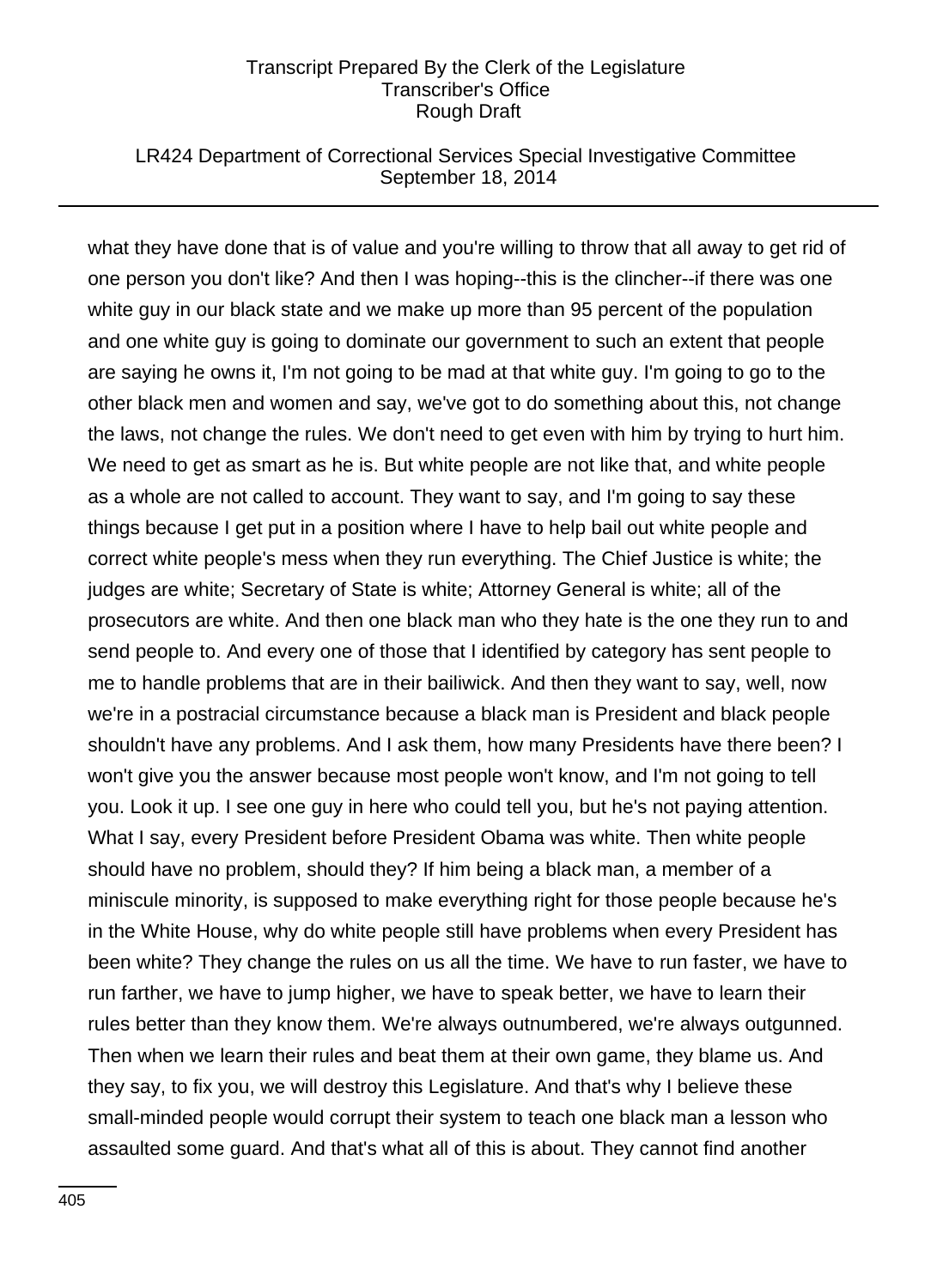## LR424 Department of Correctional Services Special Investigative Committee September 18, 2014

inmate who was treated and handled the way Nikko Jenkins has been treated. And I'm not excusing anything that he did. That's not what I'm talking about here. They cannot find any circumstance where one person could do all of the things that Nikko Jenkins did and white people say with a straight face, he's not mentally ill. What do they say every time somebody go and shoot up a bunch of kids? He's got to be crazy, and he'll take an insanity plea, always. But on one hand where they look at me because I'm effective, they say, well, he's crazy. Then you take a man who is as loony as he can be and they say, there's no insanity there. White people can make things the way they want them by calling them that. But I'm different. I will not be what they call me. And I will not take low and I will not apologize and I will not back away from what I believe. And because I think the law has to be fair for everybody, then I have to do what I can to see that the law does apply across the board, even to people that I like. Because if I'm going to say the law should fall this way on somebody I don't like, then it's got to fall that way on everybody because the law is supposed to be equally applied to all. And I know that's not true. It's aspirational for us. White people demand things and expect things because they've been coddled and spoiled and privileged all of their life. Now that the economy has turned and husbands can't work and the wife has to work for both of them, I don't hear any more of them saying, well, if you weren't sinful, then you wouldn't be poor. I hear them crying now, we can't make ends meet. My husband can't get a job. Well, that's because he's lazy. No, he's not lazy. They won't hire him. Well, they won't hire him because he doesn't know how to do the job. Well, yes, he does. He's experienced in it. For them, that obtains; for us, it doesn't. They criminalize, not just what we do; they criminalize us. You know what my crime is? L-w-b, living while black. And when I get these opportunities, I put stuff in that record because someday, somebody may read it. Some black child may read it and say there was a black man who wasn't afraid. And he didn't just say it in the community; he said it in the white people's nest. And unfortunately, Dr. White, why don't you make it easy on both of us? How far are you away from retirement? [LR424]

DR. CAMERON WHITE: I don't know. I'm 47. [LR424]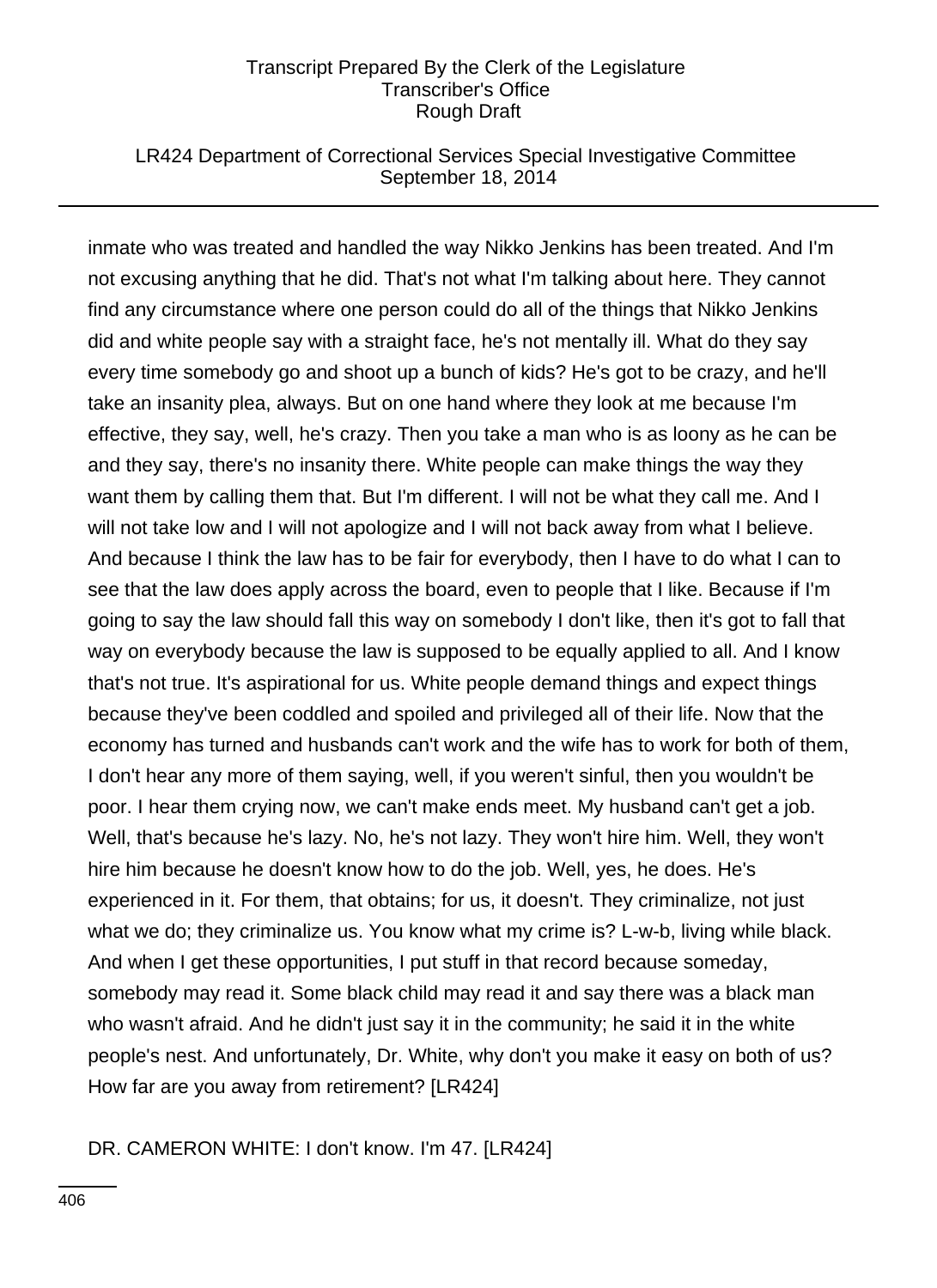LR424 Department of Correctional Services Special Investigative Committee September 18, 2014

SENATOR CHAMBERS: Hmm. I'll tell you what. Why don't you resign and I will write you a recommendation? Think about it. That's all I have. [LR424]

SENATOR LATHROP: Okay. I think we have 1 question from Senator Mello... [LR424]

SENATOR MELLO: Thank you. [LR424]

SENATOR LATHROP: ...that may have 12 parts. [LR424]

SENATOR MELLO: It will be as brief as possible, Chairman Lathrop. Thank you. [LR424]

SENATOR LATHROP: It should be, hopefully, given the late hour. [LR424]

SENATOR MELLO: Dr. White, you discussed earlier that you received an e-mail from Director Houston saying that you and Kathy Foster were to be the point people in regards to dealing with inmate Jenkins, moving forward as he was to be discharged. I've had a tough time still getting my head wrapped around page 222, which was a follow-up meeting e-mail from the March 4 meeting that was held in the Department of Corrections. Were...I know Senator Krist and Lathrop asked about Director Houston being present at that March 4 meeting. Do you remember maybe Director Houston being at that meeting briefly, that maybe Director Houston popped in for a bit and said he had to go and then was...? [LR424]

DR. CAMERON WHITE: I think he was there. You know what? I go to so many meetings honestly. My days are filled with those things. [LR424]

SENATOR MELLO: Was Larry Wayne there? [LR424]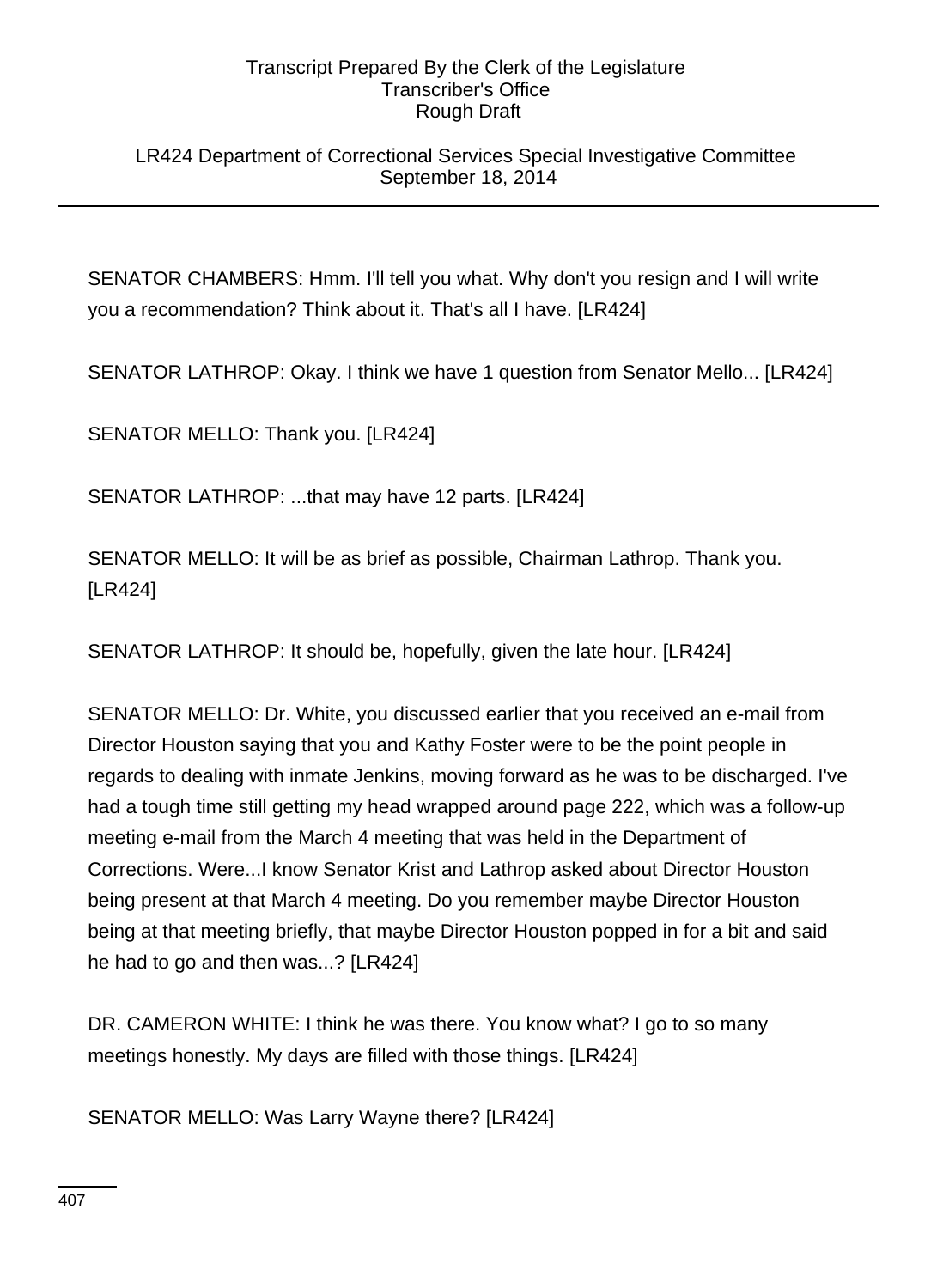LR424 Department of Correctional Services Special Investigative Committee September 18, 2014

DR. CAMERON WHITE: I don't recall that he was. [LR424]

SENATOR MELLO: You don't recall sitting next to Larry Wayne? [LR424]

DR. CAMERON WHITE: No. [LR424]

SENATOR MELLO: Okay. Well, Larry Wayne apparently sent you an e-mail or called you, talked to you somehow after this meeting. If you look at page 222... [LR424]

DR. CAMERON WHITE: Um-hum. [LR424]

SENATOR MELLO: ...it gives the appearance that Larry Wayne had contacted you... [LR424]

DR. CAMERON WHITE: Yes. [LR424]

SENATOR MELLO: ...because he was taking questions from the Ombudsman's Office regarding the Nikko Jenkins case and his discharge planning. He's also getting questions that says, as if he has a prior diagnosis of schizophrenia, why isn't he being considered mentally ill now? Your next sentence I keep trying to...I ask myself...I just don't...I need you to explain what your next sentence means. You say, my view is that we need to treat the symptoms that are currently presenting as opposed to those seen in the past. It makes it sound like you know there was past diagnoses of Nikko Jenkins. That you were aware that he was diagnosed before and yet we need to consider services now that are currently...in regards to our current diagnosis of him. Am I misinterpreting what you mean by that sentence? [LR424]

DR. CAMERON WHITE: Well, here's what I was thinking with that is that I believe... [LR424]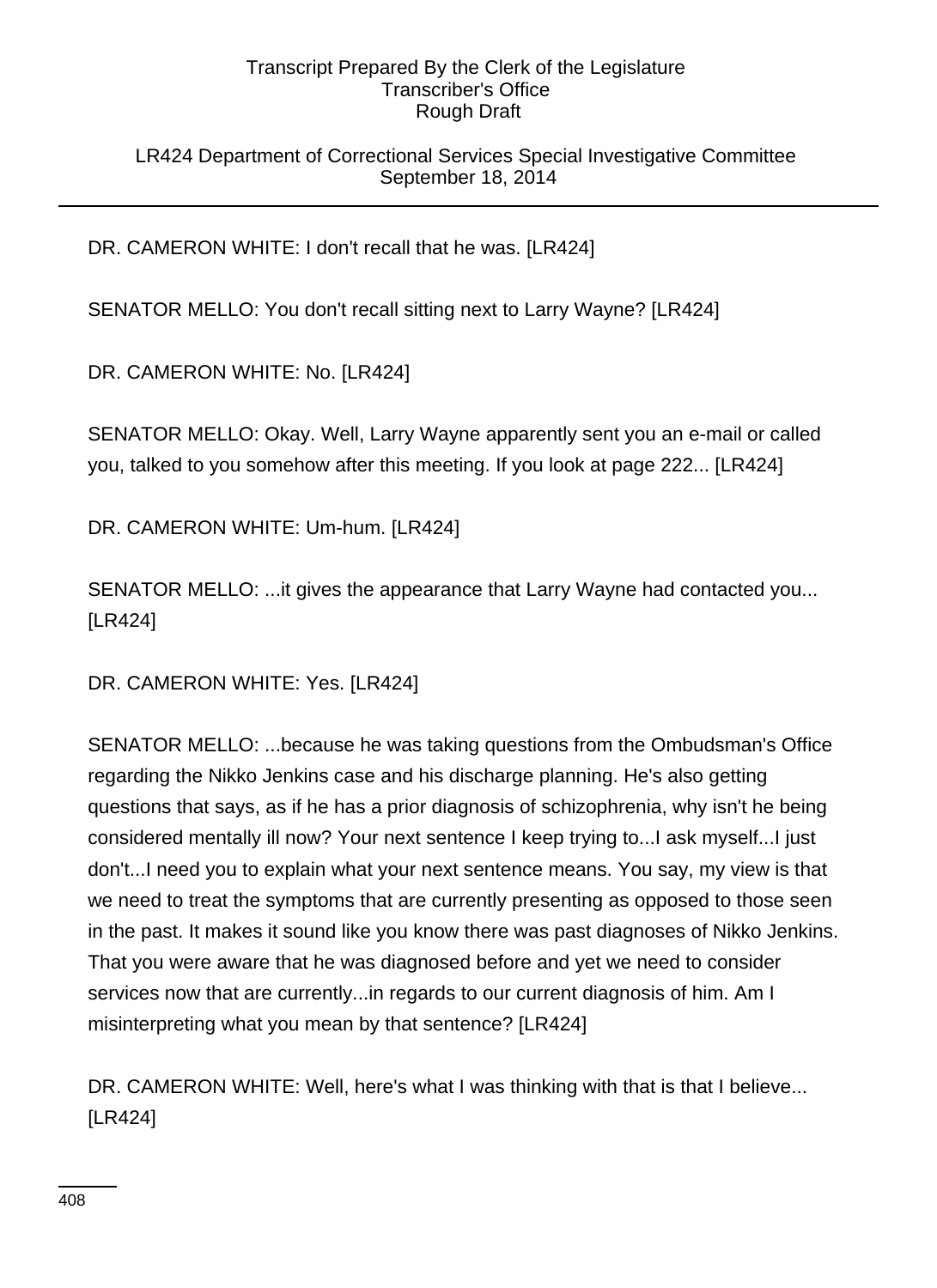LR424 Department of Correctional Services Special Investigative Committee September 18, 2014

SENATOR MELLO: Because he did have past diagnoses... [LR424]

DR. CAMERON WHITE: Yeah. [LR424]

SENATOR MELLO: ...both from Douglas County Corrections and Dr. Baker. [LR424]

DR. CAMERON WHITE: Because my thought is with a case, if there's something that's presenting, you need to provide treatment for it. I guess that's what I'm trying to get across. That's kind of my...one of my philosophies that if an inmate presents with symptoms, signs, you provide treatment. I mean someone can have a diagnosis of adjustment disorder; it goes away after six months, three months. You have to think about what's in the present. That's all I'm meaning by that. [LR424]

SENATOR MELLO: Okay. That's all I have. [LR424]

SENATOR LATHROP: Senator Krist is on the fence. Can you formulate a question for us? [LR424]

SENATOR KRIST: No. [LR424]

SENATOR LATHROP: Oh. [LR424]

SENATOR KRIST: I will make a statement. I'm following up with Senator Chambers in this late hour and I'm just going to say this. Several times during your testimony you made a differentiation between medical and mental health. I think what I have surmised, what I have gathered from these hearings is we need a psychiatrist in your position who looks out for the culture of modern medicine and psychiatry and uses psychology as the therapy if it's appropriate. That's my point. And I just honestly believe that anytime that psychiatrist opened her mouth they blew her off. And I think it would have been your responsibility to make sure that the two were balanced because the culture that you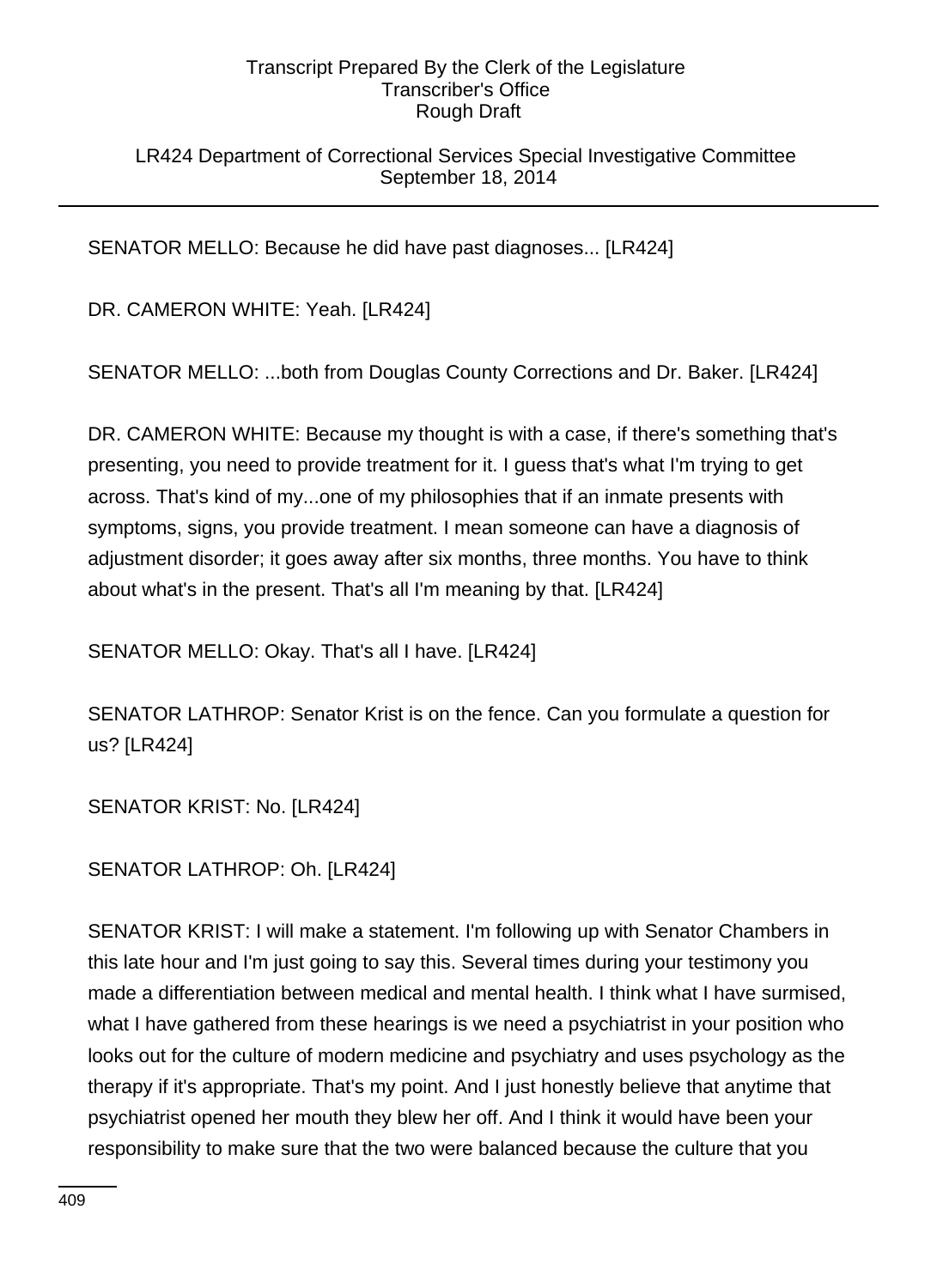## LR424 Department of Correctional Services Special Investigative Committee September 18, 2014

built is the way that you're talking--medical versus mental health. And I think check the records and that's exactly what you said at least two or three times. That's all I have. [LR424]

SENATOR LATHROP: Okay. Senator Schumacher. [LR424]

SENATOR SCHUMACHER: One quick follow-up: You just got done responding to Senator Mello that your philosophy was when there's a problem presenting itself, you provide treatment then and there. When Jenkins is cutting his face, sniffing his sperm, drinking his urine, what was the treatment besides sit in the hole? [LR424]

DR. CAMERON WHITE: For a case like this, typically it's monitoring. I mean if someone goes on suicide watch, which I think he did, staff meet with him every day while he's on watch, talking about what's going on, assessing symptoms so that would have been the treatment plan. [LR424]

SENATOR SCHUMACHER: We didn't see any record here of staff meetings every day. What we heard about is shoving a tray underneath the door and the shrinks or somebody standing on the outside talking through the door at points. I mean, we didn't hear any treatment like that. This guy has clearly got an issue of some sort and there was none. And that responsibility cannot just be shoveled off to a lower-level management person saying, oh, he didn't tell me about the report. There was no treatment except the hole. [LR424]

DR. CAMERON WHITE: Right. I didn't see any active treatment other than psychiatry intervention. [LR424]

SENATOR CHAMBERS: Just one thing. [LR424]

SENATOR LATHROP: Okay. [LR424]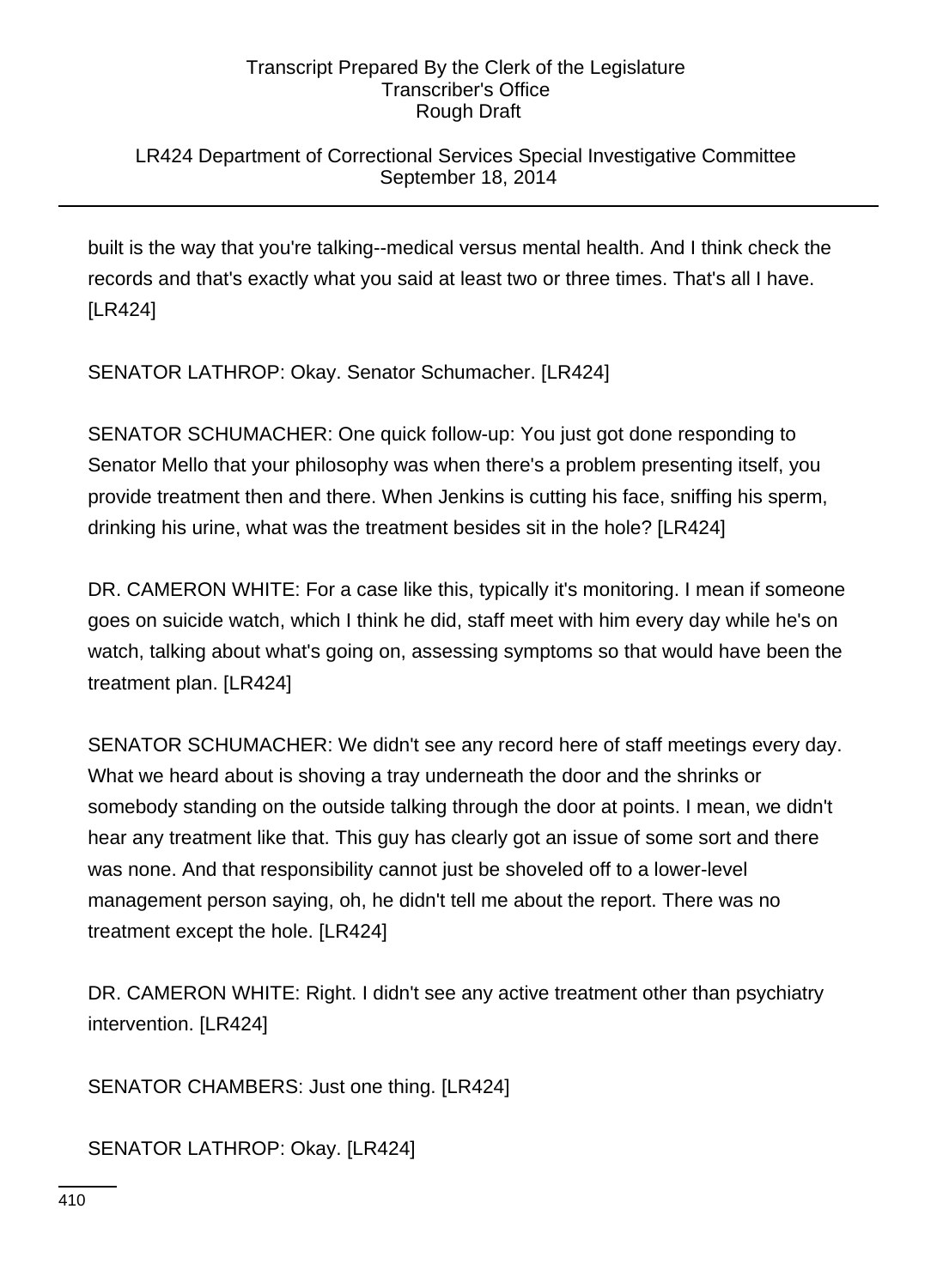## LR424 Department of Correctional Services Special Investigative Committee September 18, 2014

SENATOR CHAMBERS: The treatment after the fourth time that Nikko Jenkins cut himself on May 22, the following day he was in five-point restraints, continuing to request to be seen by mental health. Is that what you mean by the treatment you told Senator Schumacher is given to people with his problem, put them in five-point restraints and they're even then asking for help and they didn't get it? Can you see why I think there should be a housecleaning? Some of this stuff to my way of thinking was criminal. [LR424]

DR. CAMERON WHITE: Can I make one comment? [LR424]

SENATOR CHAMBERS: Oh, sure. [LR424]

DR. CAMERON WHITE: Just to clarify: If an inmate goes on suicide watch, whether it's a plan of some type, A or B or restraints, per policy they're seen daily. I don't know if he was put on a plan, but that's all I was referring to. I wasn't saying that he should be put in restraints for that. [LR424]

SENATOR CHAMBERS: Oh, okay. [LR424]

SENATOR LATHROP: Senator Mello has one question. [LR424]

SENATOR MELLO: One final question. Thank you, Chairman Lathrop. Dr. White, you've been here all day and listened to the testimony throughout the day. And it's something I hadn't heard you answer Senator Lathrop during his questioning which is do you feel the department should be held responsible for what's happened because of Nikko Jenkins? [LR424]

DR. CAMERON WHITE: I don't know. I'd have to think about that. I think this is a very complex issue so I don't know that I have any comments on that. [LR424]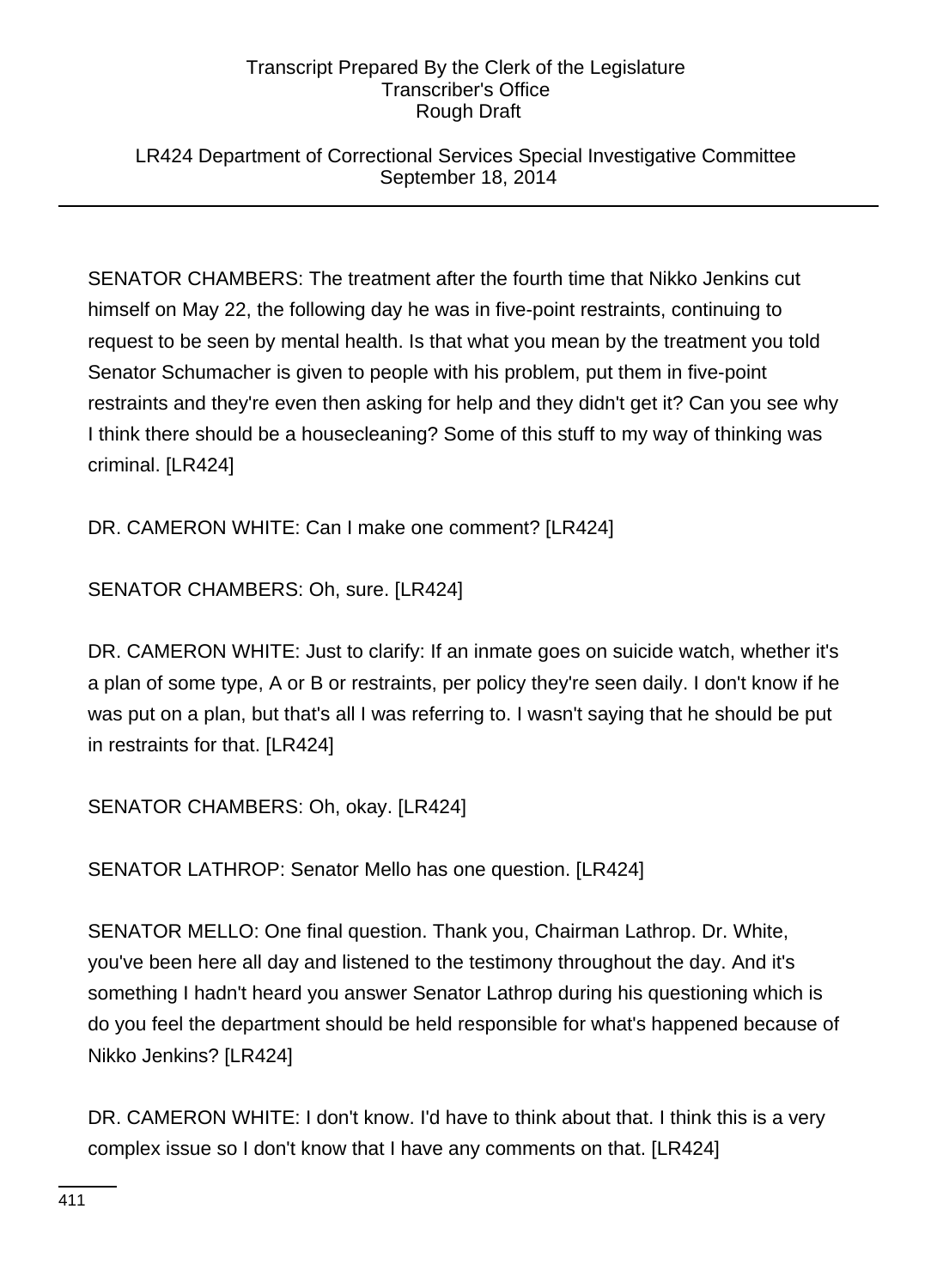## LR424 Department of Correctional Services Special Investigative Committee September 18, 2014

SENATOR MELLO: After all the testimony today and even the acknowledgement you just made through Senator Chambers, Senator Schumacher, Krist, Lathrop, Bolz, and Seiler, myself, the questions we just asked you; you still don't believe the department is responsible for the aftermath of what happened post July 30, 2013? [LR424]

DR. CAMERON WHITE: Like I say, that's a very complex question. Certainly I think anybody would not want to see what happened happen. [LR424]

SENATOR MELLO: Do you essentially stand by then Dr. Weilage's medical diagnosis then? [LR424]

DR. CAMERON WHITE: Hearing what I heard today and knowing all of it, I think I'd want to think about that after all the testimony today. [LR424]

SENATOR MELLO: Thank you. [LR424]

SENATOR CHAMBERS: One question: Is it complicated because you want to keep your job and if you gave an honest answer, you might really be out of here? If your job was not on the line and you were on this side of the table or sitting out there in the audience, it would be very easy for you to see where responsibility lies, wouldn't it? And if the department is not responsible, nobody is. Nobody bears responsibility. And that's the problem that I've got to address. [LR424]

SENATOR LATHROP: That's it. We're done with your testimony. We appreciate you coming in today. We will release the two witnesses from subpoena. They are not going to be called. Yeah, they're not...I don't see a point in calling them at this point. And I think we've taken the testimony we need to. For the members of the committee, we'll put something together. I think it's time to go home or go find dinner somewhere. [LR424]